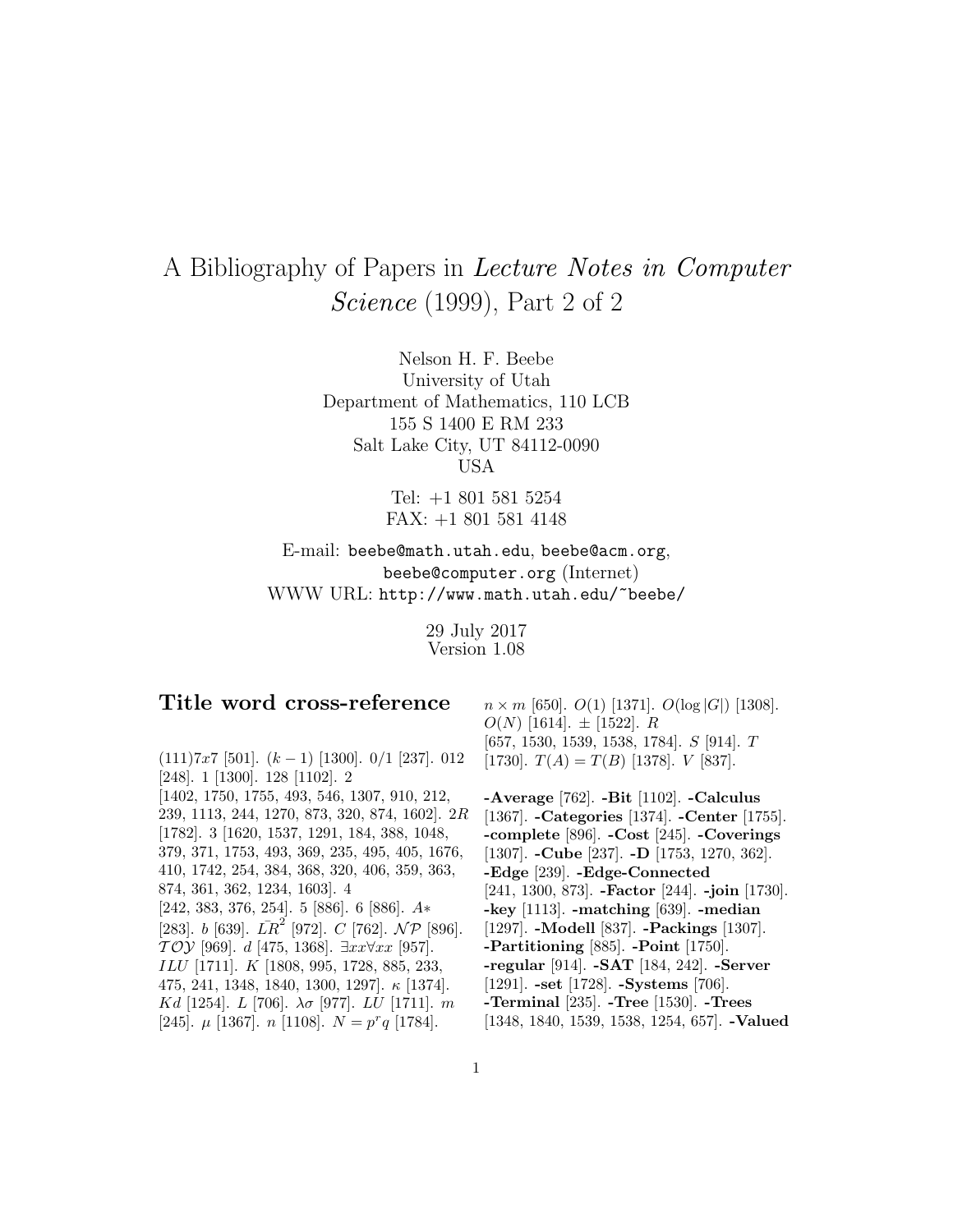[1048]. **-Vectors** [248]. **-Vertex-Connected** 942, 851, 1997, 1991]. **Access-Rights** [67]. [1300]. **-way** [886, 254].

**0.1** [999].

**1** [1205, 1204]. **10** [1521]. **10th** [1175]. **16** [1016]. **1BC** [1079]. **1Higher** [967]. **1Higher-Order** [967].

**2** [48, 555, 556]. **2K** [1884]. **2R** [1783].

**3** [142, 1096]. **3.0** [825]. **3D** [360].

**4** [520].

**5.0** [998].

**7** [432].

**802.6** [140].

**'97** [1780, 97]. **'98** [1869, 89, 91, 1870, 124, 110, 1861, 81, 113, 100, 136]. **'99** [742, 578]. **9th** [1962].

## **Abdominal** [667]. **Abduction**

[324, 285, 1542]. **Abilities** [102, 103]. **above** [810]. **ABox** [580]. **ABR** [1034]. **Abrupt** [446]. **Abstract** [1326, 1275, 1327, 1291, 1328, 1785, 1330, 1790, 1795, 1810, 1335, 1269, 1303, 1342, 1345, 1801, 1770, 1347, 1283, 1352, 875, 24, 1140, 1357, 1358, 1365, 1070, 1289, 1766, 1008, 1294, 1373, 1071, 1376, 1061, 1799, 1010, 1060, 872, 1382, 604]. **Abstracting** [689]. **Abstraction** [1038, 1032, 1039, 1004, 1014, 1646, 1644]. **Abstraction-Based** [1014]. **Abstractions** [687, 62, 506]. **Abstracts** [1257]. **Abuse** [1792]. **Abuse-Free** [1792]. **AC** [975, 957, 960]. **AC-Rewriting** [975]. **AC-RPO** [960]. **Accelerated** [1106]. **Accept** [887]. **Acceptance** [1372]. **Access** [67, 68, 850, 64, 77, 1467, 73, 430, 1892, 79, 72, 1911, 1877, 794, 1439, 1285, 1989, 1982,

**Accesses** [1671, 543]. **Accessibility** [872]. **Accessing** [645, 1377]. **Accommodating** [1736]. **ACCORD** [629]. **Accuracy** [379]. **Accurate** [1221, 1676]. **Achieving** [1686]. **Achromatic** [1299]. **Acquiring** [1076, 714, 725]. **Acquisition** [727, 713, 730, 1489, 733, 1492, 724, 299, 105, 264, 704, 199, 191]. **Action** [628]. **Actions** [720]. **Activating** [1477]. **Activation** [1196]. **Activation-Based** [1196]. **Active** [78, 1581, 1597, 1473, 1586, 1582, 380, 1580, 870, 1458, 1589, 365, 708, 1600, 1598, 1587, 366, 1948, 1577, 1574, 1590, 1194, 1591, 1593, 1585, 1579, 1595, 1991, 1596]. **Activities** [1466]. **Activity** [498, 625]. **Actors** [1186, 21]. **Acute** [667]. **Ad** [1981, 1925]. **Ad-Hoc** [1981, 1925]. **Ada** [742]. **Ada-Europe** [742]. **Adaptability** [563]. **Adaptation** [1507, 1480, 1479, 1484, 1485, 937, 45]. **Adapting** [475, 99]. **Adaptive** [655, 1769, 808, 271, 1612, 762, 547, 859, 1613, 54, 1569, 1800, 367, 1264, 1561, 524, 1991, 1619]. **Adaptively** [1266]. **Adaptively-Secure** [1266]. **Adaptiveness** [1287]. **Add** [794]. **Add-On** [794]. **Adding** [1087]. **Addition** [531]. **Additive** [230, 231]. **Address** [1271, 1319, 517]. **Addressless** [1924]. **Adjusted** [1247]. **Administration** [672]. **Admission** [271]. **Adopted** [1170]. **Advanced** [309, 1880]. **Advances** [1447]. **Advice** [1250, 1569, 1515]. **Aerodynamics** [1702]. **Affect** [1471]. **Affect-Driven** [1471]. **Affective** [10, 1888]. **Affine** [479]. **Affinely** [470]. **Affirmative** [267, 172]. **Against** [1108, 1445]. **Age** [1464]. **Agency** [1565, 128]. **Agency-Based** [1565]. **Agent** [314, 1581, 1412, 1550, 1419, 1425, 1998, 115, 1558, 1000, 1555, 262, 1410, 1551, 1600, 1562, 415, 1554, 305, 1564, 16, 306, 1418, 1219, 102, 103, 1547, 1566, 80, 670, 1420, 309, 312, 1414, 1413, 1263, 1869, 1416, 310, 1417, 308, 705, 1411, 1870, 1567, 158]. **Agent-Based**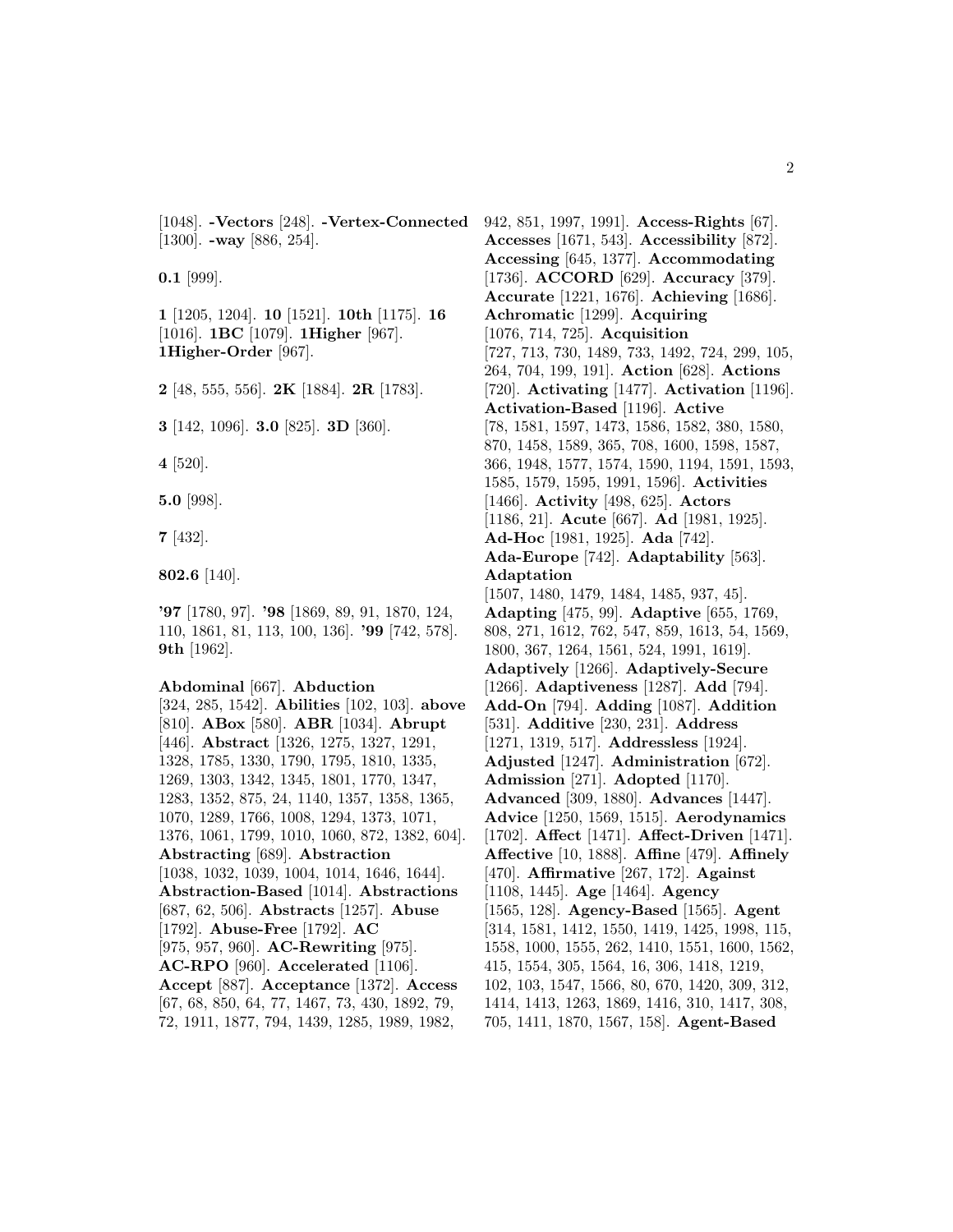[1000, 1555, 415, 1554, 16, 1550]. **Agent-Mediated** [1566]. **Agent-Oriented** [1412, 262, 1410]. **Agents** [3, 311, 1710, 1415, 1586, 9, 315, 10, 1559, 63, 100, 11, 74, 307, 99, 1570, 95, 14, 306, 118, 1557, 71, 1552, 96, 738, 1421, 1862, 106, 1568, 1560, 1561, 1563, 70]. **Agglomerations** [1656]. **Aggregated** [336]. **Aggregated-Temporal** [336]. **Aggregation** [637]. **Aggressive** [1671]. **Agilo** [127]. **Agreeably** [1382]. **Agreement** [1350, 905]. **AGV** [785]. **AH** [1645]. **AH-graphs** [1645]. **Ahead** [511]. **AI** [121, 90, 292]. **AI-Lab** [121]. **Aid** [300, 207]. **Aided** [1981]. **ail** [803]. **Air** [324]. **Air-Crew** [324]. **Aircraft** [1260]. **Alarm** [298]. **Alarm-Correlation** [298]. **ALC** [580]. **Alcoholics** [397]. **Aleph** [53]. **Alex** [300]. **Alexithymia** [300]. **Algebra** [30, 1453, 1686, 1180, 37, 1344, 1352, 339, 1041, 957, 1049, 1174]. **Algebraic** [976, 944, 1179, 1660]. **Algebras** [1212, 38, 1361, 1644]. **Algorithm** [331, 284, 1032, 1825, 1615, 49, 478, 1854, 1751, 1616, 315, 350, 1805, 919, 278, 1711, 1309, 912, 270, 246, 1808, 1812, 811, 920, 374, 1934, 883, 1707, 760, 1304, 254, 886, 1856, 367, 283, 1235, 320, 1815, 987, 344, 530, 1301, 878, 321, 1142, 638, 1149, 217, 196, 654, 198, 1622]. **Algorithmic** [229, 26]. **Algorithms** [227, 1305, 1290, 1717, 280, 1275, 1540, 1725, 1292, 1830, 764, 1753, 493, 1999, 234, 1855, 1539, 649, 813, 1842, 746, 756, 277, 1816, 791, 1207, 1760, 242, 1827, 1675, 38, 1281, 971, 250, 706, 251, 807, 895, 1299, 754, 1733, 1678, 1289, 1858, 1806, 25, 252, 1260, 1635, 1274, 1268, 276, 279, 747, 1264, 907, 655, 1123, 220, 640, 225, 222, 639, 210]. **Aliasing** [1963]. **ALIEN** [1572]. **Alignment** [401]. **Alignments** [1392]. **All-Optical** [1825]. **All-or-Nothing** [1768, 1796]. **Allen** [339]. **Allocation** [141, 1202, 925, 1201]. **Allocentric** [1668]. **allowing** [1150]. **ALM** [1221]. **Almost** [1111]. **Alternating**

[1337, 1338]. **Alternative** [1024, 1145]. **Amalgamation** [1523, 1534]. **Ambients** [1331]. **American** [1184]. **among** [1580, 1552]. **Amplifying** [1895]. **Analogical** [1212, 1091]. **Analyses** [1005]. **Analysing** [1820, 793]. **Analysis** [1038, 303, 1238, 1169, 501, 1053, 687, 1280, 622, 1064, 399, 1170, 1607, 1789, 1098, 1221, 400, 918, 788, 387, 350, 801, 1231, 1813, 389, 381, 843, 1065, 427, 1241, 1242, 1281, 1427, 787, 1788, 1166, 1733, 562, 1723, 694, 1210, 1193, 529, 1057, 1724, 1162, 290, 1803, 786, 107, 1680, 318, 1931, 1639, 360, 439, 1068, 421, 361, 1201, 1168, 1682, 1012, 140, 838, 699, 1701, 695, 1661, 1152, 1638, 196]. **Analytic** [584]. **Analytical** [1669, 356]. **Analyzing** [1944]. **Anatomical** [369, 392]. **Anchoring** [1131]. **Andhill** [110, 1861]. **Andhill-98** [110, 1861]. **Anesthesia** [824]. **Angiograms** [379]. **Angle** [484]. **ANIMAL** [372]. **Animating** [707]. **Animation** [1619]. **Anisotropic** [1363]. **Ankles** [391]. **ANMAC** [1590]. **ANN** [817, 821, 330]. **ANN-Based** [817, 821, 330]. **Annotated** [1475, 1476]. **annotating** [169]. **Annotation** [723, 457, 481]. **Announcement** [1990]. **Annuli** [1735]. **ANON** [1585]. **Anonymity** [1431]. **Anonymous** [63, 1430, 1443, 1924, 1799, 1441]. **Answering** [1124, 819]. **Antibiotics** [1515]. **Anticipation** [1570]. **Antidictionaries** [1334, 1387]. **Anywhere** [1806]. **AP** [1886]. **AP3000** [545]. **Aperios** [568]. **API** [1200]. **Apoptosis** [69]. **Appearance** [380]. **Applets** [65]. **appliance** [1893]. **Appliances** [1902, 1885]. **Applicable** [1500]. **Application** [778, 1501, 1669, 280, 858, 1212, 767, 56, 1004, 1082, 1270, 293, 620, 616, 296, 392, 288, 1186, 1260, 368, 1702, 664, 828, 532, 1772, 363, 108, 102, 907, 330, 1701, 196]. **Application-Specific** [56]. **Applications** [533, 1835, 355, 1730, 496, 713, 1970, 1909,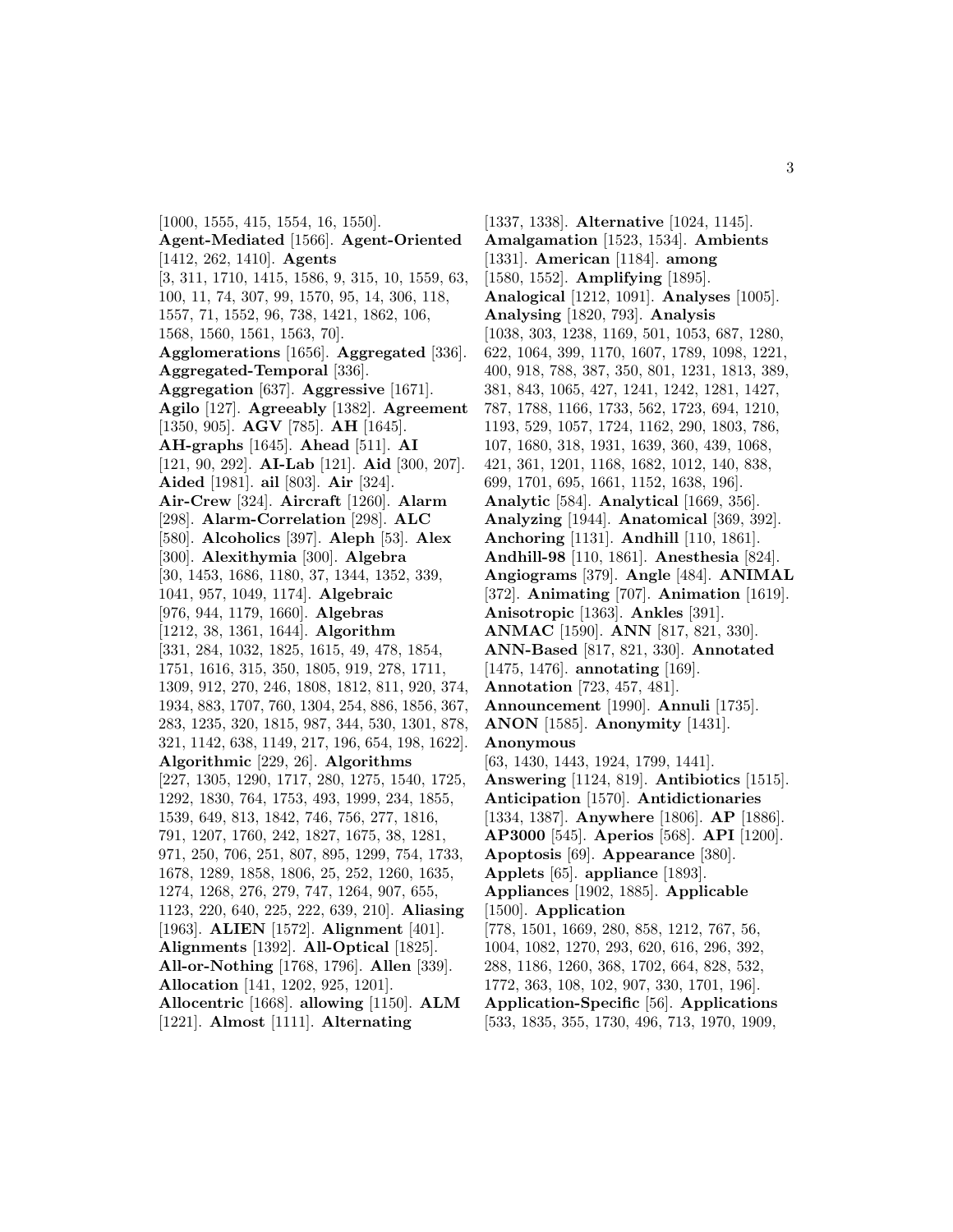1330, 518, 1889, 882, 825, 1580, 697, 1138, 1350, 292, 539, 1302, 1108, 155, 1693, 1953, 483, 555, 556, 433, 1699, 259, 1301, 1919, 204, 156]. **Applied** [376, 1491, 318, 439, 1952]. **Applying** [636, 607, 813, 580, 510, 620, 634, 734, 841, 1403]. **Approach** [1624, 452, 563, 679, 1930, 26, 836, 940, 771, 852, 1689, 676, 1263, 1466, 1869, 678, 115, 918, 850, 984, 1612, 1705, 346, 1265, 351, 1484, 308, 1485, 1675, 842, 1030, 1385, 629, 281, 757, 830, 473, 853, 1723, 142, 317, 1191, 529, 1386, 780, 1469, 635, 1870, 118, 786, 107, 1591, 851, 1431, 1567, 1601, 447, 1168, 907, 39, 1683, 1487, 726, 1468, 266, 1486, 193, 1134, 197, 188, 1662, 213, 1152, 1645, 211]. **Approaches** [1974, 1169, 809, 1789, 1024, 1697, 698]. **Approximate** [1857, 804, 1283, 1740, 1085, 1404, 1398, 407, 213, 1834, 1394, 1149]. **Approximating** [899, 1836, 876, 920, 375]. **Approximation** [227, 809, 1753, 1854, 234, 1837, 1278, 919, 242, 1349, 1851, 1838, 250, 251, 1297, 895, 1299, 252, 873, 1274, 1268, 878]. **Approximations** [897, 1360, 877, 1845]. **AQ18** [197]. **Arabic** [760, 317]. **Arbitration** [1568]. **Archaeology** [1891]. **Architectural** [1959, 337, 1590]. **Architecture** [1703, 1572, 561, 805, 1589, 430, 1551, 1707, 415, 846, 1513, 1862, 50, 1579, 1700, 1575]. **Architectures** [1685, 1691, 1676, 1966]. **Arcs** [1407]. **Area** [1312, 1359, 879, 548]. **areas** [1664]. **Argument** [730, 1883]. **Argumentation** [1151, 17, 1421]. **Arithmetic** [1323, 1318, 1719]. **Arity** [1216]. **Arm** [771, 453]. **Arms** [770]. **Arrangements** [1817]. **Array** [1453]. **Arrays** [1731, 1284, 1748, 916, 1707, 1724, 1401]. **Arrhythmias** [676]. **Arrow** [1373]. **Arrows** [287]. **ART** [773, 129]. **ART-based** [773]. **Artery** [682, 382]. **Artificial** [767, 353, 820, 12, 274, 659, 207, 749, 826, 699].

**ARTMAP** [761, 766]. **Arts** [319]. **Ascendant** [437]. **ASIUM** [730]. **ASL** [1945]. **Aspect** [1972, 574, 566, 575]. **Aspect-Oriented** [1972, 574, 575]. **Aspects** [1173, 393]. **assembly** [194]. **assessed** [219]. **Assessing** [1134, 1982]. **Assessment** [474, 1433, 396, 745, 1096]. **Assignment** [1279, 1730, 478, 1853, 906, 326]. **Assignments** [1849]. **Assistance** [42]. **Assistant** [602, 1571, 1905]. **Assisted** [360, 499, 361, 1257, 1096]. **Associated** [979, 248]. **Association** [278, 1223, 216]. **Associative** [1316, 1690, 1317, 1680, 1377, 590]. **Assume** [1043]. **Assume-Guarantee** [1043]. **Assumptions** [1778, 1802]. **Assuring** [1219]. **Asymmetric** [1798, 1813, 1985]. **Asymmetry** [1286]. **Asynchronous** [141, 1004, 944, 34, 1679, 1177]. **Atlas** [380]. **ATM** [534, 145, 803, 143]. **Atomicity** [1654]. **ATPG** [1059]. **ATSP** [245]. **Attached** [535]. **Attack** [1101, 1109]. **Attacks** [1107, 1115, 1789, 1774, 1117]. **Attention** [503]. **Attitudes** [1425, 1191]. **Attribute** [1206]. **Attributes** [375]. **Auctionlike** [1566]. **Auctions** [1444]. **audio** [192]. **Audiovisual** [1903]. **Audit** [1432]. **Auditable** [1799]. **Augmented** [1876, 1915, 1881, 1906]. **Augmenting** [1300]. **Australian** [1253]. **Authentication** [1778, 1776, 1777, 1441, 1068, 1997]. **Author** [1978, 23, 137, 576, 946, 983, 1097, 1120, 1159, 1384, 1804, 1832, 1926, 1955, 2001]. **authoring** [1921]. **Authorisation** [674]. **Authorization** [61]. **autoepistemic** [160]. **Automata** [1026, 887, 1685, 1708, 1709, 1329, 1046, 1337, 1338, 1045, 1719, 1712, 1354, 1399, 1400, 1058, 1368, 326, 1372, 1376, 39]. **Automata-Theoretic** [1337, 1338, 39]. **Automated** [1034, 388, 8, 338, 1000, 593, 392, 582, 1724, 363, 1146]. **Automatic** [773, 1056, 387, 354, 441, 504, 454, 541, 397, 523, 28, 483, 1023, 83, 914, 566, 368, 320,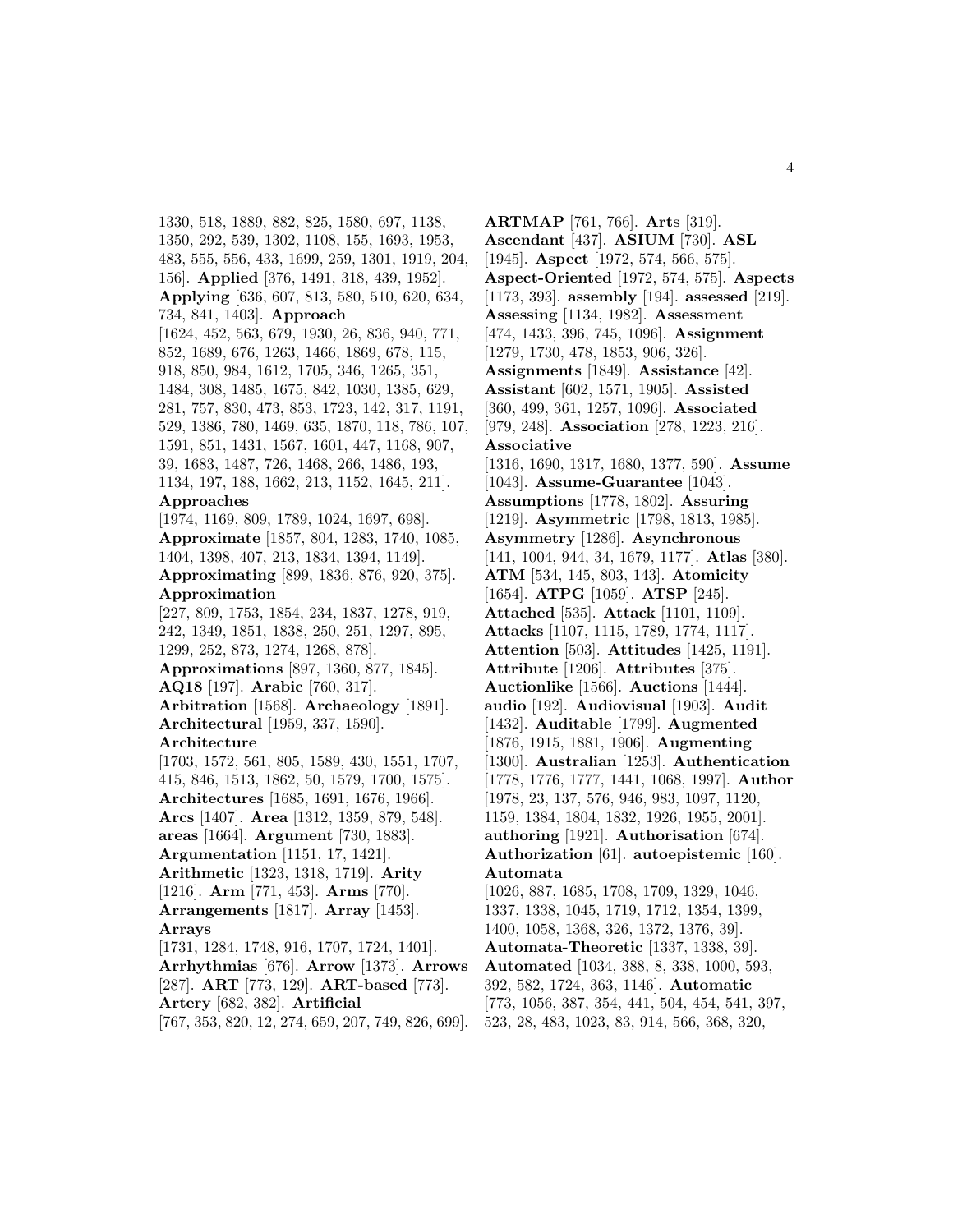938, 1068, 323, 1060, 459, 1246, 330, 1683, 1012, 704, 199, 170]. **Automatically** [438]. **Automating** [615]. **Automation** [1170, 614, 154]. **Autonomous** [1477, 1549, 817, 1995, 780, 1167, 18, 1421, 21, 1933]. **Autonomy** [1586]. **Autowave** [1681]. **Auxiliary** [1610]. **Avatar** [1950]. **Average** [900, 1280, 762, 1356, 1373, 1]. **Average-Case** [1280, 1356, 1]. **Avoiding** [1129, 1130, 654]. **Aware** [561, 1918, 1922, 1908, 1890, 45, 1919]. **Awareness** [1899, 1923, 1878, 1900, 1888, 1886, 1667]. **Axiomatization** [31]. **axioms** [1133]. **azo** [207]. **Azzurra** [129].

**B** [383]. **B-Spline** [383]. **BabyTigers** [136]. **BabyTigers-98** [136]. **Background** [1080]. **Backpropagation** [1085]. **backtrack** [185]. **Backward** [1987]. **Bacteraemia** [679]. **Balance** [299]. **Balancing** [1272, 1280, 530]. **Ball** [93, 94, 1830]. **Ball-Receiving** [93, 94]. **Balls** [1743, 1293]. **Bandwidth** [141]. **BargainFinder** [1876]. **Barrier** [1779]. **Base** [1475, 1476]. **Based** [303, 778, 1232, 284, 816, 1501, 4, 1205, 1685, 1708, 1164, 304, 1797, 1502, 141, 355, 712, 1472, 112, 1059, 864, 798, 1473, 1474, 68, 353, 588, 676, 472, 291, 1998, 1607, 282, 1263, 423, 1181, 808, 271, 1690, 822, 1608, 425, 474, 715, 77, 667, 349, 603, 1433, 437, 1506, 269, 680, 1881, 1000, 504, 1014, 1480, 1479, 1197, 348, 1481, 1482, 1555, 1748, 683, 718, 817, 821, 144, 38, 1190, 1943, 1892, 860, 861, 789, 688, 422, 827, 732, 11, 471, 1020, 1774, 1427, 1877, 1949, 1196, 794, 1713, 1600, 1720, 285, 1565, 1245, 787, 1465]. **Based** [436, 766, 744, 807, 1613, 376, 476, 1727, 485, 927, 1240, 677, 1511, 281, 473, 415, 1512, 288, 1980, 1494, 1495, 1008, 109, 1011, 674, 1554, 1621, 305, 267, 16, 1803, 1496, 802, 1514, 724, 662, 835, 1094, 322, 1576, 295, 489, 517, 96, 1515, 669, 481, 1497, 1699, 1450, 1499, 1516, 477, 459, 108, 1517, 299, 470, 1246, 1571,

289, 488, 1579, 1518, 75, 1487, 402, 726, 838, 1936, 1619, 133, 321, 1603, 120, 1351, 1486, 165, 773, 200, 1550, 204, 168, 199, 1664, 1198, 1848, 1149, 171, 330, 458]. **Based-Systems** [295]. **Bases** [1625, 1498, 907, 1137, 166]. **Basic** [1122, 1425, 87, 88, 1636, 537]. **Basis** [226, 1311, 1316, 1317, 1673, 1589, 406, 747]. **Batch** [893, 894]. **Bayesian** [1606, 1614, 1133, 1612, 1079, 1139, 1142, 1253, 1236, 22]. **BDD** [38]. **BDD-Based** [38]. **BDDs** [1031]. **Be** [1072, 1029, 1793, 554, 1239]. **Beautiful** [702]. **Bedside** [672]. **Behavior** [925, 820, 329, 1190, 1552, 96, 105]. **Behavioral** [554, 1252]. **Behaviour** [806, 1682]. **Behavioural** [3, 1164, 719, 1411]. **Behaviours** [1181, 1559]. **Belief** [1125, 160, 1137, 206, 1145, 1149, 1152]. **Believable** [14]. **Benchmarks** [1704, 925]. **Benefits** [61, 348, 59, 929]. **Bent** [1111]. **Bernstein** [809]. **Best** [609, 15]. **Beta** [1754]. **Beta-Skeleton** [1754]. **Better** [1899, 920, 862, 176]. **Between** [486, 1950, 1365, 1944, 819, 1797, 1043, 114, 1408, 1358, 1434, 1165, 1364, 409, 978, 1286, 1409]. **Beyond** [1453, 1779, 868]. **bias** [180]. **Biases** [1225]. **biconnected** [641]. **bigraph** [642]. **Bin** [1857, 652]. **Bin-Packing** [1857]. **Binary** [778, 358, 1287, 285, 909, 643, 328, 901, 902]. **Bindings** [1434]. **Binomial** [1230]. **Biochemical** [1830, 293]. **Biodegradability** [1078]. **Bioelasticity** [356]. **Biological** [533, 759, 1927]. **Biological-** [533]. **Biomechanical** [384]. **Biomedical** [678]. **Biomorph** [807]. **Bipartite** [244, 1302]. **Birth** [605, 219]. **Birthday** [1779]. **Bisectors** [1280]. **Bisimulation** [38, 1352, 1055]. **Bit** [1267, 1102, 491]. **Black** [1827]. **Blackboard** [1683]. **Blacklisting** [1802]. **BLAST** [1697]. **Blinding** [1429]. **Blobworld** [472]. **Block** [1459, 1102, 1103, 1117, 1112, 343, 492]. **Block-Constrained** [492]. **Blood**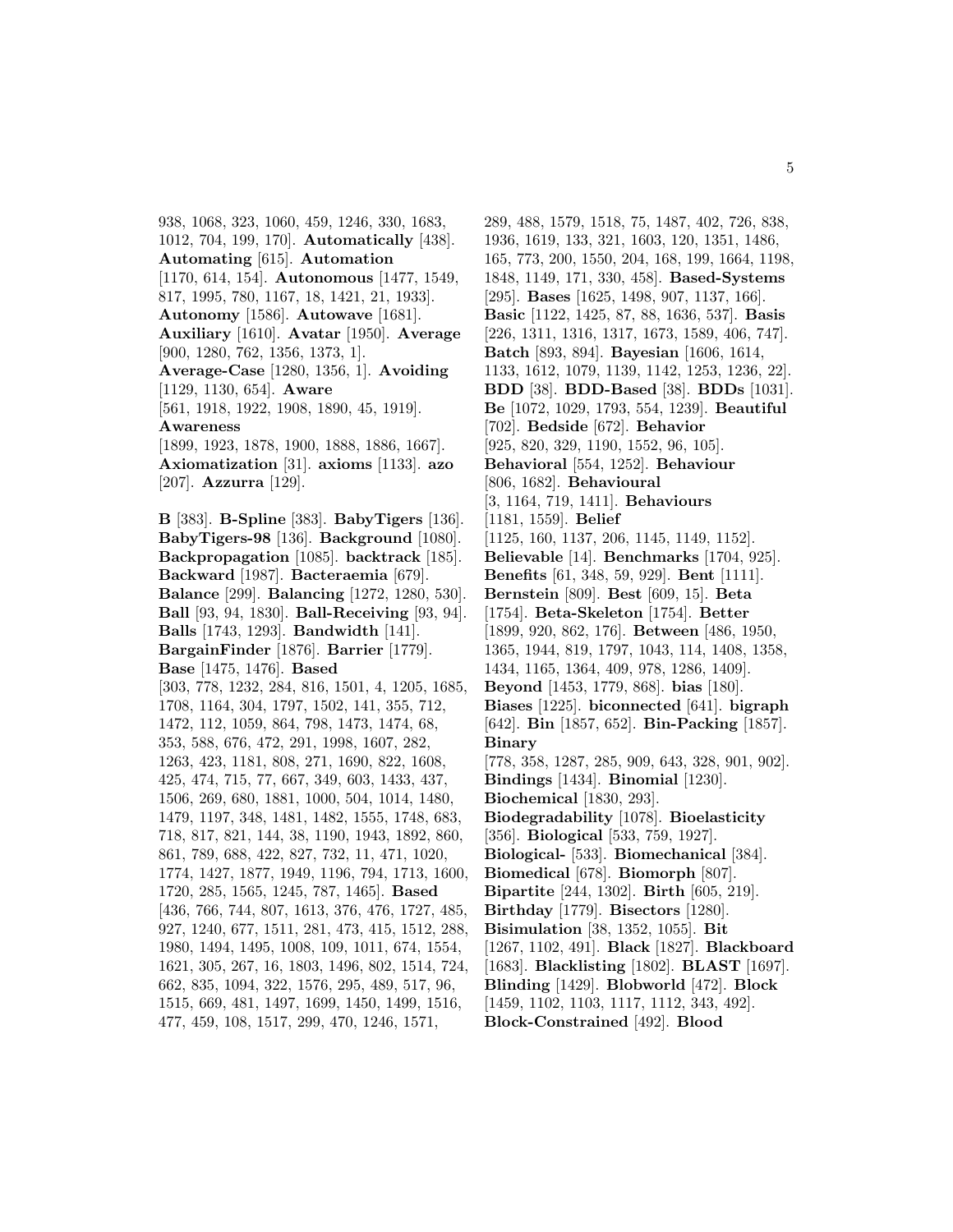[685, 706, 382, 824]. **Blue** [919]. **Body** [1934, 1935, 402]. **Body-Face** [1935]. **Boltzmann** [768]. **Boolean** [882, 1144, 1027, 2, 1383]. **Boolean-like** [1144]. **Boomerang** [1109]. **BOOSTER\*Process** [621]. **Bootstrapping** [1475, 1476]. **Both** [609, 1996, 1521, 1522, 1239]. **bottom** [1146]. **bottom-up** [1146]. **Bound** [906, 1754, 1]. **Boundary** [1613, 1858, 545]. **Bounded** [1323, 1395, 589, 1345, 895, 1633, 1089]. **Boundedness** [1340]. **Bounds** [1326, 230, 231, 885, 237, 1393, 1277, 1844, 1369, 1286]. **Box** [1180]. **BPP** [1846]. **Brain** [665, 820, 666, 705, 397, 405, 359, 386, 370]. **BRAINS** [118]. **Branch** [260]. **Branch-and-Cut** [260]. **Branching** [1326]. **Breadth** [1015]. **Breadth-First** [1015]. **Break** [439]. **Breakdown** [332]. **Breakdowns** [1859]. **Breaking** [1945]. **Brick** [1881]. **Brick-Based** [1881]. **Broadband** [1581, 1982]. **Broadcast** [1438, 1787, 1987, 1984]. **Broadcasting** [1269]. **Broker** [571]. **Brokering** [711, 307, 305, 1567]. **Browse** [429]. **Browsing** [428]. **BSP** [1806, 1701]. **Buffer** [1030]. **Build** [371]. **Building** [712, 495, 1080, 13, 1498, 659, 1246, 266, 214, 1154]. **built** [1663]. **Bulk** [1718, 1530, 2, 1383, 657]. **Bulk-Insertion** [1530]. **Bulk-Synchronous** [2, 1383]. **Bureaucrat** [1741]. **Bus** [342]. **Business** [619, 348, 313, 831, 1565, 621, 1564, 828, 833, 868]. **Busy** [703]. **Bytecode** [1066].

**C** [1819, 1818]. **C0YNTHIA** [1019]. **Cabinet** [1914]. **Cache** [56, 548, 1820, 1994, 655]. **Cache-Coherence** [56]. **cache-efficient** [655]. **cached** [656]. **Caches** [1377]. **Caching** [1459, 844, 1579]. **Cadastral** [1545]. **CADE** [1016]. **CADE-16** [1016]. **Calculations** [530]. **Calculi** [584, 592, 591, 583, 1632, 1649, 600].

**Calculus** [1013, 976, 923, 590, 1626, 301, 597, 1367, 598, 19, 1648, 1154]. **Call** [309, 271]. **Callosum** [389]. **Cambridge** [123]. **Camera** [441]. **Can** [1072, 1029, 1793, 554, 1281, 1567]. **Canceling** [246]. **Cancer** [699, 695]. **Candidate** [1506, 1134]. **Cannot** [1375]. **Capabilities** [275]. **Capability** [109, 75]. **Capability-Based** [75]. **Capacitated** [234]. **Capacities** [238]. **Capacity** [1437, 326, 1274]. **CAPP** [1685]. **Capture** [567, 453]. **Capturing** [619, 1928, 1531]. **carcinogenic** [207]. **Card** [1433, 1429]. **Cardiac** [676, 376]. **cardinal** [1652]. **Cardiography** [358]. **Care** [698, 659]. **Carlo** [1149]. **Carriers** [1917]. **Case** [303, 1501, 304, 1502, 355, 1280, 1472, 1828, 1474, 1475, 1476, 1586, 1216, 1626, 350, 1506, 1435, 1480, 1479, 1197, 454, 1484, 1481, 1482, 1485, 683, 789, 1356, 1510, 1491, 1511, 1492, 1512, 1980, 1494, 1495, 529, 1371, 1496, 1514, 1515, 669, 1815, 1497, 1498, 1516, 1517, 1518, 1700, 1487, 1637, 695, 1486, 212, 1, 647]. **Case-Based** [1501, 304, 1502, 355, 1472, 1474, 1506, 1480, 1479, 1197, 1481, 1482, 683, 789, 1511, 1512, 1495, 1496, 1514, 1515, 669, 1497, 1516, 1517, 1518, 1487, 1486]. **Case-Bases** [1498]. **Cases** [635, 302, 1969]. **Cash** [1433, 1799, 1431, 1432]. **CAT** [119]. **cataloguing** [169]. **Categorial** [984]. **Categories** [1374]. **Categorization** [1657]. **Categorizing** [455]. **Category** [421]. **Causal** [1126, 1148]. **Causation** [1127]. **Cayenne** [153]. **Cayley** [1308, 1684]. **CBR** [1500, 1471, 1477, 1478, 1507, 1483, 1509, 1489, 1490, 1513]. **CDL** [1712]. **Cells** [820]. **Cellular** [1685, 1708, 1709, 1719, 298, 1712, 1707, 1368, 1680, 1681, 779]. **Cellular-Automata** [1709]. **Cellular-Neural** [1680]. **Cenju** [520]. **Cenju-4** [520]. **Center** [786, 1755]. **Centered** [805, 1935, 625]. **Centering** [93, 94]. **Centers** [309, 295]. **Central** [393]. **Centralized** [1925]. **Centric** [14, 849].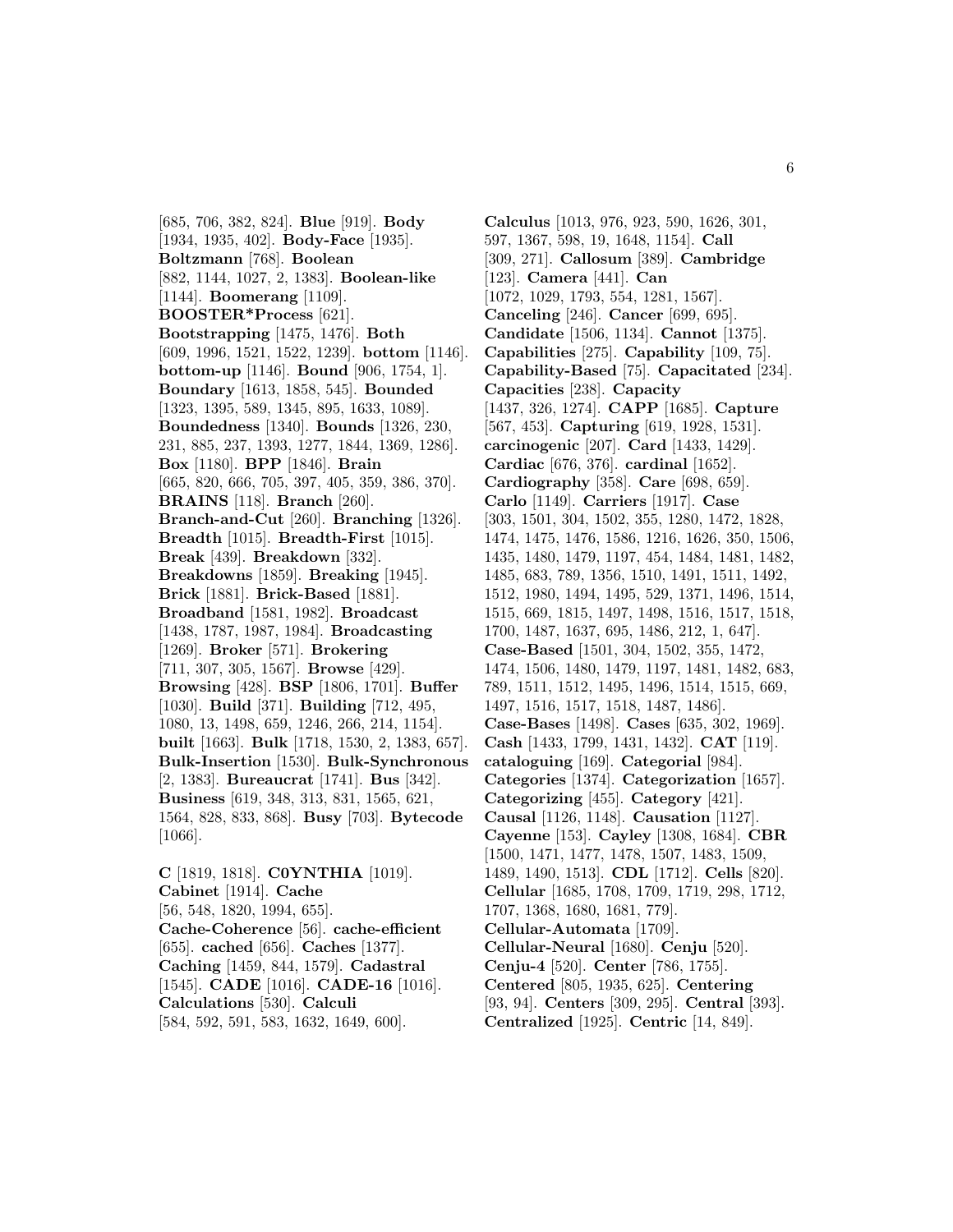**Cerebellar** [269]. **Cerebellum** [397]. **Certain** [243, 248]. **Certificate** [1435]. **Certificates** [67, 1346]. **Certification** [1434]. **Cessation** [701]. **CG** [1190, 1200, 1201]. **CG-Based** [1190]. **CGs** [1198]. **Chain** [764, 1283]. **Chains** [1332]. **Challenge** [91]. **Challenges** [1597, 2000, 1979]. **Challenging** [90]. **Chameleon** [1910]. **Champion** [85, 86]. **Change** [1445, 446, 1552]. **Changing** [1490, 208]. **Channel** [284, 26, 1437, 1178]. **Character** [82, 1085, 1948, 760]. **Characterisation** [962]. **Characteristic** [804]. **Characteristics** [802]. **Characterization** [777, 1797, 696, 1111, 1335, 24, 1336, 772, 1661]. **Charging** [1576]. **ChatterBox** [1916]. **Cheap** [109]. **Check** [1061]. **Checker** [40]. **Checking** [1066, 1032, 1031, 1044, 1059, 1048, 1688, 1337, 1338, 1435, 29, 1035, 721, 1040, 1051, 1055, 39, 1052, 868]. **Checks** [1183]. **Chemical** [533, 699]. **Chemical-Parallel** [533]. **Child** [824]. **Children** [1875]. **Chip** [548]. **Choice** [30]. **Cholesky** [1669]. **CHPS** [122]. **Chromosome** [340]. **Chronic** [397, 396]. **Chvátal** [243, 237]. **CINDI** [169]. **Cipher** [1104, 1102, 1103, 1117, 1116]. **Ciphers** [1114, 1110, 1112]. **Circuit** [890, 891]. **Circuits** [1323, 1056, 889]. **Circulant** [908]. **Circular** [641]. **City** [1548]. **clamped** [195]. **Class** [924, 612, 995, 992, 618, 160]. **Classes** [776, 923, 1182, 756, 939, 929, 1246]. **Classical** [820, 578]. **Classification** [1537, 858, 1472, 751, 1244, 437, 1261, 1262, 681, 1239, 766, 744, 1240, 1235, 468, 499, 328, 319, 1257, 219, 175, 178, 192]. **Classifier** [782, 1079, 281]. **Classifiers** [682, 519, 1247, 217]. **Classify** [940]. **Clausal** [1089]. **CLDS** [586]. **Cleaning** [1292]. **Click** [1901]. **Client** [557, 297, 846, 1997]. **Client-Server** [557, 297, 846]. **Clients** [1987]. **Climate** [538]. **Climbing** [1616]. **Clinical**

[703, 687, 691, 658, 663, 686, 190]. **Clock** [1053]. **Clocks** [1679]. **Close** [1887]. **Closed** [1140, 1374]. **Closure** [1323, 965]. **Closures** [964]. **Cluster** [533, 1704, 755, 543, 221]. **Clustered** [394]. **Clustering** [387, 755, 1245, 1243, 1236, 1532, 1226, 1237, 1246]. **Clusters** [57, 1223, 1697, 1234]. **CMOS** [826]. **CMTrio** [135]. **CMTrio-98** [135]. **CMUnited** [85, 86]. **CMUnited-98** [85, 86]. **CNC** [354, 349]. **CNF** [1123]. **Co** [1211, 1894, 1921, 366, 71, 105]. **Co-authoring** [1921]. **Co-dimension** [366]. **Co-evolution** [105]. **Co-identity** [1211]. **Co-location** [1894]. **Co-operating** [71]. **Coalitions** [1424]. **Code** [77, 527, 1774, 74, 1724, 1715]. **Codes** [754, 469, 638]. **Coding** [1802, 491, 492, 1619]. **cognition** [1662]. **Cognitive** [1425, 1869, 115, 1659, 1927, 1657, 1870]. **Coherence** [56]. **Coherency** [1995, 1994]. **Coin** [1430]. **Coinduction** [1376]. **COIRS** [458]. **Colabra** [1463]. **Colineal** [273]. **Collaborating** [1425]. **Collaboration** [1463, 615, 1887, 849]. **Collaborative** [1950, 1554, 1516]. **Collection** [811]. **Collections** [1233, 750]. **Color** [284, 422, 467, 439, 319, 1837]. **Colored** [1182, 899]. **Colored-Graph** [899]. **Coloring** [1829, 746, 1298, 898]. **Colors** [419]. **Coloured** [141, 147, 1988, 1165, 140]. **Combination** [924, 564, 1247]. **Combinational** [1056]. **combinations** [1150]. **Combinator** [151]. **Combinatorial** [1703, 918, 883, 253]. **Combine** [698]. **Combined** [272]. **Combining** [1038, 687, 1073, 1074, 1644, 1083, 971, 54, 1489, 12, 1450, 929, 344, 1149]. **Combustion** [758]. **Commentary** [82, 83]. **Commentator** [84]. **Commerce** [1876, 1428, 1564, 1566, 1563]. **Commercials** [439]. **Committees** [1222]. **Common** [1753, 1407, 1194, 1405, 1406]. **Communicating** [1325]. **Communication**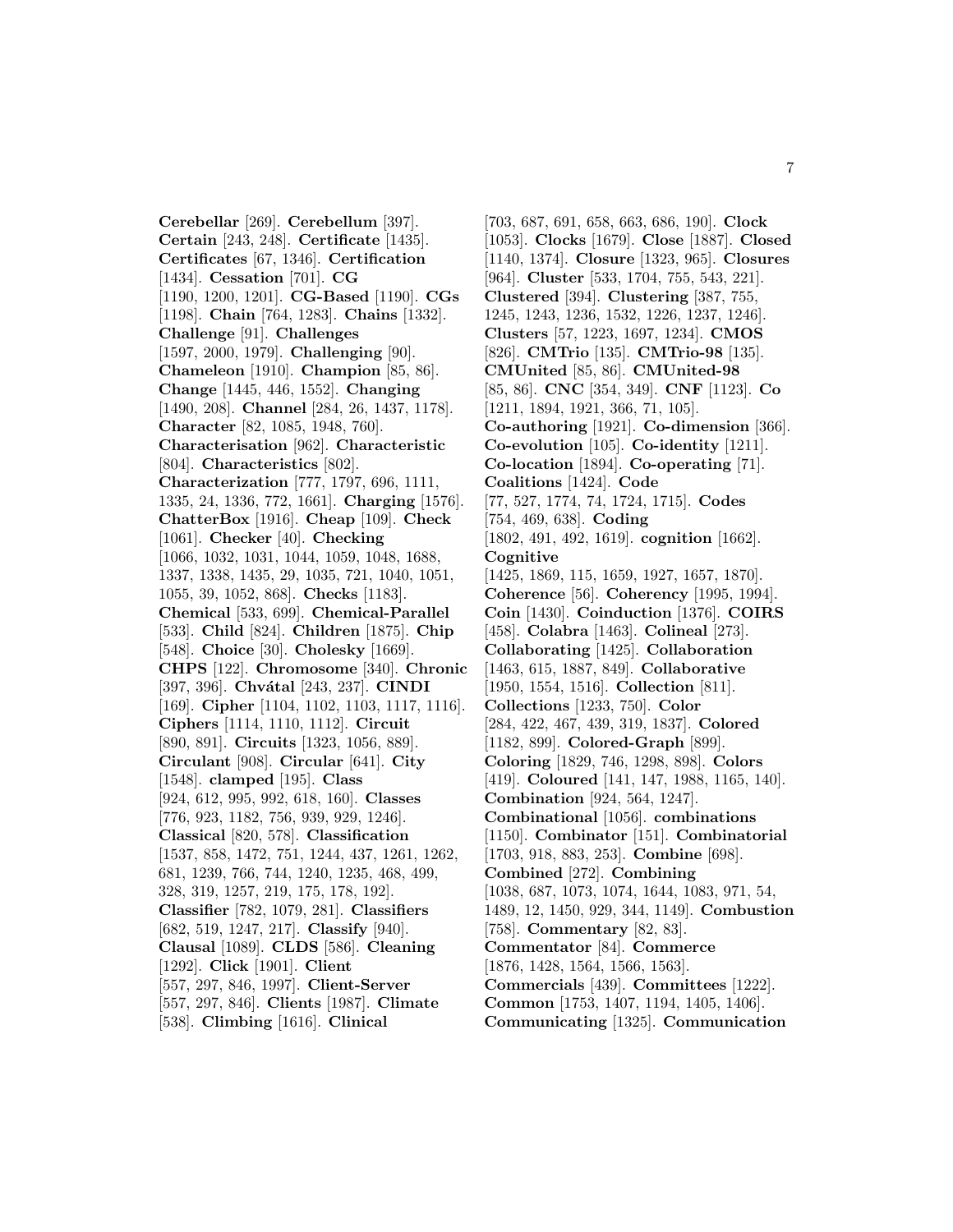[1624, 1767, 49, 1419, 1950, 516, 1000, 1555, 144, 114, 520, 1918, 1562, 1165, 1677, 1230, 1980, 1696, 1724, 306, 1418, 1862, 1596, 133]. **Communications** [1580, 1692, 1924, 1219]. **Communicative** [1951]. **Commutative** [1174]. **Compact** [431, 1345, 702, 1498]. **Compaction** [249, 1734]. **Comparative** [1709, 1680]. **Comparing** [346, 454, 34]. **Comparison** [771, 379, 788, 682, 1244, 1344, 1808, 681, 523, 578, 1123]. **Compensation** [359]. **Competence** [1496, 726]. **Competent** [1498]. **Competition** [102]. **Competitive** [1736, 912]. **Compilation** [541, 525, 35]. **Compile** [567]. **Compile-Time** [567]. **Compiler** [523, 1008]. **Complementary** [1697]. **Complements** [1348]. **Complete** [1075, 1081, 1041, 1946, 909, 896]. **Completely** [1739]. **Completeness** [1833]. **Completion** [1030]. **Complex** [498, 1503, 1504, 349, 1719, 817, 821, 688]. **complexes** [1524, 1525]. **Complexity** [890, 1391, 899, 1760, 1356, 1734, 1373, 802, 994, 872, 1380, 989, 161, 1]. **Compliance** [663]. **Component** [353, 827, 866, 937, 1465, 830, 1260, 318, 1965]. **Component-Based** [353, 827, 1465]. **Component-Oriented** [1965]. **Components** [1467, 320]. **Componentware** [837]. **Composition** [1329, 1881, 829]. **Compositional** [1411, 1065, 293, 1025]. **Comprehension** [1571]. **Compressed** [443, 1385, 1386, 1387]. **Compressing** [1801]. **Compression** [493, 1334, 1399, 1400, 1289, 1401, 196]. **Computable** [1381]. **Computation** [1768, 1312, 1718, 917, 769, 1672, 1054, 397, 1721, 201, 1224, 1149, 1158]. **Computational** [1686, 1558, 1802, 562, 792, 538, 872, 1322, 52, 1659, 639]. **Computations** [62, 1315, 904, 45, 1864]. **Computer** [495, 1319, 1903, 520, 1267, 1934, 1512, 1924,

320, 360, 521, 300, 1219, 361, 528, 1257, 218].

**Computer-Assisted** [1257]. **Computerized** [272]. **Computers** [1897, 1875, 1910, 1990]. **Computing** [1898, 1882, 1891, 1669, 486, 1894, 1909, 1923, 825, 182, 1705, 10, 1296, 516, 1346, 1912, 1808, 1408, 1893, 1277, 1968, 254, 886, 823, 1890, 793, 1320, 650, 1883, 1871, 1409, 210, 647]. **Concept** [165, 1210, 1208, 459, 458]. **Concept-Based** [459, 458]. **Concepts** [614, 1508, 1439, 724, 268]. **Conceptual** [314, 607, 1214, 1212, 1213, 1202, 1265, 1197, 1207, 1508, 1196, 1199, 1215, 1204, 1210, 1193, 1191, 1194, 1184, 725, 869, 189, 1664]. **Concert** [1362]. **CONCERTO** [177]. **Concrete** [1975]. **Concurrency** [1987, 1986, 1454]. **Concurrent** [1689, 1795, 1794, 1827, 1177]. **Conditional** [1439, 206]. **Conditions** [1037, 240, 1001, 1653, 1858, 1088, 507]. **Confidence** [95]. **Confidential** [1924]. **Configurable** [56, 72, 1908]. **Configuration** [1467, 1194, 330, 140]. **Configurations** [534]. **Configuring** [831, 1579]. **Conflict** [1172]. **Conflicting** [1568]. **Conflicts** [841]. **Confluent** [1013, 583]. **Conformance** [1034, 1029]. **Congestion** [909, 1811]. **ConGolog** [855]. **Congruences** [954, 955]. **Conjecture** [1020]. **Conjugacy** [776]. **Conjunctive** [1630, 1092]. **Connected** [239, 241, 1300, 873]. **Connecting** [1128]. **Connection** [1013, 1658, 1358]. **Connectionist** [799]. **Connections** [978]. **Connectives** [597, 775]. **Connectivity** [1889, 1816]. **Conquer** [1717, 1073, 1074]. **Consciousness** [1316, 1317]. **Considerations** [810, 627]. **Consistency** [1843, 1998, 580, 1050]. **Consistent** [373, 1679]. **Constant** [1860, 238]. **Constrain** [1495]. **Constrained** [1735, 1751, 522, 241, 527, 390, 1277, 1222, 492, 221]. **Constraint** [1275, 1970, 678, 617, 616, 448, 305, 1716, 726, 1052, 120, 1351]. **Constraint-Based** [305, 726, 120, 1351].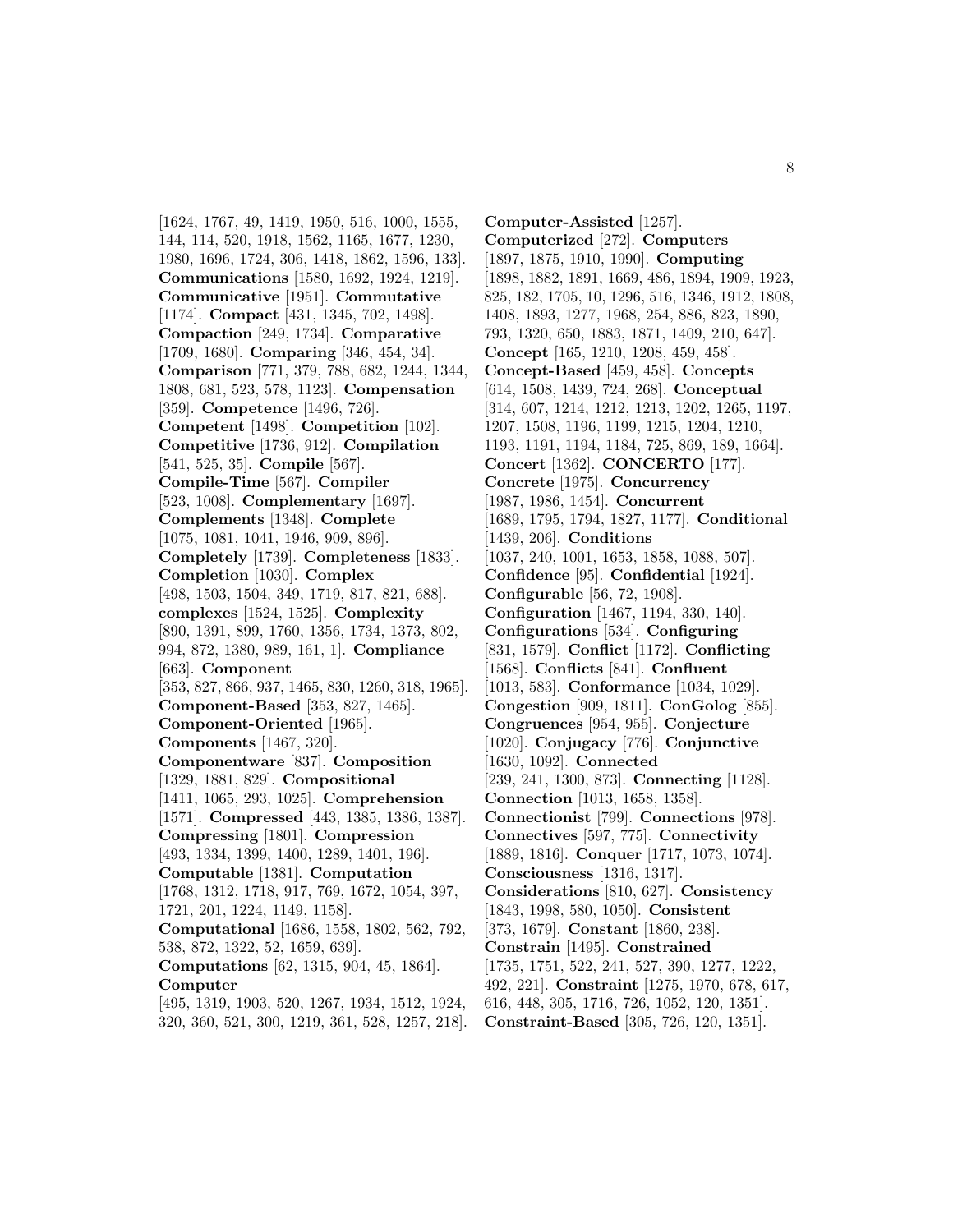**Constraint-Rich** [1052]. **Constraints** [863, 1213, 848, 1849, 1083, 385, 1143, 301, 1677, 1204, 1185, 1011, 947, 618]. **Construct** [1867]. **Constructing** [1778, 1284, 845]. **Construction** [1817, 1847, 1114, 1828, 388, 1813, 1357, 1366, 1137, 638]. **Constructionist** [1689]. **Constructions** [976, 1802, 1367]. **Constructive** [1634, 225]. **Constructors** [963, 595]. **Constructs** [1626, 637]. **Consultation** [736]. **Consumer** [1914]. **Containing** [1452, 873]. **Content** [423, 714, 425, 474, 476, 424, 1450, 477, 460, 470, 174, 166]. **Content-Based** [423, 425, 476, 1450, 477, 470]. **Contention** [27]. **Contents** [455]. **Contest** [1016]. **Context** [1899, 1624, 622, 1923, 1889, 1878, 975, 974, 1207, 1918, 1896, 889, 1890, 1208, 333, 988, 1880, 1872, 1556, 1155]. **Context-Aware** [1918, 1890]. **Context-Awareness** [1899, 1878]. **Context-Dependent** [1624]. **Context-Free** [889]. **Context-Sensitive** [1889, 975, 974, 333]. **Contexts** [1209]. **Contextual** [1206]. **contiguous** [1724]. **Contingency** [1844]. **Continuations** [1375]. **Continuous** [1943, 270, 364, 326, 1167, 1618]. **Continuous-Time** [1618]. **Contour** [1612, 502, 485]. **Contour-Based** [485]. **Contours** [366]. **Contract** [1792, 570]. **Contraction** [589]. **Contribution** [812]. **Control** [795, 312, 759, 771, 767, 68, 49, 338, 808, 146, 77, 762, 1445, 784, 1467, 814, 73, 817, 1599, 1258, 72, 293, 1941, 785, 753, 815, 1987, 803, 1584, 783, 1590, 544, 942, 735, 786, 1993, 18, 1431, 295, 1872, 796, 140, 797, 824, 187]. **Controlled** [764, 1574]. **Controller** [751, 782, 271, 269, 810, 40, 785, 154, 758, 120, 1351]. **Controllers** [773, 752, 770]. **Controlling** [759]. **Conventional** [401]. **Convergence** [1614, 1616, 276, 196, 195]. **Conversational** [700, 1569].

**Conversations** [1193]. **Conversion**

[1251, 913]. **Conversions** [950, 951]. **Convex** [228, 787, 1276]. **Conveying** [1641]. **Convolution** [1721]. **COOL** [1705]. **Cooperating** [1558, 168]. **Cooperation** [670, 128]. **Cooperative** [1555, 1423, 846, 1557, 1552, 105, 1571, 133]. **coordinates** [1652]. **Coordination** [1500, 1894, 1416, 1672, 1702]. **Cope** [1424]. **Coping** [521]. **copyright** [651]. **CORBA** [943, 1164, 68, 1998, 944, 1698, 844, 865]. **Core** [923]. **Corneal** [395]. **Cornuejols** [226]. **Cornuejols-Dawande** [226]. **Coronary** [682]. **corpora** [199]. **Corporate** [1481, 1482, 737]. **Corpus** [389]. **Correcting** [754, 317]. **Correction** [1621]. **Correctness** [1030]. **Correlated** [1224]. **Correlation** [298, 1774]. **Cortical** [369, 372, 509, 370]. **Cost** [228, 1459, 1996, 245, 1850, 285, 753, 1254, 213, 647, 201]. **Cost-Based** [285]. **Cost-Effective** [1459]. **COSTPN** [146]. **Costs** [1285, 1839]. **Counteract** [1789]. **Counterfeit** [1433]. **Counting** [1323, 1814]. **Coupled** [1469, 785]. **Course** [90]. **Cover** [1839]. **Coverage** [227]. **Covering** [882, 250]. **Coverings** [1307]. **CPAM** [829]. **Crashes** [1679]. **Crawling** [435, 432]. **Creating** [1710, 1207, 313]. **Credit** [1429]. **Crew** [324]. **Criminal** [304]. **Criteria** [866, 1372]. **Critical** [1970, 239, 697, 343]. **Critique** [1127]. **Critiquing** [736]. **Crop** [795]. **Cross** [859, 693]. **Cross-Organizational** [859]. **crossing** [642]. **Crossover** [1281, 296]. **Cryptanalysis** [1119, 1099, 1783, 1108, 1764, 1103, 1780, 1782]. **Crypto** [1780]. **Cryptographic** [1313, 1801, 1765]. **Cryptography** [1766]. **Crypton** [1100, 1101, 1100]. **Cryptosystem** [1764, 1780]. **Cryptosystems** [1769, 1445]. **CS** [87, 88, 1116]. **CS-Cipher** [1116]. **CSG** [644]. **CTIVE** [1886]. **CTL** [1051]. **Cube** [237]. **Cubic** [1283]. **Cultural** [693]. **Currency** [913]. **Curve** [1528, 1529]. **Curvilinear** [386]. **Customised** [708].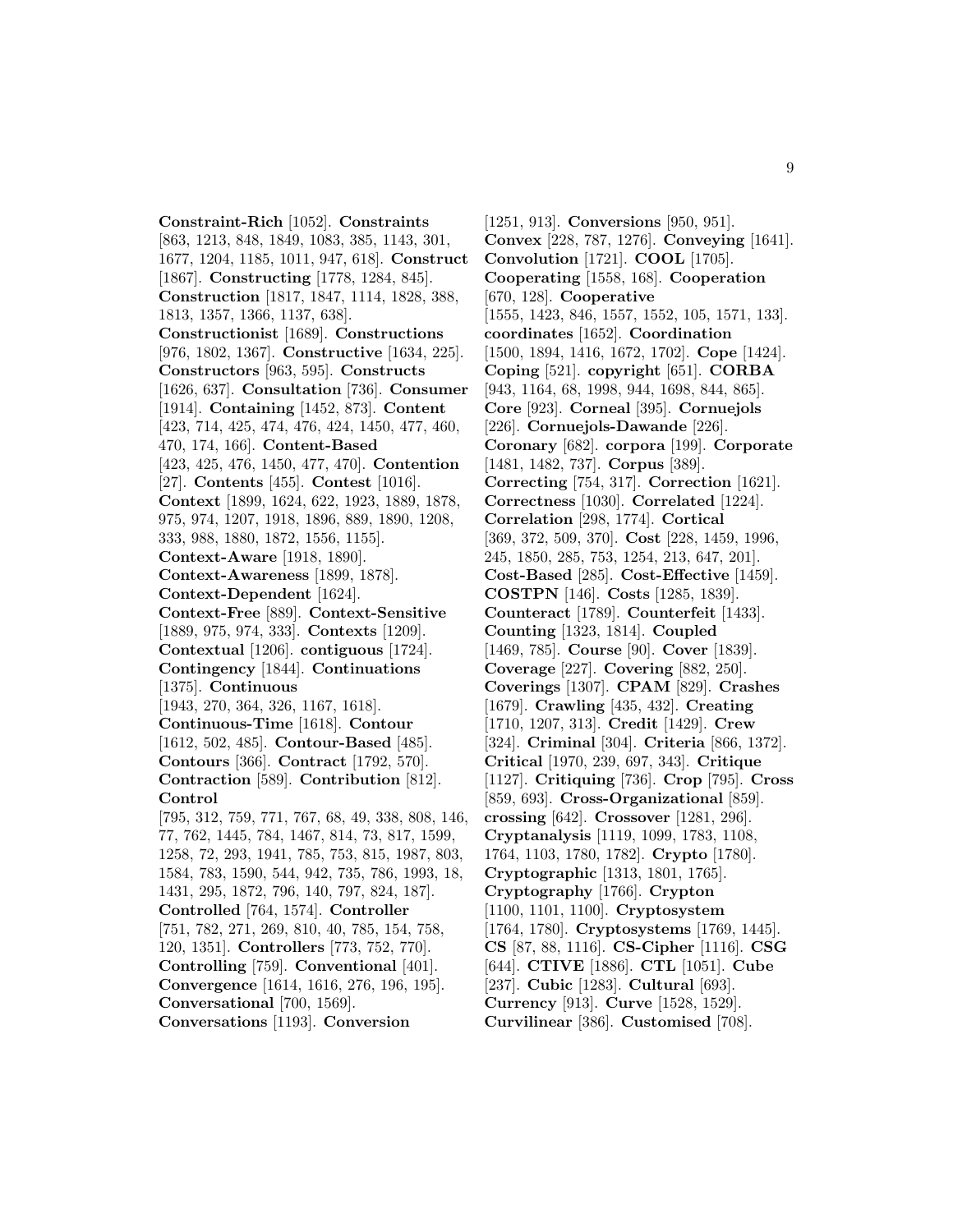**Customizable** [1592, 849]. **Cut** [227, 999, 592, 246, 1277, 260, 1852]. **Cut-Free** [592]. **CutRes** [999]. **Cuts** [1306, 233, 235, 254, 886]. **cutting** [653]. **Cycle** [1483, 674]. **Cyclic** [1057, 334].

**D** [493, 320, 1620, 1402, 1537, 511, 388, 379, 371, 1753, 493, 546, 910, 369, 212, 495, 405, 383, 1270, 1676, 376, 410, 1742, 542, 384, 368, 320, 406, 359, 363, 361, 362, 1602, 1234, 1603]. **D-** [320]. **D/** [493]. **D02NOW** [536]. **Dairy** [1253]. **Dalang** [553]. **Dantzig** [250]. **Dantzig-Wolfe** [250]. **Darwin** [111]. **Data** [1661, 1232, 1273, 450, 1453, 1540, 798, 863, 412, 1671, 691, 1131, 1221, 1524, 506, 1244, 509, 1265, 1004, 1231, 1525, 2000, 1674, 1347, 1252, 336, 429, 1241, 1242, 688, 875, 1258, 1822, 1613, 1995, 536, 376, 661, 12, 1088, 1722, 1723, 694, 1584, 689, 1090, 1294, 1469, 364, 432, 1256, 802, 1194, 1401, 1543, 328, 849, 508, 660, 421, 1622, 1254, 460, 1255, 840, 1447, 550, 1579, 839, 319, 1762, 1321, 838, 1468, 1991, 1396, 1248, 1234, 1397, 1534, 393, 209, 204, 645, 197, 1142, 646, 171, 202]. **Data-Based** [802]. **Data-Centric** [849]. **Data-Driven** [550, 1248]. **data-intensive** [204]. **Data-Mining** [1447]. **Database** [452, 1453, 498, 870, 416, 436, 1989, 410, 483, 1456, 674, 433, 618, 318, 499, 1520, 413, 488, 1455, 216]. **Databases** [1537, 1546, 412, 850, 2000, 1706, 1967, 845, 794, 12, 1535, 1070, 1544, 457, 851, 1454, 1543, 1536, 189, 190]. **Dataflow** [838]. **Dataflow-Based** [838]. **Datasets** [1229, 1533]. **Dawande** [226]. **DAWN** [1183]. **DBMS** [1469]. **DCL** [331]. **Deadlock** [55]. **Deadlock-Free** [55]. **DEAL** [1102]. **DEALed** [1726]. **dealing** [172]. **Death** [69]. **Debate** [1132]. **debuggers** [222]. **Debugging** [927, 286]. **Decentralization** [1586]. **Decentralized** [335]. **Decidability** [959, 973, 994]. **Decidable** [1214, 1333, 1352, 1353, 988]. **Deciding** [963, 958, 1343, 1062]. **Decision** [679, 1502, 1044, 665, 7, 577, 588, 672, 678,

666, 667, 1225, 986, 789, 992, 285, 694, 288, 1161, 658, 1222, 1151, 1235, 663, 747, 675, 1667, 218, 213, 159]. **decision-making** [213, 159]. **Decision-Support** [667, 675]. **Declarative** [969, 1559, 970, 1237, 180]. **Decomposable** [1343]. **Decomposition** [1329, 547, 145, 1302, 1713, 787, 545, 186]. **Decompositions** [956, 258]. **Decorrelated** [1104]. **Dedicated** [723]. **DEDS** [338]. **Deduction** [8, 984, 950, 951, 1011, 1542, 1158]. **Deductive** [1456, 997]. **Deep** [678]. **Default** [1121, 1124, 1135, 1140, 1651, 1146, 1650]. **Defeasible** [17, 1156, 1157]. **Defined** [956, 248]. **Definite** [991]. **Definition** [836, 830, 156]. **Definitions** [1216, 1057, 1635]. **Deformable** [483, 370]. **Deformation** [1604, 385, 376, 384]. **Degree** [1745]. **Degrees** [876, 806]. **Delays** [1677]. **Delegation** [67, 937, 1570]. **Deliverables** [626]. **Demand** [1854, 1599]. **Demands** [1854, 247]. **Dementia** [693]. **Demonstration** [815, 1570]. **Dempster** [1145, 1149]. **Dempster-Shafer** [1145, 1149]. **Dendrochronology** [1403]. **Denied** [267]. **deny** [1150]. **Dependencies** [1678]. **Dependent** [1624, 153, 1631, 93, 94, 1994]. **Deployment** [1518]. **Depth** [1323]. **Derandomization** [1846]. **Derivatives** [1867, 1376]. **Derived** [1035]. **Descent** [1139]. **Described** [1399, 1400]. **Describing** [735]. **Description** [125, 996, 998, 999, 665, 581, 379, 666, 1000, 1483, 126, 1001, 1003, 1712, 100, 1020, 127, 1007, 116, 1008, 997, 118, 123, 131, 132, 108, 1017, 726, 1019, 124, 163, 170]. **Description-Processing** [100]. **Descriptions** [114, 689, 1255]. **Design** [685, 1920, 1930, 1975, 280, 1412, 82, 1687, 561, 648, 782, 1413, 1076, 342, 614, 269, 1818, 1653, 1508, 1411, 626, 1016, 708, 510, 1971, 620, 570, 456, 753, 1510, 1733, 1511, 757, 578, 252, 846, 618, 306, 130, 1514, 1268,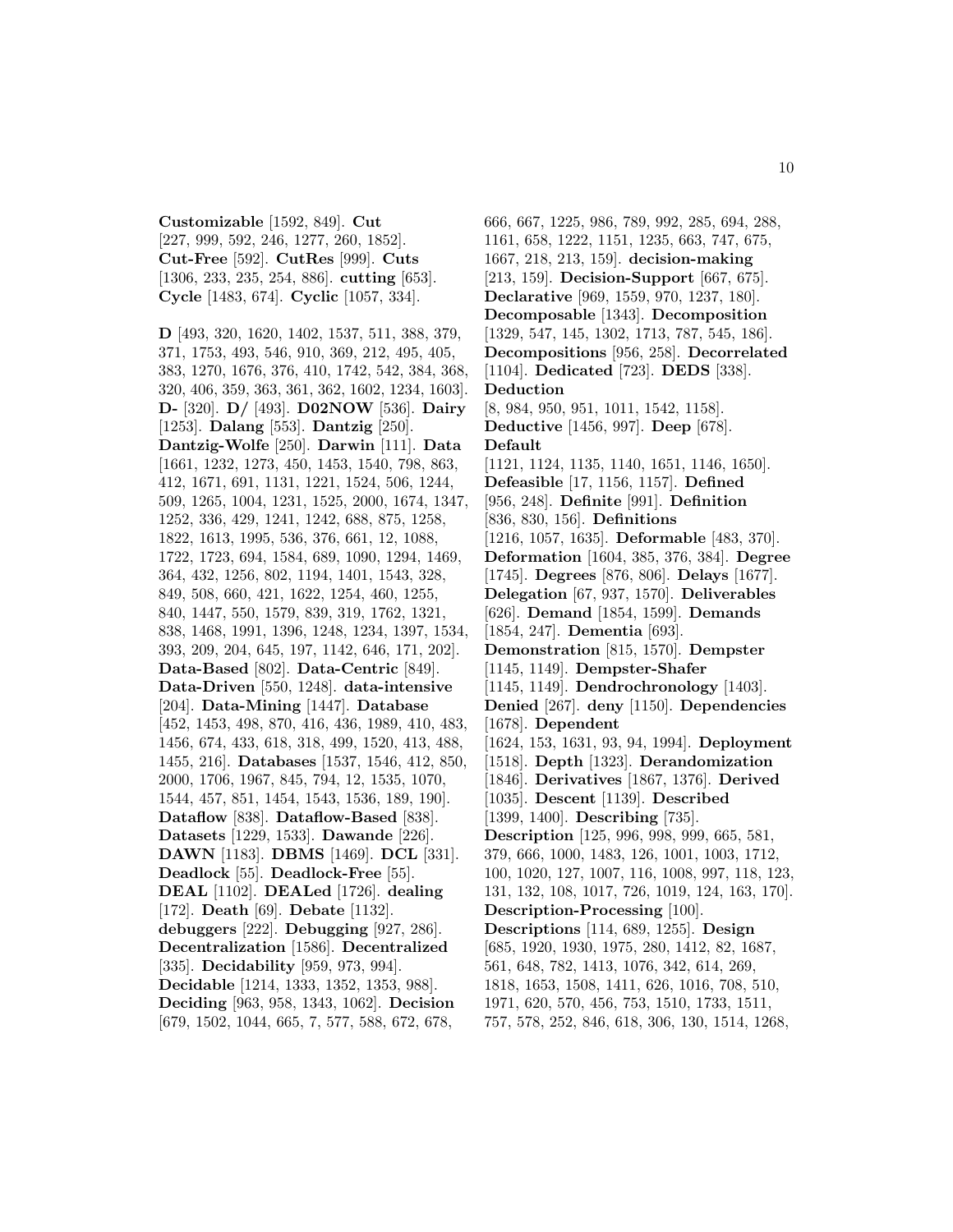844, 1461, 739, 1575, 725, 833, 1990, 538, 1871, 1160, 1518, 869, 458, 537, 187, 1659, 157, 646, 642, 207]. **Designing** [1221, 557, 1573, 640, 1896, 1418, 345, 1885, 151, 840]. **Designs** [1304, 1033, 286]. **DESIRE** [294]. **Desk** [1481, 1482]. **Desktop** [1915]. **Destination** [1569]. **detail** [1646]. **Detecting** [466, 446, 317]. **Detection** [462, 505, 1181, 394, 682, 1433, 680, 442, 1252, 688, 377, 1714, 444, 1613, 272, 780, 1256, 368, 439, 97, 1255, 393]. **Determination** [747, 790]. **Deterministic** [54, 1845, 11]. **Detrimental** [1494]. **Developer** [1413]. **Developing** [355, 1197, 606, 292, 731, 1890, 96, 828, 1200]. **Development** [1420, 837, 1414, 1726, 1475, 1476, 353, 351, 1481, 1482, 827, 621, 625, 1209]. **Developments** [1166]. **Device** [1876, 1893, 532]. **Devices** [1995]. **DFC** [1104]. **diabetes** [202]. **Diabetic** [1502, 668]. **Diagnosis** [1501, 288, 306, 191]. **Diagnostic** [1505, 697, 692, 736, 264]. **Diagnostics** [1518]. **Diagram** [622, 1751]. **Diagrams** [1750, 1053, 671, 612, 285, 615, 287, 1028, 1161, 618, 625, 1462, 623]. **Diameter** [1296, 1841]. **Dictionaries** [454, 1371]. **Dictionary** [1746]. **Dienes** [777]. **Difference** [1053]. **Different** [1043, 1082, 1285, 1152]. **Differential** [1788]. **Differentials** [1773]. **Differentiating** [1718]. **Differently** [333]. **Diffusion** [1709]. **Digital** [1791, 1437, 1892, 1548, 1430, 1888, 710, 1516, 447, 1872, 1468, 169, 175, 177]. **Digitized** [486]. **Dijkstra** [182, 1815]. **Dimension** [1526, 1527, 366]. **Dimensional** [464, 1296, 383, 1357, 812, 1678, 1368, 432, 1724, 367, 779, 1224, 1294, 1404, 205]. **Direct** [118, 532]. **Directed** [252, 1125]. **Direction** [780]. **Directions** [1442, 286, 1652, 1642]. **Directives** [523]. **Directory** [1373]. **Disambiguation** [1470, 1087]. **Disc** [815]. **Disc-Motor** [815]. **Disciplined** [633]. **Discontinuities** [1615].

**Discourse** [1191]. **Discovering** [179, 1090, 1236, 212]. **Discovery** [1138, 336, 215, 1322, 156, 190]. **Discrepancy** [1837, 1834]. **Discrete** [1755, 1064, 1655, 1171, 28, 1153, 195]. **Discriminant** [1238]. **Discriminative** [463, 1227]. **Disease** [682]. **Diseases** [396, 681, 675]. **Disjoint** [1306, 260]. **Disjunctive** [331]. **Dispatch** [934]. **Displace** [1732]. **Displacement** [934]. **Display** [592]. **Dissemination** [1920, 1983, 1532]. **Dissimilarity** [486, 478]. **Distance** [1759, 308, 876, 1245, 1388, 1617, 386, 1403]. **Distances** [1826]. **Distortion** [401]. **Distortions** [1402]. **Distributed** [1771, 1703, 856, 67, 312, 66, 1726, 1550, 805, 850, 315, 516, 1000, 1266, 1691, 1589, 1350, 53, 1002, 632, 456, 931, 757, 25, 531, 1696, 433, 723, 1373, 1866, 851, 1884, 45, 69, 865]. **Distribution** [411, 813, 377, 1230, 1722, 1723, 1803, 1820, 402]. **Distributionally** [888]. **Distributionally-Hard** [888]. **Distributions** [28, 1254]. **Distributive** [994]. **Divide** [1717, 1073, 1074]. **Divide-and-Conquer** [1073, 1074]. **Divisibility** [1654]. **DLP** [579]. **DNA** [210, 723, 1320]. **Document** [750, 487, 174, 164, 176, 166]. **Documentation** [1501]. **Documents** [1448, 1198, 169, 177]. **Does** [1267]. **Domain** [685, 712, 1474, 573, 1506, 547, 270, 1713, 281, 345, 620]. **Domains** [1047, 1216, 11, 1140, 855, 733, 1062]. **DOME** [1710]. **Domination** [1813]. **DOMINO** [1455]. **Double** [1113, 796]. **Down** [1222, 1945, 204]. **Downward** [1080]. **Draft** [1184]. **Drama** [14, 512]. **Drawbacks** [61]. **Drawing** [878]. **Drawings** [249, 641]. **Drawn** [486]. **Drawn-Sketches** [486]. **Driven** [1471, 703, 1460, 715, 541, 536, 410, 550, 1248]. **Drug** [1753, 672]. **DSM** [572]. **Dual** [228]. **DUMBO** [1512]. **Duplication** [1756].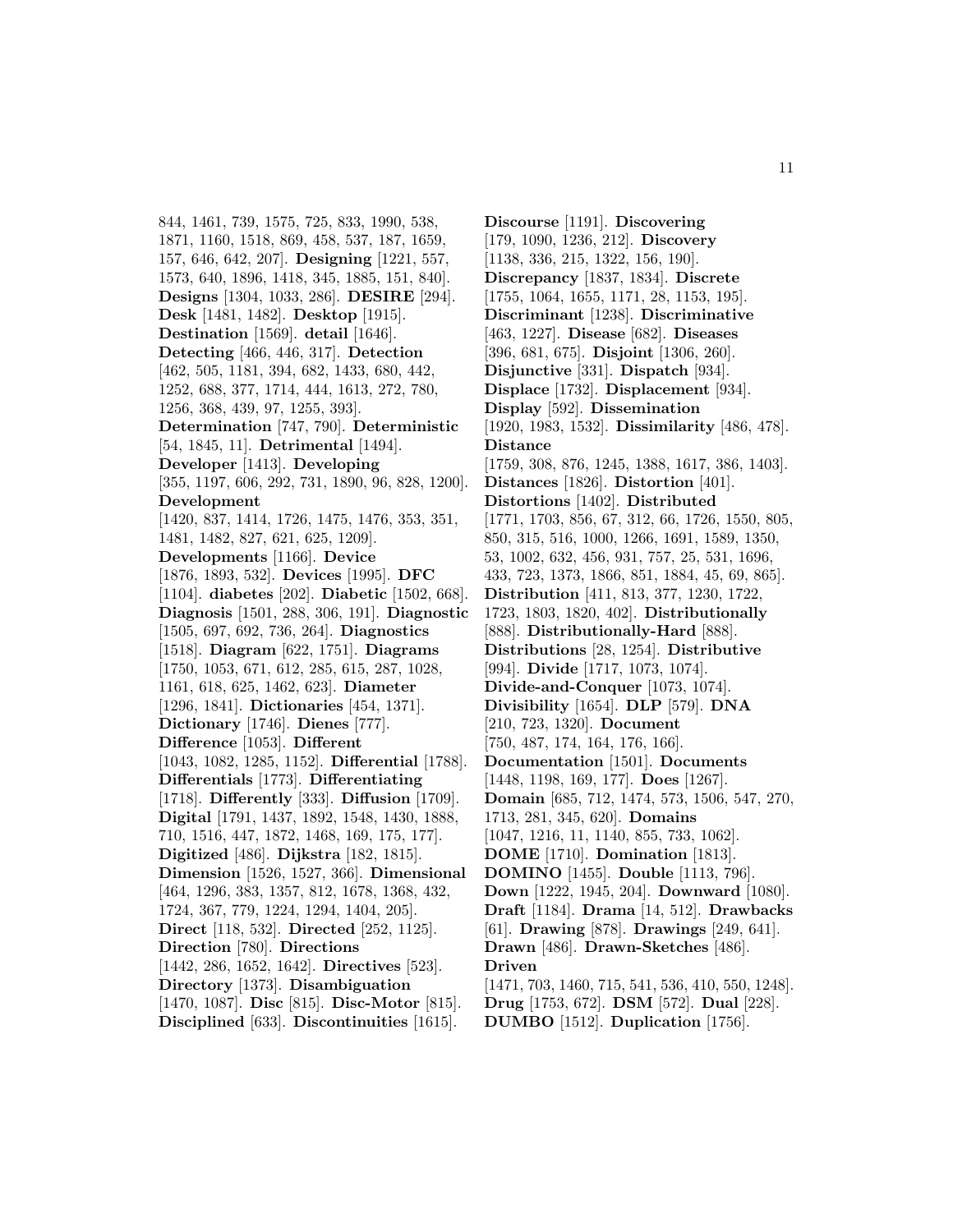**During** [824]. **dyes** [207]. **Dynamic** [563, 141, 1755, 1761, 1064, 1921, 1419, 55, 984, 1608, 1786, 1445, 1467, 1748, 718, 1309, 1215, 1465, 444, 436, 1166, 927, 855, 420, 1948, 1028, 1677, 906, 364, 1576, 1454, 1441, 1532, 398, 22, 1396, 1596, 1397, 657, 217]. **Dynamical** [1249, 1153]. **Dynamically** [524]. **Dynamics** [1121, 527, 1427, 1236]. **Dynamo98** [120, 1351]. **Dynastically** [765]. **E-Cash** [1432]. **e-Colabra** [1463]. **E-mail**

[1450]. **E0.3** [1010]. **E2** [1103]. **Each** [1375]. **Ear** [258]. **Ear-Decompositions** [258]. **Earth** [537]. **Ease** [1003]. **Easy** [1819]. **ECG** [682, 680]. **Echocardiography** [363]. **Ecological** [1930]. **Economic** [348]. **Economics** [1141]. **Economy** [1440]. **Edge** [241, 502, 1300, 247, 873, 884, 239]. **Edge-Splitting** [247]. **Edit** [1403]. **EDM** [354]. **EEG** [1231]. **Effect** [543]. **Effective** [1459, 1073, 1074, 1634, 491]. **Effectiveness** [474, 1433]. **Effects** [930, 527, 290, 1820]. **Efficiency** [1790, 34]. **Efficient** [1305, 1728, 657, 1275, 1053, 1044, 1785, 1073, 1074, 577, 493, 1999, 1757, 1672, 746, 603, 892, 1849, 1787, 1809, 1748, 1347, 339, 1299, 920, 916, 1366, 1289, 1897, 638, 1161, 1057, 1294, 1732, 1591, 1421, 480, 1534, 655, 640]. **Efficiently** [1535, 990, 1536, 1137, 650]. **Efforts** [283]. **Egocentric** [1668]. **Egyptian** [318]. **Eigen** [489]. **Eigen-Eyes** [489]. **Eikonal** [1601]. **Elastic** [373, 1758, 385, 390, 375]. **Elderly** [819]. **Election** [1368]. **Electric** [1170, 815]. **Electrical** [817]. **Electronic** [311, 672, 1428, 1433, 516, 313, 1565, 1564, 1799, 1431, 1772, 1563, 169, 1640]. **Electrophoresis** [1402]. **Elementary** [1049]. **Elements** [1228, 1642, 1185, 1071]. **Elicitation** [741]. **Elimination** [999, 1014, 1760, 604]. **Elliptic** [545]. **ELSI** [1505]. **EM-algorithm** [1622]. **Embedded** [1900, 1172]. **Embedding** [1198, 909, 1021]. **Embeddings** [1171, 253, 1684]. **Emergence**

[1681]. **Emergency** [1902, 310]. **Emerging** [1584]. **Emission** [1621]. **Emotional** [1950]. **Emphasis** [1975]. **Empirical** [679, 1657, 1815, 1556]. **Empty** [256, 257]. **Emulation** [550]. **Enabling** [1581, 505, 1878, 1989, 297]. **Enacting** [834]. **Enclosing** [1293]. **Encoded** [1992]. **Encodings** [1310]. **Encounters** [1887]. **Encrypt** [1105]. **Encryption** [1438, 1797, 1798, 1787, 1106]. **End** [1883]. **Endotheliums** [395]. **Energy** [1615, 1607, 1999, 1604, 1603]. **Energy-Based** [1607]. **Enforcement** [1467]. **Engine** [795, 433, 1451]. **Engineer** [836]. **Engineering** [1974, 713, 1828, 1909, 1417, 352, 719, 262, 1410, 1510, 1188, 1964, 828]. **Engines** [1560, 758, 204]. **English** [198]. **Enhance** [670, 631]. **Enhanced** [134, 382, 494, 210]. **Enhancement** [762, 835]. **Enhancing** [663]. **Enjoyable** [90]. **Enough** [316]. **Enrichment** [715]. **ensemble** [217]. **entailment** [1128]. **Entailments** [1122]. **Enterprise** [1463, 1445]. **Entities** [1434]. **Entropy** [1147, 407, 1128]. **Enumerability** [901, 902]. **Enumeration** [1728, 907]. **Environment** [1670, 1414, 557, 1463, 516, 1549, 442, 1691, 1481, 1482, 731, 1693, 1953, 1985, 1908, 723, 283, 1514, 1461, 1699, 549, 105, 838, 1994, 1919, 177]. **Environment-Aware** [1919]. **Environments** [1669, 1901, 1894, 496, 1415, 1550, 1950, 1490, 1987, 1984, 1983, 1695, 1986, 1960, 1571, 1643, 1642, 1663]. **EPI** [401]. **Epileptic** [793]. **Epistatic** [765]. **Epistemology** [1666]. **Epsilon** [593]. **Epsilon-Terms** [593]. **Equal** [1172]. **Equality** [1063, 577, 1635, 1062]. **Equation** [1601]. **Equational** [963, 971, 990]. **Equations** [988]. **Equipment** [1505, 313]. **Equivalence** [1797, 1688, 1054, 1352]. **Equivalences** [1344]. **Erika** [116]. **Erratum** [1383]. **Error** [1746, 416, 721, 754, 402]. **Error-Tolerant** [416]. **Errors** [317, 375].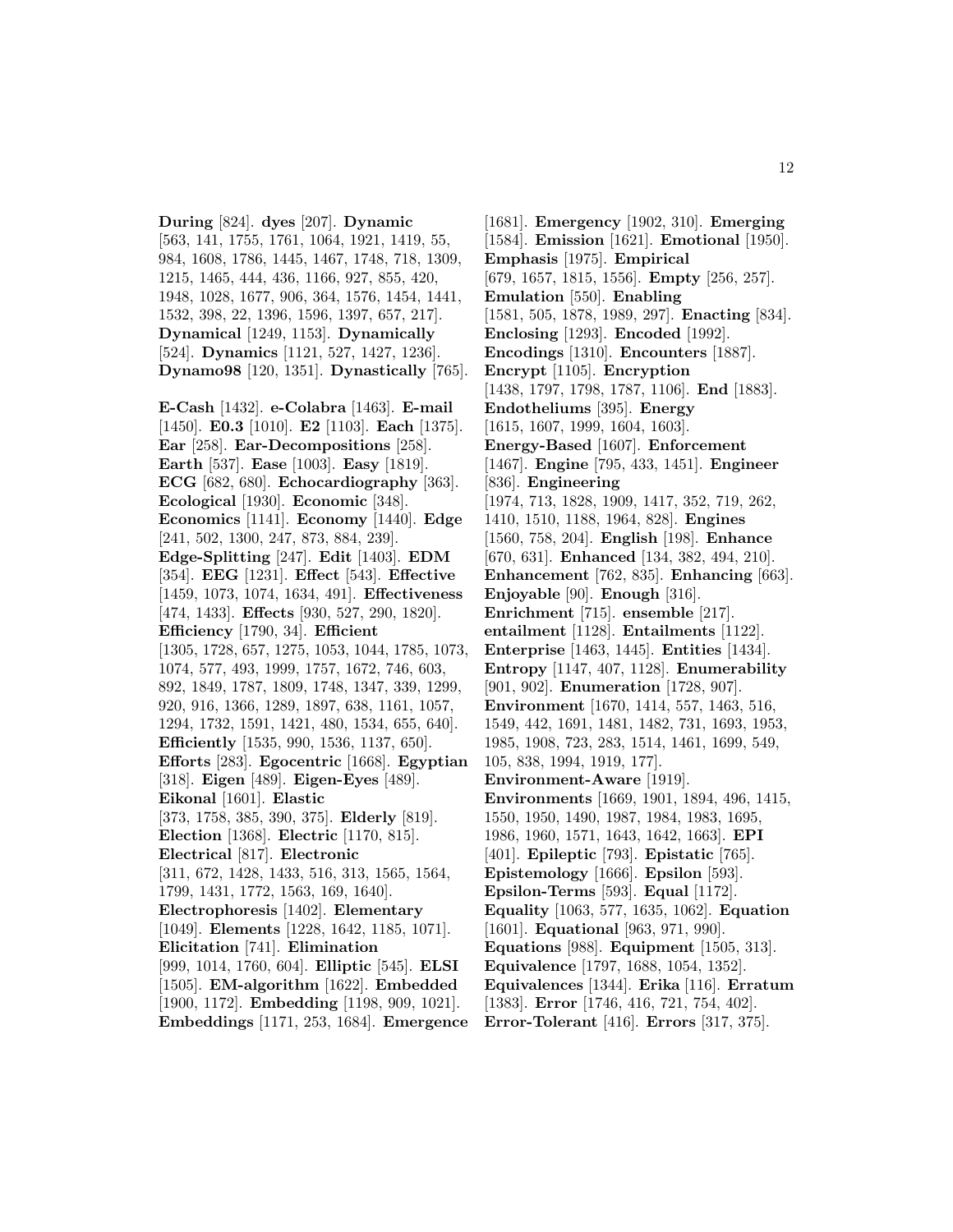**Essential** [1185]. **Established** [1588]. **Establishing** [26]. **Esterel** [1033]. **Estimate** [755]. **Estimating** [1826, 409]. **Estimation** [394, 1612, 1609, 1247, 161]. **Euclidean** [1296, 1297, 386, 654]. **Europe** [742]. **Europeanwide** [813]. **Evaluating** [1259, 749]. **Evaluation** [1779, 1474, 804, 48, 291, 1042, 1816, 1805, 144, 1911, 1812, 251, 1822, 54, 1086, 1370, 1732, 1541, 1538, 130, 1557, 1990, 675, 530, 1905]. **Evaluative** [1191]. **Event** [1064, 1171, 688, 1051, 19, 1154]. **Events** [793]. **Everglades** [44]. **Everyday** [1900]. **Everything** [660]. **Everywhere** [1873]. **evidence** [206, 1153]. **Evolution** [1959, 633, 839, 553, 105, 221]. **Evolutionary** [809, 769, 746, 756, 1484, 1485, 876, 755, 1281, 1302, 706, 1366, 222, 1224, 1286, 211]. **Evolving** [111, 208, 1839, 368]. **Exact** [1303, 1318, 654]. **Examining** [1490]. **Example** [1852, 302]. **Examples** [1703, 1975, 387, 418, 181]. **Exceptions** [1375]. **Exchange** [1545]. **Excitement** [945]. **Excluding** [419]. **Executing** [119]. **Execution** [519, 63, 628, 1185, 1561, 46]. **Existential** [965, 959]. **Expanders** [1308]. **Expansion** [1451, 459]. **Expansions** [357]. **Expectation** [1517]. **Expected** [1614]. **Experience** [685, 622, 1039, 1490, 610, 1575]. **Experiences** [1717, 1964, 1228, 1427, 1544, 669]. **Experienceware** [1487, 1486]. **Experiment** [1096, 190]. **Experimental** [713, 1825, 1831, 1913, 1816, 1808, 251, 1822, 642]. **Experimentation** [1814]. **Experimenting** [1428]. **Experiments** [193, 1810, 1078, 826]. **Expert** [683, 731, 297, 1723, 674, 725, 187]. **Expertise** [740]. **Experts** [724]. **Explained** [19]. **Explanation** [297, 1942]. **Explanations** [1126]. **Explicit** [1326, 1006, 1810, 101]. **Exploitation** [1722, 737]. **Exploiting** [670, 1063, 1261,

1262, 1241, 1242, 1553, 1254, 428]. **Exploration** [1473, 1449, 171]. **Exploratory** [10]. **Exploring** [1881]. **Exponential** [891]. **Express** [1375, 609]. **EXPRESS-G** [609]. **expressed** [172]. **Expression** [977, 1821]. **Expressions** [1180, 1452]. **Expressive** [1471, 1928]. **Extended** [1326, 1275, 1327, 1291, 1328, 1785, 1330, 1790, 1795, 1810, 1335, 1269, 1303, 1342, 298, 1345, 1801, 1770, 1347, 1283, 1352, 875, 1140, 1357, 1358, 766, 1365, 1289, 1766, 1294, 1373, 1071, 468, 1376, 1799, 872, 1382, 1619]. **Extending** [163, 1823, 1416, 1424, 1191, 736, 637]. **Extensible** [73, 1633, 1544]. **Extension** [1528, 1529, 325, 623, 553, 1150]. **Extensional** [1022]. **Extensions** [634, 1027, 183]. **Exterior** [1908]. **External** [1831, 1284, 875, 299, 1762, 1321]. **Externalization** [170]. **Externalized** [935, 936]. **Extracted** [587]. **Extraction** [331, 440, 437, 1506, 504, 1190, 461, 469]. **Extreme** [239]. **Extremely** [750]. **Eye** [1259, 706]. **Eyes** [489].

**F** [1005]. **Face** [505, 1935, 318]. **Facial** [500]. **Facilitate** [634]. **Facilities** [1672, 297]. **Facility** [1759, 234, 895, 550]. **FaCT** [579]. **Factor** [399, 398, 530, 244]. **Factoring** [1784]. **Factorization** [1669]. **Factors** [1757, 1912, 1969]. **Failing** [884]. **Failure** [442, 551, 1260, 290, 1255]. **Fair** [1440, 1444]. **Fake** [1315]. **False** [543]. **familiar** [1642]. **Families** [1307, 1207, 866, 735, 1834]. **Fan** [1629]. **FAQ** [1958]. **Fast** [1857, 1776, 49, 1829, 505, 917, 1271, 1777, 1293, 980, 981, 554, 919, 1310, 1774, 1104, 403, 254, 1404, 1821, 656, 404]. **Faster** [1303, 886]. **Fault** [501, 1849, 817, 1002, 1270, 1747, 1512]. **Fault-Tolerance** [1849]. **Fault-Tolerant** [1002, 1270]. **Faults** [1445]. **Feasibility** [1500, 525]. **Feasible** [229]. **Feature**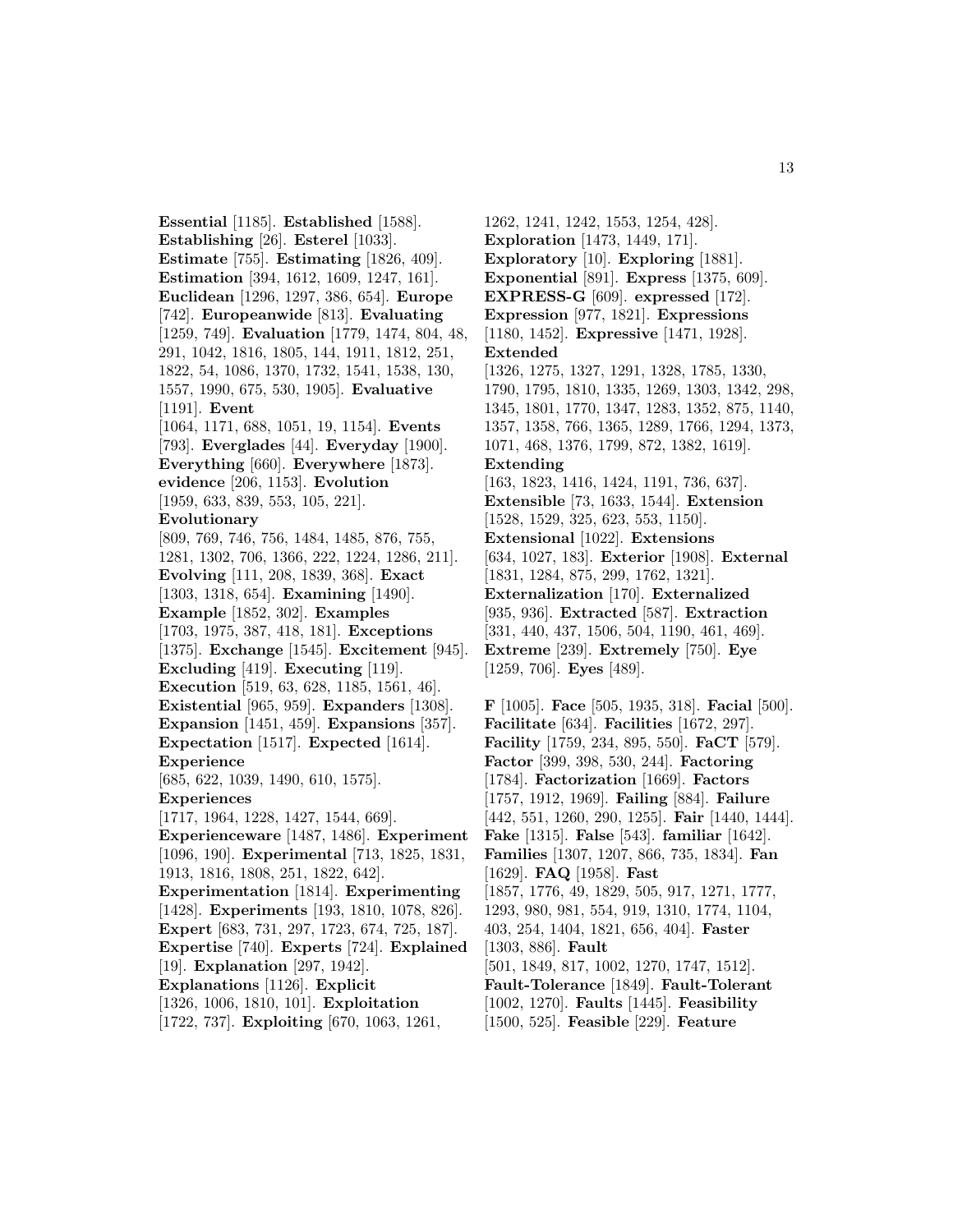[440, 464, 437, 376, 461, 469, 447, 1226, 203]. **Feature-Map** [447]. **Features** [463, 284, 1673, 1934, 461, 468, 1227, 370, 224]. **Federated** [1461]. **Feedback** [232, 423, 425, 477]. **Feedforward** [818]. **FEM** [539]. **Fertility** [360, 361]. **Fetal** [745]. **Few** [1742]. **FFT** [1056]. **FHFC** [753]. **FHFC-Tool** [753]. **Fiduccia** [648]. **Fiduccia-Mattheyses** [648]. **Field** [1891, 138, 509, 739, 1622]. **Fieldbus** [141]. **Fields** [1610]. **FIIT** [1693]. **FIL** [1778]. **FIL-MACs** [1778]. **File** [1459]. **File-Block** [1459]. **Files** [1692]. **Filling** [1528, 1529]. **Filter** [762, 320, 1560, 428, 505]. **Filtering** [687, 1132, 1554, 1450, 1264]. **Financial** [303, 1435, 1256]. **Find** [283]. **Finding** [1306, 1395, 1606, 1751, 1407, 335, 653, 873, 1856, 802, 1405, 1811, 1406]. **Fine** [1725, 942]. **Fine-Grain** [1725]. **Fine-Grained** [942]. **Finite** [887, 1341, 1354, 904, 1399, 1400, 1358, 1041, 905, 1372]. **Finland** [119]. **Fire** [44]. **First** [1015, 985, 977, 1079, 1343, 595, 1007, 1651, 1012, 601, 161, 1650, 180]. **First-Order** [985, 977, 1079, 1343, 595, 1007, 1012, 601, 180]. **Fitness** [819, 176, 222]. **Fitting** [1605]. **Five** [1182]. **Fixed** [1835, 389, 916, 1756]. **Fixed-Parameter** [1756]. **Fixed-Size** [916]. **Flexibility** [47, 869]. **Flexible** [554, 270, 992, 834, 1877, 347, 740, 1593]. **Flexibly** [1493]. **Floods** [310]. **FLORES** [488]. **Flow** [228, 49, 238, 270, 246, 251, 806, 1431]. **Flow-Shop** [270]. **Flows** [1676, 735]. **Fluid** [1676, 374]. **Fluke** [502]. **Fly** [1714]. **FMR** [733]. **fMRI** [1622]. **Focus** [503]. **Focusing** [819]. **Fold** [325]. **Folding** [1332, 1283, 325]. **Follicle** [360, 361]. **Football** [123]. **Footprint** [1499]. **Footprint-Based** [1499]. **Footwear** [1511]. **Forecasts** [913]. **Forest** [1856]. **Form** [588, 530, 1603]. **Formal** [1006, 943, 1029, 630, 1004, 351, 40, 352, 1961, 1427, 721, 562, 35, 1210, 608, 1457, 635, 978, 345, 1636, 1663]. **Formalisations**

[261]. **Formalism** [1204]. **Formality** [616]. **Formalization** [789, 1005]. **Formalizing** [1367, 1645]. **Formally** [718]. **Formation** [799, 1552]. **Formats** [1344]. **Forms** [1092, 947, 172, 1152]. **Formulae** [958]. **Formulas** [956, 1062, 1027, 1123]. **Formulation** [482]. **Forward** [1791, 385, 1987, 323]. **Forward-Secure** [1791]. **Foundation** [1042, 168]. **Foundations** [928, 1491]. **Founded** [1055]. **Four** [383]. **Four-Dimensional** [383]. **FPTAS** [1382]. **Fractal** [807, 469, 492, 195]. **Fragment** [588]. **Fragments** [1214, 1333]. **Frames** [1668]. **Framework** [1920, 636, 607, 858, 388, 696, 1170, 380, 1189, 341, 1353, 992, 471, 1565, 1953, 1888, 95, 1574, 1590, 263, 432, 997, 306, 1576, 1421, 740, 1997, 1593, 1864, 1158]. **Frameworks** [311, 346]. **Free** [1847, 900, 958, 55, 592, 1792, 595, 244, 1858, 889, 779, 601, 1603]. **Free-Form** [1603]. **Freedom** [806]. **Freehand** [406, 362]. **Freiburg** [88, 87]. **French** [1942]. **Frequency** [689]. **Freyd** [1374]. **Freyd-** [1374]. **Friendly** [1692]. **Frontal** [505]. **FT** [1170]. **Full** [601]. **Fully** [1309, 199, 24, 960]. **Function** [1290, 1736, 809, 478, 680, 1508, 377, 1094, 406, 206, 222]. **Functional** [400, 1081, 378, 529, 526, 675, 212, 1644, 558]. **Functions** [1326, 773, 1779, 1759, 1063, 577, 1111, 1604, 1777, 594, 1030, 248, 1775, 1732, 962, 1145]. **Fusion** [509, 1613, 1155]. **Future** [568]. **Fuzziness** [743]. **Fuzzy** [795, 773, 776, 759, 771, 751, 761, 782, 1131, 788, 269, 762, 752, 810, 784, 791, 270, 770, 490, 794, 1245, 787, 785, 744, 753, 392, 733, 760, 1243, 823, 783, 267, 367, 786, 1543, 268, 1227, 745, 774, 772, 796, 264, 797, 265, 824, 266, 200, 183, 1152]. **Fuzzy-Control** [753]. **Fuzzy-Logic-Based** [794].

**G** [609]. **GA** [275]. **GAL** [1819, 1818]. **Gale** [259]. **Galois** [337]. **Games** [93, 94]. **Gap**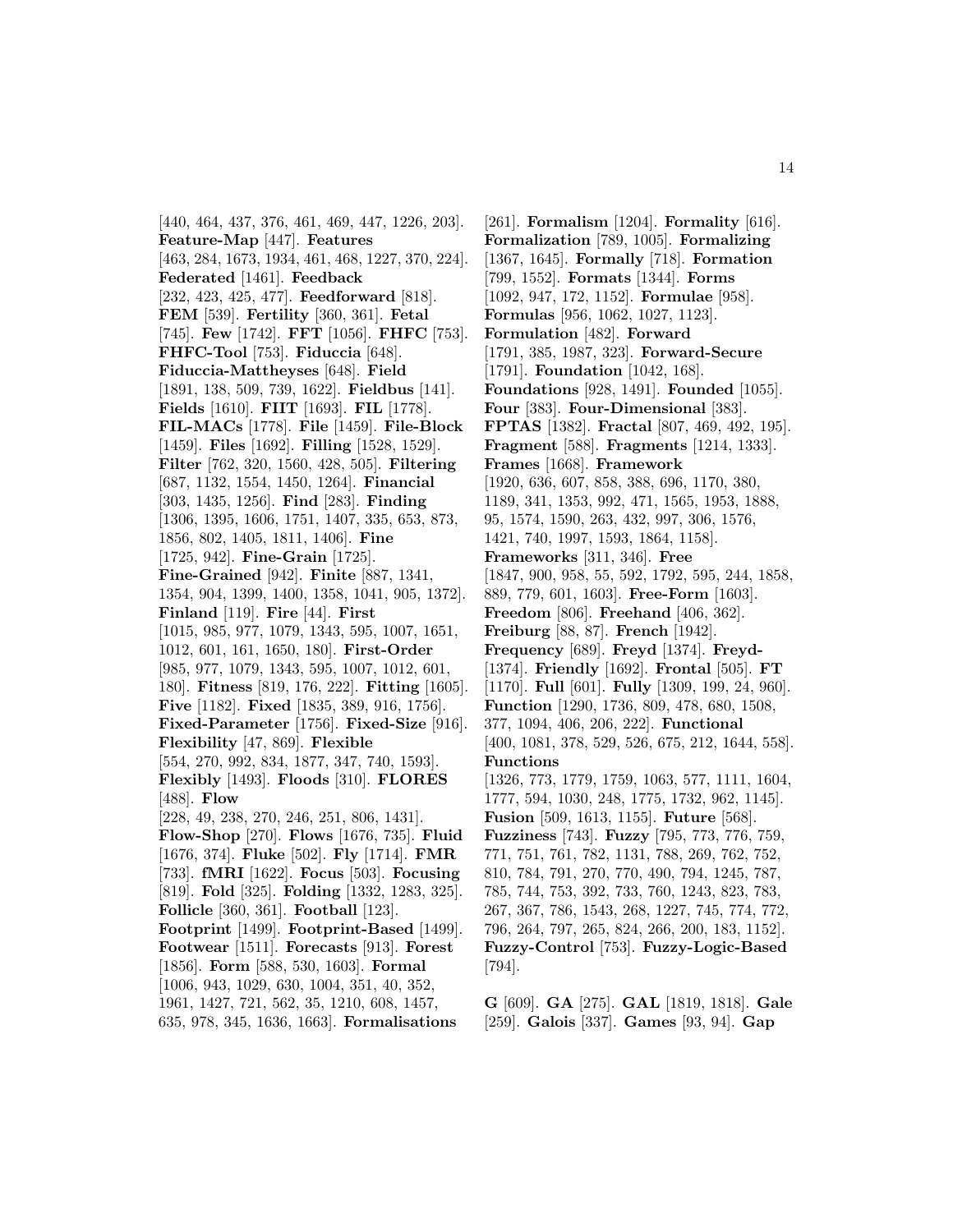[1395]. **Gated** [381]. **Gathering** [1477]. **GAUSS** [145]. **Gaussian** [1611]. **Gaze** [503]. **GBI** [1530]. **GCD** [903]. **GDT** [220]. **GDT-RS** [220]. **Gene** [1756]. **Gene-Duplication** [1756]. **General** [795, 1327, 1310, 1740, 1386, 413]. **General-Purpose** [795]. **Generalisation** [1179]. **Generalization** [816, 1736]. **Generalized** [911, 1530, 540, 913, 1372, 1611, 163, 215]. **Generalizing** [1092, 1523]. **Generate** [1471]. **Generated** [775]. **Generating** [1311, 506, 821, 1742, 599, 1516]. **Generation** [1118, 773, 751, 388, 1046, 346, 275, 454, 1770, 1508, 1035, 1946, 390, 1240, 1023, 1584, 288, 1161, 1724, 276, 1533, 487, 330]. **Generator** [810, 1846, 1007]. **Generators** [1508, 1308]. **Generic** [149, 1790, 150, 346, 420, 457]. **Genericity** [929]. **Genetic** [280, 764, 478, 1616, 825, 1244, 277, 278, 1675, 225, 754, 811, 281, 276, 279, 747, 210]. **Genome** [1390, 877]. **Genomic** [1392]. **Genus** [1345]. **Geodesic** [366]. **GeoFEM** [539]. **Geographic** [1657, 1652]. **Geologic** [1542]. **Geometric** [1295, 365, 1747, 647]. **Geometry** [881, 371]. **Geophysical** [539]. **German** [1553]. **GESTALT** [1392]. **Gestural** [1954]. **Gesture** [1940, 1939, 1938, 1951, 1936]. **Gestures** [1928, 1941, 1953, 1946, 1952, 1929]. **GETESS** [1553]. **Getting** [117]. **Gibbs** [1608]. **Gigahertz** [1032]. **Given** [227, 176]. **Global** [1037, 1364, 1365, 451, 117, 1461, 538, 840]. **Glory** [122]. **GMD** [131, 132]. **Go** [1749]. **Go-with-the-Winner** [1749]. **Goal** [868]. **Goal-Satisfaction** [868]. **Goals** [1204, 1156, 1157]. **Goldreich** [1780]. **Goldreich-Goldwasser-Halevi** [1780]. **Goldwasser** [1780]. **Good** [1273, 97, 1642]. **GP** [275]. **Graded** [987]. **Gradient** [282, 1139]. **Gradient-Based** [282].

**Gradual** [798]. **Grain** [1725]. **Grained** [942]. **Grammars** [956, 1943]. **Grand** [1234]. **Granularity** [858]. **Granulation** [1665]. **Graph** [452, 1205, 379, 1829, 899, 1855, 956, 1616, 1738, 1339, 746, 1265, 1816, 1342, 1196, 1199, 871, 1204, 1090, 1193, 1191, 253, 451, 841, 279, 1217, 872, 972, 878, 1662, 646]. **Graph-Based** [1205]. **Graph-Theoretic** [452]. **grapheme** [198]. **Graphic** [1076, 319]. **Graphical** [506]. **Graphics** [541]. **Graphs** [1306, 1214, 1211, 1298, 1730, 885, 1212, 1195, 1761, 908, 1202, 880, 1343, 1197, 1345, 1207, 1840, 244, 1310, 1309, 1215, 879, 1210, 886, 905, 1308, 1841, 1208, 1194, 1184, 1665, 1523, 258, 1684, 1645, 641]. **Grasping** [1933]. **Grasshopper** [1581]. **Greedier** [920]. **GREFIT** [1932]. **Grey** [282]. **Grey-Gradient** [282]. **Grid** [249, 879]. **Grids** [896, 741, 1652]. **Gröbner** [1625]. **Ground** [622, 957, 1129, 1130]. **Group** [1442, 1790, 400, 1721, 812, 1557]. **Group-Theoretic** [1721]. **Grouped** [543]. **Grouping** [1606]. **Groups** [1679, 1112, 1441]. **Growing** [973]. **GSM** [1980]. **Guarantee** [1043]. **Guarantees** [1737, 1848]. **Guarded** [986]. **Guidance** [836]. **Guided** [134]. **Guideline** [663]. **Guidelines** [658, 1495, 662, 686]. **Guidelines-Based** [662].

**Hair** [699]. **Halevi** [1780]. **Half** [891]. **Half-Exponential** [891]. **Hamiltonian** [1601]. **Hand** [486, 1953, 1935, 1932, 1910, 191]. **Hand-Held** [1910]. **Handheld** [1882, 1876, 1911, 1897, 1875, 1871]. **Handling** [1037, 112, 1137, 1152, 333, 18]. **Hands** [703]. **Hands-Busy** [703]. **Hard** [1311, 1326, 1415, 888, 1570, 757, 1303]. **Hardness** [1853, 1765]. **Hardware** [56, 1024, 1706, 1587, 286]. **Harmonic** [1603]. **Hash** [1777, 1732, 1777]. **Haskell** [154]. **Head** [694]. **Headed** [769]. **Health**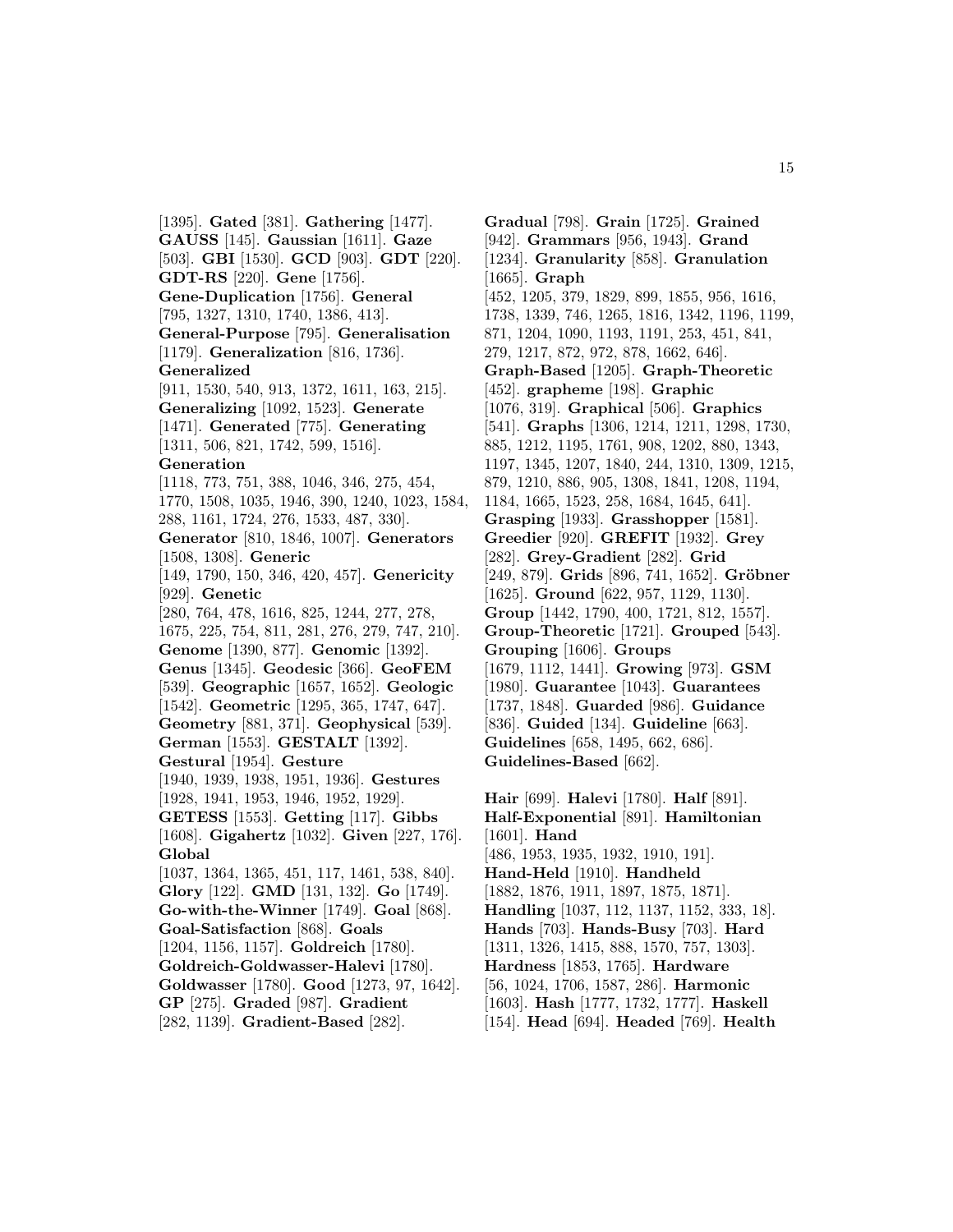[700, 659]. **Healthcare** [1914]. **Heap** [1828]. **Heaps** [874]. **Heart** [392, 745]. **Hebrew** [1470]. **Held** [1910]. **Help** [1175, 1481, 1482, 1281, 1567]. **Help-Desk** [1481, 1482]. **Hemodynamic** [378]. **HEPASCORE** [675]. **Herbrand** [599]. **Hereditary** [897]. **Heterogeneous** [1669, 850, 851, 158]. **Heuristic** [1478, 813, 336, 1749, 648, 652]. **Heuristics** [1813, 862, 642]. **HFE** [1764]. **Hidden** [818, 1240, 1765]. **Hide** [1436]. **Hiding** [1443]. **Hierarchical** [1325, 1272, 622, 1607, 956, 437, 744, 376, 323, 1226, 1237, 370, 1647]. **Hierarchically** [879]. **hierarchies** [1646]. **Hierarchy** [891, 268, 1645]. **High** [1118, 209, 450, 1032, 138, 1582, 1296, 1691, 1992, 539, 834, 812, 689, 521, 50, 572, 1224, 460]. **High-Dimensional** [1224]. **High-Frequency** [689]. **High-Level** [138, 1691, 834, 460]. **High-Performance** [1032, 539, 1968, 572, 209]. **High-Speed** [1118]. **Higher** [1745, 1022, 977, 1610, 966, 989]. **Higher-Order** [1022, 977, 966]. **Highly** [463, 1676, 1775]. **Higman** [962]. **Hilbert** [1175, 593]. **Hill** [1616]. **Hints** [1446]. **Hippie** [1907]. **Histograms** [1537]. **History** [77]. **History-Based** [77]. **Hitting** [1846]. **HMM** [1943]. **HMM-Based** [1943]. **Hoarding** [1922]. **HOBE** [828]. **Hoc** [1981, 1925]. **HOL** [977]. **HOL-** [977]. **Holism** [727]. **Holographic** [1379]. **Homogeneity** [395]. **Homogeneous** [448]. **Hospitals** [670]. **Hot** [792]. **HotHelmet** [1902]. **House** [828]. **HP** [1283]. **HPF** [515]. **HTGviz** [541]. **HTMT** [46]. **HTN** [1495]. **Huge** [1401]. **Human** [1937, 1187, 805, 1231, 1912, 993, 1934, 1954, 360, 1969, 361, 170]. **Human-Oriented** [993]. **Human-Robot** [1937]. **Humboldt** [113]. **Hungarian** [1082]. **Hybrid** [1459, 365, 341, 1199, 1822, 1166, 54, 1511,

102, 103, 600, 32, 1160]. **Hybridization**

[1391, 1390]. **Hydrodynamic** [528]. **Hyper** [585]. **Hypercubes** [896]. **Hypergraph** [1389, 1812]. **Hypergraphs** [1835]. **Hyperinference** [815]. **Hypermaps** [1542]. **Hypermedia** [1501, 456, 854]. **Hyperparameter** [1609]. **Hypertextual** [454]. **Hypotheses** [1075].

**I/O** [1258, 543, 1683]. **IADL** [819]. **IBM** [1032]. **ICARUS** [1518]. **Iconicity** [1942]. **ICU** [696]. **idea** [170, 1107]. **Ideas** [1320]. **Identical** [1278]. **Identification** [1753, 817, 821, 363, 675]. **Identified** [502]. **Identify** [676]. **Identifying** [1934, 841]. **Identities** [1443]. **Identity** [1653, 1211]. **IDL** [845]. **IEEE** [142, 27, 140]. **II** [1354]. **III** [734]. **IK** [218]. **ILF** [1183]. **Illegal** [1181]. **Illumination** [444]. **ILP** [1075, 1085, 1096]. **ILP-Assisted** [1096]. **ILU** [545]. **Image** [1620, 778, 452, 463, 419, 440, 462, 472, 1607, 414, 373, 423, 1608, 425, 474, 464, 465, 762, 1507, 651, 429, 405, 484, 422, 1609, 490, 471, 436, 476, 410, 483, 424, 467, 451, 433, 453, 384, 1513, 1194, 468, 322, 1617, 1611, 499, 481, 1699, 477, 413, 401, 459, 470, 370, 488, 428, 480, 492, 458, 189, 196]. **Image-Based** [481]. **Image-Retrieval** [410]. **Images** [1402, 486, 1437, 805, 493, 435, 416, 365, 430, 1399, 1400, 766, 392, 409, 529, 781, 1621, 407, 367, 368, 323, 1602, 1603]. **ImageScape** [426]. **Imaging** [399, 509, 357, 364, 1621]. **Imitation** [1933]. **Impact** [1269, 1588]. **Imperative** [1628]. **Implementation** [1920, 1581, 1825, 1819, 1816, 1818, 44, 1809, 1559, 38, 1457, 1008, 823, 1698, 1716, 982, 572, 1160, 1177, 458, 648, 638, 1645]. **Implementing** [1685, 56, 1688, 1192, 639, 151, 162]. **Implicant** [1380]. **Implication** [777]. **Implications** [776, 1765]. **Implicit** [1004, 392, 601]. **Importance** [273]. **Impredicative** [594]. **Imprimitive** [1112].

**Improve** [423, 1162]. **Improved**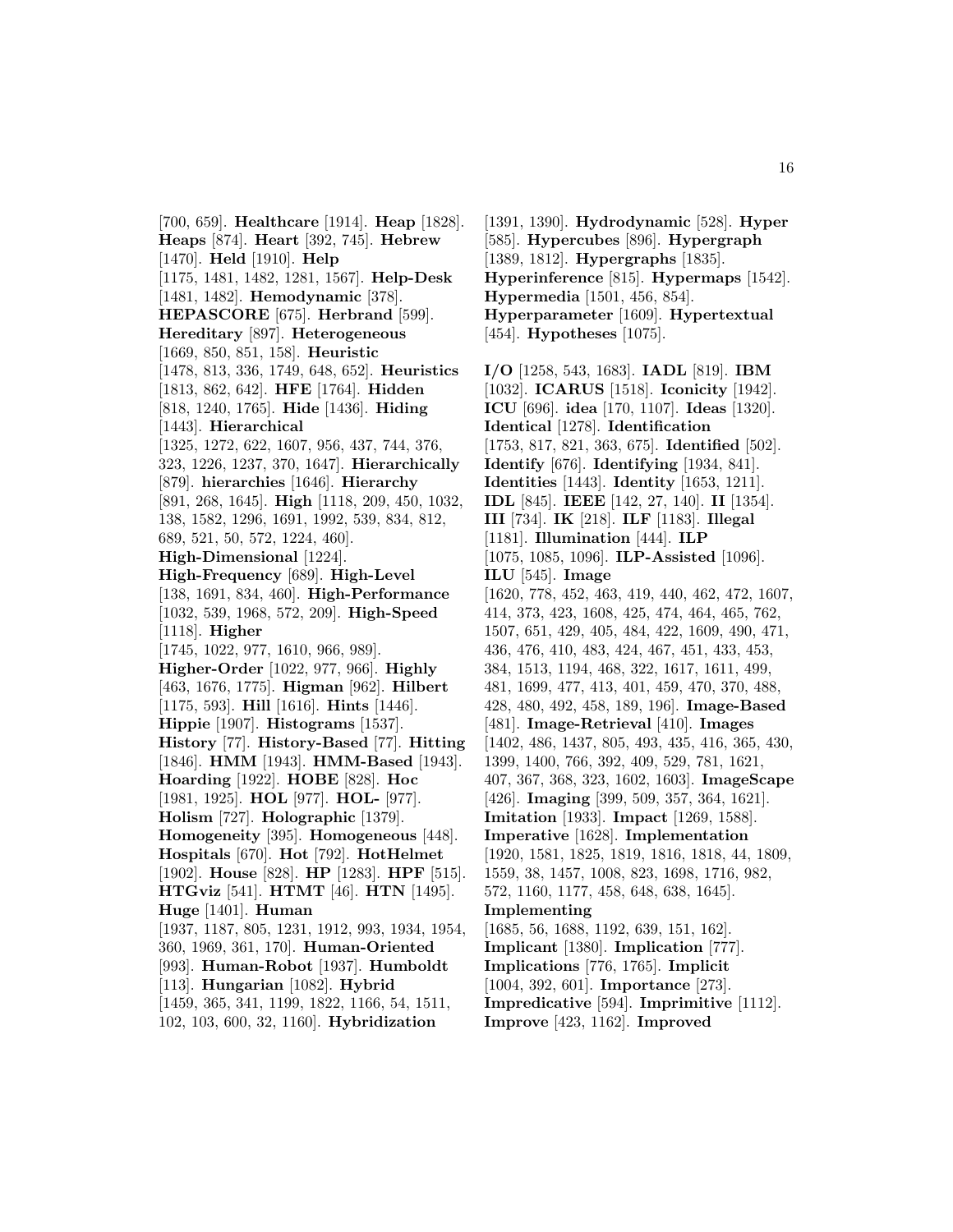[1292, 234, 372, 1098, 1046, 1842, 1846, 1446, 1722, 1844]. **Improvement** [444]. **Improvements** [585, 1003, 523]. **Improving** [185, 917, 1087, 468, 1288]. **Improvised** [283]. **In-vehicle** [1941]. **Inapproximability** [1328, 1380]. **Incomplete** [1355, 216]. **Incompressibility** [1330]. **Incompressible** [1676]. **inconsistency** [1137]. **inconsistent** [197]. **Incorporating** [401]. **Increase** [1986]. **Increased** [697]. **Incremental** [727, 291, 139, 733, 1137]. **independence** [1133, 1148]. **Independent** [1835, 1833, 1752, 897, 920, 1834, 1862, 1301]. **Index** [1978, 23, 137, 576, 946, 983, 1097, 1120, 1159, 1384, 1804, 1832, 1926, 1955, 2001, 459, 1155]. **Indexation** [462]. **Indexing** [1746, 284, 440, 728, 472, 434, 437, 442, 1526, 1527, 1398, 467, 432, 489, 460, 177]. **Indistinguishability** [1797]. **Indistinguishability-Based** [1797]. **Individual** [502, 114]. **Individualized** [1497]. **Individuals** [1921, 1742]. **Indoor** [321]. **inducing** [175]. **Induction** [1073, 1074, 1028, 1222, 601, 220, 218, 225, 203, 190]. **Inductive** [816, 1127, 1076, 98, 1136, 1080, 1081, 1016, 1070, 1367, 1090, 325, 181]. **Industrial** [355]. **Industry** [1253, 302]. **Inequalities** [230, 231, 243]. **Inequality** [1737, 1775]. **Infants** [673]. **Inference** [1620, 22]. **Inferences** [1607]. **Inferring** [1126, 1258]. **Infinite** [1038, 1654]. **Infinite-State** [1038]. **Influence** [671, 1664, 1148]. **Informal** [616, 1886, 608]. **Information** [1920, 856, 1767, 1902, 703, 1440, 1477, 1263, 1231, 516, 1261, 1262, 1549, 716, 1555, 1310, 430, 427, 429, 1892, 1548, 866, 307, 1877, 750, 1510, 1983, 410, 1925, 1577, 1766, 403, 1651, 1980, 1908, 1907, 117, 1803, 1209, 1552, 828, 1532, 1567, 1155, 1885, 559, 725, 867, 1990, 1545, 1264, 1571, 159, 1994, 404, 1650, 205, 172, 167]. **Information-Theoretic**

[1766]. **Information-Visualization** [410]. **Informational** [1286]. **InfoStick** [1893]. **Infrared** [323]. **Infrastructure** [1548, 1600, 20]. **Ingest** [411]. **Inhabitants** [1950]. **Initial** [1715, 1575, 1556]. **Initialization** [1238]. **Initiative** [1205, 1727]. **Injury** [694]. **Ink** [1446]. **inka** [998]. **Inlining** [932]. **Innovations** [1687]. **Innovative** [107]. **Input** [1114, 1249, 1897, 1376, 1227, 330]. **Input-Output** [1249, 330]. **INRECA** [355]. **Insect** [1637, 372]. **Insensitive** [1036]. **Insertion** [1530]. **Insights** [639]. **Inspection** [320]. **Inspired** [698, 210]. **Instance** [1473, 1094, 200]. **Instance-Based** [1473, 200]. **Instances** [226, 1311]. **Instantaneous** [1696]. **Instantiations** [1062]. **Instruction** [518, 1810, 194]. **Instruction-Level** [518]. **instructions** [1643]. **Instrumental** [1929]. **Insurance** [1551]. **Integer** [228, 1275, 917]. **Integers** [903, 1707]. **Integral** [991, 381, 248, 1144]. **Integrated** [1624, 1670, 443, 291, 843, 1589, 106]. **Integrates** [684]. **Integrating** [1501, 1502, 496, 1999, 1478, 678, 1787, 621, 1510, 1469, 1884, 1969, 1237]. **Integration** [864, 1460, 1318, 1798, 716, 87, 88, 1711, 719, 992, 128, 12, 375, 347, 323, 1952, 217]. **Integrity** [535, 1143, 301, 618]. **Intellectual** [1440]. **Intelligence** [122, 353, 12, 792, 1879, 659, 699]. **Intelligent** [1581, 687, 138, 1221, 346, 1231, 308, 821, 329, 341, 307, 1551, 436, 1230, 1554, 391, 345, 1532, 21, 1661, 164, 172, 173, 177]. **Intensity** [409, 407]. **Intensive** [698, 204]. **Intention** [1556]. **Intentional** [977]. **Intentions** [15]. **Inter** [852, 1555, 620, 1893, 1692, 853]. **Inter-Agent** [1555]. **Inter-appliance** [1893]. **Inter-domain** [620]. **Inter-model** [852, 853]. **Inter-Process** [1692]. **Interaction** [1771, 1901, 1937, 1417, 1939, 422, 1893, 1896, 1888, 420, 1954, 1880, 428].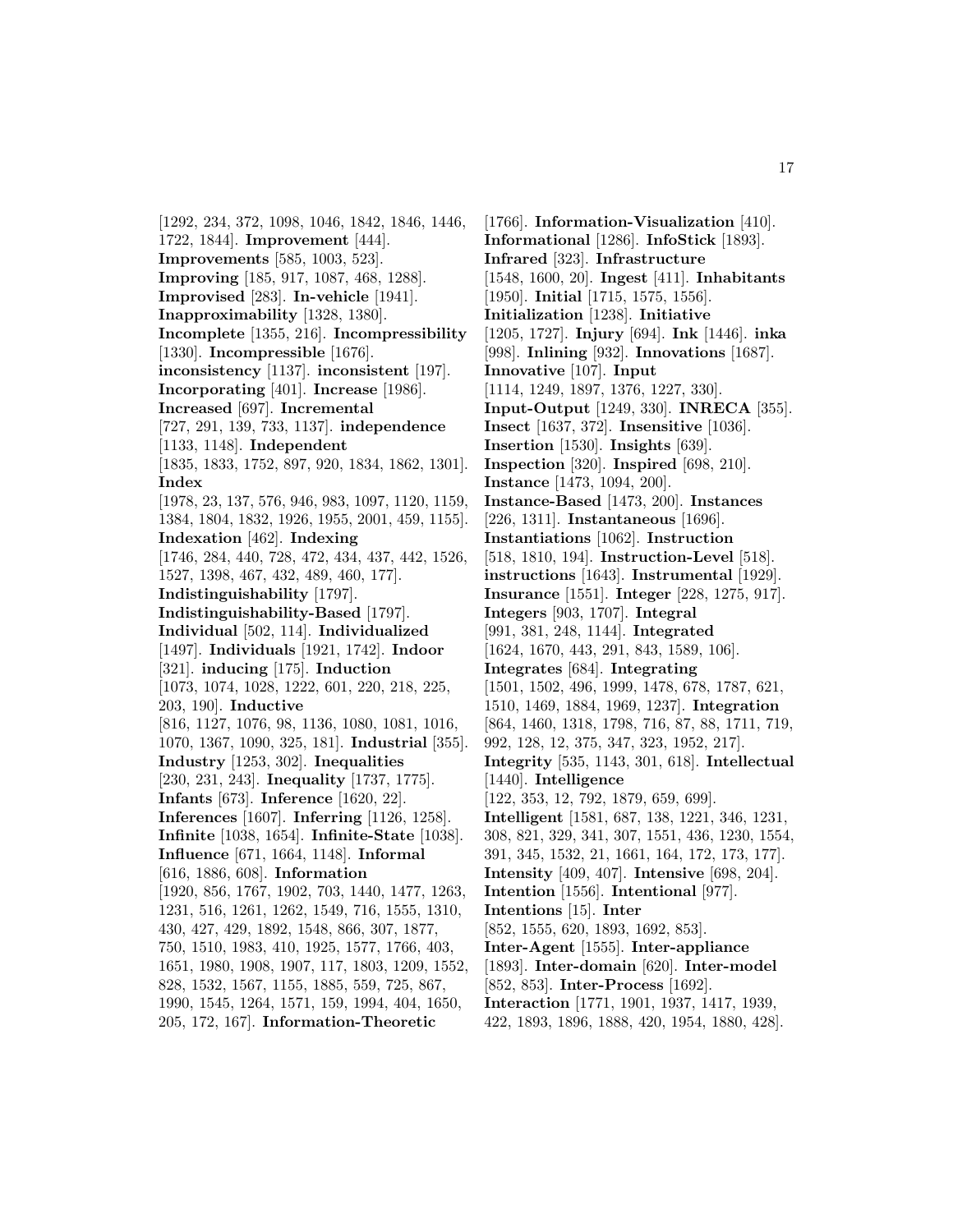**Interactions** [1886, 1610]. **Interactive** [496, 602, 442, 482, 1971, 794, 42, 1489, 410, 14, 473, 1495, 391, 1451, 501, 1335, 1336]. **Intercession** [557]. **Interchange** [876, 1887]. **Interdomain** [1596]. **Interest** [462]. **Interests** [1568]. **Interface** [1718, 1583, 74, 436, 624, 536, 1953, 1569, 1866, 50]. **Interfaces** [1573, 1913, 79]. **Interference** [1580]. **Interleaving** [1493]. **Internal** [935, 936, 299, 645]. **Internet** [711, 864, 1416, 1867, 434, 667, 348, 1464, 1997, 20, 1566]. **Internet-Based** [667, 348]. **Interoperability** [1956]. **Interoperable** [611]. **Interoperative** [731]. **Interpolate** [744]. **Interpolation** [1117, 1370, 406]. **Interposing** [74]. **Interposition** [74]. **Interpretation** [1624, 504, 1629, 1940, 1660, 267, 322, 206, 1144]. **Intersections** [783]. **Interval** [678, 1309]. **Intervals** [334]. **Interworking** [1168]. **Intracerebral** [379]. **Intractable** [915]. **Intranet** [1571]. **Intranet-Based** [1571]. **Introducing** [1975, 80]. **Introduction** [149, 514, 512, 334, 256, 257, 513, 515]. **Intrusion** [1252]. **Intuition** [1183]. **Intuitionisitic** [587]. **Intuitionistic** [586]. **Invariant** [463, 466, 1182, 465, 1045, 444, 470, 22]. **Invariant-Preserving** [1182]. **Inverse** [1095]. **Inverted** [796]. **Inverter** [767]. **Investigation** [1556]. **Investing** [1443]. **Invited** [986, 1733, 1742, 1011, 1021, 1749, 1762]. **Involving** [588, 663]. **IP** [1583, 1271, 1924]. **Irregular** [1825, 55, 47]. **Irregularity** [407]. **Irrelevance** [1133]. **Isabelle** [1631]. **Ischemic** [680]. **ISocRob** [125]. **Isolda** [13]. **isotope** [399]. **issuance** [1435]. **Issues** [1442, 1825, 461, 1890, 1520, 259, 216]. **Iterated** [1112, 198]. **Iteration** [1626, 935, 936]. **Iterations** [250]. **Iterative** [525, 1607].

**J** [75]. **J-Kernel** [75]. **Jaundice** [671].

**JAVA** [436, 488, 569, 1066, 926, 925, 1961, 570, 1165, 942, 938, 1200, 75, 553, 46]. **JAVA-Based** [436]. **Java-Processes** [1165]. **jContractor** [570]. **JDSL** [645]. **Jeopardy** [948]. **Jet** [779]. **Jitter** [534]. **Job** [1851]. **Join** [1540, 1541, 1730]. **Joining** [1539]. **Joins** [1538]. **Joint** [391]. **Judge** [1239]. **Jukebox** [1459]. **Jumping** [554]. **Junction** [782, 22]. **Junctions** [1606]. **Jury** [1239].

**KADS** [346]. **Kava** [553]. **Kawasaki** [1608]. **KBDistAl**} [1248]. **Kernel** [75]. **Key** [1785, 1266, 1770, 1764, 1434, 1803, 1113]. **Keyed** [1106]. **Keynote** [1319]. **Keys** [1347, 1434, 1436]. **Keywords** [455, 176]. **Khufu** [1107]. **Kimba** [1007]. **Kinetic** [1674, 1349, 529]. **KK** [1018]. **Knapsack** [1838]. **know** [181]. **Knowledge** [685, 1232, 619, 4, 711, 727, 713, 7, 1076, 337, 1503, 1504, 1795, 714, 316, 1335, 1794, 1269, 715, 730, 1507, 1136, 1080, 1480, 1793, 718, 1138, 1251, 336, 707, 352, 719, 688, 732, 294, 339, 156, 1489, 1087, 1198, 733, 1722, 1188, 1090, 709, 267, 710, 736, 333, 724, 737, 701, 1336, 295, 664, 738, 669, 739, 725, 1237, 686, 299, 190, 289, 264, 704, 160, 168, 199, 191, 167]. **Knowledge-Based** [1232, 715, 688, 732, 267, 669, 289]. **Knowledge-Level** [1480]. **Knowledges** [816]. **KoMoD** [739]. **KtSeqC** [581]. **KULRoT** [98]. **KUMP** [542]. **KUMP/** [542]. **Kyoto** [1548].

**L0M** [774]. **Lab** [121]. **Labeled** [319]. **Labeling** [1618]. **Labelling** [1301]. **Labels** [1758]. **Laboratory** [972]. **ladder** [1644]. **Lambda** [1626]. **lambdaProlog** [1008]. **Lambek** [590]. **Laminar** [1307]. **Lamport** [1679]. **Landmark** [388, 375]. **landmarks** [1640]. **Landscape** [44]. **Language** [60, 450, 153, 703, 1419, 617, 1943, 632, 1196, 1199, 1720, 456, 616, 1946, 628, 1456, 978, 566, 1462, 306, 1866, 1401, 702, 1944, 152, 1201, 1942, 704, 199, 180]. **Languages**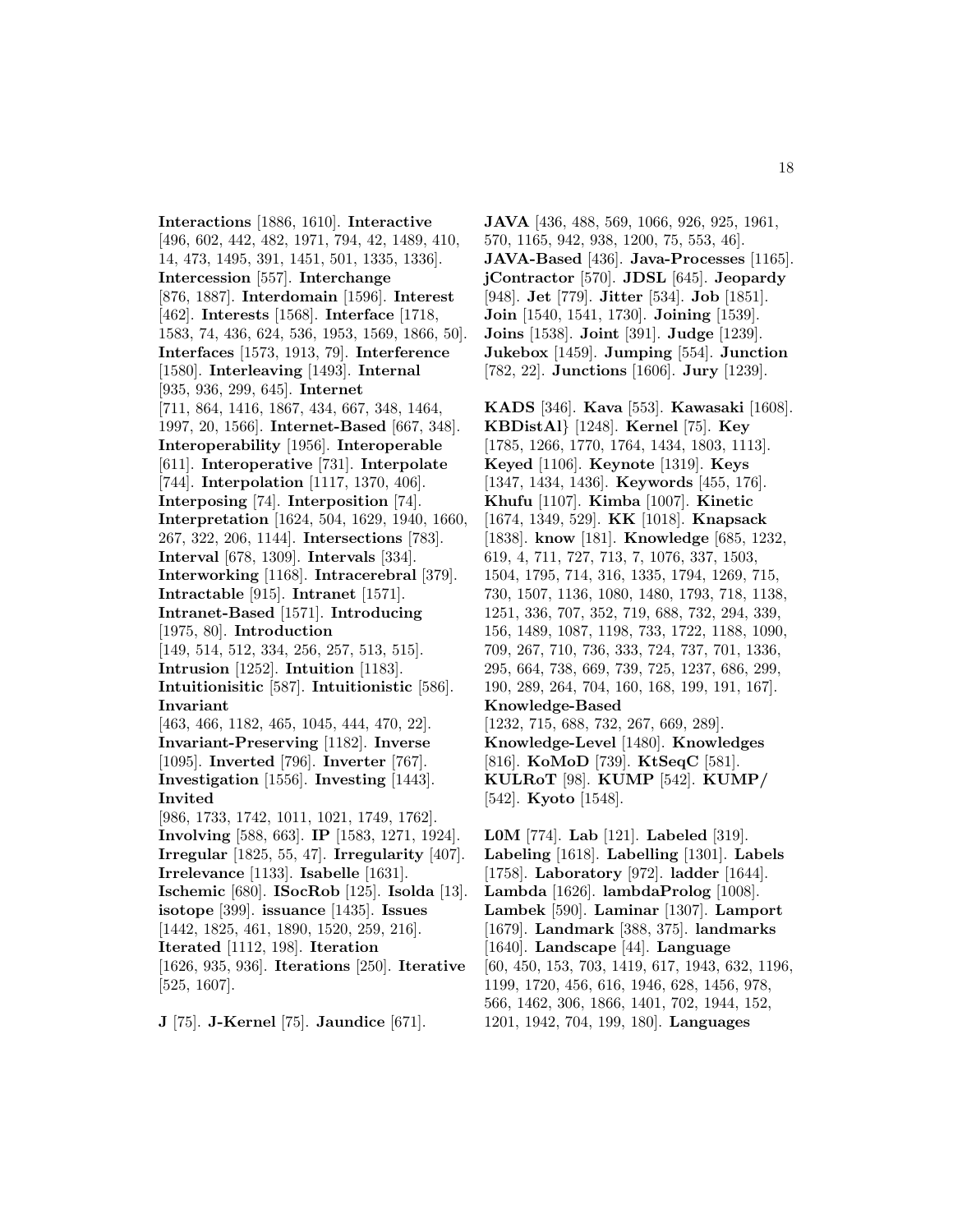[1420, 887, 1314, 1045, 892, 1342, 888, 965, 1198, 889, 1021, 1418, 345, 982, 151, 1246]. **LANs** [143]. **Lapis** [1083]. **LARA** [1582]. **Large** [1847, 340, 1784, 1233, 497, 1826, 1713, 750, 832, 1637, 199]. **Large-Scale** [497, 1637]. **Latencies** [521]. **Latency** [1036, 58]. **Lateral** [785]. **Lattice** [337, 880, 527, 1208, 256, 257, 178]. **Lattices** [1305, 1283, 994, 774]. **Law** [304]. **Laws** [797]. **Layer** [1000, 779]. **Layered** [99, 878]. **Layout** [1730, 880]. **Lazy** [1741, 1809, 1148, 1367]. **LEAD** [563]. **Leader** [1368]. **League** [121, 1869, 115, 1870, 118, 124]. **Leaks** [926]. **Learn** [1092, 181]. **Learnability** [1088, 1220]. **Learnable** [1220]. **Learner** [304, 308]. **Learner-Model** [308]. **Learning** [331, 1195, 426, 696, 1689, 676, 1076, 1478, 820, 387, 1135, 269, 730, 892, 1228, 1136, 308, 329, 1082, 197, 1083, 1084, 128, 692, 661, 327, 1253, 693, 101, 507, 109, 326, 551, 1680, 1071, 1094, 698, 659, 104, 108, 1933, 826, 1322, 198, 695, 200, 214, 181, 164, 1142, 175]. **LEDA** [1823, 1816, 1807]. **LEDA-SM** [1823]. **Left** [973]. **Left-Linear** [973]. **Legacy** [831]. **Legal** [1257]. **Legged** [91, 136, 135]. **LEGO** [1632, 92]. **Lemma** [962]. **Lemmata** [604]. **Lempel** [1401, 1386]. **Length** [1114, 468, 491, 638]. **length-restricted** [638]. **Lesions** [393]. **less** [181]. **Let** [1132]. **Letters** [701]. **Level** [450, 518, 138, 1878, 1314, 714, 1480, 1691, 554, 352, 471, 834, 1862, 460, 120, 1351]. **Levels** [686, 1646]. **levelwise** [180]. **Leveraging** [346]. **Levinthal** [1332]. **lexicographic** [1128]. **Lexicographically** [1396, 1397]. **Lexicon** [1192]. **Libraries** [1687, 411, 557, 710, 1468, 169]. **Library** [1830, 49, 570, 1491, 684, 645, 175]. **Life** [1483, 674, 223]. **Life-Cycle** [674]. **Lifecycle** [1698]. **Lifelike** [10]. **Lightweight** [1863]. **like** [1144]. **Likelihood** [1620]. **Limb** [1931]. **Limited** [890, 1767, 199]. **Limited-syntax** [199]. **Line**

[1817, 1279, 1272, 910, 1751, 350, 497, 1966, 1934, 1289, 1729, 793, 1815, 1444, 161]. **Line-Pattern** [497]. **Line-Scan** [1934]. **Linear** [1238, 1843, 1686, 1044, 1099, 373, 1819, 1539, 235, 1046, 682, 892, 1740, 1851, 1713, 1357, 1297, 596, 973, 39, 374]. **Linear-Elastic** [373]. **Linear-Time** [1357, 1297, 39]. **Linearity** [589]. **Lines** [1817, 350]. **Linguistic** [563, 1221, 822, 794, 1087, 1150]. **Linguistically** [267]. **Linguistics** [712]. **Linguistics-Based** [712]. **Lingware** [351]. **Linked** [1347, 1288]. **Linking** [1055, 833]. **Links** [1981, 454, 1188, 722]. **LINSOL** [1711]. **linTAP** [596]. **List** [1290, 1810, 1506, 364]. **Listings** [1516]. **Lists** [1355, 1288]. **Literate** [619]. **Live** [1267]. **Liver** [396, 675]. **LLC** [142]. **Load** [1272, 1280, 517, 530]. **Local** [122, 1829, 371, 377, 1364, 1365, 1982, 905, 117, 407, 1697, 276, 439, 344, 470, 1123, 1158]. **Localization** [1937, 87, 392, 107, 88]. **Locally** [1343]. **Locating** [1996]. **Location** [1759, 1666, 911, 1996, 234, 1878, 817, 1877, 895, 1922, 1886, 1908, 551, 1862, 1994, 1894]. **Location-Aware** [1922, 1908]. **Location-Based** [1877]. **Location-Dependent** [1994]. **Location-Independent** [1862]. **Lock** [1986]. **Locomotive** [1518]. **LOGCFL** [1346]. **Logfile** [97]. **LOGFLOW** [542]. **Logic** [1324, 998, 4, 1124, 1044, 586, 1063, 577, 782, 1131, 1690, 1046, 574, 985, 977, 1341, 1045, 1080, 298, 1206, 791, 595, 580, 1081, 1258, 794, 1023, 1147, 596, 1088, 597, 25, 775, 1090, 783, 1095, 268, 20, 173, 987, 575, 1012, 824, 204, 160, 161, 183, 162]. **Logic-Based** [4]. **Logical** [956, 438, 997, 1158, 167]. **Logically** [1696]. **Logics** [996, 584, 1048, 592, 591, 985, 1483, 986, 1353, 1058, 1007, 1379, 600, 163]. **Long** [1267, 1488, 1707, 102, 103]. **Long-Term** [1488]. **Longitudinal** [785]. **Look** [991]. **Look-Up** [991]. **Lookahead** [1671].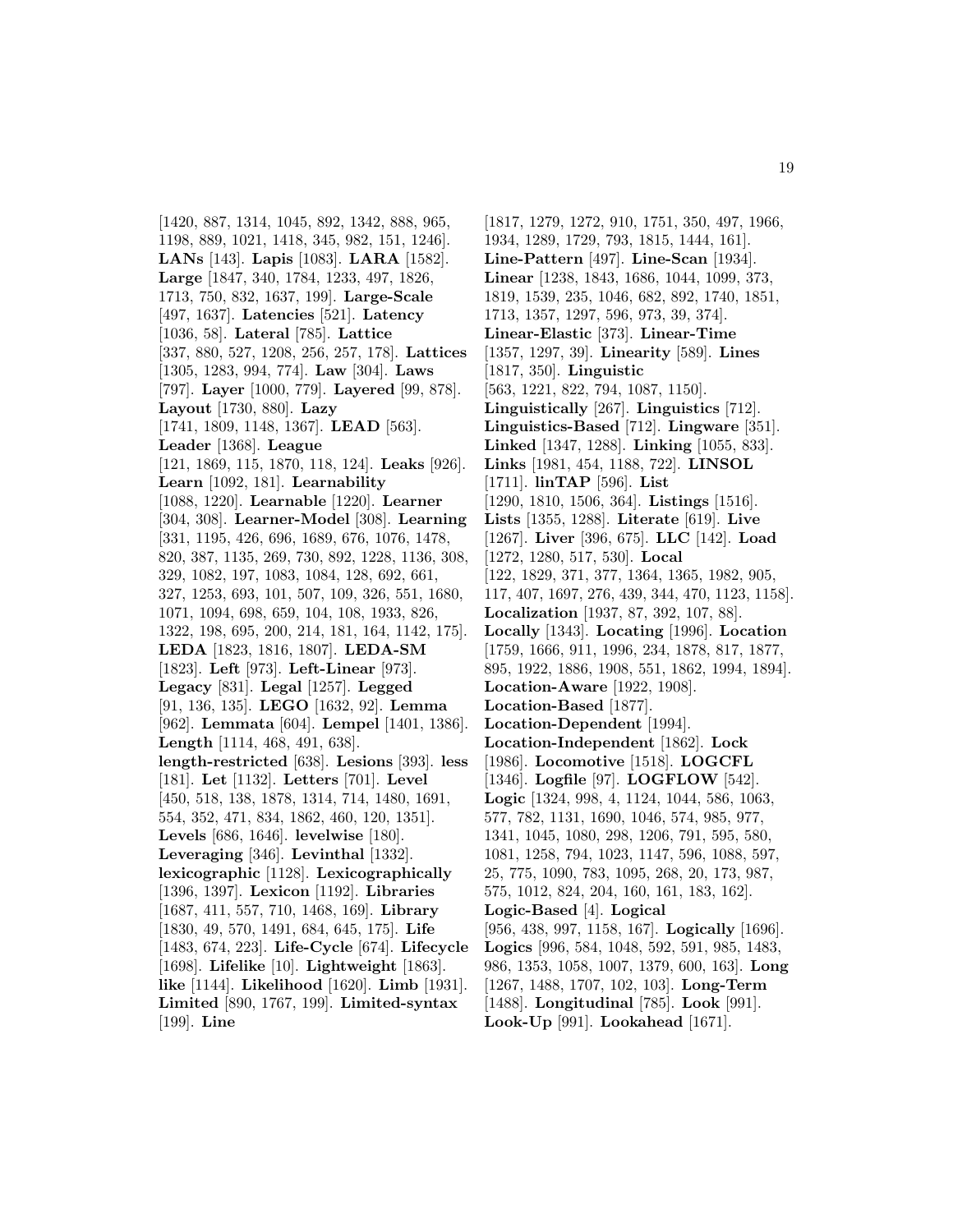**Looking** [511, 1521, 1522, 1987, 323]. **Lookup** [1271, 1371]. **Loop** [526]. **Loops** [1982]. **Lossless** [493]. **Lossy** [26]. **Love** [13]. **Low** [1314, 1335, 58, 753, 1371, 1373, 1834, 1336]. **Low-Cost** [753]. **Low-Level** [1314]. **Low-Randomness** [1335, 1336]. **Lower** [1326, 1277, 1286, 1]. **LP** [1848]. **LP-based** [1848]. **LR** [1083]. **Luby** [1110]. **Luby-Rackoff** [1110]. **Lucent** [494]. **Lungs** [392]. **LV** [383]. **LZW** [1385]. **M** [1886]. **M6** [1108]. **Machine** [1859, 1909, 696, 214, 164, 730, 1850, 692, 661, 327, 693, 1848, 1008, 1954, 1071, 698, 1382, 46, 695, 178]. **Machines** [1860, 1325, 1278, 1875, 1696, 255, 1060]. **Machining** [330]. **Macro** [1375]. **Macro-Express** [1375]. **MACs** [1778]. **MAD** [288]. **Made** [1271, 1793, 1294]. **Magic** [1446, 1914]. **MagiCol** [126]. **Magnetic** [1621, 367]. **mail** [1450]. **Maintain** [869]. **Maintainability** [870]. **Maintaining** [1347, 1872, 1560]. **Maintenance** [1366, 660]. **MAINZ** [118]. **Majority** [905]. **Make** [90]. **Making** [1438, 1502, 672, 789, 1151, 1110, 611, 213, 159]. **malleable** [1797]. **Mammograms** [377]. **Manage** [1693, 664]. **Management** [1273, 450, 67, 858, 1502, 671, 66, 1550, 1996, 310, 2000, 1589, 860, 861, 620, 847, 1512, 1464, 668, 1590, 709, 16, 737, 1591, 1986, 560, 738, 1543, 1461, 1593, 1517, 832, 865, 1432]. **Managing** [837, 1594, 1503, 1504]. **Mandala** [430]. **Manhattan** [1836]. **Manifold** [786]. **Manipulation** [1489]. **Manipulators** [797]. **manual** [194]. **Manufactured** [1743]. **Manufacturing** [350, 349, 348, 347]. **Many** [903, 1007, 775, 1379]. **Many-Valued** [1007, 1379]. **Map** [1540, 1738, 1758, 544, 447, 1301, 266, 1664, 1154, 1646]. **Mapping** [609, 1389, 522, 409]. **Maps** [400, 277, 680, 1818, 1233, 476]. **Market**

[226, 311]. **Marketing** [1506]. **Markov** [764, 1332, 1240, 1610, 1622]. **Markovian** [1065]. **Marriage** [1355, 259]. **MARS** [418]. **MAS** [1425]. **Mask** [1730]. **Maslov** [995]. **Mass** [393]. **Masses** [377]. **Massive** [1540]. **Match** [502]. **Matching** [1402, 463, 1746, 373, 369, 380, 1616, 915, 1385, 455, 1535, 1404, 1386, 1398, 1617, 1387, 370, 949, 1403, 989, 1536, 161, 219, 639]. **Matchings** [1302]. **Matchmaking** [1568]. **Material** [385]. **Materials** [804]. **Mathematical** [1687, 1042, 272]. **MathWeb** [1000]. **Mating** [1015]. **Matrices** [882, 1370, 2, 1383]. **Matrix** [892]. **Matroid** [907]. **Mattheyses** [648]. **Maude** [968]. **Max** [227, 232, 1852, 242]. **Maxima** [465]. **Maximal** [1395]. **Maximally** [233]. **Maximum** [227, 1306, 1620, 229, 910, 238, 1302, 920, 1147, 1301, 1128]. **MaxSat** [1369]. **May** [24]. **MCMCML** [1609]. **MCS** [1020]. **Mean** [893, 1622, 894]. **Meaningful** [732]. **Means** [395, 758, 185]. **Measure** [407, 1617, 200, 176]. **Measurement** [363, 386, 362, 1487, 1486]. **Measurements** [871]. **Measures** [36, 394, 405, 1245, 1086, 1220, 698, 224]. **Measuring** [1324, 395]. **MEC** [1688]. **Mechanical** [673, 739, 194]. **Mechanism** [423, 1922, 1990]. **Mechanisms** [1671, 1508, 59, 1563]. **Mechanization** [591]. **Mechanizing** [1054, 301]. **Media** [560]. **MediaCup** [1900]. **Medial** [363]. **median** [1297]. **Mediated** [1939, 1562, 1566]. **Medical** [805, 414, 672, 678, 1505, 509, 697, 683, 365, 707, 690, 281, 684, 368, 702, 664, 669, 698, 704]. **Medicine** [399, 661, 660, 1914]. **Meet** [1445]. **MEG** [357]. **Membership** [773, 1441]. **Memory** [1118, 1831, 1316, 1671, 1284, 1823, 1690, 918, 1317, 926, 1691, 1050, 1903, 912, 875, 58, 57, 1488, 1733, 507, 1696, 1680, 102, 103, 1762, 1321, 656]. **Mental** [1425]. **Mereotopology** [1655]. **Merge** [585]. **Mergesort** [1288]. **Merging**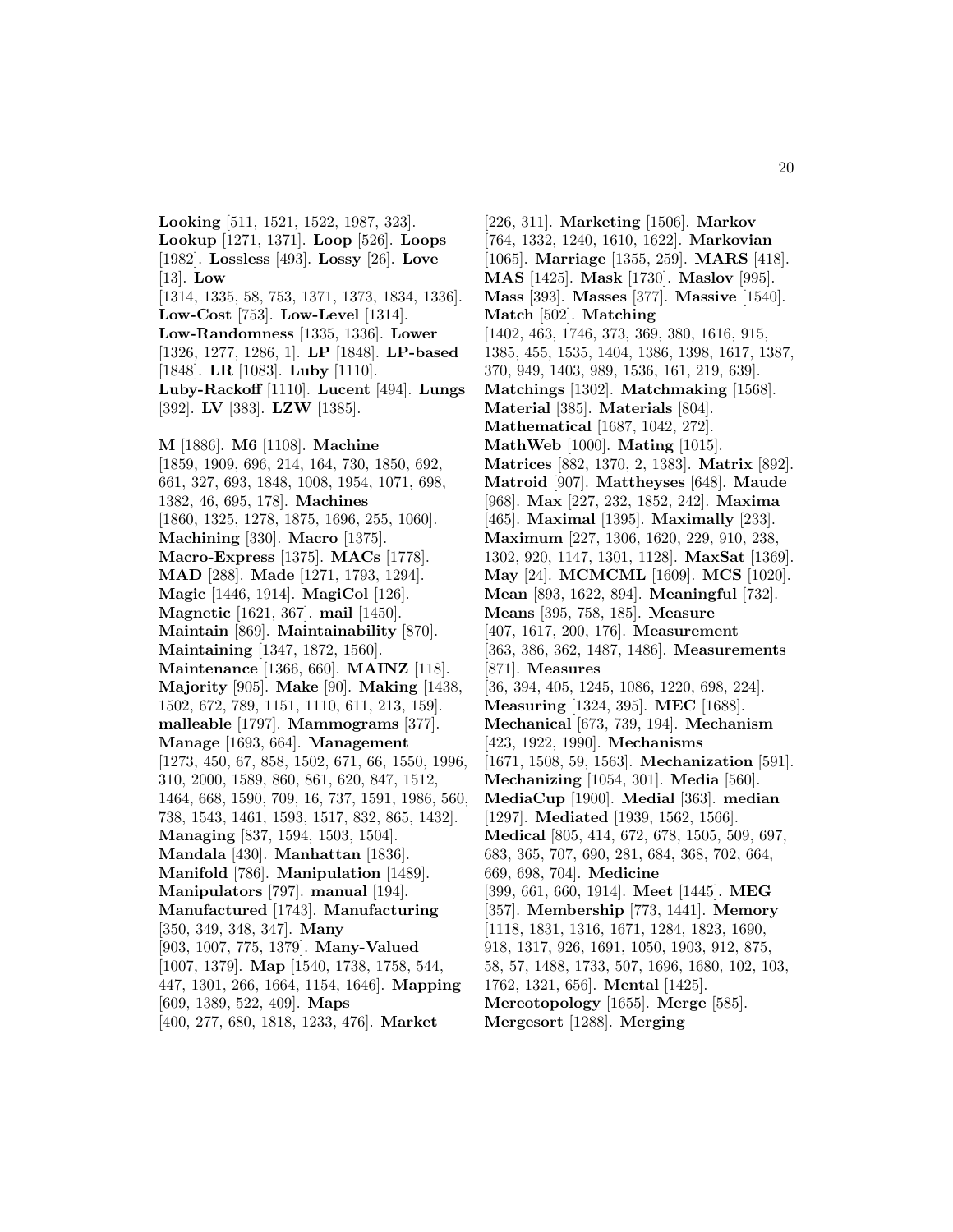[890, 1143, 1366]. **Mesh** [546, 547, 1619]. **Meshes** [1270]. **Message** [1778, 1776, 1718, 1777, 58, 520, 57, 1702]. **Message-Passing** [58]. **Messages** [49, 1450]. **Messaging** [944, 1873]. **Meta** [574, 554, 1451, 997, 736, 1201, 575]. **Meta-Logical** [997]. **Meta-Representation** [1201]. **Meta-search** [1451]. **Metadata** [864, 1198]. **Metadata-Based** [864]. **Metaheuristic** [263]. **MetaML** [152]. **Metamodel** [616]. **Metaprogramming** [573]. **Metaprograms** [573]. **Metatheory** [1004, 1632]. **Metathesaurus**TM [684]. **Method** [996, 751, 1330, 804, 282, 924, 275, 547, 442, 381, 1251, 1258, 1609, 787, 409, 272, 1897, 1230, 403, 1398, 408, 391, 802, 862, 835, 1944, 491, 1027, 867, 404, 214, 219, 934]. **Methodologies** [729]. **Methodology** [355, 1221, 1310, 1538, 1497, 220]. **Methods** [1686, 728, 1029, 236, 932, 1787, 1082, 681, 871, 1721, 1676, 766, 812, 1162, 735, 1680, 532, 669, 1969, 1534]. **Metric** [444]. **Metrical** [1353]. **Metrics** [1472, 870]. **Metropolis** [1608]. **Microarchitecture** [1049]. **Microcalcifications** [394, 272]. **Microcontrollers** [753]. **Micrographs** [501]. **Micronet** [274]. **Microprocessor** [1031, 577, 518]. **Microprocessors** [519]. **Microsoft** [794]. **Microstructure** [768]. **Middle** [1107]. **Middleware** [1898, 561, 565]. **Migration** [546, 1863]. **MIMS** [414]. **Min** [1833, 232, 1834]. **Min-Max** [232]. **Min-Wise** [1833, 1834]. **Mind** [353]. **Mindstorms** [92]. **Minimal** [585, 1732, 599, 165, 784, 201]. **Minimization** [1615, 879, 1603, 642]. **Minimized** [283]. **Minimizing** [893, 894]. **Minimum** [1287, 1836, 909, 1277, 254, 886, 1856, 1754, 1811]. **Mining** [1232, 1223, 661, 1469, 1256, 421, 1447, 1534, 209, 155, 202]. **Miss** [1107]. **Mixing** [1332, 102, 103]. **Mixins** [923]. **Mixture** [1605]. **Miya2** [114]. **Mobile**

[1891, 1981, 1581, 1710, 1909, 1921, 1586, 62, 1331, 1923, 1999, 315, 77, 1467, 1559, 1814, 63, 1562, 1887, 1896, 1995, 1983, 1985, 1980, 109, 306, 283, 1986, 1862, 1532, 1874, 1990, 1560, 105, 1561, 1864, 80, 1991, 1994, 70]. **Mobile-Agent** [1562]. **Mobility** [1331, 1698, 1997]. **Mod** [1108, 233]. **mod-** [233]. **Modal** [996, 985, 1626, 580, 578, 447, 987, 1913, 1912, 403, 668, 1496, 404]. **Mode** [821, 364, 290]. **Model** [1324, 856, 1767, 1708, 1066, 1032, 585, 312, 1180, 1031, 1044, 1059, 388, 68, 1316, 1048, 1688, 676, 700, 414, 1466, 1067, 1855, 1317, 1558, 1337, 1338, 1672, 277, 269, 1014, 1480, 308, 683, 1674, 29, 40, 352, 1283, 921, 383, 292, 527, 1035, 1020, 293, 627, 1007, 621, 1040, 376, 35, 390, 1240, 1051, 95, 677, 1055, 101, 288, 555, 556, 1457, 1243, 451, 846, 322, 457, 800, 1576, 1611, 1061, 347, 828, 268, 1227, 1885, 398, 413, 401, 102, 103, 39, 796, 1700, 52, 604, 1052, 1619, 393, 852, 214, 1664, 853, 1150, 1663, 44]. **Model-Based** [676, 1020, 677, 288]. **Model-Checking** [1035, 1055]. **Modeled** [632, 1201]. **Modeling** [314, 1669, 605, 1473, 518, 1249, 349, 630, 275, 716, 748, 632, 834, 624, 1166, 629, 1983, 392, 855, 799, 608, 1186, 332, 768, 779, 265]. **Modell** [837]. **Modelling** [1624, 619, 141, 1415, 43, 146, 1483, 1988, 843, 842, 706, 139, 1938, 205, 862, 302, 833, 1622, 867, 790, 140, 838]. **Models** [1685, 1709, 37, 371, 1606, 1718, 1607, 380, 1221, 714, 678, 1176, 557, 1608, 387, 1605, 495, 147, 365, 1675, 145, 1065, 708, 1971, 1427, 871, 1069, 378, 613, 1649, 877, 1230, 633, 384, 143, 841, 599, 739, 1096, 45, 611, 59, 538, 330, 1052, 46, 167]. **Modes** [1658, 1113]. **Modifications** [1465]. **Modified** [761, 1245, 196]. **Modifiers** [822]. **Modular** [1631, 916, 327, 933]. **Modulation** [767, 1437]. **Modules** [134]. **Modulo** [954, 955, 1627, 957]. **Molecular** [516]. **Molecules** [1753]. **Moment** [465]. **Monadic** [1341]. **Monitoring**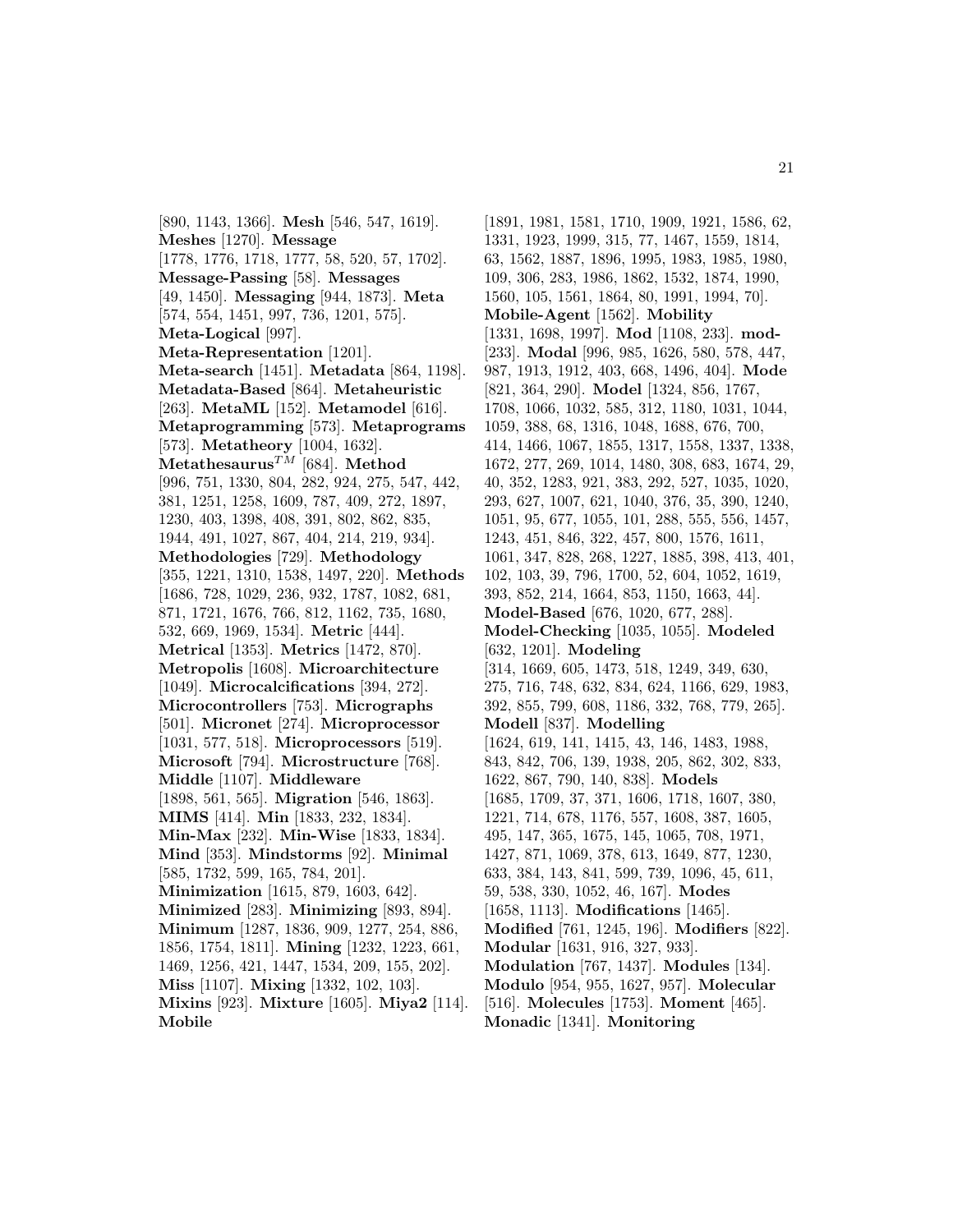[1231, 1171, 1230, 1552, 1561]. **Monocular** [453]. **Monoids** [1358]. **Monotonicity** [1842]. **Monte** [1149]. **Morphisms** [148, 1327]. **Morphological** [1470, 704]. **Morphology** [272]. **Morphometry** [386]. **Morphosyntactic** [1077]. **Mosaics** [431]. **Motif** [1282]. **Motion** [437, 381, 1927, 1949, 448, 1668, 453, 1639, 1638]. **Motion-Based** [437]. **Motor** [815]. **Movement** [1996, 551]. **Movements** [1933]. **Movies** [438]. **Moving** [1712, 1531, 1455]. **Moving-Object** [1531]. **MPEG** [445, 48, 432]. **MPEG-2** [48]. **MPEG-7** [432]. **MPI** [1704]. **MPMA** [182]. **MR** [665, 666, 405, 392, 407]. **MRA** [379, 366, 382]. **MRI** [705, 383, 378, 409, 408, 401]. **Mult** [1413]. **Mult-agent** [1413]. **Multi** [778, 670, 1420, 1298, 309, 312, 1414, 399, 1419, 1263, 342, 1869, 1416, 310, 115, 1810, 1524, 1837, 1913, 756, 1417, 1525, 308, 705, 898, 1912, 1411, 842, 1551, 904, 403, 668, 1294, 1404, 783, 305, 934, 1538, 1870, 1418, 1496, 1567, 447, 1960, 550, 1700, 528, 404, 120, 1351, 205]. **Multi-Agent** [115, 1551, 305, 670, 1420, 309, 312, 1414, 1419, 1263, 1869, 1416, 310, 1417, 308, 705, 1411, 1870, 1418, 1567]. **Multi-color** [1837]. **Multi-coloring** [1298, 898]. **Multi-complexes** [1524, 1525]. **Multi-dimensional** [1294, 1404, 205]. **Multi-isotope** [399]. **Multi-level** [120, 1351]. **Multi-method** [934]. **Multi-Modal** [447, 1913, 1912, 403, 668, 1496, 404]. **Multi-objective** [756]. **Multi-paradigm** [1420]. **Multi-party** [904]. **Multi-phase** [783, 528]. **Multi-processing** [550]. **Multi-Threaded** [1810, 1700]. **Multi-tiered** [342]. **Multi-user** [1960]. **Multi-valued** [778]. **Multi-variant** [842]. **Multi-way** [1538]. **Multiagent** [128]. **Multicast** [1803]. **Multicoloring** [1840]. **Multicomputers** [546]. **Multicriteria** [788, 213]. **Multidatabases** [1457]. **Multidimensional**

[419, 1857, 1347, 838, 1234]. **Multifeature** [323]. **Multigraph** [1300]. **Multilayer** [319]. **Multilevel** [277, 847]. **Multimedia** [48, 412, 271, 434, 1706, 1980, 507, 1910]. **Multimethods** [933]. **Multimodal** [1930, 1953, 1952]. **Multipacket** [1270]. **Multiparadigm** [969, 970]. **Multiperspective** [1201]. **Multiple** [1474, 1424, 335, 1838, 615, 390, 1243, 934, 418, 333, 724, 368, 1377, 768, 105]. **Multiple-Domain** [1474]. **Multiple-Platform** [335]. **Multiplex** [1457]. **Multiplication** [1771, 916, 1707, 2, 1383]. **Multiply** [962]. **Multipolar** [357]. **Multiprocessor** [918, 1050, 1740, 548, 1715]. **Multiprocessors** [1733, 640]. **MultiPurpose** [823]. **Multirobot** [87, 88]. **Multiscale** [484]. **Multisensor** [109]. **Multisensor-Based** [109]. **Multispectral** [781, 1611]. **Multithreaded** [542]. **Multithreading** [526]. **Music** [1471, 1929]. **Mutual** [403, 71, 404]. **My** [1468]. **Myocardial** [381].

**NAIST** [109]. **Names** [732]. **Nano** [790]. **Nano-Scale** [790]. **NANOS** [514]. **NAS** [1704]. **NASA** [1547]. **National** [1184]. **Natural** [703, 1503, 1504, 950, 951, 1462, 1401, 199]. **Nature** [1768, 1319, 1640]. **Navigating** [1233]. **Navigation** [1881, 780, 710, 1639, 1637, 1638, 1154]. **Nearest** [1472, 876, 1254]. **Nearest-Neighbor** [1254]. **Nearly** [1297]. **Need** [1999]. **Needs** [1445]. **Negation** [890, 1150]. **Negation-Limited** [890]. **negative** [172]. **Negotiating** [1422, 1421]. **Negotiation** [1566]. **Neighbor** [1472, 876, 1254]. **Neighborhood** [343]. **Neighborhoods** [919]. **Neonatal** [671, 673]. **Nested** [1211]. **Net** [1164, 1176, 147, 1171, 1165, 142, 143, 768, 1174]. **netlist** [648]. **Netlists** [1032]. **Nets** [1169, 856, 1327, 141,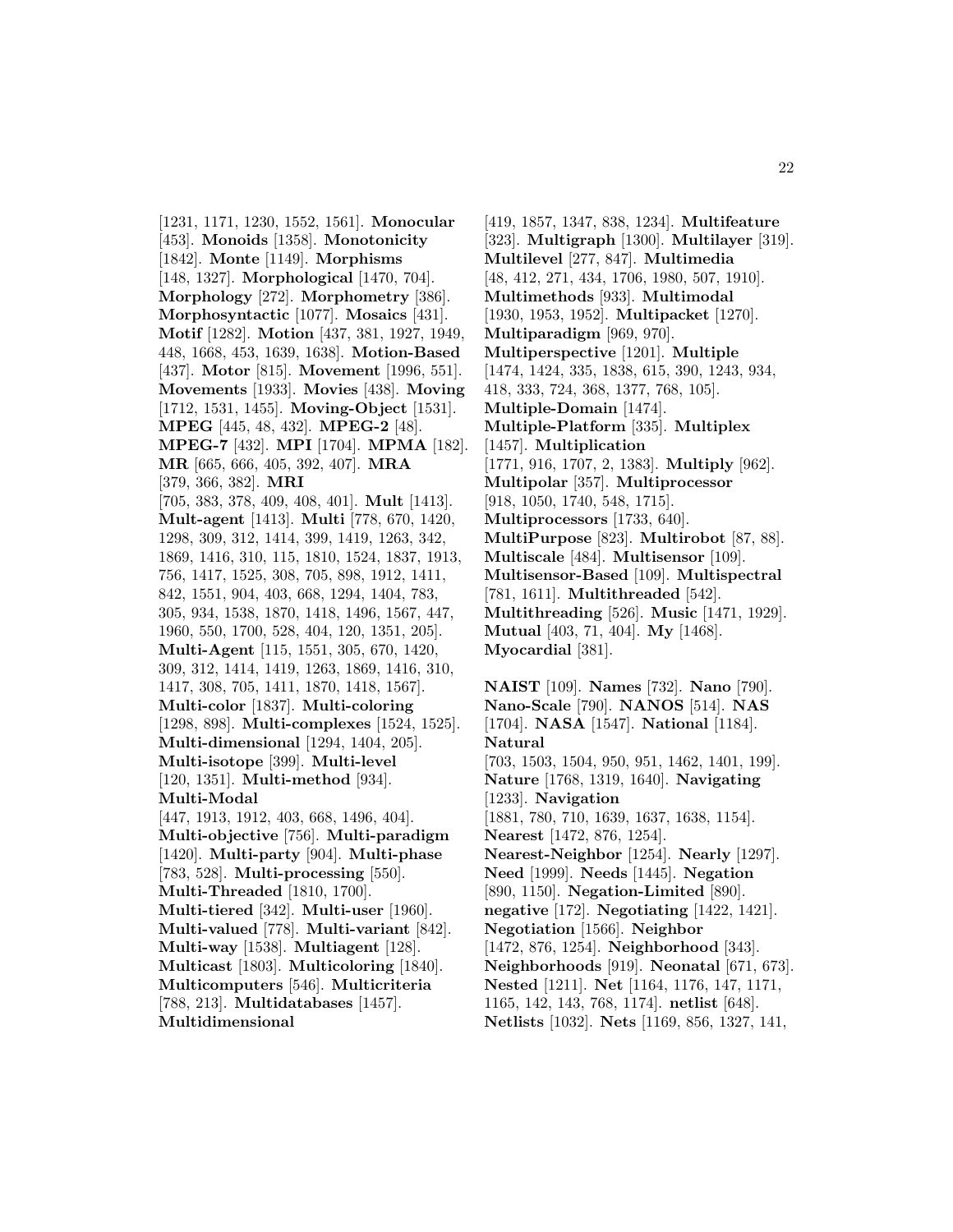1180, 1688, 138, 1170, 1182, 1175, 954, 955, 1340, 1178, 1988, 1173, 1179, 807, 139, 1162, 800, 806, 1172, 1682, 140, 1153]. **Network** [228, 1581, 1597, 767, 1263, 1878, 822, 1580, 535, 683, 1589, 519, 1868, 1588, 681, 1600, 1085, 536, 1925, 446, 1253, 272, 757, 803, 252, 1574, 1982, 823, 1590, 1268, 1591, 1681, 779, 1575, 1276, 45, 1593, 749, 1585, 76, 941, 22, 1596, 649, 1142]. **Network-Aware** [45]. **Network-Level** [1878]. **Networked** [710]. **Networking** [1582, 1598, 564, 1579]. **Networks**

[778, 78, 1981, 1273, 818, 759, 1825, 1586, 1594, 138, 55, 1853, 808, 271, 1269, 813, 147, 298, 44, 791, 1917, 814, 1836, 278, 748, 540, 1814, 63, 58, 1139, 766, 807, 1660, 1577, 273, 1512, 1584, 1590, 332, 1592, 1576, 47, 1578, 549, 559, 1585, 758, 1125, 209, 207]. **Networks-Based** [271]. **Neural** [778, 818, 759, 767, 1263, 808, 271, 822, 791, 683, 814, 748, 519, 681, 1085, 766, 807, 446, 1253, 272, 273, 757, 780, 781, 823, 1680, 800, 806, 768, 1681, 779, 749, 758, 207]. **Neuro** [809, 693]. **Neuro-psychological** [693]. **Neuroanatomical** [508]. **Neuron** [826]. **Neurons** [778]. **Neutral** [73]. **Newborn** [673]. **News** [715]. **NIP** [52]. **NISZK** [1793]. **NIT** [100]. **NJR** [538]. **Noise** [394, 1611]. **Noisy** [689, 212, 197]. **Nomadic** [1907]. **Nominal** [592, 591]. **Non** [1402, 1273, 1797, 1130, 590, 1335, 682, 1950, 784, 876, 11, 385, 374, 578, 1724, 1617, 558, 1336, 328, 401, 386, 1929, 1129, 207, 211]. **Non-associative** [590]. **non-carcinogenic** [207]. **Non-classical** [578]. **Non-contiguous** [1724]. **Non-deterministic** [11]. **Non-Euclidean** [386]. **Non-functional** [558]. **Non-ground** [1130, 1129]. **Non-interactive** [1335, 1336]. **Non-linear** [682, 374]. **Non-malleable** [1797]. **Non-minimal** [784]. **Non-obvious** [1929]. **Non-rigid** [1617, 401].

**non-stationary** [211]. **Non-supervised** [328]. **Non-uniform** [1402, 1273, 876, 385].

**Non-verbal** [1950]. **Noninteractive** [1793]. **Nonlinear** [814, 787, 1775, 407]. **Nonmonotonic** [1122, 1076]. **Nonparametric** [1238]. **Normal** [397, 1092, 1095]. **Normalisation** [393]. **Normalization** [964, 954, 950, 955, 1627, 951, 408, 952, 953]. **Normed** [1352]. **Notation** [605, 630]. **Notational** [1635]. **Nothing** [1768, 1796, 1694]. **NOTIO** [1200]. **Notion** [1187]. **Notions** [1797, 1664]. **Novel** [341, 317, 320]. **NP** [1335, 1303, 1336]. **NP-Hard** [1303]. **nuanced** [1150, 172]. **Nuclear** [399]. **Nugget** [749]. **Number** [1860, 1306, 1118, 1393, 755, 250, 1299, 642]. **Numbers** [900, 881, 1315, 1760, 1429, 901, 902]. **Numerical** [1169, 1318, 1676, 37, 221]. **NuSMV** [1067]. **NVT** [673].

**O** [1258, 543, 1683]. **OAEP** [1796]. **OBDD** [1001, 11]. **OBDD-Based** [11]. **OBDDs** [1360]. **Oberon** [555, 556]. **Oberon-2** [555, 556]. **Object** [1974, 856, 854, 945, 1970, 1959, 1976, 1964, 1900, 482, 930, 1967, 617, 484, 1971, 471, 1199, 616, 621, 1693, 139, 1966, 1456, 1968, 1963, 618, 384, 1462, 1698, 1531, 646, 1962, 844, 1454, 347, 481, 1969, 323, 1960, 1956, 1246, 1863, 941, 52, 1957, 265, 174, 1664]. **Object-Based** [471, 481, 1246]. **Object-Orientation** [1957]. **Object-Oriented** [1974, 945, 1970, 1959, 1964, 930, 1967, 1199, 1968, 618, 646, 1454, 347, 1969, 1960, 941, 52, 265, 174]. **Object-Process** [1462]. **objective** [756]. **Objects** [940, 1528, 1529, 1999, 922, 53, 831, 921, 1712, 1229, 448, 1633, 931, 1657, 1973, 363, 76, 480, 865, 1455]. **Objects'State** [567]. **Oblivious** [1800]. **OBOA** [268]. **Observation** [110, 1861]. **Observations** [1319, 872, 212]. **Observed** [1258]. **Obstacle** [654]. **Obstacle-avoiding** [654]. **obvious** [1929]. **OCEANS** [513]. **OCR**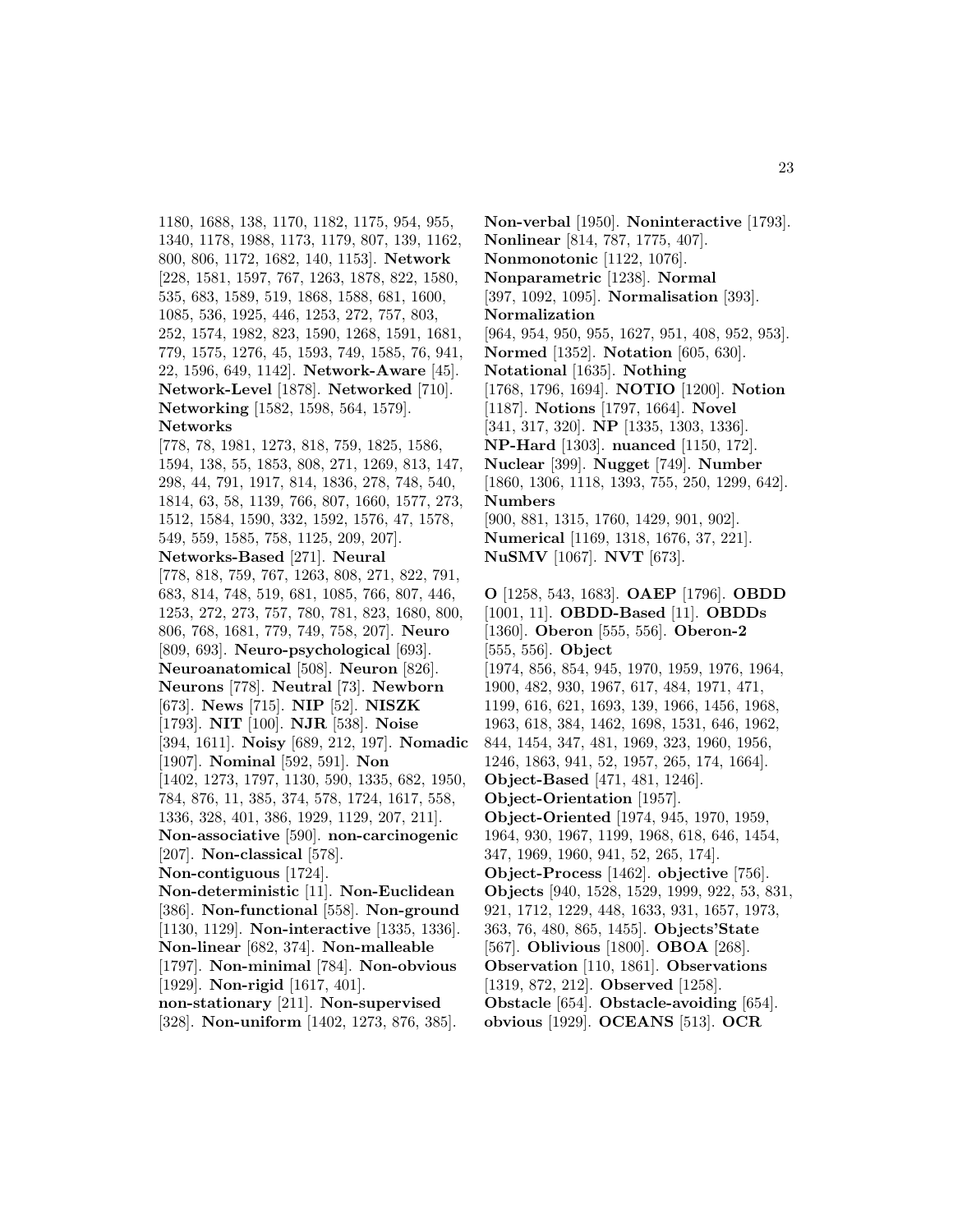[317]. **Odense** [1501]. **Off** [1279]. **Off-Line** [1279]. **Offset** [1735]. **Offspring** [276]. **Oja** [196]. **Oja-RLS** [196]. **OLAP** [1534]. **Oligo** [738]. **Oligo-Agents** [738]. **OLOG** [1456]. **omega** [1045]. **omega-Automata** [1045]. **OML** [631]. **Omnidirectional** [107, 108]. **OMPC** [572]. **On-Chip** [548]. **On-Line** [1817, 1272, 1289, 793, 1815, 1444, 161]. **On-the-Fly** [1714]. **Once** [1806]. **One** [1746, 958, 464, 1644, 959, 1204]. **One-Dimensional** [464]. **One-Step** [958, 959]. **Online** [1435, 912, 913, 1218, 436, 1762, 1321]. **Onthology** [1460]. **Onthology-Driven** [1460]. **onto** [896]. **Ontological** [717, 843]. **Ontologies** [316, 721, 722]. **Ontology** [685, 712, 1666, 715, 1653, 720, 1657, 684, 157]. **Ontology-Driven** [715]. **OO** [1975]. **Opaque** [104]. **Opaque-Transition** [104]. **Open** [670, 1442, 1414, 1573, 350, 1140, 571, 1883]. **Open-End** [1883]. **OpenC** [572]. **OpenCorba** [571]. **OpenMP** [1704]. **Operant** [820]. **Operating** [821, 75, 1957, 71]. **Operation** [1113, 142]. **Operational** [741]. **Operations** [1500, 1686, 348, 1683, 657]. **Operator** [1080, 33, 195]. **Operators** [1072, 1673, 1588, 1092, 994]. **Opportunities** [313, 1982, 1979]. **Optical** [1825, 147, 1982]. **Optima** [276]. **Optimal** [818, 1759, 1731, 1287, 765, 235, 1310, 1083, 249, 1744, 754, 1110, 1856, 283, 258]. **optimality** [763]. **Optimisation** [1301, 188]. **Optimistic** [1792, 1987]. **Optimization** [1703, 1238, 1728, 764, 522, 756, 277, 752, 1452, 250, 812, 327, 531, 417, 1683, 211, 221]. **Optimizations** [1706]. **Optimized** [1777, 1142, 1997]. **Optimizing** [1735, 791, 1775, 253, 1052]. **Optimum** [792]. **Oracle8i** [1544]. **Order** [1022, 985, 977, 1341, 1079, 1343, 595, 915, 1007, 1023, 1610, 966, 1012, 989, 601, 161, 180, 967]. **Ordered** [498, 1342]. **Ordering**

[1528, 1360, 947, 1529]. **Orderings** [961]. **Ordinal** [1235]. **Organisations** [1595]. **organization** [645]. **Organizational** [1445, 859]. **Organizations** [659]. **Organize** [430]. **Organizing** [277, 680, 476, 652]. **Orientation** [240, 377, 107, 375, 1957]. **Orientations** [241, 1729]. **Oriented** [1974, 314, 431, 1412, 1972, 945, 1970, 1959, 574, 1964, 930, 1967, 993, 262, 1410, 1199, 1562, 690, 1693, 378, 830, 1968, 1193, 1963, 618, 290, 646, 1962, 1454, 96, 347, 1969, 1497, 421, 1965, 1960, 839, 575, 941, 52, 265, 174]. **Originating** [679]. **Ornamentals** [488]. **ORTES** [187]. **Orthogonal** [249, 952, 1734, 953]. **Osaka** [136, 108]. **Osteoarthritic** [391]. **Other** [681, 787, 1375]. **OTHY** [854]. **OTM** [844]. **Otoneurological** [681]. **Outdoor** [321]. **Outliner** [1911]. **Outlines** [481]. **Output** [1249, 330]. **Outsourcing** [859]. **outward** [1145]. **Overlapping** [1713]. **Overlay** [1540, 1585]. **Overload** [507]. **Overview** [81, 1687, 6, 39]. **Oz** [14]. **Oz-Centric** [14].

**P** [1340, 1167]. **P/T** [1340, 1167]. **Pacemaker** [677]. **Package** [1711]. **Packet** [1853, 1576]. **Packet-Switched** [1576]. **Packing** [1857, 250, 260, 652]. **Packing-Covering** [250]. **Packings** [1304, 1307]. **Padding** [1763]. **Pages** [289, 179]. **Paging** [912]. **Pain** [667]. **Pairs** [1395]. **PalmORB** [1884]. **PalmPilot** [1428]. **Panel** [1440, 1976]. **Paraconsistent** [1122]. **Paradigm** [329, 80, 1420, 174]. **Paradigms** [1717, 1320]. **Paradox** [1332]. **Parallel** [533, 314, 1169, 1669, 1717, 1670, 1685, 1708, 1687, 1718, 1751, 917, 1672, 1278, 44, 1674, 1675, 539, 520, 1713, 1720, 1714, 1721, 1676, 33, 1694, 531, 1968, 1696, 274, 544, 1856, 119, 1716, 532, 1699, 549, 538, 2, 1383, 530, 524, 1683, 52, 604, 528]. **Parallel/High** [1968]. **Parallel/High-Performance** [1968]. **Parallelism** [1810, 1693, 526].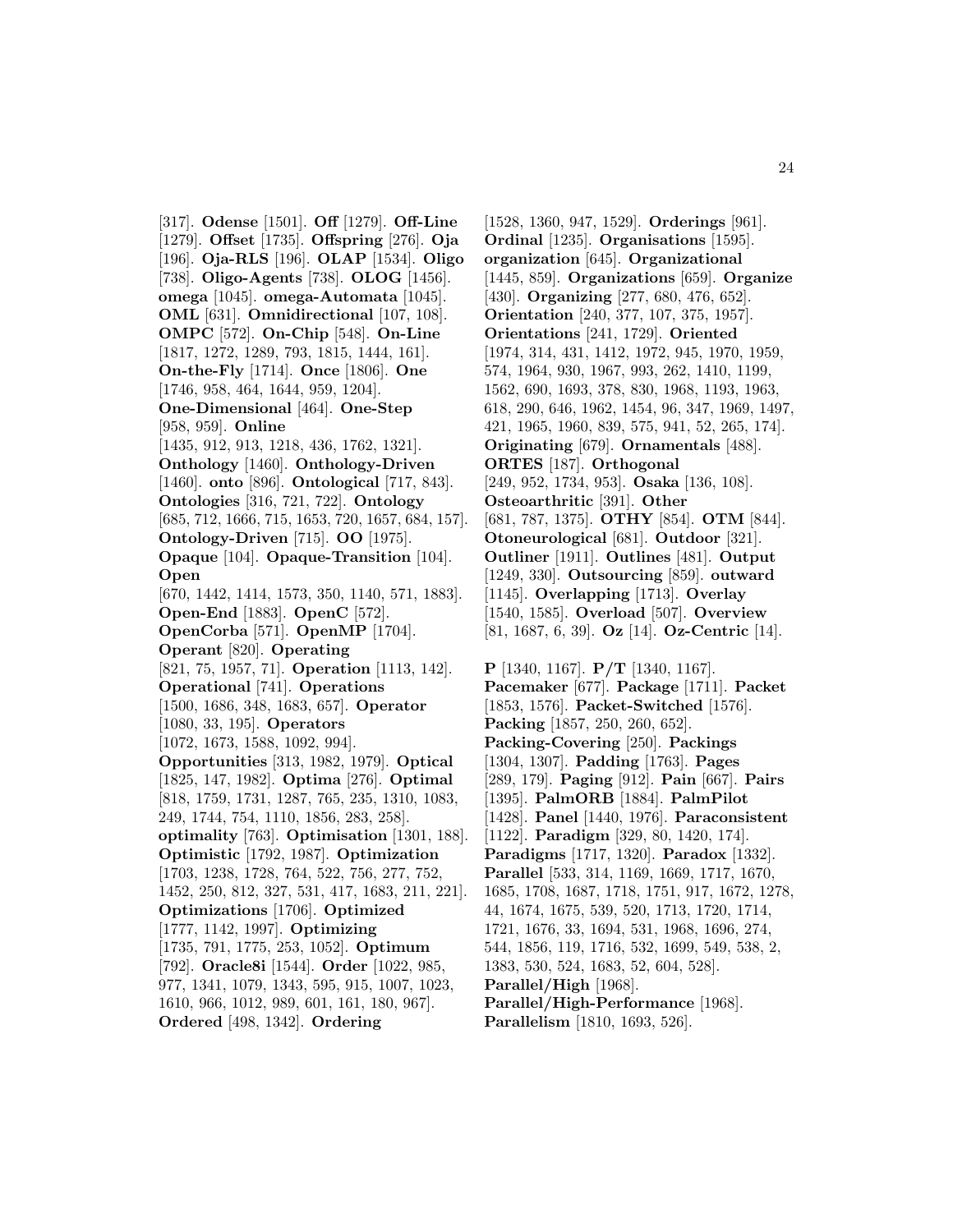## **Parallelization**

[1717, 1704, 522, 541, 1711, 527, 545, 1697]. **Parallelizing** [1673, 523]. **Parameter** [812, 327, 1938, 142, 1756, 790]. **Parameterized** [1737, 1028, 929]. **Parametric** [1324, 1034, 706, 1217, 1682]. **Parametrized** [1037]. **Paramodulation** [1022]. **Pareto** [763]. **Pareto-optimality** [763]. **Paris** [91]. **Parity** [240, 241]. **Parsers** [1083]. **Parsing** [443]. **Part** [1082, 1087, 957]. **Part-of-Speech** [1082, 1087]. **Partial** [1048, 594, 1348, 1840, 1432, 219, 167]. **Partially** [1342]. **Parties** [1444, 80]. **Partition** [1855]. **Partitioned** [104]. **Partitioning** [885, 1855, 279, 648]. **Partitions** [1724, 1647, 643]. **Partner** [1424]. **Parts** [227]. **Party** [1768, 1770, 904]. **Pascal** [1720]. **PaSo** [117]. **PaSo-Team'98** [117]. **Pass** [114]. **Passing** [1718, 58, 520, 57, 1702]. **Past** [568]. **Path** [585, 1452, 875, 274, 947, 283, 961, 1596]. **Paths** [1835, 1808, 1363, 884, 650]. **Patient** [1502, 696, 668]. **Pattern** [771, 761, 614, 497, 1385, 1240, 1404, 1386, 1387, 949]. **Patterns** [926, 215]. **PC** [533]. **PCPs** [1857]. **PCs** [1704, 57]. **PD** [797]. **PD/PID** [797]. **PDAs** [1884]. **PDE** [545]. **Peak** [1686]. **Pedagogical** [10]. **Peer** [1993]. **Peirce** [1218]. **Peircean** [1195, 1189]. **Pen** [481]. **Pen-Based** [481]. **Pendulum** [796]. **People** [1917]. **PEPA** [36]. **Perceptive** [21]. **Perceptron** [319]. **Perceptrons** [801]. **Perceptual** [1879, 195]. **Percolation** [1708]. **Perfect** [1072, 1732]. **Performance** [1032, 1737, 1828, 48, 1704, 1582, 36, 271, 1690, 918, 535, 1827, 144, 1065, 1003, 539, 1984, 1694, 25, 1848, 1968, 529, 117, 1541, 1538, 50, 572, 1701, 209]. **Performer** [1929]. **Performing** [1540]. **Perimeter** [1758]. **Periodic** [1230]. **Periodicity** [1364, 1365]. **Periods** [1394]. **Peripheral** [382]. **Permanent** [1845]. **Permutation**

[950, 951, 1112, 1834].

**Permutation-Conversions** [950, 951]. **Permutations** [1833]. **Persian** [760]. **Persistence** [557]. **Persistent** [931, 865]. **Person** [1937]. **Personalise** [701]. **Personalised** [1516]. **Personalities** [13]. **Personalized** [1468]. **Perspective** [1413, 1636, 1547]. **PERT** [344]. **Perturbations** [1819]. **Pesticide** [1708]. **PET** [385, 364]. **Petaflop** [521, 46]. **Petaflops** [1705]. **Petri** [856, 1164, 1327, 141, 1688, 138, 1182, 1175, 147, 1988, 1173, 1171, 1179, 1165, 139, 142, 1162, 143, 1153, 1174, 1682, 140]. **Pfaffian** [1858]. **Pfaffians** [883]. **Phase** [184, 1730, 350, 784, 806, 783, 528]. **Phase-Space-Flow** [806]. **PhD** [1962]. **Phenomena** [1305]. **Phone** [298, 1980]. **Phonemes** [1945]. **Photographs** [502]. **Photography** [1888]. **Phylogenetic** [1826]. **Physical** [1389, 819, 796]. **Physicians** [663]. **Physics** [473]. **Physics-Based** [473]. **Physiologically** [378]. **Pictorial** [489, 417, 1641]. **Picture** [1636, 487]. **Pictures** [1742]. **PID** [797]. **Pieces** [353, 1644]. **Piecewise** [238]. **Piecewise-Constant** [238]. **PIL** [1068]. **PIL/SETHEO** [1068]. **Pile** [1491]. **Pipeline** [1673, 544]. **Pipelined** [1056, 1033]. **Pisot** [979]. **Pitfalls** [606]. **Pittsburgh** [281]. **Pixel** [1613]. **Pixel-Based** [1613]. **Place** [9, 1562]. **Placement** [1727]. **Plan** [1423, 1868]. **Planar** [1818, 1840, 879, 253]. **Plane** [1817, 1291, 910, 1751, 654]. **Planes** [1584, 653]. **Planning** [6, 11, 690, 1495, 1274, 1497, 649]. **Plans** [690]. **Plant** [1170, 1258]. **Planted** [1855]. **Plants** [759, 817]. **Plate** [375]. **Platform** [1581, 335, 1919]. **PLATINUM** [1727]. **Plausible** [1122]. **Play** [114, 97, 133]. **Players** [114]. **Playing** [1436]. **Plays** [97]. **Pluecker** [643]. **PML** [1866]. **PMLP** [1687]. **POBox** [1897]. **Pocket** [1876]. **PoG**

[1940]. **Point**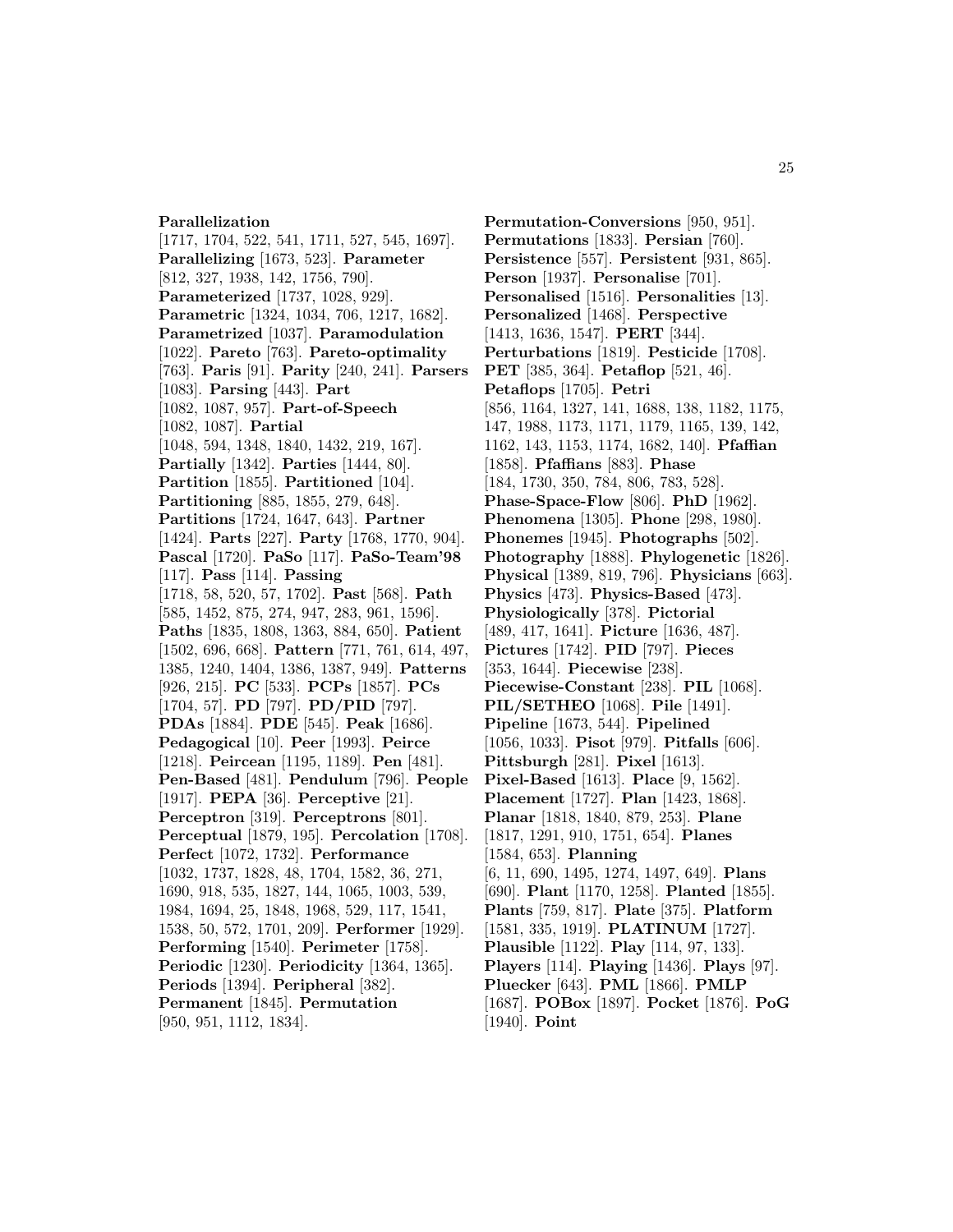[1402, 1901, 369, 1296, 339, 402, 644, 1750]. **Point-Based** [402]. **point-in-polygon** [644]. **Pointers** [921]. **Pointing** [1940]. **Points** [462, 239, 1256]. **Policies** [141, 64, 1848, 558]. **Policy** [73, 860, 861, 1494, 1578]. **Policy-Based** [860, 861]. **Policy-Neutral** [73]. **Pollen** [1917]. **Polling** [1350, 144]. **Polling-Based** [144]. **Polygon** [1534, 644]. **Polygonal** [1735, 1540]. **polygons** [644]. **Polyhedra** [248, 260]. **Polyhedral** [1304]. **Polymorphism** [1633]. **Polynomial** [590, 246, 1838, 891, 1370]. **Polynomials** [809, 980, 981]. **Polytope** [239]. **Polytopes** [1728, 237]. **Pool** [382]. **Population** [1675, 693]. **Populations** [1742, 363]. **PORT** [1218]. **Portable** [572]. **Portal** [1914]. **Porting** [610]. **Portrait** [489]. **Position** [1752, 815]. **Position-Independent** [1752]. **Positional** [1391]. **Positioning** [110, 1861, 1906]. **Positive** [1063, 1088]. **Positron** [1621]. **Possibilistic** [789, 1134]. **Possibilities** [61]. **Poster** [1977]. **Posture** [1937, 1935]. **Postures** [1932]. **Potential** [509]. **Power** [280, 1789, 1853, 1207, 817, 40, 1354, 1928, 1358, 1788, 1376, 295, 1227]. **Power-Analysis** [1789]. **PowerPC** [1031]. **Practical** [1438, 685, 636, 1273, 1029, 850, 1430, 529, 1386, 1110, 851, 644, 640]. **Practice** [663]. **Practices** [614]. **Pre** [505, 1795, 1794, 680, 1146, 1149]. **pre-computation** [1149]. **Pre-filter** [505]. **Pre-processing** [1795, 1794, 680, 1146]. **Precedence** [1677]. **Precise** [628]. **Predicate** [1039, 730, 33]. **predication** [1648]. **Predicting** [1078]. **Prediction** [1084, 1253, 1091, 529, 551, 1260, 500, 1701, 1155]. **Predictions** [1882]. **Predictors** [517]. **Preference** [1473]. **Prefix** [1041, 914, 638]. **Prefix-Rewriting** [914]. **Prefixed** [996]. **Prefixes** [1396, 1397]. **Preliminary** [1687, 1356]. **Premature** [276]. **Prenex** [1092]. **Preorder** [1361].

**Prescribing** [672]. **Presence** [1635]. **Present** [568]. **Presentation** [1992, 456]. **Presentations** [507]. **Presenting** [993]. **Preserving** [1182, 1992]. **Pressure** [824]. **Preterm** [219]. **Preventing** [276]. **Preventive** [817]. **Preventive-Restoration** [817]. **Preview** [1636]. **Pricing** [1576]. **Primitive** [119]. **Primitives** [1425, 363]. **Principal** [318]. **Principles** [1439]. **Priorities** [17]. **Prioritized** [1124, 162]. **Priority** [1831, 1824, 95, 1848, 656]. **Priority/Confidence** [95]. **Private** [1883]. **Probabilistic** [30, 26, 1847, 220, 29, 1350, 1233, 24, 1069, 1147, 25, 905, 31, 344, 39, 1845]. **Probabilities** [887, 1047]. **Probability** [1472, 28]. **Probes** [1389, 1871]. **Problem** [228, 1311, 229, 1741, 963, 311, 1389, 1291, 711, 1730, 728, 911, 1854, 1175, 1853, 236, 1337, 1338, 244, 912, 1241, 1242, 246, 1851, 1812, 1838, 1358, 1359, 1297, 1360, 296, 811, 1203, 906, 252, 1204, 545, 905, 1765, 326, 723, 735, 1557, 1268, 279, 1756, 872, 259, 878, 184, 170]. **Problem-Solving** [311, 711, 735]. **Problems** [1703, 230, 231, 340, 1857, 1755, 338, 234, 899, 765, 882, 880, 1303, 1805, 763, 580, 897, 915, 11, 247, 1239, 1744, 1802, 273, 1277, 1715, 990, 1174, 1276, 344, 1380, 155, 186, 223]. **ProbVerus** [29]. **Procedure** [588]. **Procedures** [1044, 577, 986, 242, 992]. **Process** [30, 837, 836, 1180, 37, 1344, 944, 541, 843, 352, 38, 842, 1352, 827, 293, 627, 1692, 621, 1361, 692, 1727, 1041, 830, 1679, 625, 1462, 802, 841, 302, 828, 532, 663, 330, 1663]. **Process-Oriented** [830]. **Processes** [7, 784, 1589, 834, 293, 1165, 33, 1493, 1185, 1973, 806, 368, 1618, 868]. **Processing** [778, 1583, 893, 752, 1507, 1231, 1674, 100, 1984, 1694, 1985, 1541, 1194, 702, 1699, 417, 894, 500, 704, 1795, 1794, 164, 680, 1146, 550]. **Processor** [1032, 1030, 1033]. **Processors**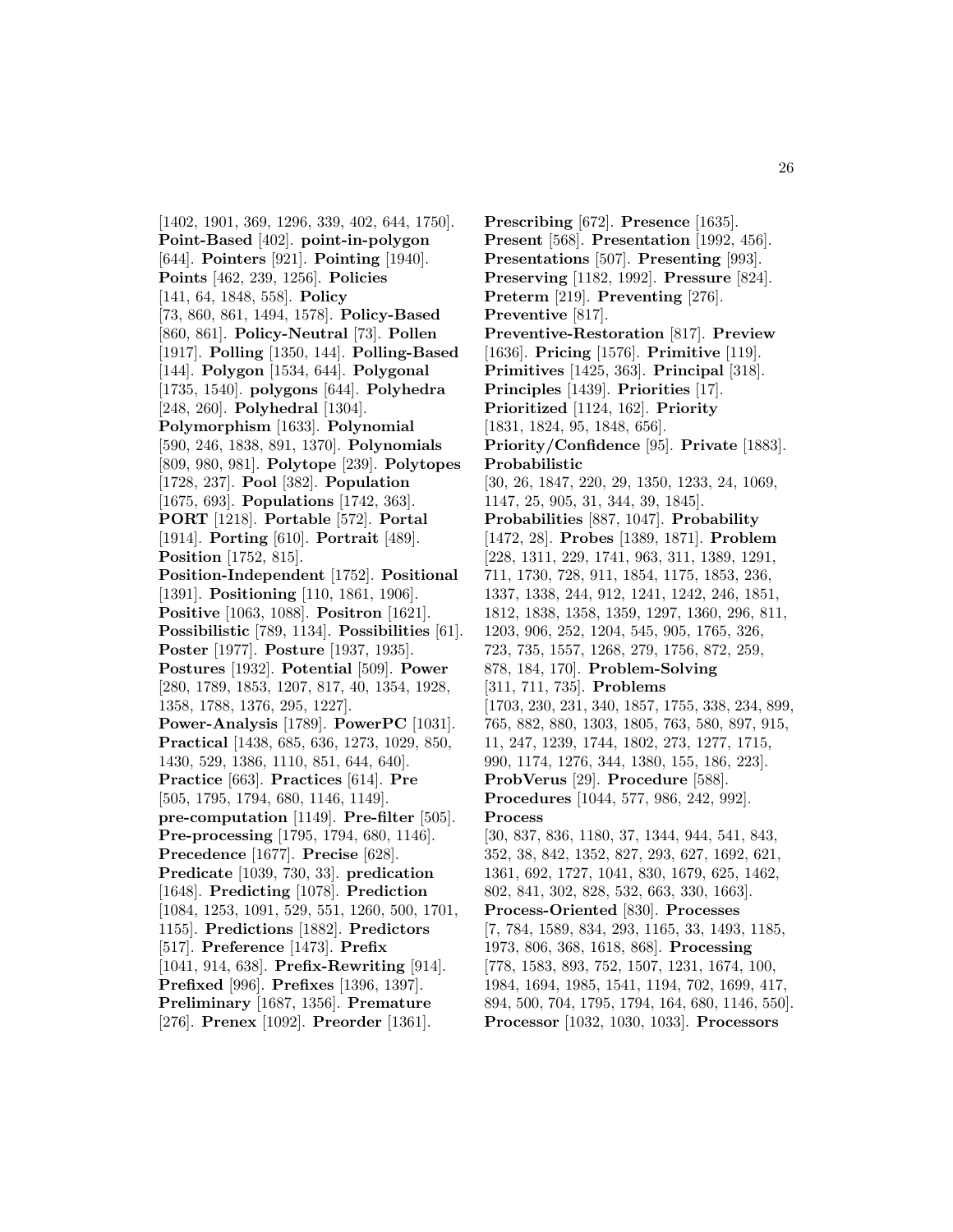[1686]. **Procrustes** [387]. **Produce** [275]. **Product** [809, 590, 1966]. **Product-Line** [1966]. **Production** [343, 1643]. **Products** [862]. **Profile** [792, 517]. **Profile-Based** [517]. **Profiles** [1887]. **prognosis** [191]. **Progol** [1077]. **Program** [1034, 150, 506, 308, 541, 1711, 673, 35, 25]. **Programmable** [1573, 1575, 1578]. **Programmed** [69]. **Programming** [60, 1975, 1670, 149, 1972, 945, 1970, 1689, 1583, 1314, 235, 236, 984, 574, 1867, 1244, 354, 801, 1080, 298, 1691, 1081, 1868, 1720, 1147, 906, 1090, 1021, 566, 1699, 152, 1276, 549, 1965, 20, 575, 941, 170, 162]. **Programming-Language** [60]. **Programs** [1326, 1275, 1704, 1852, 1628, 1673, 242, 1961, 1714, 1088, 942, 1095, 938, 524, 160, 173]. **Progress** [41]. **Project** [1685, 1687, 1949, 514, 512, 1277, 16, 513, 1468, 515]. **Projective** [584]. **Promotion** [700]. **Pronoun** [598]. **Proof** [1313, 954, 955, 1627, 1628, 583, 1030, 1281, 42, 1023, 1367, 325]. **Proofs** [1183, 1054, 993, 301, 1379]. **Propagating** [924]. **Propagation** [1454, 1681, 1145, 1148]. **Propagator** [1381]. **Proper** [1309, 142]. **Properties** [229, 26, 1031, 1044, 1796, 1833, 1339, 1343, 718, 1040, 65, 267, 1095, 1163, 166]. **Property** [1440, 557, 1358, 1150]. **Proportionate** [1350]. **Proposal** [628]. **Proposals** [631]. **Proposed** [1184]. **Proposition** [1942]. **Propositional** [586]. **Prospects** [360, 361]. **Prostate** [699, 695]. **Prosthesis** [1903, 708]. **Protean** [1575]. **Protection** [60, 71]. **protections** [651]. **Protein** [1753, 1332, 1283]. **Protocol** [1981, 141, 1034, 1417, 1429, 1995, 139, 829, 142, 51, 1863, 1566, 140]. **Protocols** [56, 1036, 1313, 582, 664, 1068, 1012, 1563]. **Prototype** [864, 1582, 1243]. **Prototypes** [669]. **Prototyping** [943, 46]. **Provability** [985]. **Provably** [1273]. **Prove** [1061]. **Prover** [603, 1016, 42, 596, 1018]. **Provers** [992, 1021]. **Provided** [47]. **Providing**

[73, 931, 942]. **Proving** [1006, 5, 602, 1000, 593, 1002, 1055]. **Provisioning** [1422]. **Proximity** [1535, 1536, 179]. **Proxy** [1998]. **Prune** [1222]. **Pruning** [1225, 1226]. **PSA** [1675]. **Pseudo** [1326, 1230]. **Pseudo-Periodic** [1230]. **Pseudo-Random** [1326]. **Pseudoknots** [1407]. **Pseudorandom** [1118, 1779]. **PSpace** [987]. **psychological** [693]. **PTE** [1096]. **PTE-3** [1096]. **Public** [1785, 1266, 1764, 1434, 1815]. **Public-Key** [1266, 1434]. **Publicly** [1772]. **Pulse** [767]. **Pulse-Width** [767]. **Pump** [1255]. **Purchaser** [1268]. **Pure** [1205]. **Purpose** [795].

**QoS** [1923, 1992]. **Quadratic** [801, 979, 906, 1276]. **Quadruped** [91, 134]. **Quadtrees** [1539]. **Qualitative** [26, 1667, 689, 288, 1668, 1151, 1134, 1648, 1652]. **Quality** [1743, 1496, 862, 1517, 839, 214]. **Quality-Oriented** [839]. **Quantification** [588, 163]. **Quantified** [1027]. **Quantifier** [958]. **Quantitative** [1974, 25]. **Quantization** [800]. **Quantization-Model** [800]. **Quantum** [887]. **Quartet** [1292]. **Quasi** [1172, 1133]. **quasi-Bayesian** [1133]. **Quasi-Static** [1172]. **Quaternion** [1781]. **Queries** [419, 863, 1342, 1452, 875, 1449, 424, 1800, 1519, 481, 189]. **Query** [419, 1124, 425, 482, 927, 1451, 417, 459, 188]. **Query-Answering** [1124]. **Query-Based** [927]. **Querying** [1448, 412, 794, 166, 177]. **Questionnaire** [819]. **Queue** [1824]. **Queues** [1831, 656]. **Queuing** [1700]. **Quotients** [1634].

**R** [794]. **Race** [1714]. **Rackoff** [1110]. **Radial** [107, 406]. **Radio** [1853, 1269]. **Radiology** [665, 666]. **Radiosity** [530]. **RAID** [543]. **Railroad** [1815]. **Rainbow** [147]. **RAMSES** [1891]. **Random** [1305, 1238, 1326, 1610, 1308, 276, 1622, 184]. **Randomization** [395]. **Randomized**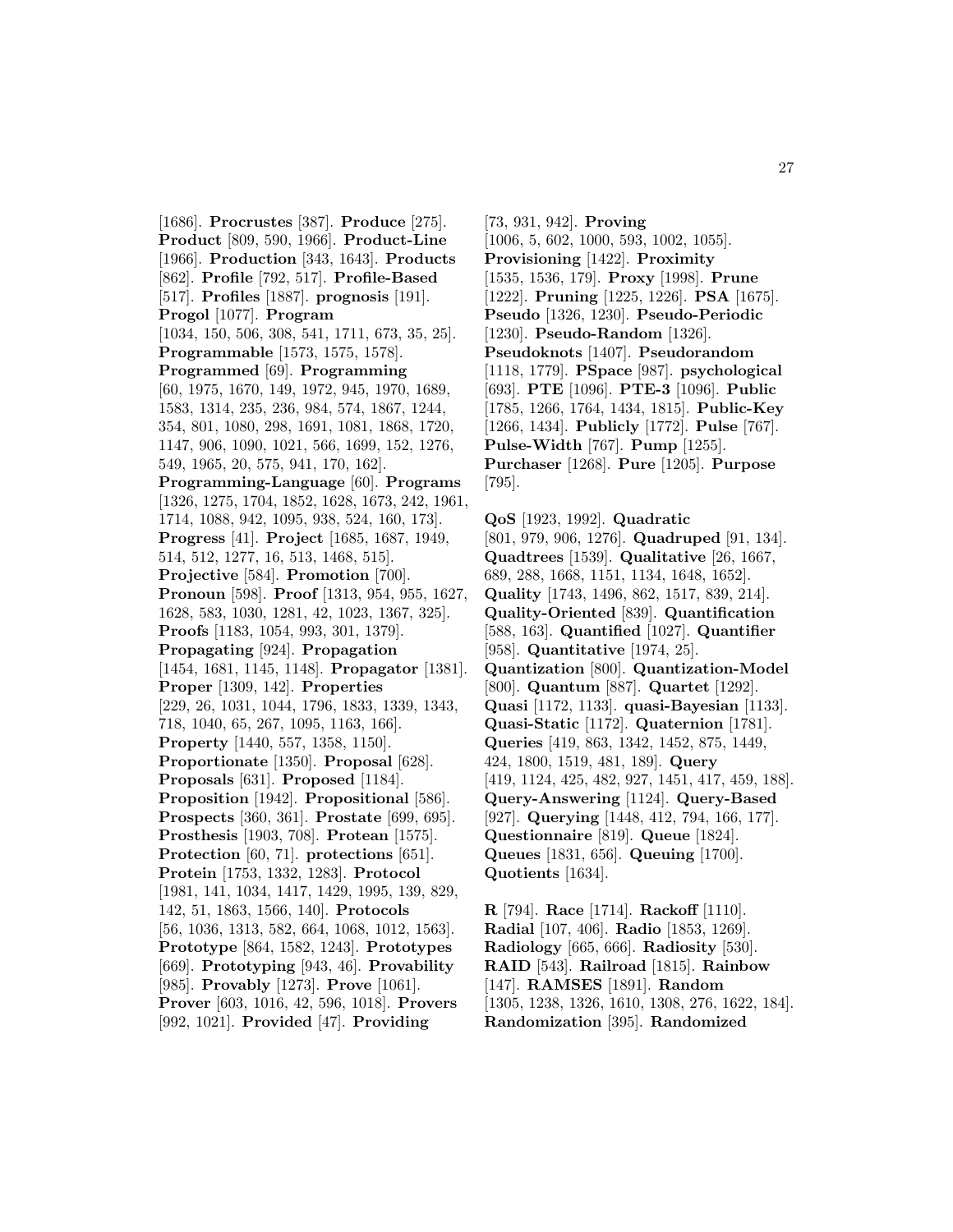[1852, 1856]. **Randomness** [1335, 1336]. **Range** [1853]. **Rank** [882, 237, 1748, 243]. **Rank-Based** [1748]. **Ranked** [333]. **Ranking** [1810, 1289]. **Rapid** [972]. **Rapidly** [1332, 1908]. **RASCAL** [560]. **Rate** [745]. **Rates** [1686, 1614]. **Ratio** [1736]. **Rational** [1370]. **Rationals** [1295]. **ray** [379]. **RC5** [1099]. **RC5P** [1108]. **RC6** [1099, 1098]. **Rcane** [1574]. **Re** [1964, 1435]. **Re-engineering** [1964]. **Re-issuance** [1435]. **Reachability** [1038, 1053, 1175, 1333, 1161]. **Reaction** [1948]. **Reactiva'Motion** [1949]. **Reactive** [1949, 106]. **Real** [1034, 1726, 1415, 1478, 1315, 1318, 126, 40, 42, 28, 629, 35, 33, 297, 757, 288, 806, 623, 1699, 359, 552, 363, 108, 550, 901, 1432, 902, 187, 223, 1640]. **real-life** [223]. **Real-Time** [1034, 1726, 1415, 1478, 40, 42, 28, 629, 35, 33, 757, 806, 623, 1699, 552, 550, 1432, 187]. **Realistic** [1619]. **Reality** [1895, 1881, 1906]. **Realization** [1414, 1719]. **Really** [1281, 159]. **Rearrangement** [1390, 877]. **Reasoner** [1511]. **Reasoning** [303, 670, 1121, 1122, 1501, 304, 355, 1472, 1212, 1474, 804, 1466, 261, 1424, 1249, 1506, 1480, 1479, 789, 1179, 1434, 744, 1652, 287, 582, 1512, 191, 1651, 668, 334, 1496, 1514, 1515, 669, 660, 1518, 868, 1659, 189, 1146, 1650, 205]. **Receiving** [93, 94]. **Recognition** [778, 498, 1937, 761, 441, 1943, 1939, 497, 681, 1085, 1662, 1935, 1938, 317, 1932, 544, 318, 1944, 439, 323, 97, 1945, 1936, 193, 1153]. **Recognition-triggered** [1662]. **Recognizing** [1309]. **Recombination** [765]. **Recommendation** [1516]. **Reconciliation** [1556]. **Reconfigurability** [1910]. **Reconfiguration** [55, 744]. **Reconstruction** [1826, 1621, 398]. **Recording** [703]. **Recordings** [1231]. **Recovery** [365, 384, 1093]. **Rectangular** [328]. **Rectilinear** [1755, 1739]. **Recurrence** [695]. **Recurrent** [748]. **Recursive** [1238, 1507, 1173, 1707, 962].

**Red** [919, 1827]. **Red-Black** [1827]. **Red-Blue** [919]. **Redescribing** [1228]. **Reduce** [543, 1254]. **Reduced** [1103]. **Reducing** [1996]. **Reduction** [226, 1305, 1491, 531, 802, 841]. **reducts** [201]. **Redundancy** [1371, 185]. **Redundant** [1849]. **Reengineering** [717, 709]. **Reference** [926, 1668]. **Refinement** [1072, 1080, 547, 1043, 693, 1092, 1248]. **Refining** [1075]. **Reflecting** [569]. **Reflection** [563, 1006, 554, 292, 567, 562, 564, 555, 556, 572, 552]. **Reflections** [617]. **Reflective** [61, 561, 557, 58, 570, 571, 566, 560, 559, 565, 553]. **Refrigeration** [748]. **Regaining** [945]. **Region** [472, 1539, 442, 422, 424, 142, 321]. **Region-Based** [472, 422]. **Regional** [284]. **Regions** [1858, 470, 1645]. **Registration** [369, 405, 374, 403, 451, 375, 370, 402, 404]. **Regression** [273, 1152]. **Regular** [466, 1342, 1452, 965, 1821, 1123, 184, 914]. **regularities** [180]. **Reification** [857]. **Reinforcement** [104]. **Reinforces** [110, 1861]. **Related** [1278, 720]. **Relating** [1623]. **Relation** [819]. **Relational** [1207, 845, 1069, 1469]. **Relationally** [1208]. **Relations** [1122, 1216, 1364, 1365, 1647]. **Relationship** [1793, 857]. **Relationships** [1535, 635, 1944, 1454, 1536, 212]. **Relaxation** [1618]. **Relaxations** [1276]. **Release** [255]. **Relevance** [423, 425, 477]. **Relevancy** [1014]. **Relevant** [750, 802, 203]. **Reliability** [697]. **Reliable** [87, 88, 742, 1863]. **Relinearization** [1764]. **REMEX** [1487, 1486]. **Remotely** [766, 1106]. **Reorder** [1030]. **RePART** [761]. **Repeated** [1389]. **Replication** [1993, 1885]. **Report** [622, 610]. **Repositories** [1460]. **Repository** [1552]. **Represent** [1191, 447]. **Representation** [4, 431, 340, 7, 1047, 337, 1612, 464, 1265, 1136, 1659, 484, 294, 1949, 339, 879, 1492, 1668, 461, 1194, 1217, 1201, 264, 868, 1603,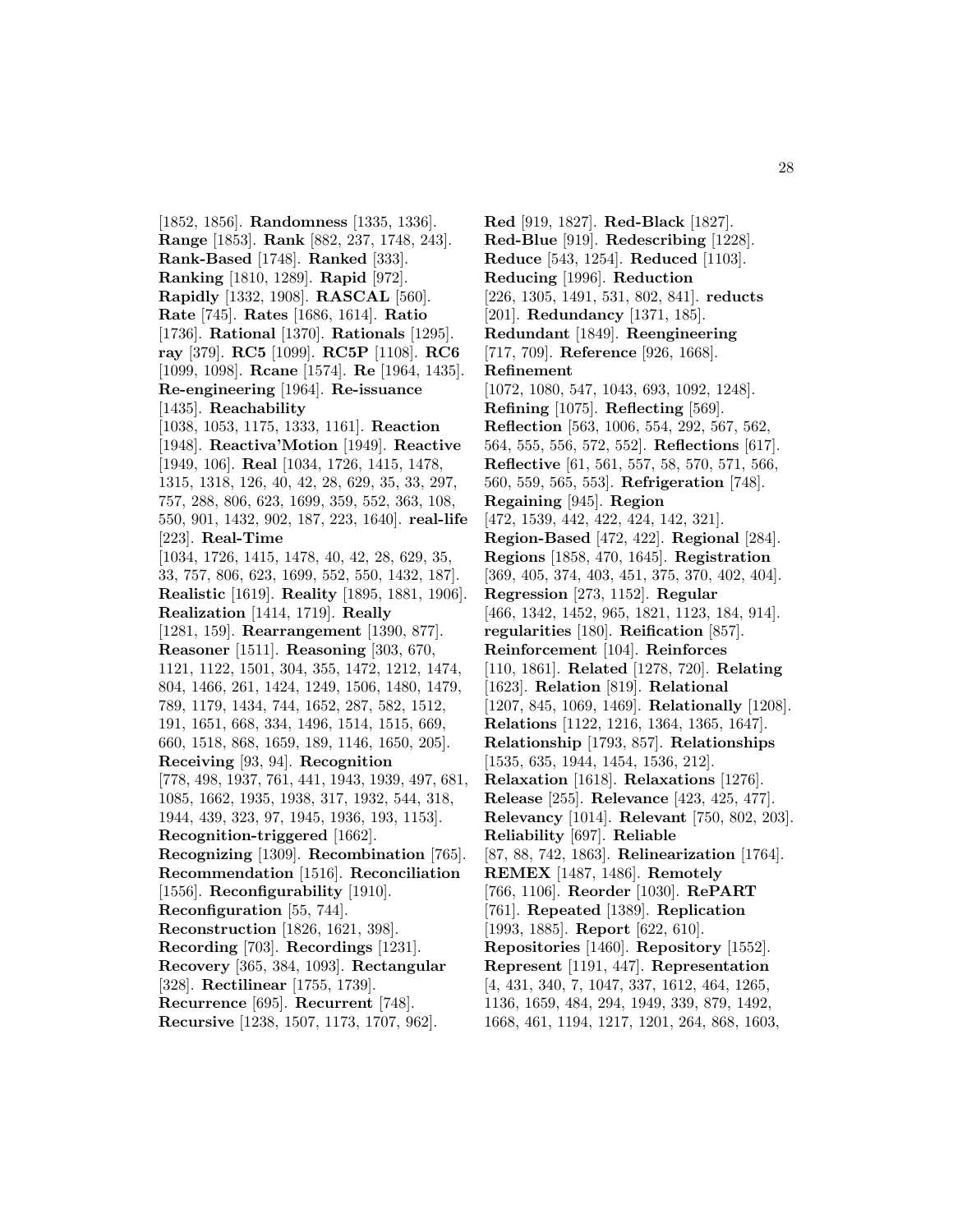1667, 199]. **Representational** [268]. **Representations** [1761, 1228, 1531, 1648, 644]. **representative** [216]. **Represented** [1210]. **Representing** [174, 1745, 189, 1508, 1309, 806, 686]. **Reprogramming** [677]. **Required** [701]. **Requirements** [1546, 352, 719, 1411, 1839]. **Rescue** [1500]. **Research** [510, 128, 1954, 1520, 155]. **Reset** [1340]. **Resilient** [1775]. **Resizable** [1731]. **Resolution** [996, 999, 598, 1095, 204, 1022]. **Resonance** [1621, 367]. **Resoponse** [894]. **Resource** [561, 1550, 1202, 860, 861, 99, 1218, 1574, 531, 1277, 1885]. **Resource-Adapting** [99]. **Resource-Aware** [561]. **Resource-Constrained** [1277]. **Resources** [1801, 1510]. **Response** [893, 378, 1866, 1662]. **Responsibilities** [738]. **Restoration** [817, 1609, 551, 1274, 649]. **Restricted** [588, 1707, 1729, 638]. **Restrictions** [1058]. **Restructuring** [1714]. **Result** [1085, 959]. **Results** [1328, 1687, 1853, 126, 1349, 1747, 578, 382, 994]. **Retail** [1566]. **Retention** [1494]. **Retrieval** [452, 284, 431, 440, 472, 805, 478, 414, 466, 1263, 423, 425, 474, 464, 465, 715, 475, 437, 1265, 1507, 484, 490, 471, 476, 410, 424, 1492, 479, 1494, 433, 432, 1499, 477, 470, 487, 428, 480, 492, 458, 165, 167, 177]. **Retrieval-Oriented** [431]. **Retrieval/Adaptation** [1507]. **Retrieve** [429]. **Retrospective** [1226]. **Reusability** [1514]. **Reuse** [837, 728, 1976, 1463, 1507, 717, 1489, 634, 633]. **Reusing** [1478, 1508, 1487, 1486]. **Reversals** [877]. **Reverse** [1396, 1397]. **Review** [14, 1936]. **Reviewing** [97]. **Revised** [1100]. **Revision** [1132]. **Revisited** [995, 259]. **Reward** [1169]. **Rewrite** [964, 979, 974, 1011]. **Rewrite-Based** [1011]. **Rewriting** [958, 975, 980, 981, 959, 973, 952, 978, 914,

966, 953, 967, 972]. **Rhythm** [1951]. **Rich** [1052]. **right** [653]. **Rights** [67, 79]. **Rigid** [1333, 402, 1617, 401]. **Rigid-Body** [402]. **Ring** [1403]. **Rings** [1854]. **RISC** [1686]. **Rise** [605]. **Risk** [729, 801, 832, 1432, 219]. **RLS** [196]. **RNA** [1408, 1405, 1409, 1406]. **Road** [1614, 780]. **RoboCup** [132, 110, 1861, 81, 121, 90, 1869, 98, 91, 113, 99, 127, 101, 83, 109, 1870, 131, 108, 97, 102, 89, 84, 124]. **RoboCup-98** [81, 113]. **RoboCup-NAIST** [109]. **RoboCup-Team** [132, 131]. **RoboCup'98** [115, 130, 118]. **RoboCuppers** [127]. **RoboRoos** [124]. **Robot** [1501, 1937, 771, 1738, 1228, 91, 134, 92, 136, 109, 129, 118, 123, 347, 1154, 108, 1933, 105, 86, 135, 120, 1351]. **Robotic** [87, 88, 797]. **Robotics** [773, 772]. **Robots** [122, 15, 283, 18]. **Robust** [1771, 369, 1445, 504, 1293, 785, 448, 321]. **Robustness** [1833]. **Rocco** [84]. **Role** [66, 1889, 1653, 1927, 625, 1564]. **Roll** [792]. **ROLLING** [118, 792]. **Room** [1201]. **Root** [27]. **Rooted** [1803]. **Rooted-Tree** [1803]. **ROSE** [171]. **ROSES** [610]. **Rotation** [398]. **Rough** [1666, 1138, 803, 1260, 171, 202, 192, 193, 220, 213]. **Round** [1681]. **Rounding** [1852, 242]. **Rounds** [1101]. **Route** [335, 1638, 1639, 1643, 1642]. **Routed** [546]. **Router** [48, 54]. **Routers** [1573]. **Routes** [1641]. **Routing** [1835, 1981, 1825, 908, 55, 1854, 1345, 791, 1270, 54, 1925, 1595, 1684]. **Routings** [1858]. **Row** [934]. **RPC** [50]. **RPO** [960]. **RS** [220]. **RSA** [1763, 1770]. **RT** [1688]. **RT-MEC** [1688]. **RUE** [1022]. **RUE-Resolution** [1022]. **Rule** [331, 1502, 1073, 1074, 291, 1086, 1991, 188, 190]. **Rule-Based** [1502, 291]. **Rules** [1211, 798, 697, 612, 1458, 278, 1084, 1085, 1223, 1087, 747, 216, 175]. **Run** [937, 1806, 468, 1865]. **Run-Time** [937, 1865]. **Running** [1710]. **Runtime** [526].

**Safe** [63, 937]. **Safety** [1031, 707, 1040].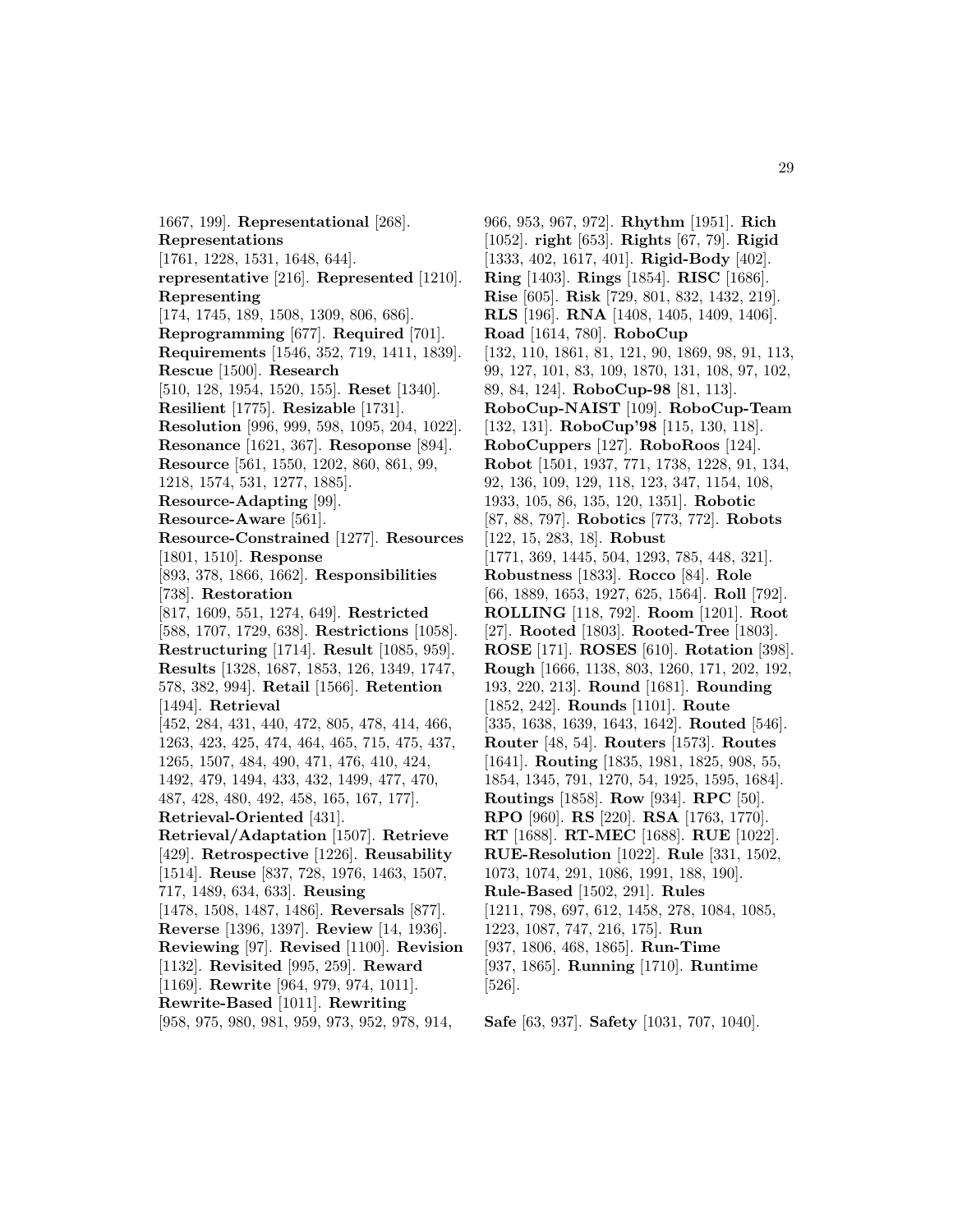**Salesman** [236, 296]. **Sample** [1254]. **Sample-Data** [1254]. **Sampling** [1858, 1844]. **Sanctuary** [70]. **SAPIA** [322]. **SAT** [184, 185, 580, 242]. **Satellite** [622, 1609, 781, 322]. **Satisfaction** [868]. **Satisfiability** [958, 756]. **Scalability** [1945]. **Scalable** [1414, 49, 53, 1877, 1576, 1997]. **Scale** [340, 1526, 1527, 497, 377, 408, 779, 790, 1637]. **Scaled** [1735, 1208]. **Scales** [1043]. **Scan** [1934]. **Scenario** [835]. **Scene** [440, 446, 439]. **Scenes** [321]. **Scent** [1928]. **SCG** [1205, 1204]. **SCG-1** [1205, 1204]. **Scheduled** [51]. **Scheduling** [1860, 1859, 1741, 1478, 1278, 763, 1850, 1740, 1851, 324, 1678, 1677, 1277, 1848, 255, 1172, 1276, 896, 344, 343]. **Schema** [1081, 1661]. **Schemas** [869]. **Scheme** [1791, 1785, 1851, 1838, 1297, 1222, 1772, 492, 264, 569]. **Schemes** [1790, 1783, 1278, 1798, 1803, 477, 1782]. **Schwarz** [464]. **Science** [1319, 1322]. **Sciences** [1503, 1504]. **Scientific** [518, 1460, 1968]. **Sclerosis** [368]. **Scope** [1416]. **Scramble** [1105]. **Screening** [1259, 693, 699]. **Seal** [1864]. **Search** [1500, 1537, 284, 1015, 1829, 1470, 282, 1287, 1478, 1614, 1549, 482, 754, 483, 1023, 1089, 1821, 433, 283, 418, 1224, 1560, 344, 655, 1123, 185, 224, 1451, 173, 180]. **Searches** [436, 1254]. **Searching** [1752, 1739, 1295, 1757, 1020, 1822, 1285, 1294, 1553, 169]. **Second** [1341, 915, 1023]. **Second-Order** [1341, 915, 1023]. **Secondary** [1823, 1405, 1406]. **Secret** [1772]. **Sectoring** [811]. **Secure** [1767, 1768, 1791, 1776, 1266, 1798, 847, 1803, 76, 1864, 1566]. **Security** [78, 1779, 66, 1796, 1769, 1763, 1416, 1113, 1600, 65, 1102, 582, 1116, 1012]. **Seeing** [1927, 1229]. **Seek** [1436]. **Segmentation** [445, 440, 372, 1608, 504, 705, 422, 1084, 483, 366, 424, 473, 760, 317, 781, 391, 1513, 367, 368, 1611, 321, 198]. **Segmented** [379]. **Segmenting** [438]. **Segments** [1751].

**Selecting** [1805]. **Selection** [277, 1423, 336, 444, 203, 792, 517, 1523, 1226, 188]. **Selective** [1993, 219]. **Self** [277, 680, 87, 88, 296, 476, 1905, 1579, 652]. **Self-Configuring** [1579]. **Self-Crossover** [296]. **Self-Localization** [87, 88]. **Self-Organizing** [680, 476]. **Semantic** [1192, 471, 1083, 1660, 157, 1188, 722, 1567, 299, 188, 179, 1645]. **Semantically** [1448]. **Semantics** [426, 1958, 1215, 613, 33, 287, 420, 628, 1973, 724, 702, 1454, 182]. **Semi** [501, 940, 37, 863, 1607]. **Semi-interactive** [501]. **Semi-iterative** [1607]. **Semi-numerical** [37]. **Semi-Structured** [940, 863]. **Semiconductor** [532]. **Semidefinite** [236, 1852, 242]. **Sense** [1874]. **Sensed** [766]. **Sensible** [311]. **Sensitive** [1889, 975, 974, 333]. **Sensitivity** [900, 497]. **Sensor** [87, 88]. **Sensorimotor** [128]. **Separability** [1790]. **Separate** [1073, 1074]. **Separate-and-Conquer** [1073, 1074]. **Separation** [233, 919]. **Sequence** [453, 723, 623]. **Sequences** [1620, 445, 1748, 384, 1377, 447, 1405, 1403, 1406]. **Sequencing** [1391]. **Sequent** [591, 595]. **Sequential** [1059, 1671, 1673, 1050, 1258, 362]. **Sequents** [601]. **Serial** [145, 405]. **Series** [687, 696, 688, 1256, 1376, 1224, 1646]. **Seriously** [1376]. **Server** [1272, 557, 715, 667, 1987, 297, 846, 551, 175, 1291]. **Service** [1422, 1998, 944, 1988, 620, 1697, 1698, 1552, 849, 175]. **Services** [1902, 1877, 1598, 1574, 69, 1994]. **SeSKA** [734]. **Session** [1977, 1440, 1976]. **Set** [1623, 588, 1296, 1846, 897, 920, 803, 1839, 1161, 1377, 1301, 1728, 176, 171, 202, 1429]. **SETHEO** [1068]. **Sets** [1835, 1326, 1847, 1540, 232, 821, 965, 1260, 1834, 1163, 192, 265, 165, 193]. **Setup** [1596]. **Several** [183]. **Seymour** [1306]. **Shading** [1602]. **Shafer** [1145, 1149]. **Shape** [1537, 387, 504, 389, 365, 1928, 708, 485, 483, 1602, 1603]. **Shape-Extraction** [504].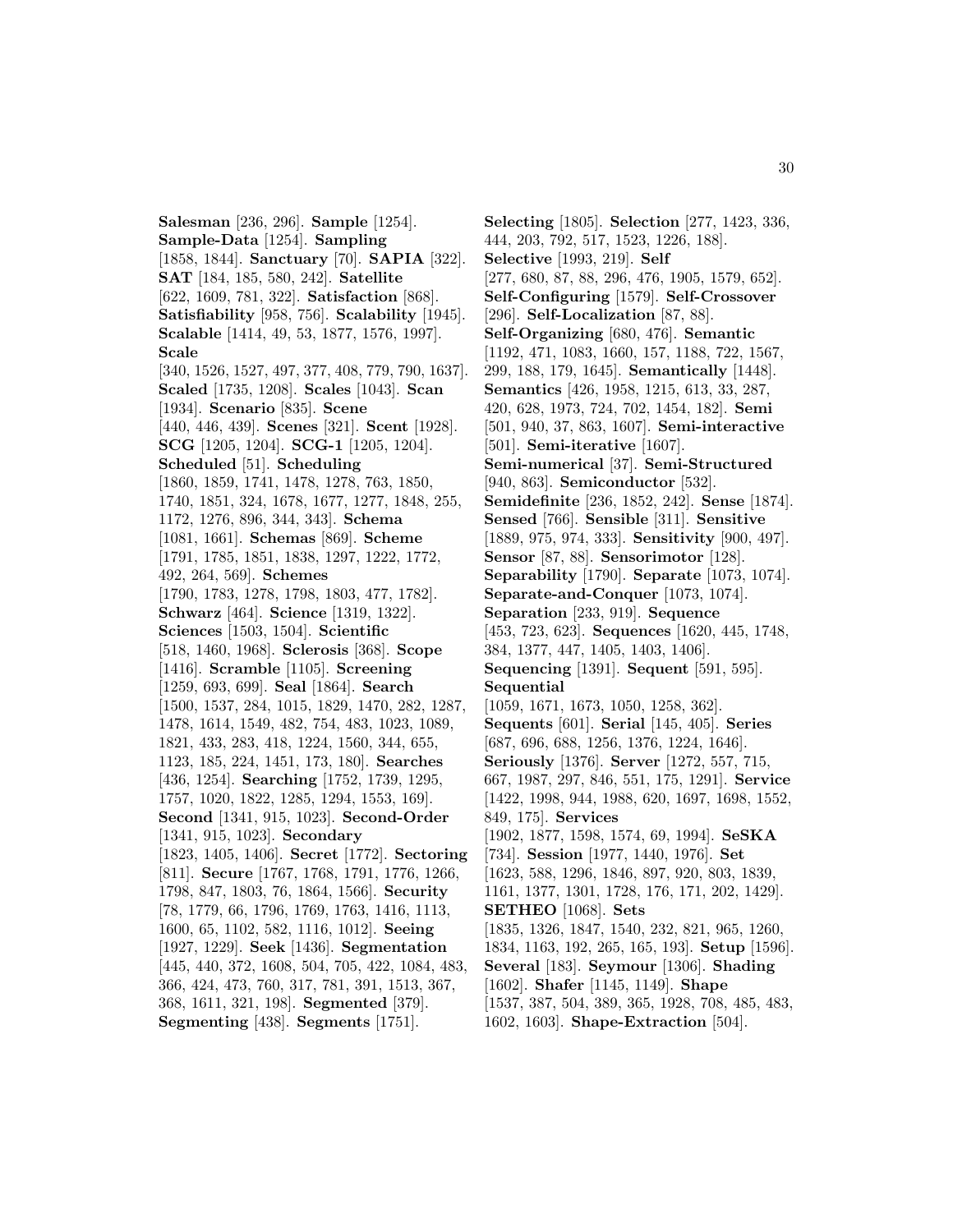**Shape-from-Shading** [1602]. **Shapes** [484, 479, 772, 1659]. **Shaping** [1509]. **Shapley** [259]. **Shared** [918, 1050, 53, 57, 1692, 1733, 1694, 738]. **Shared-Memory** [918, 1050, 1733]. **Shared-Nothing** [1694]. **Sharing** [963, 316, 543, 1925, 1772, 1532]. **Shelf** [912]. **Shellsort** [1356, 1]. **Shift** [1385, 359]. **Shift-And** [1385]. **Shipyard** [1501]. **Shooter** [911]. **Shop** [270, 1851]. **Shopbot** [1141]. **Short** [1311, 1581, 102, 103]. **Short-Term** [1581]. **Shortest** [875, 1808, 1363, 884, 1380, 650]. **Shot** [444]. **Shunting** [344]. **SICC** [1545]. **Side** [1283]. **Sidon** [1847]. **Siegenthaler** [1775]. **Sigmoid** [680]. **Sign** [1943, 1946, 1947, 1944, 1942]. **Signal** [275, 752, 407, 192]. **Signals** [783]. **Signature** [1791, 1790, 107, 393]. **Signatures** [1442, 1781, 1446]. **Signed** [877]. **Signing** [1792]. **Signs** [1945]. **Silicon** [501]. **Similar** [479, 735]. **Similarity** [1537, 405, 1241, 1242, 1408, 744, 485, 418, 1557, 1409, 200]. **Simple** [1211, 426, 1829, 1271, 594, 595, 1430, 1361, 1649, 1294, 1772]. **Simplices** [256, 257]. **Simplicial** [1524, 1525]. **Simplification** [1729]. **Simplified** [1098]. **Simulate** [820]. **Simulating** [527, 332]. **Simulation** [1211, 1708, 1725, 141, 90, 99, 1361, 1983, 93, 94, 118, 532, 1160]. **Simulations** [1292, 1165, 528]. **Simulator** [1869, 115, 1690, 1870, 85, 537]. **Simultaneous** [1333]. **Simultaneously** [1996]. **Single** [543, 251, 884, 1382]. **Single-Source** [251]. **SIROCCO** [1492]. **Sisyphus** [1203, 734, 1201]. **Sisyphus-I** [1203, 1201]. **Site** [1750, 1911]. **Situated** [1914]. **Situation** [301, 332]. **situational** [1667]. **Situations** [1426]. **Six** [1101]. **Size** [1604, 916, 1707, 891, 124]. **Sizes** [227, 749]. **Skeletal** [690]. **Skeleton** [1699, 1754]. **Skeleton-Based** [1699]. **Skeletons** [1670, 389]. **Sketch** [425]. **Sketches** [486].

**Skill** [93, 94]. **Skills** [87, 88]. **SKInT** [1630]. **Skipjack** [1773]. **SKIPPER** [1699]. **Skolem** [1001]. **Slide** [1115]. **Sliding** [269]. **Slotting** [1854]. **Slovene** [1077]. **Slow** [398]. **SM** [1823]. **Small** [1118, 1326, 1847, 121, 1105, 1062, 702, 86, 124]. **Small-Robot** [86]. **Small-Size** [124]. **Smallest** [1293, 873]. **Smart** [1901, 1433, 313]. **SMiLE** [57]. **Smithsonian** [562]. **Smoking** [701]. **Smooth** [1992]. **Smoothing** [407]. **SMP** [1704]. **SNAKE** [1117]. **SOAP** [1973]. **SOBER** [1119]. **Soccer** [82, 112, 122, 90, 87, 88, 100, 95, 92, 93, 94, 83, 118, 106, 84, 120, 1351]. **Social** [670, 1424, 1548, 1888]. **Socio** [833]. **Socio-technical** [833]. **Sociological** [1450]. **Sockets** [50]. **Soft** [825, 384, 793]. **Soft-Computing-Systems** [793]. **Software** [1974, 837, 836, 1725, 713, 1195, 729, 353, 1706, 742, 842, 262, 1410, 632, 621, 634, 830, 829, 1172, 1487, 1486, 214, 213]. **Soil** [1708]. **Solid** [349]. **Solos** [1362]. **Solution** [226, 1205, 309, 37, 1337, 1338, 145, 1713, 812]. **Solutions** [1478, 1303, 1740]. **Solvability** [988]. **Solve** [1202, 1204]. **Solved** [947, 1174]. **Solving** [1703, 228, 311, 711, 728, 338, 926, 1241, 1242, 11, 1277, 326, 723, 735, 1715, 990, 1557, 1716, 223, 279]. **Some** [229, 1442, 1328, 1098, 1303, 892, 606, 681, 1807, 1071, 1095, 994, 872, 1447]. **Sonography** [396]. **Sony** [135]. **Sorted** [1080, 1396, 1397]. **Sorting** [148, 917, 1820]. **Sound** [1789]. **Source** [251, 357, 884]. **Sources** [685, 864, 412, 716, 333]. **Space** [419, 1767, 1528, 1529, 1731, 1612, 1339, 350, 1296, 1655, 543, 1935, 1654, 1089, 391, 806, 560, 1702, 386, 1874, 194, 643, 198]. **Space-Filling** [1528, 1529]. **Space-Time** [1339]. **Spaces** [1048, 429, 1918, 812, 1217, 1640]. **Spanners** [1747]. **Spanning** [239, 873, 1856, 1811]. **Sparrows** [128]. **Sparse** [1730, 1761, 1713, 532]. **Spass** [1017]. **Spatial** [1232, 1537, 450, 1540, 1894, 1528,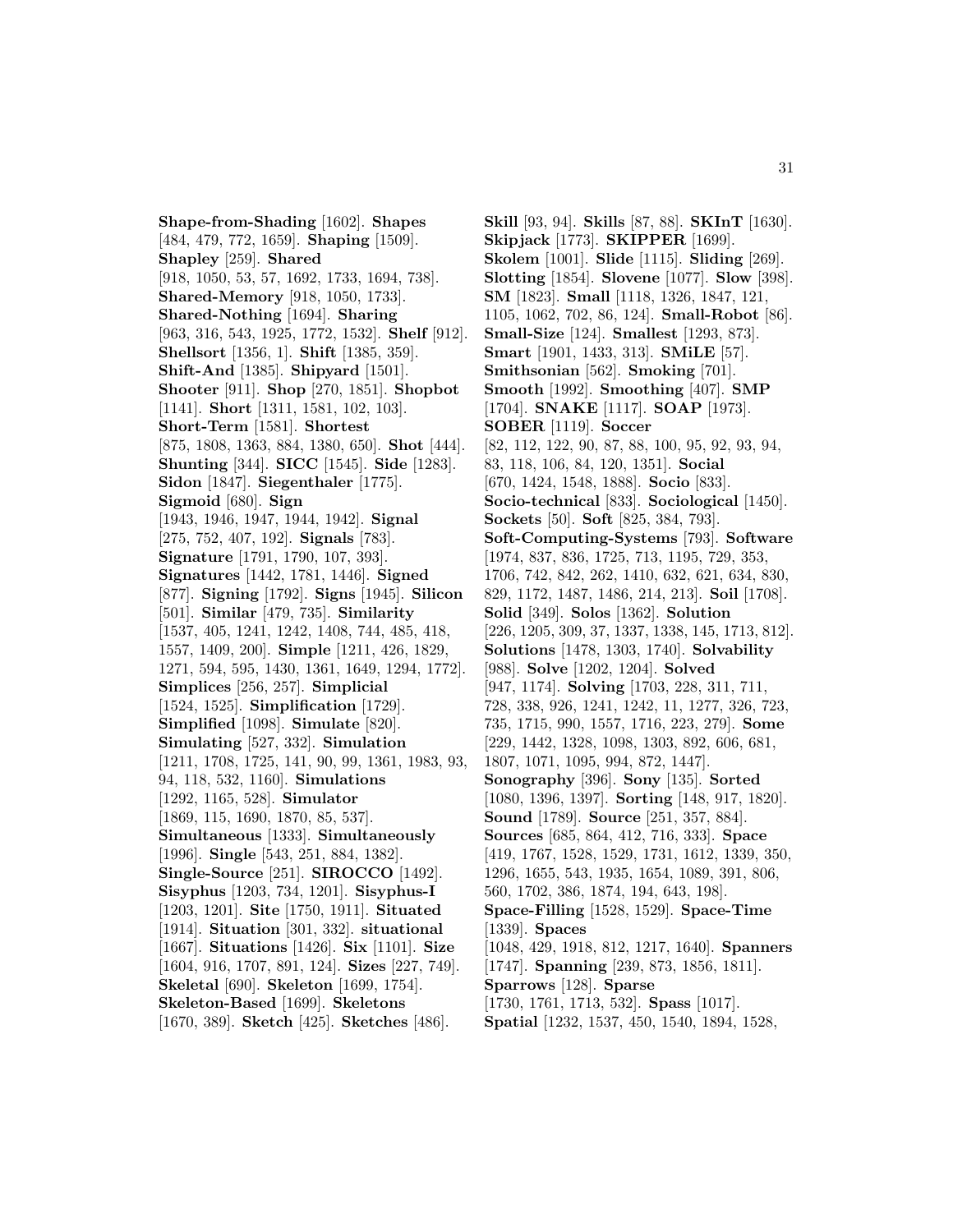1529, 1187, 1546, 395, 1526, 1527, 1229, 1928, 449, 377, 807, 1535, 1651, 1541, 1538, 1544, 1944, 1543, 508, 1532, 1536, 1534, 1667, 1648, 1664, 1662, 1650, 1645]. **Spatio** [1453, 1520]. **Spatio-Temporal** [1453, 1520]. **Spatiotemporal** [1533]. **Spawned** [1594]. **SPD** [1713]. **Spearmint** [836]. **Special** [1975, 1444]. **Specialization** [938]. **Specialized** [1560]. **Species** [1756]. **Specific** [685, 56, 573, 346, 627]. **Specification** [943, 1164, 1170, 944, 719, 1411, 1065, 1946, 1947, 305, 618, 1025, 1578, 186]. **Specifications** [64, 1559, 721]. **Specified** [419, 873]. **Specify** [79]. **Specifying** [856, 36, 11]. **SPECjvm98** [925]. **SPECT** [381, 376, 398]. **Spectral** [399]. **Speculative** [1673, 1986]. **Speech** [703, 1082, 1953, 1087, 1952, 1951, 193]. **Speed** [1118, 1496]. **Speed-Up** [1496]. **Speeding** [284, 907]. **Speedup** [1690]. **Sperm** [502]. **Spiculated** [393]. **SPJ** [840]. **Spline** [383]. **Splines** [375]. **Split** [226, 1744]. **Splitting** [247]. **SPN** [145]. **SPNs** [144]. **Sports** [1760, 494]. **Spot** [749]. **Spots** [1402]. **Spotting** [750]. **Spreadsheet** [449]. **Square** [900, 1777, 244]. **Square-Free** [900, 244]. **SSD** [1521, 1522]. **ST** [51]. **Staalmarck** [1027]. **Stabbing** [910]. **Stability** [787, 786, 869]. **Stabilizer** [280]. **Stable** [1355, 259, 797]. **Stage** [680]. **Staged** [152]. **Staging** [675]. **Standard** [605, 1163, 698, 1184]. **Standpoint** [797]. **Star** [1358, 1359]. **State** [1038, 1325, 1048, 696, 1341, 1319, 1051, 1153, 1060]. **State/Event** [1051]. **StateChart** [615]. **Stateless** [1779]. **Static** [141, 1755, 1371, 1005, 1172, 530]. **Statically** [933]. **Station** [344]. **stationary** [211]. **Statistical** [1250, 388, 1793, 389, 1938, 1220, 188]. **Statistics** [1282, 190]. **Status** [1435]. **Steady** [689]. **Steel** [1501, 792]. **Steels**

[768]. **Steiner** [1392, 260, 654]. **Step**

[958, 591, 959, 1651, 599, 1644, 1650]. **Stepwise** [692, 1051]. **Stereotypes** [1450]. **Still** [1437]. **Stimulating** [1954]. **Stochastic** [1169, 37, 7, 147, 38, 1943, 1848, 196]. **Stock** [305, 1155]. **Stockholders** [1443]. **Stones** [100]. **Storage** [1767, 1459, 522, 535, 1161]. **Stored** [1436]. **Stories** [1904]. **Story** [715, 438]. **Strategic** [259, 949]. **Strategies** [1273, 5, 1996, 1225, 1927, 1285, 1023, 1541, 1450, 221]. **Strategy** [1015, 1530, 1507, 755, 604]. **Stratified** [1474, 160, 1137]. **Street** [1752]. **Streets** [1739]. **Stress** [682]. **Stress-ECG** [682]. **String** [1393, 1398]. **Strings** [1394]. **Strip** [792]. **Strong** [954, 950, 955, 951, 1081, 564]. **Strongly** [1847, 246, 1224]. **Structural** [229, 687, 954, 400, 955, 1261, 1262, 145, 497, 1162, 841, 1942]. **Structure** [1620, 501, 818, 372, 1314, 1189, 516, 875, 1388, 559, 797, 1602, 1396, 1397, 204, 166, 1152]. **Structured** [940, 1047, 416, 1370, 460, 863]. **Structures** [1725, 466, 369, 1213, 1524, 506, 730, 1525, 1347, 1408, 1631, 1822, 1210, 1193, 914, 1217, 343, 1762, 1321, 1405, 1409, 1406, 645, 646]. **Structuring** [714, 813, 626]. **Stubborn** [1163]. **Students** [1962]. **Studies** [381, 1694, 1659]. **Study** [1500, 1669, 1709, 1828, 1825, 1831, 1586, 925, 454, 389, 356, 525, 1510, 281, 1657, 273, 1980, 1815, 1700, 695, 639, 647]. **Stutter** [1045]. **Stutter-Invariant** [1045]. **Styles** [1896]. **Subgraph** [239, 873]. **subgroup** [155]. **Subjective** [1426]. **Subjects** [397]. **Submodular** [246, 248]. **Subsegments** [1399, 1400]. **Subsequences** [1407, 1393]. **Subset** [897, 1765, 203]. **Substances** [720]. **Substitution** [1367]. **Substructure** [1753]. **subsumption** [204]. **subsumption-based** [204]. **Subsystem** [229]. **Sufficient** [1088]. **Suffix** [1284, 1809, 1357, 1401]. **Sugeno** [1144]. **Suggestions** [627]. **Suitable** [547]. **Suite** [1726]. **Sulcal** [371]. **Sum**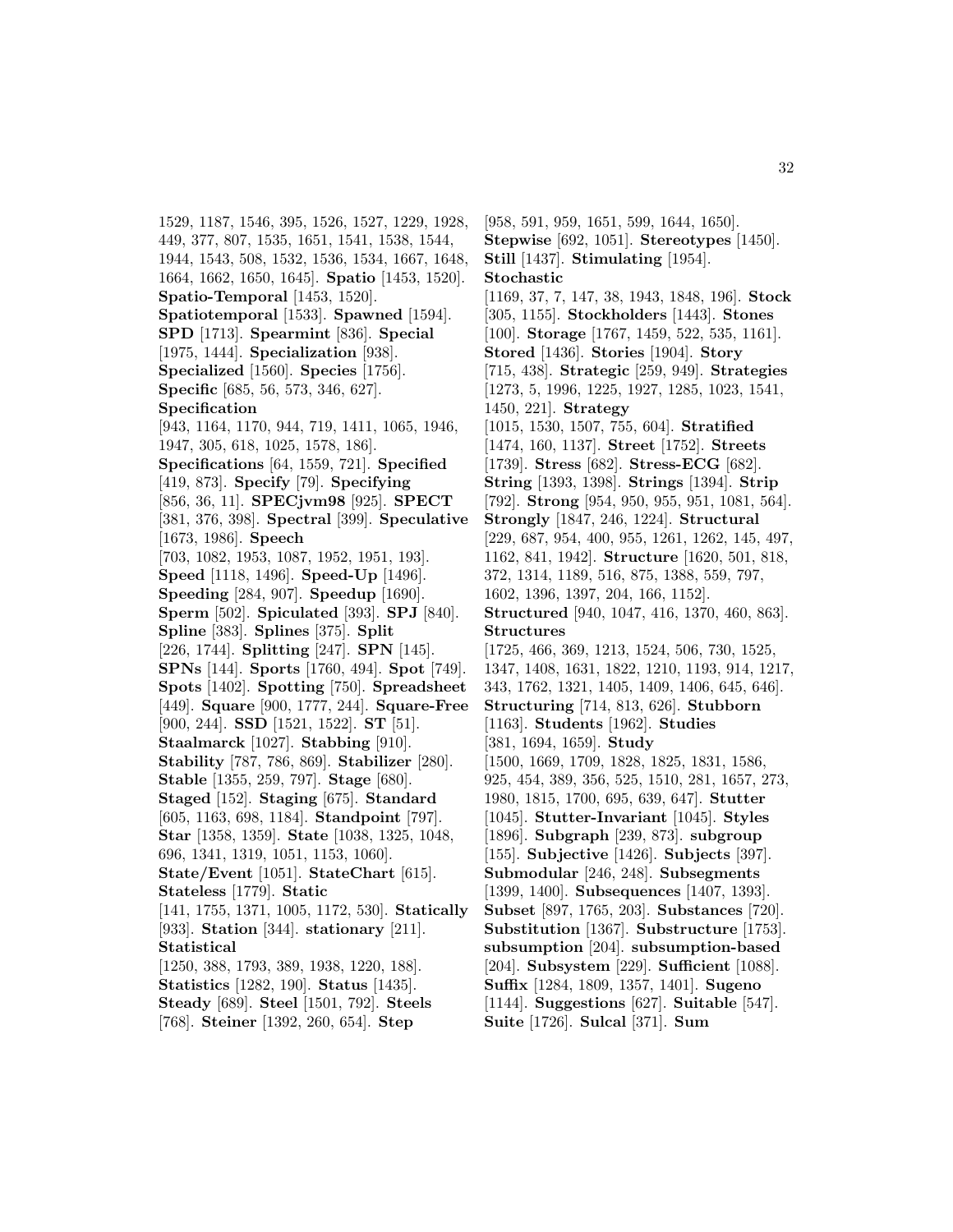[1847, 1298, 1765]. **Sum-Free** [1847]. **Summaries** [798, 1475, 1476]. **Summarization** [794]. **Summary** [1440]. **Super** [891, 1684, 1720]. **Super-Polynomial** [891]. **Supercomputing** [511]. **Superscalar** [1686, 519]. **Superstring** [1389]. **Supervised** [1239, 327, 328]. **Supervision** [134]. **Supply** [302]. **Support** [1232, 836, 665, 678, 1913, 666, 667, 1481, 1482, 53, 721, 570, 1510, 1886, 658, 290, 1576, 526, 1997, 1255, 675, 1661, 1667, 159]. **Supporting** [1420, 607, 1582, 1889, 1583, 715, 1241, 1242, 57, 1887, 410, 1888, 633, 1514, 758]. **Surface** [1602]. **SurfaceNets** [390]. **Surfaces** [349, 392, 1603]. **Surfing** [1516]. **Survey** [8, 89]. **Survivability** [1598]. **Survival** [695]. **Swap** [884]. **Switch** [145]. **Switched** [1576]. **SWN** [1170]. **Symbol** [1289, 957]. **Symbolic** [991, 1031, 1042, 1067, 29, 1011, 461, 1162, 1952, 1052]. **Symbols** [1131]. **Symmetric** [236, 1798, 980, 981, 1165, 640]. **Synchronized** [11, 982]. **Synchronous** [1718, 810, 516, 2, 1383]. **Synergetic** [1695]. **Synergies** [1931]. **Synergy** [1199, 1196]. **Syntactic** [1189, 960]. **Syntax** [1004, 199]. **Syntenic** [1388]. **Synthesis** [816, 1725, 10, 541, 1508, 1949, 615, 420, 1947, 565, 797]. **Synthesizing** [922, 329]. **Synthetic** [112]. **System** [1037, 1891, 1930, 998, 280, 999, 665, 622, 581, 1195, 782, 1582, 472, 1413, 414, 342, 968, 90, 1505, 310, 1558, 893, 666, 354, 346, 730, 680, 969, 1000, 979, 308, 705, 1940, 1481, 1482, 595, 930, 1001, 814, 335, 748, 817, 821, 1411, 1190, 1003, 134, 100, 1971, 866, 1020, 74, 847, 1720, 456, 971, 1465, 1007, 744, 1488, 1946, 327, 970, 677, 297, 281, 733, 1723, 1512, 1367,

1008, 674, 1908, 1554, 305, 1907, 1513, 997, 494, 1514, 17, 1005, 1194, 322, 1865, 844, 295, 96, 828, 738, 1010, 745, 1952, 833, 108, 1517]. **System** [1545, 675, 1518, 84, 75, 1017, 1019, 604, 1991, 894, 500, 194, 187, 169, 164, 218,

199, 191, 172, 213, 171, 458]. **Systematic** [1976, 565, 1123]. **Systems** [1038, 314, 670, 61, 856, 284, 26, 943, 1164, 858, 1414, 66, 1726, 1064, 1470, 1477, 1419, 291, 589, 1416, 678, 808, 146, 474, 1249, 848, 1433, 1004, 1266, 1197, 974, 1555, 683, 73, 718, 1171, 144, 341, 1050, 831, 356, 731, 72, 732, 34, 1941, 1713, 787, 706, 42, 1166, 28, 1983, 1694, 1925, 1051, 931, 1028, 757, 578, 317, 973, 1963, 914, 267, 1906, 997, 1418, 345, 786, 736, 662, 1209, 1962, 1167, 793, 1884, 521, 1431, 295, 347, 669, 623, 1520, 1025, 552, 725, 867, 41, 32, 1160, 1177, 264, 797, 1957, 1432, 168, 1153, 158]. **systems** [159]. **Systolic** [916]. **SZK** [1793].

**T** [1340, 130, 1167]. **T-Team** [130]. **Table** [991]. **Tableau** [587, 588, 583, 596, 597, 600]. **Tableau-Based** [588]. **Tableaux** [585, 598, 601, 578]. **Tableaux-99** [578]. **Tables** [1345, 1844]. **tabling** [204, 223]. **Tackling** [765]. **Tactical** [114]. **Tag** [1084]. **Tagged** [1448, 383]. **Tagging** [1077, 1082]. **Taking** [1376]. **Talk** [986, 1733, 1742, 1011, 1021, 1749, 1762]. **Talking** [1570]. **Target** [402]. **Task** [546, 1478, 1202, 346, 1480, 427, 1740, 1677, 1193, 625, 290, 1201, 186]. **Task-Oriented** [1193, 290]. **Task-Specific** [346]. **Tasks** [1279, 346, 1490, 119, 1237, 203, 211]. **taxonomic** [199]. **Taxonomy** [5]. **TCTL** [1337, 1338]. **Teaching** [673]. **Team** [110, 1861, 125, 121, 98, 126, 87, 88, 114, 127, 116, 136, 129, 118, 131, 132, 85, 104, 108, 86, 135, 124, 133, 120, 1351, 111, 1869, 114, 1870, 130, 123, 131, 115]. **Team-Partitioned** [104]. **Team'98** [117]. **Teams** [1921, 97]. **Teamwork** [101, 1556]. **Technical** [730, 806, 833]. **Technique** [771, 337, 506, 1557, 325, 699]. **Techniques** [1170, 1313, 752, 1347, 1961, 1774, 1359, 690, 694, 1514, 835, 841, 1447, 1579, 265, 1146]. **Technologies** [742, 770]. **Technology** [1976, 1900, 621, 1966, 1564, 1547, 1455].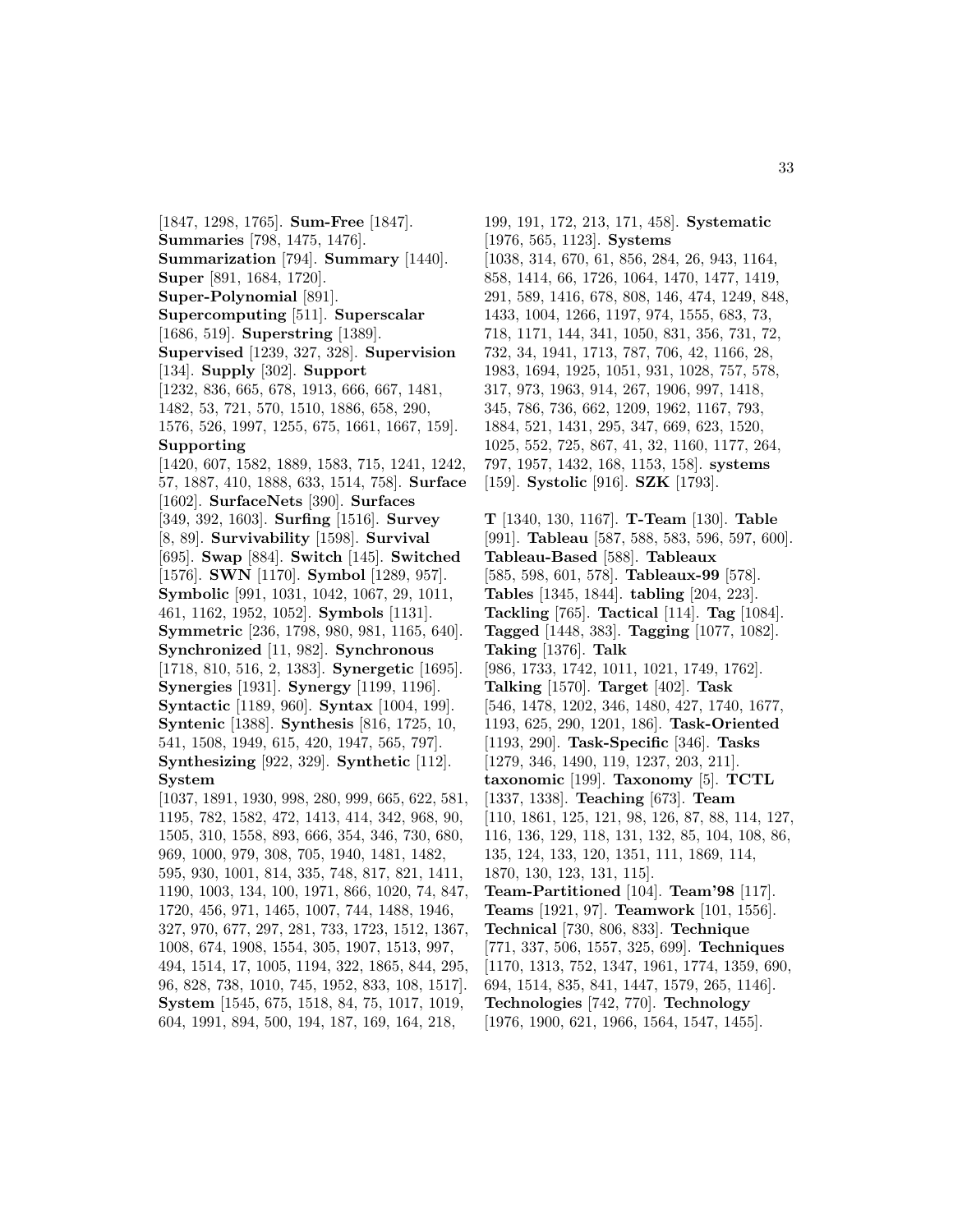**Telecommunication** [146, 791, 332]. **telecommunications** [649]. **Telematics** [1546]. **Temperatures** [804]. **Temporal** [1324, 445, 1453, 687, 1048, 1419, 1466, 691, 1757, 1046, 1045, 1458, 1251, 336, 1240, 597, 857, 333, 660, 1952, 867, 868, 1520]. **Temporally** [498, 22]. **Temporary** [1279]. **Ten** [1807]. **Tense** [592, 591]. **Tensor** [809]. **Tentacle** [770]. **Term** [1581, 1488, 957, 799, 973, 477, 102, 103, 972, 165]. **Terminae** [712]. **Terminal** [235]. **Terminological** [1650, 1651]. **Terms** [593]. **Terrains** [1363]. **Test** [1259, 395, 965, 1035]. **Testbed** [1218]. **Tester** [580]. **Testing** [1843, 900, 1743, 1029, 1175, 271, 1842, 1014, 308, 24, 31, 1841]. **Tests** [379, 1287, 693, 819, 644]. **Text** [1334, 1261, 1262, 1233, 1385, 1897, 1386, 1387, 178, 176]. **text-document** [176]. **Texts** [730, 760, 1553, 199, 156]. **Textual** [294]. **Texture** [467]. **Teyjus** [1008]. **Thai** [1085]. **Their** [882, 38, 635, 1454, 330]. **Theorem** [1006, 5, 232, 881, 602, 603, 240, 1000, 1629, 593, 1002, 1016, 992, 1302, 42, 1055, 1021, 1018]. **Theorem-Proving** [5]. **Theoretic** [452, 679, 1337, 1338, 1721, 1766, 1803, 39]. **Theoretical** [1173, 1220, 168]. **Theoretically** [1767, 1310]. **Theories** [1623, 963, 1135, 1140, 1089]. **Theory** [778, 743, 1029, 588, 1625, 1176, 1628, 1629, 1479, 594, 1814, 1058, 1104, 959, 1634, 957, 803, 978, 1093, 786, 1174, 994, 961, 874, 1322, 1248, 1133, 206, 1153]. **Therapeutic** [664]. **Therapy** [690, 1515]. **There** [1927]. **Thermal** [779]. **Thin** [375]. **Thin-Plate** [375]. **Thinking** [1316, 1317]. **Third** [80]. **Thoracic** [392]. **Thoughts** [1807]. **Threaded** [1810, 1700]. **Three** [432, 1697, 367, 779]. **Three-Dimensional** [432, 367]. **Threshold** [1305, 1769, 444]. **Thresholds** [1760]. **Tiered** [1748, 342]. **Ties** [1355]. **Tight** [1326, 1280, 1754]. **Tighter** [1328]. **Tightly** [1469]. **Tightly-Coupled** [1469]. **Time**

[687, 1034, 1044, 1970, 1726, 1415, 1731, 1688, 696, 1478, 590, 893, 1269, 1339, 848, 603, 40, 1043, 688, 1740, 1851, 1838, 567, 1357, 937, 42, 1297, 690, 28, 629, 35, 33, 297, 757, 1230, 1839, 689, 364, 1371, 1856, 1256, 806, 1865, 623, 1699, 779, 359, 552, 363, 1224, 1618, 550, 39, 1682, 894, 1432, 187, 213, 223]. **Time-Oriented** [690]. **Time-Series** [1224]. **time-tabling** [223]. **Time-Work** [1856]. **Timed** [1026, 1053, 1329, 1337, 1338, 143, 1025, 41]. **Timelocks** [43]. **Timeouts** [43]. **Times** [255]. **Timetabling** [342]. **Timing** [660]. **TIPPtool** [1065]. **Tissue** [383, 384]. **TMN** [1597]. **Today** [1904]. **TOGA** [849]. **Token** [1892]. **Token-Based** [1892]. **Tokens** [1430]. **Tolerance** [1849]. **Tolerant** [416, 1002, 1270, 1747]. **Tomography** [358, 1621]. **Too** [1875]. **Tool** [1725, 712, 1726, 1688, 825, 541, 753, 1727, 1695, 1886, 664, 1068, 192, 753]. **Toolbox** [1064, 820]. **Toolkit** [53]. **Tools** [614, 1033, 1200, 1641, 1701, 157]. **Top** [1696, 1222, 204]. **Top-Down** [1222, 204]. **Topic** [1233]. **Topographic** [1602]. **Topological** [743, 448, 1519, 1647]. **Topologies** [47]. **Topology** [1272, 1416, 389, 1636]. **Tori** [909]. **Total** [167]. **Tour** [1234]. **Toxicology** [1096]. **TOY** [970]. **Trace** [1178, 921, 1358]. **Traceability** [1787]. **Tracing** [1786, 1430]. **Track** [741]. **Trackies** [108]. **Tracking** [1878, 1614, 442, 383, 448, 1455]. **Tract** [679]. **Tractable** [1214, 985, 915, 1756]. **Trademark** [478]. **Tradeoffs** [1339]. **Traders** [1168]. **Traditional** [758]. **Traffic** [312, 1546, 48, 782, 1583, 271, 1992, 803, 1230, 783, 1592]. **Trailing** [502]. **Train** [319]. **Training** [304, 665, 666, 1139]. **Traitor** [1785, 1786]. **Trajectories** [1938]. **Trajectory** [1042]. **Transaction** [1433, 1988, 1984, 1694, 1985, 846]. **Transactions** [1435]. **Transducers** [1341]. **Transfer** [1188, 1800, 722, 51].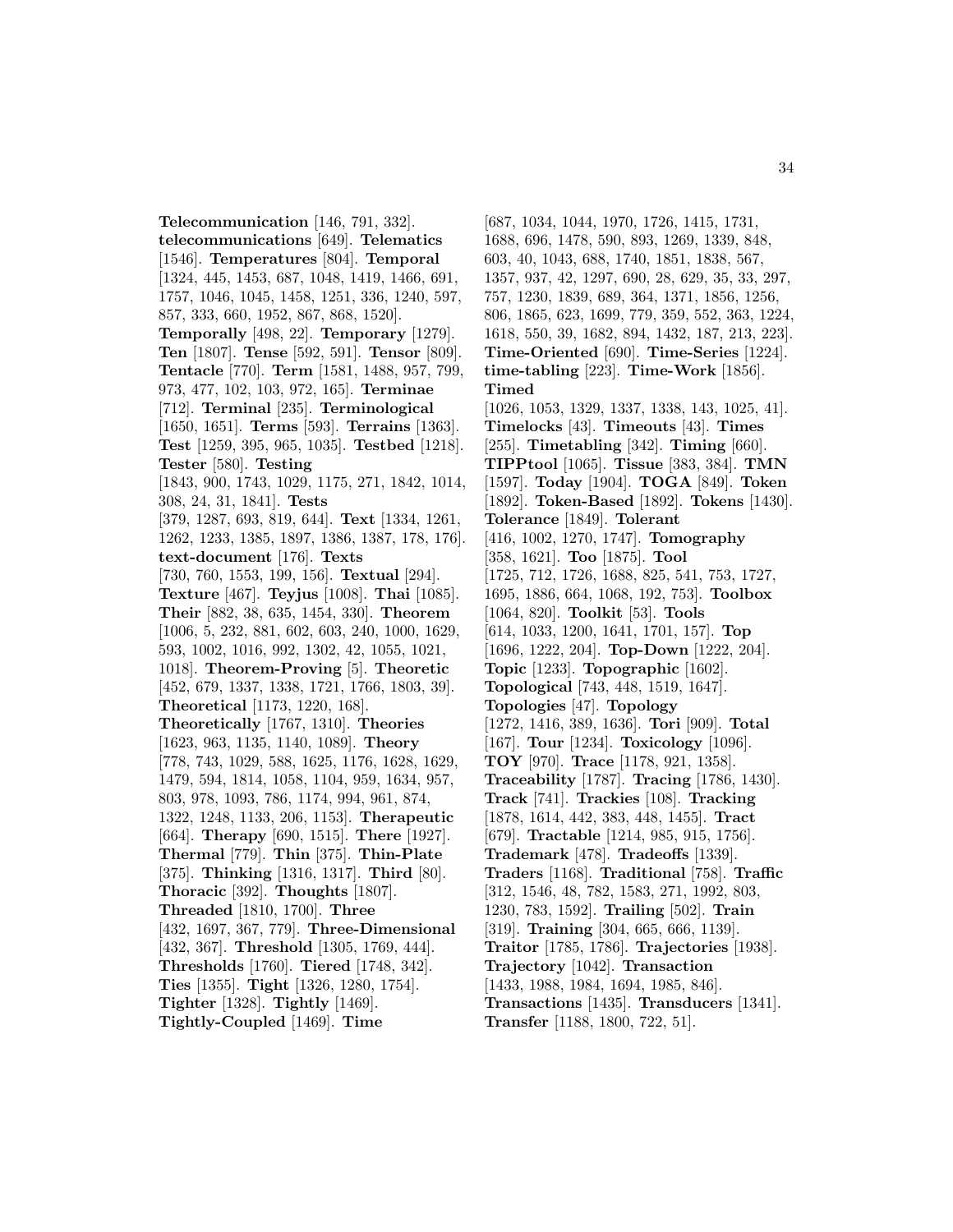**Transference** [881]. **Transform** [1796, 1824, 479]. **Transformation** [150, 752, 612]. **Transformations** [1670, 852, 1182, 373, 985, 613, 853, 768]. **Transformer** [33]. **Transforming** [974]. **Transforms** [502]. **Transfusion** [685]. **Transient** [1169]. **Transition** [104, 1177]. **transitions** [184]. **Translations** [60]. **Transparent** [73]. **Transparently** [74]. **Transport** [1815]. **Transpositions** [877]. **Transversal** [1812]. **Trapdoors** [1112]. **Traveling** [236, 296, 1268]. **Treating** [300]. **Treatment** [679, 759]. **Treatments** [1592]. **Tree** [1530, 1614, 1337, 1338, 1225, 1343, 1827, 965, 1744, 694, 288, 873, 884, 1803, 1235, 982, 1403, 22]. **Tree-Decomposable** [1343]. **Trees** [1745, 1539, 475, 1809, 1348, 898, 1840, 876, 1302, 1357, 1366, 909, 1538, 417, 1756, 1254, 896, 1286, 260, 1811, 654, 657, 218]. **Triangle** [1737]. **Triangulations** [1754]. **trie** [655]. **Tries** [1401]. **triggered** [1662]. **Triplane** [358]. **Triple** [1113]. **Triples** [490]. **Trist˜ao** [13]. **Truncated** [1773]. **Trunk** [1931]. **Trust** [66, 1423, 1427, 59]. **Trusted** [1444, 80]. **Trustee** [1430]. **truth** [183]. **TSP** [1737, 1813, 919, 1349, 653]. **Tuebingen** [130]. **TUML** [867]. **Tuning** [810]. **Tuple** [1702]. **Turbine** [1461]. **Turbo** [1774]. **Turbulent** [779]. **Turing** [1381]. **Turning** [484, 608, 1256]. **Tutor** [673]. **Tutorial** [1197, 1025]. **Tutoring** [346, 345, 1497]. **TV** [439, 1516]. **Twelf** [997]. **Two** [1703, 1275, 1768, 1797, 1287, 1341, 1770, 1354, 1357, 1359, 1678, 255, 1724, 988, 1862, 779, 774, 260, 878]. **Two-Dimensional** [1357, 1678, 1724]. **Two-Layered** [878]. **Two-Level** [1862]. **Two-Party** [1768]. **Two-Way** [1341, 1354]. **Type** [1623, 1625, 1314, 1628, 1629, 817, 63, 937, 1634, 142]. **Type-Safe** [63, 937]. **Typed** [65, 760, 933, 1375]. **Types** [153, 1331, 64, 594, 1630, 928, 1631, 701, 1543, 929, 774].

**Ubidata** [1920]. **Ubiquitous** [1898, 1894, 2000, 1912, 1877, 1989, 1897, 1874, 1871]. **UBU** [112]. **UFSC** [1869, 115, 1870]. **UFSC-Team** [1869, 1870, 115]. **UIB** [218]. **UIB-IK** [218]. **Ulm** [128]. **Ultrametric** [1286]. **Ultrasound** [356, 406, 360, 361, 362]. **UMAC** [1776]. **UML** [636, 619, 609, 607, 605, 622, 630, 612, 631, 606, 626, 620, 1958, 615, 627, 616, 621, 624, 613, 629, 634, 628, 633, 610, 618, 625, 637, 623, 611]. **UML-Specific** [627]. **UMLS** [685, 684]. **Un-coupled** [785]. **Unbundled** [1982]. **Uncertain** [261, 740]. **Uncertainty** [6, 112, 1531, 18, 1543, 819, 1152]. **Unconventional** [770]. **Undecidability** [1175, 957]. **underground** [1643]. **Underlying** [1508]. **Understanding** [1899, 703, 194]. **Underwater** [13]. **Undoing** [1250]. **Unexpected** [1859]. **unfamiliar** [1642]. **Unfold** [325]. **Unfold/Fold** [325]. **Unfoldings** [1181]. **Unidirectional** [1981]. **Unification** [1671, 1213, 971, 1635]. **Unified** [340, 380, 1479, 827, 632, 1488, 263, 321]. **Unified-Metaheuristic** [263]. **Uniform** [852, 1678, 853, 1402, 1273, 876, 385]. **Uniformly** [1278]. **Unifying** [1086, 929]. **UniMoK** [971]. **Uninterpreted** [1063, 577]. **Union** [963]. **Unit** [1854, 698, 343]. **United** [133, 111]. **Units** [979, 438, 1866]. **Universal** [778, 1777, 965, 11, 1922, 994]. **Universally** [238]. **Universals** [1187]. **University** [123, 108, 130]. **Unknown** [1549, 283]. **Unlabeled** [319]. **Unnoticeable** [534]. **Unplugged** [2000]. **Unreliable** [1287]. **Unsplittable** [251]. **Unsupervised** [755, 1240, 1611]. **Update** [1290, 1132]. **updates** [182]. **Updating** [1125]. **UPPAAL** [40]. **Upper** [230, 231, 1369, 1931, 1286]. **UQ** [124]. **Urban** [811, 1643]. **URCP** [1913]. **Urinary** [679]. **Usage** [1576, 839]. **Usage-Based** [1576]. **Use** [685, 1440, 1819, 1917, 683, 1003, 732, 721, 815, 1896, 635, 1969, 604]. **Used**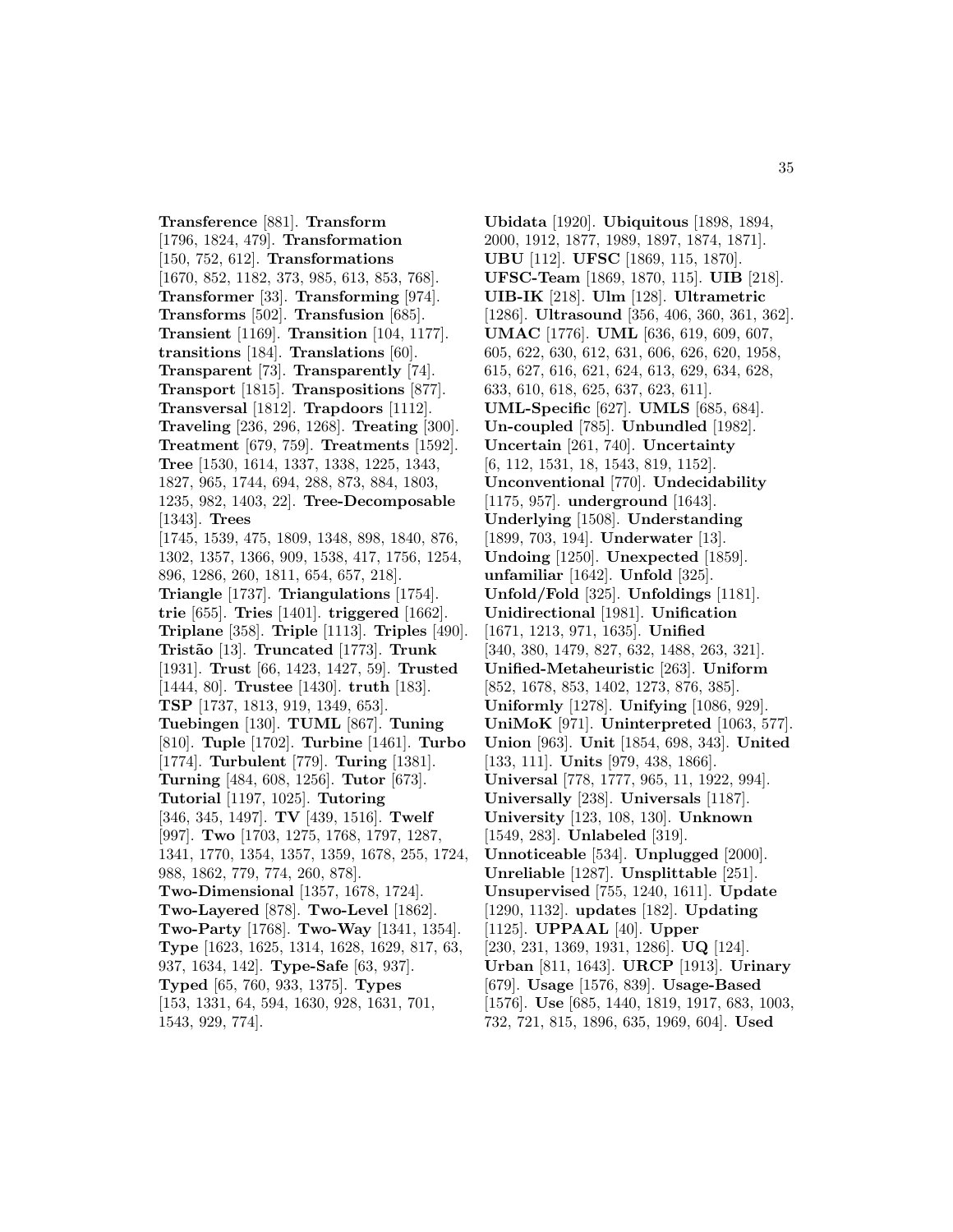[810]. **User** [541, 422, 74, 1692, 1887, 624, 1948, 1186, 625, 551, 290, 96, 1450, 175, 1960]. **User-Driven** [541]. **User-Friendly** [1692]. **User-Stereotypes** [1450]. **Using** [563, 419, 431, 1053, 1894, 498, 1031, 1280, 759, 577, 804, 809, 696, 782, 138, 1704, 371, 337, 423, 380, 90, 765, 1334, 1077, 1757, 1202, 425, 464, 465, 756, 387, 277, 350, 801, 1816, 730, 1004, 752, 298, 1344, 1846, 389, 1483, 1988, 1589, 1001, 814, 748, 1171, 40, 144, 430, 1868, 1943, 1903, 1030, 502, 79, 913, 1446, 490, 285, 567, 385, 706, 42, 444, 815, 1953, 476, 390, 1240, 446, 693, 101, 803, 1230, 694, 1512, 1161, 1090, 357, 1495, 364, 783, 792, 1590, 846, 326, 618, 934, 384, 1538, 407, 418, 107, 1194]. **Using** [318, 468, 1033, 806, 1401, 560, 1639, 1611, 489, 302, 481, 469, 1236, 1172, 152, 1387, 1885, 398, 1516, 1952, 1523, 1593, 1622, 1517, 749, 1255, 319, 1455, 265, 1602, 1248, 1619, 194, 182, 219, 1652, 171, 1638, 1153, 572, 644, 178, 1158, 198]. **Utilities** [788]. **Utility** [112]. **Utility-Based** [112]. **Utilization** [1481, 1482, 548]. **UTTORI** [133]. **UXF** [611].

**V** [825]. **V1.0** [1100]. **Valid** [230, 231]. **Validating** [856, 632]. **Validation** [98, 1001, 1185, 1033]. **Value** [545, 1715, 517, 1134]. **Valued** [1007, 775, 1379, 778, 1048]. **Values** [1517, 183]. **Vampire** [1009]. **Vantage** [480]. **Variable** [230, 231, 1114, 1216, 1360, 374, 491, 797, 601]. **Variable-Arity** [1216]. **Variable-Bit-Length** [491]. **Variable-Input-Length** [1114]. **Variables** [1275, 1130, 273, 1610, 988, 1224, 1129]. **Variance** [1382]. **Variant** [1373, 842]. **Variants** [1098, 1244, 1349, 408, 1268]. **Variations** [1852]. **Varieties** [994]. **Various** [1759]. **Varying** [1230]. **Vasculature** [379, 382]. **VBR** [1992]. **VBR-Encoded** [1992]. **Vector** [284, 767, 1612, 1255].

**Vectorization** [527]. **Vectors** [1748, 248]. **Vegas** [1354]. **vehicle** [1941]. **Vehicles** [495]. **Ventilation** [673]. **Verbal** [1641, 1950]. **Verbs** [1217]. **Veri** [739]. **Veri-KoMoD** [739]. **Verifiable** [991, 1772]. **Verification** [1037, 1038, 1006, 1066, 1034, 1056, 577, 1738, 1024, 98, 1001, 40, 1632, 28, 1028, 582, 295, 739, 1060, 32, 289]. **Verifier** [1067]. **Verifying** [1183, 1031, 718, 1050, 41]. **Version** [1356, 1100, 1103, 1461, 1017, 198]. **Versus** [1198, 891]. **Vertex** [232, 1300, 260]. **Vertex-Disjoint** [260]. **Vertigo** [681]. **very** [521]. **Vessels** [706]. **VI** [50]. **via** [1835, 964, 1847, 174, 1459, 369, 522, 1777, 1231, 794, 276, 363, 343]. **Video** [445, 431, 443, 411, 440, 48, 437, 1265, 442, 1992, 448, 420, 433, 457, 447]. **VIE** [673]. **VIE-NVT** [673]. **View** [68, 1509, 1086, 857, 489, 1662, 1468]. **View-Based** [68, 489]. **view-graph** [1662]. **Viewer** [420]. **Viewing** [494]. **Views** [845, 840]. **VIL** [1778]. **VIL-MACs** [1778]. **Violated** [233]. **Virtual** [3, 496, 1594, 932, 1950, 1917, 1508, 928, 1692, 1953, 420, 1742, 1592, 50, 21, 929, 194]. **Virus** [210]. **Virus-enhanced** [210]. **Viscosity** [374]. **Visibility** [879]. **Vision** [1131, 495, 134, 1934, 107, 320, 108, 1936, 494]. **Vision-Based** [108, 1936]. **Visual** [450, 498, 426, 475, 294, 455, 507, 109, 1932, 433, 421, 460, 838, 500, 1661, 1659]. **Visualisation** [415]. **Visualization** [1232, 509, 427, 429, 510, 690, 410, 1886, 382, 508]. **Visualizing** [691, 926, 278]. **Visually** [1939]. **Vitreous** [527]. **VLSI** [1730, 648]. **Voice** [1866]. **Voice-Response** [1866]. **VoIP** [1918, 1979]. **Volume** [362]. **Volumes** [397, 385, 390]. **Voronoi** [1750, 1751]. **Voting** [905, 1772]. **Voxel** [405]. **Voyager** [998]. **vs** [1132, 1608, 1654, 1702]. **VSDITLU** [991]. **VUB** [121].

**Waldmeister** [1003]. **Wall** [381]. **WAP** [1988]. **Warehouse** [840, 839].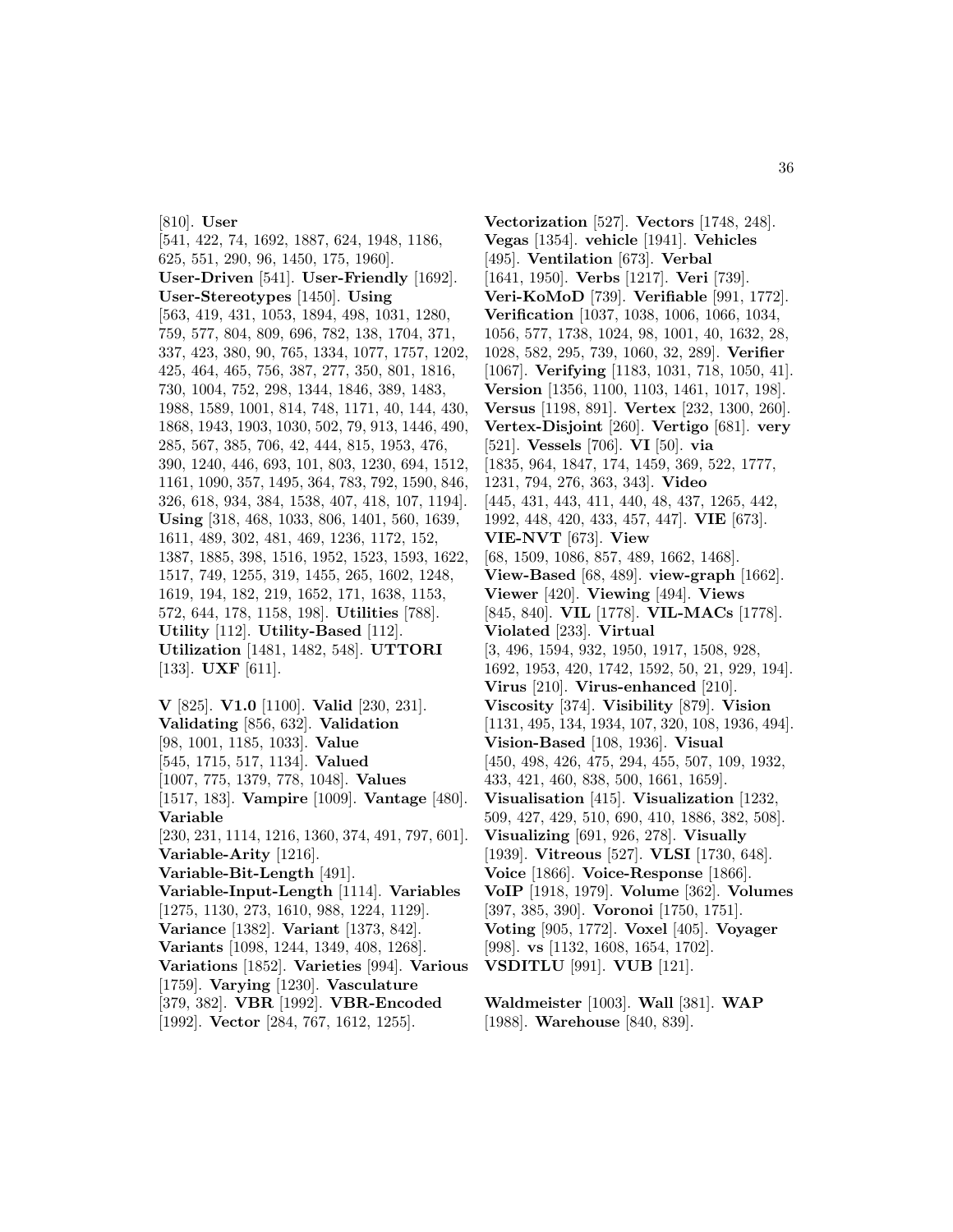**Warehousing** [1468]. **WARM** [638]. **WARM-UP** [638]. **Waste** [811]. **Wastewater** [759]. **Water** [302]. **watermarking** [651]. **Watermarks** [1437]. **Wave** [1516, 1381]. **Wavelength** [1825]. **Wavelet** [465, 502]. **Way** [1341, 993, 1354, 1204, 886, 1538, 254]. **wayfinding** [1663]. **Ways** [1521, 1522]. **WCL** [1865]. **Weakened** [1778]. **Weakly** [1072, 952, 953]. **Weakness** [1781]. **Wearable** [1902, 1903, 1875, 1905]. **Weaver** [566]. **Web** [700, 1263, 9, 714, 1757, 425, 430, 1911, 871, 1198, 179, 432, 1552, 1553, 173, 289]. **Web-Pages** [289]. **WebKB** [1203]. **WebMaster** [289]. **Website** [1551]. **Websites** [307]. **WebTwig** [1911]. **Weight** [1302, 273, 1754]. **Weighted** [897, 1382, 639]. **Weighting** [477]. **Weights** [478]. **Welding** [1501]. **Welds** [749]. **Well** [1055]. **Well-Founded** [1055]. **Went** [1882]. **We're** [769]. **Whales** [502]. **Where** [769]. **Which** [1861, 110]. **while** [1061]. **Who** [89]. **whole** [1644]. **Wide** [1312, 700, 9, 792, 939]. **WideWeb** [1448]. **Width** [767]. **WinALT** [1725]. **Winner** [1749]. **Wire** [354]. **Wire-EDM** [354]. **Wired** [1999]. **Wireless** [1982, 1979]. **Wirelessly** [1999]. **WISDOM** [164]. **Wise** [1833, 1834]. **within** [1819, 719, 1411]. **without** [1771, 1031, 43, 1802, 424, 1444]. **Witness** [1981]. **Witness-Aided** [1981]. **Wolfe** [250]. **Women** [819]. **Word** [963, 1084]. **WordNet** [1083]. **Words** [1364, 1365, 1944]. **Work** [1290, 792, 1856]. **Workarounds** [606]. **Workflow** [314, 858, 1466, 1176, 848, 847, 1465, 1464, 662, 865]. **Workflows** [859]. **Working** [799, 273, 507]. **Workshop** [1962]. **Workspace** [1915]. **Workstation** [534, 1697]. **Workstations** [44, 536, 47, 209]. **World** [1999, 1915, 1738, 288, 1872, 208, 1448, 700, 9]. **World-WideWeb** [1448]. **Worlds** [609]. **Wormhole** [546]. **Wormhole-Routed**

[546]. **Worst** [1371]. **Worth** [47]. **wound** [191]. **Write** [1806]. **Wrong** [1882, 1490]. **WWW** [435, 691, 1261, 1262, 1449].

**X** [379]. **X-ray** [379]. **XJ** [1710]. **XML** [1509, 1989, 1577, 1198, 737]. **XML-based** [1198]. **XMT** [1810]. **XZ** [1528, 1529]. **XZ-Ordering** [1529, 1528].

**Years** [1807]. **Yield** [1326, 1834].

**Z39.50** [139]. **Zero** [1795, 1335, 1794, 1793, 1336]. **Zero-Knowledge** [1795, 1335, 1794, 1336]. **Ziv** [1401, 1386]. **Zone** [1817]. **Zooms** [441].

# **References**

# **Jiang:2000:LBA**

[1] Tao Jiang, Ming Li, and Paul Vitányi. A lower bound on the average-case complexity of Shellsort. Journal of the ACM, 47(5): 905–911, 2000. CODEN JACOAH. ISSN 0004-5411. URL http://www. acm.org/pubs/citations/journals/ jacm/2000-47-5/p905-jiang/.

### **Tiskin:1998:BSP**

[2] A. Tiskin. Bulk-synchronous parallel multiplication of Boolean matrices. Lecture Notes in Computer Science, 1443:494–??, 1998. CODEN LNCSD9. ISSN 0302-9743 (print), 1611-3349 (electronic). See erratum [1383].

### **Aylett:1999:BVA**

[3] Ruth Aylett. Behavioural virtual agents. Lecture Notes in Computer Science, 1600:1–??, 1999. CODEN LNCSD9. ISSN 0302-9743 (print),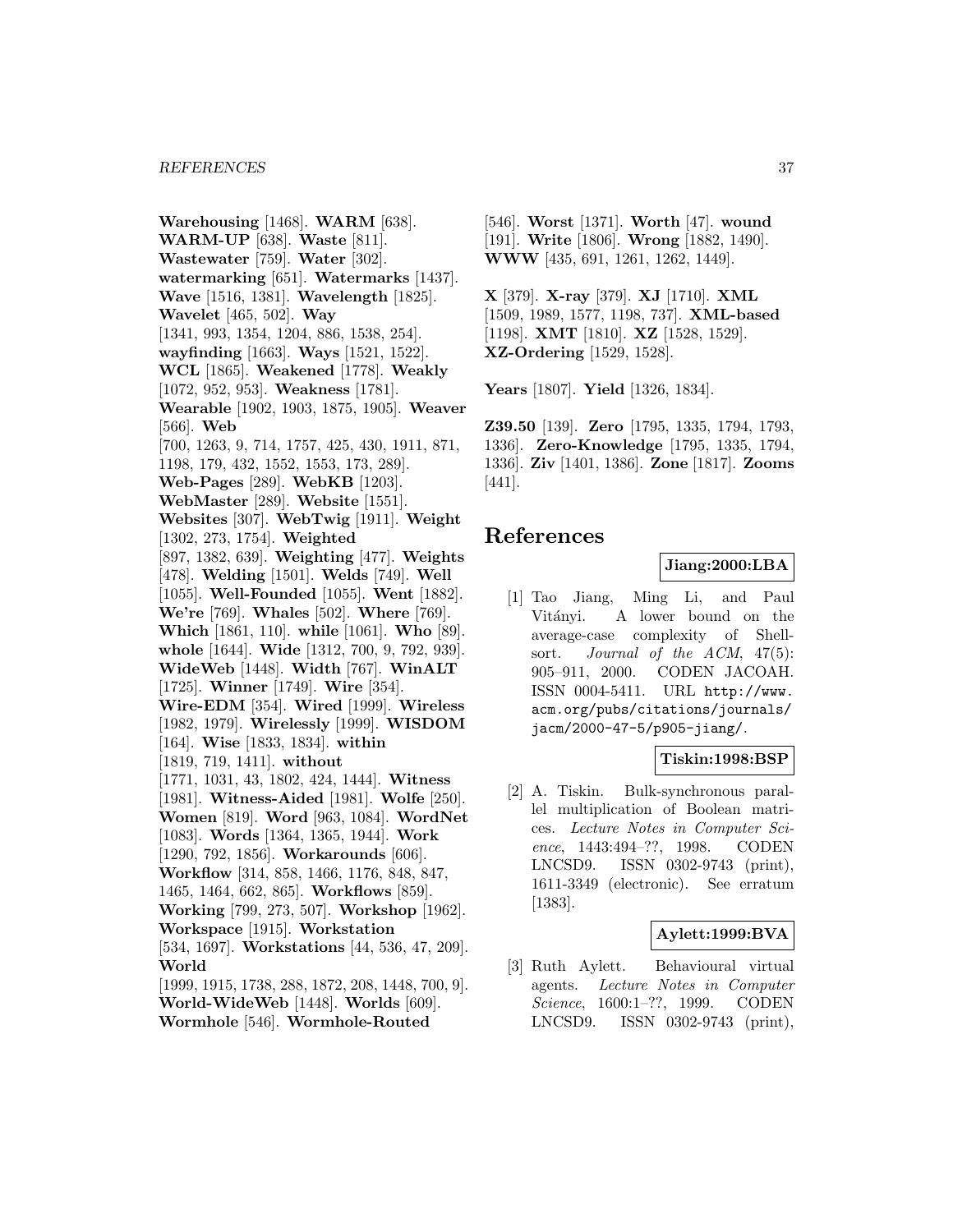1611-3349 (electronic). URL http:// link.springer-ny.com/link/service/ series/0558/bibs/1600/16000001. htm; http://link.springer-ny. com/link/service/series/0558/papers/ 1600/16000001.pdf.

### **Baader:1999:LBK**

[4] Franz Baader. Logic-based knowledge representation. Lecture Notes in Computer Science, 1600:13–??, 1999. CODEN LNCSD9. ISSN 0302-9743 (print), 1611-3349 (electronic). URL http://link.springerny.com/link/service/series/0558/ bibs/1600/16000013.htm; http:/ /link.springer-ny.com/link/service/ series/0558/papers/1600/16000013. pdf.

#### **Bonacina:1999:TTP**

[5] Maria Paola Bonacina. A taxonomy of theorem-proving strategies. Lecture Notes in Computer Science, 1600:43– ??, 1999. CODEN LNCSD9. ISSN 0302-9743 (print), 1611-3349 (electronic). URL http://link.springerny.com/link/service/series/0558/ bibs/1600/16000043.htm; http:/ /link.springer-ny.com/link/service/ series/0558/papers/1600/16000043. pdf.

## **Blythe:1999:OPU**

[6] Jim Blythe. An overview of planning under uncertainty. Lecture Notes in Computer Science, 1600:85– ??, 1999. CODEN LNCSD9. ISSN 0302-9743 (print), 1611-3349 (electronic). URL http://link.springerny.com/link/service/series/0558/ bibs/1600/16000085.htm; http:/ /link.springer-ny.com/link/service/

series/0558/papers/1600/16000085. pdf.

# **Boutilier:1999:KRS**

[7] Craig Boutilier. Knowledge representation for stochastic decision processes. Lecture Notes in Computer Science, 1600:111–??, 1999. CODEN LNCSD9. ISSN 0302-9743 (print), 1611-3349 (electronic). URL http://link. springer-ny.com/link/service/series/ 0558/bibs/1600/16000111.htm; http: //link.springer-ny.com/link/service/ series/0558/papers/1600/16000111. pdf.

# **Bundy:1999:SAD**

[8] Alan Bundy. A survey of automated deduction. Lecture Notes in Computer Science, 1600:153–??, 1999. CODEN LNCSD9. ISSN 0302-9743 (print), 1611-3349 (electronic). URL http://link.springerny.com/link/service/series/0558/ bibs/1600/16000153.htm; http:/ /link.springer-ny.com/link/service/ series/0558/papers/1600/16000153. pdf.

#### **Ciancarini:1999:WWW**

[9] Paolo Ciancarini, Robert Tolksdorf, and Fabio Vitali. The World Wide Web as a place for agents. Lecture Notes in Computer Science, 1600:175– ??, 1999. CODEN LNCSD9. ISSN 0302-9743 (print), 1611-3349 (electronic). URL http://link.springerny.com/link/service/series/0558/ bibs/1600/16000175.htm; http:/ /link.springer-ny.com/link/service/ series/0558/papers/1600/16000175. pdf.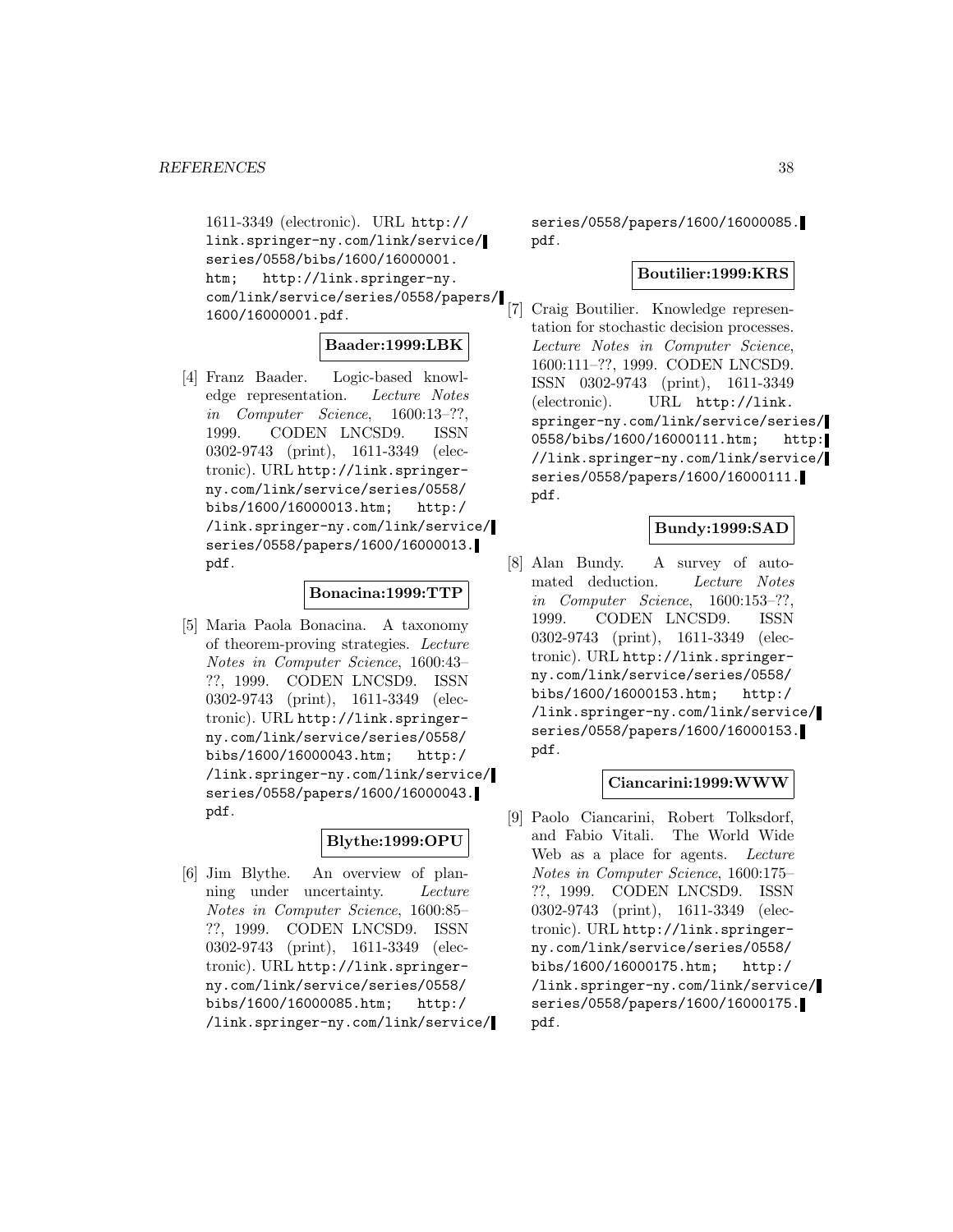# **Elliott:1999:LPA**

[10] Clark Elliott, Jeff Rickel, and James Lester. Lifelike pedagogical agents and affective computing: An exploratory synthesis. Lecture Notes in Computer Science, 1600:195–??, 1999. CODEN LNCSD9. ISSN 0302-9743 (print), 1611-3349 (electronic). URL http://link.springerny.com/link/service/series/0558/ bibs/1600/16000195.htm; http:/ /link.springer-ny.com/link/service/ series/0558/papers/1600/16000195. pdf.

### **Jensen:1999:OBU**

[11] Rune M. Jensen and Manuela M. Veloso. OBDD-based universal planning: Specifying and solving planning problems for synchronized agents in non-deterministic domains. Lecture Notes in Computer Science, 1600:213– ??, 1999. CODEN LNCSD9. ISSN 0302-9743 (print), 1611-3349 (electronic). URL http://link.springerny.com/link/service/series/0558/ bibs/1600/16000213.htm; http:/ /link.springer-ny.com/link/service/ series/0558/papers/1600/16000213. pdf.

### **Levy:1999:CAI**

[12] Alon Y. Levy. Combining artificial intelligence and databases for data integration. Lecture Notes in Computer Science, 1600:249–??, 1999. CODEN LNCSD9. ISSN 0302-9743 (print), 1611-3349 (electronic). URL http://link.springerny.com/link/service/series/0558/ bibs/1600/16000249.htm; http:/ /link.springer-ny.com/link/service/

series/0558/papers/1600/16000249. pdf.

#### **Martinho:1999:ULB**

[13] Carlos Martinho and Ana Paiva. "underwater love": Building Tristão and Isolda's personalities. Lecture Notes in Computer Science, 1600:269–??, 1999. CODEN LNCSD9. ISSN 0302-9743 (print), 1611-3349 (electronic). URL http://link.springerny.com/link/service/series/0558/ bibs/1600/16000269.htm; http:/ /link.springer-ny.com/link/service/ series/0558/papers/1600/16000269. pdf.

# **Mateas:1999:OCR**

[14] Michael Mateas. An Oz-centric review of interactive drama and believable agents. Lecture Notes in Computer Science, 1600:297–??, 1999. CODEN LNCSD9. ISSN 0302-9743 (print), 1611-3349 (electronic). URL http://link.springerny.com/link/service/series/0558/ bibs/1600/16000297.htm; http:/ /link.springer-ny.com/link/service/ series/0558/papers/1600/16000297. pdf.

## **Parsons:1999:RBI**

[15] Simon Parsons, Ola Pettersson, Alessandro Saffiotti, and Michael Wooldridge. Robots with the best of intentions. Lecture Notes in Computer Science, 1600:329–??, 1999. CODEN LNCSD9. ISSN 0302-9743 (print), 1611-3349 (electronic). URL http://link.springerny.com/link/service/series/0558/ bibs/1600/16000329.htm; http:/ /link.springer-ny.com/link/service/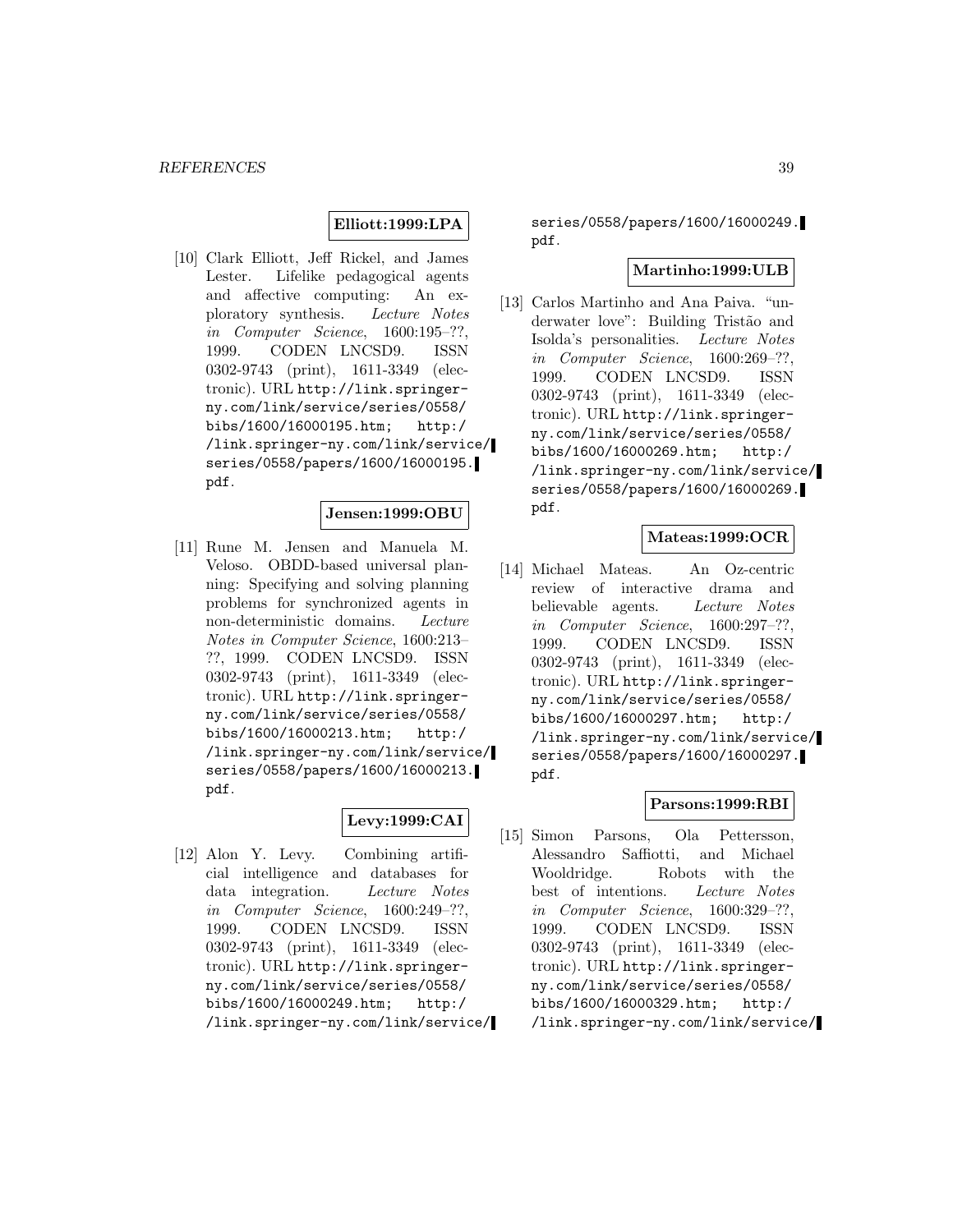series/0558/papers/1600/16000329. pdf.

**Petrie:1999:ABP**

[16] Charles Petrie, Sigrid Goldmann, and Andreas Raquet. Agent-based project management. Lecture Notes in Computer Science, 1600:339–??, 1999. CODEN LNCSD9. ISSN 0302-9743 (print), 1611-3349 (electronic). URL http://link.springerny.com/link/service/series/0558/ bibs/1600/16000339.htm; http:/ /link.springer-ny.com/link/service/ series/0558/papers/1600/16000339. pdf.

# **Prakken:1999:SDA**

[17] Henry Prakken and Giovanni Sartor. A system for defeasible argumentation, with defeasible priorities. Lecture Notes in Computer Science, 1600:365– ??, 1999. CODEN LNCSD9. ISSN 0302-9743 (print), 1611-3349 (electronic). URL http://link.springerny.com/link/service/series/0558/ bibs/1600/16000365.htm; http:/ /link.springer-ny.com/link/service/ series/0558/papers/1600/16000365. pdf.

# **Saffiotti:1999:HUC**

[18] Alessandro Saffiotti. Handling uncertainty in control of autonomous robots. Lecture Notes in Computer Science, 1600:381–??, 1999. CODEN LNCSD9. ISSN 0302-9743 (print), 1611-3349 (electronic). URL http://link. springer-ny.com/link/service/series/ 0558/bibs/1600/16000381.htm; http: //link.springer-ny.com/link/service/ series/0558/papers/1600/16000381. pdf.

### **Shanahan:1999:ECE**

[19] Murray Shanahan. The event calculus explained. Lecture Notes in Computer Science, 1600:409–??, 1999. CODEN LNCSD9. ISSN 0302-9743 (print), 1611-3349 (electronic). URL http://link.springerny.com/link/service/series/0558/ bibs/1600/16000409.htm; http:/ /link.springer-ny.com/link/service/ series/0558/papers/1600/16000409. pdf.

## **Tarau:1999:TLP**

[20] Paul Tarau and Veronica Dahl. Towards a logic programming infrastructure for Internet programming. Lecture Notes in Computer Science, 1600: 431–??, 1999. CODEN LNCSD9. ISSN 0302-9743 (print), 1611-3349 (electronic). URL http://link.springerny.com/link/service/series/0558/ bibs/1600/16000431.htm; http:/ /link.springer-ny.com/link/service/ series/0558/papers/1600/16000431. pdf.

# **Thalmann:1999:TAP**

[21] Daniel Thalmann and Hansrudi Noser. Towards autonomous, perceptive, and intelligent virtual actors. Lecture Notes in Computer Science, 1600:457– ??, 1999. CODEN LNCSD9. ISSN 0302-9743 (print), 1611-3349 (electronic). URL http://link.springerny.com/link/service/series/0558/ bibs/1600/16000457.htm; http:/ /link.springer-ny.com/link/service/ series/0558/papers/1600/16000457. pdf.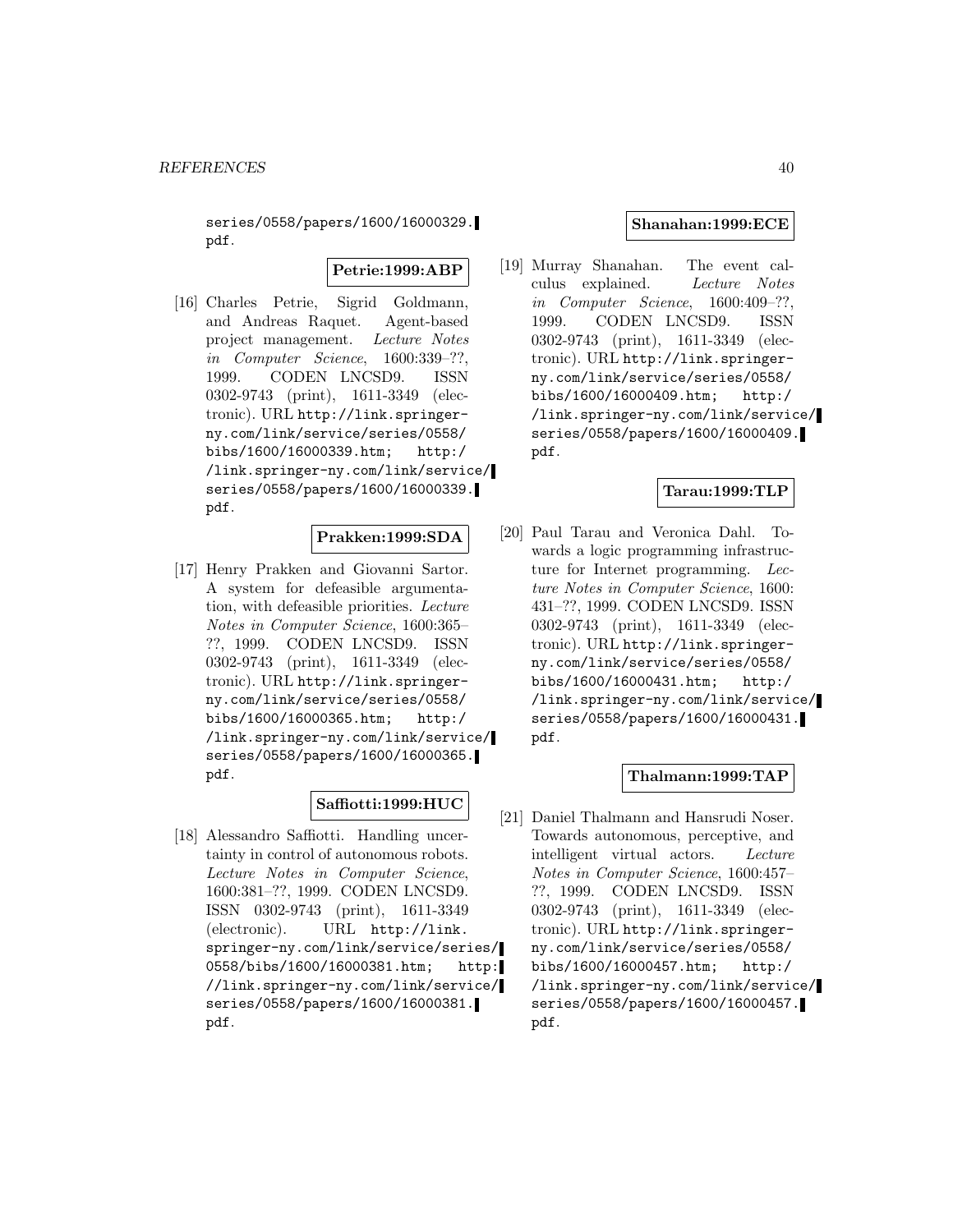# **Xiang:1999:TIJ**

[22] Yang Xiang. Temporally invariant junction tree for inference in dynamic Bayesian network. Lecture Notes in Computer Science, 1600:473– ??, 1999. CODEN LNCSD9. ISSN 0302-9743 (print), 1611-3349 (electronic). URL http://link.springerny.com/link/service/series/0558/ bibs/1600/16000473.htm; http:/ /link.springer-ny.com/link/service/ series/0558/papers/1600/16000473. pdf.

#### **Anonymous:1999:AIa**

[23] Anonymous. Author index. Lecture Notes in Computer Science, 1600:489– ??, 1999. CODEN LNCSD9. ISSN 0302-9743 (print), 1611-3349 (electronic). URL http://link.springerny.com/link/service/series/0558/ papers/1600/1600indx.pdf.

# **Jonsson:1999:FAC**

[24] Bengt Jonsson and Wang Yi. Fully abstract characterization of probabilistic may testing. Lecture Notes in Computer Science, 1601:1–18, 1999. CODEN LNCSD9. ISSN 0302-9743 (print), 1611-3349 (electronic). URL http://link.springerny.com/link/service/series/0558/ bibs/1601/16010001.htm; http:/ /link.springer-ny.com/link/service/ series/0558/papers/1601/16010001. pdf.

### **McIver:1999:QPL**

[25] Annabelle K. McIver. Quantitative program logic and performance in probabilistic distributed algorithms. Lecture Notes in Computer Science,

1601:19–33, 1999. CODEN LNCSD9. ISSN 0302-9743 (print), 1611-3349 (electronic). URL http://link. springer-ny.com/link/service/series/ 0558/bibs/1601/16010019.htm; http: //link.springer-ny.com/link/service/ series/0558/papers/1601/16010019. pdf.

## **Baier:1999:EQP**

[26] Christel Baier and Bettina Engelen. Establishing qualitative properties for probabilistic lossy channel systems: An algorithmic approach. Lecture Notes in Computer Science, 1601:34– 52, 1999. CODEN LNCSD9. ISSN 0302-9743 (print), 1611-3349 (electronic). URL http://link.springerny.com/link/service/series/0558/ bibs/1601/16010034.htm; http:/ /link.springer-ny.com/link/service/ series/0558/papers/1601/16010034. pdf.

## **Stoelinga:1999:RCI**

[27] Mariëlle Stoelinga and Frits Vaandrager. Root contention in IEEE 1394. Lecture Notes in Computer Science, 1601:53–74, 1999. CODEN LNCSD9. ISSN 0302-9743 (print), 1611-3349 (electronic). URL http://link. springer-ny.com/link/service/series/ 0558/bibs/1601/16010053.htm; http: //link.springer-ny.com/link/service/ series/0558/papers/1601/16010053. pdf.

### **Kwiatkowska:1999:AVR**

[28] Marta Kwiatkowska, Gethin Norman, Roberto Segala, and Jeremy Sproston. Automatic verification of realtime systems with discrete probability distributions. Lecture Notes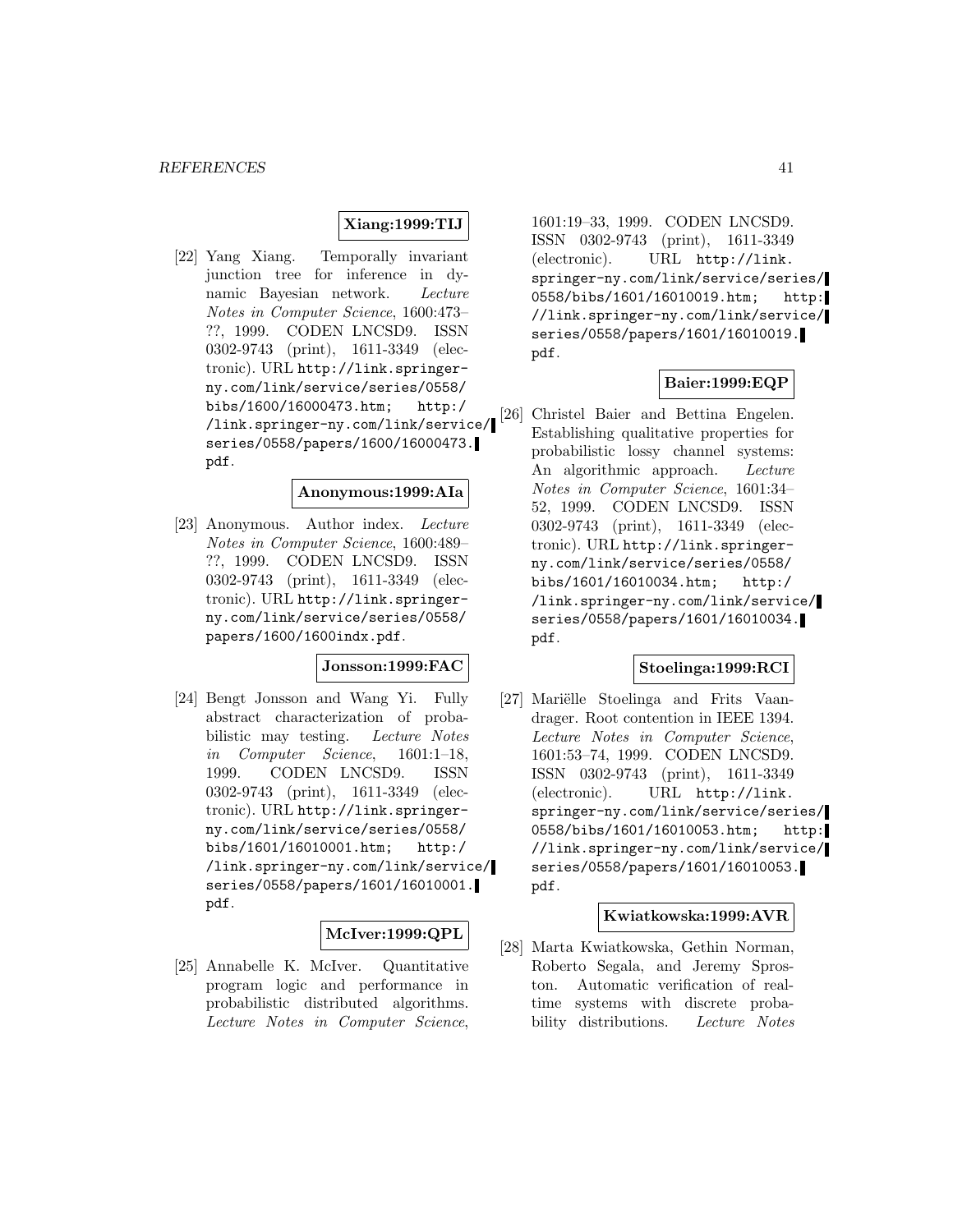in Computer Science, 1601:75–95, 1999. CODEN LNCSD9. ISSN 0302-9743 (print), 1611-3349 (electronic). URL http://link.springerny.com/link/service/series/0558/ bibs/1601/16010075.htm; http:/ /link.springer-ny.com/link/service/ series/0558/papers/1601/16010075. pdf.

**Hartonas-Garmhausen:1999:PPS**

[29] Vicky Hartonas-Garmhausen, Sergio Campos, and Ed Clarke. ProbVerus: Probabilistic symbolic model checking. Lecture Notes in Computer Science, 1601:96–110, 1999. CODEN LNCSD9. ISSN 0302-9743 (print), 1611-3349 (electronic). URL http://link. springer-ny.com/link/service/series/ 0558/bibs/1601/16010096.htm; http: //link.springer-ny.com/link/service/ series/0558/papers/1601/16010096. pdf.

## **Andova:1999:PAP**

[30] Suzana Andova. Process algebra with probabilistic choice. Lecture Notes in Computer Science, 1601:111–129, 1999. CODEN LNCSD9. ISSN 0302-9743 (print), 1611-3349 (electronic). URL http://link.springerny.com/link/service/series/0558/ bibs/1601/16010111.htm; http:/ /link.springer-ny.com/link/service/ series/0558/papers/1601/16010111. pdf.

### **Nunez:1999:APT**

[31] Manuel Núñez. An axiomatization of probabilistic testing. Lecture Notes in Computer Science, 1601:130–150, 1999. CODEN LNCSD9. ISSN 0302-9743 (print), 1611-3349 (elec-

tronic). URL http://link.springerny.com/link/service/series/0558/ bibs/1601/16010130.htm; http:/ /link.springer-ny.com/link/service/ series/0558/papers/1601/16010130. pdf.

#### **Vaandrager:1999:VHS**

[32] Frits Vaandrager. Verification of hybrid systems. Lecture Notes in Computer Science, 1601:151–??, 1999. CODEN LNCSD9. ISSN 0302-9743 (print), 1611-3349 (electronic). URL http://link.springerny.com/link/service/series/0558/ bibs/1601/16010151.htm; http:/ /link.springer-ny.com/link/service/ series/0558/papers/1601/16010151. pdf.

# **Lermer:1999:POR**

[33] Karl Lermer. A parallel operator for real-time processes with predicate transformer semantics. Lecture Notes in Computer Science, 1601:152– 171, 1999. CODEN LNCSD9. ISSN 0302-9743 (print), 1611-3349 (electronic). URL http://link.springerny.com/link/service/series/0558/ bibs/1601/16010152.htm; http:/ /link.springer-ny.com/link/service/ series/0558/papers/1601/16010152. pdf.

#### **Jenner:1999:CEA**

[34] Lars Jenner and Walter Vogler. Comparing the efficiency of asynchronous systems. Lecture Notes in Computer Science, 1601:172–191, 1999. CODEN LNCSD9. ISSN 0302-9743 (print), 1611-3349 (electronic). URL http://link.springerny.com/link/service/series/0558/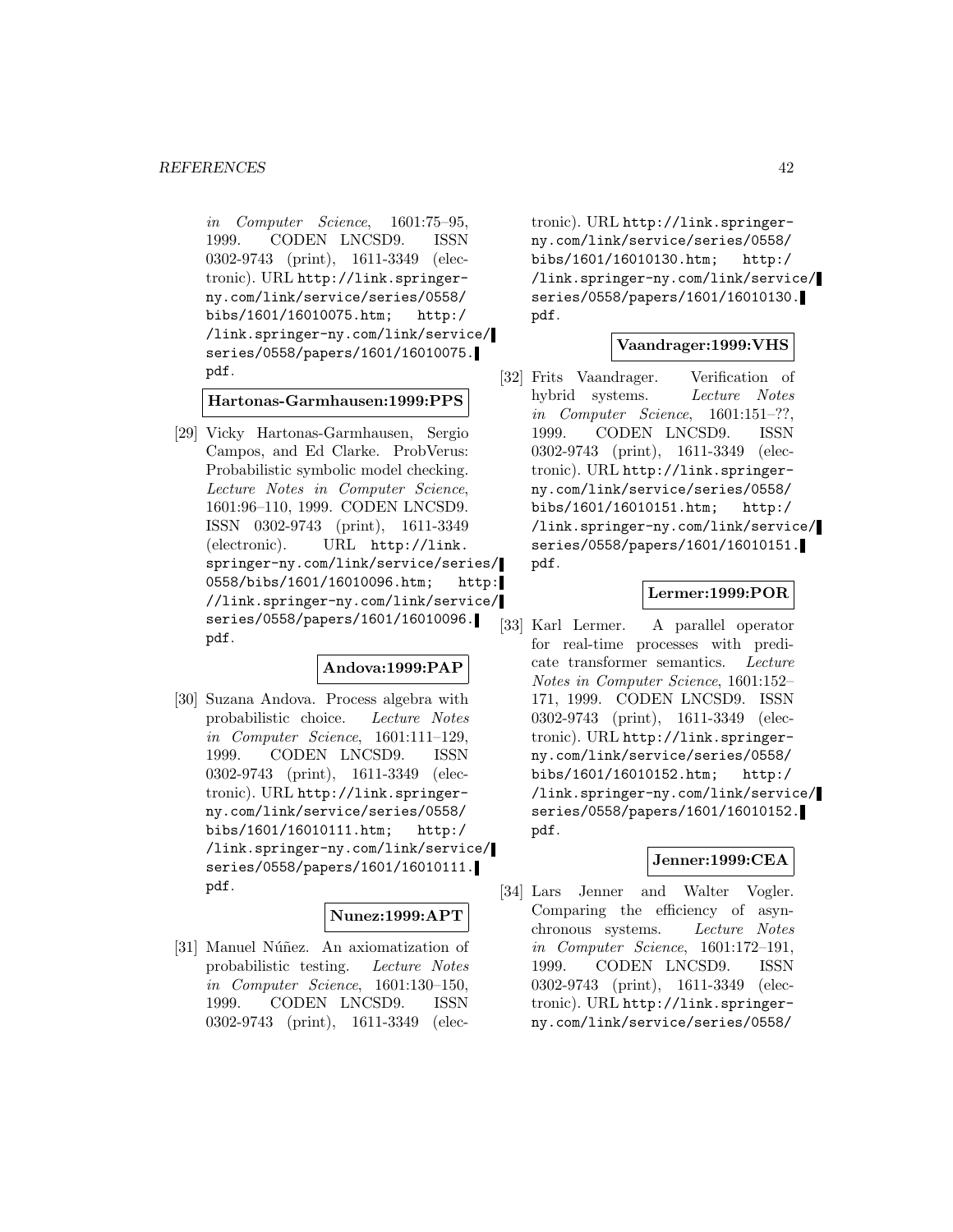bibs/1601/16010172.htm; http:/ /link.springer-ny.com/link/service/ series/0558/papers/1601/16010172. pdf.

### **Lermer:1999:FMR**

[35] Karl Lermer and Colin Fidge. A formal model of real-time program compilation. Lecture Notes in Computer Science, 1601:192–210, 1999. CODEN LNCSD9. ISSN 0302-9743 (print), 1611-3349 (electronic). URL http://link.springerny.com/link/service/series/0558/ bibs/1601/16010192.htm; http:/ /link.springer-ny.com/link/service/ series/0558/papers/1601/16010192. pdf.

### **Clark:1999:SPM**

[36] Graham Clark, Stephen Gilmore, and Jane Hillston. Specifying performance measures for PEPA. Lecture Notes in Computer Science, 1601:211–227, 1999. CODEN LNCSD9. ISSN 0302-9743 (print), 1611-3349 (electronic). URL http://link.springerny.com/link/service/series/0558/ bibs/1601/16010211.htm; http:/ /link.springer-ny.com/link/service/ series/0558/papers/1601/16010211. pdf.

### **Bohnenkamp:1999:SNS**

[37] Henrik C. Bohnenkamp and Boudewijn R. Haverkort. Semi-numerical solution of stochastic process algebra models. Lecture Notes in Computer Science, 1601:228–243, 1999. CODEN LNCSD9. ISSN 0302-9743 (print), 1611-3349 (electronic). URL http://link.springerny.com/link/service/series/0558/

bibs/1601/16010228.htm; http:/ /link.springer-ny.com/link/service/ series/0558/papers/1601/16010228. pdf.

## **Hermanns:1999:BAS**

[38] Holger Hermanns and Markus Siegle. Bisimulation algorithms for stochastic process algebras and their BDDbased implementation. Lecture Notes in Computer Science, 1601:244–264, 1999. CODEN LNCSD9. ISSN 0302-9743 (print), 1611-3349 (electronic). URL http://link.springerny.com/link/service/series/0558/ bibs/1601/16010244.htm; http:/ /link.springer-ny.com/link/service/ series/0558/papers/1601/16010244. pdf.

# **Vardi:1999:PLT**

[39] Moshe Y. Vardi. Probabilistic lineartime model checking: An overview of the automata-theoretic approach. Lecture Notes in Computer Science, 1601: 265–276, 1999. CODEN LNCSD9. ISSN 0302-9743 (print), 1611-3349 (electronic). URL http://link. springer-ny.com/link/service/series/ 0558/bibs/1601/16010265.htm; http: //link.springer-ny.com/link/service/ series/0558/papers/1601/16010265. pdf.

# **Havelund:1999:FVP**

[40] Klaus Havelund, Kim Guldstrand Larsen, and Arne Skou. Formal verification of a power controller using the real-time model checker UPPAAL. Lecture Notes in Computer Science, 1601:277–298, 1999. CODEN LNCSD9. ISSN 0302-9743 (print), 1611-3349 (elec-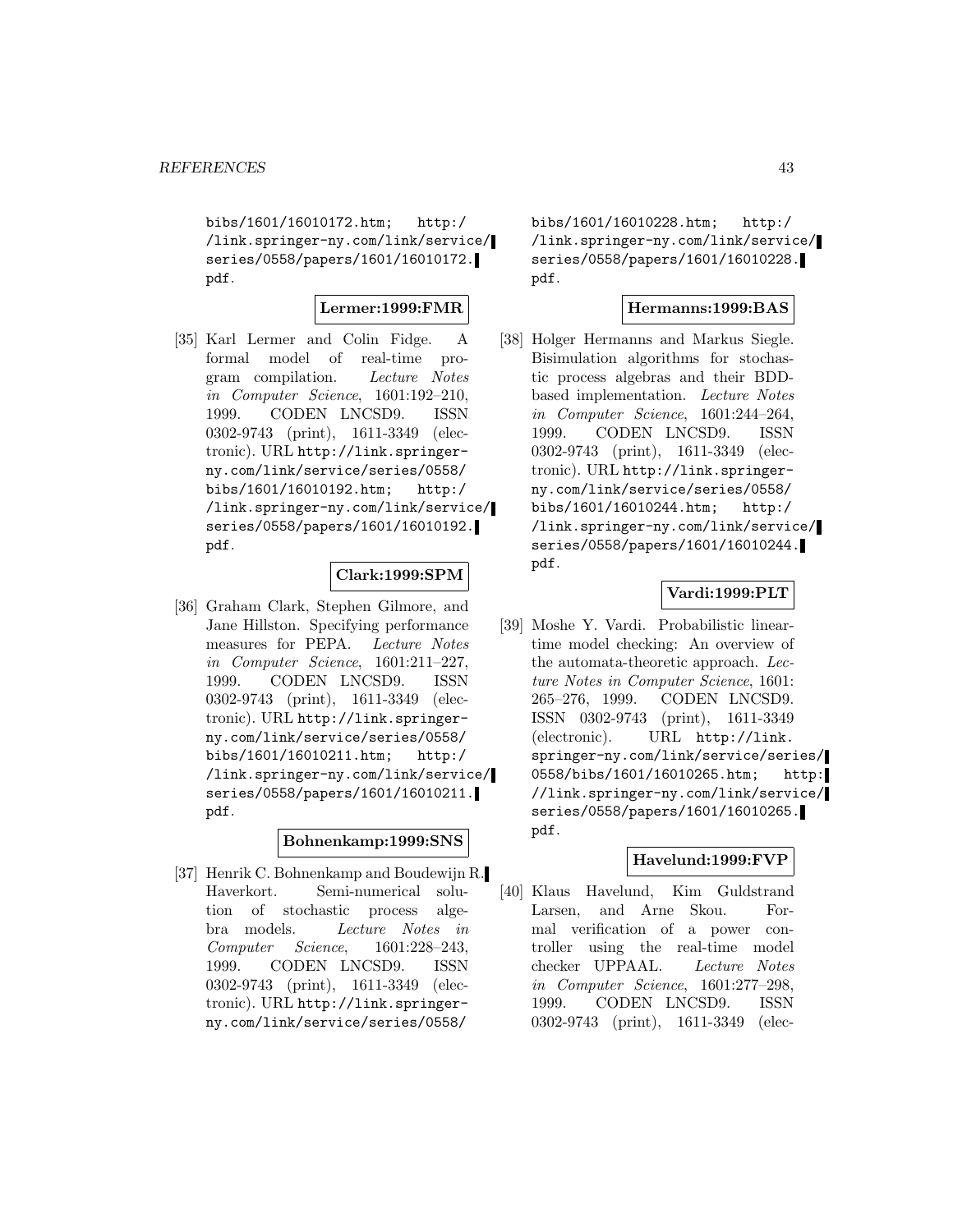tronic). URL http://link.springerny.com/link/service/series/0558/ bibs/1601/16010277.htm; http:/ /link.springer-ny.com/link/service/ series/0558/papers/1601/16010277. pdf.

### **Tripakis:1999:VPT**

[41] Stavros Tripakis. Verifying progress in timed systems. Lecture Notes in Computer Science, 1601:299–314, 1999. CODEN LNCSD9. ISSN 0302-9743 (print), 1611-3349 (electronic). URL http://link.springerny.com/link/service/series/0558/ bibs/1601/16010299.htm; http:/ /link.springer-ny.com/link/service/ series/0558/papers/1601/16010299. pdf.

#### **Kolano:1999:PAR**

[42] Paul Z. Kolano. Proof assistance for real-time systems using an interactive theorem prover. Lecture Notes in Computer Science, 1601:315–333, 1999. CODEN LNCSD9. ISSN 0302-9743 (print), 1611-3349 (electronic). URL http://link.springerny.com/link/service/series/0558/ bibs/1601/16010315.htm; http:/ /link.springer-ny.com/link/service/ series/0558/papers/1601/16010315. pdf.

#### **Bowman:1999:MTT**

[43] Howard Bowman. Modelling timeouts without timelocks. Lecture Notes in Computer Science, 1601:334–354, 1999. CODEN LNCSD9. ISSN 0302-9743 (print), 1611-3349 (electronic). URL http://link.springerny.com/link/service/series/0558/ bibs/1601/16010334.htm; http:/

/link.springer-ny.com/link/service/ series/0558/papers/1601/16010334. pdf.

# **Fusen:1999:PIE**

[44] H. Fusen and W. Jie. A parallel implementation of the Everglades Landscape Fire Model in networks of workstations. Lecture Notes in Computer Science, 1602:1–15, 1999. CODEN LNCSD9. ISSN 0302-9743 (print), 1611-3349 (electronic).

#### **Steenkiste:1999:AMN**

[45] P. Steenkiste. Adaptation models for network-aware distributed computations. Lecture Notes in Computer Science, 1602:16–31, 1999. CODEN LNCSD9. ISSN 0302-9743 (print), 1611-3349 (electronic).

### **Yerosheva:1999:PEM**

[46] L. Yerosheva and P. M. Kogge. Prototyping execution models for HTMT petaflop machine in Java. Lecture Notes in Computer Science, 1602:32– 46, 1999. CODEN LNCSD9. ISSN 0302-9743 (print), 1611-3349 (electronic).

### **Silla:1999:IWF**

[47] F. Silla and J. Duato. Is it worth the flexibility provided by irregular topologies in networks of workstations? Lecture Notes in Computer Science, 1602:47–61, 1999. CODEN LNCSD9. ISSN 0302-9743 (print), 1611-3349 (electronic).

# **Caminero:1999:PEM**

[48] B. Caminero, F. J. Quiles, Y. Duato, and D. S. Love. Performance evaluation of the multimedia router with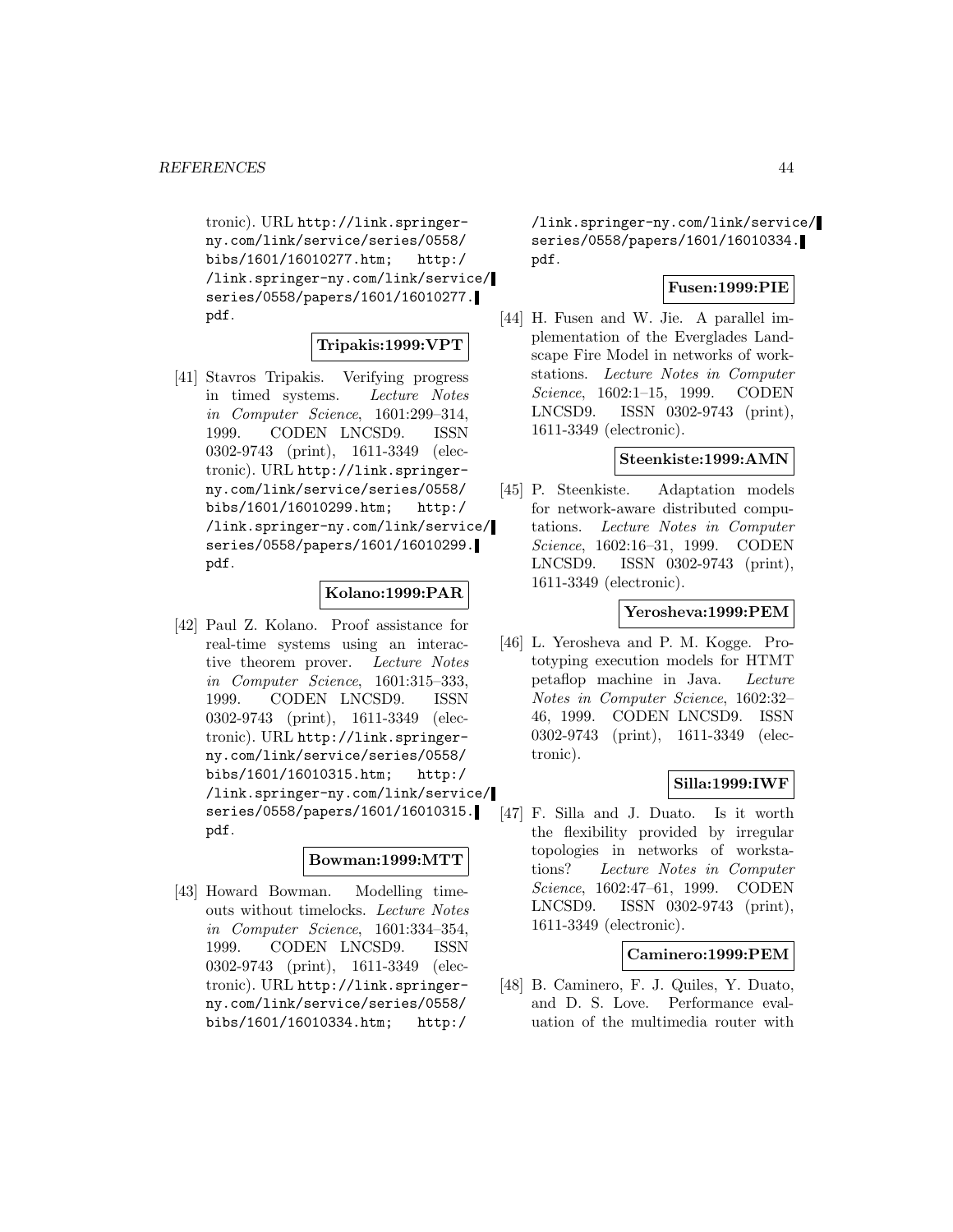MPEG-2 video traffic. Lecture Notes in Computer Science, 1602:62–76, 1999. CODEN LNCSD9. ISSN 0302-9743 (print), 1611-3349 (electronic).

### **Canonico:1999:SFC**

[49] R. Canonico, R. Cristaldi, and G. Iannello. A scalable flow control algorithm for the fast messages communication library. Lecture Notes in Computer Science, 1602:77–90, 1999. CODEN LNCSD9. ISSN 0302-9743 (print), 1611-3349 (electronic).

# **Shah:1999:HPS**

[50] H. V. Shah, C. Pu, and R. S. Madukkarumukumana. High performance sockets and RPC over virtual interface (VI) architecture. Lecture Notes in Computer Science, 1602:91–107, 1999. CODEN LNCSD9. ISSN 0302- 9743 (print), 1611-3349 (electronic).

# **Philp:1999:STS**

[51] I. R. Philp and Y.-L. Liong. The scheduled transfer (ST) protocol. Lecture Notes in Computer Science, 1602:108– 121, 1999. CODEN LNCSD9. ISSN 0302-9743 (print), 1611-3349 (electronic).

### **Watson:1999:NPO**

[52] P. Watson and S. Parastatidis. The NIP parallel object-oriented computational model. Lecture Notes in Computer Science, 1602:122–136, 1999. CODEN LNCSD9. ISSN 0302-9743 (print), 1611-3349 (electronic).

# **Herlihy:1999:ATS**

[53] M. Herlihy. The Aleph Toolkit: Support for scalable distributed shared objects. Lecture Notes in Computer Sci-

ence, 1602:137–149, 1999. CODEN LNCSD9. ISSN 0302-9743 (print), 1611-3349 (electronic).

# **Kumar:1999:CAD**

[54] D. R. Kumar and W. A. Najjar. Combining adaptive and deterministic routing: Evaluation of a hybrid router. Lecture Notes in Computer Science, 1602:150–164, 1999. CODEN LNCSD9. ISSN 0302-9743 (print), 1611-3349 (electronic).

# **Casado:1999:DFR**

[55] R. Casado, F. J. Quiles, J. L. Sanchez, and J. Duato. Deadlock-free routing in irregular networks with dynamic reconfiguration. Lecture Notes in Computer Science, 1602:165–180, 1999. CODEN LNCSD9. ISSN 0302-9743 (print), 1611-3349 (electronic).

### **Brooks:1999:IAS**

[56] D. Brooks and M. Martonosi. Implementing application-specific cachecoherence protocols in configurable hardware. Lecture Notes in Computer Science, 1602:181–195, 1999. CODEN LNCSD9. ISSN 0302-9743 (print), 1611-3349 (electronic).

# **Karl:1999:SSM**

[57] W. Karl, M. Leberecht, and M. Schulz. Supporting shared memory and message passing on clusters of PCs with a SMiLE. Lecture Notes in Computer Science, 1602:196–210, 1999. CODEN LNCSD9. ISSN 0302-9743 (print), 1611-3349 (electronic).

### **Jacunski:1999:LLM**

[58] M. Jacunski, V. Moorthy, P. P. Ware, and M. Pillai. Low latency message-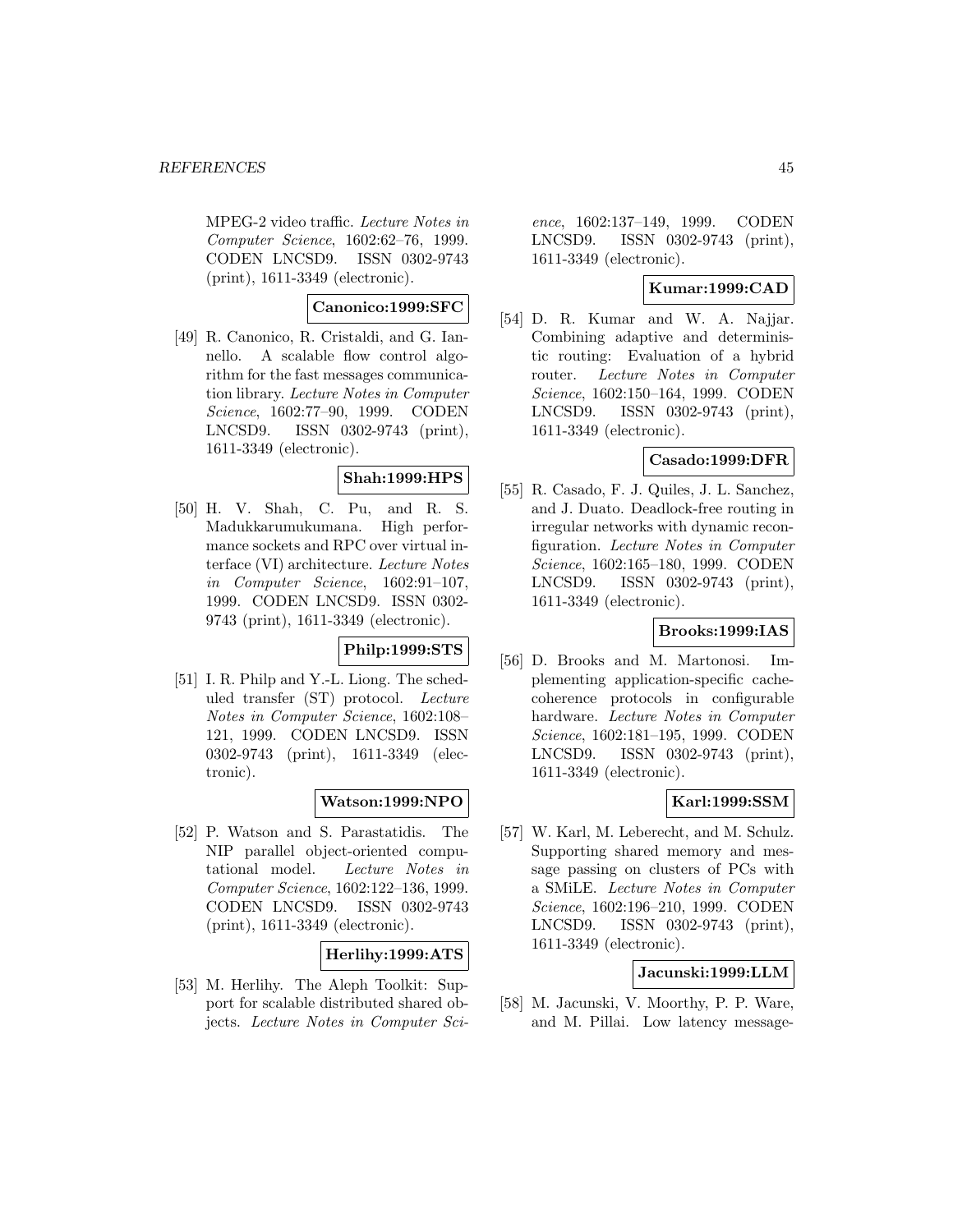passing for reflective memory networks. Lecture Notes in Computer Science, 1602:211–224, 1999. CODEN LNCSD9. ISSN 0302-9743 (print), 1611-3349 (electronic).

#### **Swarup:1999:TBM**

[59] V. Swarup and J. T. Fabrega. Trust: Benefits, models, and mechanisms. Lecture Notes in Computer Science, 1603:3–18, 1999. CODEN LNCSD9. ISSN 0302-9743 (print), 1611-3349 (electronic).

#### **Abadi:1999:PPL**

[60] M. Abadi. Protection in programminglanguage translations. Lecture Notes in Computer Science, 1603:19–34, 1999. CODEN LNCSD9. ISSN 0302-9743 (print), 1611-3349 (electronic).

### **Ancona:1999:RAS**

[61] M. Ancona, W. Cazzola, and E. B. Fernandez. Reflective authorization systems: Possibilities, benefits, and drawbacks. Lecture Notes in Computer Science, 1603:35–50, 1999. CODEN LNCSD9. ISSN 0302-9743 (print), 1611-3349 (electronic).

# **Cardelli:1999:AMC**

[62] L. Cardelli. Abstractions for mobile computations. Lecture Notes in Computer Science, 1603:51–94, 1999. CODEN LNCSD9. ISSN 0302-9743 (print), 1611-3349 (electronic).

#### **Hennessey:1999:TSE**

[63] M. Hennessey and J. Riely. Type-safe execution of mobile agents in anonymous networks. Lecture Notes in Computer Science, 1603:95–116, 1999.

CODEN LNCSD9. ISSN 0302-9743 (print), 1611-3349 (electronic).

### **DeNicola:1999:TSA**

[64] R. De Nicola, G. Ferrari, and R. Pugliese. Types as specifications of access policies. Lecture Notes in Computer Science, 1603:117–146, 1999. CODEN LNCSD9. ISSN 0302-9743 (print), 1611-3349 (electronic).

## **Leroy:1999:SPT**

[65] X. Leroy and F. Rouaix. Security properties of typed applets. Lecture Notes in Computer Science, 1603:147–184, 1999. CODEN LNCSD9. ISSN 0302-9743 (print), 1611-3349 (electronic).

#### **Blaze:1999:RTM**

[66] M. Blaze, J. Feigenbaum, J. Ioannidis, and A. D. Keromytis. The role of trust management in distributed systems security. Lecture Notes in Computer Science, 1603:185–210, 1999. CODEN LNCSD9. ISSN 0302-9743 (print), 1611-3349 (electronic).

# **Aura:1999:DAR**

[67] T. Aura. Distributed access-rights management with delegation certificates. Lecture Notes in Computer Science, 1603:211–236, 1999. CODEN LNCSD9. ISSN 0302-9743 (print), 1611-3349 (electronic).

#### **Brose:1999:VBA**

[68] G. Brose. A view-based access control model for CORBA. Lecture Notes in Computer Science, 1603:237–252, 1999. CODEN LNCSD9. ISSN 0302-9743 (print), 1611-3349 (electronic).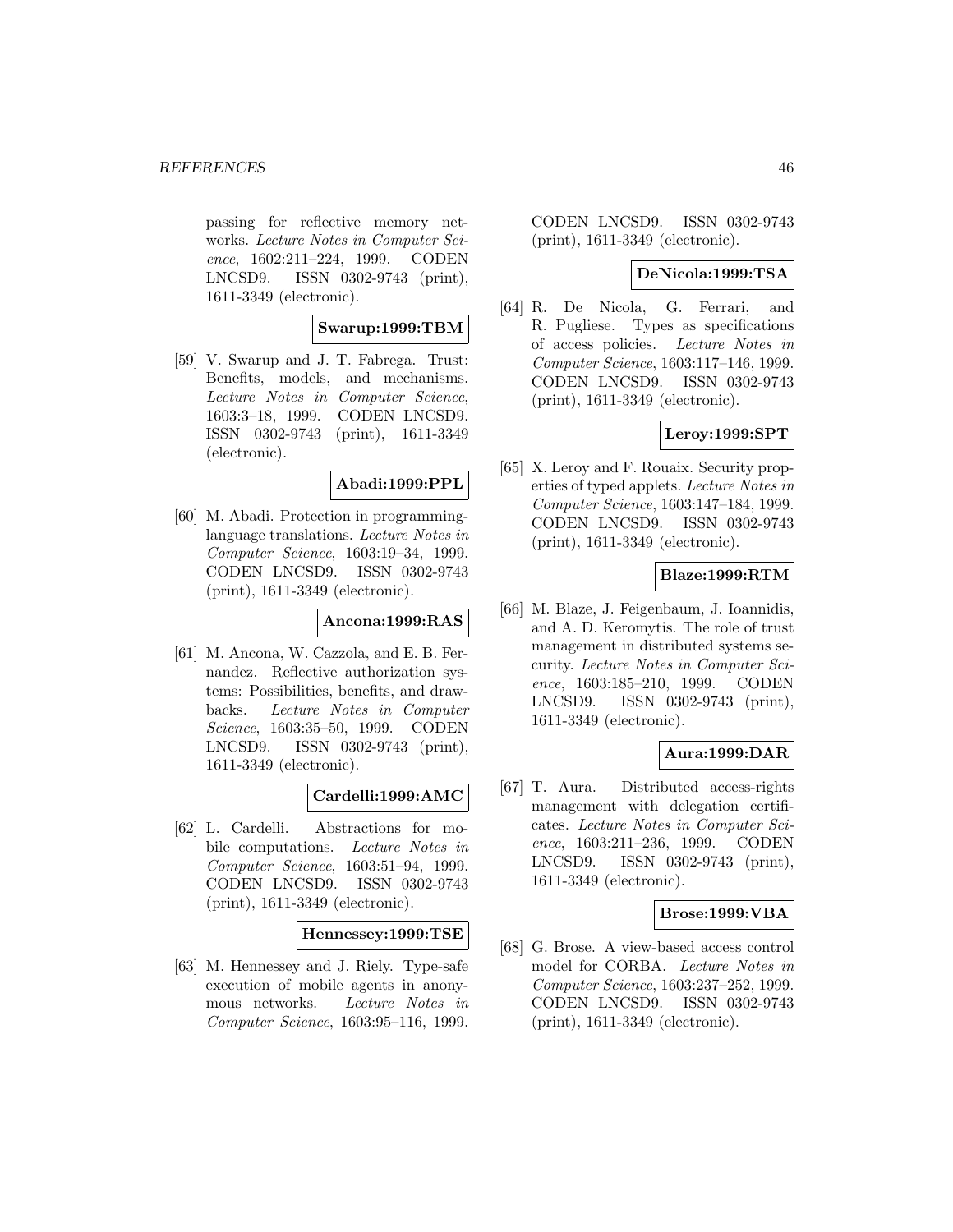# **Tschudin:1999:APD**

[69] C. Tschudin. Apoptosis — the programmed death of distributed services. Lecture Notes in Computer Science, 1603:253–260, 1999. CODEN LNCSD9. ISSN 0302-9743 (print), 1611-3349 (electronic).

# **Yee:1999:SMA**

[70] B. S. Yee. A sanctuary for mobile agents. Lecture Notes in Computer Science, 1603:261–274, 1999. CODEN LNCSD9. ISSN 0302-9743 (print), 1611-3349 (electronic).

# **Roth:1999:MPC**

[71] V. Roth. Mutual protection of cooperating agents. Lecture Notes in Computer Science, 1603:275–288, 1999. CODEN LNCSD9. ISSN 0302-9743 (print), 1611-3349 (electronic).

### **Jaeger:1999:ACC**

[72] T. Jaeger. Access control in configurable systems. Lecture Notes in Computer Science, 1603:289–316, 1999. CODEN LNCSD9. ISSN 0302-9743 (print), 1611-3349 (electronic).

### **Grimm:1999:PPN**

[73] R. Grimm and B. N. Bershad. Providing policy-neutral and transparent access control in extensible systems. Lecture Notes in Computer Science, 1603:317–338, 1999. CODEN LNCSD9. ISSN 0302-9743 (print), 1611-3349 (electronic).

### **Jones:1999:IAT**

[74] M. B. Jones. Interposition agents: Transparently interposing user code at the system interface. Lecture Notes in

Computer Science, 1603:339–368, 1999. CODEN LNCSD9. ISSN 0302-9743 (print), 1611-3349 (electronic).

### **VonEicken:1999:JKC**

[75] T. Von Eicken, C.-C. Chang, G. Czajkowski, and C. Hawblitzel. J-Kernel: A capability-based operating system for Java. Lecture Notes in Computer Science, 1603:369–394, 1999. CODEN LNCSD9. ISSN 0302-9743 (print), 1611-3349 (electronic).

### **VanDoorn:1999:SNO**

[76] L. Van Doorn, M. Abadi, M. Burrows, and E. Wobber. Secure network objects. Lecture Notes in Computer Science, 1603:395–412, 1999. CODEN LNCSD9. ISSN 0302-9743 (print), 1611-3349 (electronic).

# **Edjlali:1999:HBA**

[77] G. Edjlali, A. Acharya, and V. Chaudhary. History-based access control for mobile code. Lecture Notes in Computer Science, 1603:413–432, 1999. CODEN LNCSD9. ISSN 0302-9743 (print), 1611-3349 (electronic).

### **Alexander:1999:SAN**

[78] D. S. Alexander, W. A. Arbaugh, A. D. Keromytis, and J. M. Smith. Security in active networks. Lecture Notes in Computer Science, 1603:433–452, 1999. CODEN LNCSD9. ISSN 0302-9743 (print), 1611-3349 (electronic).

### **Hulaas:1999:UIS**

[79] J. Hulaas, A. Villazon, and J. Harms. Using interfaces to specify access rights. Lecture Notes in Computer Science, 1603:453–468, 1999. CODEN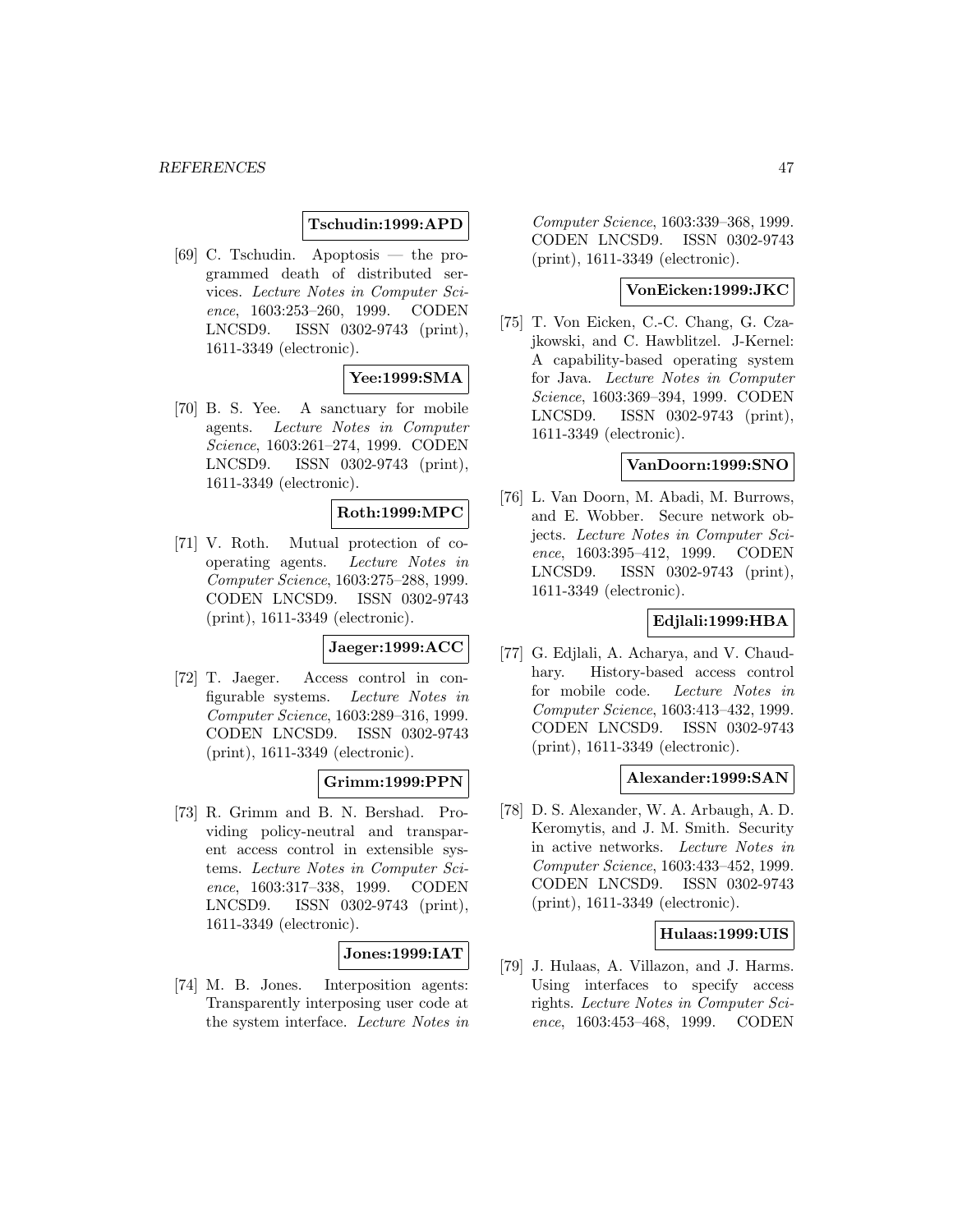LNCSD9. ISSN 0302-9743 (print), 1611-3349 (electronic).

#### **Wilhelm:1999:ITT**

[80] U. G. Wilhelm, S. Staamann, and L. Buttyan. Introducing trusted third parties to the mobile agent paradigm. Lecture Notes in Computer Science, 1603:469–492, 1999. CODEN LNCSD9. ISSN 0302-9743 (print), 1611-3349 (electronic).

# **Asada:1999:OR**

[81] Minoru Asada, Manuela Veloso, Milind Tambe, Itsuki Noda, Hiroaki Kitano, and Gerhard K. Kraetzschmar. Overview of RoboCup-98. Lecture Notes in Computer Science, 1604:1– ??, 1999. CODEN LNCSD9. ISSN 0302-9743 (print), 1611-3349 (electronic). URL http://link.springerny.com/link/service/series/0558/ bibs/1604/16040001.htm; http:/ /link.springer-ny.com/link/service/ series/0558/papers/1604/16040001. pdf.

#### **Binsted:1999:CDS**

[82] Kim Binsted and Sean Luke. Character design for soccer commentary. Lecture Notes in Computer Science, 1604: 22–??, 1999. CODEN LNCSD9. ISSN 0302-9743 (print), 1611-3349 (electronic). URL http://link.springerny.com/link/service/series/0558/ bibs/1604/16040022.htm; http:/ /link.springer-ny.com/link/service/ series/0558/papers/1604/16040022. pdf.

#### **Matsubara:1999:ASC**

[83] Hitoshi Matsubara, Ian Frank, Kumiko Tanaka-Ishii, Itsuki Noda,

Hideyuki Nakashima, and Kôiti Hasida. Automatic soccer commentary and RoboCup. Lecture Notes in Computer Science, 1604:34–??, 1999. CODEN LNCSD9. ISSN 0302-9743 (print), 1611-3349 (electronic). URL http://link.springerny.com/link/service/series/0558/ bibs/1604/16040034.htm; http:/ /link.springer-ny.com/link/service/ series/0558/papers/1604/16040034. pdf.

# **Voelz:1999:RRS**

[84] Dirk Voelz, Elisabeth André, Gerd Herzog, and Thomas Rist. Rocco: A RoboCup soccer commentator system. Lecture Notes in Computer Science, 1604:50–??, 1999. CODEN LNCSD9. ISSN 0302-9743 (print), 1611-3349 (electronic). URL http://link. springer-ny.com/link/service/series/ 0558/bibs/1604/16040050.htm; http: //link.springer-ny.com/link/service/ series/0558/papers/1604/16040050. pdf.

### **Stone:1999:CCS**

[85] Peter Stone, Manuela Veloso, and Patrick Riley. The CMUnited-98 champion simulator team. Lecture Notes in Computer Science, 1604:61– ??, 1999. CODEN LNCSD9. ISSN 0302-9743 (print), 1611-3349 (electronic). URL http://link.springerny.com/link/service/series/0558/ bibs/1604/16040061.htm; http:/ /link.springer-ny.com/link/service/ series/0558/papers/1604/16040061. pdf.

#### **Veloso:1999:CCS**

[86] Manuela Veloso, Michael Bowling,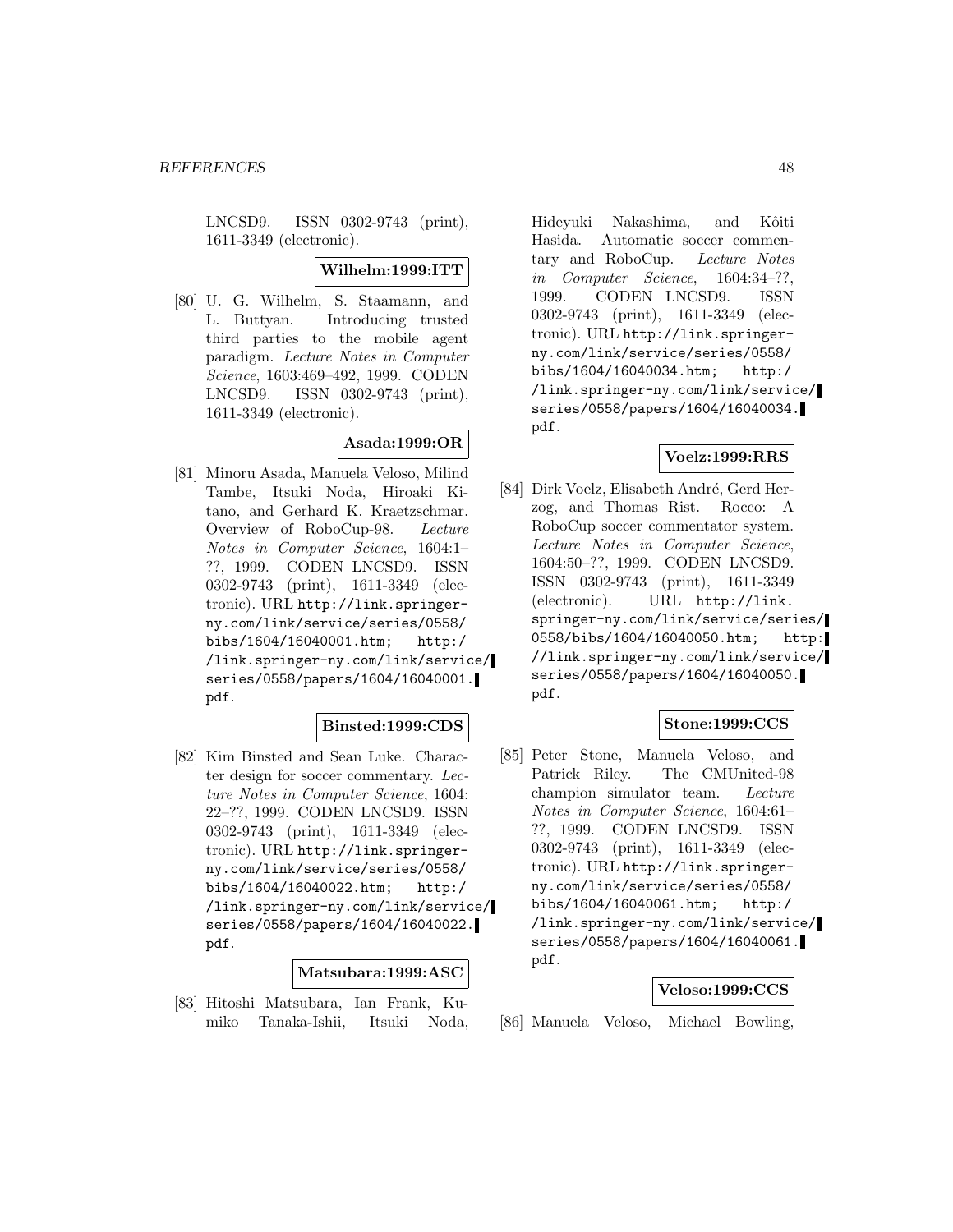Sorin Achim, Kwun Han, and Peter Stone. The CMUnited-98 champion small-robot team. Lecture Notes in Computer Science, 1604:77–??, 1999. CODEN LNCSD9. ISSN 0302-9743 (print), 1611-3349 (electronic). URL http://link.springerny.com/link/service/series/0558/ bibs/1604/16040077.htm; http:/ /link.springer-ny.com/link/service/ series/0558/papers/1604/16040077. pdf.

# **Gulmann:1999:CFR**

[87] J.-S. Gulmann, W. Hatzack, I. Herrmann, and B. Nebel. The CS Freiburg robotic soccer team: Reliable selflocalization, multirobot sensor integration, and basic soccer skills. Lecture Notes in Computer Science, 1604:93– ??, 1999. CODEN LNCSD9. ISSN 0302-9743 (print), 1611-3349 (electronic).

### **Gutmann:1999:CFR**

[88] Jens-Steffen Gutmann, Wolfgang Hatzack, Immanuel Herrmann, Bernhard Nebel, Frank Rittinger, Augustinus Topor, Thilo Weigel, and Bruno Welsch. The CS freiburg robotic soccer team: Reliable selflocalization, multirobot sensor integration, and basic soccer skills. Lecture Notes in Computer Science, 1604:93– ??, 1999. CODEN LNCSD9. ISSN 0302-9743 (print), 1611-3349 (electronic). URL http://link.springerny.com/link/service/series/0558/ bibs/1604/16040093.htm; http:/ /link.springer-ny.com/link/service/ series/0558/papers/1604/16040093. pdf.

# **Verner:1999:SRW**

[89] Igor M. Verner. The survey of RoboCup '98: Who, how and why. Lecture Notes in Computer Science, 1604: 109–??, 1999. CODEN LNCSD9. ISSN 0302-9743 (print), 1611-3349 (electronic). URL http://link.springerny.com/link/service/series/0558/ bibs/1604/16040109.htm; http:/ /link.springer-ny.com/link/service/ series/0558/papers/1604/16040109. pdf.

#### **Coradeschi:1999:HMC**

[90] Silvia Coradeschi and Jacek Malec. How to make a challenging AI course enjoyable using the RoboCup soccer simulation system. Lecture Notes in Computer Science, 1604:120–??, 1999. CODEN LNCSD9. ISSN 0302-9743 (print), 1611-3349 (electronic). URL http://link.springerny.com/link/service/series/0558/ bibs/1604/16040120.htm; http:/ /link.springer-ny.com/link/service/ series/0558/papers/1604/16040120. pdf.

# **Fujita:1999:QRR**

[91] Masahiro Fujita, Stephane Zrehen, and Hiroaki Kitano. A quadruped robot for RoboCup legged robot challenge in Paris '98. Lecture Notes in Computer Science, 1604:125–??, 1999. CODEN LNCSD9. ISSN 0302-9743 (print), 1611-3349 (electronic). URL http://link.springerny.com/link/service/series/0558/ bibs/1604/16040125.htm; http:/ /link.springer-ny.com/link/service/ series/0558/papers/1604/16040125. pdf.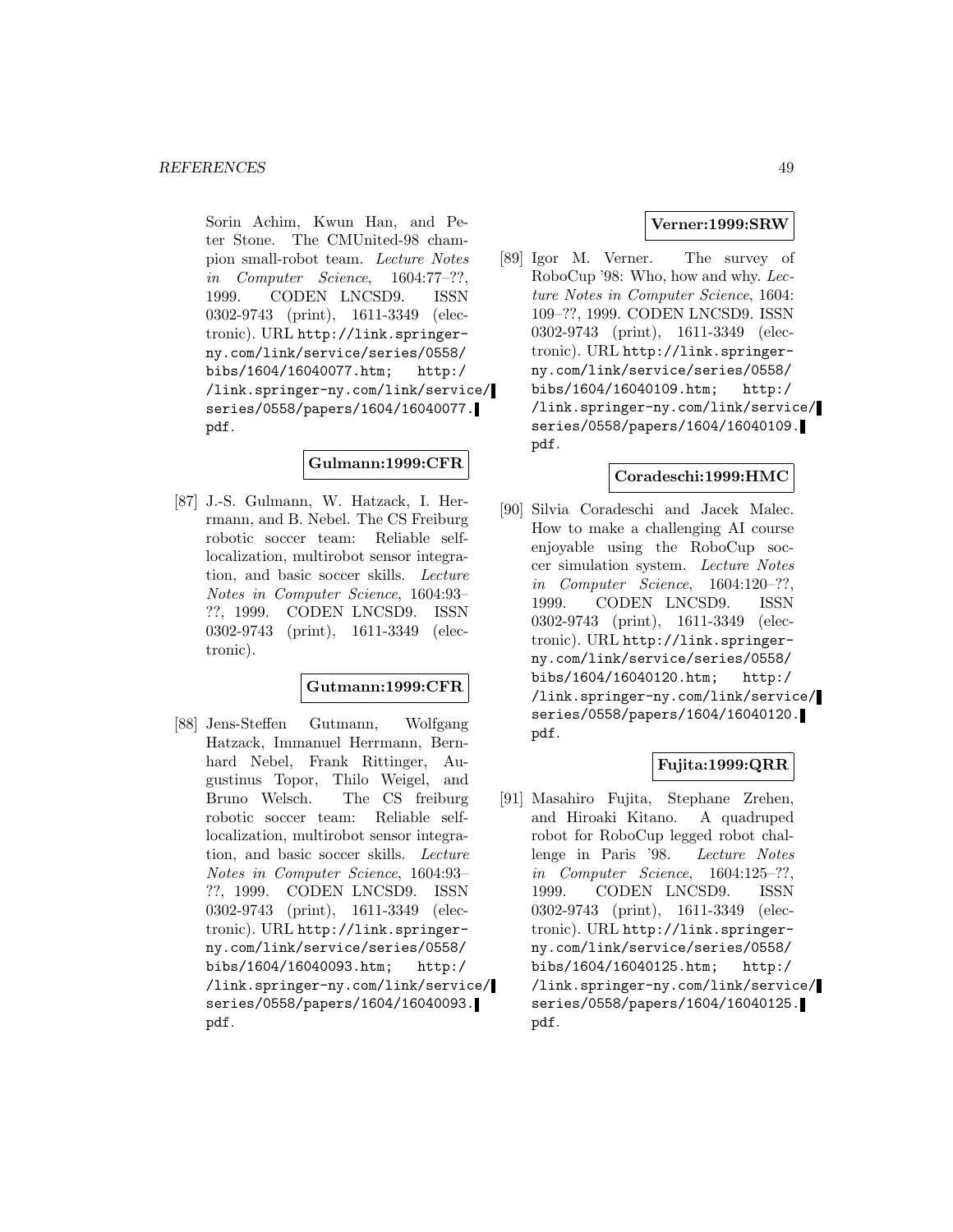### **Lund:1999:RSL**

[92] Henrik Hautop Lund and Luigi Pagliarini. Robot soccer with LEGO mindstorms. Lecture Notes in Computer Science, 1604:141–??, 1999. CODEN LNCSD9. ISSN 0302-9743 (print), 1611-3349 (electronic). URL http://link.springerny.com/link/service/series/0558/ bibs/1604/16040141.htm; http:/ /link.springer-ny.com/link/service/ series/0558/papers/1604/16040141. pdf.

#### **Maeda:1999:BRS**

[93] Kazuaki Maeda, Akinori Kohketsu, and Tomoichi Takahashi. Ballreceiving skill dependent on centering in soccer simulation games. Lecture Notes in Computer Science, 1604:152– ??, 1999. CODEN LNCSD9. ISSN 0302-9743 (print), 1611-3349 (electronic). URL http://link.springerny.com/link/service/series/0558/ bibs/1604/16040152.htm; http:/ /link.springer-ny.com/link/service/ series/0558/papers/1604/16040152. pdf.

### **Marda:1999:BRS**

[94] K. Marda, A. Kohketsu, and T. Takahashi. Ball-receiving skill dependent on centering in soccer simulation games. Lecture Notes in Computer Science, 1604:152–??, 1999. CODEN LNCSD9. ISSN 0302-9743 (print), 1611-3349 (electronic).

### **Lubbers:1999:PCM**

[95] Jan Lubbers and Rogier R. Spaans. The priority/confidence model as a framework for soccer agents. Lecture

Notes in Computer Science, 1604:162– ??, 1999. CODEN LNCSD9. ISSN 0302-9743 (print), 1611-3349 (electronic). URL http://link.springerny.com/link/service/series/0558/ bibs/1604/16040162.htm; http:/ /link.springer-ny.com/link/service/ series/0558/papers/1604/16040162. pdf.

#### **Scerri:1999:UOS**

[96] Paul Scerri, Silvia Coradeschi, and Anders Törne. A user oriented system for developing behavior based agents. Lecture Notes in Computer Science, 1604: 173–??, 1999. CODEN LNCSD9. ISSN 0302-9743 (print), 1611-3349 (electronic). URL http://link.springerny.com/link/service/series/0558/ bibs/1604/16040173.htm; http:/ /link.springer-ny.com/link/service/ series/0558/papers/1604/16040173. pdf.

## **Takahashi:1999:PRG**

[97] Tomoichi Takahashi and Tadashi Naruse. From play recognition to good plays detection — reviewing RoboCup 97 teams from logfile. Lecture Notes in Computer Science, 1604: 187–??, 1999. CODEN LNCSD9. ISSN 0302-9743 (print), 1611-3349 (electronic). URL http://link.springerny.com/link/service/series/0558/ bibs/1604/16040187.htm; http:/ /link.springer-ny.com/link/service/ series/0558/papers/1604/16040187. pdf.

# **Driessens:1999:IVV**

[98] Kurt Driessens, Nico Jacobs, Nathalie Cossement, Patrick Monsieurs, and Luc De Raedt. Inductive verifi-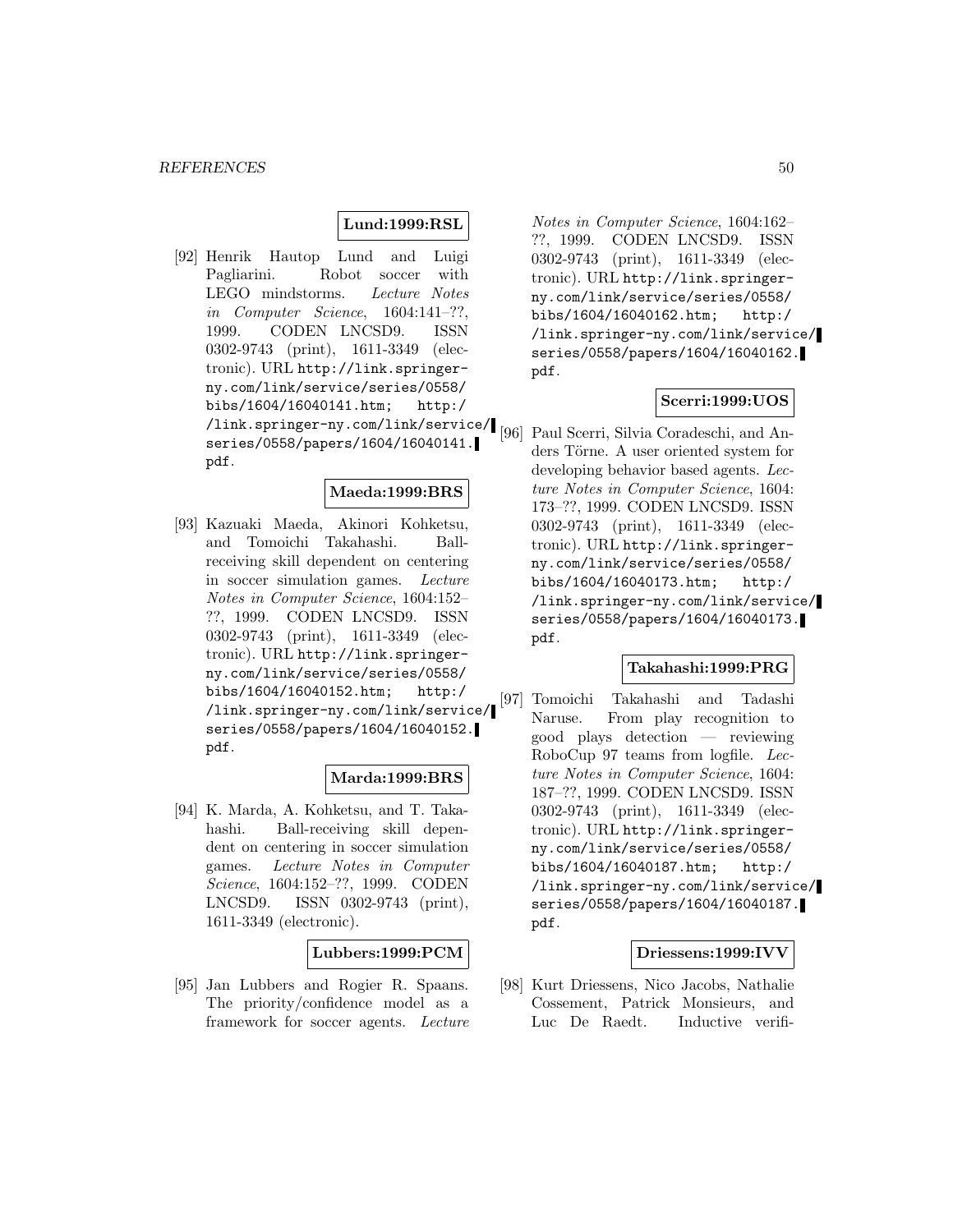cation and validation of the KUL-RoT RoboCup team. Lecture Notes in Computer Science, 1604:193–??, 1999. CODEN LNCSD9. ISSN 0302-9743 (print), 1611-3349 (electronic). URL http://link.springerny.com/link/service/series/0558/ bibs/1604/16040193.htm; http:/ /link.springer-ny.com/link/service/ series/0558/papers/1604/16040193. pdf.

# **Jung:1999:LRA**

[99] Christoph G. Jung. Layered and resource-adapting agents in the RoboCup [102] F. Tortcrolo and C. Carbay. A hybrid simulation. Lecture Notes in Computer Science, 1604:207–220, 1999. CODEN LNCSD9. ISSN 0302-9743 (print), 1611-3349 (electronic). URL http:// link.springer-ny.com/link/service/ series/0558/bibs/1604/16040207. htm; http://link.springer-ny. com/link/service/series/0558/papers/ 1604/16040207.pdf.

# **Ito:1999:DPS**

[100] Nobuhiro Ito, Kouichi Nakagawa, Xiaoyong Du, and Naohiro Ishii. A description-processing system for soccer agents and NIT Stones 98. Lecture Notes in Computer Science, 1604: 221–??, 1999. CODEN LNCSD9. ISSN 0302-9743 (print), 1611-3349 (electronic). URL http://link.springerny.com/link/service/series/0558/ bibs/1604/16040221.htm; http:/ /link.springer-ny.com/link/service/ series/0558/papers/1604/16040221. pdf.

#### **Marsella:1999:UET**

[101] Stacy Marsella, Jafar Adibi, Yaser Al-Onaizan, Ali Erdem, Randall Hill,

Gal A. Kaminka, Zhun Qiu, and Milind Tambe. Using an explicit teamwork model and learning in RoboCup. Lecture Notes in Computer Science, 1604: 237–??, 1999. CODEN LNCSD9. ISSN 0302-9743 (print), 1611-3349 (electronic). URL http://link.springerny.com/link/service/series/0558/ bibs/1604/16040237.htm; http:/ /link.springer-ny.com/link/service/ series/0558/papers/1604/16040237. pdf.

# **Tortcrolo:1999:HAM**

agent model, mixing short term and long term memory abilities. an application to RoboCup competition. Lecture Notes in Computer Science, 1604: 246–??, 1999. CODEN LNCSD9. ISSN 0302-9743 (print), 1611-3349 (electronic).

# **Torterolo:1999:HAM**

[103] Fausto Torterolo and Catherine Garbay. A hybrid agent model, mixing short term and long term memory abilities. Lecture Notes in Computer Science, 1604:246–??, 1999. CODEN LNCSD9. ISSN 0302-9743 (print), 1611-3349 (electronic). URL http://link.springerny.com/link/service/series/0558/ bibs/1604/16040246.htm; http:/ /link.springer-ny.com/link/service/ series/0558/papers/1604/16040246. pdf.

### **Stone:1999:TPO**

[104] Peter Stone and Manuela Veloso. Team-partitioned, opaque-transition reinforcement learning. Lecture Notes in Computer Science, 1604:261–??,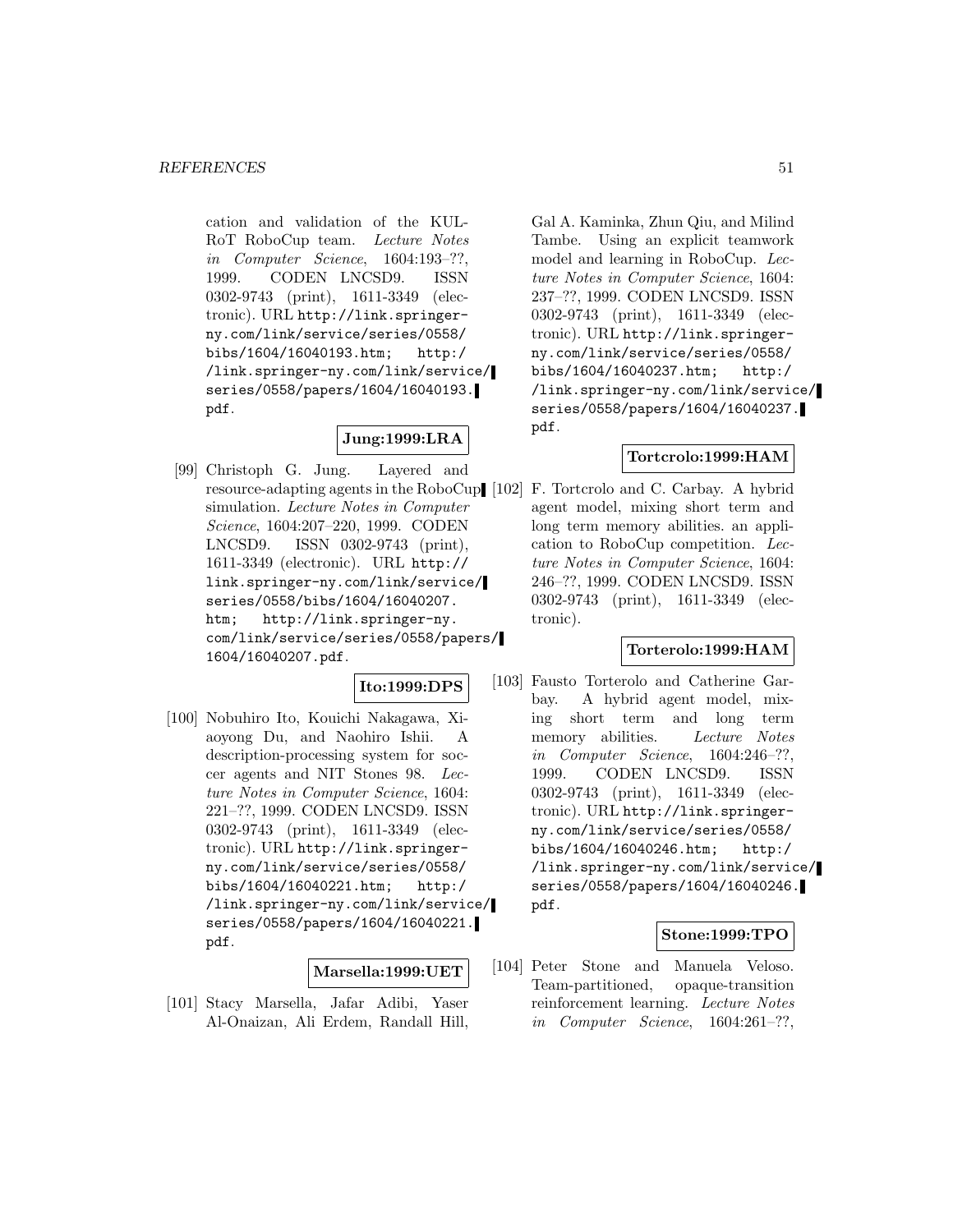1999. CODEN LNCSD9. ISSN 0302-9743 (print), 1611-3349 (electronic). URL http://link.springerny.com/link/service/series/0558/ bibs/1604/16040261.htm; http:/ /link.springer-ny.com/link/service/ series/0558/papers/1604/16040261. pdf.

## **Uchibe:1999:CBA**

[105] Eiji Uchibe, Masateru Nakamura, and Minoru Asada. Cooperative behavior acquisition in a multiple mobile robot environment by co-evolution. Lecture Notes in Computer Science, 1604:273– ??, 1999. CODEN LNCSD9. ISSN 0302-9743 (print), 1611-3349 (electronic). URL http://link.springerny.com/link/service/series/0558/ bibs/1604/16040273.htm; http:/ /link.springer-ny.com/link/service/ series/0558/papers/1604/16040273. pdf.

## **Shen:1999:IRS**

[106] Wei-Min Shen, Jafar Adibi, Rogelio Adobbati, Srini Lanksham, Hadi Moradi, Behnam Salemi, and Sheila Tejada. Integrated reactive soccer agents. Lecture Notes in Computer Science, 1604:286–??, 1999. CODEN LNCSD9. ISSN 0302-9743 (print), 1611-3349 (electronic). URL http://link.springerny.com/link/service/series/0558/ bibs/1604/16040286.htm; http:/ /link.springer-ny.com/link/service/ series/0558/papers/1604/16040286. pdf.

#### **Price:1999:IAV**

[107] Andrew R. Price and Trevor Jones. An innovative approach to vision, localiza-

tion and orientation using omnidirectional radial signature analysis. Lecture Notes in Computer Science, 1604: 299–??, 1999. CODEN LNCSD9. ISSN 0302-9743 (print), 1611-3349 (electronic). URL http://link.springerny.com/link/service/series/0558/ bibs/1604/16040299.htm; http:/ /link.springer-ny.com/link/service/ series/0558/papers/1604/16040299. pdf.

# **Suzuki:1999:AVB**

[108] Sho'ji Suzuki, Tatsunori Kato, Hiroshi Ishizuka, Yasutake Takahashi, Eiji Uchibe, and Minoru Asada. An application of vision-based learning in RoboCup for a real robot with an omnidirectional vision system and the team description of Osaka University "Trackies". Lecture Notes in Computer Science, 1604:316–??, 1999. CODEN LNCSD9. ISSN 0302-9743 (print), 1611-3349 (electronic). URL http://link.springerny.com/link/service/series/0558/ bibs/1604/16040316.htm; http:/ /link.springer-ny.com/link/service/ series/0558/papers/1604/16040316. pdf.

# **Nakamura:1999:RNC**

[109] Takayuki Nakamura, Kazunori Terada, Atsushi Shibata, and Hideaki Takeda. The RoboCup-NAIST: A cheap multisensor-based mobile robot with visual learning capability. Lecture Notes in Computer Science, 1604: 326–??, 1999. CODEN LNCSD9. ISSN 0302-9743 (print), 1611-3349 (electronic). URL http://link.springerny.com/link/service/series/0558/ bibs/1604/16040326.htm; http:/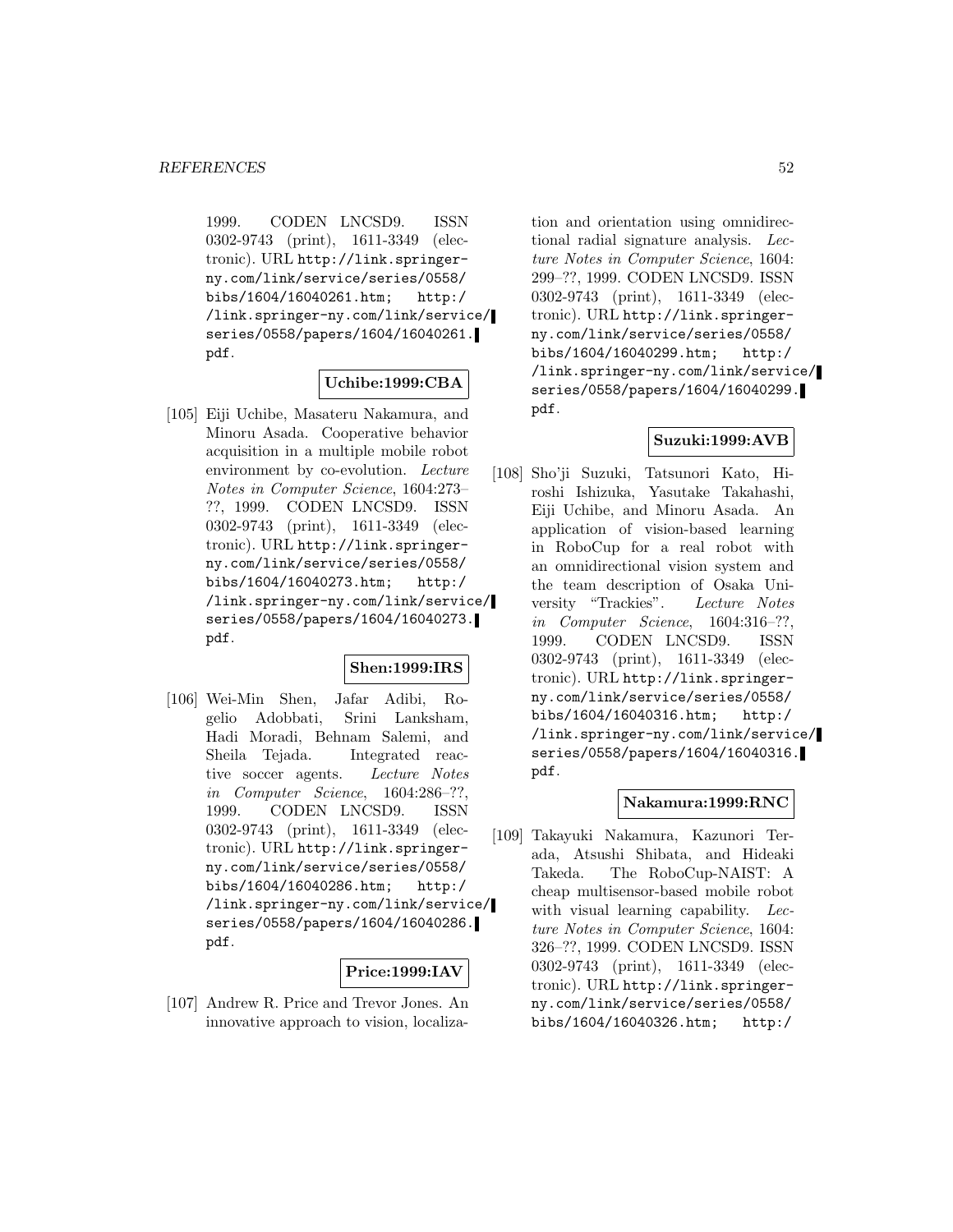/link.springer-ny.com/link/service/ series/0558/papers/1604/16040326. pdf.

### **Andou:1999:ARTa**

[110] T. Andou. Andhill-98: A RoboCup team which reinforces positioning with observation. Lecture Notes in Computer Science, 1604:338–??, 1999. CO-DEN LNCSD9. ISSN 0302-9743 (print), 1611-3349 (electronic).

# **Andre:1999:ETD**

[111] David Andre and Astro Teller. Evolving Team Darwin United. Lecture Notes in Computer Science, 1604:346– ??, 1999. CODEN LNCSD9. ISSN 0302-9743 (print), 1611-3349 (electronic). URL http://link.springerny.com/link/service/series/0558/ bibs/1604/16040346.htm; http:/ /link.springer-ny.com/link/service/ series/0558/papers/1604/16040346. pdf.

### **Boman:1999:UUB**

[112] Magnus Boman, Helena Åberg, Åsa ˚Ahman, Jens Andreasen, Mats Danielson, Carl-Gustaf Jansson, Johan Kummeneje, Harko Verhagen, and Johan Walter. UBU: Utility-based uncertainty handling in synthetic soccer. Lecture Notes in Computer Science, 1604:352–??, 1999. CODEN LNCSD9. ISSN 0302-9743 (print), 1611-3349 (electronic). URL http://link. springer-ny.com/link/service/series/ 0558/bibs/1604/16040352.htm; http: //link.springer-ny.com/link/service/ pdf.

## **Gugenberger:1999:HR**

[113] P. Gugenberger, J. Wendler, K. Schroeter, and H.-D. Burkhard. AT Humboldt in RoboCup-98. Lecture Notes in Computer Science, 1604:358–??, 1999. CODEN LNCSD9. ISSN 0302-9743 (print), 1611-3349 (electronic). URL http://link.springerny.com/link/service/series/0558/ bibs/1604/16040358.htm; http:/ /link.springer-ny.com/link/service/ series/0558/papers/1604/16040358. pdf.

### **Igarashi:1999:ITP**

[114] Harukazu Igarashi, Shougo Kosue, and Masatoshi Miyahara. Individual tactical play and pass with communication between players — team descriptions of Team Miya2. Lecture Notes in Computer Science, 1604:364– 370, 1999. CODEN LNCSD9. ISSN 0302-9743 (print), 1611-3349 (electronic). URL http://link.springerny.com/link/service/series/0558/ bibs/1604/16040364.htm; http:/ /link.springer-ny.com/link/service/ series/0558/papers/1604/16040364. pdf.

# **DaCosta:1999:UTC**

[115] A. C. P. L. Da Costa and G. Bittencourt. UFSC-team: A cognitive multiagent approach to the RoboCup'98 simulator league. Lecture Notes in Computer Science, 1604:371–??, 1999. CODEN LNCSD9. ISSN 0302-9743 (print), 1611-3349 (electronic).

#### **Matsumura:1999:DTE**

series/0558/papers/1604/16040352. [116] Takeshi Matsumura. Description of team erika. Lecture Notes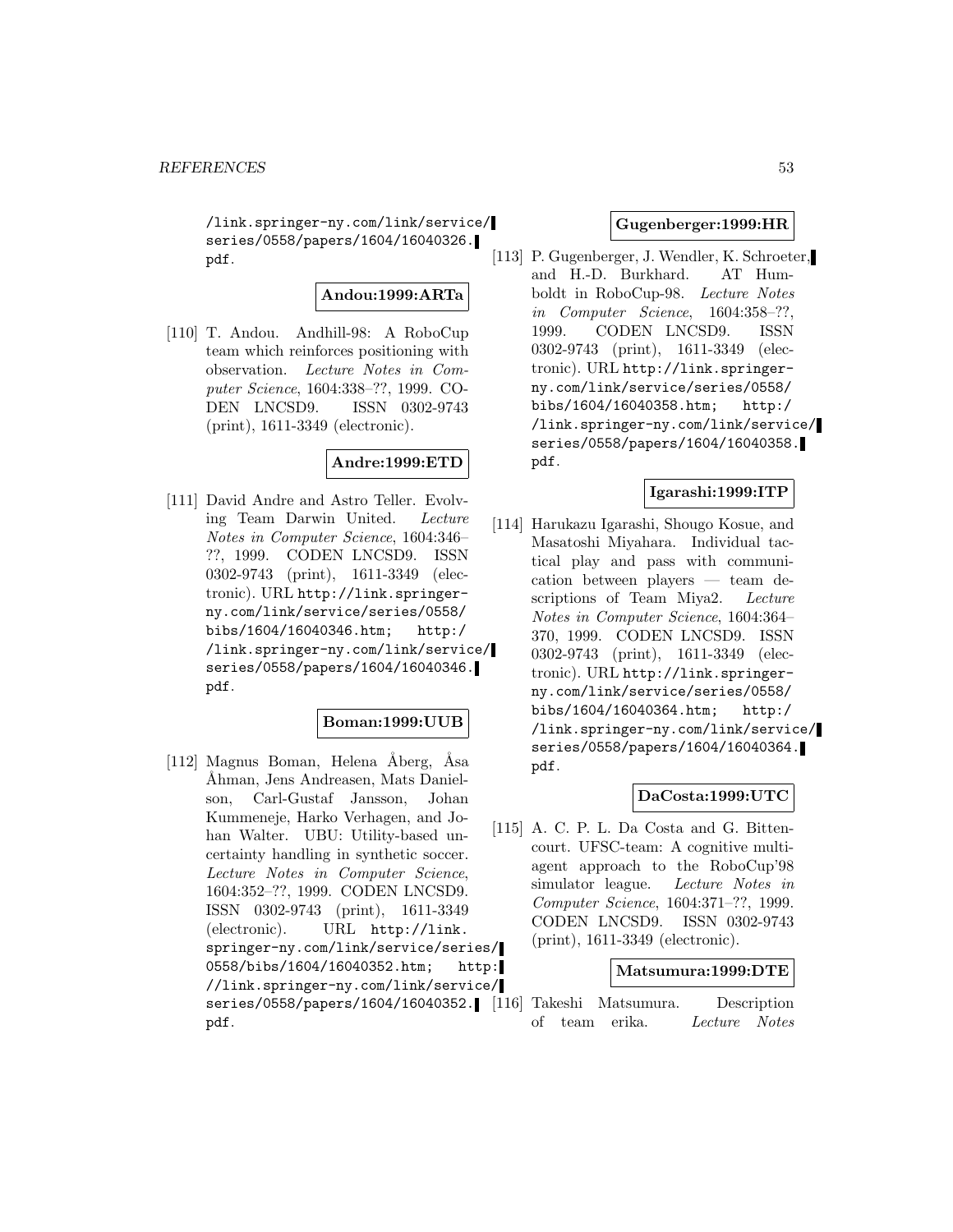in Computer Science, 1604:377–??, 1999. CODEN LNCSD9. ISSN 0302-9743 (print), 1611-3349 (electronic). URL http://link.springerny.com/link/service/series/0558/ bibs/1604/16040377.htm; http:/ /link.springer-ny.com/link/service/ series/0558/papers/1604/16040377. pdf.

### **Pagello:1999:GGP**

[117] E. Pagello, F. Montesello, F. Garelli, F. Candon, P. Chioetto, and S. Griggio. Getting global performance through local information in PaSo-Team'98. Lecture Notes in Computer Science, 1604: 384–??, 1999. CODEN LNCSD9. ISSN 0302-9743 (print), 1611-3349 (electronic). URL http://link.springerny.com/link/service/series/0558/ bibs/1604/16040384.htm; http:/ /link.springer-ny.com/link/service/ series/0558/papers/1604/16040384. pdf.

### **Polani:1999:DAR**

[118] Daniel Polani, Stefan Weber, and Thomas Uthmann. A direct approach to robot soccer agents: Description for the team MAINZ ROLLING BRAINS simulation league of RoboCup'98. Lecture Notes in Computer Science, 1604: 390–??, 1999. CODEN LNCSD9. ISSN 0302-9743 (print), 1611-3349 (electronic). URL http://link.springerny.com/link/service/series/0558/ bibs/1604/16040390.htm; http:/ /link.springer-ny.com/link/service/ series/0558/papers/1604/16040390. pdf.

### **Riekki:1999:CFE**

[119] Jukka Riekki, Jussi Pajala, Antti

Tikanmäki, and Juha Röning. CAT finland: Executing primitive tasks in parallel. Lecture Notes in Computer Science, 1604:396–??, 1999. CODEN LNCSD9. ISSN 0302-9743 (print), 1611-3349 (electronic). URL http:// link.springer-ny.com/link/service/ series/0558/bibs/1604/16040396. htm; http://link.springer-ny. com/link/service/series/0558/papers/ 1604/16040396.pdf.

### **Zhang:1999:MLCa**

[120] Y. Zhang and A. K. Mackworth. A multi-level constraint-based controller for the Dynamo98 robot soccer team. Lecture Notes in Computer Science, 1604:402–??, 1999. CODEN LNCSD9. ISSN 0302-9743 (print), 1611-3349 (electronic).

### **Birk:1999:SLR**

[121] Andreas Birk, Thomas Walle, Tony Belpaeme, Johan Parent, Tom De Vlaminck, and Holger Kenn. The small league RoboCup team of the VUB AI-lab. Lecture Notes in Computer Science, 1604:410–??, 1999. CODEN LNCSD9. ISSN 0302-9743 (print), 1611-3349 (electronic). URL http://link.springerny.com/link/service/series/0558/ bibs/1604/16040410.htm; http:/ /link.springer-ny.com/link/service/ series/0558/papers/1604/16040410. pdf.

# **Braunl:1999:CGS**

[122] T. Braunl. CHPS glory — soccer robots with local intelligence. Lecture Notes in Computer Science, 1604:416– ??, 1999. CODEN LNCSD9. ISSN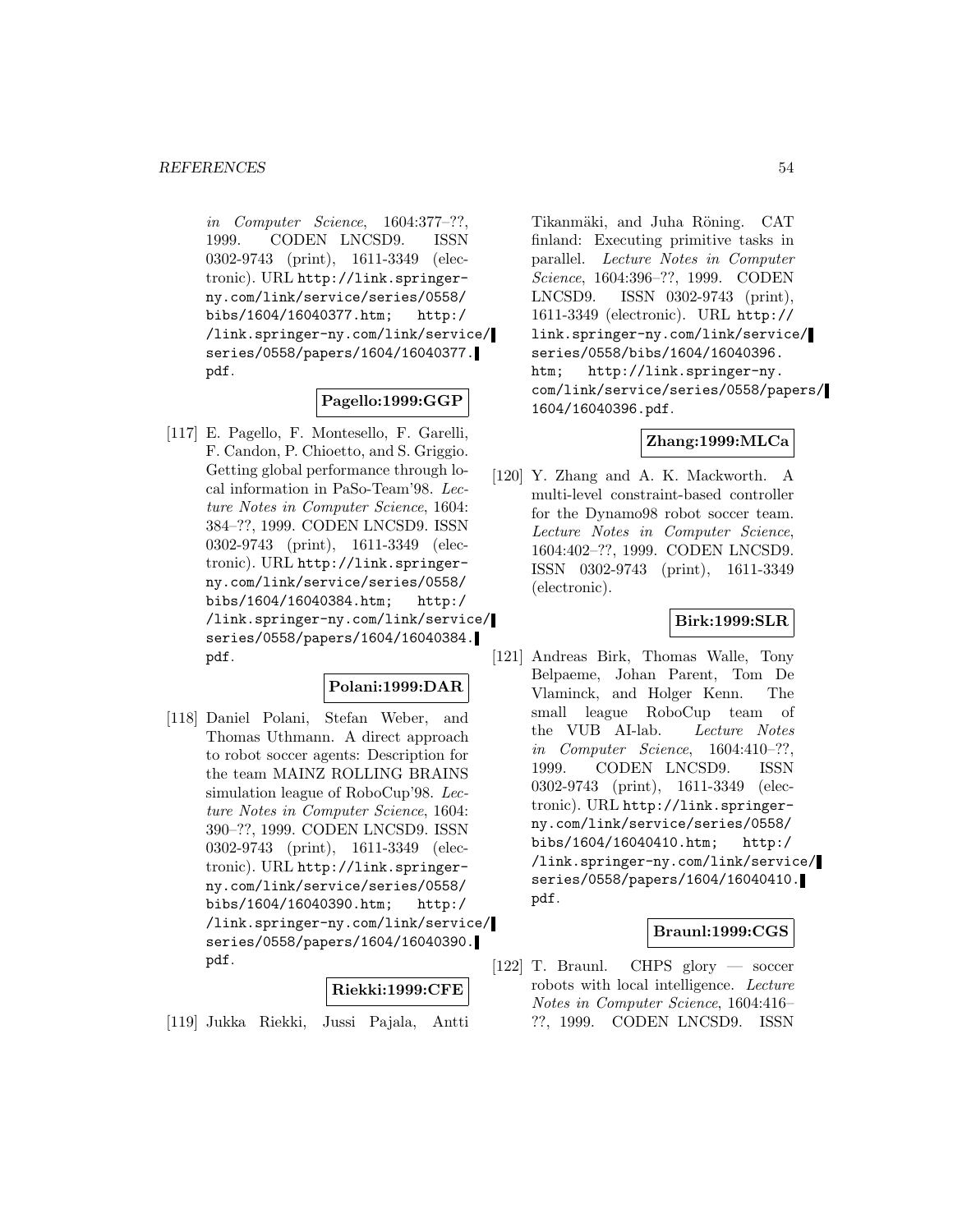0302-9743 (print), 1611-3349 (electronic).

#### **Rowstron:1999:CUR**

[123] A. Rowstron, B. Bradshaw, D. Crosby, T. Edmonds, S. Hodges, A. Hopper, S. Lloyd, J. Wang, and S. Wray. The Cambridge University Robot Football Team description. Lecture Notes in Computer Science, 1604:422–??, 1999. CODEN LNCSD9. ISSN 0302-9743 (print), 1611-3349 (electronic). URL http://link.springerny.com/link/service/series/0558/ bibs/1604/16040422.htm; http:/ /link.springer-ny.com/link/service/ series/0558/papers/1604/16040422. pdf.

### **Wyeth:1999:URS**

[124] Gordon Wyeth, Brett Browning, and Ashley Tews. The UQ RoboRoos small-size league team description for RoboCup '98. Lecture Notes in Computer Science, 1604:428–??, 1999. CODEN LNCSD9. ISSN 0302-9743 (print), 1611-3349 (electronic). URL http://link.springerny.com/link/service/series/0558/ bibs/1604/16040428.htm; http:/ /link.springer-ny.com/link/service/ series/0558/papers/1604/16040428. pdf.

### **Aparicio:1999:ITD**

[125] Pedro Aparício, Rodrigo Ventura, Pedro Lima, and Carlos Pinto-Ferreira.  $\text{ISocRob} \text{—} \text{team description.}$  *Lecture* Notes in Computer Science, 1604:434– ??, 1999. CODEN LNCSD9. ISSN 0302-9743 (print), 1611-3349 (electronic). URL http://link.springerny.com/link/service/series/0558/

bibs/1604/16040434.htm; http:/ /link.springer-ny.com/link/service/ series/0558/papers/1604/16040434. pdf.

## **Gonzalez:1999:RMT**

[126] E. González, H. Loaiza, A. Suárez, and C. Moreno. Real MagiCol 98: Team description and results. Lecture Notes in Computer Science, 1604:440– ??, 1999. CODEN LNCSD9. ISSN 0302-9743 (print), 1611-3349 (electronic). URL http://link.springerny.com/link/service/series/0558/ bibs/1604/16040440.htm; http:/ /link.springer-ny.com/link/service/ series/0558/papers/1604/16040440. pdf.

### **Klupsch:1999:ARR**

[127] Michael Klupsch, Maximilian Lückenhaus, Christoph Zierl, Ivan Laptev, Thorsten Bandlow, Marc Grimme, Ignaz Kellerer, and Fabian Schwarzer. Agilo RoboCuppers: RoboCup team description. Lecture Notes in Computer Science, 1604:446–451, 1999. CODEN LNCSD9. ISSN 0302-9743 (print), 1611-3349 (electronic). URL http://link.springerny.com/link/service/series/0558/ bibs/1604/16040446.htm; http:/ /link.springer-ny.com/link/service/ series/0558/papers/1604/16040446. pdf.

### **Kraetzschmar:1999:USR**

[128] Gerhard K. Kraetzschmar, Stefan Enderle, Stefan Sablatnög, Thomas Boß, Mark Dettinger, Hans Braxmayer, Heiko Folkerts, Markus Klingler, Dominik Maschke, Gerd Mayer, Markus Müller, Alexander Neubeck, Marcus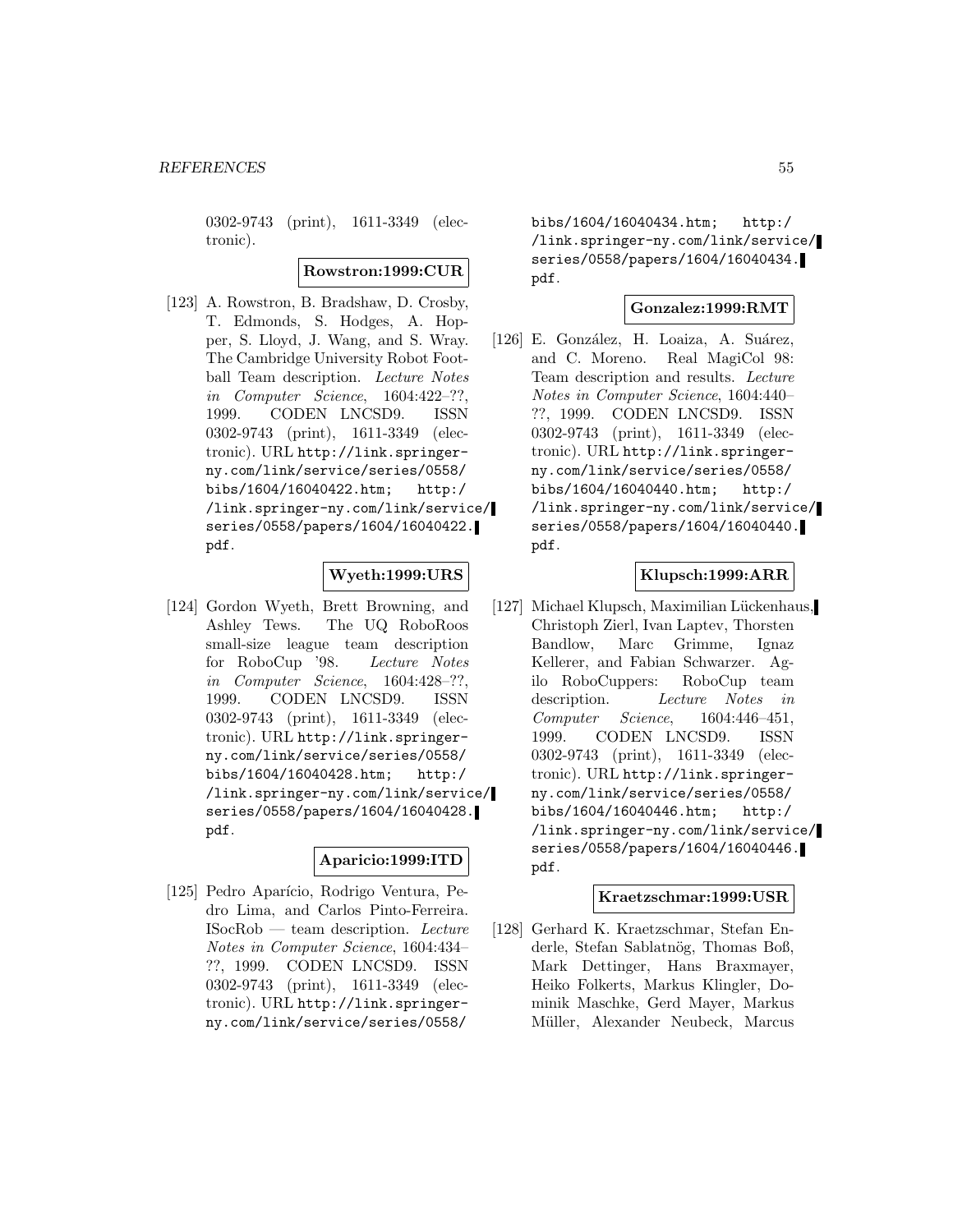Ritter, Heiner Seidl, Robert Wörz, and Günther Palm. The Ulm Sparrows: Research into sensorimotor integration, agency, learning, and multiagent cooperation. Lecture Notes in Computer Science, 1604:452–??, 1999. CODEN LNCSD9. ISSN 0302-9743 (print), 1611-3349 (electronic). URL http://link.springerny.com/link/service/series/0558/ bibs/1604/16040452.htm; http:/ /link.springer-ny.com/link/service/ series/0558/papers/1604/16040452. pdf.

# **Nardi:1999:AAR**

[129] Daniele Nardi, Giorgio Clemente, and Enrico Pagello. ART azzurra robot team. Lecture Notes in Computer Science, 1604:458–??, 1999. CODEN LNCSD9. ISSN 0302-9743 (print), 1611-3349 (electronic). URL http://link.springerny.com/link/service/series/0558/ bibs/1604/16040458.htm; http:/ /link.springer-ny.com/link/service/ series/0558/papers/1604/16040458. pdf.

### **Plagge:1999:DET**

[130] Michael Plagge, Boris Diebold, Richard Günther, Jörn Ihlenburg, Dirk Jung, Keyan Zahedi, and Andreas Zell. Design and evaluation of the T-Team of the University of Tuebingen for RoboCup'98. Lecture Notes in Computer Science, 1604:464–472, 1999. CODEN LNCSD9. ISSN 0302-9743 (print), 1611-3349 (electronic). URL http://link.springerny.com/link/service/series/0558/ bibs/1604/16040464.htm; http:/ /link.springer-ny.com/link/service/

series/0558/papers/1604/16040464. pdf.

### **Sicgberg:1999:TDG**

[131] A. Sicgberg, A. Bredenfeld, H. Guenther, and H. U. Kobialka. Team description of the GMD RoboCup-Team. Lecture Notes in Computer Science, 1604:473–??, 1999. CODEN LNCSD9. ISSN 0302-9743 (print), 1611-3349 (electronic).

# **Siegberg:1999:TDG**

[132] A. Siegberg, A. Bredenfeld, H. Guenther, H. U. Kobialka, B. Klaassen, U. Licht, K. L. Paap, P. G. Ploeger, H. Streich, J. Vollmer, J. Wilberg, R. Worst, and T. Christaller. Team description of the GMD robocup-team. Lecture Notes in Computer Science, 1604:473–??, 1999. CODEN LNCSD9. ISSN 0302-9743 (print), 1611-3349 (electronic). URL http://link. springer-ny.com/link/service/series/ 0558/bibs/1604/16040473.htm; http: //link.springer-ny.com/link/service/ series/0558/papers/1604/16040473. pdf.

## **Yokota:1999:UUC**

[133] K. Yokota, K. Ozaki, N. Watanabe, A. Matsumoto, D. Koyama, T. Ishikawa, K. Kawabata, H. Kaetsu, and H. Asama. UTTORI united: Cooperative team play based on communication. Lecture Notes in Computer Science, 1604:479–??, 1999. CODEN LNCSD9. ISSN 0302-9743 (print), 1611-3349 (electronic). URL http://link.springerny.com/link/service/series/0558/ bibs/1604/16040479.htm; http:/ /link.springer-ny.com/link/service/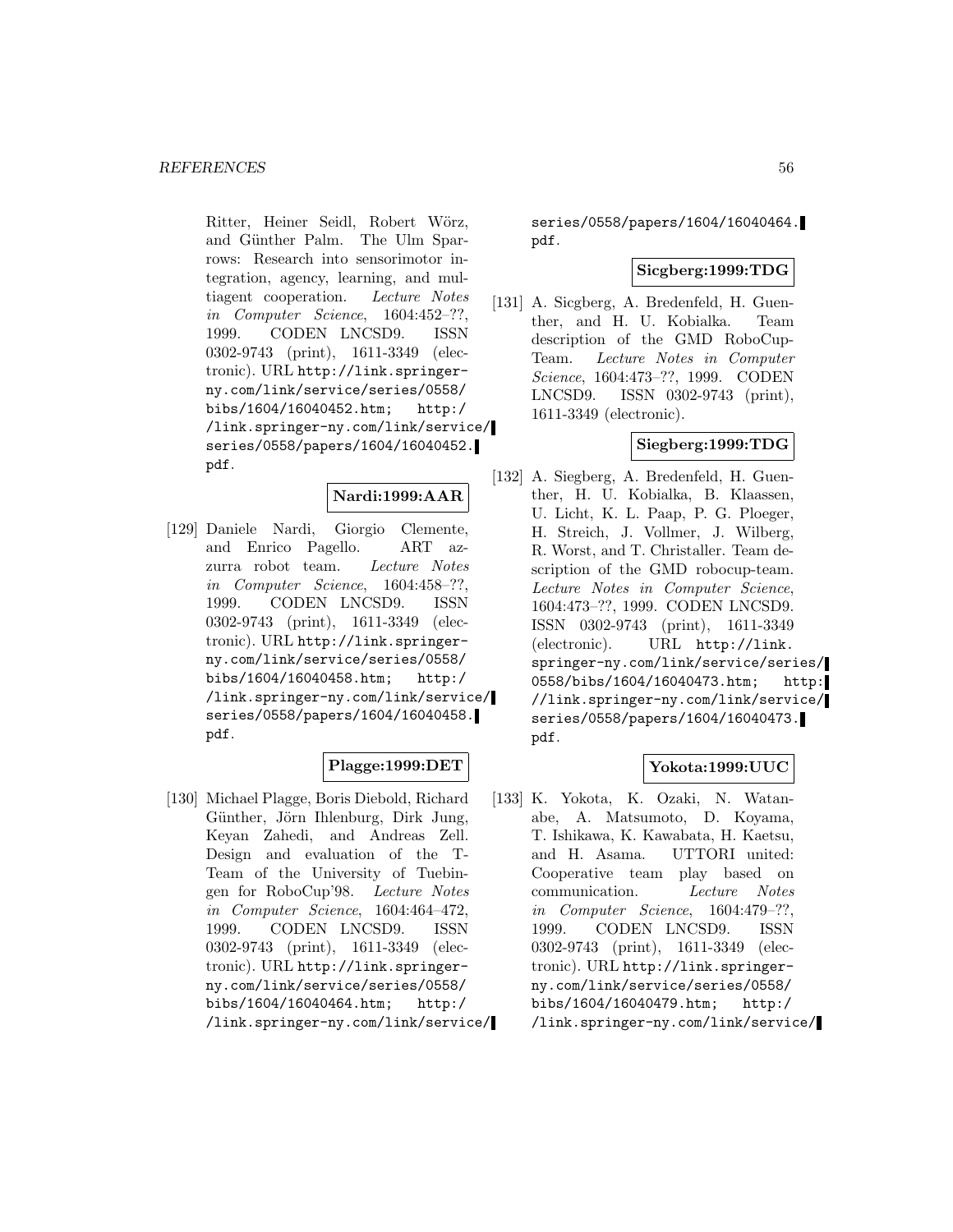series/0558/papers/1604/16040479. pdf.

# **Hugel:1999:QRG**

[134] Vincent Hugel, Patrick Bonnin, Jean Christophe Bouramoué, Didier Solheid, Pierre Blazevic, and Dominique Duhaut. Quadruped robot guided by enhanced vision system and supervision modules. Lecture Notes in Computer Science, 1604:485– ??, 1999. CODEN LNCSD9. ISSN 0302-9743 (print), 1611-3349 (electronic). URL http://link.springerny.com/link/service/series/0558/ bibs/1604/16040485.htm; http:/ /link.springer-ny.com/link/service/ series/0558/papers/1604/16040485. pdf.

### **Veloso:1999:CSL**

[135] Manuela Veloso and William Uther. The CMTrio-98 sony legged robot team. Lecture Notes in Computer Science, 1604:491–??, 1999. CODEN LNCSD9. ISSN 0302-9743 (print), 1611-3349 (electronic). URL http:// link.springer-ny.com/link/service/ series/0558/bibs/1604/16040491. htm; http://link.springer-ny. com/link/service/series/0558/papers/140 G. Wheeler. 1604/16040491.pdf.

## **Mitsunaga:1999:BOL**

[136] Noriaki Mitsunaga, Minoru Asada, and Chizuko Mishima. BabyTigers-98: Osaka legged robot team. Lecture Notes in Computer Science, 1604:498– ??, 1999. CODEN LNCSD9. ISSN 0302-9743 (print), 1611-3349 (electronic). URL http://link.springerny.com/link/service/series/0558/ bibs/1604/16040498.htm; http:/

/link.springer-ny.com/link/service/ series/0558/papers/1604/16040498. pdf.

# **Anonymous:1999:AIb**

[137] Anonymous. Author index. Lecture Notes in Computer Science, 1604:507– ??, 1999. CODEN LNCSD9. ISSN 0302-9743 (print), 1611-3349 (electronic). URL http://link.springerny.com/link/service/series/0558/ papers/1604/1604auth.pdf.

### **Capellmann:1999:UHL**

[138] C. Capellmann, H. Dibold, and U. Herzog. Using high-level Petri nets in the field of intelligent networks. Lecture Notes in Computer Science, 1605:1–??, 1999. CODEN LNCSD9. ISSN 0302- 9743 (print), 1611-3349 (electronic).

# **Lakos:1999:IMZ**

[139] C. Lakos and J. Lamp. The incremental modelling of the Z39.50 protocol with object Petri nets. Lecture Notes in Computer Science, 1605:37–??, 1999. CODEN LNCSD9. ISSN 0302-9743 (print), 1611-3349 (electronic).

### **Wheeler:1999:MAI**

The modelling and analysis of IEEE 802.6's configuration control protocol with coloured Petri nets. Lecture Notes in Computer Science, 1605:69–??, 1999. CODEN LNCSD9. ISSN 0302-9743 (print), 1611-3349 (electronic).

### **BenMnaouer:1999:CPN**

[141] A. Ben Mnaouer, T. Sekiguchi, Y. Fujii, and T. Ito. Coloured Petri nets based modelling and simulation of the static and dynamic allocation policies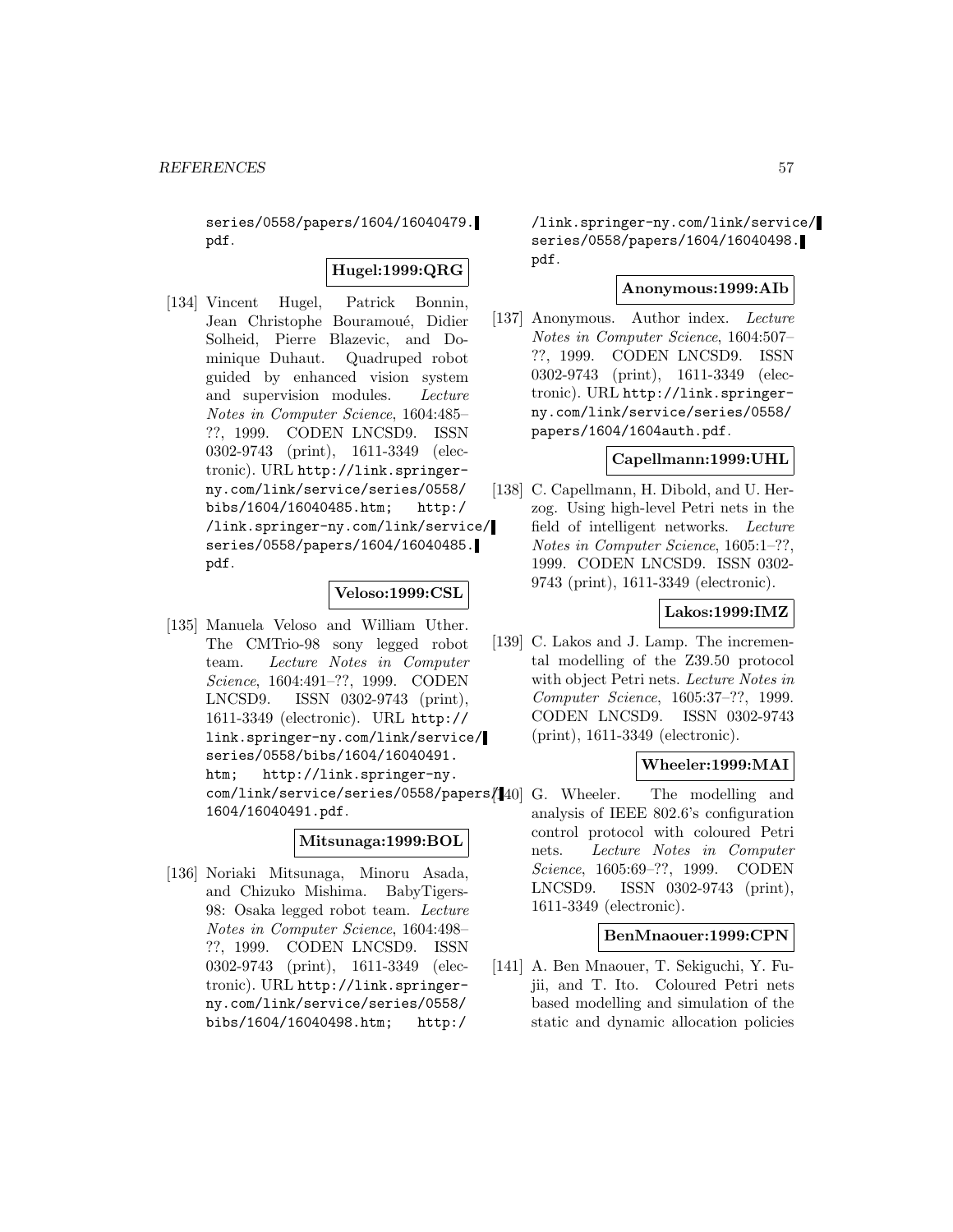of the asynchronous bandwidth in the fieldbus protocol. Lecture Notes in Computer Science, 1605:93–??, 1999. CODEN LNCSD9. ISSN 0302-9743 (print), 1611-3349 (electronic).

# **Moon:1999:PRP**

[142] H.-J. Moon, S. Y. Moon, and W. H. Kwon. Parameter region for the proper operation of the IEEE 802.2 LLC Type 3 protocol: A Petri net approach. Lecture Notes in Computer Science, 1605:131–??, 1999. CODEN LNCSD9. ISSN 0302-9743 (print), 1611-3349 (electronic).

# **Reid:1999:TPN**

[143] M. Reid and W. M. Zuberek. Timed Petri net models of ATM LANs. Lecture Notes in Computer Science, 1605: 150–??, 1999. CODEN LNCSD9. ISSN 0302-9743 (print), 1611-3349 (electronic).

#### **Haverkort:1999:PEP**

[144] B. R. Haverkort. Performance evaluation of polling-based communication systems using SPNs. Lecture Notes in Computer Science, 1605:176–??, 1999. CODEN LNCSD9. ISSN 0302-9743 (print), 1611-3349 (electronic).

### **Haverkort:1999:SDS**

[145] B. R. Haverkort and H. P. Idzenga. Structural decomposition and serial solution of SPN models of the ATM GAUSS switch. Lecture Notes in Computer Science, 1605:210–??, 1999. CODEN LNCSD9. ISSN 0302-9743 (print), 1611-3349 (electronic).

#### **DeMeer:1999:CMC**

[146] H. De Meer, O.-R. Duesterhoeft, and S. Fischer. COSTPN for modelling and control of telecommunication systems. Lecture Notes in Computer Science, 1605:232–??, 1999. CODEN LNCSD9. ISSN 0302-9743 (print), 1611-3349 (electronic).

#### **Franceschinis:1999:SCP**

[147] G. Franceschinis, A. Fumagalli, and A. Silinguelli. Stochastic coloured Petri net models for rainbow optical networks. Lecture Notes in Computer Science, 1605:273–??, 1999. CODEN LNCSD9. ISSN 0302-9743 (print), 1611-3349 (electronic).

### **Augusteijn:1999:SM**

[148] L. Augusteijn. Sorting morphisms. Lecture Notes in Computer Science, 1608: 1–??, 1999. CODEN LNCSD9. ISSN 0302-9743 (print), 1611-3349 (electronic).

#### **Backhouse:1999:GPI**

[149] R. Backhouse, P. Jansson, J. Jeuring, and L. Meertens. Generic programming — an introduction. Lecture Notes in Computer Science, 1608:28–??, 1999. CODEN LNCSD9. ISSN 0302-9743 (print), 1611-3349 (electronic).

# **DeMoor:1999:GPT**

[150] O. De Moor and G. Sittampalam. Generic program transformation. Lecture Notes in Computer Science, 1608: 116–??, 1999. CODEN LNCSD9. ISSN 0302-9743 (print), 1611-3349 (electronic).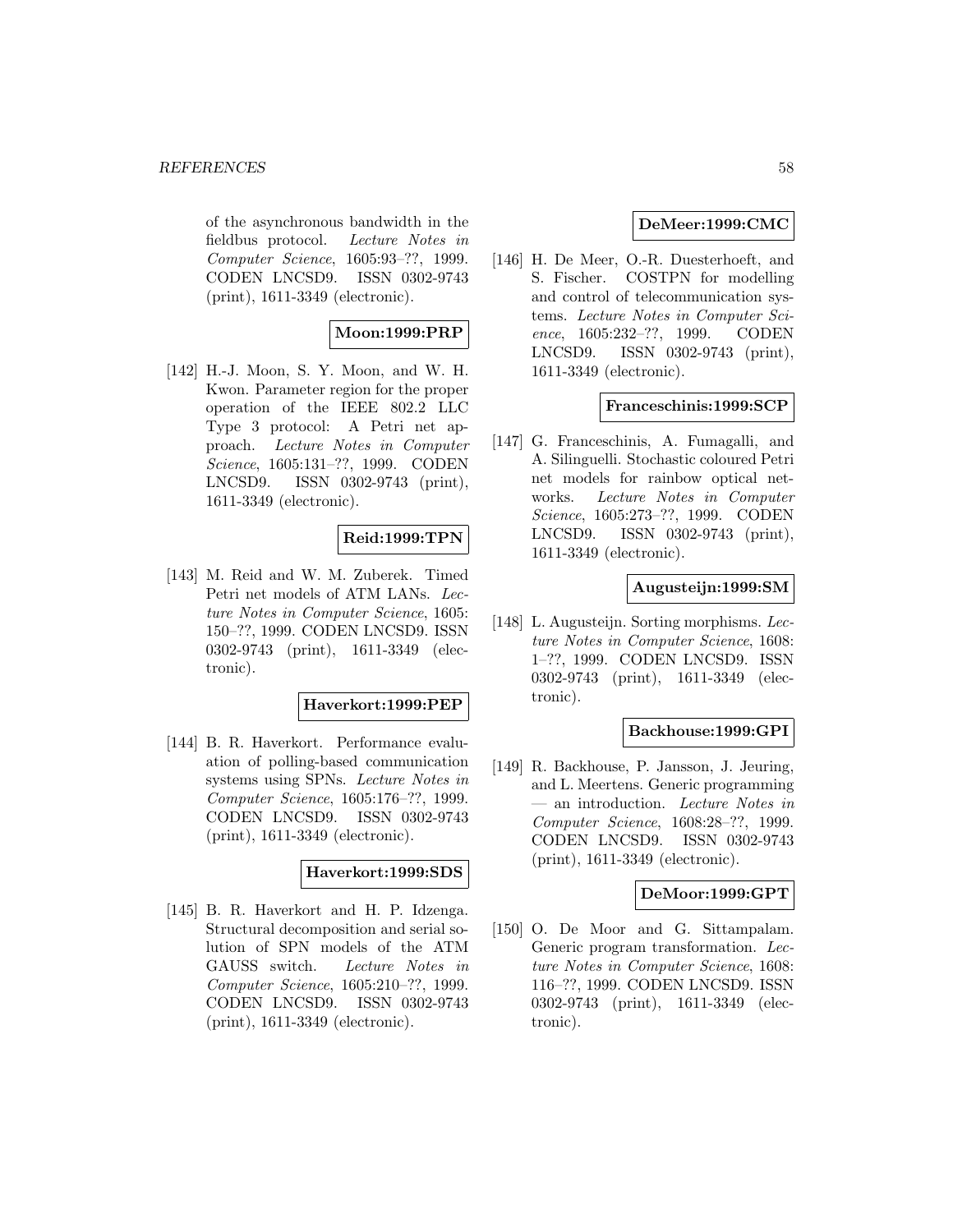#### **Swierstra:1999:DIC**

[151] S. D. Swierstra, P. R. A. Alcocer, and J. Saraiva. Designing and implementing combinator languages. Lecture Notes in Computer Science, 1608:150– ??, 1999. CODEN LNCSD9. ISSN 0302-9743 (print), 1611-3349 (electronic).

#### **Sheard:1999:UMS**

[152] T. Sheard. Using MetaML: A staged programming language. Lecture Notes in Computer Science, 1608:207–??, 1999. CODEN LNCSD9. ISSN 0302- 9743 (print), 1611-3349 (electronic).

#### **Augustsson:1999:CLD**

[153] L. Augustsson. Cayenne — A language with dependent types. Lecture Notes in Computer Science, 1608:240–??, 1999. CODEN LNCSD9. ISSN 0302-9743 (print), 1611-3349 (electronic).

# **Leijen:1999:HAC**

[154] D. Leijen, E. Meijer, and J. Hook. Haskell as an automation controller. Lecture Notes in Computer Science, 1608:268–??, 1999. CODEN LNCSD9. ISSN 0302-9743 (print), 1611-3349 (electronic).

### **Kloesgen:1999:ARP**

[155] W. Kloesgen. Applications and research problems of subgroup mining. Lecture Notes in Computer Science, 1609:1–??, 1999. CODEN LNCSD9. ISSN 0302-9743 (print), 1611-3349 (electronic).

### **Kodratoff:1999:KDT**

[156] Y. Kodratoff. Knowledge discovery in texts: A definition and applica-

tions. Lecture Notes in Computer Science, 1609:16–??, 1999. CODEN LNCSD9. ISSN 0302-9743 (print), 1611-3349 (electronic).

# **Meersman:1999:SOT**

[157] R. A. Meersman. Semantic ontology tools in IS design. Lecture Notes in Computer Science, 1609:30–??, 1999. CODEN LNCSD9. ISSN 0302-9743 (print), 1611-3349 (electronic).

### **Subrahmanian:1999:HAS**

[158] V. S. Subrahmanian. Heterogeneous agent systems. Lecture Notes in Computer Science, 1609:46–??, 1999. CODEN LNCSD9. ISSN 0302-9743 (print), 1611-3349 (electronic).

#### **Wiederhold:1999:ISR**

[159] G. Wiederhold. Information systems that really support decision-making. Lecture Notes in Computer Science, 1609:56–??, 1999. CODEN LNCSD9. ISSN 0302-9743 (print), 1611-3349 (electronic).

#### **Chen:1999:CSP**

[160] J. Chen. A class of stratified programs in autoepistemic logic of knowledge and belief. Lecture Notes in Computer Science, 1609:67–??, 1999. CODEN LNCSD9. ISSN 0302-9743 (print), 1611-3349 (electronic).

### **Giordana:1999:LEM**

[161] A. Giordana and L. Saitta. On-line estimation of matching complexity in first order logic. Lecture Notes in Computer Science, 1609:76–??, 1999. CODEN LNCSD9. ISSN 0302-9743 (print), 1611-3349 (electronic).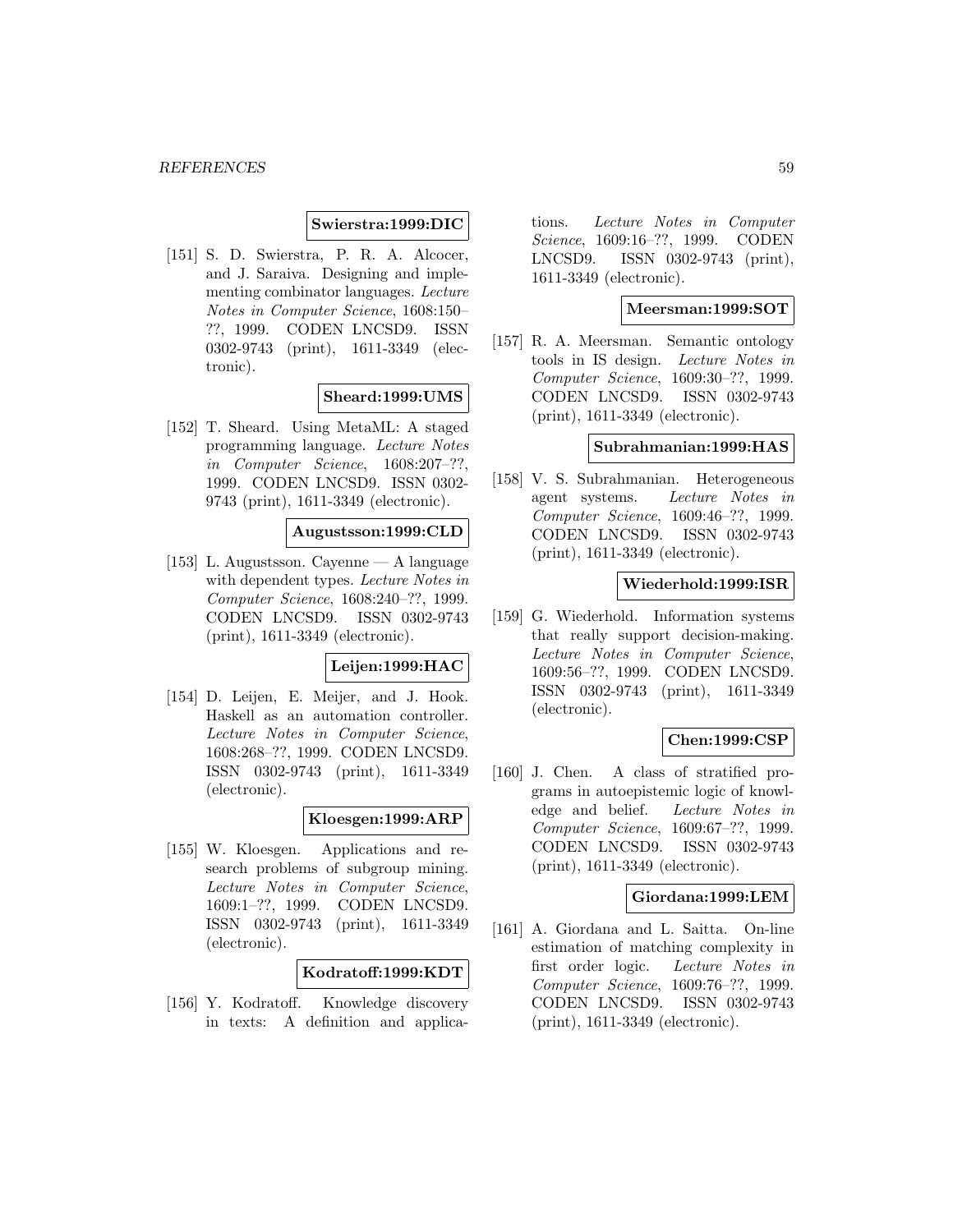### **Wu:1999:IPL**

[162] C.-M. Wu and Y. Zhang. Implementing prioritized logic programming. Lecture Notes in Computer Science, 1609: 85–??, 1999. CODEN LNCSD9. ISSN 0302-9743 (print), 1611-3349 (electronic).

# **Badia:1999:EDL**

[163] A. Badia. Extending description logics with generalized quantification. Lecture Notes in Computer Science, 1609: 94–??, 1999. CODEN LNCSD9. ISSN 0302-9743 (print), 1611-3349 (electronic).

### **Esposito:1999:MLI**

[164] F. Esposito, D. Malerba, and F. A. Lisi. Machine learning for intelligent document processing: The WISDOM system. Lecture Notes in Computer Science, 1609:103–??, 1999. CODEN LNCSD9. ISSN 0302-9743 (print), 1611-3349 (electronic).

#### **Alsaffar:1999:CBR**

[165] A. H. Alsaffar, J. S. Deogun, V. V. Raghavan, and H. Sever. Concept based retrieval by minimal term sets. Lecture Notes in Computer Science, 1609:114–??, 1999. CODEN LNCSD9. ISSN 0302-9743 (print), 1611-3349 (electronic).

#### **Lambrix:1999:QDB**

[166] P. Lambrix, N. Shahmehri, and S. Jacobsen. Querying document bases by content, structure and properties. Lecture Notes in Computer Science, 1609: 123–??, 1999. CODEN LNCSD9. ISSN 0302-9743 (print), 1611-3349 (electronic).

# **Sebastiani:1999:TKP**

[167] F. Sebastiani. Total knowledge and partial knowledge in logical models of information retrieval. Lecture Notes in Computer Science, 1609:133–??, 1999. CODEN LNCSD9. ISSN 0302-9743 (print), 1611-3349 (electronic).

# **Deen:1999:TTF**

[168] S. M. Deen and C. A. Johnson. Towards a theoretical foundation for cooperating knowledge based systems. Lecture Notes in Computer Science, 1609:144–??, 1999. CODEN LNCSD9. ISSN 0302-9743 (print), 1611-3349 (electronic).

# **Desai:1999:CSC**

[169] B. C. Desai, R. Shinghal, N. Shayan, and Y. Zhou. CINDI: A system for cataloguing, searching, and annotating electronic documents in digital libraries. Lecture Notes in Computer Science, 1609:154–??, 1999. CODEN LNCSD9. ISSN 0302-9743 (print), 1611-3349 (electronic).

### **Ohsuga:1999:EHI**

[170] S. Ohsuga and T. Aida. Externalization of human idea and problem description for automatic programming. Lecture Notes in Computer Science, 1609:163–??, 1999. CODEN LNCSD9. ISSN 0302-9743 (print), 1611-3349 (electronic).

### **Predki:1999:RSB**

[171] B. Predki and S. Wilk. Rough set based data exploration using ROSE system. Lecture Notes in Computer Science, 1609:172–??, 1999. CODEN LNCSD9. ISSN 0302-9743 (print), 1611-3349 (electronic).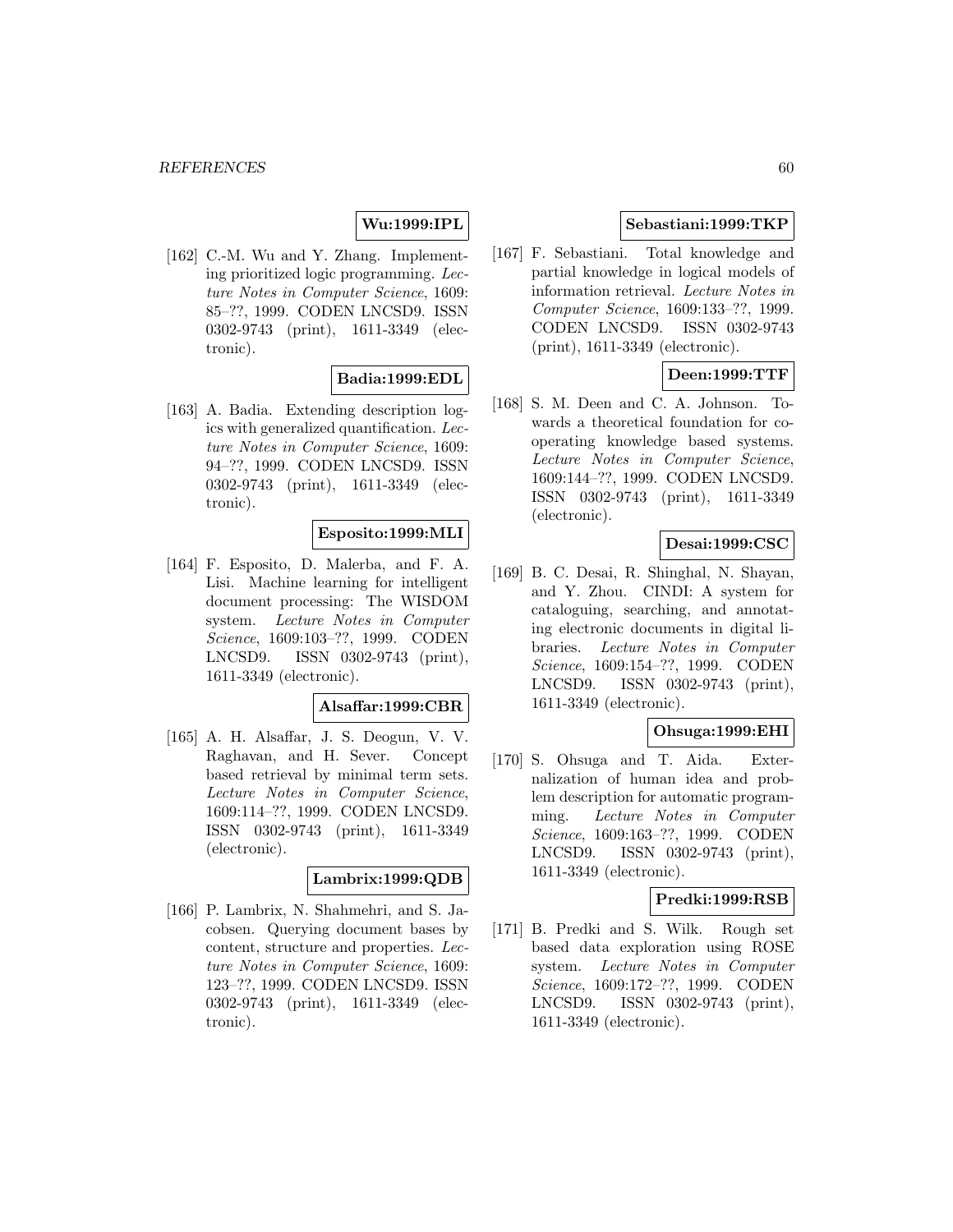### **Pacholczyk:1999:TIS**

[172] D. Pacholczyk. Towards an intelligent system dealing with nuanced information expressed in affirmative or negative forms. Lecture Notes in Computer Science, 1609:181–??, 1999. CODEN LNCSD9. ISSN 0302-9743 (print), 1611-3349 (electronic).

# **Thomas:1999:LPI**

[173] B. Thomas. Logic programs for intelligent Web search. Lecture Notes in Computer Science, 1609:190–??, 1999. CODEN LNCSD9. ISSN 0302-9743 (print), 1611-3349 (electronic).

# **Basili:1999:RDC**

[174] R. Basili, M. Di Nanni, and M. T. Pazienza. Representing document content via an object-oriented paradigm. Lecture Notes in Computer Science, 1609:199–??, 1999. CODEN LNCSD9. ISSN 0302-9743 (print), 1611-3349 (electronic).

#### **Semeraro:1999:LSI**

[175] G. Semeraro, M. F. Costabile, F. Esposito, and N. Fanizzi. A learning server for inducing user classification rules in the digital library service. Lecture Notes in Computer Science, 1609:208–??, 1999. CODEN LNCSD9. ISSN 0302-9743 (print), 1611-3349 (electronic).

# **Kundu:1999:BFM**

[176] S. Kundu. A better fitness measure of a text-document for a given set of keywords. Lecture Notes in Computer Science, 1609:217–??, 1999. CODEN LNCSD9. ISSN 0302-9743 (print), 1611-3349 (electronic).

# **Zarri:1999:CEI**

[177] G. P. Zarri, E. Bertino, B. Black, and A. Brasher. CONCERTO, an environment for the 'intelligent' indexing, querying and retrieval of digital documents. Lecture Notes in Computer Science, 1609:226–??, 1999. CODEN LNCSD9. ISSN 0302-9743 (print), 1611-3349 (electronic).

# **Wang:1999:TCU**

[178] H. Wang and H. S. Nguyen. Text classification using lattice machine. Lecture Notes in Computer Science, 1609: 235–??, 1999. CODEN LNCSD9. ISSN 0302-9743 (print), 1611-3349 (electronic).

#### **Merzbacher:1999:DSP**

[179] M. Merzbacher. Discovering semantic proximity for Web pages. Lecture Notes in Computer Science, 1609:244– ??, 1999. CODEN LNCSD9. ISSN 0302-9743 (print), 1611-3349 (electronic).

### **Weber:1999:DLB**

[180] I. Weber. A declarative language bias for levelwise search of first-order regularities. Lecture Notes in Computer Science, 1609:253–??, 1999. CODEN LNCSD9. ISSN 0302-9743 (print), 1611-3349 (electronic).

### **Ejdys:1999:MWL**

[181] P. Ejdys and G. Gora. The more we learn the less we know? on inductive learning from examples. Lecture Notes in Computer Science, 1609:262– ??, 1999. CODEN LNCSD9. ISSN 0302-9743 (print), 1611-3349 (electronic).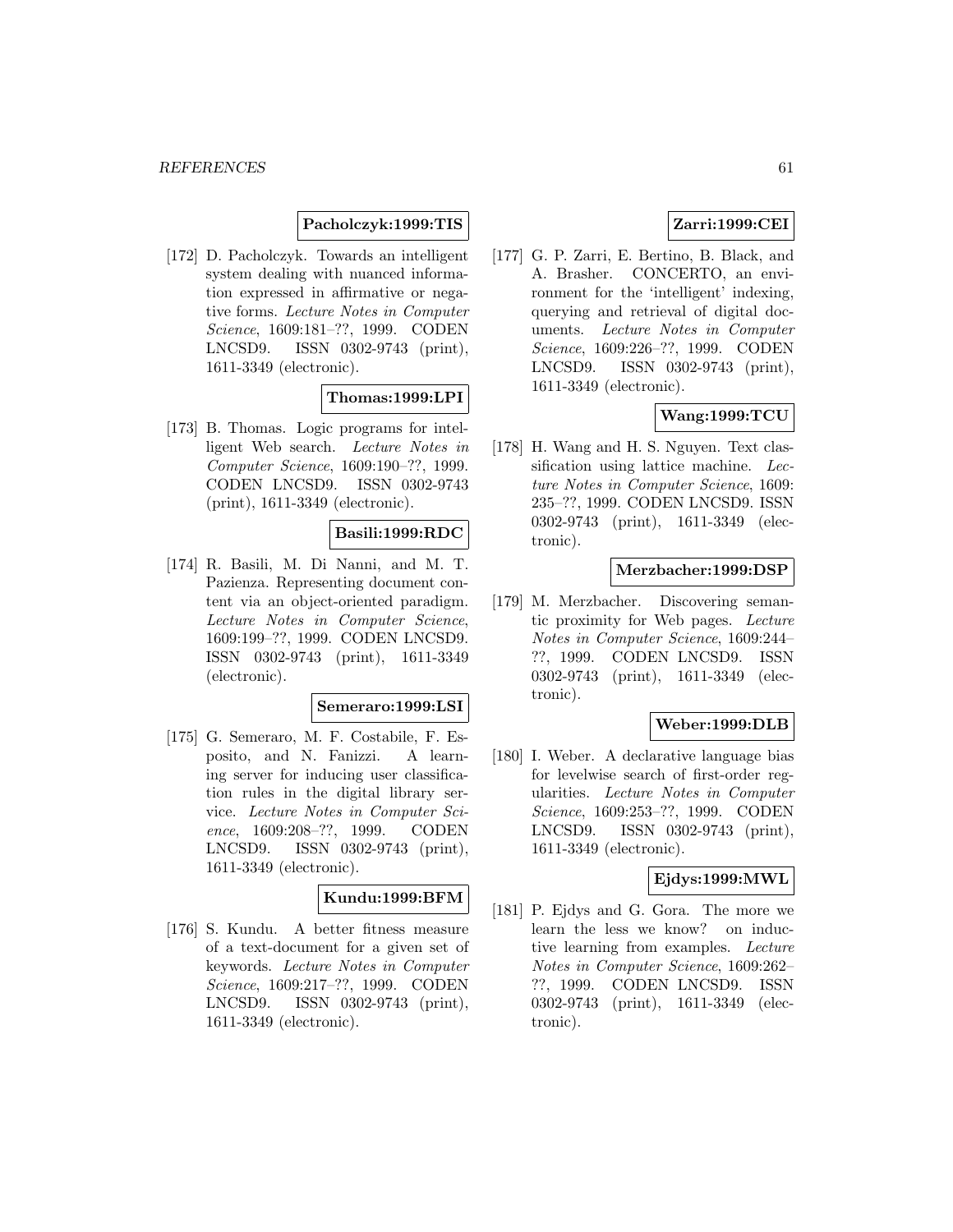### **Doherty:1999:CMU**

[182] P. Doherty, W. Lukaszewicz, and E. Madalinska-Bugaj. Computing MPMA updates using Dijkstra's semantics. Lecture Notes in Computer Science, 1609:271–??, 1999. CODEN LNCSD9. ISSN 0302-9743 (print), 1611-3349 (electronic).

#### **Mukaidono:1999:SET**

[183] M. Mukaidono. Several extensions of truth values in fuzzy logic. Lecture Notes in Computer Science, 1609:282– ??, 1999. CODEN LNCSD9. ISSN 0302-9743 (print), 1611-3349 (electronic).

### **Bejar:1999:PTR**

[184] R. Bejar and F. Manya. Phase transitions in the regular random 3-SAT problem. Lecture Notes in Computer Science, 1609:292–??, 1999. CODEN LNCSD9. ISSN 0302-9743 (print), 1611-3349 (electronic).

#### **Brisoux:1999:IBS**

[185] L. Brisoux, E. Gregoire, and L. Saies. Improving backtrack search for SAT by means of redundancy. Lecture Notes in Computer Science, 1609:301–??, 1999. CODEN LNCSD9. ISSN 0302-9743 (print), 1611-3349 (electronic).

#### **Nguyen:1999:DTS**

[186] H. S. Nguyen, S. H. Nguyen, and A. Skowron. Decomposition of task specification problems. Lecture Notes in Computer Science, 1609:310–??, 1999. CODEN LNCSD9. ISSN 0302- 9743 (print), 1611-3349 (electronic).

## **An:1999:ODR**

[187] A. An, N. J. Cercone, and C. Chan. ORTES: The design of a real-time control expert system. Lecture Notes in Computer Science, 1609:319–??, 1999. CODEN LNCSD9. ISSN 0302-9743 (print), 1611-3349 (electronic).

### **Lowden:1999:SAR**

[188] B. G. T. Lowden and J. Robinson. A statistical approach to rule selection in semantic query optimisation. Lecture Notes in Computer Science, 1609:330– ??, 1999. CODEN LNCSD9. ISSN 0302-9743 (print), 1611-3349 (electronic).

# **Hacid:1999:RRC**

[189] M.-S. Hacid and C. Rigotti. Representing and reasoning on conceptual queries over image databases. Lecture Notes in Computer Science, 1609:340–??, 1999. CODEN LNCSD9. ISSN 0302-9743 (print), 1611-3349 (electronic).

## **Tsumoto:1999:KDC**

[190] S. Tsumoto. Knowledge discovery in clinical databases — an experiment with rule induction and statistics. Lecture Notes in Computer Science, 1609:349–??, 1999. CODEN LNCSD9. ISSN 0302-9743 (print), 1611-3349 (electronic).

## **Michalewicz:1999:RAK**

[191] M. Michalewicz, M. A. Klopotek, and S. T. Wierzchon. Reasoning and acquisition of knowledge in a system for hand wound diagnosis and prognosis. Lecture Notes in Computer Science, 1609:358–??, 1999. CODEN LNCSD9. ISSN 0302-9743 (print), 1611-3349 (electronic).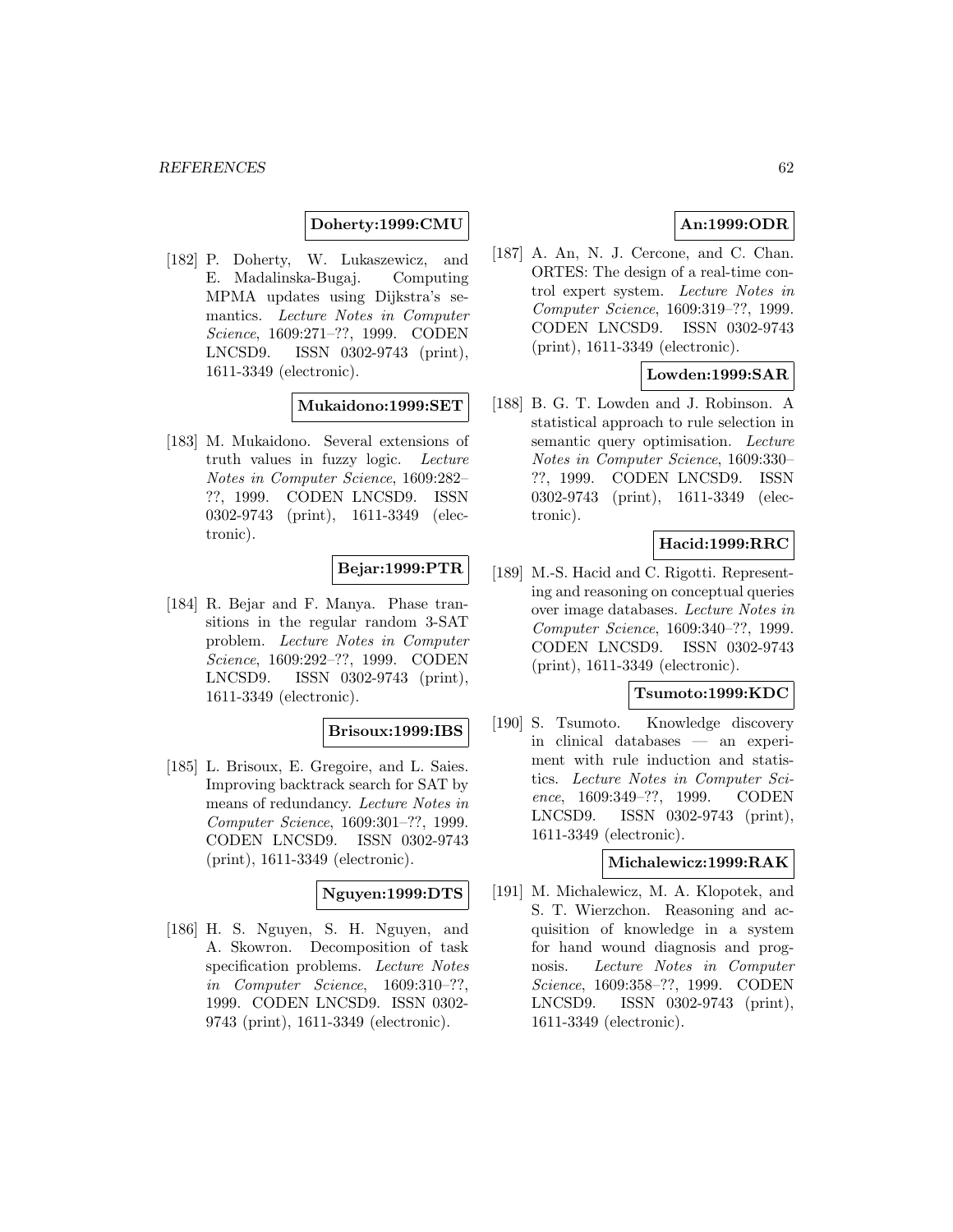#### **Wieczorkowska:1999:RST**

[192] A. Wieczorkowska. Rough sets as a tool for audio signal classification. Lecture Notes in Computer Science, 1609: 367–??, 1999. CODEN LNCSD9. ISSN 0302-9743 (print), 1611-3349 (electronic).

# **Brindle:1999:ERS**

[193] D. Brindle and W. Ziarko. Experiments with rough sets approach to speech recognition. Lecture Notes in Computer Science, 1609:376–??, 1999. CODEN LNCSD9. ISSN 0302-9743 (print), 1611-3349 (electronic).

### **Abe:1999:SUM**

[194] N. Abe, K. Tanaka, and H. Taki. A system for understanding a mechanical assembly instruction manual using virtual space. Lecture Notes in Computer Science, 1609:385–??, 1999. CODEN LNCSD9. ISSN 0302-9743 (print), 1611-3349 (electronic).

#### **Skarbek:1999:PCD**

[195] W. Skarbek. Perceptual convergence of discrete clamped fractal operator. Lecture Notes in Computer Science, 1609: 395–??, 1999. CODEN LNCSD9. ISSN 0302-9743 (print), 1611-3349 (electronic).

### **Skarbek:1999:MOR**

[196] W. Skarbek, A. Pietrowcew, and R. Sikora. Modified Oja-RLS algorithm — stochastic convergence analysis and application for image compression. Lecture Notes in Computer Science, 1609:402–??, 1999. CODEN LNCSD9. ISSN 0302-9743 (print), 1611-3349 (electronic).

# **Kaufman:1999:LIN**

[197] K. A. Kaufman and R. S. Michalski. Learning from inconsistent and noisy data: The AQ18 approach. Lecture Notes in Computer Science, 1609:411– ??, 1999. CODEN LNCSD9. ISSN 0302-9743 (print), 1611-3349 (electronic).

## **Zhang:1999:LEG**

[198] J. J. Zhang, N. J. Cercone, and H. J. Hamilton. Learning English grapheme segmentation using the iterated version space algorithm. Lecture Notes in Computer Science, 1609:420–??, 1999. CODEN LNCSD9. ISSN 0302-9743 (print), 1611-3349 (electronic).

# **Iwanska:1999:FAA**

[199] L. Iwanska, N. Mata, and K. Kruger. Fully automatic acquisition of taxonomic knowledge from large corpora of texts: Limited-syntax knowledge representation system based on natural language. Lecture Notes in Computer Science, 1609:430–??, 1999. CODEN LNCSD9. ISSN 0302-9743 (print), 1611-3349 (electronic).

### **Botana:1999:FMS**

[200] F. Botana. A fuzzy measure of similarity for instance-based learning. Lecture Notes in Computer Science, 1609: 439–??, 1999. CODEN LNCSD9. ISSN 0302-9743 (print), 1611-3349 (electronic).

#### **Susmaga:1999:CMC**

[201] R. Susmaga. Computation of minimal cost reducts. Lecture Notes in Computer Science, 1609:448–??, 1999. CODEN LNCSD9. ISSN 0302-9743 (print), 1611-3349 (electronic).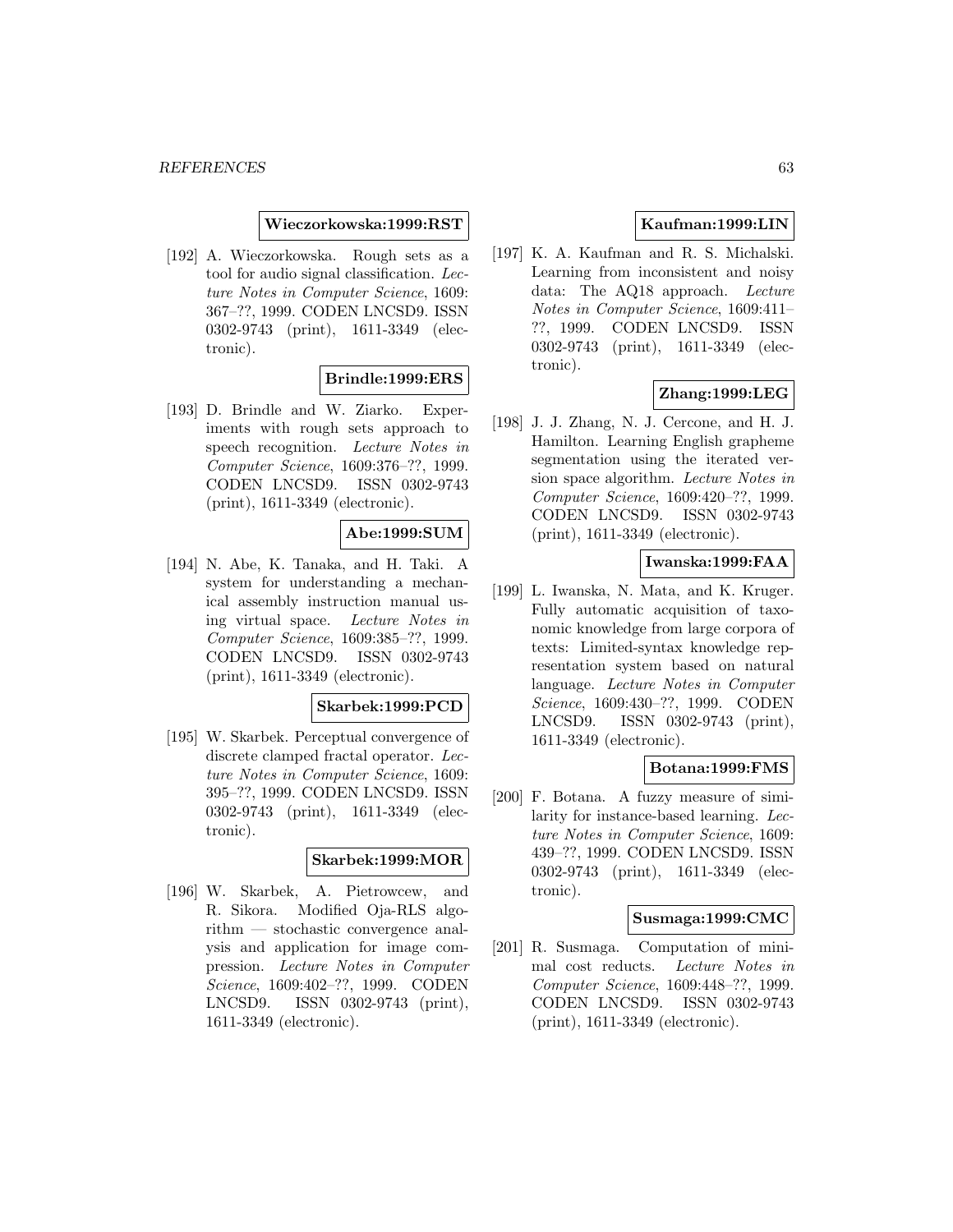### **Stepaniuk:1999:RSD**

[202] J. Stepaniuk. Rough set data mining of diabetes data. Lecture Notes in Computer Science, 1609:457–??, 1999. CODEN LNCSD9. ISSN 0302-9743 (print), 1611-3349 (electronic).

### **Michaut:1999:SRF**

[203] D. Michaut and P. Baptiste. Selection of a relevant feature subset for induction tasks. Lecture Notes in Computer Science, 1609:466–??, 1999. CODEN LNCSD9. ISSN 0302-9743 (print), 1611-3349 (electronic).

#### **Calmer:1999:DSS**

[204] J. Calmer and P. Kullmann. A data structure for subsumption-based tabling in top-down resolution engines for data-intensive logic applications. Lecture Notes in Computer Science, 1609:475–??, 1999. CODEN LNCSD9. ISSN 0302-9743 (print), 1611-3349 (electronic).

#### **Orgun:1999:MRA**

[205] M. A. Orgun. Modelling and reasoning about multi-dimensional information. Lecture Notes in Computer Science, 1609:484–??, 1999. CODEN LNCSD9. ISSN 0302-9743 (print), 1611-3349 (electronic).

# **Klopotek:1999:ICB**

[206] M. A. Klopotek and S. T. Wierzchon. An interpretation for the conditional belief function in the theory of evidence. Lecture Notes in Computer Science, 1609:494–??, 1999. CODEN LNCSD9. ISSN 0302-9743 (print), 1611-3349 (electronic).

### **Sztandera:1999:ANN**

[207] L. M. Sztandera, C. Bock, M. Trachtman, and J. Velga. Artificial neural networks aid the design of noncarcinogenic azo dyes. Lecture Notes in Computer Science, 1609:503–??, 1999. CODEN LNCSD9. ISSN 0302-9743 (print), 1611-3349 (electronic).

### **DeJong:1999:ECWa**

[208] K. De Jong. Evolving in a changing world. Lecture Notes in Computer Science, 1609:512–??, 1999. CODEN LNCSD9. ISSN 0302-9743 (print), 1611-3349 (electronic).

### **Anglano:1999:HPD**

[209] C. Anglano, A. Giordana, and G. Lo Bello. High-performance data mining on networks of workstations. Lecture Notes in Computer Science, 1609:520– ??, 1999. CODEN LNCSD9. ISSN 0302-9743 (print), 1611-3349 (electronic).

### **Mulawka:1999:VEG**

[210] J. J. Mulawka, P. Wasiewicz, and K. Pietak. Virus-enhanced genetic algorithms inspired by DNA computing. Lecture Notes in Computer Science, 1609:529–??, 1999. CODEN LNCSD9. ISSN 0302-9743 (print), 1611-3349 (electronic).

#### **Trojanowski:1999:EAN**

[211] K. Trojanowski and Z. Michalewicz. Evolutionary approach to non-stationary optimization tasks. Lecture Notes in Computer Science, 1609:538–??, 1999. CODEN LNCSD9. ISSN 0302-9743 (print), 1611-3349 (electronic).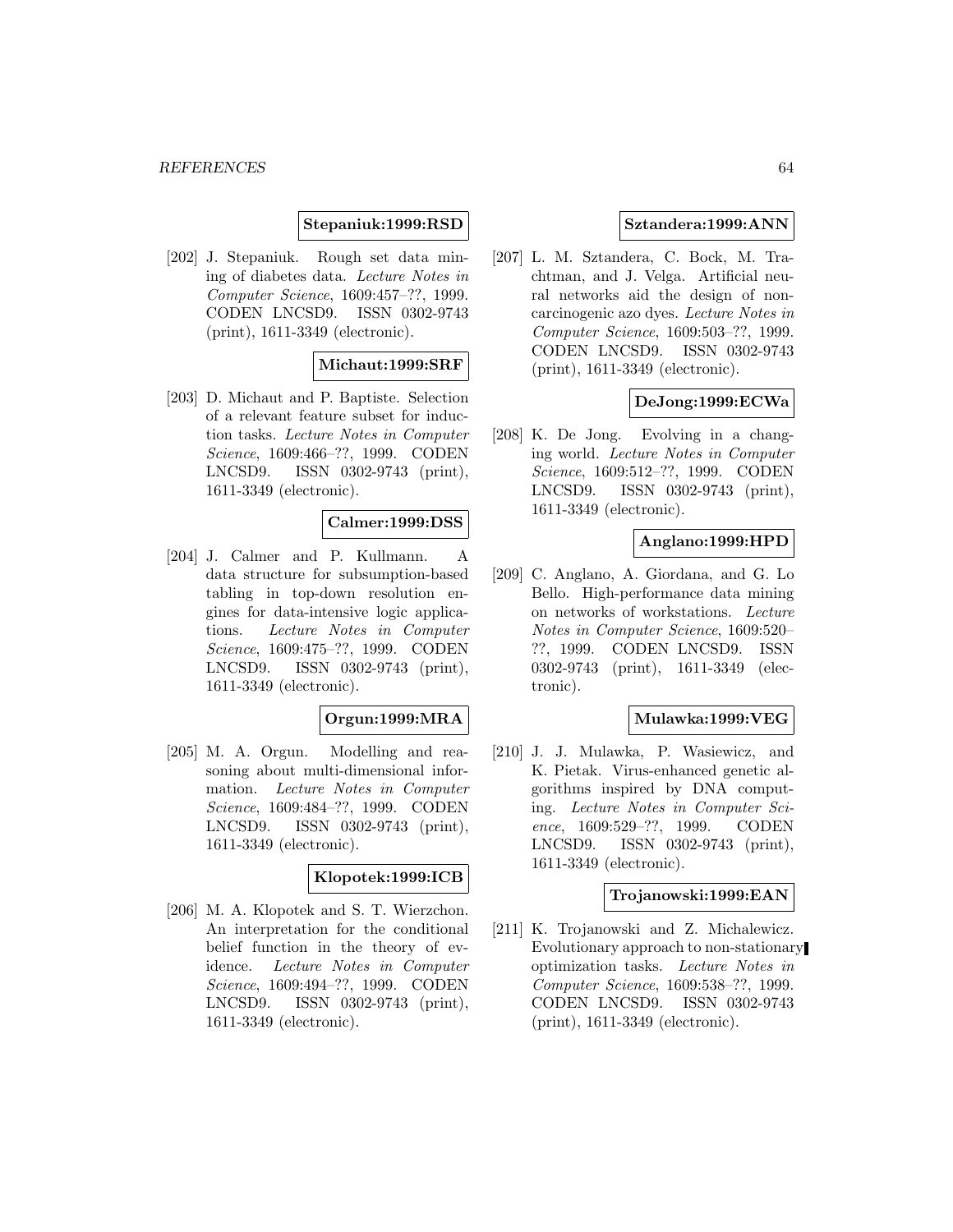## **Cwik:1999:DFR**

[212] J. Cwik, J. Koronacki, and J. M. Zytkow. On discovering functional relationships when observations are noisy: 2D case. Lecture Notes in Computer Science, 1609:547–??, 1999. CODEN LNCSD9. ISSN 0302-9743 (print), 1611-3349 (electronic).

#### **Peters:1999:ATR**

[213] J. F. Peters, L. Han, and S. Ramanna. Approximate time rough software cost decision system: Multicriteria decisionmaking approach. Lecture Notes in Computer Science, 1609:556–??, 1999. CODEN LNCSD9. ISSN 0302-9743 (print), 1611-3349 (electronic).

#### **DeAlmeida:1999:MLM**

[214] M. A. De Almeida and S. Matwin. Machine learning method for software quality model building. Lecture Notes in Computer Science, 1609:565–??, 1999. CODEN LNCSD9. ISSN 0302- 9743 (print), 1611-3349 (electronic).

### **Nguyen:1999:DGP**

[215] S. H. Nguyen. Discovery of generalized patterns. Lecture Notes in Computer Science, 1609:574–??, 1999. CODEN LNCSD9. ISSN 0302-9743 (print), 1611-3349 (electronic).

#### **Kryszkiewicz:1999:IDI**

[216] M. Kryszkiewicz and H. Rybinski. Incomplete database issues for representative association rules. Lecture Notes in Computer Science, 1609:583–??, 1999. CODEN LNCSD9. ISSN 0302- 9743 (print), 1611-3349 (electronic).

## **Puuronen:1999:DIA**

[217] S. Puuronen, V. Terziyan, and A. Tsymbal. A dynamic integration algorithm for an ensemble of classifiers. Lecture Notes in Computer Science, 1609:592–??, 1999. CODEN LNCSD9. ISSN 0302-9743 (print), 1611-3349 (electronic).

### **Fiol-Roig:1999:UIC**

[218] G. Fiol-Roig. UIB-IK: A computer system for decision trees induction. Lecture Notes in Computer Science, 1609: 601–??, 1999. CODEN LNCSD9. ISSN 0302-9743 (print), 1611-3349 (electronic).

#### **Grzymala-Busse:1999:PBR**

[219] J. W. Grzymala-Busse, L. K. Goodwin, and X. Zhang. Preterm birth risk assessed by a new method of classification using selective partial matching. Lecture Notes in Computer Science, 1609:612–??, 1999. CODEN LNCSD9. ISSN 0302-9743 (print), 1611-3349 (electronic).

# **Dong:1999:PRI**

[220] J. Dong, N. Zhong, and S. Ohsuga. Probabilistic rough induction: The GDT-RS methodology and algorithms. Lecture Notes in Computer Science, 1609:621–??, 1999. CODEN LNCSD9. ISSN 0302-9743 (print), 1611-3349 (electronic).

### **VanKemenade:1999:CES**

[221] C. H. M. Van Kemenade and J. N. Kok. Cluster evolution strategies for constrained numerical optimization. Lecture Notes in Computer Science, 1609: 630–??, 1999. CODEN LNCSD9. ISSN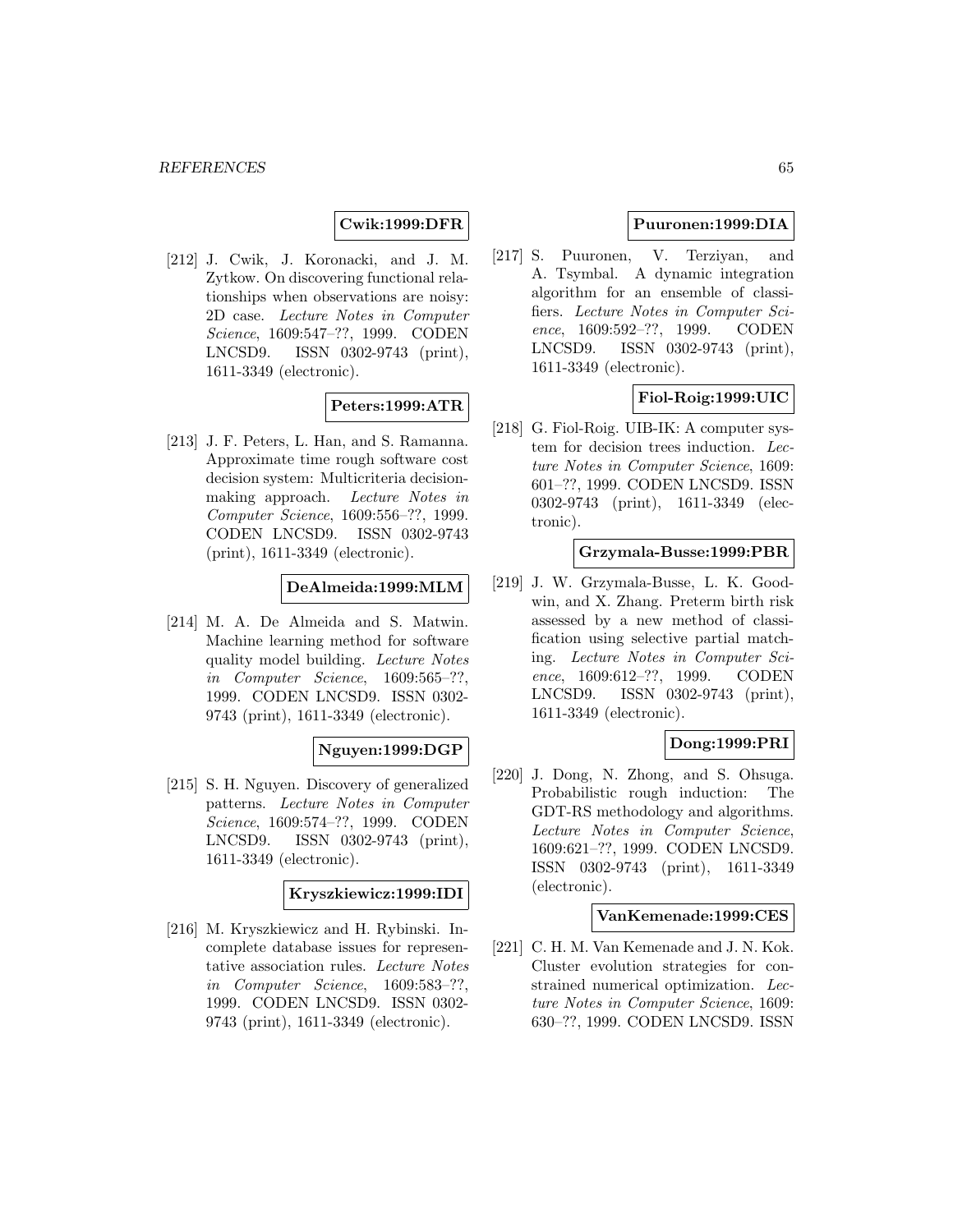0302-9743 (print), 1611-3349 (electronic).

#### **Mansanne:1999:EAF**

[222] F. Mansanne, F. Carrere, A. Ehinger, and M. Schoenauer. Evolutionary algorithms as fitness function debuggers. Lecture Notes in Computer Science, 1609:639–??, 1999. CODEN LNCSD9. ISSN 0302-9743 (print), 1611-3349 (electronic).

#### **Schmidt:1999:SRL**

[223] M. Schmidt. Solving real-life timetabling problems. Lecture Notes in Computer Science, 1609:648–??, 1999. CODEN LNCSD9. ISSN 0302-9743 (print), 1611-3349 (electronic).

#### **Jonsson:1999:MSF**

[224] R. Jonsson. On measures of search features. Lecture Notes in Computer Science, 1609:657–??, 1999. CODEN LNCSD9. ISSN 0302-9743 (print), 1611-3349 (electronic).

#### **Jelonek:1999:GAC**

[225] J. Jelonek and M. Komosinski. Genetic algorithms in constructive induction. Lecture Notes in Computer Science, 1609:665–??, 1999. CODEN LNCSD9. ISSN 0302-9743 (print), 1611-3349 (electronic).

#### **Aardal:1999:MSB**

[226] Karen Aardal, Robert E. Bixby, Cor A. J. Hurkens, Arjen K. Lenstra, and Job W. Smeltink. Market split and basis reduction: Towards a solution of the Cornuejols-Dawande instances. Lecture Notes in Computer Science, 1610:1– ??, 1999. CODEN LNCSD9. ISSN

0302-9743 (print), 1611-3349 (electronic). URL http://link.springerny.com/link/service/series/0558/ bibs/1610/16100001.htm; http:/ /link.springer-ny.com/link/service/ series/0558/papers/1610/16100001. pdf.

# **Ageev:1999:AAM**

[227] Alexander A. Ageev and Maxim I. Sviridenko. Approximation algorithms for maximum coverage and max cut with given sizes of parts. Lecture Notes in Computer Science, 1610:17– ??, 1999. CODEN LNCSD9. ISSN 0302-9743 (print), 1611-3349 (electronic). URL http://link.springerny.com/link/service/series/0558/ bibs/1610/16100017.htm; http:/ /link.springer-ny.com/link/service/ series/0558/papers/1610/16100017. pdf.

### **Ahuja:1999:SCC**

[228] Ravindra K. Ahuja, Dorit S. Hochbaum, and James B. Orlin. Solving the convex cost integer dual network flow problem. Lecture Notes in Computer Science, 1610:31–??, 1999. CODEN LNCSD9. ISSN 0302-9743 (print), 1611-3349 (electronic). URL http://link.springerny.com/link/service/series/0558/ bibs/1610/16100031.htm; http:/ /link.springer-ny.com/link/service/ series/0558/papers/1610/16100031. pdf.

### **Amaldi:1999:SSA**

[229] Edoardo Amaldi, Marc E. Pfetsch, and Leslie E. Trotter, Jr. Some structural and algorithmic properties of the maximum feasible subsystem problem. Lec-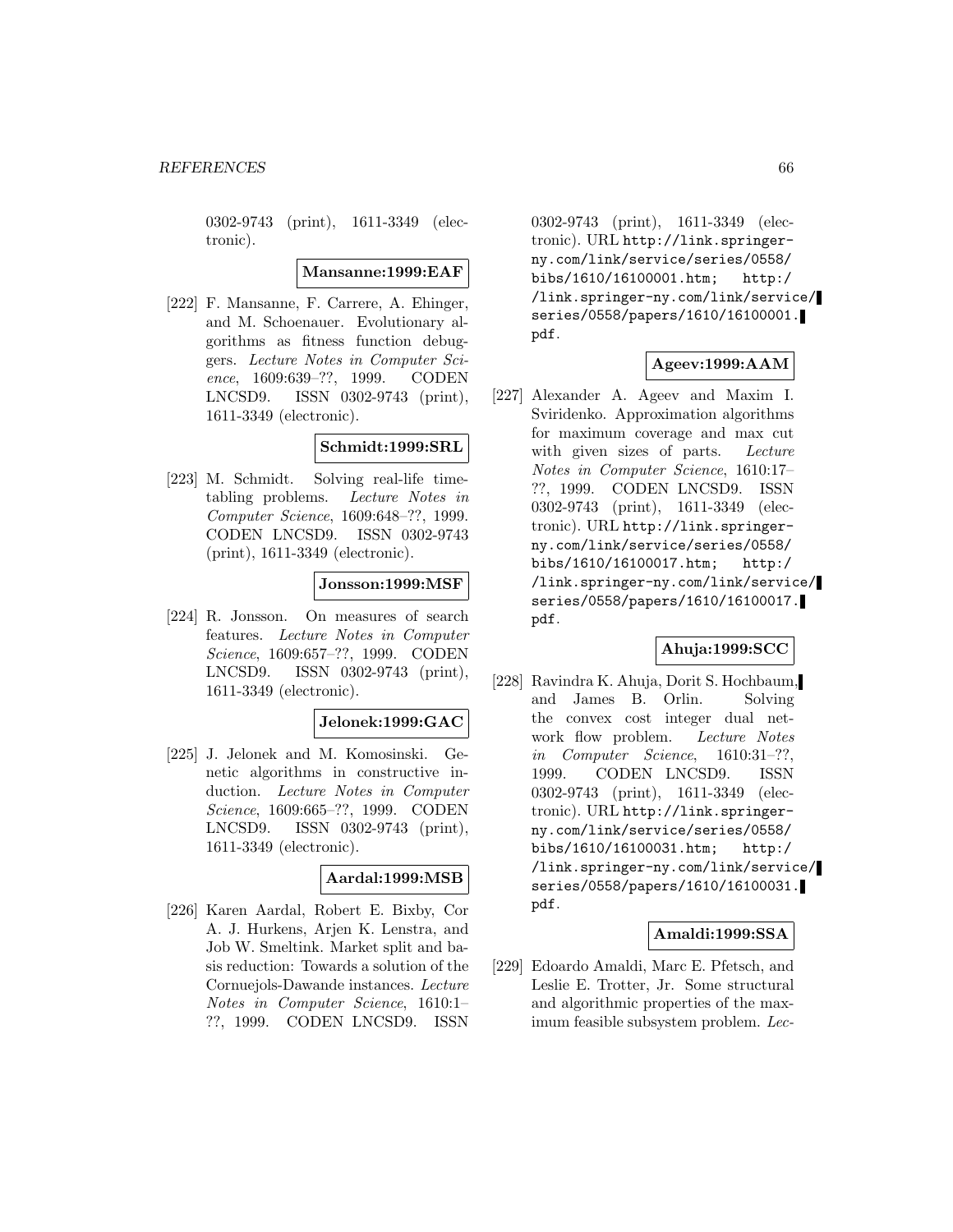ture Notes in Computer Science, 1610: 45–??, 1999. CODEN LNCSD9. ISSN 0302-9743 (print), 1611-3349 (electronic). URL http://link.springerny.com/link/service/series/0558/ bibs/1610/16100045.htm; http:/ /link.springer-ny.com/link/service/ series/0558/papers/1610/16100045. pdf.

### **Atamtuerk:1999:VIP**

[230] A. Atamtuerk, G. L. Nemhauser, and M. W. P. Savelsbergh. Valid inequalities for problems with additive variable upper bounds. Lecture Notes in Computer Science, 1610:60–??, 1999. CODEN LNCSD9. ISSN 0302-9743 (print), 1611-3349 (electronic).

#### **Atamturk:1999:VIP**

[231] Alper Atamtürk, George L. Nemhauser, and Martin W. P. Savelsbergh. Valid inequalities for problems with additive variable upper bounds. Lecture Notes in Computer Science, 1610:60– ??, 1999. CODEN LNCSD9. ISSN 0302-9743 (print), 1611-3349 (electronic). URL http://link.springerny.com/link/service/series/0558/ bibs/1610/16100060.htm; http:/ /link.springer-ny.com/link/service/ series/0558/papers/1610/16100060. pdf.

### **Cai:1999:MMT**

[232] Mao cheng Cai, Xiaotie Deng, and Wenan Zang. A min-max theorem on feedback vertex sets. Lecture Notes in Computer Science, 1610:73– ??, 1999. CODEN LNCSD9. ISSN 0302-9743 (print), 1611-3349 (electronic). URL http://link.springerny.com/link/service/series/0558/

bibs/1610/16100073.htm; http:/ /link.springer-ny.com/link/service/ series/0558/papers/1610/16100073. pdf.

## **Caprara:1999:SMV**

[233] Alberto Caprara, Matteo Fischetti, and Adam N. Letchford. On the separation of maximally violated mod- k cuts. Lecture Notes in Computer Science, 1610: 87–??, 1999. CODEN LNCSD9. ISSN 0302-9743 (print), 1611-3349 (electronic). URL http://link.springerny.com/link/service/series/0558/ bibs/1610/16100087.htm; http:/ /link.springer-ny.com/link/service/ series/0558/papers/1610/16100087. pdf.

# **Chudak:1999:IAA**

[234] Fabián A. Chudak and David P. Williamson. Improved approximation algorithms for capacitated facility location problems. Lecture Notes in Computer Science, 1610:99– ??, 1999. CODEN LNCSD9. ISSN 0302-9743 (print), 1611-3349 (electronic). URL http://link.springerny.com/link/service/series/0558/ bibs/1610/16100099.htm; http:/ /link.springer-ny.com/link/service/ series/0558/papers/1610/16100099. pdf.

### **Cunningham:1999:OTC**

[235] William H. Cunningham and Lawrence Tang. Optimal 3-Terminal cuts and linear programming. Lecture Notes in Computer Science, 1610:114–??, 1999. CODEN LNCSD9. ISSN 0302-9743 (print), 1611-3349 (electronic). URL http://link.springerny.com/link/service/series/0558/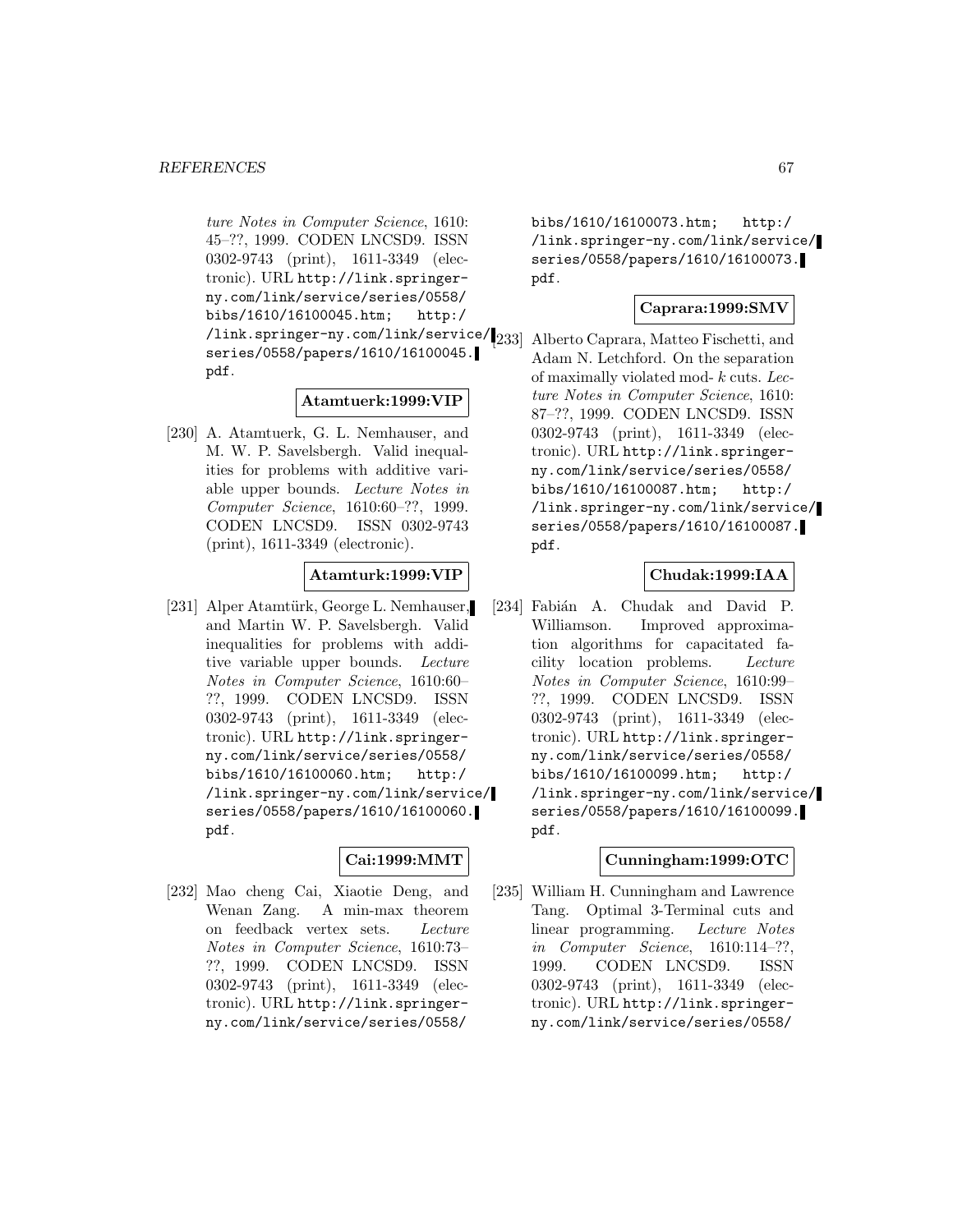bibs/1610/16100114.htm; http:/ /link.springer-ny.com/link/service/ series/0558/papers/1610/16100114. pdf.

# **Cvetkovic:1999:SPM**

[236] Dragos Cvetkovic, Mirjana Cangalovic, and Vera Kovacevic-Vujcic. Semidefinite programming methods for the symmetric traveling salesman problem. Lecture Notes in Computer Science, 1610:126–??, 1999. CODEN LNCSD9. ISSN 0302-9743 (print), 1611-3349 (electronic). URL http://link. springer-ny.com/link/service/series/ 0558/bibs/1610/16100126.htm; http: //link.springer-ny.com/link/service/ series/0558/papers/1610/16100126. pdf.

## **Eisenbrand:1999:BCR**

[237] Friedrich Eisenbrand and Andreas S. Schulz. Bounds on the Chvatal rank of polytopes in the 0/1-cube. Lecture Notes in Computer Science, 1610:137– ??, 1999. CODEN LNCSD9. ISSN 0302-9743 (print), 1611-3349 (electronic). URL http://link.springerny.com/link/service/series/0558/ bibs/1610/16100137.htm; http:/ /link.springer-ny.com/link/service/ series/0558/papers/1610/16100137. pdf.

#### **Fleischer:1999:UMF**

[238] Lisa Fleischer. Universally maximum flow with piecewise-constant capacities. Lecture Notes in Computer Science, 1610:151–??, 1999. CODEN LNCSD9. ISSN 0302-9743 (print), 1611-3349 (electronic). URL http://link. springer-ny.com/link/service/series/ 0558/bibs/1610/16100151.htm; http: //link.springer-ny.com/link/service/ series/0558/papers/1610/16100151. pdf.

# **Fonlupt:1999:CEP**

[239] Jean Fonlupt and Ali Ridha Mahjoub. Critical extreme points of the 2-Edge connected spanning subgraph polytope. Lecture Notes in Computer Science, 1610:166–??, 1999. CODEN LNCSD9. ISSN 0302-9743 (print), 1611-3349 (electronic). URL http:// link.springer-ny.com/link/service/ series/0558/bibs/1610/16100166. htm; http://link.springer-ny. com/link/service/series/0558/papers/ 1610/16100166.pdf.

# **Frank:1999:OTP**

[240] András Frank, Tibor Jordán, and Zoltán Szigeti. An orientation theorem with parity conditions. Lecture Notes in Computer Science, 1610:183– ??, 1999. CODEN LNCSD9. ISSN 0302-9743 (print), 1611-3349 (electronic). URL http://link.springerny.com/link/service/series/0558/ bibs/1610/16100183.htm; http:/ /link.springer-ny.com/link/service/ series/0558/papers/1610/16100183. pdf.

# **Frank:1999:PCE**

[241] András Frank and Zoltán Király. Parity constrained k-edge-connected orientations. Lecture Notes in Computer Science, 1610:191–??, 1999. CODEN LNCSD9. ISSN 0302-9743 (print), 1611-3349 (electronic). URL http:// link.springer-ny.com/link/service/ series/0558/bibs/1610/16100191. htm; http://link.springer-ny.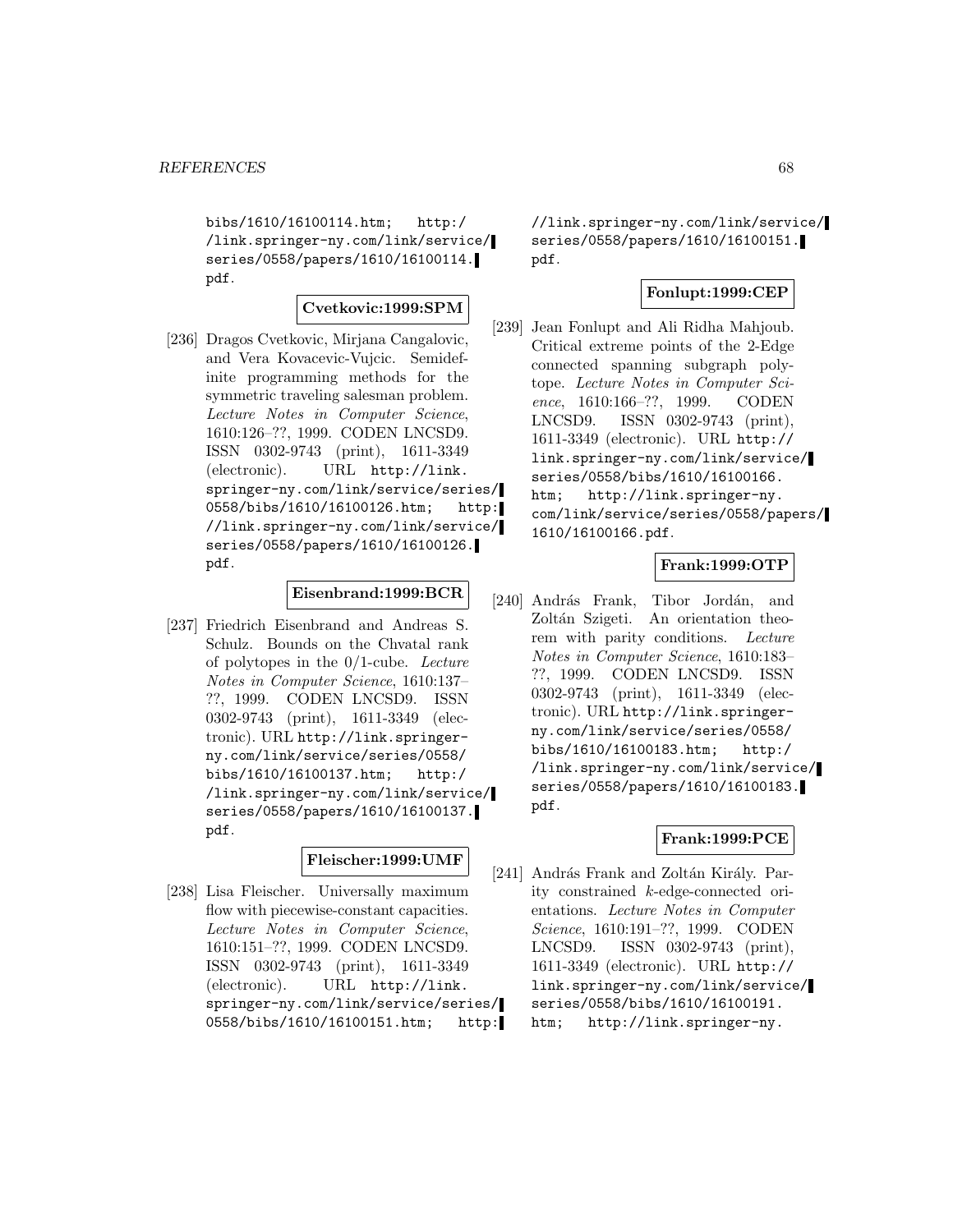com/link/service/series/0558/papers/ 1610/16100191.pdf.

**Halperin:1999:AAM**

[242] Eran Halperin and Uri Zwick. Approximation algorithms for MAX 4- SAT and rounding procedures for semidefinite programs. Lecture Notes in Computer Science, 1610:202–??, 1999. CODEN LNCSD9. ISSN 0302-9743 (print), 1611-3349 (electronic). URL http://link.springerny.com/link/service/series/0558/ bibs/1610/16100202.htm; http:/ /link.springer-ny.com/link/service/ series/0558/papers/1610/16100202. pdf.

# **Hartmann:1999:CRC**

[243] Mark Hartmann, Maurice Queyranne, and Yaoguang Wang. On the chvatal rank of certain inequalities. Lecture Notes in Computer Science, 1610:218– ??, 1999. CODEN LNCSD9. ISSN 0302-9743 (print), 1611-3349 (electronic). URL http://link.springerny.com/link/service/series/0558/ bibs/1610/16100218.htm; http:/ /link.springer-ny.com/link/service/ series/0558/papers/1610/16100218. pdf.

# **Hartvigsen:1999:SFF**

[244] David Hartvigsen. The square-free 2- Factor problem in bipartite graphs. Lecture Notes in Computer Science, 1610:234–??, 1999. CODEN LNCSD9. ISSN 0302-9743 (print), 1611-3349 (electronic). URL http://link. springer-ny.com/link/service/series/ 0558/bibs/1610/16100234.htm; http: //link.springer-ny.com/link/service/

series/0558/papers/1610/16100234. pdf.

### **Helmberg:1999:CA**

[245] Christoph Helmberg. The m-cost ATSP. Lecture Notes in Computer Science, 1610:242–??, 1999. CODEN LNCSD9. ISSN 0302-9743 (print), 1611-3349 (electronic). URL http:// link.springer-ny.com/link/service/ series/0558/bibs/1610/16100242. htm; http://link.springer-ny. com/link/service/series/0558/papers/ 1610/16100242.pdf.

### **Iwata:1999:SPC**

[246] Satoru Iwata, S. Thomas McCormick, and Maiko Shigeno. A strongly polynomial cut canceling algorithm for the submodular flow problem. Lecture Notes in Computer Science, 1610:259– ??, 1999. CODEN LNCSD9. ISSN 0302-9743 (print), 1611-3349 (electronic). URL http://link.springerny.com/link/service/series/0558/ bibs/1610/16100259.htm; http:/ /link.springer-ny.com/link/service/ series/0558/papers/1610/16100259. pdf.

# **Jordan:1999:ESP**

[247] Tibor Jordán. Edge-splitting problems with demands. Lecture Notes in Computer Science, 1610:273–??, 1999. CODEN LNCSD9. ISSN 0302-9743 (print), 1611-3349 (electronic). URL http://link.springerny.com/link/service/series/0558/ bibs/1610/16100273.htm; http:/ /link.springer-ny.com/link/service/ series/0558/papers/1610/16100273. pdf.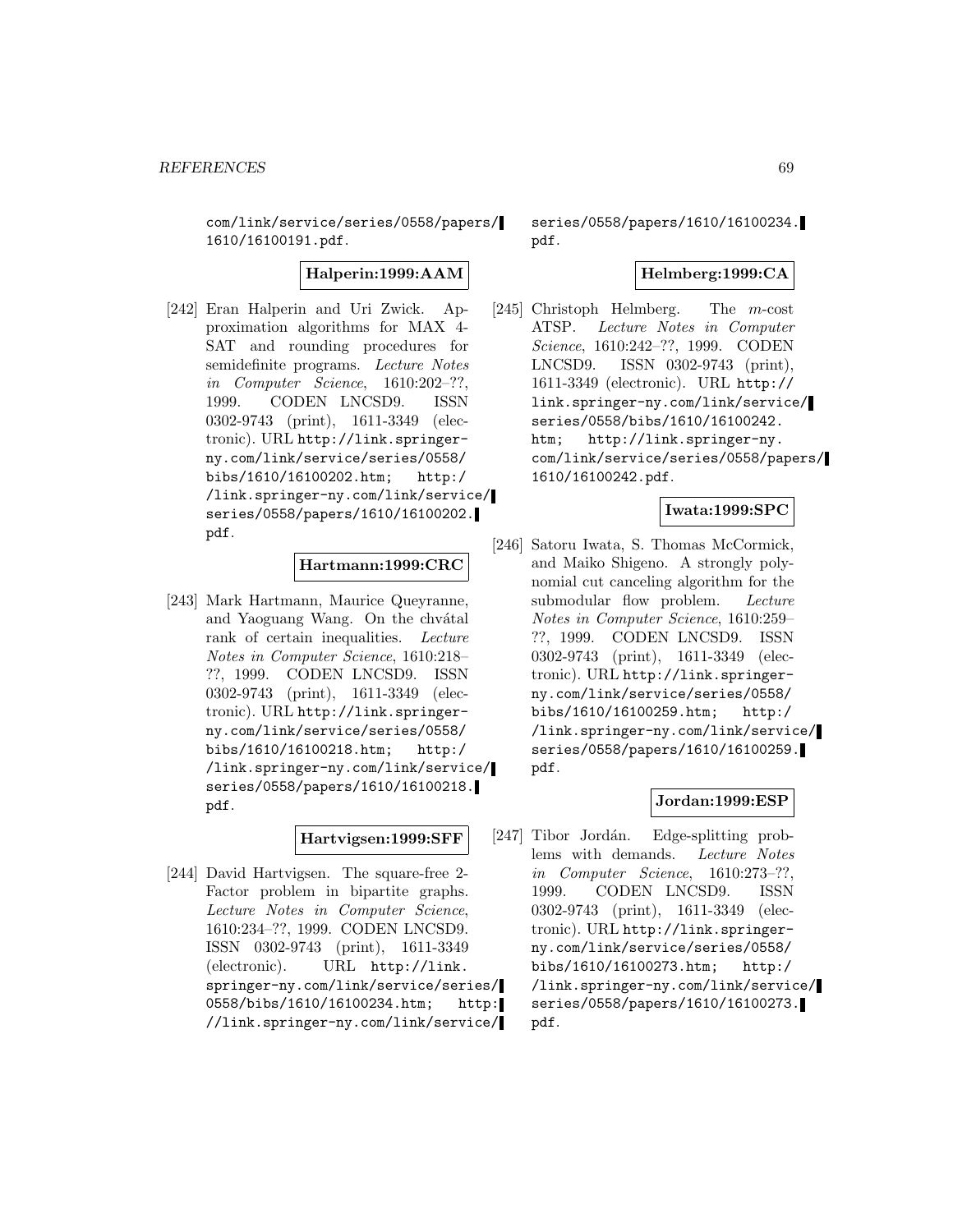### **Kashiwabara:1999:IPA**

[248] Kenji Kashiwabara, Masataka Nakamura, and Takashi Takabatake. Integral polyhedra associated with certain submodular functions defined on 012-vectors. Lecture Notes in Computer Science, 1610:289–??, 1999. CODEN LNCSD9. ISSN 0302-9743 (print), 1611-3349 (electronic). URL http://link.springerny.com/link/service/series/0558/ bibs/1610/16100289.htm; http:/ /link.springer-ny.com/link/service/ series/0558/papers/1610/16100289. pdf.

### **Klau:1999:OCO**

[249] Gunnar W. Klau and Petra Mutzel. Optimal compaction of orthogonal grid drawings. Lecture Notes in Computer Science, 1610:304–??, 1999. CODEN LNCSD9. ISSN 0302-9743 (print), 1611-3349 (electronic). URL http://link.springerny.com/link/service/series/0558/ bibs/1610/16100304.htm; http:/ /link.springer-ny.com/link/service/ series/0558/papers/1610/16100304. pdf.

#### **Klein:1999:NID**

[250] Philip Klein and Neal Young. On the number of iterations for Dantzig-Wolfe optimization and packing-covering approximation algorithms. Lecture Notes in Computer Science, 1610:320–??, 1999. CODEN LNCSD9. ISSN 0302-9743 (print), 1611-3349 (electronic). URL http://link.springerny.com/link/service/series/0558/ bibs/1610/16100320.htm; http:/ /link.springer-ny.com/link/service/

series/0558/papers/1610/16100320. pdf.

#### **Kolliopoulos:1999:EEA**

[251] Stavros G. Kolliopoulos and Clifford Stein. Experimental evaluation of approximation algorithms for singlesource unsplittable flow. Lecture Notes in Computer Science, 1610:328– ??, 1999. CODEN LNCSD9. ISSN 0302-9743 (print), 1611-3349 (electronic). URL http://link.springerny.com/link/service/series/0558/ bibs/1610/16100328.htm; http:/ /link.springer-ny.com/link/service/ series/0558/papers/1610/16100328. pdf.

#### **Melkonian:1999:AAD**

[252] Vardges Melkonian and Éva Tardos. Approximation algorithms for a directed network design problem. Lecture Notes in Computer Science, 1610: 345–??, 1999. CODEN LNCSD9. ISSN 0302-9743 (print), 1611-3349 (electronic). URL http://link.springerny.com/link/service/series/0558/ bibs/1610/16100345.htm; http:/ /link.springer-ny.com/link/service/ series/0558/papers/1610/16100345. pdf.

## **Mutzel:1999:OAC**

[253] Petra Mutzel and René Weiskircher. Optimizing over all combinatorial embeddings of a planar graph. Lecture Notes in Computer Science, 1610:361– ??, 1999. CODEN LNCSD9. ISSN 0302-9743 (print), 1611-3349 (electronic). URL http://link.springerny.com/link/service/series/0558/ bibs/1610/16100361.htm; http:/ /link.springer-ny.com/link/service/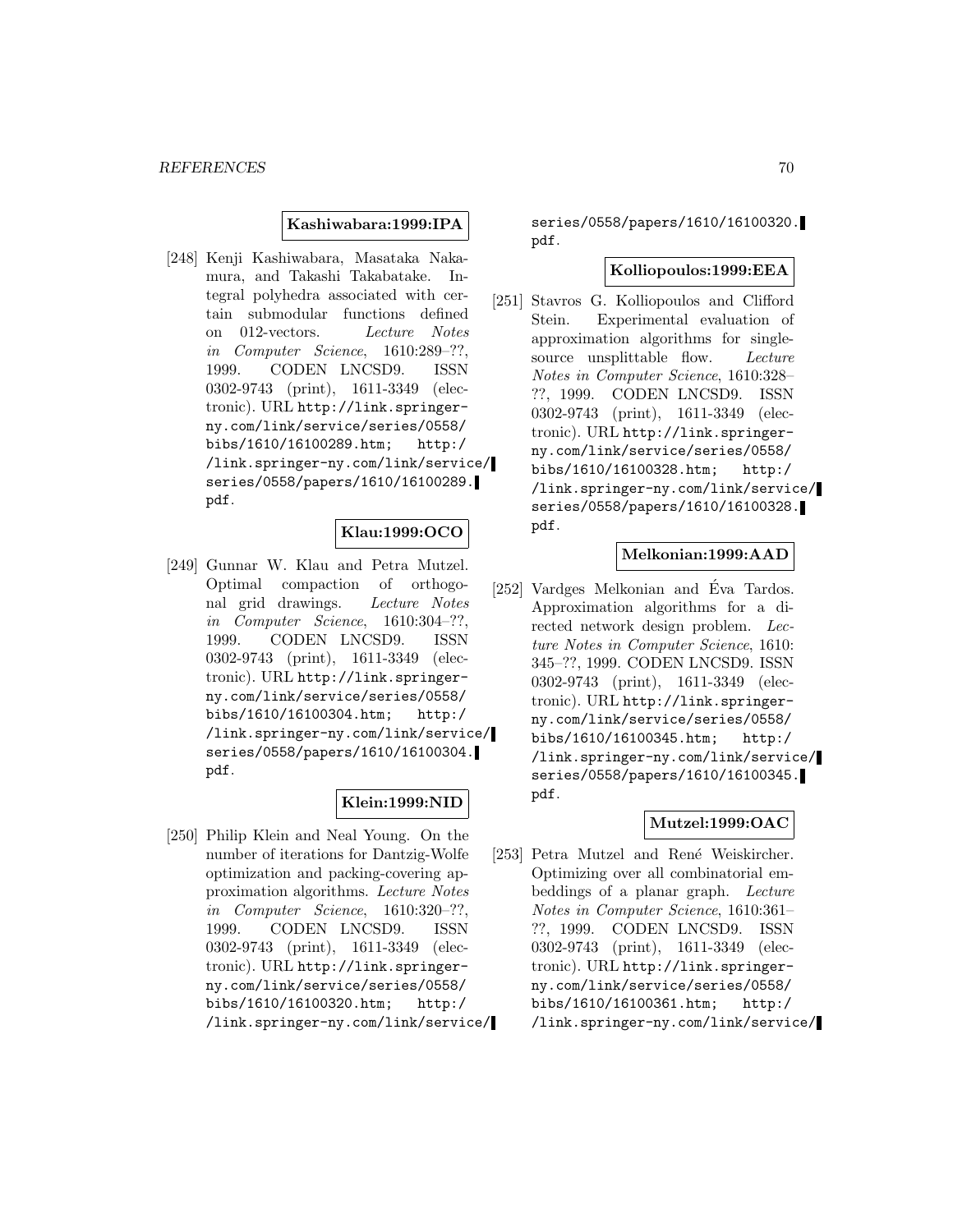series/0558/papers/1610/16100361. pdf.

# **Nagamochi:1999:FACa**

[254] Hiroshi Nagamochi and Toshihide Ibaraki. A fast algorithm for computing minimum 3-Way and 4-Way cuts. Lecture Notes in Computer Science, 1610: 377–??, 1999. CODEN LNCSD9. ISSN 0302-9743 (print), 1611-3349 (electronic). URL http://link.springerny.com/link/service/series/0558/ bibs/1610/16100377.htm; http:/ /link.springer-ny.com/link/service/ series/0558/papers/1610/16100377. pdf.

## **Noga:1999:STM**

[255] John Noga and Steve Seiden. Scheduling two machines with release times. Lecture Notes in Computer Science, 1610:391–??, 1999. CODEN LNCSD9. ISSN 0302-9743 (print), 1611-3349 (electronic). URL http://link. springer-ny.com/link/service/series/ 0558/bibs/1610/16100391.htm; http: //link.springer-ny.com/link/service/ series/0558/papers/1610/16100391. pdf.

### **Sebo:1999:IEL**

[256] András Sebö. An introduction to empty lattice simplices. Lecture Notes in Computer Science, 1610:400–??, 1999. CODEN LNCSD9. ISSN 0302-9743 (print), 1611-3349 (electronic). URL http://link.springerny.com/link/service/series/0558/ bibs/1610/16100400.htm; http:/ /link.springer-ny.com/link/service/ series/0558/papers/1610/16100400. pdf.

# **Seboe:1999:IEL**

[257] A. Seboe. An introduction to empty lattice simplices. Lecture Notes in Computer Science, 1610:400–??, 1999. CODEN LNCSD9. ISSN 0302-9743 (print), 1611-3349 (electronic).

# **Szigeti:1999:OED**

[258] Zoltán Szigeti. On optimal eardecompositions of graphs. Lecture Notes in Computer Science, 1610:415– ??, 1999. CODEN LNCSD9. ISSN 0302-9743 (print), 1611-3349 (electronic). URL http://link.springerny.com/link/service/series/0558/ bibs/1610/16100415.htm; http:/ /link.springer-ny.com/link/service/ series/0558/papers/1610/16100415. pdf.

#### **Teo:1999:GSS**

[259] Chung-Piaw Teo, Jay Sethuraman, and Wee-Peng Tan. Gale–Shapley stable marriage problem revisited: Strategic issues and applications. Lecture Notes in Computer Science, 1610:429– ??, 1999. CODEN LNCSD9. ISSN 0302-9743 (print), 1611-3349 (electronic). URL http://link.springerny.com/link/service/series/0558/ bibs/1610/16100429.htm; http:/ /link.springer-ny.com/link/service/ series/0558/papers/1610/16100429. pdf.

# **Uchoa:1999:VDP**

[260] Eduardo Uchoa and Marcus Poggi de Aragão. Vertex-disjoint packing of two Steiner trees: Polyhedra and branch-and-cut. Lecture Notes in Computer Science, 1610:439–??, 1999. CODEN LNCSD9. ISSN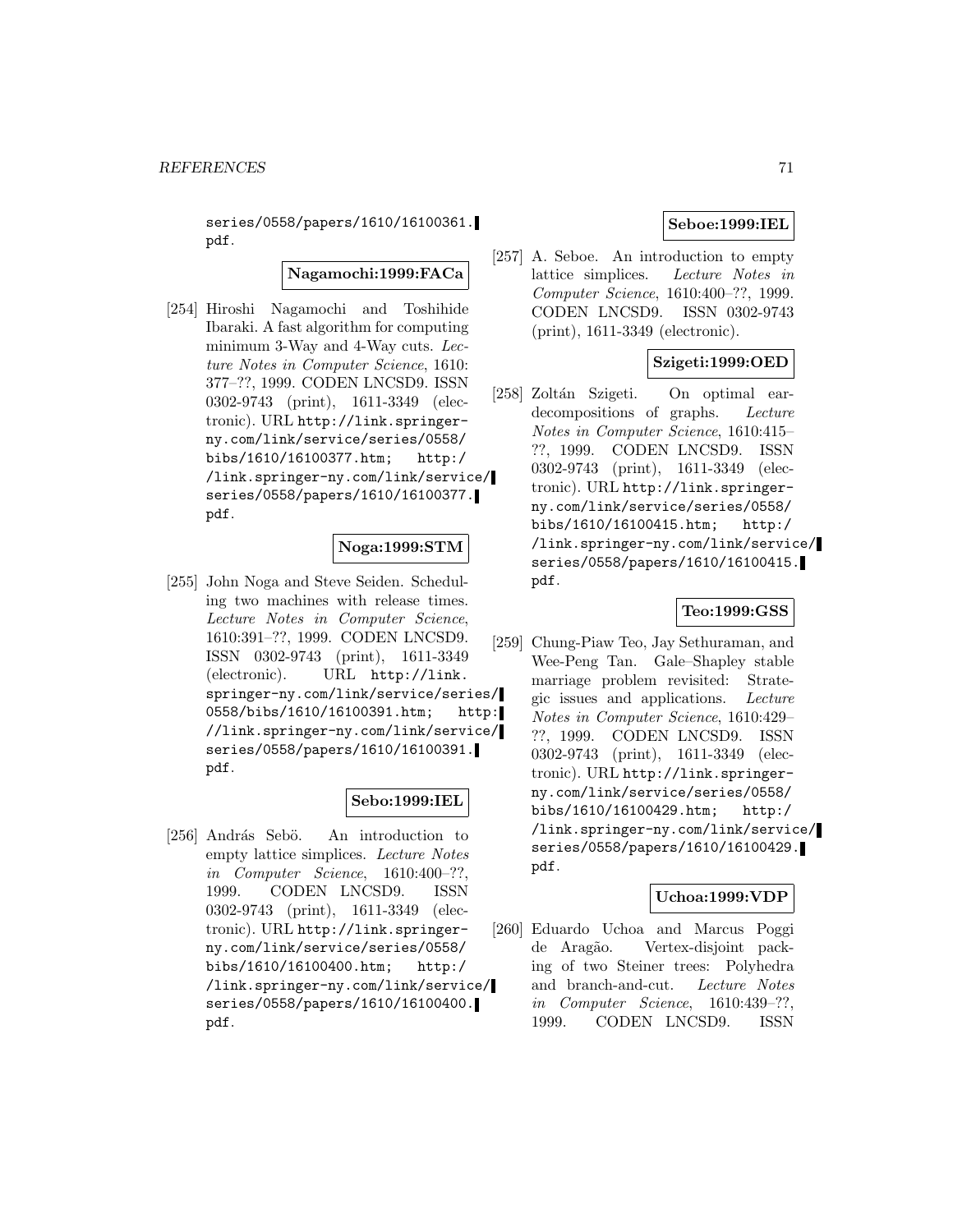0302-9743 (print), 1611-3349 (electronic). URL http://link.springerny.com/link/service/series/0558/ bibs/1610/16100439.htm; http:/ /link.springer-ny.com/link/service/<br>266 series/0558/papers/1610/16100439. pdf.

### **DaSilva:1999:FUR**

[261] F. S. C. Da Silva. Formalisations of uncertain reasoning. Lecture Notes in Computer Science, 1611:1–??, 1999. CODEN LNCSD9. ISSN 0302-9743 (print), 1611-3349 (electronic).

### **Jennings:1999:AOSa**

[262] N. R. Jennings. Agent-oriented software engineering. Lecture Notes in Computer Science, 1611:4–??, 1999. CODEN LNCSD9. ISSN 0302-9743 (print), 1611-3349 (electronic).

#### **Osman:1999:UMF**

[263] I. H. Osman. A unified-metaheuristic framework. Lecture Notes in Computer Science, 1611:11–??, 1999. CODEN LNCSD9. ISSN 0302-9743 (print), 1611-3349 (electronic).

# **Wang:1999:FKR**

[264] S.-L. Wang and Y.-H. Wu. A fuzzy knowledge representation and acquisition scheme for diagnostic systems. Lecture Notes in Computer Science, 1611:13–??, 1999. CODEN LNCSD9. ISSN 0302-9743 (print), 1611-3349 (electronic).

#### **Wong:1999:MFS**

[265] G. Y. C. Wong and H. W. Chun. Modeling fuzzy sets using object-oriented techniques. Lecture Notes in Computer Science, 1611:23–??, 1999. CODEN

LNCSD9. ISSN 0302-9743 (print), 1611-3349 (electronic).

### **Zreak:1999:FAM**

[266] H. Zreak, M. Alwan, and M. Khaddour. A fuzzy approach to map building. Lecture Notes in Computer Science, 1611:33–??, 1999. CODEN LNCSD9. ISSN 0302-9743 (print), 1611-3349 (electronic).

# **Pacholczyk:1999:TAI**

[267] D. Pacholczyk. Towards an affirmative interpretation of linguistically denied fuzzy properties in knowledge-based systems. Lecture Notes in Computer Science, 1611:43–??, 1999. CODEN LNCSD9. ISSN 0302-9743 (print), 1611-3349 (electronic).

### **Sendelj:1999:RHF**

[268] R. Sendelj and V. Devedzic. Representational hierarchy of fuzzy logic concepts in the OBOA model. Lecture Notes in Computer Science, 1611:54– ??, 1999. CODEN LNCSD9. ISSN 0302-9743 (print), 1611-3349 (electronic).

# **Fan:1999:DFS**

[269] H.-K. Fan, C. Chen, and C.-M. Hong. Design of fuzzy sliding controller based on cerebellar learning model. Lecture Notes in Computer Science, 1611:64– ??, 1999. CODEN LNCSD9. ISSN 0302-9743 (print), 1611-3349 (electronic).

### **Hong:1999:NFF**

[270] T.-P. Hong and T.-T. Wang. A new fuzzy flexible flow-shop algorithm for continuous fuzzy domain. Lecture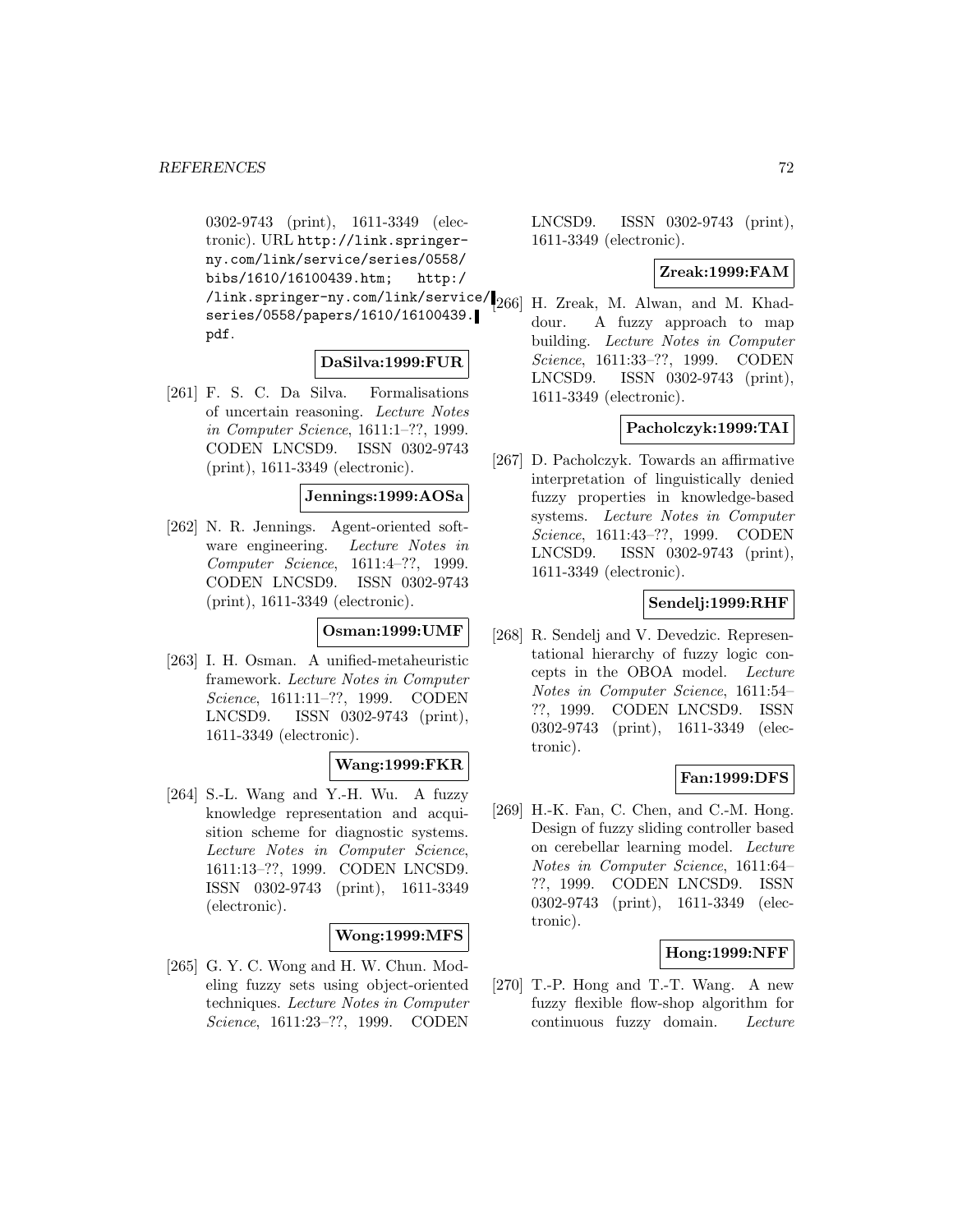Notes in Computer Science, 1611:74– ??, 1999. CODEN LNCSD9. ISSN 0302-9743 (print), 1611-3349 (electronic).

### **Dakroury:1999:TPN**

[271] Y. Dakroury, A. A. El Al, and O. Badr. Testing the performance of a neural networks-based adaptive call admission controller with multimedia traffic. Lecture Notes in Computer Science, 1611:80–??, 1999. CODEN LNCSD9. ISSN 0302-9743 (print), 1611-3349 (electronic).

#### **Manrique:1999:CNN**

[272] D. Manrique, J. Rios, and A. Vilarrasa. A combined neural network and mathematical morphology method for computerized detection of microcalcifications. Lecture Notes in Computer Science, 1611:92–??, 1999. CODEN LNCSD9. ISSN 0302-9743 (print), 1611-3349 (electronic).

#### **Martinez:1999:SWI**

[273] A. Martinez, J. Castellanos, C. Hernandez, and F. De Mingo. Study of weight importance in neural networks working with colineal variables in regression problems. Lecture Notes in Computer Science, 1611:101–??, 1999. CODEN LNCSD9. ISSN 0302-9743 (print), 1611-3349 (electronic).

## **Murray:1999:PPA**

[274] G. Murray, T. Hendtlass, and J. Podlena. The parallel path artificial micronet. Lecture Notes in Computer Science, 1611:111–??, 1999. CODEN LNCSD9. ISSN 0302-9743 (print), 1611-3349 (electronic).

## **Ezzat:1999:GMP**

[275] A. Ezzat, N. Inuzuka, and H. Itoh. A generation method to produce GA with GP capabilities for signal modeling. Lecture Notes in Computer Science, 1611:118–??, 1999. CODEN LNCSD9. ISSN 0302-9743 (print), 1611-3349 (electronic).

## **Rocha:1999:PPC**

[276] M. Rocha and J. Neves. Preventing premature convergence to local optima in genetic algorithms via random offspring generation. Lecture Notes in Computer Science, 1611:127–??, 1999. CODEN LNCSD9. ISSN 0302-9743 (print), 1611-3349 (electronic).

## **El-Beltagy:1999:USO**

[277] M. El-Beltagy and A. Keane. Using self organizing maps and genetic algorithms for model selection in multilevel optimization. Lecture Notes in Computer Science, 1611:137–??, 1999. CODEN LNCSD9. ISSN 0302-9743 (print), 1611-3349 (electronic).

# **Guillet:1999:GAV**

[278] F. Guillet, P. Kuntz, and R. Lehn. A genetic algorithm for visualizing networks of association rules. Lecture Notes in Computer Science, 1611:145– ??, 1999. CODEN LNCSD9. ISSN 0302-9743 (print), 1611-3349 (electronic).

## **Shazely:1999:GAS**

[279] S. Shazely, H. Baraka, A. Abdel-Wahab, and H. Kamal. Genetic algorithms in solving graph partitioning problem. Lecture Notes in Computer Science, 1611:155–??, 1999. CODEN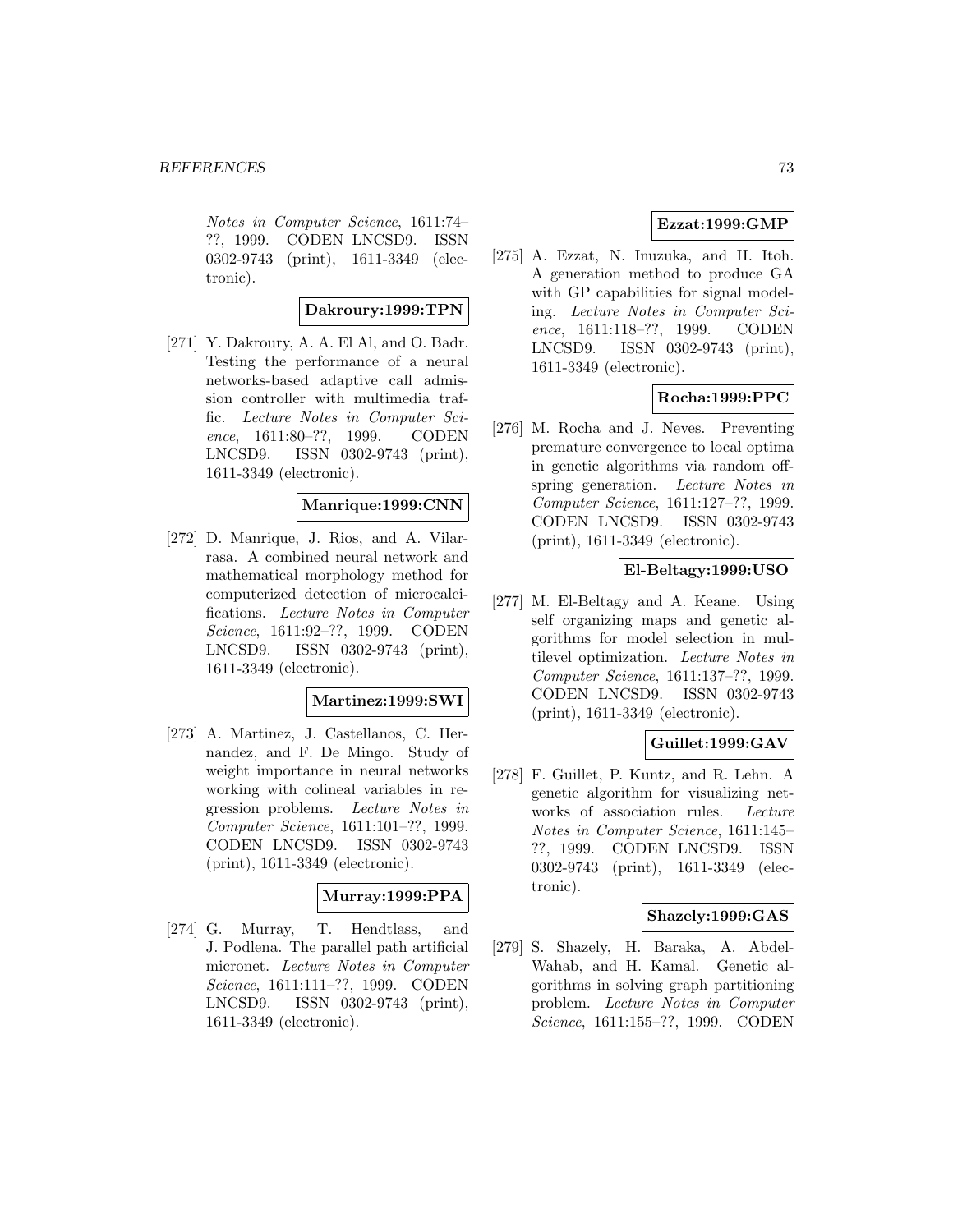LNCSD9. ISSN 0302-9743 (print), 1611-3349 (electronic).

#### **Baaleh:1999:AGA**

[280] A. I. Baaleh and A. F. Sakr. Application of genetic algorithms in power system stabilizer design. Lecture Notes in Computer Science, 1611:165–??, 1999. CODEN LNCSD9. ISSN 0302-9743 (print), 1611-3349 (electronic).

## **Mansilla:1999:SGC**

[281] E. B. Mansilla, A. Mekaouche, and J. M. G. Guiu. A study of a genetic classifier system based on the pittsburgh approach on a medical domain. Lecture Notes in Computer Science, 1611:175–??, 1999. CODEN LNCSD9. ISSN 0302-9743 (print), 1611-3349 (electronic).

# **Chen:1999:NGB**

[282] C.-M. Chen, C.-M. Hong, and H. Fan. A new gradient-based search method: Grey-gradient search method. Lecture Notes in Computer Science, 1611:185– ??, 1999. CODEN LNCSD9. ISSN 0302-9743 (print), 1611-3349 (electronic).

## **Piriyakumar:1999:IAM**

[283] D. A. L. Piriyakumar and P. Levi. An improvised A∗ algorithm for mobile robots to find the optimal path in an unknown environment with minimized search efforts. Lecture Notes in Computer Science, 1611:195–??, 1999. CODEN LNCSD9. ISSN 0302-9743 (print), 1611-3349 (electronic).

## **Appas:1999:SVS**

[284] A. R. Appas, A. M. Darwish, A. El-Dessouki, and S. I. Shaheen. Speeding

the vector search algorithm for regional color channel features based indexing and retrieval systems. Lecture Notes in Computer Science, 1611:205–??, 1999. CODEN LNCSD9. ISSN 0302-9743 (print), 1611-3349 (electronic).

## **Kato:1999:CBA**

[285] S. Kato, S. Oono, H. Seki, and H. Itoh. Cost-based abduction using binary decision diagrams. Lecture Notes in Computer Science, 1611:215–??, 1999. CODEN LNCSD9. ISSN 0302-9743 (print), 1611-3349 (electronic).

## **Wotawa:1999:NDD**

[286] F. Wotawa. New directions in debugging hardware designs. Lecture Notes in Computer Science, 1611:226– ??, 1999. CODEN LNCSD9. ISSN 0302-9743 (print), 1611-3349 (electronic).

#### **Ligozat:1999:RDS**

[287] G. Ligozat. Reasoning with diagrams: The semantics of arrows. Lecture Notes in Computer Science, 1611:236– ??, 1999. CODEN LNCSD9. ISSN 0302-9743 (print), 1611-3349 (electronic).

## **Milde:1999:MRW**

[288] H. Milde, L. Hotz, J. Kahl, and B. Neumann. MAD: A real world application of qualitative model-based decision tree generation for diagnosis. Lecture Notes in Computer Science, 1611:246–??, 1999. CODEN LNCSD9. ISSN 0302-9743 (print), 1611-3349 (electronic).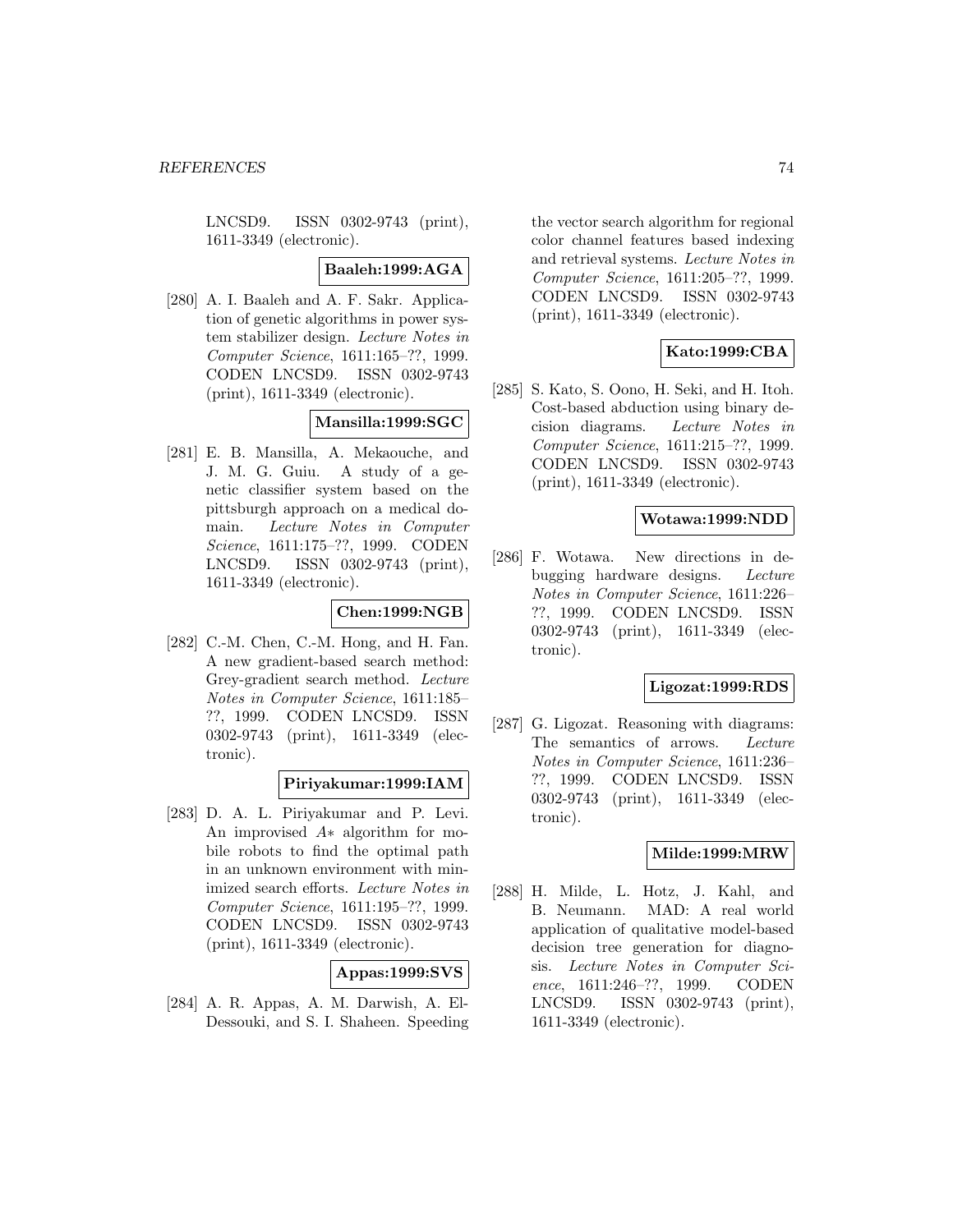### **VanHarmelen:1999:WKB**

[289] F. Van Harmelen and J. Van der Meer. WebMaster: Knowledge-based verification of Web-pages. Lecture Notes in Computer Science, 1611:256–??, 1999. CODEN LNCSD9. ISSN 0302-9743 (print), 1611-3349 (electronic).

# **Peter:1999:TTO**

[290] G. Peter and D. Roesner. Towards task-oriented user support for failure mode and effects analysis. Lecture Notes in Computer Science, 1611:266– ??, 1999. CODEN LNCSD9. ISSN 0302-9743 (print), 1611-3349 (electronic).

## **Chander:1999:IIE**

[291] P. G. Chander, R. Shinghal, and T. Radhakrishnan. Incremental and integrated evaluation of rule-based systems. Lecture Notes in Computer Science, 1611:276–??, 1999. CODEN LNCSD9. ISSN 0302-9743 (print), 1611-3349 (electronic).

#### **Ibrahim:1999:MRD**

[292] M. H. Ibrahim and F. A. Cummins. A model of reflection for developing AI applications. Lecture Notes in Computer Science, 1611:286–??, 1999. CODEN LNCSD9. ISSN 0302-9743 (print), 1611-3349 (electronic).

#### **Jonker:1999:CPC**

[293] C. M. Jonker and J. Treur. A compositional process control model and its application to biochemical processes. Lecture Notes in Computer Science, 1611:296–??, 1999. CODEN LNCSD9. ISSN 0302-9743 (print), 1611-3349 (electronic).

## **Jonker:1999:VTK**

[294] C. M. Jonker, R. Kremer, P. Van Leeuwen, and D. Pan. Visual and textual knowledge representation in DE-SIRE. Lecture Notes in Computer Science, 1611:306–??, 1999. CODEN LNCSD9. ISSN 0302-9743 (print), 1611-3349 (electronic).

## **Santos:1999:VKB**

[295] J. Santos, L. Faria, C. Ramos, and Z. A. Vale. Verification of knowledge based-systems for power system control centers. Lecture Notes in Computer Science, 1611:316–??, 1999. CODEN LNCSD9. ISSN 0302-9743 (print), 1611-3349 (electronic).

## **Kundu:1999:SCA**

[296] M. K. Kundu and N. R. Pal. Selfcrossover and its application to the traveling salesman problem. Lecture Notes in Computer Science, 1611:326– ??, 1999. CODEN LNCSD9. ISSN 0302-9743 (print), 1611-3349 (electronic).

### **Malheiro:1999:ECS**

[297] N. Malheiro, Z. A. Vale, C. Ramos, and J. Santos. Enabling client-server explanation facilities in a real time expert system. Lecture Notes in Computer Science, 1611:333–??, 1999. CODEN LNCSD9. ISSN 0302-9743 (print), 1611-3349 (electronic).

#### **Froehlich:1999:UEL**

[298] P. Froehlich, W. Nejdl, M. Schroeder, and C. Damasio. Using extended logic programming for alarm-correlation in cellular phone networks. Lecture Notes in Computer Science, 1611:343–??,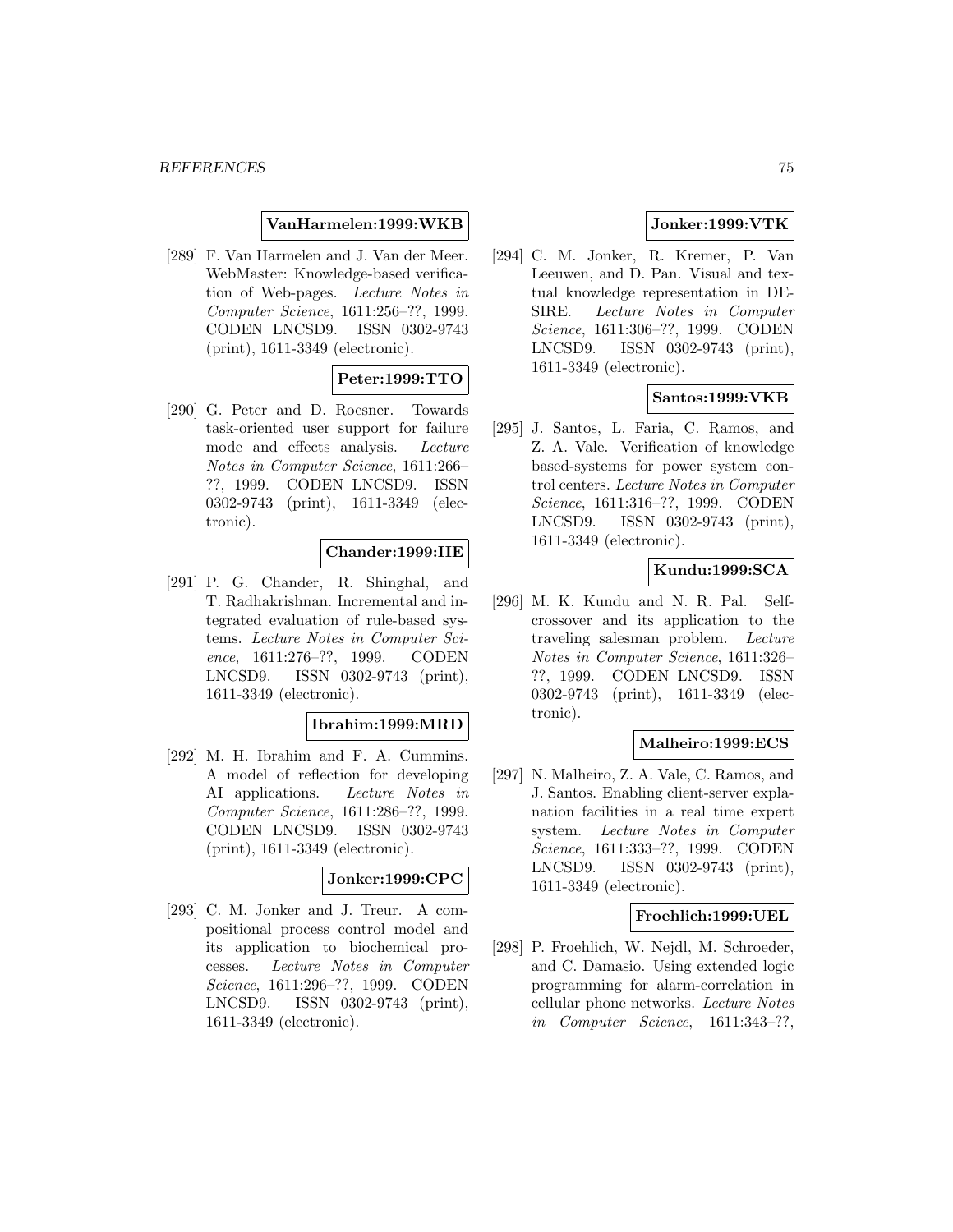1999. CODEN LNCSD9. ISSN 0302- 9743 (print), 1611-3349 (electronic).

**Terziyan:1999:KAB**

[299] V. Y. Terziyan and S. Puuronen. Knowledge acquisition based on semantic balance of internal and external knowledge. Lecture Notes in Computer Science, 1611:353–??, 1999. CODEN LNCSD9. ISSN 0302-9743 (print), 1611-3349 (electronic).

# **Smith:1999:ACA**

[300] R. N. Smith and W. J. Frawley. Alex: A computer aid for treating alexithymia. Lecture Notes in Computer Science, 1611:362–??, 1999. CODEN LNCSD9. ISSN 0302-9743 (print), 1611-3349 (electronic).

## **Kounalis:1999:MPI**

[301] E. Kounalis and P. Urso. Mechanizing proofs of integrity constraints in the situation calculus. Lecture Notes in Computer Science, 1611:372–??, 1999. CODEN LNCSD9. ISSN 0302-9743 (print), 1611-3349 (electronic).

## **Saward:1999:UCP**

[302] G. Saward. Using cases for process modelling: An example from the water supply industry. Lecture Notes in Computer Science, 1611:382–??, 1999. CODEN LNCSD9. ISSN 0302-9743 (print), 1611-3349 (electronic).

# **Aiemeur:1999:FAC**

[303] E. Aiemeur and K. Boudina. Financial analysis by case based reasoning. Lecture Notes in Computer Science, 1611:388–??, 1999. CODEN LNCSD9. ISSN 0302-9743 (print), 1611-3349 (electronic).

## **Belanger:1999:TLC**

[304] S. Belanger, M. A. Thibodeau, and E. Aiemeur. Training of the learner in criminal law by case-based reasoning. Lecture Notes in Computer Science, 1611:398–??, 1999. CODEN LNCSD9. ISSN 0302-9743 (print), 1611-3349 (electronic).

# **Ooi:1999:CBA**

[305] B. H. Ooi and A. K. Ghose. Constraintbased agent specification for a multiagent stock brokering system. Lecture Notes in Computer Science, 1611:409– ??, 1999. CODEN LNCSD9. ISSN 0302-9743 (print), 1611-3349 (electronic).

## **Piccardi:1999:CLD**

[306] C. Piccardi and F. Wotawa. A communication language and the design of a diagnosis agent — towards a framework for mobile diagnosis agents. Lecture Notes in Computer Science, 1611: 420–??, 1999. CODEN LNCSD9. ISSN 0302-9743 (print), 1611-3349 (electronic).

## **Jonker:1999:IBA**

[307] C. M. Jonker and J. Treur. Information brokering agents in intelligent Websites. Lecture Notes in Computer Science, 1611:430–??, 1999. CODEN LNCSD9. ISSN 0302-9743 (print), 1611-3349 (electronic).

## **Gavrilova:1999:LMA**

[308] T. Gavrilova, A. Voinov, and I. Lescheva. Learner-model approach to multi-agent intelligent distance learning system for program testing. Lecture Notes in Computer Science, 1611:440–??, 1999.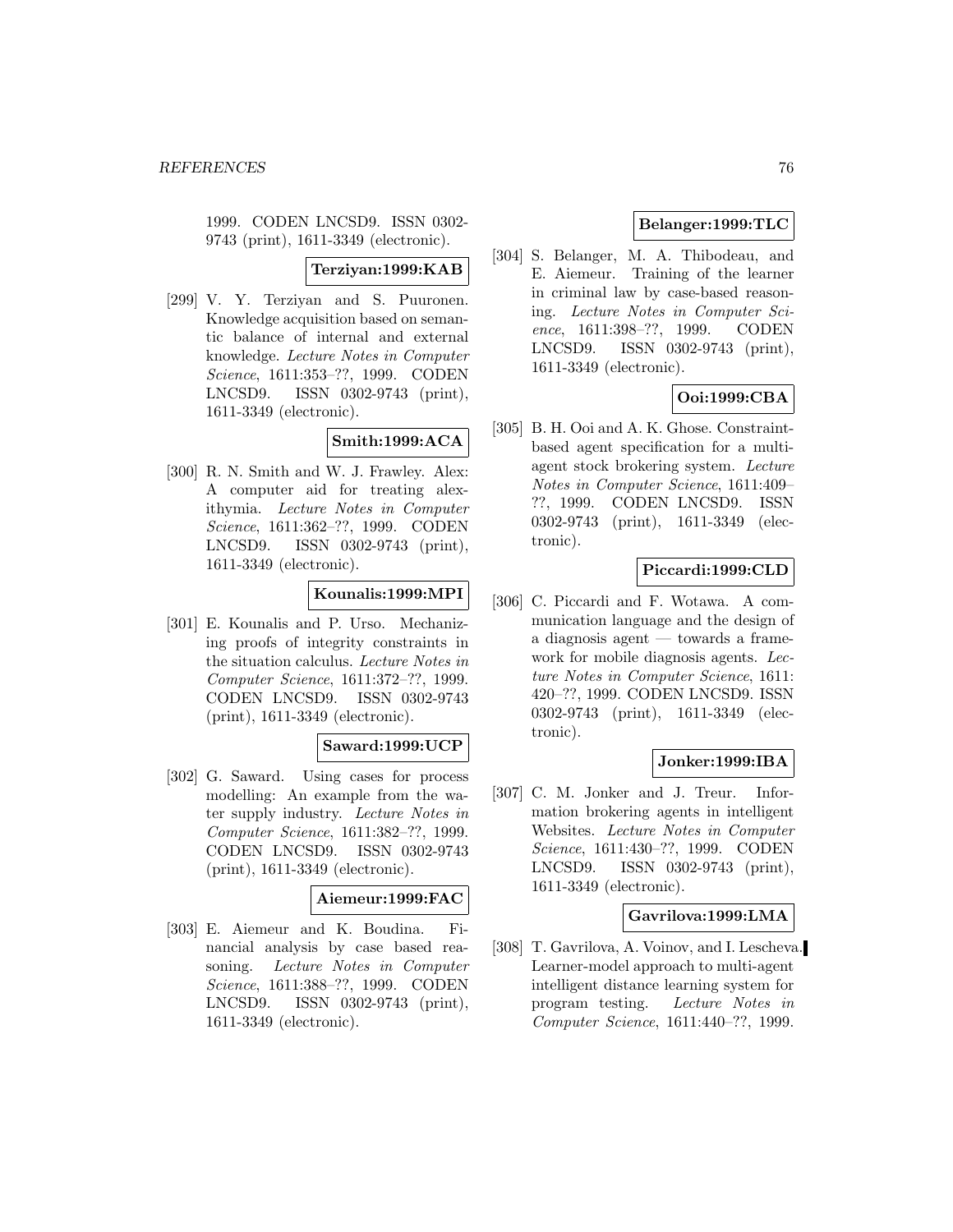CODEN LNCSD9. ISSN 0302-9743 (print), 1611-3349 (electronic).

## **Bauer:1999:MAS**

[309] B. Bauer and C. Klein. A multiagent solution for advanced call centers. Lecture Notes in Computer Science, 1611:450–??, 1999. CODEN LNCSD9. ISSN 0302-9743 (print), 1611-3349 (electronic).

# **Cuena:1999:MAS**

[310] J. Cuena and M. Molina. A multi-agent system for emergency management in floods. Lecture Notes in Computer Science, 1611:460–??, 1999. CODEN LNCSD9. ISSN 0302-9743 (print), 1611-3349 (electronic).

## **Barber:1999:PSF**

[311] K. S. Barber, A. Goel, D. Han, and J. Kim. Problem-solving frameworks for sensible agents in an electronic market. Lecture Notes in Computer Science, 1611:470–??, 1999. CODEN LNCSD9. ISSN 0302-9743 (print), 1611-3349 (electronic).

## **Bel:1999:MDM**

[312] C. Bel and W. Van Stokkum. A model for distributed multi-agent traffic control. Lecture Notes in Computer Science, 1611:480–??, 1999. CODEN LNCSD9. ISSN 0302-9743 (print), 1611-3349 (electronic).

#### **Gustavsson:1999:SEC**

[313] R. Gustavsson. Smart equipment creating new electronic business opportunities. Lecture Notes in Computer Science, 1611:490–??, 1999. CODEN LNCSD9. ISSN 0302-9743 (print), 1611-3349 (electronic).

# **Aknine:1999:AOC**

[314] S. Aknine and S. Pinson. Agent oriented conceptual modeling of parallel workflow systems. Lecture Notes in Computer Science, 1611:500–??, 1999. CODEN LNCSD9. ISSN 0302-9743 (print), 1611-3349 (electronic).

# **Deugo:1999:DAM**

[315] D. Deugo. A distributed algorithm as mobile agents. Lecture Notes in Computer Science, 1611:510–??, 1999. CODEN LNCSD9. ISSN 0302-9743 (print), 1611-3349 (electronic).

## **DaSilva:1999:WOE**

[316] F. S. C. Da Silva, W. Weber Vasconcelos, J. Agusti, and D. Robertson. Why ontologies are not enough for knowledge sharing. Lecture Notes in Computer Science, 1611:520–??, 1999. CODEN LNCSD9. ISSN 0302-9743 (print), 1611-3349 (electronic).

#### **Mostafa:1999:NAD**

[317] K. Mostafa, S. I. Shaheen, A. M. Darwish, and I. Farag. A novel approach for detecting and correcting segmentation and recognition errors in Arabic OCR systems. Lecture Notes in Computer Science, 1611:530–??, 1999. CODEN LNCSD9. ISSN 0302-9743 (print), 1611-3349 (electronic).

## **Ragab:1999:FRU**

[318] M. E. Ragab, A. M. Darwish, E. M. Abed, and S. I. Shaheen. Face recognition using principal component analysis applied to an Egyptian face database. Lecture Notes in Computer Science, 1611:540–??, 1999. CODEN LNCSD9. ISSN 0302-9743 (print), 1611-3349 (electronic).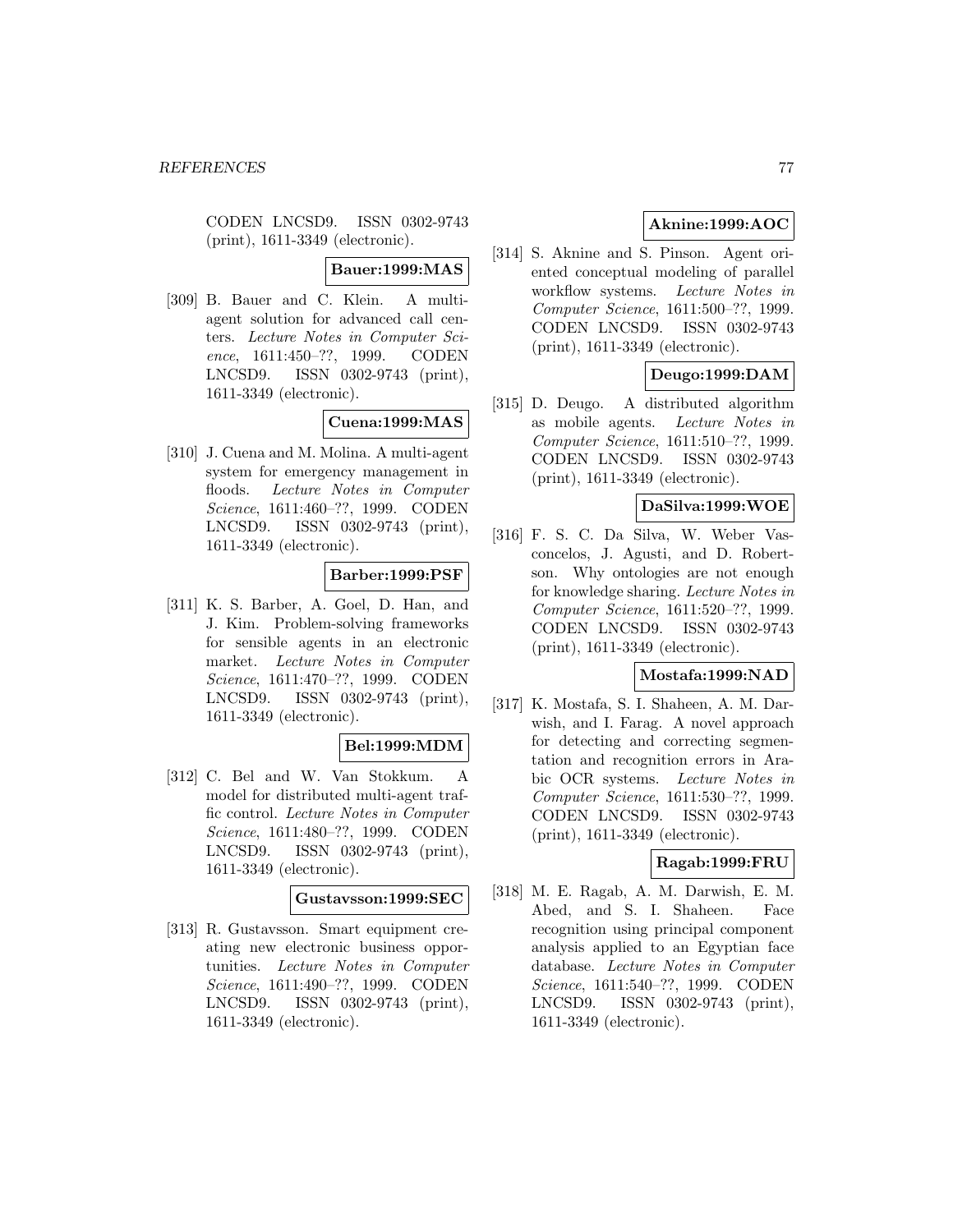## **Verikas:1999:ULU**

[319] A. Verikas, A. Gelzinis, and K. Malmqvist. Using labeled and unlabeled data to train a multilayer perceptron for color classification in graphic arts. Lecture Notes in Computer Science, 1611:550– ??, 1999. CODEN LNCSD9. ISSN 0302-9743 (print), 1611-3349 (electronic).

## **Rodrigues:1999:NCV**

[320] M. A. Rodrigues and Y. Liu. A novel 3D-2D computer vision algorithm for automatic inspection of filter components. Lecture Notes in Computer Science, 1611:560–??, 1999. CODEN LNCSD9. ISSN 0302-9743 (print), 1611-3349 (electronic).

## **Zangrouba:1999:RUA**

[321] E. Zangrouba, T. Hedidar, and A. Jaoua. A robust and unified algorithm for indoor and outdoor scenes based on region segmentation. Lecture Notes in Computer Science, 1611:570– ??, 1999. CODEN LNCSD9. ISSN 0302-9743 (print), 1611-3349 (electronic).

#### **Ramparany:1999:SMB**

[322] F. Ramparany and F. Sandt. SAPIA: A model based satellite image interpretation system. Lecture Notes in Computer Science, 1611:580–??, 1999. CODEN LNCSD9. ISSN 0302-9743 (print), 1611-3349 (electronic).

#### **Shah:1999:HMI**

[323] S. Shah and J. K. Aggarwal. Hierarchical multifeature integration for automatic object recognition in forward looking infrared images. Lecture

Notes in Computer Science, 1611:590– ??, 1999. CODEN LNCSD9. ISSN 0302-9743 (print), 1611-3349 (electronic).

# **Kakas:1999:ACS**

[324] A. C. Kakas and A. Michael. Air-crew scheduling through abduction. Lecture Notes in Computer Science, 1611:600– ??, 1999. CODEN LNCSD9. ISSN 0302-9743 (print), 1611-3349 (electronic).

## **Salem:1999:UFI**

[325] R. Salem and K. Bsaiees. Unfold/ fold inductive proof: An extension of a folding technique. Lecture Notes in Computer Science, 1611:612–??, 1999. CODEN LNCSD9. ISSN 0302-9743 (print), 1611-3349 (electronic).

## **Oommen:1999:SCA**

[326] B. J. Oommen and T. D. Roberts. On solving the capacity assignment problem using continuous learning automata. Lecture Notes in Computer Science, 1611:622–??, 1999. CODEN LNCSD9. ISSN 0302-9743 (print), 1611-3349 (electronic).

## **Link:1999:SPO**

[327] M. Link and M. Ishitobi. Supervised parameter optimization of a modular machine learning system. Lecture Notes in Computer Science, 1611:632– ??, 1999. CODEN LNCSD9. ISSN 0302-9743 (print), 1611-3349 (electronic).

## **Sellami:1999:NSR**

[328] H. M. Sellami and A. Jaoua. Nonsupervised rectangular classification of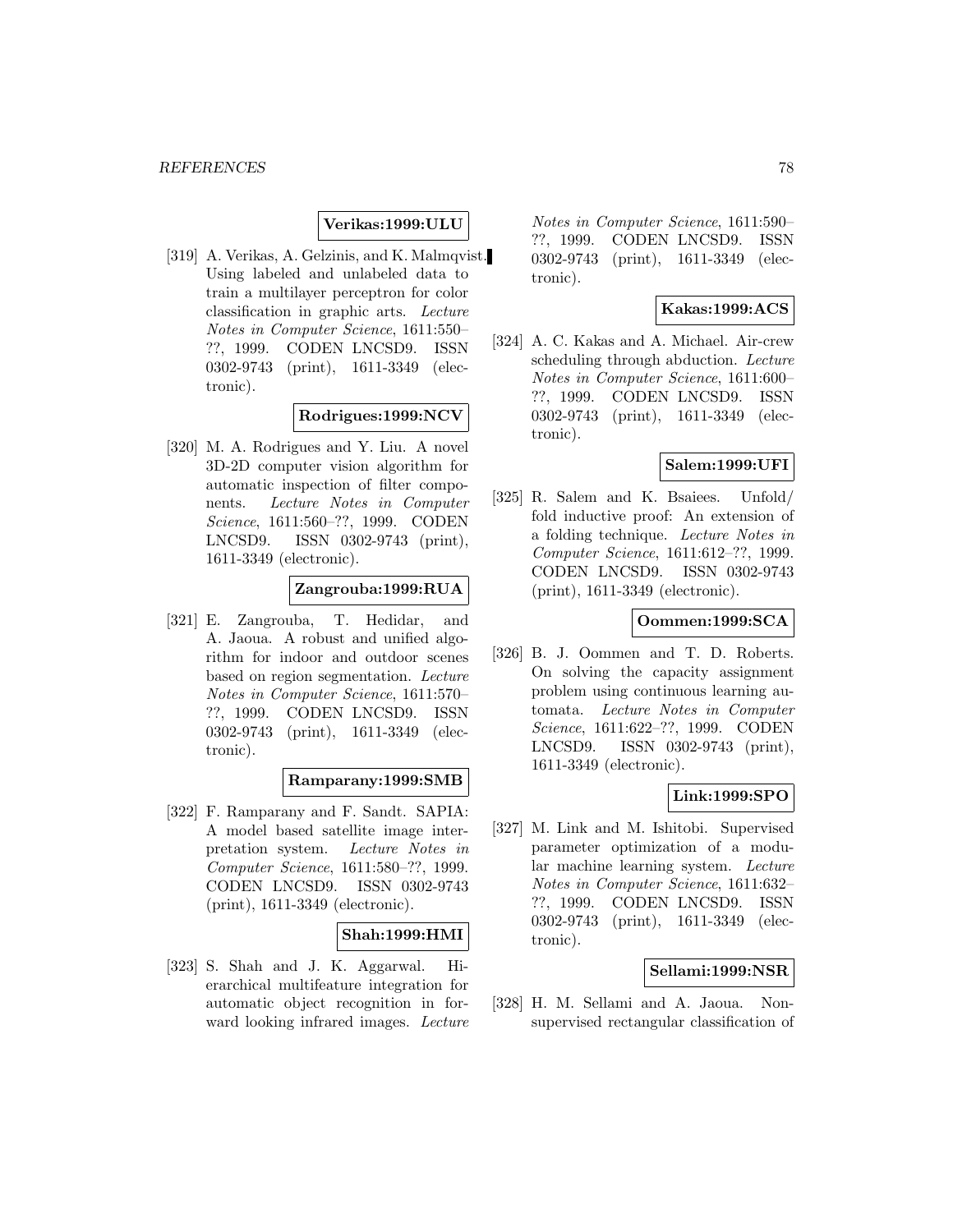binary data. Lecture Notes in Computer Science, 1611:642–??, 1999. CO-DEN LNCSD9. ISSN 0302-9743 (print), 1611-3349 (electronic).

**Hamdi:1999:SIB**

[329] M. S. Hamdi and K. Kaiser. Synthesizing intelligent behavior: A learning paradigm. Lecture Notes in Computer Science, 1611:649–??, 1999. CODEN LNCSD9. ISSN 0302-9743 (print), 1611-3349 (electronic).

**Viharos:1999:AIO**

[330] Z. J. Viharos and L. Monostori. Automatic input-output configuration and generation of ANN-based process models and their application in machining. Lecture Notes in Computer Science, 1611:659–??, 1999. CODEN LNCSD9. ISSN 0302-9743 (print), 1611-3349 (electronic).

## **Abu-Soud:1999:DDL**

[331] S. M. Abu-Soud and M. R. Tolun. DCL: A disjunctive learning algorithm for rule extraction. Lecture Notes in Computer Science, 1611:669–??, 1999. CODEN LNCSD9. ISSN 0302-9743 (print), 1611-3349 (electronic).

# **Osmani:1999:MSB**

[332] A. Osmani. Modeling and simulating breakdown situation in telecommunication networks. Lecture Notes in Computer Science, 1611:679–??, 1999. CODEN LNCSD9. ISSN 0302-9743 (print), 1611-3349 (electronic).

## **Puuronen:1999:HCS**

[333] S. Puuronen and H. Kaikova. Handling context-sensitive temporal knowledge from multiple differently ranked sources. Lecture Notes in Computer Science, 1611:688–??, 1999. CODEN LNCSD9. ISSN 0302-9743 (print), 1611-3349 (electronic).

# **Osmani:1999:IRA**

[334] A. Osmani. Introduction to reasoning about cyclic intervals. Lecture Notes in Computer Science, 1611:698–??, 1999. CODEN LNCSD9. ISSN 0302-9743 (print), 1611-3349 (electronic).

## **Guesgen:1999:MPD**

[335] H. W. Guesgen and D. Mitra. A multiple-platform decentralized route finding system. Lecture Notes in Computer Science, 1611:707–??, 1999. CODEN LNCSD9. ISSN 0302-9743 (print), 1611-3349 (electronic).

## **Hamilton:1999:HSA**

[336] H. Hamilton and D. J. Randall. Heuristic selection of aggregated-temporal data for knowledge discovery. Lecture Notes in Computer Science, 1611:714– ??, 1999. CODEN LNCSD9. ISSN 0302-9743 (print), 1611-3349 (electronic).

## **Chitchian:1999:AKR**

[337] D. Chitchian, S. Sariyildiz, and H. Koppelaar. Architectural knowledge representation using the Galois lattice technique. Lecture Notes in Computer Science, 1611:724–??, 1999. CODEN LNCSD9. ISSN 0302-9743 (print), 1611-3349 (electronic).

## **Capkovic:1999:ASD**

[338] F. Capkovic. Automated solving of the DEDS control problems. Lecture Notes in Computer Science, 1611:735– ??, 1999. CODEN LNCSD9. ISSN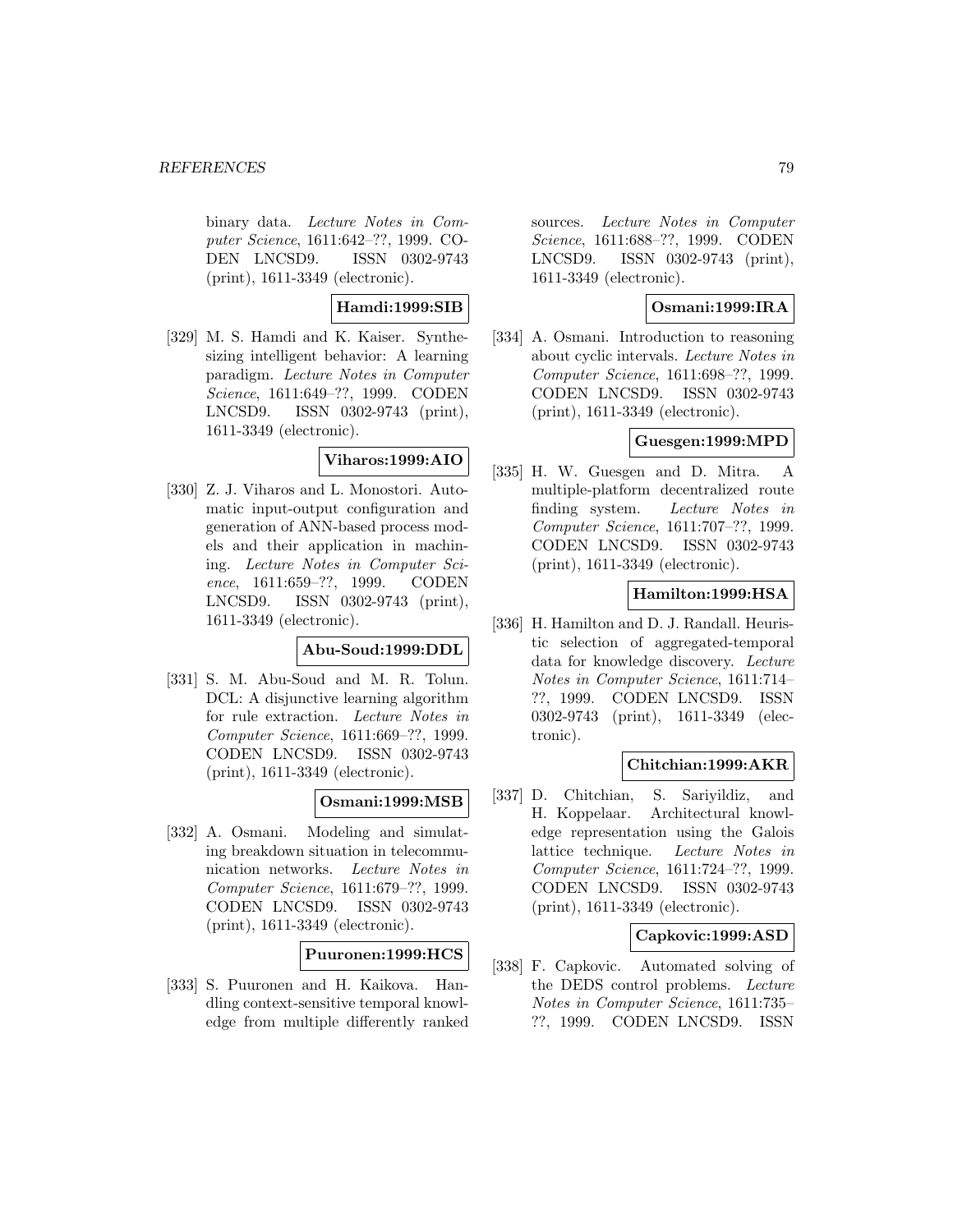0302-9743 (print), 1611-3349 (electronic).

**Kahl:1999:MEK**

[339] J. Kahl, L. Hotz, H. Milde, and S. Wessel. A more efficient knowledge representation for Allen's algebra and point algebra. Lecture Notes in Computer Science, 1611:747–??, 1999. CODEN LNCSD9. ISSN 0302-9743 (print), 1611-3349 (electronic).

## **Baraka:1999:UCR**

[340] H. H. Baraka, S. Eid, H. Kamal, and A. H. AbdelWahab. Unified chromosome representation for large scale problems. Lecture Notes in Computer Science, 1611:753–??, 1999. CODEN LNCSD9. ISSN 0302-9743 (print), 1611-3349 (electronic).

## **Hefny:1999:NFH**

[341] H. A. Hefny, A. Abdel Wahab, A. A. Bahnasawi, and S. I. Shaheen. A novel framework for hybrid intelligent systems. Lecture Notes in Computer Science, 1611:761–??, 1999. CODEN LNCSD9. ISSN 0302-9743 (print), 1611-3349 (electronic).

## **Chun:1999:DMT**

[342] H. W. Chun and S. H. C. Chan. The design of a multi-tiered bus timetabling system. Lecture Notes in Computer Science, 1611:771–??, 1999. CODEN LNCSD9. ISSN 0302-9743 (print), 1611-3349 (electronic).

### **VanBael:1999:SPU**

[343] P. Van Bael and M. Rijckaert. Scheduling of a production unit via critical block neighborhood structures. Lecture

Notes in Computer Science, 1611:780– ??, 1999. CODEN LNCSD9. ISSN 0302-9743 (print), 1611-3349 (electronic).

# **Tomii:1999:ASS**

[344] N. Tomii, L. J. Zhou, and N. Fukumura. An algorithm for station shunting scheduling problems combining probabilistic local search and PERT. Lecture Notes in Computer Science, 1611:788–??, 1999. CODEN LNCSD9. ISSN 0302-9743 (print), 1611-3349 (electronic).

## **Popovic:1999:DIT**

[345] D. Popovic and V. Devedzic. Designing an intelligent tutoring systems in the domain of formal languages. Lecture Notes in Computer Science, 1611:798–??, 1999. CODEN LNCSD9. ISSN 0302-9743 (print), 1611-3349 (electronic).

#### **El-Sheikh:1999:LTS**

[346] E. El-Sheikh and J. Sticklen. Leveraging a task-specific approach for intelligent tutoring system generation: Comparing the generic tasks and KADS frameworks. Lecture Notes in Computer Science, 1611:809–??, 1999. CO-DEN LNCSD9. ISSN 0302-9743 (print), 1611-3349 (electronic).

## **Schaefer:1999:OOR**

[347] C. Schaefer and O. Lopez. An objectoriented robot model and its integration into flexible manufacturing systems. Lecture Notes in Computer Science, 1611:820–??, 1999. CODEN LNCSD9. ISSN 0302-9743 (print), 1611-3349 (electronic).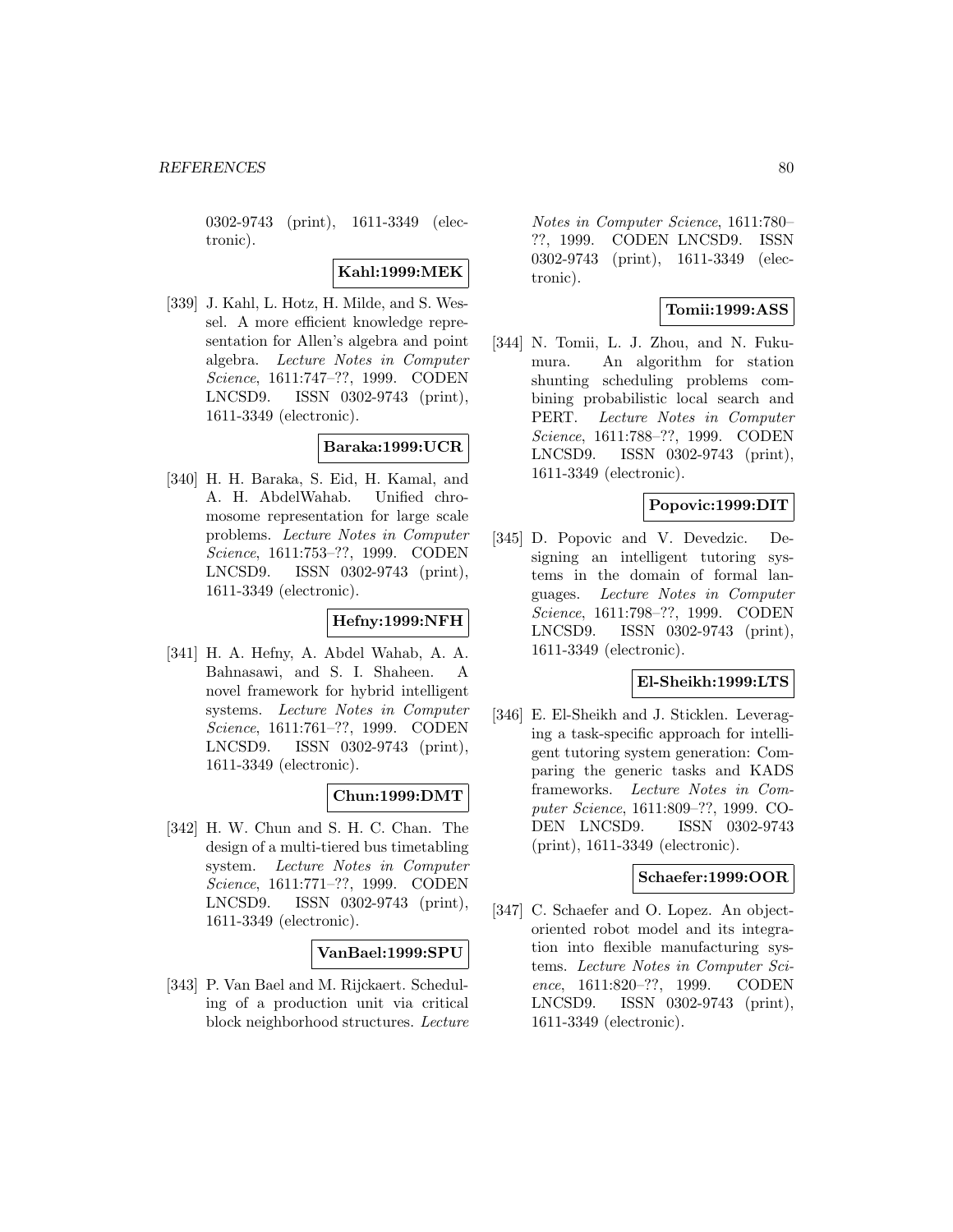## **Gide:1999:EBI**

[348] E. Gide and F. Soliman. The economic benefits of Internet-based business operations in manufacturing. Lecture Notes in Computer Science, 1611: 830–??, 1999. CODEN LNCSD9. ISSN 0302-9743 (print), 1611-3349 (electronic).

## **Elkeran:1999:CMC**

[349] A. Elkeran and M. A. El-Baz. CNC manufacturing of complex surfaces based on solid modeling. Lecture Notes in Computer Science, 1611:841–??, 1999. CODEN LNCSD9. ISSN 0302- 9743 (print), 1611-3349 (electronic).

## **El-Fouly:1999:AML**

[350] T. El-Fouly, N. Zerhoini, M. Ferney, and A. El Moundi. Analysis of manufacturing lines using a phase space algorithm: Open line case. Lecture Notes in Computer Science, 1611:849–??, 1999. CODEN LNCSD9. ISSN 0302-9743 (print), 1611-3349 (electronic).

#### **Gargouri:1999:FAL**

[351] B. Gargouri, M. Jmaiel, and A. Ben Hamadou. A formal approach to lingware development. Lecture Notes in Computer Science, 1611:859–??, 1999. CODEN LNCSD9. ISSN 0302-9743 (print), 1611-3349 (electronic).

#### **Herlea:1999:FKL**

[352] D. E. Herlea, C. M. Jonker, J. Treur, and N. J. E. Wijngaards. A formal knowledge level process model of requirements engineering. Lecture Notes in Computer Science, 1611:869–??, 1999. CODEN LNCSD9. ISSN 0302- 9743 (print), 1611-3349 (electronic).

## **Cakic:1999:PMC**

[353] J. Cakic and V. Devedzic. Pieces of mind: Component-based software development of artificial intelligence. Lecture Notes in Computer Science, 1611: 879–??, 1999. CODEN LNCSD9. ISSN 0302-9743 (print), 1611-3349 (electronic).

## **El-Midany:1999:CAP**

[354] T. T. El-Midany, A. Elkeran, and H. T. Radwan. CNC automatic programming system for Wire-EDM. Lecture Notes in Computer Science, 1611:889– ??, 1999. CODEN LNCSD9. ISSN 0302-9743 (print), 1611-3349 (electronic).

#### **Bergmann:1999:DIC**

[355] R. Bergmann, S. Breen, M. Goeker, and M. Manago. Developing industrial case-based reasoning applications: The INRECA methodology. Lecture Notes in Computer Science, 1612:i–xx, 1–888, 1999. CODEN LNCSD9. ISSN 0302- 9743 (print), 1611-3349 (electronic).

#### **Insana:1999:ASB**

[356] Michael F. Insana, Larry T. Cook, and Pawan Chaturvedi. Analytical study of bioelasticity ultrasound systems. Lecture Notes in Computer Science, 1613: 1–??, 1999. CODEN LNCSD9. ISSN 0302-9743 (print), 1611-3349 (electronic). URL http://link.springerny.com/link/service/series/0558/ bibs/1613/16130001.htm; http:/ /link.springer-ny.com/link/service/ series/0558/papers/1613/16130001. pdf.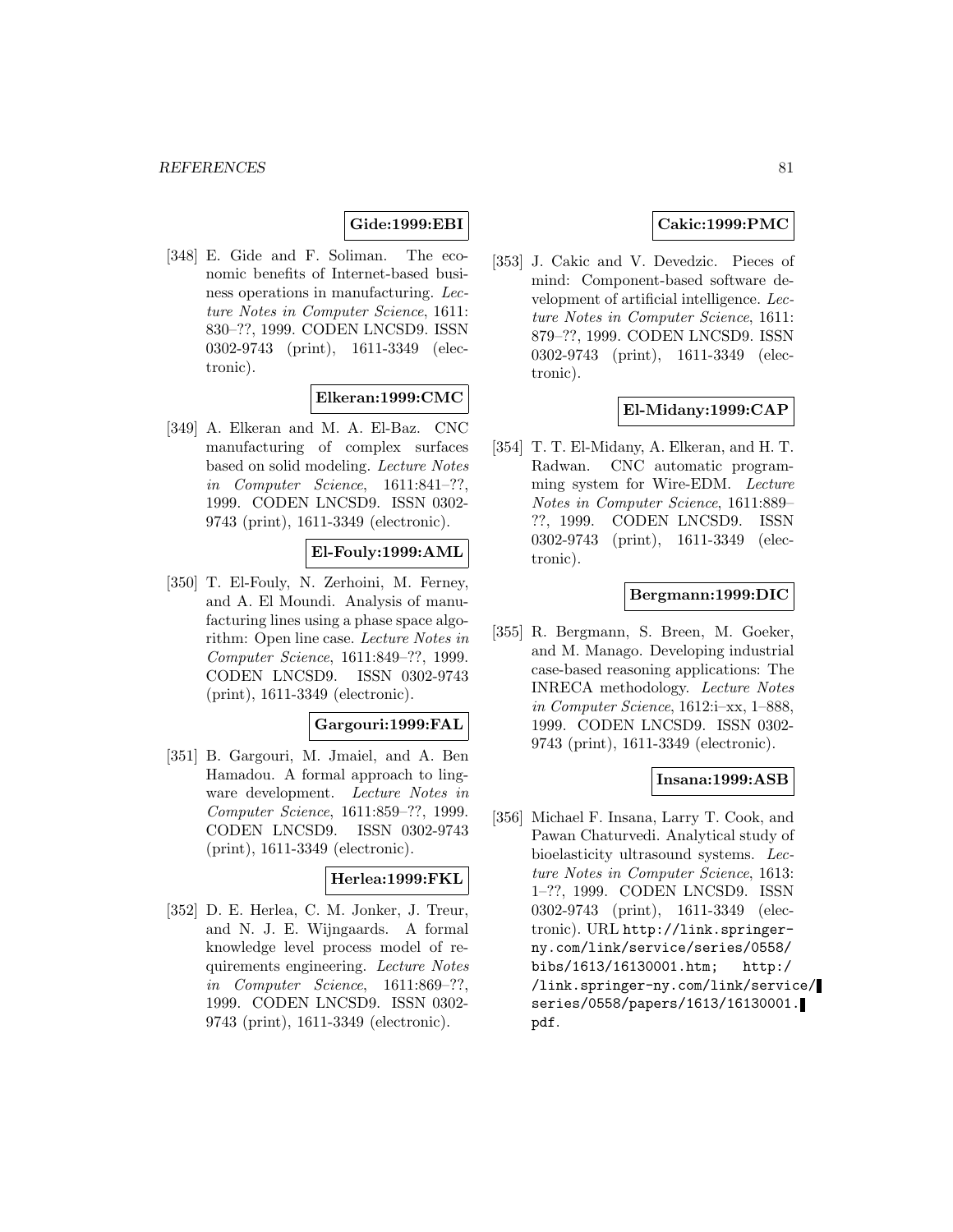## **Mosher:1999:MSI**

[357] John C. Mosher, Richard M. Leahy, David W. Shattuck, and Sylvain Baillet. MEG source imaging using multipolar expansions. Lecture Notes in Computer Science, 1613:15– ??, 1999. CODEN LNCSD9. ISSN 0302-9743 (print), 1611-3349 (electronic). URL http://link.springerny.com/link/service/series/0558/ bibs/1613/16130015.htm; http:/ /link.springer-ny.com/link/service/ series/0558/papers/1613/16130015. pdf.

## **Carvalho:1999:BTT**

[358] Bruno M. Carvalho, Gabor T. Herman, Samuel Matej, Claudia Salzberg, and Eilat Vardi. Binary tomography for triplane cardiography. Lecture Notes in Computer Science, 1613:29– ??, 1999. CODEN LNCSD9. ISSN 0302-9743 (print), 1611-3349 (electronic). URL http://link.springerny.com/link/service/series/0558/ bibs/1613/16130029.htm; http:/ /link.springer-ny.com/link/service/ series/0558/papers/1613/16130029. pdf.

## **Skrinjar:1999:RTB**

[359] Oskar M. Skrinjar and James S. Duncan. Real time 3D brain shift compensation. Lecture Notes in Computer Science, 1613:42–??, 1999. CODEN LNCSD9. ISSN 0302-9743 (print), 1611-3349 (electronic). URL http://link.springerny.com/link/service/series/0558/ bibs/1613/16130042.htm; http:/ /link.springer-ny.com/link/service/ series/0558/papers/1613/16130042. pdf.

### **Romeny:1999:CAH**

[360] Bart M. ter Haar Romeny, Bart Titulaer, Stiliyan Kalitzin, Gabriëlle Scheffer, Frank Broekmans, Joes Staal, and Egbert te Velde. Computer assisted human follicle analysis for fertility prospects with 3D ultrasound. Lecture Notes in Computer Science, 1613: 56–??, 1999. CODEN LNCSD9. ISSN 0302-9743 (print), 1611-3349 (electronic). URL http://link.springerny.com/link/service/series/0558/ bibs/1613/16130056.htm; http:/ /link.springer-ny.com/link/service/ series/0558/papers/1613/16130056. pdf.

#### **TerHaarRomeny:1999:CAH**

[361] B. M. Ter Haar Romeny, B. Titulaer, S. Kalitzin, and G. Scheffer. Computer assisted human follicle analysis for fertility prospects with 3D ultrasound. Lecture Notes in Computer Science, 1613:56–??, 1999. CODEN LNCSD9. ISSN 0302-9743 (print), 1611-3349 (electronic).

## **Treece:1999:VMS**

[362] Graham Treece, Richard Prager, Andrew Gee, and Laurence Berman. Volume measurement in sequential freehand 3-D ultrasound. Lecture Notes in Computer Science, 1613:70– ??, 1999. CODEN LNCSD9. ISSN 0302-9743 (print), 1611-3349 (electronic). URL http://link.springerny.com/link/service/series/0558/ bibs/1613/16130070.htm; http:/ /link.springer-ny.com/link/service/ series/0558/papers/1613/16130070. pdf.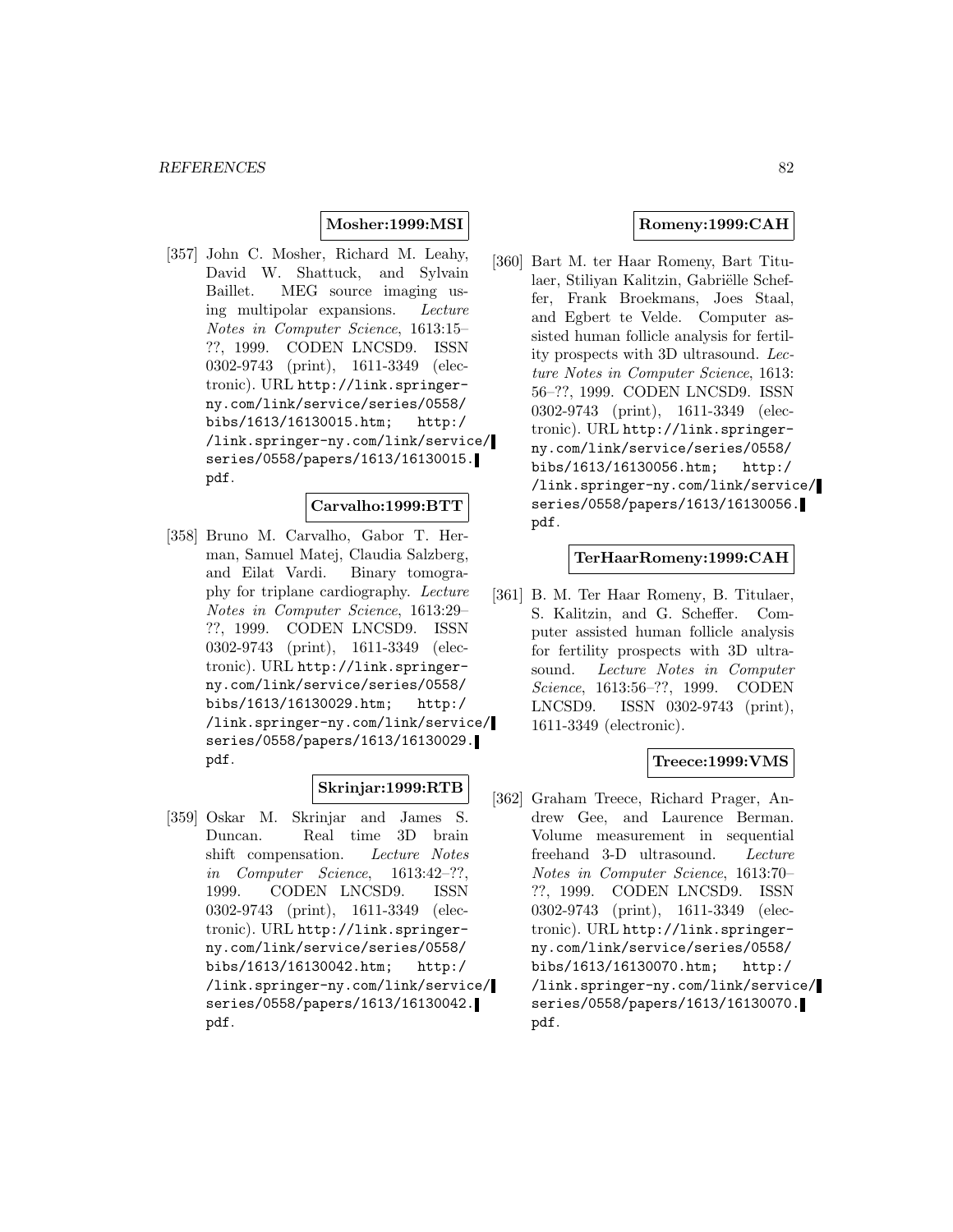## **Stetten:1999:AIM**

[363] George D. Stetten and Stephen M. Pizer. Automated identification and measurement of objects via populations of medial primitives, with application to real time 3D echocardiography. Lecture Notes in Computer Science, 1613: 84–??, 1999. CODEN LNCSD9. ISSN 0302-9743 (print), 1611-3349 (electronic). URL http://link.springerny.com/link/service/series/0558/ bibs/1613/16130084.htm; http:/ /link.springer-ny.com/link/service/ series/0558/papers/1613/16130084. pdf.

#### **Nichols:1999:CTD**

[364] Thomas E. Nichols, Jinyi Qi, and Richard M. Leahy. Continuous time dynamic PET imaging using list mode data. Lecture Notes in Computer Science, 1613:98–??, 1999. CODEN LNCSD9. ISSN 0302-9743 (print), 1611-3349 (electronic). URL http://link.springerny.com/link/service/series/0558/ bibs/1613/16130098.htm; http:/ /link.springer-ny.com/link/service/ series/0558/papers/1613/16130098. pdf.

## **Guo:1999:HGA**

[365] Yanlin Guo and Baba C. Vemuri. Hybrid geometric active models for shape recovery in medical images. Lecture Notes in Computer Science, 1613:112– ??, 1999. CODEN LNCSD9. ISSN 0302-9743 (print), 1611-3349 (electronic). URL http://link.springerny.com/link/service/series/0558/ bibs/1613/16130112.htm; http:/ /link.springer-ny.com/link/service/

series/0558/papers/1613/16130112. pdf.

## **Lorigo:1999:CDG**

[366] Liana M. Lorigo, Olivier Faugeras, W. E. L. Grimson, Renaud Keriven, Ron Kikinis, and Carl-Fredrik Westin. Co-dimension 2 geodesic active contours for MRA segmentation. Lecture Notes in Computer Science, 1613:126– ??, 1999. CODEN LNCSD9. ISSN 0302-9743 (print), 1611-3349 (electronic). URL http://link.springerny.com/link/service/series/0558/ bibs/1613/16130126.htm; http:/ /link.springer-ny.com/link/service/ series/0558/papers/1613/16130126. pdf.

## **Pham:1999:AFS**

[367] Dzung L. Pham and Jerry L. Prince. An adaptive fuzzy segmentation algorithm for three-dimensional magnetic resonance images. Lecture Notes in Computer Science, 1613:140–??, 1999. CODEN LNCSD9. ISSN 0302-9743 (print), 1611-3349 (electronic). URL http://link.springerny.com/link/service/series/0558/ bibs/1613/16130140.htm; http:/ /link.springer-ny.com/link/service/ series/0558/papers/1613/16130140. pdf.

#### **Rey:1999:ADS**

[368] David Rey, Gérard Subsol, Hervé Delingette, and Nicholas Ayache. Automatic detection and segmentation of evolving processes in 3D medical images: Application to multiple sclerosis. Lecture Notes in Computer Science, 1613:154–??, 1999. CODEN LNCSD9. ISSN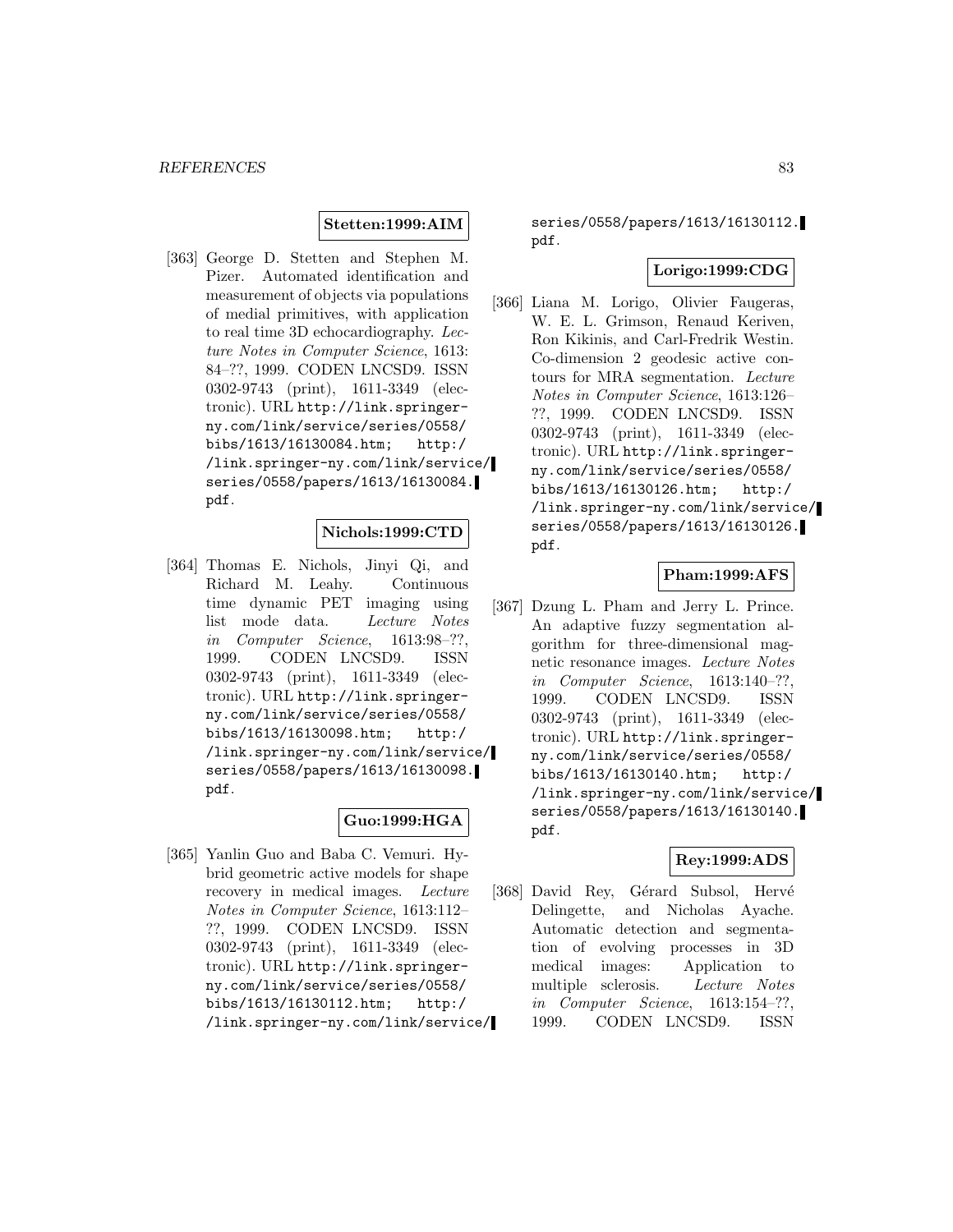0302-9743 (print), 1611-3349 (electronic). URL http://link.springerny.com/link/service/series/0558/ bibs/1613/16130154.htm; http:/ /link.springer-ny.com/link/service/ series/0558/papers/1613/16130154. pdf.

## **Chui:1999:RCA**

[369] Haili Chui, James Rambo, James Duncan, Robert Schultz, and Anand Rangarajan. Registration of cortical anatomical structures via robust 3D point matching. Lecture Notes in Computer Science, 1613:168–??, 1999. CODEN LNCSD9. ISSN 0302-9743 (print), 1611-3349 (electronic). URL http://link.springerny.com/link/service/series/0558/ bibs/1613/16130168.htm; http:/ /link.springer-ny.com/link/service/ series/0558/papers/1613/16130168. pdf.

## **Vaillant:1999:HMC**

[370] Marc Vaillant and Christos Davatzikos. Hierarchical matching of cortical features for deformable brain image registration. Lecture Notes in Computer Science, 1613:182–??, 1999. CODEN LNCSD9. ISSN 0302-9743 (print), 1611-3349 (electronic). URL http://link.springerny.com/link/service/series/0558/ bibs/1613/16130182.htm; http:/ /link.springer-ny.com/link/service/ series/0558/papers/1613/16130182. pdf.

# **Caunce:1999:ULG**

[371] A. Caunce and C. J. Taylor. Using local geometry to build 3D sulcal models. Lecture Notes in Computer Science,

1613:196–??, 1999. CODEN LNCSD9. ISSN 0302-9743 (print), 1611-3349 (electronic). URL http://link. springer-ny.com/link/service/series/ 0558/bibs/1613/16130196.htm; http: //link.springer-ny.com/link/service/ series/0558/papers/1613/16130196. pdf.

## **Collins:1999:AIC**

[372] D. Louis Collins, Alex P. Zijdenbos, Wim F. C. Baaré, and Alan C. Evans. ANIMAL+INSECT: Improved cortical structure segmentation. Lecture Notes in Computer Science, 1613:210– ??, 1999. CODEN LNCSD9. ISSN 0302-9743 (print), 1611-3349 (electronic). URL http://link.springerny.com/link/service/series/0558/ bibs/1613/16130210.htm; http:/ /link.springer-ny.com/link/service/ series/0558/papers/1613/16130210. pdf.

### **Christensen:1999:CLE**

[373] Gary E. Christensen. Consistent linear-elastic transformations for image matching. Lecture Notes in Computer Science, 1613:224–??, 1999. CODEN LNCSD9. ISSN 0302-9743 (print), 1611-3349 (electronic). URL http://link.springerny.com/link/service/series/0558/ bibs/1613/16130224.htm; http:/ /link.springer-ny.com/link/service/ series/0558/papers/1613/16130224. pdf.

## **Lester:1999:NLR**

[374] Hava Lester, Simon R. Arridge, Kalvis M. Jansons, Louis Lemieux, Joseph V. Hajnal, and Anjela Oatridge. Non-linear registration with the vari-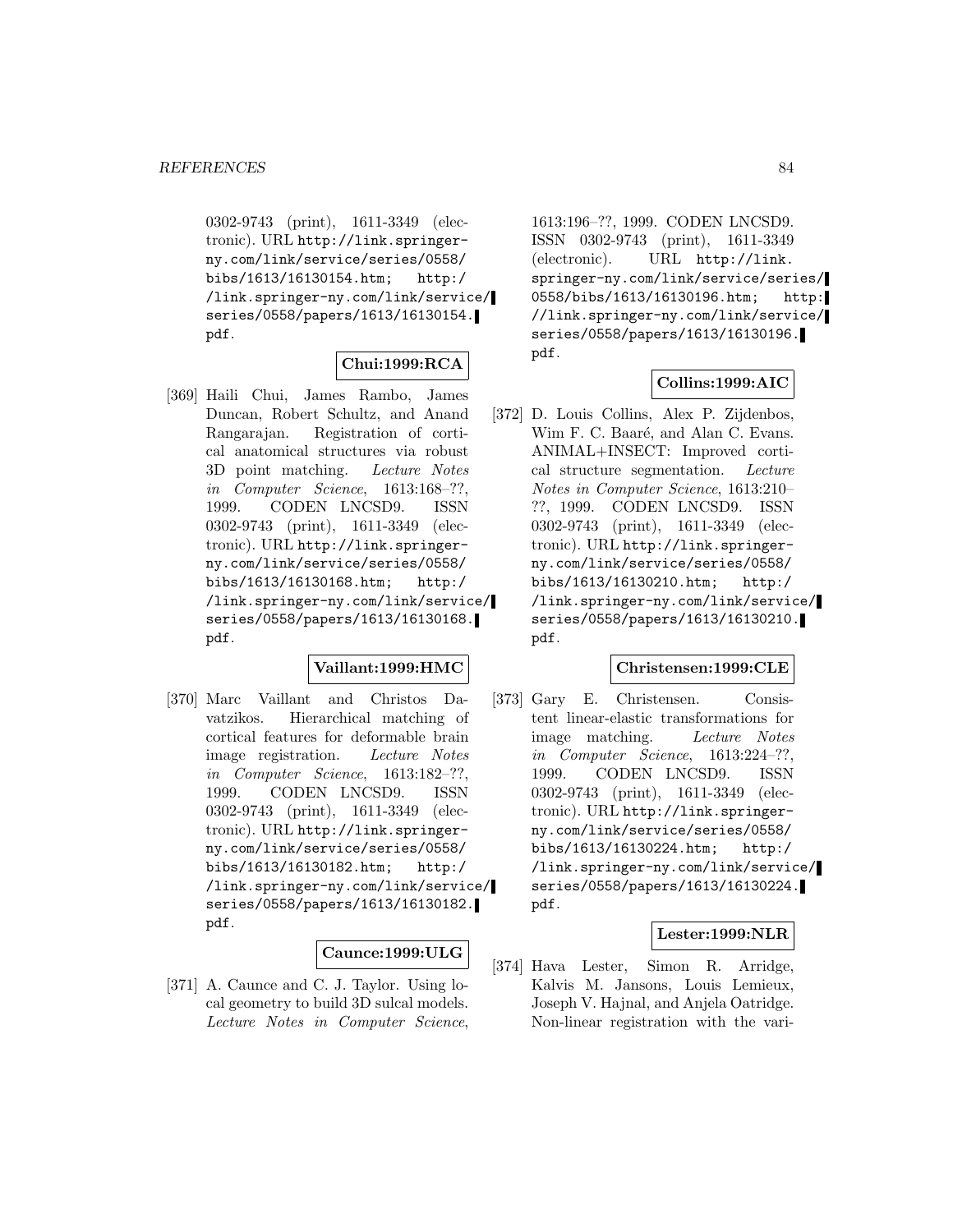able viscosity fluid algorithm. Lecture Notes in Computer Science, 1613:238– ??, 1999. CODEN LNCSD9. ISSN 0302-9743 (print), 1611-3349 (electronic). URL http://link.springerny.com/link/service/series/0558/ bibs/1613/16130238.htm; http:/ /link.springer-ny.com/link/service/ series/0558/papers/1613/16130238. pdf.

## **Rohr:1999:ATP**

[375] Karl Rohr, Mike Fornefett, and H. Siegfried Stiehl. Approximating thin-plate splines for elastic registration: Integration of landmark errors and orientation attributes. Lecture Notes in Computer Science, 1613:252– ??, 1999. CODEN LNCSD9. ISSN 0302-9743 (print), 1611-3349 (electronic). URL http://link.springerny.com/link/service/series/0558/ bibs/1613/16130252.htm; http:/ /link.springer-ny.com/link/service/ series/0558/papers/1613/16130252. pdf.

## **Laading:1999:HFB**

[376] Jacob K. Laading, Colin McCulloch, Valen E. Johnson, David R. Gilland, and Ronald J. Jaszczak. A hierarchical feature based deformation model applied to 4D cardiac SPECT data. Lecture Notes in Computer Science, 1613: 266–??, 1999. CODEN LNCSD9. ISSN 0302-9743 (print), 1611-3349 (electronic). URL http://link.springerny.com/link/service/series/0558/ bibs/1613/16130266.htm; http:/ /link.springer-ny.com/link/service/ series/0558/papers/1613/16130266. pdf.

### **Karssemeijer:1999:LOD**

[377] Nico Karssemeijer. Local orientation distribution as a function of spatial scale for detection of masses in mammograms. Lecture Notes in Computer Science, 1613:280–??, 1999. CODEN LNCSD9. ISSN 0302-9743 (print), 1611-3349 (electronic). URL http://link.springerny.com/link/service/series/0558/ bibs/1613/16130280.htm; http:/ /link.springer-ny.com/link/service/ series/0558/papers/1613/16130280. pdf.

## **Kruggel:1999:POM**

[378] Frithjof Kruggel and D. Yves von Cramon. Physiologically oriented models of the hemodynamic response in functional MRI. Lecture Notes in Computer Science, 1613:294–??, 1999. CODEN LNCSD9. ISSN 0302-9743 (print), 1611-3349 (electronic). URL http://link.springerny.com/link/service/series/0558/ bibs/1613/16130294.htm; http:/ /link.springer-ny.com/link/service/ series/0558/papers/1613/16130294. pdf.

## **Bullitt:1999:GDI**

[379] Elizabeth Bullitt, Stephen Aylward, Alan Liu, Jeffrey Stone, Suresh K. Mukherji, Chris Coffey, Guido Gerig, and Stephen M. Pizer. 3D graph description of the intracerebral vasculature from segmented MRA and tests of accuracy by comparison with X-ray angiograms. Lecture Notes in Computer Science, 1613:308–??, 1999. CODEN LNCSD9. ISSN 0302-9743 (print), 1611-3349 (electronic). URL http://link.springer-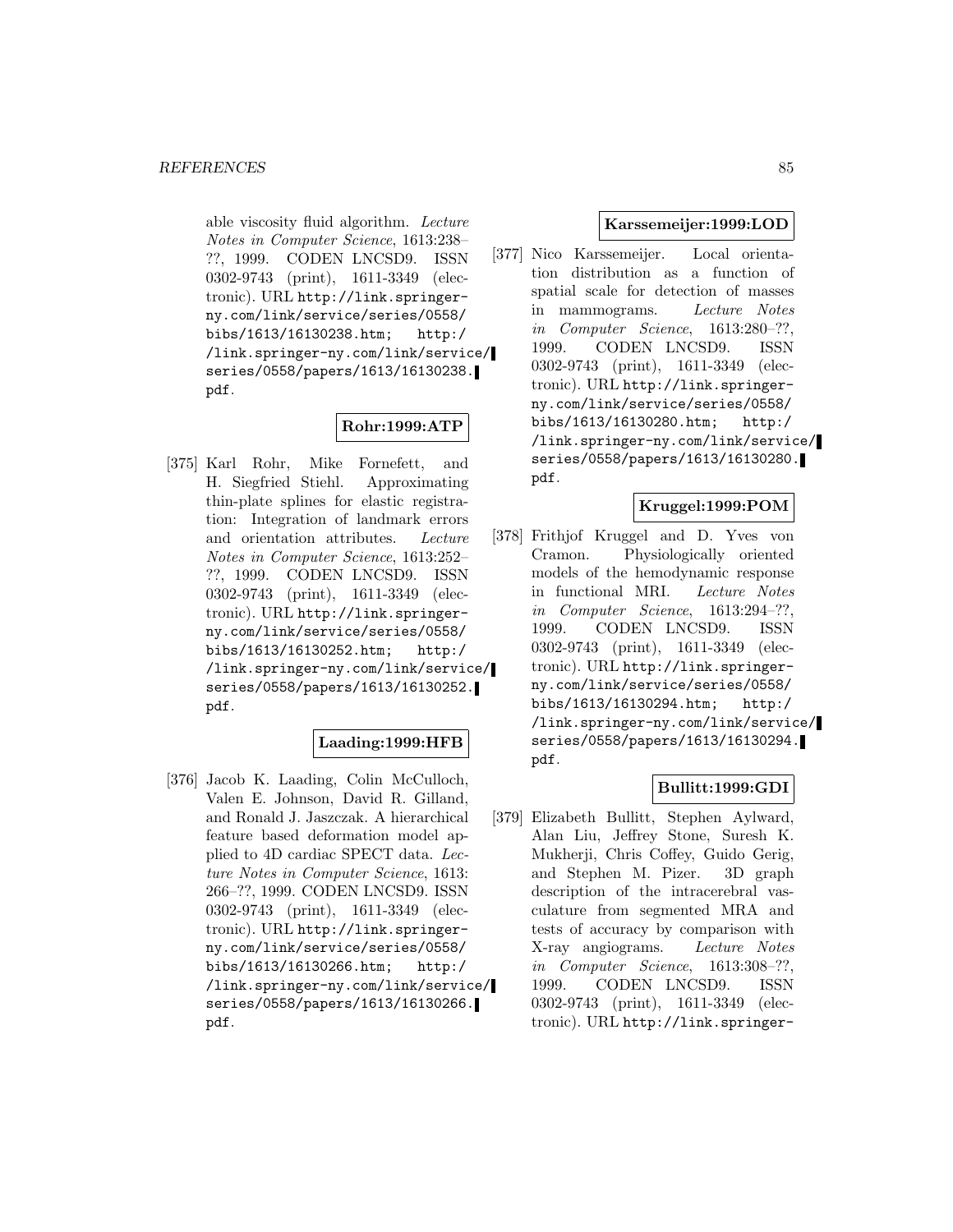ny.com/link/service/series/0558/ bibs/1613/16130308.htm; http:/ /link.springer-ny.com/link/service/ series/0558/papers/1613/16130308. pdf.

## **Cootes:1999:UFA**

[380] T. F. Cootes, C. Beeston, G. J. Edwards, and C. J. Taylor. A unified framework for atlas matching using active appearance models. Lecture Notes in Computer Science, 1613:322– ??, 1999. CODEN LNCSD9. ISSN 0302-9743 (print), 1611-3349 (electronic). URL http://link.springerny.com/link/service/series/0558/ bibs/1613/16130322.htm; http:/ /link.springer-ny.com/link/service/ series/0558/papers/1613/16130322. pdf.

#### **Goris:1999:IMA**

[381] Michael L. Goris and Robert L. Van Uitert, Jr. An integral method for the analysis of wall motion in gated myocardial SPECT studies. Lecture Notes in Computer Science, 1613:334– ??, 1999. CODEN LNCSD9. ISSN 0302-9743 (print), 1611-3349 (electronic). URL http://link.springerny.com/link/service/series/0558/ bibs/1613/16130334.htm; http:/ /link.springer-ny.com/link/service/ series/0558/papers/1613/16130334. pdf.

## **Niessen:1999:EAV**

[382] Wiro Niessen, Alexander Montauban van Swijndregt, Bernard Elsman, Onno Wink, Max Viergever, and Willem Mali. Enhanced artery visualization in blood pool MRA: Results in the peripheral vasculature. Lecture

Notes in Computer Science, 1613:340– ??, 1999. CODEN LNCSD9. ISSN 0302-9743 (print), 1611-3349 (electronic). URL http://link.springerny.com/link/service/series/0558/ bibs/1613/16130340.htm; http:/ /link.springer-ny.com/link/service/ series/0558/papers/1613/16130340. pdf.

### **Huang:1999:FDL**

[383] Jiantao Huang and Amir A. Amini. Four-dimensional LV tissue tracking from tagged MRI with a 4D B-spline model. Lecture Notes in Computer Science, 1613:346–??, 1999. CODEN LNCSD9. ISSN 0302-9743 (print), 1611-3349 (electronic). URL http://link.springerny.com/link/service/series/0558/ bibs/1613/16130346.htm; http:/ /link.springer-ny.com/link/service/ series/0558/papers/1613/16130346. pdf.

## **Papademetris:1999:RST**

[384] Xenophon Papademetris, Pengcheng Shi, Donald P. Dione, Albert J. Sinusas, R. Todd Constable, and James S. Duncan. Recovery of soft tissue object deformation from 3D image sequences using biomechanical models. Lecture Notes in Computer Science, 1613:352–??, 1999. CODEN LNCSD9. ISSN 0302-9743 (print), 1611-3349 (electronic). URL http://link.springerny.com/link/service/series/0558/ bibs/1613/16130352.htm; http:/ /link.springer-ny.com/link/service/ series/0558/papers/1613/16130352. pdf.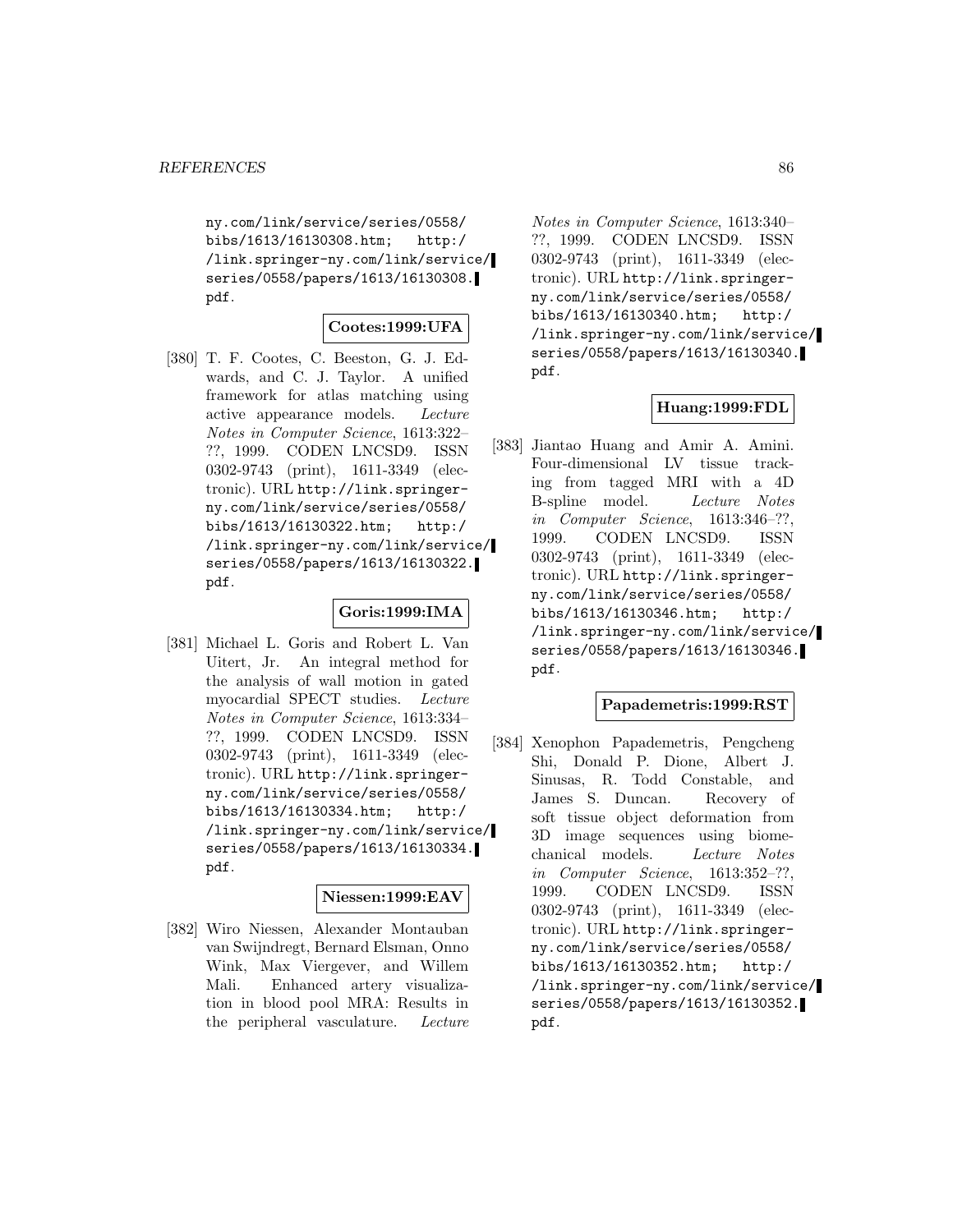## **Klein:1999:FDP**

[385] Gregory J. Klein. Forward deformation of PET volumes using non-uniform elastic material constraints. Lecture Notes in Computer Science, 1613:358– ??, 1999. CODEN LNCSD9. ISSN 0302-9743 (print), 1611-3349 (electronic). URL http://link.springerny.com/link/service/series/0558/ bibs/1613/16130358.htm; http:/ /link.springer-ny.com/link/service/ series/0558/papers/1613/16130358. pdf.

## **Styner:1999:BMD**

[386] Martin Styner, Thomas Coradi, and Guido Gerig. Brain morphometry by distance measurement in a non-Euclidean, curvilinear space. Lecture Notes in Computer Science, 1613:364– ??, 1999. CODEN LNCSD9. ISSN 0302-9743 (print), 1611-3349 (electronic). URL http://link.springerny.com/link/service/series/0558/ bibs/1613/16130364.htm; http:/ /link.springer-ny.com/link/service/ series/0558/papers/1613/16130364. pdf.

## **Duta:1999:LSM**

[387] Nicolae Duta, Milan Sonka, and Anil K. Jain. Learning shape models from examples using automatic shape clustering and Procrustes analysis. Lecture Notes in Computer Science, 1613: 370–??, 1999. CODEN LNCSD9. ISSN 0302-9743 (print), 1611-3349 (electronic). URL http://link.springerny.com/link/service/series/0558/ bibs/1613/16130370.htm; http:/ /link.springer-ny.com/link/service/ series/0558/papers/1613/16130370. pdf.

## **Brett:1999:FAL**

[388] A. D. Brett and C. J. Taylor. A framework for automated landmark generation for automated 3D statistical model construction. Lecture Notes in Computer Science, 1613:376– ??, 1999. CODEN LNCSD9. ISSN 0302-9743 (print), 1611-3349 (electronic). URL http://link.springerny.com/link/service/series/0558/ bibs/1613/16130376.htm; http:/ /link.springer-ny.com/link/service/ series/0558/papers/1613/16130376. pdf.

## **Golland:1999:SSA**

[389] Polina Golland, W. Eric L. Grimson, and Ron Kikinis. Statistical shape analysis using fixed topology skeletons: Corpus callosum study. Lecture Notes in Computer Science, 1613:382– ??, 1999. CODEN LNCSD9. ISSN 0302-9743 (print), 1611-3349 (electronic). URL http://link.springerny.com/link/service/series/0558/ bibs/1613/16130382.htm; http:/ /link.springer-ny.com/link/service/ series/0558/papers/1613/16130382. pdf.

# **Leventon:1999:MGM**

[390] Michael E. Leventon and Sarah F. F. Gibson. Model generation from multiple volumes using constrained elastic SurfaceNets. Lecture Notes in Computer Science, 1613:388–??, 1999. CODEN LNCSD9. ISSN 0302-9743 (print), 1611-3349 (electronic). URL http://link.springerny.com/link/service/series/0558/ bibs/1613/16130388.htm; http:/ /link.springer-ny.com/link/service/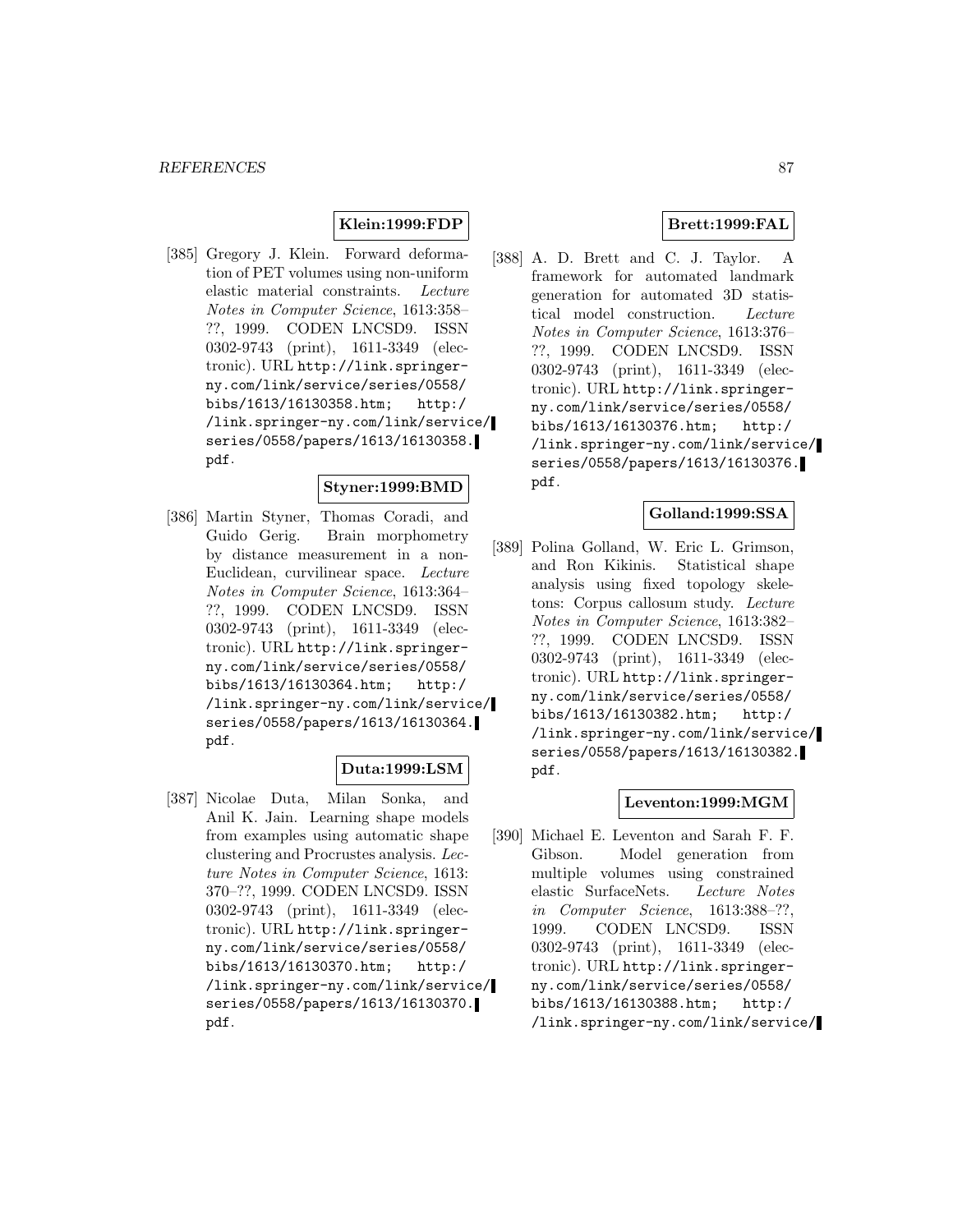series/0558/papers/1613/16130388. pdf.

### **Olabarriaga:1999:IIS**

[391] S. D. Olabarriaga, A. W. M. Smeulders, A. C. A. Marijnissen, and K. L. Vincken. An intelligent interactive segmentation method for the joint space in osteoarthritic ankles. Lecture Notes in Computer Science, 1613:394– ??, 1999. CODEN LNCSD9. ISSN 0302-9743 (print), 1611-3349 (electronic). URL http://link.springerny.com/link/service/series/0558/ bibs/1613/16130394.htm; http:/ /link.springer-ny.com/link/service/ series/0558/papers/1613/16130394. pdf.

#### **Lelieveldt:1999:AMF**

[392] Boudewijn P. F. Lelieveldt, Milan Sonka, Lizann Bolinger, Thomas D. Scholz, Hein W. M. Kayser, Rob J. van der Geest, and Johan H. C. Reiber. Anatomical modeling with fuzzy implicit surfaces: Application to automated localization of the heart and lungs in thoracic MR images. Lecture Notes in Computer Science, 1613:400– ??, 1999. CODEN LNCSD9. ISSN 0302-9743 (print), 1611-3349 (electronic). URL http://link.springerny.com/link/service/series/0558/ bibs/1613/16130400.htm; http:/ /link.springer-ny.com/link/service/ series/0558/papers/1613/16130400. pdf.

## **Zwiggelaar:1999:DCM**

[393] Reyer Zwiggelaar, Christopher J. Taylor, and Caroline M. E. Rubin. Detection of the central mass of spiculated lesions — signature normalisa-

tion and model data aspects. Lecture Notes in Computer Science, 1613:406– ??, 1999. CODEN LNCSD9. ISSN 0302-9743 (print), 1611-3349 (electronic). URL http://link.springerny.com/link/service/series/0558/ bibs/1613/16130406.htm; http:/ /link.springer-ny.com/link/service/ series/0558/papers/1613/16130406. pdf.

### **Csapodi:1999:NEM**

[394] Márton Csapodi, Ágota Petrányi, György Liszka, Ákos Zarándy, and Tamás Roska. Noise estimation and measures for detection of clustered microcalcifications. Lecture Notes in Computer Science, 1613:412–??, 1999. CODEN LNCSD9. ISSN 0302-9743 (print), 1611-3349 (electronic). URL http://link.springerny.com/link/service/series/0558/ bibs/1613/16130412.htm; http:/ /link.springer-ny.com/link/service/ series/0558/papers/1613/16130412. pdf.

## **Diaz:1999:MSH**

[395] M. E. Díaz and G. Ayala. Measuring the spatial homogeneity in corneal endotheliums by means of a randomization test. Lecture Notes in Computer Science, 1613:418–??, 1999. CODEN LNCSD9. ISSN 0302-9743 (print), 1611-3349 (electronic). URL http://link.springerny.com/link/service/series/0558/ bibs/1613/16130418.htm; http:/ /link.springer-ny.com/link/service/ series/0558/papers/1613/16130418. pdf.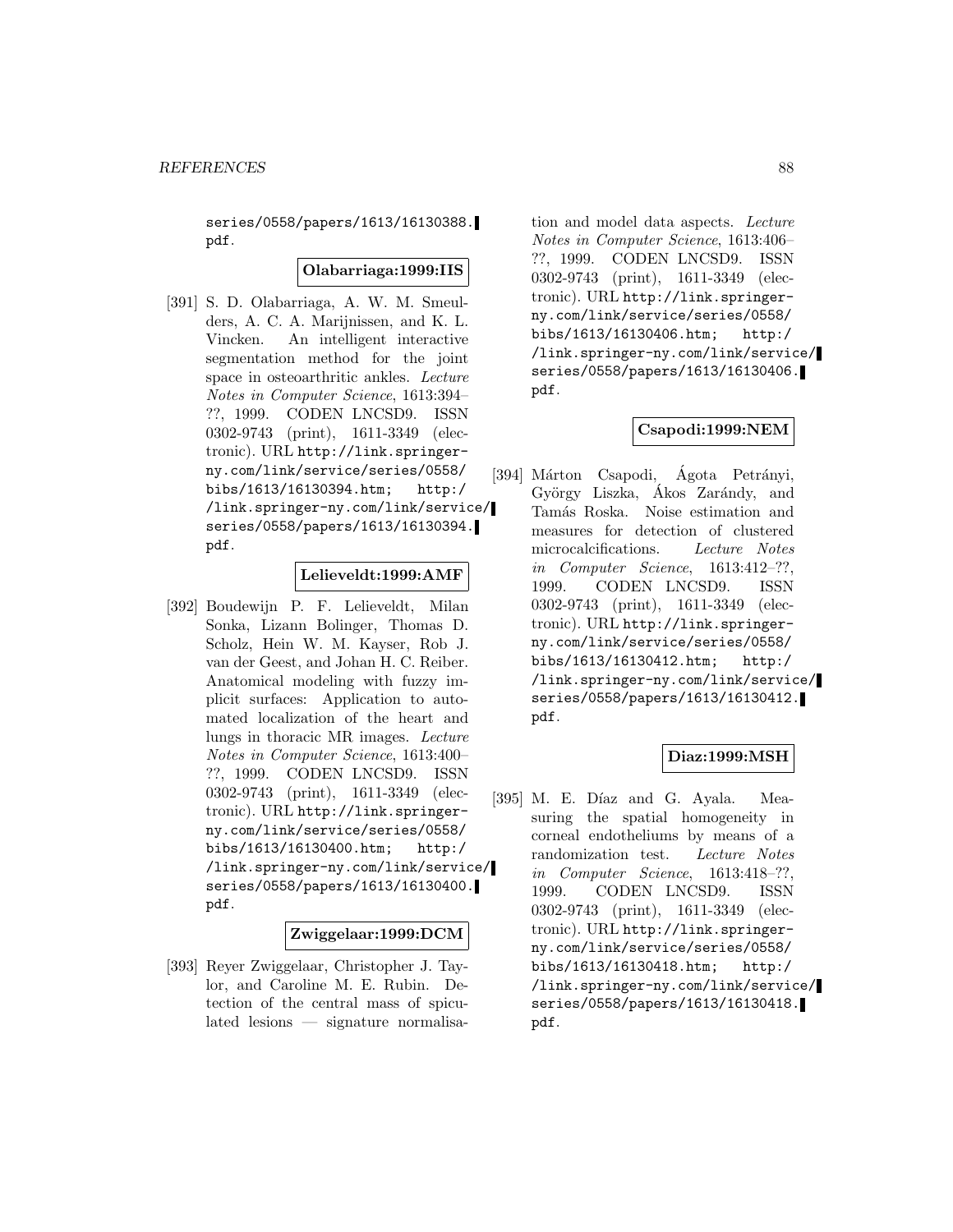# **Horng:1999:ACL**

[396] M.-H. Horng, Y.-N. Sun, and X.- Z. Lin. The assessment of chronic liver diseases by sonography. Lecture Notes in Computer Science, 1613:424– ??, 1999. CODEN LNCSD9. ISSN 0302-9743 (print), 1611-3349 (electronic). URL http://link.springerny.com/link/service/series/0558/ bibs/1613/16130424.htm; http:/ /link.springer-ny.com/link/service/ series/0558/papers/1613/16130424. pdf.

## **Hartmann:1999:ACB**

[397] S. L. Hartmann, M. H. Parks, H. Schlack, W. Riddle, R. R. Price, P. R. Martin, and B. M. Dawant. Automatic computation of brain and cerebellum volumes in normal subjects and chronic alcoholics. Lecture Notes in Computer Science, 1613:430– ??, 1999. CODEN LNCSD9. ISSN 0302-9743 (print), 1611-3349 (electronic). URL http://link.springerny.com/link/service/series/0558/ bibs/1613/16130430.htm; http:/ /link.springer-ny.com/link/service/ series/0558/papers/1613/16130430. pdf.

### **Sitek:1999:RSR**

[398] Arkadiusz Sitek, Edward V. R. Di Bella, and Grant T. Gullberg. Reconstruction from slow rotation dynamic SPECT using a factor model. Lecture Notes in Computer Science, 1613:436– ??, 1999. CODEN LNCSD9. ISSN 0302-9743 (print), 1611-3349 (electronic). URL http://link.springerny.com/link/service/series/0558/ bibs/1613/16130436.htm; http:/ /link.springer-ny.com/link/service/

series/0558/papers/1613/16130436. pdf.

### **Buvat:1999:SFA**

[399] I. Buvat, S. Hapdey, H. Benali, A. Todd-Pokropek, and R. Di Paola. Spectral factor analysis for multi-isotope imaging in nuclear medicine. Lecture Notes in Computer Science, 1613:442–??, 1999. CODEN LNCSD9. ISSN 0302-9743 (print), 1611-3349 (electronic). URL http://link.springerny.com/link/service/series/0558/ bibs/1613/16130442.htm; http:/ /link.springer-ny.com/link/service/ series/0558/papers/1613/16130442. pdf.

## **Coulon:1999:SGA**

[400] Olivier Coulon, Jean-Francois Mangin, Jean-Baptiste Poline, Vincent Frouin, and Isabelle Bloch. Structural group analysis of functional maps. Lecture Notes in Computer Science, 1613:448– ??, 1999. CODEN LNCSD9. ISSN 0302-9743 (print), 1611-3349 (electronic). URL http://link.springerny.com/link/service/series/0558/ bibs/1613/16130448.htm; http:/ /link.springer-ny.com/link/service/ series/0558/papers/1613/16130448. pdf.

#### **Studholme:1999:IID**

[401] Colin Studholme, R. Todd Constable, and James S. Duncan. Incorporating an image distortion model in non-rigid alignment of EPI with conventional MRI. Lecture Notes in Computer Science, 1613:454–??, 1999. CODEN LNCSD9. ISSN 0302-9743 (print), 1611-3349 (elec-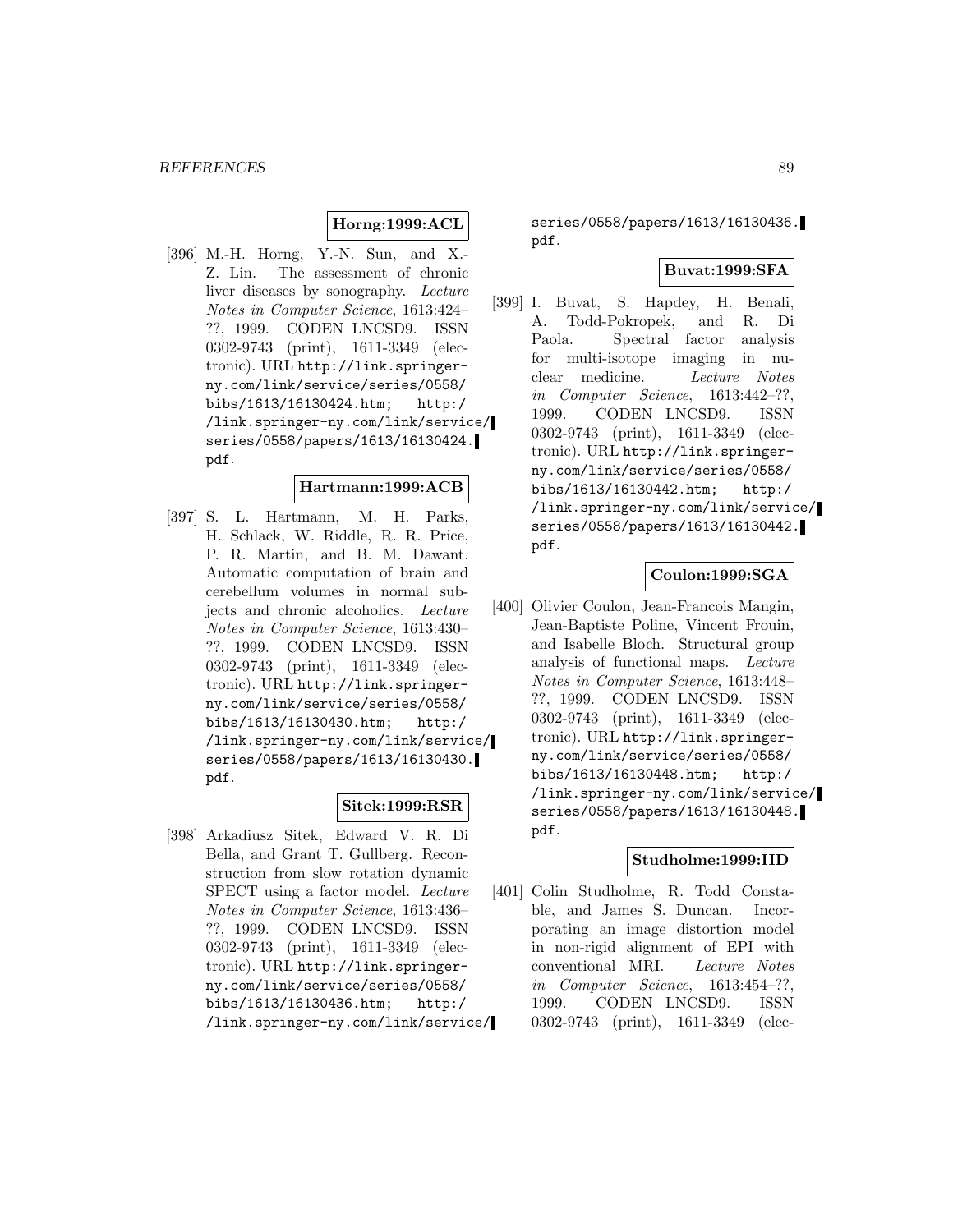tronic). URL http://link.springerny.com/link/service/series/0558/ bibs/1613/16130454.htm; http:/ /link.springer-ny.com/link/service/ series/0558/papers/1613/16130454. pdf.

#### **West:1999:DTR**

[402] Jay B. West and J. Michael Fitzpatrick. The distribution of target registration error in rigid-body, pointbased registration. Lecture Notes in Computer Science, 1613:460–??, 1999. CODEN LNCSD9. ISSN 0302-9743 (print), 1611-3349 (electronic). URL http://link.springerny.com/link/service/series/0558/ bibs/1613/16130460.htm; http:/ /link.springer-ny.com/link/service/ series/0558/papers/1613/16130460. pdf.

## **Meihe:1999:FMI**

[403] Xu Meihe, Rajagopalan Srinivasan, and Wieslaw L. Nowinski. A fast mutual information method for multimodal registration. Lecture Notes in Computer Science, 1613:466–??, 1999. CODEN LNCSD9. ISSN 0302-9743 (print), 1611-3349 (electronic). URL http://link.springerny.com/link/service/series/0558/ bibs/1613/16130466.htm; http:/ /link.springer-ny.com/link/service/ series/0558/papers/1613/16130466. pdf.

## **Xu:1999:FMI**

[404] M. Xu, R. Srinivasan, and W. L. Nowinski. A fast mutual information method for multi-modal registration. Lecture Notes in Computer Science, 1613:466–??, 1999. CODEN

LNCSD9. ISSN 0302-9743 (print), 1611-3349 (electronic).

### **Holden:1999:VSM**

[405] Mark Holden, Derek L. G. Hill, Erika R. E. Denton, Jo M. Jarosz, Tim C. S. Cox, and David J. Hawkes. Voxel similarity measures for 3D serial MR brain image registration. Lecture Notes in Computer Science, 1613:472– ??, 1999. CODEN LNCSD9. ISSN 0302-9743 (print), 1611-3349 (electronic). URL http://link.springerny.com/link/service/series/0558/ bibs/1613/16130472.htm; http:/ /link.springer-ny.com/link/service/ series/0558/papers/1613/16130472. pdf.

## **Rohling:1999:RBF**

[406] Robert Rohling, Andrew Gee, Laurence Berman, and Graham Treece. Radial basis function interpolation for freehand 3D ultrasound. Lecture Notes in Computer Science, 1613:478– ??, 1999. CODEN LNCSD9. ISSN 0302-9743 (print), 1611-3349 (electronic). URL http://link.springerny.com/link/service/series/0558/ bibs/1613/16130478.htm; http:/ /link.springer-ny.com/link/service/ series/0558/papers/1613/16130478. pdf.

## **Parker:1999:NSM**

[407] Geoffrey J. M. Parker, Julia A. Schnabel, and Gareth J. Barker. Nonlinear smoothing of MR images using approximate entropy — A local measure of signal intensity irregularity. Lecture Notes in Computer Science, 1613:484– ??, 1999. CODEN LNCSD9. ISSN 0302-9743 (print), 1611-3349 (elec-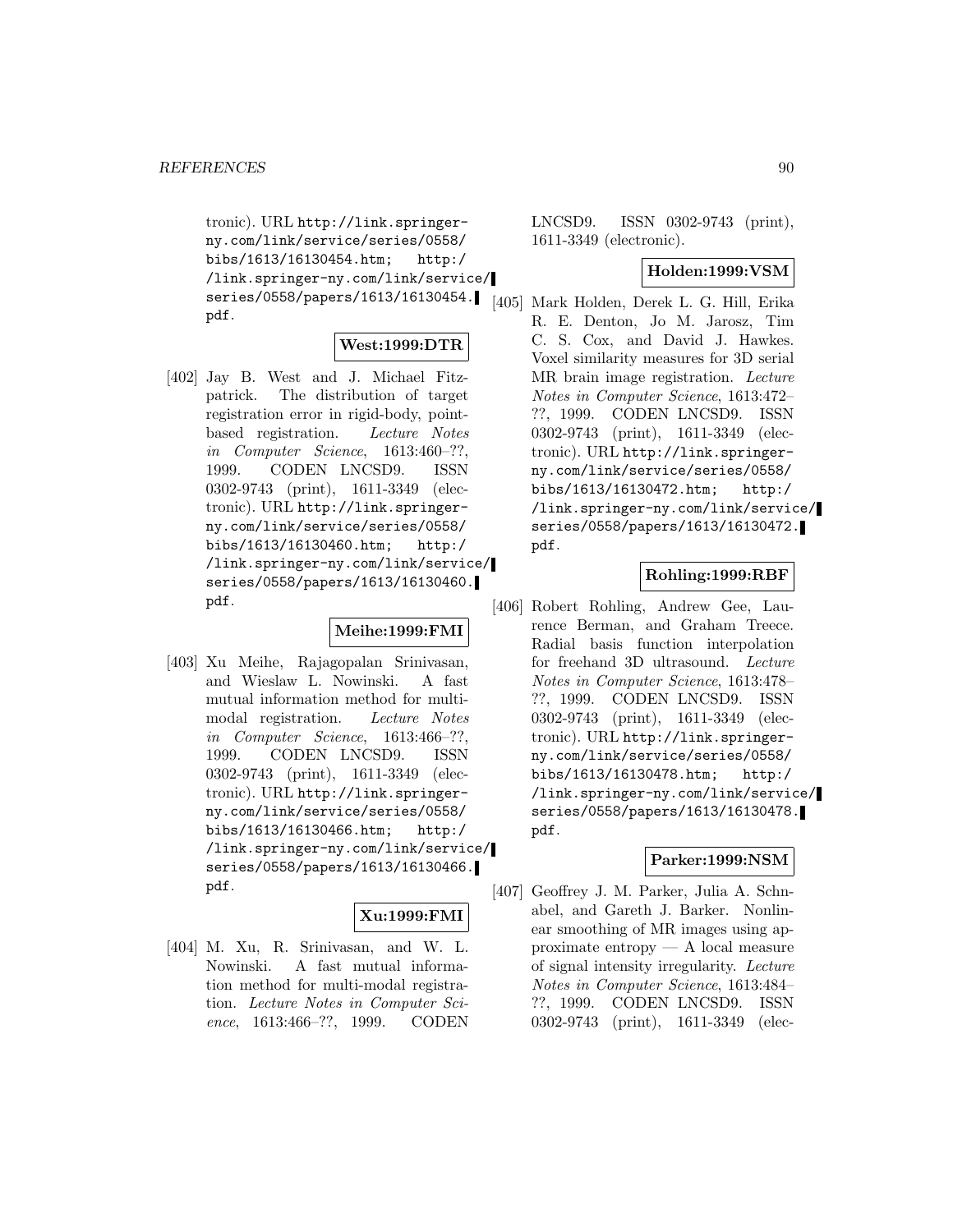tronic). URL http://link.springerny.com/link/service/series/0558/ bibs/1613/16130484.htm; http:/ /link.springer-ny.com/link/service/ series/0558/papers/1613/16130484. pdf.

# **Nyul:1999:NVM**

[408] László G. Nyúl and Jayaram K. Udupa. New variants of a method of MRI scale normalization. Lecture Notes in Computer Science, 1613:490–??, 1999. CODEN LNCSD9. ISSN 0302-9743 (print), 1611-3349 (electronic). URL http://link.springerny.com/link/service/series/0558/ bibs/1613/16130490.htm; http:/ /link.springer-ny.com/link/service/ series/0558/papers/1613/16130490. pdf.

## **Machado:1999:MEI**

[409] Alexei M. C. Machado, Mario F. M. Campos, and James C. Gee. Method for estimating the intensity mapping between MRI images. Lecture Notes in Computer Science, 1613:496–??, 1999. CODEN LNCSD9. ISSN 0302-9743 (print), 1611-3349 (electronic). URL http://link.springerny.com/link/service/series/0558/ bibs/1613/16130496.htm; http:/ /link.springer-ny.com/link/service/ series/0558/papers/1613/16130496. pdf.

## **Leissler:1999:SIR**

[410] M. Leissler, M. Hemmje, and E. J. Neuhold. Supporting image-retrieval by database driven interactive 3D information-visualization. Lecture Notes in Computer Science, 1614:1–??,

1999. CODEN LNCSD9. ISSN 0302- 9743 (print), 1611-3349 (electronic).

#### **Bolle:1999:VLI**

[411] R. M. Bolle and A. Hampapur. Video libraries: From ingest to distribution. Lecture Notes in Computer Science, 1614:15–??, 1999. CODEN LNCSD9. ISSN 0302-9743 (print), 1611-3349 (electronic).

## **Chang:1999:QMD**

[412] S.-K. Chang, G. Costagliola, and E. Jungert. Querying multimedia data sources and databases. Lecture Notes in Computer Science, 1614:19–??, 1999. CODEN LNCSD9. ISSN 0302-9743 (print), 1611-3349 (electronic).

## **Stanchev:1999:GID**

[413] P. L. Stanchev. General image database model. Lecture Notes in Computer Science, 1614:29–??, 1999. CODEN LNCSD9. ISSN 0302-9743 (print), 1611-3349 (electronic).

## **Chbeir:1999:SMI**

[414] R. Chbeir, Y. Amghar, and A. Flory. System for medical image retrieval: The MIMS model. Lecture Notes in Computer Science, 1614:37–??, 1999. CODEN LNCSD9. ISSN 0302-9743 (print), 1611-3349 (electronic).

## **Meddes:1999:ABV**

[415] J. Meddes and E. McKenzie. An agentbased visualisation architecture. Lecture Notes in Computer Science, 1614: 43–??, 1999. CODEN LNCSD9. ISSN 0302-9743 (print), 1611-3349 (electronic).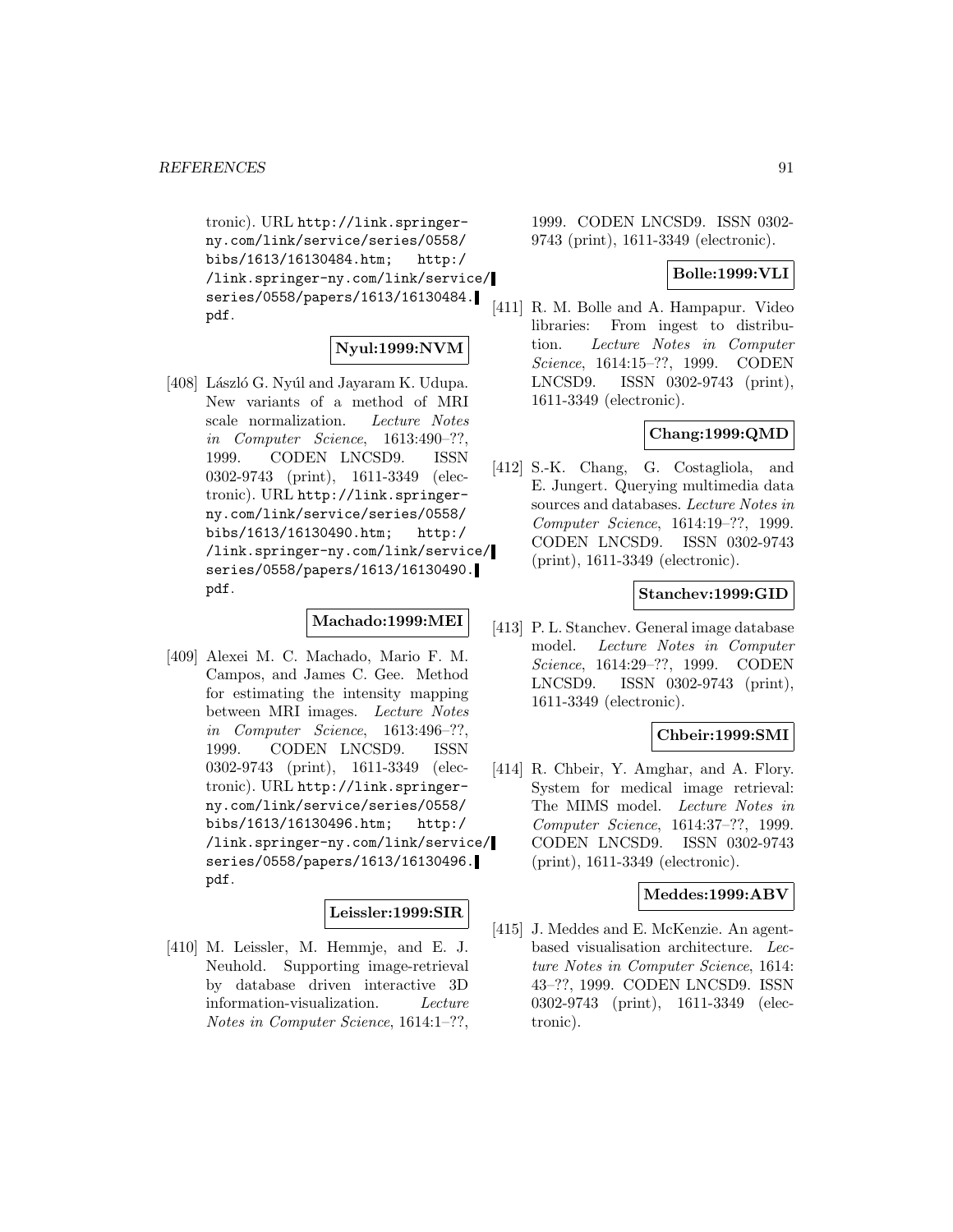# **Ferro:1999:ETD**

[416] A. Ferro, G. Gallo, and R. Giugno. Error-tolerant database for structured images. Lecture Notes in Computer Science, 1614:51–??, 1999. CODEN LNCSD9. ISSN 0302-9743 (print), 1611-3349 (electronic).

# **Soffer:1999:QPO**

[417] A. Soffer and H. Samet. Query processing and optimization for pictorial query trees. Lecture Notes in Computer Science, 1614:60–??, 1999. CODEN LNCSD9. ISSN 0302-9743 (print), 1611-3349 (electronic).

#### **Porkaew:1999:SSU**

[418] K. Porkaew, S. Mehrotra, M. Ortega, and K. Chakrabarti. Similarity search using multiple examples in MARS. Lecture Notes in Computer Science, 1614:68–??, 1999. CODEN LNCSD9. ISSN 0302-9743 (print), 1611-3349 (electronic).

## **Androutsos:1999:ESC**

[419] D. Androutsos, K. N. Plataniotis, and A. N. Venetsanopoulos. Excluding specified colors from image queries using a multidimensional query space. Lecture Notes in Computer Science, 1614:76–??, 1999. CODEN LNCSD9. ISSN 0302-9743 (print), 1611-3349 (electronic).

## **Lindley:1999:GVI**

[420] C. A. Lindley and A.-M. Vercoustre. Generic viewer interaction semantics for dynamic virtual video synthesis. Lecture Notes in Computer Science, 1614:83–??, 1999. CODEN LNCSD9. ISSN 0302-9743 (print), 1611-3349 (electronic).

## **Shiohara:1999:COA**

[421] H. Shiohara, Y. Iizuka, T. Maruyama, and S. Isobe. Category oriented analysis for visual data mining. Lecture Notes in Computer Science, 1614:91– ??, 1999. CODEN LNCSD9. ISSN 0302-9743 (print), 1611-3349 (electronic).

## **Ikonomakis:1999:UIR**

[422] N. Ikonomakis, K. N. Plataniotis, and A. N. Venetsanopoulos. User interaction in region-based color image segmentation. Lecture Notes in Computer Science, 1614:99–??, 1999. CODEN LNCSD9. ISSN 0302-9743 (print), 1611-3349 (electronic).

## **Ciocca:1999:URF**

[423] G. Ciocca and R. Schettini. Using a relevance feedback mechanism to improve content-based image retrieval. Lecture Notes in Computer Science, 1614:107–??, 1999. CODEN LNCSD9. ISSN 0302-9743 (print), 1611-3349 (electronic).

## **Malki:1999:RQS**

[424] J. Malki, N. Boujemaa, C. Nastar, and A. Winter. Region queries without segmentation for image retrieval by content. Lecture Notes in Computer Science, 1614:115–??, 1999. CODEN LNCSD9. ISSN 0302-9743 (print), 1611-3349 (electronic).

## **DiSciascio:1999:CBI**

[425] E. Di Sciascio, G. Mingolla, and M. Mongiello. Content-based image retrieval over the Web using query by sketch and relevance feedback. Lecture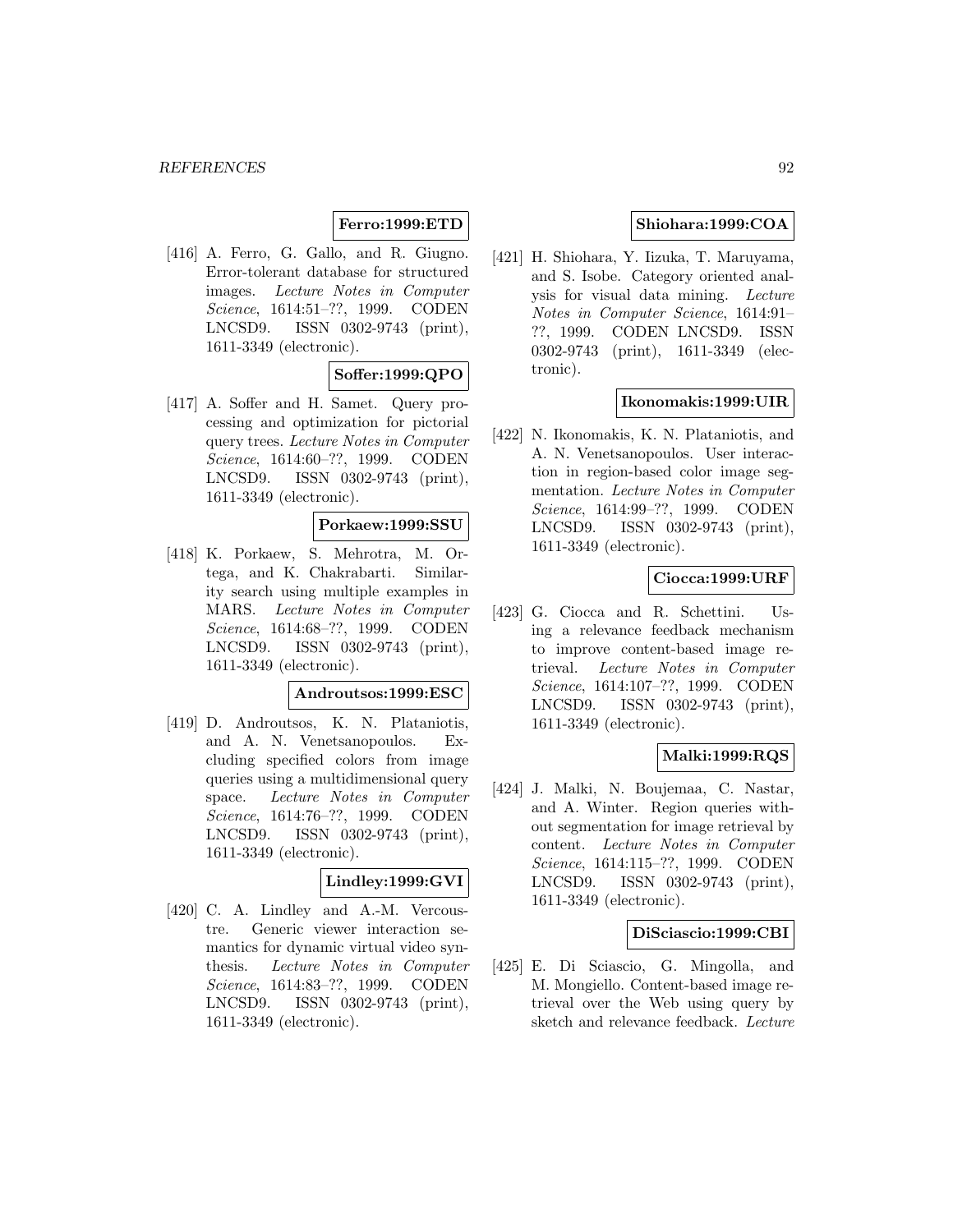Notes in Computer Science, 1614:123– ??, 1999. CODEN LNCSD9. ISSN 0302-9743 (print), 1611-3349 (electronic).

## **Buijs:1999:VLS**

[426] J. M. Buijs and M. S. Lew. Visual learning of simple semantics in ImageScape. Lecture Notes in Computer Science, 1614:131–??, 1999. CODEN LNCSD9. ISSN 0302-9743 (print), 1611-3349 (electronic).

#### **Hibino:1999:TAI**

[427] S. L. Hibino. Task analysis for information visualization. Lecture Notes in Computer Science, 1614:139–??, 1999. CODEN LNCSD9. ISSN 0302-9743 (print), 1611-3349 (electronic).

## **Vendrig:1999:FIB**

[428] J. Vendrig, M. Worring, and A. W. M. Smeulders. Filter image browsing: Exploiting interaction in image retrieval. Lecture Notes in Computer Science, 1614:147–??, 1999. CODEN LNCSD9. ISSN 0302-9743 (print), 1611-3349 (electronic).

## **Hiroike:1999:VIS**

[429] A. Hiroike, Y. Musha, A. Sugimoto, and Y. Mori. Visualization of information spaces to retrieve and browse image data. Lecture Notes in Computer Science, 1614:155–??, 1999. CODEN LNCSD9. ISSN 0302-9743 (print), 1611-3349 (electronic).

## **Helfman:1999:MAU**

[430] J. I. Helfman. Mandala: An architecture for using images to access and organize Web information. Lecture

Notes in Computer Science, 1614:163– ??, 1999. CODEN LNCSD9. ISSN 0302-9743 (print), 1611-3349 (electronic).

## **Baldi:1999:CRO**

[431] C. Baldi, C. Colombo, and A. Del Bimbo. A compact and retrievaloriented video representation using mosaics. Lecture Notes in Computer Science, 1614:171–??, 1999. CODEN LNCSD9. ISSN 0302-9743 (print), 1611-3349 (electronic).

## **Paquet:1999:CIR**

[432] E. Paquet and M. Rioux. Crawling, indexing and retrieval of threedimensional data on the Web in the framework of MPEG-7. Lecture Notes in Computer Science, 1614:179–??, 1999. CODEN LNCSD9. ISSN 0302- 9743 (print), 1611-3349 (electronic).

## **Ohm:1999:VSE**

[433] J.-R. Ohm, F. Bunjamin, W. Liebsch, and B. Makai. A visual search engine for distributed image and video database retrieval applications. Lecture Notes in Computer Science, 1614:187– ??, 1999. CODEN LNCSD9. ISSN 0302-9743 (print), 1611-3349 (electronic).

## **Eberman:1999:IMI**

[434] B. Eberman, B. Fidler, R. Iannucci, and C. Joerg. Indexing multimedia for the Internet. Lecture Notes in Computer Science, 1614:195–??, 1999. CODEN LNCSD9. ISSN 0302-9743 (print), 1611-3349 (electronic).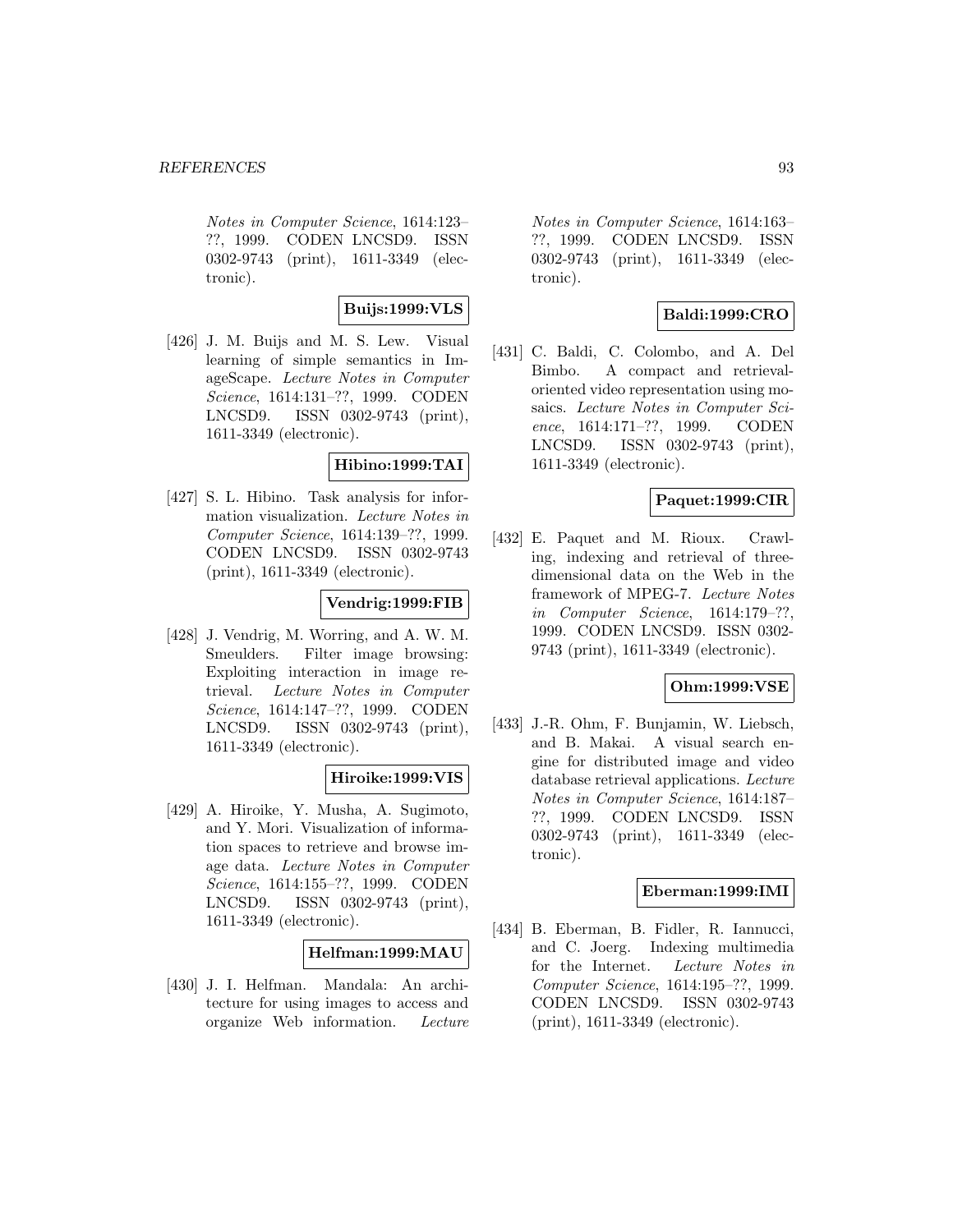# **Cho:1999:CIW**

[435] J. Cho and S. Mukherjea. Crawling for images on the WWW. Lecture Notes in Computer Science, 1614:203–??, 1999. CODEN LNCSD9. ISSN 0302-9743 (print), 1611-3349 (electronic).

### **Konstantinou:1999:DJB**

[436] V. Konstantinou and A. Psarrou. A dynamic JAVA-based intelligent interface for online image database searches. Lecture Notes in Computer Science, 1614:211–??, 1999. CODEN LNCSD9. ISSN 0302-9743 (print), 1611-3349 (electronic).

#### **Fablet:1999:MBF**

[437] R. Fablet and P. Bouthemy. Motionbased feature extraction and ascendant hierarchical classification for video indexing and retrieval. Lecture Notes in Computer Science, 1614:221–??, 1999. CODEN LNCSD9. ISSN 0302-9743 (print), 1611-3349 (electronic).

## **Hanjalic:1999:ASM**

[438] A. Hanjalic, R. L. Lagendijk, and J. Biemond. Automatically segmenting movies into logical story units. Lecture Notes in Computer Science, 1614: 229–??, 1999. CODEN LNCSD9. ISSN 0302-9743 (print), 1611-3349 (electronic).

## **Sanchez:1999:LCA**

[439] J. M. Sanchez, X. Binefa, J. Vitria, and P. Radeva. Local color analysis for scene break detection applied to TV commercials recognition. Lecture Notes in Computer Science, 1614:237– ??, 1999. CODEN LNCSD9. ISSN 0302-9743 (print), 1611-3349 (electronic).

## **Bouthemy:1999:SSI**

[440] P. Bouthemy, C. Garcia, R. Ronfard, and G. Tziritas. Scene segmentation and image feature extraction for video indexing and retrieval. Lecture Notes in Computer Science, 1614:245–??, 1999. CODEN LNCSD9. ISSN 0302-9743 (print), 1611-3349 (electronic).

## **Fischer:1999:ARC**

[441] S. Fischer, I. Rimac, and R. Steinmetz. Automatic recognition of camera zooms. Lecture Notes in Computer Science, 1614:253–??, 1999. CODEN LNCSD9. ISSN 0302-9743 (print), 1611-3349 (electronic).

## **Gelgon:1999:RTM**

[442] M. Gelgon, P. Bouthemy, and T. Dubois. A region tracking method with failure detection for an interactive video indexing environment. Lecture Notes in Computer Science, 1614: 261–??, 1999. CODEN LNCSD9. ISSN 0302-9743 (print), 1611-3349 (electronic).

## **Bhandarkar:1999:IPC**

[443] S. M. Bhandarkar, Y. S. Warke, and A. A. Khombhadia. Integrated parsing of compressed video. Lecture Notes in Computer Science, 1614:269–??, 1999. CODEN LNCSD9. ISSN 0302-9743 (print), 1611-3349 (electronic).

## **Kong:1999:ISD**

[444] W. Kong, X. Ding, H. Lu, and S. Ma. Improvement of shot detection using illumination invariant metric and dynamic threshold selection. Lecture Notes in Computer Science, 1614:277– ??, 1999. CODEN LNCSD9. ISSN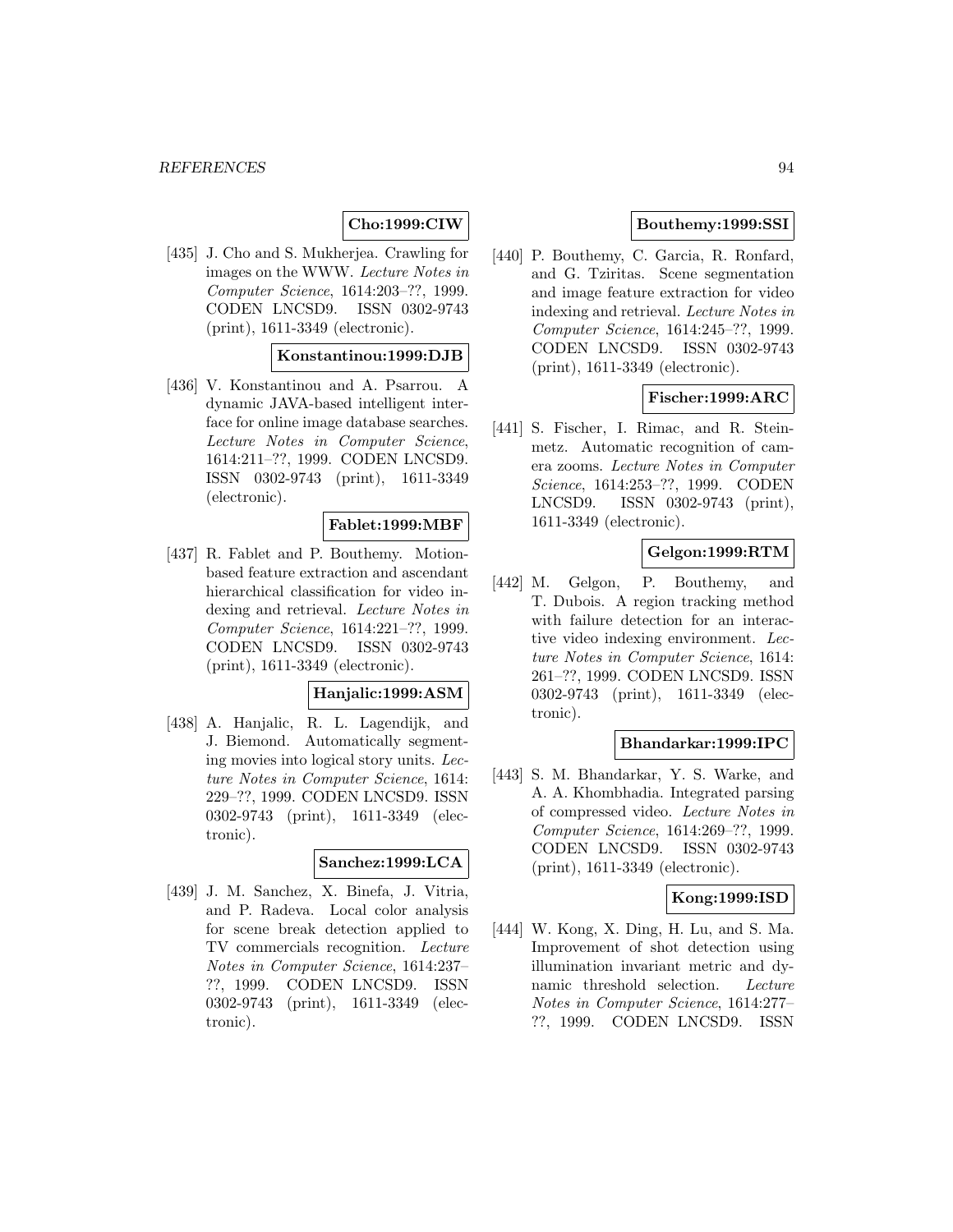0302-9743 (print), 1611-3349 (electronic).

**Ardizzone:1999:TSM**

[445] E. Ardizzone, C. Lodato, and S. Lopes. Temporal segmentation of MPEG video sequences. Lecture Notes in Computer Science, 1614:283–??, 1999. CODEN LNCSD9. ISSN 0302-9743 (print), 1611-3349 (electronic).

# **Lu:1999:DAS**

[446] H. B. Lu and Y. J. Zhang. Detecting abrupt scene change using neural network. Lecture Notes in Computer Science, 1614:291–??, 1999. CODEN LNCSD9. ISSN 0302-9743 (print), 1611-3349 (electronic).

## **Srinivasan:1999:MMF**

[447] U. Srinivasan and C. Lindley. Multimodal feature-map: An approach to represent digital video sequences. Lecture Notes in Computer Science, 1614: 299–??, 1999. CODEN LNCSD9. ISSN 0302-9743 (print), 1611-3349 (electronic).

## **Liao:1999:RTV**

[448] M. Liao, Y. Li, S. Ma, and H. Lu. Robust tracking of video objects through topological constraint on homogeneous motion. Lecture Notes in Computer Science, 1614:307–??, 1999. CODEN LNCSD9. ISSN 0302-9743 (print), 1611-3349 (electronic).

## **Iwerks:1999:SS**

[449] G. S. Iwerks and H. Samet. The spatial spreadsheet. Lecture Notes in Computer Science, 1614:317–??, 1999. CODEN LNCSD9. ISSN 0302-9743 (print), 1611-3349 (electronic).

## **Aufure-Portier:1999:HLV**

[450] M.-A. Aufure-Portier and C. Bonhomme. A high level visual language for spatial data management. Lecture Notes in Computer Science, 1614:325– ??, 1999. CODEN LNCSD9. ISSN 0302-9743 (print), 1611-3349 (electronic).

## **Nikolov:1999:GGM**

[451] S. G. Nikolov, D. R. Bull, and C. N. Canagarajah. A global graph model of image registration. Lecture Notes in Computer Science, 1614:333–??, 1999. CODEN LNCSD9. ISSN 0302-9743 (print), 1611-3349 (electronic).

## **Aksoy:1999:GTA**

[452] S. Aksoy and R. M. Haralick. A graphtheoretic approach to image database retrieval. Lecture Notes in Computer Science, 1614:341–??, 1999. CODEN LNCSD9. ISSN 0302-9743 (print), 1611-3349 (electronic).

# **Pan:1999:MCA**

[453] C. Pan and S. Ma. Motion capture of arm from a monocular image sequence. Lecture Notes in Computer Science, 1614:349–??, 1999. CODEN LNCSD9. ISSN 0302-9743 (print), 1611-3349 (electronic).

# **Gagliardi:1999:CDA**

[454] I. Gagliardi and B. Zonta. Comparing dictionaries for the automatic generation of hypertextual links: A case study. Lecture Notes in Computer Science, 1614:358–??, 1999. CODEN LNCSD9. ISSN 0302-9743 (print), 1611-3349 (electronic).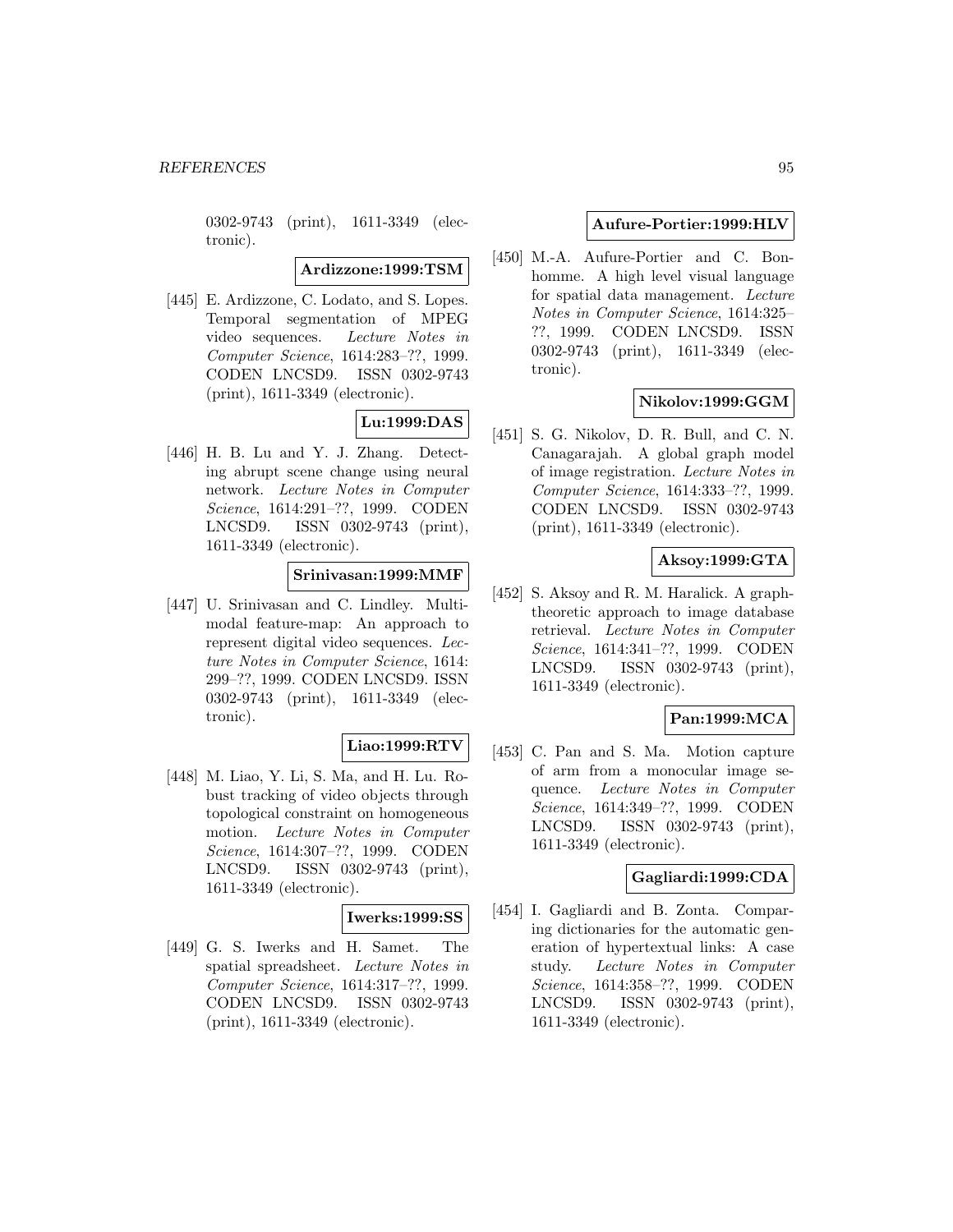# **Lim:1999:CVC**

[455] J.-H. Lim. Categorizing visual contents by matching visual "keywords". Lecture Notes in Computer Science, 1614: 367–??, 1999. CODEN LNCSD9. ISSN 0302-9743 (print), 1611-3349 (electronic).

## **Katsumoto:1999:DPL**

[456] M. Katsumoto and S.-I. Iisaku. Design of the presentation language for distributed hypermedia system. Lecture Notes in Computer Science, 1614: 375–??, 1999. CODEN LNCSD9. ISSN 0302-9743 (print), 1611-3349 (electronic).

## **Rehatschek:1999:GAM**

[457] H. Rehatschek and H. Mueller. A generic annotation model for video databases. Lecture Notes in Computer Science, 1614:383–??, 1999. CODEN LNCSD9. ISSN 0302-9743 (print), 1611-3349 (electronic).

#### **Yang:1999:DIC**

[458] H. Yang, H. Kim, and J. Yang. Design and implementation of COIRS (a COncept-Based Image Retrieval System). Lecture Notes in Computer Science, 1614:391–??, 1999. CODEN LNCSD9. ISSN 0302-9743 (print), 1611-3349 (electronic).

## **Sutanto:1999:AIE**

[459] D. Sutanto and C. H. C. Leung. Automatic index expansion for conceptbased image query. Lecture Notes in Computer Science, 1614:399–??, 1999. CODEN LNCSD9. ISSN 0302-9743 (print), 1611-3349 (electronic).

## **Tam:1999:SHL**

[460] A. M. Tam and C. H. C. Leung. Structured high-level indexing of visual data content. Lecture Notes in Computer Science, 1614:409–??, 1999. CODEN LNCSD9. ISSN 0302-9743 (print), 1611-3349 (electronic).

# **Palhang:1999:FEI**

[461] M. Palhang and A. Sowmya. Feature extraction: Issues, new features, and symbolic representation. Lecture Notes in Computer Science, 1614:418– ??, 1999. CODEN LNCSD9. ISSN 0302-9743 (print), 1611-3349 (electronic).

## **Bres:1999:DIP**

[462] S. Bres and J.-M Jolion. Detection of interest points for image indexation. Lecture Notes in Computer Science, 1614:427–??, 1999. CODEN LNCSD9. ISSN 0302-9743 (print), 1611-3349 (electronic).

## **Alferez:1999:HDI**

[463] R. Alferez and Y.-F. Wang. Highly discriminative invariant features for image matching. Lecture Notes in Computer Science, 1614:435–??, 1999. CODEN LNCSD9. ISSN 0302-9743 (print), 1611-3349 (electronic).

## **Ding:1999:IRU**

[464] X. Ding, W. Kong, C. Hu, and S. Ma. Image retrieval using Schwarz representation of one-dimensional feature. Lecture Notes in Computer Science, 1614: 443–??, 1999. CODEN LNCSD9. ISSN 0302-9743 (print), 1611-3349 (electronic).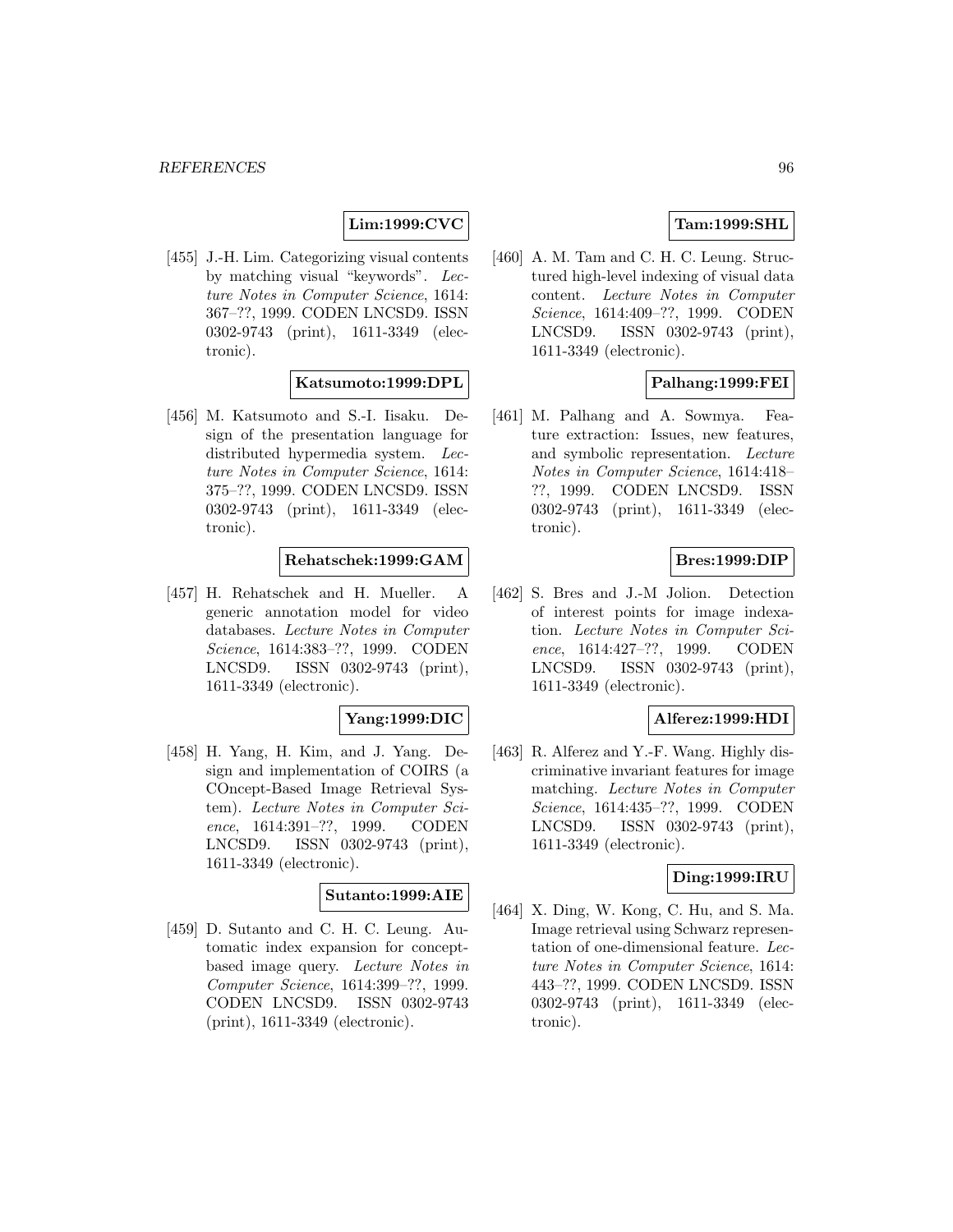## **Do:1999:IIR**

[465] M. Do, S. Ayer, and M. Vetterli. Invariant image retrieval using wavelet maxima moment. Lecture Notes in Computer Science, 1614:451–??, 1999. CODEN LNCSD9. ISSN 0302-9743 (print), 1611-3349 (electronic).

## **Chetverikov:1999:DRS**

[466] D. Chetverikov. Detecting regular structures for invariant retrieval. Lecture Notes in Computer Science, 1614: 459–??, 1999. CODEN LNCSD9. ISSN 0302-9743 (print), 1611-3349 (electronic).

#### **Nes:1999:CIT**

[467] N. Nes and M. C. D'Ornellas. Color image texture indexing. Lecture Notes in Computer Science, 1614:467–??, 1999. CODEN LNCSD9. ISSN 0302-9743 (print), 1611-3349 (electronic).

#### **Rahman:1999:IIC**

[468] S. M. Rahman, G. C. Karmaker, and R. J. Bignall. Improving image classification using extended run length features. Lecture Notes in Computer Science, 1614:475–??, 1999. CODEN LNCSD9. ISSN 0302-9743 (print), 1611-3349 (electronic).

#### **Schouten:1999:FEU**

[469] B. A. M. Schouten and P. M. De Zeeuw. Feature extraction using fractal codes. Lecture Notes in Computer Science, 1614:483–??, 1999. CODEN LNCSD9. ISSN 0302-9743 (print), 1611-3349 (electronic).

## **Tuytelaars:1999:CBI**

[470] T. Tuytelaars and L. Van Gool. Content-based image retrieval based on local affinely invariant regions. Lecture Notes in Computer Science, 1614:493– ??, 1999. CODEN LNCSD9. ISSN 0302-9743 (print), 1611-3349 (electronic).

## **Jia:1999:FOB**

[471] L. Jia and L. Kitchen. A framework for object-based image retrieval at the semantic level. Lecture Notes in Computer Science, 1614:501–??, 1999. CODEN LNCSD9. ISSN 0302-9743 (print), 1611-3349 (electronic).

## **Carson:1999:BSR**

[472] C. Carson, M. Thomas, S. Belongie, and J. M. Hellerstein. Blobworld: A system for region-based image indexing and retrieval. Lecture Notes in Computer Science, 1614:509–??, 1999. CODEN LNCSD9. ISSN 0302-9743 (print), 1611-3349 (electronic).

#### **Maxwell:1999:PBA**

[473] B. A. Maxwell. A physics-based approach to interactive segmentation. Lecture Notes in Computer Science, 1614:517–??, 1999. CODEN LNCSD9. ISSN 0302-9743 (print), 1611-3349 (electronic).

### **Dimai:1999:AEC**

[474] A. Dimai. Assessment of effectiveness of content based image retrieval systems. Lecture Notes in Computer Science, 1614:525–??, 1999. CODEN LNCSD9. ISSN 0302-9743 (print), 1611-3349 (electronic).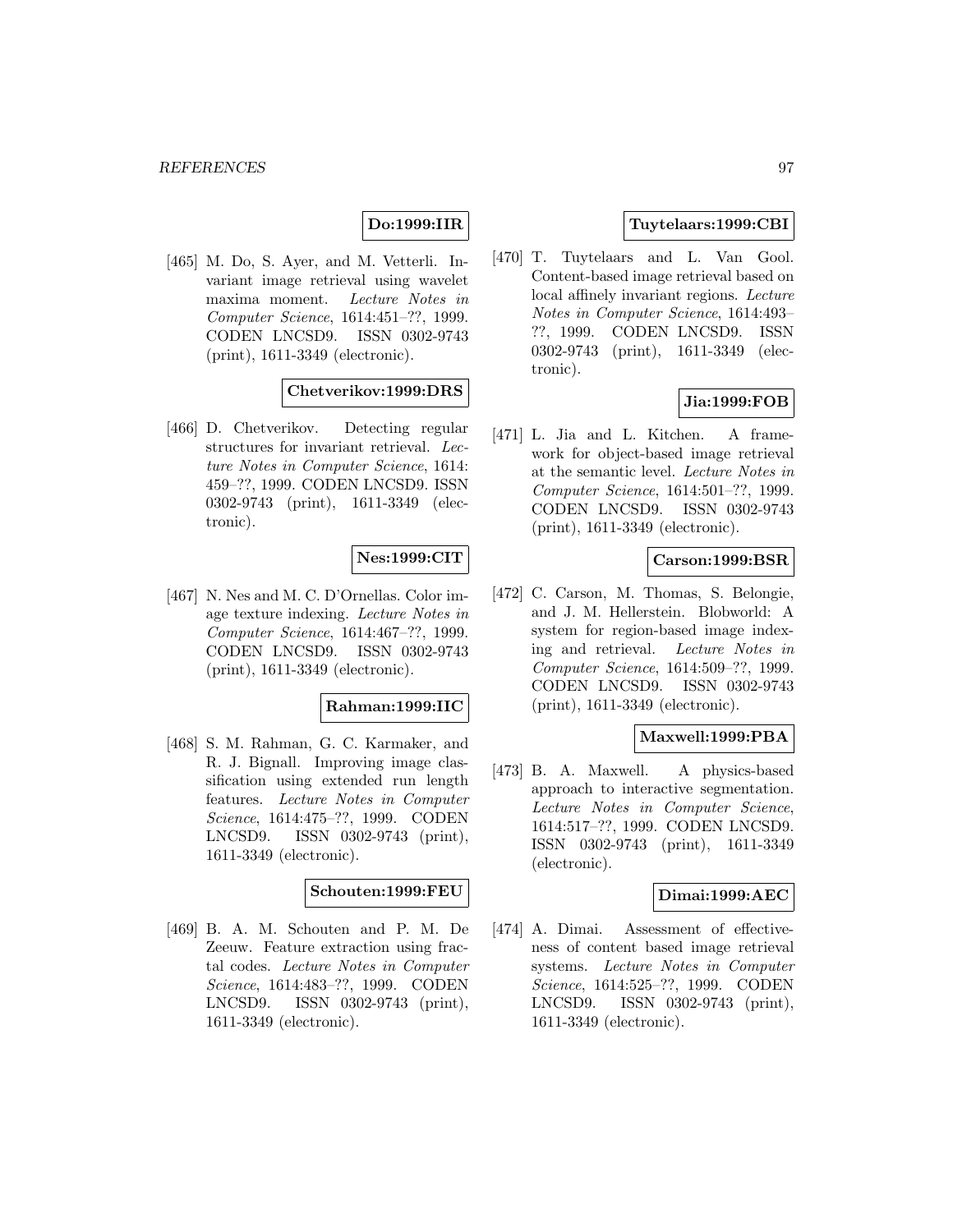## **Egas:1999:ATV**

[475] R. Egas, D. P. Huijsmans, M. Lew, and N. Sebe. Adapting  $k-d$  trees to visual retrieval. Lecture Notes in Computer Science, 1614:533–??, 1999. CODEN LNCSD9. ISSN 0302-9743 (print), 1611-3349 (electronic).

## **Laaksonen:1999:CBI**

[476] J. Laaksonen, M. Koskela, and E. Oja. Content-based image retrieval using self-organizing maps. Lecture Notes in Computer Science, 1614:541–??, 1999. CODEN LNCSD9. ISSN 0302-9743 (print), 1611-3349 (electronic).

# **Squire:1999:RFT**

[477] D. Squire, W. Mueller, and H. Mueller. Relevance feedback and term weighting schemes for content-based image retrieval. Lecture Notes in Computer Science, 1614:549–??, 1999. CODEN LNCSD9. ISSN 0302-9743 (print), 1611-3349 (electronic).

#### **Chan:1999:GAW**

[478] D. Y.-M. Chan and I. King. Genetic algorithm for weights assignment in dissimilarity function for trademark retrieval. Lecture Notes in Computer Science, 1614:557–??, 1999. CODEN LNCSD9. ISSN 0302-9743 (print), 1611-3349 (electronic).

### **Mokhtarian:1999:RSS**

[479] F. Mokhtarian and S. Abbasi. Retrieval of similar shapes under affine transform. Lecture Notes in Computer Science, 1614:566–??, 1999. CODEN LNCSD9. ISSN 0302-9743 (print), 1611-3349 (electronic).

## **Vleugels:1999:EIR**

[480] J. Vleugels and R. Veltkamp. Efficient image retrieval through vantage objects. Lecture Notes in Computer Science, 1614:575–??, 1999. CODEN LNCSD9. ISSN 0302-9743 (print), 1611-3349 (electronic).

## **Schomaker:1999:UPB**

[481] L. Schomaker, E. De Leau, and L. Vuurpijl. Using pen-based outlines for object-based annotation and imagebased queries. Lecture Notes in Computer Science, 1614:585–??, 1999. CODEN LNCSD9. ISSN 0302-9743 (print), 1611-3349 (electronic).

## **Gevers:1999:IQF**

[482] T. Gevers and A. W. M. Smeulders. Interactive query formulation for object search. Lecture Notes in Computer Science, 1614:593–??, 1999. CODEN LNCSD9. ISSN 0302-9743 (print), 1611-3349 (electronic).

### **Liu:1999:ADS**

[483] L. Liu and S. Sclaroff. Automatic deformable shape segmentation for image database search applications. Lecture Notes in Computer Science, 1614:601– ??, 1999. CODEN LNCSD9. ISSN 0302-9743 (print), 1611-3349 (electronic).

### **Iannizzotto:1999:MTA**

[484] G. Iannizzotto and L. Vita. A multiscale turning angle representation of object shapes for image retrieval. Lecture Notes in Computer Science, 1614: 609–??, 1999. CODEN LNCSD9. ISSN 0302-9743 (print), 1611-3349 (electronic).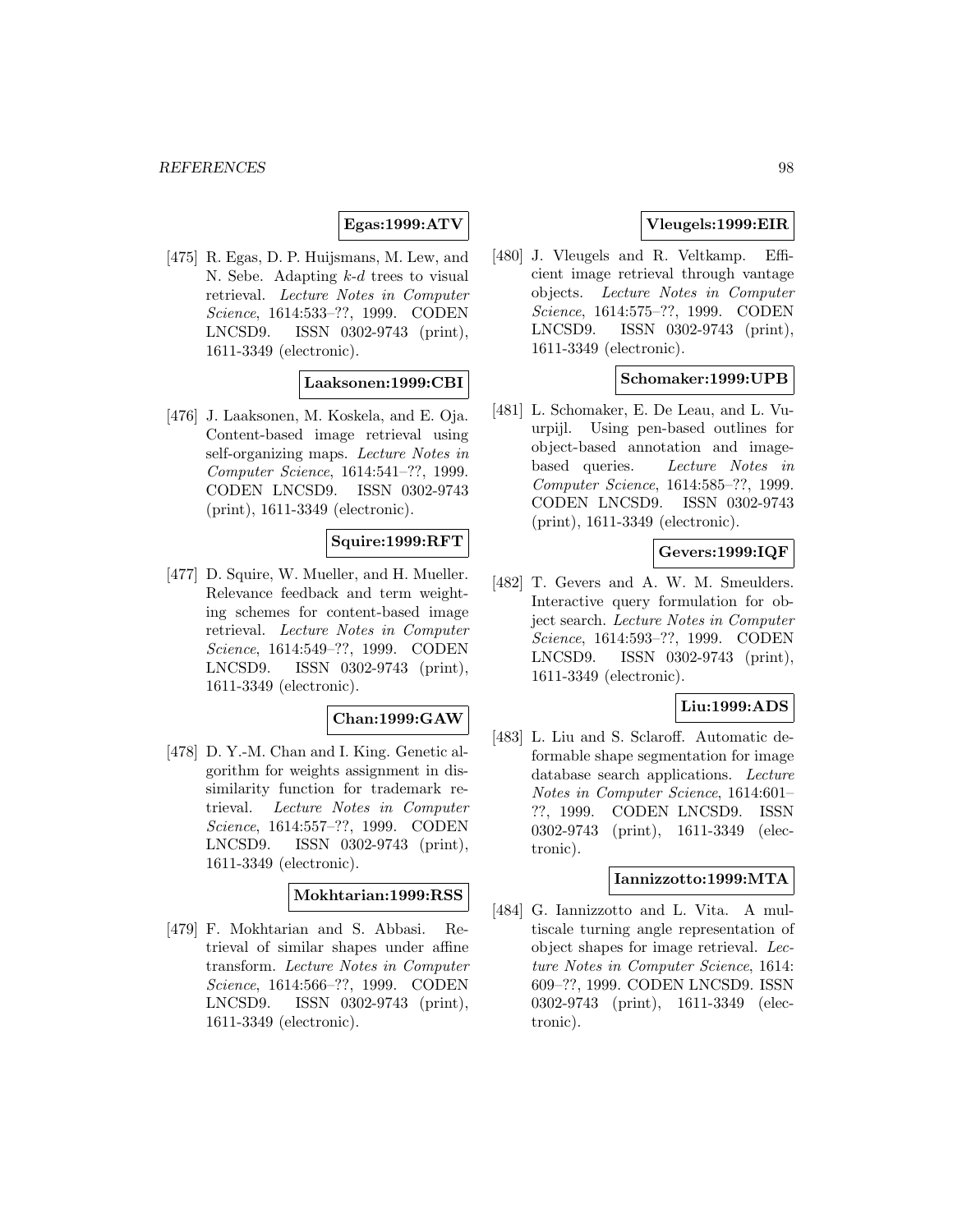## **Latecki:1999:CBS**

[485] L. J. Latecki and R. Lakaemper. Contour-based shape similarity. Lecture Notes in Computer Science, 1614: 617–??, 1999. CODEN LNCSD9. ISSN 0302-9743 (print), 1611-3349 (electronic).

## **Banfi:1999:CDB**

[486] F. Banfi and R. Ingold. Computing dissimilarity between hand drawnsketches and digitized images. Lecture Notes in Computer Science, 1614:625– ??, 1999. CODEN LNCSD9. ISSN 0302-9743 (print), 1611-3349 (electronic).

## **VanDeemter:1999:DGP**

[487] K. Van Deemter. Document generation and picture retrieval. Lecture Notes in Computer Science, 1614:632–??, 1999. CODEN LNCSD9. ISSN 0302-9743 (print), 1611-3349 (electronic).

#### **VanderHeijden:1999:FJB**

[488] G. Van der Heijden, G. Polder, and J. W. Van Eck. FLORES: A JAVA based image database for ornamentals. Lecture Notes in Computer Science, 1614:641–??, 1999. CODEN LNCSD9. ISSN 0302-9743 (print), 1611-3349 (electronic).

#### **Saraceno:1999:PPI**

[489] C. Saraceno, M. Reiter, P. Kammerer, and E. Zolda. Pictorial portrait indexing using view-based eigeneyes. Lecture Notes in Computer Science, 1614:649–??, 1999. CODEN LNCSD9. ISSN 0302-9743 (print), 1611-3349 (electronic).

# **Jeong:1999:IRU**

[490] S. H. Jeong, J. D. Yang, H. J. Yang, and J. H. Choi. Image retrieval using fuzzy triples. Lecture Notes in Computer Science, 1614:657–??, 1999. CODEN LNCSD9. ISSN 0302-9743 (print), 1611-3349 (electronic).

## **Sahni:1999:VBL**

[491] S. Sahni, B. C. Vemuri, F. Chen, and C. Kapoor. Variable-bit-length coding: An effective coding method. Lecture Notes in Computer Science, 1614:665– ??, 1999. CODEN LNCSD9. ISSN 0302-9743 (print), 1611-3349 (electronic).

## **Wang:1999:BCF**

[492] Z. Wang, Z. Chi, D. Deng, and Y. Yu. Block-constrained fractal coding scheme for image retrieval. Lecture Notes in Computer Science, 1614: 673–??, 1999. CODEN LNCSD9. ISSN 0302-9743 (print), 1611-3349 (electronic).

## **Chen:1999:EAL**

[493] F. Chen, S. Sahni, and B. C. Vemuri. Efficient algorithms for lossless compression of 2D/3D images. Lecture Notes in Computer Science, 1614:681– ??, 1999. CODEN LNCSD9. ISSN 0302-9743 (print), 1611-3349 (electronic).

## **Pingali:1999:LVS**

[494] C. S. Pingali, Y. Jean, and I. Carlbom. Lucent Vision: A system for enhanced sports viewing. Lecture Notes in Computer Science, 1614:689–??, 1999. CODEN LNCSD9. ISSN 0302-9743 (print), 1611-3349 (electronic).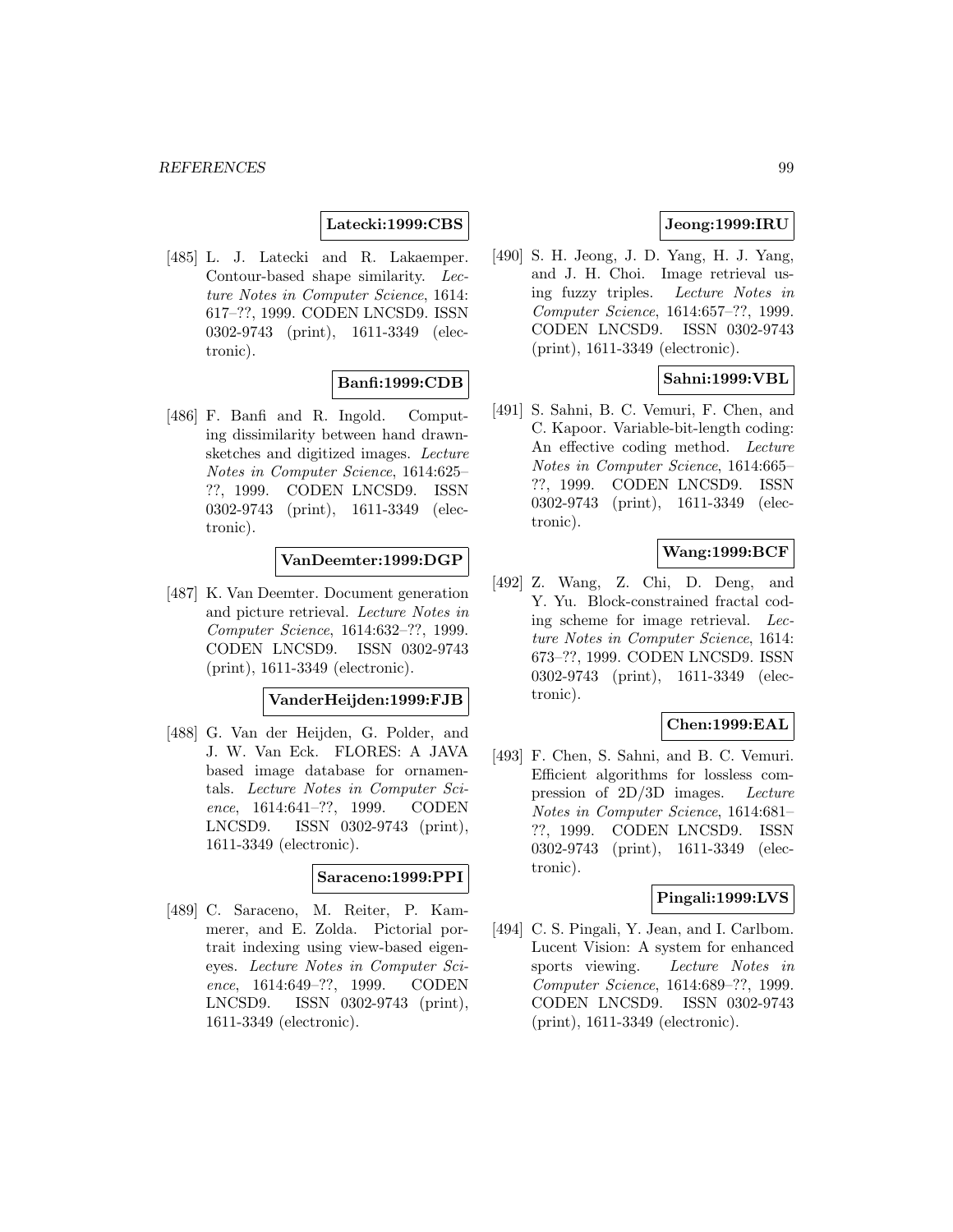## **Fraile:1999:BMV**

[495] R. Fraile and S. J. Maybank. Building 3D models of vehicles for computer vision. Lecture Notes in Computer Science, 1614:697–??, 1999. CODEN LNCSD9. ISSN 0302-9743 (print), 1611-3349 (electronic).

# **Biancardi:1999:IAI**

[496] A. Biancardi and V. Moccia. Integrating applications into interactive virtual environments. Lecture Notes in Computer Science, 1614:703–??, 1999. CODEN LNCSD9. ISSN 0302-9743 (print), 1611-3349 (electronic).

## **Huet:1999:SSL**

[497] B. Huet and E. R. Hancock. Structural sensitivity for large-scale linepattern recognition. Lecture Notes in Computer Science, 1614:711–??, 1999. CODEN LNCSD9. ISSN 0302-9743 (print), 1611-3349 (electronic).

#### **Bhonsle:1999:CVA**

[498] S. Bhonsle, A. Gupta, S. Santini, and M. Worring. Complex visual activity recognition using a temporally ordered database. Lecture Notes in Computer Science, 1614:719–??, 1999. CODEN LNCSD9. ISSN 0302-9743 (print), 1611-3349 (electronic).

#### **Santini:1999:IDA**

[499] S. Santini, M. Worring, E. Hunter, and V. Kouznetsova. Image database assisted classification. Lecture Notes in Computer Science, 1614:727–??, 1999. CODEN LNCSD9. ISSN 0302-9743 (print), 1611-3349 (electronic).

# **Xu:1999:VPS**

[500] U. Xu, J. Wu, and S. Ma. Visual processing system for facial prediction. Lecture Notes in Computer Science, 1614:735–??, 1999. CODEN LNCSD9. ISSN 0302-9743 (print), 1611-3349 (electronic).

## **Androutsos:1999:SIS**

[501] P. Androutsos, H. E. Ruda, and A. N. Venetsanopoulos. Semi-interactive structure and fault analysis of  $(111)7x7$ silicon micrographs. Lecture Notes in Computer Science, 1614:745–??, 1999. CODEN LNCSD9. ISSN 0302-9743 (print), 1611-3349 (electronic).

## **Huele:1999:UWT**

[502] R. Huele and J. N. Ciano. Using wavelet transforms to match photographs of individual sperm whales identified by contour of the trailing edge of the fluke. Lecture Notes in Computer Science, 1614:753–??, 1999. CODEN LNCSD9. ISSN 0302-9743 (print), 1611-3349 (electronic).

## **Stiefelhagen:1999:GFA**

[503] R. Stiefelhagen, M. Finke, J. Yang, and A. Waibel. From gaze to focus of attention. Lecture Notes in Computer Science, 1614:761–??, 1999. CODEN LNCSD9. ISSN 0302-9743 (print), 1611-3349 (electronic).

#### **Frederix:1999:AIB**

[504] G. Frederix and E. J. Pauwels. Automatic interpretation based on robust segmentation and shape-extraction. Lecture Notes in Computer Science, 1614:769–??, 1999. CODEN LNCSD9. ISSN 0302-9743 (print), 1611-3349 (electronic).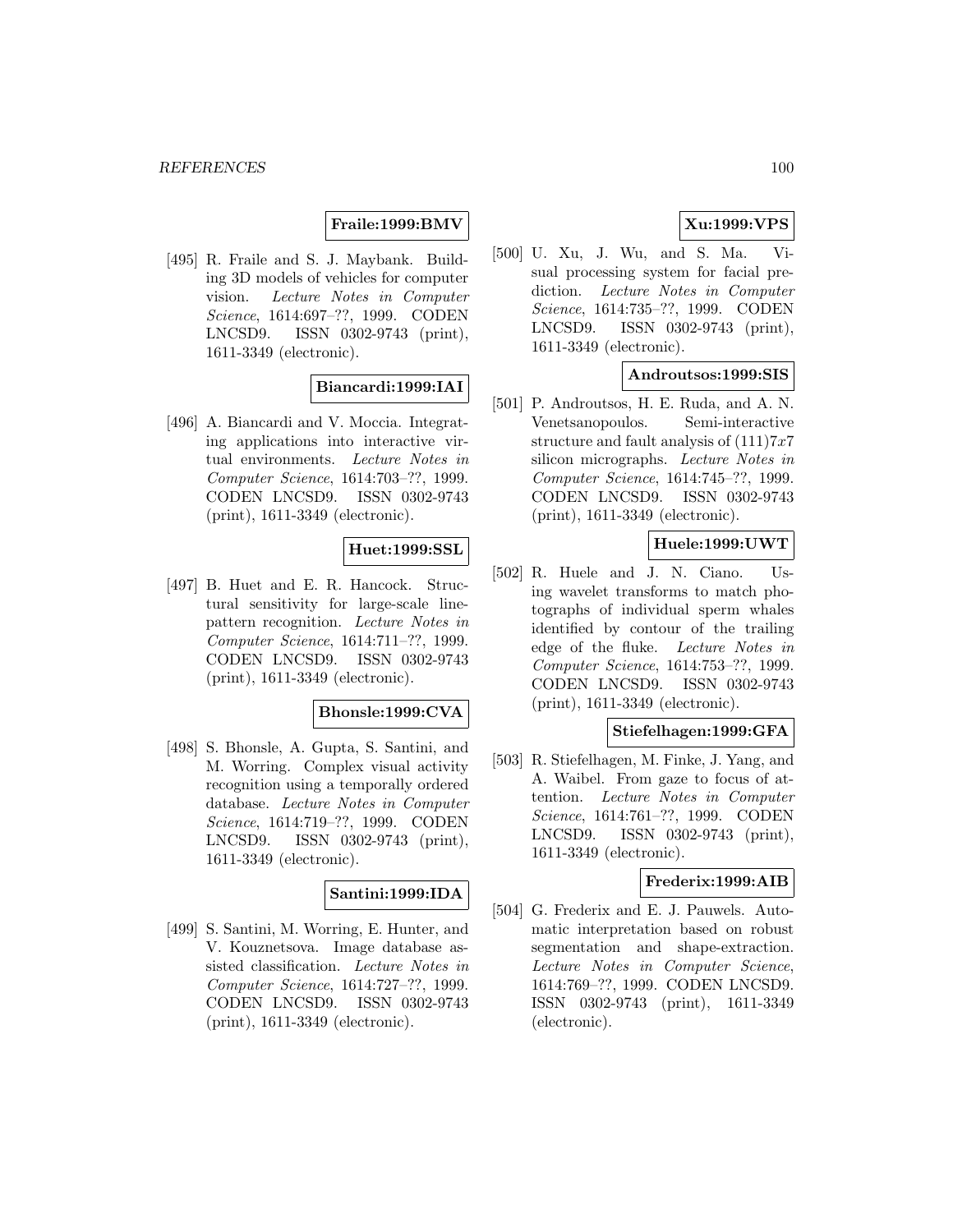## **Chan:1999:PFE**

[505] S. C. Y. Chan and P. H. Lewis. A pre-filter enabling fast frontal face detection. Lecture Notes in Computer Science, 1614:777–??, 1999. CODEN LNCSD9. ISSN 0302-9743 (print), 1611-3349 (electronic).

## **Demetrescu:1999:TGG**

[506] C. Demetrescu and I. Finocchi. A technique for generating graphical abstractions of program data structures. Lecture Notes in Computer Science, 1614: 785–??, 1999. CODEN LNCSD9. ISSN 0302-9743 (print), 1611-3349 (electronic).

## **Moreno:1999:VPM**

[507] R. Moreno and R. E. Mayer. Visual presentations in multimedia learning: Conditions that overload visual working memory. Lecture Notes in Computer Science, 1614:793–??, 1999. CODEN LNCSD9. ISSN 0302-9743 (print), 1611-3349 (electronic).

### **Shahabi:1999:VSN**

[508] C. Shahabi, A. E. Dashti, C. Burns, and S. Ghandeharizadeh. Visualization of spatial neuroanatomical data. Lecture Notes in Computer Science, 1614: 801–??, 1999. CODEN LNCSD9. ISSN 0302-9743 (print), 1611-3349 (electronic).

#### **Erie:1999:VCP**

[509] M. C. Erie, C. H. Chu, and R. D. Sidman. Visualization of the cortical potential field by medical imaging data fusion. Lecture Notes in Computer Science, 1614:809–??, 1999. CODEN LNCSD9. ISSN 0302-9743 (print), 1611-3349 (electronic).

## **Janecek:1999:AVR**

[510] P. Janecek. Applying visualization research towards design. Lecture Notes in Computer Science, 1614:817–??, 1999. CODEN LNCSD9. ISSN 0302-9743 (print), 1611-3349 (electronic).

## **Bell:1999:SDL**

[511] G. Bell. Supercomputing !D looking ahead. Lecture Notes in Computer Science, 1615:1–??, 1999. CODEN LNCSD9. ISSN 0302-9743 (print), 1611-3349 (electronic).

### **Lonsdale:1999:IDP**

[512] G. Lonsdale. An introduction to DRAMA project. Lecture Notes in Computer Science, 1615:3–??, 1999. CODEN LNCSD9. ISSN 0302-9743 (print), 1611-3349 (electronic).

## **Wijshoff:1999:IOP**

[513] H. A. G. Wijshoff. An introduction to OCEANS project. Lecture Notes in Computer Science, 1615:5–??, 1999. CODEN LNCSD9. ISSN 0302-9743 (print), 1611-3349 (electronic).

## **Labarta:1999:INP**

[514] J. Labarta. An introduction to NANOS project. Lecture Notes in Computer Science, 1615:7–??, 1999. CODEN LNCSD9. ISSN 0302-9743 (print), 1611-3349 (electronic).

## **Zima:1999:IHP**

[515] H. P. Zima. An introduction to HPF+ project. Lecture Notes in Computer Science, 1615:9–??, 1999. CODEN LNCSD9. ISSN 0302-9743 (print), 1611-3349 (electronic).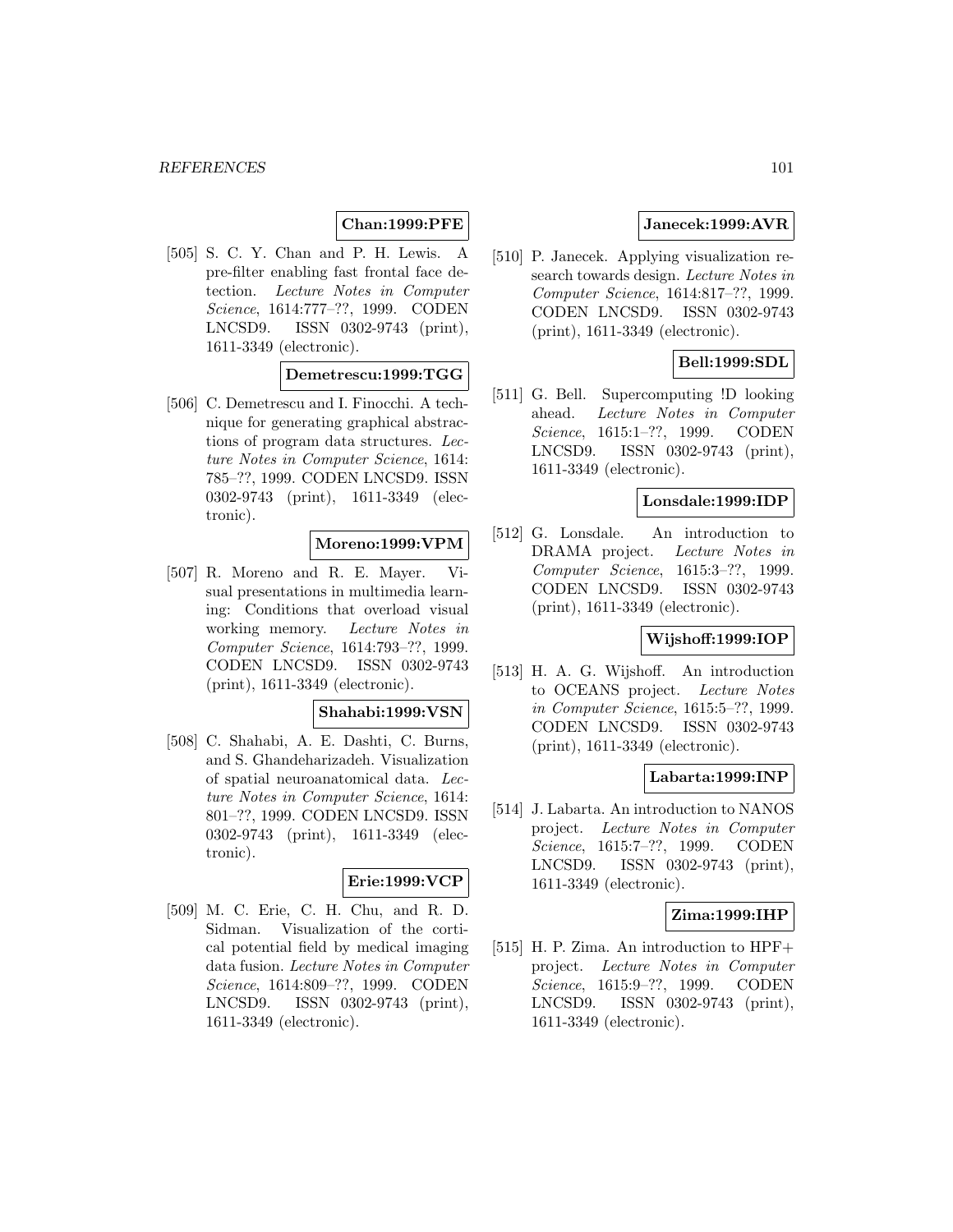# **Fluekiger:1999:SCM**

[516] P. F. Fluekiger, S. Portmann, and H. P. Luethi. Synchronous communication of molecular and electronic structure information in a distributed computing environment. Lecture Notes in Computer Science, 1615:11–??, 1999. CODEN LNCSD9. ISSN 0302-9743 (print), 1611-3349 (electronic).

## **Sato:1999:PBS**

[517] T. Sato. Profile-based selection of load value and address predictors. Lecture Notes in Computer Science, 1615:17– ??, 1999. CODEN LNCSD9. ISSN 0302-9743 (print), 1611-3349 (electronic).

# **Cameron:1999:ILM**

[518] K. W. Cameron, Y. Luo, and J. Scharzmeier. Instruction-level microprocessor modeling of scientific applications. Lecture Notes in Computer Science, 1615:29–??, 1999. CODEN LNCSD9. ISSN 0302-9743 (print), 1611-3349 (electronic).

## **Hammami:1999:NNC**

[519] O. Hammami. Neural network classifiers execution on superscalar microprocessors. Lecture Notes in Computer Science, 1615:41–??, 1999. CODEN LNCSD9. ISSN 0302-9743 (print), 1611-3349 (electronic).

#### **Kanoh:1999:MPC**

[520] Y. Kanoh, M. Nakamura, T. Hirose, and T. Hosomi. Message passing communication in a parallel computer Cenju-4. Lecture Notes in Computer Science, 1615:55–??, 1999. CODEN LNCSD9. ISSN 0302-9743 (print), 1611-3349 (electronic).

# **Ryan:1999:CVH**

[521] S. Ryan, J. N. Amaral, G. Gao, and Z. Ruiz. Coping with very high latencies in petaflop computer systems. Lecture Notes in Computer Science, 1615:71–??, 1999. CODEN LNCSD9. ISSN 0302-9743 (print), 1611-3349 (electronic).

## **Cohen:1999:PCS**

[522] A. Cohen. Parallelization via constrained storage mapping optimization. Lecture Notes in Computer Science, 1615:83–??, 1999. CODEN LNCSD9. ISSN 0302-9743 (print), 1611-3349 (electronic).

## **Kusano:1999:CAP**

[523] K. Kusano and M. Sato. A comparison of automatic parallelizing compiler and improvements by compiler directives. Lecture Notes in Computer Science, 1615:95–??, 1999. CODEN LNCSD9. ISSN 0302-9743 (print), 1611-3349 (electronic).

## **Voss:1999:DAP**

[524] M. Voss and R. Eigenmann. Dynamically adaptive parallel programs. Lecture Notes in Computer Science, 1615: 109–??, 1999. CODEN LNCSD9. ISSN 0302-9743 (print), 1611-3349 (electronic).

#### **Kisuki:1999:FSI**

[525] T. Kisuki, P. M. W. Knijnenburg, M. F. P. O'Boyle, and F. Bodin. A feasibility study in iterative compilation. Lecture Notes in Computer Science, 1615:121–??, 1999. CODEN LNCSD9. ISSN 0302-9743 (print), 1611-3349 (electronic).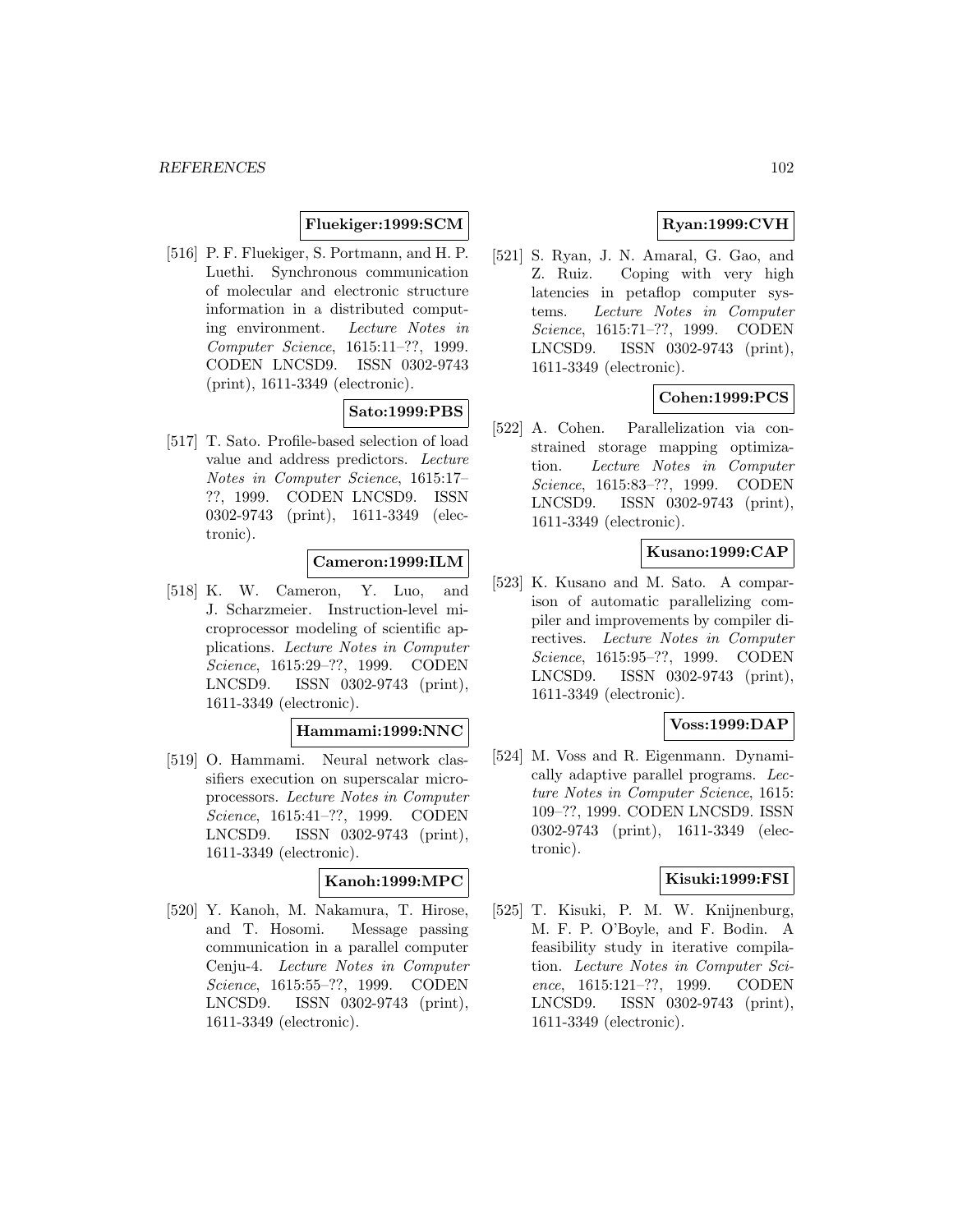## **Saito:1999:MRS**

[526] H. Saito, N. Stavrakos, and C. Polychronopoulos. Multithreading runtime support for loop and functional parallelism. Lecture Notes in Computer Science, 1615:133–??, 1999. CODEN LNCSD9. ISSN 0302-9743 (print), 1611-3349 (electronic).

# **Imparato:1999:PVE**

[527] A. Imparato, M. Giordano, and M. M. Furnari. Parallelization and vectorization effects on a code simulating a vitreous lattice model with constrained dynamics. Lecture Notes in Computer Science, 1615:145–??, 1999. CODEN LNCSD9. ISSN 0302-9743 (print), 1611-3349 (electronic).

# **Xiao:1999:MPH**

[528] F. Xiao and T. Ebisuzaki. Multi-phase hydrodynamic simulations on parallel computer. Lecture Notes in Computer Science, 1615:157–??, 1999. CODEN LNCSD9. ISSN 0302-9743 (print), 1611-3349 (electronic).

## **Munz:1999:KAF**

[529] F. Munz, T. Ludwig, S. Ziegler, and P. Bartenstein. Kinetic analysis of functional images: The case for a practical approach to performance prediction. Lecture Notes in Computer Science, 1615:169–??, 1999. CODEN LNCSD9. ISSN 0302-9743 (print), 1611-3349 (electronic).

## **Uejima:1999:PRE**

[530] A. Uejima and K. Yamazaki. Parallel radiosity: Evaluation of parallel form factor calculations and a static load balancing algorithm. Lecture Notes in

Computer Science, 1615:181–??, 1999. CODEN LNCSD9. ISSN 0302-9743 (print), 1611-3349 (electronic).

## **Miki:1999:PDO**

[531] M. Miki, T. Hiroyasu, and T. Ikeda. Parallel distributed optimization by resource addition and reduction. Lecture Notes in Computer Science, 1615:194– ??, 1999. CODEN LNCSD9. ISSN 0302-9743 (print), 1611-3349 (electronic).

## **Schenk:1999:APS**

[532] O. Schenk, K. Gaertner, and W. Fichtner. Application of parallel sparse direct methods in semiconductor device and process simulation. Lecture Notes in Computer Science, 1615:206– ??, 1999. CODEN LNCSD9. ISSN 0302-9743 (print), 1611-3349 (electronic).

### **Akiyama:1999:BCP**

[533] Y. Akiyama, K. Onizuka, T. Noguchi, and M. Ando. Biological- and chemicalparallel applications on a PC cluster. Lecture Notes in Computer Science, 1615:220–??, 1999. CODEN LNCSD9. ISSN 0302-9743 (print), 1611-3349 (electronic).

### **Chowdhury:1999:UJA**

[534] A. Chowdhury and O. Frieder. Unnoticeable jitter in ATM workstation configurations. Lecture Notes in Computer Science, 1615:234–??, 1999. CODEN LNCSD9. ISSN 0302-9743 (print), 1611-3349 (electronic).

## **Gobioff:1999:IPN**

[535] H. Gobioff, D. Nagle, and G. Gibson. Integrity and performance in network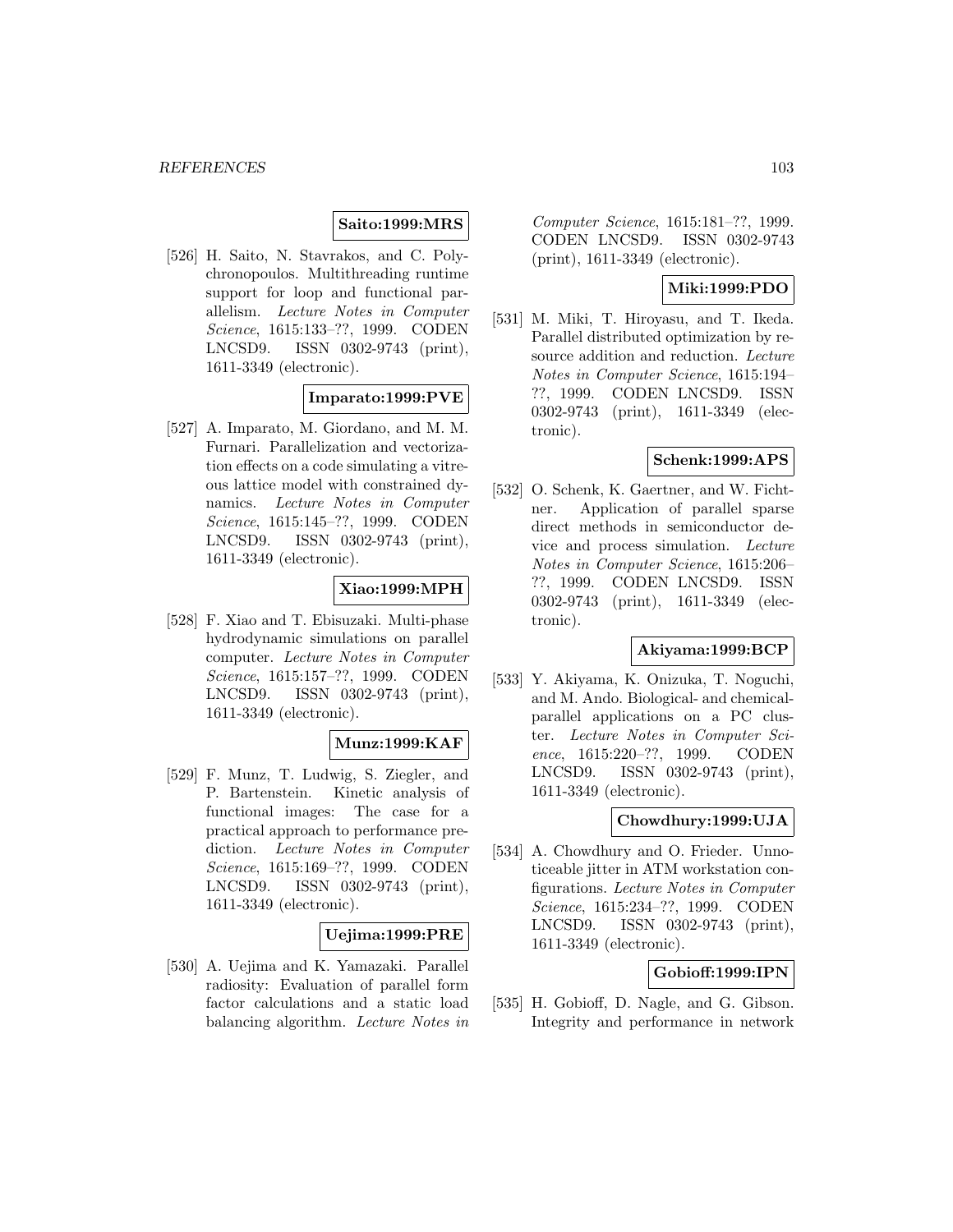attached storage. Lecture Notes in Computer Science, 1615:244–??, 1999. CODEN LNCSD9. ISSN 0302-9743 (print), 1611-3349 (electronic).

## **Kyriacou:1999:NID**

[536] C. Kyriacou and S. Evripidou. Network interface for a data driven network of workstations (D02NOW). Lecture Notes in Computer Science, 1615: 257–??, 1999. CODEN LNCSD9. ISSN 0302-9743 (print), 1611-3349 (electronic).

## **Yokokawa:1999:BDE**

[537] M. Yokokawa, S. Habata, S. Kawai, and H. Ito. Basic design of the Earth simulator. Lecture Notes in Computer Science, 1615:269–??, 1999. CODEN LNCSD9. ISSN 0302-9743 (print), 1611-3349 (electronic).

## **Tanaka:1999:PCD**

[538] Y. Tanaka, N. Goto, M. Kakei, and T. Inoue. Parallel computational design of NJR global climate models. Lecture Notes in Computer Science, 1615: 281–??, 1999. CODEN LNCSD9. ISSN 0302-9743 (print), 1611-3349 (electronic).

## **Iizuka:1999:GHP**

[539] M. Iizuka, H. Nakamura, K. Garatani, and K. Nkajima. GeoFEM: Highperformance parallel FEM for geophysical applications. Lecture Notes in Computer Science, 1615:292–??, 1999. CODEN LNCSD9. ISSN 0302-9743 (print), 1611-3349 (electronic).

## **Harwood:1999:GN**

[540] A. Harwood and H. Shen. Generalized networks. Lecture Notes in Computer

Science, 1615:304–??, 1999. CODEN LNCSD9. ISSN 0302-9743 (print), 1611-3349 (electronic).

## **Giordano:1999:HGT**

[541] M. Giordano and M. M. Furnari. HT-Gviz: A graphics tool for the synthesis of automatic and user-driven program parallelization in the compilation process. Lecture Notes in Computer Science, 1615:312–??, 1999. CODEN LNCSD9. ISSN 0302-9743 (print), 1611-3349 (electronic).

## **Nemeth:1999:MLK**

[542] Z. Nemeth, H. Tomiyasu, P. Kacsuk, and M. Amamiya. Multithreaded LOGFLOW on KUMP/ D. Lecture Notes in Computer Science, 1615:320– ??, 1999. CODEN LNCSD9. ISSN 0302-9743 (print), 1611-3349 (electronic).

## **Jin:1999:GRA**

[543] H. Jin, J. He, Q. Chen, and K. Hwang. Grouped RAID accesses to reduce false sharing effect in cluster with single I/O space. Lecture Notes in Computer Science, 1615:328–??, 1999. CODEN LNCSD9. ISSN 0302-9743 (print), 1611-3349 (electronic).

### **Oshitani:1999:PMR**

[544] T. Oshitani and T. Watanabe. Parallel map recognition by pipeline control. Lecture Notes in Computer Science, 1615:336–??, 1999. CODEN LNCSD9. ISSN 0302-9743 (print), 1611-3349 (electronic).

## **Moriya:1999:PID**

[545] K. Moriya and T. Nodera. Parallelization of ILU decomposition for el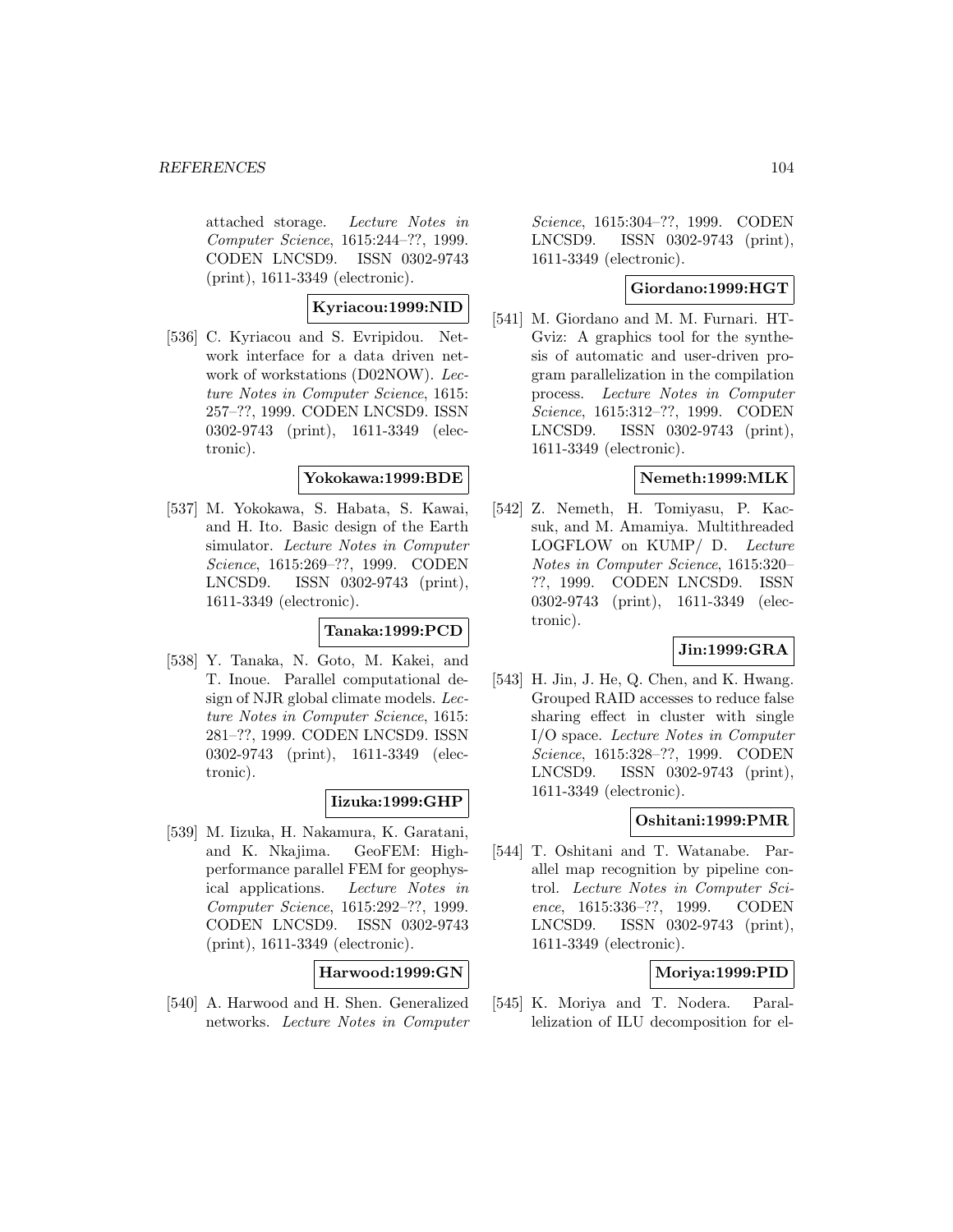liptic boundary value problem of the PDE on AP3000. Lecture Notes in Computer Science, 1615:344–??, 1999. CODEN LNCSD9. ISSN 0302-9743 (print), 1611-3349 (electronic).

# **Chen:1999:TMW**

[546] T.-S. Chen. Task migration in 2D wormhole-routed mesh multicomputers. Lecture Notes in Computer Science, 1615:354–??, 1999. CODEN LNCSD9. ISSN 0302-9743 (print), 1611-3349 (electronic).

## **Furuyama:1999:SDD**

[547] S. Furuyama and T. Matsuzawa. suitable domain decomposition for the adaptive mesh refinement method. Lecture Notes in Computer Science, 1615: 363–??, 1999. CODEN LNCSD9. ISSN 0302-9743 (print), 1611-3349 (electronic).

## **Oi:1999:UCA**

[548] H. Oi and N. Ranganathan. Utilization of cache area in on-chip multiprocessor. Lecture Notes in Computer Science, 1615:373–??, 1999. CODEN LNCSD9. ISSN 0302-9743 (print), 1611-3349 (electronic).

# **Stankovic:1999:PPE**

[549] N. Stankovic and K. Zhang. A parallel programming environment for networks. Lecture Notes in Computer Science, 1615:381–??, 1999. CODEN LNCSD9. ISSN 0302-9743 (print), 1611-3349 (electronic).

## **Urata:1999:EFD**

[550] T. Urata and H. Nishikawa. Emulation facility for data-driven real-time multiprocessing. Lecture Notes in Computer

Science, 1615:391–??, 1999. CODEN LNCSD9. ISSN 0302-9743 (print), 1611-3349 (electronic).

# **Park:1999:FRL**

[551] C. Y. Park, J.-M. Gil, Y.-H. Han, and C.-S. Hwang. Failure restoration for location server with user movement learning and prediction. Lecture Notes in Computer Science, 1615:399– ??, 1999. CODEN LNCSD9. ISSN 0302-9743 (print), 1611-3349 (electronic).

## **Stankovic:1999:RRT**

[552] John A. Stankovic. Reflection in real-time systems. Lecture Notes in Computer Science, 1616:1–??, 1999. CODEN LNCSD9. ISSN 0302-9743 (print), 1611-3349 (electronic). URL http://link.springerny.com/link/service/series/0558/ bibs/1616/16160001.htm; http:/ /link.springer-ny.com/link/service/ series/0558/papers/1616/16160001. pdf.

## **Welch:1999:DKE**

[553] Ian Welch and Robert Stroud. From Dalang to  $K$ ava  $-$  the evolution of a reflective Java extension. Lecture Notes in Computer Science, 1616:2– ??, 1999. CODEN LNCSD9. ISSN 0302-9743 (print), 1611-3349 (electronic). URL http://link.springerny.com/link/service/series/0558/ bibs/1616/16160002.htm; http:/ /link.springer-ny.com/link/service/ series/0558/papers/1616/16160002. pdf.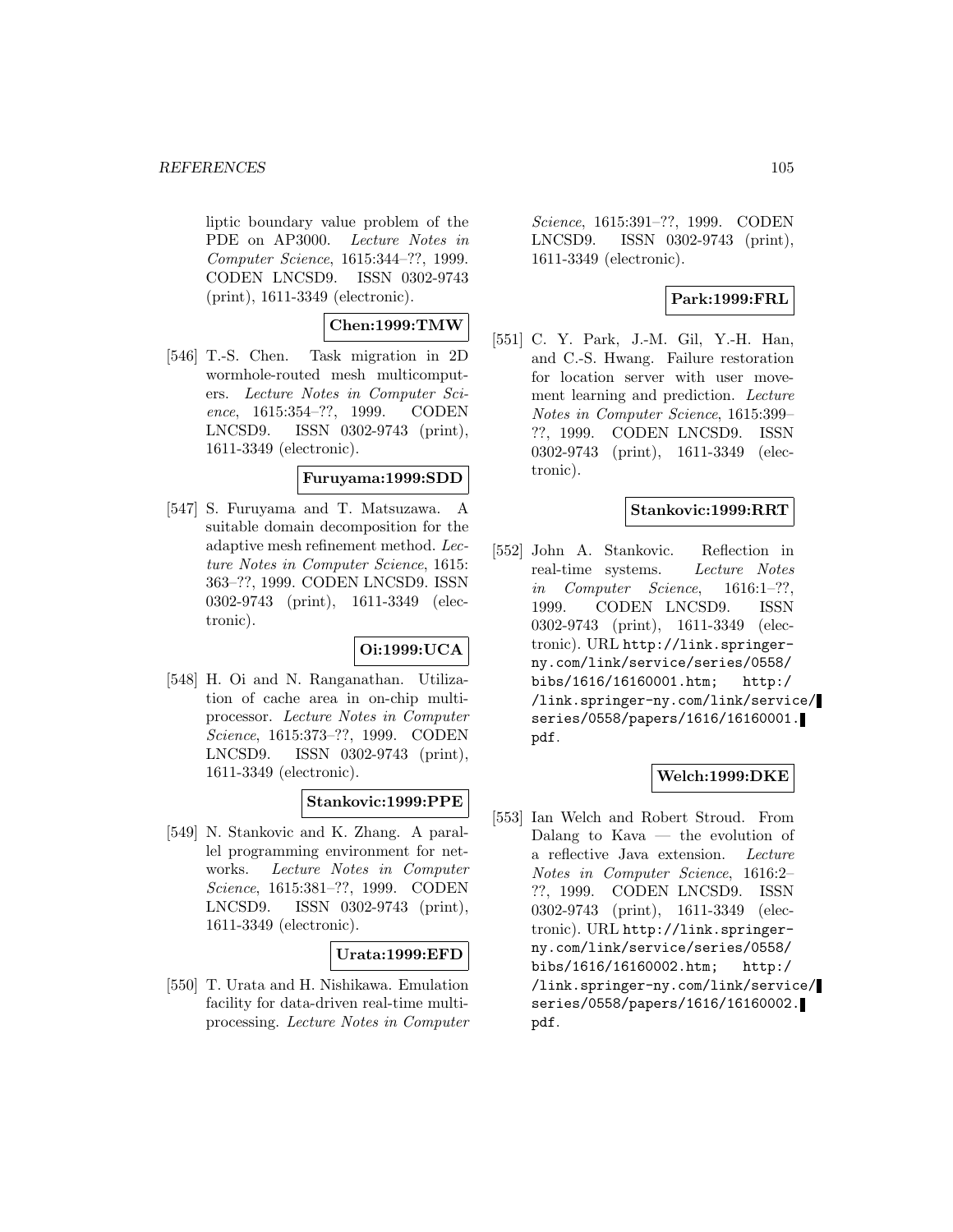## **Golm:1999:JML**

[554] Michael Golm and Jürgen Kleinöder. Jumping to the meta level: Behavioral reflection can be fast and flexible. Lecture Notes in Computer Science, 1616: 22–??, 1999. CODEN LNCSD9. ISSN 0302-9743 (print), 1611-3349 (electronic). URL http://link.springerny.com/link/service/series/0558/ bibs/1616/16160022.htm; http:/ /link.springer-ny.com/link/service/ series/0558/papers/1616/16160022. pdf.

#### **Moessenboek:1999:ORM**

[555] H. Moessenboek and C. Steindl. The Oberon-2 reflection model and its applications. Lecture Notes in Computer Science, 1616:40–??, 1999. CODEN LNCSD9. ISSN 0302-9743 (print), 1611-3349 (electronic).

### **Mossenbock:1999:ORM**

[556] Hanspeter Mössenböck and Christoph Steindl. The Oberon-2 reflection model and its applications. Lecture Notes in Computer Science, 1616:40– ??, 1999. CODEN LNCSD9. ISSN 0302-9743 (print), 1611-3349 (electronic). URL http://link.springerny.com/link/service/series/0558/ bibs/1616/16160040.htm; http:/ /link.springer-ny.com/link/service/ series/0558/papers/1616/16160040. pdf.

## **Demphlous:1999:DPL**

[557] Stéphane Demphlous and Franck Lebastard. Designing persistence libraries in reflective models with intercession property for a clientserver environment. Lecture Notes

in Computer Science, 1616:54–??, 1999. CODEN LNCSD9. ISSN 0302-9743 (print), 1611-3349 (electronic). URL http://link.springerny.com/link/service/series/0558/ bibs/1616/16160054.htm; http:/ /link.springer-ny.com/link/service/ series/0558/papers/1616/16160054. pdf.

## **Robben:1999:NFP**

[558] Bert Robben, Bart Vanhaute, Wouter Joosen, and Pierre Verbaeten. Nonfunctional policies. Lecture Notes in Computer Science, 1616:74–??, 1999. CODEN LNCSD9. ISSN 0302-9743 (print), 1611-3349 (electronic). URL http://link.springerny.com/link/service/series/0558/ bibs/1616/16160074.htm; http:/ /link.springer-ny.com/link/service/ series/0558/papers/1616/16160074. pdf.

#### **Stefani:1999:RSI**

[559] Jean-Bernard Stefani. On the reflective structure of information networks. Lecture Notes in Computer Science, 1616: 93–??, 1999. CODEN LNCSD9. ISSN 0302-9743 (print), 1611-3349 (electronic). URL http://link.springerny.com/link/service/series/0558/ bibs/1616/16160093.htm; http:/ /link.springer-ny.com/link/service/ series/0558/papers/1616/16160093. pdf.

#### **Robbins:1999:RMS**

[560] Wayne Robbins and Nicolas D. Georganas. Reflective media space management using RASCAL. Lecture Notes in Computer Science, 1616:95– ??, 1999. CODEN LNCSD9. ISSN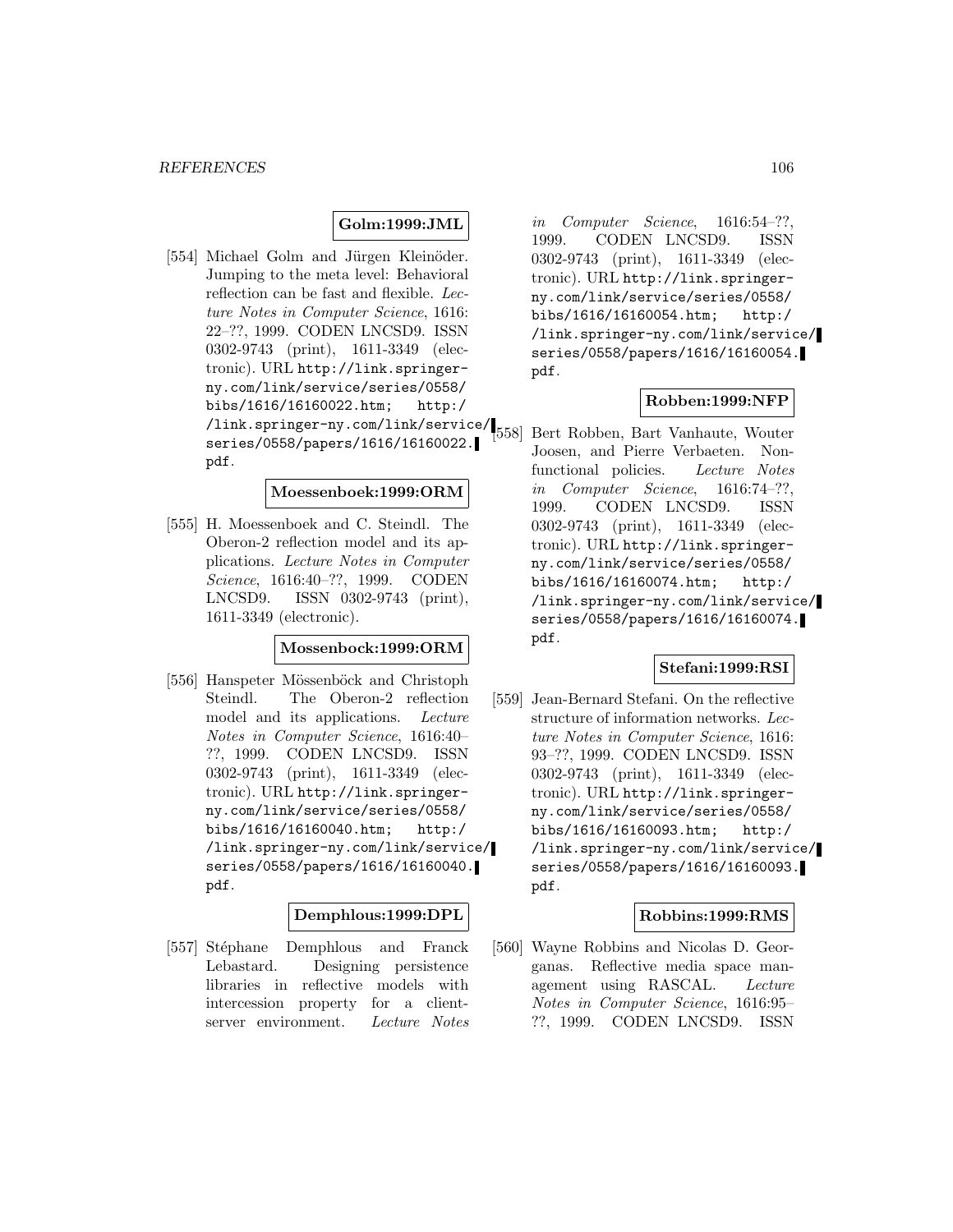0302-9743 (print), 1611-3349 (electronic). URL http://link.springerny.com/link/service/series/0558/ bibs/1616/16160095.htm; http:/ /link.springer-ny.com/link/service/ series/0558/papers/1616/16160095. pdf.

## **Blair:1999:DRA**

[561] Gordon S. Blair, Fábio Costa, Geoff Coulson, Fabien Delpiano, Hector Duran, Bruno Dumant, François Horn, Nikos Parlavantzas, and Jean-Bernard Stefani. The design of a resource-aware reflective middleware architecture. Lecture Notes in Computer Science, 1616: 115–??, 1999. CODEN LNCSD9. ISSN 0302-9743 (print), 1611-3349 (electronic). URL http://link.springerny.com/link/service/series/0558/ bibs/1616/16160115.htm; http:/ /link.springer-ny.com/link/service/ series/0558/papers/1616/16160115. pdf.

## **Lemmens:1999:FAS**

[562] Inge M. C. Lemmens and Peter J. Braspenning. A formal analysis of Smithsonian computational reflection. Lecture Notes in Computer Science, 1616:135–??, 1999. CODEN LNCSD9. ISSN 0302-9743 (print), 1611-3349 (electronic). URL http://link.springerny.com/link/service/series/0558/ bibs/1616/16160135.htm; http:/ /link.springer-ny.com/link/service/ series/0558/papers/1616/16160135. pdf.

#### **Amano:1999:RDA**

[563] Noriki Amano and Takuo Watanabe. Reflection for dynamic adapt-

ability: A linguistic approach using LEAD++. Lecture Notes in Computer Science, 1616:138–??, 1999. CODEN LNCSD9. ISSN 0302-9743 (print), 1611-3349 (electronic). URL http://link.springerny.com/link/service/series/0558/ bibs/1616/16160138.htm; http:/ /link.springer-ny.com/link/service/ series/0558/papers/1616/16160138. pdf.

### **Matthijs:1999:NRS**

[564] Frank Matthijs, Peter Kenens, Wouter Joosen, and Pierre Verbaeten. Networking and reflection: A strong combination. Lecture Notes in Computer Science, 1616:141–??, 1999. CODEN LNCSD9. ISSN 0302-9743 (print), 1611-3349 (electronic). URL http:// link.springer-ny.com/link/service/ series/0558/bibs/1616/16160141. htm; http://link.springer-ny. com/link/service/series/0558/papers/ 1616/16160141.pdf.

## **Tuma:1999:TSS**

[565] Petr Tuma, Valerie Issarny, and Apostolos Zarras. Towards systematic synthesis of reflective middleware. Lecture Notes in Computer Science, 1616:144– ??, 1999. CODEN LNCSD9. ISSN 0302-9743 (print), 1611-3349 (electronic). URL http://link.springerny.com/link/service/series/0558/ bibs/1616/16160144.htm; http:/ /link.springer-ny.com/link/service/ series/0558/papers/1616/16160144. pdf.

#### **Pawlak:1999:AAW**

[566] Renaud Pawlak, Laurence Duchien, and Gérard Florin. An automatic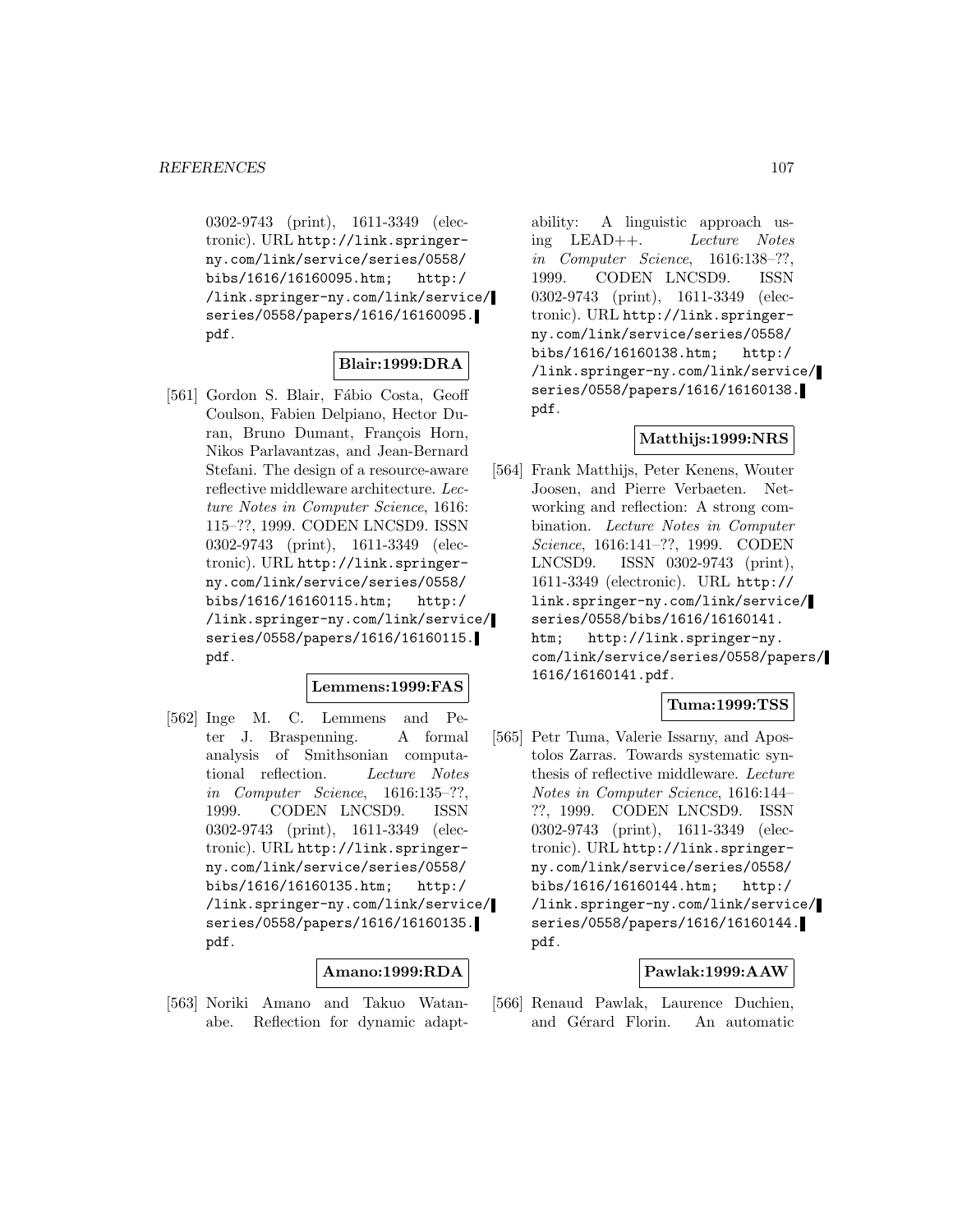aspect weaver with a reflective programming language. Lecture Notes in Computer Science, 1616:147–??, 1999. CODEN LNCSD9. ISSN 0302-9743 (print), 1611-3349 (electronic). URL http://link.springerny.com/link/service/series/0558/ bibs/1616/16160147.htm; http:/ /link.springer-ny.com/link/service/ series/0558/papers/1616/16160147. pdf.

# **Killijian:1999:UCT**

[567] Marc-Olivier Killijian, Juan-Carlos Ruiz-Garcia, and Jean-Charles Fabre. Using compile-time reflection for objects'state capture. Lecture Notes in Computer Science, 1616:150–??, 1999. CODEN LNCSD9. ISSN 0302-9743 (print), 1611-3349 (electronic). URL http://link.springerny.com/link/service/series/0558/ bibs/1616/16160150.htm; http:/ /link.springer-ny.com/link/service/ series/0558/papers/1616/16160150. pdf.

## **Yokote:1999:PPF**

[568] Yasuhiko Yokote. Past, present, and future of aperios. Lecture Notes in Computer Science, 1616:153–??, 1999. CODEN LNCSD9. ISSN 0302-9743 (print), 1611-3349 (electronic). URL http://link.springerny.com/link/service/series/0558/ bibs/1616/16160153.htm; http:/ /link.springer-ny.com/link/service/ series/0558/papers/1616/16160153. pdf.

#### **Anderson:1999:RJS**

[569] Kenneth R. Anderson and Timothy J. Hickey. Reflecting Java into Scheme.

Lecture Notes in Computer Science, 1616:154–??, 1999. CODEN LNCSD9. ISSN 0302-9743 (print), 1611-3349 (electronic). URL http://link. springer-ny.com/link/service/series/ 0558/bibs/1616/16160154.htm; http: //link.springer-ny.com/link/service/ series/0558/papers/1616/16160154. pdf.

## **Karaorman:1999:JRJ**

[570] Murat Karaorman, Urs Hölzle, and John Bruno. jContractor: A reflective Java library to support design by contract. Lecture Notes in Computer Science, 1616:175–??, 1999. CODEN LNCSD9. ISSN 0302-9743 (print), 1611-3349 (electronic). URL http://link.springerny.com/link/service/series/0558/ bibs/1616/16160175.htm; http:/ /link.springer-ny.com/link/service/ series/0558/papers/1616/16160175. pdf.

## **Ledoux:1999:ORO**

[571] Thomas Ledoux. OpenCorba: A reflective open broker. Lecture Notes in Computer Science, 1616:197–??, 1999. CODEN LNCSD9. ISSN 0302-9743 (print), 1611-3349 (electronic). URL http://link.springerny.com/link/service/series/0558/ bibs/1616/16160197.htm; http:/ /link.springer-ny.com/link/service/ series/0558/papers/1616/16160197. pdf.

## **Sohda:1999:OPH**

[572] Yukihiko Sohda, Hirotaka Ogawa, and Satoshi Matsuoka. OMPC++ — A portable high-performance implementation of DSM using OpenC++ re-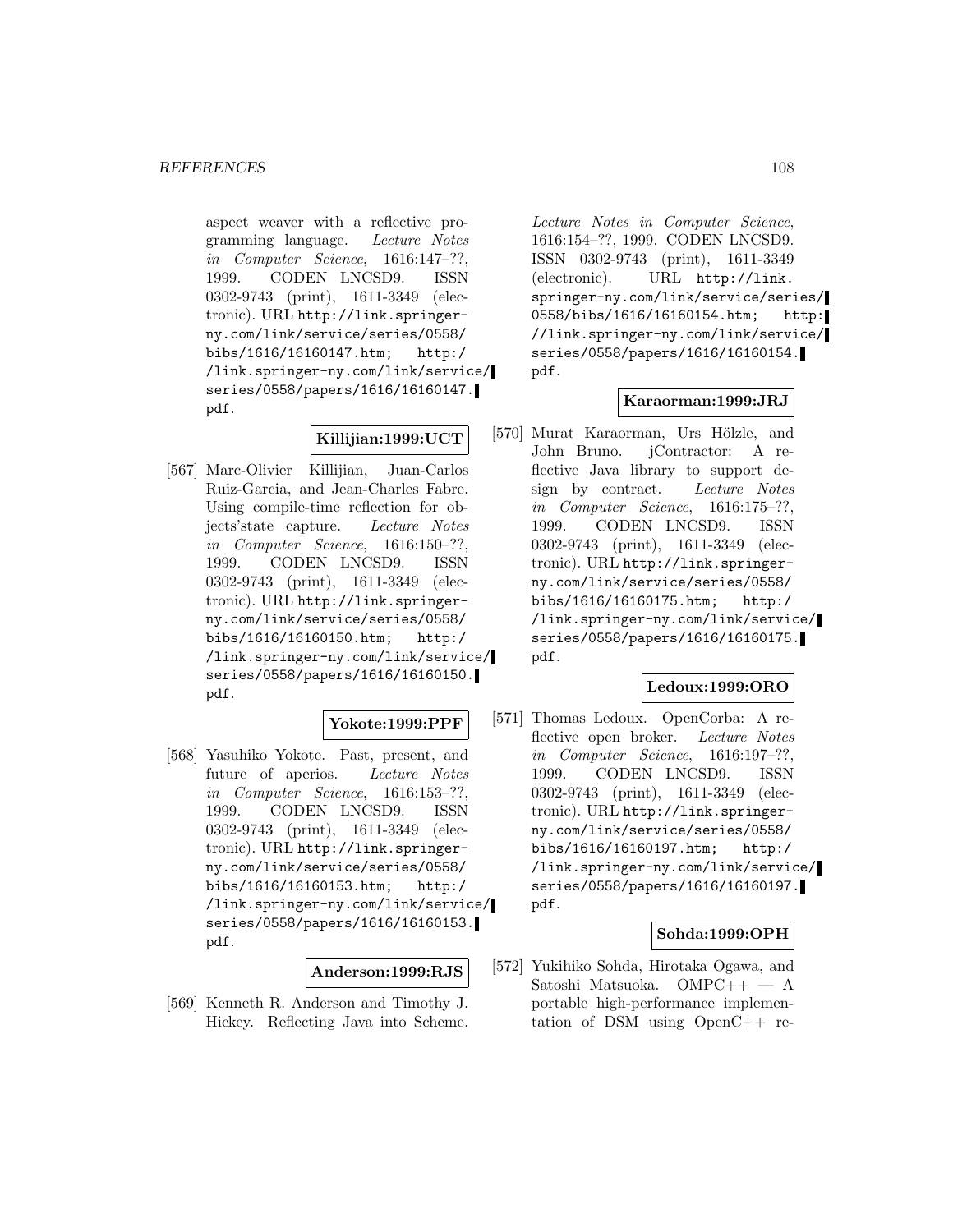flection. Lecture Notes in Computer Science, 1616:215–??, 1999. CODEN LNCSD9. ISSN 0302-9743 (print), 1611-3349 (electronic). URL http:// link.springer-ny.com/link/service/ series/0558/bibs/1616/16160215. htm; http://link.springer-ny. com/link/service/series/0558/papers/ 1616/16160215.pdf.

#### **Cazenave:1999:MDS**

[573] Tristan Cazenave. Metaprogramming domain specific metaprograms. Lecture Notes in Computer Science, 1616:235– ??, 1999. CODEN LNCSD9. ISSN 0302-9743 (print), 1611-3349 (electronic). URL http://link.springerny.com/link/service/series/0558/ bibs/1616/16160235.htm; http:/ /link.springer-ny.com/link/service/ series/0558/papers/1616/16160235. pdf.

#### **DeVolder:1999:AOL**

[574] K. De Volder and T. D'Hondt. Aspectoriented logic meta programming. Lecture Notes in Computer Science, 1616: 250–??, 1999. CODEN LNCSD9. ISSN 0302-9743 (print), 1611-3349 (electronic).

### **Volder:1999:AOL**

[575] Kris De Volder and Theo D'Hondt. Aspect-oriented logic meta programming. Lecture Notes in Computer Science, 1616:250–??, 1999. CODEN LNCSD9. ISSN 0302-9743 (print), 1611-3349 (electronic). URL http:// link.springer-ny.com/link/service/ series/0558/bibs/1616/16160250. htm; http://link.springer-ny. com/link/service/series/0558/papers/ 1616/16160250.pdf.

### **Anonymous:1999:AIc**

[576] Anonymous. Author index. Lecture Notes in Computer Science, 1616:273– ??, 1999. CODEN LNCSD9. ISSN 0302-9743 (print), 1611-3349 (electronic). URL http://link.springerny.com/link/service/series/0558/ papers/1616/1616auth.pdf.

## **Bryant:1999:MVU**

[577] R. E. Bryant. Microprocessor verification using efficient decision procedures for a logic of equality with uninterpreted functions. Lecture Notes in Computer Science, 1617:1–??, 1999. CODEN LNCSD9. ISSN 0302-9743 (print), 1611-3349 (electronic).

### **Massacci:1999:DRT**

[578] F. Massacci. Design and results of the Tableaux-99 non-classical (modal) systems comparison. Lecture Notes in Computer Science, 1617:14–??, 1999. CODEN LNCSD9. ISSN 0302-9743 (print), 1611-3349 (electronic).

### **Patel-Schneider:1999:DF**

[579] P. F. Patel-Schneider and I. Horrocks. DLP and FaCT. Lecture Notes in Computer Science, 1617:19–??, 1999. CODEN LNCSD9. ISSN 0302-9743 (print), 1611-3349 (electronic).

# **Haarslev:1999:AAA**

[580] V. Haarslev and R. Moeller. Applying an ALC ABox consistency tester to modal logic SAT problems. Lecture Notes in Computer Science, 1617:24– ??, 1999. CODEN LNCSD9. ISSN 0302-9743 (print), 1611-3349 (electronic).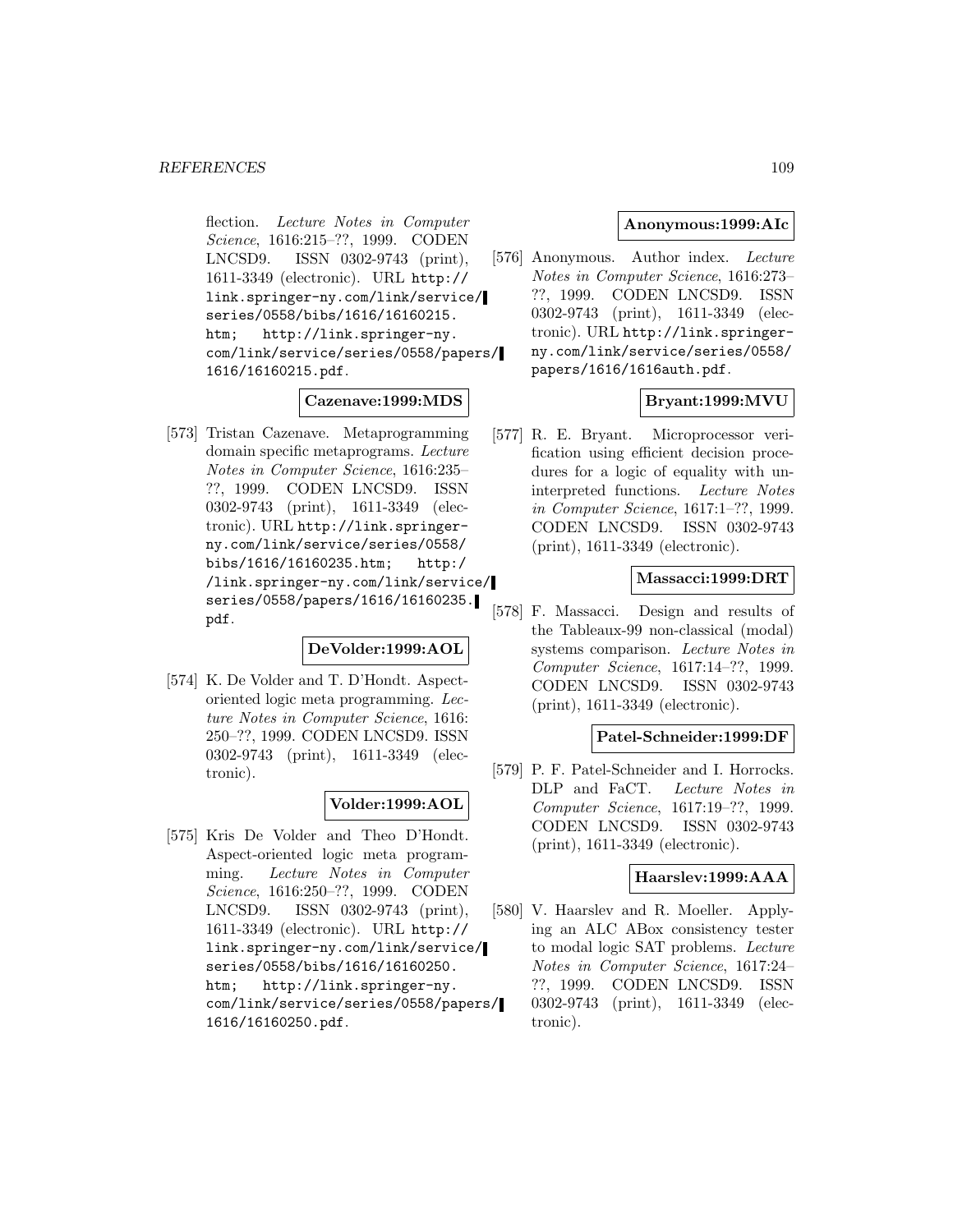### **Boyapati:1999:KSD**

[581] V. Boyapati and R. Gore. KtSeqC: System description. Lecture Notes in Computer Science, 1617:29–??, 1999. CODEN LNCSD9. ISSN 0302-9743 (print), 1611-3349 (electronic).

### **Massacci:1999:ARV**

[582] F. Massacci. Automated reasoning and the verification of security protocols. Lecture Notes in Computer Science, 1617:32–??, 1999. CODEN LNCSD9. ISSN 0302-9743 (print), 1611-3349 (electronic).

### **Haehnle:1999:PCT**

[583] R. Haehnle and B. Beckert. Proof confluent tableau calculi. Lecture Notes in Computer Science, 1617:34–??, 1999. CODEN LNCSD9. ISSN 0302-9743 (print), 1611-3349 (electronic).

#### **Baaz:1999:ACP**

[584] M. Baaz and C. G. Femueller. Analytic calculi for projective logics. Lecture Notes in Computer Science, 1617: 36–??, 1999. CODEN LNCSD9. ISSN 0302-9743 (print), 1611-3349 (electronic).

# **Baumgartner:1999:MPI**

[585] P. Baumgartner, J. D. Horton, and B. Spencer. Merge path improvements for minimal model hyper tableaux. Lecture Notes in Computer Science, 1617: 51–??, 1999. CODEN LNCSD9. ISSN 0302-9743 (print), 1611-3349 (electronic).

#### **Broda:1999:CPI**

[586] K. Broda and D. Gabbay. CLDS for propositional intuitionistic logic. Lec-

ture Notes in Computer Science, 1617: 66–??, 1999. CODEN LNCSD9. ISSN 0302-9743 (print), 1611-3349 (electronic).

## **Caldwell:1999:ITE**

[587] J. Caldwell. Intuitionisitic tableau extracted. Lecture Notes in Computer Science, 1617:82–??, 1999. CODEN LNCSD9. ISSN 0302-9743 (print), 1611-3349 (electronic).

#### **Cantone:1999:TBD**

[588] D. Cantone and C. G. Zarba. A tableau-based decision procedure for a fragment of set theory involving a restricted form of quantification. Lecture Notes in Computer Science, 1617:97– ??, 1999. CODEN LNCSD9. ISSN 0302-9743 (print), 1611-3349 (electronic).

#### **Ciabattoni:1999:BCS**

[589] A. Ciabattoni. Bounded contraction in systems with linearity. Lecture Notes in Computer Science, 1617:113–??, 1999. CODEN LNCSD9. ISSN 0302-9743 (print), 1611-3349 (electronic).

## **DeGroote:1999:NAL**

[590] P. De Groote. The non-associative lambek calculus with product in polynomial time. Lecture Notes in Computer Science, 1617:128–??, 1999. CODEN LNCSD9. ISSN 0302-9743 (print), 1611-3349 (electronic).

### **Demri:1999:SCN**

[591] S. Demri. Sequent calculi for nominal tense logics: A step towards mechanization? Lecture Notes in Computer Science, 1617:140–??, 1999. CODEN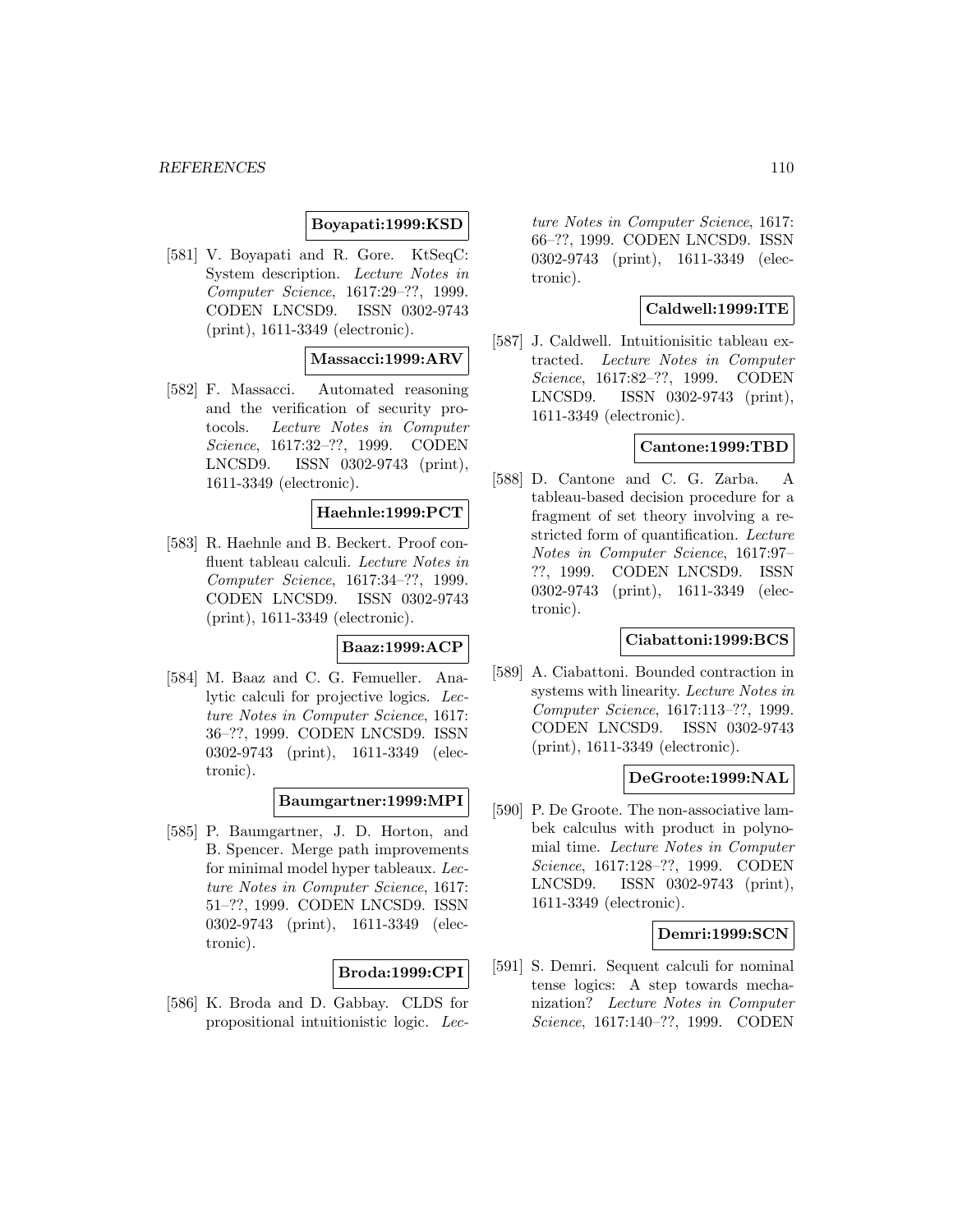LNCSD9. ISSN 0302-9743 (print), 1611-3349 (electronic).

### **Demri:1999:CFD**

[592] S. Demri and R. Gore. Cut-free display calculi for nominal tense logics. Lecture Notes in Computer Science, 1617:155–??, 1999. CODEN LNCSD9. ISSN 0302-9743 (print), 1611-3349 (electronic).

### **Giese:1999:HET**

[593] M. Giese and W. Ahrendt. Hilbert's epsilon-terms in automated theorem proving. Lecture Notes in Computer Science, 1617:171–??, 1999. CODEN LNCSD9. ISSN 0302-9743 (print), 1611-3349 (electronic).

#### **Gilmore:1999:PFI**

[594] P. C. Gilmore. Partial functions in an impredicative simple theory of types. Lecture Notes in Computer Science, 1617:186–??, 1999. CODEN LNCSD9. ISSN 0302-9743 (print), 1611-3349 (electronic).

#### **Goubault-Larrecq:1999:SSS**

[595] J. Goubault-Larrecq. A simple sequent system for first-order logic with free constructors. Lecture Notes in Computer Science, 1617:202–??, 1999. CODEN LNCSD9. ISSN 0302-9743 (print), 1611-3349 (electronic).

## **Mantel:1999:LTP**

[596] H. Mantel and J. Otten. linTAP: A tableau prover for linear logic. Lecture Notes in Computer Science, 1617: 217–??, 1999. CODEN LNCSD9. ISSN 0302-9743 (print), 1611-3349 (electronic).

# **May:1999:TCT**

[597] W. May. A tableau calculus for a temporal logic with temporal connectives. Lecture Notes in Computer Science, 1617:232–??, 1999. CODEN LNCSD9. ISSN 0302-9743 (print), 1611-3349 (electronic).

## **Monz:1999:TCP**

[598] C. Monz and M. De Rijke. A tableaux calculus for pronoun resolution. Lecture Notes in Computer Science, 1617: 247–??, 1999. CODEN LNCSD9. ISSN 0302-9743 (print), 1611-3349 (electronic).

#### **Schuetz:1999:GMH**

[599] H. Schuetz. Generating minimal Herbrand models step by step. Lecture Notes in Computer Science, 1617:263– ??, 1999. CODEN LNCSD9. ISSN 0302-9743 (print), 1611-3349 (electronic).

### **Tzakova:1999:TCH**

[600] M. Tzakova. Tableau calculi for hybrid logics. Lecture Notes in Computer Science, 1617:278–??, 1999. CODEN LNCSD9. ISSN 0302-9743 (print), 1611-3349 (electronic).

### **Wirth:1999:FFO**

[601] C.-P. Wirth. Full first-order free variable sequents and tableaux in implicit induction. Lecture Notes in Computer Science, 1617:293–??, 1999. CODEN LNCSD9. ISSN 0302-9743 (print), 1611-3349 (electronic).

### **Endriss:1999:ITP**

[602] U. Endriss. An interactive theorem proving assistant. Lecture Notes in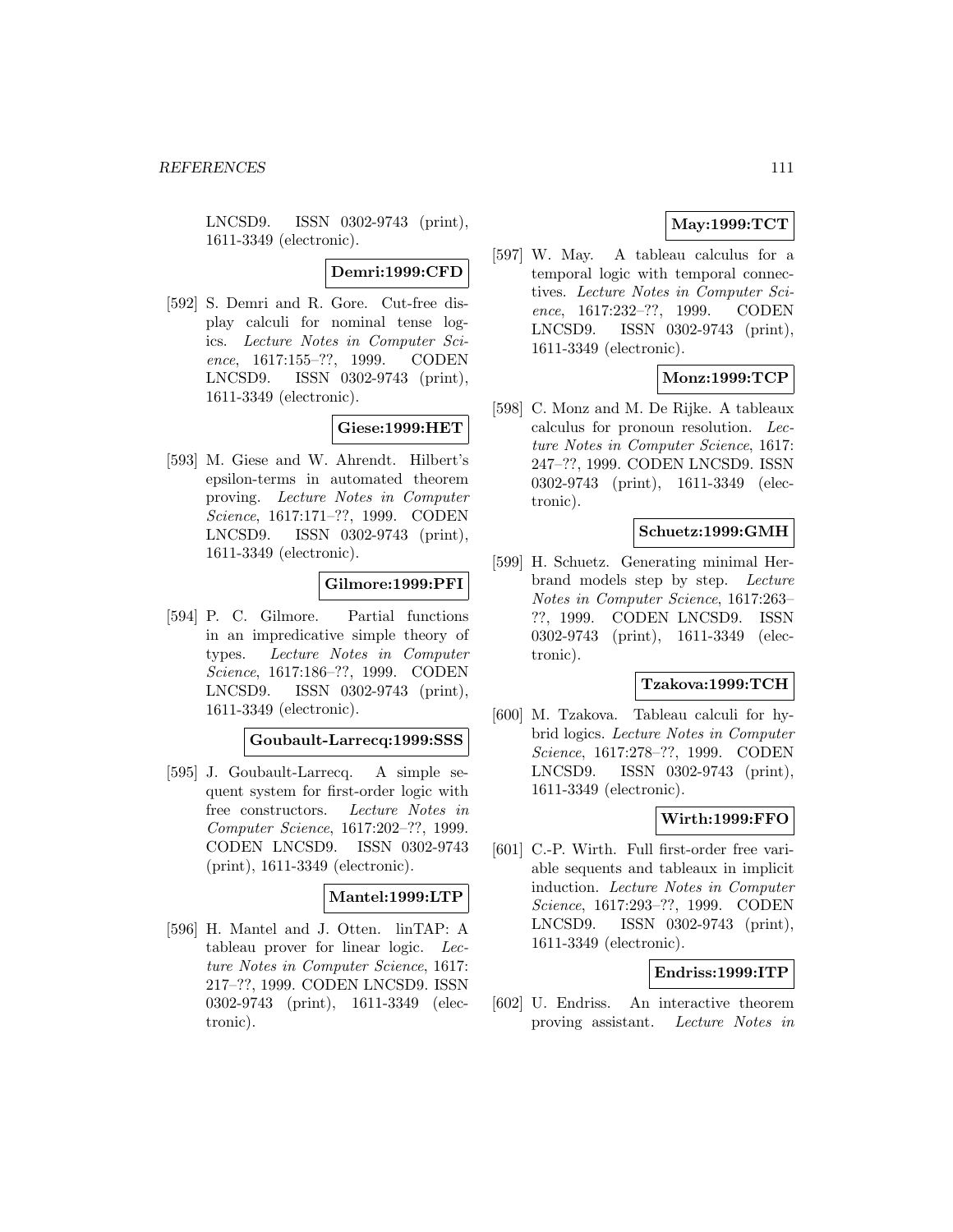Computer Science, 1617:308–??, 1999. CODEN LNCSD9. ISSN 0302-9743 (print), 1611-3349 (electronic).

### **Endriss:1999:TEB**

[603] U. Endriss. A time efficient KE based theorem prover. Lecture Notes in Computer Science, 1617:313–??, 1999. CODEN LNCSD9. ISSN 0302-9743 (print), 1611-3349 (electronic).

# **Wolf:1999:SPU**

[604] A. Wolf and J. Draeger. Strategy parallel use of model elimination with lemmata — system abstract. Lecture Notes in Computer Science, 1617:319– ??, 1999. CODEN LNCSD9. ISSN 0302-9743 (print), 1611-3349 (electronic).

### **Bezivin:1999:UBR**

[605] J. Bezivin and P.-A Muller. UML: The birth and rise of a standard modeling notation. Lecture Notes in Computer Science, 1618:1–??, 1999. CODEN LNCSD9. ISSN 0302-9743 (print), 1611-3349 (electronic).

### **Hitz:1999:DUS**

[606] M. Hitz and G. Kappel. Developing with UML — some pitfalls and workarounds. Lecture Notes in Computer Science, 1618:9–??, 1999. CODEN LNCSD9. ISSN 0302-9743 (print), 1611-3349 (electronic).

#### **Atkinson:1999:SAU**

[607] C. Atkinson. Supporting and applying the UML conceptual framework. Lecture Notes in Computer Science, 1618:21–??, 1999. CODEN LNCSD9. ISSN 0302-9743 (print), 1611-3349 (electronic).

# **Morand:1999:MIT**

[608] B. Morand. Modeling: Is it turning informal into formal? Lecture Notes in Computer Science, 1618:37–??, 1999. CODEN LNCSD9. ISSN 0302-9743 (print), 1611-3349 (electronic).

## **Arnold:1999:BBW**

[609] F. Arnold and G. Podehl. Best of both worlds — A mapping from EXPRESS-G to UML. Lecture Notes in Computer Science, 1618:49–??, 1999. CODEN LNCSD9. ISSN 0302-9743 (print), 1611-3349 (electronic).

# **Olive:1999:PRU**

[610] A. Olive and M.-R Sancho. Porting ROSES to UML — an experience report. Lecture Notes in Computer Science, 1618:64–??, 1999. CODEN LNCSD9. ISSN 0302-9743 (print), 1611-3349 (electronic).

# **Suzuki:1999:MUM**

[611] J. Suzuki and Y. Yamamoto. Making I. UML models interoperable with UXF. Lecture Notes in Computer Science, 1618:78–??, 1999. CODEN LNCSD9. ISSN 0302-9743 (print), 1611-3349 (electronic).

# **Gogolla:1999:TRU**

[612] M. Gogolla and M. Richters. Transformation rules for UML class diagrams. Lecture Notes in Computer Science, 1618:92–??, 1999. CODEN LNCSD9. ISSN 0302-9743 (print), 1611-3349 (electronic).

# **Lano:1999:STU**

[613] K. Lano and J. Bicarregui. Semantics and transformations for UML mod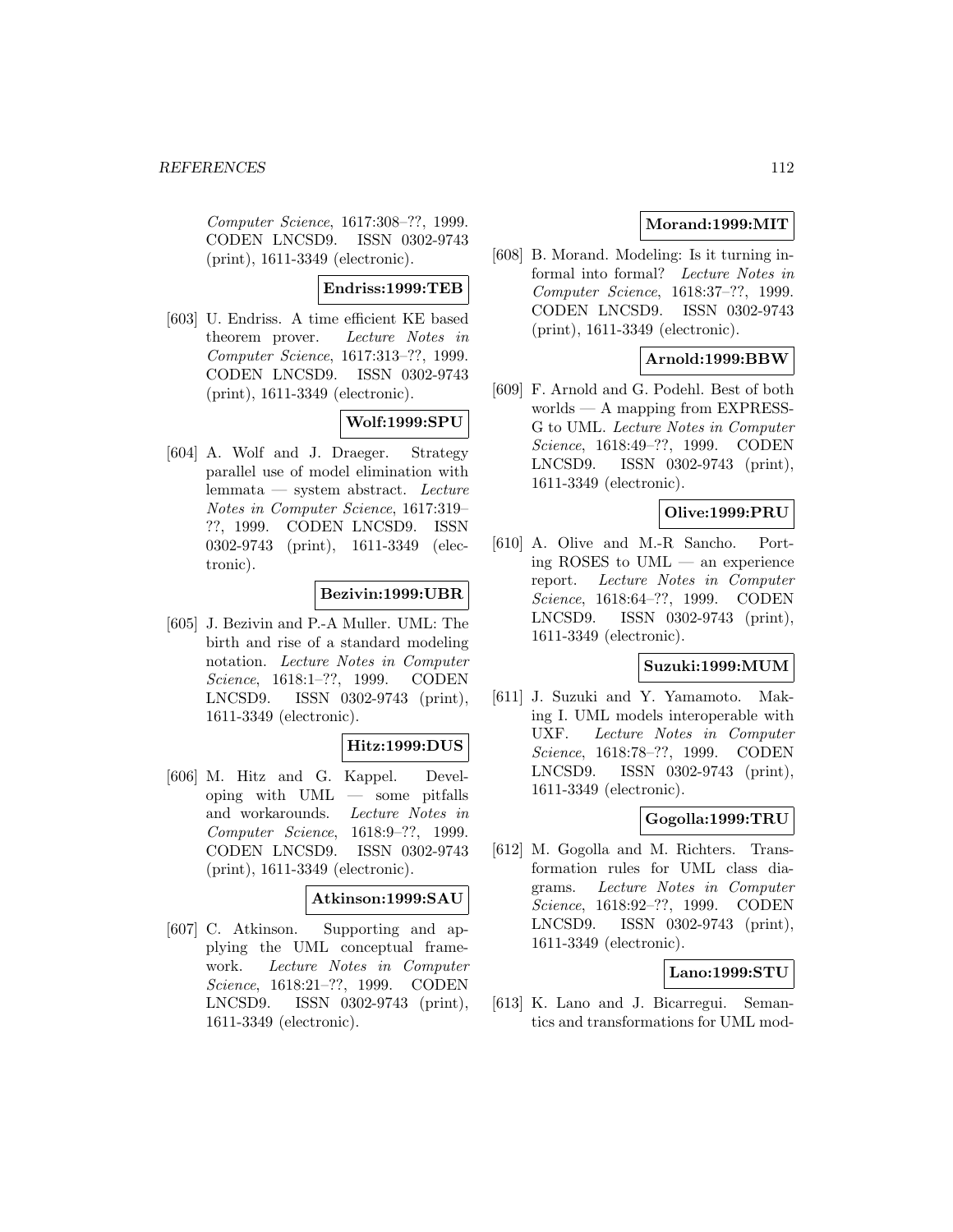els. Lecture Notes in Computer Science, 1618:107–??, 1999. CODEN LNCSD9. ISSN 0302-9743 (print), 1611-3349 (electronic).

**Desfray:1999:ADP**

[614] P. Desfray. Automation of design pattern: Concepts, tools and practices. Lecture Notes in Computer Science, 1618:120–??, 1999. CODEN LNCSD9. ISSN 0302-9743 (print), 1611-3349 (electronic).

## **Khriss:1999:ASU**

[615] I. Khriss, M. Elkoutbi, and R. K. Keller. Automating the synthesis of UML StateChart diagrams from multiple collaboration diagrams. Lecture Notes in Computer Science, 1618:132– ??, 1999. CODEN LNCSD9. ISSN 0302-9743 (print), 1611-3349 (electronic).

## **Kleppe:1999:IFO**

[616] A. Kleppe, J. Warmer, and S. Cook. Informal formality? the object constraint language and its application in the UML metamodel. Lecture Notes in Computer Science, 1618:148–??, 1999. CODEN LNCSD9. ISSN 0302-9743 (print), 1611-3349 (electronic).

### **Hamie:1999:ROC**

[617] A. Hamie, F. Civello, J. Howse, and S. Kent. Reflections on the object constraint language. Lecture Notes in Computer Science, 1618:162–??, 1999. CODEN LNCSD9. ISSN 0302-9743 (print), 1611-3349 (electronic).

# **Ou:1999:UUC**

[618] Y. Ou. On using UML class diagrams for object-oriented database

design specification of integrity constraints. Lecture Notes in Computer Science, 1618:173–??, 1999. CODEN LNCSD9. ISSN 0302-9743 (print), 1611-3349 (electronic).

## **Arlow:1999:LMC**

[619] J. Arlow, W. Emmerich, and J. Quinn. Literate modelling — capturing business knowledge with the UML. Lecture Notes in Computer Science, 1618: 189–??, 1999. CODEN LNCSD9. ISSN 0302-9743 (print), 1611-3349 (electronic).

### **Kande:1999:AUD**

[620] M. Mancona Kande, S. Mazaher, O. Prnjat, and L. Sacks. Applying UML to design an inter-domain service management application. Lecture Notes in Computer Science, 1618:200– ??, 1999. CODEN LNCSD9. ISSN 0302-9743 (print), 1611-3349 (electronic).

### **Korthaus:1999:BSD**

[621] A. Korthaus and S. Kuhlins. BOOSTER\*Process: A software development process model integrating business object technology and UML. Lecture Notes in Computer Science, 1618:215–??, 1999. CODEN LNCSD9. ISSN 0302-9743 (print), 1611-3349 (electronic).

#### **Bourdeau:1999:HCD**

[622] E. Bourdeau, P. Lugagne, and P. Roques. Hierarchical context diagram with UML: An experience report on satellite ground system analysis. Lecture Notes in Computer Science, 1618:227–??, 1999. CODEN LNCSD9. ISSN 0302-9743 (print), 1611-3349 (electronic).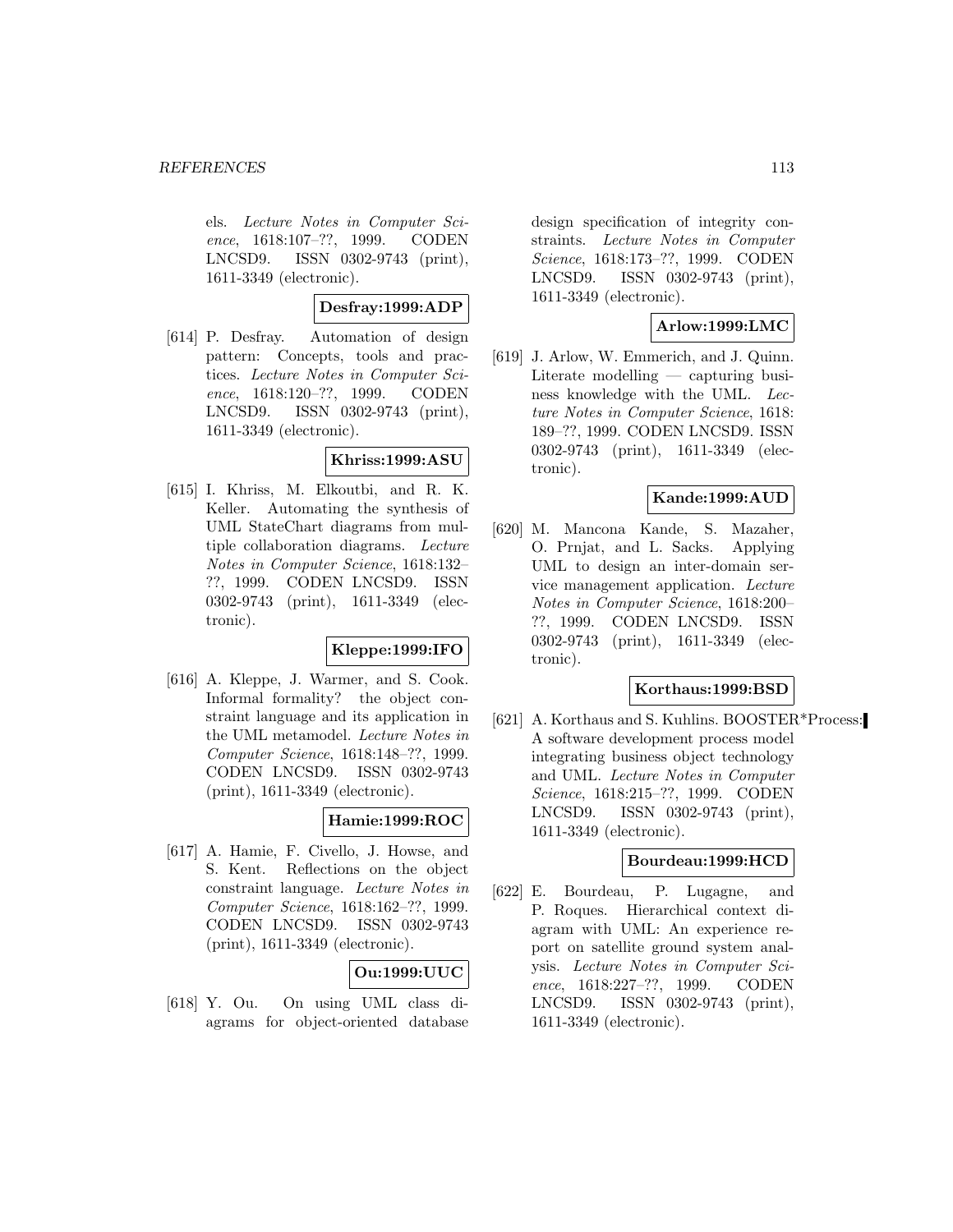#### **Seeman:1999:EUS**

[623] J. Seeman and J. Wolff v. Gudenberg. Extension of UML sequence diagrams for real-time systems. Lecture Notes in Computer Science, 1618:240–??, 1999. CODEN LNCSD9. ISSN 0302-9743 (print), 1611-3349 (electronic).

### **Kovacevic:1999:UUI**

[624] S. Kovacevic. UML and user interface modeling. Lecture Notes in Computer Science, 1618:253–??, 1999. CODEN LNCSD9. ISSN 0302-9743 (print), 1611-3349 (electronic).

## **Paech:1999:RAD**

[625] B. Paech. On the role of activity diagrams in UML — A user task centered development process for UML. Lecture Notes in Computer Science, 1618:267– ??, 1999. CODEN LNCSD9. ISSN 0302-9743 (print), 1611-3349 (electronic).

## **Hruby:1999:SUD**

[626] P. Hruby. Structuring UML design deliverables. Lecture Notes in Computer Science, 1618:278–??, 1999. CODEN LNCSD9. ISSN 0302-9743 (print), 1611-3349 (electronic).

## **Kivisto:1999:CSU**

[627] K. Kivisto. Considerations of and suggestions for a UML-Specific process model. Lecture Notes in Computer Science, 1618:294–??, 1999. CODEN LNCSD9. ISSN 0302-9743 (print), 1611-3349 (electronic).

### **Mellor:1999:ALU**

[628] S. J. Mellor, S. R. Tockey, R. Arthaud, and P. Leblanc. An action language

for UML: Proposal for a precise execution semantics. Lecture Notes in Computer Science, 1618:307–??, 1999. CODEN LNCSD9. ISSN 0302-9743 (print), 1611-3349 (electronic).

### **Lanusse:1999:RTM**

[629] A. Lanusse, S. Gerard, and F. Terrier. Real-time modeling with UML: The ACCORD approach. Lecture Notes in Computer Science, 1618:319–??, 1999. CODEN LNCSD9. ISSN 0302-9743 (print), 1611-3349 (electronic).

#### **Evans:1999:UFM**

[630] A. Evans, R. France, K. Lano, and B. Rumpe. The UML as a formal modeling notation. Lecture Notes in Computer Science, 1618:336–??, 1999. CODEN LNCSD9. ISSN 0302-9743 (print), 1611-3349 (electronic).

#### **Henderson-Sellers:1999:OPE**

[631] B. Henderson-Sellers. OML: Proposals to enhance UML. Lecture Notes in Computer Science, 1618:349–??, 1999. CODEN LNCSD9. ISSN 0302-9743 (print), 1611-3349 (electronic).

## **Jezequel:1999:VDS**

[632] J.-M. Jezequel, A. Le Guennec, and F. Pennaneac'h. Validating distributed software modeled with the unified modeling language. Lecture Notes in Computer Science, 1618:365–??, 1999. CODEN LNCSD9. ISSN 0302-9743 (print), 1611-3349 (electronic).

#### **Mens:1999:SDR**

[633] T. Mens, C. Lucas, and P. Steyaert. Supporting disciplined reuse and evolution of UML models. Lecture Notes in Computer Science, 1618:378–??, 1999.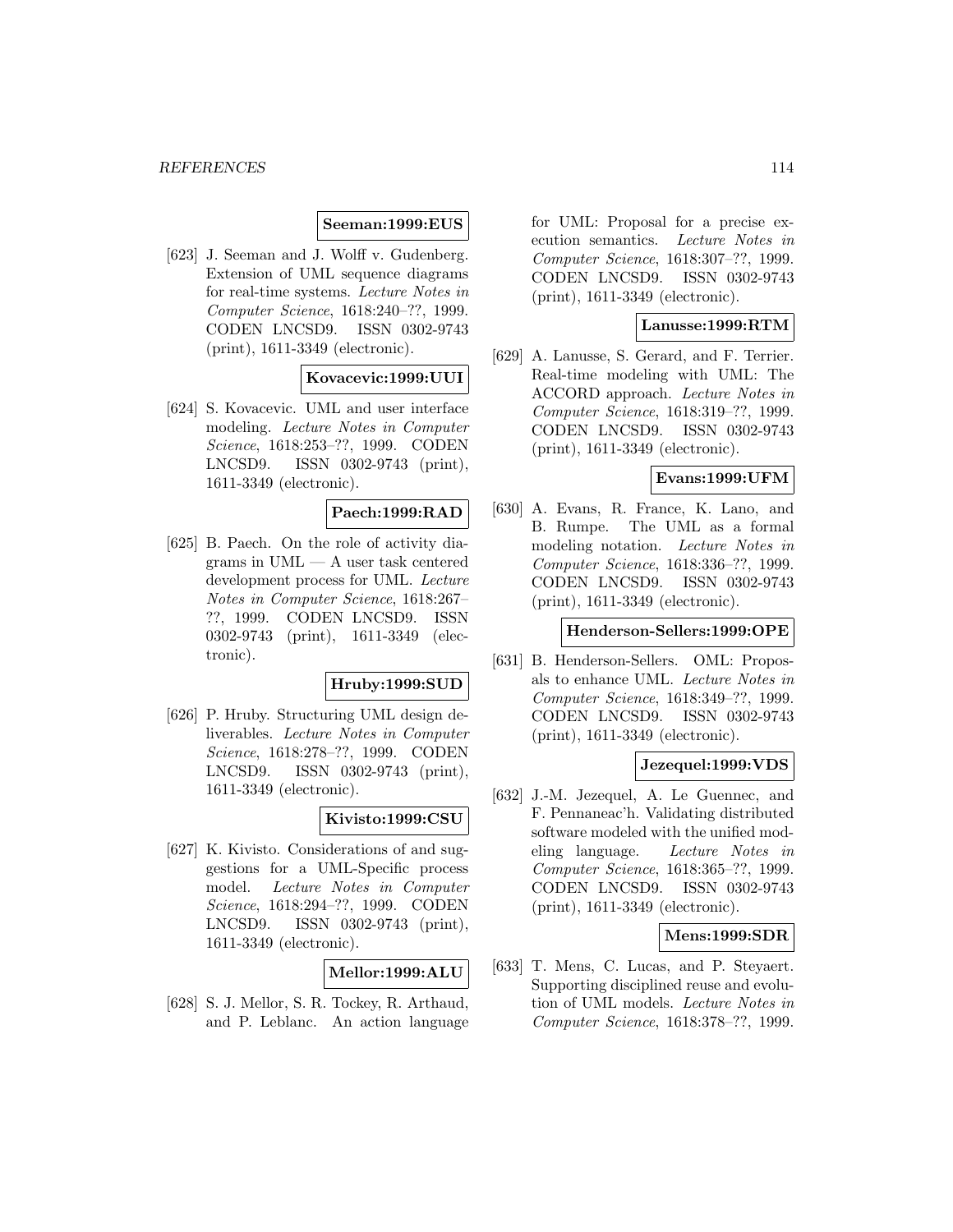CODEN LNCSD9. ISSN 0302-9743 (print), 1611-3349 (electronic).

**Lester:1999:AUE**

[634] N. G. Lester, F. G. Wilkie, and D. W. Bustard. Applying UML extensions to facilitate software reuse. Lecture Notes in Computer Science, 1618:393– ??, 1999. CODEN LNCSD9. ISSN 0302-9743 (print), 1611-3349 (electronic).

### **Oevergaard:1999:FAU**

[635] G. Oevergaard and K. Palmkvist. A formal approach to use cases and their relationships. Lecture Notes in Computer Science, 1618:406–??, 1999. CODEN LNCSD9. ISSN 0302-9743 (print), 1611-3349 (electronic).

### **Allen:1999:PFA**

[636] P. Allen. A practical framework for applying UML. Lecture Notes in Computer Science, 1618:419–??, 1999. CODEN LNCSD9. ISSN 0302-9743 (print), 1611-3349 (electronic).

#### **Saksena:1999:EAC**

[637] M. Saksena, M. M. Larrondo-Petrie, R. B. France, and M. P. Evett. Extending aggregation constructs in UML. Lecture Notes in Computer Science, 1618:434–??, 1999. CODEN LNCSD9. ISSN 0302-9743 (print), 1611-3349 (electronic).

#### **Milidiu:1999:EIW**

[638] R. L. Milidiu, A. A. Pessoa, and E. S. Laber. Efficient implementation of the WARM-UP algorithm for the construction of length-restricted prefix codes. Lecture Notes in Computer Science, 1619:1–17, 1999. CODEN

LNCSD9. ISSN 0302-9743 (print), 1611-3349 (electronic).

#### **Mueller-Hannemann:1999:IWM**

[639] M. Mueller-Hannemann and A. Schwartz. Implementing weighted b-matching algorithms: Insights from a computational study. Lecture Notes in Computer Science, 1619:18–36, 1999. CODEN LNCSD9. ISSN 0302-9743 (print), 1611-3349 (electronic).

## **Helman:1999:DPE**

[640] D. R. Helman and J. Jaja. Designing practical efficient algorithms for symmetric multiprocessors. Lecture Notes in Computer Science, 1619:37– 56, 1999. CODEN LNCSD9. ISSN 0302-9743 (print), 1611-3349 (electronic).

### **Six:1999:CDB**

[641] J. M. Six and I. G. Tollis. Circular drawings of biconnected graphs. Lecture Notes in Computer Science, 1619: 57–73, 1999. CODEN LNCSD9. ISSN 0302-9743 (print), 1611-3349 (electronic).

#### **Stallmann:1999:HED**

[642] M. Stallmann, F. Brglez, and D. Gosh. Heuristics and experimental design for bigraph crossing number minimization. Lecture Notes in Computer Science, 1619:74–93, 1999. CODEN LNCSD9. ISSN 0302-9743 (print), 1611-3349 (electronic).

#### **Mount:1999:BSP**

[643] D. M. Mount and F.-T. Pu. Binary space partitions in Pluecker space. Lecture Notes in Computer Science, 1619: 94–113, 1999. CODEN LNCSD9. ISSN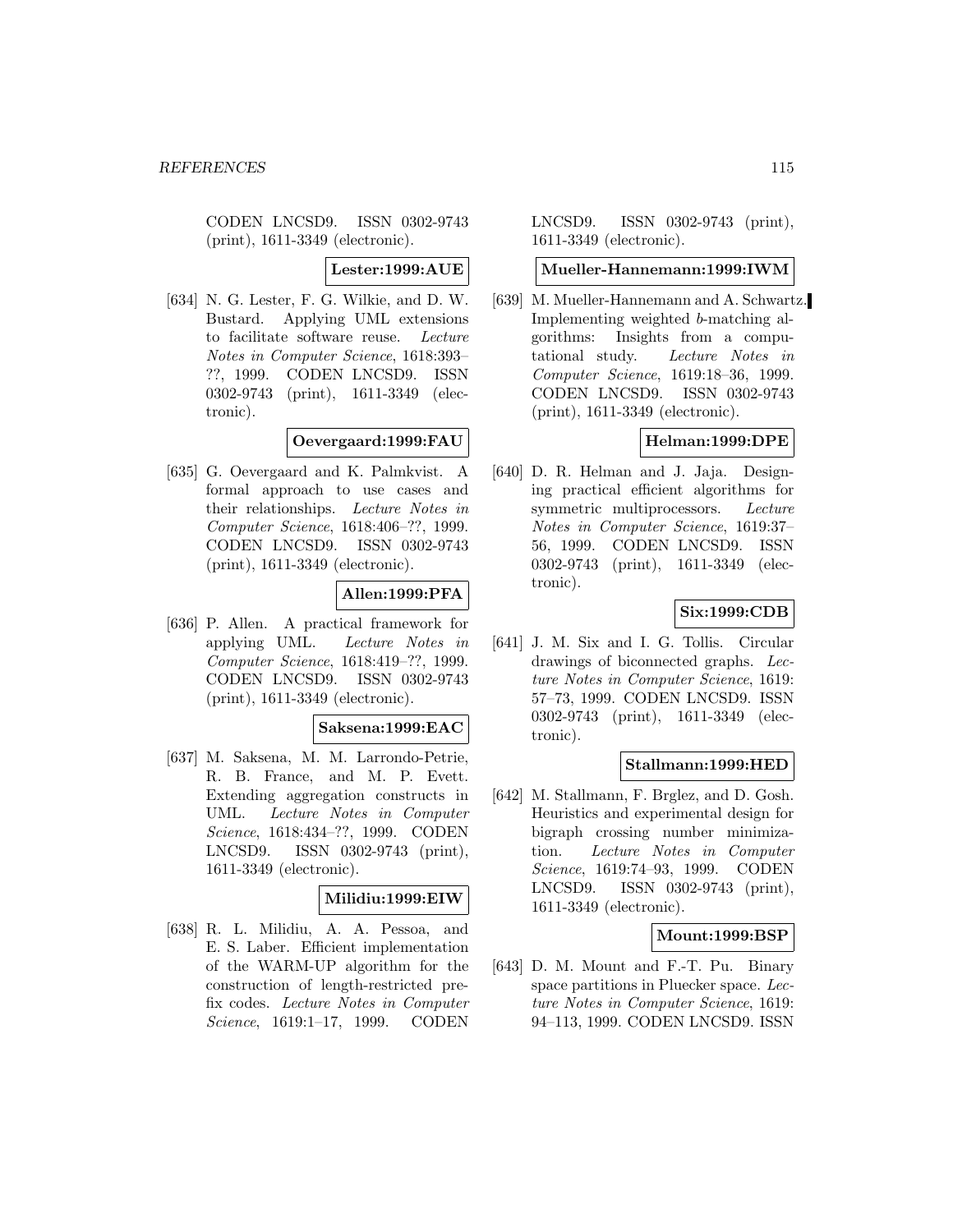0302-9743 (print), 1611-3349 (electronic).

**Walker:1999:PPP**

[644] R. J. Walker and J. Snoeyink. Practical point-in-polygon tests using CSG representations of polygons. Lecture Notes in Computer Science, 1619:114–123, 1999. CODEN LNCSD9. ISSN 0302- 9743 (print), 1611-3349 (electronic).

# **Goodrich:1999:AIO**

[645] M. T. Goodrich, M. Handy, B. Hudson, and R. Tamassia. Accessing the internal organization of data structures in the JDSL library. Lecture Notes in Computer Science, 1619:124–139, 1999. CODEN LNCSD9. ISSN 0302-9743 (print), 1611-3349 (electronic).

### **Pizzonia:1999:OOD**

[646] M. Pizzonia and G. Di Battista. Object-oriented design of graph oriented data structures. Lecture Notes in Computer Science, 1619:140–155, 1999. CODEN LNCSD9. ISSN 0302-9743 (print), 1611-3349 (electronic).

### **Schirra:1999:CSC**

[647] S. Schirra. A case study on the cost of geometric computing. Lecture Notes in Computer Science, 1619:156–176, 1999. CODEN LNCSD9. ISSN 0302-9743 (print), 1611-3349 (electronic).

# **Caldwell:1999:DIF**

[648] A. E. Caldwell, A. B. Kahng, and I. L. Markov. Design and implementation of the Fiduccia-Mattheyses heuristic for VLSI netlist partitioning. Lecture Notes in Computer Science, 1619:177–193, 1999. CODEN

LNCSD9. ISSN 0302-9743 (print), 1611-3349 (electronic).

### **Cwilich:1999:ARP**

[649] S. Cwilich, M. Deng, D. F. Lynch, and S. J. Phillips. Algorithms for restoration planning in a telecommunications network. Lecture Notes in Computer Science, 1619:194–209, 1999. CODEN LNCSD9. ISSN 0302-9743 (print), 1611-3349 (electronic).

#### **Shibuya:1999:CSP**

[650] T. Shibuya. Computing the  $n \times m$ shortest paths efficiently. Lecture Notes in Computer Science, 1619:210–225, 1999. CODEN LNCSD9. ISSN 0302- 9743 (print), 1611-3349 (electronic).

#### **Heileman:1999:IWC**

[651] G. L. Heileman, C. E. Pizano, and C. T. Abdallah. Image watermarking for copyright protections. Lecture Notes in Computer Science, 1619:226– 245, 1999. CODEN LNCSD9. ISSN 0302-9743 (print), 1611-3349 (electronic).

### **Csirik:1999:SOP**

[652] J. Csirik, D. S. Johnson, C. Kenyon, and P. W. Shor. A self organizing bin packing heuristic. Lecture Notes in Computer Science, 1619:246–265, 1999. CODEN LNCSD9. ISSN 0302-9743 (print), 1611-3349 (electronic).

#### **Levine:1999:FRC**

[653] M. S. Levine. Finding the right cutting planes for the TSP. Lecture Notes in Computer Science, 1619:266–281, 1999. CODEN LNCSD9. ISSN 0302-9743 (print), 1611-3349 (electronic).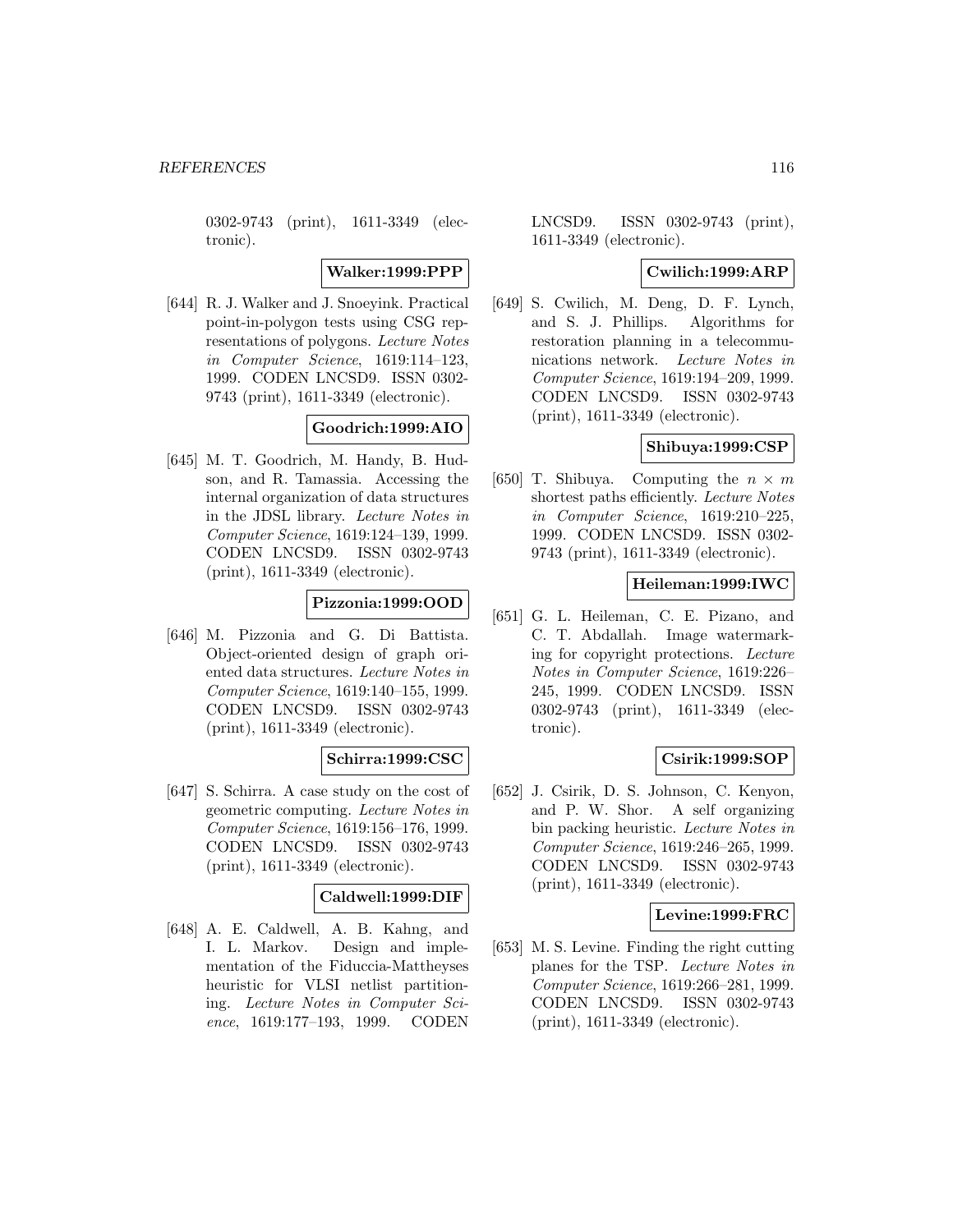#### **Zachariasen:1999:OAE**

[654] M. Zachariasen and P. Winter. Obstacle-avoiding Euclidean Steiner trees in the plane: An exact algorithm. Lecture Notes in Computer Science, 1619:282–295, 1999. CODEN LNCSD9. ISSN 0302-9743 (print), 1611-3349 (electronic).

### **Acharya:1999:AAC**

[655] A. Acharya, H. Zhu, and K. Shen. Adaptive algorithms for cache-efficient trie search. Lecture Notes in Computer Science, 1619:296–311, 1999. CODEN LNCSD9. ISSN 0302-9743 (print), 1611-3349 (electronic).

### **Sanders:1999:FPQ**

[656] P. Sanders. Fast priority queues for cached memory. Lecture Notes in Computer Science, 1619:312–327, 1999. CODEN LNCSD9. ISSN 0302-9743 (print), 1611-3349 (electronic).

#### **Arge:1999:EBO**

[657] L. Arge, K. H. Hinrichs, J. Vahrenhold, and J. S. Vitter. Efficient bulk operations on dynamic R-trees. Lecture Notes in Computer Science, 1619:328– 348, 1999. CODEN LNCSD9. ISSN 0302-9743 (print), 1611-3349 (electronic).

# **Molino:1999:CGD**

[658] Gianpaolo Molino. From clinical guidelines to decision support. Lecture Notes in Computer Science, 1620:3– ??, 1999. CODEN LNCSD9. ISSN 0302-9743 (print), 1611-3349 (electronic). URL http://link.springerny.com/link/service/series/0558/ bibs/1620/16200003.htm; http:/

/link.springer-ny.com/link/service/ series/0558/papers/1620/16200003. pdf.

### **Stefanelli:1999:AIB**

[659] M. Stefanelli. Artificial intelligence for building learning health care organizations. Lecture Notes in Computer Science, 1620:13–??, 1999. CODEN LNCSD9. ISSN 0302-9743 (print), 1611-3349 (electronic). URL http://link.springerny.com/link/service/series/0558/ bibs/1620/16200013.htm; http:/ /link.springer-ny.com/link/service/ series/0558/papers/1620/16200013. pdf.

### **Shahar:1999:TET**

[660] Yuval Shahar. Timing is everything: Temporal reasoning and temporal data maintenance in medicine. Lecture Notes in Computer Science, 1620:30– ??, 1999. CODEN LNCSD9. ISSN 0302-9743 (print), 1611-3349 (electronic). URL http://link.springerny.com/link/service/series/0558/ bibs/1620/16200030.htm; http:/ /link.springer-ny.com/link/service/ series/0558/papers/1620/16200030. pdf.

## **Lavrac:1999:MLD**

[661] Nada Lavrac. Machine learning for data mining in medicine. Lecture Notes in Computer Science, 1620:47– ??, 1999. CODEN LNCSD9. ISSN 0302-9743 (print), 1611-3349 (electronic). URL http://link.springerny.com/link/service/series/0558/ bibs/1620/16200047.htm; http:/ /link.springer-ny.com/link/service/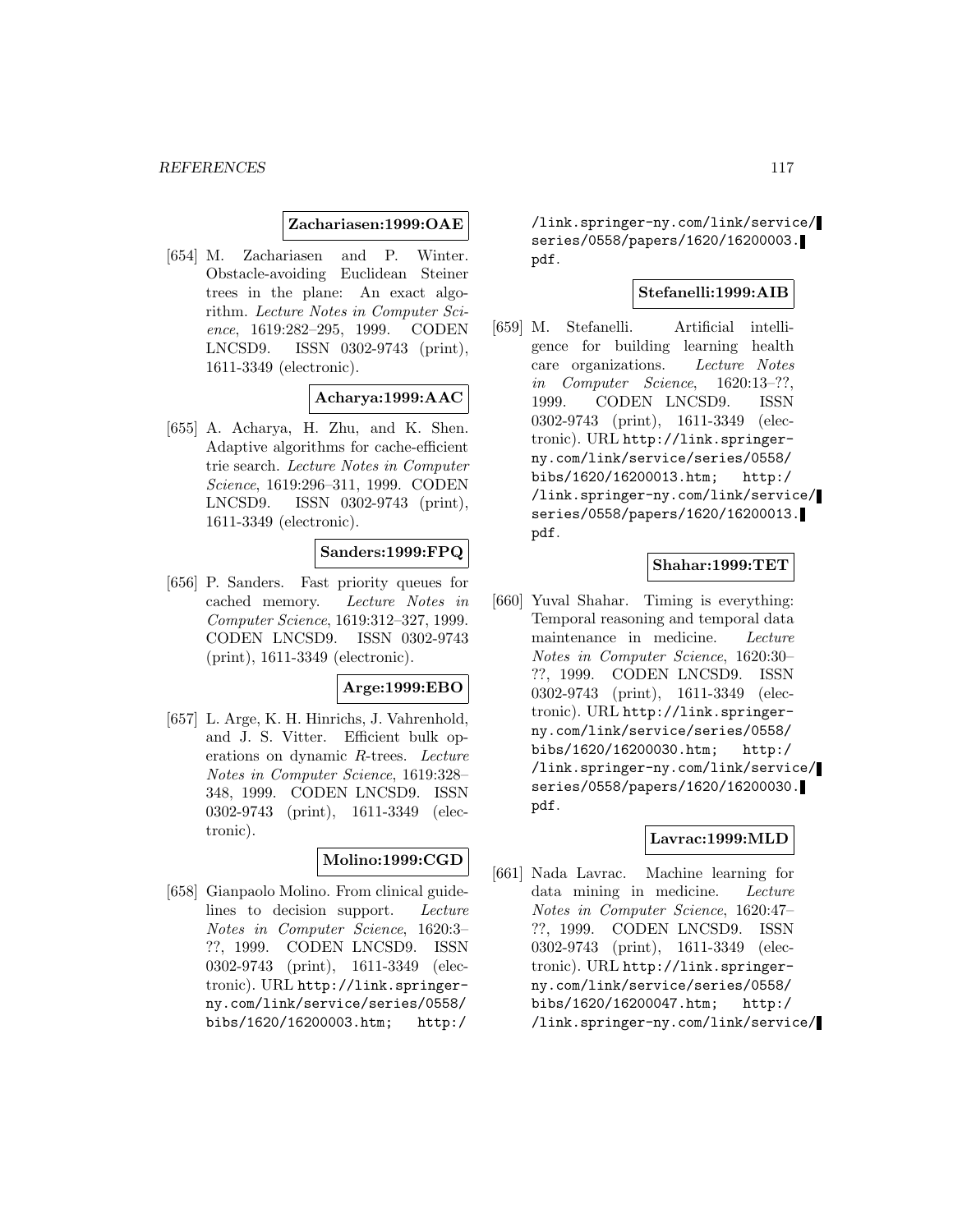series/0558/papers/1620/16200047. pdf.

#### **Quaglini:1999:GBW**

[662] S. Quaglini, C. Mossa, C. Fassino, M. Stefanelli, A. Cavallini, and G. Micieli. Guidelines-based workflow systems. Lecture Notes in Computer Science, 1620:65–??, 1999. CODEN LNCSD9. ISSN 0302-9743 (print), 1611-3349 (electronic). URL http:// link.springer-ny.com/link/service/ series/0558/bibs/1620/16200065. htm; http://link.springer-ny. com/link/service/series/0558/papers/ 1620/16200065.pdf.

### **Seroussi:1999:ECP**

[663] Brigitte Séroussi, Jacques Bouaud, and Eric-Charles Antoine. Enhanc- ´ ing clinical practice guideline compliance by involving physicians in the decision process. Lecture Notes in Computer Science, 1620:76–??, 1999. CODEN LNCSD9. ISSN 0302-9743 (print), 1611-3349 (electronic). URL http://link.springerny.com/link/service/series/0558/ bibs/1620/16200076.htm; http:/ /link.springer-ny.com/link/service/ series/0558/papers/1620/16200076. pdf.

#### **Sauvagnac:1999:ATP**

[664] C. Sauvagnac, J. Stines, A. Lesur, P. Falzon, and P. Bey. Application of therapeutic protocols: A tool to manage medical knowledge. Lecture Notes in Computer Science, 1620:86– ??, 1999. CODEN LNCSD9. ISSN 0302-9743 (print), 1611-3349 (electronic). URL http://link.springerny.com/link/service/series/0558/

bibs/1620/16200086.htm; http:/ /link.springer-ny.com/link/service/ series/0558/papers/1620/16200086. pdf.

# **Boulay:1999:DDT**

[665] Benedict du Boulay, Briony Teather, George du Boulay, Nathan Jeffrey, Derek Teather, Mike Sharples, and Lisa Cuthbert. From description to decision: Towards a decision support training system for MR radiology of the brain. Lecture Notes in Computer Science, 1620:93–??, 1999. CODEN LNCSD9. ISSN 0302-9743 (print), 1611-3349 (electronic). URL http://link.springerny.com/link/service/series/0558/ bibs/1620/16200093.htm; http:/ /link.springer-ny.com/link/service/ series/0558/papers/1620/16200093. pdf.

## **DuBoulay:1999:DDT**

[666] B. Du Boulay, B. Teather, G. Du Boulay, and N. Jeffrey. From description to decision: Towards a decision support training system for MR radiology of the brain. Lecture Notes in Computer Science, 1620:93–??, 1999. CODEN LNCSD9. ISSN 0302-9743 (print), 1611-3349 (electronic).

### **Eich:1999:IBD**

[667] H. P. Eich and C. Ohmann. Internetbased decision-support server for acute abdominal pain. Lecture Notes in Computer Science, 1620:103–??, 1999. CODEN LNCSD9. ISSN 0302-9743 (print), 1611-3349 (electronic). URL http://link.springerny.com/link/service/series/0558/ bibs/1620/16200103.htm; http:/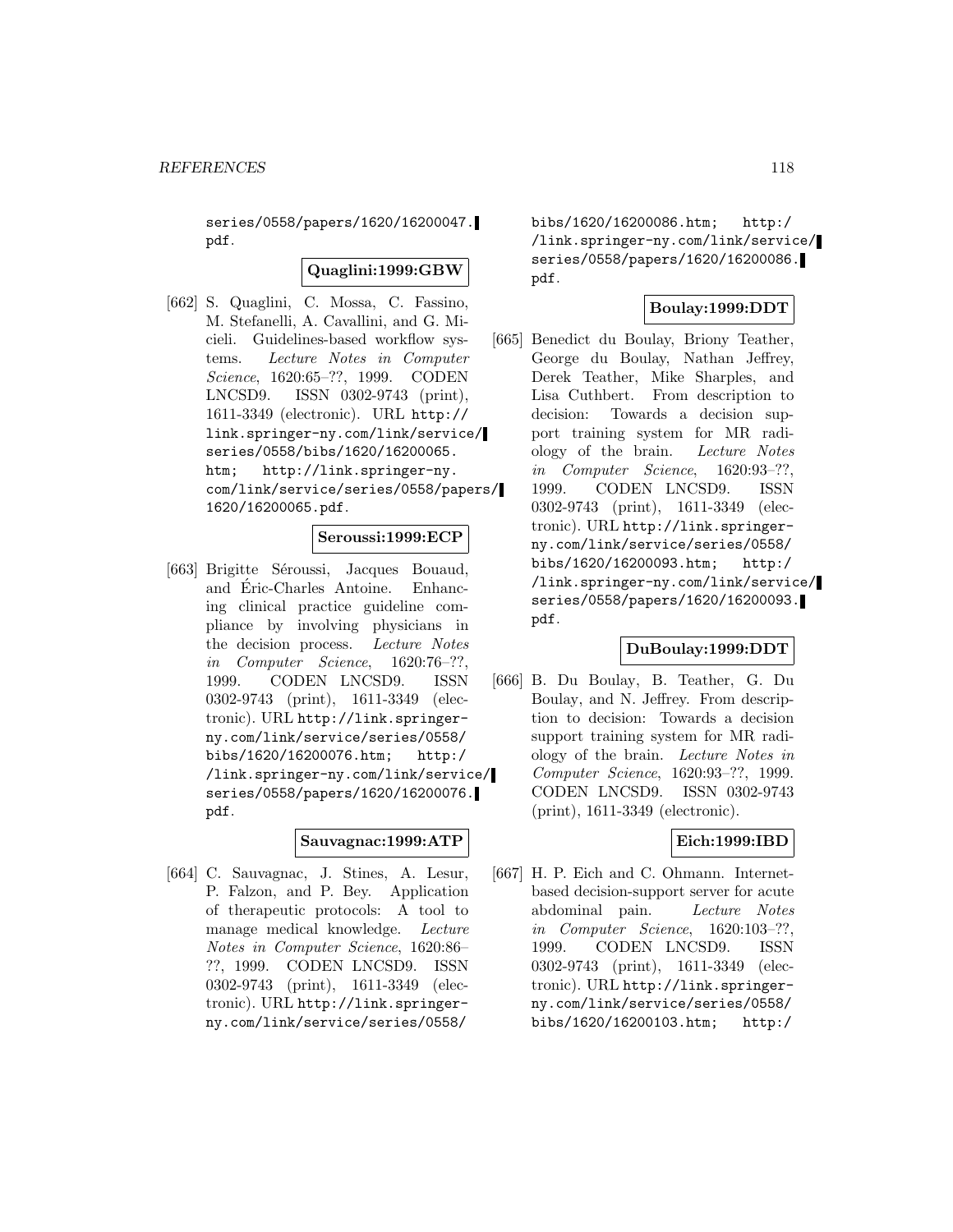/link.springer-ny.com/link/service/ series/0558/papers/1620/16200103. pdf.

## **Montani:1999:MMR**

[668] Stefania Montani, Riccardo Bellazzi, Luigi Portinale, Alberto Riva, and Mario Stefanelli. Multi-modal reasoning in diabetic patient management. Lecture Notes in Computer Science, 1620:113–??, 1999. CODEN LNCSD9. ISSN 0302-9743 (print), 1611-3349 (electronic). URL http://link. springer-ny.com/link/service/series/ 0558/bibs/1620/16200113.htm; http: //link.springer-ny.com/link/service/ series/0558/papers/1620/16200113. pdf.

#### **Schmidt:1999:ECB**

[669] Rainer Schmidt, Bernhard Pollwein, and Lothar Gierl. Experiences with case-based reasoning methods and prototypes for medical knowledgebased systems. Lecture Notes in Computer Science, 1620:124–??, 1999. CODEN LNCSD9. ISSN 0302-9743 (print), 1611-3349 (electronic). URL http://link.springerny.com/link/service/series/0558/ bibs/1620/16200124.htm; http:/ /link.springer-ny.com/link/service/ series/0558/papers/1620/16200124. pdf.

### **Aknine:1999:ESR**

[670] Samir Aknine. Exploiting social reasoning of open multi-agent systems to enhance cooperation in hospitals. Lecture Notes in Computer Science, 1620: 133–??, 1999. CODEN LNCSD9. ISSN 0302-9743 (print), 1611-3349 (electronic). URL http://link.springerny.com/link/service/series/0558/ bibs/1620/16200133.htm; http:/ /link.springer-ny.com/link/service/ series/0558/papers/1620/16200133. pdf.

### **Bielza:1999:IDN**

[671] Concha Bielza, Sixto Ríos-Insua, and Manuel Gómez. Influence diagrams for neonatal jaundice management. Lecture Notes in Computer Science, 1620: 138–??, 1999. CODEN LNCSD9. ISSN 0302-9743 (print), 1611-3349 (electronic). URL http://link.springerny.com/link/service/series/0558/ bibs/1620/16200138.htm; http:/ /link.springer-ny.com/link/service/ series/0558/papers/1620/16200138. pdf.

### **Clark:1999:EDP**

[672] I. R. Clark, B. A. McCauley, I. M. Young, P. G. Nightingale, M. Peters, N. T. Richards, and D. Adu. Electronic drug prescribing and administration bedside medical decision making. Lecture Notes in Computer Science, 1620: 143–??, 1999. CODEN LNCSD9. ISSN 0302-9743 (print), 1611-3349 (electronic). URL http://link.springerny.com/link/service/series/0558/ bibs/1620/16200143.htm; http:/ /link.springer-ny.com/link/service/ series/0558/papers/1620/16200143. pdf.

# **Horn:1999:NVT**

[673] Werner Horn, Christian Popow, Christoph Stocker, and Silvia Miksch. Neonatal ventilation tutor (VIE-NVT), a teaching program for the mechanical ventilation of newborn infants. Lecture Notes in Computer Science, 1620: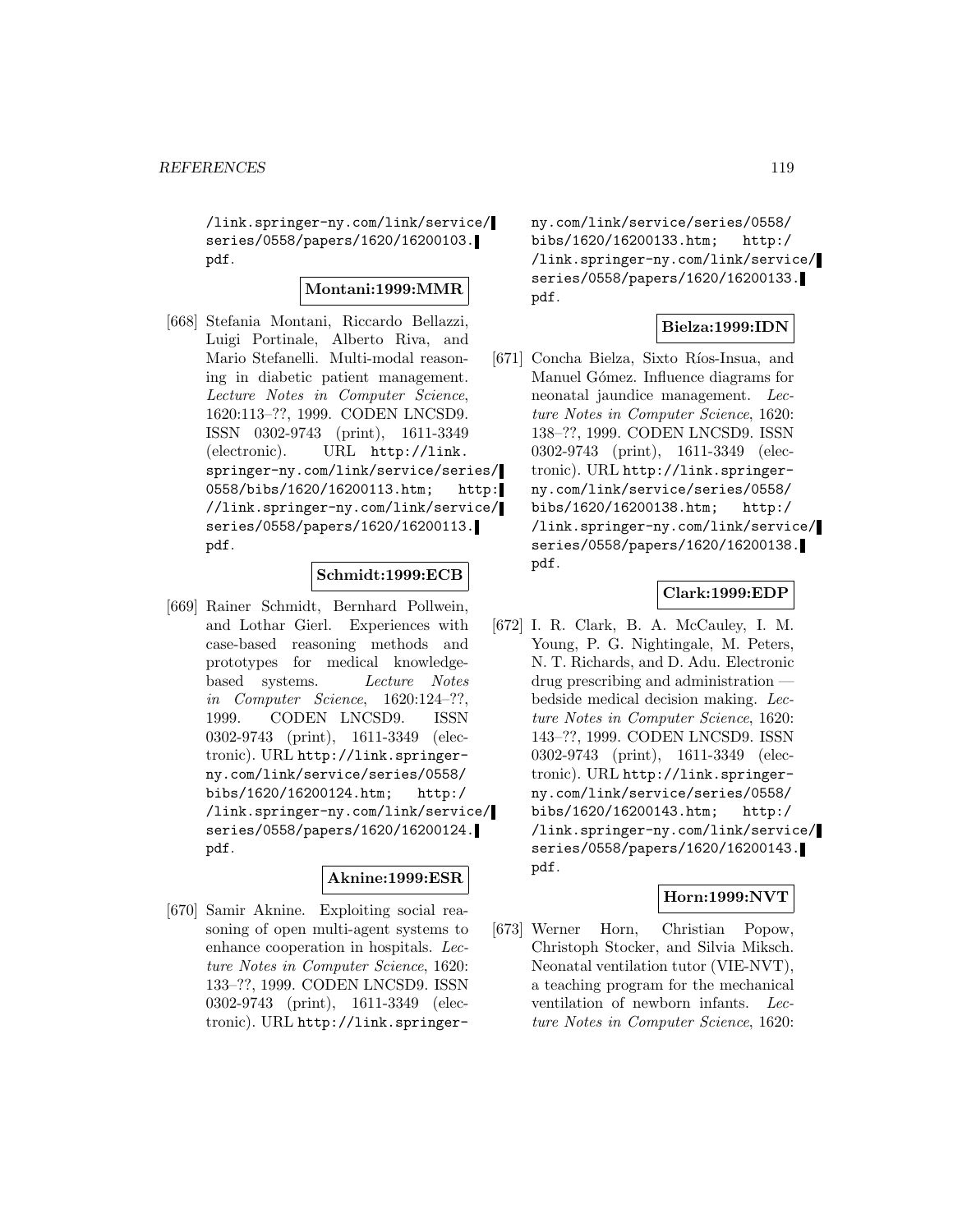148–??, 1999. CODEN LNCSD9. ISSN 0302-9743 (print), 1611-3349 (electronic). URL http://link.springerny.com/link/service/series/0558/ bibs/1620/16200148.htm; http:/ /link.springer-ny.com/link/service/ series/0558/papers/1620/16200148. pdf.

# **O:1999:LCB**

[674] Ying-Lie O. A life-cycle based authorisation expert database system. Lecture Notes in Computer Science, 1620:153– 157, 1999. CODEN LNCSD9. ISSN 0302-9743 (print), 1611-3349 (electronic). URL http://link.springerny.com/link/service/series/0558/ bibs/1620/16200153.htm; http:/ /link.springer-ny.com/link/service/ series/0558/papers/1620/16200153. pdf.

### **Torchio:1999:DSS**

[675] Mauro Torchio, Stefania Battista, Fabrizio Bar, Cristina Pollet, Marina Marzuoli, Maria Cesira Bucchi, Roberto Pagni, and Gianpaolo Molino. A decision-support system for the identification, staging, and functional evaluation of liver diseases (HEPASCORE). Lecture Notes in Computer Science, 1620:158–??, 1999. CODEN LNCSD9. ISSN 0302-9743 (print), 1611-3349 (electronic). URL http://link.springerny.com/link/service/series/0558/ bibs/1620/16200158.htm; http:/ /link.springer-ny.com/link/service/ series/0558/papers/1620/16200158. pdf.

### **Carrault:1999:MBA**

[676] G. Carrault, M.-O. Cordier, René

Quiniou, M. Garreau, J. J. Bellanger, and A. Bardou. A modelbased approach for learning to identify cardiac arrhythmias. Lecture Notes in Computer Science, 1620:165– ??, 1999. CODEN LNCSD9. ISSN 0302-9743 (print), 1611-3349 (electronic). URL http://link.springerny.com/link/service/series/0558/ bibs/1620/16200165.htm; http:/ /link.springer-ny.com/link/service/ series/0558/papers/1620/16200165. pdf.

#### **Lucas:1999:MBS**

[677] Peter Lucas, Astrid Tholen, and Geeske van Oort. An model-based system for pacemaker reprogramming. Lecture Notes in Computer Science, 1620:175–??, 1999. CODEN LNCSD9. ISSN 0302-9743 (print), 1611-3349 (electronic). URL http://link. springer-ny.com/link/service/series/ 0558/bibs/1620/16200175.htm; http: //link.springer-ny.com/link/service/ series/0558/papers/1620/16200175. pdf.

# **Cruz:1999:IDB**

[678] Jorge Cruz, Pedro Barahona, and Frédéric Benhamou. Integrating deep biomedical models into medical decision support systems: An interval constraint approach. Lecture Notes in Computer Science, 1620:185–??, 1999. CODEN LNCSD9. ISSN 0302-9743 (print), 1611-3349 (electronic). URL http://link.springerny.com/link/service/series/0558/ bibs/1620/16200185.htm; http:/ /link.springer-ny.com/link/service/ series/0558/papers/1620/16200185. pdf.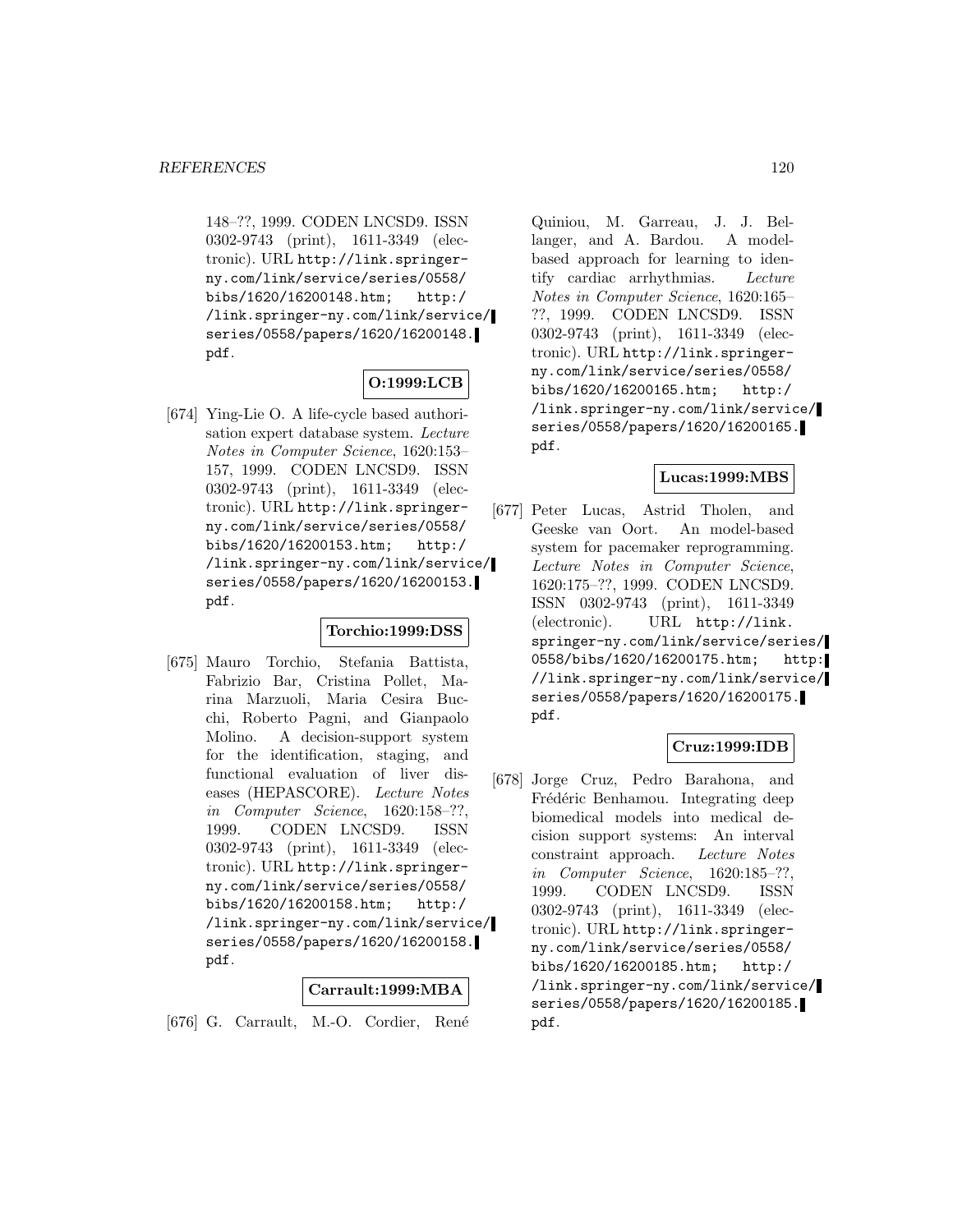### **Andreassen:1999:DTA**

[679] Steen Andreassen, Leonard Leibovici, Henrik C. Schønheyder, Brian Kristensen, Christian Riekehr, Anders Geill Kjær, and Kristian G. Olesen. A decision theoretic approach to empirical treatment of bacteraemia originating from the urinary tract. Lecture Notes in Computer Science, 1620:197– ??, 1999. CODEN LNCSD9. ISSN 0302-9743 (print), 1611-3349 (electronic). URL http://link.springerny.com/link/service/series/0558/ bibs/1620/16200197.htm; http:/ /link.springer-ny.com/link/service/ series/0558/papers/1620/16200197. pdf.

### **Fernandez:1999:EID**

[680] E. A. Fernandez, J. Presedo, and S. Barro. An ECG ischemic detection system based on self-organizing maps and a sigmoid function preprocessing stage. Lecture Notes in Computer Science, 1620:207–??, 1999. CODEN LNCSD9. ISSN 0302-9743 (print), 1611-3349 (electronic). URL http://link.springerny.com/link/service/series/0558/ bibs/1620/16200207.htm; http:/ /link.springer-ny.com/link/service/ series/0558/papers/1620/16200207. pdf.

### **Juhola:1999:NNR**

[681] Martti Juhola, Jorma Laurikkala, Kati Viikki, Yrjö Auramo, Erna Kentala, and Ilmari Pyykkö. Neural network recognition of otoneurological vertigo diseases with comparison of some other classification methods. Lecture Notes in Computer Science, 1620:217– ??, 1999. CODEN LNCSD9. ISSN

0302-9743 (print), 1611-3349 (electronic). URL http://link.springerny.com/link/service/series/0558/ bibs/1620/16200217.htm; http:/ /link.springer-ny.com/link/service/ series/0558/papers/1620/16200217. pdf.

### **Dorffner:1999:CLN**

[682] Georg Dorffner, Ernst Leitgeb, and Heinz Koller. A comparison of linear and non-linear classifiers for the detection of coronary artery disease in Stress-ECG. Lecture Notes in Computer Science, 1620:227–??, 1999. CODEN LNCSD9. ISSN 0302-9743 (print), 1611-3349 (electronic). URL http://link.springerny.com/link/service/series/0558/ bibs/1620/16200227.htm; http:/ /link.springer-ny.com/link/service/ series/0558/papers/1620/16200227. pdf.

#### **Goodridge:1999:CBN**

[683] Wayne Goodridge, Hadrian Peter, and Akin Abayomi. The case-based neural network model and its use in medical expert systems. Lecture Notes in Computer Science, 1620:232–??, 1999. CODEN LNCSD9. ISSN 0302-9743 (print), 1611-3349 (electronic). URL http://link.springerny.com/link/service/series/0558/ bibs/1620/16200232.htm; http:/ /link.springer-ny.com/link/service/ series/0558/papers/1620/16200232. pdf.

### **Pisanelli:1999:MOL**

[684] Domenico M. Pisanelli, Aldo Gangemi, and Geri Steve. A medical ontology library that integrates the UMLS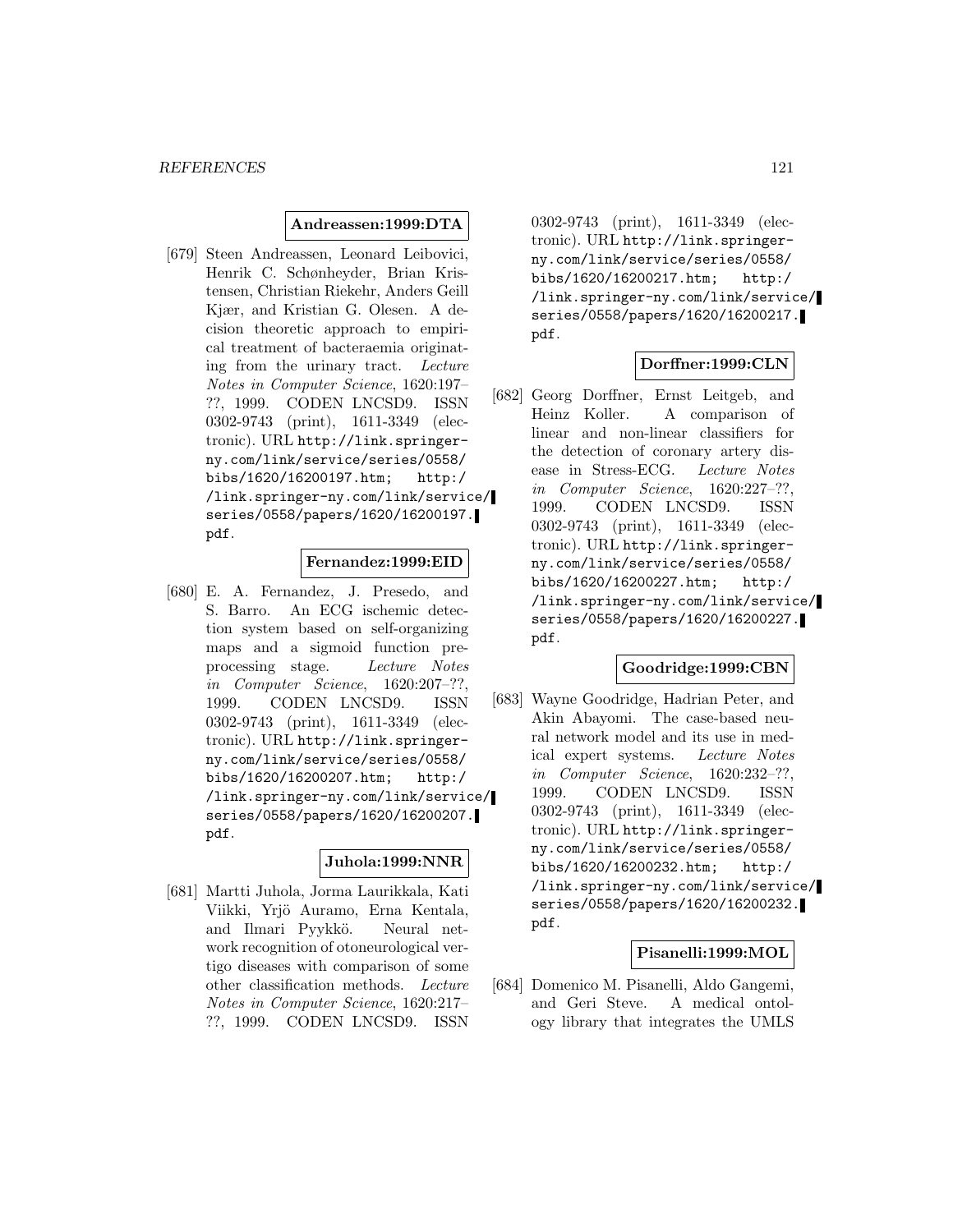Metathesaurus<sup>TM</sup>. Lecture Notes in Computer Science, 1620:239–??, 1999. CODEN LNCSD9. ISSN 0302-9743 (print), 1611-3349 (electronic). URL http://link.springerny.com/link/service/series/0558/ bibs/1620/16200239.htm; http:/ /link.springer-ny.com/link/service/ series/0558/papers/1620/16200239. pdf.

## **Achour:1999:UUK**

[685] Soumeya Achour, Michel Dojat, Jean-Marc Brethon, Gil Blain, and Eric Lepage. The use of the UMLS knowledge sources for the design of a domain specific ontology: A practical experience in blood transfusion. Lecture Notes in Computer Science, 1620:249– ??, 1999. CODEN LNCSD9. ISSN 0302-9743 (print), 1611-3349 (electronic). URL http://link.springerny.com/link/service/series/0558/ bibs/1620/16200249.htm; http:/ /link.springer-ny.com/link/service/ series/0558/papers/1620/16200249. pdf.

## **Terenziani:1999:RKL**

[686] Paolo Terenziani, Paolo Raviola, Oscar Bruschi, Mauro Torchio, Marina Marzuoli, and Gianpaolo Molino. Representing knowledge levels in clinical guidelines. Lecture Notes in Computer Science, 1620:254–??, 1999. CODEN LNCSD9. ISSN 0302-9743 (print), 1611-3349 (electronic). URL http://link.springerny.com/link/service/series/0558/ bibs/1620/16200254.htm; http:/ /link.springer-ny.com/link/service/ series/0558/papers/1620/16200254. pdf.

# **Bellazzi:1999:IAC**

[687] R. Bellazzi, C. Larizza, P. Magni, S. Montani, and G. De Nicolao. Intelligent analysis of clinical time series by combining structural filtering and temporal abstractions. Lecture Notes in Computer Science, 1620:261– ??, 1999. CODEN LNCSD9. ISSN 0302-9743 (print), 1611-3349 (electronic). URL http://link.springerny.com/link/service/series/0558/ bibs/1620/16200261.htm; http:/ /link.springer-ny.com/link/service/ series/0558/papers/1620/16200261. pdf.

### **Hunter:1999:KBE**

[688] Jim Hunter and Neil McIntosh. Knowledge-based event detection in complex time series data. Lecture Notes in Computer Science, 1620:271– ??, 1999. CODEN LNCSD9. ISSN 0302-9743 (print), 1611-3349 (electronic). URL http://link.springerny.com/link/service/series/0558/ bibs/1620/16200271.htm; http:/ /link.springer-ny.com/link/service/ series/0558/papers/1620/16200271. pdf.

### **Miksch:1999:ASQ**

[689] Silvia Miksch, Andreas Seyfang, Werner Horn, and Christian Popow. Abstracting steady qualitative descriptions over time from noisy, high-frequency data. Lecture Notes in Computer Science, 1620:281–??, 1999. CODEN LNCSD9. ISSN 0302-9743 (print), 1611-3349 (electronic). URL http://link.springerny.com/link/service/series/0558/ bibs/1620/16200281.htm; http:/ /link.springer-ny.com/link/service/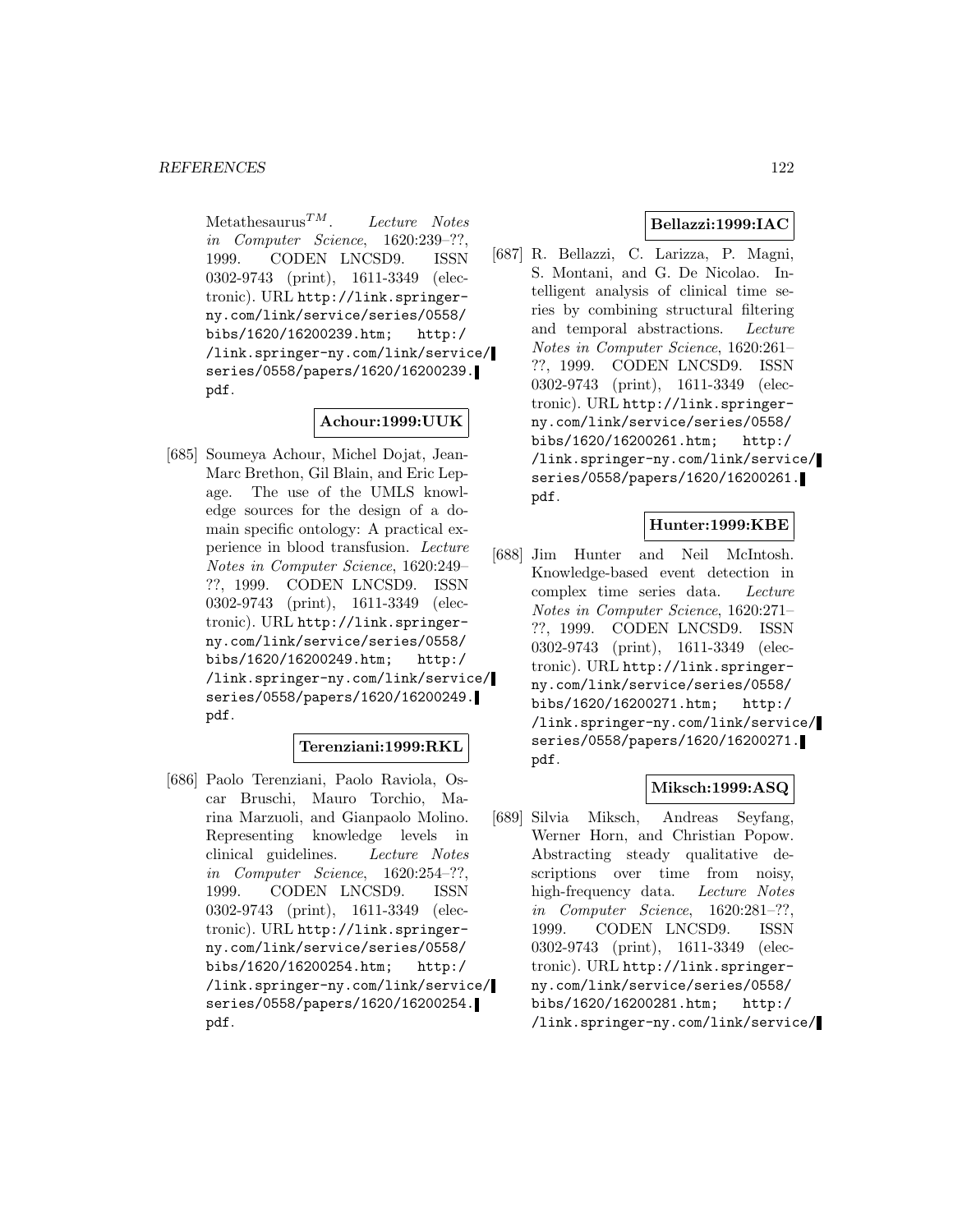series/0558/papers/1620/16200281. pdf.

**Kosara:1999:VTT**

[690] Robert Kosara and Silvia Miksch. Visualization techniques for timeoriented, skeletal plans in medical therapy planning. Lecture Notes in Computer Science, 1620:291–??, 1999. CODEN LNCSD9. ISSN 0302-9743 (print), 1611-3349 (electronic). URL http://link.springerny.com/link/service/series/0558/ bibs/1620/16200291.htm; http:/ /link.springer-ny.com/link/service/ series/0558/papers/1620/16200291. pdf.

## **Combi:1999:VTC**

[691] Carlo Combi, Luisa Portoni, and Francesco Pinciroli. Visualizing temporal clinical data on the WWW. Lecture Notes in Computer Science, 1620: 301–??, 1999. CODEN LNCSD9. ISSN 0302-9743 (print), 1611-3349 (electronic). URL http://link.springerny.com/link/service/series/0558/ bibs/1620/16200301.htm; http:/ /link.springer-ny.com/link/service/ series/0558/papers/1620/16200301. pdf.

### **Kukar:1999:MLS**

[692] Matjaz Kukar and Ciril Groselj. Machine learning in stepwise diagnostic process. Lecture Notes in Computer Science, 1620:315–??, 1999. CODEN LNCSD9. ISSN 0302-9743 (print), 1611-3349 (electronic). URL http://link.springerny.com/link/service/series/0558/ bibs/1620/16200315.htm; http:/ /link.springer-ny.com/link/service/

series/0558/papers/1620/16200315. pdf.

### **Mani:1999:RNP**

[693] Subramani Mani, Malcolm B. Dick, Michael J. Pazzani, Evelyn L. Teng, Daniel Kempler, and I. Maribell Taussig. Refinement of neuropsychological tests for dementia screening in a cross cultural population using machine learning. Lecture Notes in Computer Science, 1620:326–??, 1999. CODEN LNCSD9. ISSN 0302-9743 (print), 1611-3349 (electronic). URL http://link.springerny.com/link/service/series/0558/ bibs/1620/16200326.htm; http:/ /link.springer-ny.com/link/service/ series/0558/papers/1620/16200326. pdf.

### **McQuatt:1999:AHI**

[694] A. McQuatt, P. J. D. Andrews, D. Sleeman, V. Corruble, and P. A. Jones. The analysis of head injury data using decision tree techniques. Lecture Notes in Computer Science, 1620:336– ??, 1999. CODEN LNCSD9. ISSN 0302-9743 (print), 1611-3349 (electronic). URL http://link.springerny.com/link/service/series/0558/ bibs/1620/16200336.htm; http:/ /link.springer-ny.com/link/service/ series/0558/papers/1620/16200336. pdf.

## **Zupan:1999:MLS**

[695] Blaz Zupan, Janez Demsar, Michael W. Kattan, J. Robert Beck, and I. Bratko. Machine learning for survival analysis: A case study on recurrence of prostate cancer. Lecture Notes in Computer Science, 1620:346–??,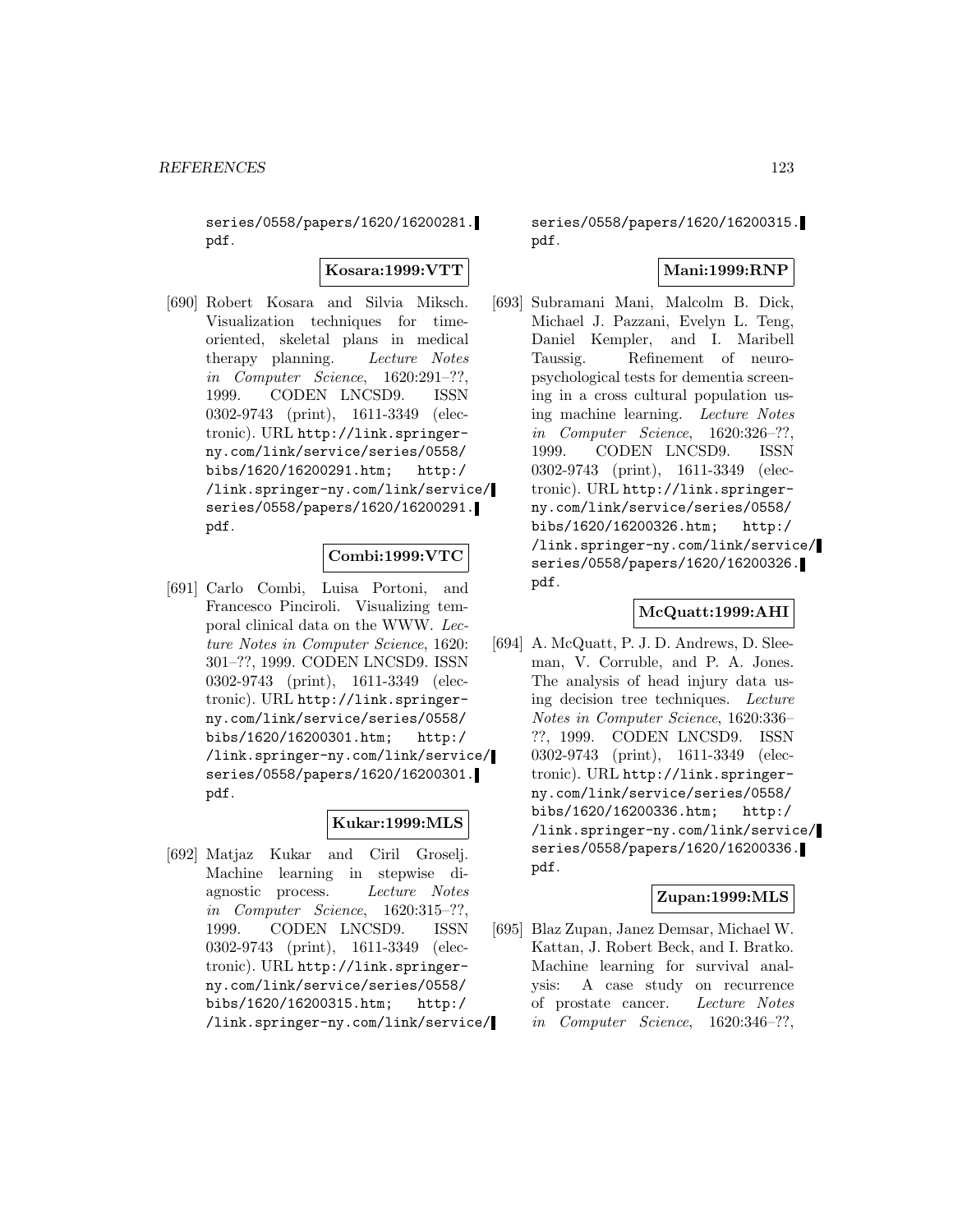1999. CODEN LNCSD9. ISSN 0302-9743 (print), 1611-3349 (electronic). URL http://link.springerny.com/link/service/series/0558/ bibs/1620/16200346.htm; http:/ /link.springer-ny.com/link/service/ series/0558/papers/1620/16200346. pdf.

#### **Calvelo:1999:IPS**

[696] Daniel Calvelo, Marie-C. Chambrin, Denis Pomorski, and Pierre Ravaux. ICU patient state characterization using machine learning in a time series framework. Lecture Notes in Computer Science, 1620:356–??, 1999. CODEN LNCSD9. ISSN 0302-9743 (print), 1611-3349 (electronic). URL http://link.springerny.com/link/service/series/0558/ bibs/1620/16200356.htm; http:/ /link.springer-ny.com/link/service/ series/0558/papers/1620/16200356. pdf.

#### **Gamberger:1999:DRI**

[697] Dragan Gamberger, Nada Lavrac, and Ciril Groselj. Diagnostic rules of increased reliability for critical medical applications. Lecture Notes in Computer Science, 1620:361–??, 1999. CODEN LNCSD9. ISSN 0302-9743 (print), 1611-3349 (electronic). URL http://link.springerny.com/link/service/series/0558/ bibs/1620/16200361.htm; http:/ /link.springer-ny.com/link/service/ series/0558/papers/1620/16200361. pdf.

#### **Sierra:1999:MLI**

[698] Basilio Sierra, Nicolás Serrano, Pedro Larrañaga, Eliseo J. Plasencia, Iñaki

Inza, Juan José Jiménez, Jose María De la Rosa, and María Luisa Mora. Machine learning inspired approaches to combine standard medical measures at an intensive care unit. Lecture Notes in Computer Science, 1620:366– ??, 1999. CODEN LNCSD9. ISSN 0302-9743 (print), 1611-3349 (electronic). URL http://link.springerny.com/link/service/series/0558/ bibs/1620/16200366.htm; http:/ /link.springer-ny.com/link/service/ series/0558/papers/1620/16200366. pdf.

# **Wu:1999:STP**

[699] Ping Wu, Kok Liang Heng, Shuo Wang Yang, Yi Feng Chen, Ravuru Subramanyam Mohan, and Peter Huat Chye Lim. A screening technique for prostate cancer by hair chemical analysis and artificial intelligence. Lecture Notes in Computer Science, 1620:372–??, 1999. CODEN LNCSD9. ISSN 0302-9743 (print), 1611-3349 (electronic). URL http://link.springerny.com/link/service/series/0558/ bibs/1620/16200372.htm; http:/ /link.springer-ny.com/link/service/ series/0558/papers/1620/16200372. pdf.

### **Cawsey:1999:CMH**

[700] Alison Cawsey, Floriana Grasso, and Ray Jones. A conversational model for health promotion on the World Wide Web. Lecture Notes in Computer Science, 1620:379–??, 1999. CODEN LNCSD9. ISSN 0302-9743 (print), 1611-3349 (electronic). URL http://link.springerny.com/link/service/series/0558/ bibs/1620/16200379.htm; http:/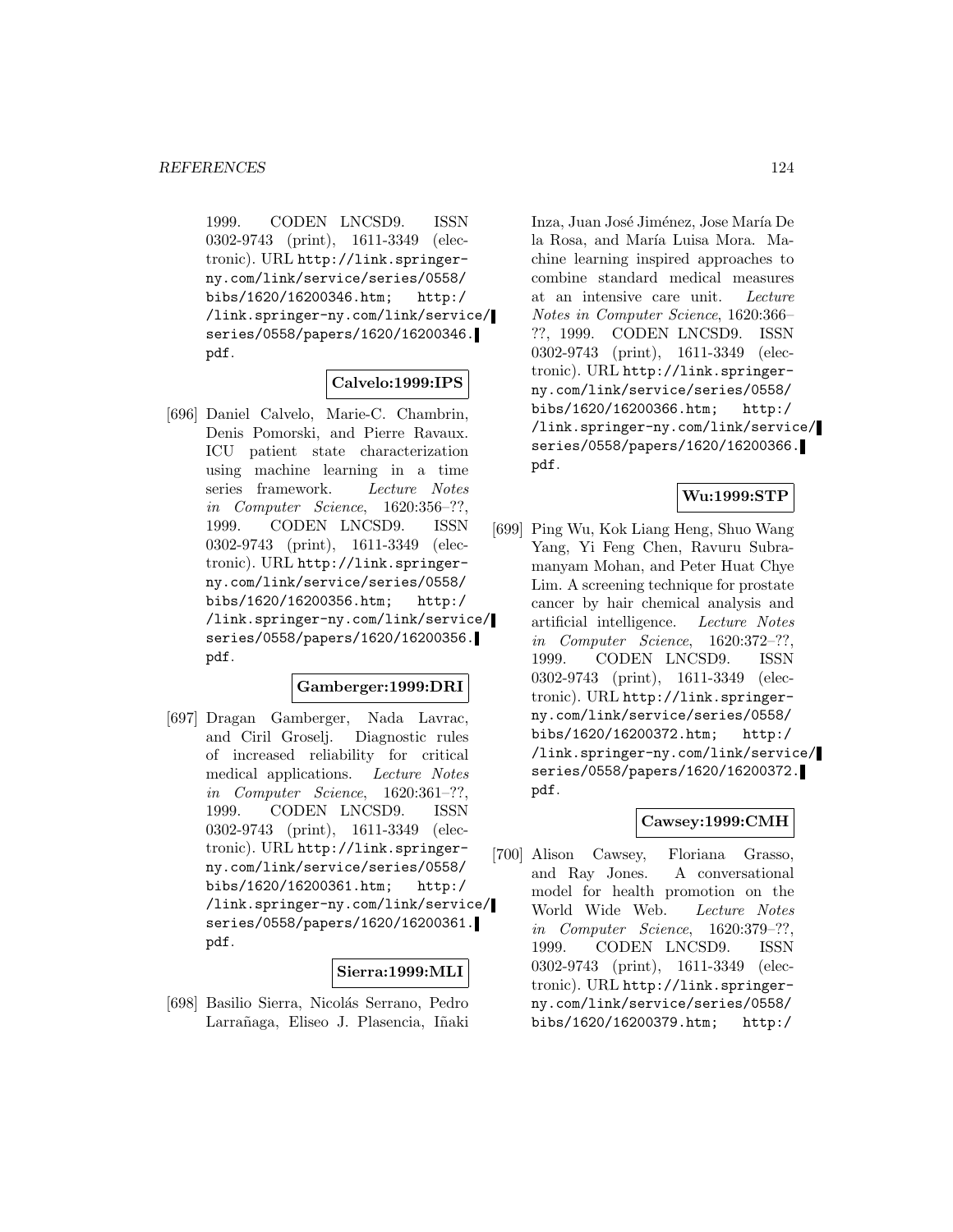/link.springer-ny.com/link/service/ series/0558/papers/1620/16200379. pdf.

#### **Reiter:1999:TKR**

[701] Ehud Reiter, Roma Robertson, and Liesl Osman. Types of knowledge required to personalise smoking cessation letters. Lecture Notes in Computer Science, 1620:389–399, 1999. CODEN LNCSD9. ISSN 0302-9743 (print), 1611-3349 (electronic). URL http://link.springerny.com/link/service/series/0558/ bibs/1620/16200389.htm; http:/ /link.springer-ny.com/link/service/ series/0558/papers/1620/16200389. pdf.

#### **Romacker:1999:SBC**

[702] Martin Romacker, Stefan Schulz, and Udo Hahn. Small is beautiful compact semantics for medical language processing. Lecture Notes in Computer Science, 1620:400–??, 1999. CODEN LNCSD9. ISSN 0302-9743 (print), 1611-3349 (electronic). URL http://link.springerny.com/link/service/series/0558/ bibs/1620/16200400.htm; http:/ /link.springer-ny.com/link/service/ series/0558/papers/1620/16200400. pdf.

# **Barker:1999:SDN**

[703] D. J. Barker, S. C. Lynch, D. S. Simpson, and W. A. Corbett. Speech driven natural language understanding for hands-busy recording of clinical information. Lecture Notes in Computer Science, 1620:411–??, 1999. CODEN LNCSD9. ISSN 0302-9743 (print), 1611-3349 (elec-

tronic). URL http://link.springerny.com/link/service/series/0558/ bibs/1620/16200411.htm; http:/ /link.springer-ny.com/link/service/ series/0558/papers/1620/16200411. pdf.

#### **Zweigenbaum:1999:AAM**

[704] Pierre Zweigenbaum and Natalia Grabar. Automatic acquisition of morphological knowledge for medical language processing. Lecture Notes in Computer Science, 1620:416–??, 1999. CODEN LNCSD9. ISSN 0302-9743 (print), 1611-3349 (electronic). URL http://link.springerny.com/link/service/series/0558/ bibs/1620/16200416.htm; http:/ /link.springer-ny.com/link/service/ series/0558/papers/1620/16200416. pdf.

### **Germond:1999:MAS**

[705] Laurence Germond, Michel Dojat, Chris Taylor, and Catherine Garbay. A multi-agent system for MRI brain segmentation. Lecture Notes in Computer Science, 1620:423–??, 1999. CODEN LNCSD9. ISSN 0302-9743 (print), 1611-3349 (electronic). URL http://link.springerny.com/link/service/series/0558/ bibs/1620/16200423.htm; http:/ /link.springer-ny.com/link/service/ series/0558/papers/1620/16200423. pdf.

### **Kokai:1999:MBV**

[706] Gabriella Kókai, Zoltán Tóth, and Róbert Ványi. Modelling blood vessels of the eye with parametric L-systems using evolutionary algorithms. Lecture Notes in Computer Science, 1620:433–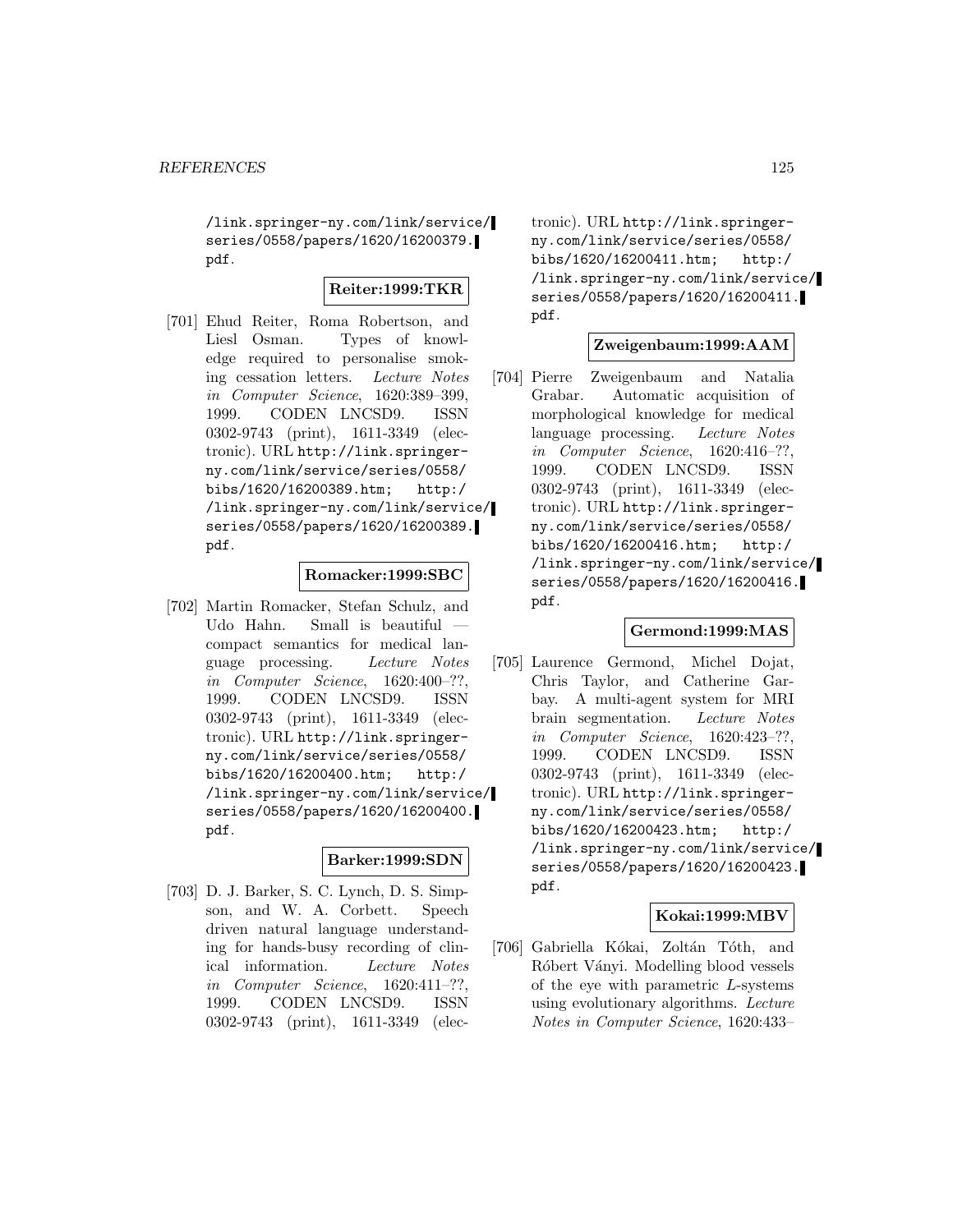??, 1999. CODEN LNCSD9. ISSN 0302-9743 (print), 1611-3349 (electronic). URL http://link.springerny.com/link/service/series/0558/ bibs/1620/16200433.htm; http:/ /link.springer-ny.com/link/service/ series/0558/papers/1620/16200433. pdf.

#### **Hammond:1999:AMS**

[707] Peter Hammond, Paul Wells, and Sanjay Modgil. Animating medical and safety knowledge. Lecture Notes in Computer Science, 1620:443– ??, 1999. CODEN LNCSD9. ISSN 0302-9743 (print), 1611-3349 (electronic). URL http://link.springerny.com/link/service/series/0558/ bibs/1620/16200443.htm; http:/ /link.springer-ny.com/link/service/ series/0558/papers/1620/16200443. pdf.

## **Hutton:1999:ASM**

[708] Tim J. Hutton, Peter Hammond, and John C. Davenport. Active shape models for customised prosthesis design. Lecture Notes in Computer Science, 1620:448–??, 1999. CODEN LNCSD9. ISSN 0302-9743 (print), 1611-3349 (electronic). URL http://link.springerny.com/link/service/series/0558/ bibs/1620/16200448.htm; http:/ /link.springer-ny.com/link/service/ series/0558/papers/1620/16200448. pdf.

# **OLeary:1999:RKM**

[709] D. E. O'Leary. Reengineering and knowledge management. Lecture Notes in Computer Science, 1621:1–??, 1999.

CODEN LNCSD9. ISSN 0302-9743 (print), 1611-3349 (electronic).

#### **Papazoglou:1999:KNN**

[710] M. P. Papazoglou and J. Hoppenbrouwers. Knowledge navigation in networked digital libraries. Lecture Notes in Computer Science, 1621:13– ??, 1999. CODEN LNCSD9. ISSN 0302-9743 (print), 1611-3349 (electronic).

#### **Benjamins:1999:TBP**

[711] V. R. Benjamins, B. Wielinga, J. Wielemaker, and D. Fensel. Towards brokering problem-solving knowledge on the Internet. Lecture Notes in Computer Science, 1621:33–??, 1999. CODEN LNCSD9. ISSN 0302-9743 (print), 1611-3349 (electronic).

## **Biebow:1999:TLB**

[712] B. Biebow and S. Szulman. Terminae: A linguistics-based tool for the building of a domain ontology. Lecture Notes in Computer Science, 1621:49–??, 1999. CODEN LNCSD9. ISSN 0302-9743 (print), 1611-3349 (electronic).

## **Birk:1999:AKA**

[713] A. Birk, D. Surmann, and K.-D. Althoff. Applications of knowledge acquisition in experimental software engineering. Lecture Notes in Computer Science, 1621:67–??, 1999. CODEN LNCSD9. ISSN 0302-9743 (print), 1611-3349 (electronic).

### **Crow:1999:ASW**

[714] L. Crow and N. Shadbolt. Acquiring and structuring Web content with knowledge level models. *Lecture*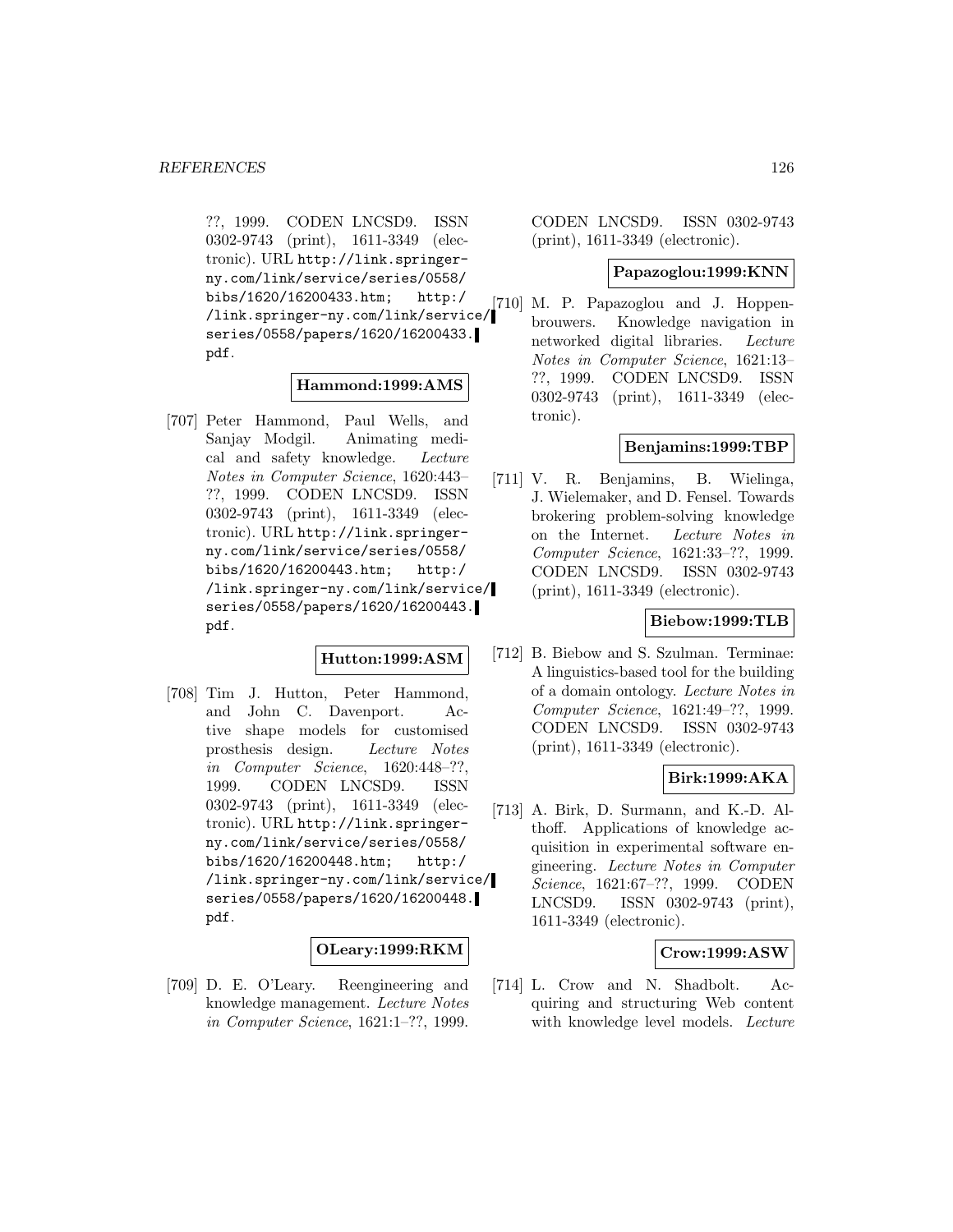Notes in Computer Science, 1621:85– ??, 1999. CODEN LNCSD9. ISSN 0302-9743 (print), 1611-3349 (electronic).

## **Domingue:1999:KBN**

[715] J. Domingue and E. Motta. A knowledge-based news server supporting ontology-driven story enrichment and knowledge retrieval. Lecture Notes in Computer Science, 1621:103–??, 1999. CODEN LNCSD9. ISSN 0302- 9743 (print), 1611-3349 (electronic).

#### **Goasdoue:1999:MIS**

[716] F. Goasdoue and C. Reynaud. Modeling information sources for information integration. Lecture Notes in Computer Science, 1621:121–??, 1999. CODEN LNCSD9. ISSN 0302-9743 (print), 1611-3349 (electronic).

#### **Gomez-Perez:1999:ORR**

[717] A. Gomez-Perez and D. Rojas-Amaya. Ontological reengineering for reuse. Lecture Notes in Computer Science, 1621:139–??, 1999. CODEN LNCSD9. ISSN 0302-9743 (print), 1611-3349 (electronic).

# **Groot:1999:FVD**

[718] P. Groot, A. Ten Teije, and F. Van Harmelen. Formally verifying dynamic properties of knowledge based systems. Lecture Notes in Computer Science, 1621:157–??, 1999. CODEN LNCSD9. ISSN 0302-9743 (print), 1611-3349 (electronic).

### **Herlea:1999:IBR**

[719] D. E. Herlea, C. M. Jonker, J. Treur, and N. J. E. Wijngaards. Integration of behavioural requirements spec-

ification within knowledge engineering. Lecture Notes in Computer Science, 1621:173–??, 1999. CODEN LNCSD9. ISSN 0302-9743 (print), 1611-3349 (electronic).

# **Hoefling:1999:TOS**

[720] B. Hoefling, T. Liebig, D. Roesner, and L. Webel. Towards an ontology for substances and related actions. Lecture Notes in Computer Science, 1621:191–??, 1999. CODEN LNCSD9. ISSN 0302-9743 (print), 1611-3349 (electronic).

### **Kalfoglou:1999:UFO**

[721] Y. Kalfoglou and D. Robertson. Use of formal ontologies to support error checking in specifications. Lecture Notes in Computer Science, 1621:207– ??, 1999. CODEN LNCSD9. ISSN 0302-9743 (print), 1611-3349 (electronic).

#### **Oussalah:1999:OST**

[722] M. Oussalah and K. Messaadia. The ontologies of semantic and transfer links. Lecture Notes in Computer Science, 1621:225–??, 1999. CODEN LNCSD9. ISSN 0302-9743 (print), 1611-3349 (electronic).

## **Parmentier:1999:DPS**

[723] T. Parmentier and D. Ziebelin. Distributed problem solving environment dedicated to DNA sequence annotation. Lecture Notes in Computer Science, 1621:243–??, 1999. CODEN LNCSD9. ISSN 0302-9743 (print), 1611-3349 (electronic).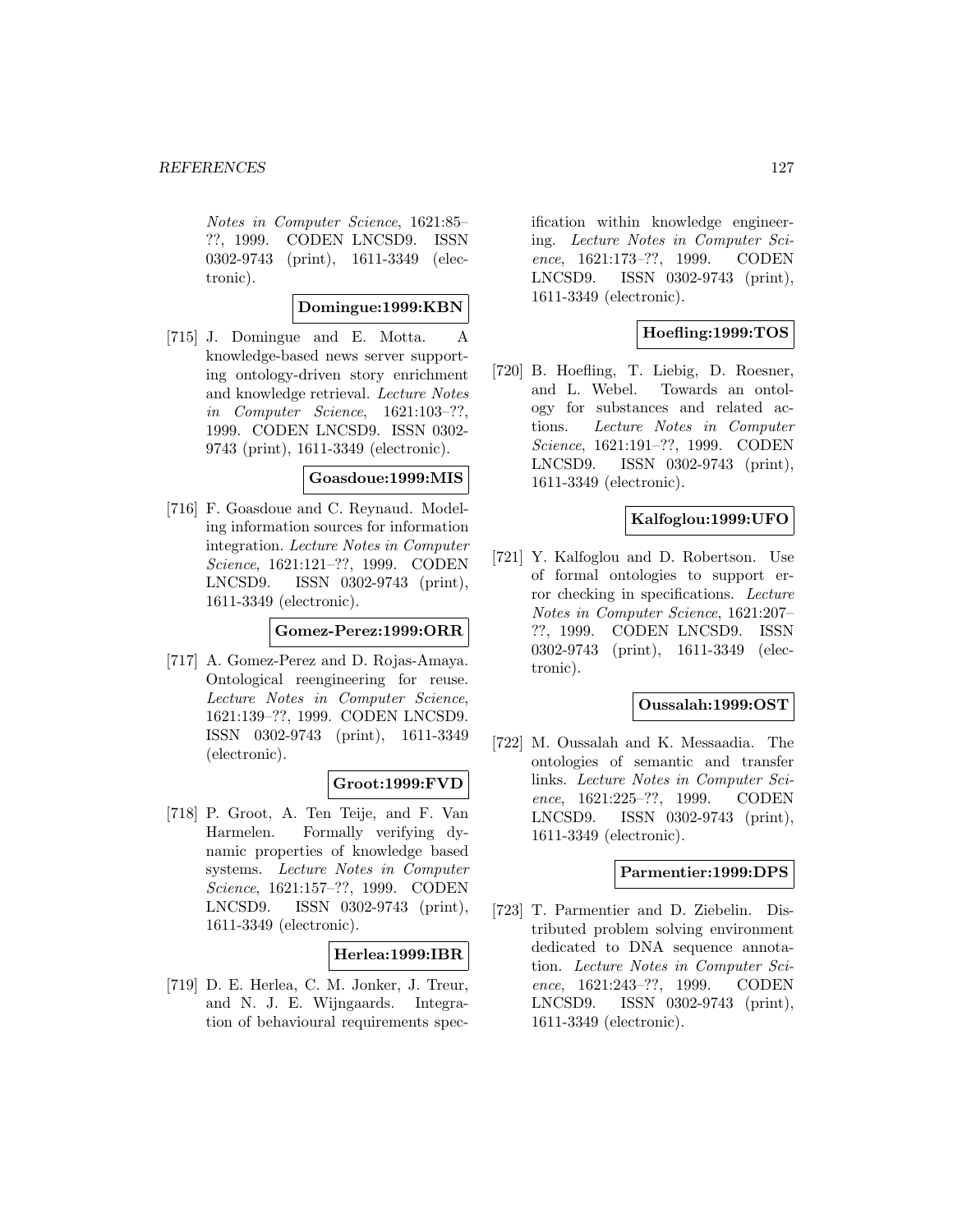#### **Puuronen:1999:KAM**

[724] S. Puuronen and V. Terziyan. Knowledge acquisition from multiple experts based on semantics of concepts. Lecture Notes in Computer Science, 1621: 259–??, 1999. CODEN LNCSD9. ISSN 0302-9743 (print), 1611-3349 (electronic).

#### **Stumme:1999:AEK**

[725] G. Stumme. Acquiring expert knowledge for the design of conceptual information systems. Lecture Notes in Computer Science, 1621:275–??, 1999. CODEN LNCSD9. ISSN 0302-9743 (print), 1611-3349 (electronic).

### **White:1999:CBA**

[726] S. White and D. Sleeman. A constraintbased approach to the description of competence. Lecture Notes in Computer Science, 1621:291–??, 1999. CODEN LNCSD9. ISSN 0302-9743 (print), 1611-3349 (electronic).

# **Beydoun:1999:HIK**

[727] G. Beydoun and A. Hoffmann. Holism and incremental knowledge acquisition. Lecture Notes in Computer Science, 1621:309–??, 1999. CODEN LNCSD9. ISSN 0302-9743 (print), 1611-3349 (electronic).

#### **Breuker:1999:IPS**

[728] J. Breuker. Indexing problem solving methods for reuse. Lecture Notes in Computer Science, 1621:315–??, 1999. CODEN LNCSD9. ISSN 0302-9743 (print), 1611-3349 (electronic).

### **Cairo:1999:SMR**

[729] O. Cairo, J. Barreiro, and F. Solsona. Software methodologies at risk. Lecture Notes in Computer Science, 1621: 323–??, 1999. CODEN LNCSD9. ISSN 0302-9743 (print), 1611-3349 (electronic).

## **Faure:1999:KAP**

[730] D. Faure and C. Nedellec. Knowledge acquisition of predicate argument structures from technical texts using machine learning: The system ASIUM. Lecture Notes in Computer Science, 1621:329–??, 1999. CODEN LNCSD9. ISSN 0302-9743 (print), 1611-3349 (electronic).

# **Izumi:1999:IED**

[731] N. Izumi, A. Maruyama, A. Suzuki, and T. Yamaguchi. An interoperative environment for developing expert systems. Lecture Notes in Computer Science, 1621:335–??, 1999. CODEN LNCSD9. ISSN 0302-9743 (print), 1611-3349 (electronic).

# **Jansen:1999:UMN**

[732] M. G. Jansen and P. Beys. On the use of meaningful names in knowledgebased systems. Lecture Notes in Computer Science, 1621:341–??, 1999. CODEN LNCSD9. ISSN 0302-9743 (print), 1611-3349 (electronic).

### **Martinez-Bejar:1999:FIK**

[733] R. Martinez-Bejar, F. Ibañez-Cruz, L.-G. Thong, and T. M. Cao. FMR: An incremental knowledge acquisition system for fuzzy domains. Lecture Notes in Computer Science, 1621:349– ??, 1999. CODEN LNCSD9. ISSN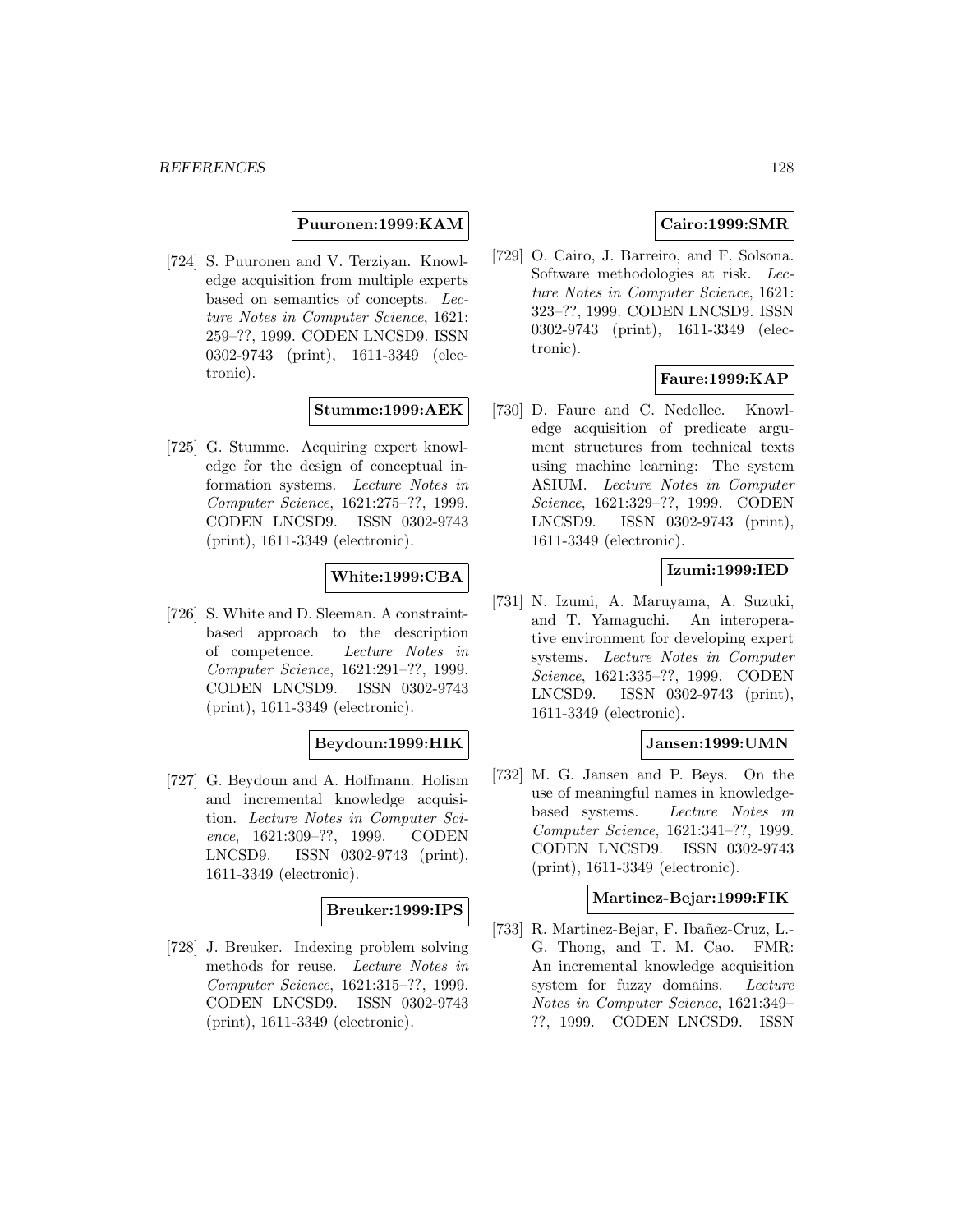0302-9743 (print), 1611-3349 (electronic).

**Parpola:1999:ASS**

[734] P. Parpola. Applying SeSKA to Sisyphus III. Lecture Notes in Computer Science, 1621:355–??, 1999. CODEN LNCSD9. ISSN 0302-9743 (print), 1611-3349 (electronic).

### **Perkuhn:1999:DSC**

[735] R. Perkuhn. Describing similar control flows for families of problem-solving methods. Lecture Notes in Computer Science, 1621:361–??, 1999. CODEN LNCSD9. ISSN 0302-9743 (print), 1611-3349 (electronic).

### **Puppe:1999:MKE**

[736] F. Puppe. Meta knowledge for extending diagnostic consultation to critiquing systems. Lecture Notes in Computer Science, 1621:367–??, 1999. CODEN LNCSD9. ISSN 0302-9743 (print), 1611-3349 (electronic).

#### **Rabarijoana:1999:EXC**

[737] A. Rabarijoana, R. Dieng, and O. Corby. Exploitation of XML for corporate knowledge management. Lecture Notes in Computer Science, 1621: 373–??, 1999. CODEN LNCSD9. ISSN 0302-9743 (print), 1611-3349 (electronic).

### **Schmalhofer:1999:OAS**

[738] F. Schmalhofer and L. Van Elst. An oligo-agents system with shared responsibilities for knowledge management. Lecture Notes in Computer Science, 1621:379–??, 1999. CODEN LNCSD9. ISSN 0302-9743 (print), 1611-3349 (electronic).

## **Sellini:1999:VKV**

[739] F. Sellini and P.-A. Yvars. Veri-KoMoD: Verification of knowledge models in the mechanical design field. Lecture Notes in Computer Science, 1621:385–??, 1999. CODEN LNCSD9. ISSN 0302-9743 (print), 1611-3349 (electronic).

### **Stuckenschmidt:1999:FFU**

[740] H. Stuckenschmidt and K. C. Ranze. A flexible framework for uncertain expertise. Lecture Notes in Computer Science, 1621:391–??, 1999. CODEN LNCSD9. ISSN 0302-9743 (print), 1611-3349 (electronic).

## **Wolf:1999:EOT**

[741] R. P. Wolf. Elicitation of operational track grids. Lecture Notes in Computer Science, 1621:397–??, 1999. CODEN LNCSD9. ISSN 0302-9743 (print), 1611-3349 (electronic).

#### **Harbour:1999:RST**

[742] M. G. Harbour and J. A. De la Puente. Reliable software technologies Ada-Europe '99. Lecture Notes in Computer Science, 1622:i–xiii, 1–449, 1999. CODEN LNCSD9. ISSN 0302- 9743 (print), 1611-3349 (electronic).

## **Albrecht:1999:TTF**

[743] R. F. Albrecht. Topological theory of fuzziness. Lecture Notes in Computer Science, 1625:1–??, 1999. CODEN LNCSD9. ISSN 0302-9743 (print), 1611-3349 (electronic).

#### **Kovacs:1999:SBS**

[744] S. Kovacs. Similarity based system reconfiguration by fuzzy classification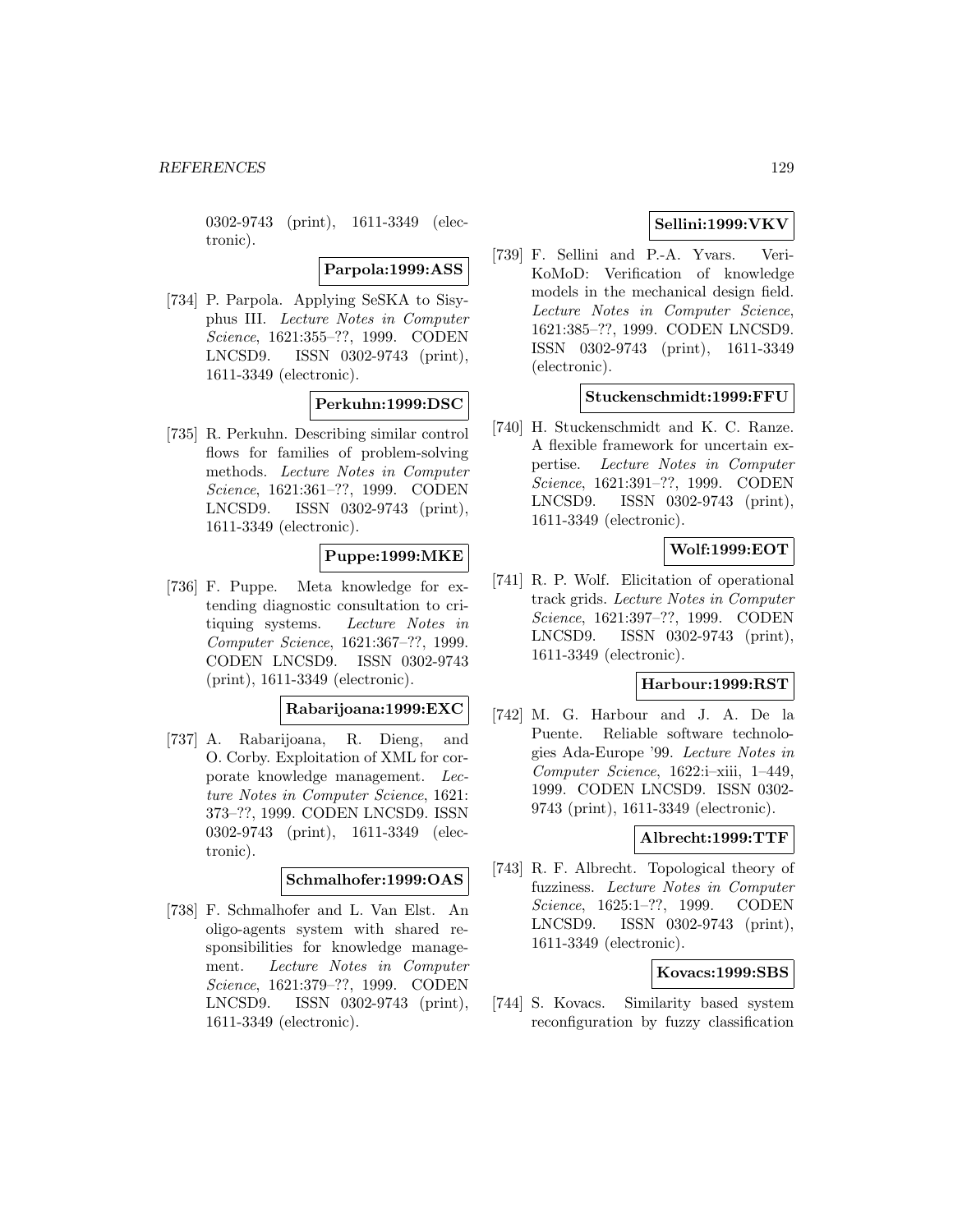and hierarchical interpolate fuzzy reasoning. Lecture Notes in Computer Science, 1625:12–??, 1999. CODEN LNCSD9. ISSN 0302-9743 (print), 1611-3349 (electronic).

## **Skinner:1999:FSF**

[745] J. F. Skinner, Y. M. Garibaldi, and E. C. Ifeachor. A fuzzy system for fetal heart rate assessment. Lecture Notes in Computer Science, 1625:20–??, 1999. CODEN LNCSD9. ISSN 0302-9743 (print), 1611-3349 (electronic).

### **Drechsler:1999:EGC**

[746] N. Drechsler, W. Guenther, and R. Drechsler. Efficient graph coloring by evolutionary algorithms. Lecture Notes in Computer Science, 1625: 30–??, 1999. CODEN LNCSD9. ISSN 0302-9743 (print), 1611-3349 (electronic).

### **Takahashi:1999:DDR**

[747] A. Takahashi and A. Borisov. Determination of decision rules on the basis of genetic algorithms. Lecture Notes in Computer Science, 1625:40–??, 1999. CODEN LNCSD9. ISSN 0302-9743 (print), 1611-3349 (electronic).

# **Habtom:1999:MRS**

[748] R. Habtom. Modeling a refrigeration system using recurrent neural networks. Lecture Notes in Computer Science, 1625:47–??, 1999. CODEN LNCSD9. ISSN 0302-9743 (print), 1611-3349 (electronic).

# **Tan:1999:ENS**

[749] Y. Tan, P. Fang, Y. Zhang, and S. Yang. Evaluating nugget sizes of spot welds by using artificial neural

network. Lecture Notes in Computer Science, 1625:53–??, 1999. CODEN LNCSD9. ISSN 0302-9743 (print), 1611-3349 (electronic).

## **Kohonen:1999:SRI**

[750] T. Kohonen. Spotting relevant information in extremely large document collections. Lecture Notes in Computer Science, 1625:59–??, 1999. CODEN LNCSD9. ISSN 0302-9743 (print), 1611-3349 (electronic).

# **Borgulya:1999:FCG**

[751] I. Borgulya. Fuzzy controller generation with a fuzzy classification method. Lecture Notes in Computer Science, 1625:62–??, 1999. CODEN LNCSD9. ISSN 0302-9743 (print), 1611-3349 (electronic).

### **Fernandez:1999:TOF**

[752] F. Fernandez and J. Gutierrez. Transformation and optimization of fuzzy controllers using signal processing techniques. Lecture Notes in Computer Science, 1625:75–??, 1999. CODEN LNCSD9. ISSN 0302-9743 (print), 1611-3349 (electronic).

### **Kramer:1999:FCD**

[753] K.-D. Kramer, J. Kirschner, and S. Woehlbier. Fuzzy-control design tool for low-cost microcontrollers (FHFC-Tool). Lecture Notes in Computer Science, 1625:88–??, 1999. CODEN LNCSD9. ISSN 0302-9743 (print), 1611-3349 (electronic).

### **Lacan:1999:SOE**

[754] J. Lacan and P. Chatonnay. Search of optimal error correcting codes with genetic algorithms. Lecture Notes in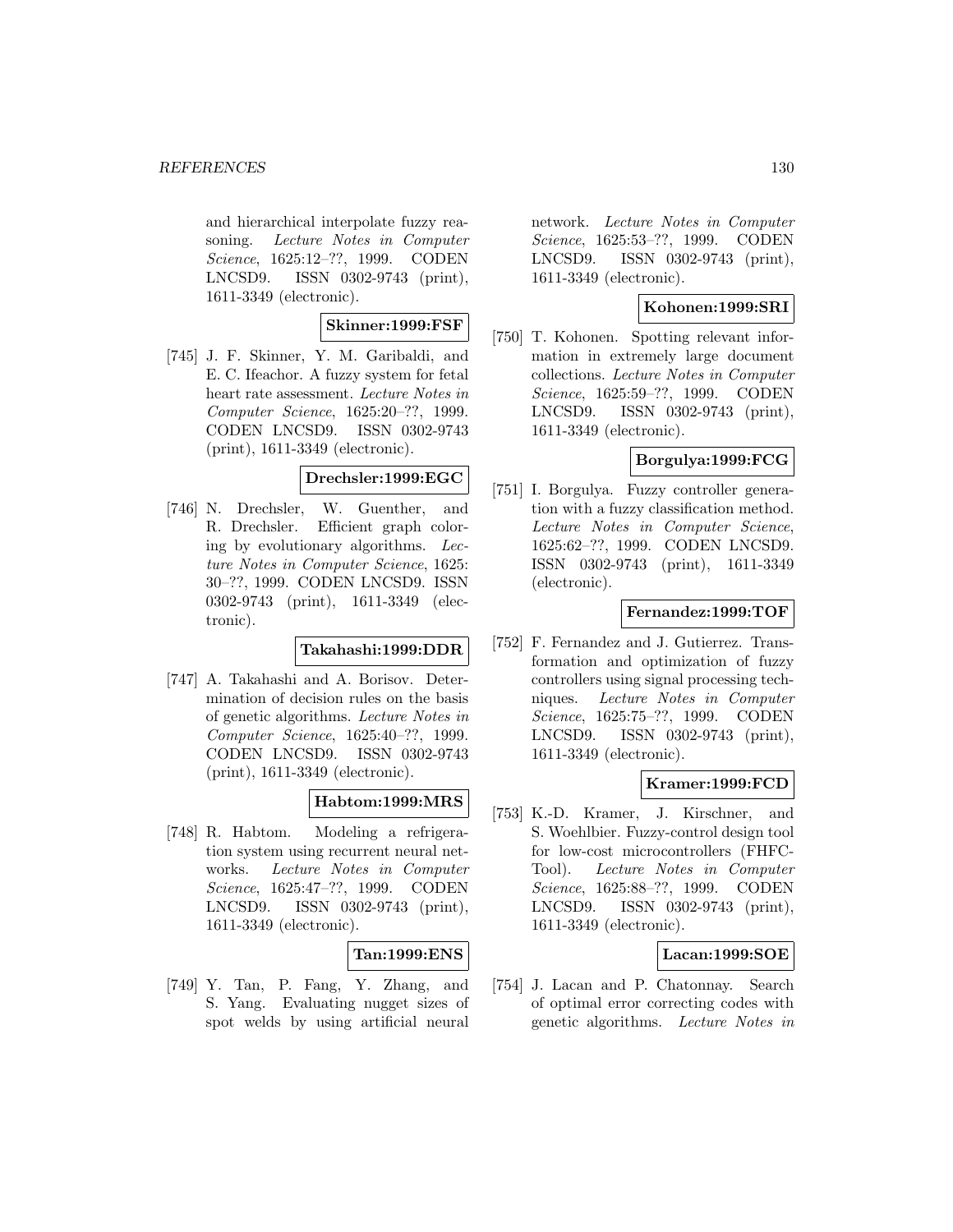Computer Science, 1625:93–??, 1999. CODEN LNCSD9. ISSN 0302-9743 (print), 1611-3349 (electronic).

**Imai:1999:UCE**

[755] K. Imai, N. Kamiura, and Y. Hata. An unsupervised clustering with evolutionary strategy to estimate the cluster number. Lecture Notes in Computer Science, 1625:99–??, 1999. CODEN LNCSD9. ISSN 0302-9743 (print), 1611-3349 (electronic).

#### **Drechsler:1999:MOO**

[756] N. Drechsler, R. Drechsler, and B. Becker. Multi-objective optimization in evolutionary algorithms using satisfiability classes. Lecture Notes in Computer Science, 1625:108–??, 1999. CODEN LNCSD9. ISSN 0302-9743 (print), 1611-3349 (electronic).

### **Martyna:1999:NNA**

[757] J. Martyna. Neural network approach to design of distributed hard real-time systems. Lecture Notes in Computer Science, 1625:118–??, 1999. CODEN LNCSD9. ISSN 0302-9743 (print), 1611-3349 (electronic).

### **Ungerer:1999:STC**

[758] C. Ungerer, D. Stuebener, C. Kirchmair, and M. Sturm. Supporting traditional controller of combustion engines by means of neural networks. Lecture Notes in Computer Science, 1625:132– ??, 1999. CODEN LNCSD9. ISSN 0302-9743 (print), 1611-3349 (electronic).

### **Bongards:1999:CBW**

[759] M. Bongards. Controlling biological wastewater treatment plants using

fuzzy control and neural networks. Lecture Notes in Computer Science, 1625: 142–??, 1999. CODEN LNCSD9. ISSN 0302-9743 (print), 1611-3349 (electronic).

# **Menhaj:1999:NFC**

[760] M. B. Menhaj and F. Razzazi. A new fuzzy character segmentation algorithm for Persian / Arabic typed texts. Lecture Notes in Computer Science, 1625:151–??, 1999. CODEN LNCSD9. ISSN 0302-9743 (print), 1611-3349 (electronic).

### **Canuto:1999:RMF**

[761] A. Canuto, G. Howells, and M. Fairhurst. RePART: A modified fuzzy ARTMAP for pattern recognition. Lecture Notes in Computer Science, 1625:159–??, 1999. CODEN LNCSD9. ISSN 0302- 9743 (print), 1611-3349 (electronic).

# **Farbiz:1999:AAF**

[762] F. Farbiz, M. B. Menhaj, and S. A. Motamedi. An adaptive C-average fuzzy control filter for image enhancement. Lecture Notes in Computer Science, 1625:169–??, 1999. CODEN LNCSD9. ISSN 0302-9743 (print), 1611-3349 (electronic).

#### **Gomez-Skarmeta:1999:POS**

[763] A. F. Gomez-Skarmeta, F. Jimenez, and J. Ibañez. Pareto-optimality in scheduling problems. Lecture Notes in Computer Science, 1625:177–??, 1999. CODEN LNCSD9. ISSN 0302-9743 (print), 1611-3349 (electronic).

# **Cao:1999:CMC**

[764] Y. Cao and L. Cao. Controlled Markov chain optimization of genetic algo-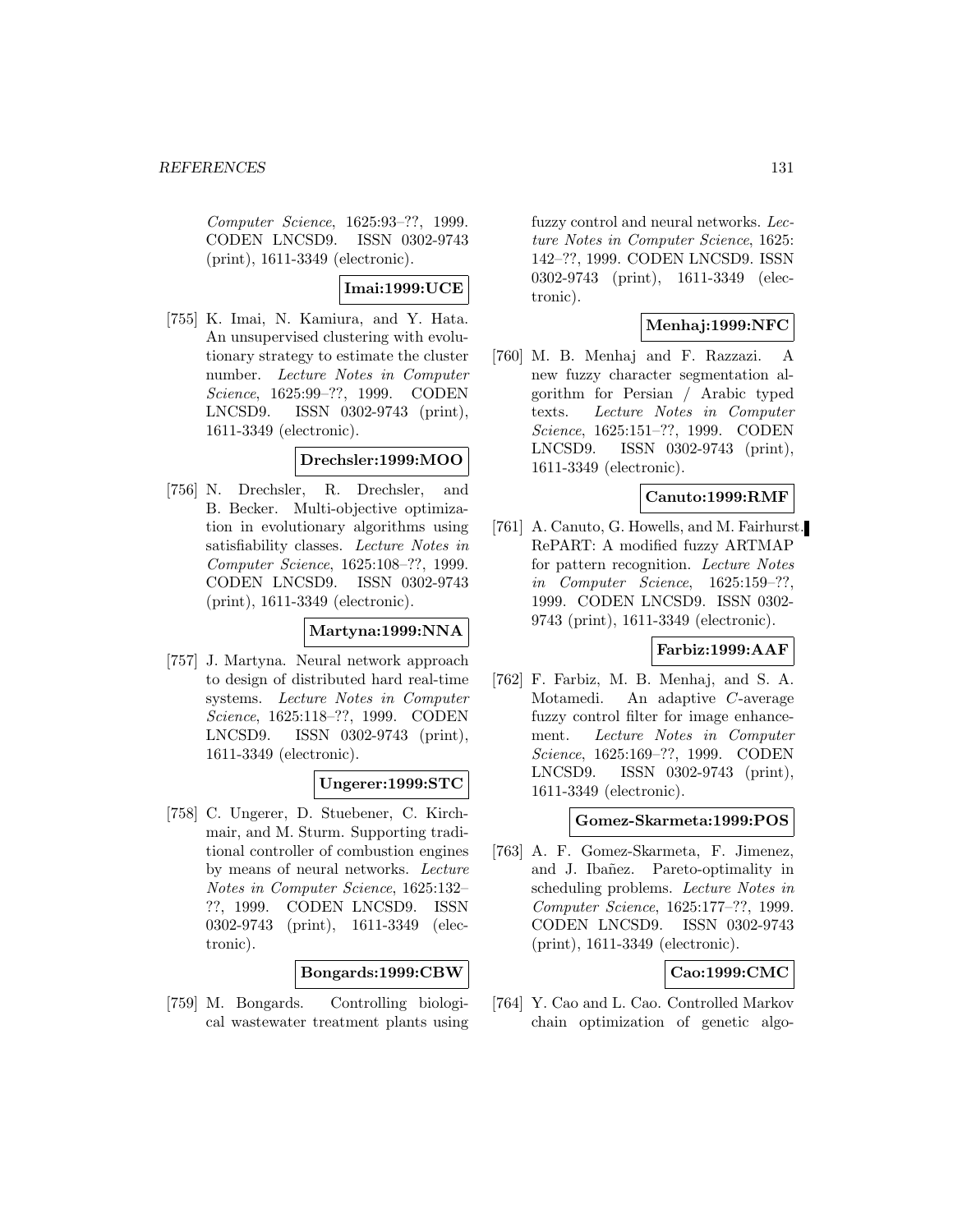#### *REFERENCES* 132

rithms. Lecture Notes in Computer Science, 1625:186–??, 1999. CODEN LNCSD9. ISSN 0302-9743 (print), 1611-3349 (electronic).

# **Cotta:1999:TEP**

[765] C. Cotta and J. M. Troya. Tackling epistatic problems using dynastically optimal recombination. Lecture Notes in Computer Science, 1625:197– ??, 1999. CODEN LNCSD9. ISSN 0302-9743 (print), 1611-3349 (electronic).

### **Kopco:1999:EMC**

[766] N. Kopco, P. Sincak, and H. Veregin. Extended methods for classification of remotely sensed images based on ARTMAP neural networks. Lecture Notes in Computer Science, 1625:206– ??, 1999. CODEN LNCSD9. ISSN 0302-9743 (print), 1611-3349 (electronic).

## **Brandstetter:1999:AAN**

[767] P. Brandstetter and M. Skotnica. Application of artificial neural network in control of vector pulse-width modulation inverter. Lecture Notes in Computer Science, 1625:220–??, 1999. CODEN LNCSD9. ISSN 0302-9743 (print), 1611-3349 (electronic).

## **Schmitter:1999:MMM**

[768] E. D. Schmitter. Modeling multiple microstructure transformations in steels with a Boltzmann neural net. Lecture Notes in Computer Science, 1625:225– ??, 1999. CODEN LNCSD9. ISSN 0302-9743 (print), 1611-3349 (electronic).

## **DeJong:1999:ECWb**

[769] K. De Jong. Evolutionary computation: Where we are and where we're headed. Lecture Notes in Computer Science, 1625:230–??, 1999. CODEN LNCSD9. ISSN 0302-9743 (print), 1611-3349 (electronic).

## **Ivanescu:1999:FCU**

[770] M. Ivanescu and V. Stoian. Fuzzy controllers by unconventional technologies for tentacle arms. Lecture Notes in Computer Science, 1625:232–??, 1999. CODEN LNCSD9. ISSN 0302-9743 (print), 1611-3349 (electronic).

## **Bonkovic:1999:CRA**

[771] M. Bonkovic, D. Stipanicev, and M. Stula. Control of robot arm approach by fuzzy pattern comparison technique. Lecture Notes in Computer Science, 1625:246–??, 1999. CODEN LNCSD9. ISSN 0302-9743 (print), 1611-3349 (electronic).

#### **Varachiu:1999:FSC**

[772] N. Varachiu. A fuzzy shapes characterization for robotics. Lecture Notes in Computer Science, 1625:253–??, 1999. CODEN LNCSD9. ISSN 0302-9743 (print), 1611-3349 (electronic).

## **Attolico:1999:ABA**

[773] G. Attolico, A. Itta, G. Cicirelli, and T. D'Orazio. ART-based automatic generation of membership functions for fuzzy controllers in robotics. Lecture Notes in Computer Science, 1625:259– ??, 1999. CODEN LNCSD9. ISSN 0302-9743 (print), 1611-3349 (electronic).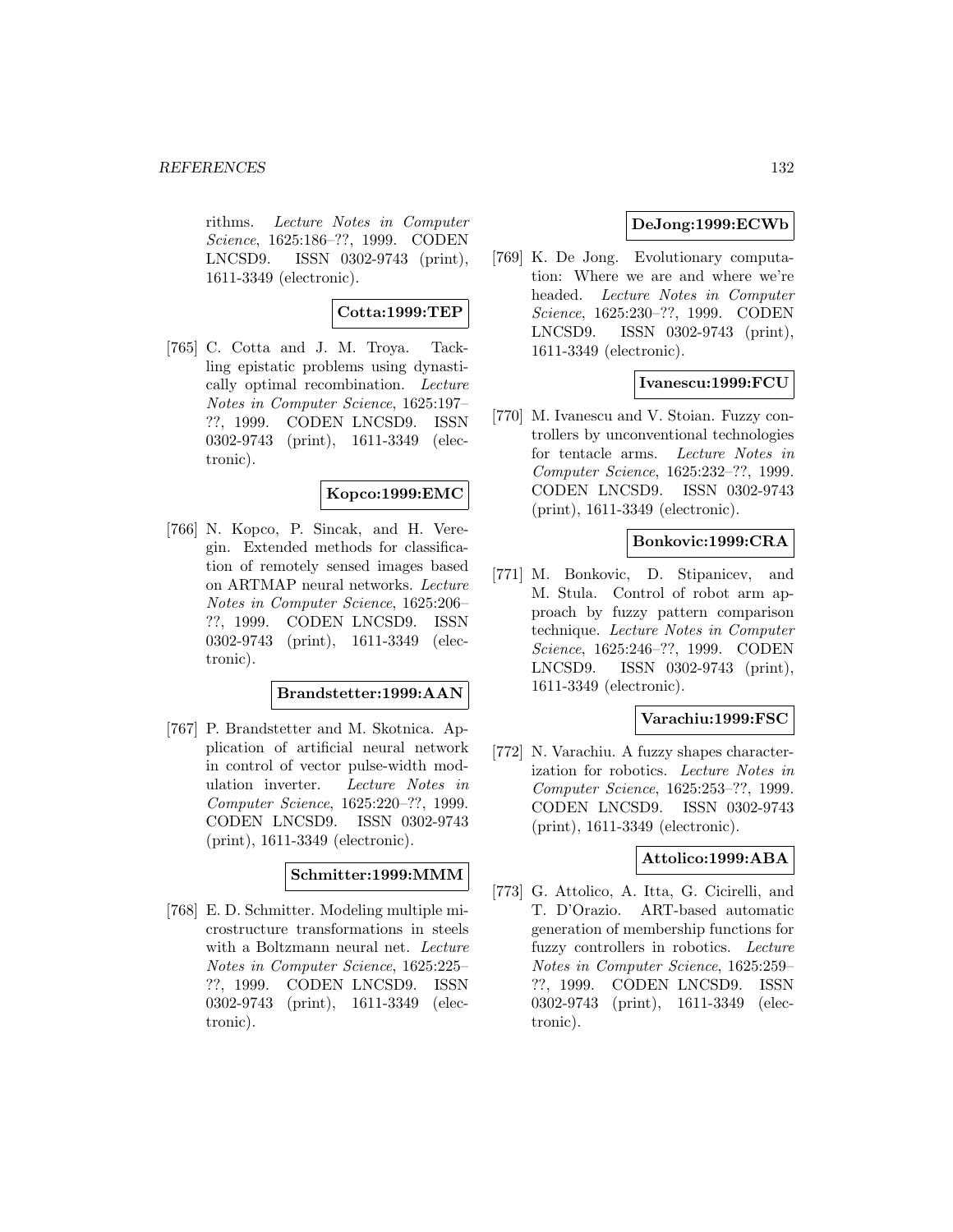**Trajkovski:1999:TTL**

[774] G. Trajkovski and B. Cukic. On two types of L0M fuzzy lattices. Lecture Notes in Computer Science, 1625:272– ??, 1999. CODEN LNCSD9. ISSN 0302-9743 (print), 1611-3349 (electronic).

### **Mesiar:1999:GCM**

[775] R. Mesiar. Generated connectives in many valued logic. Lecture Notes in Computer Science, 1625:282–??, 1999. CODEN LNCSD9. ISSN 0302-9743 (print), 1611-3349 (electronic).

# **Baczynski:1999:CCF**

[776] M. Baczynski and J. Drewniak. Conjugacy classes of fuzzy implications. Lecture Notes in Computer Science, 1625: 287–??, 1999. CODEN LNCSD9. ISSN 0302-9743 (print), 1611-3349 (electronic).

#### **Baczynski:1999:CDI**

[777] M. Baczynski. Characterization of dienes implication. Lecture Notes in Computer Science, 1625:299–??, 1999. CODEN LNCSD9. ISSN 0302-9743 (print), 1611-3349 (electronic).

### **Aizenberg:1999:NNB**

[778] I. N. Aizenberg. Neural networks based on multi-valued and universal binary neurons: Theory, application to image processing and recognition. Lecture Notes in Computer Science, 1625:306–??, 1999. CODEN LNCSD9. ISSN 0302-9743 (print), 1611-3349 (electronic).

### **Shabani:1999:MTT**

[779] A. Shabani, M. B. Menhaj, and H. B. Tabrizi. Modeling of thermal two dimensional free turbulent jet by a three layer two time scale cellular neural network. Lecture Notes in Computer Science, 1625:317–??, 1999. CODEN LNCSD9. ISSN 0302-9743 (print), 1611-3349 (electronic).

# **Neagoe:1999:NAD**

[780] V. Neagoe, M. Valcu, and B. Sabac. A neural approach for detection of road direction in autonomous navigation. Lecture Notes in Computer Science, 1625:324–??, 1999. CODEN LNCSD9. ISSN 0302-9743 (print), 1611-3349 (electronic).

### **Neagoe:1999:NSM**

[781] V. Neagoe and I. Fratila. A neural segmentation of multispectral satellite images. Lecture Notes in Computer Science, 1625:334–??, 1999. CODEN LNCSD9. ISSN 0302-9743 (print), 1611-3349 (electronic).

#### **Cao:1999:DTJ**

[782] Y. J. Cao, N. Ireson, L. Bull, and R. Miles. Design of a traffic junction controller using classifier system and fuzzy logic. Lecture Notes in Computer Science, 1625:342–??, 1999. CODEN LNCSD9. ISSN 0302-9743 (print), 1611-3349 (electronic).

### **Niittymaeki:1999:UFL**

[783] J. Niittymaeki. Using fuzzy logic to control traffic signals at multi-phase intersections. Lecture Notes in Computer Science, 1625:354–??, 1999. CODEN LNCSD9. ISSN 0302-9743 (print), 1611-3349 (electronic).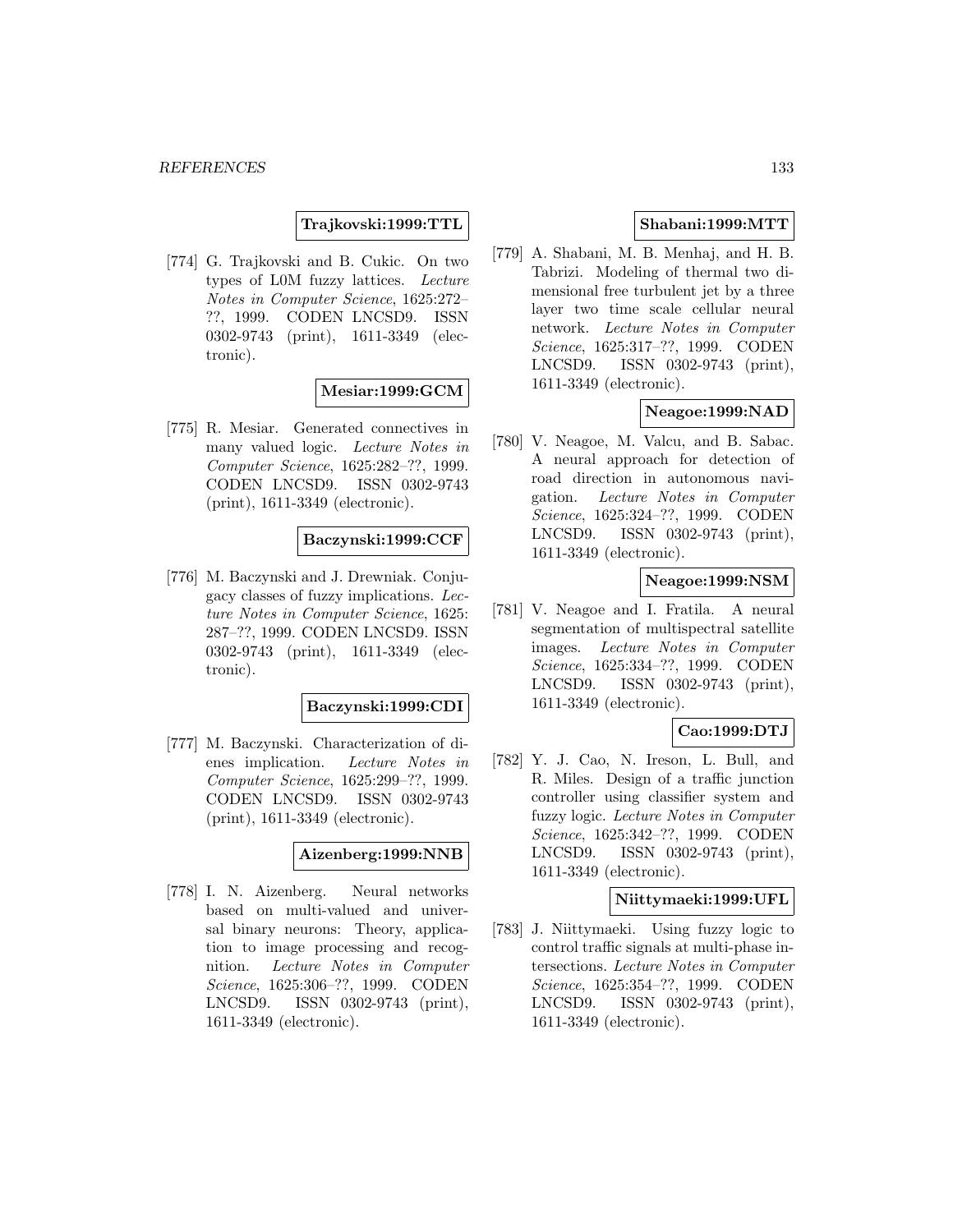### **Gharieb:1999:FCN**

[784] W. Gharieb. Fuzzy control to nonminimal phase processes. Lecture Notes in Computer Science, 1625:363–??, 1999. CODEN LNCSD9. ISSN 0302- 9743 (print), 1611-3349 (electronic).

### **Kodagoda:1999:RCF**

[785] K. R. S. Kodagoda, W. S. Wijesoma, and E. K. Teoh. Robust un-coupled fuzzy controller for longitudinal and lateral control of an AGV. Lecture Notes in Computer Science, 1625:370– ??, 1999. CODEN LNCSD9. ISSN 0302-9743 (print), 1611-3349 (electronic).

### **Precup:1999:CMT**

[786] R.-E. Precup, S. Preitl, and S. Solyom. Center manifold theory approach to the stability analysis of fuzzy control systems. Lecture Notes in Computer Science, 1625:382–??, 1999. CODEN LNCSD9. ISSN 0302-9743 (print), 1611-3349 (electronic).

# **Knicker:1999:SAF**

[787] R. Knicker. Stability analysis of fuzzy and other nonlinear systems based on the method of convex decomposition. Lecture Notes in Computer Science, 1625:391–??, 1999. CODEN LNCSD9. ISSN 0302-9743 (print), 1611-3349 (electronic).

## **Deng:1999:FUC**

[788] H. Deng and C.-H Yeh. Fuzzy utilities comparison in multicriteria analysis. Lecture Notes in Computer Science, 1625:401–??, 1999. CODEN LNCSD9. ISSN 0302-9743 (print), 1611-3349 (electronic).

#### **Huellermeier:1999:PFC**

[789] E. Huellermeier. A possibilistic formalization of case-based reasoning and decision making. Lecture Notes in Computer Science, 1625:411–??, 1999. CODEN LNCSD9. ISSN 0302-9743 (print), 1611-3349 (electronic).

### **Thomas:1999:PDN**

[790] M. Thomas, C. Pacha, and K. Goser. Parameter determination for nanoscale modelling. Lecture Notes in Computer Science, 1625:421–??, 1999. CODEN LNCSD9. ISSN 0302-9743 (print), 1611-3349 (electronic).

### **Gilsdorf:1999:ORA**

[791] I. Gilsdorf and W. Brauer. Optimizing routing algorithms in telecommunication networks with neural networks and fuzzy logic. Lecture Notes in Computer Science, 1625:427–??, 1999. CODEN LNCSD9. ISSN 0302-9743 (print), 1611-3349 (electronic).

#### **Nolle:1999:OWR**

[792] L. Nolle, A. Armstrong, A. Hopgood, and A. Ware. Optimum work roll profile selection in the hot rolling of wide steel strip using computational intelligence. Lecture Notes in Computer Science, 1625:435–??, 1999. CODEN LNCSD9. ISSN 0302-9743 (print), 1611-3349 (electronic).

#### **Reuter:1999:AEE**

[793] M. Reuter and C. Zemke. Analysing epileptic events on-line by softcomputing-systems. Lecture Notes in Computer Science, 1625:453–??, 1999. CODEN LNCSD9. ISSN 0302-9743 (print), 1611-3349 (electronic).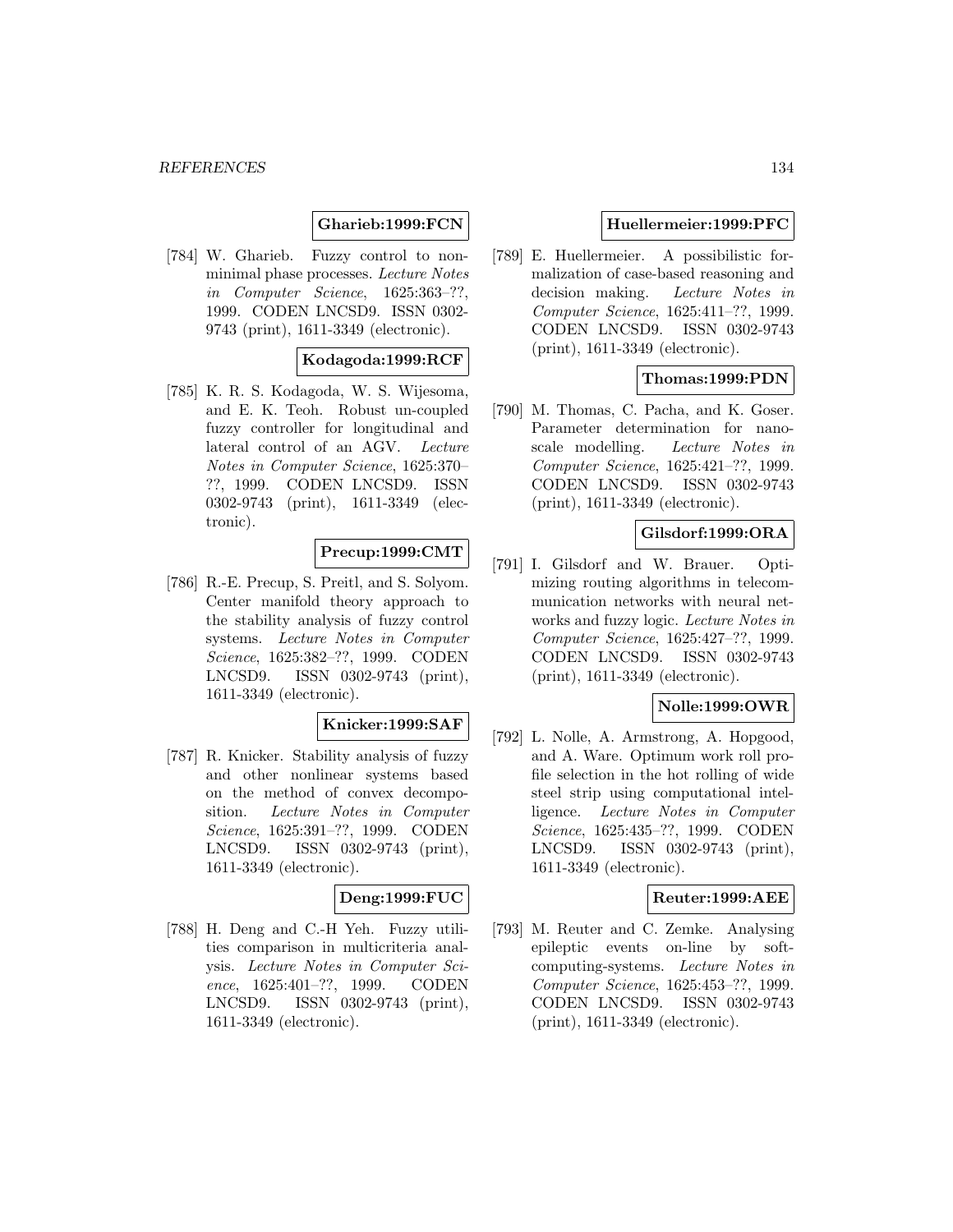## **Kacprzyk:1999:ILS**

[794] J. Kacprzyk and S. Zadrozny. On interactive linguistic summarization of databases via a fuzzy-logic-based querying add-on to Microsoft Access[R]. Lecture Notes in Computer Science, 1625:462–??, 1999. CODEN LNCSD9. ISSN 0302-9743 (print), 1611-3349 (electronic).

#### **Ahmed:1999:GPF**

[795] M. Ahmed, E. Damiani, and A. G. B. Tettamanzi. A general-purpose fuzzy engine for crop control. Lecture Notes in Computer Science, 1625:473–??, 1999. CODEN LNCSD9. ISSN 0302- 9743 (print), 1611-3349 (electronic).

## **Vascak:1999:FCP**

[796] J. Vascak. Fuzzy control of a physical double inverted pendulum model. Lecture Notes in Computer Science, 1625: 482–??, 1999. CODEN LNCSD9. ISSN 0302-9743 (print), 1611-3349 (electronic).

### **Wijesoma:1999:SSF**

[797] W. S. Wijesoma and K. R. S. Kodagoda. Synthesis of stable fuzzy PD/PID control laws for robotic manipulators from a variable structure systems standpoint. Lecture Notes in Computer Science, 1625:495–??, 1999. CODEN LNCSD9. ISSN 0302-9743 (print), 1611-3349 (electronic).

## **Bosc:1999:DSB**

[798] P. Bosc, O. Pivert, and L. Ughetto. On data summaries based on gradual rules. Lecture Notes in Computer Science, 1625:512–??, 1999. CODEN LNCSD9. ISSN 0302-9743 (print), 1611-3349 (electronic).

## **Marshall:1999:WTC**

[799] P. Marshall and Z. Bandar. Working towards connectionist modeling of term formation. Lecture Notes in Computer Science, 1625:522–??, 1999. CODEN LNCSD9. ISSN 0302-9743 (print), 1611-3349 (electronic).

# **Reuter:1999:QMN**

[800] M. Reuter. A quantization-model of the neural nets. Lecture Notes in Computer Science, 1625:530–??, 1999. CODEN LNCSD9. ISSN 0302-9743 (print), 1611-3349 (electronic).

### **Falkowski:1999:RAU**

[801] B.-J. Falkowski. Risk analysis using perceptrons and quadratic programming. Lecture Notes in Computer Science, 1625:543–??, 1999. CODEN LNCSD9. ISSN 0302-9743 (print), 1611-3349 (electronic).

## **Praczyk:1999:FRP**

[802] J. Praczyk, H. Kiendl, and T. Slawinski. Finding relevant process characteristics with a method for data-based complexity reduction. Lecture Notes in Computer Science, 1625:548–??, 1999. CODEN LNCSD9. ISSN 0302-9743 (print), 1611-3349 (electronic).

#### **Martyna:1999:TCA**

[803] J. Martyna. Traffic control in ail ATM network using rough set theory. Lecture Notes in Computer Science, 1625:556–??, 1999. CODEN LNCSD9. ISSN 0302-9743 (print), 1611-3349 (electronic).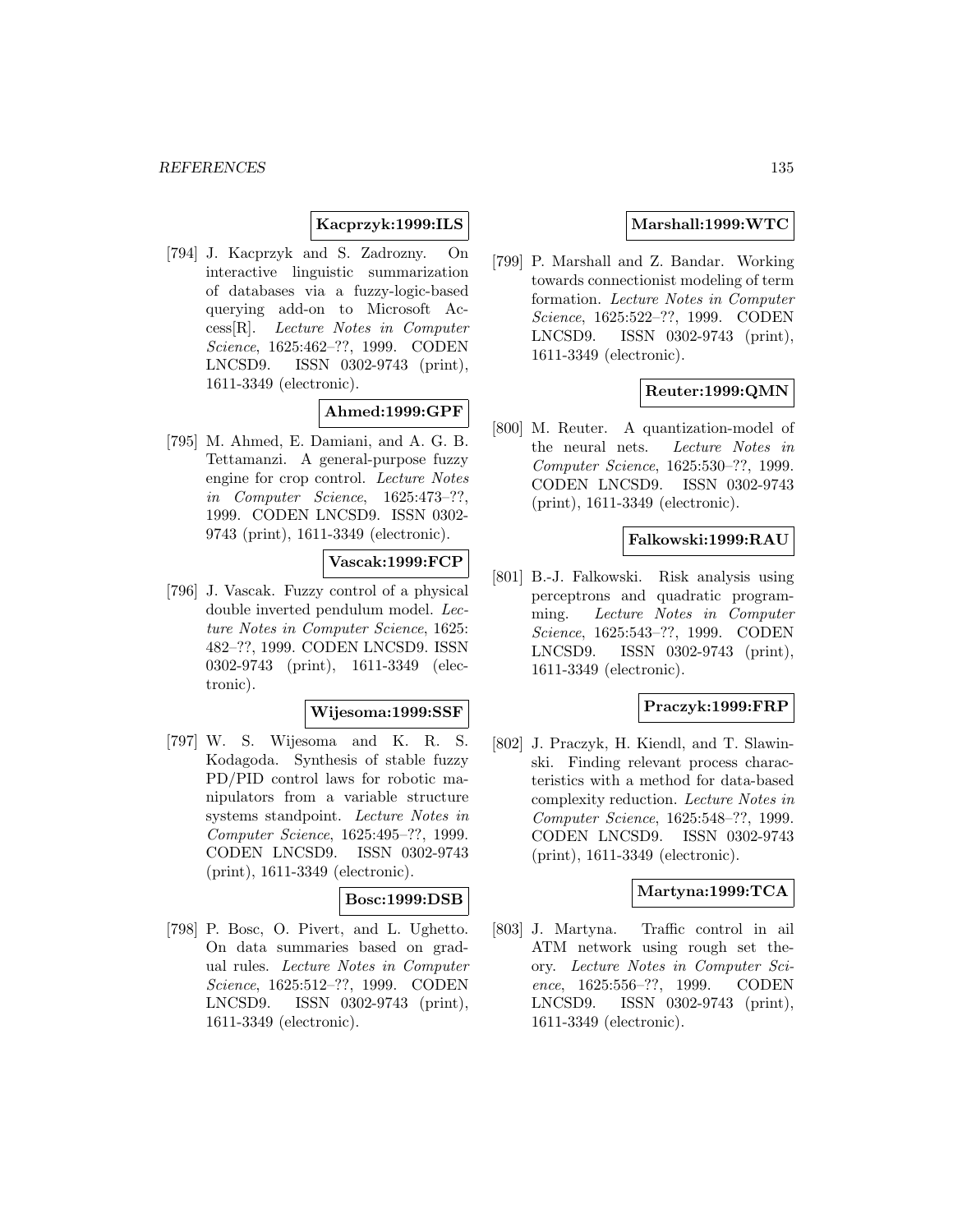#### **Butkiewicz:1999:ECT**

[804] B. S. Butkiewicz, T. Mroczek, and M. W. Grzybek. Evaluation of characteristic temperatures of materials using an approximate reasoning method. Lecture Notes in Computer Science, 1625: 569–??, 1999. CODEN LNCSD9. ISSN 0302-9743 (print), 1611-3349 (electronic).

## **Castelletti:1999:HCA**

[805] R. Castelletti, E. Damiani, G. Righini, and R. Khosla. A human centered architecture for distributed retrieval of medical images. Lecture Notes in Computer Science, 1625:578–??, 1999. CODEN LNCSD9. ISSN 0302-9743 (print), 1611-3349 (electronic).

## **Reuter:1999:RRT**

[806] M. Reuter and D. P. F. Moeller. Representing the real-time behaviour of technical processes in neural nets by using the phase-space-flow of the degrees of freedom of the nets. Lecture Notes in Computer Science, 1625:589–??, 1999. CODEN LNCSD9. ISSN 0302-9743 (print), 1611-3349 (electronic).

### **Kromer:1999:SNN**

[807] T. Kromer. Spatial neural networks based on fractal algorithms biomorph nets of nets of. Lecture Notes in Computer Science, 1625:603–??, 1999. CODEN LNCSD9. ISSN 0302-9743 (print), 1611-3349 (electronic).

#### **Dafinca:1999:ACS**

[808] L. Dafinca. Adaptive control systems based on neural networks. Lecture Notes in Computer Science, 1625:615– ??, 1999. CODEN LNCSD9. ISSN

0302-9743 (print), 1611-3349 (electronic).

#### **Buzoianu:1999:FAU**

[809] M. Buzoianu, F. Oltean, and A. Agapie. Function approximation using tensor product Bernstein polynomials neuro and evolutionary approaches. Lecture Notes in Computer Science, 1625:625–??, 1999. CODEN LNCSD9. ISSN 0302-9743 (print), 1611-3349 (electronic).

#### **Filip:1999:TCA**

[810] I. Filip, O. Prostean, and D. Curiac. Tuning considerations above a fuzzy controller used for the synchronous generator. Lecture Notes in Computer Science, 1625:632–??, 1999. CODEN LNCSD9. ISSN 0302-9743 (print), 1611-3349 (electronic).

### **Lamata:1999:SGA**

[811] M. T. Lamata, J. I. Pelaez, J. C. Sierra, and J. M. Bravo. A sectoring genetic algorithm for the urban waste collection problem. Lecture Notes in Computer Science, 1625:642–??, 1999. CODEN LNCSD9. ISSN 0302-9743 (print), 1611-3349 (electronic).

# **Kraeht:1999:POG**

[812] C. Kraeht, H. Geyer, P. Ulbig, and S. Schulz. Parameter optimization of group contribution methods in high dimensional solution spaces. Lecture Notes in Computer Science, 1625:647– ??, 1999. CODEN LNCSD9. ISSN 0302-9743 (print), 1611-3349 (electronic).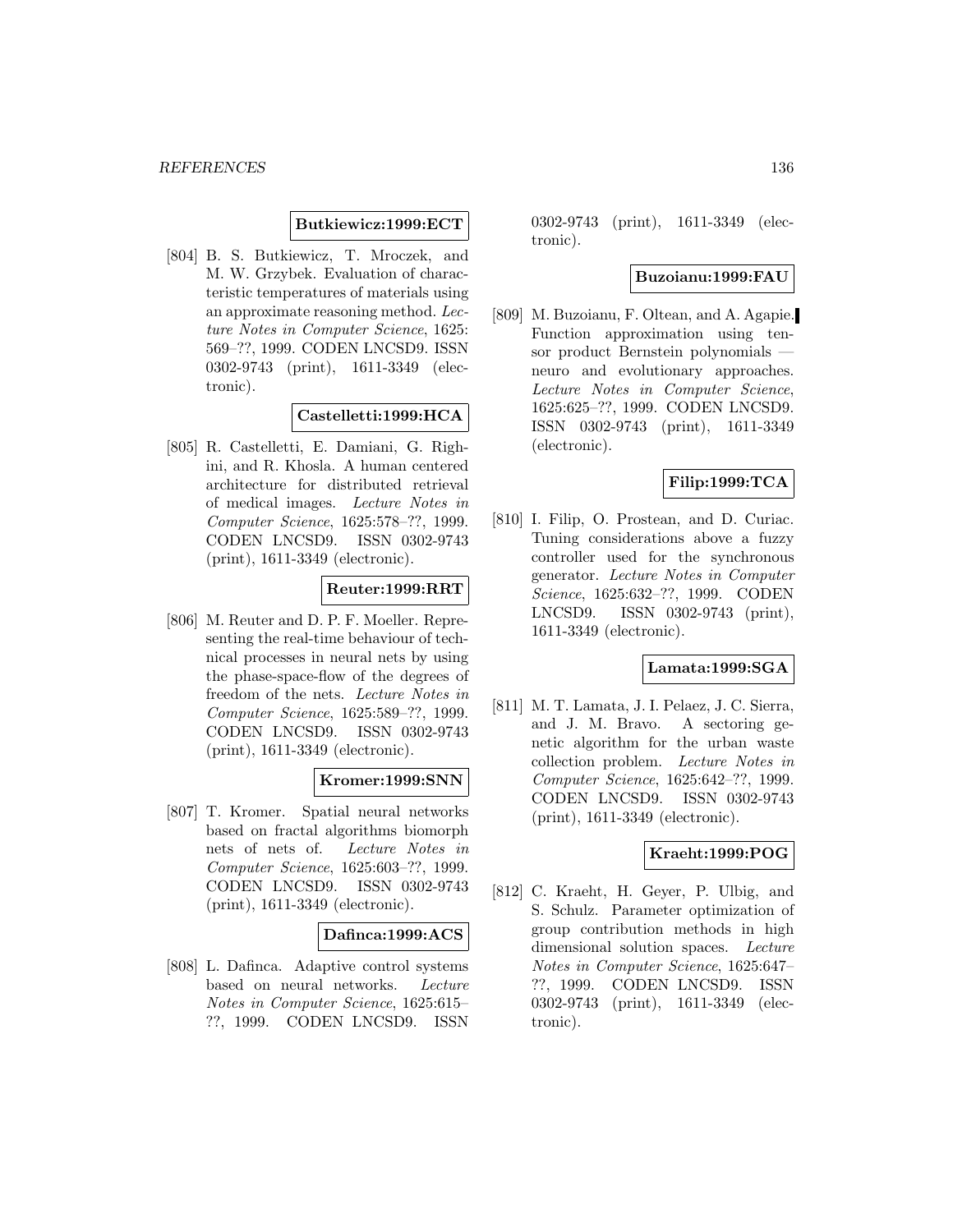## **Djamschidi:1999:AHA**

[813] R. Djamschidi and A. Bruckner. Applying heuristic algorithms on structuring europeanwide distribution networks. Lecture Notes in Computer Science, 1625:658–??, 1999. CODEN LNCSD9. ISSN 0302-9743 (print), 1611-3349 (electronic).

### **Grigore:1999:CNS**

[814] Ovidiu Grigore and Octavian Grigore. The control of a nonlinear system using neural networks. Lecture Notes in Computer Science, 1625:667–??, 1999. CODEN LNCSD9. ISSN 0302-9743 (print), 1611-3349 (electronic).

### **Krause:1999:DUH**

[815] P. Krause. Demonstration of the use of hyperinference: Position control using an electric disc-motor. Lecture Notes in Computer Science, 1625:671–??, 1999. CODEN LNCSD9. ISSN 0302-9743 (print), 1611-3349 (electronic).

### **Astanin:1999:SKB**

[816] S. V. Astanin and T. G. Kalashnikova. Synthesis of knowledges based on inductive generalization. Lecture Notes in Computer Science, 1625:676–??, 1999. CODEN LNCSD9. ISSN 0302- 9743 (print), 1611-3349 (electronic).

### **Halinka:1999:ABF**

[817] A. Halinka, M. Szewczyk, and B. Witek. ANN-based fault type and location identification system for autonomous preventive-restoration control of complex electrical power system plants. Lecture Notes in Computer Science, 1625:682–??, 1999. CODEN LNCSD9. ISSN 0302-9743 (print), 1611-3349 (electronic).

## **Bachiller:1999:OHS**

[818] P. Bachiller, R. M. Perez, P. Martinez, and P. L. Aguilar. Optimal hidden structure for feedforward neural networks. Lecture Notes in Computer Science, 1625:684–??, 1999. CODEN LNCSD9. ISSN 0302-9743 (print), 1611-3349 (electronic).

## **Uchida:1999:RBI**

[819] H. Uchida, Y. Hata, K. Suei, and H. Nakagawa. Relation between the IADL and physical fitness tests focusing on uncertainty of answering questionnaire in elderly women. Lecture Notes in Computer Science, 1625:686– ??, 1999. CODEN LNCSD9. ISSN 0302-9743 (print), 1611-3349 (electronic).

#### **Doeben-Henisch:1999:TAB**

[820] C. Doeben-Henisch and J. P. Hasebrook. A toolbox of artificial brain cells to simulate classical and operant learning behavior. Lecture Notes in Computer Science, 1625:689–??, 1999. CODEN LNCSD9. ISSN 0302-9743 (print), 1611-3349 (electronic).

### **Halinka:1999:IAB**

[821] A. Halinka, M. Szewczyk, and B. Witek. Intelligent, ANN-based identification system of complex generating sets operating mode. Lecture Notes in Computer Science, 1625:692–??, 1999. CODEN LNCSD9. ISSN 0302-9743 (print), 1611-3349 (electronic).

#### **DeCock:1999:NNB**

[822] M. De Cock, F. Vynckier, and E. E. Kerre. A neural network based on linguistic modifiers. Lecture Notes in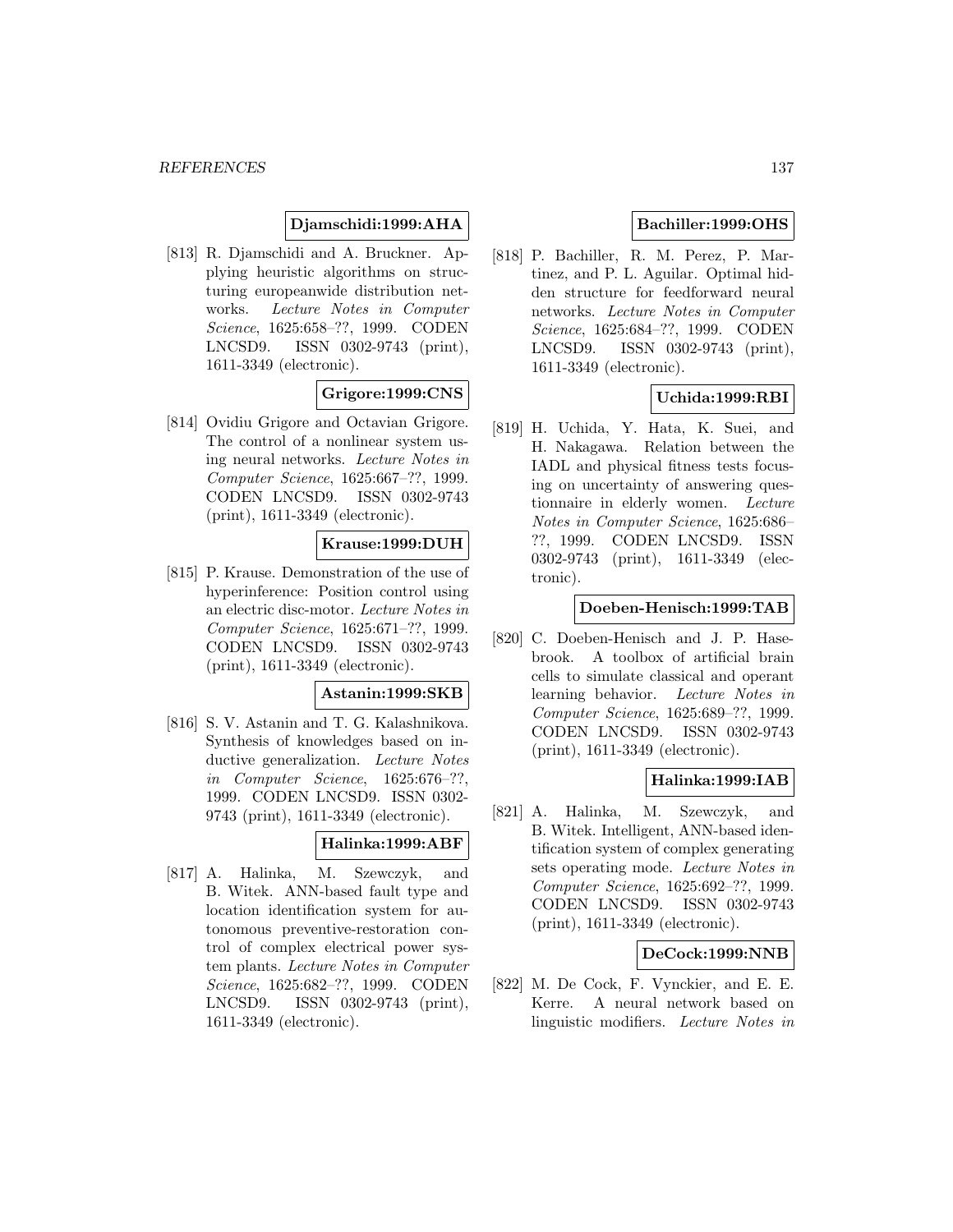Computer Science, 1625:694–??, 1999. CODEN LNCSD9. ISSN 0302-9743 (print), 1611-3349 (electronic).

## **Neagu:1999:FCM**

[823] C.-D. Neagu and V. Palade. Fuzzy computing in a MultiPurpose neural network implementation. Lecture Notes in Computer Science, 1625:697–??, 1999. CODEN LNCSD9. ISSN 0302- 9743 (print), 1611-3349 (electronic).

### **Yardimci:1999:FLC**

[824] A. Yardimci and A. S. Onural. Fuzzy logic control of child blood pressure during anesthesia. Lecture Notes in Computer Science, 1625:701–??, 1999. CODEN LNCSD9. ISSN 0302-9743 (print), 1611-3349 (electronic).

# **Dediu:1999:SCG**

[825] A. H. Dediu, A. Agapie, and N. Varachiu. Soft computing genetic tool V  $3.0$  — applications. Lecture Notes in Computer Science, 1625:704– ??, 1999. CODEN LNCSD9. ISSN 0302-9743 (print), 1611-3349 (electronic).

### **Varshavsky:1999:LEC**

[826] V. Varshavsky and V. Marakhovsky. Learning experiments with CMOS artificial neuron. Lecture Notes in Computer Science, 1625:706–??, 1999. CODEN LNCSD9. ISSN 0302-9743 (print), 1611-3349 (electronic).

### **Jacobsen:1999:UPC**

[827] Ivar Jacobsen. The unified process for component-based development. Lecture Notes in Computer Science, 1626: 1–??, 1999. CODEN LNCSD9. ISSN

0302-9743 (print), 1611-3349 (electronic). URL http://link.springerny.com/link/service/series/0558/ bibs/1626/16260001.htm; http:/ /link.springer-ny.com/link/service/ series/0558/papers/1626/16260001. pdf.

## **Scheer:1999:BPM**

[828] August-Wilhelm Scheer and Michael Hoffmann. From business process model to application system — developing an information system with the House of Business Engineering (HOBE). Lecture Notes in Computer Science, 1626:2–??, 1999. CODEN LNCSD9. ISSN 0302-9743 (print), 1611-3349 (electronic). URL http://link.springerny.com/link/service/series/0558/ bibs/1626/16260002.htm; http:/ /link.springer-ny.com/link/service/ series/0558/papers/1626/16260002. pdf.

### **Melloul:1999:CPS**

[829] Laurence Melloul, Dorothea Beringer, Neal Sample, and Gio Wiederhold. CPAM, A protocol for software composition. Lecture Notes in Computer Science, 1626:11–??, 1999. CODEN LNCSD9. ISSN 0302-9743 (print), 1611-3349 (electronic). URL http://link.springerny.com/link/service/series/0558/ bibs/1626/16260011.htm; http:/ /link.springer-ny.com/link/service/ series/0558/papers/1626/16260011. pdf.

### **Matthes:1999:POA**

[830] Florian Matthes, Holm Wegner, and Patrick Hupe. A process-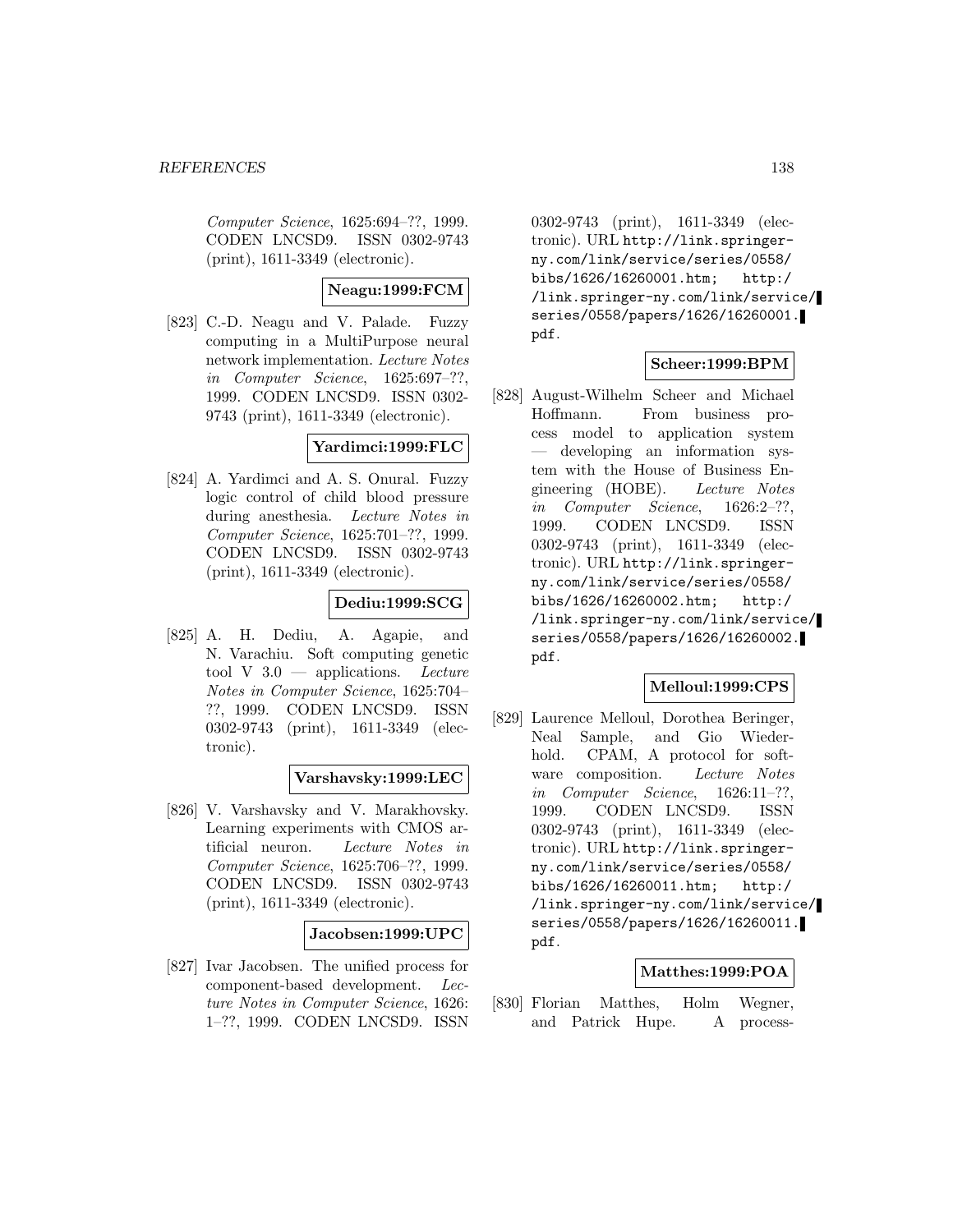oriented approach to software component definition. Lecture Notes in Computer Science, 1626:26–??, 1999. CODEN LNCSD9. ISSN 0302-9743 (print), 1611-3349 (electronic). URL http://link.springerny.com/link/service/series/0558/ bibs/1626/16260026.htm; http:/ /link.springer-ny.com/link/service/ series/0558/papers/1626/16260026. pdf.

# **Heuvel:1999:CBO**

[831] Willem-Jan van den Heuvel, Mike Papazoglou, and Manfred A. Jeusfeld. Configuring business objects from legacy systems. Lecture Notes in Computer Science, 1626:41–??, 1999. CODEN LNCSD9. ISSN 0302-9743 (print), 1611-3349 (electronic). URL http://link.springerny.com/link/service/series/0558/ bibs/1626/16260041.htm; http:/ /link.springer-ny.com/link/service/ series/0558/papers/1626/16260041. pdf.

### **Verhoef:1999:RMI**

[832] Denis Verhoef and Marcel Franckson. Risk management for IT in the large. Lecture Notes in Computer Science, 1626:57–??, 1999. CODEN LNCSD9. ISSN 0302-9743 (print), 1611-3349 (electronic). URL http://link. springer-ny.com/link/service/series/ 0558/bibs/1626/16260057.htm; http: //link.springer-ny.com/link/service/ series/0558/papers/1626/16260057. pdf.

### **Sutcliffe:1999:LBM**

[833] Alistair G. Sutcliffe and Shailey Minocha. Linking business modelling

to socio-technical system design. Lecture Notes in Computer Science, 1626: 73–??, 1999. CODEN LNCSD9. ISSN 0302-9743 (print), 1611-3349 (electronic). URL http://link.springerny.com/link/service/series/0558/ bibs/1626/16260073.htm; http:/ /link.springer-ny.com/link/service/ series/0558/papers/1626/16260073. pdf.

## **Joeris:1999:TFH**

[834] Gregor Joeris and Otthein Herzog. Towards flexible and high-level modeling and enacting of processes. Lecture Notes in Computer Science, 1626:88– ??, 1999. CODEN LNCSD9. ISSN 0302-9743 (print), 1611-3349 (electronic). URL http://link.springerny.com/link/service/series/0558/ bibs/1626/16260088.htm; http:/ /link.springer-ny.com/link/service/ series/0558/papers/1626/16260088. pdf.

### **Ralyte:1999:MES**

[835] Jolita Ralyté, Colette Rolland, and Véronique Plihon. Method enhancement with scenario based techniques. Lecture Notes in Computer Science, 1626:103–118, 1999. CODEN LNCSD9. ISSN 0302-9743 (print), 1611-3349 (electronic). URL http:// link.springer-ny.com/link/service/ series/0558/bibs/1626/16260103. htm; http://link.springer-ny. com/link/service/series/0558/papers/ 1626/16260103.pdf.

#### **Becker-Kornstaedt:1999:SPE**

[836] Ulrike Becker-Kornstaedt, Dirk Hamann, Ralf Kempkens, Peter Rösch, Martin Verlage, Richard Webby, and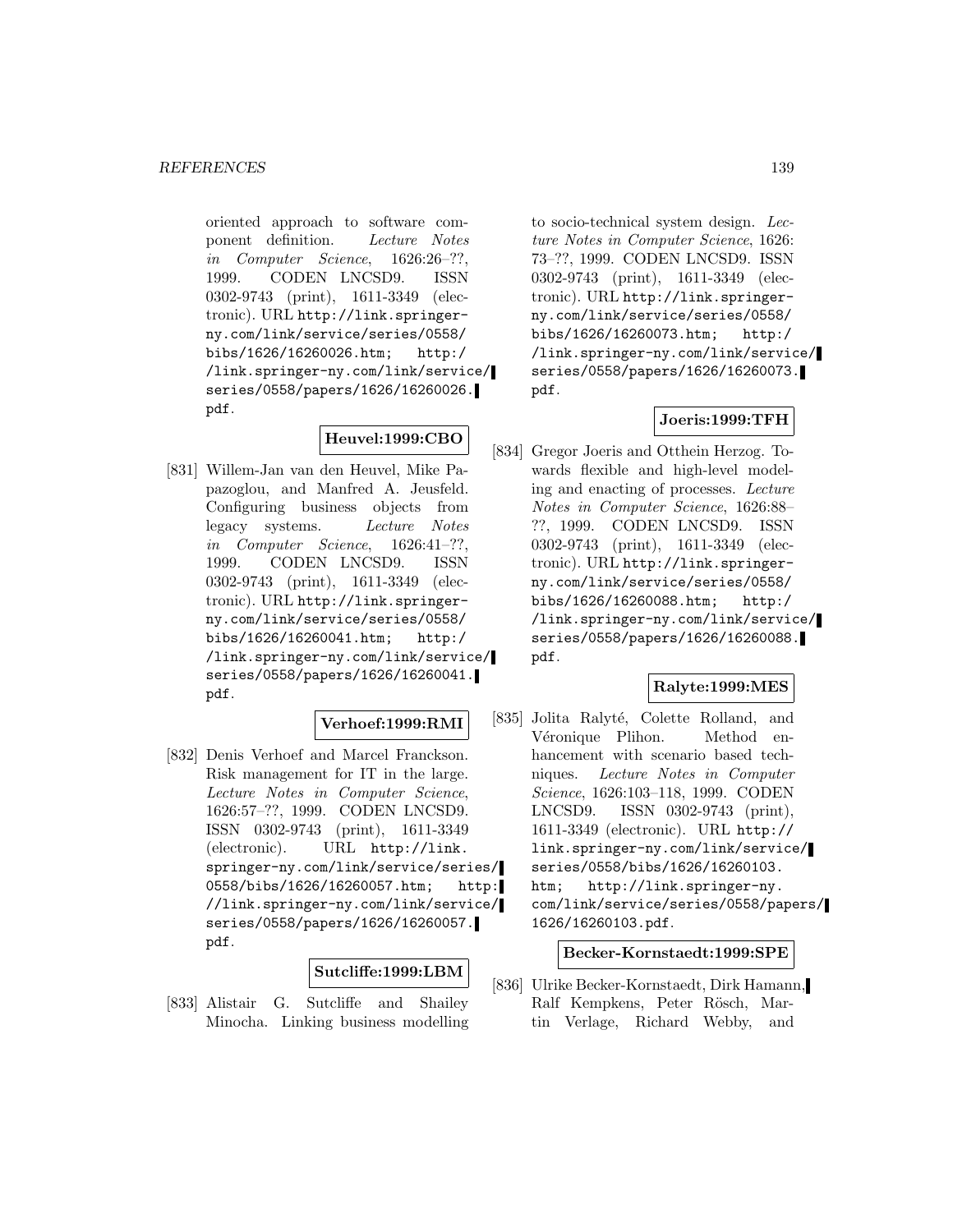Jörg Zettel. Support for the process engineer: The spearmint approach to software process definition and process guidance. Lecture Notes in Computer Science, 1626:119– ??, 1999. CODEN LNCSD9. ISSN 0302-9743 (print), 1611-3349 (electronic). URL http://link.springerny.com/link/service/series/0558/ bibs/1626/16260119.htm; http:/ /link.springer-ny.com/link/service/ series/0558/papers/1626/16260119. pdf.

### **Ansorge:1999:MCD**

[837] Dirk Ansorge, Klaus Bergner, Bernd Deifel, Nicolas Hawlitzky, Christoph Maier, Barbara Paech, Andreas Rausch, Marc Sihling, Veronika Thurner, and Sascha Vogel. Managing componentware development software reuse and the  $V$ -Modell process. Lecture Notes in Computer Science, 1626:134–??, 1999. CODEN LNCSD9. ISSN 0302-9743 (print), 1611-3349 (electronic). URL http://link.springerny.com/link/service/series/0558/ bibs/1626/16260134.htm; http:/ /link.springer-ny.com/link/service/ series/0558/papers/1626/16260134. pdf.

### **Wietek:1999:MMD**

[838] Frank Wietek. Modelling multidimensional data in a dataflow-based visual data analysis environment. Lecture Notes in Computer Science, 1626:149– ??, 1999. CODEN LNCSD9. ISSN 0302-9743 (print), 1611-3349 (electronic). URL http://link.springerny.com/link/service/series/0558/ bibs/1626/16260149.htm; http:/

/link.springer-ny.com/link/service/ series/0558/papers/1626/16260149. pdf.

### **Vassiliadis:1999:TQO**

[839] Panos Vassiliadis, Mokrane Bouzeghoub, and Christoph Quix. Towards quality-oriented data warehouse usage and evolution. Lecture Notes in Computer Science, 1626:164–??, 1999. CODEN LNCSD9. ISSN 0302-9743 (print), 1611-3349 (electronic). URL http://link.springerny.com/link/service/series/0558/ bibs/1626/16260164.htm; http:/ /link.springer-ny.com/link/service/ series/0558/papers/1626/16260164. pdf.

### **Theodoratos:1999:DGD**

[840] Dimitri Theodoratos, Spyros Ligoudistianos, and Timos Sellis. Designing the global data warehouse with SPJ views. Lecture Notes in Computer Science, 1626:180–??, 1999. CODEN LNCSD9. ISSN 0302-9743 (print), 1611-3349 (electronic). URL http://link.springerny.com/link/service/series/0558/ bibs/1626/16260180.htm; http:/ /link.springer-ny.com/link/service/ series/0558/papers/1626/16260180. pdf.

### **Sadiq:1999:AGR**

[841] Wasim Sadiq and Maria E. Orlowska. Applying graph reduction techniques for identifying structural conflicts in process models. Lecture Notes in Computer Science, 1626:195– ??, 1999. CODEN LNCSD9. ISSN 0302-9743 (print), 1611-3349 (electronic). URL http://link.springer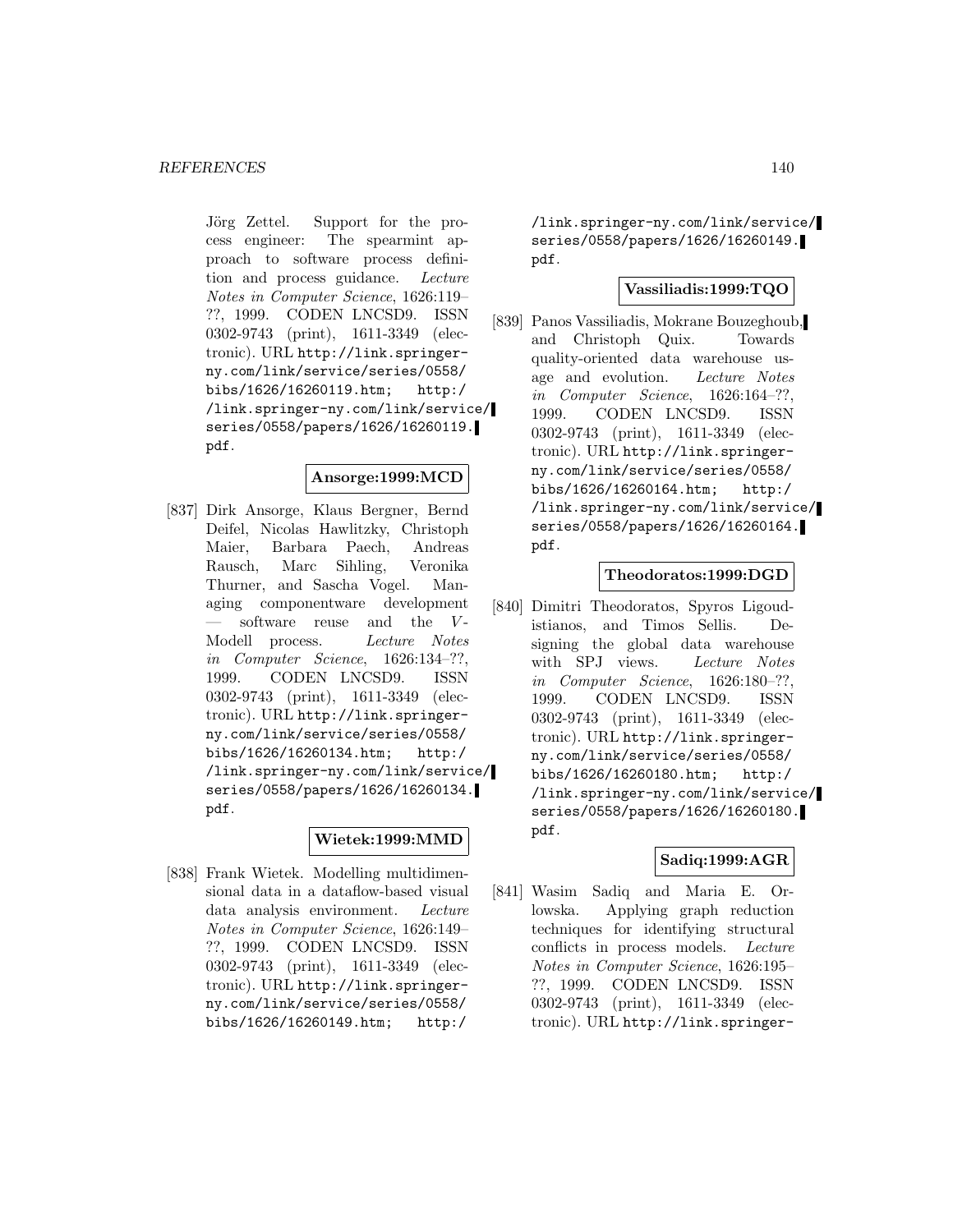ny.com/link/service/series/0558/ bibs/1626/16260195.htm; http:/ /link.springer-ny.com/link/service/ series/0558/papers/1626/16260195. pdf.

### **Hesse:1999:MVA**

[842] Wolfgang Hesse and Jörg Noack. A multi-variant approach to software process modelling. Lecture Notes in Computer Science, 1626:210–??, 1999. CODEN LNCSD9. ISSN 0302-9743 (print), 1611-3349 (electronic). URL http://link.springerny.com/link/service/series/0558/ bibs/1626/16260210.htm; http:/ /link.springer-ny.com/link/service/ series/0558/papers/1626/16260210. pdf.

### **Green:1999:OAI**

[843] Peter Green and Michael Rosemann. An ontological analysis of integrated process modelling. Lecture Notes in Computer Science, 1626:225–??, 1999. CODEN LNCSD9. ISSN 0302-9743 (print), 1611-3349 (electronic). URL http://link.springerny.com/link/service/series/0558/ bibs/1626/16260225.htm; http:/ /link.springer-ny.com/link/service/ series/0558/papers/1626/16260225. pdf.

### **Sandholm:1999:DOC**

[844] Thomas Sandholm, Stefan Tai, Dirk Slama, and Eamon Walshe. Design of object caching in a CORBA OTM system. Lecture Notes in Computer Science, 1626:241–??, 1999. CODEN LNCSD9. ISSN 0302-9743 (print), 1611-3349 (electronic). URL http:// link.springer-ny.com/link/service/

series/0558/bibs/1626/16260241. htm; http://link.springer-ny. com/link/service/series/0558/papers/ 1626/16260241.pdf.

# **Jungfer:1999:CIV**

[845] Kim Jungfer, Ulf Leser, and Patricia Rodriguez-Tomé. Constructing IDL views on relational databases. Lecture Notes in Computer Science, 1626:255– ??, 1999. CODEN LNCSD9. ISSN 0302-9743 (print), 1611-3349 (electronic). URL http://link.springerny.com/link/service/series/0558/ bibs/1626/16260255.htm; http:/ /link.springer-ny.com/link/service/ series/0558/papers/1626/16260255. pdf.

# **Oh:1999:DCT**

[846] Am suk Oh. The design of cooperative transaction model by using client-server architecture. Lecture Notes in Computer Science, 1626:269– ??, 1999. CODEN LNCSD9. ISSN 0302-9743 (print), 1611-3349 (electronic). URL http://link.springerny.com/link/service/series/0558/ bibs/1626/16260269.htm; http:/ /link.springer-ny.com/link/service/ series/0558/papers/1626/16260269. pdf.

### **Kang:1999:MSW**

[847] Myong H. Kang, Judith N. Froscher, Amit P. Sheth, Krys J. Kochut, and John A. Miller. A multilevel secure workflow management system. Lecture Notes in Computer Science, 1626:271– ??, 1999. CODEN LNCSD9. ISSN 0302-9743 (print), 1611-3349 (electronic). URL http://link.springerny.com/link/service/series/0558/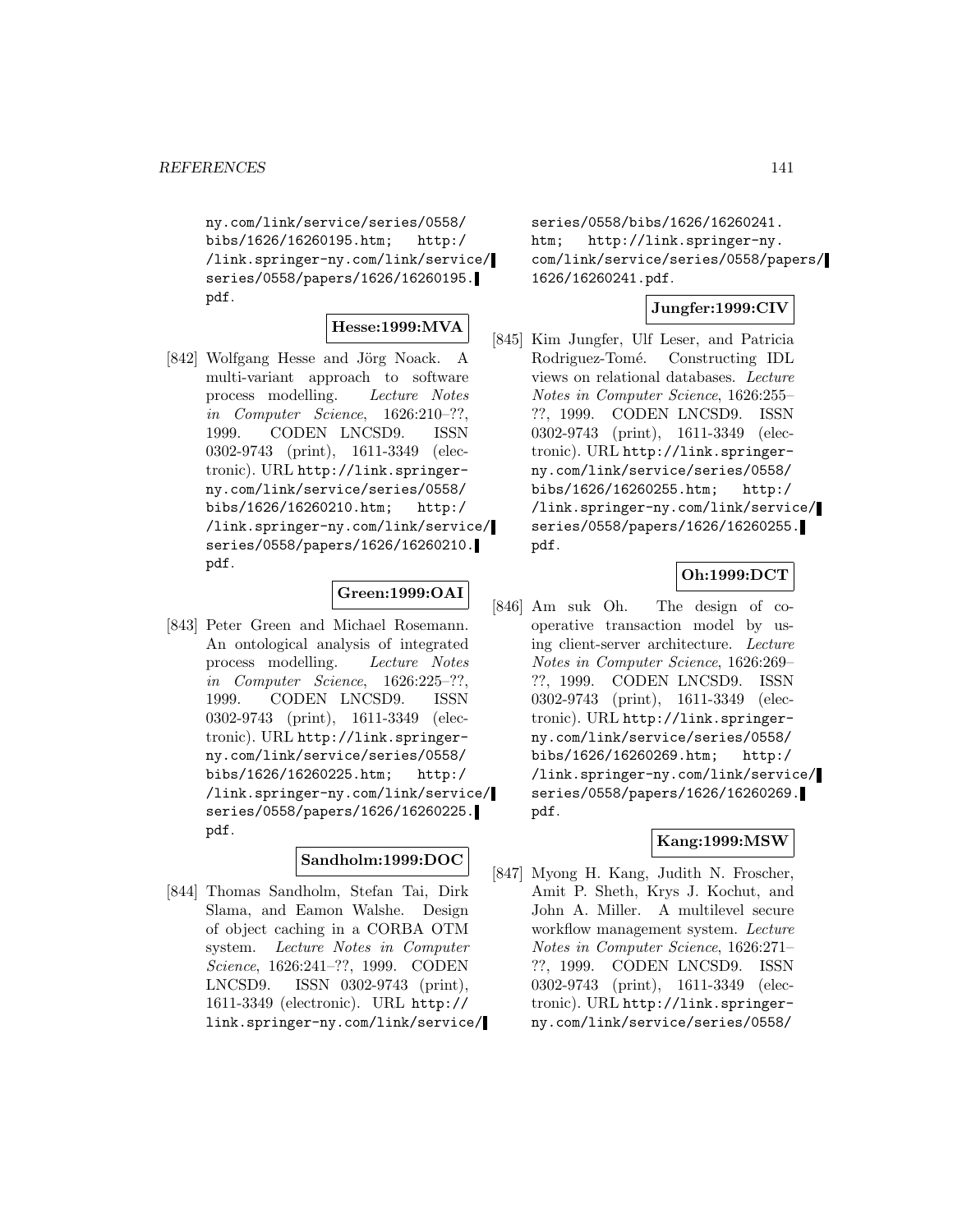bibs/1626/16260271.htm; http:/ /link.springer-ny.com/link/service/ series/0558/papers/1626/16260271. pdf.

## **Eder:1999:TCW**

[848] Johann Eder, Euthimios Panagos, and Michael Rabinovich. Time constraints in workflow systems. Lecture Notes in Computer Science, 1626:286– ??, 1999. CODEN LNCSD9. ISSN 0302-9743 (print), 1611-3349 (electronic). URL http://link.springerny.com/link/service/series/0558/ bibs/1626/16260286.htm; http:/ /link.springer-ny.com/link/service/ series/0558/papers/1626/16260286. pdf.

#### **Sellentin:1999:TCS**

[849] Jürgen Sellentin, Aiko Frank, and Bernhard Mitschang. TOGA A customizable service for datacentric collaboration. Lecture Notes in Computer Science, 1626:301–??, 1999. CODEN LNCSD9. ISSN 0302-9743 (print), 1611-3349 (electronic). URL http://link.springerny.com/link/service/series/0558/ bibs/1626/16260301.htm; http:/ /link.springer-ny.com/link/service/ series/0558/papers/1626/16260301. pdf.

**DeFerreiraRezende:1999:PAA**

[850] F. De Ferreira Rezende, U. Hewnsen, G. De Sa Oliveira, and R. C. G. Pereira. A practical approach to access heterogeneous and distributed databases. Lecture Notes in Computer Science, 1626:317–??, 1999. CODEN LNCSD9. ISSN 0302-9743 (print), 1611-3349 (electronic).

## **Rezende:1999:PAA**

[851] Fernando de Ferreira Rezende, Ulrich Hermsen, Georgiane de Sá Oliveira, Renata Costa Guedes Pereira, and Jochen Rütschlin. A practical approach to access heterogeneous and distributed databases. Lecture Notes in Computer Science, 1626:317–??, 1999. CODEN LNCSD9. ISSN 0302-9743 (print), 1611-3349 (electronic). URL http://link.springerny.com/link/service/series/0558/ bibs/1626/16260317.htm; http:/ /link.springer-ny.com/link/service/ series/0558/papers/1626/16260317. pdf.

# **Brien:1999:UAI**

[852] Peter Mc. Brien and Alexandra Poulovassilis. A uniform approach to inter-model transformations. Lecture Notes in Computer Science, 1626:333– ??, 1999. CODEN LNCSD9. ISSN 0302-9743 (print), 1611-3349 (electronic). URL http://link.springerny.com/link/service/series/0558/ bibs/1626/16260333.htm; http:/ /link.springer-ny.com/link/service/ series/0558/papers/1626/16260333. pdf.

### **McBrien:1999:UAI**

[853] P. McBrien and A. Poulovassilis. A uniform approach to inter-model transformations. Lecture Notes in Computer Science, 1626:333–??, 1999. CODEN LNCSD9. ISSN 0302-9743 (print), 1611-3349 (electronic).

### **Barbeau:1999:OOH**

[854] Franck Barbeau and José Martinez. OTHY: Object to HYpermedia. Lecture Notes in Computer Science, 1626: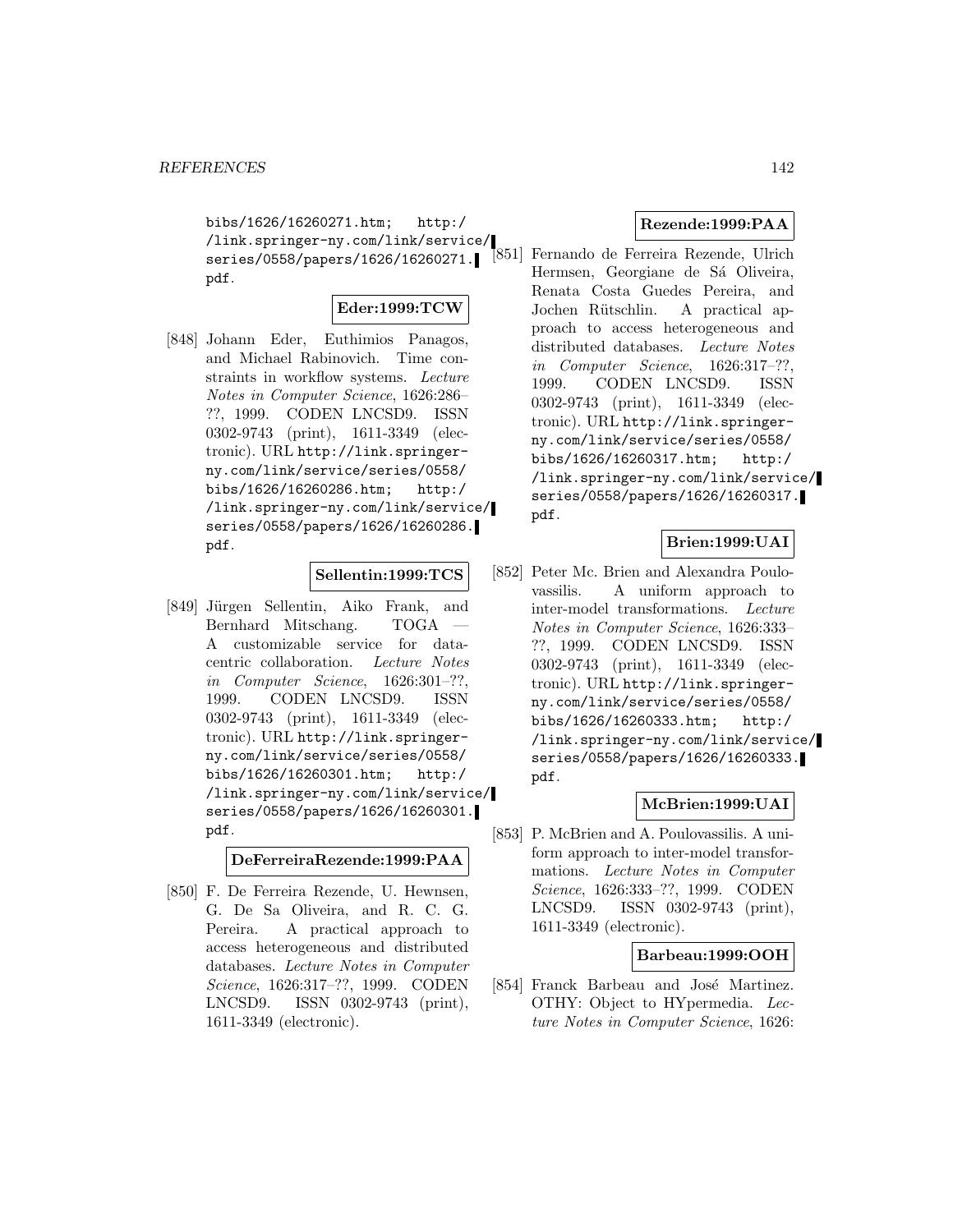349–??, 1999. CODEN LNCSD9. ISSN 0302-9743 (print), 1611-3349 (electronic). URL http://link.springerny.com/link/service/series/0558/ bibs/1626/16260349.htm; http:/ /link.springer-ny.com/link/service/ series/0558/papers/1626/16260349. pdf.

### **Lesperance:1999:MDD**

[855] Yves Lespérance, Todd G. Kelley, John Mylopoulos, and Eric S. K. Yu. Modeling dynamic domains with ConGolog. Lecture Notes in Computer Science, 1626:365–??, 1999. CODEN LNCSD9. ISSN 0302-9743 (print), 1611-3349 (electronic). URL http://link.springerny.com/link/service/series/0558/ bibs/1626/16260365.htm; http:/ /link.springer-ny.com/link/service/ series/0558/papers/1626/16260365. pdf.

#### **Aoumeur:1999:TOP**

[856] Nasreddine Aoumeur and Gunter Saake. Towards an object Petri nets model for specifying and validating distributed information systems. Lecture Notes in Computer Science, 1626:381– ??, 1999. CODEN LNCSD9. ISSN 0302-9743 (print), 1611-3349 (electronic). URL http://link.springerny.com/link/service/series/0558/ bibs/1626/16260381.htm; http:/ /link.springer-ny.com/link/service/ series/0558/papers/1626/16260381. pdf.

## **Olive:1999:RRT**

[857] Antoni Olivé. Relationship reification: A temporal view. Lecture Notes in Computer Science, 1626:396–

??, 1999. CODEN LNCSD9. ISSN 0302-9743 (print), 1611-3349 (electronic). URL http://link.springerny.com/link/service/series/0558/ bibs/1626/16260396.htm; http:/ /link.springer-ny.com/link/service/ series/0558/papers/1626/16260396. pdf.

## **Becker:1999:TCF**

[858] Jörg Becker and Michael zur Mühlen. Towards a classification framework for application granularity in workflow management systems. Lecture Notes in Computer Science, 1626:411– ??, 1999. CODEN LNCSD9. ISSN 0302-9743 (print), 1611-3349 (electronic). URL http://link.springerny.com/link/service/series/0558/ bibs/1626/16260411.htm; http:/ /link.springer-ny.com/link/service/ series/0558/papers/1626/16260411. pdf.

#### **Klingemann:1999:AOC**

[859] Justus Klingemann, Jürgen Wäsch, and Karl Aberer. Adaptive outsourcing in cross-organizational workflows. Lecture Notes in Computer Science, 1626: 417–??, 1999. CODEN LNCSD9. ISSN 0302-9743 (print), 1611-3349 (electronic). URL http://link.springerny.com/link/service/series/0558/ bibs/1626/16260417.htm; http:/ /link.springer-ny.com/link/service/ series/0558/papers/1626/16260417. pdf.

### **Huan:1999:PBR**

[860] Yan-Nong Huan and Ming-Chien Shan. Policy-based resource management. Lecture Notes in Computer Science, 1626:422–??, 1999. CODEN LNCSD9.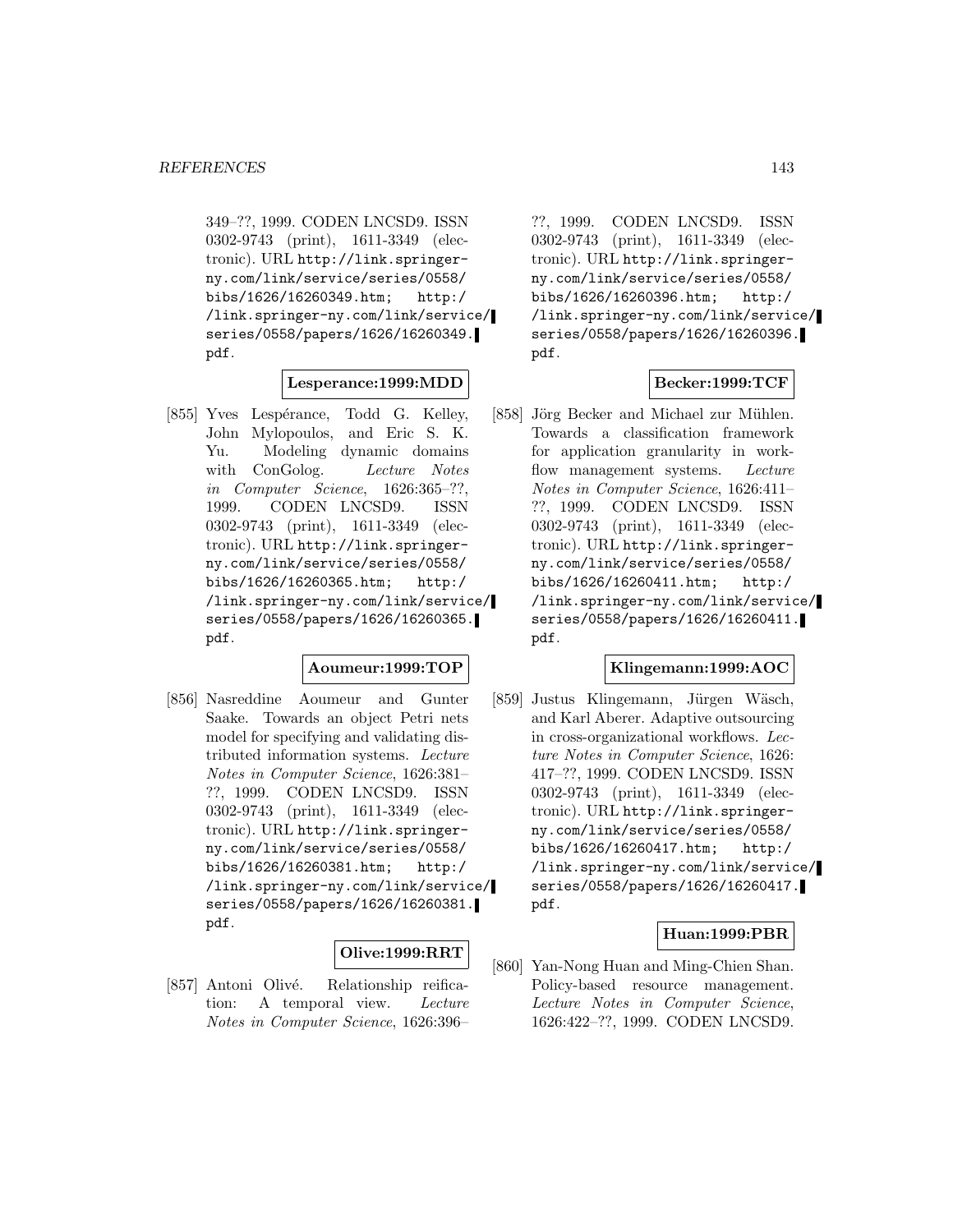ISSN 0302-9743 (print), 1611-3349 (electronic). URL http://link. springer-ny.com/link/service/series/ 0558/bibs/1626/16260422.htm; http: //link.springer-ny.com/link/service/ series/0558/papers/1626/16260422. pdf.

## **Huang:1999:PBR**

[861] Y.-N. Huang and M.-C. Shan. Policybased resource management. Lecture Notes in Computer Science, 1626:422– ??, 1999. CODEN LNCSD9. ISSN 0302-9743 (print), 1611-3349 (electronic).

## **Prakash:1999:MMH**

[862] Naveen Prakash and Ritu Sibal. Modelling method heuristics for better quality products. Lecture Notes in Computer Science, 1626:429–??, 1999. CODEN LNCSD9. ISSN 0302-9743 (print), 1611-3349 (electronic). URL http://link.springerny.com/link/service/series/0558/ bibs/1626/16260429.htm; http:/ /link.springer-ny.com/link/service/ series/0558/papers/1626/16260429. pdf.

### **Calvanese:1999:QCS**

[863] Diego Calvanese, Giuseppe De Giacomo, and Maurizio Lenzerini. Queries and constraints on semistructured data. Lecture Notes in Computer Science, 1626:434–??, 1999. CODEN LNCSD9. ISSN 0302-9743 (print), 1611-3349 (electronic). URL http://link.springerny.com/link/service/series/0558/ bibs/1626/16260434.htm; http:/ /link.springer-ny.com/link/service/

series/0558/papers/1626/16260434. pdf.

#### **Bornhovd:1999:PMB**

Christof Bornhövd and Alejandro P. Buchmann. A prototype for metadatabased integration of Internet sources. Lecture Notes in Computer Science, 1626:439–??, 1999. CODEN LNCSD9. ISSN 0302-9743 (print), 1611-3349 (electronic). URL http://link. springer-ny.com/link/service/series/ 0558/bibs/1626/16260439.htm; http: //link.springer-ny.com/link/service/ series/0558/papers/1626/16260439. pdf.

### **Weske:1999:WMT**

[865] Mathias Weske. Workflow management through distributed and persistent CORBA workflow objects. Lecture Notes in Computer Science, 1626: 446–??, 1999. CODEN LNCSD9. ISSN 0302-9743 (print), 1611-3349 (electronic). URL http://link.springerny.com/link/service/series/0558/ bibs/1626/16260446.htm; http:/ /link.springer-ny.com/link/service/ series/0558/papers/1626/16260446. pdf.

### **Jarzabek:1999:CCI**

[866] Stan Jarzabek. Component criteria for information system families. Lecture Notes in Computer Science, 1626:451– ??, 1999. CODEN LNCSD9. ISSN 0302-9743 (print), 1611-3349 (electronic). URL http://link.springerny.com/link/service/series/0558/ bibs/1626/16260451.htm; http:/ /link.springer-ny.com/link/service/ series/0558/papers/1626/16260451. pdf.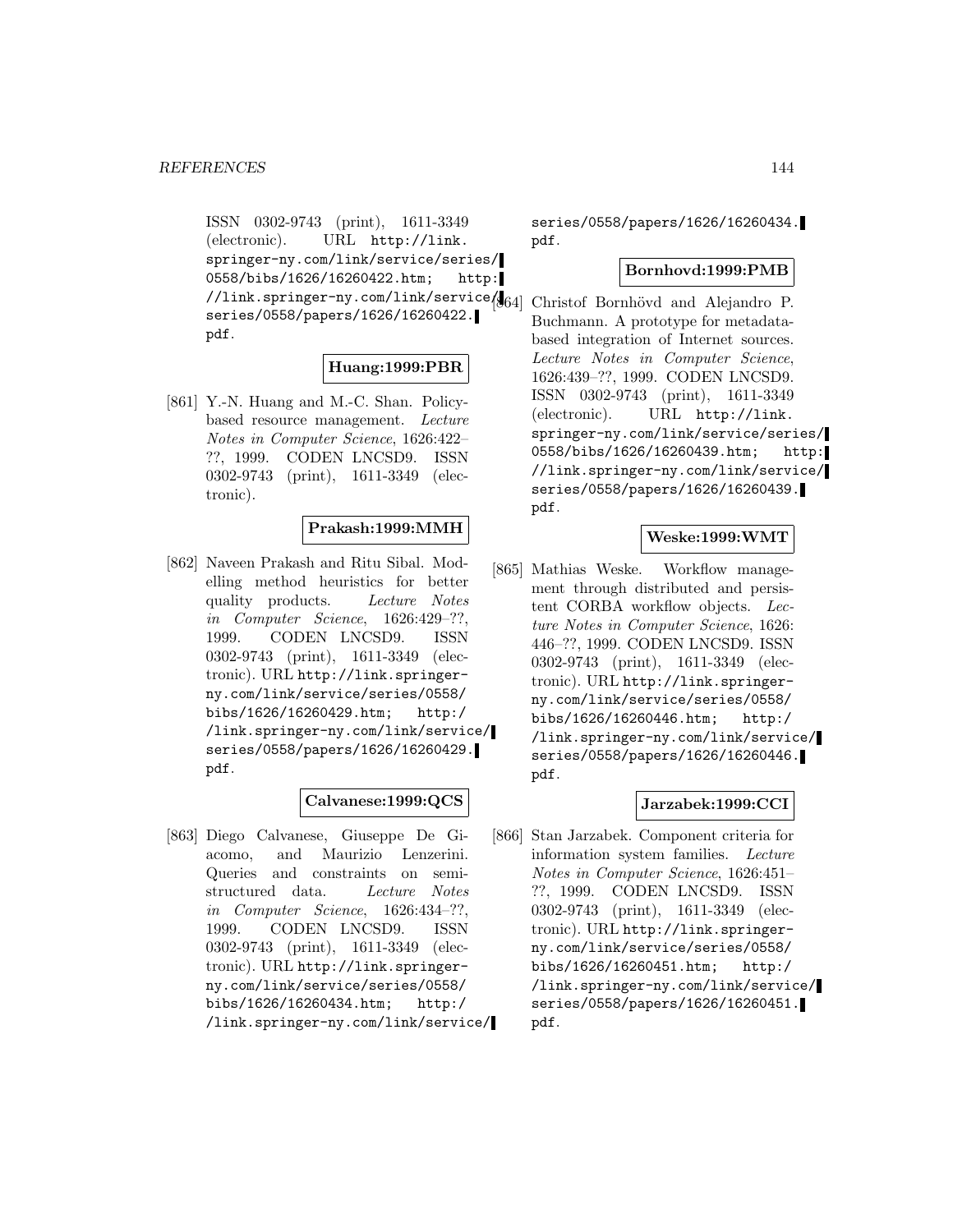### **Svinterikou:1999:TMM**

[867] Marianthi Svinterikou and Babis Theodoulidis. TUML: A method for modelling temporal information systems. Lecture Notes in Computer Science, 1626:456–??, 1999. CODEN LNCSD9. ISSN 0302-9743 (print), 1611-3349 (electronic). URL http:// link.springer-ny.com/link/service/ series/0558/bibs/1626/16260456. htm; http://link.springer-ny. com/link/service/series/0558/papers/ 1626/16260456.pdf.

# **Yi:1999:BGR**

[868] Choong ho Yi and Paul Johannesson. Beyond goal representation: Checking goal-satisfaction by temporal reasoning with business processes. Lecture Notes in Computer Science, 1626:462– ??, 1999. CODEN LNCSD9. ISSN 0302-9743 (print), 1611-3349 (electronic). URL http://link.springerny.com/link/service/series/0558/ bibs/1626/16260462.htm; http:/ /link.springer-ny.com/link/service/ series/0558/papers/1626/16260462. pdf.

## **Wedemeijer:1999:DFM**

[869] Lex Wedemeijer. Design the flexibility, maintain the stability of conceptual schemas. Lecture Notes in Computer Science, 1626:467–??, 1999. CODEN LNCSD9. ISSN 0302-9743 (print), 1611-3349 (electronic). URL http://link.springerny.com/link/service/series/0558/ bibs/1626/16260467.htm; http:/ /link.springer-ny.com/link/service/ series/0558/papers/1626/16260467. pdf.

## **Diaz:1999:MAD**

[870] Oscar Díaz and Mario Piattini. Metrics for active database maintainability. Lecture Notes in Computer Science, 1626:472–??, 1999. CODEN LNCSD9. ISSN 0302-9743 (print), 1611-3349 (electronic). URL http://link. springer-ny.com/link/service/series/ 0558/bibs/1626/16260472.htm; http: //link.springer-ny.com/link/service/ series/0558/papers/1626/16260472. pdf.

# **Kleinberg:1999:WGM**

[871] Jon M. Kleinberg, Ravi Kumar, Prabhakar Raghavan, Sridhar Rajagopalan, and Andrew S. Tomkins. The Web as a graph: Measurements, models and methods. Lecture Notes in Computer Science, 1627:1– ??, 1999. CODEN LNCSD9. ISSN 0302-9743 (print), 1611-3349 (electronic). URL http://link.springerny.com/link/service/series/0558/ bibs/1627/16270001.htm; http:/ /link.springer-ny.com/link/service/ series/0558/papers/1627/16270001. pdf.

# **Tarui:1999:SOC**

[872] Jun Tarui and Seinosuke Toda. Some observations on the computational complexity of graph accessibility problem (extended abstract). Lecture Notes in Computer Science, 1627:18– ??, 1999. CODEN LNCSD9. ISSN 0302-9743 (print), 1611-3349 (electronic). URL http://link.springerny.com/link/service/series/0558/ bibs/1627/16270018.htm; http:/ /link.springer-ny.com/link/service/ series/0558/papers/1627/16270018. pdf.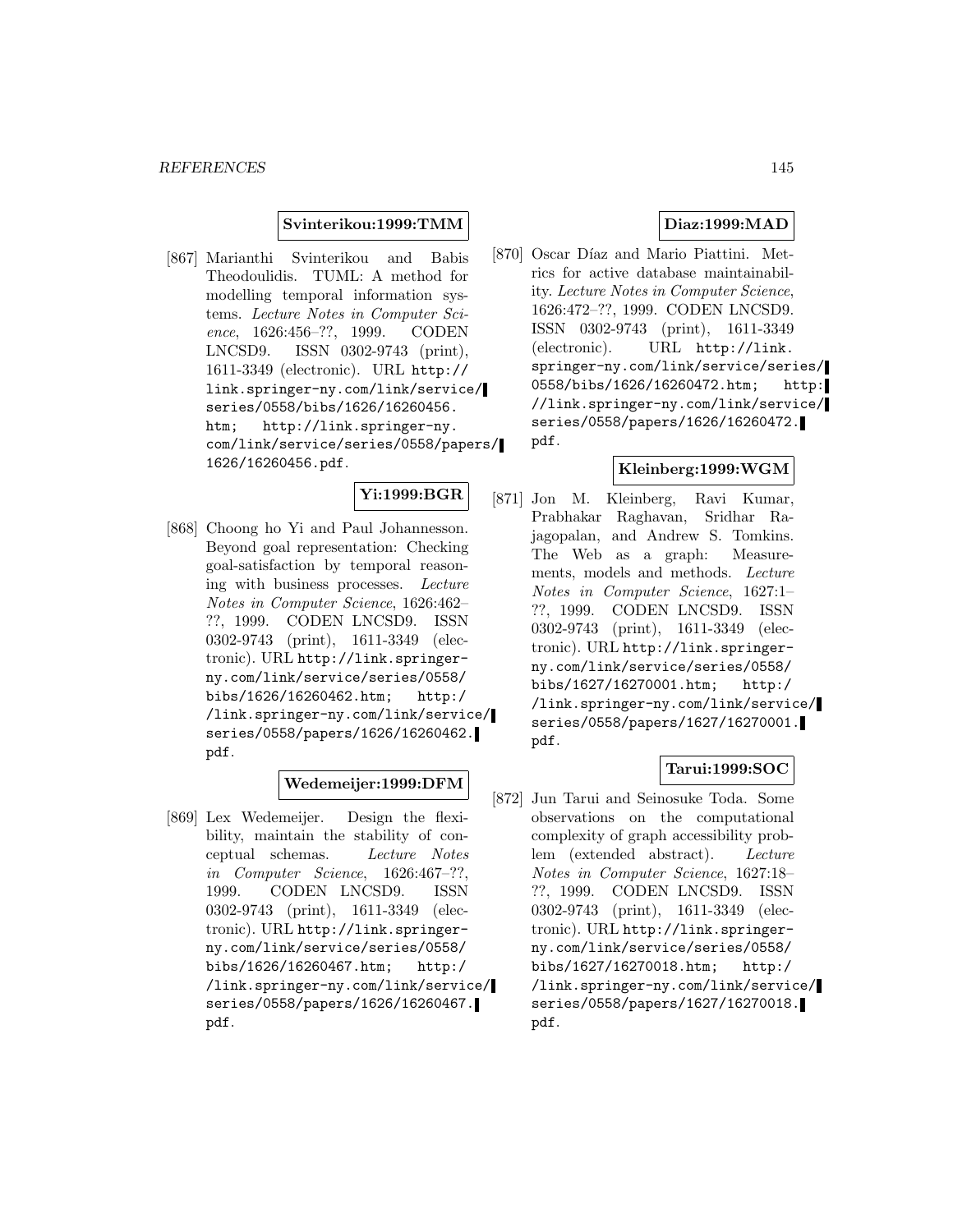### **Nagamochi:1999:AFS**

[873] Hiroshi Nagamochi and Toshihide Ibaraki. An approximation for finding a smallest 2-Edge-Connected subgraph containing a specified spanning tree. Lecture Notes in Computer Science, 1627:31–??, 1999. CODEN LNCSD9. ISSN 0302-9743 (print), 1611-3349 (electronic). URL http://link. springer-ny.com/link/service/series/ 0558/bibs/1627/16270031.htm; http: //link.springer-ny.com/link/service/ series/0558/papers/1627/16270031. pdf.

### **Takaoka:1999:TH**

[874] Tadao Takaoka. Theory of 2-3 heaps. Lecture Notes in Computer Science, 1627:41–??, 1999. CODEN LNCSD9. ISSN 0302-9743 (print), 1611-3349 (electronic). URL http://link. springer-ny.com/link/service/series/ 0558/bibs/1627/16270041.htm; http: //link.springer-ny.com/link/service/ series/0558/papers/1627/16270041. pdf.

#### **Hutchinson:1999:EMD**

[875] David Hutchinson, Anil Maheshwari, and Norbert Zeh. An external memory data structure for shortest path queries (extended abstract). Lecture Notes in Computer Science, 1627:51– ??, 1999. CODEN LNCSD9. ISSN 0302-9743 (print), 1611-3349 (electronic). URL http://link.springerny.com/link/service/series/0558/ bibs/1627/16270051.htm; http:/ /link.springer-ny.com/link/service/ series/0558/papers/1627/16270051. pdf.

# **Hon:1999:ANN**

[876] Wing-Kai Hon and Tak-Wah Lam. Approximating the nearest neighbor interchange distance for evolutionary trees with non-uniform degrees. Lecture Notes in Computer Science, 1627:61– ??, 1999. CODEN LNCSD9. ISSN 0302-9743 (print), 1611-3349 (electronic). URL http://link.springerny.com/link/service/series/0558/ bibs/1627/16270061.htm; http:/ /link.springer-ny.com/link/service/ series/0558/papers/1627/16270061. pdf.

# **Lin:1999:SGR**

[877] Guo-Hui Lin and Guoliang Xue. Signed genome rearrangement by reversals and transpositions: Models and approximations. Lecture Notes in Computer Science, 1627:71–??, 1999. CODEN LNCSD9. ISSN 0302-9743 (print), 1611-3349 (electronic). URL http://link.springerny.com/link/service/series/0558/ bibs/1627/16270071.htm; http:/ /link.springer-ny.com/link/service/ series/0558/papers/1627/16270071. pdf.

## **Yamaguchi:1999:AAT**

[878] Atsuko Yamaguchi and Akihiro Sugimoto. An approximation algorithm for the two-layered graph drawing problem. Lecture Notes in Computer Science, 1627:81–??, 1999. CODEN LNCSD9. ISSN 0302-9743 (print), 1611-3349 (electronic). URL http://link.springerny.com/link/service/series/0558/ bibs/1627/16270081.htm; http:/ /link.springer-ny.com/link/service/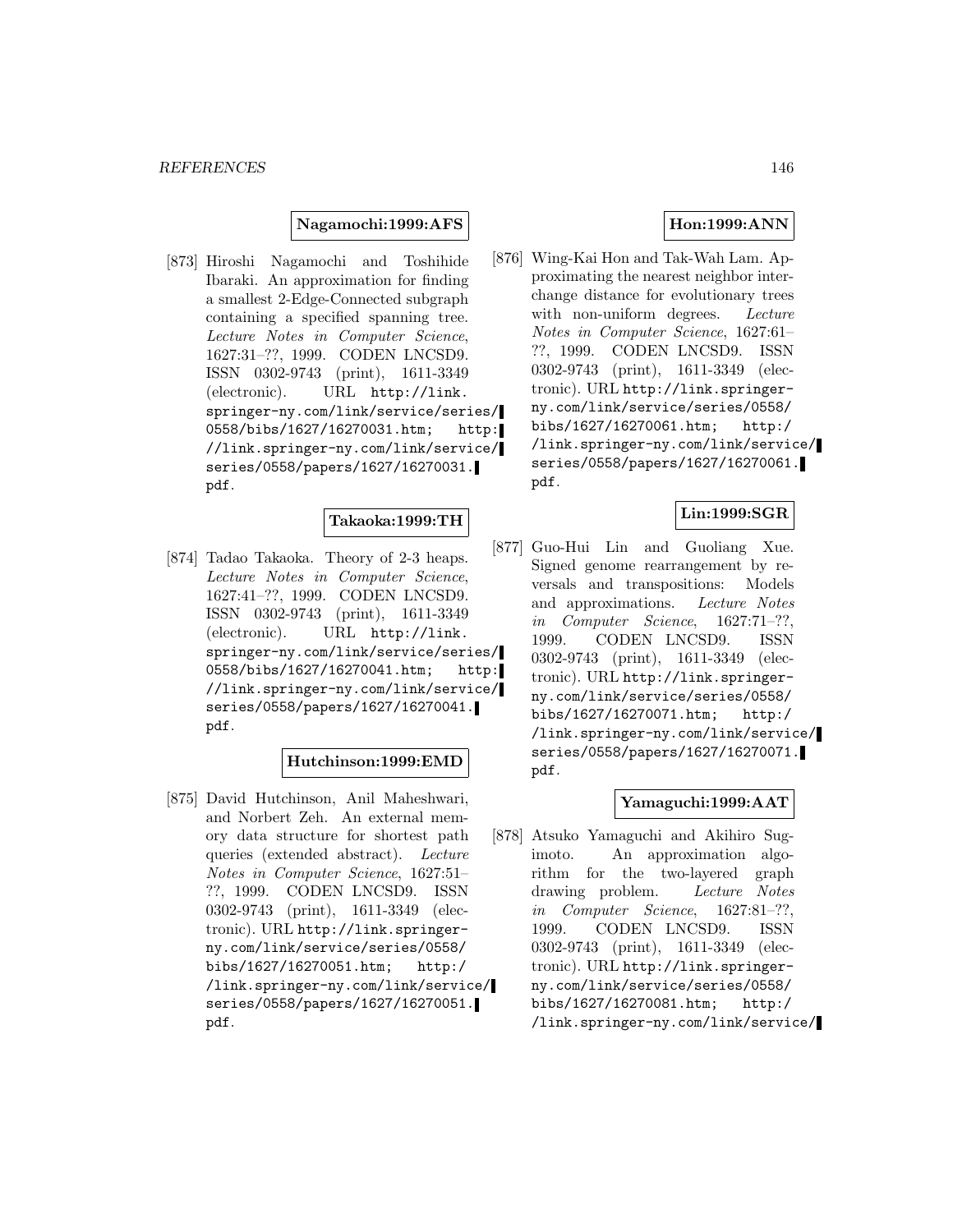series/0558/papers/1627/16270081. pdf.

**Lin:1999:AMG**

[879] Xuemin Lin and Peter Eades. Area minimization for grid visibility representation of hierarchically planar graphs. Lecture Notes in Computer Science, 1627:92–??, 1999. CODEN LNCSD9. ISSN 0302-9743 (print), 1611-3349 (electronic). URL http:// link.springer-ny.com/link/service/ series/0558/bibs/1627/16270092. htm; http://link.springer-ny. com/link/service/series/0558/papers/ 1627/16270092.pdf.

# **Diaz:1999:LPL**

[880] Josep Díaz, Mathew D. Penrose, Jordi Petit, and María Serna. Layout problems on lattice graphs. Lecture Notes in Computer Science, 1627:103– ??, 1999. CODEN LNCSD9. ISSN 0302-9743 (print), 1611-3349 (electronic). URL http://link.springerny.com/link/service/series/0558/ bibs/1627/16270103.htm; http:/ /link.springer-ny.com/link/service/ series/0558/papers/1627/16270103. pdf.

#### **Cai:1999:NTT**

[881] Jin-Yi Cai. A new transference theorem in the geometry of numbers. Lecture Notes in Computer Science, 1627: 113–??, 1999. CODEN LNCSD9. ISSN 0302-9743 (print), 1611-3349 (electronic). URL http://link.springerny.com/link/service/series/0558/ bibs/1627/16270113.htm; http:/ /link.springer-ny.com/link/service/ series/0558/papers/1627/16270113. pdf.

# **Damm:1999:CRP**

[882] Carsten Damm, Ki Hang Kim, and Fred Roush. On covering and rank problems for Boolean matrices and their applications. Lecture Notes in Computer Science, 1627:123–??, 1999. CODEN LNCSD9. ISSN 0302-9743 (print), 1611-3349 (electronic). URL http://link.springerny.com/link/service/series/0558/ bibs/1627/16270123.htm; http:/ /link.springer-ny.com/link/service/ series/0558/papers/1627/16270123. pdf.

## **Mahajan:1999:CAP**

[883] Meena Mahajan, P. R. Subramanya, and V. Vinay. A combinatorial algorithm for pfaffians. Lecture Notes in Computer Science, 1627:134–??, 1999. CODEN LNCSD9. ISSN 0302-9743 (print), 1611-3349 (electronic). URL http://link.springerny.com/link/service/series/0558/ bibs/1627/16270134.htm; http:/ /link.springer-ny.com/link/service/ series/0558/papers/1627/16270134. pdf.

# **Nardelli:1999:HSF**

[884] Enrico Nardelli, Guido Proietti, and Peter Widmayer. How to swap a failing edge of a single source shortest paths tree. Lecture Notes in Computer Science, 1627:144–??, 1999. CODEN LNCSD9. ISSN 0302-9743 (print), 1611-3349 (electronic). URL http://link.springerny.com/link/service/series/0558/ bibs/1627/16270144.htm; http:/ /link.springer-ny.com/link/service/ series/0558/papers/1627/16270144. pdf.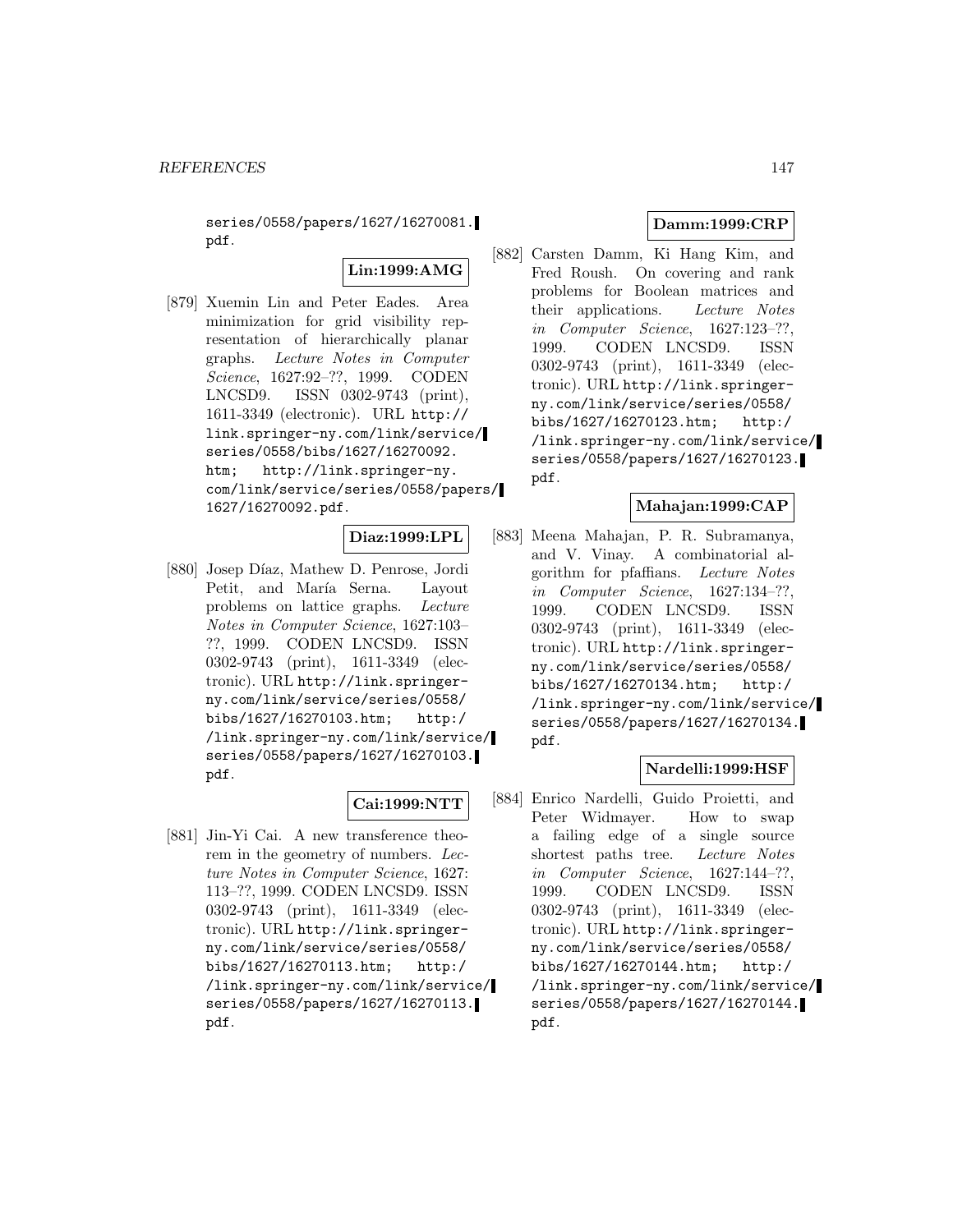## **Bezrukov:1999:BPG**

[885] S. L. Bezrukov, R. Elsässer, and U.-P. Schroeder. On bounds for the k-partitioning of graphs. Lecture Notes in Computer Science, 1627:154– ??, 1999. CODEN LNCSD9. ISSN 0302-9743 (print), 1611-3349 (electronic). URL http://link.springerny.com/link/service/series/0558/ bibs/1627/16270154.htm; http:/ /link.springer-ny.com/link/service/ series/0558/papers/1627/16270154. pdf.

# **Nagamochi:1999:FACb**

[886] Hiroshi Nagamochi, Shigeki Katayama, and Toshihide Ibaraki. A faster algorithm for computing minimum 5-way and 6-way cuts in graphs. Lecture Notes in Computer Science, 1627:164– 173, 1999. CODEN LNCSD9. ISSN 0302-9743 (print), 1611-3349 (electronic). URL http://link.springerny.com/link/service/series/0558/ bibs/1627/16270164.htm; http:/ /link.springer-ny.com/link/service/ series/0558/papers/1627/16270164. pdf.

# **Ambainis:1999:PAL**

[887] Andris Ambainis, Richard Bonner, Rusins Freivalds, and Arnolds Kikusts. Probabilities to accept languages by quantum finite automata. Lecture Notes in Computer Science, 1627:174– ??, 1999. CODEN LNCSD9. ISSN 0302-9743 (print), 1611-3349 (electronic). URL http://link.springerny.com/link/service/series/0558/ bibs/1627/16270174.htm; http:/ /link.springer-ny.com/link/service/ series/0558/papers/1627/16270174. pdf.

## **Fortnow:1999:DHL**

[888] Lance Fortnow, A. Pavan, and Alan L. Selman. Distributionallyhard languages. Lecture Notes in Computer Science, 1627:184–??, 1999. CODEN LNCSD9. ISSN 0302-9743 (print), 1611-3349 (electronic). URL http://link.springerny.com/link/service/series/0558/ bibs/1627/16270184.htm; http:/ /link.springer-ny.com/link/service/ series/0558/papers/1627/16270184. pdf.

# **McKenzie:1999:CCF**

[889] Pierre McKenzie, Klaus Reinhardt, and V. Vinay. Circuits and contextfree languages. Lecture Notes in Computer Science, 1627:194–??, 1999. CODEN LNCSD9. ISSN 0302-9743 (print), 1611-3349 (electronic). URL http://link.springerny.com/link/service/series/0558/ bibs/1627/16270194.htm; http:/ /link.springer-ny.com/link/service/ series/0558/papers/1627/16270194. pdf.

## **Amano:1999:NLC**

[890] Kazuyuki Amano, Akira Maruoka, and Jun Tarui. On the negation-limited circuit complexity of merging. Lecture Notes in Computer Science, 1627:204– ??, 1999. CODEN LNCSD9. ISSN 0302-9743 (print), 1611-3349 (electronic). URL http://link.springerny.com/link/service/series/0558/ bibs/1627/16270204.htm; http:/ /link.springer-ny.com/link/service/ series/0558/papers/1627/16270204. pdf.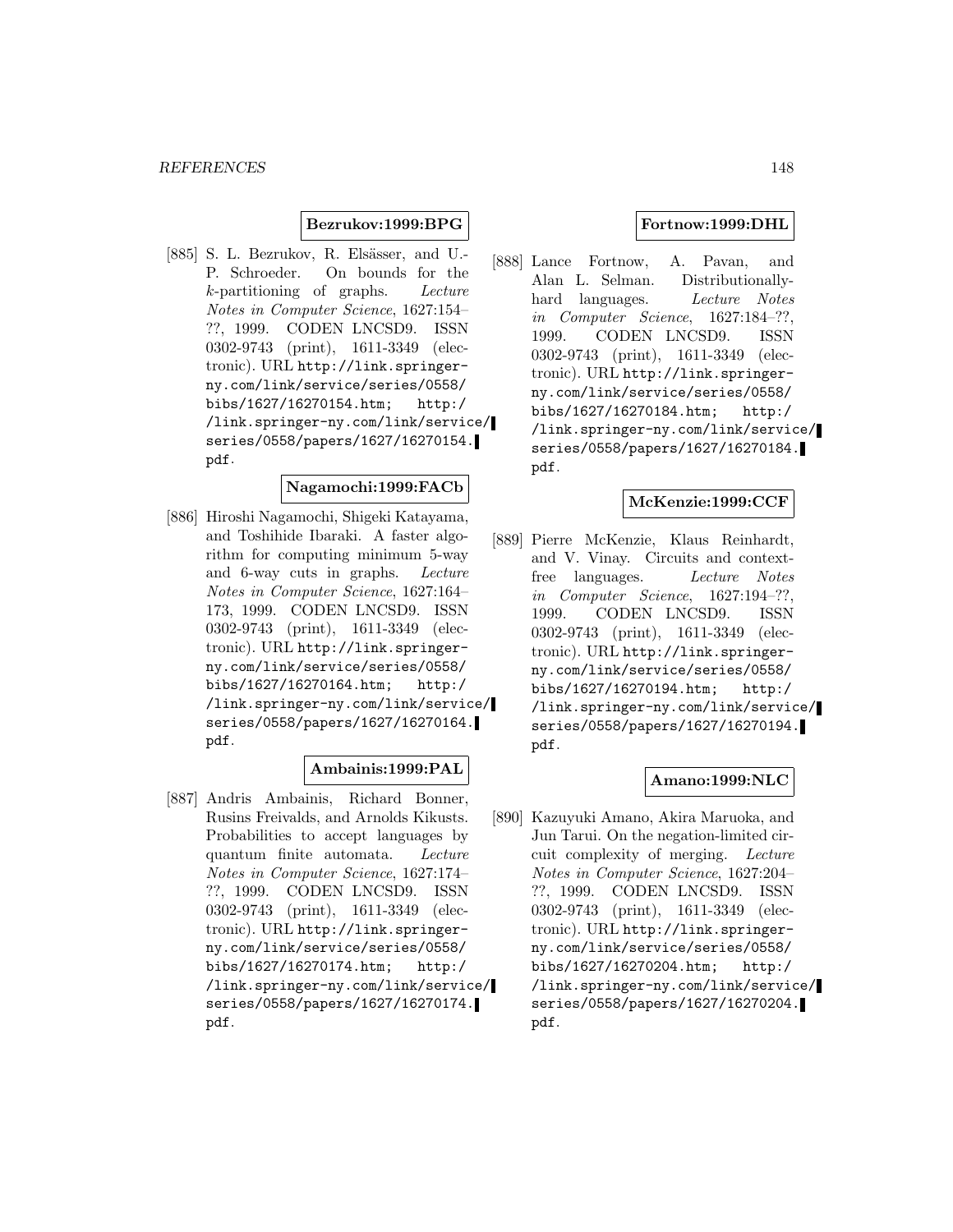## **Miltersen:1999:SPV**

[891] Peter Bro Miltersen, N. V. Vinodchandran, and Osamu Watanabe. Super-polynomial versus halfexponential circuit size in the exponential hierarchy. Lecture Notes in Computer Science, 1627:210–??, 1999. CODEN LNCSD9. ISSN 0302-9743 (print), 1611-3349 (electronic). URL http://link.springerny.com/link/service/series/0558/ bibs/1627/16270210.htm; http:/ /link.springer-ny.com/link/service/ series/0558/papers/1627/16270210. pdf.

### **Fernau:1999:ELS**

[892] Henning Fernau. Efficient learning of some linear matrix languages. Lecture Notes in Computer Science, 1627:221– ??, 1999. CODEN LNCSD9. ISSN 0302-9743 (print), 1611-3349 (electronic). URL http://link.springerny.com/link/service/series/0558/ bibs/1627/16270221.htm; http:/ /link.springer-ny.com/link/service/ series/0558/papers/1627/16270221. pdf.

## **Deng:1999:MMR**

[893] Xiaotie Deng and Yuzhong Zhang. Minimizing mean response time in batch processing system. Lecture Notes in Computer Science, 1627:231– ??, 1999. CODEN LNCSD9. ISSN 0302-9743 (print), 1611-3349 (electronic). URL http://link.springerny.com/link/service/series/0558/ bibs/1627/16270231.htm; http:/ /link.springer-ny.com/link/service/ series/0558/papers/1627/16270231. pdf.

# **Xiaotie:1999:MMR**

[894] D. Xiaotie and Z. Yuzhong. Minimizing mean resoponse time in batch processing system. Lecture Notes in Computer Science, 1627:231–??, 1999. CODEN LNCSD9. ISSN 0302-9743 (print), 1611-3349 (electronic).

# **Krysta:1999:AAB**

[895] Piotr Krysta and Roberto Solis-Oba. Approximation algorithms for bounded facility location. Lecture Notes in Computer Science, 1627:241– ??, 1999. CODEN LNCSD9. ISSN 0302-9743 (print), 1611-3349 (electronic). URL http://link.springerny.com/link/service/series/0558/ bibs/1627/16270241.htm; http:/ /link.springer-ny.com/link/service/ series/0558/papers/1627/16270241. pdf.

## **Tayu:1999:STH**

[896] Satoshi Tayu. Scheduling trees onto hypercubes and grids is  $N\mathcal{P}$ -complete. Lecture Notes in Computer Science, 1627:251–??, 1999. CODEN LNCSD9. ISSN 0302-9743 (print), 1611-3349 (electronic). URL http://link. springer-ny.com/link/service/series/ 0558/bibs/1627/16270251.htm; http: //link.springer-ny.com/link/service/ series/0558/papers/1627/16270251. pdf.

### **Halldorsson:1999:AWI**

[897] Magnús M. Halldórsson. Approximations of weighted independent set and hereditary subset problems. Lecture Notes in Computer Science, 1627:261– ??, 1999. CODEN LNCSD9. ISSN 0302-9743 (print), 1611-3349 (elec-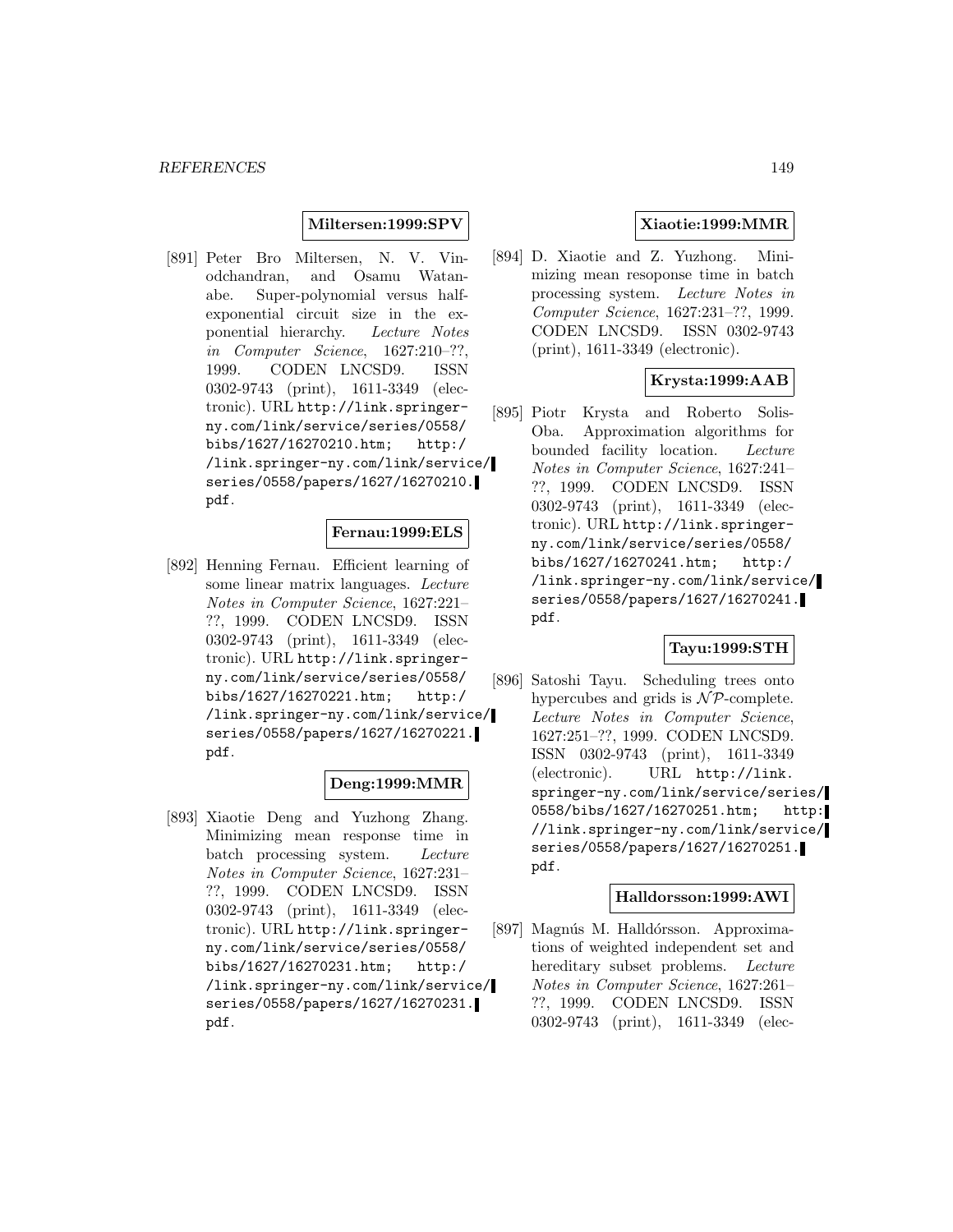tronic). URL http://link.springerny.com/link/service/series/0558/ bibs/1627/16270261.htm; http:/ /link.springer-ny.com/link/service/ series/0558/papers/1627/16270261. pdf.

### **Halldorsson:1999:MCT**

[898] Magnús M. Halldórsson, Guy Kortsarz, and Andrzej Proskurowski. Multi-coloring trees. Lecture Notes in Computer Science, 1627:271–??, 1999. CODEN LNCSD9. ISSN 0302-9743 (print), 1611-3349 (electronic). URL http://link.springerny.com/link/service/series/0558/ bibs/1627/16270271.htm; http:/ /link.springer-ny.com/link/service/ series/0558/papers/1627/16270271. pdf.

### **Clementi:1999:CAC**

[899] Andrea E. F. Clementi, Pierluigi Crescenzi, and Gianluca Rossi. On the complexity of approximating coloredgraph problems. Lecture Notes in Computer Science, 1627:281–??, 1999. CODEN LNCSD9. ISSN 0302-9743 (print), 1611-3349 (electronic). URL http://link.springerny.com/link/service/series/0558/ bibs/1627/16270281.htm; http:/ /link.springer-ny.com/link/service/ series/0558/papers/1627/16270281. pdf.

### **Bernasconi:1999:AST**

[900] Anna Bernasconi, Carsten Damm, and Igor E. Shparlinski. On the average sensitivity of testing square-free numbers. Lecture Notes in Computer Science, 1627:291–??, 1999. CODEN LNCSD9. ISSN

0302-9743 (print), 1611-3349 (electronic). URL http://link.springerny.com/link/service/series/0558/ bibs/1627/16270291.htm; http:/ /link.springer-ny.com/link/service/ series/0558/papers/1627/16270291. pdf.

## **Xizhong:1999:BER**

[901] Z. Xizhong. Binary enumerability of real numbers. Lecture Notes in Computer Science, 1627:300–??, 1999. CODEN LNCSD9. ISSN 0302-9743 (print), 1611-3349 (electronic).

## **Zheng:1999:BER**

[902] Xizhong Zheng. Binary enumerability of real numbers. Lecture Notes in Computer Science, 1627:300–??, 1999. CODEN LNCSD9. ISSN 0302-9743 (print), 1611-3349 (electronic). URL http://link.springerny.com/link/service/series/0558/ bibs/1627/16270300.htm; http:/ /link.springer-ny.com/link/service/ series/0558/papers/1627/16270300. pdf.

#### **Cooperman:1999:GMI**

[903] Gene Cooperman, Sandra Feisel, Joachim von zur Gathen, and George Havas. GCD of many integers. Lecture Notes in Computer Science, 1627: 310–??, 1999. CODEN LNCSD9. ISSN 0302-9743 (print), 1611-3349 (electronic). URL http://link.springerny.com/link/service/series/0558/ bibs/1627/16270310.htm; http:/ /link.springer-ny.com/link/service/ series/0558/papers/1627/16270310. pdf.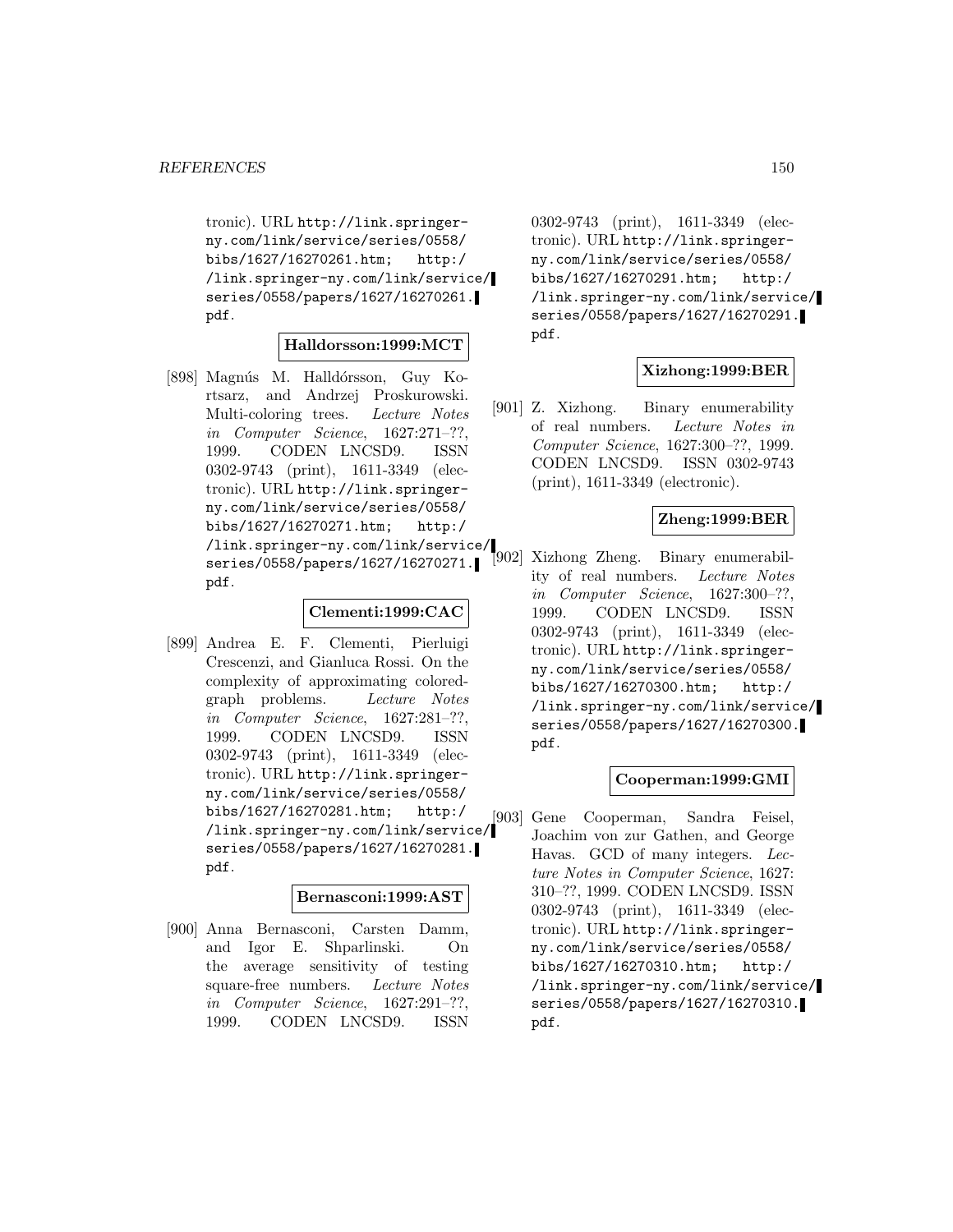## **Jurdzinski:1999:MPF**

and Krzysztof Lorys. Multi-party finite computations. Lecture Notes in Computer Science, 1627:318–??, 1999. CODEN LNCSD9. ISSN 0302-9743 (print), 1611-3349 (electronic). URL http://link.springerny.com/link/service/series/0558/ bibs/1627/16270318.htm; http:/ /link.springer-ny.com/link/service/ series/0558/papers/1627/16270318. pdf.

### **Nakata:1999:PLM**

[905] Toshio Nakata, Hiroshi Imahayashi, and Masafumi Yamashita. Probabilistic local majority voting for the agreement problem on finite graphs. Lecture Notes in Computer Science, 1627: 330–??, 1999. CODEN LNCSD9. ISSN 0302-9743 (print), 1611-3349 (electronic). URL http://link.springerny.com/link/service/series/0558/ bibs/1627/16270330.htm; http:/ /link.springer-ny.com/link/service/ series/0558/papers/1627/16270330. pdf.

## **Marzetta:1999:DPB**

[906] Ambros Marzetta and Adrian Brüngger. A dynamic programming bound for the quadratic assignment problem. Lecture Notes in Computer Science, 1627:339– ??, 1999. CODEN LNCSD9. ISSN 0302-9743 (print), 1611-3349 (electronic). URL http://link.springerny.com/link/service/series/0558/ bibs/1627/16270339.htm; http:/ /link.springer-ny.com/link/service/ series/0558/papers/1627/16270339. pdf.

# **Uno:1999:NAS**

[904] Tomasz Jurdzinski, Mirosław Kutyłowski, [907] Takeaki Uno. A new approach for speeding up enumeration algorithms and its application for matroid bases. Lecture Notes in Computer Science, 1627:349–??, 1999. CODEN LNCSD9. ISSN 0302-9743 (print), 1611-3349 (electronic). URL http://link.springerny.com/link/service/series/0558/ bibs/1627/16270349.htm; http:/ /link.springer-ny.com/link/service/ series/0558/papers/1627/16270349. pdf.

## **Cai:1999:RCG**

[908] Jin-Yi Cai, George Havas, Bernard Mans, Ajay Nerurkar, Jean-Pierre Seifert, and Igor Shparlinski. On routing in circulant graphs. Lecture Notes in Computer Science, 1627:360– ??, 1999. CODEN LNCSD9. ISSN 0302-9743 (print), 1611-3349 (electronic). URL http://link.springerny.com/link/service/series/0558/ bibs/1627/16270360.htm; http:/ /link.springer-ny.com/link/service/ series/0558/papers/1627/16270360. pdf.

### **Matsubayashi:1999:MCE**

[909] Akira Matsubayashi and Ryo Takasu. Minimum congestion embedding of complete binary trees into tori. Lecture Notes in Computer Science, 1627: 370–??, 1999. CODEN LNCSD9. ISSN 0302-9743 (print), 1611-3349 (electronic). URL http://link.springerny.com/link/service/series/0558/ bibs/1627/16270370.htm; http:/ /link.springer-ny.com/link/service/ series/0558/papers/1627/16270370. pdf.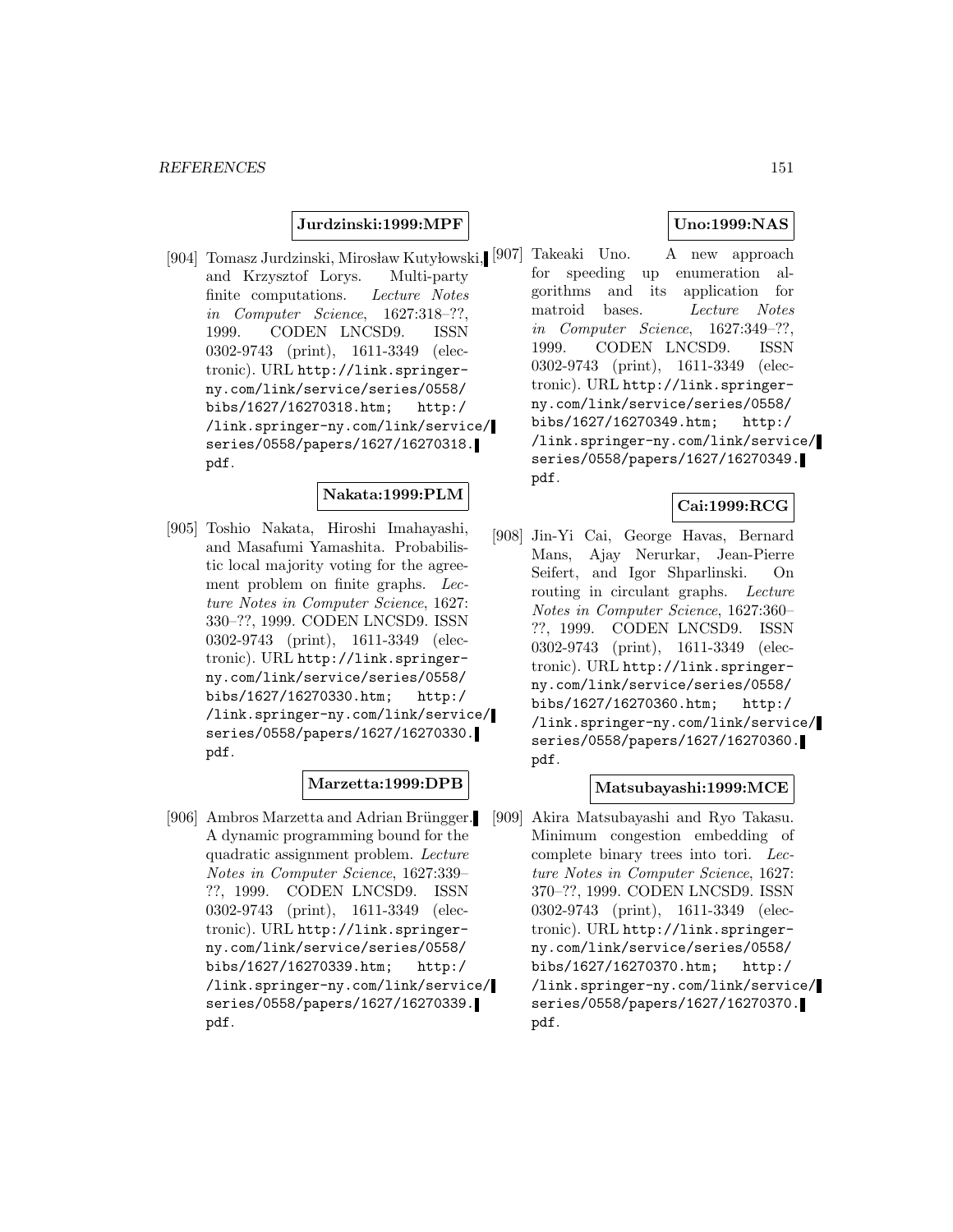## **Chin:1999:MSL**

[910] Francis Y. L. Chin, Cao An Wang, and Fu Lee Wang. Maximum stabbing line in 2D plane. Lecture Notes in Computer Science, 1627:379–??, 1999. CODEN LNCSD9. ISSN 0302-9743 (print), 1611-3349 (electronic). URL http://link.springerny.com/link/service/series/0558/ bibs/1627/16270379.htm; http:/ /link.springer-ny.com/link/service/ series/0558/papers/1627/16270379. pdf.

### **Chaudhuri:1999:GSL**

[911] Jeet Chaudhuri and Subhas C. Nandy. Generalized shooter location problem. Lecture Notes in Computer Science, 1627:389–??, 1999. CODEN LNCSD9. ISSN 0302-9743 (print), 1611-3349 (electronic). URL http://link.springerny.com/link/service/series/0558/ bibs/1627/16270389.htm; http:/ /link.springer-ny.com/link/service/ series/0558/papers/1627/16270389. pdf.

## **Hong:1999:COA**

[912] Sung-Pil Hong. A competitive online algorithm for the paging problem with "shelf" memory. Lecture Notes in Computer Science, 1627:400– ??, 1999. CODEN LNCSD9. ISSN 0302-9743 (print), 1611-3349 (electronic). URL http://link.springerny.com/link/service/series/0558/ bibs/1627/16270400.htm; http:/ /link.springer-ny.com/link/service/ series/0558/papers/1627/16270400. pdf.

### **Iwama:1999:UGF**

[913] Kazuo Iwama and Kouki Yonezawa. Using generalized forecasts for online currency conversion. Lecture Notes in Computer Science, 1627:409– ??, 1999. CODEN LNCSD9. ISSN 0302-9743 (print), 1611-3349 (electronic). URL http://link.springerny.com/link/service/series/0558/ bibs/1627/16270409.htm; http:/ /link.springer-ny.com/link/service/ series/0558/papers/1627/16270409. pdf.

### **Otto:1999:RPR**

[914] Friedrich Otto. On S-regular prefix-rewriting systems and automatic structures. Lecture Notes in Computer Science, 1627:422–??, 1999. CODEN LNCSD9. ISSN 0302-9743 (print), 1611-3349 (electronic). URL http://link.springerny.com/link/service/series/0558/ bibs/1627/16270422.htm; http:/ /link.springer-ny.com/link/service/ series/0558/papers/1627/16270422. pdf.

## **Hirata:1999:TIS**

[915] Kouichi Hirata, Keizo Yamada, and Masateru Harao. Tractable and intractable second-order matching problems. Lecture Notes in Computer Science, 1627:432–??, 1999. CODEN LNCSD9. ISSN 0302-9743 (print), 1611-3349 (electronic). URL http:// link.springer-ny.com/link/service/ series/0558/bibs/1627/16270432. htm; http://link.springer-ny. com/link/service/series/0558/papers/ 1627/16270432.pdf.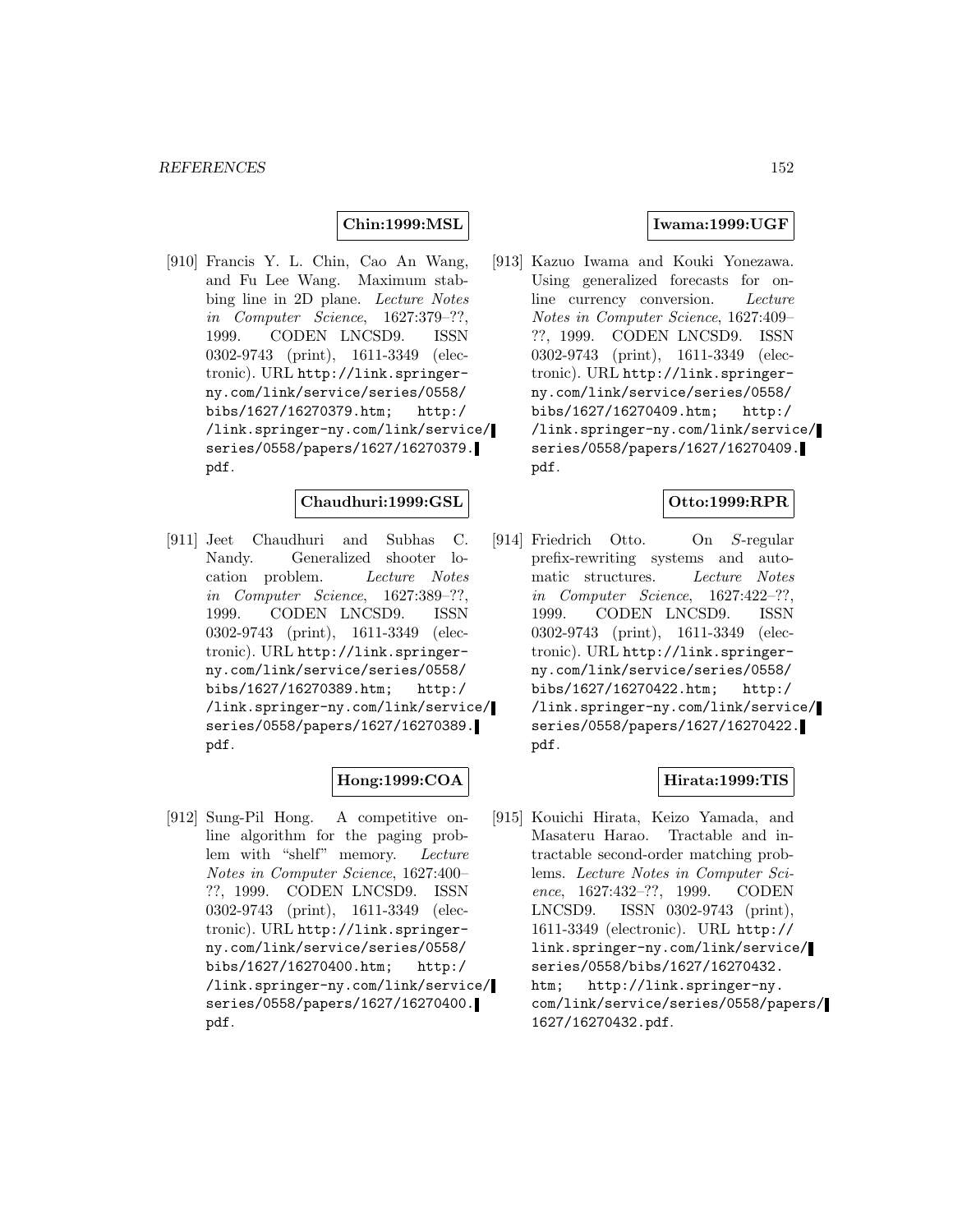# **Lee:1999:EFS**

[916] Sung-Woo Lee, Hyun-Sung Kim, Jung-Joon Kim, Tae-Geun Kim, and Kee-Young Yoo. Efficient fixedsize systolic arrays for the modular multiplication. Lecture Notes in Computer Science, 1627:442–??, 1999. CODEN LNCSD9. ISSN 0302-9743 (print), 1611-3349 (electronic). URL http://link.springerny.com/link/service/series/0558/ bibs/1627/16270442.htm; http:/ /link.springer-ny.com/link/service/ series/0558/papers/1627/16270442. pdf.

#### **Chong:1999:IPC**

[917] Ka Wong Chong, Yijie Han, Yoshihide Igarashi, and Tak Wah Lam. Improving parallel computation with fast integer sorting. Lecture Notes in Computer Science, 1627:452–??, 1999. CODEN LNCSD9. ISSN 0302-9743 (print), 1611-3349 (electronic). URL http://link.springerny.com/link/service/series/0558/ bibs/1627/16270452.htm; http:/ /link.springer-ny.com/link/service/ series/0558/papers/1627/16270452. pdf.

# **Das:1999:CAP**

[918] Sajal K. Das, Bhabani P. Sinha, and Rajarshi Chaudhuri. A combinatorial approach to performance analysis of a shared-memory multiprocessor. Lecture Notes in Computer Science, 1627: 462–??, 1999. CODEN LNCSD9. ISSN 0302-9743 (print), 1611-3349 (electronic). URL http://link.springerny.com/link/service/series/0558/ bibs/1627/16270462.htm; http:/ /link.springer-ny.com/link/service/

series/0558/papers/1627/16270462. pdf.

### **Gudmundsson:1999:FAA**

[919] Joachim Gudmundsson and Christos Levcopoulos. A fast approximation algorithm for TSP with neighborhoods and red-blue separation. Lecture Notes in Computer Science, 1627: 473–??, 1999. CODEN LNCSD9. ISSN 0302-9743 (print), 1611-3349 (electronic). URL http://link.springerny.com/link/service/series/0558/ bibs/1627/16270473.htm; http:/ /link.springer-ny.com/link/service/ series/0558/papers/1627/16270473. pdf.

## **Lau:1999:GBE**

[920] H. Y. Lau and H. F. Ting. The greedier the better: An efficient algorithm for approximating maximum independent set. Lecture Notes in Computer Science, 1627:483–??, 1999. CODEN LNCSD9. ISSN 0302-9743 (print), 1611-3349 (electronic). URL http://link.springerny.com/link/service/series/0558/ bibs/1627/16270483.htm; http:/ /link.springer-ny.com/link/service/ series/0558/papers/1627/16270483. pdf.

#### **Hoare:1999:TMP**

[921] C. A. R. Hoare and He Jifeng. A trace model for pointers and objects. Lecture Notes in Computer Science, 1628: 1–??, 1999. CODEN LNCSD9. ISSN 0302-9743 (print), 1611-3349 (electronic). URL http://link.springerny.com/link/service/series/0558/ bibs/1628/16280001.htm; http:/ /link.springer-ny.com/link/service/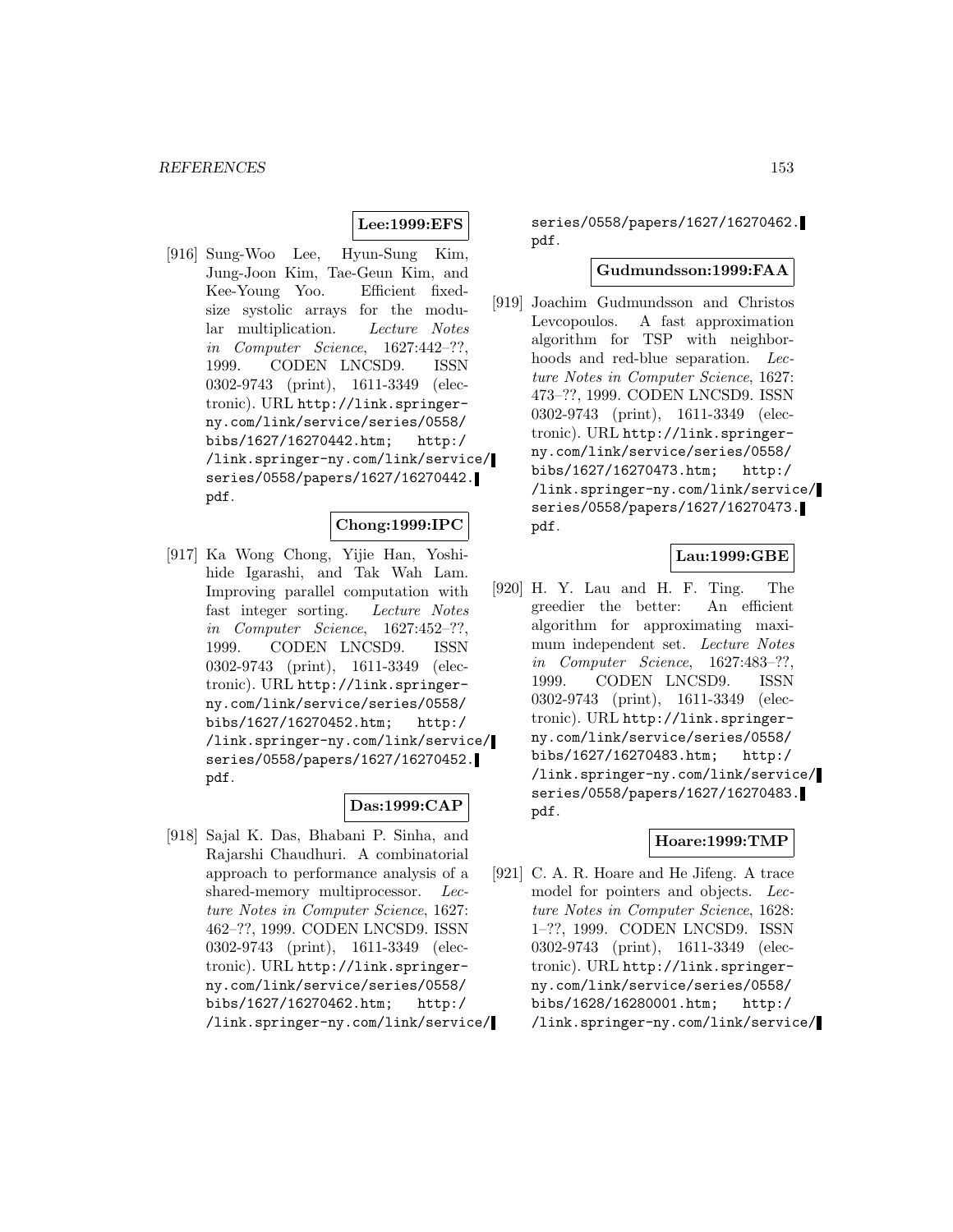series/0558/papers/1628/16280001. pdf.

**Czarnecki:1999:SO**

[922] Krzysztof Czarnecki and Ulrich W. Eisenecker. Synthesizing objects. Lecture Notes in Computer Science, 1628: 18–??, 1999. CODEN LNCSD9. ISSN 0302-9743 (print), 1611-3349 (electronic). URL http://link.springerny.com/link/service/series/0558/ bibs/1628/16280018.htm; http:/ /link.springer-ny.com/link/service/ series/0558/papers/1628/16280018. pdf.

# **Bono:1999:CCC**

[923] Viviana Bono, Amit Patel, and Vitaly Shmatikov. A core calculus of classes and mixins. Lecture Notes in Computer Science, 1628:43–??, 1999. CODEN LNCSD9. ISSN 0302-9743 (print), 1611-3349 (electronic). URL http://link.springerny.com/link/service/series/0558/ bibs/1628/16280043.htm; http:/ /link.springer-ny.com/link/service/ series/0558/papers/1628/16280043. pdf.

# **Ernst:1999:PCM**

[924] Erik Ernst. Propagating class and method combination. Lecture Notes in Computer Science, 1628:67–??, 1999. CODEN LNCSD9. ISSN 0302-9743 (print), 1611-3349 (electronic). URL http://link.springerny.com/link/service/series/0558/ bibs/1628/16280067.htm; http:/ /link.springer-ny.com/link/service/ series/0558/papers/1628/16280067. pdf.

### **Dieckman:1999:SAB**

[925] Sylvia Dieckman and Urs Hölzle. A study of the allocation behavior of the SPECjvm98 Java benchmarks. Lecture Notes in Computer Science, 1628:92– 115, 1999. CODEN LNCSD9. ISSN 0302-9743 (print), 1611-3349 (electronic). URL http://link.springerny.com/link/service/series/0558/ bibs/1628/16280092.htm; http:/ /link.springer-ny.com/link/service/ series/0558/papers/1628/16280092. pdf.

### **DePauw:1999:VRP**

[926] Wim De Pauw and Gary Sevitsky. Visualizing reference patterns for solving memory leaks in Java. Lecture Notes in Computer Science, 1628:116– ??, 1999. CODEN LNCSD9. ISSN 0302-9743 (print), 1611-3349 (electronic). URL http://link.springerny.com/link/service/series/0558/ bibs/1628/16280116.htm; http:/ /link.springer-ny.com/link/service/ series/0558/papers/1628/16280116. pdf.

#### **Lencevicius:1999:DQB**

[927] Raimondas Lencevicius, Urs Hölzle, and Ambuj K. Singh. Dynamic query-based debugging. Lecture Notes in Computer Science, 1628:135–??, 1999. CODEN LNCSD9. ISSN 0302-9743 (print), 1611-3349 (electronic). URL http://link.springerny.com/link/service/series/0558/ bibs/1628/16280135.htm; http:/ /link.springer-ny.com/link/service/ series/0558/papers/1628/16280135. pdf.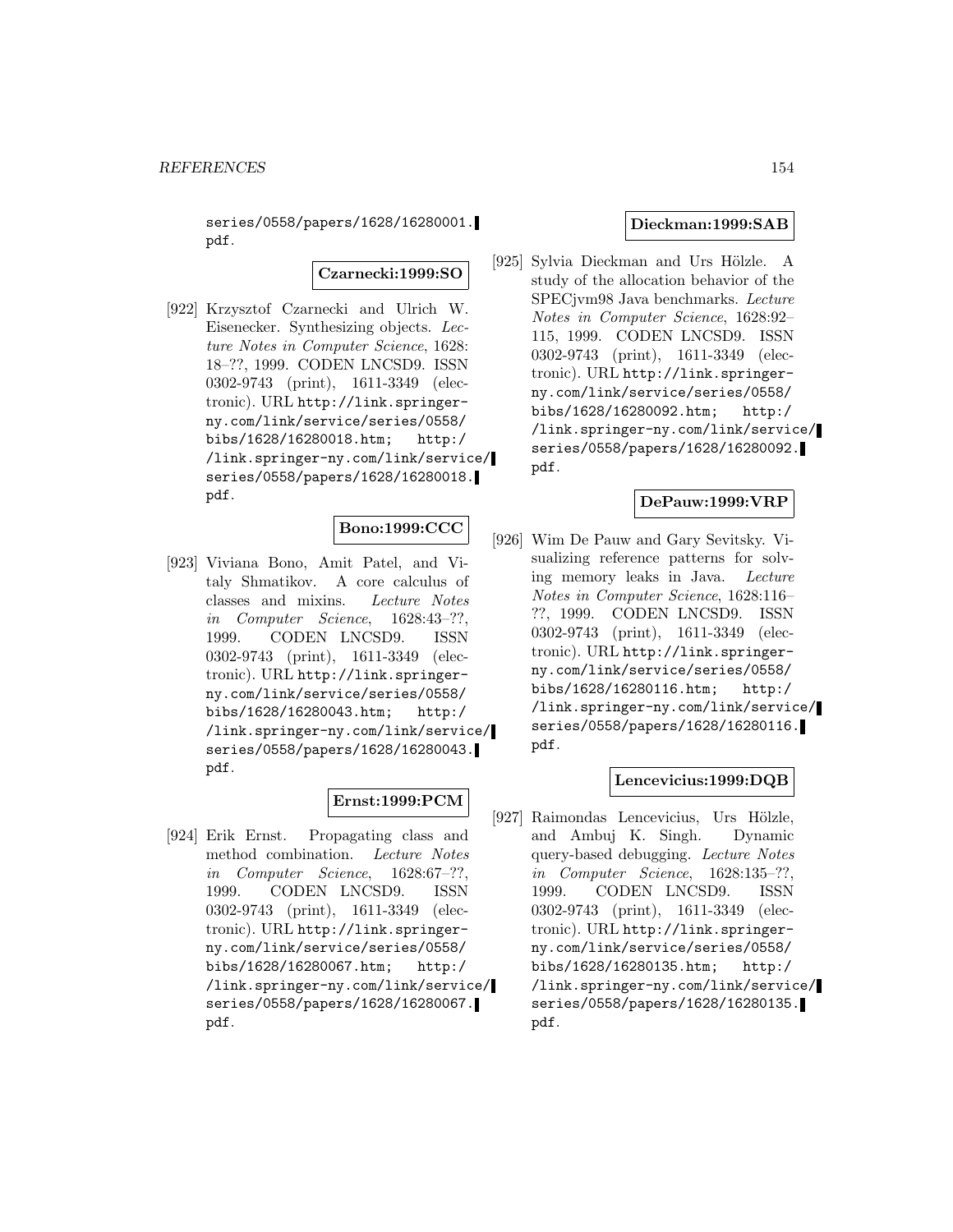## **Igarashi:1999:FVT**

[928] Atsushi Igarashi and Benjamin C. Pierce. Foundations for virtual types. Lecture Notes in Computer Science, 1628:161–??, 1999. CODEN LNCSD9. ISSN 0302-9743 (print), 1611-3349 (electronic). URL http://link. springer-ny.com/link/service/series/ 0558/bibs/1628/16280161.htm; http: //link.springer-ny.com/link/service/ series/0558/papers/1628/16280161. pdf.

# **Thorup:1999:UGC**

[929] Kresten Krab Thorup and Mads Torgersen. Unifying genericity: Combining the benefits of virtual types and parameterized classes. Lecture Notes in Computer Science, 1628:186– ??, 1999. CODEN LNCSD9. ISSN 0302-9743 (print), 1611-3349 (electronic). URL http://link.springerny.com/link/service/series/0558/ bibs/1628/16280186.htm; http:/ /link.springer-ny.com/link/service/ series/0558/papers/1628/16280186. pdf.

## **Greenhouse:1999:OOE**

[930] Aaron Greenhouse and John Boyland. An object-oriented effects system. Lecture Notes in Computer Science, 1628: 205–??, 1999. CODEN LNCSD9. ISSN 0302-9743 (print), 1611-3349 (electronic). URL http://link.springerny.com/link/service/series/0558/ bibs/1628/16280205.htm; http:/ /link.springer-ny.com/link/service/ series/0558/papers/1628/16280205. pdf.

## **Liskov:1999:PPO**

[931] Barbara Liskov, Miguel Castro, Liuba Shrira, and Atul Adya. Providing persistent objects in distributed systems. Lecture Notes in Computer Science, 1628:230–??, 1999. CODEN LNCSD9. ISSN 0302-9743 (print), 1611-3349 (electronic). URL http://link.springerny.com/link/service/series/0558/ bibs/1628/16280230.htm; http:/ /link.springer-ny.com/link/service/ series/0558/papers/1628/16280230. pdf.

## **Detlefs:1999:IVM**

[932] David Detlefs and Ole Agesen. Inlining of virtual methods. Lecture Notes in Computer Science, 1628:258– ??, 1999. CODEN LNCSD9. ISSN 0302-9743 (print), 1611-3349 (electronic). URL http://link.springerny.com/link/service/series/0558/ bibs/1628/16280258.htm; http:/ /link.springer-ny.com/link/service/ series/0558/papers/1628/16280258. pdf.

## **Millstein:1999:MST**

[933] Todd Millstein and Craig Chambers. Modular statically typed multimethods. Lecture Notes in Computer Science, 1628:279–??, 1999. CODEN LNCSD9. ISSN 0302-9743 (print), 1611-3349 (electronic). URL http:// link.springer-ny.com/link/service/ series/0558/bibs/1628/16280279. htm; http://link.springer-ny. com/link/service/series/0558/papers/ 1628/16280279.pdf.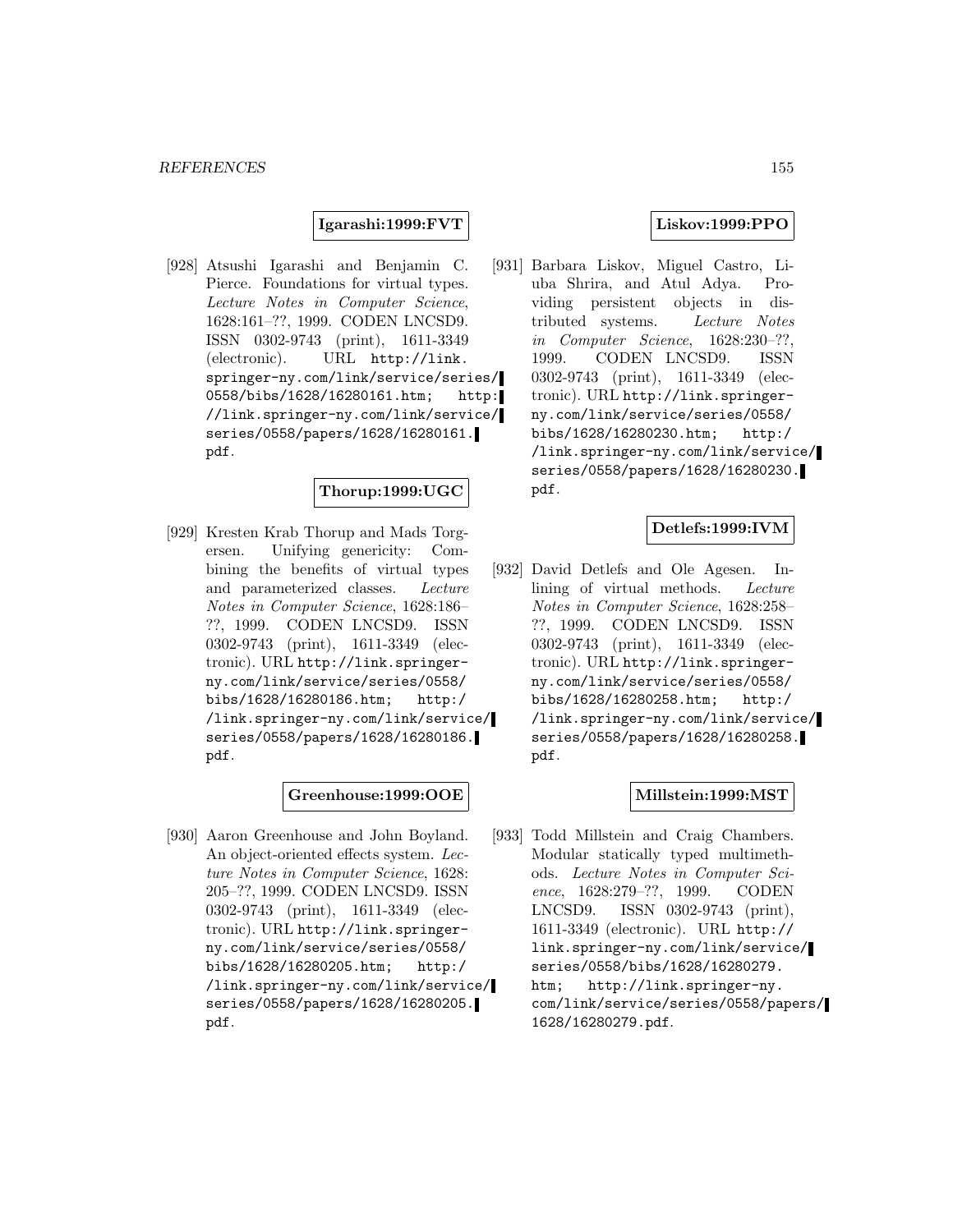### **Pang:1999:MMD**

[934] Candy Pang, Wade Holst, Yuri Leontiev, and Duane Szafron. Multimethod dispatch using multiple row displacement. Lecture Notes in Computer Science, 1628:304–??, 1999. CODEN LNCSD9. ISSN 0302-9743 (print), 1611-3349 (electronic). URL http://link.springerny.com/link/service/series/0558/ bibs/1628/16280304.htm; http:/ /link.springer-ny.com/link/service/ series/0558/papers/1628/16280304. pdf.

### **Kuehne:1999:IIE**

[935] T. Kuehne. Internal iteration externalized. Lecture Notes in Computer Science, 1628:329–??, 1999. CODEN LNCSD9. ISSN 0302-9743 (print), 1611-3349 (electronic).

### **Kuhne:1999:IIE**

[936] Thomas Kühne. Internal iteration externalized. Lecture Notes in Computer Science, 1628:329–??, 1999. CODEN LNCSD9. ISSN 0302-9743 (print), 1611-3349 (electronic). URL http://link.springerny.com/link/service/series/0558/ bibs/1628/16280329.htm; http:/ /link.springer-ny.com/link/service/ series/0558/papers/1628/16280329. pdf.

# **Kniesel:1999:TSD**

[937] Günther Kniesel. Type-safe delegation for run-time component adaptation. Lecture Notes in Computer Science, 1628:351–??, 1999. CODEN LNCSD9. ISSN 0302-9743 (print), 1611-3349 (electronic). URL http://link.

springer-ny.com/link/service/series/ 0558/bibs/1628/16280351.htm; http: //link.springer-ny.com/link/service/ series/0558/papers/1628/16280351. pdf.

### **Schultz:1999:TAS**

[938] Ulrik Pagh Schultz, Julia L. Lawall, Charles Consel, and Gilles Muller. Towards automatic specialization of Java programs. Lecture Notes in Computer Science, 1628:367–??, 1999. CODEN LNCSD9. ISSN 0302-9743 (print), 1611-3349 (electronic). URL http://link.springerny.com/link/service/series/0558/ bibs/1628/16280367.htm; http:/ /link.springer-ny.com/link/service/ series/0558/papers/1628/16280367. pdf.

### **Serrano:1999:WC**

[939] Manuel Serrano. Wide classes. Lecture Notes in Computer Science, 1628: 391–??, 1999. CODEN LNCSD9. ISSN 0302-9743 (print), 1611-3349 (electronic). URL http://link.springerny.com/link/service/series/0558/ bibs/1628/16280391.htm; http:/ /link.springer-ny.com/link/service/ series/0558/papers/1628/16280391. pdf.

### **Bertino:1999:ACS**

[940] Elisa Bertino, Giovanna Guerrini, Isabella Merlo, and Marco Mesiti. An approach to classify semi-structured objects. Lecture Notes in Computer Science, 1628:416–??, 1999. CODEN LNCSD9. ISSN 0302-9743 (print), 1611-3349 (electronic). URL http:// link.springer-ny.com/link/service/ series/0558/bibs/1628/16280416.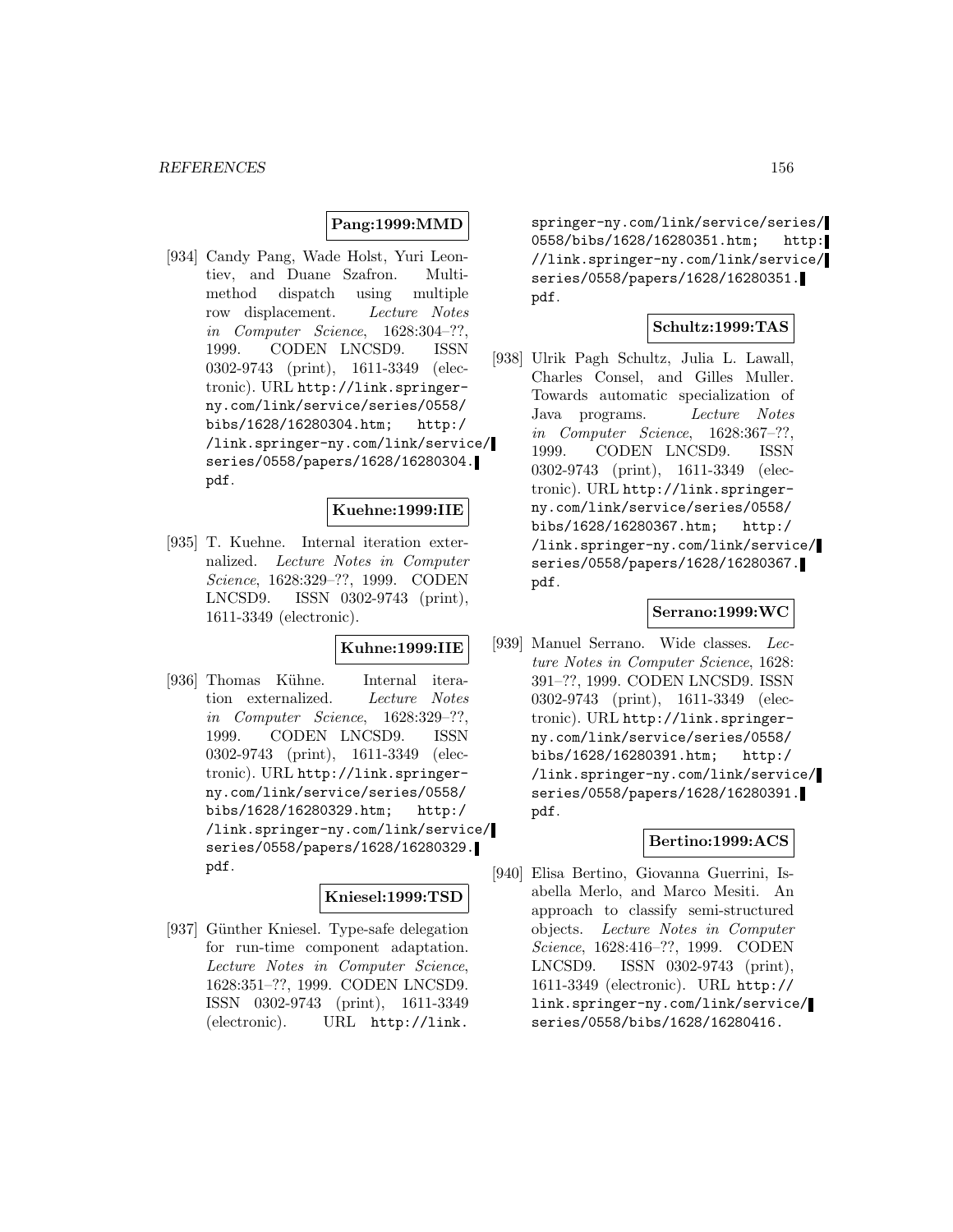htm; http://link.springer-ny. com/link/service/series/0558/papers/ 1628/16280416.pdf.

# **Waldo:1999:OOP**

[941] Jim Waldo. Object-oriented programming on the network. Lecture Notes in Computer Science, 1628:441– ??, 1999. CODEN LNCSD9. ISSN 0302-9743 (print), 1611-3349 (electronic). URL http://link.springerny.com/link/service/series/0558/ bibs/1628/16280441.htm; http:/ /link.springer-ny.com/link/service/ series/0558/papers/1628/16280441. pdf.

# **Pandey:1999:PFG**

[942] Raju Pandey and Brant Hashii. Providing fine-grained access control for Java programs. Lecture Notes in Computer Science, 1628:449–??, 1999. CODEN LNCSD9. ISSN 0302-9743 (print), 1611-3349 (electronic). URL http://link.springerny.com/link/service/series/0558/ bibs/1628/16280449.htm; http:/ /link.springer-ny.com/link/service/ series/0558/papers/1628/16280449. pdf.

# **Bastide:1999:FSP**

[943] Rémi Bastide, Ousmane Sy, and Philippe Palanque. Formal specification and prototyping of CORBA systems. Lecture Notes in Computer Science, 1628:474–??, 1999. CODEN LNCSD9. ISSN 0302-9743 (print), 1611-3349 (electronic). URL http:// link.springer-ny.com/link/service/ series/0558/bibs/1628/16280474. htm; http://link.springer-ny.

com/link/service/series/0558/papers/ 1628/16280474.pdf.

### **Gaspari:1999:PAS**

[944] Mauro Gaspari and Gianluigi Zavattaro. A process algebraic specification of the new asynchronous CORBA messaging service. Lecture Notes in Computer Science, 1628:495–??, 1999. CODEN LNCSD9. ISSN 0302-9743 (print), 1611-3349 (electronic). URL http://link.springerny.com/link/service/series/0558/ bibs/1628/16280495.htm; http:/ /link.springer-ny.com/link/service/ series/0558/papers/1628/16280495. pdf.

## **Black:1999:OOP**

[945] Andrew P. Black. Object-oriented programming: Regaining the excitement. Lecture Notes in Computer Science, 1628:519–??, 1999. CODEN LNCSD9. ISSN 0302-9743 (print), 1611-3349 (electronic). URL http://link. springer-ny.com/link/service/series/ 0558/bibs/1628/16280519.htm; http: //link.springer-ny.com/link/service/ series/0558/papers/1628/16280519. pdf.

### **Anonymous:1999:AId**

[946] Anonymous. Author index. Lecture Notes in Computer Science, 1628:529– ??, 1999. CODEN LNCSD9. ISSN 0302-9743 (print), 1611-3349 (electronic). URL http://link.springerny.com/link/service/series/0558/ papers/1628/1628ind.pdf.

### **Nieuwenhuis:1999:SFP**

[947] Robert Nieuwenhuis and José Miguel Rivero. Solved forms for path or-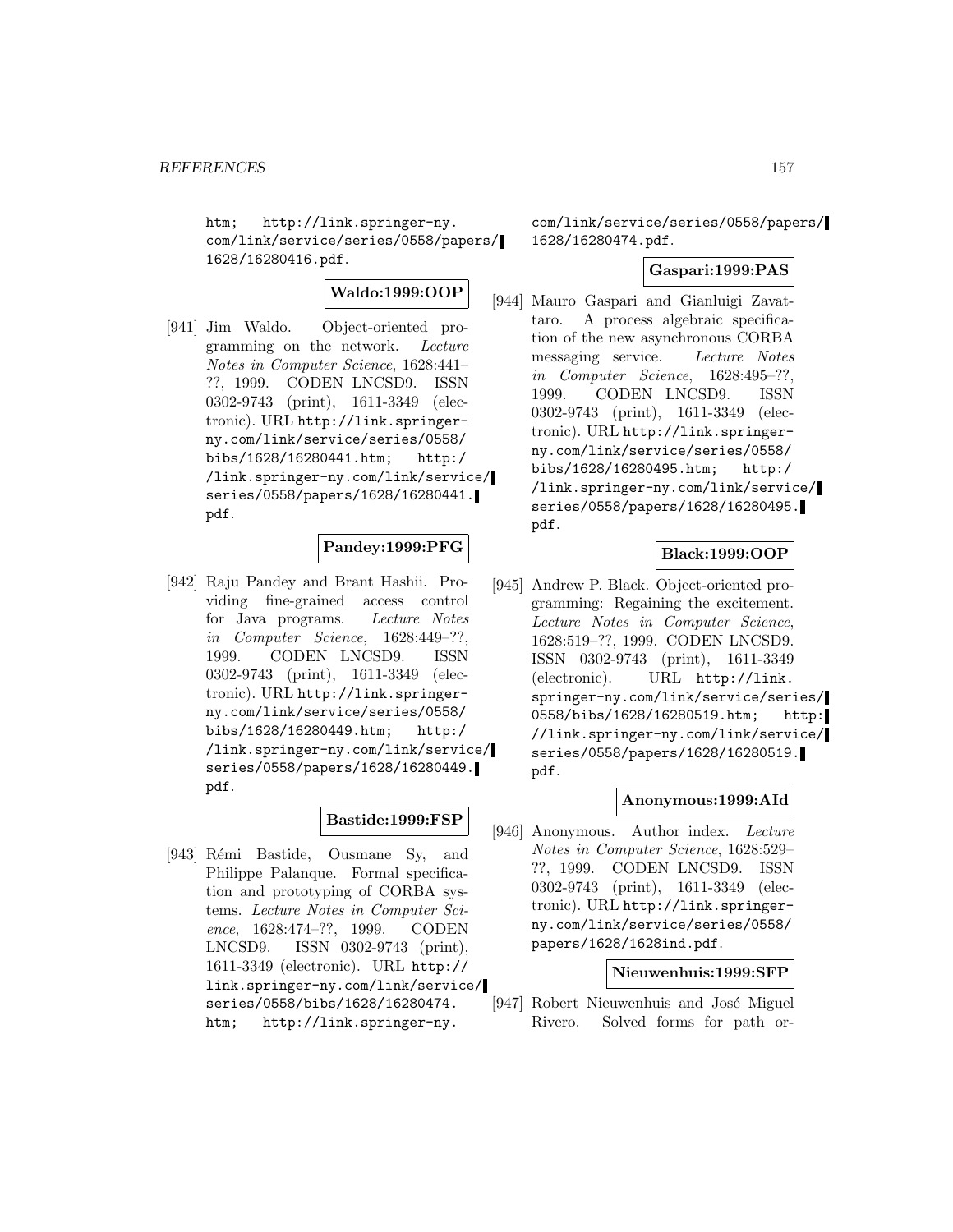dering constraints. Lecture Notes in Computer Science, 1631:1–??, 1999. CODEN LNCSD9. ISSN 0302-9743 (print), 1611-3349 (electronic). URL http://link.springerny.com/link/service/series/0558/ bibs/1631/16310001.htm; http:/ /link.springer-ny.com/link/service/ series/0558/papers/1631/16310001. pdf.

## **Dershowitz:1999:J**

[948] Nachum Dershowitz and Subrata Mitra. Jeopardy. Lecture Notes in Computer Science, 1631:16–??, 1999. CODEN LNCSD9. ISSN 0302-9743 (print), 1611-3349 (electronic). URL http://link.springerny.com/link/service/series/0558/ bibs/1631/16310016.htm; http:/ /link.springer-ny.com/link/service/ series/0558/papers/1631/16310016. pdf.

## **Visser:1999:SPM**

[949] Eelco Visser. Strategic pattern matching. Lecture Notes in Computer Science, 1631:30–??, 1999. CODEN LNCSD9. ISSN 0302-9743 (print), 1611-3349 (electronic). URL http:// link.springer-ny.com/link/service/ [953] V. Van Oostrom. Normalization in series/0558/bibs/1631/16310030. htm; http://link.springer-ny. com/link/service/series/0558/papers/ 1631/16310030.pdf.

## **DeGroote:1999:SNN**

[950] P. De Groote. On the strong normalization of natural deduction with permutation-conversions. Lecture Notes in Computer Science, 1631:45– ??, 1999. CODEN LNCSD9. ISSN

0302-9743 (print), 1611-3349 (electronic).

### **Groote:1999:SNN**

[951] Philippe de Groote. On the strong normalization of natural deduction with permutation-conversions. Lecture Notes in Computer Science, 1631:45– ??, 1999. CODEN LNCSD9. ISSN 0302-9743 (print), 1611-3349 (electronic). URL http://link.springerny.com/link/service/series/0558/ bibs/1631/16310045.htm; http:/ /link.springer-ny.com/link/service/ series/0558/papers/1631/16310045. pdf.

## **Oostrom:1999:NWO**

[952] Vincent van Oostrom. Normalization in weakly orthogonal rewriting. Lecture Notes in Computer Science, 1631: 60–??, 1999. CODEN LNCSD9. ISSN 0302-9743 (print), 1611-3349 (electronic). URL http://link.springerny.com/link/service/series/0558/ bibs/1631/16310060.htm; http:/ /link.springer-ny.com/link/service/ series/0558/papers/1631/16310060. pdf.

### **VanOostrom:1999:NWO**

weakly orthogonal rewriting. Lecture Notes in Computer Science, 1631:60– ??, 1999. CODEN LNCSD9. ISSN 0302-9743 (print), 1611-3349 (electronic).

#### **Cosmo:1999:SNP**

[954] Roberto Di Cosmo and Stefano Guerrini. Strong normalization of proof nets modulo structural congruences. Lecture Notes in Computer Science, 1631: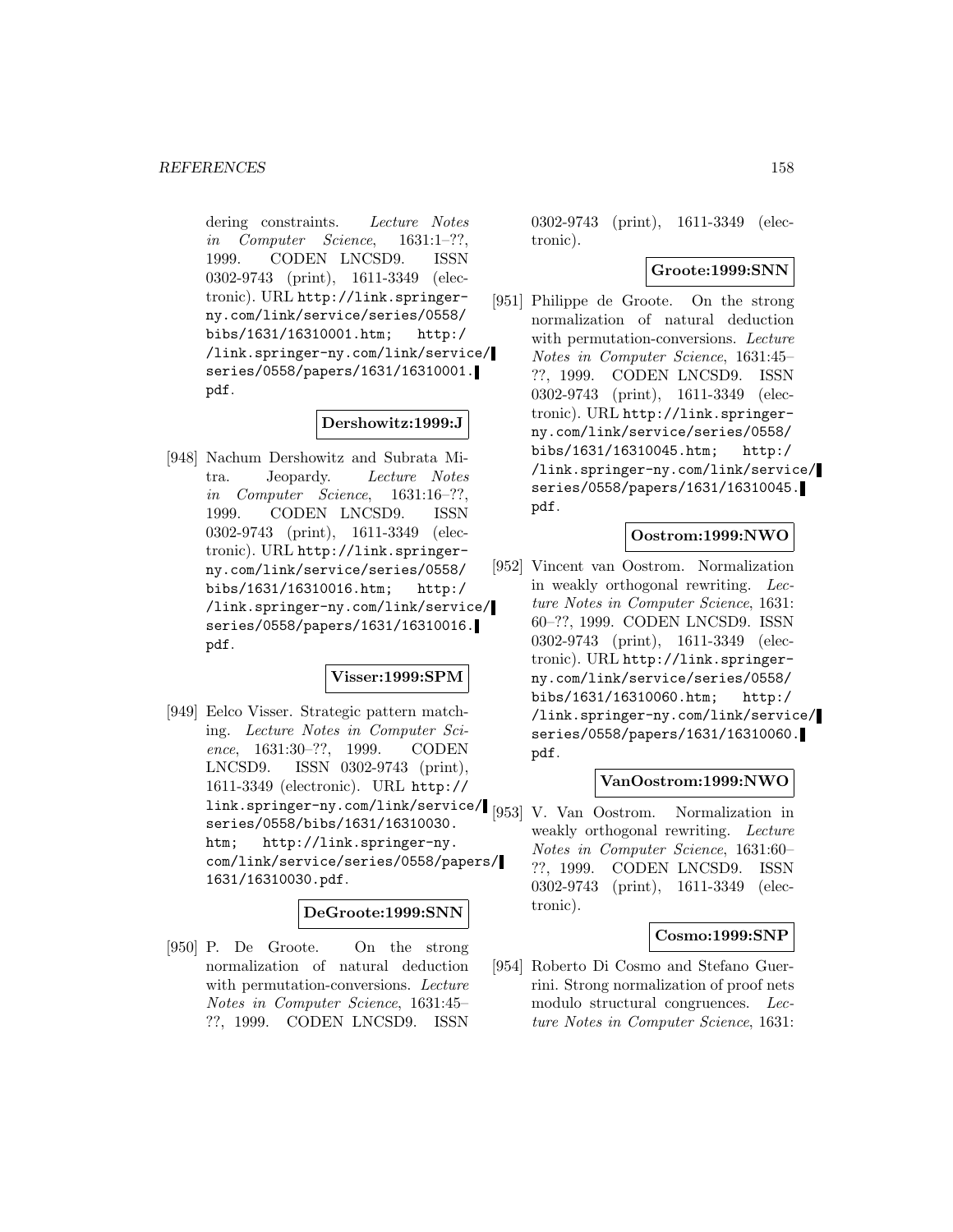75–??, 1999. CODEN LNCSD9. ISSN 0302-9743 (print), 1611-3349 (electronic). URL http://link.springerny.com/link/service/series/0558/ bibs/1631/16310075.htm; http:/ /link.springer-ny.com/link/service/ series/0558/papers/1631/16310075. pdf.

### **DiCosmo:1999:SNP**

[955] R. Di Cosmo and S. Guerrini. Strong normalization of proof nets modulo structural congruences. Lecture Notes in Computer Science, 1631:75– ??, 1999. CODEN LNCSD9. ISSN 0302-9743 (print), 1611-3349 (electronic).

## **Courcelle:1999:HGD**

[956] Bruno Courcelle. Hierarchical graph decompositions defined by grammars and logical formulas. Lecture Notes in Computer Science, 1631:90–??, 1999. CODEN LNCSD9. ISSN 0302-9743 (print), 1611-3349 (electronic). URL http://link.springerny.com/link/service/series/0558/ bibs/1631/16310090.htm; http:/ /link.springer-ny.com/link/service/ series/0558/papers/1631/16310090. pdf.

## **Marcinkowski:1999:UPT**

[957] Jerzy Marcinkowski. Undecidability of the  $\exists xx\forall xx$  part of the theory of ground term algebra modulo an AC symbol. Lecture Notes in Computer Science, 1631:92–??, 1999. CODEN LNCSD9. ISSN 0302-9743 (print), 1611-3349 (electronic). URL http://link.springerny.com/link/service/series/0558/ bibs/1631/16310092.htm; http:/

/link.springer-ny.com/link/service/ series/0558/papers/1631/16310092. pdf.

# **Caron:1999:DSQ**

Anne-Cécile Caron, Franck Seynhaeve, Sophie Tison, and Marc Tommasi. Deciding the satisfiability of quantifier free formulae on one-step rewriting. Lecture Notes in Computer Science, 1631:103–??, 1999. CODEN LNCSD9. ISSN 0302-9743 (print), 1611-3349 (electronic). URL http://link.springerny.com/link/service/series/0558/ bibs/1631/16310103.htm; http:/ /link.springer-ny.com/link/service/ series/0558/papers/1631/16310103. pdf.

# **Limet:1999:NRA**

[959] Sébastien Limet and Pierre Réty. A new result about the decidability of the existential one-step rewriting theory. Lecture Notes in Computer Science, 1631:118–??, 1999. CODEN LNCSD9. ISSN 0302-9743 (print), 1611-3349 (electronic). URL http://link.springerny.com/link/service/series/0558/ bibs/1631/16310118.htm; http:/ /link.springer-ny.com/link/service/ series/0558/papers/1631/16310118. pdf.

## **Rubio:1999:FSA**

[960] Albert Rubio. A fully syntactic AC-RPO. Lecture Notes in Computer Science, 1631:133–??, 1999. CODEN LNCSD9. ISSN 0302-9743 (print), 1611-3349 (electronic). URL http:// link.springer-ny.com/link/service/ series/0558/bibs/1631/16310133.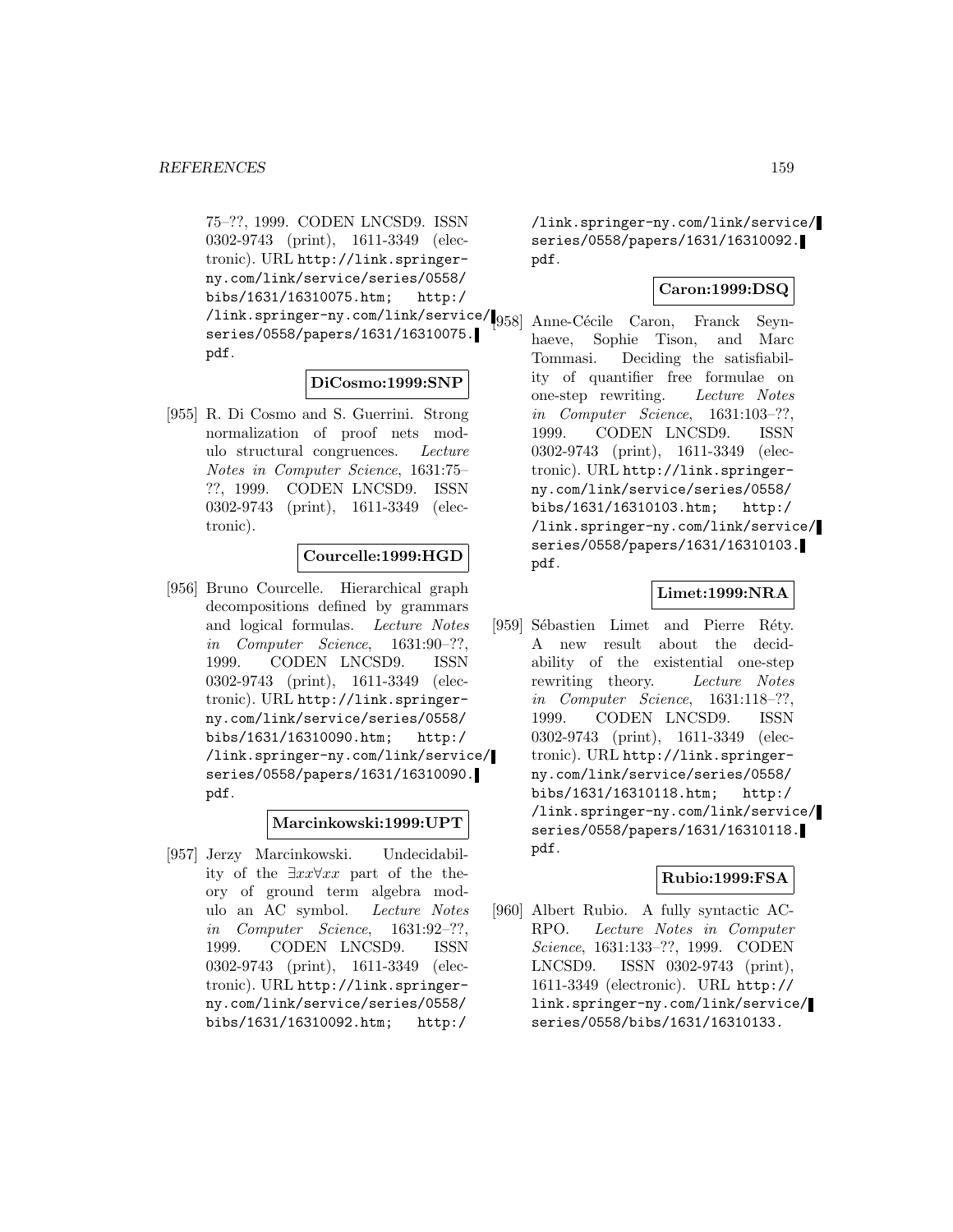htm; http://link.springer-ny. com/link/service/series/0558/papers/ 1631/16310133.pdf.

## **Stuber:1999:TPO**

[961] Jürgen Stuber. Theory path orderings. Lecture Notes in Computer Science, 1631:148–??, 1999. CODEN LNCSD9. ISSN 0302-9743 (print), 1611-3349 (electronic). URL http://link. springer-ny.com/link/service/series/ 0558/bibs/1631/16310148.htm; http: //link.springer-ny.com/link/service/ series/0558/papers/1631/16310148. pdf.

### **Touzet:1999:CMR**

[962] Hélène Touzet. A characterisation of multiply recursive functions with Higman's lemma. Lecture Notes in Computer Science, 1631:163–??, 1999. CODEN LNCSD9. ISSN 0302-9743 (print), 1611-3349 (electronic). URL http://link.springerny.com/link/service/series/0558/ bibs/1631/16310163.htm; http:/ /link.springer-ny.com/link/service/ series/0558/papers/1631/16310163. pdf.

### **Baader:1999:DWP**

[963] Franz Baader and Cesare Tinelli. Deciding the word problem in the union of equational theories sharing constructors. Lecture Notes in Computer Science, 1631:175–??, 1999. CODEN LNCSD9. ISSN 0302-9743 (print), 1611-3349 (electronic). URL http://link.springerny.com/link/service/series/0558/ bibs/1631/16310175.htm; http:/ /link.springer-ny.com/link/service/

series/0558/papers/1631/16310175. pdf.

## **Bachmair:1999:NRC**

[964] L. Bachmair, C. R. Ramakrishnan, I. V. Ramakrishnan, and A. Tiwari. Normalization via rewrite closures. Lecture Notes in Computer Science, 1631:190–??, 1999. CODEN LNCSD9. ISSN 0302-9743 (print), 1611-3349 (electronic). URL http://link.springerny.com/link/service/series/0558/ bibs/1631/16310190.htm; http:/ /link.springer-ny.com/link/service/ series/0558/papers/1631/16310190. pdf.

### **Hofbauer:1999:TSU**

[965] Dieter Hofbauer and Maria Huber. Test sets for the universal and existential closure of regular tree languages. Lecture Notes in Computer Science, 1631: 205–??, 1999. CODEN LNCSD9. ISSN 0302-9743 (print), 1611-3349 (electronic). URL http://link.springerny.com/link/service/series/0558/ bibs/1631/16310205.htm; http:/ /link.springer-ny.com/link/service/ series/0558/papers/1631/16310205. pdf.

## **Raamsdonk:1999:HOR**

[966] Femke van Raamsdonk. Higherorder rewriting. Lecture Notes in Computer Science, 1631:220–??, 1999. CODEN LNCSD9. ISSN 0302-9743 (print), 1611-3349 (electronic). URL http://link.springerny.com/link/service/series/0558/ bibs/1631/16310220.htm; http:/ /link.springer-ny.com/link/service/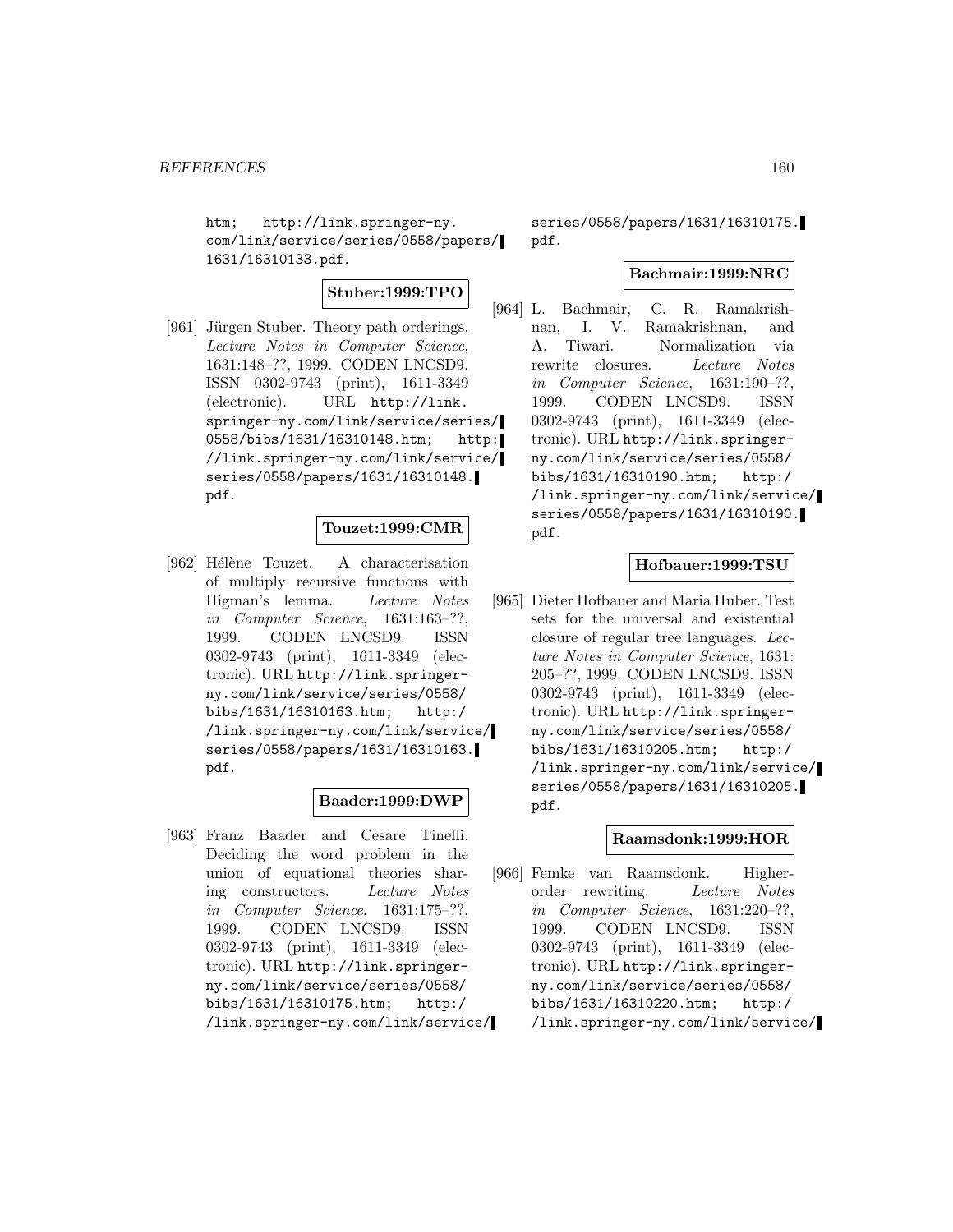series/0558/papers/1631/16310220. pdf.

### **VanRaamsdonk:1999:OR**

[967] F. Van Raamsdonk. 1Higher-Order rewriting. Lecture Notes in Computer Science, 1631:220–??, 1999. CODEN LNCSD9. ISSN 0302-9743 (print), 1611-3349 (electronic).

## **Clavel:1999:MS**

[968] M. Clavel, F. Durán, S. Eker, P. Lincoln, N. Martí-Oliet, J. Meseguer, and J. F. Quesada. The Maude system. Lecture Notes in Computer Science, 1631: 240–??, 1999. CODEN LNCSD9. ISSN 0302-9743 (print), 1611-3349 (electronic). URL http://link.springerny.com/link/service/series/0558/ bibs/1631/16310240.htm; http:/ /link.springer-ny.com/link/service/ series/0558/papers/1631/16310240. pdf.

## **Fraguas:1999:MDS**

[969] F. J. López Fraguas and J. Sánchez Hernández.  $TOY: A$  multiparadigm declarative system. Lecture Notes in Computer Science, 1631:244–??, 1999. CODEN LNCSD9. ISSN 0302-9743 (print), 1611-3349 (electronic). URL http://link.springerny.com/link/service/series/0558/ bibs/1631/16310244.htm; http:/ /link.springer-ny.com/link/service/ series/0558/papers/1631/16310244. pdf.

#### **Lopez-Fraguas:1999:TMD**

[970] F. J. Lopez-Fraguas and J. Sanchez-Hernandez. TOY: A multiparadigm declarative system. Lecture Notes in Computer Science, 1631:244–??, 1999.

# CODEN LNCSD9. ISSN 0302-9743 (print), 1611-3349 (electronic).

# **Kepser:1999:USC**

[971] Stephan Kepser and Jörn Richts. UniMoK: A system for combining equational unification algorithms. Lecture Notes in Computer Science, 1631:248– ??, 1999. CODEN LNCSD9. ISSN 0302-9743 (print), 1611-3349 (electronic). URL http://link.springerny.com/link/service/series/0558/ bibs/1631/16310248.htm; http:/ /link.springer-ny.com/link/service/ series/0558/papers/1631/16310248. pdf.

# **Verma:1999:LRT**

[972] Rakesh Verma and Shalitha Senanayake.  $\overline{LR}^2$ : A laboratory for rapid term graph rewriting. Lecture Notes in Computer Science, 1631:252–??, 1999. CODEN LNCSD9. ISSN 0302-9743 (print), 1611-3349 (electronic). URL http://link.springerny.com/link/service/series/0558/ bibs/1631/16310252.htm; http:/ /link.springer-ny.com/link/service/ series/0558/papers/1631/16310252. pdf.

## **Nagaya:1999:DLL**

[973] Takashi Nagaya and Yoshihito Toyama. Decidability for left-linear growing term rewriting systems. Lecture Notes in Computer Science, 1631:256–??, 1999. CODEN LNCSD9. ISSN 0302-9743 (print), 1611-3349 (electronic). URL http://link.springerny.com/link/service/series/0558/ bibs/1631/16310256.htm; http:/ /link.springer-ny.com/link/service/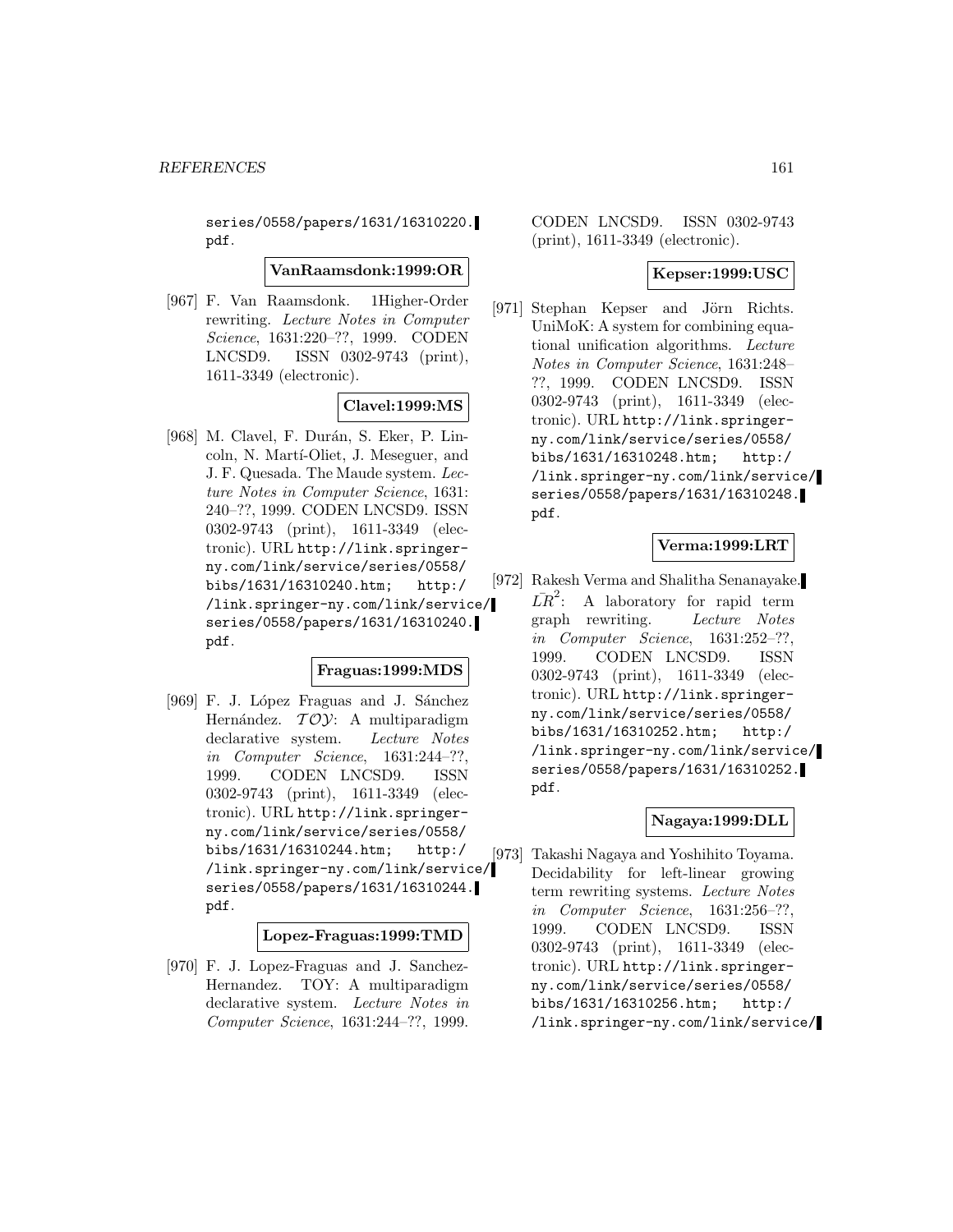series/0558/papers/1631/16310256. pdf.

**Giesl:1999:TCS**

[974] Jürgen Giesl and Aart Middeldorp. Transforming context-sensitive rewrite systems. Lecture Notes in Computer Science, 1631:271–??, 1999. CODEN LNCSD9. ISSN 0302-9743 (print), 1611-3349 (electronic). URL http://link.springerny.com/link/service/series/0558/ bibs/1631/16310271.htm; http:/ /link.springer-ny.com/link/service/ series/0558/papers/1631/16310271. pdf.

## **Ferreira:1999:CSA**

[975] M. C. F. Ferreira and A. L. Ribeiro. Context-sensitive AC-rewriting. Lecture Notes in Computer Science, 1631: 286–??, 1999. CODEN LNCSD9. ISSN 0302-9743 (print), 1611-3349 (electronic). URL http://link.springerny.com/link/service/series/0558/ bibs/1631/16310286.htm; http:/ /link.springer-ny.com/link/service/ series/0558/papers/1631/16310286. pdf.

## **Blanqui:1999:CAC**

[976] Frédéric Blanqui, Jean-Pierre Jouannaud, and Mitsuhiro Okada. The calculus of algebraic constructions. Lecture Notes in Computer Science, 1631: 301–??, 1999. CODEN LNCSD9. ISSN 0302-9743 (print), 1611-3349 (electronic). URL http://link.springerny.com/link/service/series/0558/ bibs/1631/16310301.htm; http:/ /link.springer-ny.com/link/service/ series/0558/papers/1631/16310301. pdf.

## **Dowek:1999:HIF**

[977] Gilles Dowek, Thérèse Hardin, and Claude Kirchner. HOL- $\lambda \sigma$ : An intentional first-order expression of higher-order logic. Lecture Notes in Computer Science, 1631:317–??, 1999. CODEN LNCSD9. ISSN 0302-9743 (print), 1611-3349 (electronic). URL http://link.springerny.com/link/service/series/0558/ bibs/1631/16310317.htm; http:/ /link.springer-ny.com/link/service/ series/0558/papers/1631/16310317. pdf.

# **Otto:1999:CBR**

[978] Friedrich Otto. On the connections between rewriting and formal language theory. Lecture Notes in Computer Science, 1631:332–??, 1999. CODEN LNCSD9. ISSN 0302-9743 (print), 1611-3349 (electronic). URL http://link.springerny.com/link/service/series/0558/ bibs/1631/16310332.htm; http:/ /link.springer-ny.com/link/service/ series/0558/papers/1631/16310332. pdf.

## **Frougny:1999:RSA**

[979] Christiane Frougny and Jacques Sakarovitch. A rewrite system associated with quadratic Pisot units. Lecture Notes in Computer Science, 1631: 356–??, 1999. CODEN LNCSD9. ISSN 0302-9743 (print), 1611-3349 (electronic). URL http://link.springerny.com/link/service/series/0558/ bibs/1631/16310356.htm; http:/ /link.springer-ny.com/link/service/ series/0558/papers/1631/16310356. pdf.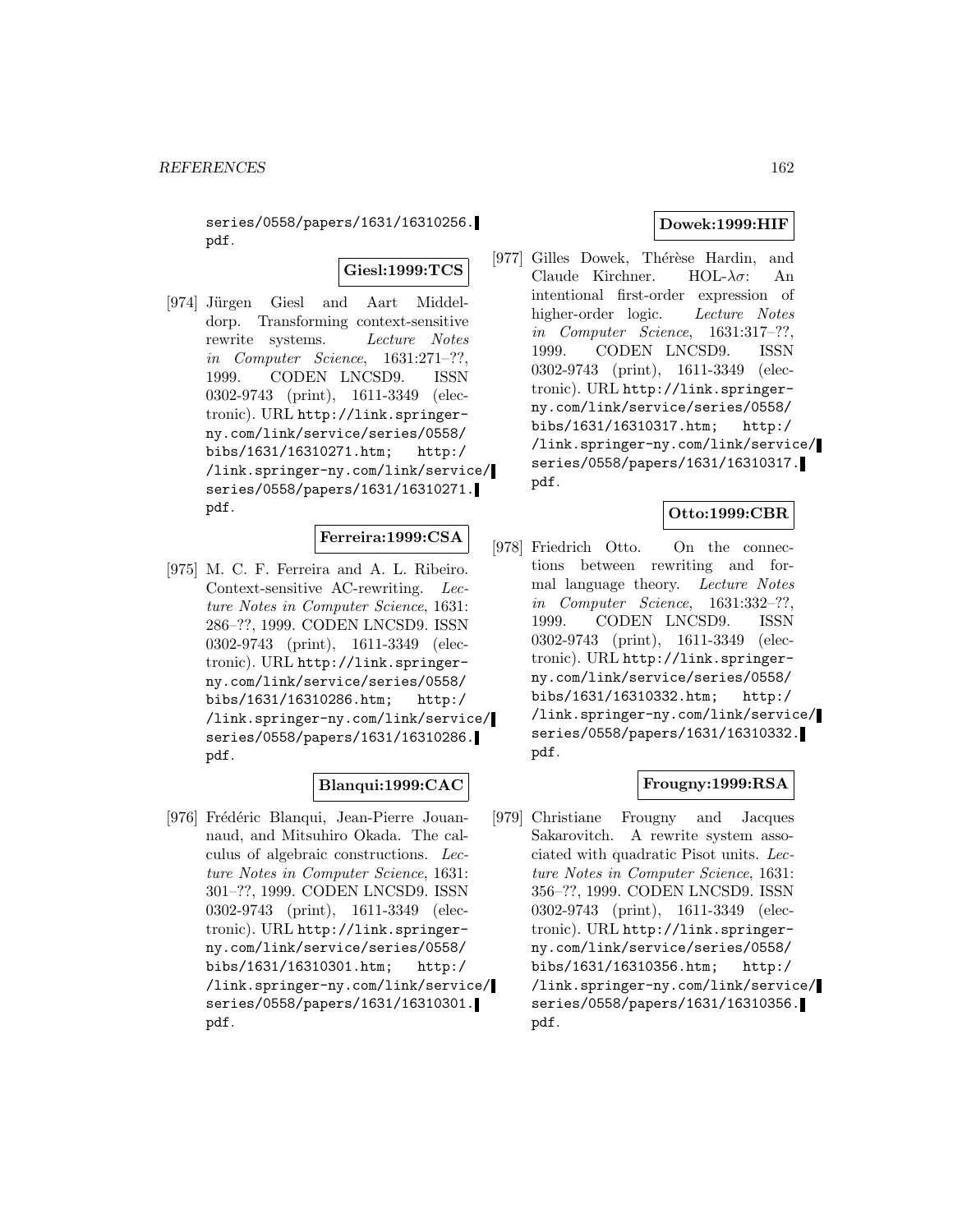# **Gobel:1999:FRS**

[980] Manfred Göbel. Fast rewriting of symmetric polynomials. Lecture Notes in Computer Science, 1631:371–??, 1999. CODEN LNCSD9. ISSN 0302-9743 (print), 1611-3349 (electronic). URL http://link.springerny.com/link/service/series/0558/ bibs/1631/16310371.htm; http:/ /link.springer-ny.com/link/service/ series/0558/papers/1631/16310371. pdf.

#### **Goebel:1999:FRS**

[981] M. Goebel. Fast rewriting of symmetric polynomials. Lecture Notes in Computer Science, 1631:371–??, 1999. CODEN LNCSD9. ISSN 0302-9743 (print), 1611-3349 (electronic).

### **Saubion:1999:ITS**

[982] Frédéric Saubion and Igor Stéphan. On implementation of tree synchronized languages. Lecture Notes in Computer Science, 1631:382–??, 1999. CODEN LNCSD9. ISSN 0302-9743 (print), 1611-3349 (electronic). URL http://link.springerny.com/link/service/series/0558/ bibs/1631/16310382.htm; http:/ /link.springer-ny.com/link/service/ series/0558/papers/1631/16310382. pdf.

#### **Anonymous:1999:AIe**

[983] Anonymous. Author index. Lecture Notes in Computer Science, 1631:397– ??, 1999. CODEN LNCSD9. ISSN 0302-9743 (print), 1611-3349 (electronic). URL http://link.springerny.com/link/service/series/0558/ papers/1631/16310397.pdf.

## **DeGroote:1999:DPA**

[984] P. De Groote. A dynamic programming approach to categorial deduction. Lecture Notes in Computer Science, 1632:1–??, 1999. CODEN LNCSD9. ISSN 0302-9743 (print), 1611-3349 (electronic).

# **Demri:1999:TTM**

[985] S. Demri and R. Gore. Tractable transformations from modal provability logics into first-order logic. Lecture Notes in Computer Science, 1632:16– ??, 1999. CODEN LNCSD9. ISSN 0302-9743 (print), 1611-3349 (electronic).

# **Graedel:1999:ITD**

[986] E. Graedel. Invited talk: Decision procedures for guarded logics. Lecture Notes in Computer Science, 1632:31– ??, 1999. CODEN LNCSD9. ISSN 0302-9743 (print), 1611-3349 (electronic).

### **Tobies:1999:PAG**

[987] S. Tobies. A PSpace algorithm for graded modal logic. Lecture Notes in Computer Science, 1632:52–??, 1999. CODEN LNCSD9. ISSN 0302-9743 (print), 1611-3349 (electronic).

# **Schmidt-Schauss:1999:SCE**

[988] M. Schmidt-Schauss and K. U. Schulz. Solvability of context equations with two context variables is decidable. Lecture Notes in Computer Science, 1632: 67–??, 1999. CODEN LNCSD9. ISSN 0302-9743 (print), 1611-3349 (electronic).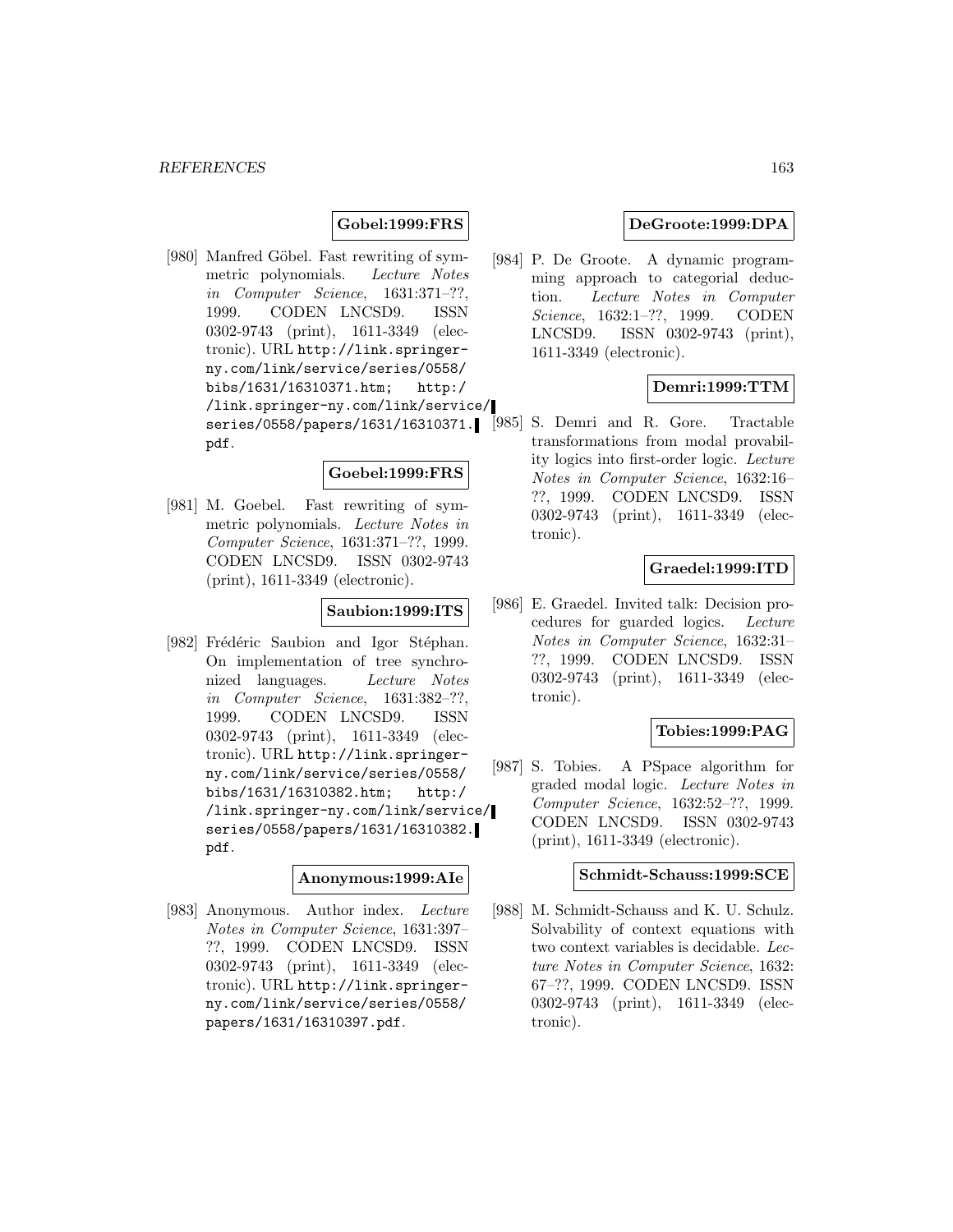## **Wierzbicki:1999:CHO**

[989] T. Wierzbicki. Complexity of the higher order matching. Lecture Notes in Computer Science, 1632:82–??, 1999. CODEN LNCSD9. ISSN 0302- 9743 (print), 1611-3349 (electronic).

### **Pichler:1999:SEP**

[990] R. Pichler. Solving equational problems efficiently. Lecture Notes in Computer Science, 1632:97–??, 1999. CODEN LNCSD9. ISSN 0302-9743 (print), 1611-3349 (electronic).

## **Adams:1999:VVS**

[991] A. A. Adams, H. Gottliebsen, S. A. Linton, and U. Martin. VSDITLU: A verifiable symbolic definite integral table look-up. Lecture Notes in Computer Science, 1632:112–??, 1999. CODEN LNCSD9. ISSN 0302-9743 (print), 1611-3349 (electronic).

### **Janicic:1999:FFI**

[992] P. Janicic, A. Bundy, and I. Green. A framework for the flexible integration of a class of decision procedures into theorem provers. Lecture Notes in Computer Science, 1632:127–??, 1999. CODEN LNCSD9. ISSN 0302-9743 (print), 1611-3349 (electronic).

# **Horacek:1999:PPH**

[993] H. Horacek. Presenting proofs in a human-oriented way. Lecture Notes in Computer Science, 1632:142–??, 1999. CODEN LNCSD9. ISSN 0302-9743 (print), 1611-3349 (electronic).

**Sofronie-Stokkermans:1999:UTV**

[994] V. Sofronie-Stokkermans. On the universal theory of varieties of distribu-

tive lattices with operators: Some decidability and complexity results. Lecture Notes in Computer Science, 1632: 157–??, 1999. CODEN LNCSD9. ISSN 0302-9743 (print), 1611-3349 (electronic).

## **Hustadt:1999:MCR**

[995] U. Hustadt and R. A. Schmidt. Maslov's class K revisited. Lecture Notes in Computer Science, 1632:172– ??, 1999. CODEN LNCSD9. ISSN 0302-9743 (print), 1611-3349 (electronic).

# **Areces:1999:PRR**

[996] C. Areces, H. De Nivelle, and M. De Rijke. Prefixed resolution: A resolution method for modal and description logics. Lecture Notes in Computer Science, 1632:187–??, 1999. CODEN LNCSD9. ISSN 0302-9743 (print), 1611-3349 (electronic).

#### **Pfenning:1999:SDT**

[997] F. Pfenning and C. Schuermann. System description: Twelf — A metalogical framework for deductive systems. Lecture Notes in Computer Science, 1632:202–??, 1999. CODEN LNCSD9. ISSN 0302-9743 (print), 1611-3349 (electronic).

### **Autexier:1999:SDI**

[998] S. Autexier, D. Hutter, H. Mantel, and A. Schairer. System description: inka 5.0 — A logic voyager. Lecture Notes in Computer Science, 1632:207–??, 1999. CODEN LNCSD9. ISSN 0302-9743 (print), 1611-3349 (electronic).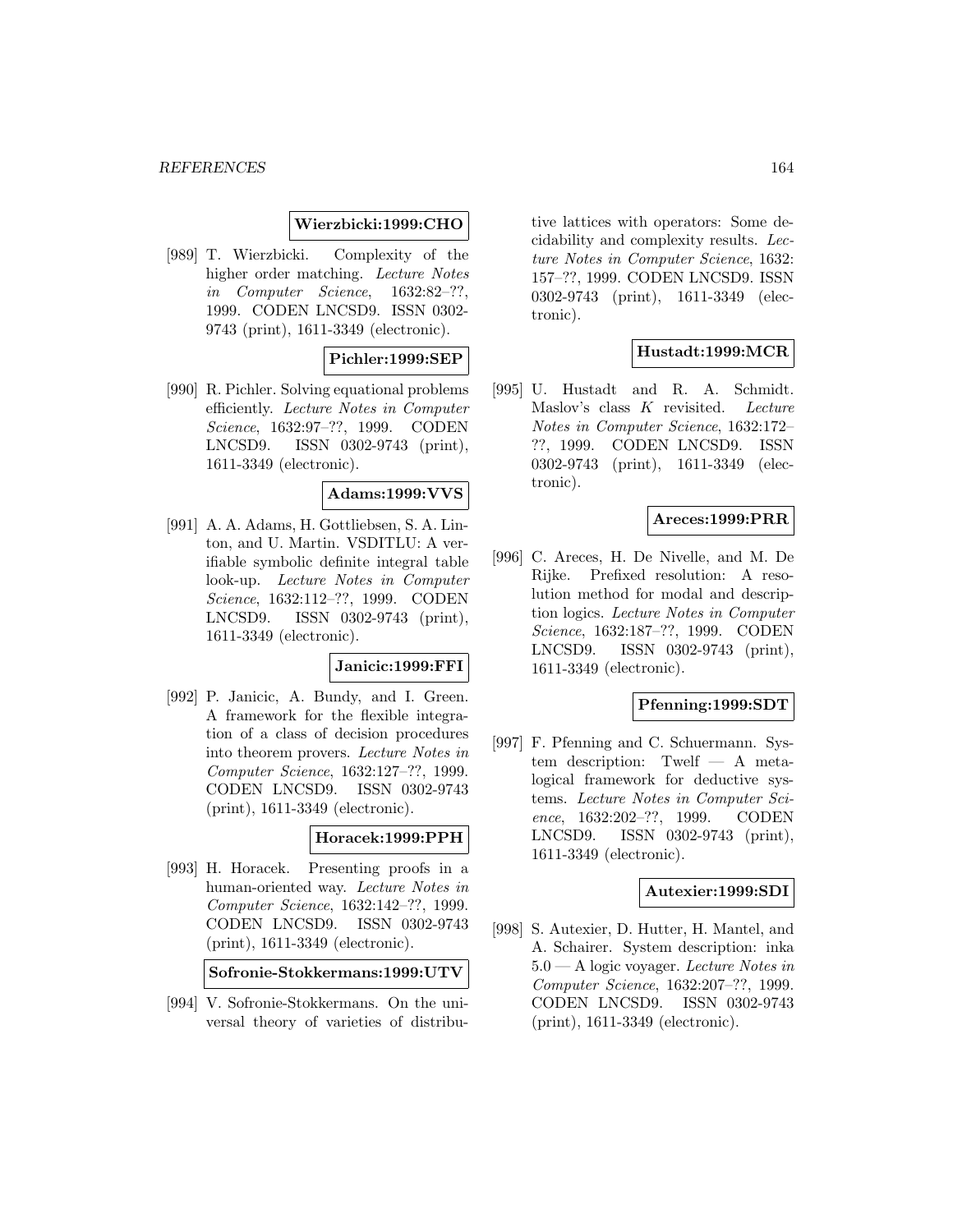# **Baaz:1999:SDC**

[999] M. Baaz, A. Leitsch, and G. Moser. System description: CutRes 0.1: Cut elimination by resolution. Lecture Notes in Computer Science, 1632:212– ??, 1999. CODEN LNCSD9. ISSN 0302-9743 (print), 1611-3349 (electronic).

## **Franke:1999:SDM**

[1000] A. Franke and M. Kohlhase. System description: MathWeb, an agent-based communication layer for distributed automated theorem proving. Lecture Notes in Computer Science, 1632:217– ??, 1999. CODEN LNCSD9. ISSN 0302-9743 (print), 1611-3349 (electronic).

# **Gribomont:1999:SDU**

[1001] E. Pascal Gribomont and N. Salloum. System description: Using OBDD's for the validation of Skolem verification conditions. Lecture Notes in Computer Science, 1632:222–??, 1999. CODEN LNCSD9. ISSN 0302-9743 (print), 1611-3349 (electronic).

## **Hickey:1999:FTD**

[1002] J. Hickey. Fault-tolerant distributed theorem proving. Lecture Notes in Computer Science, 1632:227–??, 1999. CODEN LNCSD9. ISSN 0302-9743 (print), 1611-3349 (electronic).

### **Hillenbrand:1999:SDW**

[1003] T. Hillenbrand, A. Jaeger, and B. Loechner. System description: Waldmeister — improvements in performance and ease of use. Lecture Notes in Computer Science, 1632:232–??, 1999. CODEN LNCSD9. ISSN 0302- 9743 (print), 1611-3349 (electronic).

# **Felty:1999:FMU**

[1004] A. P. Felty, D. J. Howe, and A. Roychoudhury. Formal metatheory using implicit syntax, and an application to data abstraction for asynchronous systems. Lecture Notes in Computer Science, 1632:237–??, 1999. CODEN LNCSD9. ISSN 0302-9743 (print), 1611-3349 (electronic).

# **Prost:1999:FSA**

[1005] F. Prost. A formalization of static analyses in system F. Lecture Notes in Computer Science, 1632:252–??, 1999. CODEN LNCSD9. ISSN 0302-9743 (print), 1611-3349 (electronic).

## **Artemov:1999:ERT**

[1006] S. N. Artemov. On explicit reflection in theorem proving and formal verification. Lecture Notes in Computer Science, 1632:267–??, 1999. CODEN LNCSD9. ISSN 0302-9743 (print), 1611-3349 (electronic).

# **Konrad:1999:SDK**

[1007] K. Konrad and D. A. Wolfram. System description: Kimba, A model generator for many-valued first-order logics. Lecture Notes in Computer Science, 1632:282–??, 1999. CODEN LNCSD9. ISSN 0302-9743 (print), 1611-3349 (electronic).

# **Nadathur:1999:SDT**

[1008] G. Nadathur and D. J. Mitchell. System description: Teyjus — A compiler and abstract machine based implementation of lambdaProlog. Lecture Notes in Computer Science, 1632:287– ??, 1999. CODEN LNCSD9. ISSN 0302-9743 (print), 1611-3349 (electronic).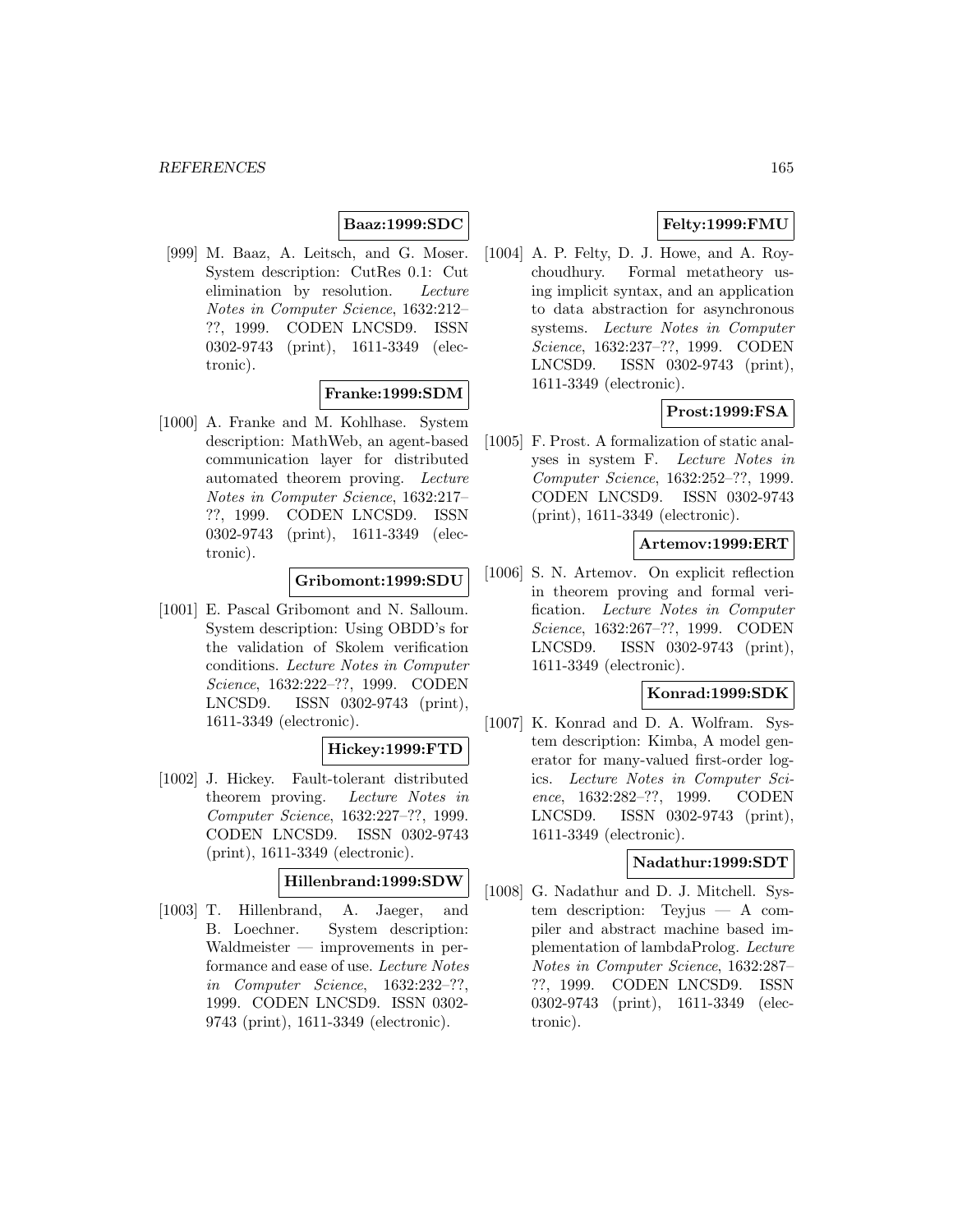## **Riazanov:1999:V**

[1009] A. Riazanov and A. Voronkov. Vampire. Lecture Notes in Computer Science, 1632:292–??, 1999. CODEN LNCSD9. ISSN 0302-9743 (print), 1611-3349 (electronic).

## **Schulz:1999:SAE**

[1010] S. Schulz. System abstract: E0.3. Lecture Notes in Computer Science, 1632: 297–??, 1999. CODEN LNCSD9. ISSN 0302-9743 (print), 1611-3349 (electronic).

### **Nieuwenhuis:1999:ITR**

[1011] R. Nieuwenhuis. Invited talk: Rewritebased deduction and symbolic constraints. Lecture Notes in Computer Science, 1632:302–??, 1999. CODEN LNCSD9. ISSN 0302-9743 (print), 1611-3349 (electronic).

## **Weidenbach:1999:TAA**

[1012] C. Weidenbach. Towards an automatic analysis of security protocols in firstorder logic. Lecture Notes in Computer Science, 1632:314–??, 1999. CODEN LNCSD9. ISSN 0302-9743 (print), 1611-3349 (electronic).

## **Baumgartner:1999:CCC**

[1013] P. Baumgartner, N. Eisinger, and U. Furbach. A confluent connection calculus. Lecture Notes in Computer Science, 1632:329–??, 1999. CODEN LNCSD9. ISSN 0302-9743 (print), 1611-3349 (electronic).

#### **Fuchs:1999:ABR**

[1014] M. Fuchs and D. Fuchs. Abstractionbased relevancy testing for model elimination. Lecture Notes in Computer

Science, 1632:344–??, 1999. CODEN LNCSD9. ISSN 0302-9743 (print), 1611-3349 (electronic).

### **Bishop:1999:BFS**

[1015] M. Bishop. A breadth-first strategy for mating search. Lecture Notes in Computer Science, 1632:359–??, 1999. CODEN LNCSD9. ISSN 0302-9743 (print), 1611-3349 (electronic).

# **Hutter:1999:DCI**

[1016] D. Hutter and A. Bundy. The design of the CADE-16 inductive theorem prover contest. Lecture Notes in Computer Science, 1632:374–??, 1999. CODEN LNCSD9. ISSN 0302-9743 (print), 1611-3349 (electronic).

## **Weidenbach:1999:SDS**

[1017] C. Weidenbach, B. Afshordel, U. Brahm, and C. Cohrs. System description: Spass version 1.0.0. Lecture Notes in Computer Science, 1632:378–??, 1999. CODEN LNCSD9. ISSN 0302-9743 (print), 1611-3349 (electronic).

### **Voronkov:1999:KTP**

[1018] A. Voronkov. KK: A theorem prover for K. Lecture Notes in Computer Science, 1632:383–??, 1999. CODEN LNCSD9. ISSN 0302-9743 (print), 1611-3349 (electronic).

#### **Whittle:1999:SDC**

[1019] J. Whittle, A. Bundy, R. Boulton, and H. Lowe. System description: C0YNTHIA. Lecture Notes in Computer Science, 1632:388–??, 1999. CO-DEN LNCSD9. ISSN 0302-9743 (print), 1611-3349 (electronic).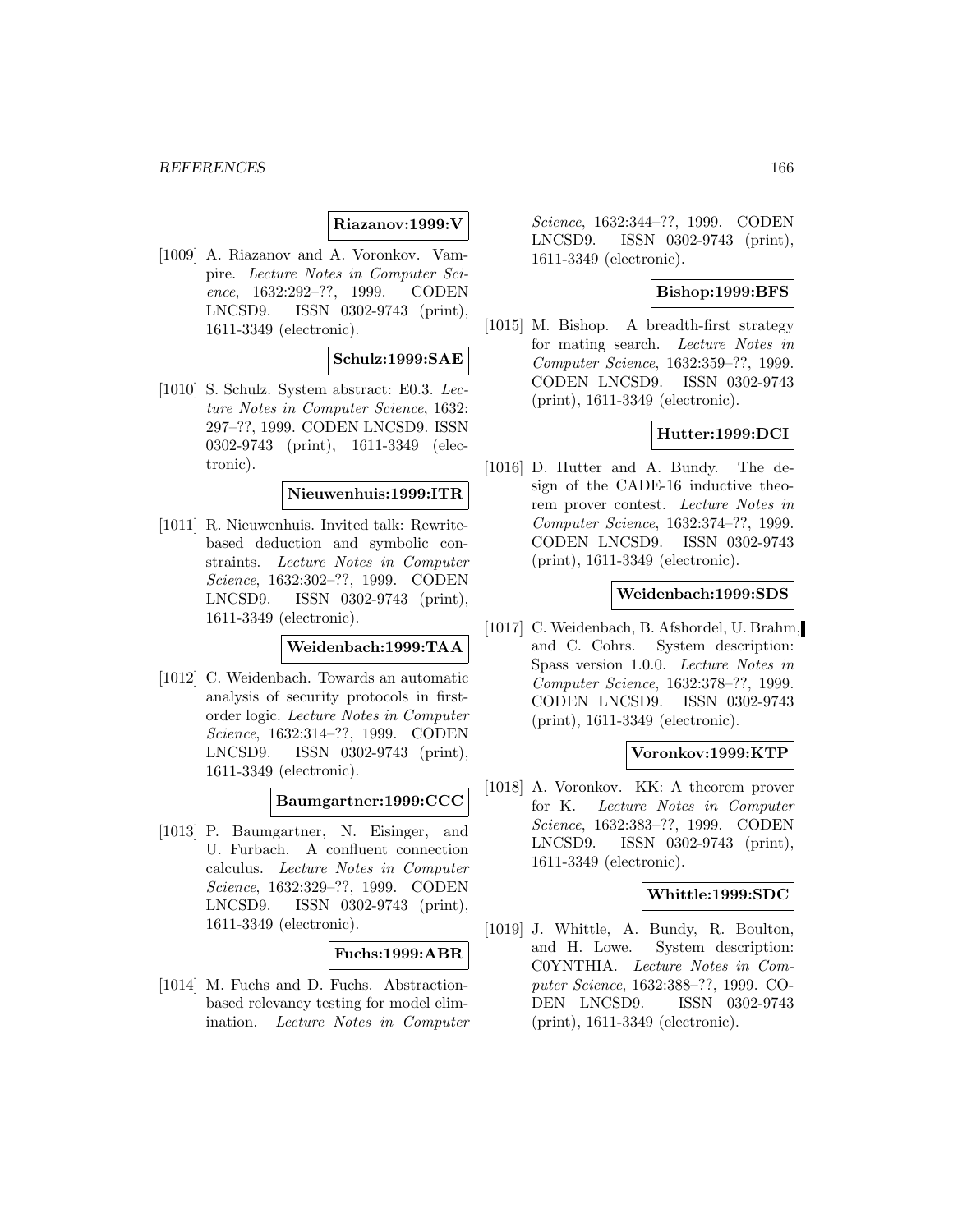# **Jian:1999:SDM**

[1020] Z. Jian. System description: MCS: Model-based conjecture searching. Lecture Notes in Computer Science, 1632: 393–??, 1999. CODEN LNCSD9. ISSN 0302-9743 (print), 1611-3349 (electronic).

# **Nipkow:1999:ITE**

[1021] T. Nipkow. Invited talk: Embedding programming languages in theorem provers. Lecture Notes in Computer Science, 1632:398–??, 1999. CODEN LNCSD9. ISSN 0302-9743 (print), 1611-3349 (electronic).

### **Benzmueller:1999:EHO**

[1022] C. Benzmueller. Extensional higherorder paramodulation and RUE-Resolution. Lecture Notes in Computer Science, 1632:399–??, 1999. CODEN LNCSD9. ISSN 0302-9743 (print), 1611-3349 (electronic).

## **Lopes:1999:AGP**

[1023] R. H. C. Lopes. Automatic generation of proof search strategies for secondorder logic. Lecture Notes in Computer Science, 1632:414–??, 1999. CODEN LNCSD9. ISSN 0302-9743 (print), 1611-3349 (electronic).

# **Dill:1999:AAH**

[1024] D. L. Dill. Alternative approaches to hardware verification. Lecture Notes in Computer Science, 1633:1–??, 1999. CODEN LNCSD9. ISSN 0302-9743 (print), 1611-3349 (electronic).

## **Sifakis:1999:CST**

[1025] J. Sifakis. The compositional specification of timed systems  $- A$  tu-

torial. Lecture Notes in Computer Science, 1633:2–??, 1999. CODEN LNCSD9. ISSN 0302-9743 (print), 1611-3349 (electronic).

## **Alur:1999:TA**

[1026] R. Alur. Timed automata. Lecture Notes in Computer Science, 1633:8–??, 1999. CODEN LNCSD9. ISSN 0302- 9743 (print), 1611-3349 (electronic).

#### **Staalmarck:1999:SME**

[1027] G. Staalmarck. Staalmarck's method with extensions to quantified Boolean formulas. Lecture Notes in Computer Science, 1633:23–??, 1999. CODEN LNCSD9. ISSN 0302-9743 (print), 1611-3349 (electronic).

## **Manna:1999:VPS**

[1028] Z. Manna and H. B. Sipma. Verification of parameterized systems by dynamic induction on diagrams. Lecture Notes in Computer Science, 1633:25– ??, 1999. CODEN LNCSD9. ISSN 0302-9743 (print), 1611-3349 (electronic).

### **Brinksma:1999:FMC**

[1029] E. Brinksma. Formal methods for conformance testing: Theory can be practical! Lecture Notes in Computer Science, 1633:44–??, 1999. CODEN LNCSD9. ISSN 0302-9743 (print), 1611-3349 (electronic).

### **Hosabettu:1999:PCP**

[1030] R. Hosabettu, M. Srivas, and G. Gopalakrishnan. Proof of correctness of a processor with reorder buffer using the completion functions approach. Lecture Notes in Computer Science, 1633: 47–??, 1999. CODEN LNCSD9. ISSN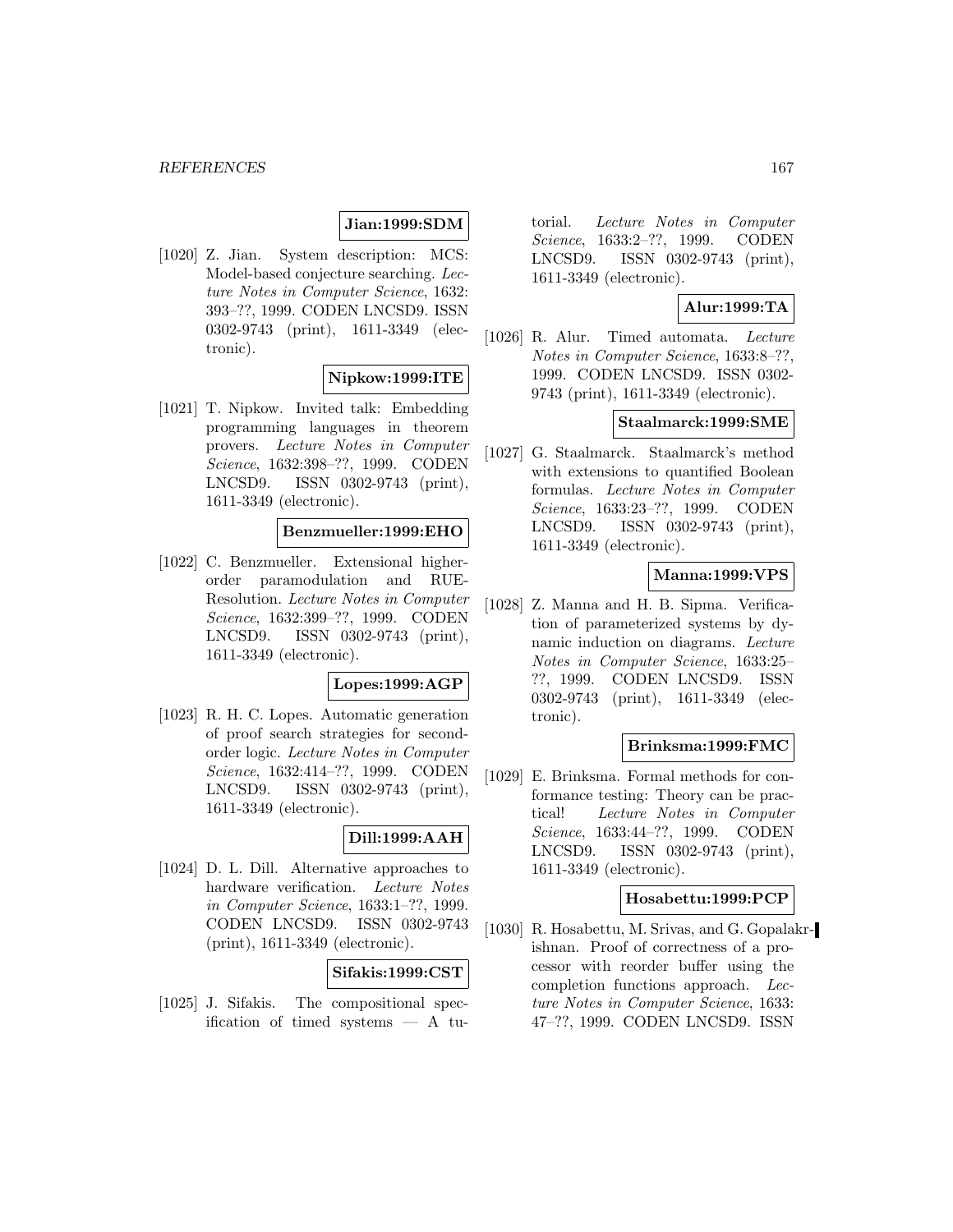0302-9743 (print), 1611-3349 (electronic).

### **Biere:1999:VSP**

[1031] A. Biere, E. Clarke, R. Raimi, and Y. Zhu. Verifying safety properties of a PowerPC microprocessor using symbolic model checking without BDDs. Lecture Notes in Computer Science, 1633:60–??, 1999. CODEN LNCSD9. ISSN 0302-9743 (print), 1611-3349 (electronic).

# **Baumgartner:1999:MCI**

[1032] J. Baumgartner, T. Heyman, V. Singhal, and A. Aziz. Model checking the IBM gigahertz processor: An abstraction algorithm for high-performance netlists. Lecture Notes in Computer Science, 1633:72–??, 1999. CODEN LNCSD9. ISSN 0302-9743 (print), 1611-3349 (electronic).

# **Ramesh:1999:VPP**

[1033] S. Ramesh and P. Bhaduri. Validation of pipelined processor designs using Esterel tools. Lecture Notes in Computer Science, 1633:84–??, 1999. CODEN LNCSD9. ISSN 0302-9743 (print), 1611-3349 (electronic).

## **Berard:1999:AVP**

[1034] B. Berard and L. Fribourg. Automated verification of a parametric realtime program: The ABR conformance protocol. Lecture Notes in Computer Science, 1633:96–??, 1999. CODEN LNCSD9. ISSN 0302-9743 (print), 1611-3349 (electronic).

# **Jeron:1999:TGD**

[1035] T. Jeron and P. Morel. Test generation derived from model-checking. Lec-

ture Notes in Computer Science, 1633: 108–??, 1999. CODEN LNCSD9. ISSN 0302-9743 (print), 1611-3349 (electronic).

## **Carloni:1999:LIP**

[1036] L. P. Carloni, K. L. McMillan, and A. L. Sangiovanni-Vincentelli. Latency insensitive protocols. Lecture Notes in Computer Science, 1633:123–??, 1999. CODEN LNCSD9. ISSN 0302-9743 (print), 1611-3349 (electronic).

## **Abdulla:1999:HGC**

[1037] P. A. Abdulla, A. Bouajjani, B. Jonsson, and M. Nilsson. Handling global conditions in parametrized system verification. Lecture Notes in Computer Science, 1633:134–??, 1999. CODEN LNCSD9. ISSN 0302-9743 (print), 1611-3349 (electronic).

## **Abdulla:1999:VIS**

[1038] P. A. Abdulla, A. Annichini, S. Bensalem, and A. Bouajjani. Verification of infinite-state systems by combining abstraction and reachability analysis. Lecture Notes in Computer Science, 1633:146–??, 1999. CODEN LNCSD9. ISSN 0302-9743 (print), 1611-3349 (electronic).

## **Das:1999:EPA**

[1039] S. Das, D. L. Dill, and S. Park. Experience with predicate abstraction. Lecture Notes in Computer Science, 1633: 160–??, 1999. CODEN LNCSD9. ISSN 0302-9743 (print), 1611-3349 (electronic).

### **Kupferman:1999:MCS**

[1040] O. Kupferman and M. Y. Vardi. Model checking of safety properties. Lecture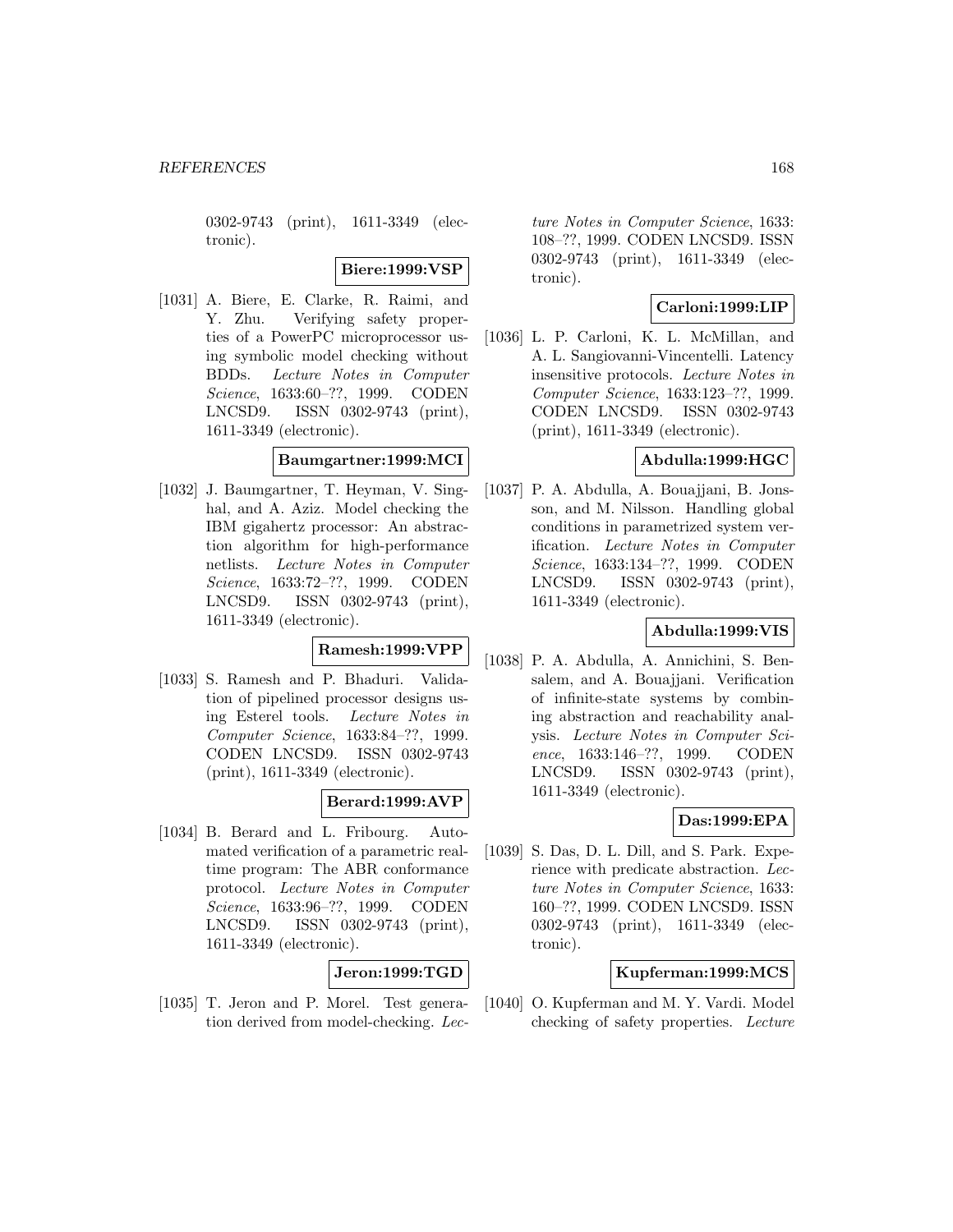Notes in Computer Science, 1633:172– ??, 1999. CODEN LNCSD9. ISSN 0302-9743 (print), 1611-3349 (electronic).

## **Langerak:1999:CFP**

[1041] R. Langerak and E. Brinksma. A complete finite prefix for process algebra. Lecture Notes in Computer Science, 1633:184–??, 1999. CODEN LNCSD9. ISSN 0302-9743 (print), 1611-3349 (electronic).

# **Chou:1999:MFS**

[1042] C.-T. Chou. The mathematical foundation of symbolic trajectory evaluation. Lecture Notes in Computer Science, 1633:196–??, 1999. CODEN LNCSD9. ISSN 0302-9743 (print), 1611-3349 (electronic).

## **Henzinger:1999:AGR**

[1043] T. A. Henzinger, S. Qadeer, and S. K. Rajamani. Assume-guarantee refinement between different time scales. Lecture Notes in Computer Science, 1633:208–??, 1999. CODEN LNCSD9. ISSN 0302-9743 (print), 1611-3349 (electronic).

## **Bloem:1999:EDP**

[1044] R. Bloem, K. Ravi, and F. Somenzi. Efficient decision procedures for model checking of linear time logic properties. Lecture Notes in Computer Science, 1633:222–??, 1999. CODEN LNCSD9. ISSN 0302-9743 (print), 1611-3349 (electronic).

#### **Etessami:1999:SIL**

[1045] K. Etessami. Stutter-invariant languages, omega-automata, and temporal logic. Lecture Notes in Computer

Science, 1633:236–??, 1999. CODEN LNCSD9. ISSN 0302-9743 (print), 1611-3349 (electronic).

# **Daniele:1999:IAG**

[1046] M. Daniele, F. Giunchiglia, and M. Y. Vardi. Improved automata generation for linear temporal logic. Lecture Notes in Computer Science, 1633:249– ??, 1999. CODEN LNCSD9. ISSN 0302-9743 (print), 1611-3349 (electronic).

## **Bozga:1999:RPS**

[1047] M. Bozga and O. Maler. On the representation of probabilities over structured domains. Lecture Notes in Computer Science, 1633:261–??, 1999. CODEN LNCSD9. ISSN 0302-9743 (print), 1611-3349 (electronic).

## **Bruns:1999:MCP**

[1048] G. Bruns and P. Godefroid. Model checking partial state spaces with 3- Valued temporal logics. Lecture Notes in Computer Science, 1633:274–??, 1999. CODEN LNCSD9. ISSN 0302- 9743 (print), 1611-3349 (electronic).

### **Matthews:1999:EMA**

[1049] J. Matthews and J. Launchbury. Elementary microarchitecture algebra. Lecture Notes in Computer Science, 1633:288–??, 1999. CODEN LNCSD9. ISSN 0302-9743 (print), 1611-3349 (electronic).

### **Henzinger:1999:VSC**

[1050] T. A. Henzinger, S. Qadeer, and S. K. Rajamani. Verifying sequential consistency on shared-memory multiprocessor systems. Lecture Notes in Computer Science, 1633:301–??, 1999.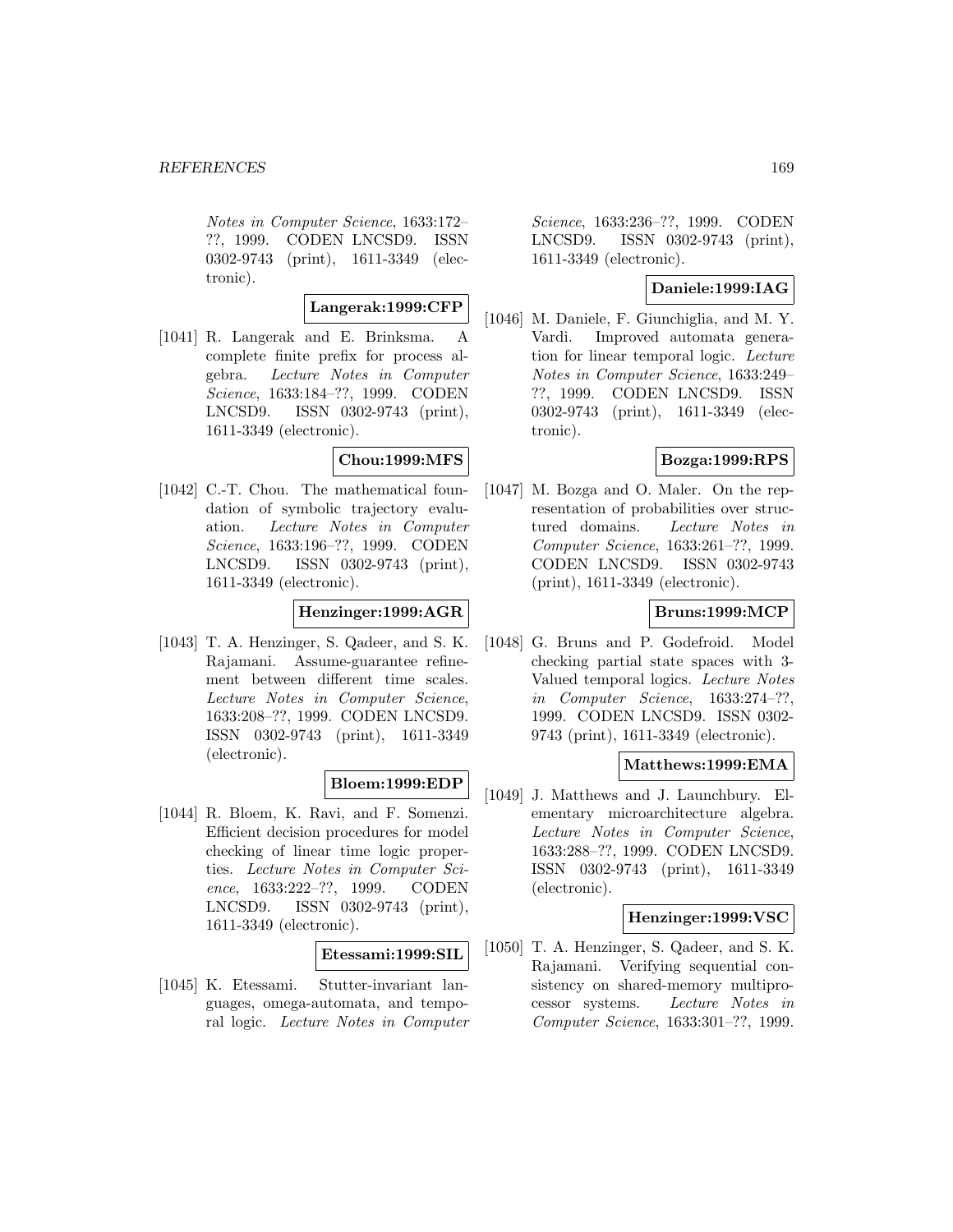CODEN LNCSD9. ISSN 0302-9743 (print), 1611-3349 (electronic).

**Lind-Nielsen:1999:SCM**

[1051] J. Lind-Nielsen and H. R. Andersen. Stepwise CTL model checking of state/event systems. Lecture Notes in Computer Science, 1633:316–??, 1999. CODEN LNCSD9. ISSN 0302-9743 (print), 1611-3349 (electronic).

# **Yang:1999:OSM**

[1052] B. Yang, R. Simmons, R. E. Bryant, and D. R. O'Hallaron. Optimizing symbolic model checking for constraint-rich models. Lecture Notes in Computer Science, 1633:328–??, 1999. CODEN LNCSD9. ISSN 0302-9743 (print), 1611-3349 (electronic).

# **Behrmann:1999:ETR**

[1053] G. Behrmann, K. G. Larsen, J. Pearson, and C. Weise. Efficient timed reachability analysis using clock difference diagrams. Lecture Notes in Computer Science, 1633:341–??, 1999. CODEN LNCSD9. ISSN 0302-9743 (print), 1611-3349 (electronic).

## **Glusman:1999:MPC**

[1054] M. Glusman and S. Katz. Mechanizing proofs of computation equivalence. Lecture Notes in Computer Science, 1633:354–??, 1999. CODEN LNCSD9. ISSN 0302-9743 (print), 1611-3349 (electronic).

## **Manolios:1999:LTP**

[1055] P. Manolios, K. S. Namjoshi, and R. Sumners. Linking theorem proving and model-checking with wellfounded bisimulation. Lecture Notes in Computer Science, 1633:369–??, 1999.

CODEN LNCSD9. ISSN 0302-9743 (print), 1611-3349 (electronic).

## **Bjesse:1999:AVC**

[1056] P. Bjesse. Automatic verification of combinational and pipelined FFT circuits. Lecture Notes in Computer Science, 1633:380–??, 1999. CODEN LNCSD9. ISSN 0302-9743 (print), 1611-3349 (electronic).

# **Namjoshi:1999:EAC**

[1057] K. S. Namjoshi and R. P. Kurshan. Efficient analysis of cyclic definitions. Lecture Notes in Computer Science, 1633:394–??, 1999. CODEN LNCSD9. ISSN 0302-9743 (print), 1611-3349 (electronic).

## **Klarlund:1999:TRL**

[1058] N. Klarlund. A theory of restrictions for logics and automata. Lecture Notes in Computer Science, 1633:406– ??, 1999. CODEN LNCSD9. ISSN 0302-9743 (print), 1611-3349 (electronic).

## **Boppana:1999:MCB**

[1059] V. Boppana, S. P. Rajan, K. Takayama, and M. Fujita. Model checking based on sequential ATPG. Lecture Notes in Computer Science, 1633:418–??, 1999. CODEN LNCSD9. ISSN 0302-9743 (print), 1611-3349 (electronic).

## **Spielmann:1999:AVA**

[1060] M. Spielmann. Automatic verification of abstract state machines. Lecture Notes in Computer Science, 1633:431– ??, 1999. CODEN LNCSD9. ISSN 0302-9743 (print), 1611-3349 (electronic).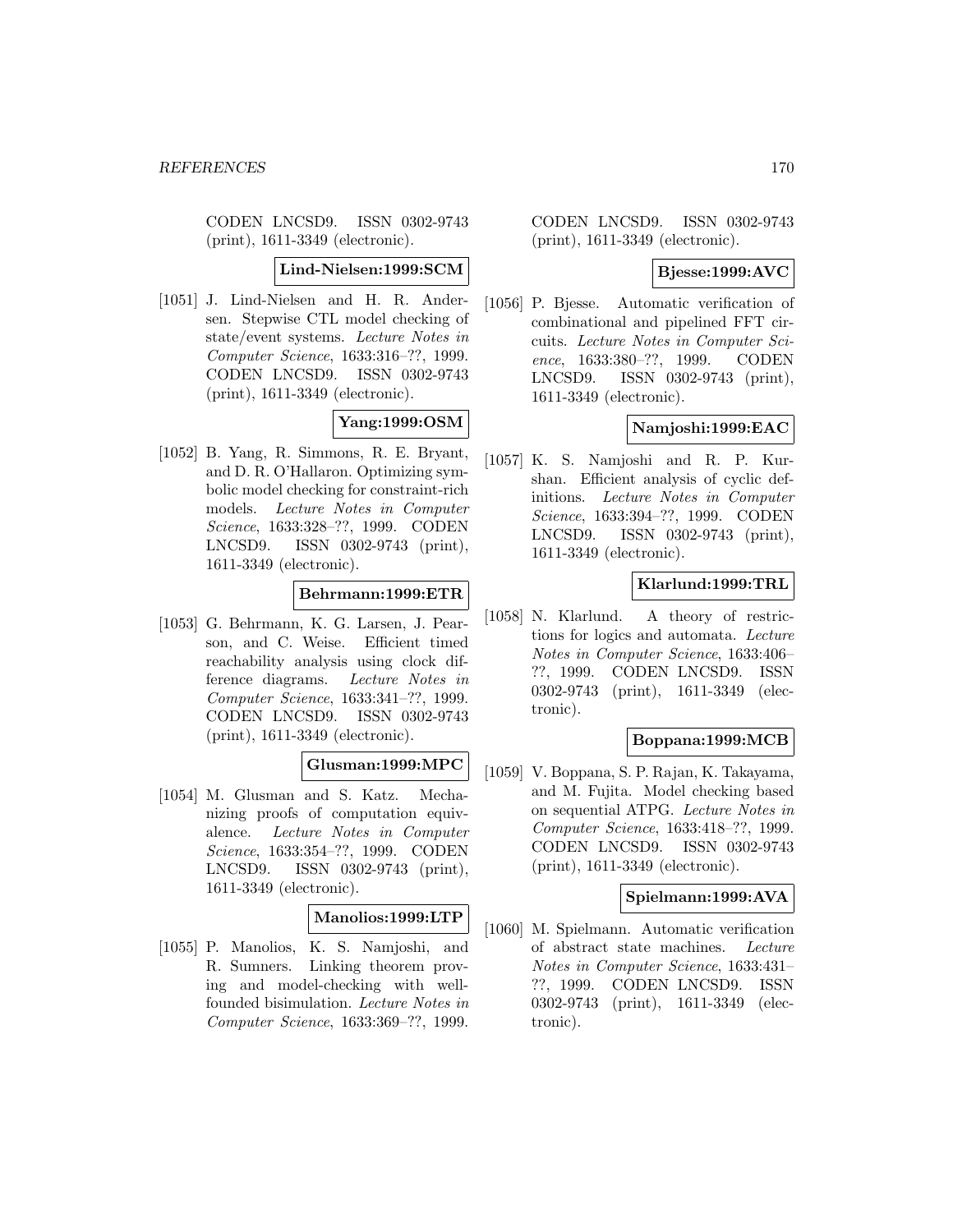## **Saiedi:1999:AMC**

[1061] H. Saiedi and N. Shankar. Abstract and model check while you prove. Lecture Notes in Computer Science, 1633: 443–??, 1999. CODEN LNCSD9. ISSN 0302-9743 (print), 1611-3349 (electronic).

# **Pnueli:1999:DEF**

[1062] A. Pnueli, Y. Rodeh, O. Shtrichman, and M. Siegel. Deciding equality formulas by small domains instantiations. Lecture Notes in Computer Science, 1633:455–??, 1999. CODEN LNCSD9. ISSN 0302-9743 (print), 1611-3349 (electronic).

# **Bryant:1999:EPE**

[1063] R. E. Bryant, S. German, and M. N. Velev. Exploiting positive equality in a logic of equality with uninterpreted functions. Lecture Notes in Computer Science, 1633:470–??, 1999. CODEN LNCSD9. ISSN 0302-9743 (print), 1611-3349 (electronic).

#### **Buchholz:1999:TAD**

[1064] P. Buchholz and P. Kemper. A toolbox for the analysis of discrete event dynamic systems. Lecture Notes in Computer Science, 1633:483–??, 1999. CODEN LNCSD9. ISSN 0302-9743 (print), 1611-3349 (electronic).

# **Hermanns:1999:TCS**

[1065] H. Hermanns, V. Mertsiotakis, and M. Siegle. TIPPtool: Compositional specification and analysis of Markovian performance models. Lecture Notes in Computer Science, 1633:487–??, 1999. CODEN LNCSD9. ISSN 0302-9743 (print), 1611-3349 (electronic).

# **Basin:1999:JBV**

[1066] D. Basin, S. Friedrich, J. Posegga, and H. Vogt. Java bytecode verification by model checking. Lecture Notes in Computer Science, 1633:491–??, 1999. CODEN LNCSD9. ISSN 0302-9743 (print), 1611-3349 (electronic).

# **Cimatti:1999:NNS**

[1067] A. Cimatti, E. Clarke, F. Giunchiglia, and M. Roveri. NuSMV: A new symbolic model verifier. Lecture Notes in Computer Science, 1633:495–??, 1999. CODEN LNCSD9. ISSN 0302-9743 (print), 1611-3349 (electronic).

### **Schumann:1999:PST**

[1068] J. Schumann. PIL/SETHEO: A tool for the automatic analysis of authentication protocols. Lecture Notes in Computer Science, 1633:500–??, 1999. CODEN LNCSD9. ISSN 0302-9743 (print), 1611-3349 (electronic).

#### **Koller:1999:PRM**

[1069] Daphne Koller. Probabilistic relational models. Lecture Notes in Computer Science, 1634:3–??, 1999. CODEN LNCSD9. ISSN 0302-9743 (print), 1611-3349 (electronic). URL http://link.springerny.com/link/service/series/0558/ bibs/1634/16340003.htm; http:/ /link.springer-ny.com/link/service/ series/0558/papers/1634/16340003. pdf.

### **Mannila:1999:IDA**

[1070] Heikki Mannila. Inductive databases (abstract). Lecture Notes in Computer Science, 1634:14–??, 1999. CODEN LNCSD9. ISSN 0302-9743 (print),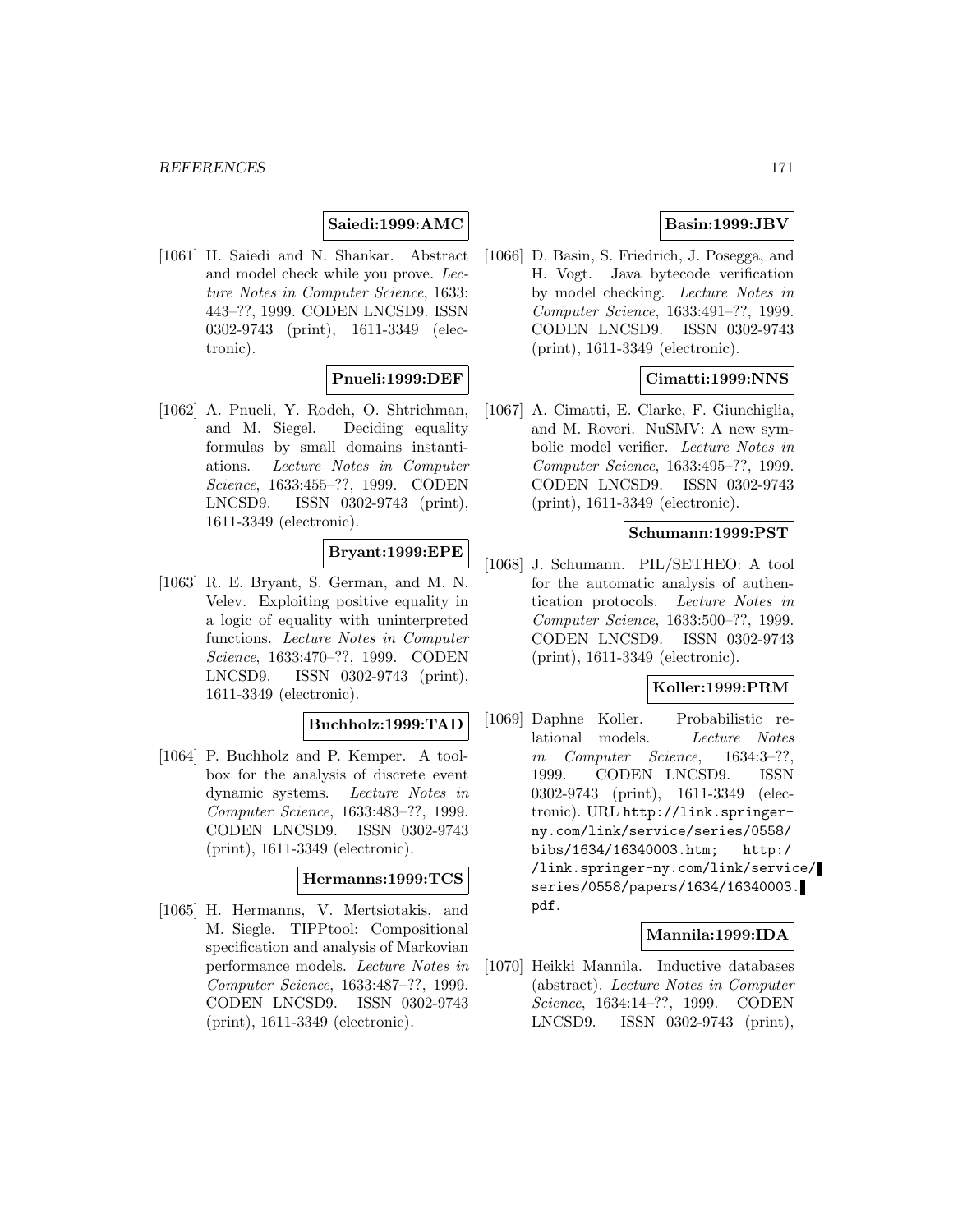1611-3349 (electronic). URL http:// link.springer-ny.com/link/service/ series/0558/bibs/1634/16340014. htm; http://link.springer-ny. com/link/service/series/0558/papers/ 1634/16340014.pdf.

# **Quinlan:1999:SEM**

[1071] J. R. Quinlan. Some elements of machine learning (extended abstract). Lecture Notes in Computer Science, 1634:15–??, 1999. CODEN LNCSD9. ISSN 0302-9743 (print), 1611-3349 (electronic). URL http://link. springer-ny.com/link/service/series/ 0558/bibs/1634/16340015.htm; http: //link.springer-ny.com/link/service/ series/0558/papers/1634/16340015. [1075] Ivan Bratko. Refining complete hypdf.

## **Badea:1999:ROC**

[1072] Liviu Badea and Monica Stanciu. Refinement operators can be (weakly) perfect. Lecture Notes in Computer Science, 1634:21–??, 1999. CODEN LNCSD9. ISSN 0302-9743 (print), 1611-3349 (electronic). URL http://link.springerny.com/link/service/series/0558/ bibs/1634/16340021.htm; http:/ series/0558/papers/1634/16340021. pdf.

#### **Bostroem:1999:CDC**

[1073] H. Bostroem and L. Asker. Combining divide-and-conquer and separate-andconquer for efficient and effective rule induction. Lecture Notes in Computer Science, 1634:33–??, 1999. CODEN LNCSD9. ISSN 0302-9743 (print), 1611-3349 (electronic).

## **Bostrom:1999:CDC**

[1074] Henrik Boström and Lars Asker. Combining divide-and-conquer and separate-and-conquer for efficient and effective rule induction. Lecture Notes in Computer Science, 1634:33– ??, 1999. CODEN LNCSD9. ISSN 0302-9743 (print), 1611-3349 (electronic). URL http://link.springerny.com/link/service/series/0558/ bibs/1634/16340033.htm; http:/ /link.springer-ny.com/link/service/ series/0558/papers/1634/16340033. pdf.

# **Bratko:1999:RCH**

potheses in ILP. Lecture Notes in Computer Science, 1634:44–??, 1999. CODEN LNCSD9. ISSN 0302-9743 (print), 1611-3349 (electronic). URL http://link.springerny.com/link/service/series/0558/ bibs/1634/16340044.htm; http:/ /link.springer-ny.com/link/service/ series/0558/papers/1634/16340044. pdf.

## **Chiba:1999:AGD**

/link.springer-ny.com/link/service/ [1076] Kazuya Chiba, Hayato Ohwada, and Fumio Mizoguchi. Acquiring graphic design knowledge with nonmonotonic inductive learning. Lecture Notes in Computer Science, 1634:56–??, 1999. CODEN LNCSD9. ISSN 0302-9743 (print), 1611-3349 (electronic). URL http://link.springerny.com/link/service/series/0558/ bibs/1634/16340056.htm; http:/ /link.springer-ny.com/link/service/ series/0558/papers/1634/16340056. pdf.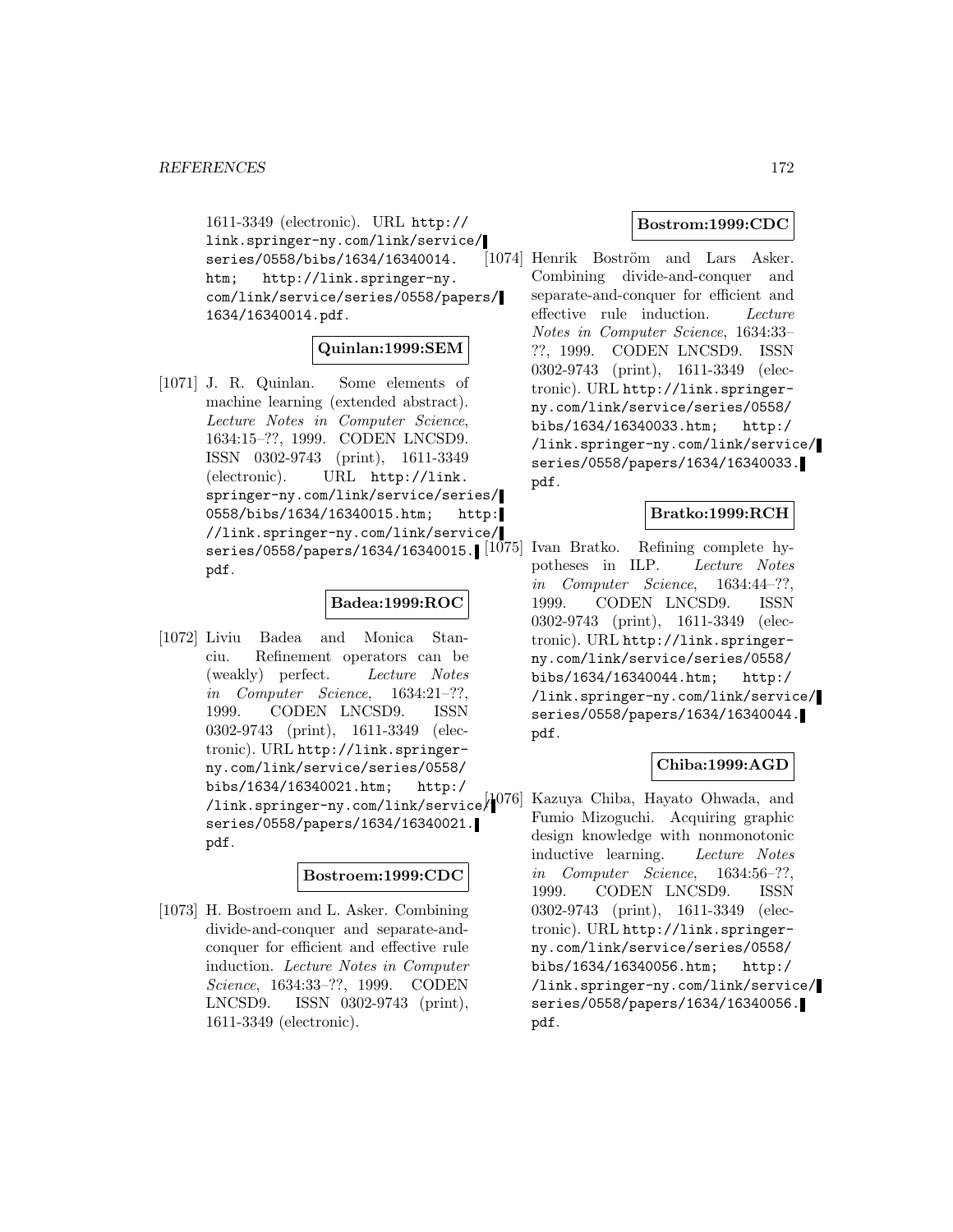### **Cussens:1999:MTS**

[1077] James Cussens, Sašo Džeroski, and Tomaž Erjavec. Morphosyntactic tagging of slovene using progol. Lecture Notes in Computer Science, 1634:68– ??, 1999. CODEN LNCSD9. ISSN 0302-9743 (print), 1611-3349 (electronic). URL http://link.springerny.com/link/service/series/0558/ bibs/1634/16340068.htm; http:/ /link.springer-ny.com/link/service/ series/0558/papers/1634/16340068. pdf.

### **Dzeroski:1999:EPB**

[1078] Sašo Džeroski, Hendrik Blockeel, Boris Kompare, Stefan Kramer, Bernhard Pfahringer, and Wim Van Laer. Experiments in predicting biodegradability. Lecture Notes in Computer Science, 1634:80–??, 1999. CODEN LNCSD9. ISSN 0302-9743 (print), 1611-3349 (electronic). URL http://link.springerny.com/link/service/series/0558/ bibs/1634/16340080.htm; http:/ /link.springer-ny.com/link/service/ series/0558/papers/1634/16340080. pdf.

# **Flach:1999:FOB**

[1079] Peter Flach and Nicolas Lachiche. 1BC: A first-order Bayesian classifier. Lecture Notes in Computer Science, 1634: 92–??, 1999. CODEN LNCSD9. ISSN 0302-9743 (print), 1611-3349 (electronic). URL http://link.springerny.com/link/service/series/0558/ bibs/1634/16340092.htm; http:/ /link.springer-ny.com/link/service/ series/0558/papers/1634/16340092. pdf.

# **Frisch:1999:SDR**

[1080] Alan M. Frisch. Sorted downward refinement: Building background knowledge into a refinement operator for inductive logic programming. Lecture Notes in Computer Science, 1634:104– ??, 1999. CODEN LNCSD9. ISSN 0302-9743 (print), 1611-3349 (electronic). URL http://link.springerny.com/link/service/series/0558/ bibs/1634/16340104.htm; http:/ /link.springer-ny.com/link/service/ series/0558/papers/1634/16340104. pdf.

## **Hernandez-Orallo:1999:SCS**

[1081] J. Hernández-Orallo and M. J. Ramírez-Quintana. A strong complete schema for inductive functional logic programming. Lecture Notes in Computer Science, 1634:116–??, 1999. CODEN LNCSD9. ISSN 0302-9743 (print), 1611-3349 (electronic). URL http://link.springerny.com/link/service/series/0558/ bibs/1634/16340116.htm; http:/ /link.springer-ny.com/link/service/ series/0558/papers/1634/16340116. pdf.

## **Horvath:1999:ADL**

[1082] Tamás Horváth, Zoltán Alexin, Tibor Gyimóthy, and Stefan Wrobel. Application of different learning methods to Hungarian part-of-speech tagging. Lecture Notes in Computer Science, 1634: 128–??, 1999. CODEN LNCSD9. ISSN 0302-9743 (print), 1611-3349 (electronic). URL http://link.springerny.com/link/service/series/0558/ bibs/1634/16340128.htm; http:/ /link.springer-ny.com/link/service/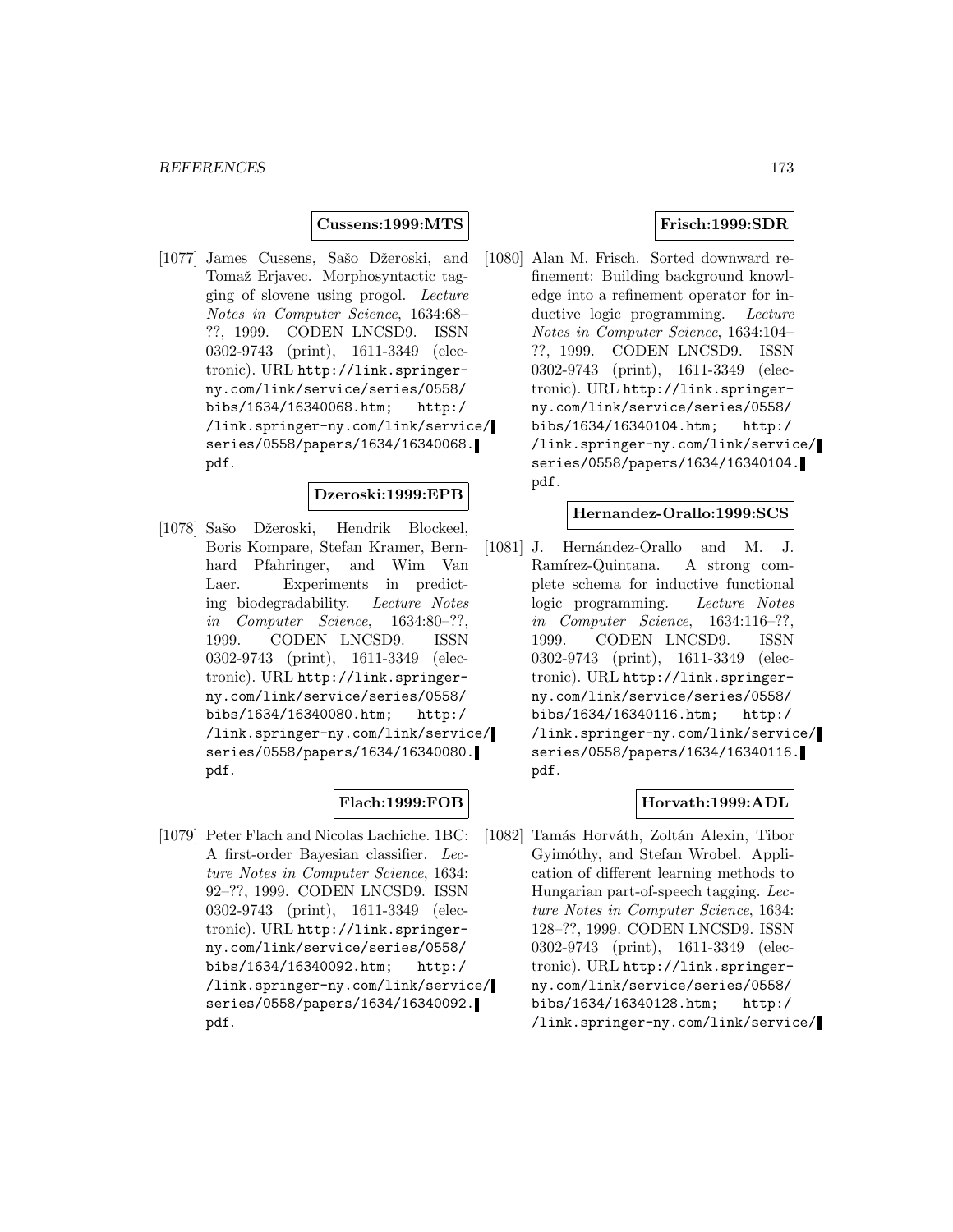series/0558/papers/1634/16340128. pdf.

**Kazakov:1999:CAW**

[1083] Dimitar Kazakov. Combining Lapis and WordNet for the learning of LR parsers with optimal semantic constraints. Lecture Notes in Computer Science, 1634:140–??, 1999. CODEN LNCSD9. ISSN 0302-9743 (print), 1611-3349 (electronic). URL http://link.springerny.com/link/service/series/0558/ bibs/1634/16340140.htm; http:/ /link.springer-ny.com/link/service/ series/0558/papers/1634/16340140. pdf.

# **Kazakov:1999:LWS**

[1084] Dimitar Kazakov, Suresh Manandhar, and Tomaž Erjavec. Learning word segmentation rules for tag prediction. Lecture Notes in Computer Science, 1634: 152–??, 1999. CODEN LNCSD9. ISSN 0302-9743 (print), 1611-3349 (electronic). URL http://link.springerny.com/link/service/series/0558/ bibs/1634/16340152.htm; http:/ /link.springer-ny.com/link/service/ series/0558/papers/1634/16340152. pdf.

# **Kijsirikul:1999:AIR**

[1085] Boonserm Kijsirikul and Sukree Sinthupinyo. Approximate ILP rules by backpropagation neural network: A result on Thai character recognition. Lecture Notes in Computer Science, 1634: 162–??, 1999. CODEN LNCSD9. ISSN 0302-9743 (print), 1611-3349 (electronic). URL http://link.springerny.com/link/service/series/0558/ bibs/1634/16340162.htm; http:/

/link.springer-ny.com/link/service/ series/0558/papers/1634/16340162. pdf.

# **Lavrac:1999:REM**

[1086] Nada Lavrač, Peter Flach, and Blaz Zupan. Rule evaluation measures: A unifying view. Lecture Notes in Computer Science, 1634:174–??, 1999. CODEN LNCSD9. ISSN 0302-9743 (print), 1611-3349 (electronic). URL http://link.springerny.com/link/service/series/0558/ bibs/1634/16340174.htm; http:/ /link.springer-ny.com/link/service/ series/0558/papers/1634/16340174. pdf.

# **Lindberg:1999:IPS**

[1087] Nikolaj Lindberg and Martin Eineborg. Improving part-of-speech disambiguation rules by adding linguistic knowledge. Lecture Notes in Computer Science, 1634:186–??, 1999. CODEN LNCSD9. ISSN 0302-9743 (print), 1611-3349 (electronic). URL http:// link.springer-ny.com/link/service/ series/0558/bibs/1634/16340186. htm; http://link.springer-ny. com/link/service/series/0558/papers/ 1634/16340186.pdf.

## **Martin:1999:SCL**

[1088] Eric Martin and Arun Sharma. On sufficient conditions for learnability of logic programs from positive data. Lecture Notes in Computer Science, 1634: 198–??, 1999. CODEN LNCSD9. ISSN 0302-9743 (print), 1611-3349 (electronic). URL http://link.springerny.com/link/service/series/0558/ bibs/1634/16340198.htm; http:/ /link.springer-ny.com/link/service/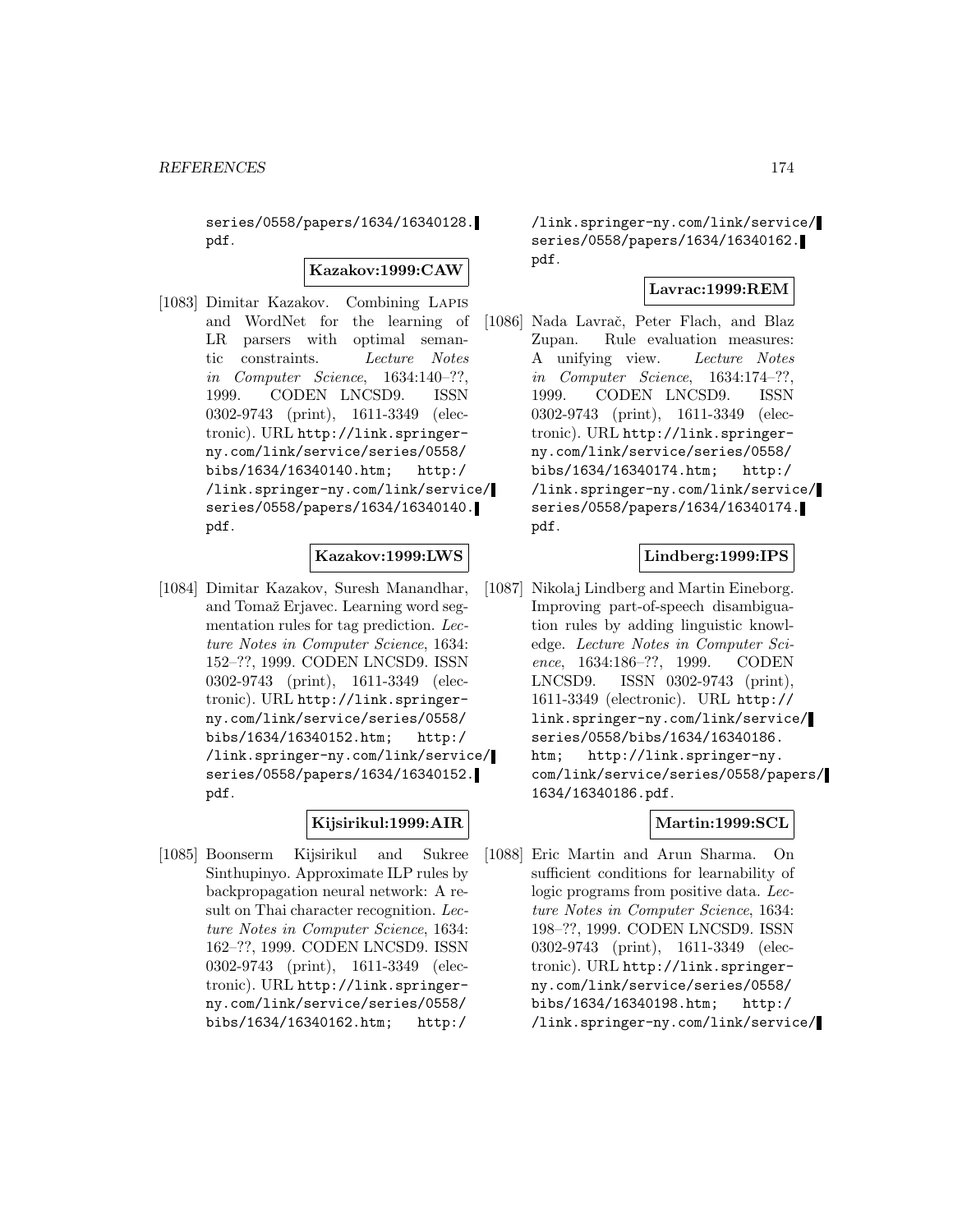series/0558/papers/1634/16340198. pdf.

**Midelfart:1999:BSS**

[1089] Herman Midelfart. A bounded search space of clausal theories. Lecture Notes in Computer Science, 1634:210– ??, 1999. CODEN LNCSD9. ISSN 0302-9743 (print), 1611-3349 (electronic). URL http://link.springerny.com/link/service/series/0558/ bibs/1634/16340210.htm; http:/ /link.springer-ny.com/link/service/ series/0558/papers/1634/16340210. pdf.

## **Miyahara:1999:DNK**

[1090] Tetsuhiro Miyahara, Takayoshi Shoudai, Tomoyuki Uchida, Tetsuji Kuboyama, Kenichi Takahashi, and Hiroaki Ueda. Discovering new knowledge from graph data using inductive logic programming. Lecture Notes in Computer Science, 1634:222–??, 1999. CODEN LNCSD9. ISSN 0302-9743 (print), 1611-3349 (electronic). URL http://link.springerny.com/link/service/series/0558/ bibs/1634/16340222.htm; http:/ /link.springer-ny.com/link/service/ series/0558/papers/1634/16340222. pdf.

## **Muggleton:1999:AP**

[1091] Stephen Muggleton and Michael Bain. Analogical prediction. Lecture Notes in Computer Science, 1634:234–??, 1999. CODEN LNCSD9. ISSN 0302-9743 (print), 1611-3349 (electronic). URL http://link.springerny.com/link/service/series/0558/ bibs/1634/16340234.htm; http:/ /link.springer-ny.com/link/service/ series/0558/papers/1634/16340234. pdf.

### **Nienhuys-Cheng:1999:GRO**

[1092] Shan-Hwei Nienhuys-Cheng, Wim Van Laer, Jan Ramon, and Luc De Raedt. Generalizing refinement operators to learn prenex conjunctive normal forms. Lecture Notes in Computer Science, 1634:245–??, 1999. CODEN LNCSD9. ISSN 0302-9743 (print), 1611-3349 (electronic). URL http://link.springerny.com/link/service/series/0558/ bibs/1634/16340245.htm; http:/ /link.springer-ny.com/link/service/ series/0558/papers/1634/16340245. pdf.

### **Parson:1999:TR**

[1093] Rupert Parson, Khalid Khan, and Stephen Muggleton. Theory recovery. Lecture Notes in Computer Science, 1634:257–??, 1999. CODEN LNCSD9. ISSN 0302-9743 (print), 1611-3349 (electronic). URL http://link. springer-ny.com/link/service/series/ 0558/bibs/1634/16340257.htm; http: //link.springer-ny.com/link/service/ series/0558/papers/1634/16340257. pdf.

# **Ramon:1999:IBF**

[1094] Jan Ramon and Luc De Raedt. Instance based function learning. Lecture Notes in Computer Science, 1634: 268–??, 1999. CODEN LNCSD9. ISSN 0302-9743 (print), 1611-3349 (electronic). URL http://link.springerny.com/link/service/series/0558/ bibs/1634/16340268.htm; http:/ /link.springer-ny.com/link/service/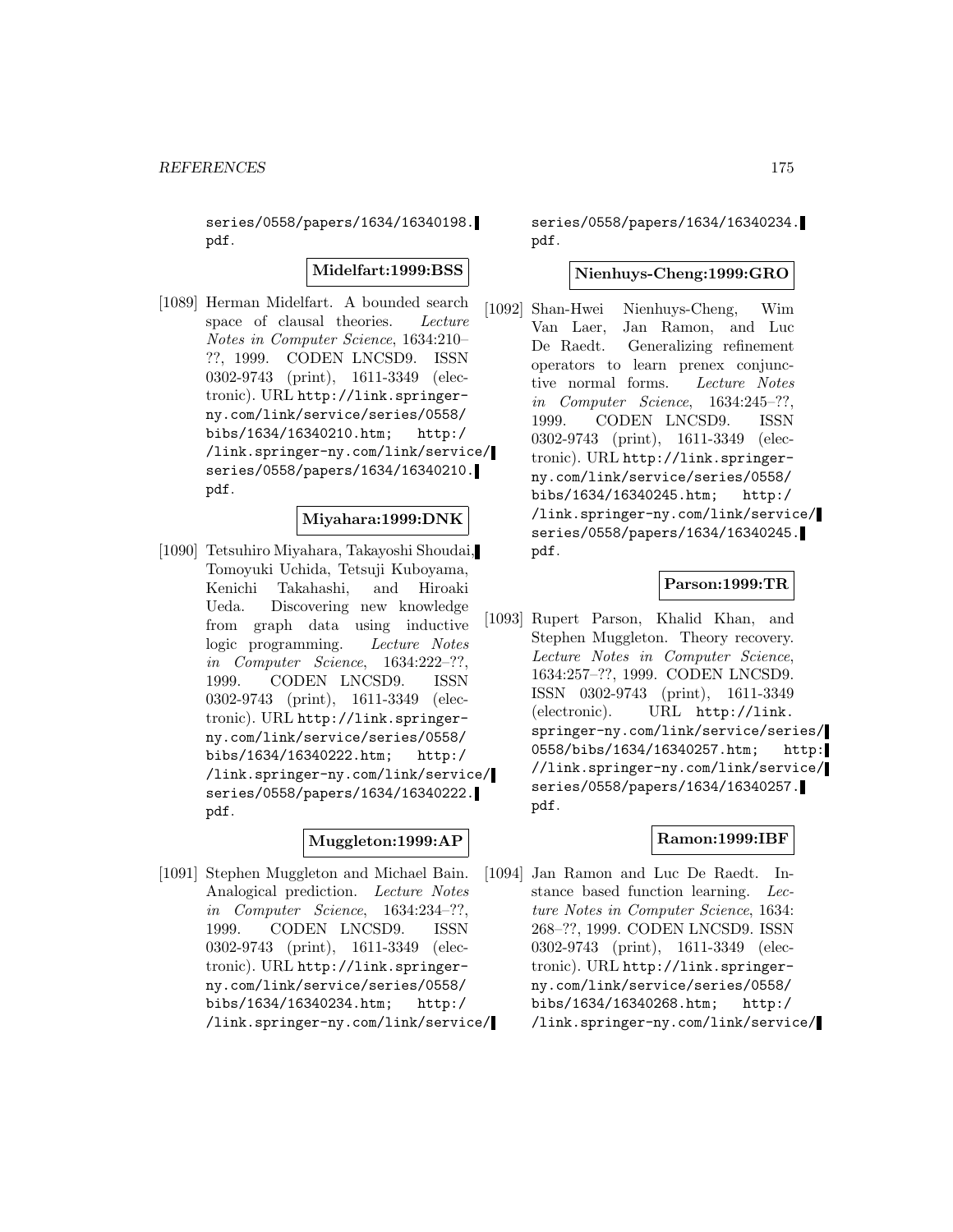series/0558/papers/1634/16340268. pdf.

**Sakama:1999:SPI**

[1095] Chiaki Sakama. Some properties of inverse resolution in normal logic programs. Lecture Notes in Computer Science, 1634:279–??, 1999. CODEN LNCSD9. ISSN 0302-9743 (print), 1611-3349 (electronic). URL http://link.springerny.com/link/service/series/0558/ bibs/1634/16340279.htm; http:/ /link.springer-ny.com/link/service/ series/0558/papers/1634/16340279. pdf.

## **Srinivasan:1999:AIA**

[1096] Ashwin Srinivasan, Ross D. King, and Douglas W. Bristol. An assessment of ILP-Assisted models for toxicology and the PTE-3 experiment. Lecture Notes in Computer Science, 1634:291– ??, 1999. CODEN LNCSD9. ISSN 0302-9743 (print), 1611-3349 (electronic). URL http://link.springerny.com/link/service/series/0558/ bibs/1634/16340291.htm; http:/ /link.springer-ny.com/link/service/ series/0558/papers/1634/16340291. pdf.

## **Anonymous:1999:AIf**

[1097] Anonymous. Author index. Lecture Notes in Computer Science, 1634:303– ??, 1999. CODEN LNCSD9. ISSN 0302-9743 (print), 1611-3349 (electronic). URL http://link.springerny.com/link/service/series/0558/ papers/1634/1634auth.pdf.

## **Contini:1999:IAS**

[1098] Scott Contini, Ronald L. Rivest, M. J. B. Robshaw, and Yiqun Lisa Yin. Improved analysis of some simplified variants of RC6. Lecture Notes in Computer Science, 1636:1– 15, 1999. CODEN LNCSD9. ISSN 0302-9743 (print), 1611-3349 (electronic). URL http://link.springerny.com/link/service/series/0558/ bibs/1636/16360001.htm; http:/ /link.springer-ny.com/link/service/ series/0558/papers/1636/16360001. pdf.

# **Borst:1999:LCR**

[1099] Johan Borst, Bart Preneel, and Joos Vandewalle. Linear cryptanalysis of RC5 and RC6. Lecture Notes in Computer Science, 1636:16–30, 1999. CODEN LNCSD9. ISSN 0302-9743 (print), 1611-3349 (electronic). URL http://link.springerny.com/link/service/series/0558/ bibs/1636/16360016.htm; http:/ /link.springer-ny.com/link/service/ series/0558/papers/1636/16360016. pdf.

# **Lim:1999:RVC**

[1100] Chae Hoon Lim. A revised version of  $C$ RYPTON  $\leftarrow$  CRYPTON V1.0. Lecture Notes in Computer Science, 1636:31– 45, 1999. CODEN LNCSD9. ISSN 0302-9743 (print), 1611-3349 (electronic). URL http://link.springerny.com/link/service/series/0558/ bibs/1636/16360031.htm; http:/ /link.springer-ny.com/link/service/ series/0558/papers/1636/16360031. pdf.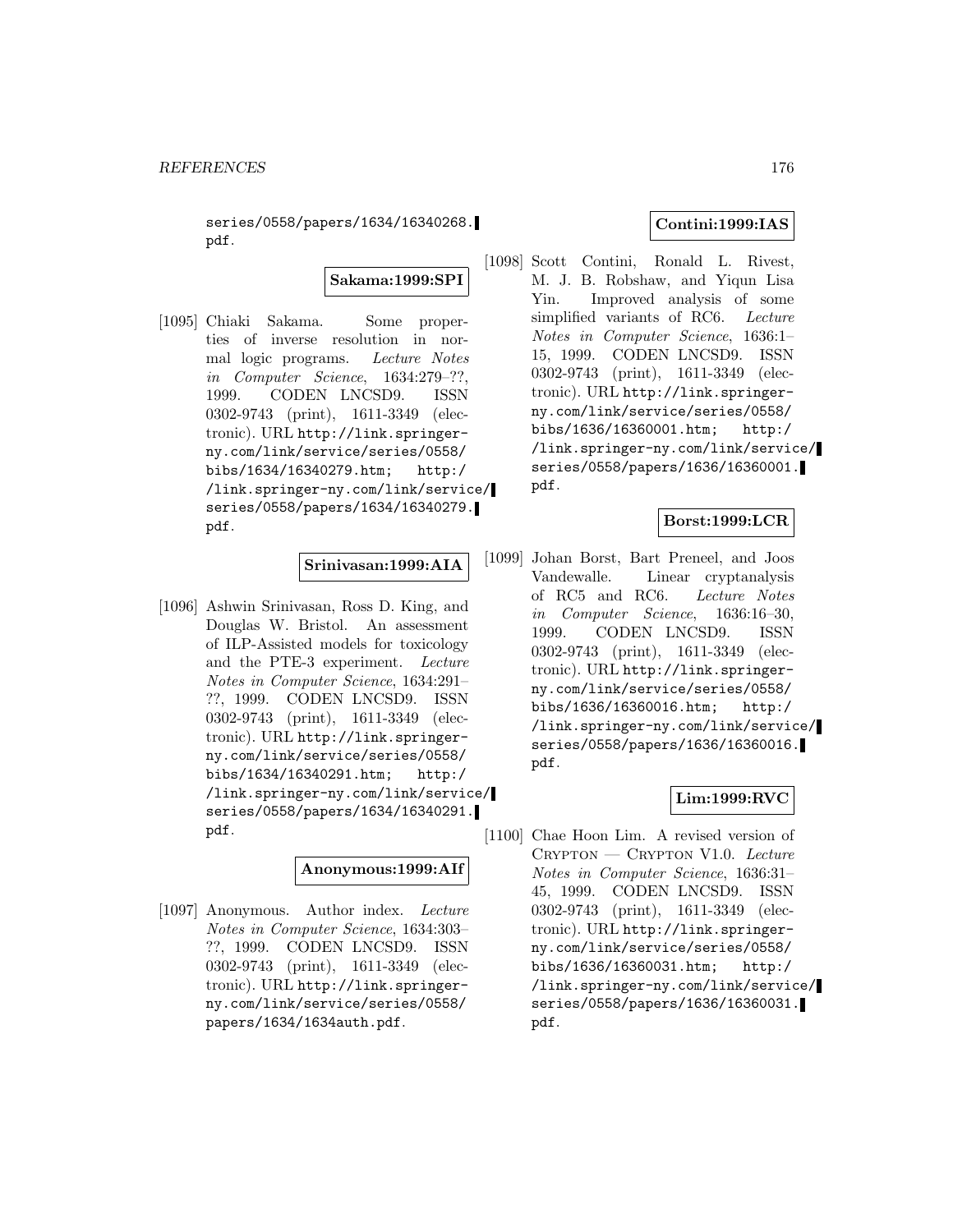### **DHalluin:1999:ASR**

[1101] Carl D'Halluin, Gert Bijnens, Vincent Rijmen, and Bart Preneel. Attack on six rounds of CRYPTON. Lecture Notes in Computer Science, 1636:46– 59, 1999. CODEN LNCSD9. ISSN 0302-9743 (print), 1611-3349 (electronic). URL http://link.springerny.com/link/service/series/0558/ bibs/1636/16360046.htm; http:/ /link.springer-ny.com/link/service/ series/0558/papers/1636/16360046. pdf.

### **Lucks:1999:SBB**

[1102] Stefan Lucks. On the security of the 128-bit block cipher DEAL. Lecture Notes in Computer Science, 1636:60– 70, 1999. CODEN LNCSD9. ISSN 0302-9743 (print), 1611-3349 (electronic). URL http://link.springerny.com/link/service/series/0558/ bibs/1636/16360060.htm; http:/ /link.springer-ny.com/link/service/ series/0558/papers/1636/16360060. pdf.

## **Matsui:1999:CRV**

[1103] Mitsuru Matsui and Toshio Tokita. Cryptanalysis of a reduced version of the block cipher E2. Lecture Notes in Computer Science, 1636:71– 80, 1999. CODEN LNCSD9. ISSN 0302-9743 (print), 1611-3349 (electronic). URL http://link.springerny.com/link/service/series/0558/ bibs/1636/16360071.htm; http:/ /link.springer-ny.com/link/service/ series/0558/papers/1636/16360071. pdf.

### **Knudsen:1999:DFC**

[1104] Lars R. Knudsen and Vincent Rijmen. On the decorrelated fast cipher (DFC) and its theory. Lecture Notes in Computer Science, 1636:81– 94, 1999. CODEN LNCSD9. ISSN 0302-9743 (print), 1611-3349 (electronic). URL http://link.springerny.com/link/service/series/0558/ bibs/1636/16360081.htm; http:/ /link.springer-ny.com/link/service/ series/0558/papers/1636/16360081. pdf.

### **Jakobsson:1999:SAE**

[1105] Markus Jakobsson, Julien P. Stern, and Moti Yung. Scramble all, encrypt small. Lecture Notes in Computer Science, 1636:95–111, 1999. CODEN LNCSD9. ISSN 0302-9743 (print), 1611-3349 (electronic). URL http://link.springerny.com/link/service/series/0558/ bibs/1636/16360095.htm; http:/ /link.springer-ny.com/link/service/ series/0558/papers/1636/16360095. pdf.

# **Lucks:1999:ARK**

[1106] Stefan Lucks. Accelerated remotely keyed encryption. Lecture Notes in Computer Science, 1636:112–123, 1999. CODEN LNCSD9. ISSN 0302-9743 (print), 1611-3349 (electronic). URL http://link.springerny.com/link/service/series/0558/ bibs/1636/16360112.htm; http:/ /link.springer-ny.com/link/service/ series/0558/papers/1636/16360112. pdf.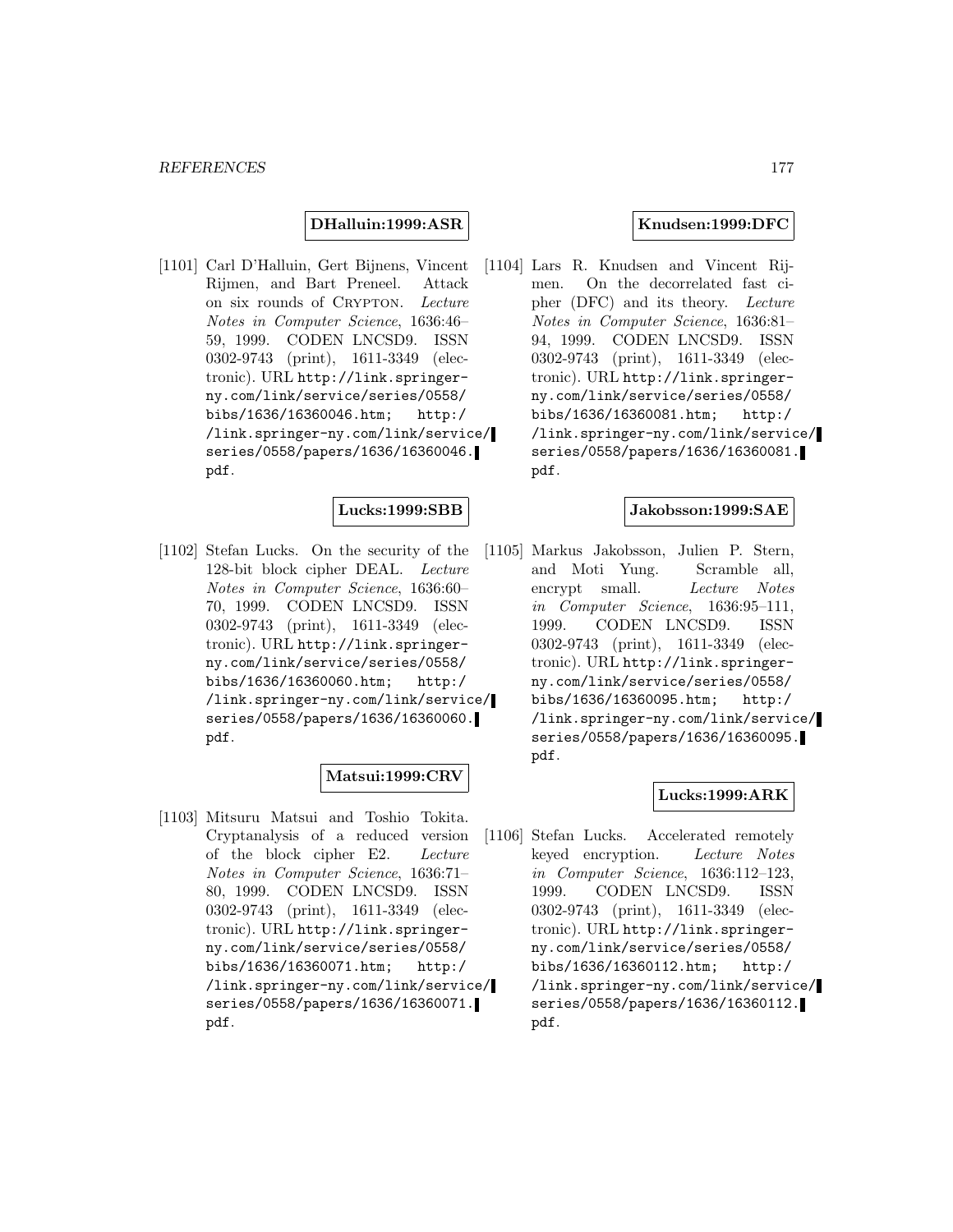### **Biham:1999:MMA**

[1107] Eli Biham, Alex Biryukov, and Adi Shamir. Miss in the middle attacks on IDEA and Khufu. Lecture Notes in Computer Science, 1636:124–138, 1999. CODEN LNCSD9. ISSN 0302-9743 (print), 1611-3349 (electronic). URL http://link.springerny.com/link/service/series/0558/ bibs/1636/16360124.htm; http:/ /link.springer-ny.com/link/service/ series/0558/papers/1636/16360124. pdf.

### **Kelsey:1999:MCA**

[1108] John Kelsey, Bruce Schneier, and David Wagner. Mod *n* cryptanalysis, with applications against RC5P and M6. Lecture Notes in Computer Science, 1636:139–155, 1999. CODEN LNCSD9. ISSN 0302-9743 (print), 1611-3349 (electronic). URL http://link.springerny.com/link/service/series/0558/ bibs/1636/16360139.htm; http:/ /link.springer-ny.com/link/service/ series/0558/papers/1636/16360139. pdf.

# **Wagner:1999:BA**

[1109] David Wagner. The boomerang attack. Lecture Notes in Computer Science, 1636:156–170, 1999. CODEN LNCSD9. ISSN 0302-9743 (print), 1611-3349 (electronic). URL http:// link.springer-ny.com/link/service/ series/0558/bibs/1636/16360156. htm; http://link.springer-ny. com/link/service/series/0558/papers/ 1636/16360156.pdf.

## **Patel:1999:TML**

[1110] Sarvar Patel, Zulfikar Ramzan, and Ganapathy S. Sundaram. Towards making Luby-Rackoff ciphers optimal and practical. Lecture Notes in Computer Science, 1636:171–185, 1999. CODEN LNCSD9. ISSN 0302-9743 (print), 1611-3349 (electronic). URL http://link.springerny.com/link/service/series/0558/ bibs/1636/16360171.htm; http:/ /link.springer-ny.com/link/service/ series/0558/papers/1636/16360171. pdf.

## **Canteaut:1999:NCA**

[1111] Anne Canteaut, Pascale Charpin, and Hans Dobbertin. A new characterization of almost bent functions. Lecture Notes in Computer Science, 1636:186– 200, 1999. CODEN LNCSD9. ISSN 0302-9743 (print), 1611-3349 (electronic). URL http://link.springerny.com/link/service/series/0558/ bibs/1636/16360186.htm; http:/ /link.springer-ny.com/link/service/ series/0558/papers/1636/16360186. pdf.

## **Paterson:1999:IPG**

[1112] Kenneth G. Paterson. Imprimitive permutation groups and trapdoors in iterated block ciphers. Lecture Notes in Computer Science, 1636:201–214, 1999. CODEN LNCSD9. ISSN 0302-9743 (print), 1611-3349 (electronic). URL http://link.springerny.com/link/service/series/0558/ bibs/1636/16360201.htm; http:/ /link.springer-ny.com/link/service/ series/0558/papers/1636/16360201. pdf.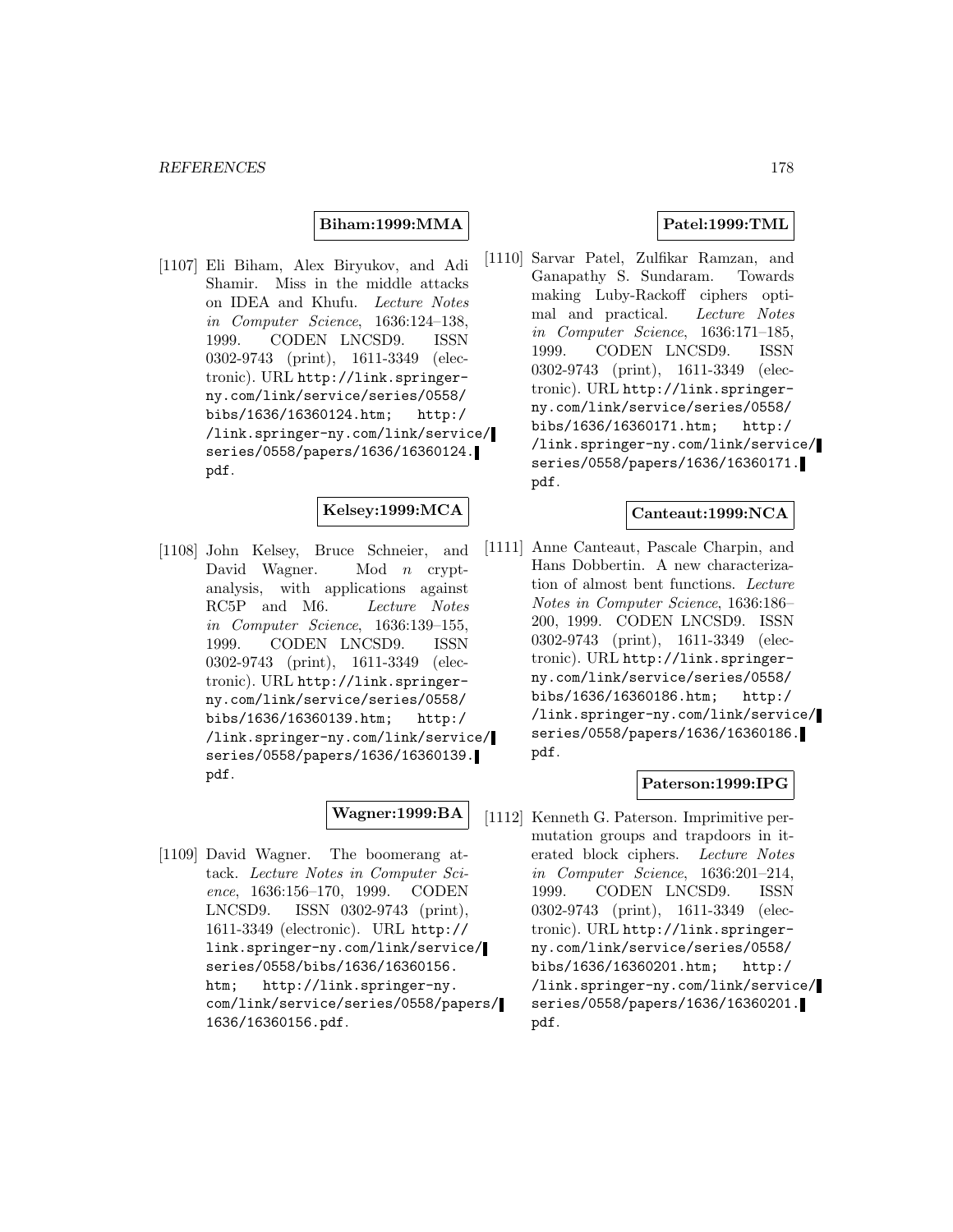### **Handschuh:1999:SDK**

[1113] Helena Handschuh and Bart Preneel. On the security of double and 2-key triple modes of operation. Lecture Notes in Computer Science, 1636:215– 230, 1999. CODEN LNCSD9. ISSN 0302-9743 (print), 1611-3349 (electronic). URL http://link.springerny.com/link/service/series/0558/ bibs/1636/16360215.htm; http:/ /link.springer-ny.com/link/service/ series/0558/papers/1636/16360215. pdf.

**Bellare:1999:CVI**

[1114] Mihir Bellare and Phillip Rogaway. On the construction of variableinput-length ciphers. Lecture Notes in Computer Science, 1636:231–244, 1999. CODEN LNCSD9. ISSN 0302-9743 (print), 1611-3349 (electronic). URL http://link.springerny.com/link/service/series/0558/ bibs/1636/16360231.htm; http:/ /link.springer-ny.com/link/service/ series/0558/papers/1636/16360231. pdf.

# **Biryukov:1999:SA**

[1115] Alex Biryukov and David Wagner. Slide attacks. Lecture Notes in Computer Science, 1636:245–259, 1999. CODEN LNCSD9. ISSN 0302-9743 (print), 1611-3349 (electronic). URL http://link.springerny.com/link/service/series/0558/ bibs/1636/16360245.htm; http:/ /link.springer-ny.com/link/service/ series/0558/papers/1636/16360245. pdf.

## **Vaudenay:1999:SCC**

[1116] Serge Vaudenay. On the security of CS-cipher. Lecture Notes in Computer Science, 1636:260–274, 1999. CODEN LNCSD9. ISSN 0302-9743 (print), 1611-3349 (electronic). URL http://link.springerny.com/link/service/series/0558/ bibs/1636/16360260.htm; http:/ /link.springer-ny.com/link/service/ series/0558/papers/1636/16360260. pdf.

### **Moriai:1999:IAB**

[1117] Shiho Moriai, Takeshi Shimoyama, and Toshinobu Kaneko. Interpolation attacks of the block cipher: SNAKE. Lecture Notes in Computer Science, 1636:275–289, 1999. CODEN LNCSD9. ISSN 0302-9743 (print), 1611-3349 (electronic). URL http://link.springerny.com/link/service/series/0558/ bibs/1636/16360275.htm; http:/ /link.springer-ny.com/link/service/ series/0558/papers/1636/16360275. pdf.

## **Aiello:1999:HSP**

[1118] William Aiello, S. Rajagopalan, and Ramarathnam Venkatesan. Highspeed pseudorandom number generation with small memory. Lecture Notes in Computer Science, 1636:290– 304, 1999. CODEN LNCSD9. ISSN 0302-9743 (print), 1611-3349 (electronic). URL http://link.springerny.com/link/service/series/0558/ bibs/1636/16360290.htm; http:/ /link.springer-ny.com/link/service/ series/0558/papers/1636/16360290. pdf.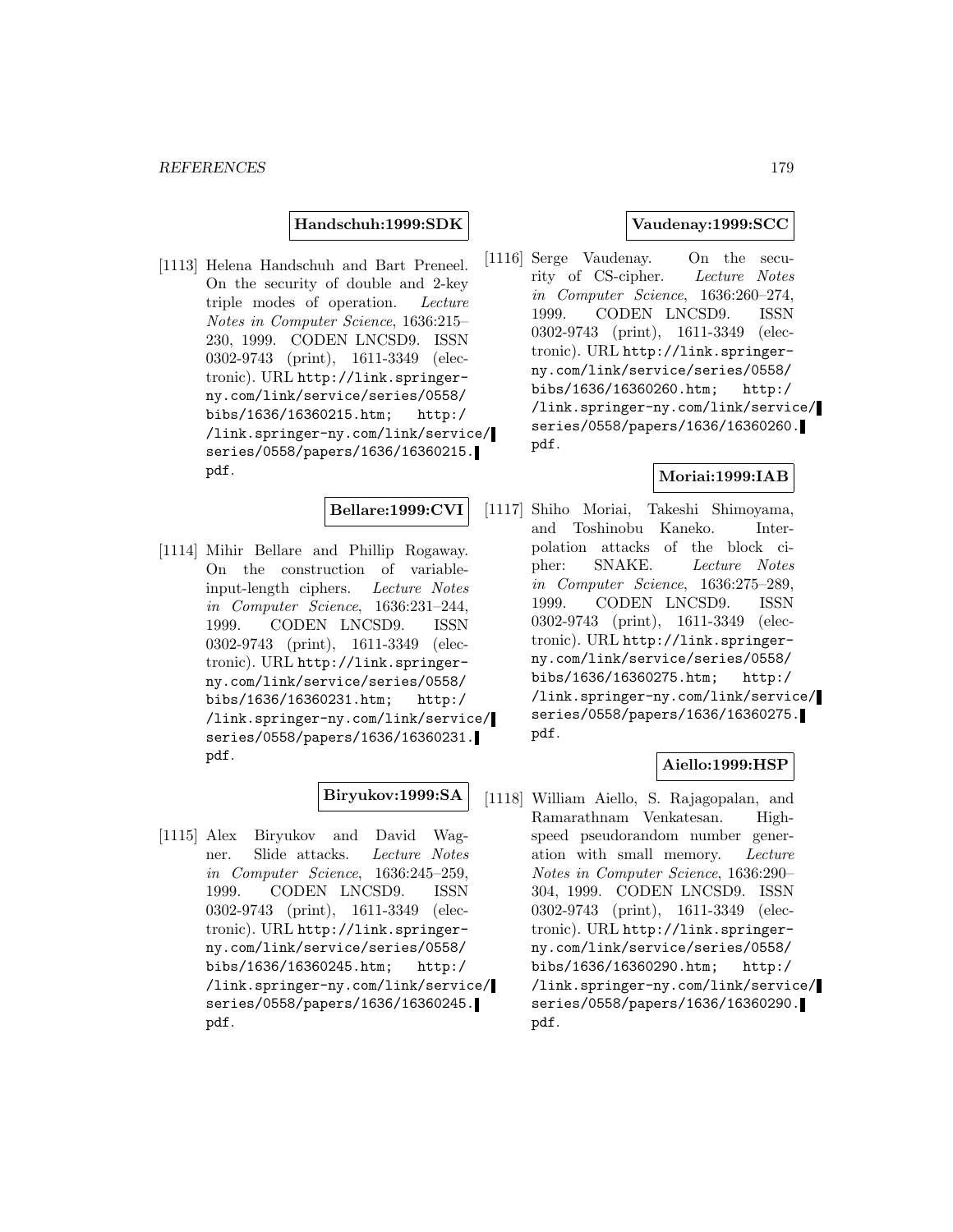### **Bleichenbacher:1999:SC**

[1119] Daniel Bleichenbacher and Sarvar Patel. SOBER cryptanalysis. Lecture Notes in Computer Science, 1636:305– 316, 1999. CODEN LNCSD9. ISSN 0302-9743 (print), 1611-3349 (electronic). URL http://link.springerny.com/link/service/series/0558/ bibs/1636/16360305.htm; http:/ /link.springer-ny.com/link/service/ series/0558/papers/1636/16360305. pdf.

#### **Anonymous:1999:AIg**

[1120] Anonymous. Author index. Lecture Notes in Computer Science, 1636:317– ??, 1999. CODEN LNCSD9. ISSN 0302-9743 (print), 1611-3349 (electronic). URL http://link.springerny.com/link/service/series/0558/ papers/1636/1636auth.pdf.

### **Antoniou:1999:DDR**

[1121] Grigoris Antoniou. On the dynamics of default reasoning. Lecture Notes in Computer Science, 1638:1– ??, 1999. CODEN LNCSD9. ISSN 0302-9743 (print), 1611-3349 (electronic). URL http://link.springerny.com/link/service/series/0558/ bibs/1638/16380001.htm; http:/ /link.springer-ny.com/link/service/ series/0558/papers/1638/16380001. pdf.

# **Arieli:1999:NPR**

[1122] Ofer Arieli and Arnon Avron. Nonmonotonic and paraconsistent reasoning: From basic entailments to plausible relations. Lecture Notes in Computer Science, 1638:11–??, 1999. CODEN LNCSD9. ISSN

0302-9743 (print), 1611-3349 (electronic). URL http://link.springerny.com/link/service/series/0558/ bibs/1638/16380011.htm; http:/ /link.springer-ny.com/link/service/ series/0558/papers/1638/16380011. pdf.

# **Bejar:1999:CSL**

[1123] Ramón Béjar and Felip Manyà. A comparison of systematic and local search algorithms for regular CNF formulas. Lecture Notes in Computer Science, 1638:22–??, 1999. CODEN LNCSD9. ISSN 0302-9743 (print), 1611-3349 (electronic). URL http://link.springerny.com/link/service/series/0558/ bibs/1638/16380022.htm; http:/ /link.springer-ny.com/link/service/ series/0558/papers/1638/16380022. pdf.

### **Benhammadi:1999:QAP**

[1124] F. Benhammadi, P. Nicolas, and T. Schaub. Query-answering in prioritized default logic. Lecture Notes in Computer Science, 1638:32–??, 1999. CODEN LNCSD9. ISSN 0302-9743 (print), 1611-3349 (electronic). URL http://link.springerny.com/link/service/series/0558/ bibs/1638/16380032.htm; http:/ /link.springer-ny.com/link/service/ series/0558/papers/1638/16380032. pdf.

## **Yaghlane:1999:UDB**

[1125] Boutheina Ben Yaghlane and Khaled Mellouli. Updating directed belief networks. Lecture Notes in Computer Science, 1638:43–??, 1999. CODEN LNCSD9. ISSN 0302-9743 (print),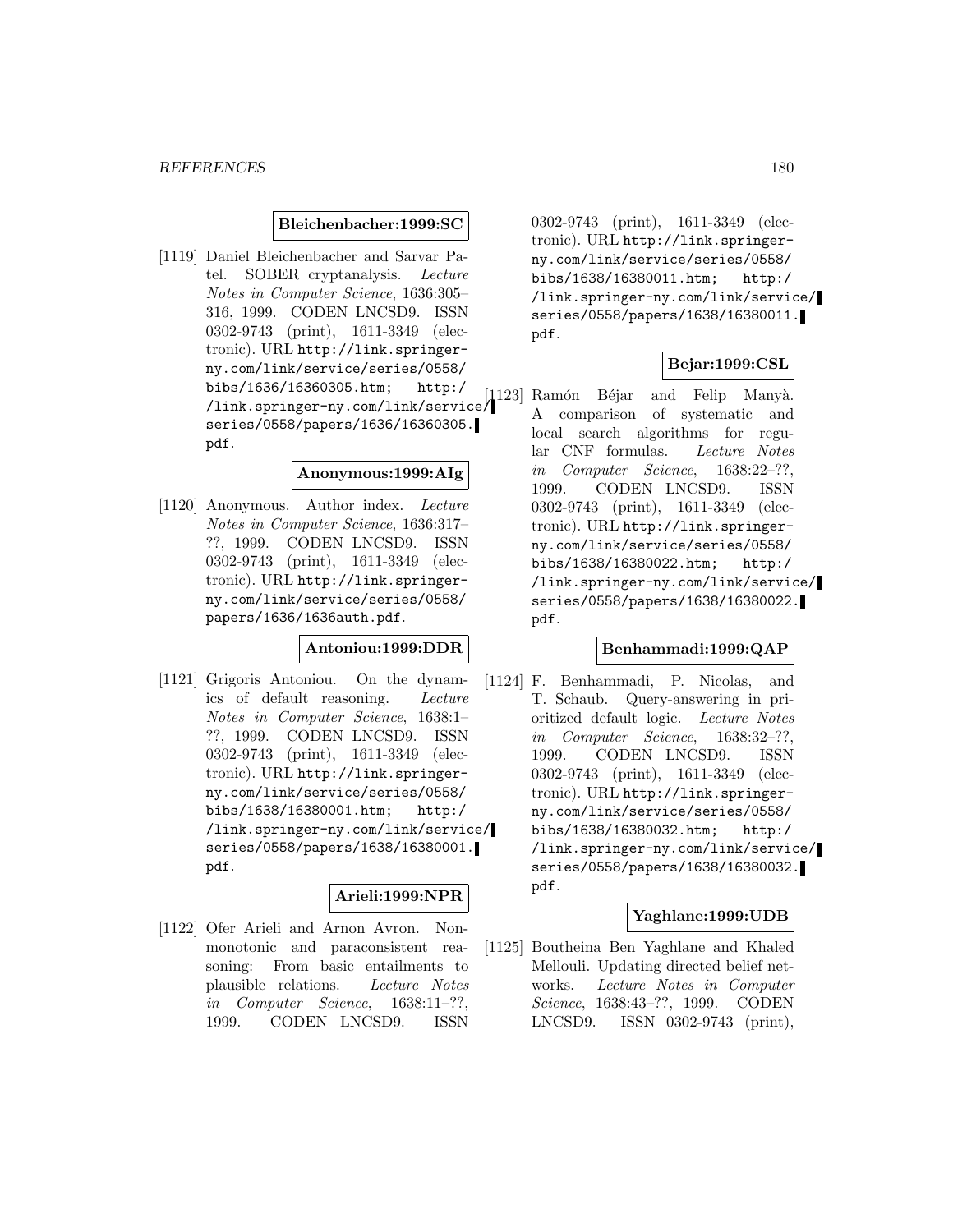1611-3349 (electronic). URL http:// link.springer-ny.com/link/service/ series/0558/bibs/1638/16380043. htm; http://link.springer-ny. com/link/service/series/0558/papers/ 1638/16380043.pdf.

## **Besnard:1999:ICE**

[1126] Philippe Besnard and Marie-Odile Cordier. Inferring causal explanations. Lecture Notes in Computer Science, 1638:55–??, 1999. CODEN LNCSD9. ISSN 0302-9743 (print), 1611-3349 (electronic). URL http://link. springer-ny.com/link/service/series/ 0558/bibs/1638/16380055.htm; http: //link.springer-ny.com/link/service/ series/0558/papers/1638/16380055. pdf.

## **Borgelt:1999:CIC**

[1127] Christian Borgelt and Rudolf Kruse. A critique of inductive causation. Lecture Notes in Computer Science, 1638: 68–??, 1999. CODEN LNCSD9. ISSN 0302-9743 (print), 1611-3349 (electronic). URL http://link.springerny.com/link/service/series/0558/ bibs/1638/16380068.htm; http:/ /link.springer-ny.com/link/service/ series/0558/papers/1638/16380068. pdf.

#### **Bourne:1999:CLM**

[1128] Rachel A. Bourne and Simon Parsons. Connecting lexicographic with maximum entropy entailment. Lecture Notes in Computer Science, 1638:80– ??, 1999. CODEN LNCSD9. ISSN 0302-9743 (print), 1611-3349 (electronic). URL http://link.springerny.com/link/service/series/0558/ bibs/1638/16380080.htm; http:/

/link.springer-ny.com/link/service/ series/0558/papers/1638/16380080. pdf.

## **Bruening:1999:ANG**

[1129] S. Bruening and T. Schaub. Avoiding non-ground variables. Lecture Notes in Computer Science, 1638:92–??, 1999. CODEN LNCSD9. ISSN 0302-9743 (print), 1611-3349 (electronic).

## **Bruning:1999:ANG**

[1130] Stefan Brüning and Torsten Schaub. Avoiding non-ground variables. Lecture Notes in Computer Science, 1638: 92–??, 1999. CODEN LNCSD9. ISSN 0302-9743 (print), 1611-3349 (electronic). URL http://link.springerny.com/link/service/series/0558/ bibs/1638/16380092.htm; http:/ /link.springer-ny.com/link/service/ series/0558/papers/1638/16380092. pdf.

## **Coradeschi:1999:ASV**

[1131] Silvia Coradeschi and Alessandro Saffiotti. Anchoring symbols to vision data by fuzzy logic. Lecture Notes in Computer Science, 1638:104– ??, 1999. CODEN LNCSD9. ISSN 0302-9743 (print), 1611-3349 (electronic). URL http://link.springerny.com/link/service/series/0558/ bibs/1638/16380104.htm; http:/ /link.springer-ny.com/link/service/ series/0558/papers/1638/16380104. pdf.

#### **Cossart:1999:FVR**

[1132] Corine Cossart and Catherine Tessier. Filtering vs revision and update: Let us debate! Lecture Notes in Computer Science, 1638:116–??,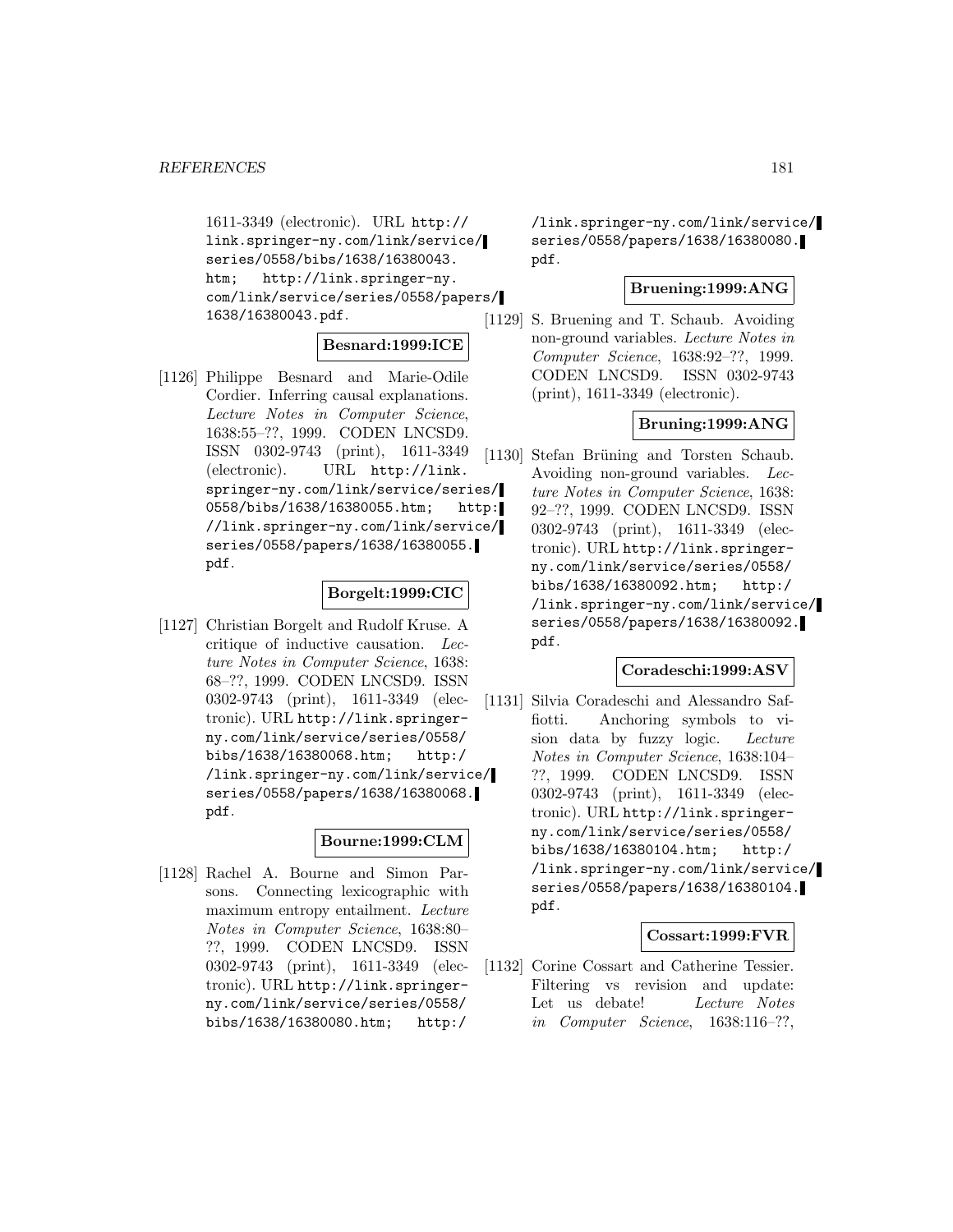1999. CODEN LNCSD9. ISSN 0302-9743 (print), 1611-3349 (electronic). URL http://link.springerny.com/link/service/series/0558/ bibs/1638/16380116.htm; http:/ /link.springer-ny.com/link/service/ series/0558/papers/1638/16380116. pdf.

## **Cozman:1999:IIA**

[1133] Fabio Gagliardi Cozman. Irrelevance and independence axioms in quasi-Bayesian theory. Lecture Notes in Computer Science, 1638:128–??, 1999. CODEN LNCSD9. ISSN 0302-9743 (print), 1611-3349 (electronic). URL http://link.springerny.com/link/service/series/0558/ bibs/1638/16380128.htm; http:/ /link.springer-ny.com/link/service/ series/0558/papers/1638/16380128. pdf.

### **Dubois:1999:AVC**

[1134] Didier Dubois, Michel Grabisch, and Henri Prade. Assessing the value of a candidate: A qualitative possibilistic approach. Lecture Notes in Computer Science, 1638:137–??, 1999. CODEN LNCSD9. ISSN 0302-9743 (print), 1611-3349 (electronic). URL http://link.springerny.com/link/service/series/0558/ bibs/1638/16380137.htm; http:/ /link.springer-ny.com/link/service/ series/0558/papers/1638/16380137. pdf.

#### **Duval:1999:LDT**

[1135] Béatrice Duval and Pascal Nicolas. Learning default theories. Lecture Notes in Computer Science, 1638:148– ??, 1999. CODEN LNCSD9. ISSN

0302-9743 (print), 1611-3349 (electronic). URL http://link.springerny.com/link/service/series/0558/ bibs/1638/16380148.htm; http:/ /link.springer-ny.com/link/service/ series/0558/papers/1638/16380148. pdf.

# **Flach:1999:KRI**

[1136] Peter A. Flach. Knowledge representation for inductive learning. Lecture Notes in Computer Science, 1638:160– ??, 1999. CODEN LNCSD9. ISSN 0302-9743 (print), 1611-3349 (electronic). URL http://link.springerny.com/link/service/series/0558/ bibs/1638/16380160.htm; http:/ /link.springer-ny.com/link/service/ series/0558/papers/1638/16380160. pdf.

## **Gregoire:1999:HIE**

[1137] Eric Grégoire. Handling inconsistency efficiently in the incremental construction of stratified belief bases. Lecture Notes in Computer Science, 1638:168– ??, 1999. CODEN LNCSD9. ISSN 0302-9743 (print), 1611-3349 (electronic). URL http://link.springerny.com/link/service/series/0558/ bibs/1638/16380168.htm; http:/ /link.springer-ny.com/link/service/ series/0558/papers/1638/16380168. pdf.

## **Guan:1999:RKD**

[1138] J. W. Guan and D. A. Bell. Rough knowledge discovery and applications. Lecture Notes in Computer Science, 1638:179–??, 1999. CODEN LNCSD9. ISSN 0302-9743 (print), 1611-3349 (electronic). URL http://link. springer-ny.com/link/service/series/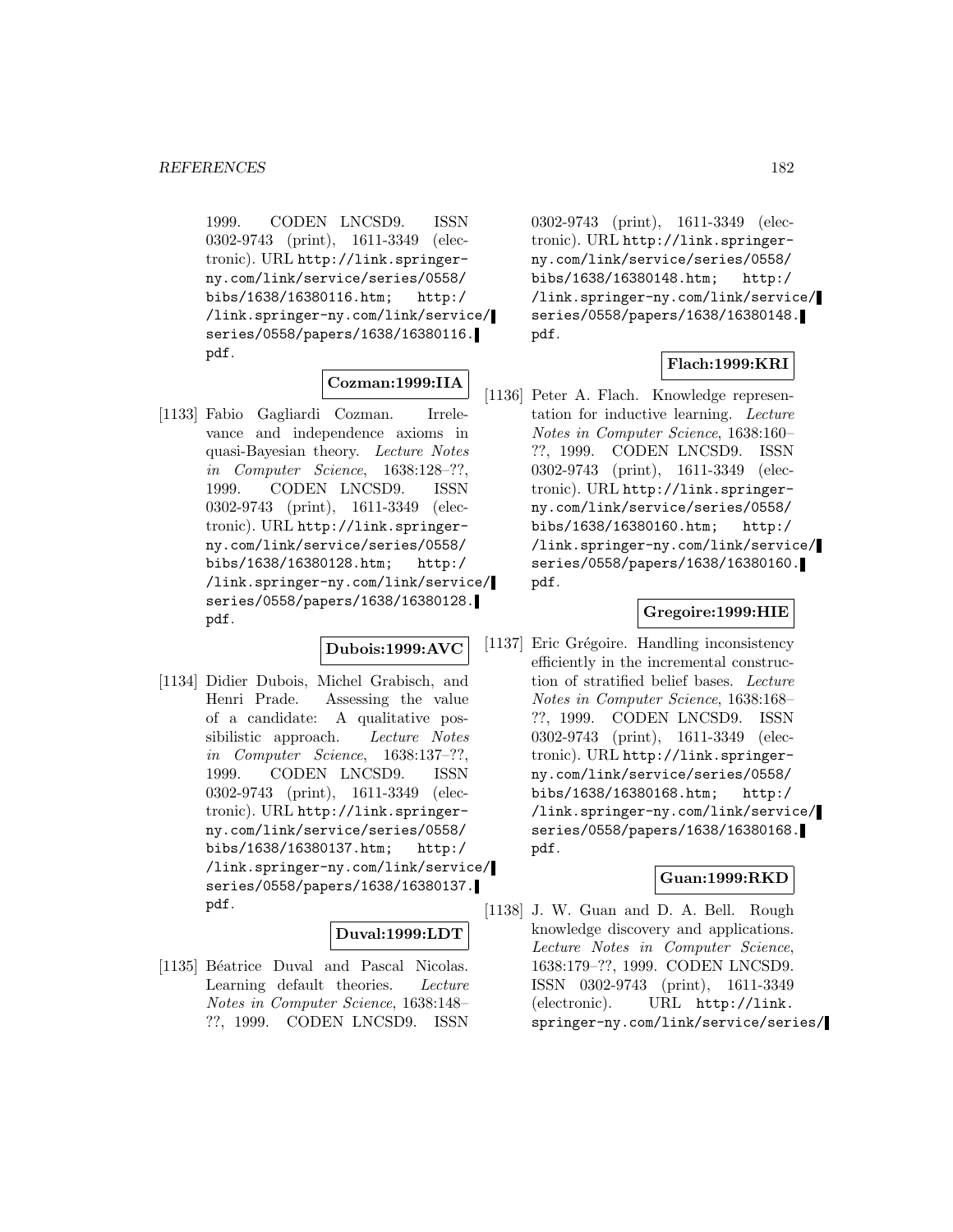0558/bibs/1638/16380179.htm; http: //link.springer-ny.com/link/service/ series/0558/papers/1638/16380179. pdf.

## **Jensen:1999:GDT**

[1139] Finn Verner Jensen. Gradient descent training of Bayesian networks. Lecture Notes in Computer Science, 1638:190– ??, 1999. CODEN LNCSD9. ISSN 0302-9743 (print), 1611-3349 (electronic). URL http://link.springerny.com/link/service/series/0558/ bibs/1638/16380190.htm; http:/ /link.springer-ny.com/link/service/ series/0558/papers/1638/16380190. pdf.

# **Kaminski:1999:ODT**

[1140] Michael Kaminski. Open default theories over closed domains (extended abstract). Lecture Notes in Computer Science, 1638:201–??, 1999. CODEN LNCSD9. ISSN 0302-9743 (print), 1611-3349 (electronic). URL http://link.springerny.com/link/service/series/0558/ bibs/1638/16380201.htm; http:/ /link.springer-ny.com/link/service/ series/0558/papers/1638/16380201. pdf.

## **Kephart:1999:SE**

[1141] Jeffrey O. Kephart and Amy R. Greenwald. Shopbot economics. Lecture Notes in Computer Science, 1638:208– ??, 1999. CODEN LNCSD9. ISSN 0302-9743 (print), 1611-3349 (electronic). URL http://link.springerny.com/link/service/series/0558/ bibs/1638/16380208.htm; http:/ /link.springer-ny.com/link/service/

series/0558/papers/1638/16380208. pdf.

### **Khalfallah:1999:OAL**

[1142] Fédia Khalfallah and Khaled Mellouli. Optimized algorithm for learning Bayesian network from data. Lecture Notes in Computer Science, 1638: 221–??, 1999. CODEN LNCSD9. ISSN 0302-9743 (print), 1611-3349 (electronic). URL http://link.springerny.com/link/service/series/0558/ bibs/1638/16380221.htm; http:/ /link.springer-ny.com/link/service/ series/0558/papers/1638/16380221. pdf.

## **Konieczny:1999:MIC**

[1143] Sébastien Konieczny and Ramón Pino Pérez. Merging with integrity constraints. Lecture Notes in Computer Science, 1638:233–??, 1999. CODEN LNCSD9. ISSN 0302-9743 (print), 1611-3349 (electronic). URL http:// link.springer-ny.com/link/service/ series/0558/bibs/1638/16380233. htm; http://link.springer-ny. com/link/service/series/0558/papers/ 1638/16380233.pdf.

## **Kramosil:1999:BLI**

[1144] Ivan Kramosil. Boolean-like interpretation of Sugeno integral. Lecture Notes in Computer Science, 1638:245– ??, 1999. CODEN LNCSD9. ISSN 0302-9743 (print), 1611-3349 (electronic). URL http://link.springerny.com/link/service/series/0558/ bibs/1638/16380245.htm; http:/ /link.springer-ny.com/link/service/ series/0558/papers/1638/16380245. pdf.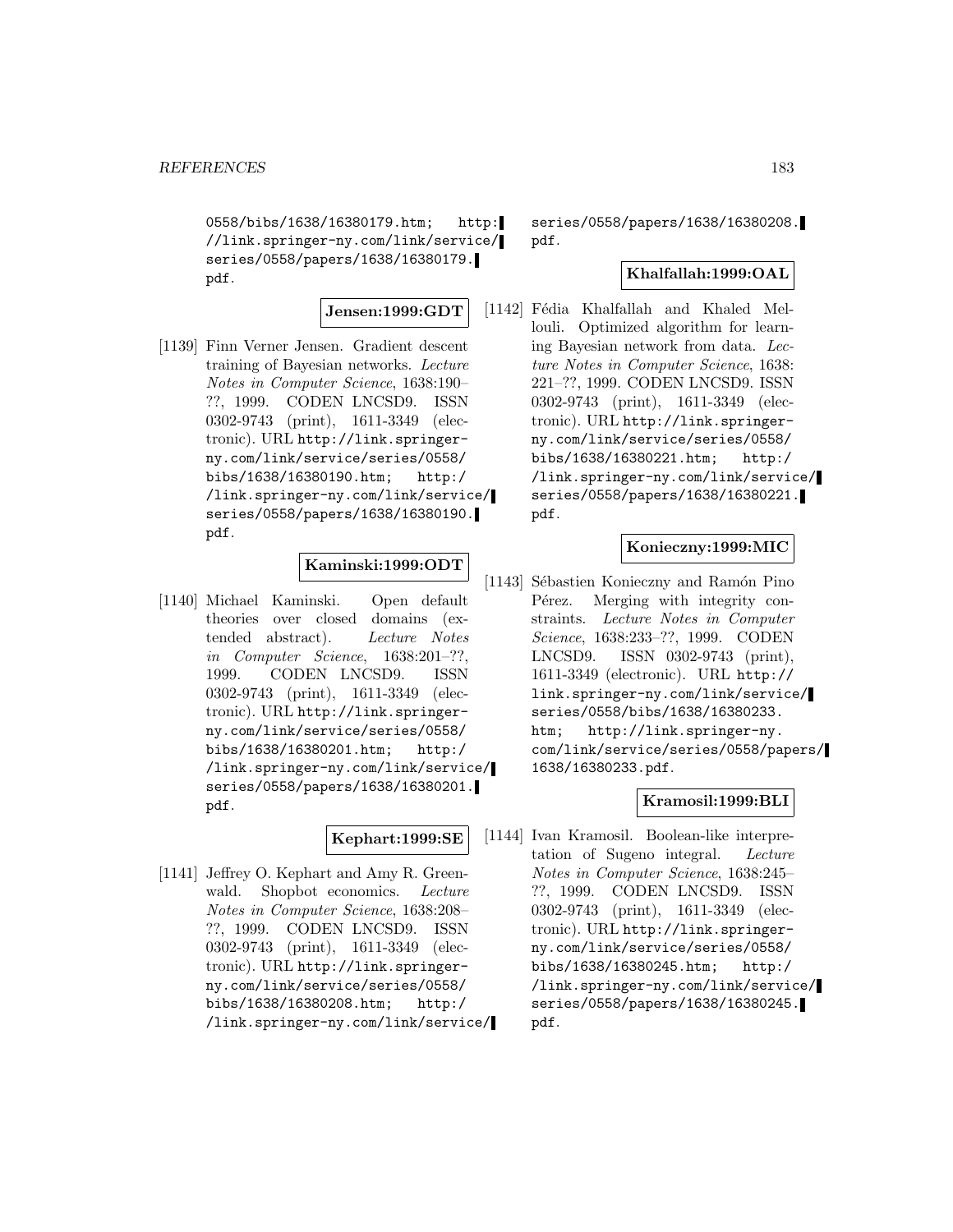**Lehmann:1999:AOP**

[1145] Norbert Lehmann and Rolf Haenni. An alternative to outward propagation for Dempster-Shafer belief functions. Lecture Notes in Computer Science, 1638: 256–??, 1999. CODEN LNCSD9. ISSN 0302-9743 (print), 1611-3349 (electronic). URL http://link.springerny.com/link/service/series/0558/ bibs/1638/16380256.htm; http:/ /link.springer-ny.com/link/service/ series/0558/papers/1638/16380256. pdf.

## **Linke:1999:BPP**

[1146] Thomas Linke and Torsten Schaub. On bottom-up pre-processing techniques for automated default reasoning. Lecture Notes in Computer Science, 1638: 268–??, 1999. CODEN LNCSD9. ISSN 0302-9743 (print), 1611-3349 (electronic). URL http://link.springerny.com/link/service/series/0558/ bibs/1638/16380268.htm; http:/ /link.springer-ny.com/link/service/ series/0558/papers/1638/16380268. pdf.

#### **Lukasiewicz:1999:PLP**

[1147] Thomas Lukasiewicz and Gabriele Kern-Isberner. Probabilistic logic programming under maximum entropy. Lecture Notes in Computer Science, 1638:279–??, 1999. CODEN LNCSD9. ISSN 0302-9743 (print), 1611-3349 (electronic). URL http://link. springer-ny.com/link/service/series/ 0558/bibs/1638/16380279.htm; http: //link.springer-ny.com/link/service/ series/0558/papers/1638/16380279. pdf.

## **Madsen:1999:LPI**

[1148] Anders L. Madsen and Bruce D'Ambrosio. Lazy propagation and independence of causal influence. Lecture Notes in Computer Science, 1638:293–??, 1999. CODEN LNCSD9. ISSN 0302-9743 (print), 1611-3349 (electronic). URL http://link.springerny.com/link/service/series/0558/ bibs/1638/16380293.htm; http:/ /link.springer-ny.com/link/service/ series/0558/papers/1638/16380293. pdf.

## **Moral:1999:MCA**

[1149] Serafín Moral and Antonio Salmerón. A Monte Carlo algorithm for combining Dempster-Shafer belief based on approximate pre-computation. Lecture Notes in Computer Science, 1638:305– ??, 1999. CODEN LNCSD9. ISSN 0302-9743 (print), 1611-3349 (electronic). URL http://link.springerny.com/link/service/series/0558/ bibs/1638/16380305.htm; http:/ /link.springer-ny.com/link/service/ series/0558/papers/1638/16380305. pdf.

# **Pacholczyk:1999:ELN**

[1150] Daniel Pacholczyk. An extension of a linguistic negation model allowing us to deny nuanced property combinations. Lecture Notes in Computer Science, 1638:316–??, 1999. CODEN LNCSD9. ISSN 0302-9743 (print), 1611-3349 (electronic). URL http://link.springerny.com/link/service/series/0558/ bibs/1638/16380316.htm; http:/ /link.springer-ny.com/link/service/ series/0558/papers/1638/16380316. pdf.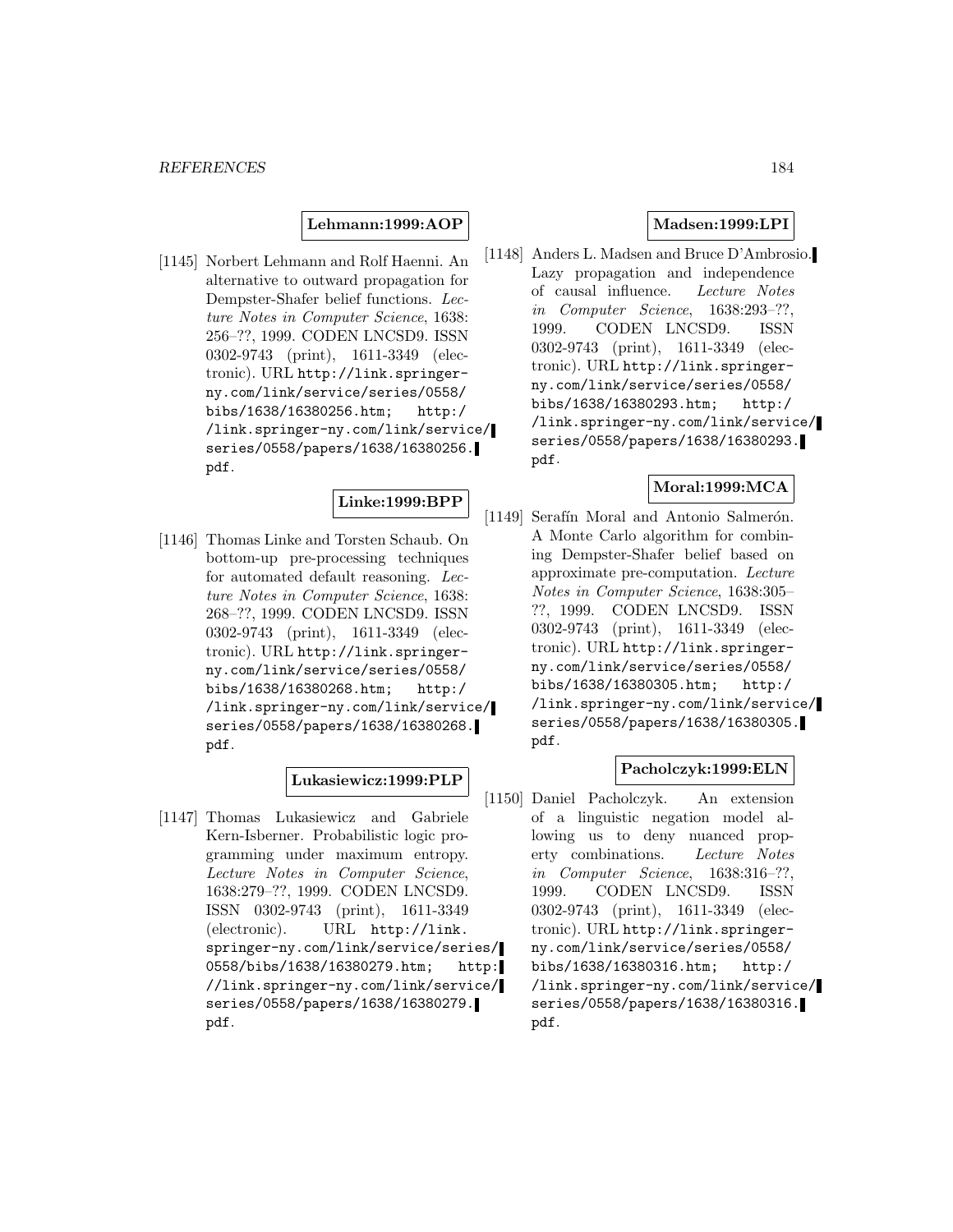## **Parsons:1999:AQD**

[1151] Simon Parsons and Shaw Green. Argumentation and qualitative decision making. Lecture Notes in Computer Science, 1638:328–??, 1999. CODEN LNCSD9. ISSN 0302-9743 (print), 1611-3349 (electronic). URL http://link.springerny.com/link/service/series/0558/ bibs/1638/16380328.htm; http:/ /link.springer-ny.com/link/service/ series/0558/papers/1638/16380328. pdf.

## **Petit-Renaud:1999:HDF**

[1152] Simon Petit-Renaud and Thierry Denœux. Handling different forms of uncertainty in regression analysis: A fuzzy belief structure approach. Lecture Notes in Computer Science, 1638: 340–??, 1999. CODEN LNCSD9. ISSN 0302-9743 (print), 1611-3349 (electronic). URL http://link.springerny.com/link/service/series/0558/ bibs/1638/16380340.htm; http:/ /link.springer-ny.com/link/service/ series/0558/papers/1638/16380340. pdf.

# **Rombaut:1999:SRD**

[1153] Michèle Rombaut, Iman Jarkass, and Thierry Denœux. State recognition in discrete dynamical systems using Petri nets and evidence theory. Lecture Notes in Computer Science, 1638: 352–??, 1999. CODEN LNCSD9. ISSN 0302-9743 (print), 1611-3349 (electronic). URL http://link.springerny.com/link/service/series/0558/ bibs/1638/16380352.htm; http:/ /link.springer-ny.com/link/service/ pdf.

#### **Shanahan:1999:RNM**

[1154] Murray Shanahan and Mark Witkowski. Robot navigation and map building with the event calculus. Lecture Notes in Computer Science, 1638:362– ??, 1999. CODEN LNCSD9. ISSN 0302-9743 (print), 1611-3349 (electronic). URL http://link.springerny.com/link/service/series/0558/ bibs/1638/16380362.htm; http:/ /link.springer-ny.com/link/service/ series/0558/papers/1638/16380362. pdf.

### **Siekmann:1999:IFC**

[1155] Stefan Siekmann, Jörg Gebhardt, and Rudolf Kruse. Information fusion in the context of stock index prediction. Lecture Notes in Computer Science, 1638: 363–??, 1999. CODEN LNCSD9. ISSN 0302-9743 (print), 1611-3349 (electronic). URL http://link.springerny.com/link/service/series/0558/ bibs/1638/16380363.htm; http:/ /link.springer-ny.com/link/service/ series/0558/papers/1638/16380363. pdf.

# **Torre:1999:DG**

[1156] Leendert van der Torre. Defeasible goals. Lecture Notes in Computer Science, 1638:374–??, 1999. CODEN LNCSD9. ISSN 0302-9743 (print), 1611-3349 (electronic). URL http:// link.springer-ny.com/link/service/ series/0558/bibs/1638/16380374. htm; http://link.springer-ny. com/link/service/series/0558/papers/ 1638/16380374.pdf.

## **vanderTorre:1999:DG**

series/0558/papers/1638/16380352. [1157] Leendert van der Torre. Defeasible goals. Lecture Notes in Computer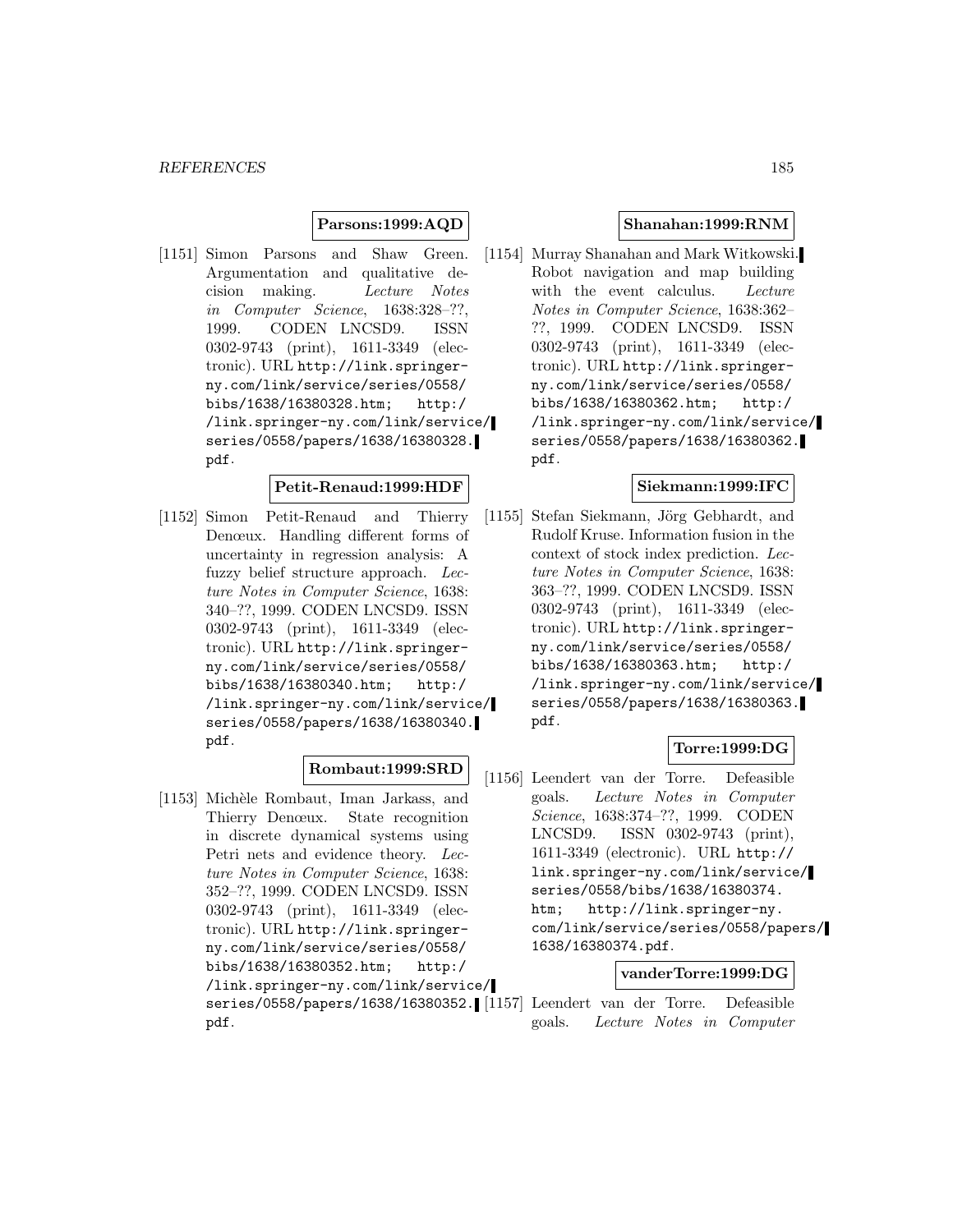Science, 1638:374–??, 1999. CODEN LNCSD9. ISSN 0302-9743 (print), 1611-3349 (electronic). URL http:// link.springer-ny.com/link/service/ series/0558/bibs/1638/16380374. htm; http://link.springer-ny. com/link/service/series/0558/paper\$f[62] 1638/16380374.pdf.

## **Wilson:1999:LDU**

[1158] Nic Wilson and Jérôme Mengin. Logical deduction using the local computation framework. Lecture Notes in Computer Science, 1638:386–??, 1999. CODEN LNCSD9. ISSN 0302-9743 (print), 1611-3349 (electronic). URL http://link.springerny.com/link/service/series/0558/ bibs/1638/16380386.htm; http:/ /link.springer-ny.com/link/service/ series/0558/papers/1638/16380386. pdf.

**Anonymous:1999:AIh**

[1159] Anonymous. Author index. Lecture Notes in Computer Science, 1638:397– ??, 1999. CODEN LNCSD9. ISSN 0302-9743 (print), 1611-3349 (electronic). URL http://link.springerny.com/link/service/series/0558/ papers/1638/1638indx.pdf.

## **Varaiya:1999:DSI**

[1160] P. Varaiya. Design, simulation, and implementation of hybrid systems. Lecture Notes in Computer Science, 1639: 1–??, 1999. CODEN LNCSD9. ISSN 0302-9743 (print), 1611-3349 (electronic).

## **Miner:1999:ERS**

[1161] A. S. Miner and G. Ciardo. Efficient reachability set generation and stor-

age using decision diagrams. Lecture Notes in Computer Science, 1639:6–??, 1999. CODEN LNCSD9. ISSN 0302- 9743 (print), 1611-3349 (electronic).

## **Pastor:1999:SMI**

E. Pastor, J. Cortadella, and M. A. Peña. Structural methods to improve the symbolic analysis of Petri nets. Lecture Notes in Computer Science, 1639:26–??, 1999. CODEN LNCSD9. ISSN 0302-9743 (print), 1611-3349 (electronic).

## **Schmidt:1999:SSS**

[1163] K. Schmidt. Stubborn sets for standard properties. Lecture Notes in Computer Science, 1639:46–??, 1999. CODEN LNCSD9. ISSN 0302-9743 (print), 1611-3349 (electronic).

## **Bastide:1999:PNB**

[1164] R. Bastide, P. Palanque, O. Sy, and D.-H. Le. Petri net based behavioural specification of CORBA systems. Lecture Notes in Computer Science, 1639: 66–??, 1999. CODEN LNCSD9. ISSN 0302-9743 (print), 1611-3349 (electronic).

#### **Kummer:1999:SCB**

[1165] O. Kummer, D. Moldt, and F. Wienberg. Symmetric communication between coloured Petri net simulations and Java-processes. Lecture Notes in Computer Science, 1639:86–??, 1999. CODEN LNCSD9. ISSN 0302-9743 (print), 1611-3349 (electronic).

# **Krogh:1999:RDM**

[1166] B. H. Krogh. Recent developments in modeling and analysis of hybrid dynamic systems. Lecture Notes in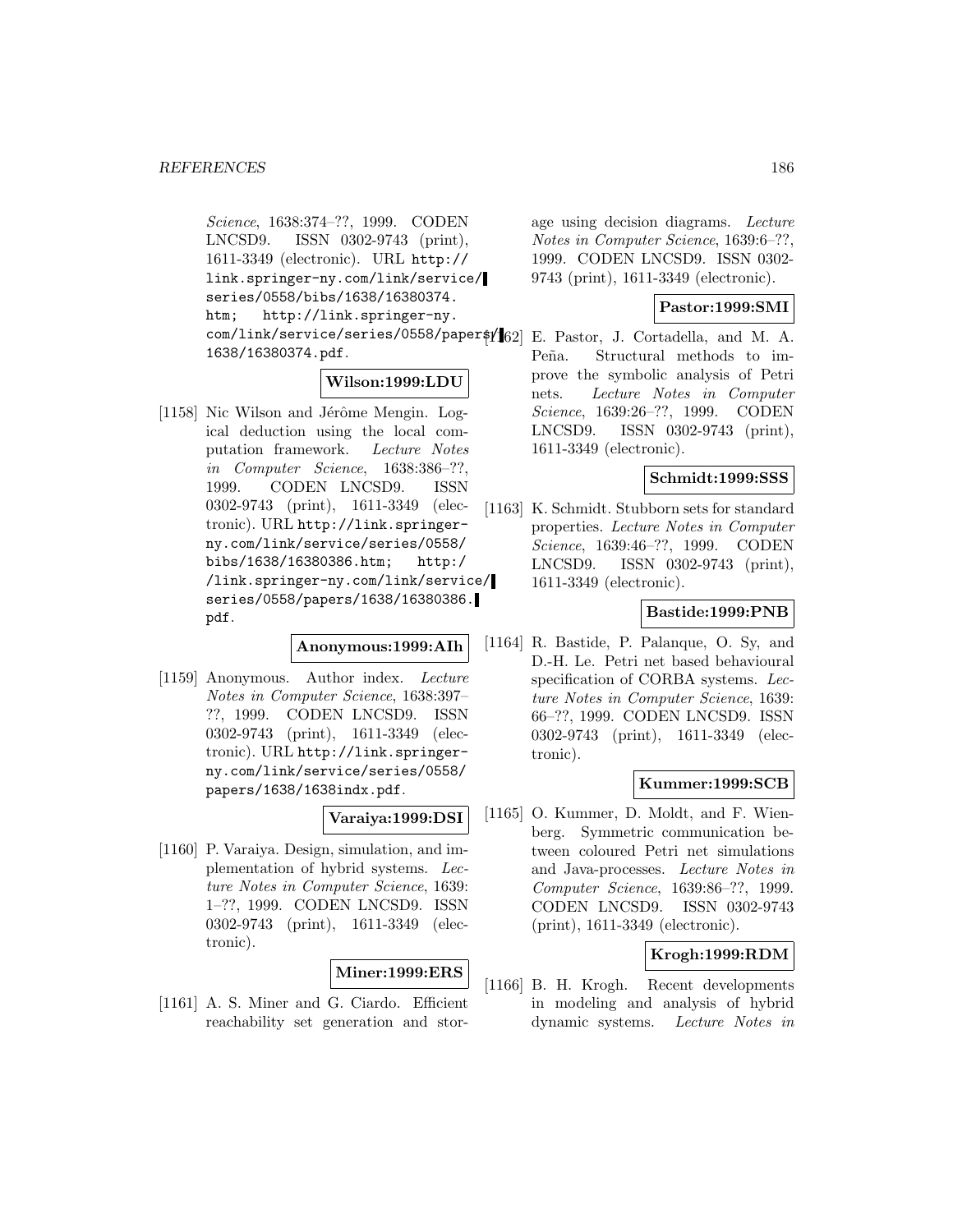Computer Science, 1639:106–??, 1999. CODEN LNCSD9. ISSN 0302-9743 (print), 1611-3349 (electronic).

# **Recalde:1999:ACP**

[1167] L. Recalde, E. Teruel, and M. Silva. Autonomous continuous P/T systems. Lecture Notes in Computer Science, 1639:107–??, 1999. CODEN LNCSD9. ISSN 0302-9743 (print), 1611-3349 (electronic).

#### **Tokmakoff:1999:AAI**

[1168] A. Tokmakoff and J. Billington. An approach to the analysis of interworking traders. Lecture Notes in Computer Science, 1639:127–??, 1999. CODEN LNCSD9. ISSN 0302-9743 (print), 1611-3349 (electronic).

## **Allmaier:1999:PAN**

[1169] S. Allmaier and D. Kreische. Parallel approaches to the numerical transient analysis of stochastic reward nets. Lecture Notes in Computer Science, 1639: 147–??, 1999. CODEN LNCSD9. ISSN 0302-9743 (print), 1611-3349 (electronic).

## **Capra:1999:SNF**

[1170] L. Capra, R. Gaeta, and O. Botti. SWN nets as a framework for the specification and the analysis of FT techniques adopted in electric plant automation. Lecture Notes in Computer Science, 1639:168–??, 1999. CODEN LNCSD9. ISSN 0302-9743 (print), 1611-3349 (electronic).

#### **Hadjicostis:1999:MDE**

[1171] C. N. Hadjicostis and G. C. Verghese. Monitoring discrete event systems using Petri net embeddings. Lecture

Notes in Computer Science, 1639:188– ??, 1999. CODEN LNCSD9. ISSN 0302-9743 (print), 1611-3349 (electronic).

# **Sgroi:1999:QSS**

[1172] M. Sgroi, L. Lavagno, Y. Watanabe, and A. Sangiovanni-Vincentelli. Quasistatic scheduling of embedded software using equal conflict nets. Lecture Notes in Computer Science, 1639:208– ??, 1999. CODEN LNCSD9. ISSN 0302-9743 (print), 1611-3349 (electronic).

## **Haddad:1999:TAR**

[1173] S. Haddad and D. Poitrenaud. Theoretical aspects of recursive Petri nets. Lecture Notes in Computer Science, 1639: 228–??, 1999. CODEN LNCSD9. ISSN 0302-9743 (print), 1611-3349 (electronic).

# **Schneider:1999:PNT**

[1174] C. Schneider and J. Wehler. Petri net theory — problems solved by commutative algebra. Lecture Notes in Computer Science, 1639:248–??, 1999. CODEN LNCSD9. ISSN 0302-9743 (print), 1611-3349 (electronic).

#### **Chrzastowski-Wachtel:1999:TUR**

[1175] P. Chrzastowski-Wachtel. Testing undecidability of the reachability in Petri nets with the help of 10th Hilbert problem. Lecture Notes in Computer Science, 1639:268–??, 1999. CODEN LNCSD9. ISSN 0302-9743 (print), 1611-3349 (electronic).

### **DeMichelis:1999:NTW**

[1176] G. De Michelis. Net theory and workflow models. Lecture Notes in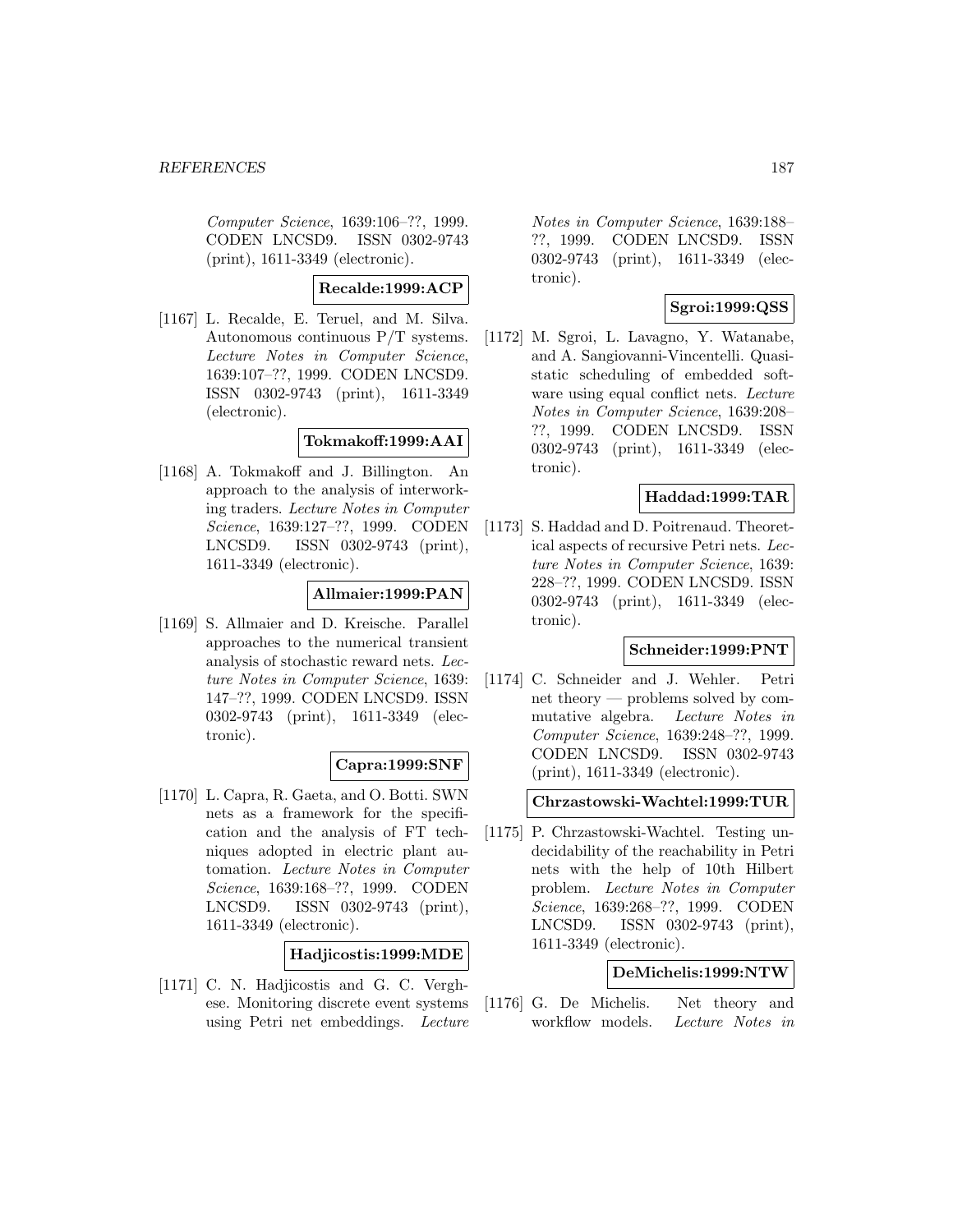Computer Science, 1639:282–??, 1999. CODEN LNCSD9. ISSN 0302-9743 (print), 1611-3349 (electronic).

**Vogler:1999:CIA**

[1177] W. Vogler. Concurrent implementation of asynchronous transition systems. Lecture Notes in Computer Science, 1639:284–??, 1999. CODEN LNCSD9. ISSN 0302-9743 (print), 1611-3349 (electronic).

#### **Fanchon:1999:TCN**

[1178] J. Fanchon. Trace channel nets. Lecture Notes in Computer Science, 1639: 304–??, 1999. CODEN LNCSD9. ISSN 0302-9743 (print), 1611-3349 (electronic).

# **Juhas:1999:RAA**

[1179] G. Juhas. Reasoning about algebraic generalisation of Petri nets. Lecture Notes in Computer Science, 1639:324– ??, 1999. CODEN LNCSD9. ISSN 0302-9743 (print), 1611-3349 (electronic).

## **Best:1999:BAM**

[1180] E. Best, R. Devillers, and M. Koutny. The box algebra — A model of nets and process expressions. Lecture Notes in Computer Science, 1639:344–??, 1999. CODEN LNCSD9. ISSN 0302-9743 (print), 1611-3349 (electronic).

## **Couvreur:1999:DIB**

[1181] J.-M. Couvreur and D. Poitrenaud. Detection of illegal behaviours based on unfoldings. Lecture Notes in Computer Science, 1639:364–??, 1999. CODEN LNCSD9. ISSN 0302-9743 (print), 1611-3349 (electronic).

# **Cheung:1999:FCI**

[1182] T.-Y. Cheung and Y. Lu. Five classes of invariant-preserving transformations on colored Petri nets. Lecture Notes in Computer Science, 1639:384–??, 1999. CODEN LNCSD9. ISSN 0302-9743 (print), 1611-3349 (electronic).

## **Baar:1999:VII**

[1183] T. Baar, E. Kindler, and H. Voelzer. Verifying intuition — ILF checks DAWN proofs. Lecture Notes in Computer Science, 1639:404–??, 1999. CODEN LNCSD9. ISSN 0302-9743 (print), 1611-3349 (electronic).

## **Sowa:1999:CGD**

[1184] J. Sowa. Conceptual graphs: Draft Proposed American National Standard. Lecture Notes in Computer Science, 1640:1–??, 1999. CODEN LNCSD9. ISSN 0302-9743 (print), 1611-3349 (electronic).

## **Mineau:1999:CPE**

[1185] G. W. Mineau. Constraints on processes: Essential elements for the validation and execution of processes. Lecture Notes in Computer Science, 1640: 66–??, 1999. CODEN LNCSD9. ISSN 0302-9743 (print), 1611-3349 (electronic).

#### **Nenkova:1999:UMA**

[1186] A. Nenkova and G. Angelova. User modeling as an application of actors. Lecture Notes in Computer Science, 1640:83–??, 1999. CODEN LNCSD9. ISSN 0302-9743 (print), 1611-3349 (electronic).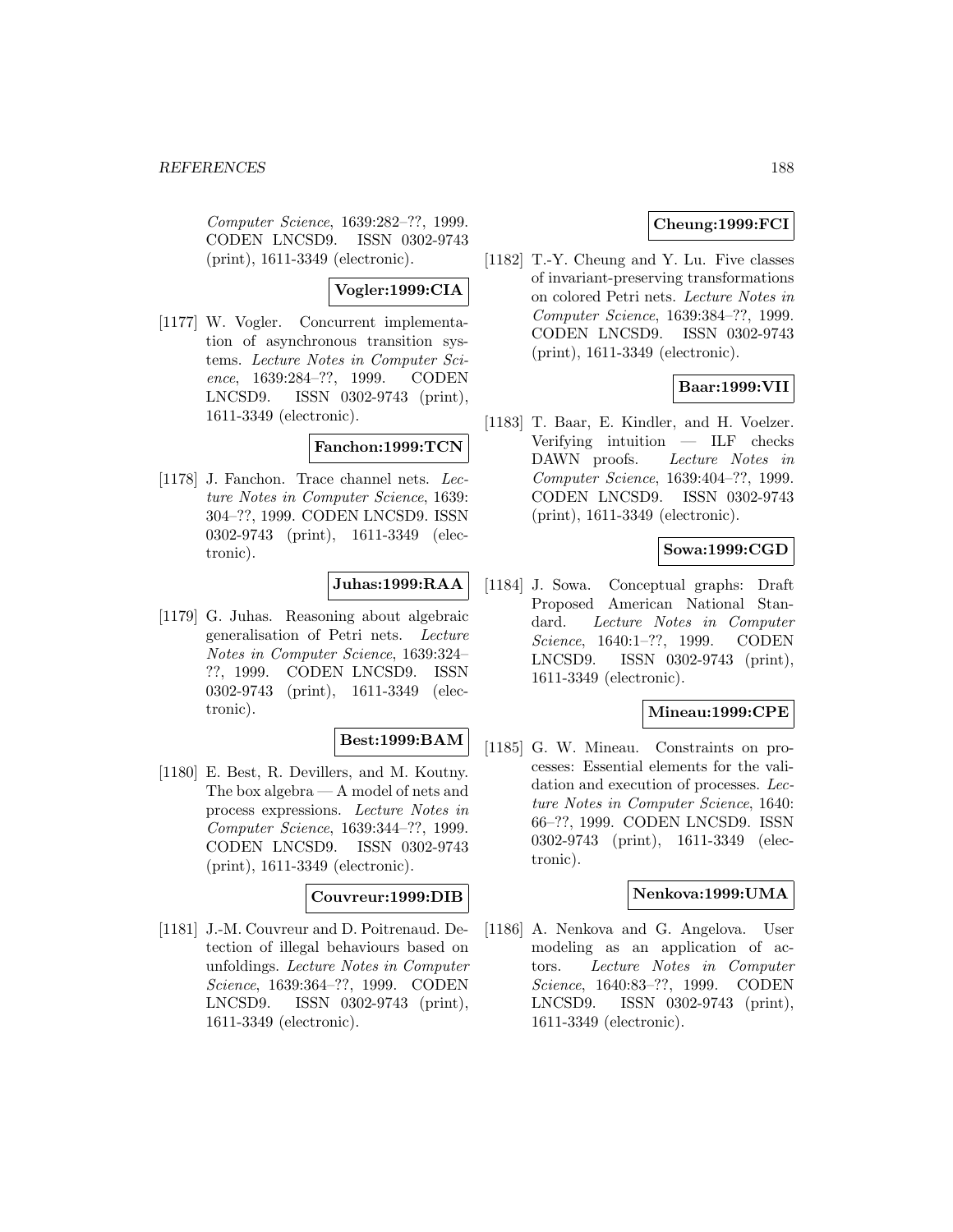## **Brennan:1999:SUH**

[1187] J. Brennan. Spatial universals as the human spatial notion. Lecture Notes in Computer Science, 1640:90–??, 1999. CODEN LNCSD9. ISSN 0302-9743 (print), 1611-3349 (electronic).

#### **Messaadia:1999:KES**

[1188] K. Messaadia and M. Oussalah. Knowledge engineering with semantic and transfer links. Lecture Notes in Computer Science, 1640:97–??, 1999. CODEN LNCSD9. ISSN 0302-9743 (print), 1611-3349 (electronic).

# **Farkas:1999:PFS**

[1189] J. Farkas and J. Sarbo. A peircean framework of syntactic structure. Lecture Notes in Computer Science, 1640: 112–??, 1999. CODEN LNCSD9. ISSN 0302-9743 (print), 1611-3349 (electronic).

#### **Hess:1999:CBB**

[1190] J. Hess and W. R. Cyre. A CG-based behavior extraction system. Lecture Notes in Computer Science, 1640:127– ??, 1999. CODEN LNCSD9. ISSN 0302-9743 (print), 1611-3349 (electronic).

#### **Moulin:1999:ECG**

[1191] B. Moulin and H. Irandoust. Extending the conceptual graph approach to represent evaluative attitudes in discourse. Lecture Notes in Computer Science, 1640:140–??, 1999. CODEN LNCSD9. ISSN 0302-9743 (print), 1611-3349 (electronic).

## **Dogru:1999:ISL**

[1192] S. Dogru and J. R. Slagle. Implementing a semantic lexicon. Lecture Notes in Computer Science, 1640:154–??, 1999. CODEN LNCSD9. ISSN 0302-9743 (print), 1611-3349 (electronic).

## **Moulin:1999:ATO**

[1193] B. Moulin, M. Gouiaa, and S. Delisle. Analysis of task-oriented conversations into conceptual graph structures. Lecture Notes in Computer Science, 1640: 168–??, 1999. CODEN LNCSD9. ISSN 0302-9743 (print), 1611-3349 (electronic).

## **Racky:1999:UCG**

[1194] J. Racky and M. Pandit. Using conceptual graphs as a common representation for data and configuration in an active image processing system. Lecture Notes in Computer Science, 1640:176–??, 1999. CODEN LNCSD9. ISSN 0302-9743 (print), 1611-3349 (electronic).

#### **Braeuner:1999:SSL**

[1195] T. Braeuner, C. Donner, and P. Oehrstroem. A software system for learning peircean graphs. Lecture Notes in Computer Science, 1640:184–??, 1999. CODEN LNCSD9. ISSN 0302-9743 (print), 1611-3349 (electronic).

### **Kabbaj:1999:SCG**

[1196] A. Kabbaj. Synergy: A conceptual graph activation-based language. Lecture Notes in Computer Science, 1640: 198–??, 1999. CODEN LNCSD9. ISSN 0302-9743 (print), 1611-3349 (electronic).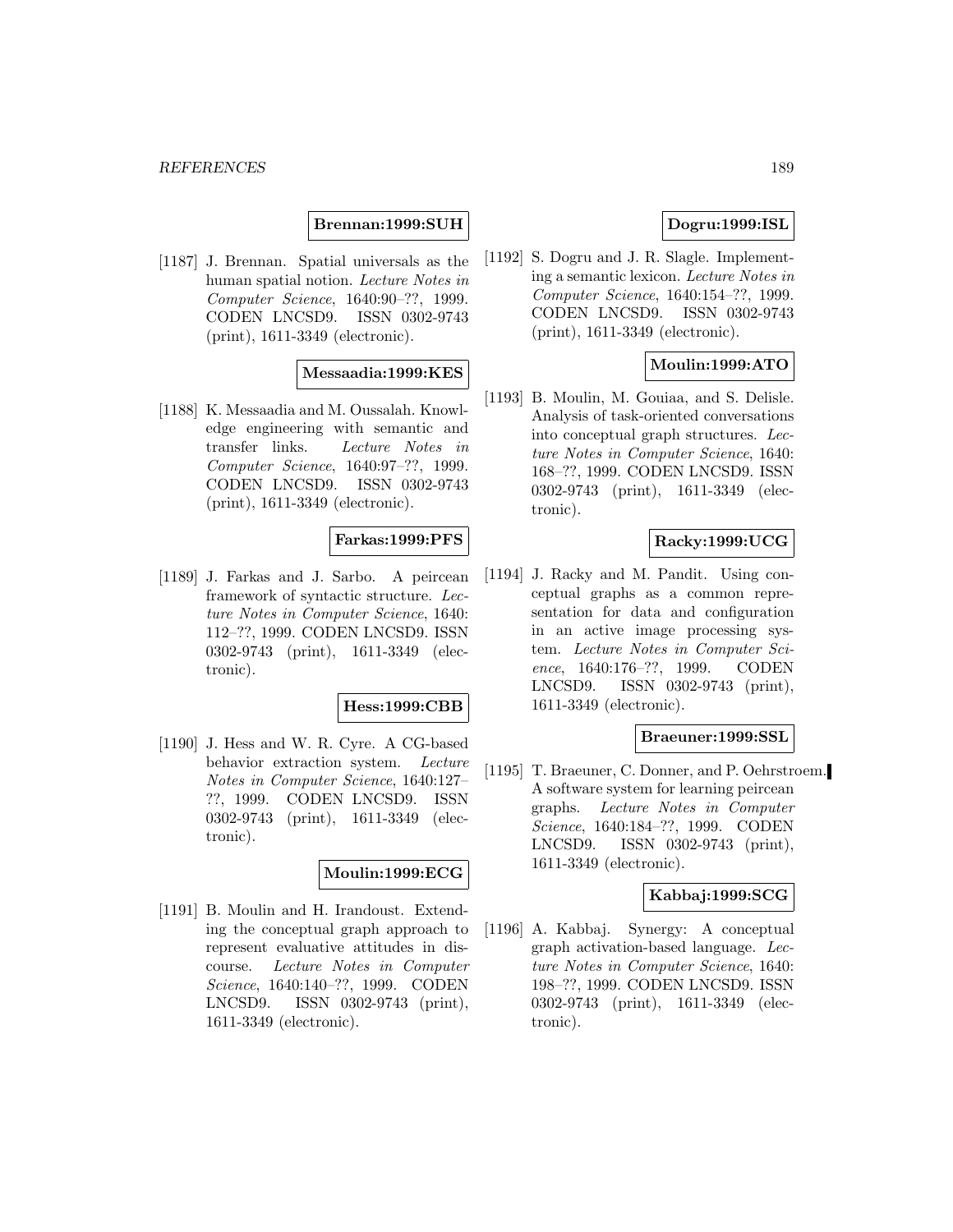# **Fun:1999:DCB**

[1197] P.-W. Fun and R. H. Kemp. On developing case-based tutorial systems with conceptual graphs. Lecture Notes in Computer Science, 1640:214–??, 1999. CODEN LNCSD9. ISSN 0302-9743 (print), 1611-3349 (electronic).

# **Martin:1999:EKW**

[1198] P. Martin and P. Eklund. Embedding knowledge in Web documents: CGs versus XML-based metadata languages. Lecture Notes in Computer Science, 1640:230–??, 1999. CODEN LNCSD9. ISSN 0302-9743 (print), 1611-3349 (electronic).

## **Kabbaj:1999:SHO**

[1199] A. Kabbaj. Synergy as an hybrid object-oriented conceptual graph language. Lecture Notes in Computer Science, 1640:247–??, 1999. CODEN LNCSD9. ISSN 0302-9743 (print), 1611-3349 (electronic).

#### **Southey:1999:NJA**

[1200] F. Southey and J. G. Linders. NO- $TIO - A$  Java API for developing CG tools. Lecture Notes in Computer Science, 1640:262–??, 1999. CODEN LNCSD9. ISSN 0302-9743 (print), 1611-3349 (electronic).

#### **Thanitsukkarn:1999:MAS**

[1201] T. Thanitsukkarn and A. Finkelstein. Multiperspective analysis of the Sisyphus-I room allocation task modeled in a CG meta-representation language. Lecture Notes in Computer Science, 1640:272–??, 1999. CODEN LNCSD9. ISSN 0302-9743 (print), 1611-3349 (electronic).

#### **Damianova:1999:UCG**

[1202] S. Damianova and K. Toutanova. Using conceptual graphs to solve a resource allocation task. Lecture Notes in Computer Science, 1640:297–??, 1999. CODEN LNCSD9. ISSN 0302-9743 (print), 1611-3349 (electronic).

## **Martin:1999:WSP**

[1203] P. Martin and P. Eklund. WebKB and the Sisyphus-I problem. Lecture Notes in Computer Science, 1640:315– ??, 1999. CODEN LNCSD9. ISSN 0302-9743 (print), 1611-3349 (electronic).

#### **Mineau:1999:CGU**

[1204] G. W. Mineau. Constraints and goals under the conceptual graph formalism: One way to solve SCG-1 problem. Lecture Notes in Computer Science, 1640:334–??, 1999. CODEN LNCSD9. ISSN 0302-9743 (print), 1611-3349 (electronic).

# **Baget:1999:PGB**

[1205] J. F. Baget, D. Genest, and M. L. Mugnier. A pure graph-based solution to the SCG-1 initiative. Lecture Notes in Computer Science, 1640:355–??, 1999. CODEN LNCSD9. ISSN 0302-9743 (print), 1611-3349 (electronic).

## **Ganter:1999:CAL**

[1206] B. Ganter and R. Wille. Contextual attribute logic. Lecture Notes in Computer Science, 1640:377–??, 1999. CODEN LNCSD9. ISSN 0302-9743 (print), 1611-3349 (electronic).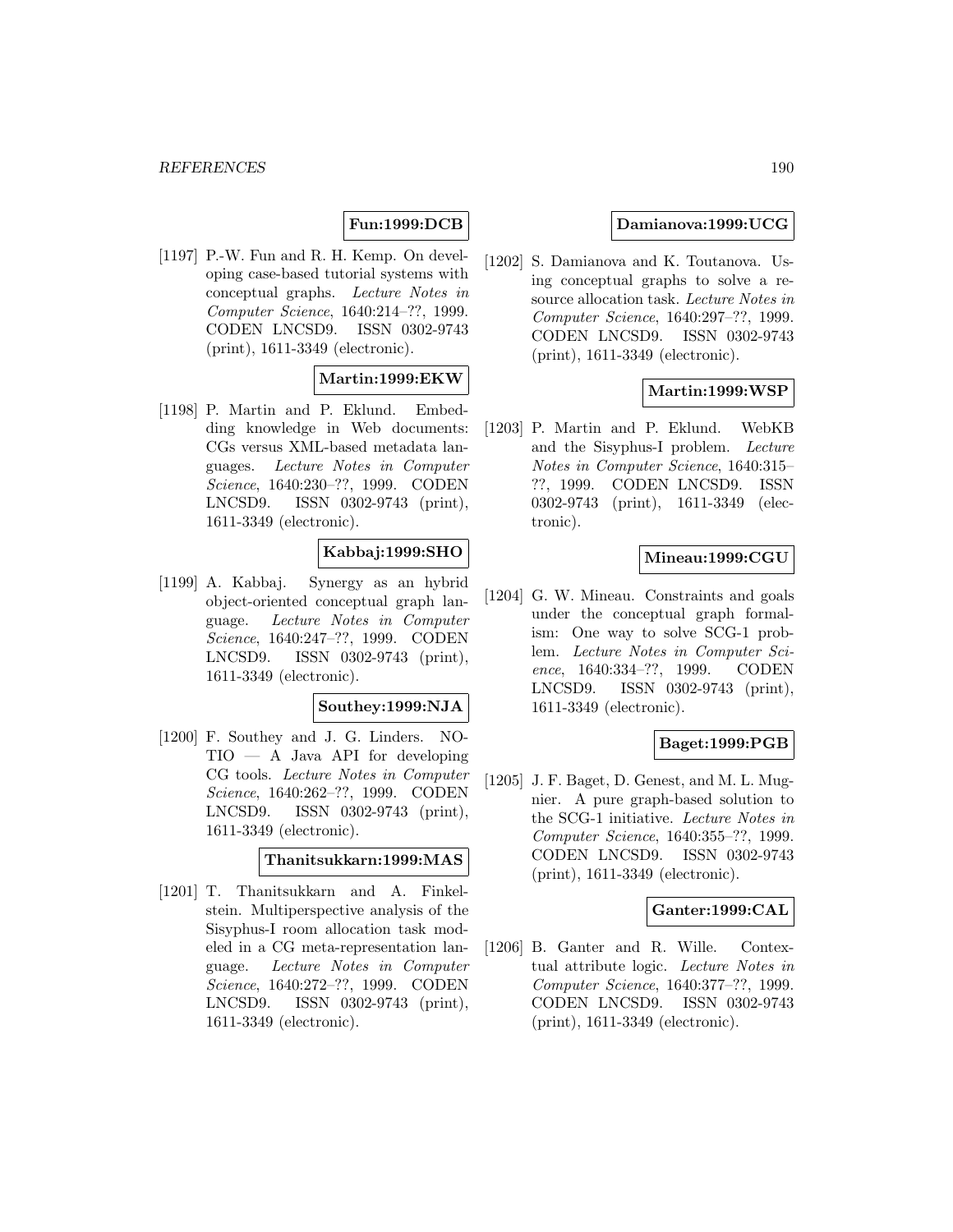## **Groh:1999:ACR**

[1207] B. Groh and P. Eklund. Algorithms for creating relational power context families from conceptual graphs. Lecture Notes in Computer Science, 1640:389– ??, 1999. CODEN LNCSD9. ISSN 0302-9743 (print), 1611-3349 (electronic).

# **Prediger:1999:LCG**

[1208] S. Prediger and R. Wille. The lattice of concept graphs of a relationally scaled context. Lecture Notes in Computer Science, 1640:401–??, 1999. CODEN LNCSD9. ISSN 0302-9743 (print), 1611-3349 (electronic).

## **Raban:1999:CIS**

[1209] R. Raban and B. Garner. Contexts in information systems development. Lecture Notes in Computer Science, 1640:415–??, 1999. CODEN LNCSD9. ISSN 0302-9743 (print), 1611-3349 (electronic).

#### **Mineau:1999:CSR**

[1210] G. W. Mineau, G. Stumme, and R. Wille. Conceptual structures represented by conceptual graphs and formal concept analysis. Lecture Notes in Computer Science, 1640:423–??, 1999. CODEN LNCSD9. ISSN 0302-9743 (print), 1611-3349 (electronic).

## **Baget:1999:SCI**

[1211] J.-F. Baget. A simulation of coidentity with rules in simple and nested graphs. Lecture Notes in Computer Science, 1640:442–??, 1999. CODEN LNCSD9. ISSN 0302-9743 (print), 1611-3349 (electronic).

## **Braeuner:1999:CGA**

[1212] T. Braeuner, J. F. Nilsson, and A. Rasmussen. Conceptual graphs as algebras — with an application to analogical reasoning. Lecture Notes in Computer Science, 1640:456–??, 1999. CODEN LNCSD9. ISSN 0302-9743 (print), 1611-3349 (electronic).

## **Corbett:1999:UCC**

[1213] D. Corbett and R. Woodbury. Unification over constraints in conceptual structures. Lecture Notes in Computer Science, 1640:470–??, 1999. CODEN LNCSD9. ISSN 0302-9743 (print), 1611-3349 (electronic).

## **Baader:1999:TDF**

[1214] F. Baader, R. Molitor, and S. Tobies. Tractable and decidable fragments of conceptual graphs. Lecture Notes in Computer Science, 1640:480–??, 1999. CODEN LNCSD9. ISSN 0302-9743 (print), 1611-3349 (electronic).

## **Kerdiles:1999:DSC**

[1215] G. Kerdiles. Dynamic semantics for conceptual graphs. Lecture Notes in Computer Science, 1640:494–??, 1999. CODEN LNCSD9. ISSN 0302-9743 (print), 1611-3349 (electronic).

## **Corbett:1999:CVA**

[1216] D. Corbett. A case for variablearity relations: Definitions and domains. Lecture Notes in Computer Science, 1640:508–??, 1999. CODEN LNCSD9. ISSN 0302-9743 (print), 1611-3349 (electronic).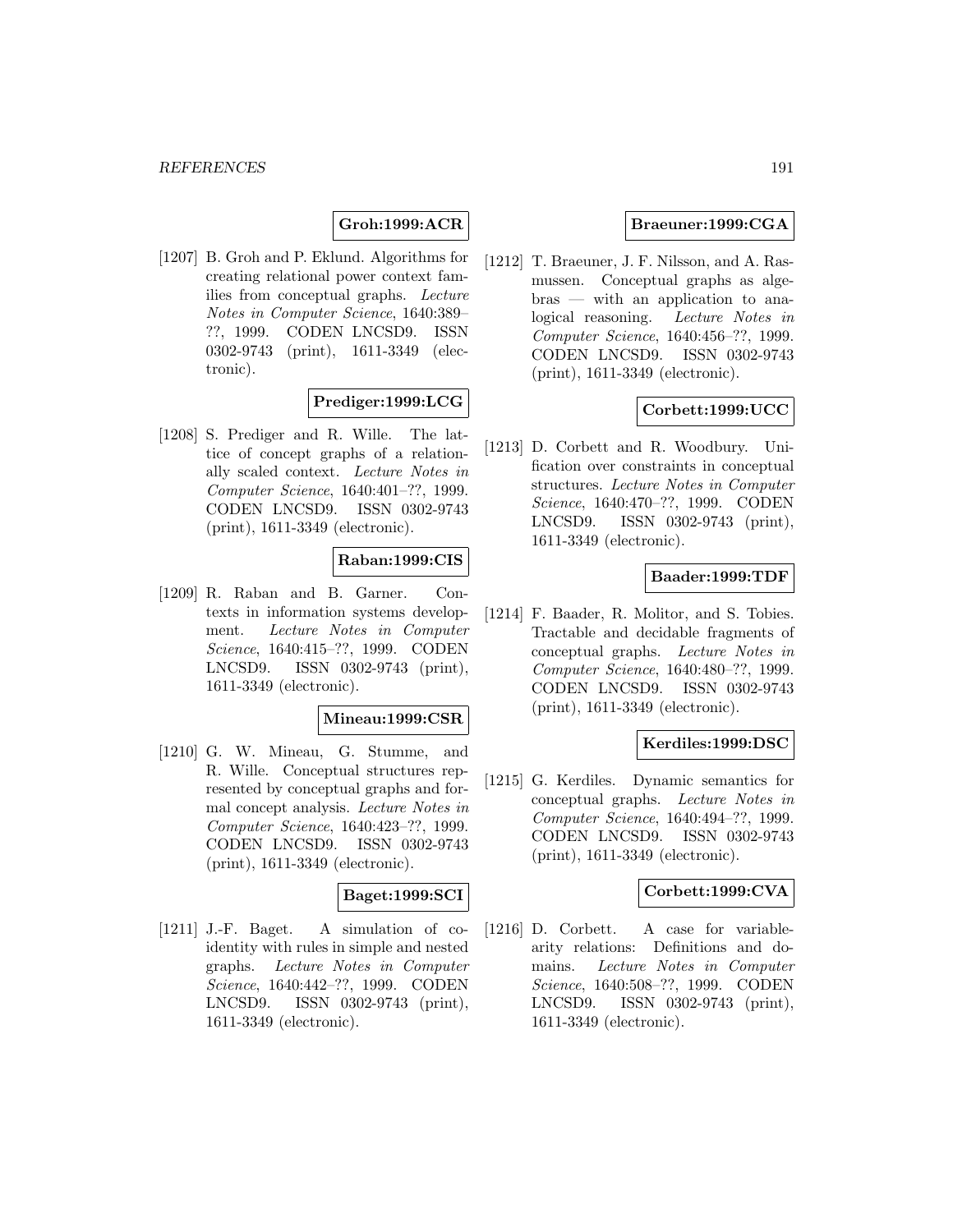### **Solovyev:1999:GSP**

[1217] V. Solovyev. Graph structures in parametric spaces for representation of verbs. Lecture Notes in Computer Science, 1640:510–??, 1999. CODEN LNCSD9. ISSN 0302-9743 (print), 1611-3349 (electronic).

## **Keeler:1999:PPO**

[1218] M. Keeler and W. Tepfenhart. PORT: Peirce online resource testbed. Lecture Notes in Computer Science, 1640:511– ??, 1999. CODEN LNCSD9. ISSN 0302-9743 (print), 1611-3349 (electronic).

## **Tepfenhart:1999:ACA**

[1219] W. Tepfenhart and M. Holder. Assuring computer agent communications. Lecture Notes in Computer Science, 1640:513–??, 1999. CODEN LNCSD9. ISSN 0302-9743 (print), 1611-3349 (electronic).

#### **Sebban:1999:TLS**

[1220] Marc Sebban and Gilles Richard. From theoretical learnability to statistical measures of the learnable. Lecture Notes in Computer Science, 1642:3– ??, 1999. CODEN LNCSD9. ISSN 0302-9743 (print), 1611-3349 (electronic). URL http://link.springerny.com/link/service/series/0558/ bibs/1642/16420003.htm; http:/ /link.springer-ny.com/link/service/ series/0558/papers/1642/16420003. pdf.

## **Cordon:1999:AMD**

[1221] Oscar Cordón and Francisco Herrera. ALM: A methodology for designing accurate linguistic models for

intelligent data analysis. Lecture Notes in Computer Science, 1642:15– ??, 1999. CODEN LNCSD9. ISSN 0302-9743 (print), 1611-3349 (electronic). URL http://link.springerny.com/link/service/series/0558/ bibs/1642/16420015.htm; http:/ /link.springer-ny.com/link/service/ series/0558/papers/1642/16420015. pdf.

## **Nock:1999:TPI**

[1222] Richard Nock and Pascal Jappy. A "top-down and prune" induction scheme for constrained decision committees. Lecture Notes in Computer Science, 1642:27–??, 1999. CODEN LNCSD9. ISSN 0302-9743 (print), 1611-3349 (electronic). URL http://link.springerny.com/link/service/series/0558/ bibs/1642/16420027.htm; http:/ /link.springer-ny.com/link/service/ series/0558/papers/1642/16420027. pdf.

## **Kosters:1999:MCA**

[1223] Walter A. Kosters, Elena Marchiori, and Ard A. J. Oerlemans. Mining clusters with association rules. Lecture Notes in Computer Science, 1642:39– ??, 1999. CODEN LNCSD9. ISSN 0302-9743 (print), 1611-3349 (electronic). URL http://link.springerny.com/link/service/series/0558/ bibs/1642/16420039.htm; http:/ /link.springer-ny.com/link/service/ series/0558/papers/1642/16420039. pdf.

#### **Swift:1999:ECS**

[1224] Stephen Swift, Allan Tucker, and Xiaohui Liu. Evolutionary computation to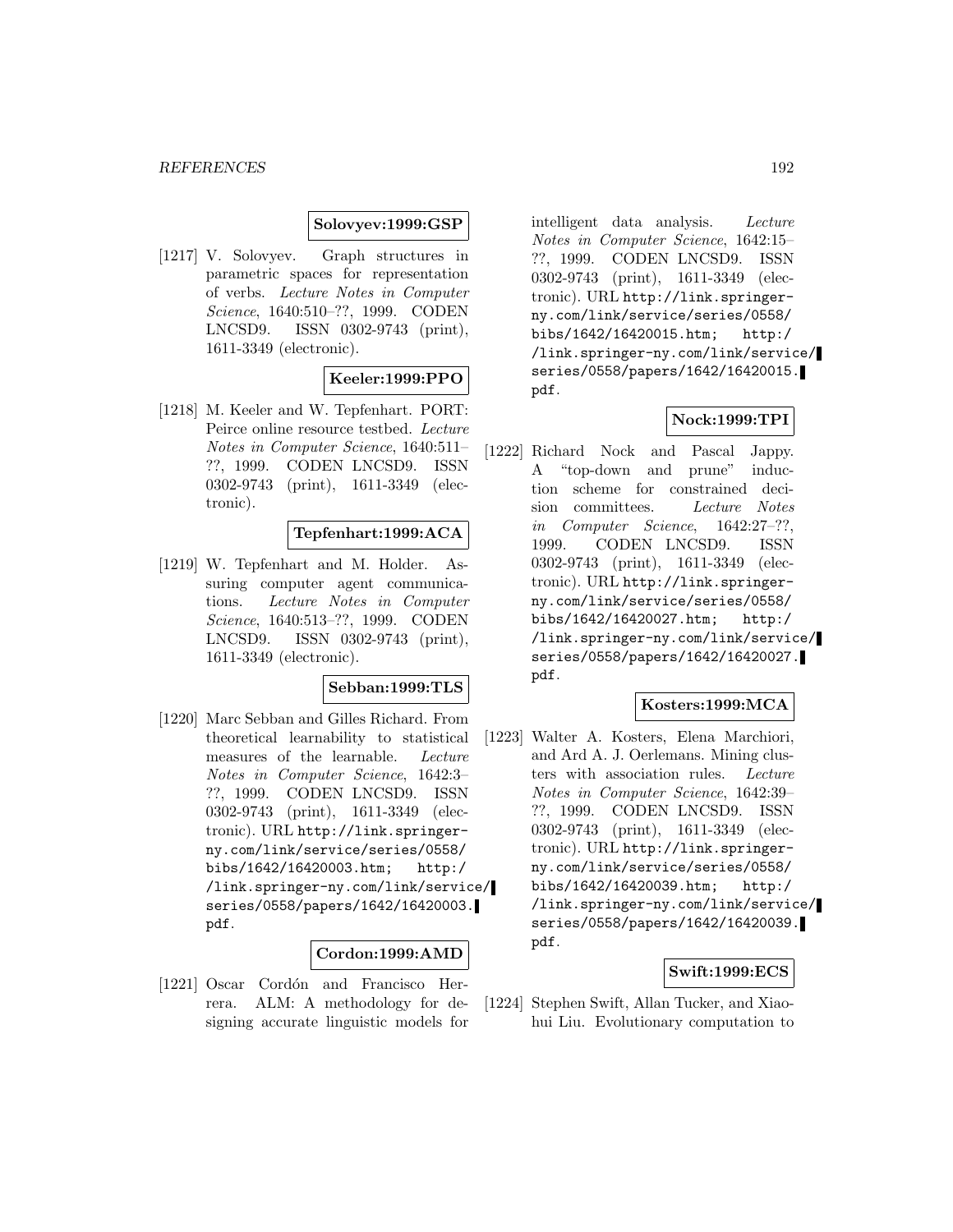search for strongly correlated variables in high-dimensional time-series. Lecture Notes in Computer Science, 1642: 51–??, 1999. CODEN LNCSD9. ISSN 0302-9743 (print), 1611-3349 (electronic). URL http://link.springerny.com/link/service/series/0558/ bibs/1642/16420051.htm; http:/ /link.springer-ny.com/link/service/ series/0558/papers/1642/16420051. pdf.

## **Elomaa:1999:BDT**

[1225] Tapio Elomaa. The biases of decision tree pruning strategies. Lecture Notes in Computer Science, 1642:63– ??, 1999. CODEN LNCSD9. ISSN 0302-9743 (print), 1611-3349 (electronic). URL http://link.springerny.com/link/service/series/0558/ bibs/1642/16420063.htm; http:/ /link.springer-ny.com/link/service/ series/0558/papers/1642/16420063. pdf.

#### **Talavera:1999:FSR**

[1226] Luis Talavera. Feature selection as retrospective pruning in hierarchical clustering. Lecture Notes in Computer Science, 1642:75–??, 1999. CODEN LNCSD9. ISSN 0302-9743 (print), 1611-3349 (electronic). URL http://link.springerny.com/link/service/series/0558/ bibs/1642/16420075.htm; http:/ /link.springer-ny.com/link/service/ series/0558/papers/1642/16420075. pdf.

#### **Silipo:1999:DPI**

[1227] Rosaria Silipo and Michael R. Berthold. Discriminative power of input features in a fuzzy model. Lecture

Notes in Computer Science, 1642:87– ??, 1999. CODEN LNCSD9. ISSN 0302-9743 (print), 1611-3349 (electronic). URL http://link.springerny.com/link/service/series/0558/ bibs/1642/16420087.htm; http:/ /link.springer-ny.com/link/service/ series/0558/papers/1642/16420087. pdf.

## **Firoiu:1999:LER**

[1228] Laura Firoiu and Paul Cohen. Learning elements of representations for redescribing robot experiences. Lecture Notes in Computer Science, 1642:99– ??, 1999. CODEN LNCSD9. ISSN 0302-9743 (print), 1611-3349 (electronic). URL http://link.springerny.com/link/service/series/0558/ bibs/1642/16420099.htm; http:/ /link.springer-ny.com/link/service/ series/0558/papers/1642/16420099. pdf.

## **Huang:1999:SOS**

[1229] Xingang Huang and Feng Zhao. "seeing" objects in spatial datasets. Lecture Notes in Computer Science, 1642: 111–??, 1999. CODEN LNCSD9. ISSN 0302-9743 (print), 1611-3349 (electronic). URL http://link.springerny.com/link/service/series/0558/ bibs/1642/16420111.htm; http:/ /link.springer-ny.com/link/service/ series/0558/papers/1642/16420111. pdf.

## **Matsumoto:1999:IMM**

[1230] Kazunori Matsumoto and Kazuo Hashimoto. Intelligent monitoring method using time varying binomial distribution models for pseudo-periodic communication traffic. Lecture Notes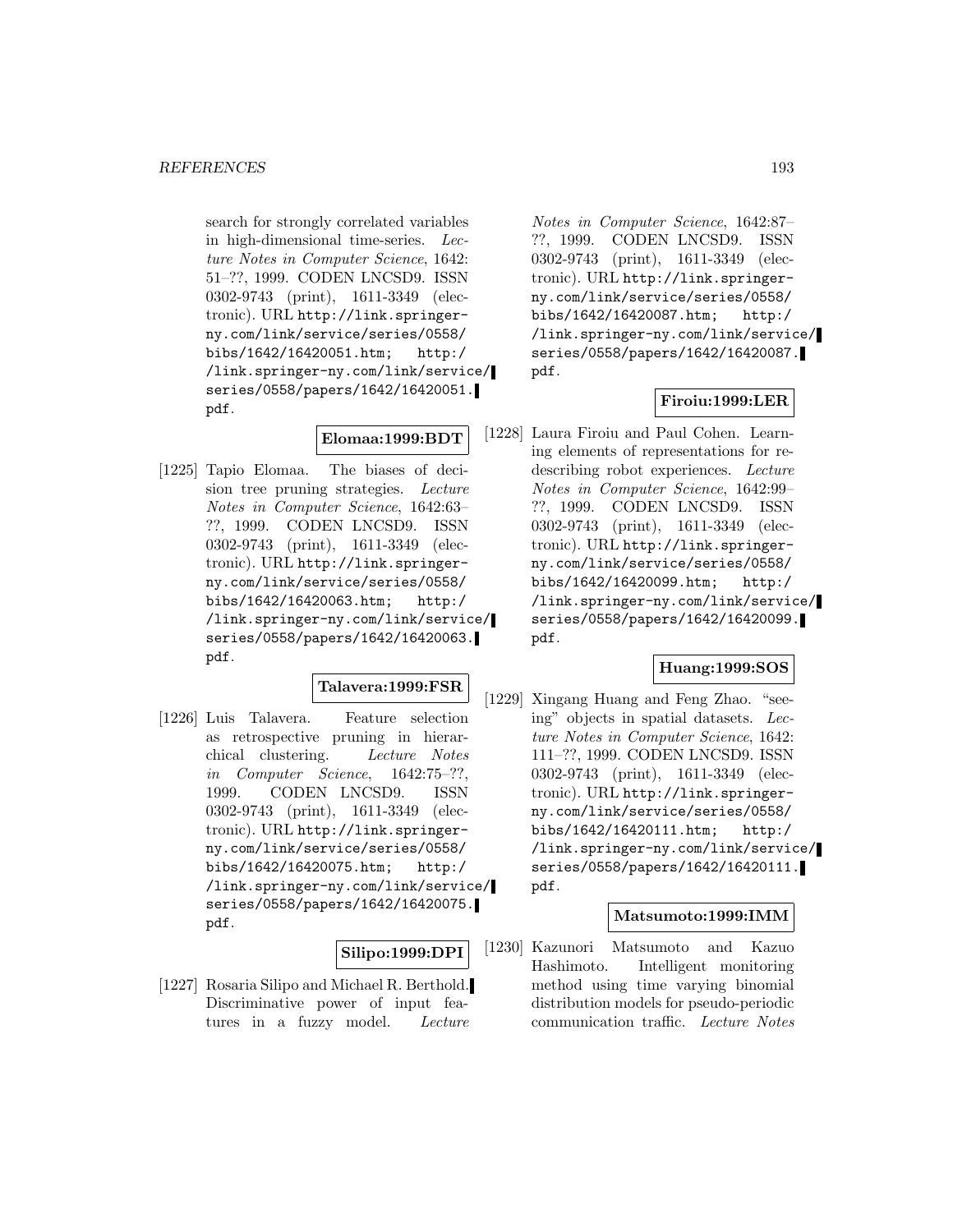in Computer Science, 1642:123–??, 1999. CODEN LNCSD9. ISSN 0302-9743 (print), 1611-3349 (electronic). URL http://link.springerny.com/link/service/series/0558/ bibs/1642/16420123.htm; http:/ /link.springer-ny.com/link/service/ series/0558/papers/1642/16420123. pdf.

# **Flexer:1999:MHI**

[1231] Arthur Flexer and Herbert Bauer. Monitoring human information processing via intelligent data analysis of EEG recordings. Lecture Notes in Computer Science, 1642:137–??, 1999. CODEN LNCSD9. ISSN 0302-9743 (print), 1611-3349 (electronic). URL http://link.springerny.com/link/service/series/0558/ bibs/1642/16420137.htm; http:/ /link.springer-ny.com/link/service/ series/0558/papers/1642/16420137. pdf.

#### **Andrienko:1999:KBV**

[1232] Gennady Andrienko and Natalia Andrienko. Knowledge-based visualization to support spatial data mining. Lecture Notes in Computer Science, 1642:149–??, 1999. CODEN LNCSD9. ISSN 0302-9743 (print), 1611-3349 (electronic). URL http://link. springer-ny.com/link/service/series/ 0558/bibs/1642/16420149.htm; http: //link.springer-ny.com/link/service/ series/0558/papers/1642/16420149. pdf.

#### **Hofmann:1999:PTM**

[1233] Thomas Hofmann. Probabilistic topic maps: Navigating through large text collections. Lecture Notes

in Computer Science, 1642:161–??, 1999. CODEN LNCSD9. ISSN 0302-9743 (print), 1611-3349 (electronic). URL http://link.springerny.com/link/service/series/0558/ bibs/1642/16420161.htm; http:/ /link.springer-ny.com/link/service/ series/0558/papers/1642/16420161. pdf.

## **Yang:1999:GTM**

[1234] Li Yang. 3D grand tour for multidimensional data and clusters. Lecture Notes in Computer Science, 1642:173– ??, 1999. CODEN LNCSD9. ISSN 0302-9743 (print), 1611-3349 (electronic). URL http://link.springerny.com/link/service/series/0558/ bibs/1642/16420173.htm; http:/ /link.springer-ny.com/link/service/ series/0558/papers/1642/16420173. pdf.

### **Potharst:1999:DTA**

[1235] Rob Potharst and Jan C. Bioch. A decision tree algorithm for ordinal classification. Lecture Notes in Computer Science, 1642:187–??, 1999. CODEN LNCSD9. ISSN 0302-9743 (print), 1611-3349 (electronic). URL http://link.springerny.com/link/service/series/0558/ bibs/1642/16420187.htm; http:/ /link.springer-ny.com/link/service/ series/0558/papers/1642/16420187. pdf.

## **Sebastiani:1999:DDU**

[1236] Paola Sebastiani, Marco Ramoni, Paul Cohen, John Warwick, and James Davis. Discovering dynamics using Bayesian clustering. Lecture Notes in Computer Science, 1642:199–??,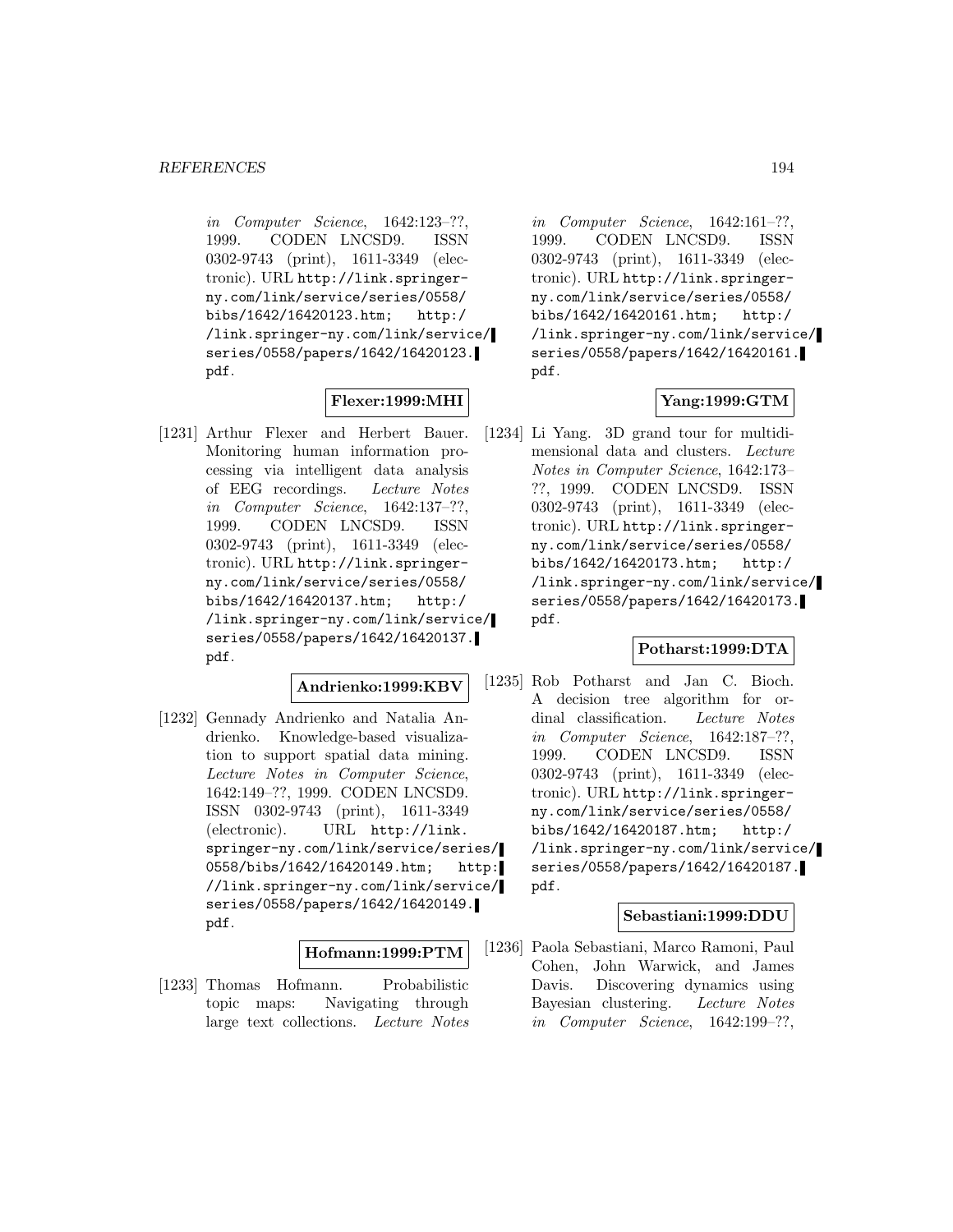1999. CODEN LNCSD9. ISSN 0302-9743 (print), 1611-3349 (electronic). URL http://link.springerny.com/link/service/series/0558/ bibs/1642/16420199.htm; http:/ /link.springer-ny.com/link/service/ series/0558/papers/1642/16420199. pdf.

## **Talavera:1999:IDK**

[1237] Luis Talavera and Javier Béjar. Integrating declarative knowledge in hierarchical clustering tasks. Lecture Notes in Computer Science, 1642:211– ??, 1999. CODEN LNCSD9. ISSN 0302-9743 (print), 1611-3349 (electronic). URL http://link.springerny.com/link/service/series/0558/ bibs/1642/16420211.htm; http:/ /link.springer-ny.com/link/service/ series/0558/papers/1642/16420211. pdf.

### **Aladjem:1999:NLD**

[1238] Mayer Aladjem. Nonparametric linear discriminant analysis by recursive optimization with random initialization. Lecture Notes in Computer Science, 1642:223–??, 1999. CODEN LNCSD9. ISSN 0302-9743 (print), 1611-3349 (electronic). URL http://link.springerny.com/link/service/series/0558/ bibs/1642/16420223.htm; http:/ /link.springer-ny.com/link/service/1242] Eyke Hüllermeier. Exploiting simseries/0558/papers/1642/16420223. pdf.

#### **Kelly:1999:SCP**

[1239] Mark G. Kelly, David J. Hand, and Niall M. Adams. Supervised classification problems: How to be both judge and jury. Lecture Notes

in Computer Science, 1642:235–??, 1999. CODEN LNCSD9. ISSN 0302-9743 (print), 1611-3349 (electronic). URL http://link.springerny.com/link/service/series/0558/ bibs/1642/16420235.htm; http:/ /link.springer-ny.com/link/service/ series/0558/papers/1642/16420235. pdf.

## **Li:1999:TPG**

[1240] Cen Li and Gautam Biswas. Temporal pattern generation using hidden Markov model based unsupervised classification. Lecture Notes in Computer Science, 1642:245–??, 1999. CODEN LNCSD9. ISSN 0302-9743 (print), 1611-3349 (electronic). URL http://link.springerny.com/link/service/series/0558/ bibs/1642/16420245.htm; http:/ /link.springer-ny.com/link/service/ series/0558/papers/1642/16420245. pdf.

#### **Huellermeier:1999:ESS**

[1241] E. Huellermeier. Exploiting similarity for supporting data analysis and problem solving. Lecture Notes in Computer Science, 1642:257–??, 1999. CODEN LNCSD9. ISSN 0302-9743 (print), 1611-3349 (electronic).

#### **Hullermeier:1999:ESS**

ilarity for supporting data analysis and problem solving. Lecture Notes in Computer Science, 1642:257–??, 1999. CODEN LNCSD9. ISSN 0302-9743 (print), 1611-3349 (electronic). URL http://link.springerny.com/link/service/series/0558/ bibs/1642/16420257.htm; http:/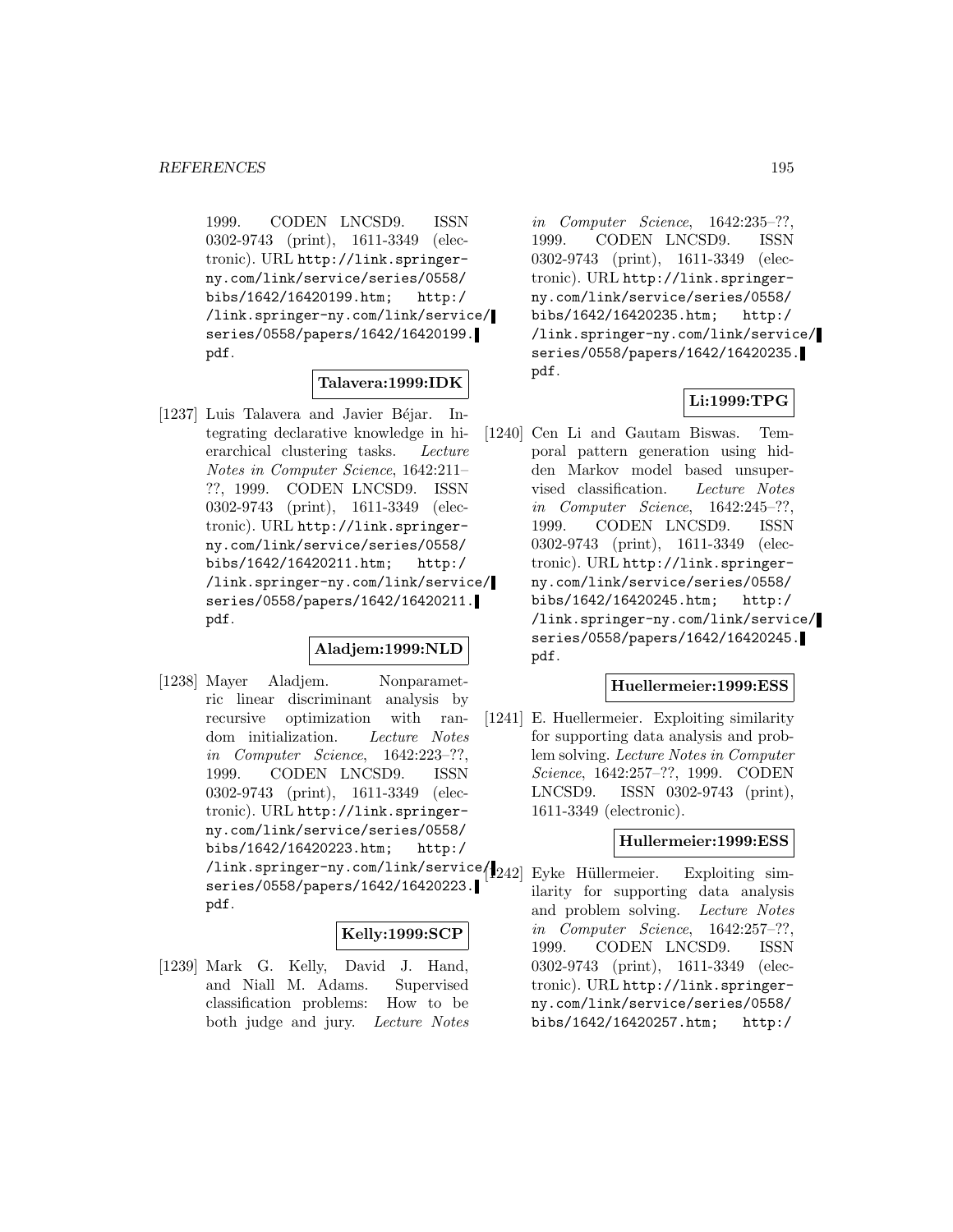/link.springer-ny.com/link/service/ series/0558/papers/1642/16420257. pdf.

# **Nascimento:1999:MPM**

[1243] Susana Nascimento, Boris Mirkin, and Fernando Moura-Pires. Multiple prototype model for fuzzy clustering. Lecture Notes in Computer Science, 1642: 269–??, 1999. CODEN LNCSD9. ISSN 0302-9743 (print), 1611-3349 (electronic). URL http://link.springerny.com/link/service/series/0558/ bibs/1642/16420269.htm; http:/ /link.springer-ny.com/link/service/ series/0558/papers/1642/16420269. pdf.

## **Eggermont:1999:CGP**

[1244] Jeroen Eggermont, Agoston E. Eiben, and Jano I. van Hemert. A comparison of genetic programming variants for data classification. Lecture Notes in Computer Science, 1642:281– ??, 1999. CODEN LNCSD9. ISSN 0302-9743 (print), 1611-3349 (electronic). URL http://link.springerny.com/link/service/series/0558/ bibs/1642/16420281.htm; http:/ /link.springer-ny.com/link/service/ series/0558/papers/1642/16420281. pdf.

### **Klawonn:1999:FCB**

[1245] Frank Klawonn and Annette Keller. Fuzzy clustering based on modified distance measures. Lecture Notes in Computer Science, 1642:291–??, 1999. CODEN LNCSD9. ISSN 0302-9743 (print), 1611-3349 (electronic). URL http://link.springerny.com/link/service/series/0558/ bibs/1642/16420291.htm; http:/

/link.springer-ny.com/link/service/ series/0558/papers/1642/16420291. pdf.

## **Valtchev:1999:BCO**

[1246] Petko Valtchev. Building classes in object-based languages by automatic clustering. Lecture Notes in Computer Science, 1642:303–??, 1999. CODEN LNCSD9. ISSN 0302-9743 (print), 1611-3349 (electronic). URL http://link.springerny.com/link/service/series/0558/ bibs/1642/16420303.htm; http:/ /link.springer-ny.com/link/service/ series/0558/papers/1642/16420303. pdf.

## **Mertens:1999:AEC**

[1247] Bart J. A. Mertens and David J. Hand. Adjusted estimation for the combination of classifiers. Lecture Notes in Computer Science, 1642:317– ??, 1999. CODEN LNCSD9. ISSN 0302-9743 (print), 1611-3349 (electronic). URL http://link.springerny.com/link/service/series/0558/ bibs/1642/16420317.htm; http:/ /link.springer-ny.com/link/service/ series/0558/papers/1642/16420317. pdf.

## **Yang:1999:DDT**

[1248] Jihoon Yang, Rajesh Parekh, Vasant Honavar, and Drena Dobbs. Data-driven theory refinement using KBDistAl. Lecture Notes in Computer Science, 1642:331–??, 1999. CODEN LNCSD9. ISSN 0302-9743 (print), 1611-3349 (electronic). URL http://link.springerny.com/link/service/series/0558/ bibs/1642/16420331.htm; http:/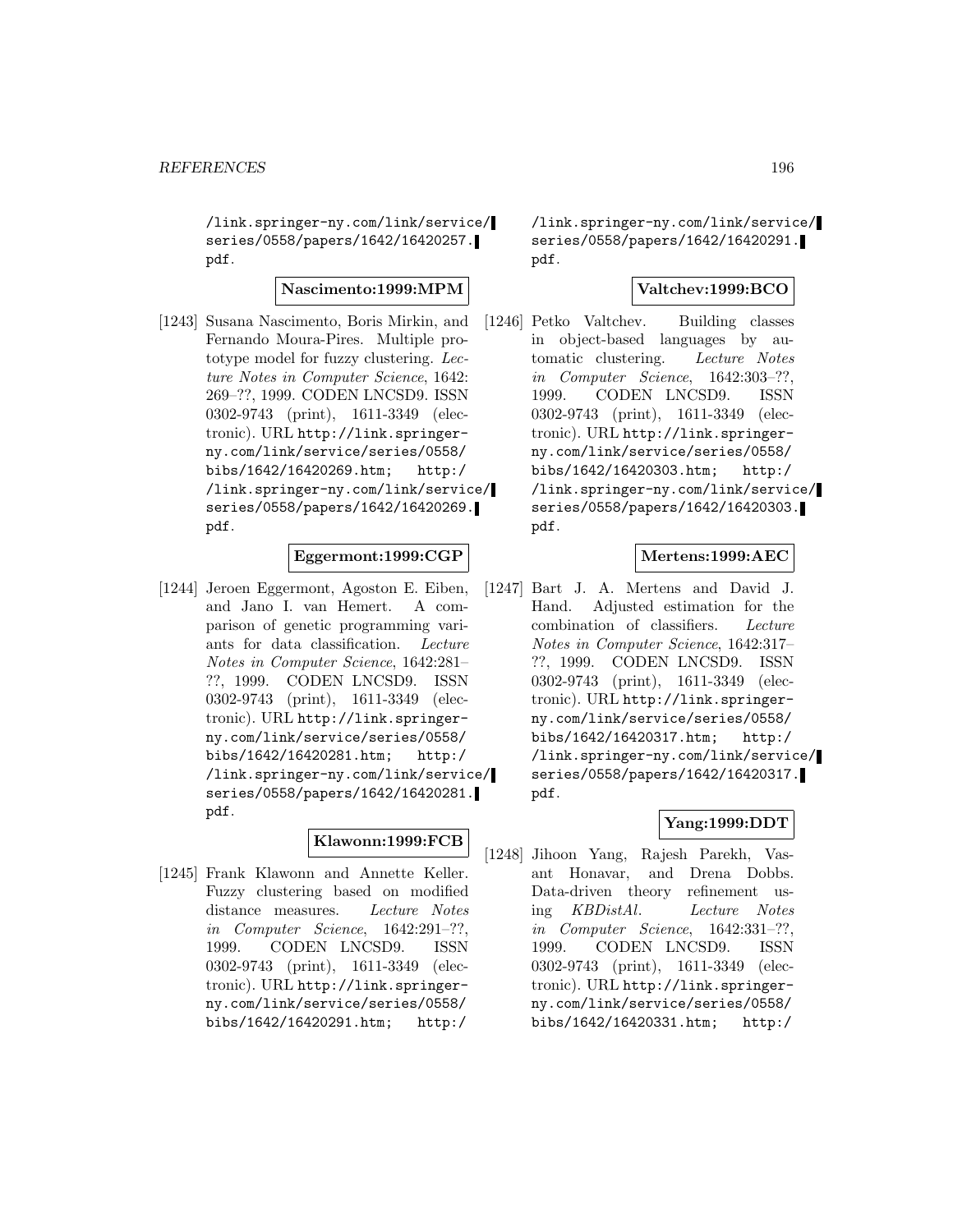/link.springer-ny.com/link/service/ series/0558/papers/1642/16420331. pdf.

**Easley:1999:RAI**

[1249] Matthew Easley and Elizabeth Bradley. Reasoning about input-output modeling of dynamical systems. Lecture Notes in Computer Science, 1642:343– ??, 1999. CODEN LNCSD9. ISSN 0302-9743 (print), 1611-3349 (electronic). URL http://link.springerny.com/link/service/series/0558/ bibs/1642/16420343.htm; http:/ /link.springer-ny.com/link/service/ series/0558/papers/1642/16420343. pdf.

# **Almond:1999:USA**

[1250] Russell Almond. Undoing statistical advice. Lecture Notes in Computer Science, 1642:357–??, 1999. CODEN LNCSD9. ISSN 0302-9743 (print), 1611-3349 (electronic). URL http://link.springerny.com/link/service/series/0558/ bibs/1642/16420357.htm; http:/ /link.springer-ny.com/link/service/ series/0558/papers/1642/16420357. pdf.

## **Guimaraes:1999:MTK**

[1251] Gabriela Guimarães and Alfred Ultsch. A method for temporal knowledge conversion. Lecture Notes in Computer Science, 1642:369–??, 1999. CODEN LNCSD9. ISSN 0302-9743 (print), 1611-3349 (electronic). URL http://link.springerny.com/link/service/series/0558/ bibs/1642/16420369.htm; http:/ /link.springer-ny.com/link/service/

series/0558/papers/1642/16420369. pdf.

## **Gunetti:1999:IDT**

[1252] Daniele Gunetti and Giancarlo Ruffo. Intrusion detection through behavioral data. Lecture Notes in Computer Science, 1642:383–??, 1999. CODEN LNCSD9. ISSN 0302-9743 (print), 1611-3349 (electronic). URL http:// link.springer-ny.com/link/service/ series/0558/bibs/1642/16420383. htm; http://link.springer-ny. com/link/service/series/0558/papers/ 1642/16420383.pdf.

## **Macrossan:1999:BNN**

[1253] Paula E. Macrossan, Hussein A. Abbass, Kerry Mengersen, Michael Towsey, and Gerard Finn. Bayesian neural network learning for prediction in the Australian dairy industry. Lecture Notes in Computer Science, 1642: 395–??, 1999. CODEN LNCSD9. ISSN 0302-9743 (print), 1611-3349 (electronic). URL http://link.springerny.com/link/service/series/0558/ bibs/1642/16420395.htm; http:/ /link.springer-ny.com/link/service/ series/0558/papers/1642/16420395. pdf.

## **Talbert:1999:ESD**

[1254] Doug Talbert and Doug Fisher. Exploiting sample-data distributions to reduce the cost of nearest-neighbor searches with Kd-trees. Lecture Notes in Computer Science, 1642:407–??, 1999. CODEN LNCSD9. ISSN 0302-9743 (print), 1611-3349 (electronic). URL http://link.springerny.com/link/service/series/0558/ bibs/1642/16420407.htm; http:/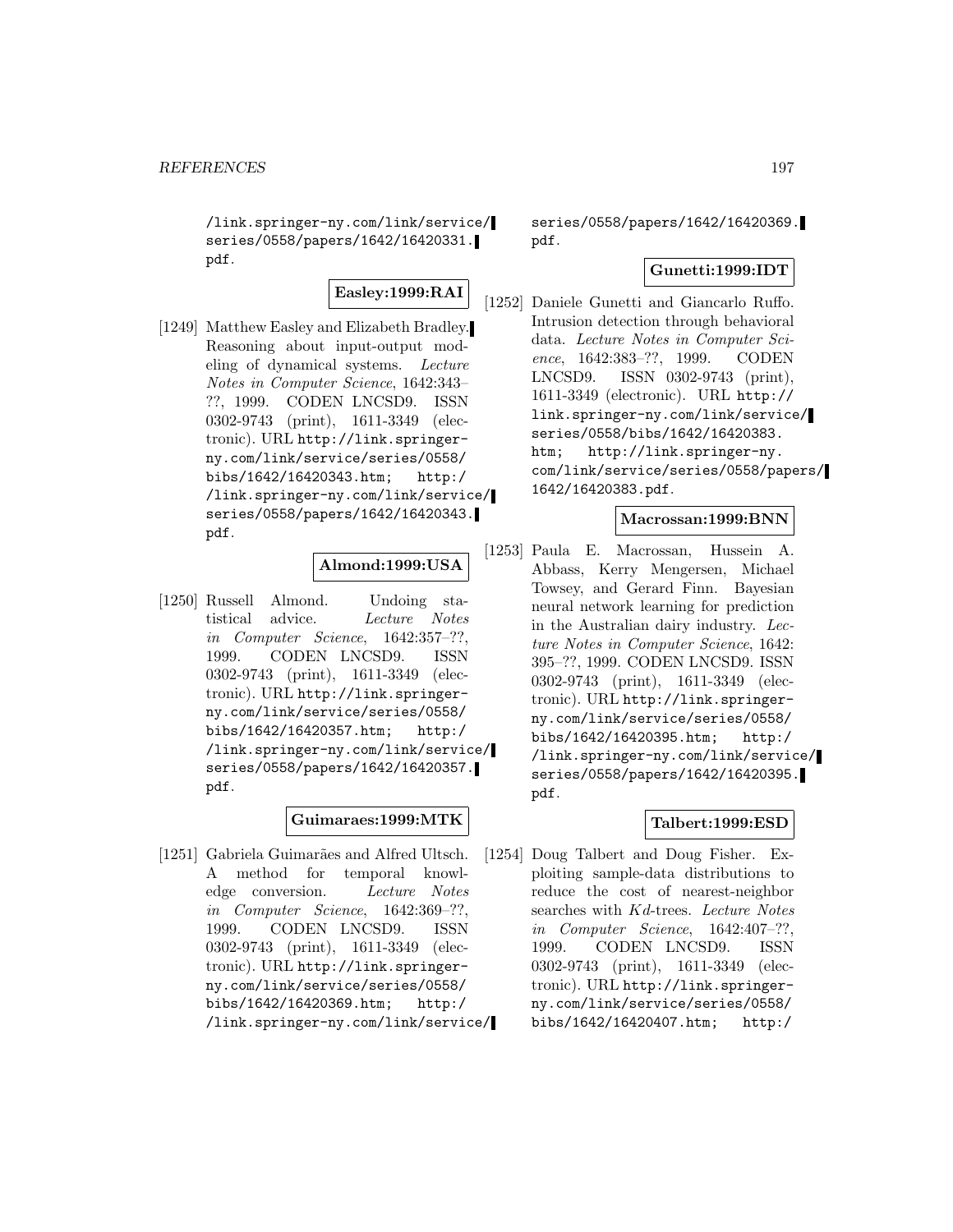/link.springer-ny.com/link/service/ series/0558/papers/1642/16420407. pdf.

## **Tax:1999:PFD**

[1255] David M. J. Tax, Alexander Ypma, and Robert P. W. Duin. Pump failure detection using support vector data descriptions. Lecture Notes in Computer Science, 1642:415–??, 1999. CODEN LNCSD9. ISSN 0302-9743 (print), 1611-3349 (electronic). URL http://link.springerny.com/link/service/series/0558/ bibs/1642/16420415.htm; http:/ /link.springer-ny.com/link/service/ series/0558/papers/1642/16420415. pdf.

## **Poddig:1999:DMD**

[1256] Thorsten Poddig and Claus Huber. Data mining for the detection of turning points in financial time series. Lecture Notes in Computer Science, 1642: 427–??, 1999. CODEN LNCSD9. ISSN 0302-9743 (print), 1611-3349 (electronic). URL http://link.springerny.com/link/service/series/0558/ bibs/1642/16420427.htm; http:/ /link.springer-ny.com/link/service/ series/0558/papers/1642/16420427. pdf.

## **Yang-Stephens:1999:CAC**

[1257] Bokyung Yang-Stephens, M. Charles Swope, Jeffrey Locke, and Isabelle Moulinier. Computer-assisted classification of legal abstracts. Lecture Notes in Computer Science, 1642:437– ??, 1999. CODEN LNCSD9. ISSN 0302-9743 (print), 1611-3349 (electronic). URL http://link.springerny.com/link/service/series/0558/

bibs/1642/16420437.htm; http:/ /link.springer-ny.com/link/service/ series/0558/papers/1642/16420437. pdf.

# **Ikkai:1999:SCL**

[1258] Yoshitomo Ikkai, Kazuhisa Ikeda, Norihisa Komoda, Akira Yamane, and Isao Tone. Sequential control logic inferring method from observed plant I/O data. Lecture Notes in Computer Science, 1642:449–??, 1999. CODEN LNCSD9. ISSN 0302-9743 (print), 1611-3349 (electronic). URL http://link.springerny.com/link/service/series/0558/ bibs/1642/16420449.htm; http:/ /link.springer-ny.com/link/service/ series/0558/papers/1642/16420449. pdf.

## **Cheng:1999:EES**

[1259] Gongxian Cheng, Kwawen Cho, Xiaohui Liu, George Loizou, and John X. Wu. Evaluating an eye screening test. Lecture Notes in Computer Science, 1642:461–??, 1999. CODEN LNCSD9. ISSN 0302-9743 (print), 1611-3349 (electronic). URL http://link.springerny.com/link/service/series/0558/ bibs/1642/16420461.htm; http:/ /link.springer-ny.com/link/service/ series/0558/papers/1642/16420461. pdf.

# **Pena:1999:ARS**

[1260] José M. Peña, Sylvain Létourneau, and Fazel Famili. Application of rough sets algorithms to prediction of aircraft component failure. Lecture Notes in Computer Science, 1642:473– ??, 1999. CODEN LNCSD9. ISSN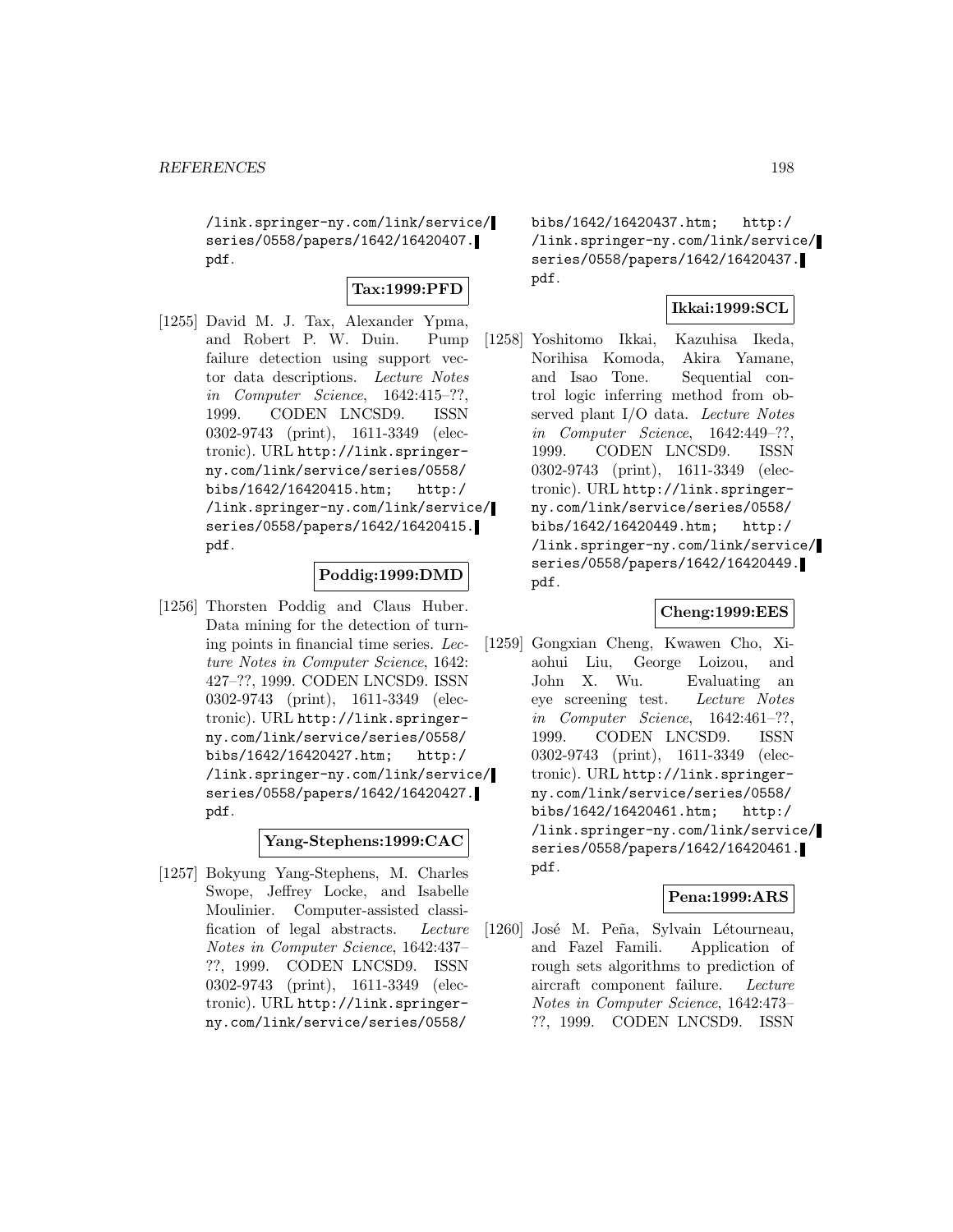0302-9743 (print), 1611-3349 (electronic). URL http://link.springerny.com/link/service/series/0558/ bibs/1642/16420473.htm; http:/ /link.springer-ny.com/link/service/ series/0558/papers/1642/16420473. pdf.

## **Fuernkranz:1999:ESI**

[1261] J. Fuernkranz. Exploiting structural information for text classification on the WWW. Lecture Notes in Computer Science, 1642:487–??, 1999. CODEN LNCSD9. ISSN 0302-9743 (print), 1611-3349 (electronic).

### **Furnkranz:1999:ESI**

 $[1262]$  Johannes Fürnkranz. Exploiting structural information for text classification on the WWW. Lecture Notes in Computer Science, 1642:487–??, 1999. CODEN LNCSD9. ISSN 0302-9743 (print), 1611-3349 (electronic). URL http://link.springerny.com/link/service/series/0558/ bibs/1642/16420487.htm; http:/ /link.springer-ny.com/link/service/ series/0558/papers/1642/16420487. pdf.

## **Choi:1999:MAW**

[1263] Yong S. Choi and Suk I. Yoo. Multiagent Web information retrieval: Neural network based approach. Lecture Notes in Computer Science, 1642:499– ??, 1999. CODEN LNCSD9. ISSN 0302-9743 (print), 1611-3349 (electronic). URL http://link.springerny.com/link/service/series/0558/ bibs/1642/16420499.htm; http:/ /link.springer-ny.com/link/service/ series/0558/papers/1642/16420499. pdf.

## **Tauritz:1999:AIF**

[1264] Daniel R. Tauritz and Ida G. Sprinkhuizen-Kuyper. Adaptive information filtering algorithms. Lecture Notes in Computer Science, 1642:513– ??, 1999. CODEN LNCSD9. ISSN 0302-9743 (print), 1611-3349 (electronic). URL http://link.springerny.com/link/service/series/0558/ bibs/1642/16420513.htm; http:/ /link.springer-ny.com/link/service/ series/0558/papers/1642/16420513. pdf.

# **Fatemi:1999:CGA**

[1265] Nastaran Fatemi and Philippe Mulhem. A conceptual graph approach for video data representation and retrieval. Lecture Notes in Computer Science, 1642:525–??, 1999. CODEN LNCSD9. ISSN 0302-9743 (print), 1611-3349 (electronic). URL http://link.springerny.com/link/service/series/0558/ bibs/1642/16420525.htm; http:/ /link.springer-ny.com/link/service/ series/0558/papers/1642/16420525. pdf.

## **Frankel:1999:ASD**

[1266] Y. Frankel, M. Yung, and P. MacKenzie. Adaptively-secure distributed public-key systems. Lecture Notes in Computer Science, 1643:4–??, 1999. CODEN LNCSD9. ISSN 0302-9743 (print), 1611-3349 (electronic).

## **Korte:1999:HLD**

[1267] B. Korte. How long does a bit live in a computer? Lecture Notes in Computer Science, 1643:28–??, 1999. CODEN LNCSD9. ISSN 0302-9743 (print), 1611-3349 (electronic).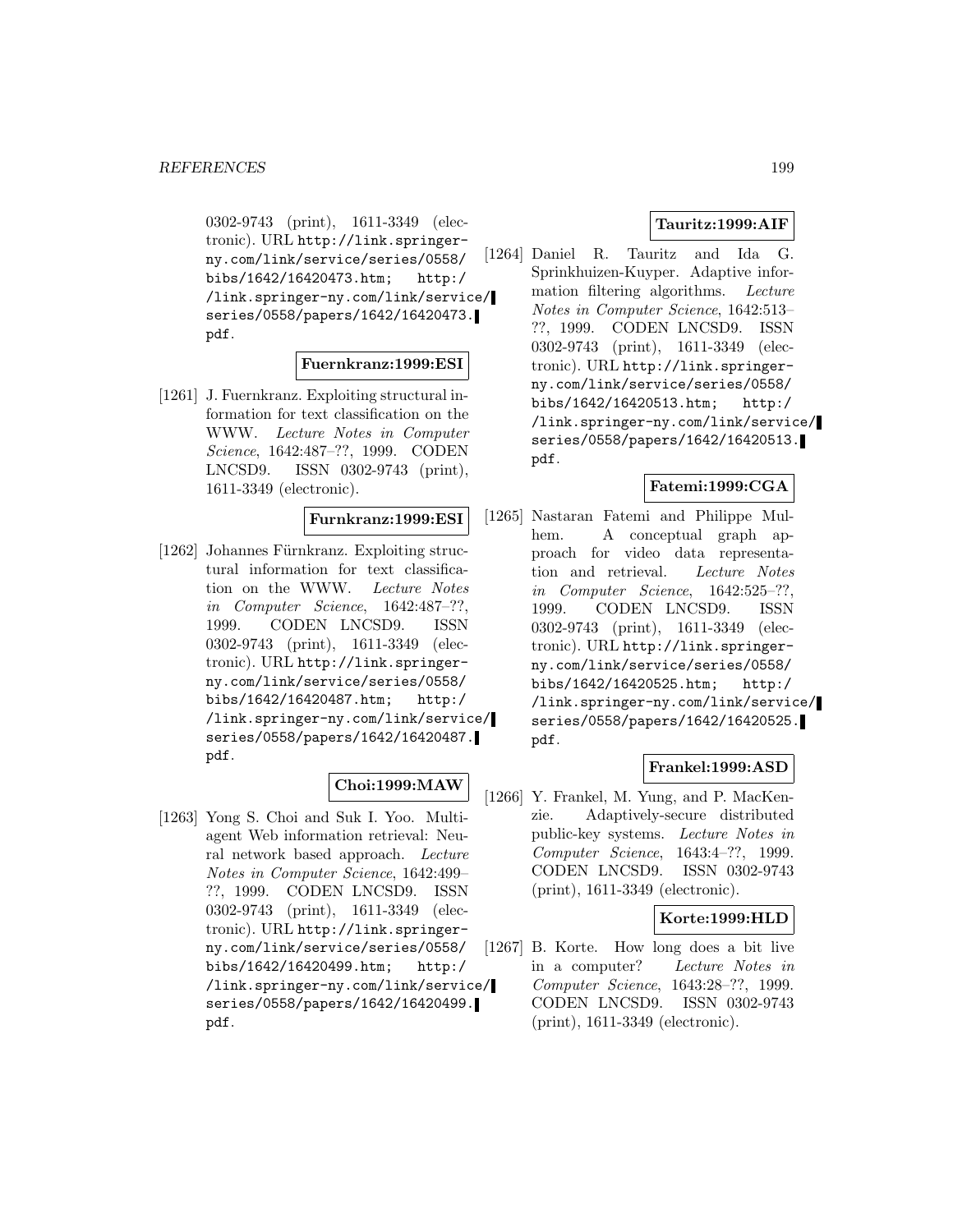# **Ravi:1999:AAT**

[1268] R. Ravi and F. S. Salman. Approximation algorithms for the traveling purchaser problem and its variants in network design. Lecture Notes in Computer Science, 1643:29–??, 1999. CODEN LNCSD9. ISSN 0302-9743 (print), 1611-3349 (electronic).

# **Diks:1999:IKB**

[1269] K. Diks, D. Krizanc, E. Kranakis, and A. Pelc. The impact of knowledge on broadcasting time in radio networks (extended abstract). Lecture Notes in Computer Science, 1643:41–??, 1999. CODEN LNCSD9. ISSN 0302-9743 (print), 1611-3349 (electronic).

## **Iwama:1999:MRD**

[1270] K. Iwama and E. Miyano. Multipacket routing on 2-D meshes and its application to fault-tolerant routing. Lecture Notes in Computer Science, 1643:53–??, 1999. CODEN LNCSD9. ISSN 0302-9743 (print), 1611-3349 (electronic).

## **Crescenzi:1999:IAL**

[1271] P. Crescenzi, L. Dardini, and R. Grossi. IP address lookup made fast and simple. Lecture Notes in Computer Science, 1643:65–??, 1999. CODEN LNCSD9. ISSN 0302-9743 (print), 1611-3349 (electronic).

## **Bar-Noy:1999:LLB**

[1272] A. Bar-Nov, A. Freund, and J. Naor. On-line load balancing in a hierarchical server topology. Lecture Notes in Computer Science, 1643:77–??, 1999. CODEN LNCSD9. ISSN 0302-9743 (print), 1611-3349 (electronic).

## **AufderHeide:1999:PGP**

[1273] F. M. Auf der Heide, M. Westermann, and B. Voecking. Provably good and practical strategies for nonuniform data management in networks. Lecture Notes in Computer Science, 1643:89–??, 1999. CODEN LNCSD9. ISSN 0302-9743 (print), 1611-3349 (electronic).

## **Phillips:1999:AAR**

[1274] S. J. Phillips and J. R. Westbrook. Approximation algorithms for restoration capacity planning. Lecture Notes in Computer Science, 1643:101–??, 1999. CODEN LNCSD9. ISSN 0302-9743 (print), 1611-3349 (electronic).

## **Bar-Yehuda:1999:EAI**

[1275] R. Bar-Yehuda and D. Rawitz. Efficient algorithms for integer programs with two variables per constraint (extended abstract). Lecture Notes in Computer Science, 1643:116–??, 1999. CODEN LNCSD9. ISSN 0302-9743 (print), 1611-3349 (electronic).

# **Skutella:1999:CQP**

[1276] M. Skutella. Convex quadratic programming relaxations for network scheduling problems. Lecture Notes in Computer Science, 1643:127–??, 1999. CODEN LNCSD9. ISSN 0302-9743 (print), 1611-3349 (electronic).

#### **Moehring:1999:RCP**

[1277] R. H. Moehring, F. Stork, M. Uetz, and A. S. Schulz. Resource-constrained project scheduling: Computing lower bounds by solving minimum cut problems. Lecture Notes in Computer Science, 1643:139–??, 1999. CODEN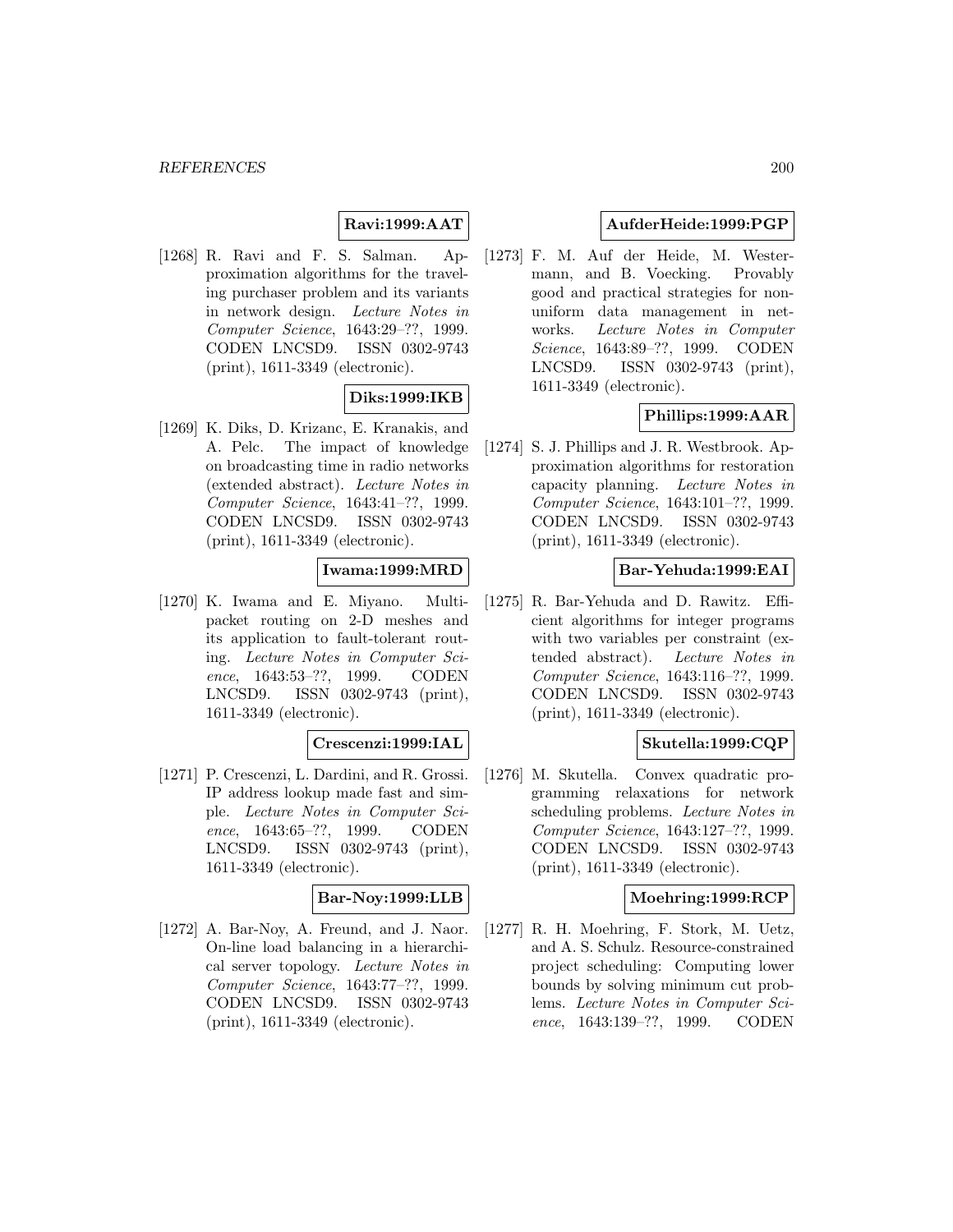LNCSD9. ISSN 0302-9743 (print), 1611-3349 (electronic).

**Epstein:1999:ASS**

[1278] L. Epstein and J. Sgall. Approximation schemes for scheduling on uniformly related and identical parallel machines. Lecture Notes in Computer Science, 1643:151–??, 1999. CODEN LNCSD9. ISSN 0302-9743 (print), 1611-3349 (electronic).

# **Azar:1999:LTT**

[1279] Y. Azar and O. Regev. Off-line temporary tasks assignment. Lecture Notes in Computer Science, 1643:163–??, 1999. CODEN LNCSD9. ISSN 0302-9743 (print), 1611-3349 (electronic).

## **Bischof:1999:LBU**

[1280] S. Bischof, T. Schickinger, and A. Steger. Load balancing using bisectors — A tight average-case analysis. Lecture Notes in Computer Science, 1643:172–??, 1999. CODEN LNCSD9. ISSN 0302-9743 (print), 1611-3349 (electronic).

## **Jansen:1999:AEA**

[1281] T. Jansen and I. Wegener. On the analysis of evolutionary algorithms — A proof that crossover really can help. Lecture Notes in Computer Science, 1643:184–??, 1999. CODEN LNCSD9. ISSN 0302-9743 (print), 1611-3349 (electronic).

## **Nicodeme:1999:MS**

[1282] P. Nicodeme, B. Salvy, and P. Flajolet. Motif statistics. Lecture Notes in Computer Science, 1643:194–??, 1999. CODEN LNCSD9. ISSN 0302-9743 (print), 1611-3349 (electronic).

# **Heun:1999:APF**

[1283] V. Heun. Approximate protein folding in the HP side chain model on extended cubic lattices (extended abstract). Lecture Notes in Computer Science, 1643:212–??, 1999. CODEN LNCSD9. ISSN 0302-9743 (print), 1611-3349 (electronic).

# **Crauser:1999:CSA**

[1284] A. Crauser and P. Ferragina. On constructing suffix arrays in external memory. Lecture Notes in Computer Science, 1643:224–??, 1999. CODEN LNCSD9. ISSN 0302-9743 (print), 1611-3349 (electronic).

## **Laber:1999:SSD**

[1285] E. S. Laber, R. L. Milidiu, and A. A. Pessoa. Strategies for searching with different access costs. Lecture Notes in Computer Science, 1643:236–??, 1999. CODEN LNCSD9. ISSN 0302-9743 (print), 1611-3349 (electronic).

# **Ting:1999:IAB**

[1286] C. Ting and M.-Y. Kao. On the informational asymmetry between upper and lower bounds for ultrametric evolutionary trees. Lecture Notes in Computer Science, 1643:248–??, 1999. CODEN LNCSD9. ISSN 0302-9743 (print), 1611-3349 (electronic).

## **Cicalese:1999:OBS**

[1287] F. Cicalese and D. Mundici. Optimal binary search with two unreliable tests and minimum adaptiveness. Lecture Notes in Computer Science, 1643:257–??, 1999. CODEN LNCSD9. ISSN 0302-9743 (print), 1611-3349 (electronic).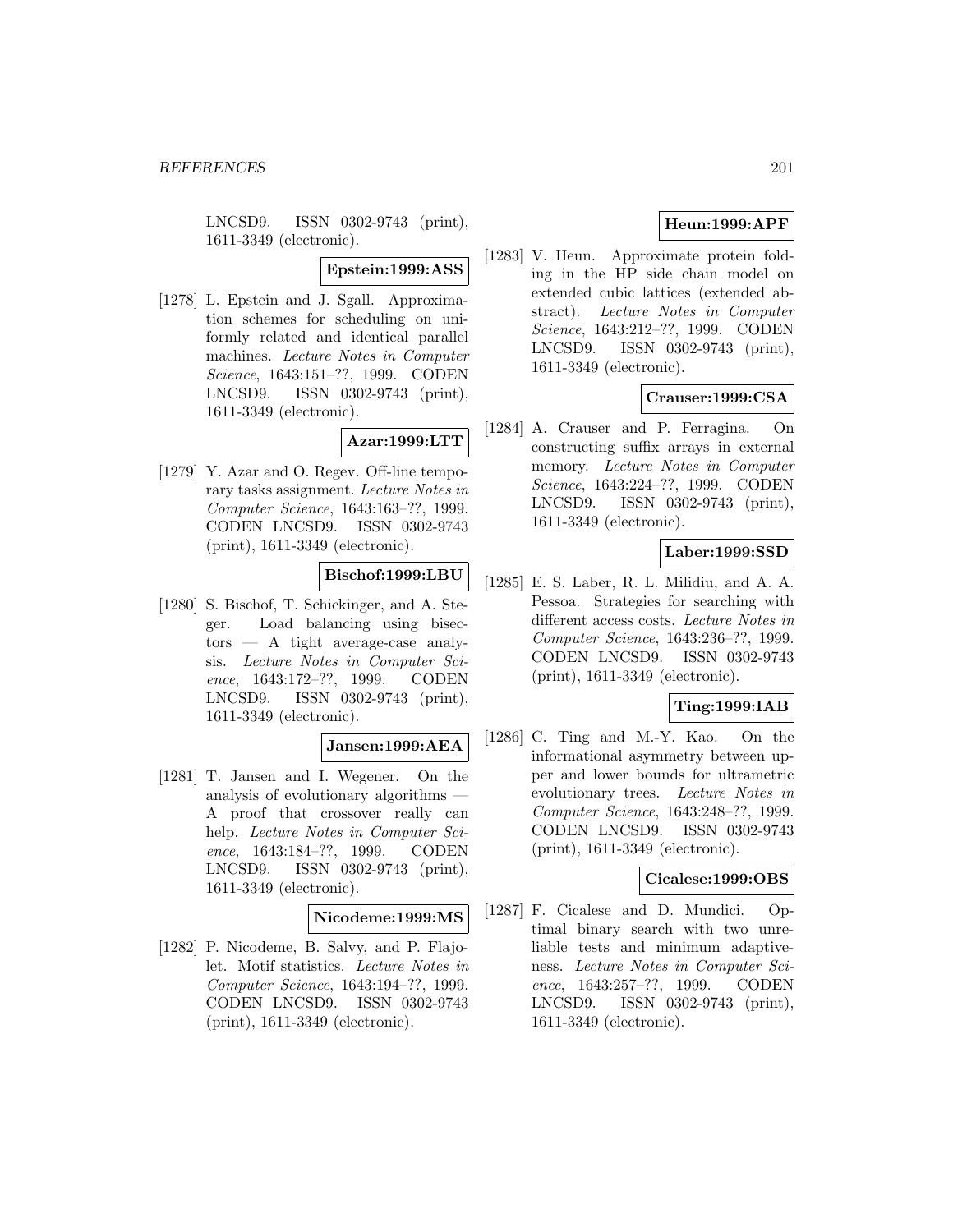# **Roura:1999:IML**

[1288] S. Roura. Improving mergesort for linked lists. Lecture Notes in Computer Science, 1643:267–??, 1999. CODEN LNCSD9. ISSN 0302-9743 (print), 1611-3349 (electronic).

## **Manzini:1999:EAL**

[1289] G. Manzini. Efficient algorithms for online symbol ranking compression (extended abstract). Lecture Notes in Computer Science, 1643:277–??, 1999. CODEN LNCSD9. ISSN 0302-9743 (print), 1611-3349 (electronic).

#### **Anderson:1999:LUW**

[1290] E. J. Anderson, A. R. Karlin, K. Hildrum, and A. Rasala. On list update and work function algorithms. Lecture Notes in Computer Science, 1643:289– ??, 1999. CODEN LNCSD9. ISSN 0302-9743 (print), 1611-3349 (electronic).

## **Bein:1999:SPP**

[1291] W. W. Bein, L. L. Larmore, and M. Chrobak. The 3-Server problem in the plane (extended abstract). Lecture Notes in Computer Science, 1643:301– ??, 1999. CODEN LNCSD9. ISSN 0302-9743 (print), 1611-3349 (electronic).

#### **Berry:1999:QCI**

[1292] V. Berry, T. Jiang, P. Kearney, and M. Li. Quartet cleaning: Improved algorithms and simulations. Lecture Notes in Computer Science, 1643:313– ??, 1999. CODEN LNCSD9. ISSN 0302-9743 (print), 1611-3349 (electronic).

#### **Gaertner:1999:FRS**

[1293] B. Gaertner. Fast and robust smallest enclosing balls. Lecture Notes in Computer Science, 1643:325–??, 1999. CODEN LNCSD9. ISSN 0302-9743 (print), 1611-3349 (electronic).

## **Nardelli:1999:ESM**

[1294] E. Nardelli, M. Talamo, and P. Vocca. Efficient searching for multi-dimensional data made simple (extended abstract). Lecture Notes in Computer Science, 1643:339–??, 1999. CODEN LNCSD9. ISSN 0302-9743 (print), 1611-3349 (electronic).

### **Chazelle:1999:GSR**

[1295] B. Chazelle. Geometric searching over the rationals. Lecture Notes in Computer Science, 1643:354–??, 1999. CODEN LNCSD9. ISSN 0302-9743 (print), 1611-3349 (electronic).

# **Finocchiaro:1999:CDP**

[1296] D. V. Finocchiaro and M. Pellegrini. On computing the diameter of a point set in high dimensional Euclidean space. Lecture Notes in Computer Science, 1643:366–??, 1999. CODEN LNCSD9. ISSN 0302-9743 (print), 1611-3349 (electronic).

## **Kolliopoulos:1999:NLT**

[1297] S. G. Kolliopoulos and S. Rao. A nearly linear-time approximation scheme for the Euclidean k-median problem. Lecture Notes in Computer Science, 1643: 378–??, 1999. CODEN LNCSD9. ISSN 0302-9743 (print), 1611-3349 (electronic).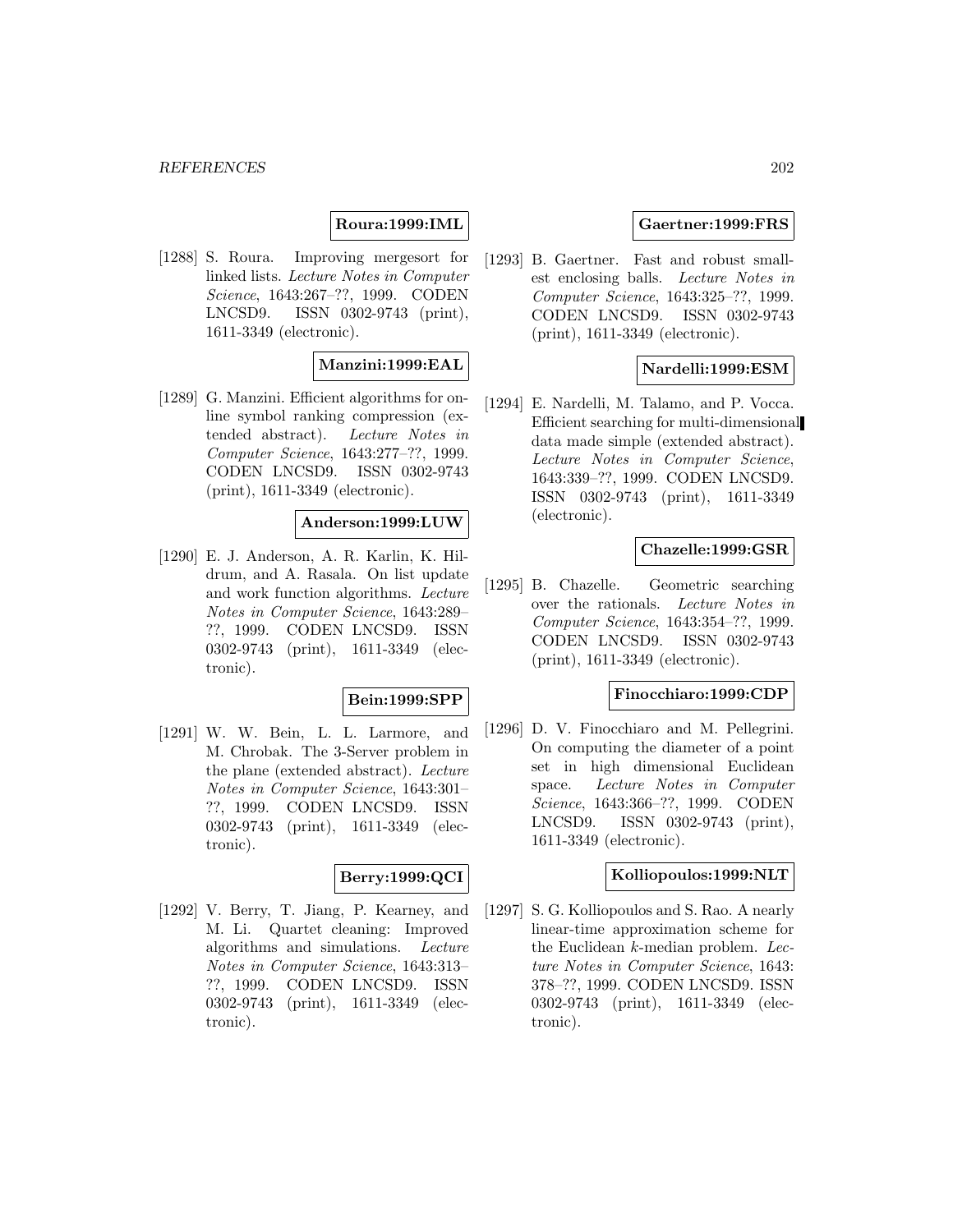**Bar-Noy:1999:SMC**

[1298] A. Bar-Noy, M. M. Halldorsson, G. Kortsarz, and R. Salman. Sum multicoloring of graphs. Lecture Notes in Computer Science, 1643:390–??, 1999. CODEN LNCSD9. ISSN 0302-9743 (print), 1611-3349 (electronic).

## **Krysta:1999:EAA**

[1299] P. Krysta and K. Lorys. Efficient approximation algorithms for the achromatic number. Lecture Notes in Computer Science, 1643:402–??, 1999. CODEN LNCSD9. ISSN 0302-9743 (print), 1611-3349 (electronic).

## **Ishii:1999:AVC**

[1300] T. Ishii, H. Nagamochi, and T. Ibaraki. Augmenting a  $(k-1)$ -vertex-connected multigraph to an 1-edge-connected and k-vertex-connected multigraph. Lecture Notes in Computer Science, 1643: 414–??, 1999. CODEN LNCSD9. ISSN 0302-9743 (print), 1611-3349 (electronic).

#### **Verweij:1999:OAM**

[1301] B. Verweij and K. Aardal. An optimisation algorithm for maximum independent set with applications in map labelling. Lecture Notes in Computer Science, 1643:426–??, 1999. CODEN LNCSD9. ISSN 0302-9743 (print), 1611-3349 (electronic).

# **Kao:1999:DTM**

[1302] M.-Y. Kao, T.-W. Lam, W.-K. Sung, and H.-F Ting. A decomposition theorem for maximum weight bipartite matchings with applications to evolutionary trees. Lecture Notes in Computer Science, 1643:438–??, 1999.

CODEN LNCSD9. ISSN 0302-9743 (print), 1611-3349 (electronic).

## **Drori:1999:FES**

[1303] L. Drori and D. Peleg. Faster exact solutions for some NP-Hard problems (extended abstract). Lecture Notes in Computer Science, 1643:450–??, 1999. CODEN LNCSD9. ISSN 0302-9743 (print), 1611-3349 (electronic).

## **Moura:1999:PAP**

[1304] L. Moura. A polyhedral algorithm for packings and designs. Lecture Notes in Computer Science, 1643:462–??, 1999. CODEN LNCSD9. ISSN 0302-9743 (print), 1611-3349 (electronic).

## **Akhavi:1999:TPR**

[1305] A. Akhavi. Threshold phenomena in random lattices and efficient reduction algorithms. Lecture Notes in Computer Science, 1643:476–??, 1999. CODEN LNCSD9. ISSN 0302-9743 (print), 1611-3349 (electronic).

## **Ageev:1999:FMN**

[1306] A. A. Ageev. On finding the maximum number of disjoint cuts in Seymour graphs. Lecture Notes in Computer Science, 1643:490–??, 1999. CODEN LNCSD9. ISSN 0302-9743 (print), 1611-3349 (electronic).

#### **Cheriyan:1999:CPL**

[1307] J. Cheriyan, T. Jordan, and R. Ravi. On 2-Coverings and 2-Packings of laminar families. Lecture Notes in Computer Science, 1643:510–??, 1999. CODEN LNCSD9. ISSN 0302-9743 (print), 1611-3349 (electronic).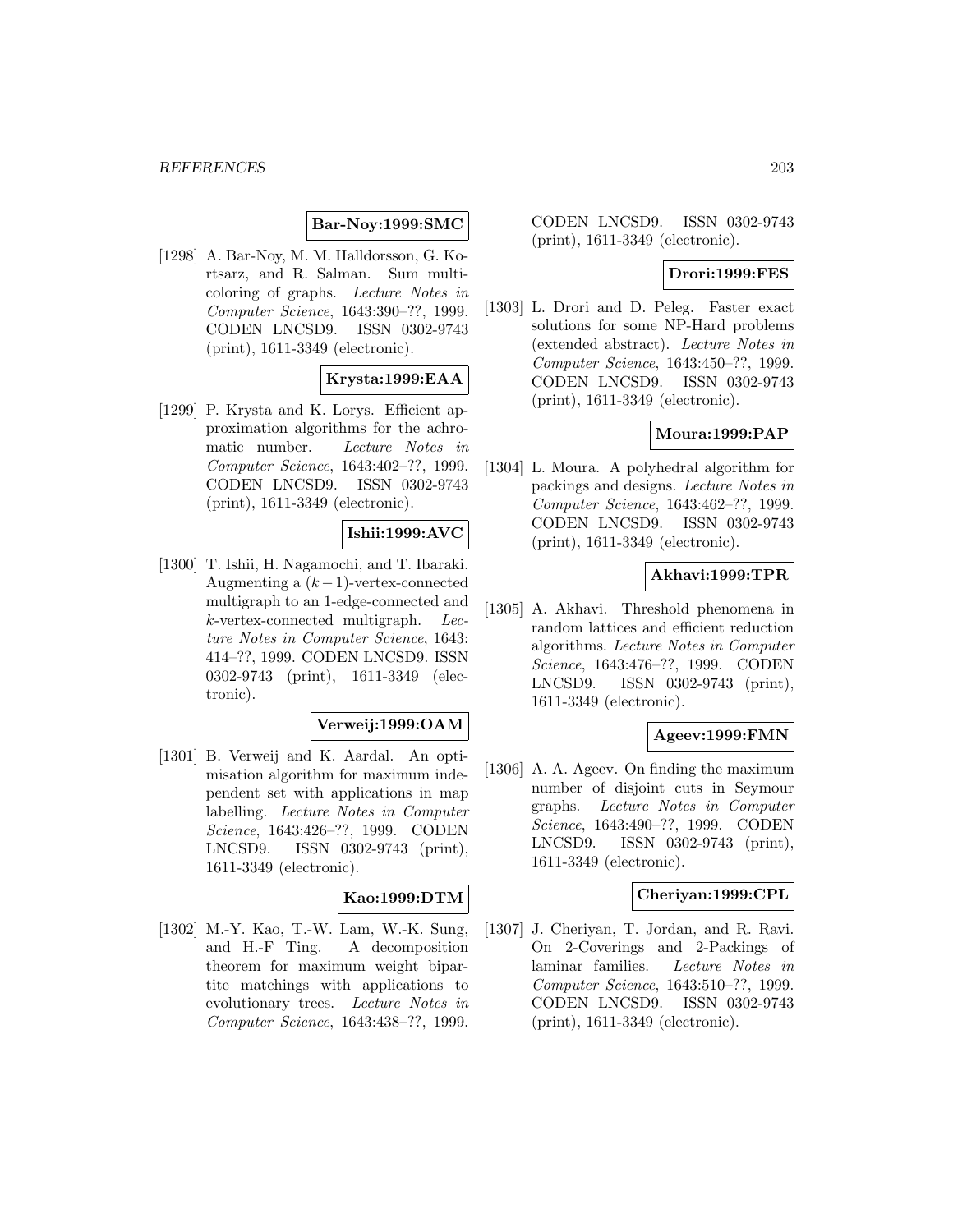# **Pak:1999:RCG**

[1308] I. Pak. Random Cayley graphs with  $O(\log |G|)$  generators are expanders. Lecture Notes in Computer Science, 1643:521–??, 1999. CODEN LNCSD9. ISSN 0302-9743 (print), 1611-3349 (electronic).

# **Hell:1999:FDA**

[1309] P. Hell, R. Shamir, and R. Sharan. A fully dynamic algorithm for recognizing and representing proper interval graphs. Lecture Notes in Computer Science, 1643:527–??, 1999. CODEN LNCSD9. ISSN 0302-9743 (print), 1611-3349 (electronic).

## **He:1999:FGM**

[1310] X. He, M.-Y. Kao, and H.-I. Lu. A fast general methodology for information theoretically optimal encodings of graphs. Lecture Notes in Computer Science, 1643:540–??, 1999. CODEN LNCSD9. ISSN 0302-9743 (print), 1611-3349 (electronic).

# **Ajtai:1999:GHI**

[1311] Miklós Ajtai. Generating hard instances of the short basis problem. Lecture Notes in Computer Science, 1644: 1–??, 1999. CODEN LNCSD9. ISSN 0302-9743 (print), 1611-3349 (electronic). URL http://link.springerny.com/link/service/series/0558/ bibs/1644/16440001.htm; http:/ /link.springer-ny.com/link/service/ series/0558/papers/1644/16440001. pdf.

#### **Cardelli:1999:WAC**

[1312] Luca Cardelli. Wide area computation. Lecture Notes in Computer Science,

1644:10–??, 1999. CODEN LNCSD9. ISSN 0302-9743 (print), 1611-3349 (electronic). URL http://link. springer-ny.com/link/service/series/ 0558/bibs/1644/16440010.htm; http: //link.springer-ny.com/link/service/ series/0558/papers/1644/16440010. pdf.

## **Compton:1999:PTC**

[1313] Kevin J. Compton and Scott Dexter. Proof techniques for cryptographic protocols. Lecture Notes in Computer Science, 1644:25–??, 1999. CODEN LNCSD9. ISSN 0302-9743 (print), 1611-3349 (electronic). URL http://link.springerny.com/link/service/series/0558/ bibs/1644/16440025.htm; http:/ /link.springer-ny.com/link/service/ series/0558/papers/1644/16440025. pdf.

## **Crary:1999:TSL**

[1314] Karl Crary and Greg Morrisett. Type structure for low-level programming languages. Lecture Notes in Computer Science, 1644:40–??, 1999. CODEN LNCSD9. ISSN 0302-9743 (print), 1611-3349 (electronic). URL http://link.springerny.com/link/service/series/0558/ bibs/1644/16440040.htm; http:/ /link.springer-ny.com/link/service/ series/0558/papers/1644/16440040. pdf.

## **Cucker:1999:RCF**

[1315] Felipe Cucker. Real computations with fake numbers. Lecture Notes in Computer Science, 1644:55–??, 1999. CODEN LNCSD9. ISSN 0302-9743 (print), 1611-3349 (elec-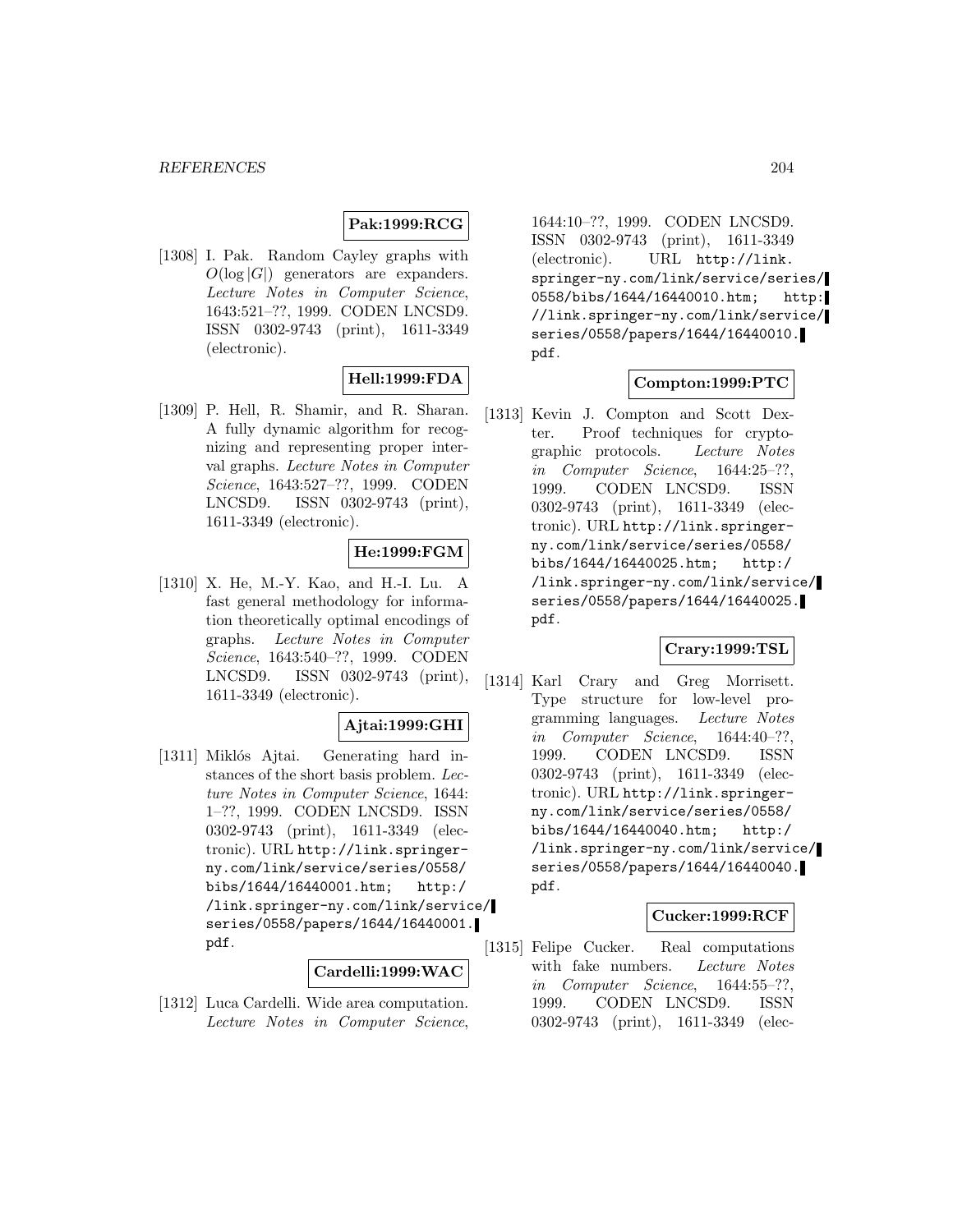tronic). URL http://link.springerny.com/link/service/series/0558/ bibs/1644/16440055.htm; http:/ /link.springer-ny.com/link/service/ series/0558/papers/1644/16440055. pdf.

## **Bruijn:1999:MAM**

[1316] N. G. de Bruijn. A model for associative memory, a basis for thinking and consciousness. Lecture Notes in Computer Science, 1644:74–??, 1999. CODEN LNCSD9. ISSN 0302-9743 (print), 1611-3349 (electronic). URL http://link.springerny.com/link/service/series/0558/ bibs/1644/16440074.htm; http:/ /link.springer-ny.com/link/service/ series/0558/papers/1644/16440074. pdf.

## **DeBruijn:1999:MAM**

[1317] N. G. De Bruijn. A model for associative memory, a basis for thinking and consciousness. Lecture Notes in Computer Science, 1644:74–??, 1999. CODEN LNCSD9. ISSN 0302-9743 (print), 1611-3349 (electronic). URL http://link.springerny.com/link/service/series/0558/ bibs/1644/16440074.htm; http:/ /link.springer-ny.com/link/service/ series/0558/papers/1644/16440074. pdf.

## **Edalat:1999:NIE**

[1318] Abbas Edalat and Marko Krznarić. Numerical integration with exact real arithmetic. Lecture Notes in Computer Science, 1644:90–104, 1999. CODEN LNCSD9. ISSN 0302-9743 (print), 1611-3349 (electronic). URL http://link.springerny.com/link/service/series/0558/ bibs/1644/16440090.htm; http:/ /link.springer-ny.com/link/service/ series/0558/papers/1644/16440090. pdf.

#### **Hartmanis:1999:OAN**

[1319] Juris Hartmanis. Observations about the nature and state of computer science (keynote address). Lecture Notes in Computer Science, 1644:105– ??, 1999. CODEN LNCSD9. ISSN 0302-9743 (print), 1611-3349 (electronic). URL http://link.springerny.com/link/service/series/0558/ bibs/1644/16440105.htm; http:/ /link.springer-ny.com/link/service/ series/0558/papers/1644/16440105. pdf.

# **Rozenberg:1999:DCN**

[1320] Grzegorz Rozenberg and Arto Salomaa. DNA computing: New ideas and paradigms. Lecture Notes in Computer Science, 1644:106–??, 1999. CODEN LNCSD9. ISSN 0302-9743 (print), 1611-3349 (electronic). URL http://link.springerny.com/link/service/series/0558/ bibs/1644/16440106.htm; http:/ /link.springer-ny.com/link/service/ series/0558/papers/1644/16440106. pdf.

#### **Vitter:1999:ODS**

[1321] Jeffrey Scott Vitter. Online data structures in external memory. Lecture Notes in Computer Science, 1644:119– ??, 1999. CODEN LNCSD9. ISSN 0302-9743 (print), 1611-3349 (electronic). URL http://link.springerny.com/link/service/series/0558/ bibs/1644/16440119.htm; http:/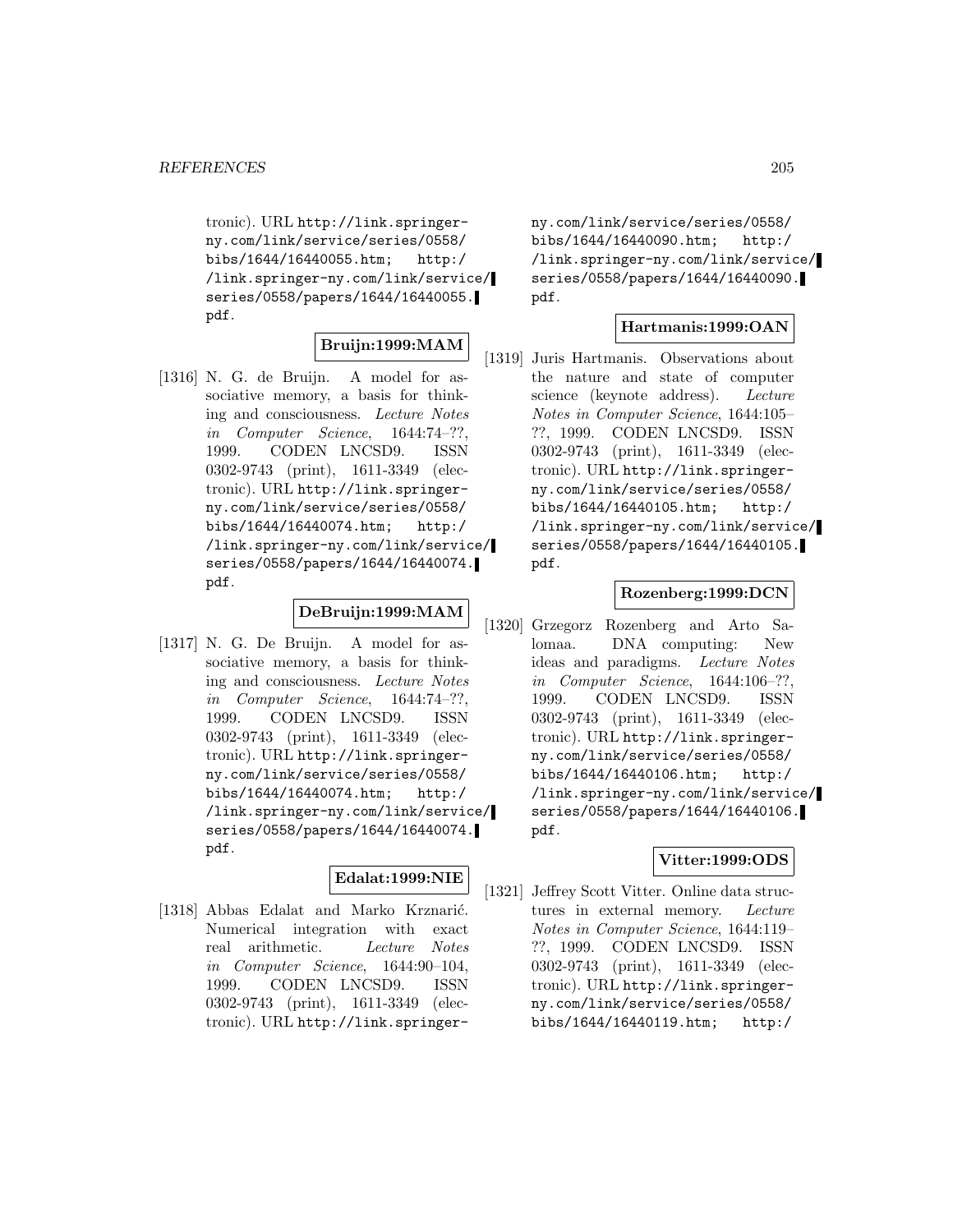/link.springer-ny.com/link/service/ series/0558/papers/1644/16440119. pdf.

## **Watanabe:1999:CLT**

[1322] Osamu Watanabe. From computational learning theory to discovery science. Lecture Notes in Computer Science, 1644:134–??, 1999. CODEN LNCSD9. ISSN 0302-9743 (print), 1611-3349 (electronic). URL http://link.springerny.com/link/service/series/0558/ bibs/1644/16440134.htm; http:/ /link.springer-ny.com/link/service/ series/0558/papers/1644/16440134. pdf.

## **Allender:1999:BDA**

[1323] Eric Allender, Andris Ambainis, David A. Mix Barrington, Samir Datta, and Huong LêThanh. Bounded depth arithmetic circuits: Counting and closure. Lecture Notes in Computer Science, 1644:149–??, 1999. CODEN LNCSD9. ISSN 0302-9743 (print), 1611-3349 (electronic). URL http://link.springerny.com/link/service/series/0558/ bibs/1644/16440149.htm; http:/ /link.springer-ny.com/link/service/ series/0558/papers/1644/16440149. pdf.

# **Alur:1999:PTL**

[1324] Rajeev Alur, Kousha Etessami, Salvatore La Torre, and Doron Peled. Parametric temporal logic for "model measuring". Lecture Notes in Computer Science, 1644:159–??, 1999. CODEN LNCSD9. ISSN 0302-9743 (print), 1611-3349 (electronic). URL http://link.springerny.com/link/service/series/0558/ bibs/1644/16440159.htm; http:/ /link.springer-ny.com/link/service/ series/0558/papers/1644/16440159. pdf.

## **Alur:1999:CHS**

[1325] Rajeev Alur, Sampath Kannan, and Mihalis Yannakakis. Communicating hierarchical state machines. Lecture Notes in Computer Science, 1644:169– ??, 1999. CODEN LNCSD9. ISSN 0302-9743 (print), 1611-3349 (electronic). URL http://link.springerny.com/link/service/series/0558/ bibs/1644/16440169.htm; http:/ /link.springer-ny.com/link/service/ series/0558/papers/1644/16440169. pdf.

#### **Andreev:1999:SPR**

[1326] Alexander E. Andreev, Juri L. Baskakov, Andrea E. F. Clementi, and José D. P. Rolim. Small pseudo-random sets yield hard functions: New tight explicit lower bounds for branching programs (extended abstract). Lecture Notes in Computer Science, 1644:179– ??, 1999. CODEN LNCSD9. ISSN 0302-9743 (print), 1611-3349 (electronic). URL http://link.springerny.com/link/service/series/0558/ bibs/1644/16440179.htm; http:/ /link.springer-ny.com/link/service/ series/0558/papers/1644/16440179. pdf.

#### **Bednarczyk:1999:GMP**

[1327] Marek A. Bednarczyk and Andrzej M. Borzyszkowski. General morphisms of Petri nets (extended abstract). Lecture Notes in Computer Science, 1644: 190–??, 1999. CODEN LNCSD9. ISSN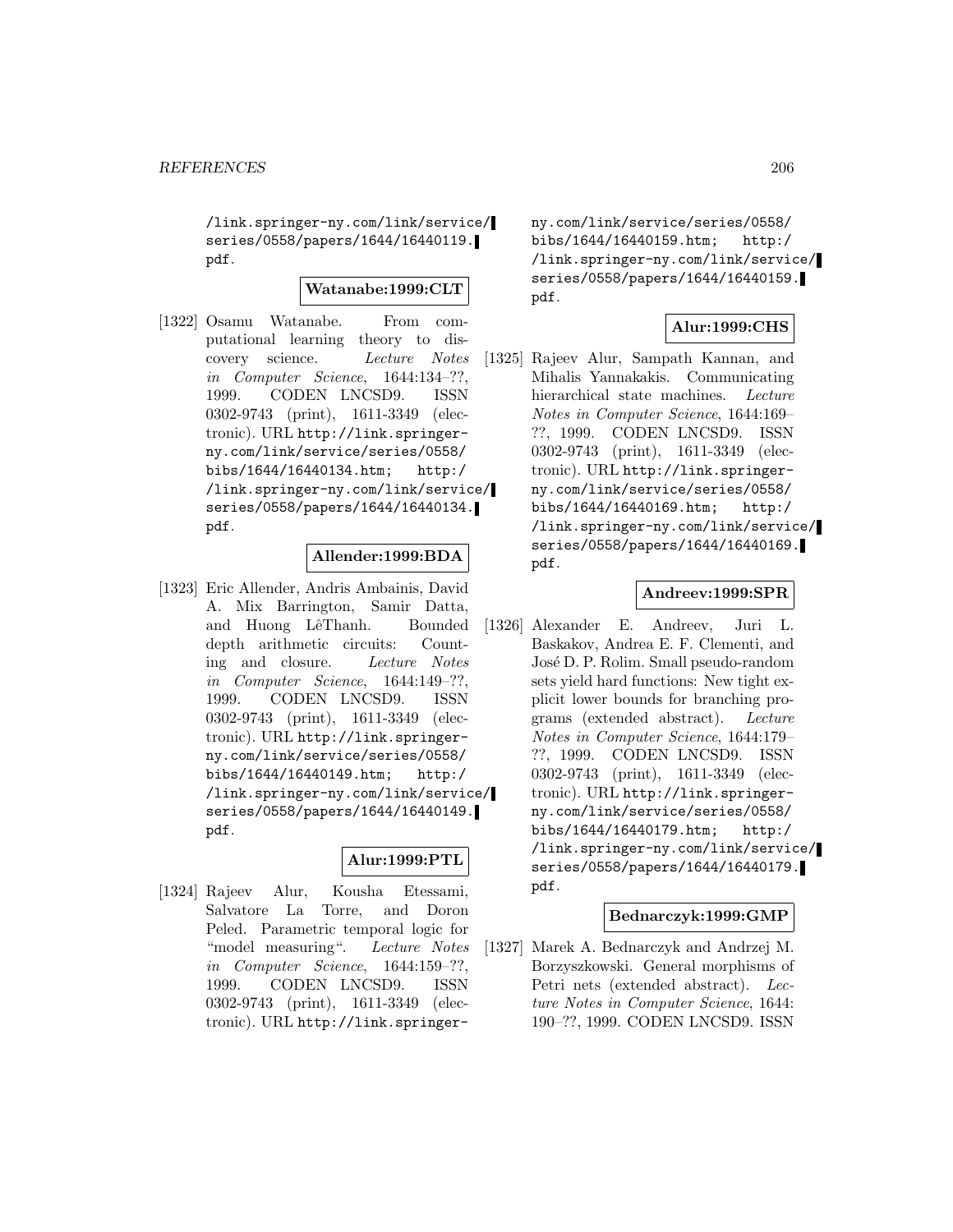0302-9743 (print), 1611-3349 (electronic). URL http://link.springerny.com/link/service/series/0558/ bibs/1644/16440190.htm; http:/ /link.springer-ny.com/link/service/ series/0558/papers/1644/16440190. pdf.

## **Berman:1999:STI**

[1328] Piotr Berman and Marek Karpinski. On some tighter inapproximability results (extended abstract). Lecture Notes in Computer Science, 1644:200– ??, 1999. CODEN LNCSD9. ISSN 0302-9743 (print), 1611-3349 (electronic). URL http://link.springerny.com/link/service/series/0558/ bibs/1644/16440200.htm; http:/ /link.springer-ny.com/link/service/ series/0558/papers/1644/16440200. pdf.

## **Bouyer:1999:DCT**

[1329] Patricia Bouyer and Antoine Petit. Decomposition and composition of timed automata. Lecture Notes in Computer Science, 1644:210–??, 1999. CODEN LNCSD9. ISSN 0302-9743 (print), 1611-3349 (electronic). URL http://link.springerny.com/link/service/series/0558/ bibs/1644/16440210.htm; http:/ /link.springer-ny.com/link/service/ series/0558/papers/1644/16440210. pdf.

## **Buhrman:1999:NAI**

[1330] Harry Buhrman, Tao Jiang, Ming Li, and Paul Vitányi. New applications of the incompressibility method (extended abstract). Lecture Notes in Computer Science, 1644:220–??, 1999. CODEN LNCSD9. ISSN

0302-9743 (print), 1611-3349 (electronic). URL http://link.springerny.com/link/service/series/0558/ bibs/1644/16440220.htm; http:/ /link.springer-ny.com/link/service/ series/0558/papers/1644/16440220. pdf.

## **Cardelli:1999:MTM**

[1331] Luca Cardelli, Giorgio Ghelli, and Andrew D. Gordon. Mobility types for mobile ambients. Lecture Notes in Computer Science, 1644:230–??, 1999. CODEN LNCSD9. ISSN 0302-9743 (print), 1611-3349 (electronic). URL http://link.springerny.com/link/service/series/0558/ bibs/1644/16440230.htm; http:/ /link.springer-ny.com/link/service/ series/0558/papers/1644/16440230. pdf.

## **Clote:1999:PFL**

[1332] Peter Clote. Protein folding, the levinthal paradox and rapidly mixing Markov chains. Lecture Notes in Computer Science, 1644:240–??, 1999. CODEN LNCSD9. ISSN 0302-9743 (print), 1611-3349 (electronic). URL http://link.springerny.com/link/service/series/0558/ bibs/1644/16440240.htm; http:/ /link.springer-ny.com/link/service/ series/0558/papers/1644/16440240. pdf.

## **Cortier:1999:DFS**

[1333] Veronique Cortier, Harald Ganzinger, Florent Jacquemard, and Margus Veanes. Decidable fragments of simultaneous rigid reachability. Lecture Notes in Computer Science, 1644:250– ??, 1999. CODEN LNCSD9. ISSN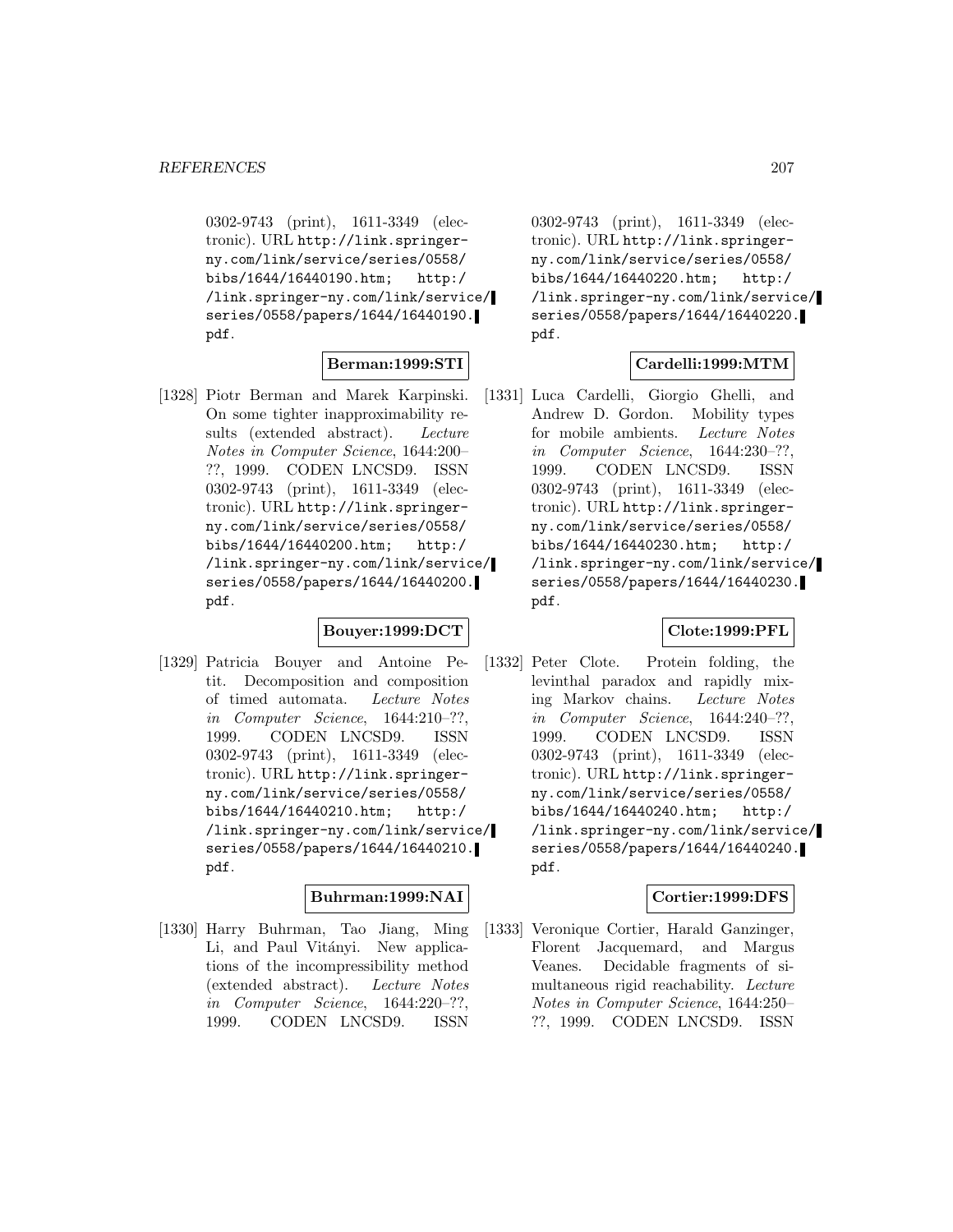0302-9743 (print), 1611-3349 (electronic). URL http://link.springerny.com/link/service/series/0558/ bibs/1644/16440250.htm; http:/ /link.springer-ny.com/link/service/ series/0558/papers/1644/16440250. pdf.

## **Crochemore:1999:TCU**

[1334] M. Crochemore, F. Mignosi, A. Restivo, and S. Salemi. Text compression using antidictionaries. Lecture Notes in Computer Science, 1644:261–??, 1999. CODEN LNCSD9. ISSN 0302-9743 (print), 1611-3349 (electronic). URL http://link.springerny.com/link/service/series/0558/ bibs/1644/16440261.htm; http:/ /link.springer-ny.com/link/service/ series/0558/papers/1644/16440261. pdf.

#### **DeSantis:1999:NIZ**

[1335] A. De Santis, G. Di Crescenzo, and G. Persiano. Non-interactive zeroknowledge: A low-randomness characterization of NP (extended abstract). Lecture Notes in Computer Science, 1644:271–??, 1999. CODEN LNCSD9. ISSN 0302-9743 (print), 1611-3349 (electronic).

# **Santis:1999:NIZ**

[1336] A. De Santis, G. Di Crescenzo, and G. Persiano. Non-interactive zeroknowledge: A low-randomness characterization of NP. Lecture Notes in Computer Science, 1644:271–??, 1999. CODEN LNCSD9. ISSN 0302-9743 (print), 1611-3349 (electronic). URL http://link.springerny.com/link/service/series/0558/ bibs/1644/16440271.htm; http:/

/link.springer-ny.com/link/service/ series/0558/papers/1644/16440271. pdf.

#### **Dickhoefer:1999:TAT**

[1337] M. Dickhoefer and T. Wilke. Timed alternating tree automata: The automata-theoretic solution to the TCTL model checking problem. Lecture Notes in Computer Science, 1644: 281–??, 1999. CODEN LNCSD9. ISSN 0302-9743 (print), 1611-3349 (electronic).

#### **Dickhofer:1999:TAT**

[1338] Martin Dickhöfer and Thomas Wilke. Timed alternating tree automata: The automata-theoretic solution to the TCTL model checking problem. Lecture Notes in Computer Science, 1644: 281–??, 1999. CODEN LNCSD9. ISSN 0302-9743 (print), 1611-3349 (electronic). URL http://link.springerny.com/link/service/series/0558/ bibs/1644/16440281.htm; http:/ /link.springer-ny.com/link/service/ series/0558/papers/1644/16440281. pdf.

# **Dodis:1999:STT**

[1339] Yevgeniy Dodis and Sanjeev Khanna. Space-time tradeoffs for graph properties. Lecture Notes in Computer Science, 1644:291–??, 1999. CODEN LNCSD9. ISSN 0302-9743 (print), 1611-3349 (electronic). URL http:// link.springer-ny.com/link/service/ series/0558/bibs/1644/16440291. htm; http://link.springer-ny. com/link/service/series/0558/papers/ 1644/16440291.pdf.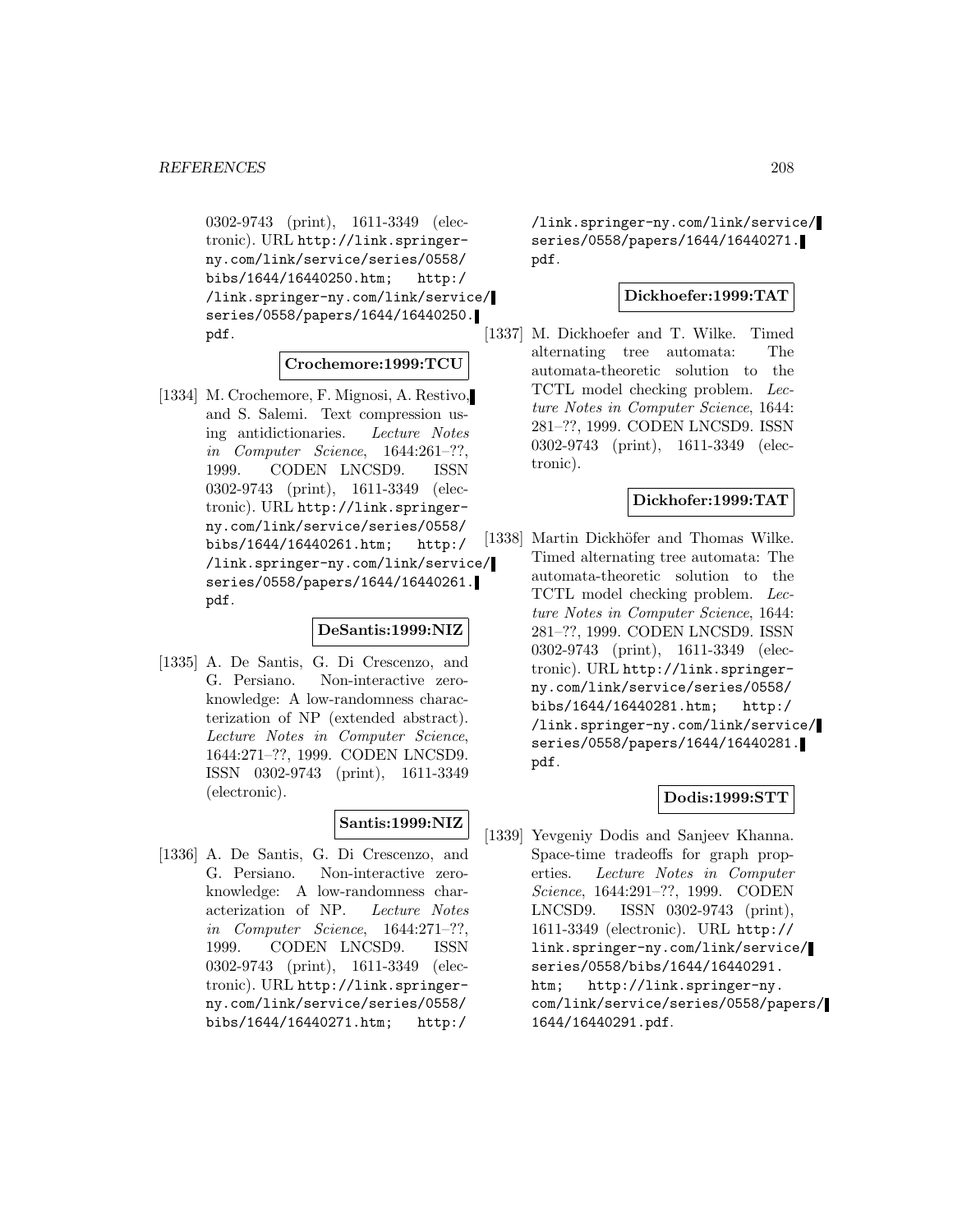### **Dufourd:1999:BRP**

[1340] C. Dufourd, P. Jančar, and Ph. Schnoebelen. Boundedness of reset P/T nets. Lecture Notes in Computer Science, 1644:301–??, 1999. CODEN LNCSD9. ISSN 0302-9743 (print), 1611-3349 (electronic). URL http://link.springerny.com/link/service/series/0558/ bibs/1644/16440301.htm; http:/ /link.springer-ny.com/link/service/ series/0558/papers/1644/16440301. pdf.

## **Engelfriet:1999:TWF**

[1341] Joost Engelfriet and Hendrik Jan Hoogeboom. Two-way finite state transducers and monadic second-order logic. Lecture Notes in Computer Science, 1644:311–??, 1999. CODEN LNCSD9. ISSN 0302-9743 (print), 1611-3349 (electronic). URL http:// link.springer-ny.com/link/service/ series/0558/bibs/1644/16440311. htm; http://link.springer-ny. com/link/service/series/0558/papers/ 1644/16440311.pdf.

#### **Flesca:1999:POR**

[1342] Sergio Flesca and Sergio Greco. Partially ordered regular languages for graph queries (extended abstract). Lecture Notes in Computer Science, 1644: 321–??, 1999. CODEN LNCSD9. ISSN 0302-9743 (print), 1611-3349 (electronic). URL http://link.springerny.com/link/service/series/0558/ bibs/1644/16440321.htm; http:/ /link.springer-ny.com/link/service/ series/0558/papers/1644/16440321. pdf.

#### **Frick:1999:DFO**

[1343] Markus Frick and Martin Grohe. Deciding first-order properties of locally tree-decomposable graphs. Lecture Notes in Computer Science, 1644:331– ??, 1999. CODEN LNCSD9. ISSN 0302-9743 (print), 1611-3349 (electronic). URL http://link.springerny.com/link/service/series/0558/ bibs/1644/16440331.htm; http:/ /link.springer-ny.com/link/service/ series/0558/papers/1644/16440331. pdf.

#### **Galpin:1999:CPA**

[1344] Vashti Galpin. Comparison of process algebra equivalences using formats. Lecture Notes in Computer Science, 1644:341–??, 1999. CODEN LNCSD9. ISSN 0302-9743 (print), 1611-3349 (electronic). URL http://link. springer-ny.com/link/service/series/ 0558/bibs/1644/16440341.htm; http: //link.springer-ny.com/link/service/ series/0558/papers/1644/16440341. pdf.

#### **Gavoille:1999:CRT**

[1345] Cyril Gavoille and Nicolas Hanusse. Compact routing tables for graphs of bounded genus (extended abstract). Lecture Notes in Computer Science, 1644:351–??, 1999. CODEN LNCSD9. ISSN 0302-9743 (print), 1611-3349 (electronic). URL http://link. springer-ny.com/link/service/series/ 0558/bibs/1644/16440351.htm; http: //link.springer-ny.com/link/service/ series/0558/papers/1644/16440351. pdf.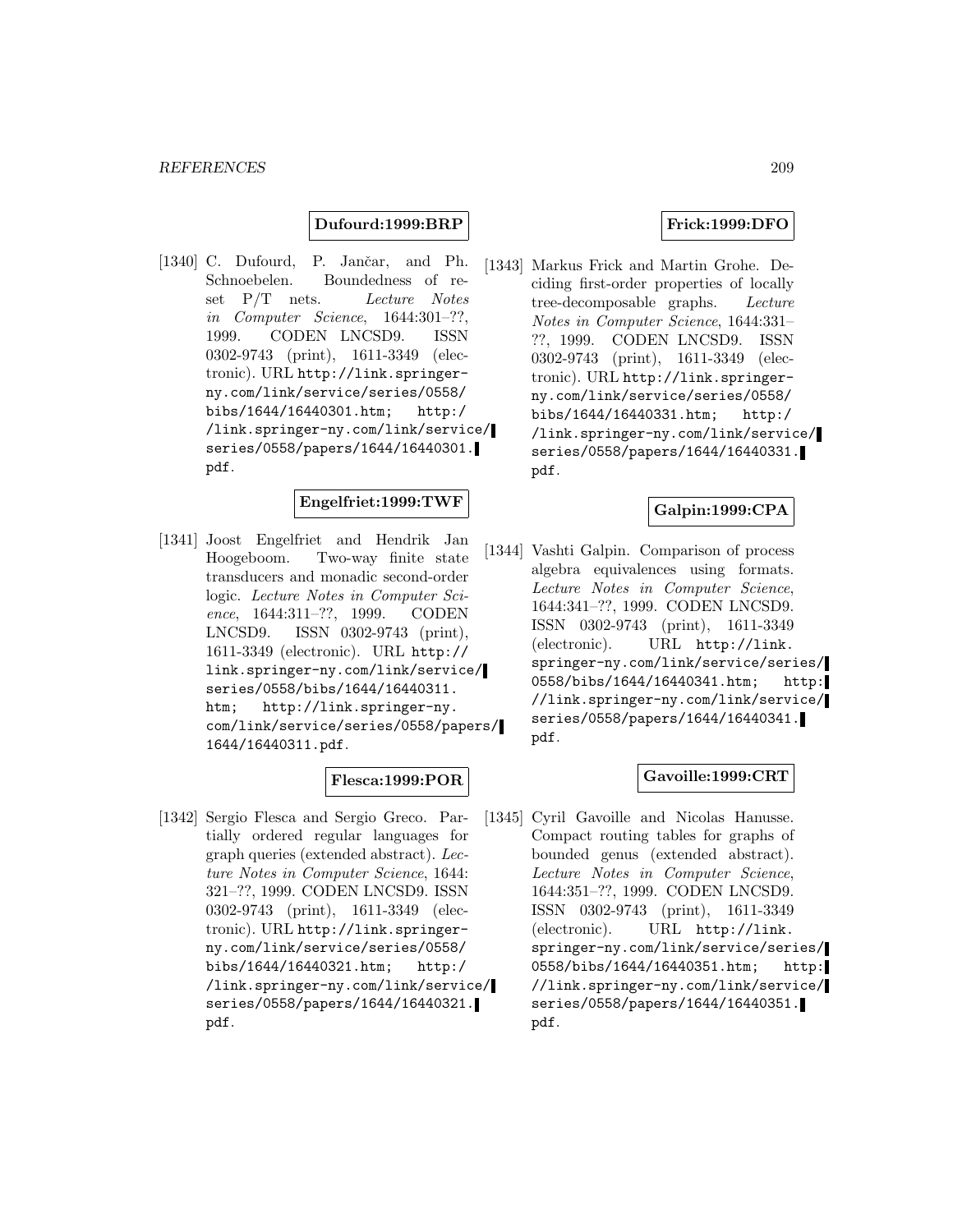### **Gottlob:1999:CLC**

[1346] Georg Gottlob, Nicola Leone, and Francesco Scarcello. Computing LOGCFL certificates. Lecture Notes in Computer Science, 1644:361–??, 1999. CODEN LNCSD9. ISSN 0302-9743 (print), 1611-3349 (electronic). URL http://link.springerny.com/link/service/series/0558/ bibs/1644/16440361.htm; http:/ /link.springer-ny.com/link/service/ series/0558/papers/1644/16440361. pdf.

#### **Grossi:1999:ETM**

[1347] Roberto Grossi and Giuseppe F. Italiano. Efficient techniques for maintaining multidimensional keys in linked data structures (extended abstract). Lecture Notes in Computer Science, 1644:372–??, 1999. CODEN LNCSD9. ISSN 0302-9743 (print), 1611-3349 (electronic). URL http://link. springer-ny.com/link/service/series/ 0558/bibs/1644/16440372.htm; http: //link.springer-ny.com/link/service/ series/0558/papers/1644/16440372. pdf.

## **Gupta:1999:CPT**

[1348] Arvind Gupta, Damon Kaller, and Thomas Shermer. On the complements of partial k-trees. Lecture Notes in Computer Science, 1644:382– ??, 1999. CODEN LNCSD9. ISSN 0302-9743 (print), 1611-3349 (electronic). URL http://link.springerny.com/link/service/series/0558/ bibs/1644/16440382.htm; http:/ /link.springer-ny.com/link/service/ series/0558/papers/1644/16440382. pdf.

### **Hammar:1999:ARK**

[1349] Mikael Hammar and Bengt J. Nilsson. Approximation results for kinetic variants of TSP. Lecture Notes in Computer Science, 1644:392–??, 1999. CODEN LNCSD9. ISSN 0302-9743 (print), 1611-3349 (electronic). URL http://link.springerny.com/link/service/series/0558/ bibs/1644/16440392.htm; http:/ /link.springer-ny.com/link/service/ series/0558/papers/1644/16440392. pdf.

### **Hassin:1999:DPP**

[1350] Yehuda Hassin and David Peleg. Distributed probabilistic polling and applications to proportionate agreement. Lecture Notes in Computer Science, 1644:402–??, 1999. CODEN LNCSD9. ISSN 0302-9743 (print), 1611-3349 (electronic). URL http://link. springer-ny.com/link/service/series/ 0558/bibs/1644/16440402.htm; http: //link.springer-ny.com/link/service/ series/0558/papers/1644/16440402. pdf.

## **Zhang:1999:MLCb**

[1351] Yu Zhang and Alan K. Mackworth. A multi-level constraintbased controller for the Dynamo98 robot soccer team. Lecture Notes in Computer Science, 1644:402–??, 1999. CODEN LNCSD9. ISSN 0302-9743 (print), 1611-3349 (electronic). URL http://link.springerny.com/link/service/series/0558/ bibs/1604/16040402.htm; http:/ /link.springer-ny.com/link/service/ series/0558/papers/1604/16040402. pdf.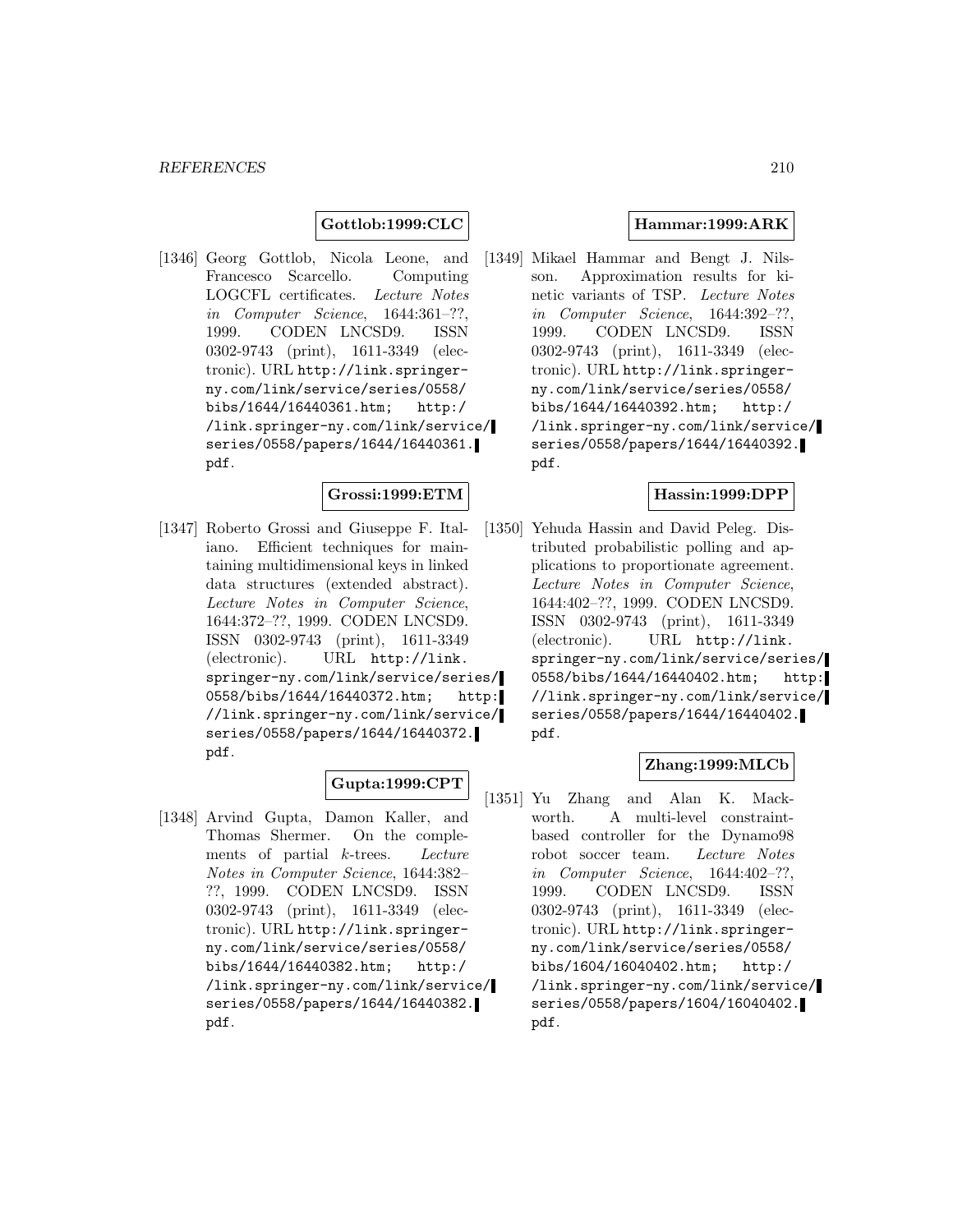## **Hirshfeld:1999:BED**

[1352] Yoram Hirshfeld and Mark Jerrum. Bisimulation equivalence is decidable for normed process algebra (extended abstract). Lecture Notes in Computer Science, 1644:412–??, 1999. CODEN LNCSD9. ISSN 0302-9743 (print), 1611-3349 (electronic). URL http://link.springerny.com/link/service/series/0558/ bibs/1644/16440412.htm; http:/ /link.springer-ny.com/link/service/ series/0558/papers/1644/16440412. pdf.

# **Hirshfeld:1999:FDM**

[1353] Yoram Hirshfeld and Alexander Rabinovich. A framework for decidable metrical logics. Lecture Notes in Computer Science, 1644:422–??, 1999. CODEN LNCSD9. ISSN 0302-9743 (print), 1611-3349 (electronic). URL http://link.springerny.com/link/service/series/0558/ bibs/1644/16440422.htm; http:/ /link.springer-ny.com/link/service/ series/0558/papers/1644/16440422. pdf.

## **Hromkovic:1999:PVI**

[1354] Juraj Hromkovič and Georg Schnitger. On the power of Las Vegas. II. two-way finite automata. Lecture Notes in Computer Science, 1644:433– ??, 1999. CODEN LNCSD9. ISSN 0302-9743 (print), 1611-3349 (electronic). URL http://link.springerny.com/link/service/series/0558/ bibs/1644/16440433.htm; http:/ /link.springer-ny.com/link/service/ series/0558/papers/1644/16440433. pdf.

## **Iwama:1999:SMI**

[1355] Kazuo Iwama, David Manlove, Shuichi Miyazaki, and Yasufumi Morita. Stable marriage with incomplete lists and ties. Lecture Notes in Computer Science, 1644:443–??, 1999. CODEN LNCSD9. ISSN 0302-9743 (print), 1611-3349 (electronic). URL http://link.springerny.com/link/service/series/0558/ bibs/1644/16440443.htm; http:/ /link.springer-ny.com/link/service/ series/0558/papers/1644/16440443. pdf.

## **Jiang:1999:ACC**

[1356] Tao Jiang, Ming Li, and Paul Vitányi. Average-case complexity of shellsort (preliminary version). Lecture Notes in Computer Science, 1644:453–462, 1999. CODEN LNCSD9. ISSN 0302-9743 (print), 1611-3349 (electronic). URL http://link.springerny.com/link/service/series/0558/ bibs/1644/16440453.htm; http:/ /link.springer-ny.com/link/service/ series/0558/papers/1644/16440453. pdf. See [1] for the final version of this paper.

## **Kim:1999:LTC**

[1357] Dong Kyue Kim and Kunsoo Park. Linear-time construction of twodimensional suffix trees (extended abstract). Lecture Notes in Computer Science, 1644:463–472, 1999. CODEN LNCSD9. ISSN 0302-9743 (print), 1611-3349 (electronic). URL http:// link.springer-ny.com/link/service/ series/0558/bibs/1644/16440463. htm; http://link.springer-ny. com/link/service/series/0558/papers/ 1644/16440463.pdf.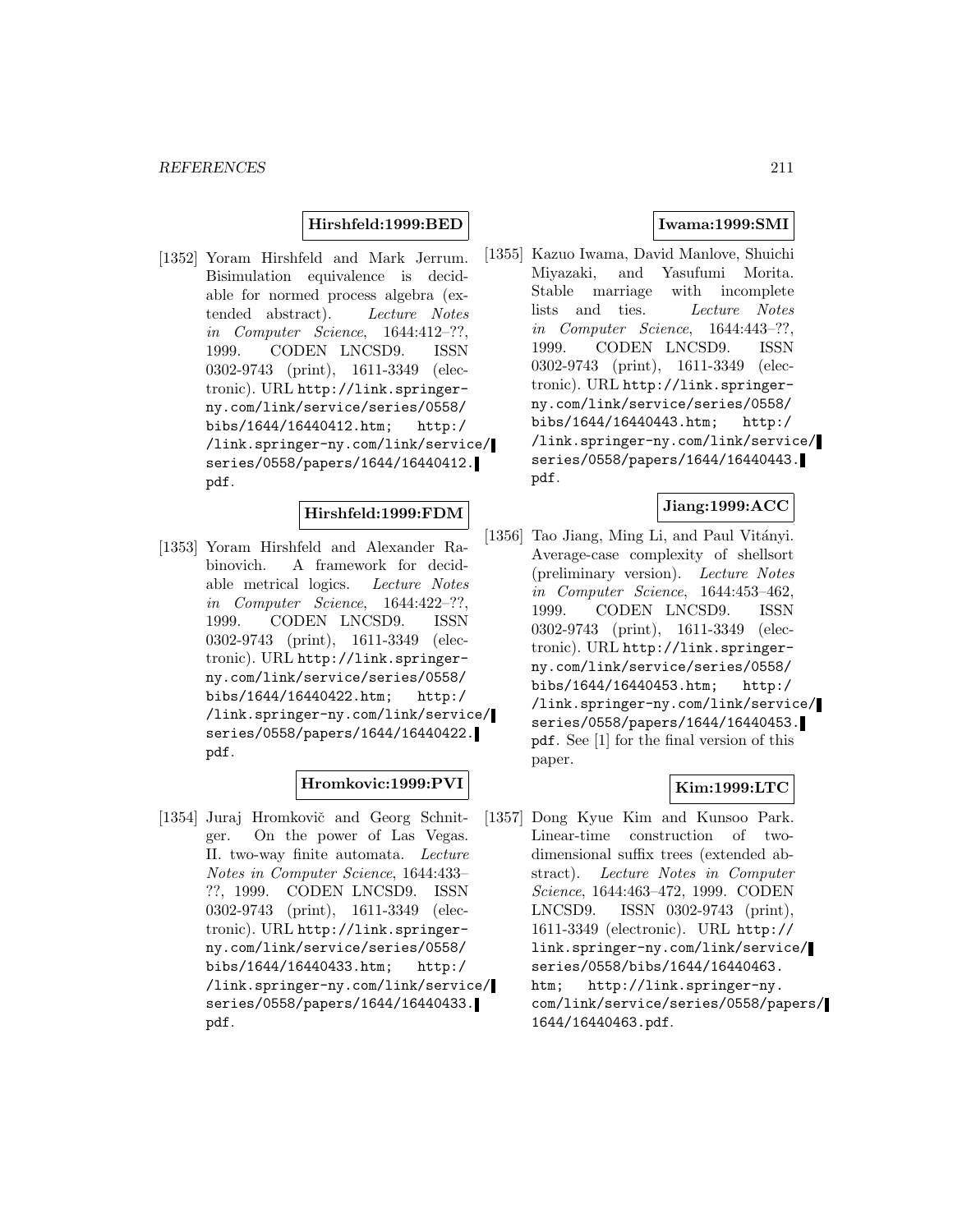## **Kirsten:1999:CBS**

[1358] Daniel Kirsten. A connection between the star problem and the finite power property in trace monoids (extended abstract). Lecture Notes in Computer Science, 1644:473–??, 1999. CODEN LNCSD9. ISSN 0302-9743 (print), 1611-3349 (electronic). URL http://link.springerny.com/link/service/series/0558/ bibs/1644/16440473.htm; http:/ /link.springer-ny.com/link/service/ series/0558/papers/1644/16440473. pdf.

#### **Kirsten:1999:TTA**

[1359] Daniel Kirsten and Jerzy Marcinkowski. Two techniques in the area of the star problem. Lecture Notes in Computer Science, 1644:483–??, 1999. CODEN LNCSD9. ISSN 0302-9743 (print), 1611-3349 (electronic). URL http://link.springerny.com/link/service/series/0558/ bibs/1644/16440483.htm; http:/ /link.springer-ny.com/link/service/ series/0558/papers/1644/16440483. pdf.

# **Krause:1999:AOV**

[1360] Matthias Krause, Petr Savický, and Ingo Wegener. Approximations by OBDDs and the variable ordering problem. Lecture Notes in Computer Science, 1644:493–??, 1999. CODEN LNCSD9. ISSN 0302-9743 (print), 1611-3349 (electronic). URL http://link.springerny.com/link/service/series/0558/ bibs/1644/16440493.htm; http:/ /link.springer-ny.com/link/service/ pdf.

### **Kucera:1999:SPS**

[1361] Antonín Kučera and Richard Mayr. Simulation preorder on simple process algebras. Lecture Notes in Computer Science, 1644:503–??, 1999. CODEN LNCSD9. ISSN 0302-9743 (print), 1611-3349 (electronic). URL http:// link.springer-ny.com/link/service/ series/0558/bibs/1644/16440503. htm; http://link.springer-ny. com/link/service/series/0558/papers/ 1644/16440503.pdf.

### **Laneve:1999:SC**

[1362] Cosimo Laneve and Björn Victor. Solos in concert. Lecture Notes in Computer Science, 1644:513–??, 1999. CODEN LNCSD9. ISSN 0302-9743 (print), 1611-3349 (electronic). URL http://link.springerny.com/link/service/series/0558/ bibs/1644/16440513.htm; http:/ /link.springer-ny.com/link/service/ series/0558/papers/1644/16440513. pdf.

## **Lanthier:1999:SAP**

[1363] Mark Lanthier, Anil Maheshwari, and Jörg-Rüdiger Sack. Shortest anisotropic paths on terrains. Lecture Notes in Computer Science, 1644:524– ??, 1999. CODEN LNCSD9. ISSN 0302-9743 (print), 1611-3349 (electronic). URL http://link.springerny.com/link/service/series/0558/ bibs/1644/16440524.htm; http:/ /link.springer-ny.com/link/service/ series/0558/papers/1644/16440524. pdf.

## **Lepisto:1999:RBL**

series/0558/papers/1644/16440493. [[1364] A. Lepistö. Relations between local and global periodicity of words. Lec-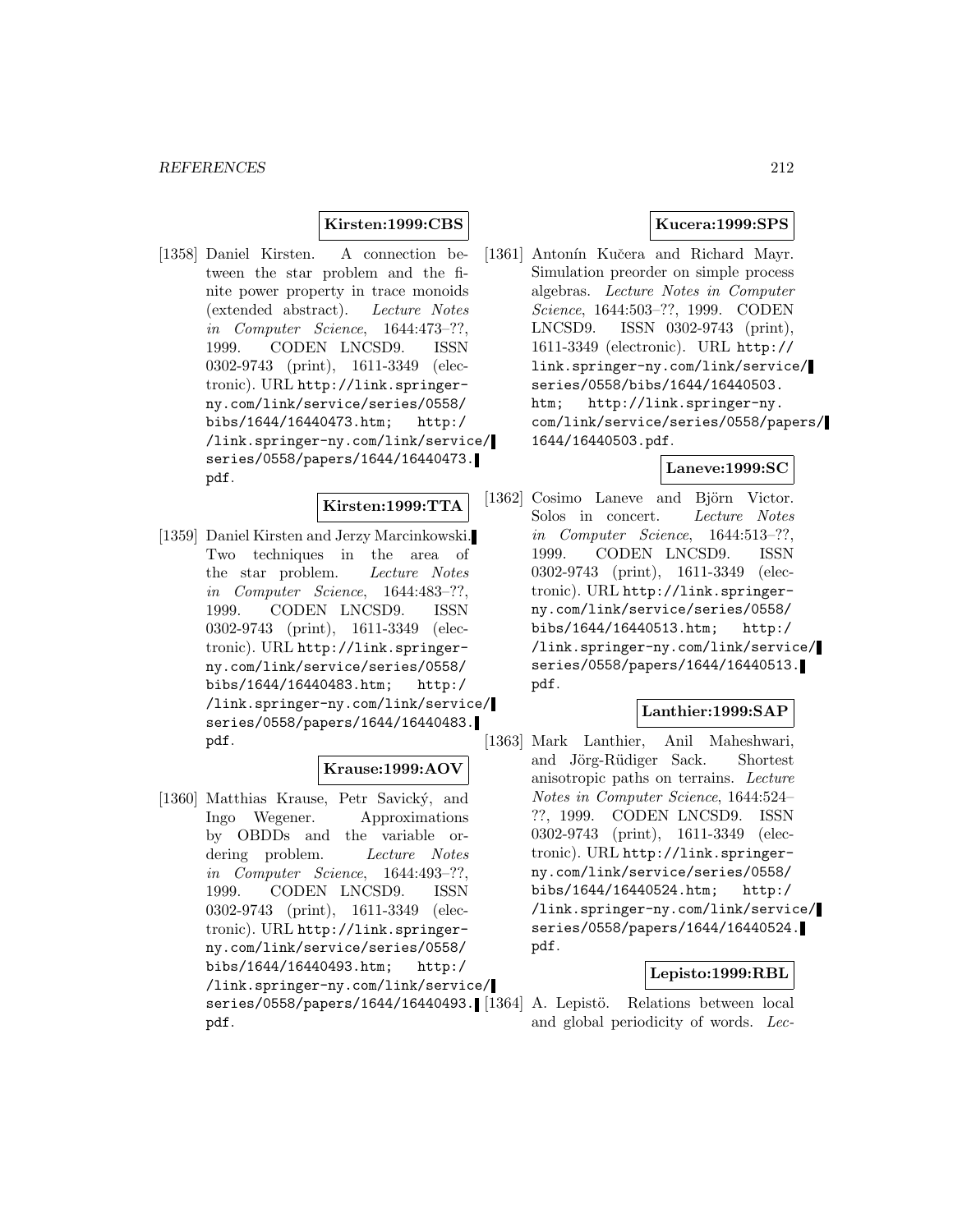ture Notes in Computer Science, 1644: 534–??, 1999. CODEN LNCSD9. ISSN 0302-9743 (print), 1611-3349 (electronic). URL http://link.springerny.com/link/service/series/0558/ bibs/1644/16440534.htm; http:/ /link.springer-ny.com/link/service/ series/0558/papers/1644/16440534. pdf.

## **Lepistoe:1999:RBL**

[1365] A. Lepistoe. Relations between local and global periodicity of words (extended abstract). Lecture Notes in Computer Science, 1644:534–??, 1999. CODEN LNCSD9. ISSN 0302-9743 (print), 1611-3349 (electronic).

## **Lingas:1999:EMC**

[1366] Andrzej Lingas, Hans Olsson, and Anna Östlin. Efficient merging, construction, and maintenance of evolutionary trees. Lecture Notes in Computer Science, 1644:544–??, 1999. CODEN LNCSD9. ISSN 0302-9743 (print), 1611-3349 (electronic). URL http://link.springerny.com/link/service/series/0558/ bibs/1644/16440544.htm; http:/ /link.springer-ny.com/link/service/ series/0558/papers/1644/16440544. pdf.

## **Miculan:1999:FLS**

[1367] Marino Miculan. Formalizing a lazy substitution proof system for  $\mu$ -calculus in the calculus of inductive constructions. Lecture Notes in Computer Science, 1644:554–564, 1999. CODEN LNCSD9. ISSN 0302-9743 (print), 1611-3349 (electronic). URL http://link.springerny.com/link/service/series/0558/

bibs/1644/16440554.htm; http:/ /link.springer-ny.com/link/service/ series/0558/papers/1644/16440554. pdf.

# **Nichitiu:1999:LED**

Codrin Nichitiu and Eric Rémila. Leader election by  $d$  dimensional cellular automata. Lecture Notes in Computer Science, 1644:565–??, 1999. CODEN LNCSD9. ISSN 0302-9743 (print), 1611-3349 (electronic). URL http://link.springerny.com/link/service/series/0558/ bibs/1644/16440565.htm; http:/ /link.springer-ny.com/link/service/ series/0558/papers/1644/16440565. pdf.

## **Niedermeier:1999:NUB**

[1369] Rolf Niedermeier and Peter Rossmanith. New upper bounds for MaxSat. Lecture Notes in Computer Science, 1644:575–??, 1999. CODEN LNCSD9. ISSN 0302-9743 (print), 1611-3349 (electronic). URL http:// link.springer-ny.com/link/service/ series/0558/bibs/1644/16440575. htm; http://link.springer-ny. com/link/service/series/0558/papers/ 1644/16440575.pdf.

## **Olshevsky:1999:PRE**

[1370] Vadim Olshevsky and Victor Y. Pan. Polynomial and rational evaluation and interpolation (with structured matrices). Lecture Notes in Computer Science, 1644:585–??, 1999. CODEN LNCSD9. ISSN 0302-9743 (print), 1611-3349 (electronic). URL http://link.springerny.com/link/service/series/0558/ bibs/1644/16440585.htm; http:/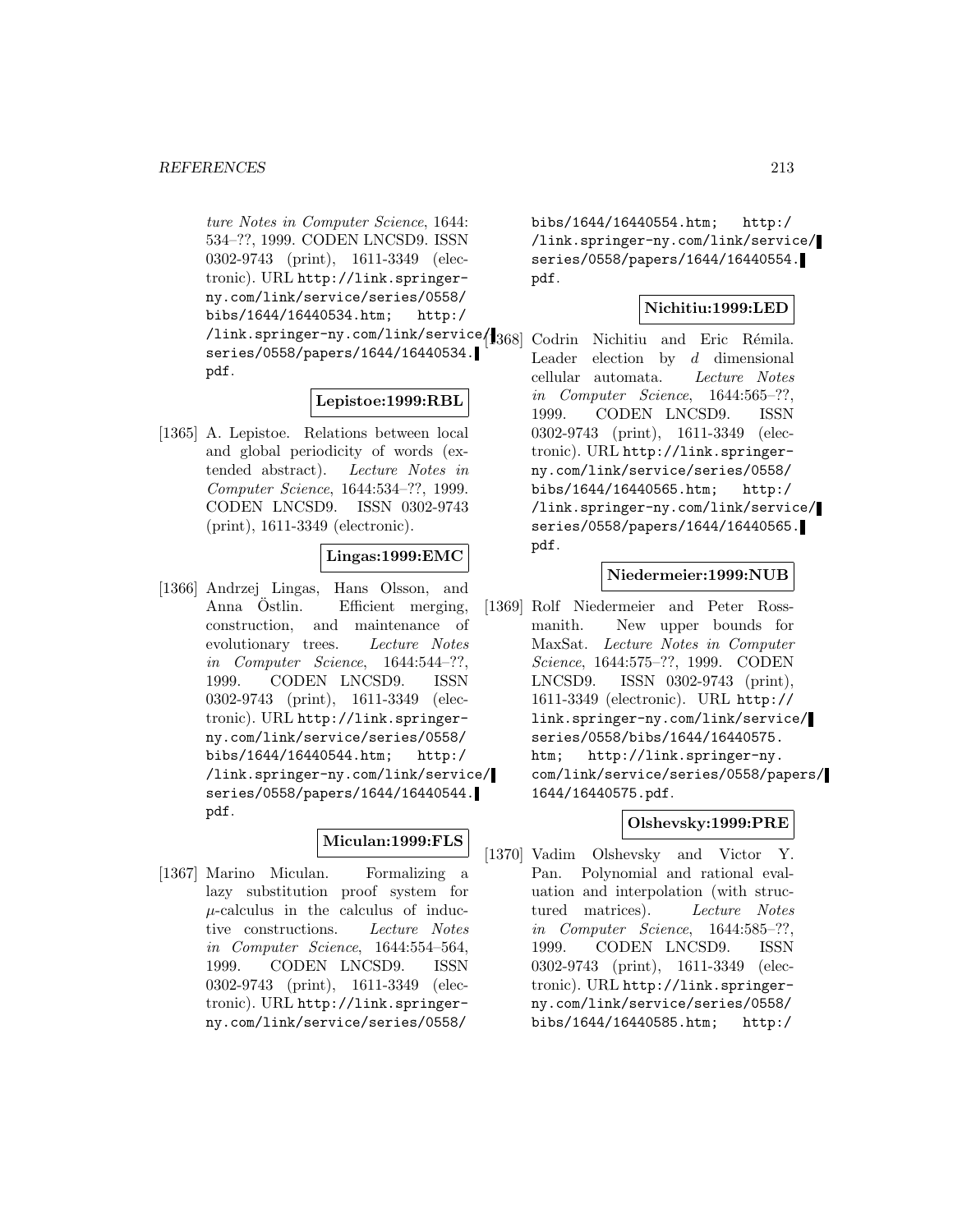/link.springer-ny.com/link/service/ series/0558/papers/1644/16440585. pdf.

## **Pagh:1999:LRS**

[1371] Rasmus Pagh. Low redundancy in static dictionaries with  $O(1)$  worst case lookup time. Lecture Notes in Computer Science, 1644:595–??, 1999. CODEN LNCSD9. ISSN 0302-9743 (print), 1611-3349 (electronic). URL http://link.springerny.com/link/service/series/0558/ bibs/1644/16440595.htm; http:/ /link.springer-ny.com/link/service/ series/0558/papers/1644/16440595. pdf.

## **Peichl:1999:FAG**

[1372] Timo Peichl and Heribert Vollmer. Finite automata with generalized acceptance criteria. Lecture Notes in Computer Science, 1644:605–??, 1999. CODEN LNCSD9. ISSN 0302-9743 (print), 1611-3349 (electronic). URL http://link.springerny.com/link/service/series/0558/ bibs/1644/16440605.htm; http:/ /link.springer-ny.com/link/service/ series/0558/papers/1644/16440605. pdf.

# **Peleg:1999:VAD**

[1373] David Peleg and Eilon Reshef. A variant of the arrow distributed directory with low average complexity (extended abstract). Lecture Notes in Computer Science, 1644:615–??, 1999. CODEN LNCSD9. ISSN 0302-9743 (print), 1611-3349 (electronic). URL http://link.springerny.com/link/service/series/0558/ bibs/1644/16440615.htm; http:/

/link.springer-ny.com/link/service/ series/0558/papers/1644/16440615. pdf.

# **Power:1999:CFC**

[1374] John Power and Hayo Thielecke. Closed Freyd- and  $\kappa$ -categories. Lecture Notes in Computer Science, 1644: 625–??, 1999. CODEN LNCSD9. ISSN 0302-9743 (print), 1611-3349 (electronic). URL http://link.springerny.com/link/service/series/0558/ bibs/1644/16440625.htm; http:/ /link.springer-ny.com/link/service/ series/0558/papers/1644/16440625. pdf.

## **Riecke:1999:TEC**

[1375] Jon G. Riecke and Hayo Thielecke. Typed exceptions and continuations cannot macro-express each other. Lecture Notes in Computer Science, 1644: 635–??, 1999. CODEN LNCSD9. ISSN 0302-9743 (print), 1611-3349 (electronic). URL http://link.springerny.com/link/service/series/0558/ bibs/1644/16440635.htm; http:/ /link.springer-ny.com/link/service/ series/0558/papers/1644/16440635. pdf.

## **Rutten:1999:APS**

[1376] J. J. M. M. Rutten. Automata, power series, and coinduction: Taking input derivatives seriously (extended abstract). Lecture Notes in Computer Science, 1644:645–??, 1999. CODEN LNCSD9. ISSN 0302-9743 (print), 1611-3349 (electronic). URL http://link.springerny.com/link/service/series/0558/ bibs/1644/16440645.htm; http:/ /link.springer-ny.com/link/service/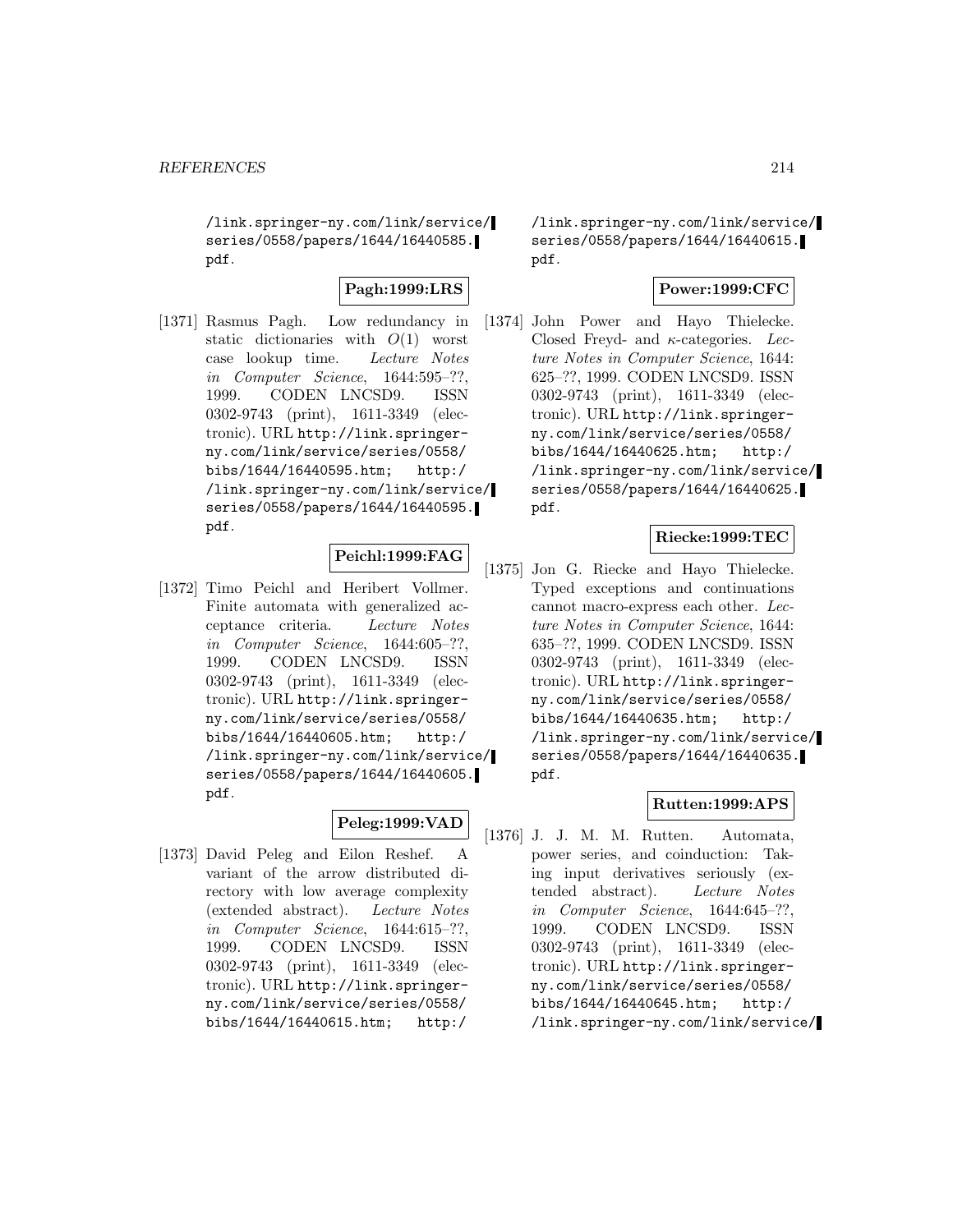series/0558/papers/1644/16440645. pdf.

**Sanders:1999:AMS**

[1377] Peter Sanders. Accessing multiple sequences through set associative caches. Lecture Notes in Computer Science, 1644:655–??, 1999. CODEN LNCSD9. ISSN 0302-9743 (print), 1611-3349 (electronic). URL http://link.springerny.com/link/service/series/0558/ bibs/1644/16440655.htm; http:/ /link.springer-ny.com/link/service/ series/0558/papers/1644/16440655. pdf.

**Senizergues:1999:XXX**

[1378] Géraud Sénizergues.  $T(A) = T(B)$ ? Lecture Notes in Computer Science, 1644:665–??, 1999. CODEN LNCSD9. ISSN 0302-9743 (print), 1611-3349 (electronic). URL http://link. springer-ny.com/link/service/series/ 0558/bibs/1644/16440665.htm; http: //link.springer-ny.com/link/service/ series/0558/papers/1644/16440665. pdf.

# **Szegedy:1999:MVL**

[1379] Mario Szegedy. Many-valued logics and holographic proofs. Lecture Notes in Computer Science, 1644:676– ??, 1999. CODEN LNCSD9. ISSN 0302-9743 (print), 1611-3349 (electronic). URL http://link.springerny.com/link/service/series/0558/ bibs/1644/16440676.htm; http:/ /link.springer-ny.com/link/service/ series/0558/papers/1644/16440676. pdf.

#### **Umans:1999:CIS**

[1380] Christopher Umans. On the complexity and inapproximability of shortest implicant problems. Lecture Notes in Computer Science, 1644:687–??, 1999. CODEN LNCSD9. ISSN 0302-9743 (print), 1611-3349 (electronic). URL http://link.springerny.com/link/service/series/0558/ bibs/1644/16440687.htm; http:/ /link.springer-ny.com/link/service/ series/0558/papers/1644/16440687. pdf.

#### **Weihrauch:1999:WPT**

[1381] Klaus Weihrauch and Ning Zhong. The wave propagator is Turing computable. Lecture Notes in Computer Science, 1644:697–??, 1999. CODEN LNCSD9. ISSN 0302-9743 (print), 1611-3349 (electronic). URL http://link. springer-ny.com/link/service/series/ 0558/bibs/1644/16440697.htm; http: //link.springer-ny.com/link/service/ series/0558/papers/1644/16440697. pdf.

#### **Woeginger:1999:FAW**

[1382] Gerhard J. Woeginger. An FPTAS for agreeably weighted variance on a single machine (extended abstract). Lecture Notes in Computer Science, 1644: 707–??, 1999. CODEN LNCSD9. ISSN 0302-9743 (print), 1611-3349 (electronic). URL http://link.springerny.com/link/service/series/0558/ bibs/1644/16440707.htm; http:/ /link.springer-ny.com/link/service/ series/0558/papers/1644/16440707. pdf.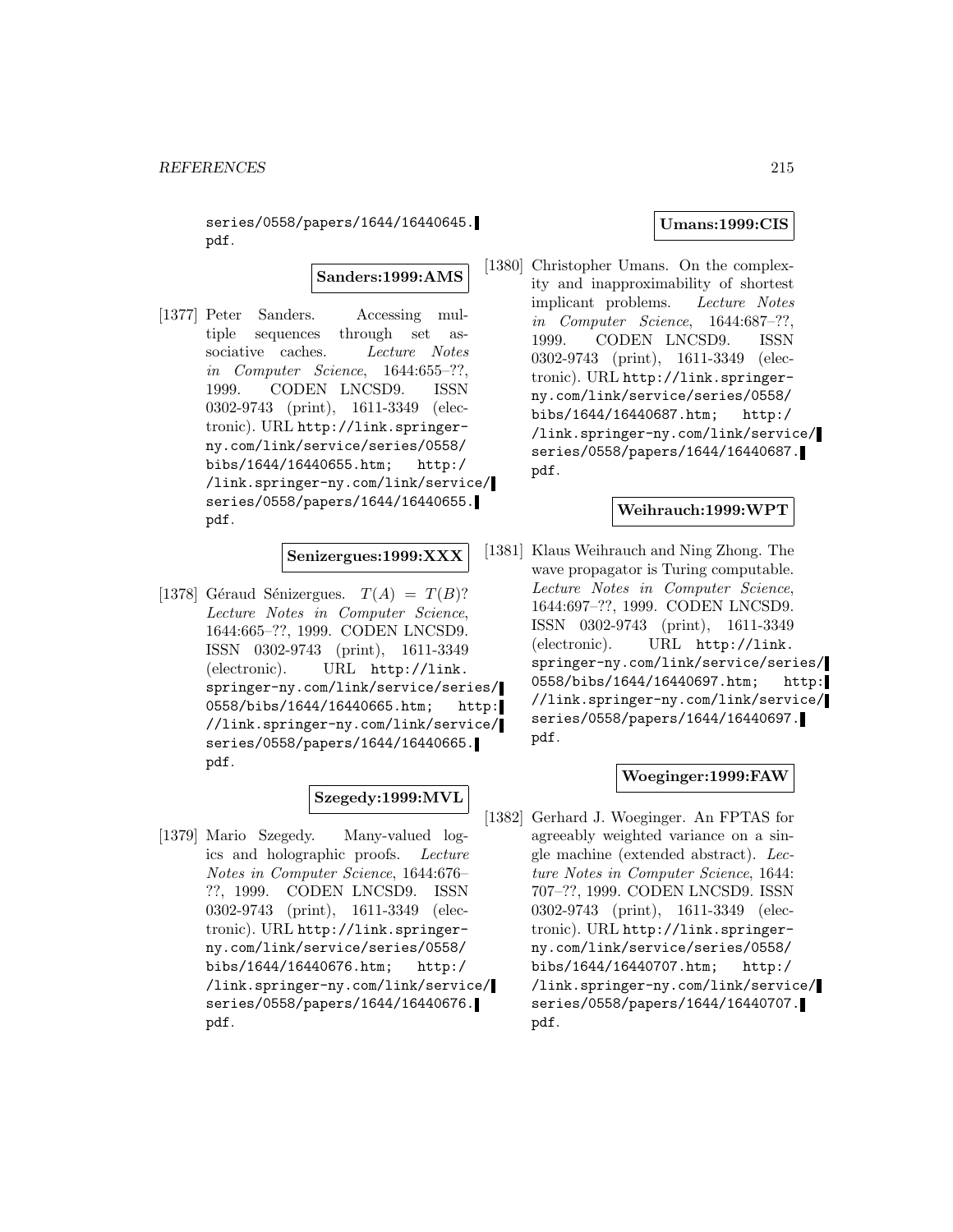## **Tiskin:1999:EBS**

[1383] A. Tiskin. Erratum: Bulk-synchronous parallel multiplication of Boolean matrices. Lecture Notes in Computer Science, 1644:717–??, 1999. CODEN LNCSD9. ISSN 0302-9743 (print), 1611-3349 (electronic). URL http:// link.springer-ny.com/link/service/ series/0558/bibs/1644/16440717. htm; http://link.springer-ny. com/link/service/series/0558/papers/ [1387] Yusuke Shibata, Masayuki Takeda, 1644/16440717.pdf. See [2].

#### **Anonymous:1999:AIi**

[1384] Anonymous. Author index. Lecture Notes in Computer Science, 1644:719– ??, 1999. CODEN LNCSD9. ISSN 0302-9743 (print), 1611-3349 (electronic). URL http://link.springerny.com/link/service/series/0558/ papers/1644/1644auth.pdf.

# **Kida:1999:SAP**

[1385] Takuya Kida, Masayuki Takeda, Ayumi Shinohara, and Setsuo Arikawa. Shift-and approach to pattern matching in LZW compressed text. Lecture Notes in Computer Science, 1645:1– ??, 1999. CODEN LNCSD9. ISSN 0302-9743 (print), 1611-3349 (electronic). URL http://link.springerny.com/link/service/series/0558/ bibs/1645/16450001.htm; http:/ /link.springer-ny.com/link/service/ series/0558/papers/1645/16450001. pdf.

#### **Navarro:1999:GPA**

[1386] Gonzalo Navarro and Mathieu Raffinot. A general practical approach to pattern matching over Ziv–Lempel compressed text. Lecture Notes

in Computer Science, 1645:14–??, 1999. CODEN LNCSD9. ISSN 0302-9743 (print), 1611-3349 (electronic). URL http://link.springerny.com/link/service/series/0558/ bibs/1645/16450014.htm; http:/ /link.springer-ny.com/link/service/ series/0558/papers/1645/16450014. pdf.

### **Shibata:1999:PMT**

Ayumi Shinohara, and Setsuo Arikawa. Pattern matching in text compressed by using antidictionaries. Lecture Notes in Computer Science, 1645:37– ??, 1999. CODEN LNCSD9. ISSN 0302-9743 (print), 1611-3349 (electronic). URL http://link.springerny.com/link/service/series/0558/ bibs/1645/16450037.htm; http:/ /link.springer-ny.com/link/service/ series/0558/papers/1645/16450037. pdf.

### **Liben-Nowell:1999:SSD**

[1388] David Liben-Nowell. On the structure of syntenic distance. Lecture Notes in Computer Science, 1645:50– ??, 1999. CODEN LNCSD9. ISSN 0302-9743 (print), 1611-3349 (electronic). URL http://link.springerny.com/link/service/series/0558/ bibs/1645/16450050.htm; http:/ /link.springer-ny.com/link/service/ series/0558/papers/1645/16450050. pdf.

### **Batzoglou:1999:PMR**

[1389] Serafim Batzoglou and Sorin Istrail. Physical mapping with repeated probes: The hypergraph superstring problem. Lecture Notes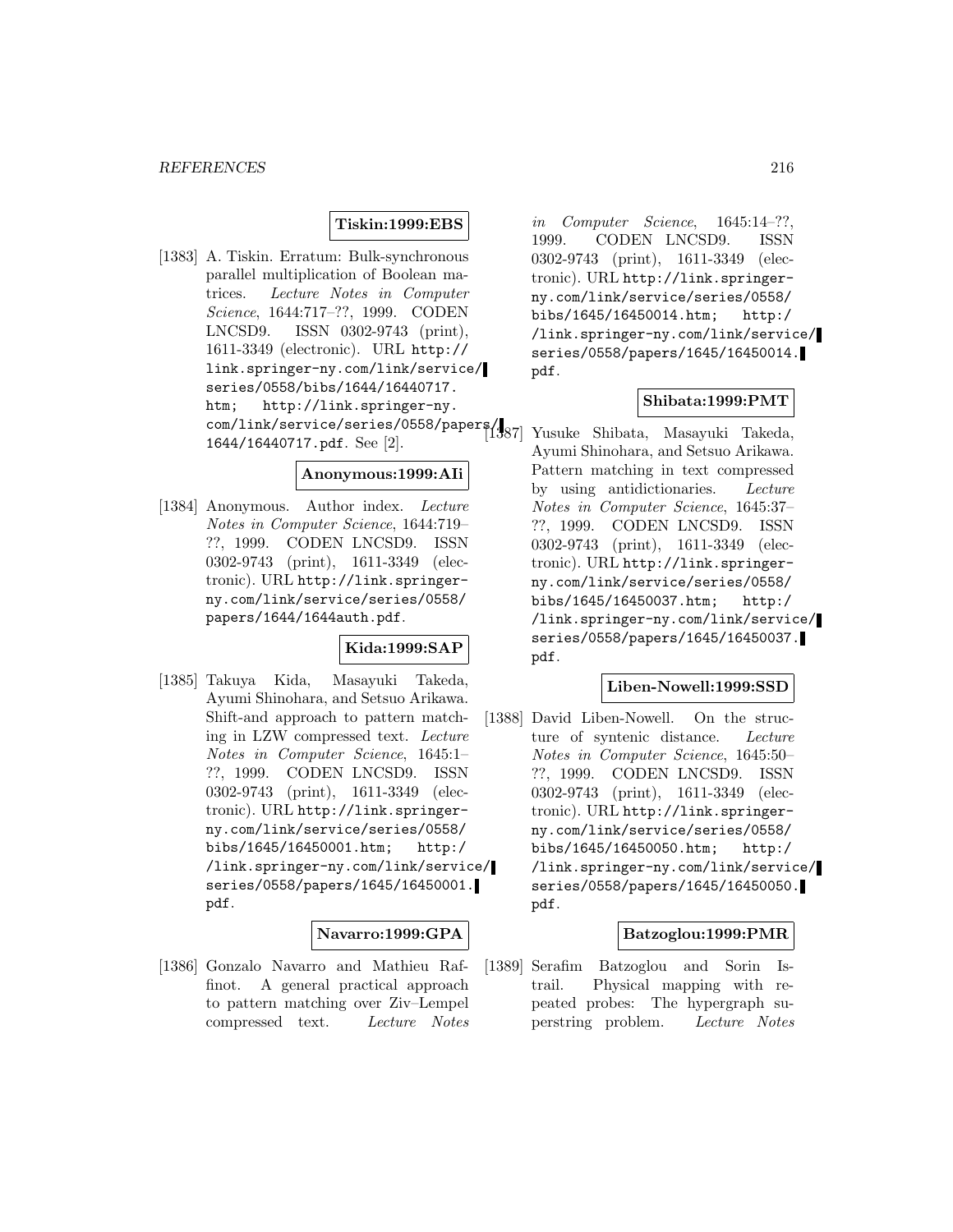in Computer Science, 1645:66–??, 1999. CODEN LNCSD9. ISSN 0302-9743 (print), 1611-3349 (electronic). URL http://link.springerny.com/link/service/series/0558/ bibs/1645/16450066.htm; http:/ /link.springer-ny.com/link/service/ series/0558/papers/1645/16450066. pdf.

## **El-Mabrouk:1999:HGR**

[1390] Nadia El-Mabrouk and David Sankoff. Hybridization and genome rearrangement. Lecture Notes in Computer Science, 1645:78–??, 1999. CODEN LNCSD9. ISSN 0302-9743 (print), 1611-3349 (electronic). URL http:// link.springer-ny.com/link/service/ series/0558/bibs/1645/16450078. htm; http://link.springer-ny. com/link/service/series/0558/papers/ 1645/16450078.pdf.

## **Ben-Dor:1999:CPS**

[1391] Amir Ben-Dor, Itsik Pe'er, Ron Shamir, and Roded Sharan. On the complexity of positional sequencing by hybridization. Lecture Notes in Computer Science, 1645:88–??, 1999. CODEN LNCSD9. ISSN 0302-9743 (print), 1611-3349 (electronic). URL http://link.springerny.com/link/service/series/0558/ bibs/1645/16450088.htm; http:/ /link.springer-ny.com/link/service/ series/0558/papers/1645/16450088. pdf.

# **Lancia:1999:GGS**

[1392] Giuseppe Lancia and R. Ravi. GESTALT: Genomic Steiner alignments. Lecture Notes in Computer Science, 1645:101–??, 1999. CODEN

LNCSD9. ISSN 0302-9743 (print), 1611-3349 (electronic). URL http:// link.springer-ny.com/link/service/ series/0558/bibs/1645/16450101. htm; http://link.springer-ny. com/link/service/series/0558/papers/ 1645/16450101.pdf.

## **Hirschberg:1999:BNS**

[1393] Daniel S. Hirschberg. Bounds on the number of string subsequences. Lecture Notes in Computer Science, 1645: 115–??, 1999. CODEN LNCSD9. ISSN 0302-9743 (print), 1611-3349 (electronic). URL http://link.springerny.com/link/service/series/0558/ bibs/1645/16450115.htm; http:/ /link.springer-ny.com/link/service/ series/0558/papers/1645/16450115. pdf.

## **Sim:1999:APS**

[1394] Jeong Seop Sim, Costas S. Iliopoulos, Kunsoo Park, and William F. Smyth. Approximate periods of strings. Lecture Notes in Computer Science, 1645: 123–??, 1999. CODEN LNCSD9. ISSN 0302-9743 (print), 1611-3349 (electronic). URL http://link.springerny.com/link/service/series/0558/ bibs/1645/16450123.htm; http:/ /link.springer-ny.com/link/service/ series/0558/papers/1645/16450123. pdf.

## **Brodal:1999:FMP**

[1395] Gerth Stølting Brodal, Rune B. Lyngsø, Christian N. S. Pedersen, and Jens Stoye. Finding maximal pairs with bounded gap. Lecture Notes in Computer Science, 1645:134– ??, 1999. CODEN LNCSD9. ISSN 0302-9743 (print), 1611-3349 (elec-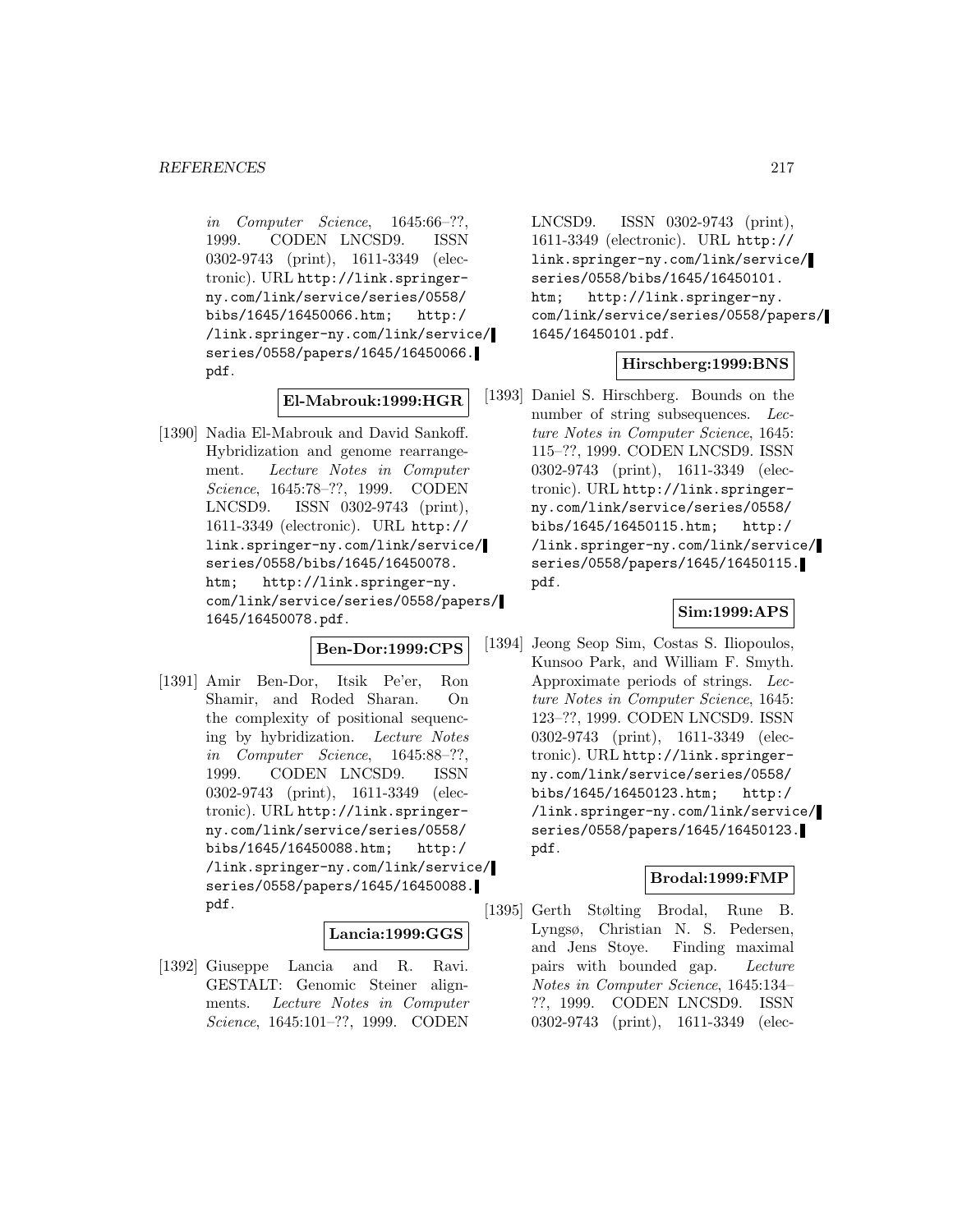tronic). URL http://link.springerny.com/link/service/series/0558/ bibs/1645/16450134.htm; http:/ /link.springer-ny.com/link/service/ series/0558/papers/1645/16450134. pdf.

## **Yakoo:1999:DDS**

[1396] H. Yakoo. A dynamic data structure for reverse lexicographically sorted prefixes. Lecture Notes in Computer Science, 1645:150–??, 1999. CODEN LNCSD9. ISSN 0302-9743 (print), 1611-3349 (electronic).

## **Yokoo:1999:DDS**

[1397] Hidetoshi Yokoo. A dynamic data structure for reverse lexicographically sorted prefixes. Lecture Notes in Computer Science, 1645:150–??, 1999. CODEN LNCSD9. ISSN 0302-9743 (print), 1611-3349 (electronic). URL http://link.springerny.com/link/service/series/0558/ bibs/1645/16450150.htm; http:/ /link.springer-ny.com/link/service/1401] series/0558/papers/1645/16450150. pdf.

#### **Navarro:1999:NIM**

[1398] Gonzalo Navarro and Ricardo Baeza-Yates. A new indexing method for approximate string matching. Lecture Notes in Computer Science, 1645:163– ??, 1999. CODEN LNCSD9. ISSN 0302-9743 (print), 1611-3349 (electronic). URL http://link.springerny.com/link/service/series/0558/ bibs/1645/16450163.htm; http:/ /link.springer-ny.com/link/service/ pdf.

### **Karhumaeki:1999:CSI**

[1399] J. Karhumaeki, W. Plandowski, and W. Rytter. The compression of subsegments of images described by finite automata. Lecture Notes in Computer Science, 1645:186–??, 1999. CODEN LNCSD9. ISSN 0302-9743 (print), 1611-3349 (electronic).

## **Karhumaki:1999:CSI**

[1400] Juhani Karhumäki, Wojciech Plandowski, and Wojciech Rytter. The compression of subsegments of images described by finite automata. Lecture Notes in Computer Science, 1645:186– ??, 1999. CODEN LNCSD9. ISSN 0302-9743 (print), 1611-3349 (electronic). URL http://link.springerny.com/link/service/series/0558/ bibs/1645/16450186.htm; http:/ /link.springer-ny.com/link/service/ series/0558/papers/1645/16450186. pdf.

#### **Ristov:1999:ZLC**

Strahil Ristov and Eric Laporte. Ziv lempel compression of huge natural language data tries using suffix arrays. Lecture Notes in Computer Science, 1645:196–??, 1999. CODEN LNCSD9. ISSN 0302-9743 (print), 1611-3349 (electronic). URL http://link.springerny.com/link/service/series/0558/ bibs/1645/16450196.htm; http:/ /link.springer-ny.com/link/service/ series/0558/papers/1645/16450196. pdf.

## **Akutsu:1999:MSE**

series/0558/papers/1645/16450163. [1402] Tatsuya Akutsu, Kyotetsu Kanaya, Akira Ohyama, and Asao Fujiyama.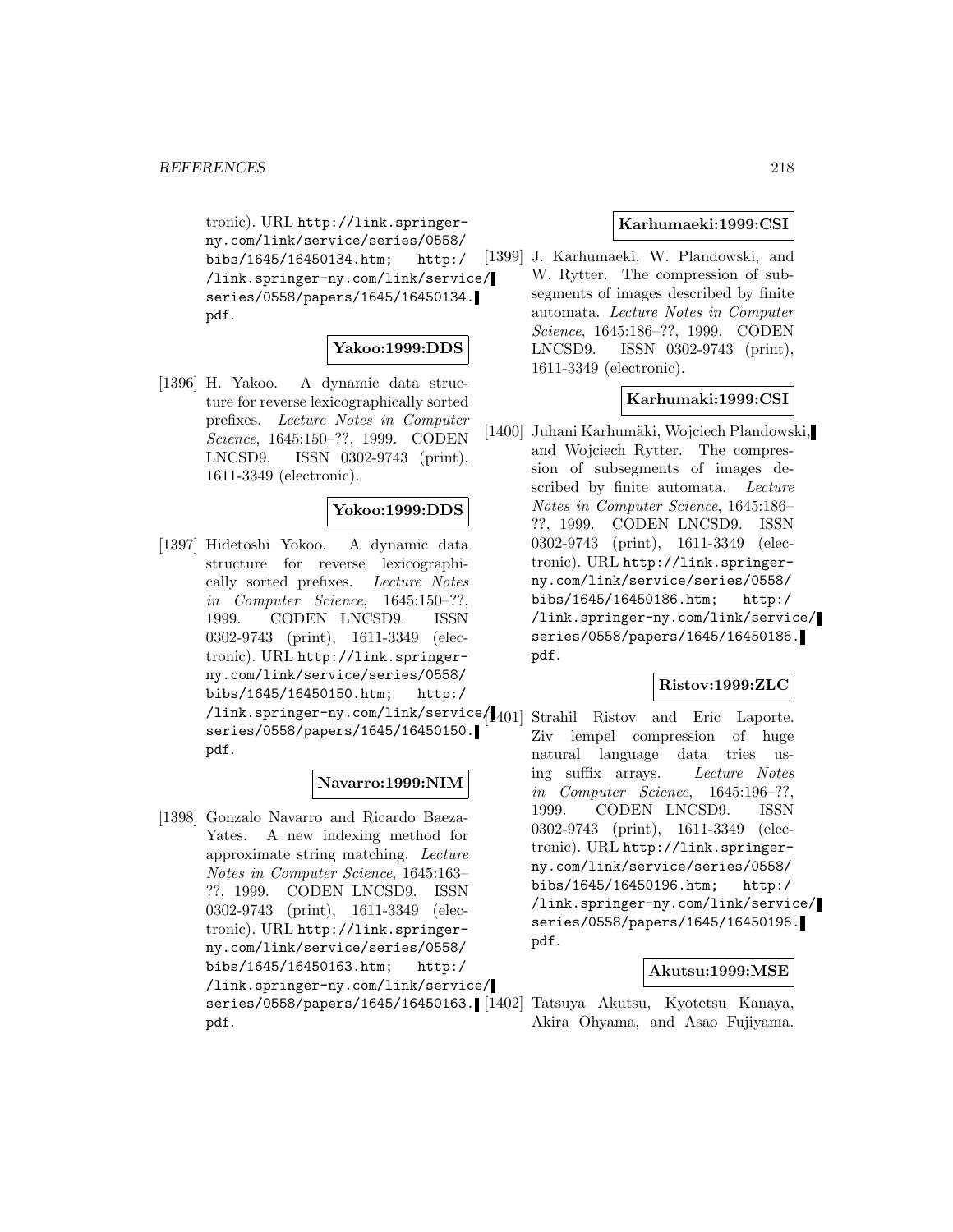Matching of spots in 2D electrophoresis images. point matching under nonuniform distortions. Lecture Notes in Computer Science, 1645:212–??, 1999. CODEN LNCSD9. ISSN 0302-9743 (print), 1611-3349 (electronic). URL http://link.springerny.com/link/service/series/0558/ bibs/1645/16450212.htm; http:/ /link.springer-ny.com/link/service/ series/0558/papers/1645/16450212. pdf.

# **Wenk:1999:AED**

[1403] Carola Wenk. Applying an edit distance to the matching of tree ring sequences in dendrochronology. Lecture Notes in Computer Science, 1645:223– ??, 1999. CODEN LNCSD9. ISSN 0302-9743 (print), 1611-3349 (electronic). URL http://link.springerny.com/link/service/series/0558/ bibs/1645/16450223.htm; http:/ /link.springer-ny.com/link/service/ [1407] Patricia A. Evans. Finding common series/0558/papers/1645/16450223. pdf.

## **Navarro:1999:FMD**

[1404] Gonzalo Navarro and Ricardo Baeza-Yates. Fast multi-dimensional approximate pattern matching. Lecture Notes in Computer Science, 1645:243– ??, 1999. CODEN LNCSD9. ISSN 0302-9743 (print), 1611-3349 (electronic). URL http://link.springerny.com/link/service/series/0558/ bibs/1645/16450243.htm; http:/ /link.springer-ny.com/link/service/ series/0558/papers/1645/16450243. pdf.

## **Wang:1999:FCR**

[1405] Zhuozhi Wang and Kaizhong Zhang.

Finding common RNA secondary structures from RNA sequences. Lecture Notes in Computer Science, 1645: 258–??, 1999. CODEN LNCSD9. ISSN 0302-9743 (print), 1611-3349 (electronic). URL http://link.springerny.com/link/service/series/0558/ bibs/1645/16450258.htm; http:/ /link.springer-ny.com/link/service/ series/0558/papers/1645/16450258. pdf.

## **Zhuozhi:1999:FCR**

[1406] W. Zhuozhi and Z. Kaizhong. Finding common RNA secondary structures from RNA sequences. Lecture Notes in Computer Science, 1645:258–??, 1999. CODEN LNCSD9. ISSN 0302-9743 (print), 1611-3349 (electronic).

## **Evans:1999:FCS**

subsequences with arcs and pseudoknots. Lecture Notes in Computer Science, 1645:270–??, 1999. CODEN LNCSD9. ISSN 0302-9743 (print), 1611-3349 (electronic). URL http:// link.springer-ny.com/link/service/ series/0558/bibs/1645/16450270. htm; http://link.springer-ny. com/link/service/series/0558/papers/ 1645/16450270.pdf.

#### **Kaizhong:1999:CSB**

Z. Kaizhong, W. Lusheng, and M. Bin. Computing similarity between RNA structures. Lecture Notes in Computer Science, 1645:281–??, 1999. CODEN LNCSD9. ISSN 0302-9743 (print), 1611-3349 (electronic).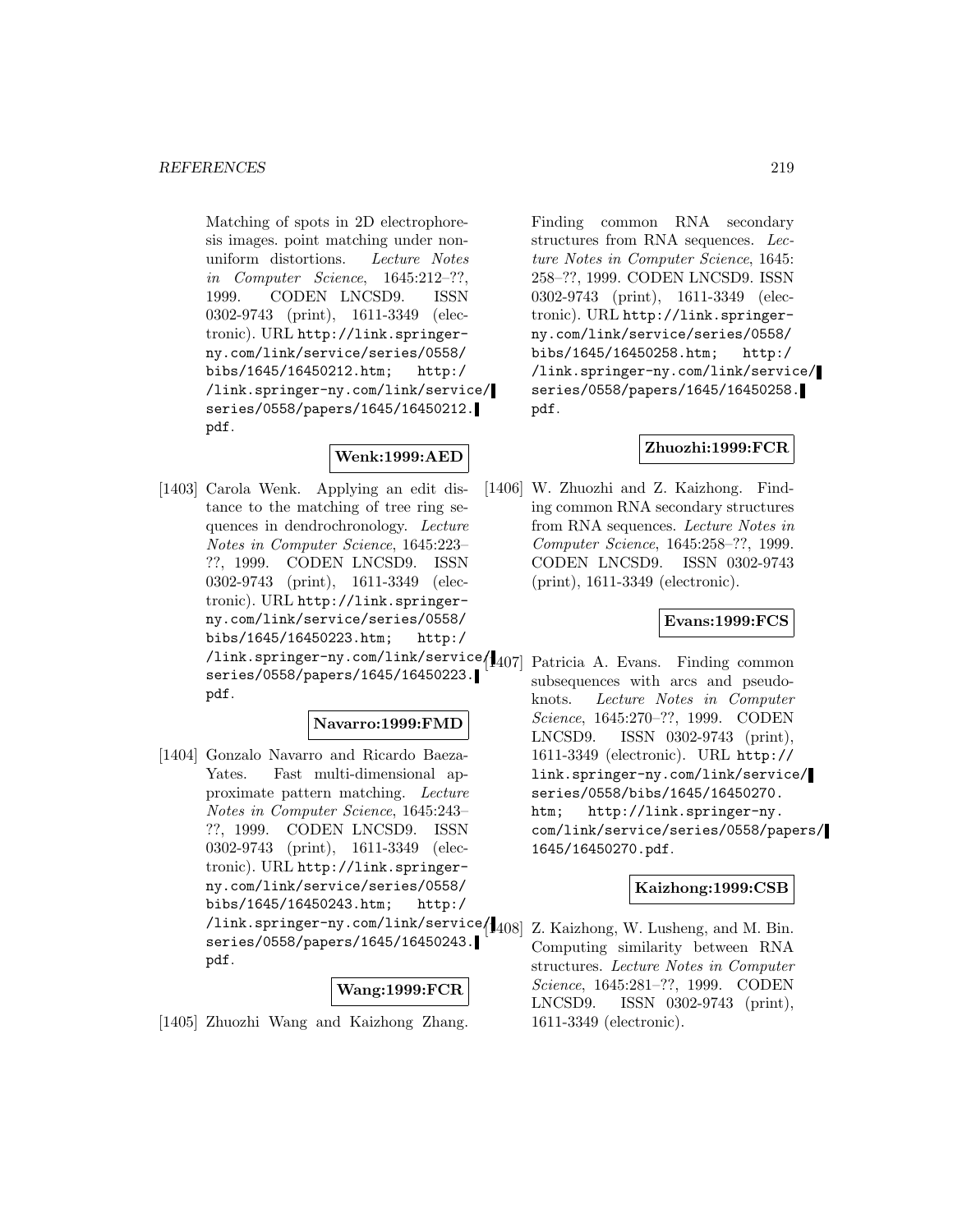## **Zhang:1999:CSB**

[1409] Kaizhong Zhang, Lusheng Wang, and Bin Ma. Computing similarity between RNA structures. Lecture Notes in Computer Science, 1645:281–??, 1999. CODEN LNCSD9. ISSN 0302-9743 (print), 1611-3349 (electronic). URL http://link.springerny.com/link/service/series/0558/ bibs/1645/16450281.htm; http:/ /link.springer-ny.com/link/service/ series/0558/papers/1645/16450281. pdf.

# **Jennings:1999:AOSb**

[1410] N. R. Jennings. Agent-oriented software engineering. Lecture Notes in Computer Science, 1647:1–7, 1999. CODEN LNCSD9. ISSN 0302-9743 (print), 1611-3349 (electronic).

### **Herlea:1999:SBR**

[1411] D. E. Herlea, C. M. Jonker, J. Treur, and N. J. E. Wijngaards. Specification of behavioural requirements within compositional multi-agent system design. Lecture Notes in Computer Science, 1647:8–27, 1999. CODEN LNCSD9. ISSN 0302-9743 (print), 1611-3349 (electronic).

#### **Barber:1999:AOD**

[1412] K. S. Barber, T. H. Liu, and D. C. Han. Agent-oriented design. Lecture Notes in Computer Science, 1647:28– 40, 1999. CODEN LNCSD9. ISSN 0302-9743 (print), 1611-3349 (electronic).

#### **Charlton:1999:DPM**

[1413] P. Charlton and E. Mamdani. A developer's perspective on mult-agent system design. Lecture Notes in Computer

Science, 1647:41–51, 1999. CODEN LNCSD9. ISSN 0302-9743 (print), 1611-3349 (electronic).

## **Bergenti:1999:DER**

[1414] F. Bergenti and A. Poggi. A development environment for the realization of open and scalable multi-agent systems. Lecture Notes in Computer Science, 1647:52–62, 1999. CODEN LNCSD9. ISSN 0302-9743 (print), 1611-3349 (electronic).

### **Botti:1999:MAH**

[1415] V. Botti, C. Carrascosa, V. Julian, and J. Soler. Modelling agents in hard realtime environments. Lecture Notes in Computer Science, 1647:63–76, 1999. CODEN LNCSD9. ISSN 0302-9743 (print), 1611-3349 (electronic).

#### **Cremonini:1999:MAS**

[1416] M. Cremonini, A. Omicini, and F. Zambonelli. Multi-agent systems on the Internet. extending the scope of coordination towards security and topology. Lecture Notes in Computer Science, 1647:77–88, 1999. CODEN LNCSD9. ISSN 0302-9743 (print), 1611-3349 (electronic).

### **ElFallah-Seghrouchni:1999:PEM**

[1417] Amal El Fallah-Seghrouchni, S. Haddad, and H. Mazouzi. Protocol engineering for multi-agent interaction. Lecture Notes in Computer Science, 1647:89–101, 1999. CODEN LNCSD9. ISSN 0302-9743 (print), 1611-3349 (electronic).

## **Pitt:1999:DAC**

[1418] J. Pitt and A. Mamdani. Designing agent communication languages for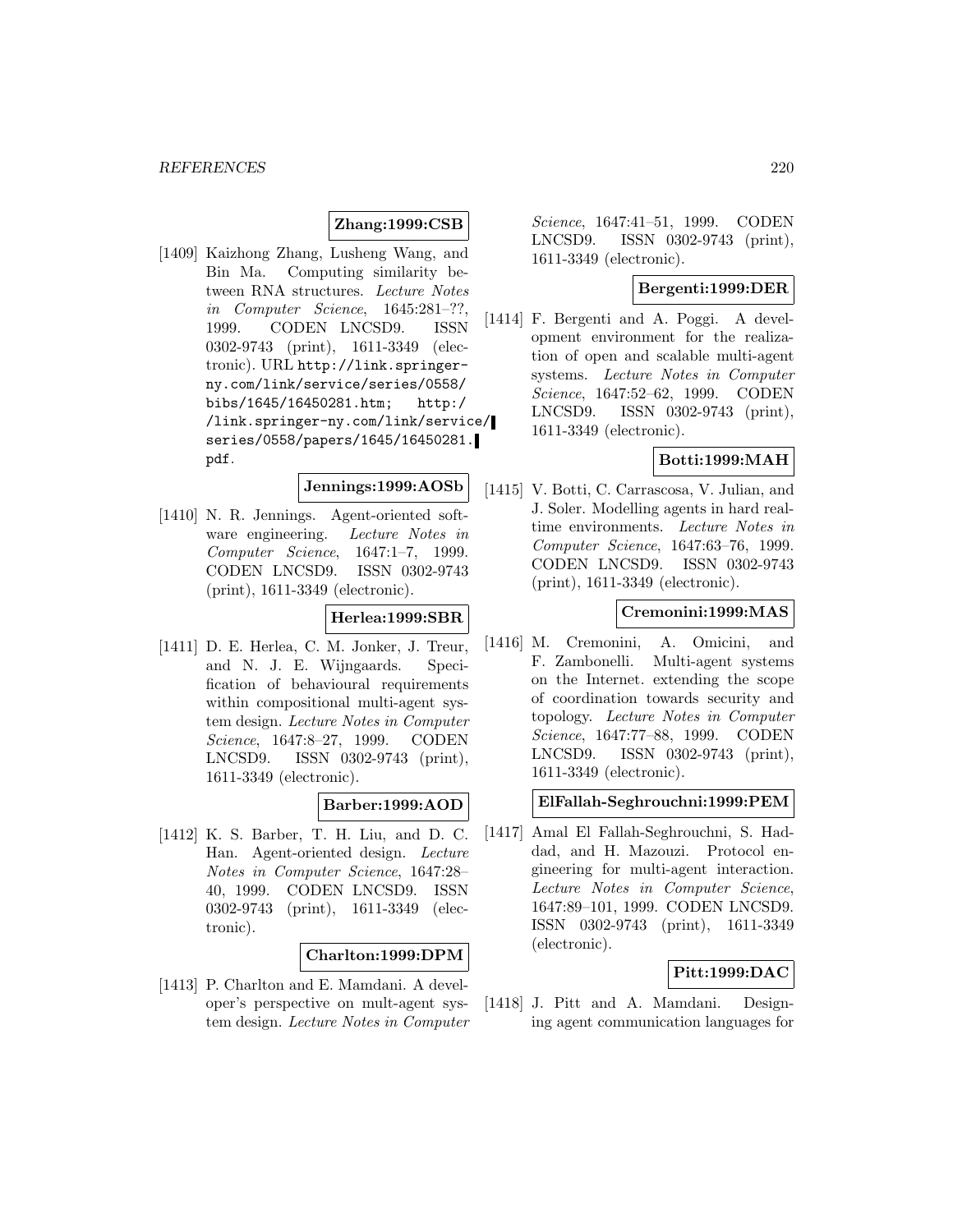multi-agent systems. Lecture Notes in Computer Science, 1647:102–114, 1999. CODEN LNCSD9. ISSN 0302-9743 (print), 1611-3349 (electronic).

## **Carron:1999:TAC**

[1419] T. Carron, H. Proton, and O. Boissier. A temporal agent communication language for dynamic multi-agent systems. Lecture Notes in Computer Science, 1647:115–127, 1999. CODEN LNCSD9. ISSN 0302-9743 (print), 1611-3349 (electronic).

## **Amandi:1999:MPL**

[1420] A. Amandi, A. Zunino, and R. Iturregui. Multi-paradigm languages supporting multi-agent development. Lecture Notes in Computer Science, 1647: 128–139, 1999. CODEN LNCSD9. ISSN 0302-9743 (print), 1611-3349 (electronic).

## **Schroeder:1999:EAF**

[1421] M. Schroeder. An efficient argumentation framework for negotiating autonomous agents. Lecture Notes in Computer Science, 1647:140–149, 1999. CODEN LNCSD9. ISSN 0302-9743 (print), 1611-3349 (electronic).

## **Barbuceanu:1999:NSP**

[1422] M. Barbuceanu. Negotiating service provisioning. Lecture Notes in Computer Science, 1647:150–161, 1999. CODEN LNCSD9. ISSN 0302-9743 (print), 1611-3349 (electronic).

## **Griffiths:1999:CPS**

[1423] N. Griffiths and M. Luck. Cooperative plan selection through trust. Lecture Notes in Computer Science, 1647:162– 174, 1999. CODEN LNCSD9. ISSN

0302-9743 (print), 1611-3349 (electronic).

## **David:1999:ESR**

[1424] N. David, J. S. Sichman, and H. Coelho. Extending social reasoning to cope with multiple partner coalitions. Lecture Notes in Computer Science, 1647:175–187, 1999. CODEN LNCSD9. ISSN 0302-9743 (print), 1611-3349 (electronic).

## **Castelfranchi:1999:BMA**

[1425] C. Castelfranchi and R. Falcone. Basic mental attitudes of a collaborating agent: Cognitive primitives for MAS. Lecture Notes in Computer Science, 1647:188–209, 1999. CODEN LNCSD9. ISSN 0302-9743 (print), 1611-3349 (electronic).

## **Moreno:1999:SS**

[1426] A. Moreno, U. Cortes, and T. Sales. Subjective situations. Lecture Notes in Computer Science, 1647:210–220, 1999. CODEN LNCSD9. ISSN 0302-9743 (print), 1611-3349 (electronic).

## **Jonker:1999:FAM**

[1427] C. M. Jonker and J. Treur. Formal analysis of models for the dynamics of trust based on experiences. Lecture Notes in Computer Science, 1647:221– 232, 1999. CODEN LNCSD9. ISSN 0302-9743 (print), 1611-3349 (electronic).

## **Daswani:1999:EEC**

[1428] Neil Daswani and Dan Boneh. Experimenting with electronic commerce on the PalmPilot. Lecture Notes in Computer Science, 1648:1– 16, 1999. CODEN LNCSD9. ISSN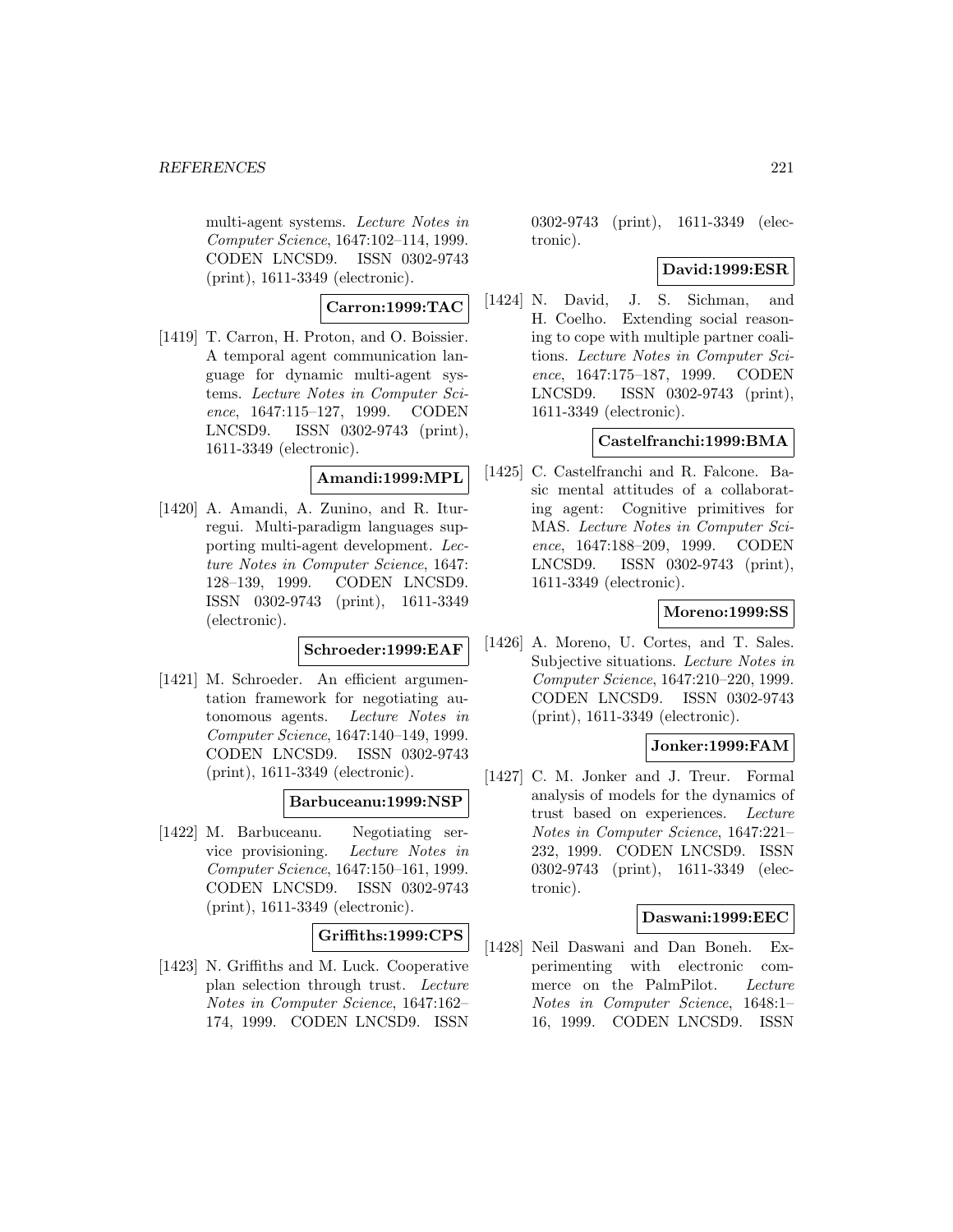0302-9743 (print), 1611-3349 (electronic). URL http://link.springerny.com/link/service/series/0558/ bibs/1648/16480001.htm; http:/ /link.springer-ny.com/link/service/ series/0558/papers/1648/16480001. pdf.

# **Krawczyk:1999:BCC**

[1429] Hugo Krawczyk. Blinding of credit card numbers in the SET protocol. Lecture Notes in Computer Science, 1648:17– 28, 1999. CODEN LNCSD9. ISSN 0302-9743 (print), 1611-3349 (electronic). URL http://link.springerny.com/link/service/series/0558/ bibs/1648/16480017.htm; http:/ /link.springer-ny.com/link/service/ series/0558/papers/1648/16480017. pdf.

### **Juels:1999:TTS**

[1430] Ari Juels. Trustee tokens: Simple and practical anonymous digital coin tracing. Lecture Notes in Computer Science, 1648:29–45, 1999. CODEN LNCSD9. ISSN 0302-9743 (print), 1611-3349 (electronic). URL http://link.springerny.com/link/service/series/0558/ bibs/1648/16480029.htm; http:/ /link.springer-ny.com/link/service/ series/0558/papers/1648/16480029. pdf.

## **Sander:1999:FCN**

[1431] Tomas Sander and Amnon Ta-Shma. Flow control: A new approach for anonymity control in electronic cash systems. Lecture Notes in Computer Science, 1648:46–61, 1999. CODEN LNCSD9. ISSN 0302-9743 (print), 1611-3349 (elec-

tronic). URL http://link.springerny.com/link/service/series/0558/ bibs/1648/16480046.htm; http:/ /link.springer-ny.com/link/service/ series/0558/papers/1648/16480046. pdf.

## **Yacobi:1999:RMC**

[1432] Yacov Yacobi. Risk management for E-cash systems with partial real-time audit. Lecture Notes in Computer Science, 1648:62–71, 1999. CODEN LNCSD9. ISSN 0302-9743 (print), 1611-3349 (electronic). URL http://link.springerny.com/link/service/series/0558/ bibs/1648/16480062.htm; http:/ /link.springer-ny.com/link/service/ series/0558/papers/1648/16480062. pdf.

## **Ezawa:1999:AEC**

[1433] Kazuo J. Ezawa, Gregory Napiorkowski, and Mariusz Kossarski. Assessment of effectiveness of counterfeit transaction detection systems for smart card based electronic cash. Lecture Notes in Computer Science, 1648:72– 85, 1999. CODEN LNCSD9. ISSN 0302-9743 (print), 1611-3349 (electronic). URL http://link.springerny.com/link/service/series/0558/ bibs/1648/16480072.htm; http:/ /link.springer-ny.com/link/service/ series/0558/papers/1648/16480072. pdf.

## **Kohlas:1999:RAP**

[1434] Reto Kohlas and Ueli Maurer. Reasoning about public-key certification: On bindings between entities and public keys. Lecture Notes in Computer Science, 1648:86–103,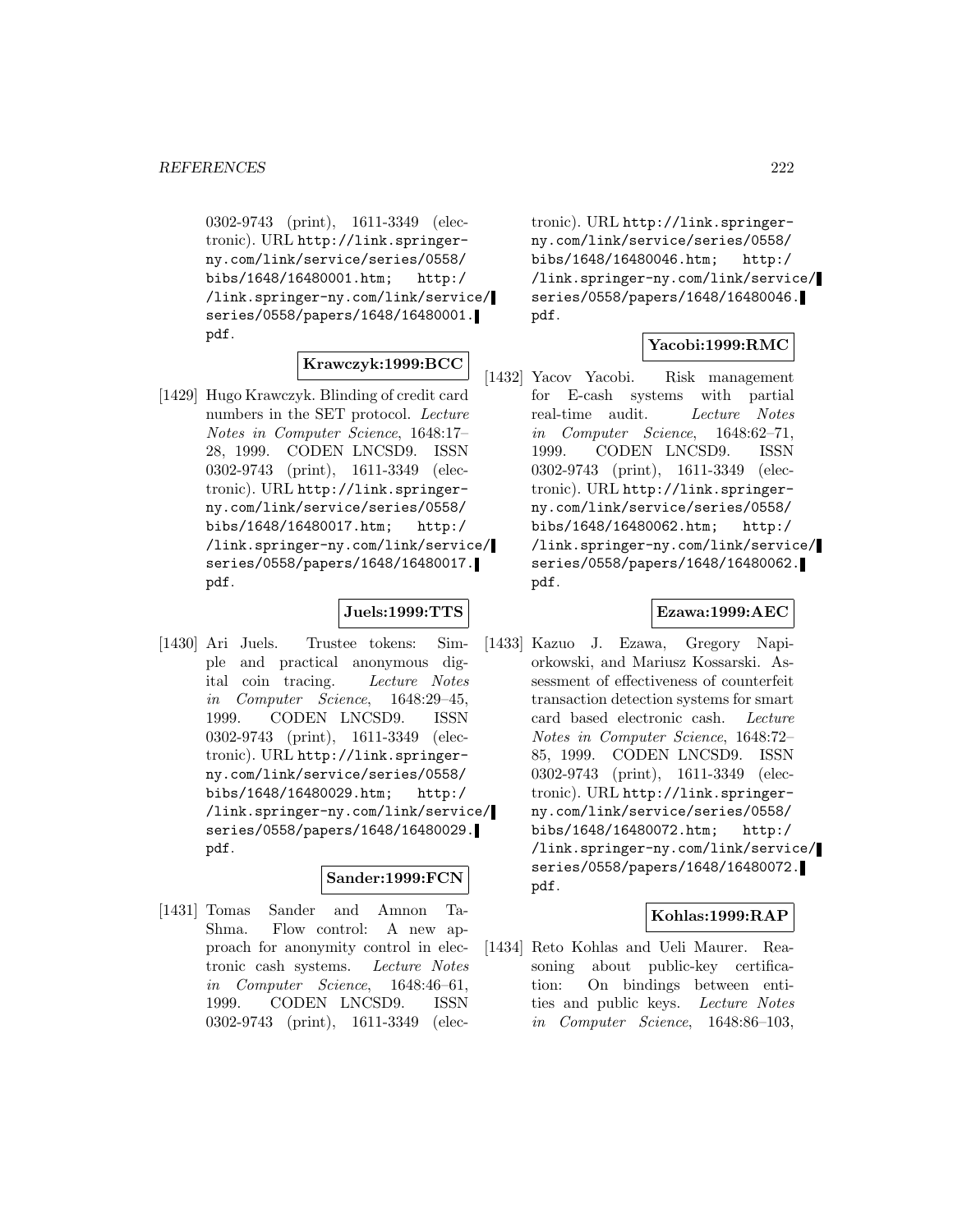1999. CODEN LNCSD9. ISSN 0302-9743 (print), 1611-3349 (electronic). URL http://link.springerny.com/link/service/series/0558/ bibs/1648/16480086.htm; http:/ /link.springer-ny.com/link/service/ series/0558/papers/1648/16480086. pdf.

# **Fox:1999:OCS**

[1435] Barbara Fox and Brian LaMacchia. Online certificate status checking in financial transactions: The case for re-issuance. Lecture Notes in Computer Science, 1648:104–117, 1999. CODEN LNCSD9. ISSN 0302-9743 (print), 1611-3349 (electronic). URL http://link.springerny.com/link/service/series/0558/ bibs/1648/16480104.htm; http:/ /link.springer-ny.com/link/service/ series/0558/papers/1648/16480104. pdf.

# **Shamir:1999:PSS**

[1436] Adi Shamir and Nicko van Someren. Playing "hide and seek" with stored keys. Lecture Notes in Computer Science, 1648:118–124, 1999. CODEN LNCSD9. ISSN 0302-9743 (print), 1611-3349 (electronic). URL http:// link.springer-ny.com/link/service/ series/0558/bibs/1648/16480118. htm; http://link.springer-ny. com/link/service/series/0558/papers/ 1648/16480118.pdf.

## **Breitbach:1999:CCM**

[1437] Markus Breitbach and Hideki Imai. On channel capacity and modulation of watermarks in digital still images. Lecture Notes in Computer Science, 1648:125–139,

1999. CODEN LNCSD9. ISSN 0302-9743 (print), 1611-3349 (electronic). URL http://link.springerny.com/link/service/series/0558/ bibs/1648/16480125.htm; http:/ /link.springer-ny.com/link/service/ series/0558/papers/1648/16480125. pdf.

## **Abdalla:1999:TMB**

[1438] Michel Abdalla, Yuval Shavitt, and Avishai Wool. Towards making broadcast encryption practical. Lecture Notes in Computer Science, 1648:140– 157, 1999. CODEN LNCSD9. ISSN 0302-9743 (print), 1611-3349 (electronic). URL http://link.springerny.com/link/service/series/0558/ bibs/1648/16480140.htm; http:/ /link.springer-ny.com/link/service/ series/0558/papers/1648/16480140. pdf.

# **Kravitz:1999:CAC**

[1439] David W. Kravitz and David M. Goldschlag. Conditional access concepts and principles. Lecture Notes in Computer Science, 1648:158–172, 1999. CODEN LNCSD9. ISSN 0302-9743 (print), 1611-3349 (electronic). URL http://link.springerny.com/link/service/series/0558/ bibs/1648/16480158.htm; http:/ /link.springer-ny.com/link/service/ series/0558/papers/1648/16480158. pdf.

## **Callas:1999:FUI**

[1440] Jon Callas, Joan Feigenbaum, David Goldschlag, and Erin Sawyer. Fair use, intellectual property, and the information economy (panel session summary). Lecture Notes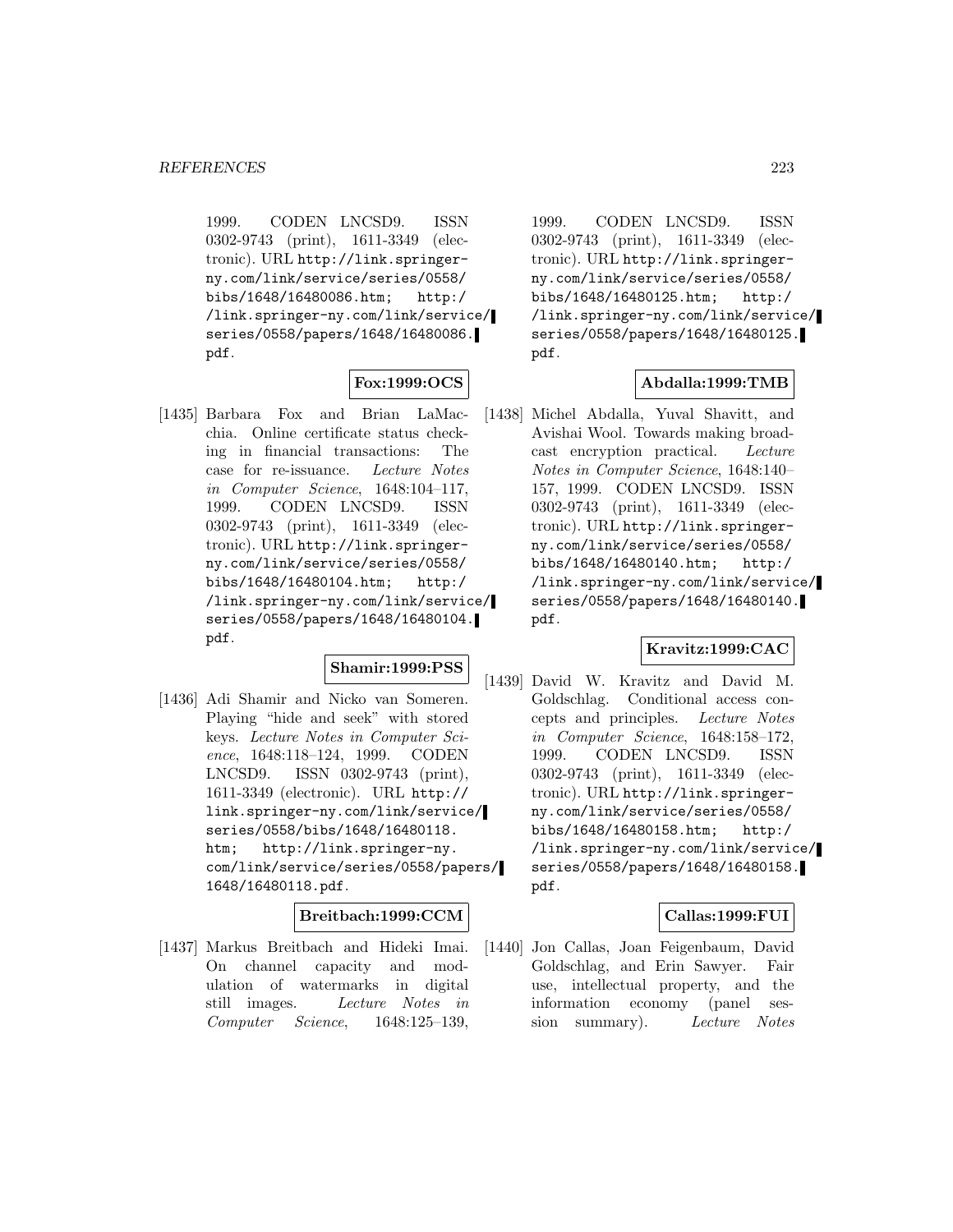in Computer Science, 1648:173–183, 1999. CODEN LNCSD9. ISSN 0302-9743 (print), 1611-3349 (electronic). URL http://link.springerny.com/link/service/series/0558/ bibs/1648/16480173.htm; http:/ /link.springer-ny.com/link/service/ series/0558/papers/1648/16480173. pdf.

## **Schechter:1999:AAM**

[1441] Stuart Schechter, Todd Parnell, and Alexander Hartemink. Anonymous authentication of membership in dynamic groups. Lecture Notes in Computer Science, 1648:184–195, 1999. CODEN LNCSD9. ISSN 0302-9743 (print), 1611-3349 (electronic). URL http://link.springerny.com/link/service/series/0558/ bibs/1648/16480184.htm; http:/ /link.springer-ny.com/link/service/ series/0558/papers/1648/16480184. pdf.

#### **Ateniese:1999:SOI**

[1442] Giuseppe Ateniese and Gene Tsudik. Some open issues and new directions in group signatures. Lecture Notes in Computer Science, 1648:196–211, 1999. CODEN LNCSD9. ISSN 0302-9743 (print), 1611-3349 (electronic). URL http://link.springerny.com/link/service/series/0558/ bibs/1648/16480196.htm; http:/ /link.springer-ny.com/link/service/ series/0558/papers/1648/16480196. pdf.

## **MacKenzie:1999:AIH**

[1443] Philip MacKenzie and Jeffrey Sorensen. Anonymous investing: Hiding the identities of stockholders. Lecture Notes

in Computer Science, 1648:212–229, 1999. CODEN LNCSD9. ISSN 0302-9743 (print), 1611-3349 (electronic). URL http://link.springerny.com/link/service/series/0558/ bibs/1648/16480212.htm; http:/ /link.springer-ny.com/link/service/ series/0558/papers/1648/16480212. pdf.

## **Stubblebine:1999:FLA**

[1444] Stuart G. Stubblebine and Paul F. Syverson. Fair on-line auctions without special trusted parties. Lecture Notes in Computer Science, 1648:230– 240, 1999. CODEN LNCSD9. ISSN 0302-9743 (print), 1611-3349 (electronic). URL http://link.springerny.com/link/service/series/0558/ bibs/1648/16480230.htm; http:/ /link.springer-ny.com/link/service/ series/0558/papers/1648/16480230. pdf.

## **Frankel:1999:CRA**

[1445] Yair Frankel and Moti Yung. Cryptosystems robust against "dynamic faults" meet enterprise needs for organizational "change control". Lecture Notes in Computer Science, 1648:241– 252, 1999. CODEN LNCSD9. ISSN 0302-9743 (print), 1611-3349 (electronic). URL http://link.springerny.com/link/service/series/0558/ bibs/1648/16480241.htm; http:/ /link.springer-ny.com/link/service/ series/0558/papers/1648/16480241. pdf.

## **Jakobsson:1999:IMI**

[1446] Markus Jakobsson and Joy Müller. Improved magic ink signatures using hints. Lecture Notes in Computer Sci-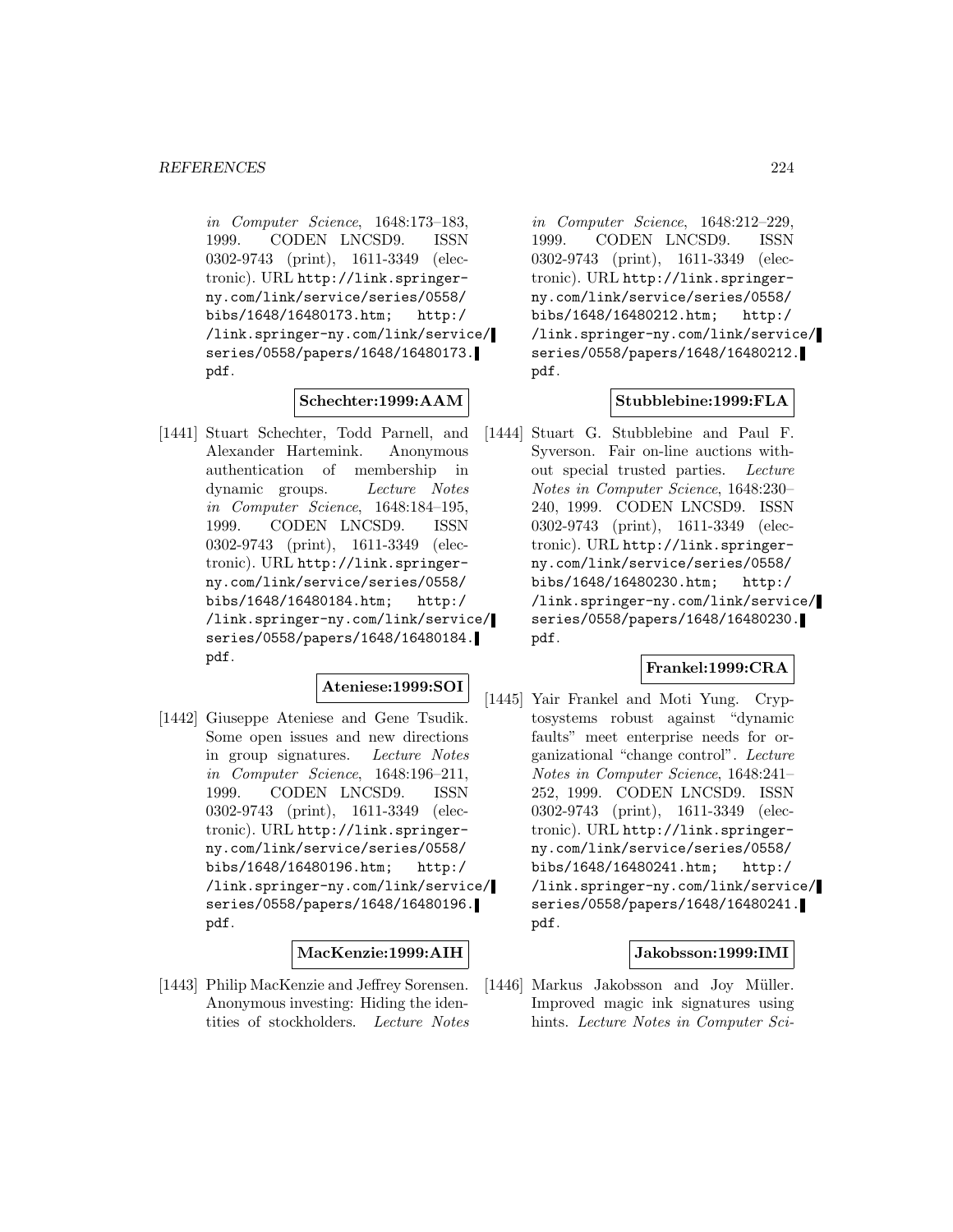ence, 1648:253–267, 1999. CODEN LNCSD9. ISSN 0302-9743 (print), 1611-3349 (electronic). URL http:// link.springer-ny.com/link/service/ series/0558/bibs/1648/16480253. htm; http://link.springer-ny. com/link/service/series/0558/papers/ 1648/16480253.pdf.

## **Ullman:1999:SAD**

[1447] J. D. Ullman. Some advances in datamining techniques. Lecture Notes in Computer Science, 1649:1–??, 1999. CODEN LNCSD9. ISSN 0302-9743 (print), 1611-3349 (electronic).

# **Bar-Yossef:1999:QST**

[1448] Z. Bar-Yossef, Y. Kanza, Y. Kogan, and W. Nutt. Querying semantically tagged documents on the World-WideWeb. Lecture Notes in Computer Science, 1649:2–??, 1999. CODEN LNCSD9. ISSN 0302-9743 (print), 1611-3349 (electronic).

## **Konopnicki:1999:WEQ**

[1449] D. Konopnicki and O. Shmueli. WWW exploration queries. Lecture Notes in Computer Science, 1649:20–??, 1999. CODEN LNCSD9. ISSN 0302-9743 (print), 1611-3349 (electronic).

## **Shoval:1999:SFM**

[1450] P. Shoval, B. Shapira, and U. Hanani. Strategies for filtering E-mail messages combining content-based and sociological filtering with user-stereotypes. Lecture Notes in Computer Science, 1649: 40–??, 1999. CODEN LNCSD9. ISSN 0302-9743 (print), 1611-3349 (electronic).

# **Oliveira:1999:IQE**

[1451] C. Oliveira, L. G. V. Resende, and R. Lehmann. Interactive query expansion in a meta-search engine. Lecture Notes in Computer Science, 1649:50– ??, 1999. CODEN LNCSD9. ISSN 0302-9743 (print), 1611-3349 (electronic).

## **Henrich:1999:OQC**

[1452] A. Henrich and S. Jamin. On the optimization of queries containing regular path expressions. Lecture Notes in Computer Science, 1649:58–??, 1999. CODEN LNCSD9. ISSN 0302-9743 (print), 1611-3349 (electronic).

### **Baumann:1999:DAA**

[1453] P. Baumann. A database array algebra for spatio-temporal data and beyond. Lecture Notes in Computer Science, 1649:76–??, 1999. CODEN LNCSD9. ISSN 0302-9743 (print), 1611-3349 (electronic).

## **Sapir:1999:DRT**

[1454] A. Sapir and E. Gudes. Dynamic relationships and their propagation and concurrency semantics in objectoriented databases. Lecture Notes in Computer Science, 1649:94–??, 1999. CODEN LNCSD9. ISSN 0302-9743 (print), 1611-3349 (electronic).

### **Wolfson:1999:TMO**

[1455] O. Wolfson, P. Sistla, B. Xu, and J. Zhou. Tracking moving objects using database technology in DOMINO. Lecture Notes in Computer Science, 1649: 112–??, 1999. CODEN LNCSD9. ISSN 0302-9743 (print), 1611-3349 (electronic).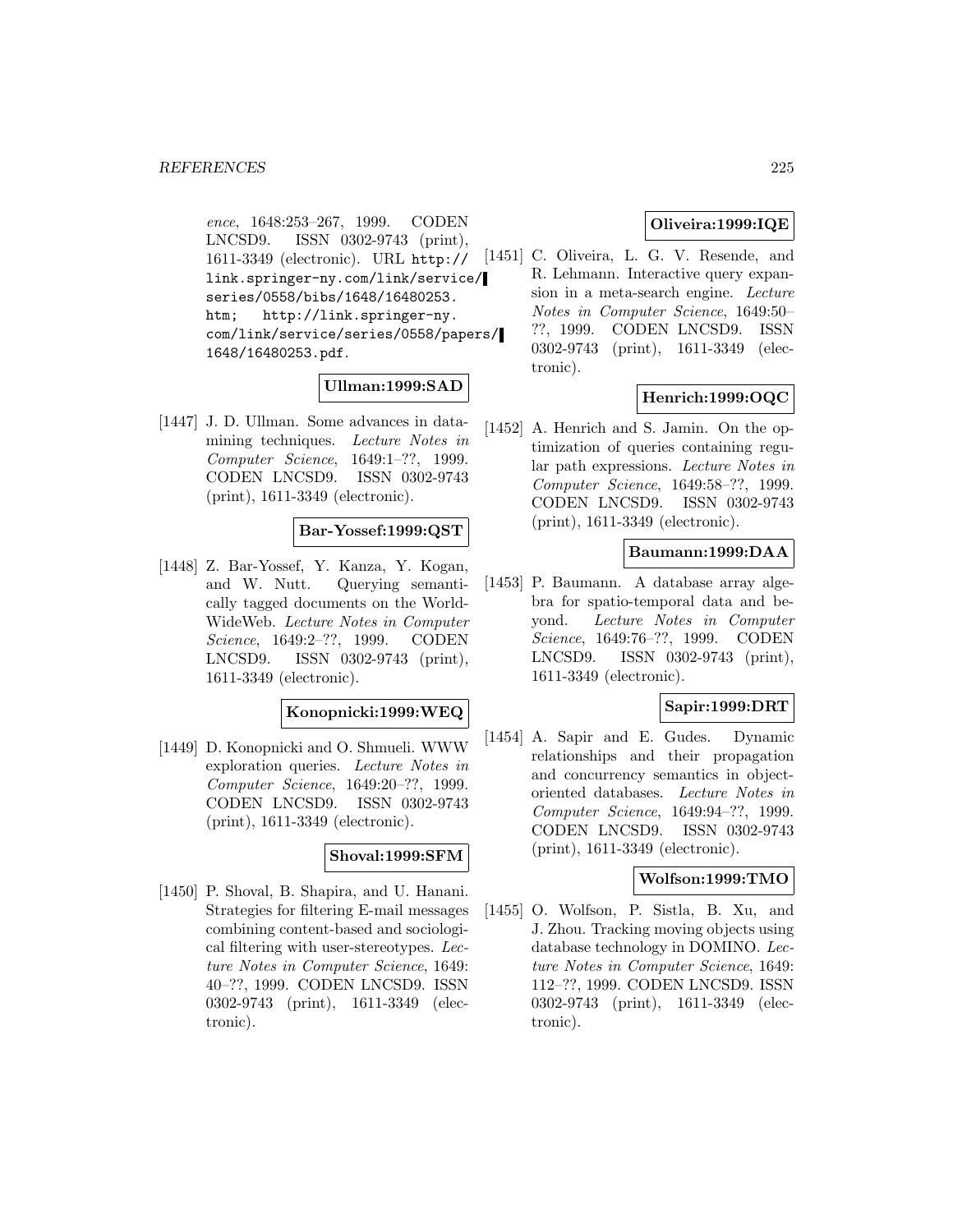## **Mengchi:1999:ODO**

[1456] L. Mengchi. OLOG: A deductive object database language. Lecture Notes in Computer Science, 1649:120–??, 1999. CODEN LNCSD9. ISSN 0302-9743 (print), 1611-3349 (electronic).

## **Motro:1999:MFM**

[1457] A. Motro. Multiplex: A formal model for multidatabases and its implementation. Lecture Notes in Computer Science, 1649:138–??, 1999. CODEN LNCSD9. ISSN 0302-9743 (print), 1611-3349 (electronic).

# **Golani:1999:TAR**

[1458] M. Golani and O. Etzion. Temporal active rules. Lecture Notes in Computer Science, 1649:159–??, 1999. CODEN LNCSD9. ISSN 0302-9743 (print), 1611-3349 (electronic).

## **Birk:1999:CEJ**

[1459] Y. Birk and M. Mokryn. Cost-effective jukebox storage via hybrid file-block caching. Lecture Notes in Computer Science, 1649:173–??, 1999. CODEN LNCSD9. ISSN 0302-9743 (print), 1611-3349 (electronic).

# **Christophides:1999:ODI**

[1460] V. Christophides, C. Houstis, S. Lalis, and H. Tsalapata. Onthology-driven integration of scientific repositories. Lecture Notes in Computer Science, 1649:190–??, 1999. CODEN LNCSD9. ISSN 0302-9743 (print), 1611-3349 (electronic).

## **Schoenhoff:1999:GVM**

[1461] M. Schoenhoff and M. Straessler. Global version management for a federated turbine design environment. Lecture Notes in Computer Science, 1649: 203–??, 1999. CODEN LNCSD9. ISSN 0302-9743 (print), 1611-3349 (electronic).

## **Peleg:1999:OPD**

[1462] M. Peleg and D. Dori. From objectprocess diagrams to a natural objectprocess language. Lecture Notes in Computer Science, 1649:221–??, 1999. CODEN LNCSD9. ISSN 0302-9743 (print), 1611-3349 (electronic).

## **Edelstein:1999:CEC**

[1463] O. Edelstein, A. Yaeli, and G. Zodik. e-Colabra: An enterprise collaboration and reuse environment. Lecture Notes in Computer Science, 1649:229– ??, 1999. CODEN LNCSD9. ISSN 0302-9743 (print), 1611-3349 (electronic).

## **Mohan:1999:WMI**

[1464] C. Mohan. Workflow management in the Internet age. Lecture Notes in Computer Science, 1649:237–??, 1999. CODEN LNCSD9. ISSN 0302-9743 (print), 1611-3349 (electronic).

#### **Koksal:1999:CBW**

[1465] P. Koksal, I. Cingil, and A. Dogac. A component-based workflow system with dynamic modifications. Lecture Notes in Computer Science, 1649:238– ??, 1999. CODEN LNCSD9. ISSN 0302-9743 (print), 1611-3349 (electronic).

## **Cicekli:1999:TRA**

[1466] N. K. Cicekli. A temporal reasoning approach to model workflow activities. Lecture Notes in Computer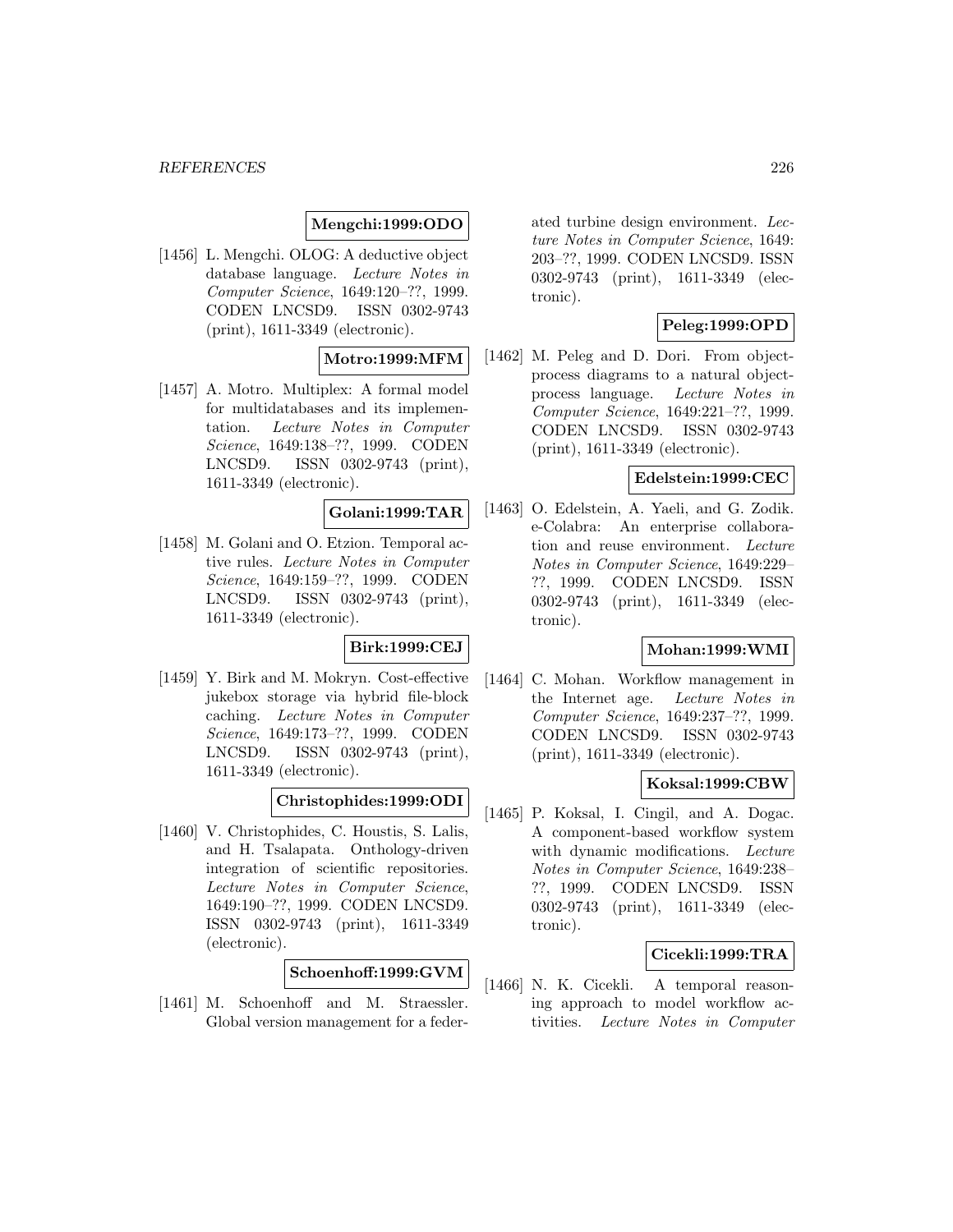Science, 1649:256–??, 1999. CODEN LNCSD9. ISSN 0302-9743 (print), 1611-3349 (electronic).

## **Gidron:1999:DCE**

[1467] Y. Gidron, I. Ben-Shaul, and Y. Aridor. Dynamic configuration and enforcement of access control for mobile components. Lecture Notes in Computer Science, 1649:267–??, 1999. CODEN LNCSD9. ISSN 0302-9743 (print), 1611-3349 (electronic).

# **Wolff:1999:MVP**

[1468] J. E. Wolff and A. B. Cremers. The my VIEW project: A data warehousing approach to personalized digital libraries. Lecture Notes in Computer Science, 1649:277–??, 1999. CODEN LNCSD9. ISSN 0302-9743 (print), 1611-3349 (electronic).

## **Nestorov:1999:IDM**

[1469] S. Nestorov and S. Tsur. Integrating data mining with relational DBMS: A tightly-coupled approach. Lecture Notes in Computer Science, 1649:295– ??, 1999. CODEN LNCSD9. ISSN 0302-9743 (print), 1611-3349 (electronic).

## **Carmel:1999:MDH**

[1470] D. Carmel and Y. S. Maarek. Morphological disambiguation for Hebrew search systems. Lecture Notes in Computer Science, 1649:312–??, 1999. CODEN LNCSD9. ISSN 0302-9743 (print), 1611-3349 (electronic).

## **Arcos:1999:ADC**

[1471] Josep Lluís Arcos, Dolores Cañamero, and Ramon López de Mántaras.

Affect-driven CBR to generate expressive music. Lecture Notes in Computer Science, 1650:1–??, 1999. CODEN LNCSD9. ISSN 0302-9743 (print), 1611-3349 (electronic). URL http://link.springerny.com/link/service/series/0558/ bibs/1650/16500001.htm; http:/ /link.springer-ny.com/link/service/ series/0558/papers/1650/16500001. pdf.

## **Blanzieri:1999:PBM**

[1472] Enrico Blanzieri and Francesco Ricci. Probability based metrics for nearest neighbor classification and casebased reasoning. Lecture Notes in Computer Science, 1650:14–??, 1999. CODEN LNCSD9. ISSN 0302-9743 (print), 1611-3349 (electronic). URL http://link.springerny.com/link/service/series/0558/ bibs/1650/16500014.htm; http:/ /link.springer-ny.com/link/service/ series/0558/papers/1650/16500014. pdf.

# **Branting:1999:AEI**

[1473] L. Karl Branting. Active exploration in instance-based preference modeling. Lecture Notes in Computer Science, 1650:29–??, 1999. CODEN LNCSD9. ISSN 0302-9743 (print), 1611-3349 (electronic). URL http://link.springerny.com/link/service/series/0558/ bibs/1650/16500029.htm; http:/ /link.springer-ny.com/link/service/ series/0558/papers/1650/16500029. pdf.

## **Branting:1999:MDE**

[1474] L. Karl Branting and Yi Tao. A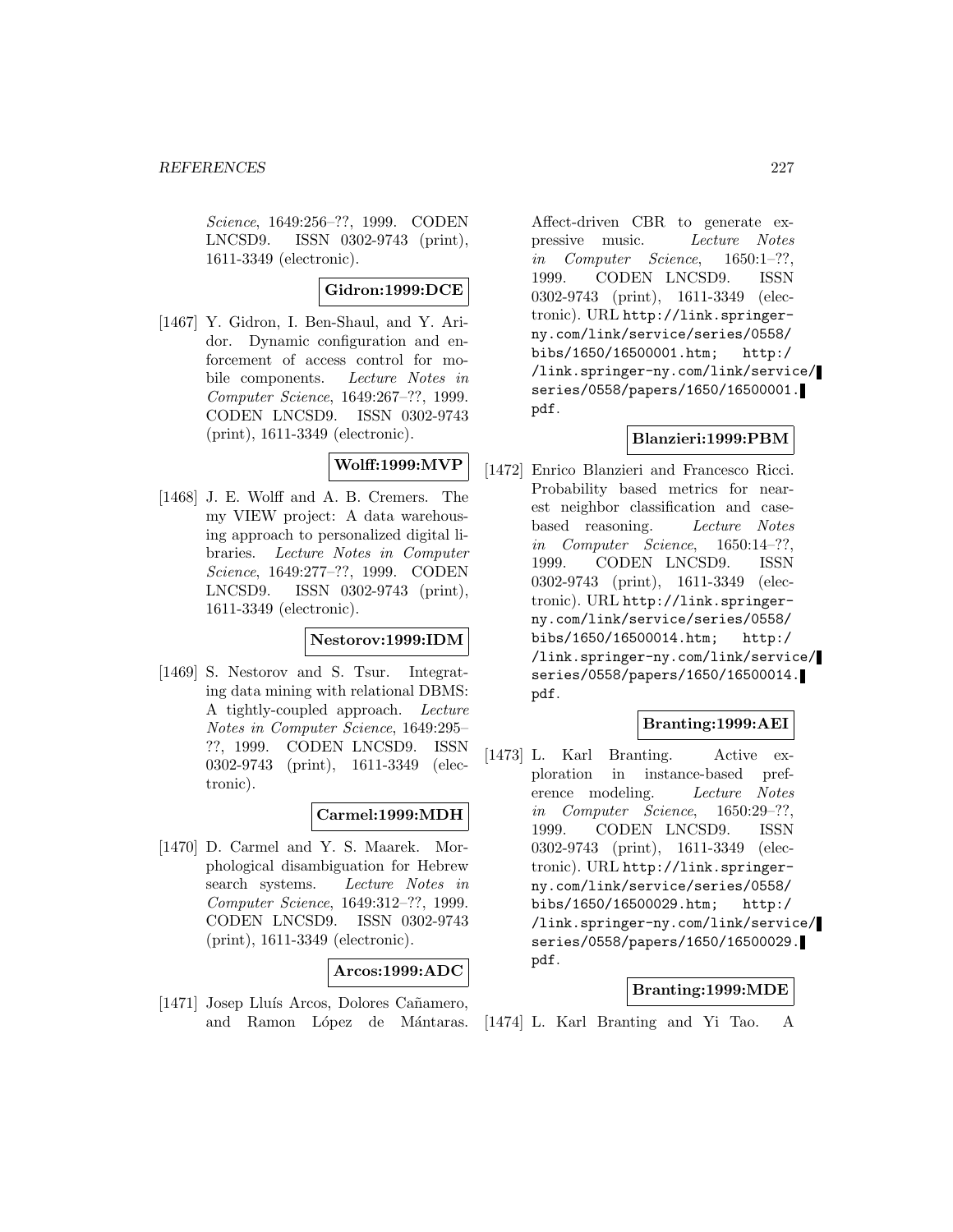multiple-domain evaluation of stratified case-based reasoning. Lecture Notes in Computer Science, 1650:44– ??, 1999. CODEN LNCSD9. ISSN 0302-9743 (print), 1611-3349 (electronic). URL http://link.springerny.com/link/service/series/0558/ bibs/1650/16500044.htm; http:/ /link.springer-ny.com/link/service/ series/0558/papers/1650/16500044. pdf.

## **Brueninghaus:1999:BCB**

[1475] S. Brueninghaus and K. D. Ashley. Bootstrapping case base development with annotated case summaries. Lecture Notes in Computer Science, 1650: 59–??, 1999. CODEN LNCSD9. ISSN 0302-9743 (print), 1611-3349 (electronic).

## **Bruninghaus:1999:BCB**

[1476] Stefanie Brüninghaus and Kevin D. Ashley. Bootstrapping case base development with annotated case summaries. Lecture Notes in Computer Science, 1650:59–??, 1999. CODEN LNCSD9. ISSN 0302-9743 (print), 1611-3349 (electronic). URL http:// link.springer-ny.com/link/service/ series/0558/bibs/1650/16500059. htm; http://link.springer-ny. com/link/service/series/0558/papers/ 1650/16500059.pdf.

## **Carrick:1999:ACS**

[1477] Christina Carrick, Qiang Yang, Irene Abi-Zeid, and Luc Lamontagne. Activating CBR systems through autonomous information gathering. Lecture Notes in Computer Science, 1650: 74–??, 1999. CODEN LNCSD9. ISSN 0302-9743 (print), 1611-3349 (elec-

tronic). URL http://link.springerny.com/link/service/series/0558/ bibs/1650/16500074.htm; http:/ /link.springer-ny.com/link/service/ series/0558/papers/1650/16500074. pdf.

## **Coello:1999:ICH**

Juan Manuel Adán Coello and Ronaldo Camilo dos Santos. Integrating CBR and heuristic search for learning and reusing solutions in real-time task scheduling. Lecture Notes in Computer Science, 1650:89– ??, 1999. CODEN LNCSD9. ISSN 0302-9743 (print), 1611-3349 (electronic). URL http://link.springerny.com/link/service/series/0558/ bibs/1650/16500089.htm; http:/ /link.springer-ny.com/link/service/ series/0558/papers/1650/16500089. pdf.

## **Fuchs:1999:TUT**

[1479] Béatrice Fuchs, Jean Lieber, Alain Mille, and Amedeo Napoli. Towards a unified theory of adaptation in case-based reasoning. Lecture Notes in Computer Science, 1650:104– ??, 1999. CODEN LNCSD9. ISSN 0302-9743 (print), 1611-3349 (electronic). URL http://link.springerny.com/link/service/series/0558/ bibs/1650/16500104.htm; http:/ /link.springer-ny.com/link/service/ series/0558/papers/1650/16500104. pdf.

## **Fuchs:1999:KLT**

[1480] Béatrice Fuchs and Alain Mille. A knowledge-level task model of adaptation in case-based reasoning. Lecture Notes in Computer Science, 1650:118–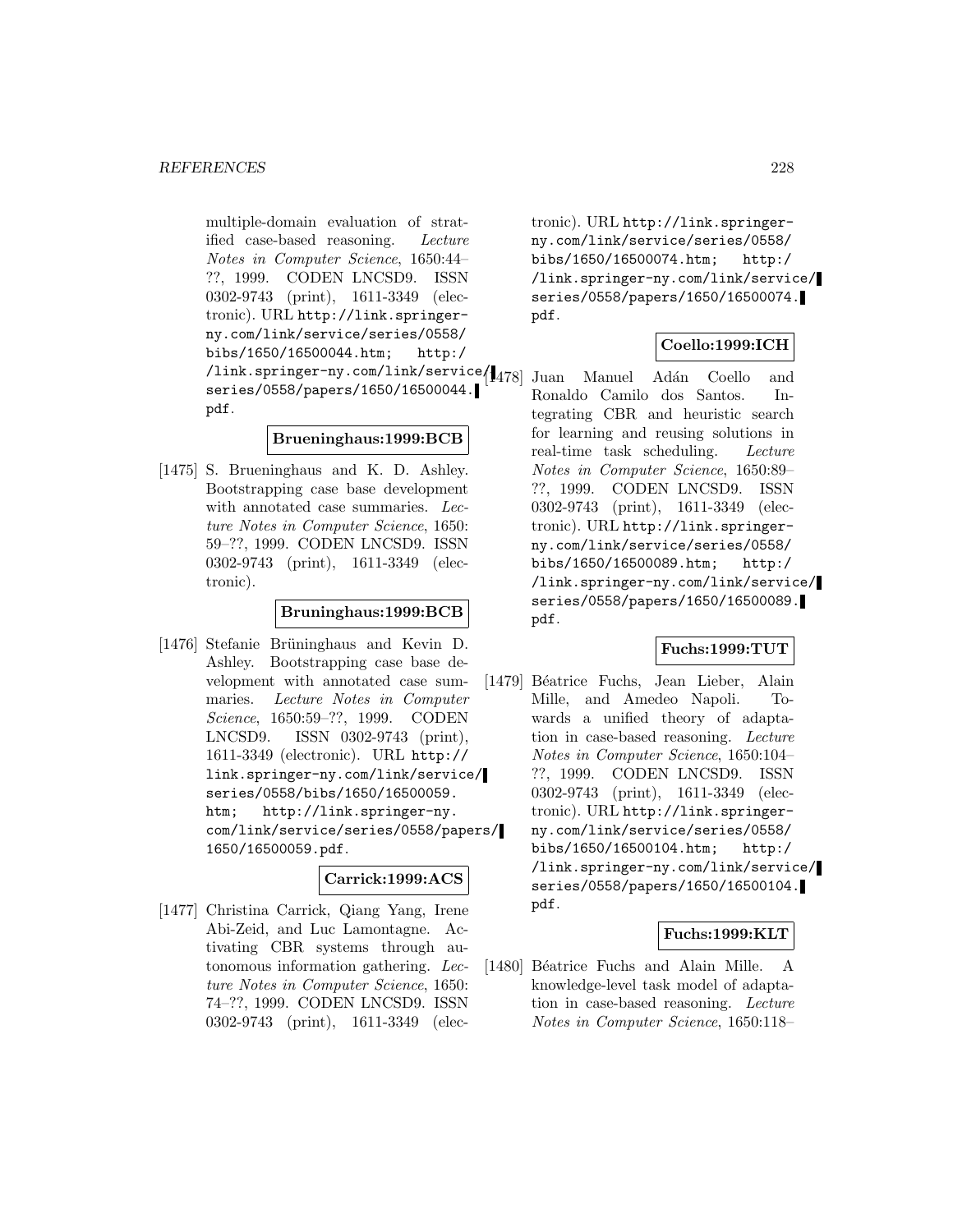??, 1999. CODEN LNCSD9. ISSN 0302-9743 (print), 1611-3349 (electronic). URL http://link.springerny.com/link/service/series/0558/ bibs/1650/16500118.htm; http:/ /link.springer-ny.com/link/service/ series/0558/papers/1650/16500118. pdf.

#### **Goeker:1999:DUC**

[1481] M. Goeker and T. Roth-Berghofer. Development and utilization of a casebased help-desk support system in a corporate environment. Lecture Notes in Computer Science, 1650:132–??, 1999. CODEN LNCSD9. ISSN 0302- 9743 (print), 1611-3349 (electronic).

## **Goker:1999:DUC**

[1482] Mehmet Göker and Thomas Roth-Berghofer. Development and utilization of a case-based help-desk support system in a corporate environment. Lecture Notes in Computer Science, 1650:132–??, 1999. CODEN LNCSD9. ISSN 0302-9743 (print), 1611-3349 (electronic). URL http://link. springer-ny.com/link/service/series/ 0558/bibs/1650/16500132.htm; http: //link.springer-ny.com/link/servicel/486 series/0558/papers/1650/16500132. pdf.

### **Gomez-Albarran:1999:MCL**

[1483] Mercedes Gómez-Albarrán, Pedro A. González-Calero, Belén Díaz-Agudo, and Carlos Fernández-Conde. Modelling the CBR life cycle using description logics. Lecture Notes in Computer Science, 1650:147–??, 1999. CODEN LNCSD9. ISSN 0302-9743 (print), 1611-3349 (electronic). URL http://link.springer-

ny.com/link/service/series/0558/ bibs/1650/16500147.htm; http:/ /link.springer-ny.com/link/service/ series/0558/papers/1650/16500147. pdf.

## **Garza:1999:EAC**

[1484] Andrés Gómez de Silva Garza and Mary Lou Maher. An evolutionary approach to case adaptation. Lecture Notes in Computer Science, 1650:162– ??, 1999. CODEN LNCSD9. ISSN 0302-9743 (print), 1611-3349 (electronic). URL http://link.springerny.com/link/service/series/0558/ bibs/1650/16500162.htm; http:/ /link.springer-ny.com/link/service/ series/0558/papers/1650/16500162. pdf.

### **GomezdeSilvaGarza:1999:EAC**

[1485] A. Gomez de Silva Garza and M. L. Maher. An evolutionary approach to case adaptation. Lecture Notes in Computer Science, 1650:162–??, 1999. CODEN LNCSD9. ISSN 0302-9743 (print), 1611-3349 (electronic).

## **vonWangenheim:1999:RCB**

C. Gresse von Wangenheim. RE-MEX — A case-based approach for reusing software measurement experienceware. Lecture Notes in Computer Science, 1650:173–??, 1999. CODEN LNCSD9. ISSN 0302-9743 (print), 1611-3349 (electronic).

#### **Wangenheim:1999:RCB**

[1487] Christiane Gresse von Wangenheim.  $REMEX - A$  case-based approach for reusing software measurement experienceware. Lecture Notes in Computer Science, 1650:173–??,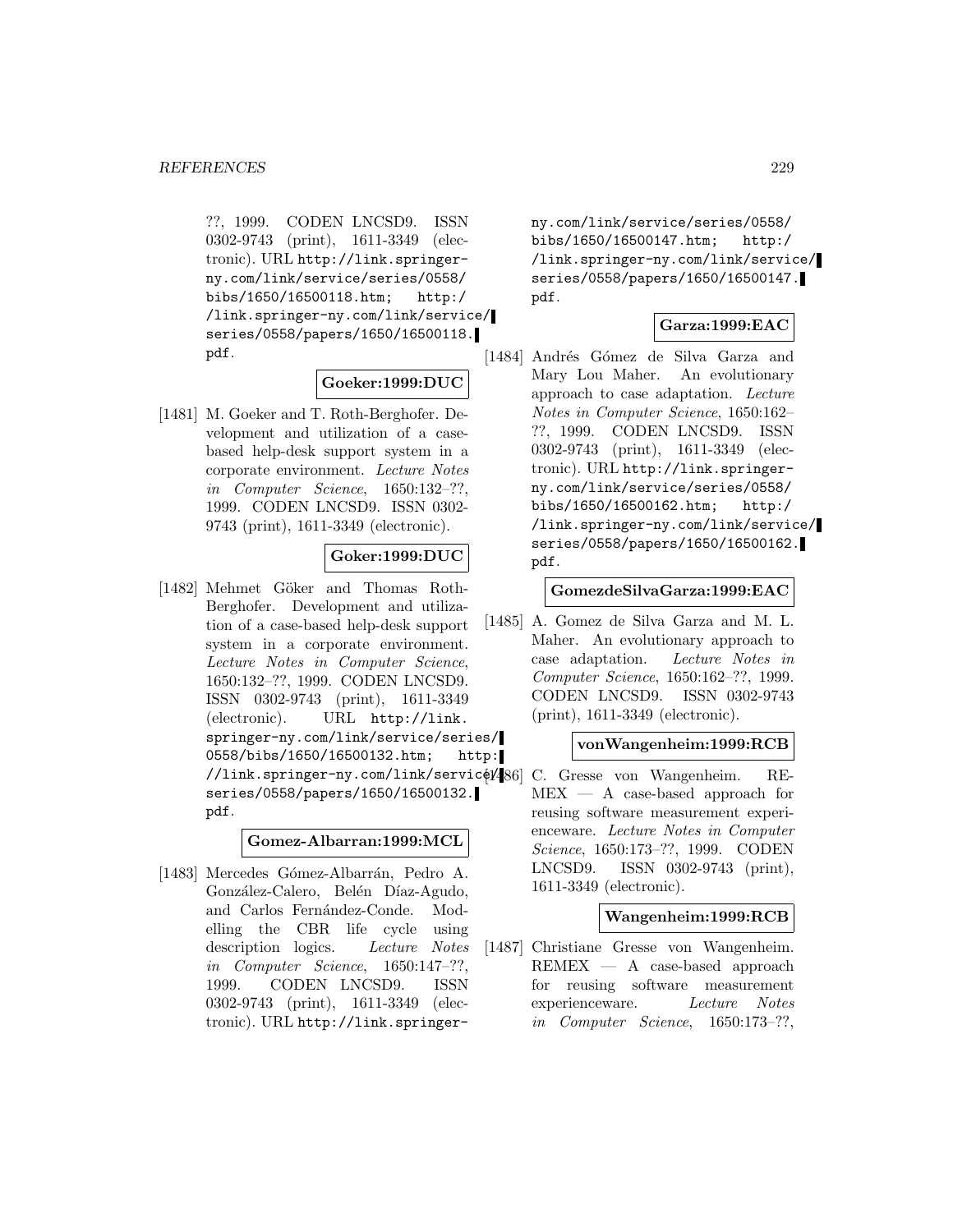1999. CODEN LNCSD9. ISSN 0302-9743 (print), 1611-3349 (electronic). URL http://link.springerny.com/link/service/series/0558/ bibs/1650/16500173.htm; http:/ /link.springer-ny.com/link/service/ series/0558/papers/1650/16500173. pdf.

## **Lawton:1999:ULT**

[1488] James H. Lawton, Roy M. Turner, and Elise H. Turner. A unified long-term memory system. Lecture Notes in Computer Science, 1650:188– ??, 1999. CODEN LNCSD9. ISSN 0302-9743 (print), 1611-3349 (electronic). URL http://link.springerny.com/link/service/series/0558/ bibs/1650/16500188.htm; http:/ /link.springer-ny.com/link/service/ series/0558/papers/1650/16500188. pdf.

## **Leake:1999:CCI**

[1489] David B. Leake and David C. Wilson. Combining CBR with interactive knowledge acquisition, manipulation, and reuse. Lecture Notes in Computer Science, 1650:203–??, 1999. CODEN LNCSD9. ISSN 0302-9743 (print), 1611-3349 (electronic). URL http://link.springerny.com/link/service/series/0558/ bibs/1650/16500203.htm; http:/ /link.springer-ny.com/link/service/ series/0558/papers/1650/16500203. pdf.

# **Leake:1999:WEW**

[1490] David B. Leake and David C. Wilson. When experience is wrong: Examining CBR for changing tasks and environments. Lecture Notes

in Computer Science, 1650:218–??, 1999. CODEN LNCSD9. ISSN 0302-9743 (print), 1611-3349 (electronic). URL http://link.springerny.com/link/service/series/0558/ bibs/1650/16500218.htm; http:/ /link.springer-ny.com/link/service/ series/0558/papers/1650/16500218. pdf.

## **Lei:1999:CLR**

[1491] Celestino Lei, Otakar Babka, and Laurinda A. G. Garanito. Case library reduction applied to pile foundations. Lecture Notes in Computer Science, 1650:233–??, 1999. CODEN LNCSD9. ISSN 0302-9743 (print), 1611-3349 (electronic). URL http://link. springer-ny.com/link/service/series/ 0558/bibs/1650/16500233.htm; http: //link.springer-ny.com/link/service/ series/0558/papers/1650/16500233. pdf.

#### **McLaren:1999:CRA**

[1492] Bruce McLaren and Kevin D. Ashley. Case representation, acquisition, and retrieval in SIROCCO. Lecture Notes in Computer Science, 1650:248– ??, 1999. CODEN LNCSD9. ISSN 0302-9743 (print), 1611-3349 (electronic). URL http://link.springerny.com/link/service/series/0558/ bibs/1650/16500248.htm; http:/ /link.springer-ny.com/link/service/ series/0558/papers/1650/16500248. pdf.

## **Melis:1999:FIP**

[1493] Erica Melis and Carsten Ullrich. Flexibly interleaving processes. Lecture Notes in Computer Science, 1650:263– ??, 1999. CODEN LNCSD9. ISSN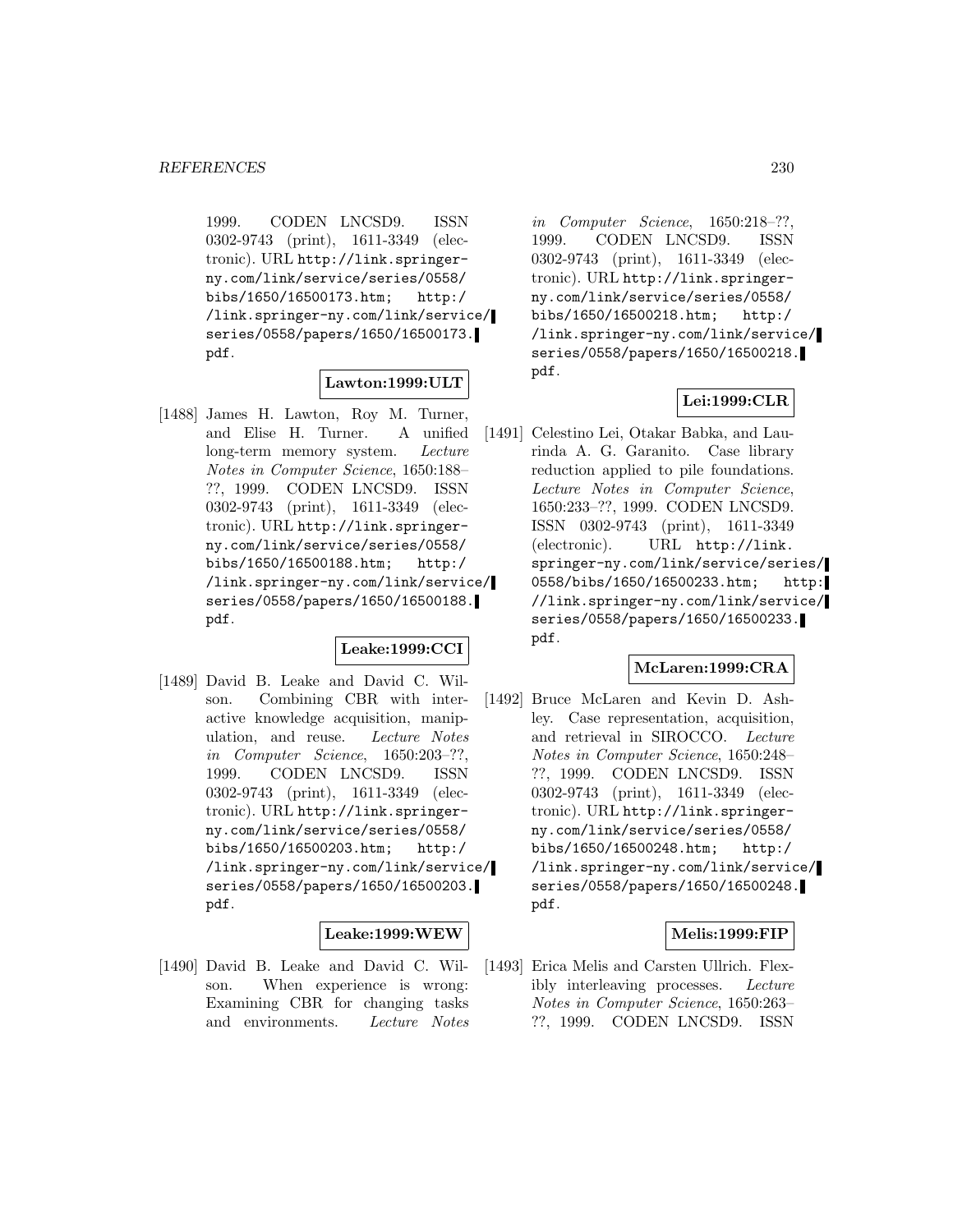0302-9743 (print), 1611-3349 (electronic). URL http://link.springerny.com/link/service/series/0558/ bibs/1650/16500263.htm; http:/ /link.springer-ny.com/link/service/ series/0558/papers/1650/16500263. pdf.

## **Munoz-Avila:1999:CRP**

[1494] Héctor Muñoz-Avila. A case retention policy based on detrimental retrieval. Lecture Notes in Computer Science, 1650:276–??, 1999. CODEN LNCSD9. ISSN 0302-9743 (print), 1611-3349 (electronic). URL http://link. springer-ny.com/link/service/series/ 0558/bibs/1650/16500276.htm; http: //link.springer-ny.com/link/service/ series/0558/papers/1650/16500276. pdf.

# **Munoz-Avila:1999:UGC**

[1495] Héctor Muñoz-Avila, Daniel C. Mc-Farlane, David W. Aha, Len Breslow, James A. Ballas, and Dana S. Nau. Using guidelines to constrain interactive case-based HTN planning. Lecture Notes in Computer Science, 1650:288– ??, 1999. CODEN LNCSD9. ISSN 0302-9743 (print), 1611-3349 (electronic). URL http://link.springerny.com/link/service/series/0558/ bibs/1650/16500288.htm; http:/ /link.springer-ny.com/link/service/ series/0558/papers/1650/16500288. pdf.

## **Portinale:1999:SQC**

[1496] Luigi Portinale, Pietro Torasso, and Paolo Tavano. Speed-up, quality, and competence in multi-modal case-based reasoning. Lecture Notes in Computer Science, 1650:303–??,

1999. CODEN LNCSD9. ISSN 0302-9743 (print), 1611-3349 (electronic). URL http://link.springerny.com/link/service/series/0558/ bibs/1650/16500303.htm; http:/ /link.springer-ny.com/link/service/ series/0558/papers/1650/16500303. pdf.

## **Seitz:1999:CBM**

[1497] Alexander Seitz. A case-based methodology for planning individualized case oriented tutoring. Lecture Notes in Computer Science, 1650:318–??, 1999. CODEN LNCSD9. ISSN 0302-9743 (print), 1611-3349 (electronic). URL http://link.springerny.com/link/service/series/0558/ bibs/1650/16500318.htm; http:/ /link.springer-ny.com/link/service/ series/0558/papers/1650/16500318. pdf.

# **Smyth:1999:BCC**

[1498] Barry Smyth and Elizabeth McKenna. Building compact competent casebases. Lecture Notes in Computer Science, 1650:329–??, 1999. CODEN LNCSD9. ISSN 0302-9743 (print), 1611-3349 (electronic). URL http:// link.springer-ny.com/link/service/ series/0558/bibs/1650/16500329. htm; http://link.springer-ny. com/link/service/series/0558/papers/ 1650/16500329.pdf.

# **Smyth:1999:FBR**

[1499] Barry Smyth and Elizabeth McKenna. Footprint-based retrieval. Lecture Notes in Computer Science, 1650:343– ??, 1999. CODEN LNCSD9. ISSN 0302-9743 (print), 1611-3349 (electronic). URL http://link.springer-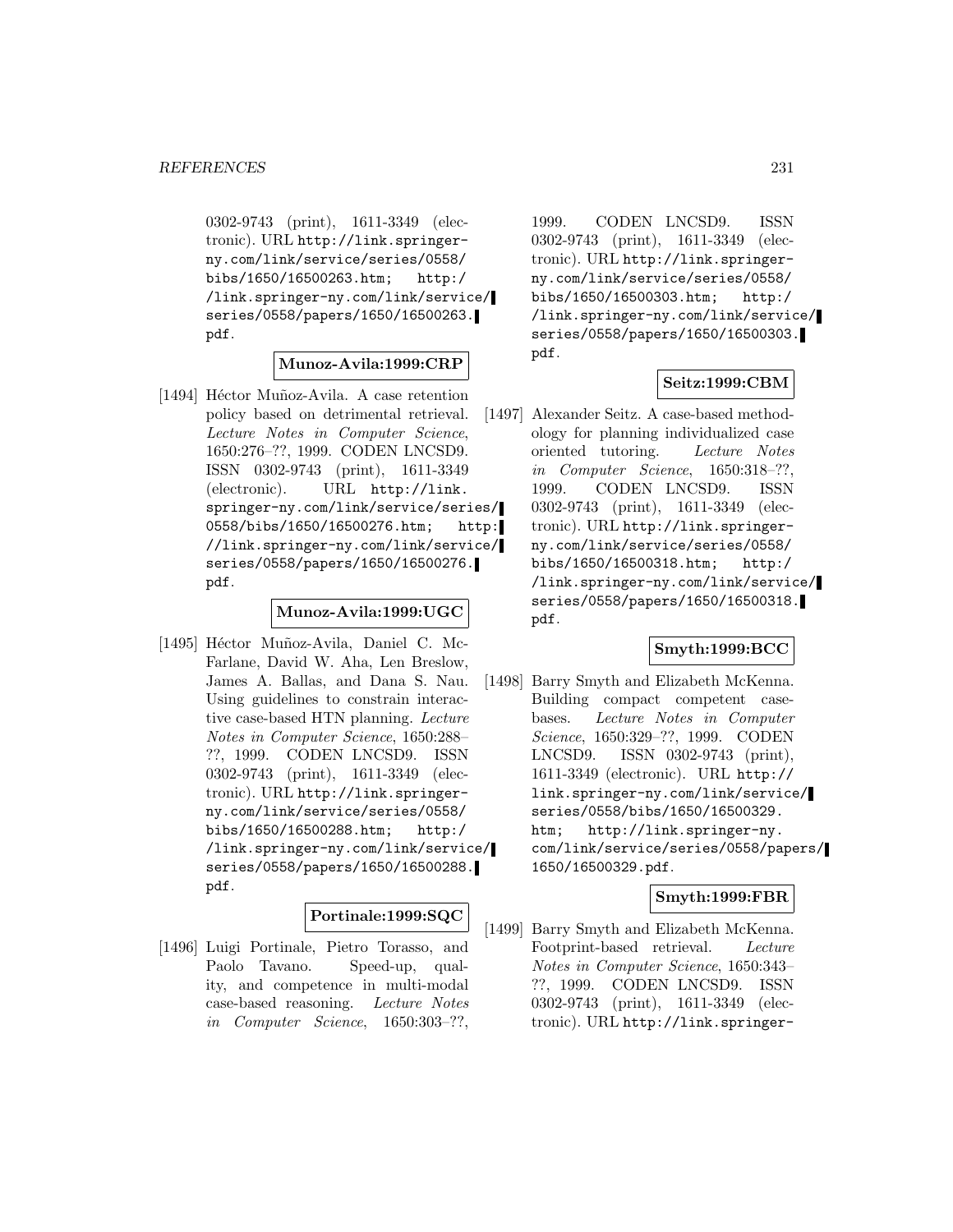ny.com/link/service/series/0558/ bibs/1650/16500343.htm; http:/ /link.springer-ny.com/link/service/ series/0558/papers/1650/16500343. pdf.

## **Abi-Zeid:1999:CAC**

[1500] Iréne Abi-Zeid, Qiang Yang, and Luc Lamontagne. Is CBR applicable to the coordination of search and rescue operations? A feasibility study. Lecture Notes in Computer Science, 1650:358– ??, 1999. CODEN LNCSD9. ISSN 0302-9743 (print), 1611-3349 (electronic). URL http://link.springerny.com/link/service/series/0558/ bibs/1650/16500358.htm; http:/ /link.springer-ny.com/link/service/ series/0558/papers/1650/16500358. pdf.

### **Auriol:1999:ICB**

[1501] Eric Auriol, Richard M. Crowder, Rob MacKendrick, Roger Rowe, and Thomas Knudsen. Integrating casebased reasoning and hypermedia documentation: An application for the diagnosis of a welding robot at odense steel shipyard. Lecture Notes in Computer Science, 1650:372–??, 1999. CODEN LNCSD9. ISSN 0302-9743 (print), 1611-3349 (electronic). URL http://link.springerny.com/link/service/series/0558/ bibs/1650/16500372.htm; http:/ /link.springer-ny.com/link/service/ [1505] Paul Cuddihy and William Cheetham. series/0558/papers/1650/16500372. pdf.

## **Bellazzi:1999:IRB**

[1502] Riccardo Bellazzi, Stefania Montani, Luigi Portinale, and Alberto Riva. Integrating rule-based and

case-based decision making in diabetic patient management. Lecture Notes in Computer Science, 1650:386– ??, 1999. CODEN LNCSD9. ISSN 0302-9743 (print), 1611-3349 (electronic). URL http://link.springerny.com/link/service/series/0558/ bibs/1650/16500386.htm; http:/ /link.springer-ny.com/link/service/ series/0558/papers/1650/16500386. pdf.

## **Conruy:1999:MCK**

[1503] Noël Conruy and David Grosser. Managing complex knowledge in natural sciences. Lecture Notes in Computer Science, 1650:401–??, 1999. CODEN LNCSD9. ISSN 0302-9743 (print), 1611-3349 (electronic). URL http://link.springerny.com/link/service/series/0558/ bibs/1650/16500401.htm; http:/ /link.springer-ny.com/link/service/ series/0558/papers/1650/16500401. pdf.

#### **Conruyt:1999:MCK**

[1504] N. Conruyt and D. Grosser. Managing complex knowledge in natural sciences. Lecture Notes in Computer Science, 1650:401–??, 1999. CODEN LNCSD9. ISSN 0302-9743 (print), 1611-3349 (electronic).

## **Cuddihy:1999:EME**

ELSI: A medical equipment diagnostic system. Lecture Notes in Computer Science, 1650:415–??, 1999. CODEN LNCSD9. ISSN 0302-9743 (print), 1611-3349 (electronic). URL http://link.springerny.com/link/service/series/0558/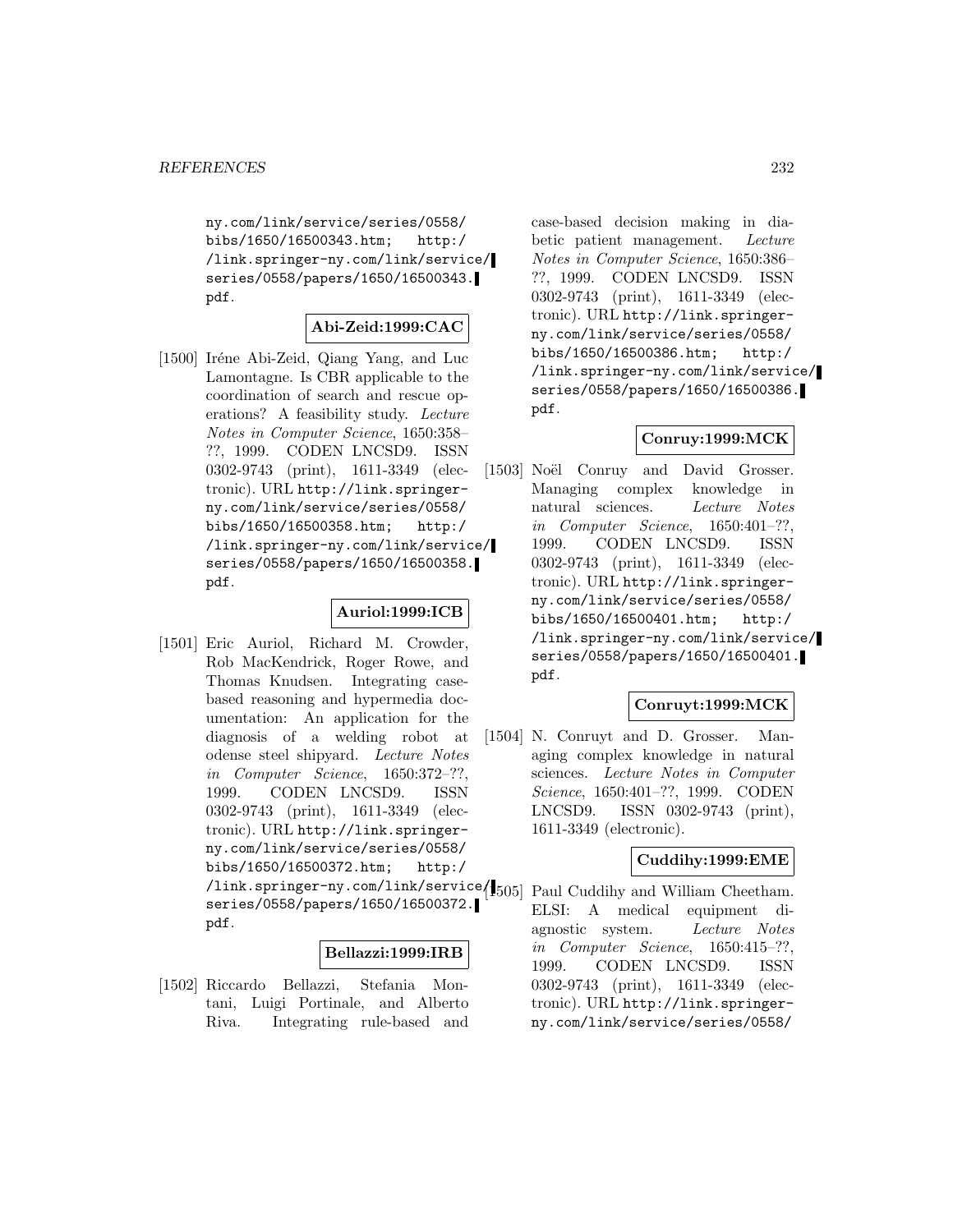bibs/1650/16500415.htm; http:/ /link.springer-ny.com/link/service/ series/0558/papers/1650/16500415. pdf.

## **Fagan:1999:CBR**

[1506] Michael Fagan and Konrad Bloor. Case-based reasoning for candidate list extraction in a marketing domain. Lecture Notes in Computer Science, 1650: 426–??, 1999. CODEN LNCSD9. ISSN 0302-9743 (print), 1611-3349 (electronic). URL http://link.springerny.com/link/service/series/0558/ bibs/1650/16500426.htm; http:/ /link.springer-ny.com/link/service/ series/0558/papers/1650/16500426. pdf.

## **Ficet-Cauchard:1999:CRI**

[1507] Valérie Ficet-Cauchard, Christine Porquet, and Marinette Revenu. CBR for the reuse of image processing knowledge: A recursive retrieval/ adaptation strategy. Lecture Notes in Computer Science, 1650:438–??, 1999. CODEN LNCSD9. ISSN 0302-9743 (print), 1611-3349 (electronic). URL http://link.springerny.com/link/service/series/0558/ bibs/1650/16500438.htm; http:/ /link.springer-ny.com/link/service/ series/0558/papers/1650/16500438. pdf.

## **Han:1999:VFG**

[1508] Younghyun Han and Kunwoo Lee. Virtual function generators: Representing and reusing underlying design concepts in conceptual synthesis of mechanisms for function generation. Lecture Notes in Computer Science, 1650: 453–??, 1999. CODEN LNCSD9. ISSN

0302-9743 (print), 1611-3349 (electronic). URL http://link.springerny.com/link/service/series/0558/ bibs/1650/16500453.htm; http:/ /link.springer-ny.com/link/service/ series/0558/papers/1650/16500453. pdf.

# **Hayes:1999:SCV**

[1509] Conor Hayes and Padraig Cunningham. Shaping a CBR view with XML. Lecture Notes in Computer Science, 1650:468–??, 1999. CODEN LNCSD9. ISSN 0302-9743 (print), 1611-3349 (electronic). URL http://link. springer-ny.com/link/service/series/ 0558/bibs/1650/16500468.htm; http: //link.springer-ny.com/link/service/ series/0558/papers/1650/16500468. pdf.

## **Leake:1999:IIR**

[1510] David B. Leake, Larry Birnbaum, Kristian Hammond, Cameron Marlow, and Hao Yang. Integrating information resources: A case study of engineering design support. Lecture Notes in Computer Science, 1650:482– ??, 1999. CODEN LNCSD9. ISSN 0302-9743 (print), 1611-3349 (electronic). URL http://link.springerny.com/link/service/series/0558/ bibs/1650/16500482.htm; http:/ /link.springer-ny.com/link/service/ series/0558/papers/1650/16500482. pdf.

## **Main:1999:HCB**

[1511] Julie Main and Tharam S. Dillon. A hybrid case-based reasoner for footwear design. Lecture Notes in Computer Science, 1650:497–??, 1999. CODEN LNCSD9. ISSN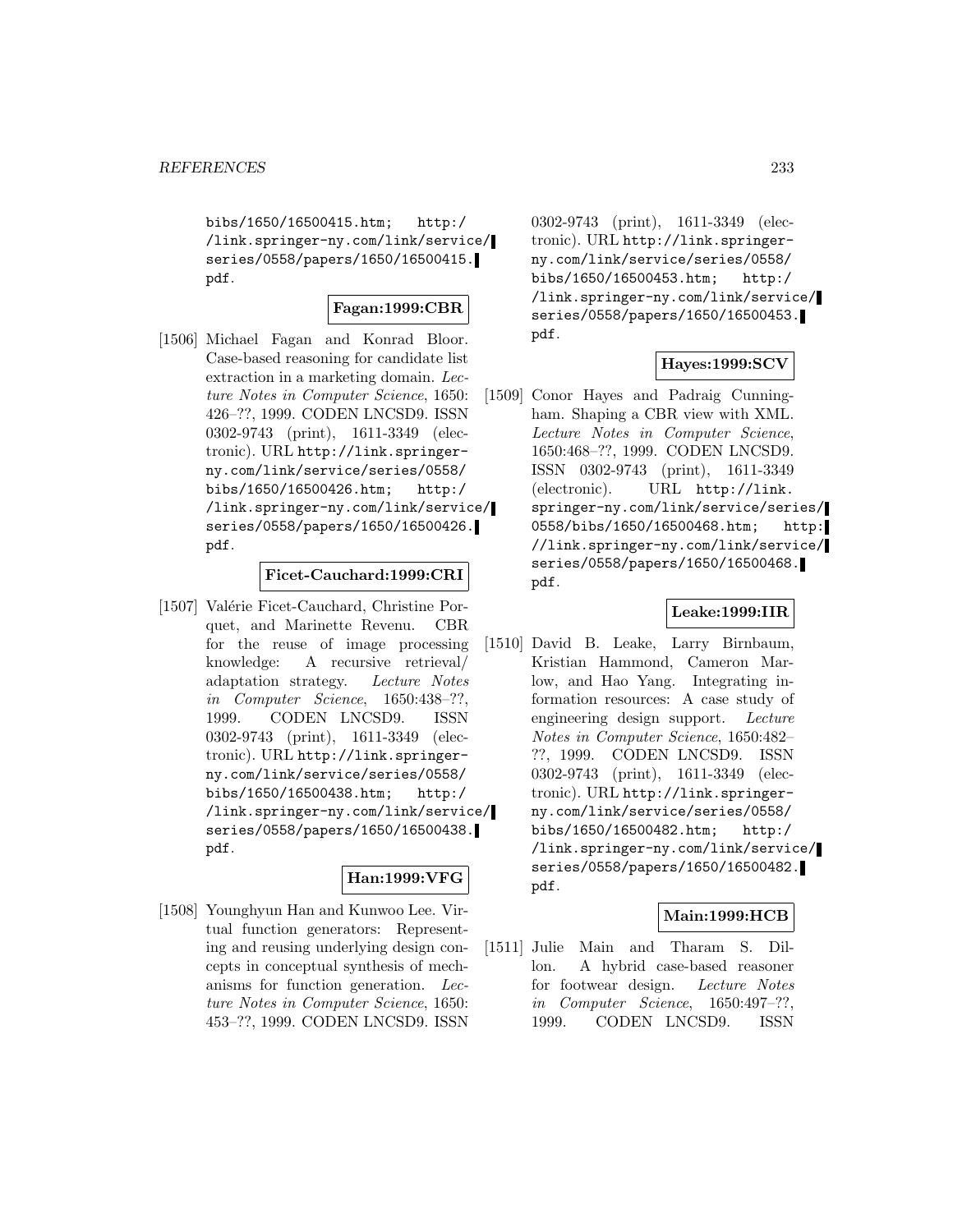0302-9743 (print), 1611-3349 (electronic). URL http://link.springerny.com/link/service/series/0558/ bibs/1650/16500497.htm; http:/ /link.springer-ny.com/link/service/ series/0558/papers/1650/16500497. pdf.

## **Melchiors:1999:FMC**

[1512] Cristina Melchiors and Liane M. R. Tarouco. Fault management in computer networks using case-based reasoning: DUMBO system. Lecture Notes in Computer Science, 1650:510– ??, 1999. CODEN LNCSD9. ISSN 0302-9743 (print), 1611-3349 (electronic). URL http://link.springerny.com/link/service/series/0558/ bibs/1650/16500510.htm; http:/ /link.springer-ny.com/link/service/ series/0558/papers/1650/16500510. pdf.

# **Perner:1999:ACI**

[1513] Petra Perner. An architecture for a CBR image segmentation system. Lecture Notes in Computer Science, 1650: 525–??, 1999. CODEN LNCSD9. ISSN 0302-9743 (print), 1611-3349 (electronic). URL http://link.springerny.com/link/service/series/0558/ bibs/1650/16500525.htm; http:/ /link.springer-ny.com/link/service/ series/0558/papers/1650/16500525. pdf.

## **Praehofer:1999:SRS**

[1514] Herbert Praehofer and Josef Kerschbaummayr. Supporting reusability in a system design environment by case-based reasoning techniques. Lecture Notes in Computer Science, 1650: 535–??, 1999. CODEN LNCSD9. ISSN

0302-9743 (print), 1611-3349 (electronic). URL http://link.springerny.com/link/service/series/0558/ bibs/1650/16500535.htm; http:/ /link.springer-ny.com/link/service/ series/0558/papers/1650/16500535. pdf.

## **Schmidt:1999:CBR**

[1515] Rainer Schmidt, Bernhard Pollwein, and Lothar Gierl. Case-based reasoning for antibiotics therapy advice. Lecture Notes in Computer Science, 1650: 550–??, 1999. CODEN LNCSD9. ISSN 0302-9743 (print), 1611-3349 (electronic). URL http://link.springerny.com/link/service/series/0558/ bibs/1650/16500550.htm; http:/ /link.springer-ny.com/link/service/ series/0558/papers/1650/16500550. pdf.

#### **Smyth:1999:SDW**

[1516] Barry Smyth and Paul Cotter. Surfing the digital wave: Generating personalised TV listings using collaborative, case-based recommendation. Lecture Notes in Computer Science, 1650: 561–??, 1999. CODEN LNCSD9. ISSN 0302-9743 (print), 1611-3349 (electronic). URL http://link.springerny.com/link/service/series/0558/ bibs/1650/16500561.htm; http:/ /link.springer-ny.com/link/service/ series/0558/papers/1650/16500561. pdf.

## **Taki:1999:CBQ**

[1517] Hirokazu Taki, Satoshi Hori, and Norihjiro Abe. Case-based quality management system using expectation values. Lecture Notes in Computer Science, 1650:572–??,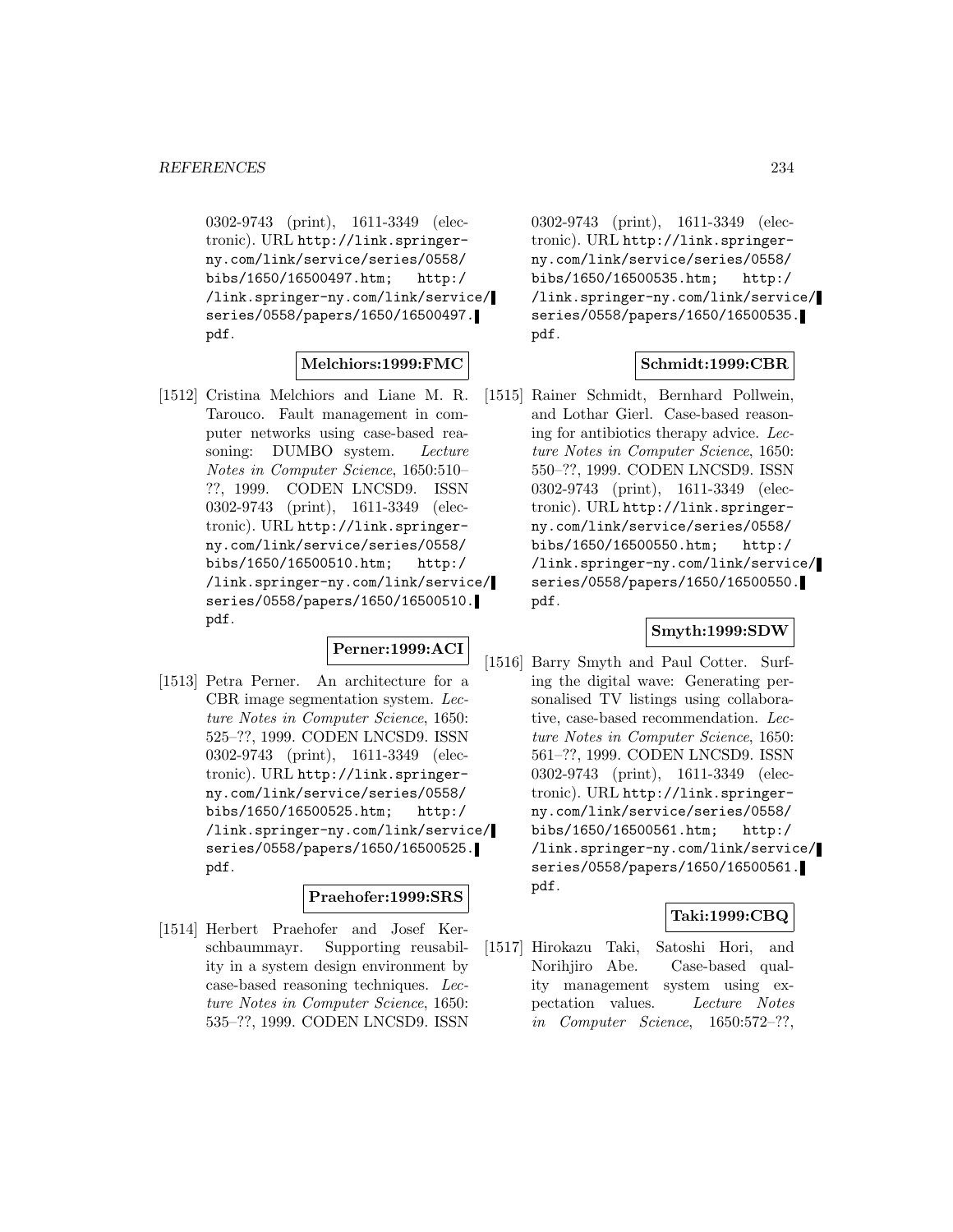1999. CODEN LNCSD9. ISSN 0302-9743 (print), 1611-3349 (electronic). URL http://link.springerny.com/link/service/series/0558/ bibs/1650/16500572.htm; http:/ /link.springer-ny.com/link/service/ series/0558/papers/1650/16500572. pdf.

## **Varma:1999:IDD**

[1518] Anil Varma. ICARUS: Design and deployment of a case-based reasoning system for locomotive diagnostics. Lecture Notes in Computer Science, 1650:581– ??, 1999. CODEN LNCSD9. ISSN 0302-9743 (print), 1611-3349 (electronic). URL http://link.springerny.com/link/service/series/0558/ bibs/1650/16500581.htm; http:/ /link.springer-ny.com/link/service/ series/0558/papers/1650/16500581. pdf.

## **Papadimitriou:1999:TQ**

[1519] Christos H. Papadimitriou. Topological queries. Lecture Notes in Computer Science, 1651:3–??, 1999. CODEN LNCSD9. ISSN 0302-9743 (print), 1611-3349 (electronic). URL http://link.springerny.com/link/service/series/0558/ bibs/1651/16510003.htm; http:/ /link.springer-ny.com/link/service/ series/0558/papers/1651/16510003. pdf.

# **Sellis:1999:RIS**

[1520] Timos Sellis. Research issues in spatiotemporal database systems. Lecture Notes in Computer Science, 1651:5– ??, 1999. CODEN LNCSD9. ISSN 0302-9743 (print), 1611-3349 (electronic). URL http://link.springerny.com/link/service/series/0558/ bibs/1651/16510005.htm; http:/ /link.springer-ny.com/link/service/ series/0558/papers/1651/16510005. pdf.

## **Guenther:1999:LBW**

[1521] O. Guenther. Looking both ways: SSD 1999 10. Lecture Notes in Computer Science, 1651:12–??, 1999. CODEN LNCSD9. ISSN 0302-9743 (print), 1611-3349 (electronic).

### **Gunther:1999:LBW**

[1522] Oliver Günther. Looking both ways: SSD 1999±10. Lecture Notes in Computer Science, 1651:12–??, 1999. CODEN LNCSD9. ISSN 0302-9743 (print), 1611-3349 (electronic). URL http://link.springerny.com/link/service/series/0558/ bibs/1651/16510012.htm; http:/ /link.springer-ny.com/link/service/ series/0558/papers/1651/16510012. pdf.

## **Stell:1999:GGU**

[1523] John G. Stell and Michael F. Worboys. Generalizing graphs using amalgamation and selection. Lecture Notes in Computer Science, 1651:19– ??, 1999. CODEN LNCSD9. ISSN 0302-9743 (print), 1611-3349 (electronic). URL http://link.springerny.com/link/service/series/0558/ bibs/1651/16510019.htm; http:/ /link.springer-ny.com/link/service/ series/0558/papers/1651/16510019. pdf.

#### **DeFloriani:1999:DSS**

[1524] L. De Floriani, P. Magillo, and E. Puppo. Data structures for simpli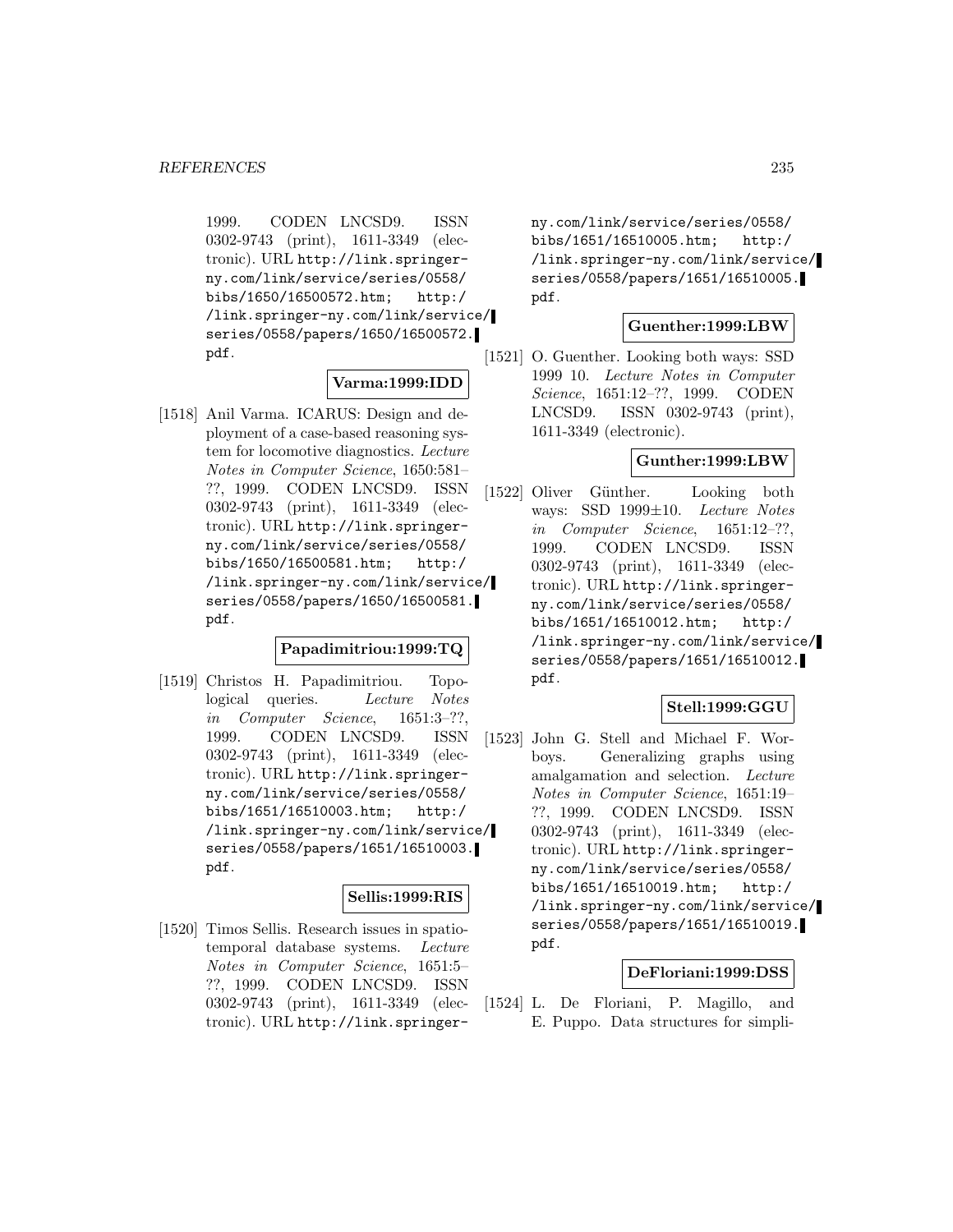cial multi-complexes. Lecture Notes in Computer Science, 1651:33–??, 1999. CODEN LNCSD9. ISSN 0302-9743 (print), 1611-3349 (electronic).

## **Floriani:1999:DSS**

[1525] Leila De Floriani, Paola Magillo, and Enrico Puppo. Data structures for simplicial multi-complexes. Lecture Notes in Computer Science, 1651:33– ??, 1999. CODEN LNCSD9. ISSN 0302-9743 (print), 1611-3349 (electronic). URL http://link.springerny.com/link/service/series/0558/ bibs/1651/16510033.htm; http:/ /link.springer-ny.com/link/service/ series/0558/papers/1651/16510033. pdf.

### **Hoerhammer:1999:SIS**

[1526] M. Hoerhammer and M. Freeston. Spatial indexing with a scale dimension. Lecture Notes in Computer Science, 1651:52–??, 1999. CODEN LNCSD9. ISSN 0302-9743 (print), 1611-3349 (electronic).

#### **Horhammer:1999:SIS**

[1527] Mike Hörhammer and Michael Freeston. Spatial indexing with a scale dimension. Lecture Notes in Computer Science, 1651:52–??, 1999. CODEN LNCSD9. ISSN 0302-9743 (print), 1611-3349 (electronic). URL http://link.springerny.com/link/service/series/0558/ bibs/1651/16510052.htm; http:/ /link.springer-ny.com/link/service/ series/0558/papers/1651/16510052. pdf.

## **Boehm:1999:XOS**

[1528] C. Boehm, G. Klump, and H.-P. Kriegel. XZ-ordering: A space-filling curve for objects with spatial extension. Lecture Notes in Computer Science, 1651:75–??, 1999. CODEN LNCSD9. ISSN 0302-9743 (print), 1611-3349 (electronic).

## **Bohm:1999:XOS**

[1529] Christian Böhm, Gerald Klump, and Hans-Peter Kriegel. XZ-Ordering: A space-filling curve for objects with spatial extension. Lecture Notes in Computer Science, 1651:75–??, 1999. CODEN LNCSD9. ISSN 0302-9743 (print), 1611-3349 (electronic). URL http://link.springerny.com/link/service/series/0558/ bibs/1651/16510075.htm; http:/ /link.springer-ny.com/link/service/ series/0558/papers/1651/16510075. pdf.

## **Choubey:1999:GGT**

[1530] Rupesh Choubey, Li Chen, and Elke A. Rundensteiner. GBI: A generalized Rtree bulk-insertion strategy. Lecture Notes in Computer Science, 1651:91– ??, 1999. CODEN LNCSD9. ISSN 0302-9743 (print), 1611-3349 (electronic). URL http://link.springerny.com/link/service/series/0558/ bibs/1651/16510091.htm; http:/ /link.springer-ny.com/link/service/ series/0558/papers/1651/16510091. pdf.

## **Pfoser:1999:CUM**

Dieter Pfoser and Christian S. Jensen. Capturing the uncertainty of movingobject representations. Lecture Notes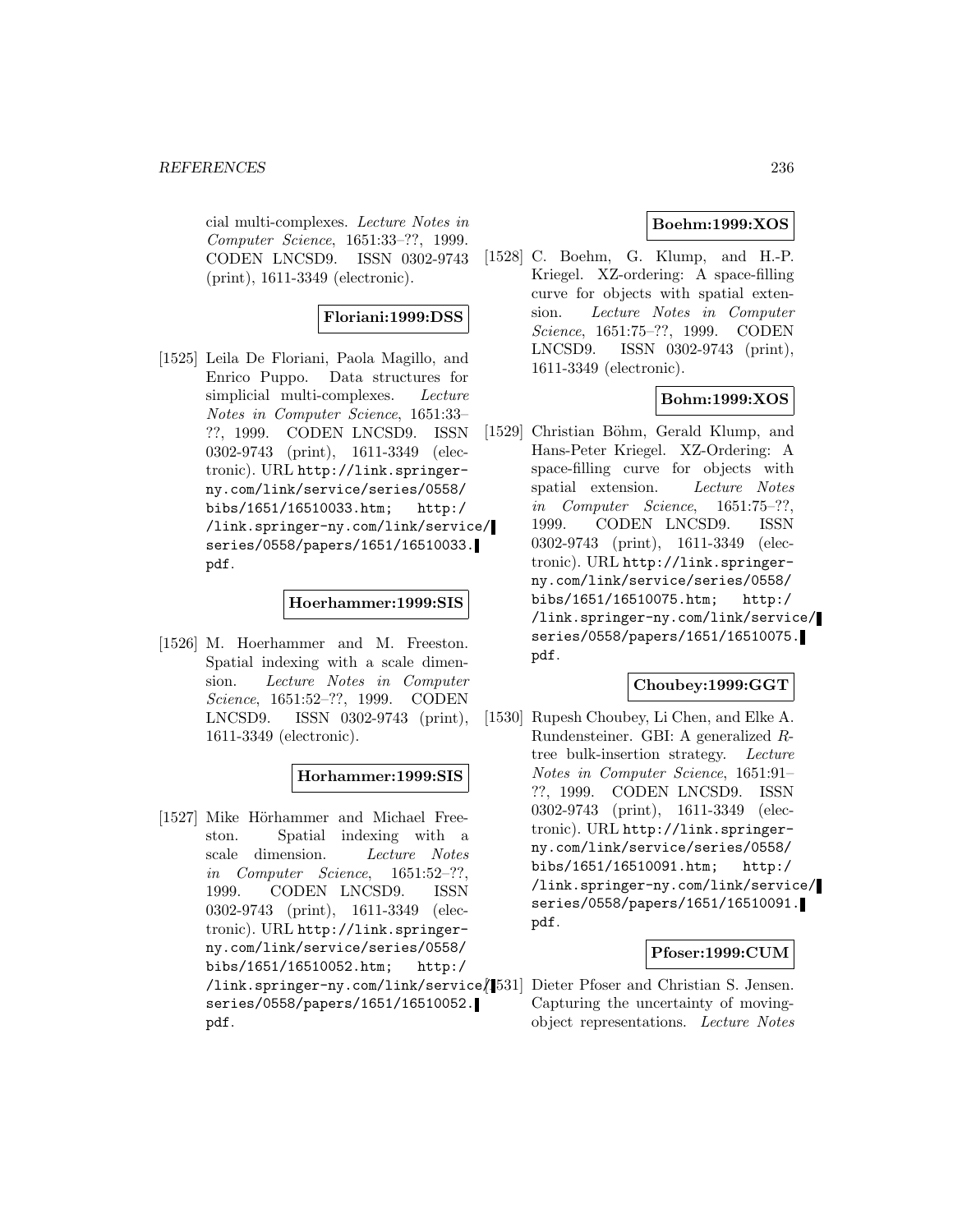in Computer Science, 1651:111–??, 1999. CODEN LNCSD9. ISSN 0302-9743 (print), 1611-3349 (electronic). URL http://link.springerny.com/link/service/series/0558/ bibs/1651/16510111.htm; http:/ /link.springer-ny.com/link/service/ series/0558/papers/1651/16510111. pdf.

### **Shek:1999:DSC**

[1532] Eddie C. Shek, Giovanni Giuffrida, Suhas Joshi, and Son K. Dao. Dynamic spatial clustering for intelligent mobile information sharing and dissemination. Lecture Notes in Computer Science, 1651:132–??, 1999. CODEN LNCSD9. ISSN 0302-9743 (print), 1611-3349 (electronic). URL http://link.springerny.com/link/service/series/0558/ bibs/1651/16510132.htm; http:/ /link.springer-ny.com/link/service/ series/0558/papers/1651/16510132. pdf.

## **Theodoridis:1999:GSD**

[1533] Yannis Theodoridis, Jefferson R. O. Silva, and Mario A. Nascimento. On the generation of spatiotemporal datasets. Lecture Notes in Computer Science, 1651:147–??, 1999. CODEN LNCSD9. ISSN 0302-9743 (print), 1611-3349 (electronic). URL http://link.springerny.com/link/service/series/0558/ bibs/1651/16510147.htm; http:/ /link.springer-ny.com/link/service/ series/0558/papers/1651/16510147. [1537] Mihael Ankerst, Gabi Kastenmüller, pdf.

#### **Zhou:1999:EPA**

[1534] Xiaofang Zhou, David Truffet, and Ji-

awei Han. Efficient polygon amalgamation methods for spatial OLAP and spatial data mining. Lecture Notes in Computer Science, 1651:167– ??, 1999. CODEN LNCSD9. ISSN 0302-9743 (print), 1611-3349 (electronic). URL http://link.springerny.com/link/service/series/0558/ bibs/1651/16510167.htm; http:/ /link.springer-ny.com/link/service/ series/0558/papers/1651/16510167. pdf.

### **Lin:1999:EMP**

[1535] Xuemin Lin, Xiaomei Zhou, and Chengfei Liu. Efficiently matching proximity relationships in spatial databases. Lecture Notes in Computer Science, 1651:188–??, 1999. CODEN LNCSD9. ISSN 0302-9743 (print), 1611-3349 (electronic). URL http://link.springerny.com/link/service/series/0558/ bibs/1651/16510188.htm; http:/ /link.springer-ny.com/link/service/ series/0558/papers/1651/16510188. pdf.

## **Xuemin:1999:EMP**

[1536] L. Xuemin, Z. Xiaomei, and L. Chengfei. Efficiently matching proximity relationships in spatial databases. Lecture Notes in Computer Science, 1651:188– ??, 1999. CODEN LNCSD9. ISSN 0302-9743 (print), 1611-3349 (electronic).

#### **Ankerst:1999:SHS**

Hans-Peter Kriegel, and Thomas Seidl. 3D shape histograms for similarity search and classification in spatial databases. Lecture Notes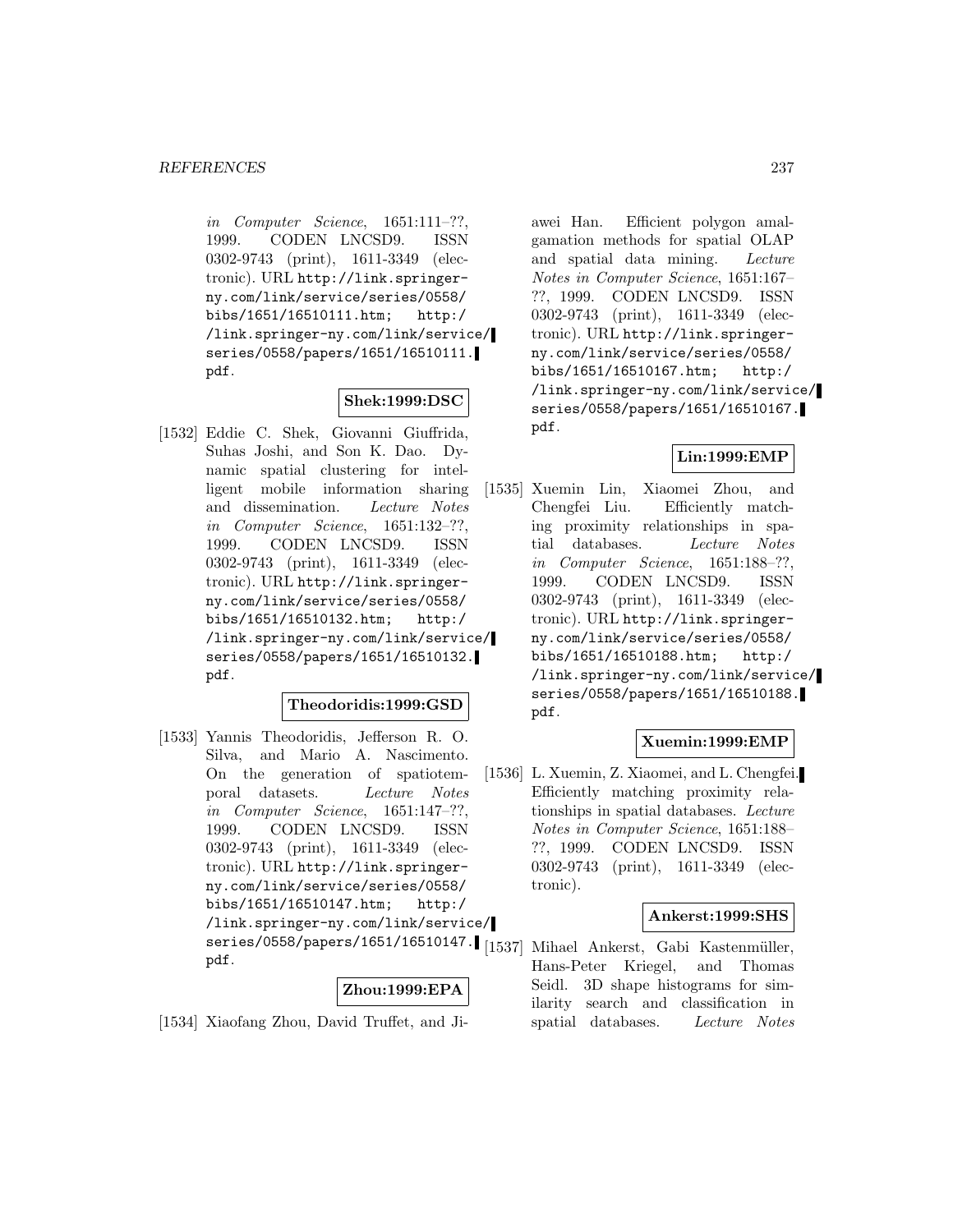in Computer Science, 1651:207–??, 1999. CODEN LNCSD9. ISSN 0302-9743 (print), 1611-3349 (electronic). URL http://link.springerny.com/link/service/series/0558/ bibs/1651/16510207.htm; http:/ /link.springer-ny.com/link/service/ series/0558/papers/1651/16510207. pdf.

## **Park:1999:MWS**

[1538] Ho-Hyun Park, Guang-Ho Cha, and Chin-Wan Chung. Multi-way spatial joins using R-trees: Methodology and performance evaluation. Lecture Notes in Computer Science, 1651:229– ??, 1999. CODEN LNCSD9. ISSN 0302-9743 (print), 1611-3349 (electronic). URL http://link.springerny.com/link/service/series/0558/ bibs/1651/16510229.htm; http:/ /link.springer-ny.com/link/service/ series/0558/papers/1651/16510229. pdf.

## **Corral:1999:AJT**

[1539] Antonio Corral, Michael Vassilakopoulos, and Yannis Manolopoulos. Algorithms for joining R-trees and linear region quadtrees. Lecture Notes in Computer Science, 1651:251–??, 1999. CODEN LNCSD9. ISSN 0302-9743 (print), 1611-3349 (electronic). URL http://link.springerny.com/link/service/series/0558/ bibs/1651/16510251.htm; http:/ /link.springer-ny.com/link/service/ series/0558/papers/1651/16510251. pdf.

## **Becker:1999:APP**

[1540] Ludger Becker, André Giesen, Klaus H. Hinrichs, and Jan Vahrenhold. Al-

gorithms for performing polygonal map overlay and spatial join on massive data sets. Lecture Notes in Computer Science, 1651:270–??, 1999. CODEN LNCSD9. ISSN 0302-9743 (print), 1611-3349 (electronic). URL http://link.springerny.com/link/service/series/0558/ bibs/1651/16510270.htm; http:/ /link.springer-ny.com/link/service/ series/0558/papers/1651/16510270. pdf.

## **Papadopoulos:1999:PES**

[1541] Apostolos Papadopoulos, Philippe Rigaux, and Michel Scholl. A performance evaluation of spatial join processing strategies. Lecture Notes in Computer Science, 1651:286–??, 1999. CODEN LNCSD9. ISSN 0302-9743 (print), 1611-3349 (electronic). URL http://link.springerny.com/link/service/series/0558/ bibs/1651/16510286.htm; http:/ /link.springer-ny.com/link/service/ series/0558/papers/1651/16510286. pdf.

## **Voisard:1999:ADG**

[1542] Agnès Voisard. Abduction and deduction in geologic hypermaps. Lecture Notes in Computer Science, 1651:311– ??, 1999. CODEN LNCSD9. ISSN 0302-9743 (print), 1611-3349 (electronic). URL http://link.springerny.com/link/service/series/0558/ bibs/1651/16510311.htm; http:/ /link.springer-ny.com/link/service/ series/0558/papers/1651/16510311. pdf.

## **Schneider:1999:UMS**

[1543] Markus Schneider. Uncertainty man-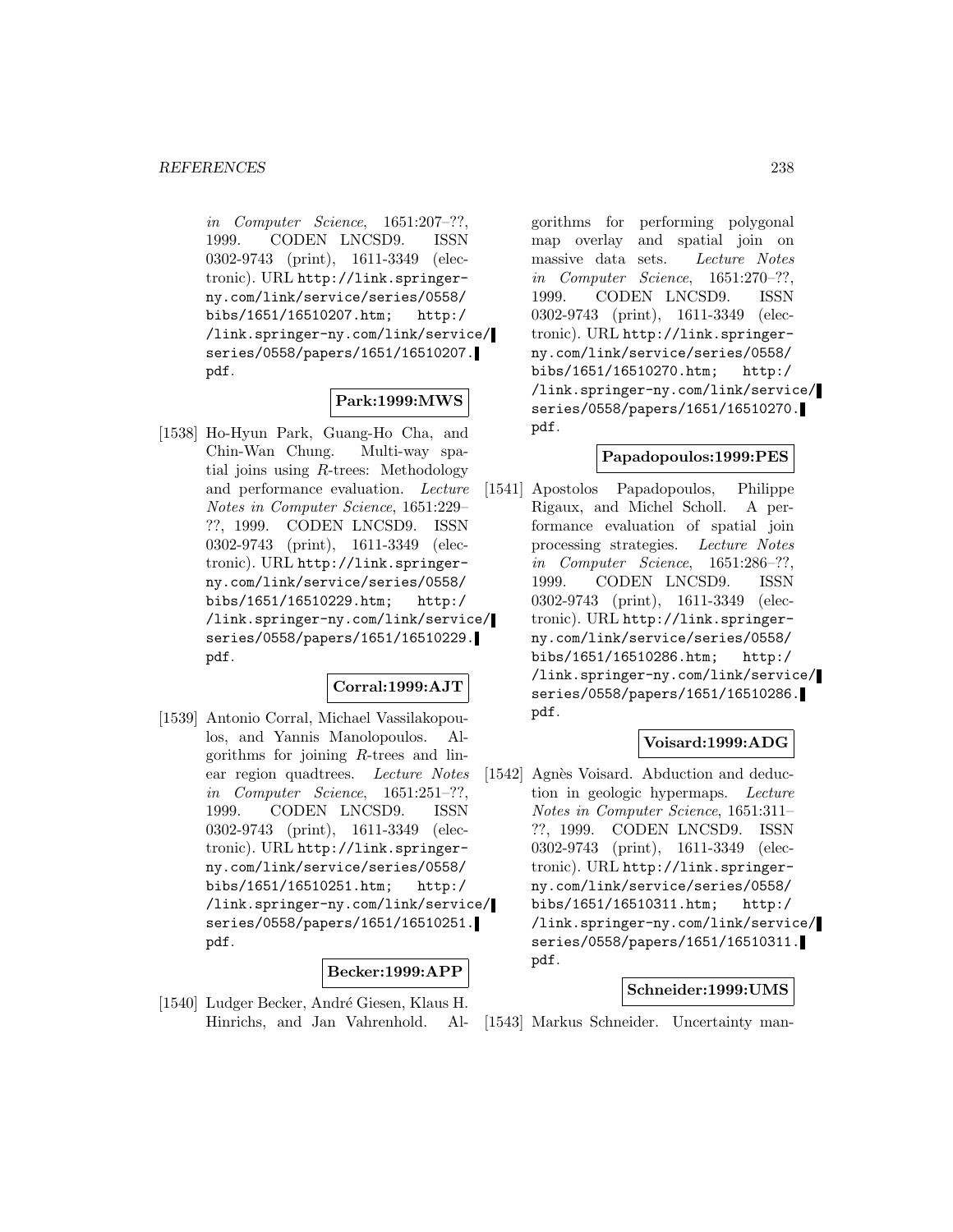agement for spatial data in databases: Fuzzy spatial data types. Lecture Notes in Computer Science, 1651:330– ??, 1999. CODEN LNCSD9. ISSN 0302-9743 (print), 1611-3349 (electronic). URL http://link.springerny.com/link/service/series/0558/ bibs/1651/16510330.htm; http:/ /link.springer-ny.com/link/service/ series/0558/papers/1651/16510330. pdf.

# **Ravada:1999:OSE**

[1544] Siva Ravada and Jayant Sharma. Oracle8i spatial: Experiences with extensible databases. Lecture Notes in Computer Science, 1651:355–??, 1999. CODEN LNCSD9. ISSN 0302-9743 (print), 1611-3349 (electronic). URL http://link.springerny.com/link/service/series/0558/ bibs/1651/16510355.htm; http:/ /link.springer-ny.com/link/service/ series/0558/papers/1651/16510355. pdf.

## **Talamo:1999:SES**

[1545] Maurizio Talamo, Franco Arcieri, Giancarlo Conia, and Enrico Nardelli. SICC: An exchange system for cadastral information. Lecture Notes in Computer Science, 1651:360–??, 1999. CODEN LNCSD9. ISSN 0302-9743 (print), 1611-3349 (electronic). URL http://link.springerny.com/link/service/series/0558/ bibs/1651/16510360.htm; http:/ /link.springer-ny.com/link/service/ series/0558/papers/1651/16510360. [1550] A. Brodsky, L. Kerschberg, and pdf.

## **Brinkhoff:1999:RTT**

[1546] Thomas Brinkhoff. Requirements of

traffic telematics to spatial databases. Lecture Notes in Computer Science, 1651:365–??, 1999. CODEN LNCSD9. ISSN 0302-9743 (print), 1611-3349 (electronic). URL http://link. springer-ny.com/link/service/series/ 0558/bibs/1651/16510365.htm; http: //link.springer-ny.com/link/service/ series/0558/papers/1651/16510365. pdf.

#### **Truszkowski:1999:ATN**

[1547] W. Truszkowski, H. Hallock, and J. Kurien. Agent technology from a NASA perspective. Lecture Notes in Computer Science, 1652:1–??, 1999. CODEN LNCSD9. ISSN 0302-9743 (print), 1611-3349 (electronic).

## **Ishida:1999:DCK**

[1548] T. Ishida, J.-I. Akahani, K. Hiramatsu, and K. Isbister. Digital city kyoto: Towards a social information infrastructure. Lecture Notes in Computer Science, 1652:34–??, 1999. CODEN LNCSD9. ISSN 0302-9743 (print), 1611-3349 (electronic).

## **Gelenbe:1999:ASI**

[1549] E. Gelenbe. Autonomous search for information in an unknown environment. Lecture Notes in Computer Science, 1652:47–??, 1999. CODEN LNCSD9. ISSN 0302-9743 (print), 1611-3349 (electronic).

## **Brodsky:1999:RMA**

S. Varas. Resource management in agent-based distributed environments. Lecture Notes in Computer Science, 1652:61–??, 1999. CODEN LNCSD9.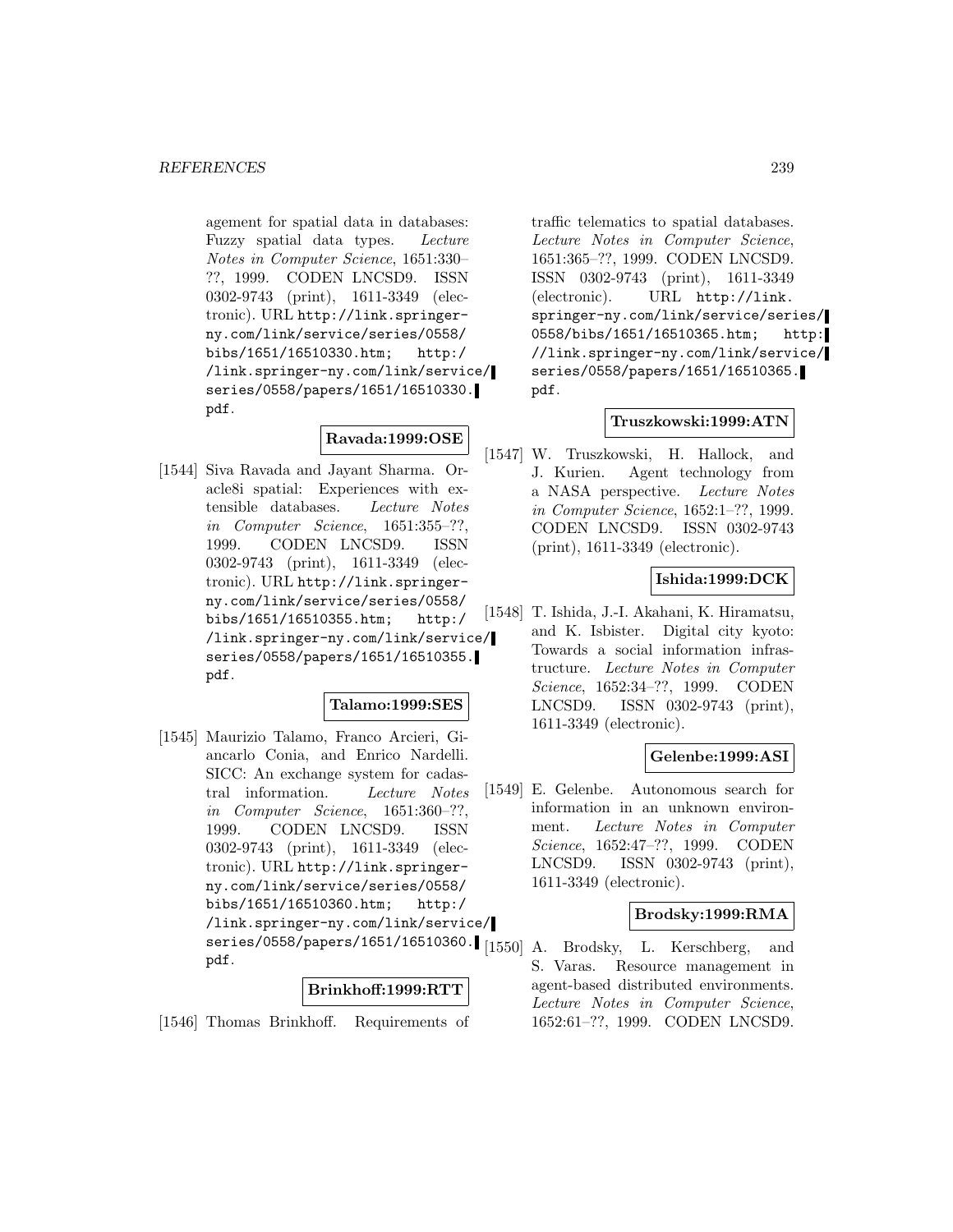ISSN 0302-9743 (print), 1611-3349 (electronic).

**Jonker:1999:MAA**

[1551] C. M. Jonker, R. A. Lam, and J. Treur. A multi-agent architecture for an intelligent Website in insurance. Lecture Notes in Computer Science, 1652:86– ??, 1999. CODEN LNCSD9. ISSN 0302-9743 (print), 1611-3349 (electronic).

# **Saeyor:1999:FCB**

[1552] S. Saeyor and M. Ishizuka. Formation of cooperative behavior among information agents in Web repository change monitoring service. Lecture Notes in Computer Science, 1652:101– ??, 1999. CODEN LNCSD9. ISSN 0302-9743 (print), 1611-3349 (electronic).

## **Staab:1999:GSW**

[1553] S. Staab, C. Braun, I. Bruder, and A. Duesterhoeft. GETESS — searching the Web exploiting German texts. Lecture Notes in Computer Science, 1652: 113–??, 1999. CODEN LNCSD9. ISSN 0302-9743 (print), 1611-3349 (electronic).

## **ORiordan:1999:ABS**

[1554] C. O'Riordan and H. Sorensen. An agent-based system for intelligent collaborative filtering. Lecture Notes in Computer Science, 1652:125–??, 1999. CODEN LNCSD9. ISSN 0302-9743 (print), 1611-3349 (electronic).

## **Gomaa:1999:IAC**

[1555] H. Gomaa. Inter-agent communication in cooperative information agent-based systems. Lecture Notes in Computer

Science, 1652:137–??, 1999. CODEN LNCSD9. ISSN 0302-9743 (print), 1611-3349 (electronic).

## **Sullivan:1999:IRC**

[1556] D. G. Sullivan, A. Glass, B. J. Grosz, and S. Kraus. Intention reconciliation in the context of teamwork: An initial empirical investigation. Lecture Notes in Computer Science, 1652:149– ??, 1999. CODEN LNCSD9. ISSN 0302-9743 (print), 1611-3349 (electronic).

## **Puuronen:1999:SET**

[1557] S. Puuronen and V. Terziyan. A similarity evaluation technique for cooperative problem solving with a group of agents. Lecture Notes in Computer Science, 1652:163–??, 1999. CODEN LNCSD9. ISSN 0302-9743 (print), 1611-3349 (electronic).

## **Deen:1999:CMC**

[1558] S. M. Deen. A computational model for a cooperating agent system. Lecture Notes in Computer Science, 1652: 175–??, 1999. CODEN LNCSD9. ISSN 0302-9743 (print), 1611-3349 (electronic).

## **Hanachi:1999:MAB**

[1559] C. Hanachi, N. Hameurlain, and C. Sibertin-Blanc. Mobile agents behaviours: From declarative specifications to implementation. Lecture Notes in Computer Science, 1652:196–??, 1999. CODEN LNCSD9. ISSN 0302- 9743 (print), 1611-3349 (electronic).

#### **Theilmann:1999:MSS**

[1560] W. Theilmann and K. Rothermel. Maintaining specialized search engines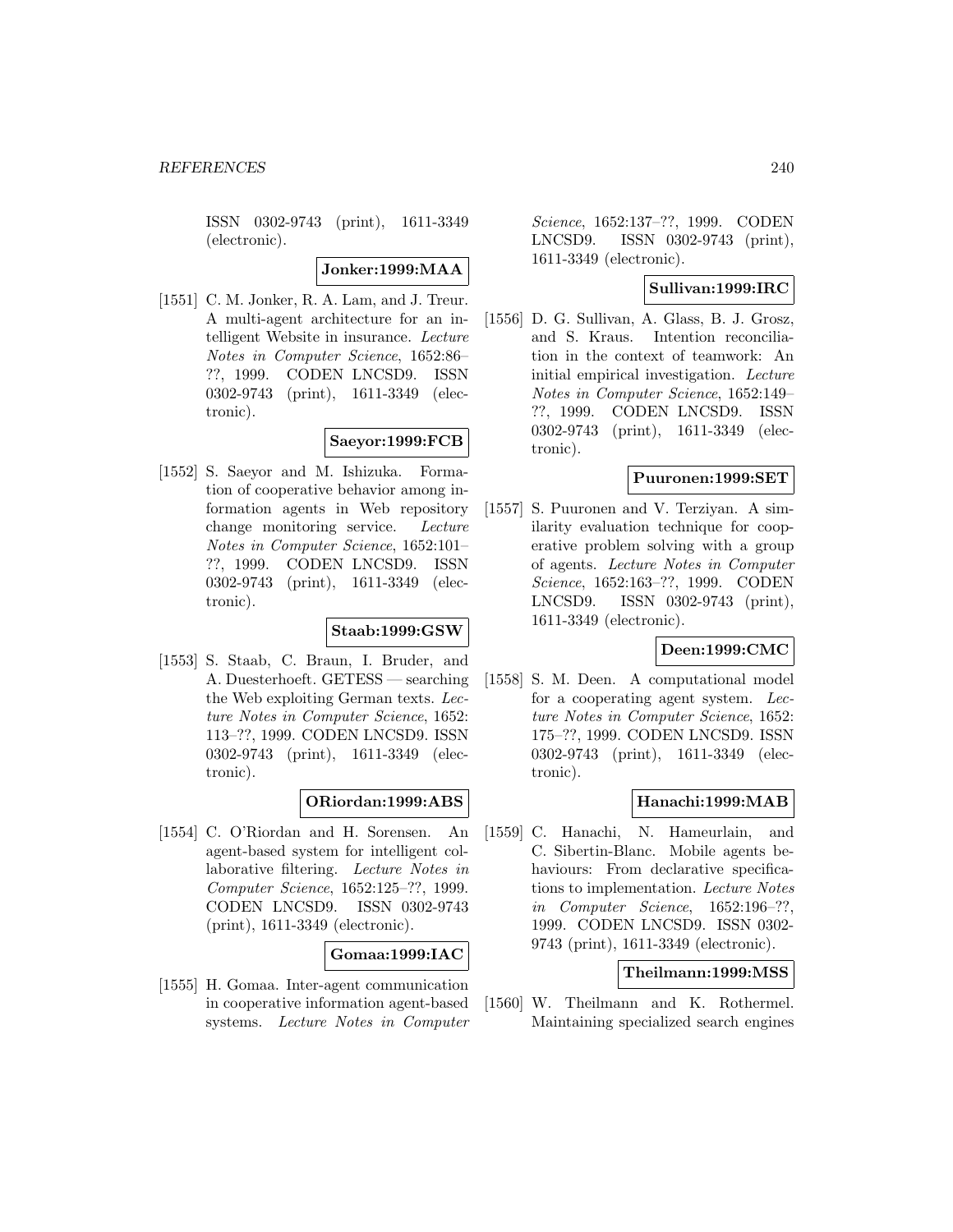#### *REFERENCES* 241

through mobile filter agents. Lecture Notes in Computer Science, 1652:208– ??, 1999. CODEN LNCSD9. ISSN 0302-9743 (print), 1611-3349 (electronic).

## **Vieira:1999:EMA**

[1561] W. Vieira and L. M. Camarinha-Matos. Execution monitoring in adaptive mobile agents. Lecture Notes in Computer Science, 1652:220–??, 1999. CODEN LNCSD9. ISSN 0302-9743 (print), 1611-3349 (electronic).

## **Kitamura:1999:MAM**

[1562] Y. Kitamura, Y. Mawarimichi, and S. Tatsumi. Mobile-agent mediated place oriented communication. Lecture Notes in Computer Science, 1652:232– ??, 1999. CODEN LNCSD9. ISSN 0302-9743 (print), 1611-3349 (electronic).

# **Wellman:1999:AEC**

[1563] M. P. Wellman. Agents and electronic commerce: Mechanisms and protocols. Lecture Notes in Computer Science, 1652:243–??, 1999. CODEN LNCSD9. ISSN 0302-9743 (print), 1611-3349 (electronic).

## **Papazoglou:1999:RAT**

[1564] M. P. Papazoglou. The role of agent technology in business to business electronic commerce. Lecture Notes in Computer Science, 1652:245–??, 1999. CODEN LNCSD9. ISSN 0302-9743 (print), 1611-3349 (electronic).

# **Kerschberg:1999:ABF**

[1565] L. Kerschberg and S. Banerjee. An agency-based framework for electronic business. Lecture Notes in Computer

Science, 1652:265–??, 1999. CODEN LNCSD9. ISSN 0302-9743 (print), 1611-3349 (electronic).

## **Wang:1999:SAM**

[1566] X. F. Wang, X. Yi, K. Y. Lam, and C. Q. Zhang. Secure agent-mediated auctionlike negotiation protocol for Internet retail commerce. Lecture Notes in Computer Science, 1652:291–??, 1999. CODEN LNCSD9. ISSN 0302- 9743 (print), 1611-3349 (electronic).

## **Sheth:1999:SIB**

[1567] A. Sheth, V. Kashyap, and T. Lima. Semantic information brokering: How can a multi-agent approach help? Lecture Notes in Computer Science, 1652: 303–??, 1999. CODEN LNCSD9. ISSN 0302-9743 (print), 1611-3349 (electronic).

## **Tesch:1999:AMA**

[1568] T. Tesch and P. Fankhauser. Arbitration and matchmaking for agents with conflicting interests. Lecture Notes in Computer Science, 1652:323–??, 1999. CODEN LNCSD9. ISSN 0302-9743 (print), 1611-3349 (electronic).

## **Langley:1999:ACI**

[1569] P. Langley, C. Thompson, R. Elio, and A. Haddadi. An adaptive conversational interface for destination advice. Lecture Notes in Computer Science, 1652:347–??, 1999. CODEN LNCSD9. ISSN 0302-9743 (print), 1611-3349 (electronic).

## **Lewis:1999:ADD**

[1570] M. Lewis. Anticipation, delegation, and demonstration: Why talking to agents is hard. Lecture Notes in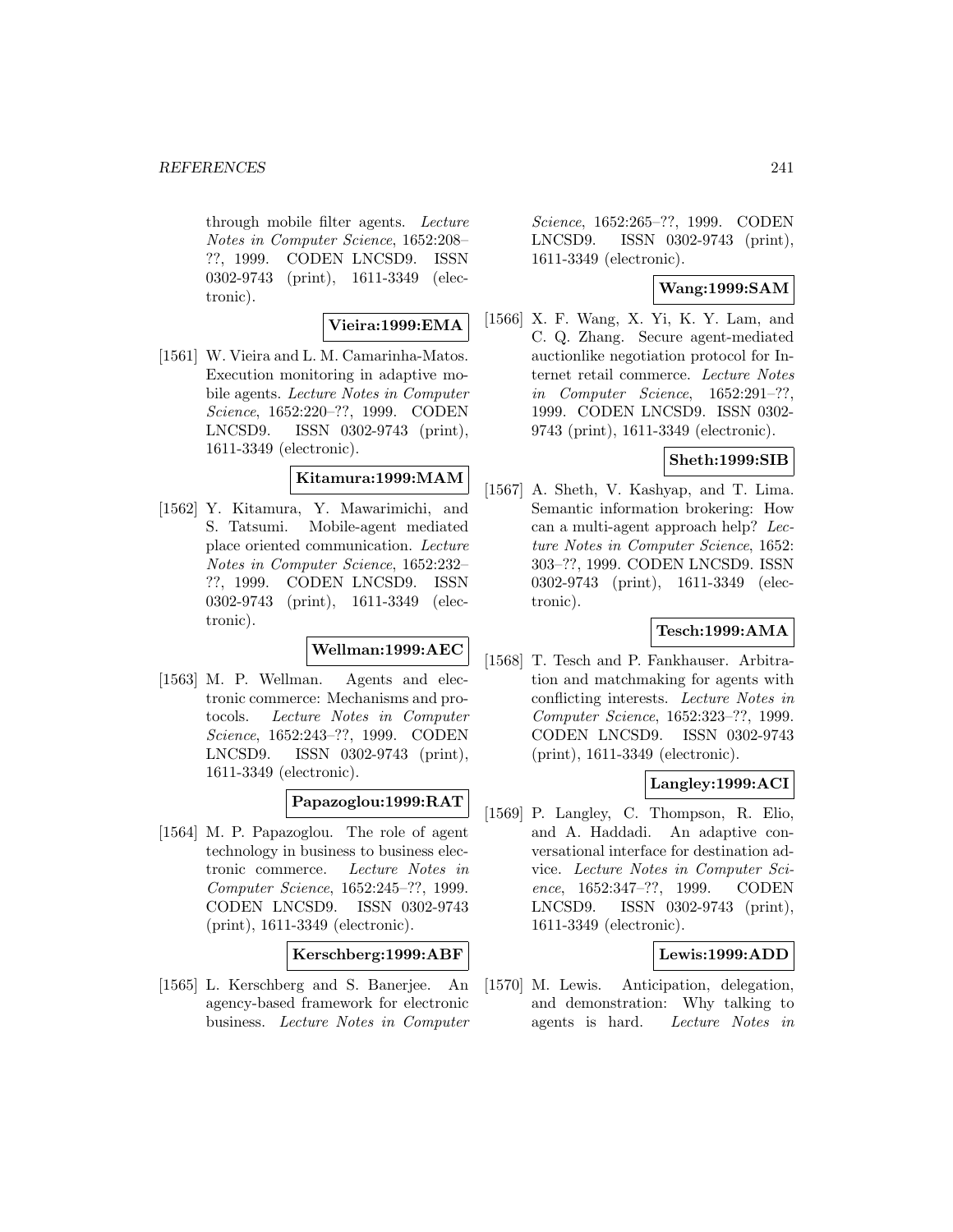Computer Science, 1652:365–??, 1999. CODEN LNCSD9. ISSN 0302-9743 (print), 1611-3349 (electronic).

## **VanElst:1999:CCA**

[1571] L. Van Elst and F. Schmalhofer. A cooperative comprehension assistant for intranet-based information environments. Lecture Notes in Computer Science, 1652:390–??, 1999. CODEN LNCSD9. ISSN 0302-9743 (print), 1611-3349 (electronic).

### **Alexander:1999:AA**

[1572] D. S. Alexander and J. M. Smith. The architecture of ALIEN. Lecture Notes in Computer Science, 1653:1–??, 1999. CODEN LNCSD9. ISSN 0302-9743 (print), 1611-3349 (electronic).

## **Denazis:1999:DIO**

[1573] S. Denazis, K. Miki, J. Vicente, and A. Campbell. Designing interfaces for open programmable routers. Lecture Notes in Computer Science, 1653:13– ??, 1999. CODEN LNCSD9. ISSN 0302-9743 (print), 1611-3349 (electronic).

## **Menage:1999:RRC**

[1574] P. Menage. Rcane: A resource controlled framework for active network services. Lecture Notes in Computer Science, 1653:25–??, 1999. CODEN LNCSD9. ISSN 0302-9743 (print), 1611-3349 (electronic).

## **Sivakumar:1999:PPN**

[1575] R. Sivakumar, N. Venkitaraman, and V. Bharghavan. The Protean Programmable Network Architecture: Design and initial experience. Lecture

Notes in Computer Science, 1653:37– ??, 1999. CODEN LNCSD9. ISSN 0302-9743 (print), 1611-3349 (electronic).

## **Rizzo:1999:DPF**

[1576] M. Rizzo, B. Briscoe, J. Tassel, and K. Damianakis. A dynamic pricing framework to support a scalable, usage-based charging model for packetswitched networks. Lecture Notes in Computer Science, 1653:48–??, 1999. CODEN LNCSD9. ISSN 0302-9743 (print), 1611-3349 (electronic).

## **Marshall:1999:AIN**

[1577] I. Marshall, M. Fry, L. Velasco, and A. Ghosh. Active information networks and XML. Lecture Notes in Computer Science, 1653:60–??, 1999. CODEN LNCSD9. ISSN 0302-9743 (print), 1611-3349 (electronic).

## **Sloman:1999:PSP**

[1578] M. Sloman and E. Lupu. Policy specification for programmable networks. Lecture Notes in Computer Science, 1653:73–??, 1999. CODEN LNCSD9. ISSN 0302-9743 (print), 1611-3349 (electronic).

## **Vanet:1999:SCD**

[1579] G. Vanet and Y. Kiriha. A selfconfiguring data caching architecture based on active networking techniques. Lecture Notes in Computer Science, 1653:85–??, 1999. CODEN LNCSD9. ISSN 0302-9743 (print), 1611-3349 (electronic).

## **Delgrossi:1999:ICA**

[1580] L. Delgrossi, G. Di Fatta, D. Ferrari, and G. Lo Re. Interference and com-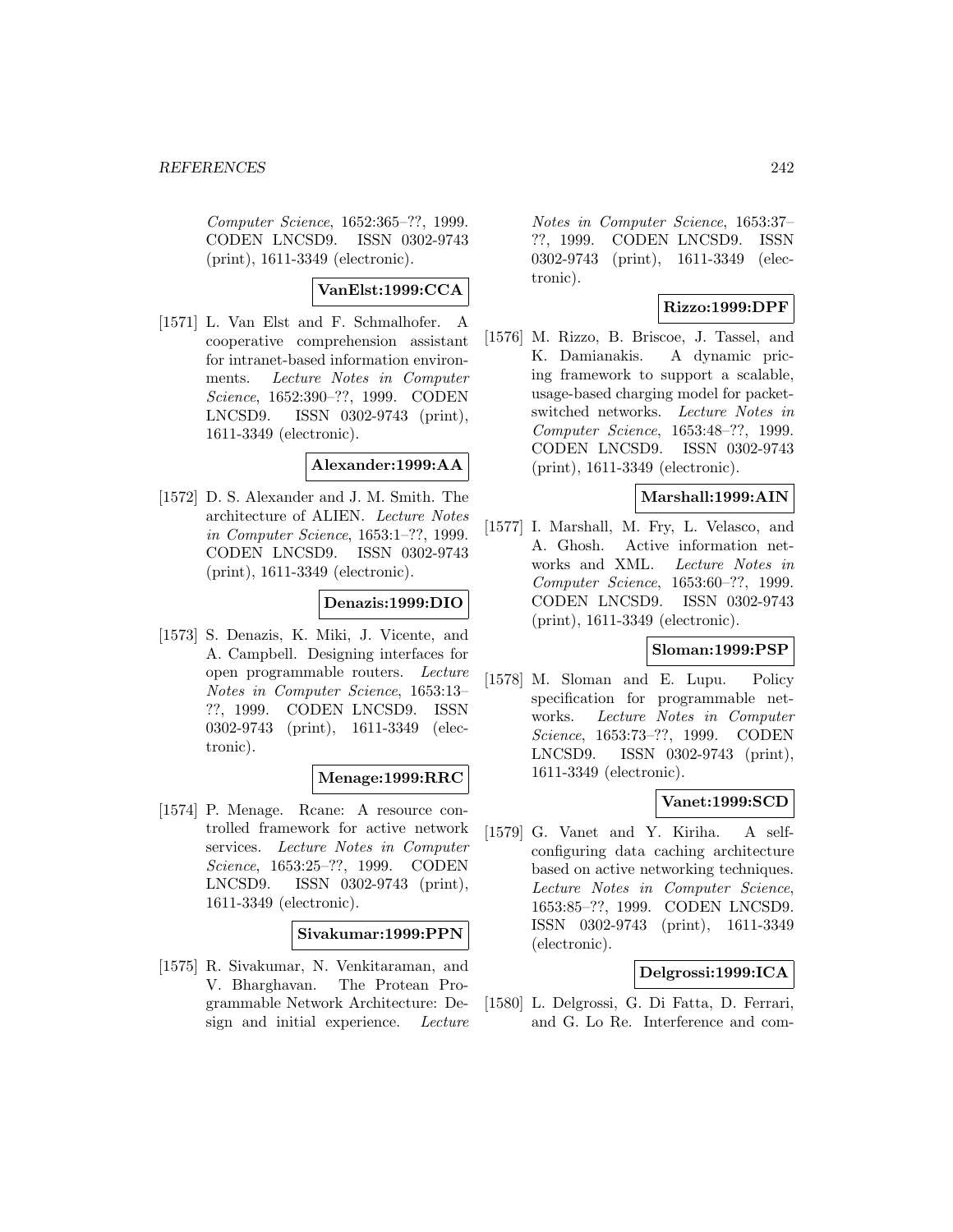munications among active network applications. Lecture Notes in Computer Science, 1653:97–??, 1999. CODEN LNCSD9. ISSN 0302-9743 (print), 1611-3349 (electronic).

## **Baeumer:1999:GMA**

[1581] C. Baeumer and T. Magedanz. The grasshopper mobile agent platform enabling short-term active broadband intelligent network implementation. Lecture Notes in Computer Science, 1653: 109–??, 1999. CODEN LNCSD9. ISSN 0302-9743 (print), 1611-3349 (electronic).

## **Cardoe:1999:LPS**

[1582] R. Cardoe, J. Finney, A. C. Scott, and W. D. Shepherd. LARA: A prototype system for supporting high performance active networking. Lecture Notes in Computer Science, 1653:117– ??, 1999. CODEN LNCSD9. ISSN 0302-9743 (print), 1611-3349 (electronic).

#### **Cohen:1999:PIS**

[1583] A. Cohen and S. Rangarajan. A programming interface for supporting IP traffic processing. Lecture Notes in Computer Science, 1653:132–??, 1999. CODEN LNCSD9. ISSN 0302-9743 (print), 1611-3349 (electronic).

## **Mihai:1999:NGC**

[1584] N. Mihai and G. Vanecek. New generation of control planes in emerging data networks. Lecture Notes in Computer Science, 1653:144–??, 1999. CODEN LNCSD9. ISSN 0302-9743 (print), 1611-3349 (electronic).

## **Tschudin:1999:ANO**

[1585] C. Tschudin. An active networks overlay network (ANON). Lecture Notes in Computer Science, 1653:156–??, 1999. CODEN LNCSD9. ISSN 0302-9743 (print), 1611-3349 (electronic).

## **Busse:1999:ADA**

[1586] I. Busse, S. Covaci, and A. Leichsenring. Autonomy and decentralization in active networks: A case study for mobile agents. Lecture Notes in Computer Science, 1653:165–??, 1999. CODEN LNCSD9. ISSN 0302-9743 (print), 1611-3349 (electronic).

## **Lee:1999:TAH**

[1587] D. C. Lee, M. T. Jones, S. F. Midkiff, and P. M. Athanas. Towards active hardware. Lecture Notes in Computer Science, 1653:180–??, 1999. CODEN LNCSD9. ISSN 0302-9743 (print), 1611-3349 (electronic).

## **Juhola:1999:IEN**

[1588] A. Juhola, I. Marshall, S. Covaci, and T. Velte. The impact of AN on established network operators. Lecture Notes in Computer Science, 1653:188– ??, 1999. CODEN LNCSD9. ISSN 0302-9743 (print), 1611-3349 (electronic).

## **Greenwood:1999:UAP**

[1589] D. P. A. Greenwood and D. Gavalas. Using active processes as the basis for an integrated distributed network management architecture. Lecture Notes in Computer Science, 1653:199–??, 1999. CODEN LNCSD9. ISSN 0302-9743 (print), 1611-3349 (electronic).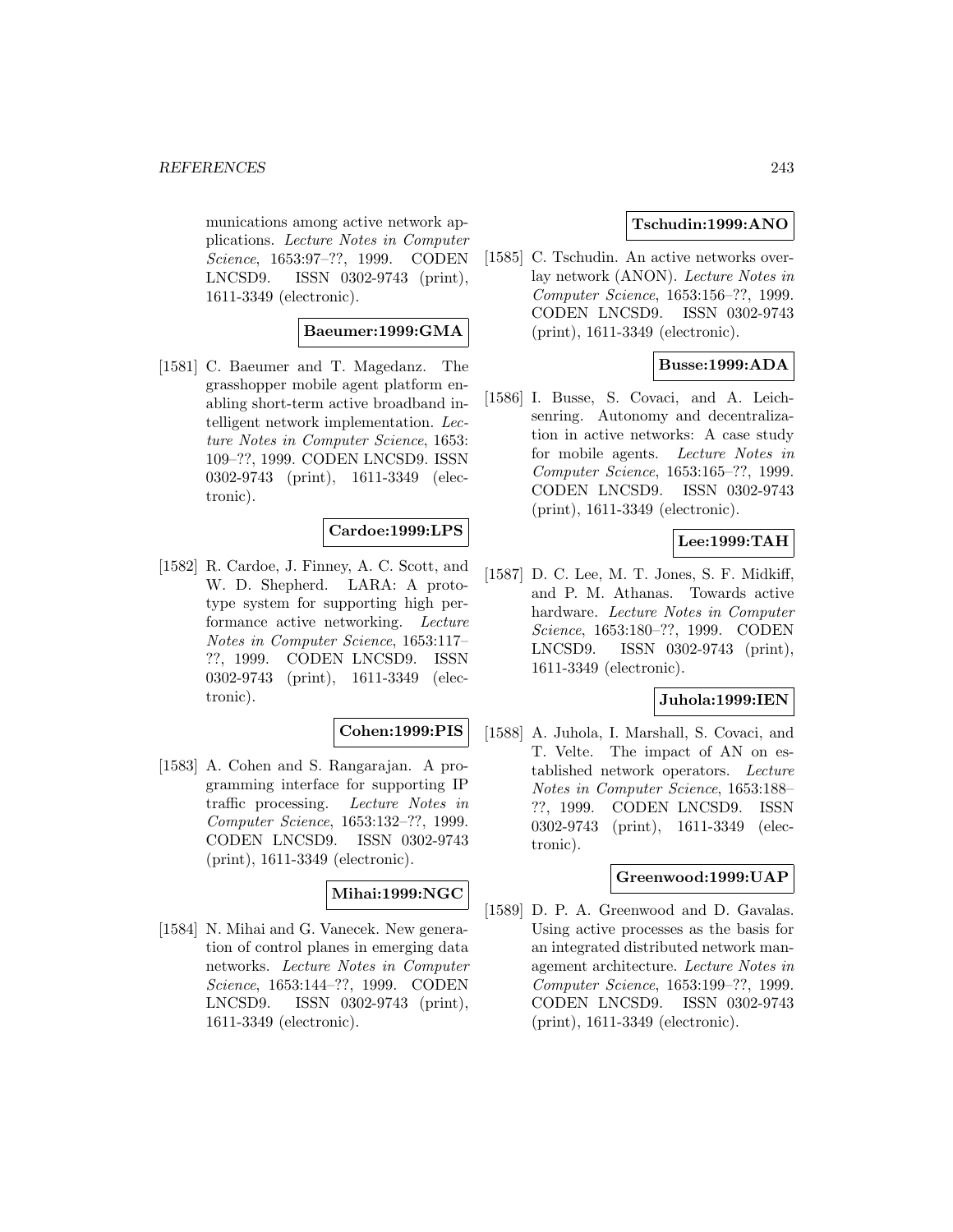## **Norden:1999:AAF**

[1590] S. Norden and K. F. Wong. AN-MAC: An architectural framework for network management and control using active networks. Lecture Notes in Computer Science, 1653:212–??, 1999. CODEN LNCSD9. ISSN 0302-9743 (print), 1611-3349 (electronic).

# **Raz:1999:ANA**

[1591] D. Raz and Y. Shavitt. An active network approach to efficient network management. Lecture Notes in Computer Science, 1653:220–??, 1999. CODEN LNCSD9. ISSN 0302-9743 (print), 1611-3349 (electronic).

## **Redlich:1999:VNC**

[1592] J.-P. Redlich, M. Suzuki, and S. Weinstein. Virtual networks for customizable traffic treatments. Lecture Notes in Computer Science, 1653:232– ??, 1999. CODEN LNCSD9. ISSN 0302-9743 (print), 1611-3349 (electronic).

#### **Sugauchi:1999:FNM**

[1593] K. Sugauchi, S. Miyazaki, K. Yoshida, and K. Nakane. Flexible network management using active network framework. Lecture Notes in Computer Science, 1653:241–??, 1999. CODEN LNCSD9. ISSN 0302-9743 (print), 1611-3349 (electronic).

### **Campbell:1999:MSV**

[1594] A. T. Campbell, J. Vicente, and D. A. Villela. Managing spawned virtual networks. Lecture Notes in Computer Science, 1653:249–??, 1999. CODEN LNCSD9. ISSN 0302-9743 (print), 1611-3349 (electronic).

## **Willmott:1999:AOR**

[1595] S. Willmott and B. Faltings. Active organisations for routing. Lecture Notes in Computer Science, 1653:262– ??, 1999. CODEN LNCSD9. ISSN 0302-9743 (print), 1611-3349 (electronic).

## **Yeh:1999:DIC**

[1596] J.-H. Yeh, R. Chow, and R. Newman. A dynamic interdomain communication path setup in active network. Lecture Notes in Computer Science, 1653:274–??, 1999. CODEN LNCSD9. ISSN 0302-9743 (print), 1611-3349 (electronic).

#### **Bhushan:1999:ANC**

[1597] B. Bhushan and J. Hall. Active network challenges to TMN. Lecture Notes in Computer Science, 1653:285–??, 1999. CODEN LNCSD9. ISSN 0302-9743 (print), 1611-3349 (electronic).

### **Kulkarni:1999:SAN**

[1598] A. Kulkarni, G. Minden, V. Frost, and J. Evans. Survivability of active networking services. Lecture Notes in Computer Science, 1653:299–??, 1999. CODEN LNCSD9. ISSN 0302-9743 (print), 1611-3349 (electronic).

## **Hjalmtysson:1999:CD**

[1599] G. Hjalmtysson and S. Bhattacharjee. Control on demand. Lecture Notes in Computer Science, 1653:315–??, 1999. CODEN LNCSD9. ISSN 0302-9743 (print), 1611-3349 (electronic).

### **Karnouskos:1999:ABS**

[1600] S. Karnouskos, I. Busse, and S. Covaci. Agent based security for the active net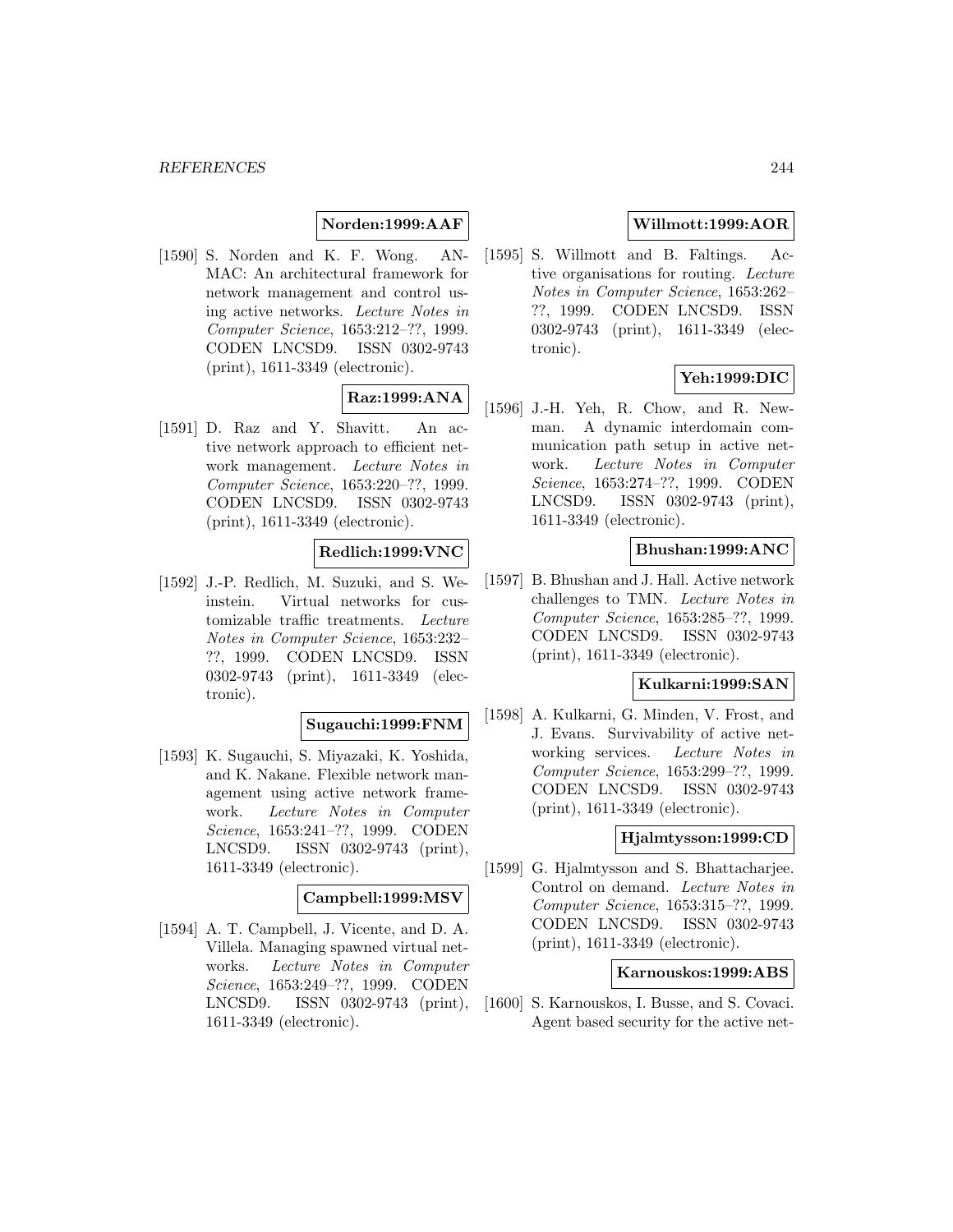work infrastructure. Lecture Notes in Computer Science, 1653:330–??, 1999. CODEN LNCSD9. ISSN 0302-9743 (print), 1611-3349 (electronic).

## **Siddiqi:1999:HAE**

[1601] K. Siddiqi, A. Tannenbaum, and S. W. Zucker. A Hamiltonian approach to the eikonal equation. Lecture Notes in Computer Science, 1654:1–??, 1999. CODEN LNCSD9. ISSN 0302-9743 (print), 1611-3349 (electronic).

## **Worthington:1999:TSS**

[1602] P. L. Worthington and E. R. Hancock. Topographic surface structure from 2D images using shape-fromshading. Lecture Notes in Computer Science, 1654:14–??, 1999. CODEN LNCSD9. ISSN 0302-9743 (print), 1611-3349 (electronic).

## **Zhang:1999:HSI**

[1603] D. Zhang and M. Hebert. Harmonic shape images: A representation for 3D free-form surfaces based on energy minimization. Lecture Notes in Computer Science, 1654:30–??, 1999. CODEN LNCSD9. ISSN 0302-9743 (print), 1611-3349 (electronic).

## **Donatini:1999:DES**

[1604] P. Donatini, P. Frosini, and C. Landi. Deformation energy for size functions. Lecture Notes in Computer Science, 1654:44–??, 1999. CODEN LNCSD9. ISSN 0302-9743 (print), 1611-3349 (electronic).

# **Figueiredo:1999:FMM**

[1605] M. A. T. Figueiredo, J. M. N. Leitao, and A. K. Jain. On fitting mixture models. Lecture Notes in Computer

Science, 1654:54–??, 1999. CODEN LNCSD9. ISSN 0302-9743 (print), 1611-3349 (electronic).

## **Cazorla:1999:BMF**

[1606] M. A. Cazorla, F. Escolano, D. Gallardo, and R. Rizo. Bayesian models for finding and grouping junctions. Lecture Notes in Computer Science, 1654:70–??, 1999. CODEN LNCSD9. ISSN 0302-9743 (print), 1611-3349 (electronic).

## **Chardin:1999:SII**

[1607] A. Chardin and P. Perez. Semiiterative inferences with hierarchical energy-based models for image analysis. Lecture Notes in Computer Science, 1654:83–??, 1999. CODEN LNCSD9. ISSN 0302-9743 (print), 1611-3349 (electronic).

## **Descombes:1999:MVK**

[1608] X. Descombes and E. Pechersky. Metropolis vs Kawasaki dynamic for image segmentation based on Gibbs models. Lecture Notes in Computer Science, 1654:99–??, 1999. CODEN LNCSD9. ISSN 0302-9743 (print), 1611-3349 (electronic).

## **Jalobeanu:1999:HES**

[1609] A. Jalobeanu, L. Blanc-Feraud, and J. Zerubia. Hyperparameter estimation for satellite image restoration by a MCMCML method. Lecture Notes in Computer Science, 1654:115–??, 1999. CODEN LNCSD9. ISSN 0302-9743 (print), 1611-3349 (electronic).

## **Morris:1999:AVM**

[1610] R. D. Morris. Auxiliary variables for Markov random fields with higher or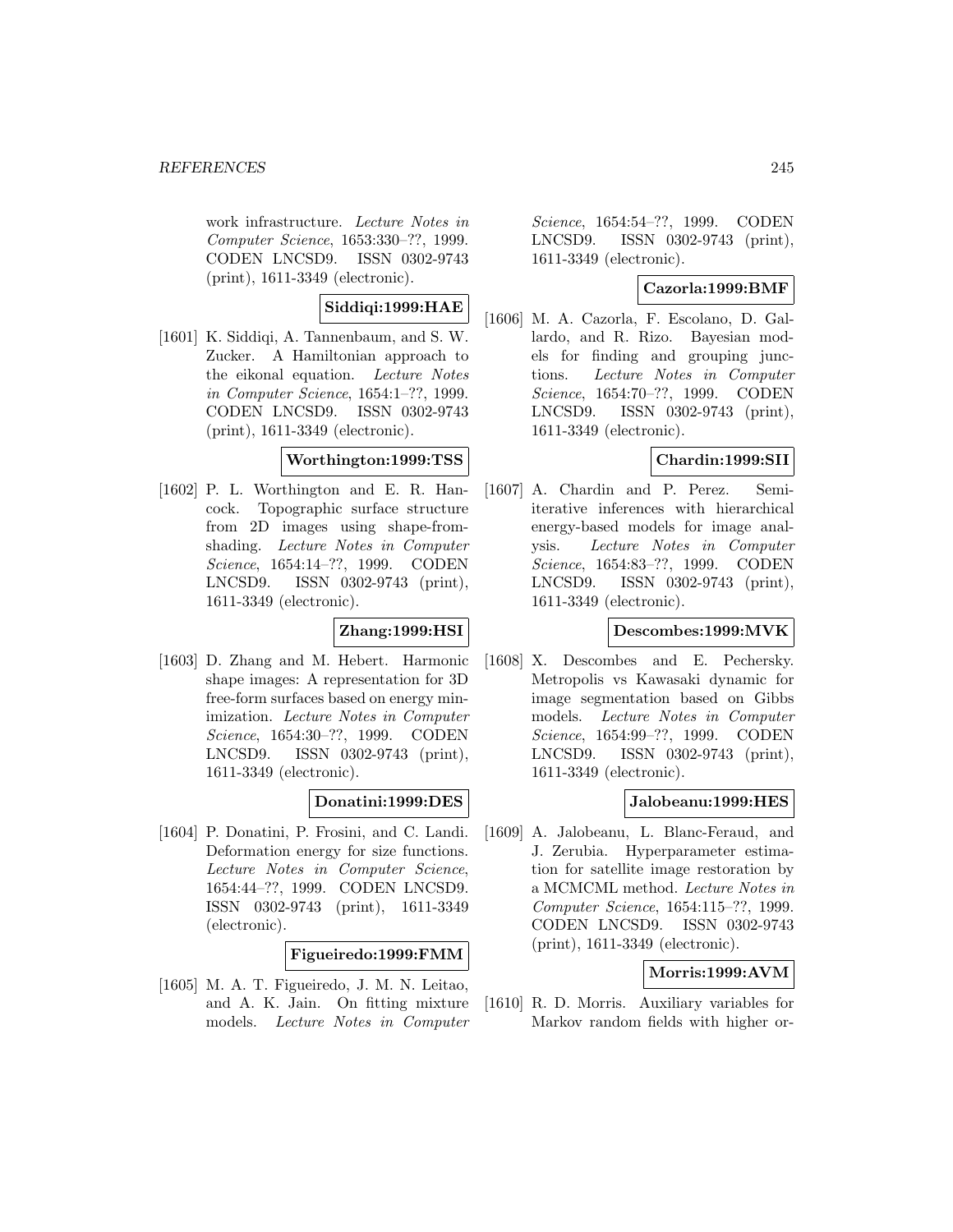der interactions. Lecture Notes in Computer Science, 1654:131–??, 1999. CODEN LNCSD9. ISSN 0302-9743 (print), 1611-3349 (electronic).

## **Rostaing:1999:UMI**

[1611] P. Rostaing, J.-N. Provost, and C. Collet. Unsupervised multispectral image segmentation using generalized Gaussian noise model. Lecture Notes in Computer Science, 1654:142–??, 1999. CODEN LNCSD9. ISSN 0302-9743 (print), 1611-3349 (electronic).

# **Dias:1999:ABC**

[1612] J. M. B. Dias. Adaptive Bayesian contour estimation: A vector space representation approach. Lecture Notes in Computer Science, 1654:157–??, 1999. CODEN LNCSD9. ISSN 0302-9743 (print), 1611-3349 (electronic).

## **Kubota:1999:APB**

[1613] T. Kubota. Adaptive pixel-based data fusion for boundary detection. Lecture Notes in Computer Science, 1654:173– ??, 1999. CODEN LNCSD9. ISSN 0302-9743 (print), 1611-3349 (electronic).

## **Coughlan:1999:BTS**

[1614] J. M. Coughlan and A. L. Yuille. Bayesian tree search with expected  $O(N)$  convergence rates for road tracking. Lecture Notes in Computer Science, 1654:189–??, 1999. CODEN LNCSD9. ISSN 0302-9743 (print), 1611-3349 (electronic).

## **Boykov:1999:NAE**

[1615] Y. Boykov, O. Veksler, and R. Zabih. A new algorithm for energy minimization with discontinuities. Lecture Notes in

Computer Science, 1654:205–??, 1999. CODEN LNCSD9. ISSN 0302-9743 (print), 1611-3349 (electronic).

## **Cross:1999:CHC**

[1616] A. D. J. Cross and E. R. Hancock. Convergence of a hill climbing genetic algorithm for graph matching. Lecture Notes in Computer Science, 1654:221– ??, 1999. CODEN LNCSD9. ISSN 0302-9743 (print), 1611-3349 (electronic).

## **Rangarajan:1999:NDM**

[1617] A. Rangarajan, H. Chui, and E. Mjolsness. A new distance measure for nonrigid image matching. Lecture Notes in Computer Science, 1654:237–??, 1999. CODEN LNCSD9. ISSN 0302-9743 (print), 1611-3349 (electronic).

## **Torsello:1999:CTR**

[1618] A. Torsello and M. Pelillo. Continuoustime relaxation labeling processes. Lecture Notes in Computer Science, 1654: 253–??, 1999. CODEN LNCSD9. ISSN 0302-9743 (print), 1611-3349 (electronic).

## **Yin:1999:RAU**

[1619] L. Yin and A. Basu. Realistic animation using extended adaptive mesh for model based coding. Lecture Notes in Computer Science, 1654:269–??, 1999. CODEN LNCSD9. ISSN 0302-9743 (print), 1611-3349 (electronic).

## **Aguiar:1999:MLI**

[1620] P. M. Q. Aguiar and J. M. F. Moura. Maximum likelihood inference of 3D structure from image sequences. Lecture Notes in Computer Science, 1654: 285–??, 1999. CODEN LNCSD9. ISSN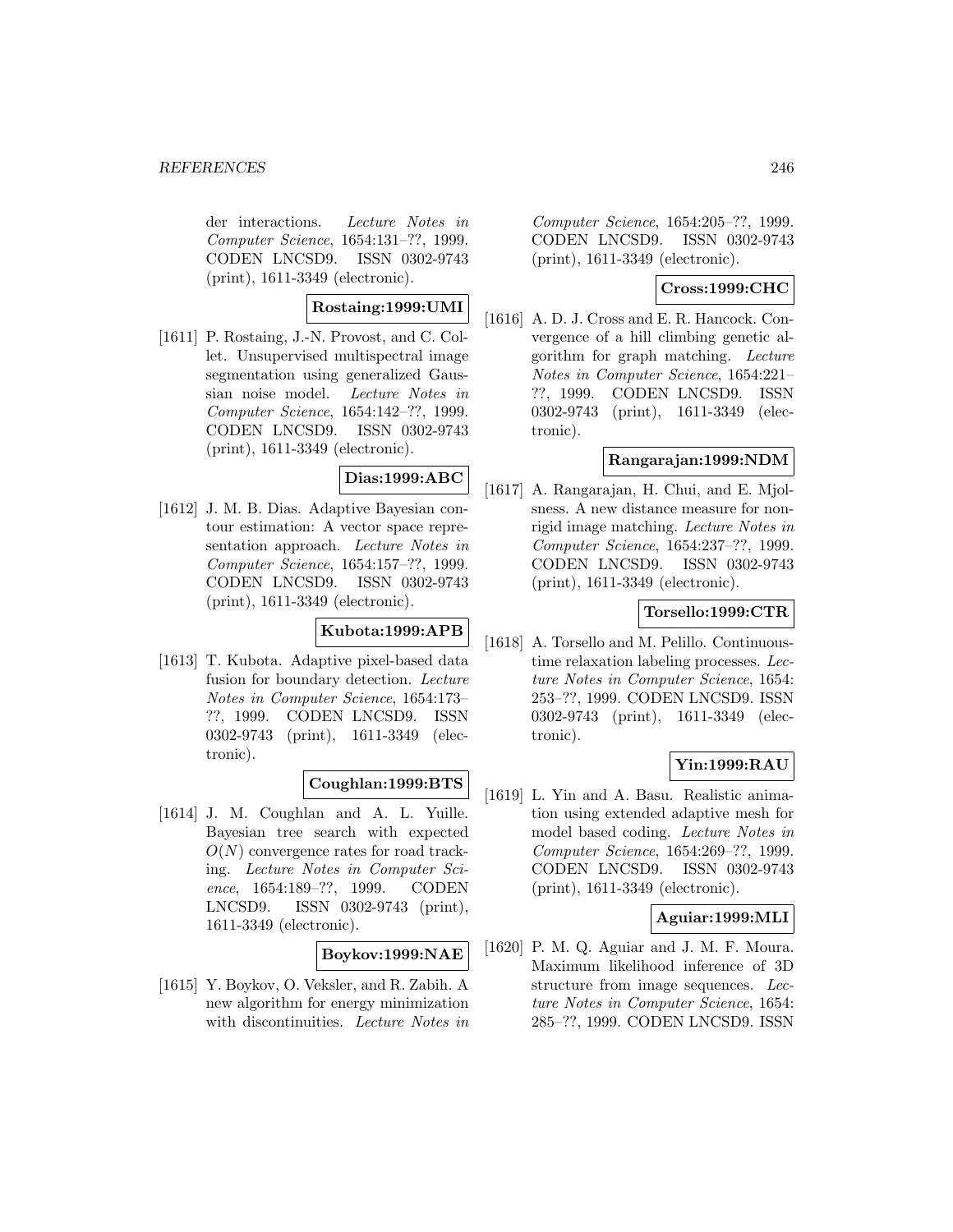0302-9743 (print), 1611-3349 (electronic).

**Oakley:1999:MRI**

[1621] J. Oakley, J. Missimer, and G. Szekely. Magnetic resonance imaging based correction and reconstruction of positron emission tomography images. Lecture Notes in Computer Science, 1654:301– ??, 1999. CODEN LNCSD9. ISSN 0302-9743 (print), 1611-3349 (electronic).

### **Svensen:1999:MRF**

[1622] M. Svensen, F. Kruggel, and D. Y. Von Cramon. Markov random field modelling of fMRI data using a mean field EM-algorithm. Lecture Notes in Computer Science, 1654:317–??, 1999. CODEN LNCSD9. ISSN 0302-9743 (print), 1611-3349 (electronic).

### **Aczel:1999:RTT**

[1623] Peter Aczel. On relating type theories and set theories. Lecture Notes in Computer Science, 1657:1– ??, 1999. CODEN LNCSD9. ISSN 0302-9743 (print), 1611-3349 (electronic). URL http://link.springerny.com/link/service/series/0558/ bibs/1657/16570001.htm; http:/ /link.springer-ny.com/link/service/ series/0558/papers/1657/16570001. pdf.

### **Ahn:1999:CMC**

[1624] René Ahn and Tijn Borghuis. Communication modelling and contextdependent interpretation: An integrated approach. Lecture Notes in Computer Science, 1657:19–??, 1999. CODEN LNCSD9. ISSN

0302-9743 (print), 1611-3349 (electronic). URL http://link.springerny.com/link/service/series/0558/ bibs/1657/16570019.htm; http:/ /link.springer-ny.com/link/service/ series/0558/papers/1657/16570019. pdf.

## **Coquand:1999:GBT**

[1625] Thierry Coquand and Henrik Persson. Gröbner bases in type theory. Lecture Notes in Computer Science, 1657:33– ??, 1999. CODEN LNCSD9. ISSN 0302-9743 (print), 1611-3349 (electronic). URL http://link.springerny.com/link/service/series/0558/ bibs/1657/16570033.htm; http:/ /link.springer-ny.com/link/service/ series/0558/papers/1657/16570033. pdf.

## **Despeyroux:1999:MLC**

[1626] Joëlle Despeyroux and Pierre Leleu. A modal lambda calculus with iteration and case constructs. Lecture Notes in Computer Science, 1657:47– ??, 1999. CODEN LNCSD9. ISSN 0302-9743 (print), 1611-3349 (electronic). URL http://link.springerny.com/link/service/series/0558/ bibs/1657/16570047.htm; http:/ /link.springer-ny.com/link/service/ series/0558/papers/1657/16570047. pdf.

## **Dowek:1999:PNM**

[1627] Gilles Dowek and Benjamin Werner. Proof normalization modulo. Lecture Notes in Computer Science, 1657:62– ??, 1999. CODEN LNCSD9. ISSN 0302-9743 (print), 1611-3349 (electronic). URL http://link.springerny.com/link/service/series/0558/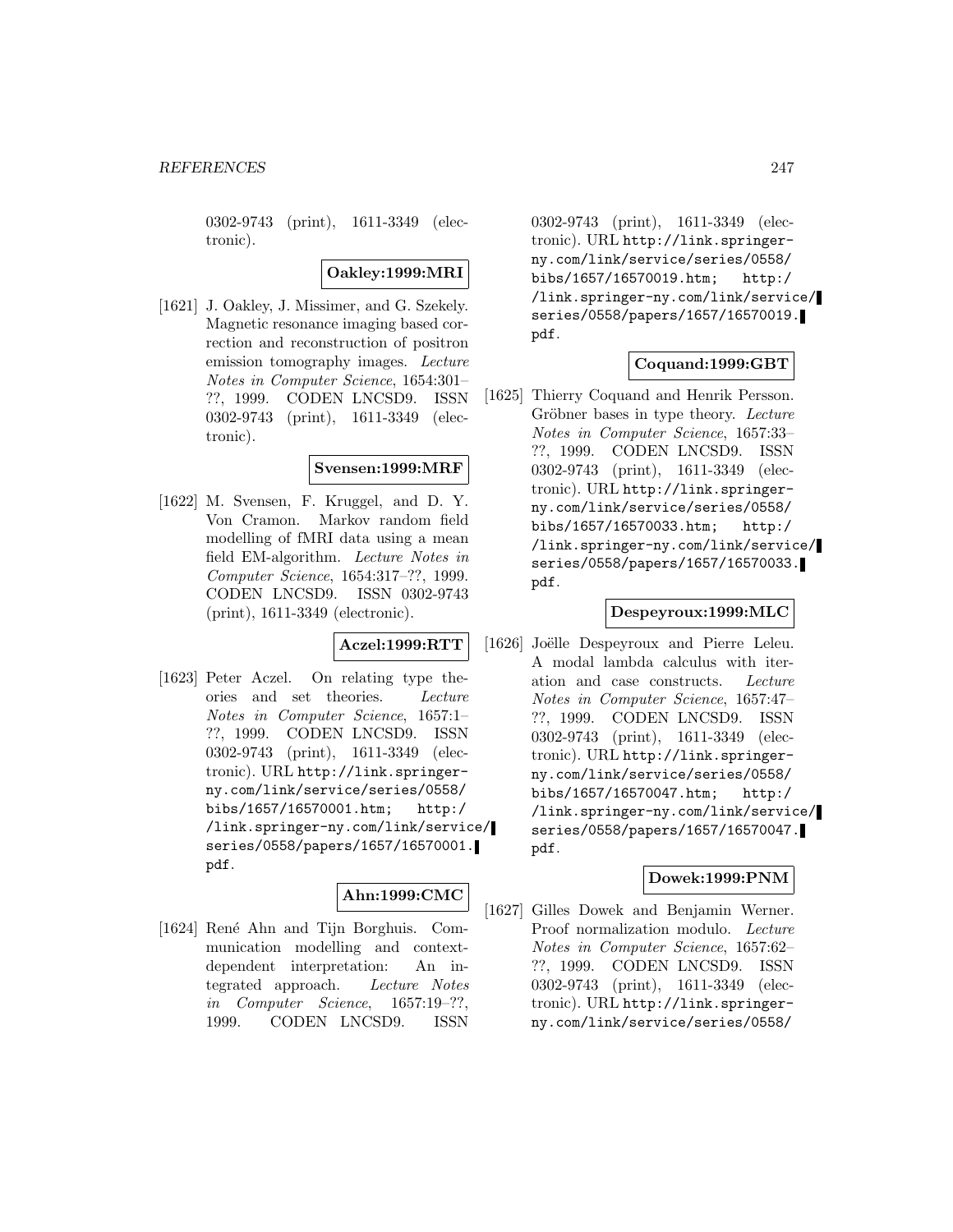pdf.

bibs/1657/16570062.htm; http:/ /link.springer-ny.com/link/service/ series/0558/papers/1657/16570062. [1631] Florian Kammüller. Modular strucpdf.

## **Filliatre:1999:PIP**

[1628] Jean-Christophe Filliâtre. Proof of imperative programs in type theory. Lecture Notes in Computer Science, 1657: 78–??, 1999. CODEN LNCSD9. ISSN 0302-9743 (print), 1611-3349 (electronic). URL http://link.springerny.com/link/service/series/0558/ bibs/1657/16570078.htm; http:/ /link.springer-ny.com/link/service/ series/0558/papers/1657/16570078.

## **Fridlender:1999:IFT**

[1629] Daniel Fridlender. An interpretation of the fan theorem in type theory. Lecture Notes in Computer Science, 1657: 93–??, 1999. CODEN LNCSD9. ISSN 0302-9743 (print), 1611-3349 (electronic). URL http://link.springerny.com/link/service/series/0558/ bibs/1657/16570093.htm; http:/ /link.springer-ny.com/link/service/ pdf.

## **Goubault-Larrecq:1999:CTS**

[1630] Jean Goubault-Larrecq. Conjunctive types and SKInT. Lecture Notes in Computer Science, 1657:106–??, 1999. CODEN LNCSD9. ISSN 0302-9743 (print), 1611-3349 (electronic). URL http://link.springerny.com/link/service/series/0558/ bibs/1657/16570106.htm; http:/ /link.springer-ny.com/link/service/ pdf.

### **Kammuller:1999:MSD**

tures as dependent types in isabelle. Lecture Notes in Computer Science, 1657:121–??, 1999. CODEN LNCSD9. ISSN 0302-9743 (print), 1611-3349 (electronic). URL http://link. springer-ny.com/link/service/series/ 0558/bibs/1657/16570121.htm; http: //link.springer-ny.com/link/service/ series/0558/papers/1657/16570121. pdf.

### **Kleymann:1999:MVC**

Thomas Kleymann. Metatheory of verification calculi in LEGO. Lecture Notes in Computer Science, 1657:133– ??, 1999. CODEN LNCSD9. ISSN 0302-9743 (print), 1611-3349 (electronic). URL http://link.springerny.com/link/service/series/0558/ bibs/1657/16570133.htm; http:/ /link.springer-ny.com/link/service/ series/0558/papers/1657/16570133. pdf.

## **Liquori:1999:BPE**

series/0558/papers/1657/16570093. [[1633] Luigi Liquori. Bounded polymorphism for extensible objects. Lecture Notes in Computer Science, 1657:149– ??, 1999. CODEN LNCSD9. ISSN 0302-9743 (print), 1611-3349 (electronic). URL http://link.springerny.com/link/service/series/0558/ bibs/1657/16570149.htm; http:/ /link.springer-ny.com/link/service/ series/0558/papers/1657/16570149. pdf.

## **Maietti:1999:AEQ**

series/0558/papers/1657/16570106. [1634] Maria Emilia Maietti. About effective quotients in constructive type theory.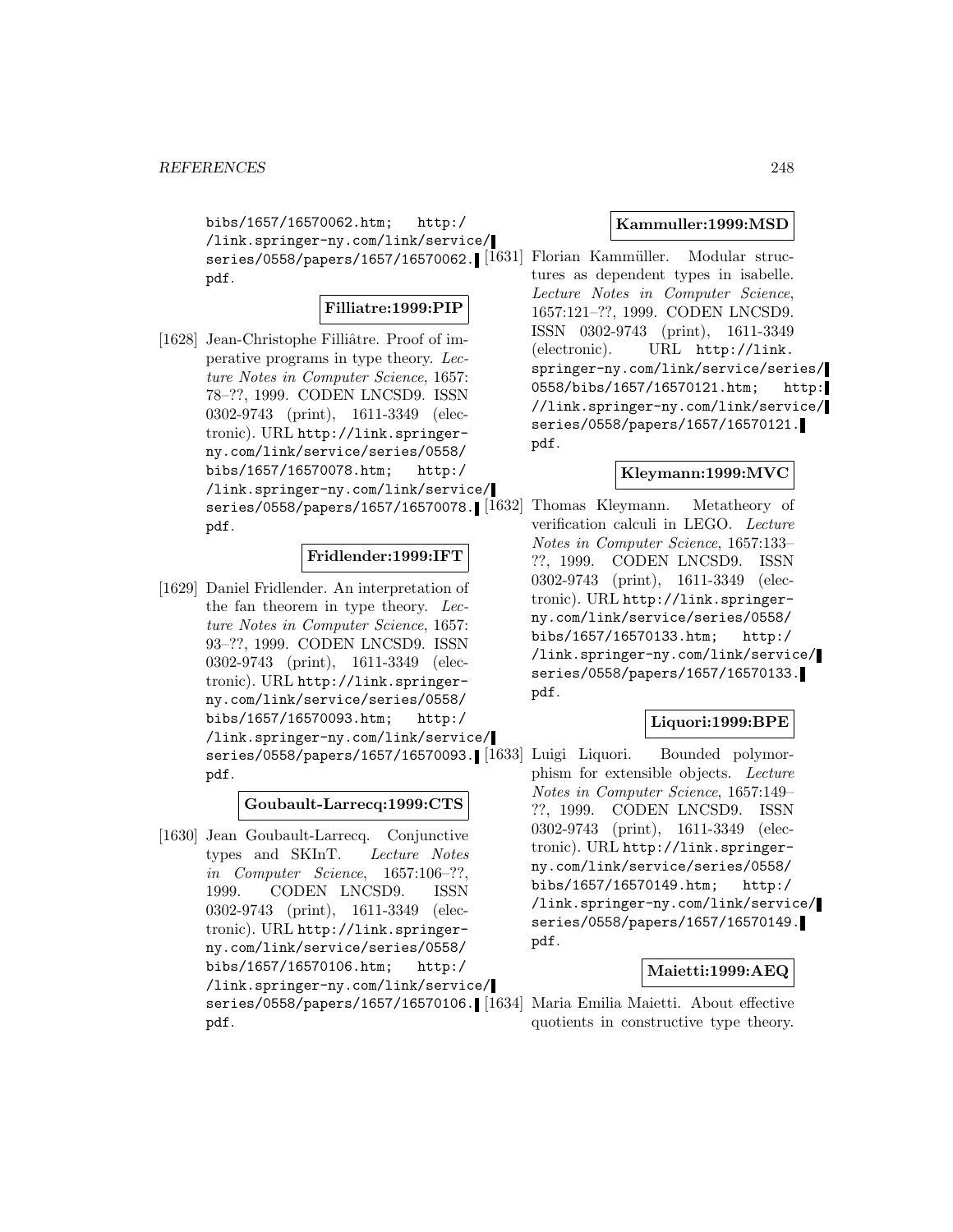Lecture Notes in Computer Science, 1657:164–??, 1999. CODEN LNCSD9. ISSN 0302-9743 (print), 1611-3349 (electronic). URL http://link. springer-ny.com/link/service/series/ 0558/bibs/1657/16570164.htm; http: //link.springer-ny.com/link/service/ series/0558/papers/1657/16570164. pdf.

## **Pfenning:1999:AEU**

[1635] Frank Pfenning and Carsten Schürmann. Algorithms for equality and unification in the presence of notational definitions. Lecture Notes in Computer Science, 1657:179–??, 1999. CODEN LNCSD9. ISSN 0302-9743 (print), 1611-3349 (electronic). URL http://link.springerny.com/link/service/series/0558/ bibs/1657/16570179.htm; http:/ /link.springer-ny.com/link/service/ series/0558/papers/1657/16570179. pdf.

## **Sambin:1999:PBP**

[1636] Giovanni Sambin and Silvia Gebellato. A preview of the basic picture: A new perspective on formal topology. Lecture Notes in Computer Science, 1657: 194–??, 1999. CODEN LNCSD9. ISSN 0302-9743 (print), 1611-3349 (electronic). URL http://link.springerny.com/link/service/series/0558/ bibs/1657/16570194.htm; http:/ /link.springer-ny.com/link/service/ series/0558/papers/1657/16570194. pdf.

#### **Wehner:1999:LSN**

[1637] Rüdiger Wehner. Large-scale navigation: The insect case. Lecture Notes in Computer Science, 1661:1–

??, 1999. CODEN LNCSD9. ISSN 0302-9743 (print), 1611-3349 (electronic). URL http://link.springerny.com/link/service/series/0558/ bibs/1661/16610001.htm; http:/ /link.springer-ny.com/link/service/ series/0558/papers/1661/16610001. pdf.

## **Roefer:1999:RNU**

[1638] T. Roefer. Route navigation using motion analysis. Lecture Notes in Computer Science, 1661:21–??, 1999. CODEN LNCSD9. ISSN 0302-9743 (print), 1611-3349 (electronic).

### **Rofer:1999:RNU**

[1639] Thomas Röfer. Route navigation using motion analysis. Lecture Notes in Computer Science, 1661:21–??, 1999. CODEN LNCSD9. ISSN 0302-9743 (print), 1611-3349 (electronic). URL http://link.springerny.com/link/service/series/0558/ bibs/1661/16610021.htm; http:/ /link.springer-ny.com/link/service/ series/0558/papers/1661/16610021. pdf.

## **Sorrows:1999:NLR**

[1640] Molly E. Sorrows and Stephen C. Hirtle. The nature of landmarks for real and electronic spaces. Lecture Notes in Computer Science, 1661:37– ??, 1999. CODEN LNCSD9. ISSN 0302-9743 (print), 1611-3349 (electronic). URL http://link.springerny.com/link/service/series/0558/ bibs/1661/16610037.htm; http:/ /link.springer-ny.com/link/service/ series/0558/papers/1661/16610037. pdf.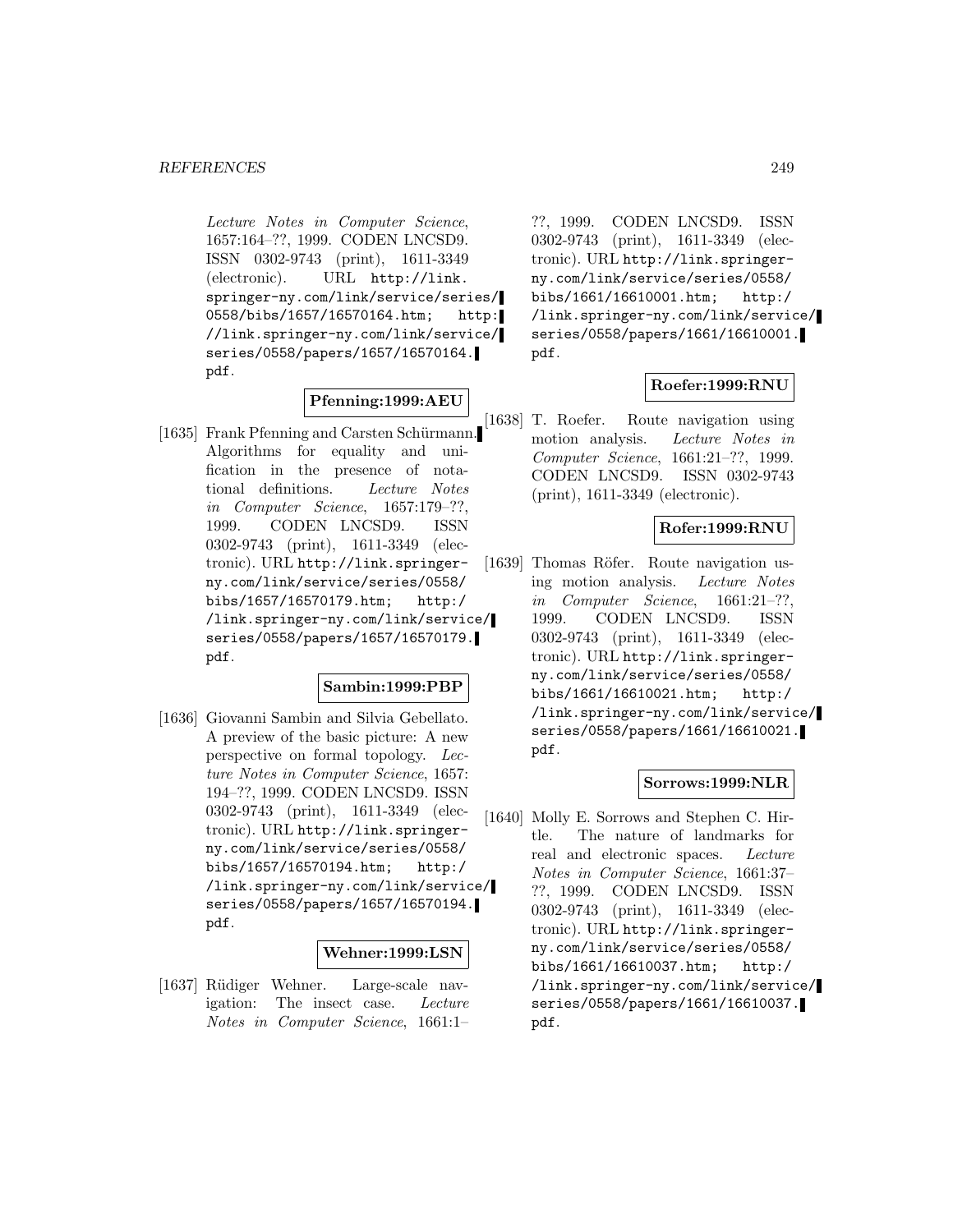## **Tversky:1999:PVT**

[1641] Barbara Tversky and Paul U. Lee. Pictorial and verbal tools for conveying routes. Lecture Notes in Computer Science, 1661:51–??, 1999. CODEN LNCSD9. ISSN 0302-9743 (print), 1611-3349 (electronic). URL http:// link.springer-ny.com/link/service/ series/0558/bibs/1661/16610051. htm; http://link.springer-ny. com/link/service/series/0558/papers/ 1661/16610051.pdf.

## **Lovelace:1999:EGR**

[1642] Kristin L. Lovelace, Mary Hegarty, and Daniel R. Montello. Elements of good route directions in familiar and unfamiliar environments. Lecture Notes in Computer Science, 1661:65– ??, 1999. CODEN LNCSD9. ISSN 0302-9743 (print), 1611-3349 (electronic). URL http://link.springerny.com/link/service/series/0558/ bibs/1661/16610065.htm; http:/ /link.springer-ny.com/link/service/ series/0558/papers/1661/16610065. pdf.

### **Fontaine:1999:PRI**

[1643] Sylvie Fontaine and Michel Denis. The production of route instructions in underground and urban environments. Lecture Notes in Computer Science, 1661:83–??, 1999. CODEN LNCSD9. ISSN 0302-9743 (print), 1611-3349 (electronic). URL http://link.springerny.com/link/service/series/0558/ bibs/1661/16610083.htm; http:/ /link.springer-ny.com/link/service/ series/0558/papers/1661/16610083. pdf.

## **Frank:1999:OSA**

[1644] Andrew U. Frank. One step up the abstraction ladder: Combining algebras — from functional pieces to a whole. Lecture Notes in Computer Science, 1661:95–??, 1999. CODEN LNCSD9. ISSN 0302-9743 (print), 1611-3349 (electronic). URL http://link.springerny.com/link/service/series/0558/ bibs/1661/16610095.htm; http:/ /link.springer-ny.com/link/service/ series/0558/papers/1661/16610095. pdf.

### **Remolina:1999:FRS**

[1645] Emilio Remolina, Juan A. Fernandez, Benjamin Kuipers, and Javier Gonzalez. Formalizing regions in the spatial semantic hierarchy: An AHgraphs implementation approach. Lecture Notes in Computer Science, 1661: 109–??, 1999. CODEN LNCSD9. ISSN 0302-9743 (print), 1611-3349 (electronic). URL http://link.springerny.com/link/service/series/0558/ bibs/1661/16610109.htm; http:/ /link.springer-ny.com/link/service/ series/0558/papers/1661/16610109. pdf.

### **Timpf:1999:ALD**

[1646] Sabine Timpf. Abstraction, levels of detail, and hierarchies in map series. Lecture Notes in Computer Science, 1661: 125–??, 1999. CODEN LNCSD9. ISSN 0302-9743 (print), 1611-3349 (electronic). URL http://link.springerny.com/link/service/series/0558/ bibs/1661/16610125.htm; http:/ /link.springer-ny.com/link/service/ series/0558/papers/1661/16610125. pdf.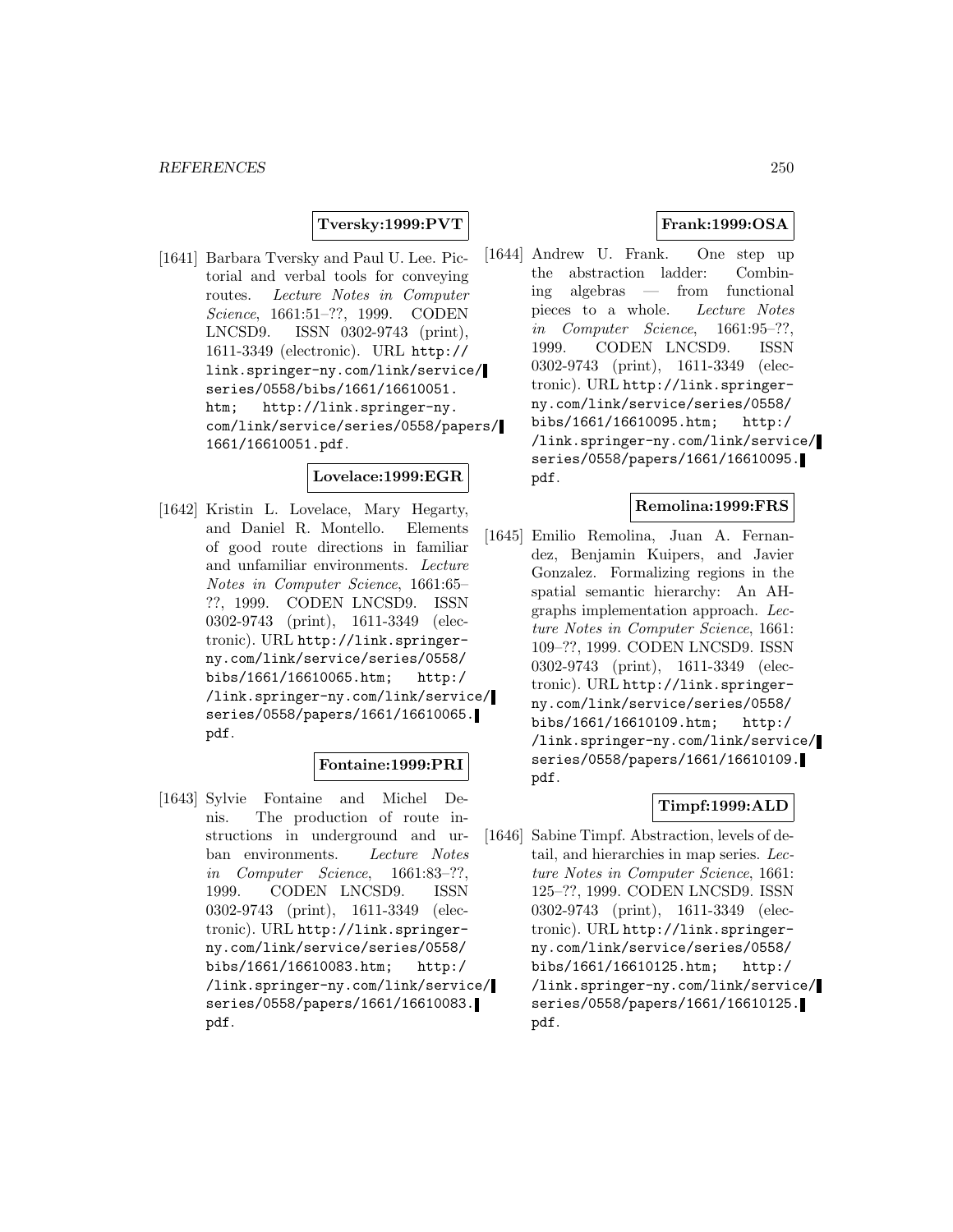## **Winter:1999:TRH**

[1647] Stephan Winter. Topological relations in hierarchical partitions. Lecture Notes in Computer Science, 1661: 141–??, 1999. CODEN LNCSD9. ISSN 0302-9743 (print), 1611-3349 (electronic). URL http://link.springerny.com/link/service/series/0558/ bibs/1661/16610141.htm; http:/ /link.springer-ny.com/link/service/ series/0558/papers/1661/16610141. pdf.

### **Eschenbach:1999:PCQ**

[1648] Carola Eschenbach. A predication calculus for qualitative spatial representations. Lecture Notes in Computer Science, 1661:157–??, 1999. CODEN LNCSD9. ISSN 0302-9743 (print), 1611-3349 (electronic). URL http://link.springerny.com/link/service/series/0558/ bibs/1661/16610157.htm; http:/ /link.springer-ny.com/link/service/ series/0558/papers/1661/16610157. pdf.

#### **Ligozat:1999:SMS**

[1649] Gérard Ligozat. Simple models for simple calculi. Lecture Notes in Computer Science, 1661:173–??, 1999. CODEN LNCSD9. ISSN 0302-9743 (print), 1611-3349 (electronic). URL http://link.springerny.com/link/service/series/0558/ bibs/1661/16610173.htm; http:/ /link.springer-ny.com/link/service/ series/0558/papers/1661/16610173. pdf.

## **Moeller:1999:TDR**

[1650] R. Moeller and M. Wessel. Terminological default reasoning about spa-

tial information: A first step. Lecture Notes in Computer Science, 1661:189– ??, 1999. CODEN LNCSD9. ISSN 0302-9743 (print), 1611-3349 (electronic).

## **Moller:1999:TDR**

[1651] Ralf Möller and Michael Wessel. Terminological default reasoning about spatial information: A first step. Lecture Notes in Computer Science, 1661:189– ??, 1999. CODEN LNCSD9. ISSN 0302-9743 (print), 1611-3349 (electronic). URL http://link.springerny.com/link/service/series/0558/ bibs/1661/16610189.htm; http:/ /link.springer-ny.com/link/service/ series/0558/papers/1661/16610189. pdf.

## **Kulik:1999:RAC**

[1652] Lars Kulik and Alexander Klippel. Reasoning about cardinal directions using grids as qualitative geographic coordinates. Lecture Notes in Computer Science, 1661:205–??, 1999. CODEN LNCSD9. ISSN 0302-9743 (print), 1611-3349 (electronic). URL http://link.springerny.com/link/service/series/0558/ bibs/1661/16610205.htm; http:/ /link.springer-ny.com/link/service/ series/0558/papers/1661/16610205. pdf.

#### **Guarino:1999:RIC**

Nicola Guarino. The role of identity conditions in ontology design. Lecture Notes in Computer Science, 1661:221– ??, 1999. CODEN LNCSD9. ISSN 0302-9743 (print), 1611-3349 (electronic). URL http://link.springerny.com/link/service/series/0558/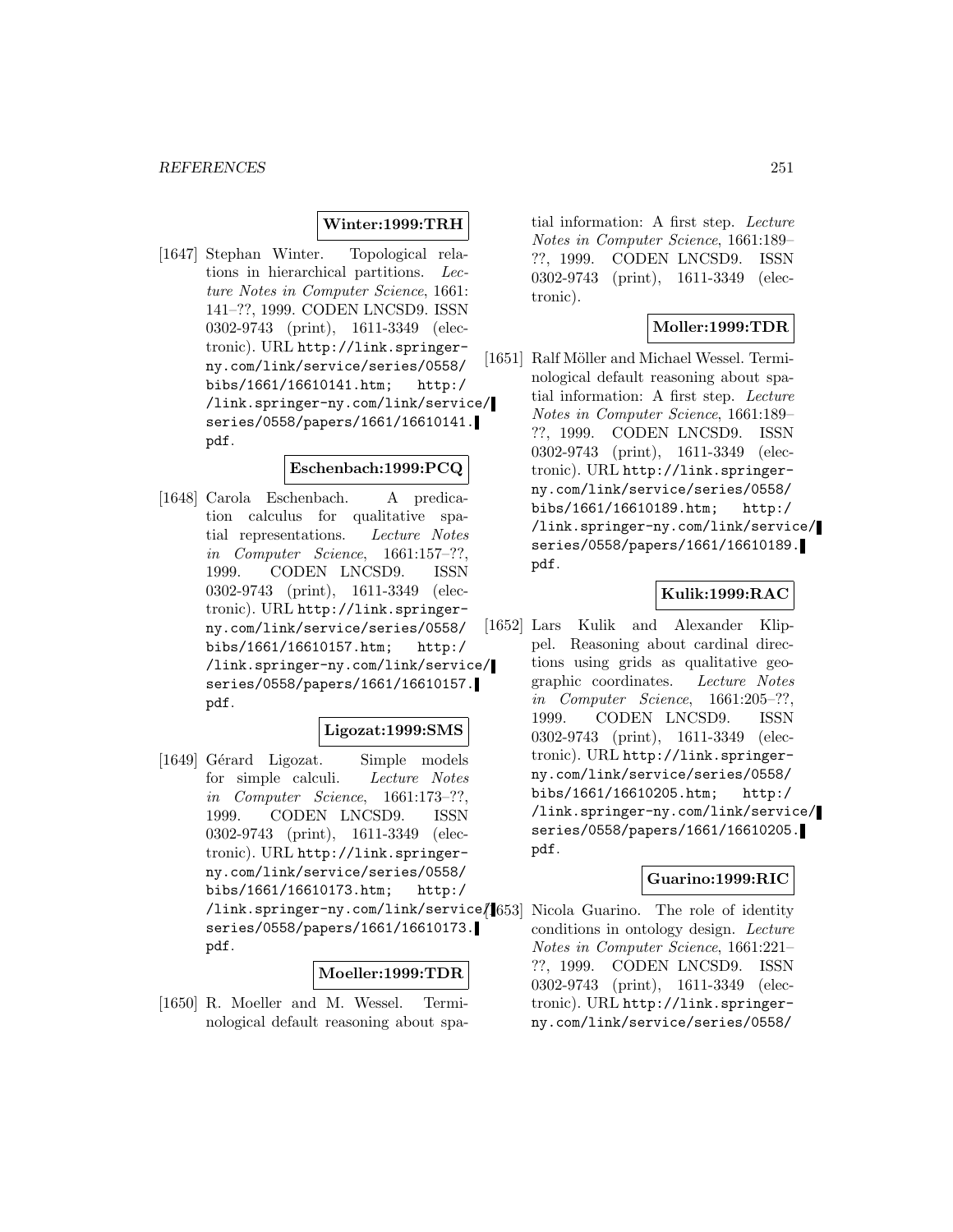bibs/1661/16610221.htm; http:/ /link.springer-ny.com/link/service/ series/0558/papers/1661/16610221. [1657] David M. Mark, Barry Smith, and pdf.

## **Masolo:1999:AVI**

[1654] Claudio Masolo and Laure Vieu. Atomicity vs. infinite divisibility of space. Lecture Notes in Computer Science, 1661:235–??, 1999. CODEN LNCSD9. ISSN 0302-9743 (print), 1611-3349 (electronic). URL http://link. springer-ny.com/link/service/series/ 0558/bibs/1661/16610235.htm; http: //link.springer-ny.com/link/service/ series/0558/papers/1661/16610235. pdf.

## **Galton:1999:MDS**

[1655] Antony Galton. The mereotopology of discrete space. Lecture Notes in Computer Science, 1661:251–??, 1999. CODEN LNCSD9. ISSN 0302-9743 (print), 1611-3349 (electronic). URL http://link.springerny.com/link/service/series/0558/ bibs/1661/16610251.htm; http:/ /link.springer-ny.com/link/service/ series/0558/papers/1661/16610251. pdf.

## **Smith:1999:A**

[1656] Barry Smith. Agglomerations. Lecture Notes in Computer Science, 1661: 267–??, 1999. CODEN LNCSD9. ISSN 0302-9743 (print), 1611-3349 (electronic). URL http://link.springerny.com/link/service/series/0558/ bibs/1661/16610267.htm; http:/ /link.springer-ny.com/link/service/ series/0558/papers/1661/16610267. pdf.

# **Mark:1999:OGO**

Barbara Tversky. Ontology and geographic objects: An empirical study of cognitive categorization. Lecture Notes in Computer Science, 1661:283– ??, 1999. CODEN LNCSD9. ISSN 0302-9743 (print), 1611-3349 (electronic). URL http://link.springerny.com/link/service/series/0558/ bibs/1661/16610283.htm; http:/ /link.springer-ny.com/link/service/ series/0558/papers/1661/16610283. pdf.

## **Cohn:1999:MC**

[1658] A. G. Cohn and A. C. Varzi. Modes of connection. Lecture Notes in Computer Science, 1661:299–??, 1999. CODEN LNCSD9. ISSN 0302-9743 (print), 1611-3349 (electronic). URL http://link.springerny.com/link/service/series/0558/ bibs/1661/16610299.htm; http:/ /link.springer-ny.com/link/service/ series/0558/papers/1661/16610299. pdf.

## **Gero:1999:RRA**

[1659] John S. Gero. Representation and reasoning about shapes: Cognitive and computational studies in visual reasoning in design. Lecture Notes in Computer Science, 1661:315–??, 1999. CODEN LNCSD9. ISSN 0302-9743 (print), 1611-3349 (electronic). URL http://link.springerny.com/link/service/series/0558/ bibs/1661/16610315.htm; http:/ /link.springer-ny.com/link/service/ series/0558/papers/1661/16610315. pdf.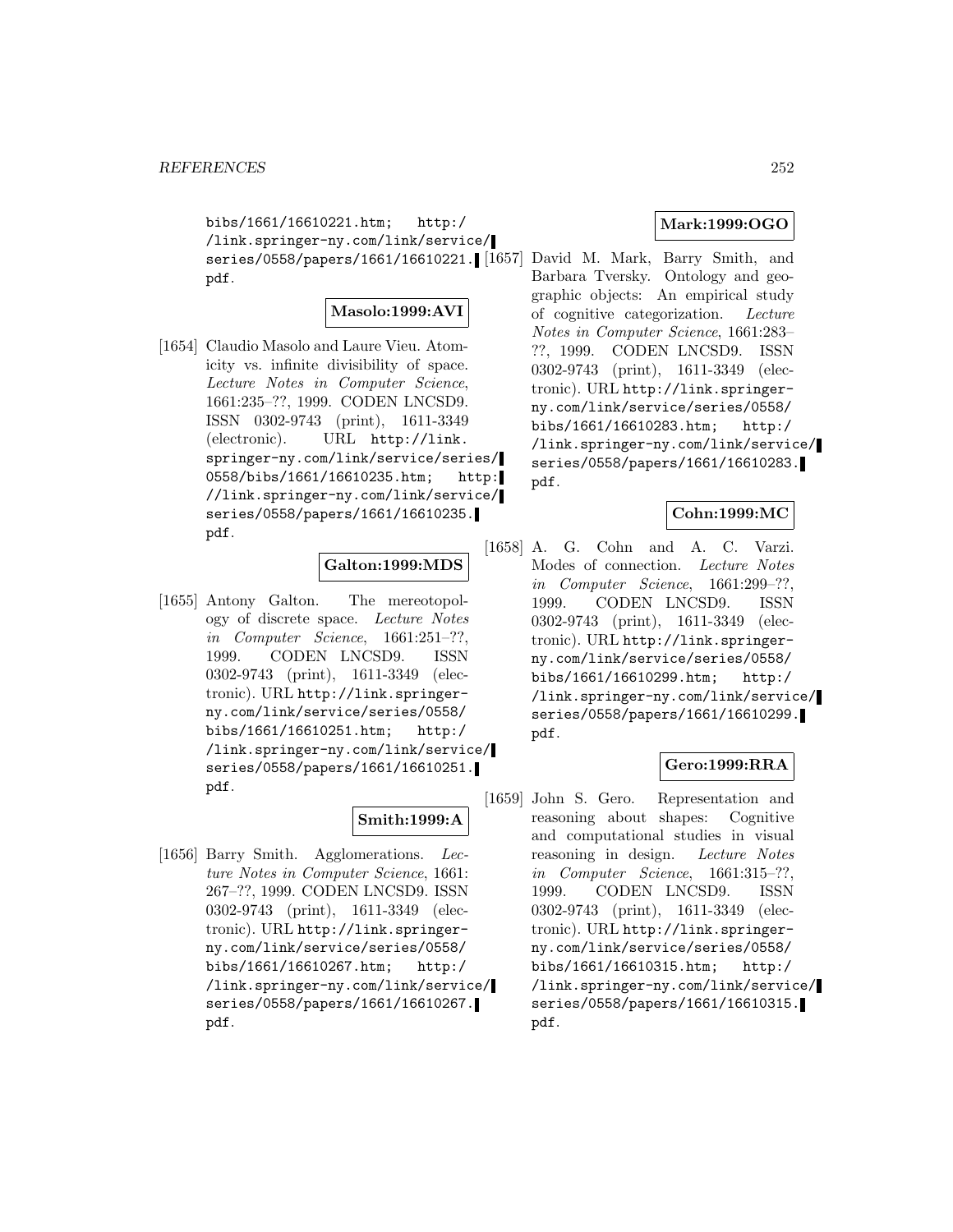# **Kuhn:1999:AIS**

[1660] Werner Kuhn. An algebraic interpretation of semantic networks. Lecture Notes in Computer Science, 1661:331– ??, 1999. CODEN LNCSD9. ISSN 0302-9743 (print), 1611-3349 (electronic). URL http://link.springerny.com/link/service/series/0558/ bibs/1661/16610331.htm; http:/ /link.springer-ny.com/link/service/ series/0558/papers/1661/16610331. pdf.

#### **Andrienko:1999:DCS**

[1661] Gennady Andrienko and Natalia Andrienko. Data characterization schema for intelligent support in visual data analysis. Lecture Notes in Computer Science, 1661:349–??, 1999. CODEN LNCSD9. ISSN 0302-9743 (print), 1611-3349 (electronic). URL http://link.springerny.com/link/service/series/0558/ bibs/1661/16610349.htm; http:/ /link.springer-ny.com/link/service/ series/0558/papers/1661/16610349. pdf.

### **Mallot:1999:RTR**

[1662] Hanspeter A. Mallot, Sabine Gillner, Sibylle D. Steck, and Matthias O. Franz. Recognition-triggered response and the view-graph approach to spatial cognition. Lecture Notes in Computer Science, 1661:367–??, 1999. CODEN LNCSD9. ISSN 0302-9743 (print), 1611-3349 (electronic). URL http://link.springerny.com/link/service/series/0558/ bibs/1661/16610367.htm; http:/ /link.springer-ny.com/link/service/ series/0558/papers/1661/16610367. pdf.

#### **Raubal:1999:FMP**

[1663] Martin Raubal and Michael Worboys. A formal model of the process of wayfinding in built environments. Lecture Notes in Computer Science, 1661: 381–??, 1999. CODEN LNCSD9. ISSN 0302-9743 (print), 1611-3349 (electronic). URL http://link.springerny.com/link/service/series/0558/ bibs/1661/16610381.htm; http:/ /link.springer-ny.com/link/service/ series/0558/papers/1661/16610381. pdf.

#### **Kettani:1999:SMB**

[1664] Driss Kettani and Bernard Moulin. A spatial model based on the notions of spatial conceptual map and of object's influence areas. Lecture Notes in Computer Science, 1661:401– ??, 1999. CODEN LNCSD9. ISSN 0302-9743 (print), 1611-3349 (electronic). URL http://link.springerny.com/link/service/series/0558/ bibs/1661/16610401.htm; http:/ /link.springer-ny.com/link/service/ series/0558/papers/1661/16610401. pdf.

# **Stell:1999:GG**

[1665] John G. Stell. Granulation for graphs. Lecture Notes in Computer Science, 1661:417–??, 1999. CODEN LNCSD9. ISSN 0302-9743 (print), 1611-3349 (electronic). URL http://link. springer-ny.com/link/service/series/ 0558/bibs/1661/16610417.htm; http: //link.springer-ny.com/link/service/ series/0558/papers/1661/16610417. pdf.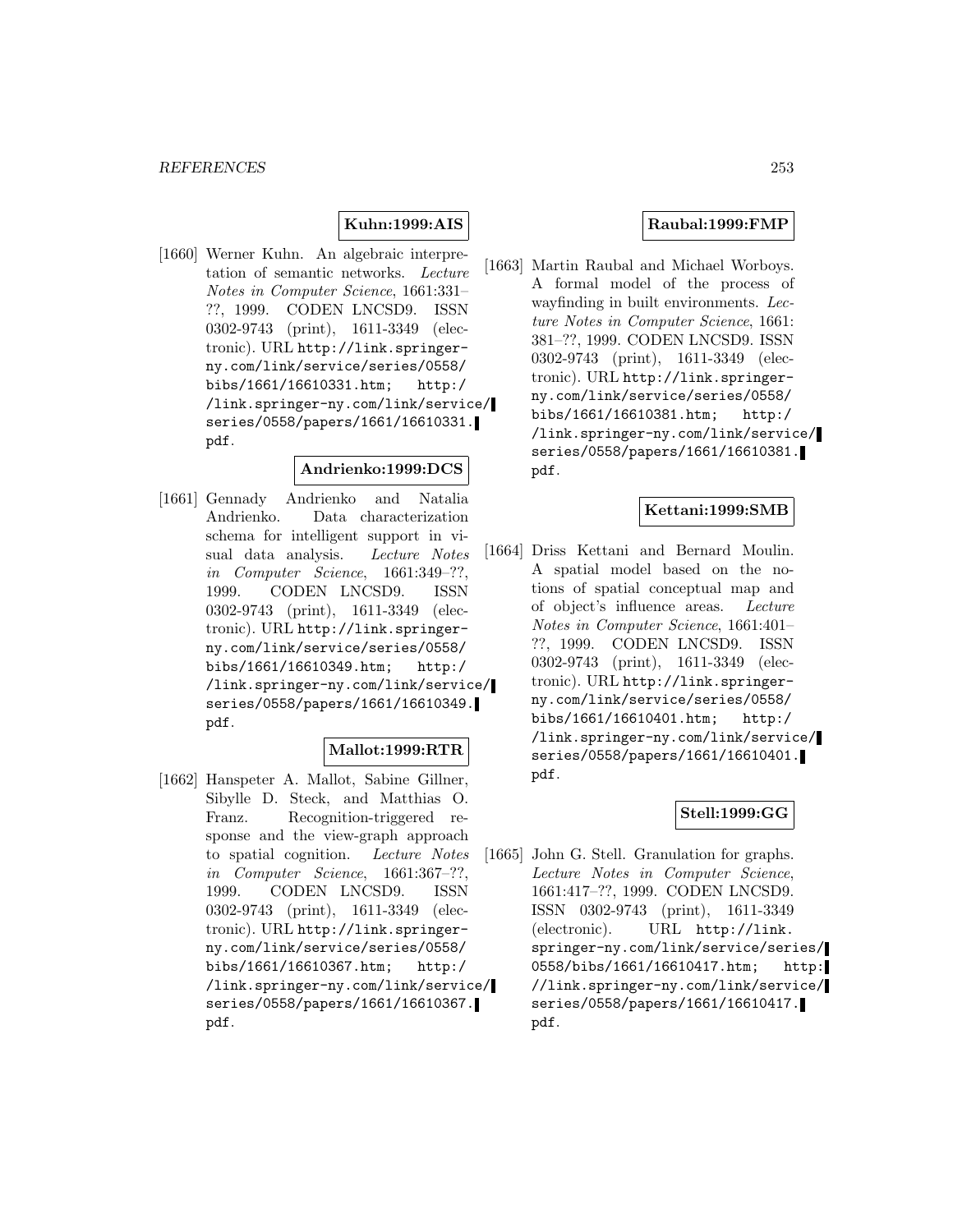#### **Bittner:1999:OER**

[1666] Thomas Bittner. On ontology and epistemology of rough location. Lecture Notes in Computer Science, 1661:433– ??, 1999. CODEN LNCSD9. ISSN 0302-9743 (print), 1611-3349 (electronic). URL http://link.springerny.com/link/service/series/0558/ bibs/1661/16610433.htm; http:/ /link.springer-ny.com/link/service/ series/0558/papers/1661/16610433. pdf.

### **Ellis:1999:QSR**

[1667] Christopher D. Ellis and Douglas M. Johnston. Qualitative spatial representation for situational awareness and spatial decision support. Lecture Notes in Computer Science, 1661:449– ??, 1999. CODEN LNCSD9. ISSN 0302-9743 (print), 1611-3349 (electronic). URL http://link.springerny.com/link/service/series/0558/ bibs/1661/16610449.htm; http:/ /link.springer-ny.com/link/service/ series/0558/papers/1661/16610449. pdf.

#### **Musto:1999:QMR**

[1668] Alexandra Musto, Klaus Stein, Kerstin Schill, Andreas Eisenkolb, and Wilfried Brauer. Qualitative motion representation in egocentric and allocentric frames of reference. Lecture Notes in Computer Science, 1661:461– 476, 1999. CODEN LNCSD9. ISSN 0302-9743 (print), 1611-3349 (electronic). URL http://link.springerny.com/link/service/series/0558/ bibs/1661/16610461.htm; http:/ /link.springer-ny.com/link/service/ series/0558/papers/1661/16610461. pdf.

## **Aversa:1999:AMP**

[1669] R. Aversa, N. Mazzocca, and U. Villano. Analytical modeling of parallel application in heterogeneous computing environments: A study of Cholesky factorization. Lecture Notes in Computer Science, 1662:1–??, 1999. CODEN LNCSD9. ISSN 0302-9743 (print), 1611-3349 (electronic).

#### **Bacci:1999:STI**

[1670] B. Bacci, S. Gorlatch, C. Lengauer, and S. Pelagatti. Skeletons and transformations in an integrated parallel programming environment. Lecture Notes in Computer Science, 1662:13–??, 1999. CODEN LNCSD9. ISSN 0302-9743 (print), 1611-3349 (electronic).

## **Chi:1999:SUA**

[1671] C.-H. Chi and J.-L. Yuan. Sequential unification and aggressive lookahead mechanisms for data memory accesses. Lecture Notes in Computer Science, 1662:28–??, 1999. CODEN LNCSD9. ISSN 0302-9743 (print), 1611-3349 (electronic).

### **Doroshenko:1999:CMF**

[1672] A. E. Doroshenko, I. S. Kononenko, and A. Y. Korotun. A coordination model and facilities for efficient parallel computation. Lecture Notes in Computer Science, 1662:42–??, 1999. CODEN LNCSD9. ISSN 0302-9743 (print), 1611-3349 (electronic).

# **Godlevsky:1999:PSP**

A. Godlevsky, M. Gazak, and L. Hluchy. Parallelizing of sequential programs on the basis of pipeline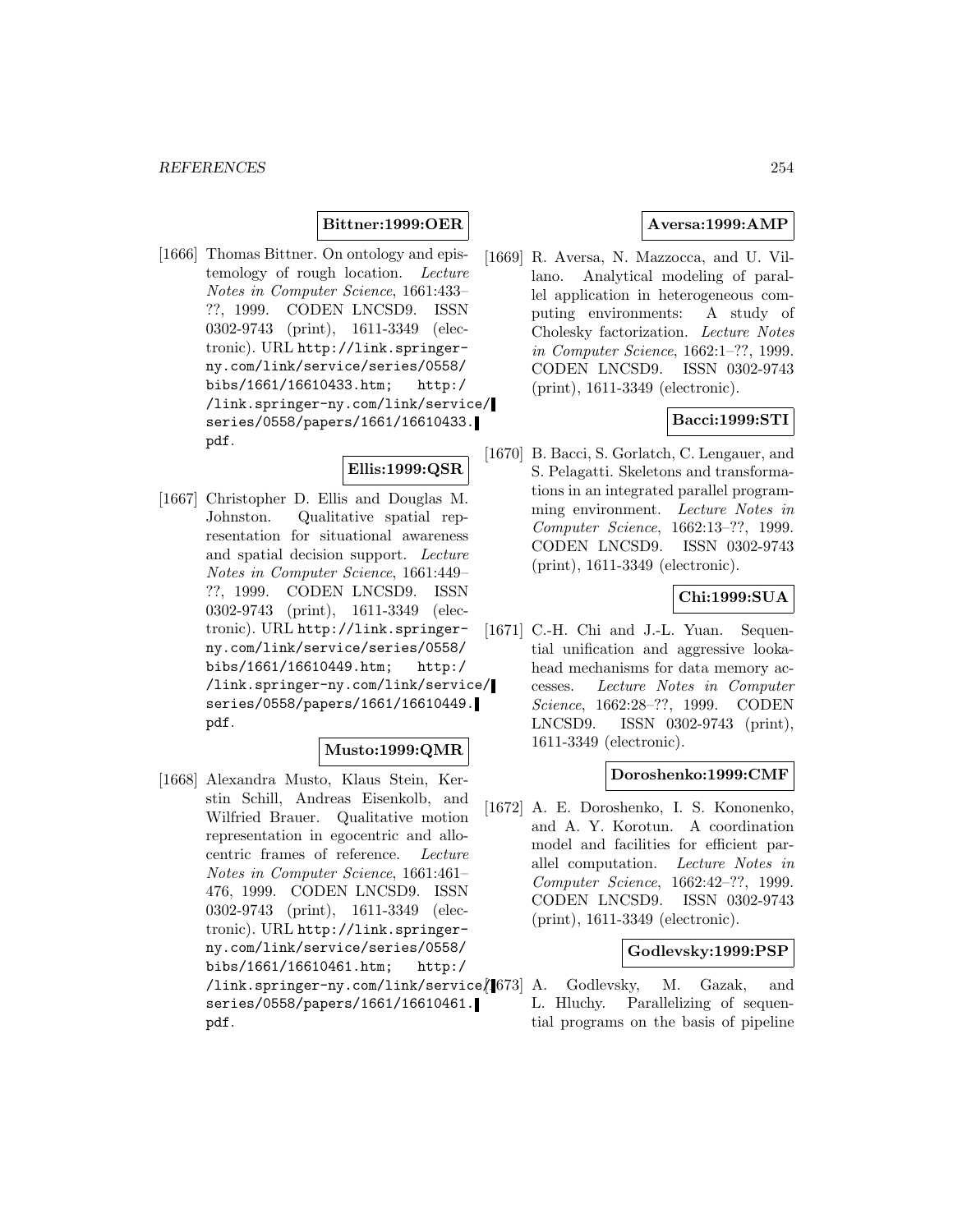and speculative features of the operators. Lecture Notes in Computer Science, 1662:48–??, 1999. CODEN LNCSD9. ISSN 0302-9743 (print), 1611-3349 (electronic).

#### **Gorbunova:1999:KMP**

[1674] K.O. Gorbunova. Kinetic model of parallel data processing. Lecture Notes in Computer Science, 1662:54–??, 1999. CODEN LNCSD9. ISSN 0302-9743 (print), 1611-3349 (electronic).

# **Hartmann:1999:PAP**

[1675] P. Hartmann. PSA approach to population models for parallel genetic algorithms. Lecture Notes in Computer Science, 1662:60–??, 1999. CODEN LNCSD9. ISSN 0302-9743 (print), 1611-3349 (electronic).

## **Konshin:1999:HAN**

[1676] V. N. Konshin and V. A. Garanzha. Highly accurate numerical methods for incompressible 3D fluid flows on parallel architectures. Lecture Notes in Computer Science, 1662:68–??, 1999. CODEN LNCSD9. ISSN 0302-9743 (print), 1611-3349 (electronic).

### **Maric:1999:DTS**

[1677] S. Maric and Z. Jovanovic. Dynamic task scheduling with precedence constraints and communication delays. Lecture Notes in Computer Science, 1662:77–??, 1999. CODEN LNCSD9. ISSN 0302-9743 (print), 1611-3349 (electronic).

### **Likhoded:1999:TDS**

[1678] N. A. Likhoded. Two-dimensional scheduling of algorithms with uniform dependencies. Lecture Notes in

Computer Science, 1662:92–??, 1999. CODEN LNCSD9. ISSN 0302-9743 (print), 1611-3349 (electronic).

# **Mostefaoui:1999:CLC**

[1679] A. Mostefaoui, M. Raynal, and M. Takizawa. Consistent lamport clocks for asynchronous groups with process crashes. Lecture Notes in Computer Science, 1662:98–??, 1999. CODEN LNCSD9. ISSN 0302-9743 (print), 1611-3349 (electronic).

## **Pudov:1999:CAL**

[1680] S. Pudov. Comparative analysis of learning methods of cellular-neural associative memory. Lecture Notes in Computer Science, 1662:108–??, 1999. CODEN LNCSD9. ISSN 0302-9743 (print), 1611-3349 (electronic).

## **Selikhov:1999:EPR**

[1681] A. V. Selikhov. Emergence and propagation of round autowave in cellular neural network. Lecture Notes in Computer Science, 1662:120–??, 1999. CODEN LNCSD9. ISSN 0302-9743 (print), 1611-3349 (electronic).

## **Virbitskaite:1999:PBA**

[1682] I. B. Virbitskaite and E. A. Pokozy. Parametric behaviour analysis for time Petri nets. Lecture Notes in Computer Science, 1662:134–??, 1999. CODEN LNCSD9. ISSN 0302-9743 (print), 1611-3349 (electronic).

### **Wanek:1999:BAA**

[1683] H. Wanek and E. Schikuta. A blackboard approach for the automatic optimization of parallel I/O operations. Lecture Notes in Computer Science, 1662:141–??, 1999. CODEN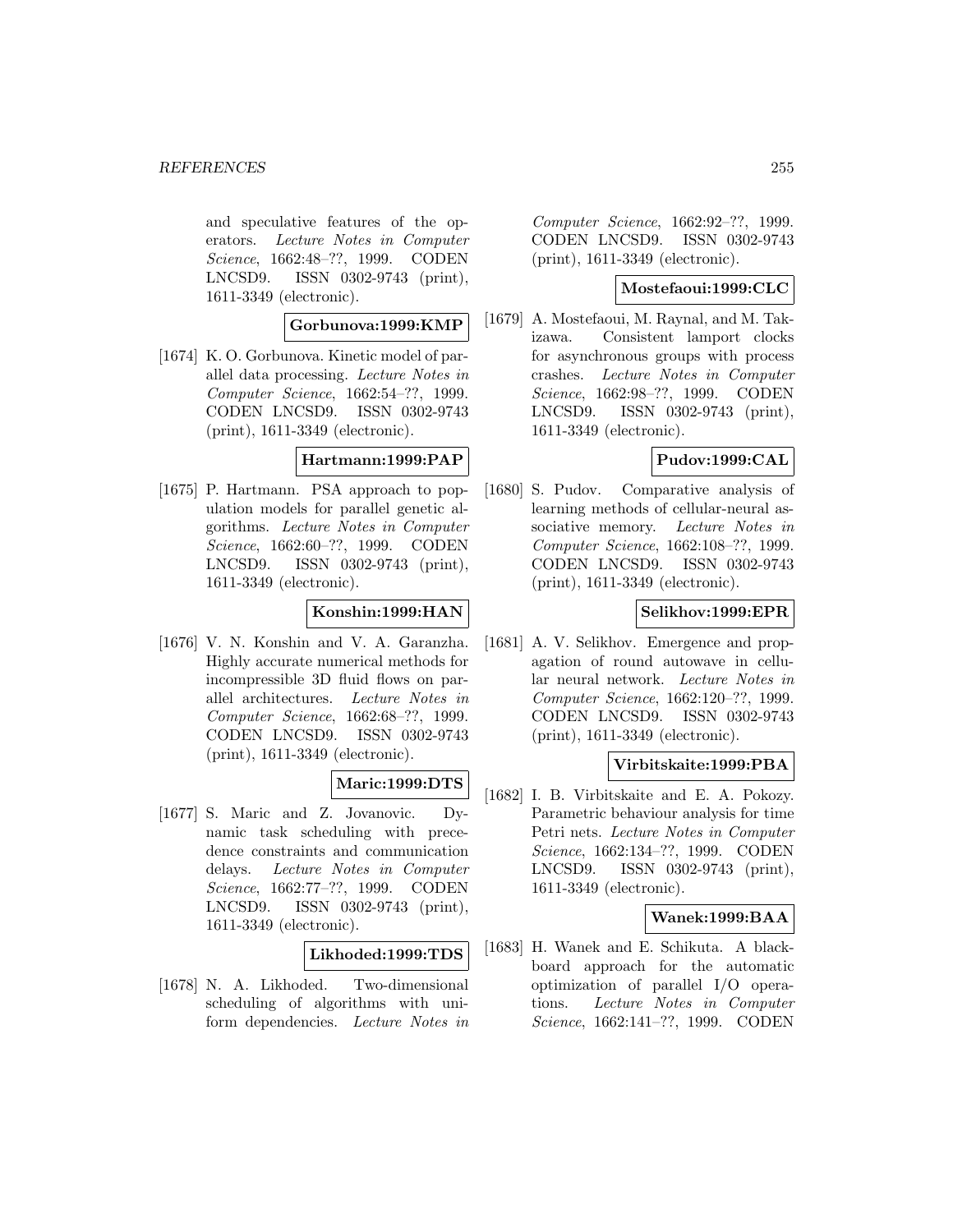LNCSD9. ISSN 0302-9743 (print), 1611-3349 (electronic).

## **Yeh:1999:RES**

[1684] C.-H. Yeh, E. A. Varvarigos, and H. Lee. Routing and embeddings in super Cayley graphs. Lecture Notes in Computer Science, 1662:151–??, 1999. CODEN LNCSD9. ISSN 0302-9743 (print), 1611-3349 (electronic).

# **Bandini:1999:ICA**

[1685] S. Bandini, G. Erbacci, and G. Mauri. Implementing cellular automata based models on parallel architectures: The CAPP project. Lecture Notes in Computer Science, 1662:167–??, 1999. CODEN LNCSD9. ISSN 0302-9743 (print), 1611-3349 (electronic).

#### **Bessonov:1999:MAP**

[1686] O. Bessonov, D. Fougere, K. D. Quoc, and B. Roux. Methods for achieving peak computational rates for linear algebra operations on superscalar RISC processors. Lecture Notes in Computer Science, 1662:180–??, 1999. CODEN LNCSD9. ISSN 0302-9743 (print), 1611-3349 (electronic).

### **Birov:1999:PML**

[1687] L. Birov, A. Prokofiev, Y. Bartenev, and A. Vargin. The parallel mathematical libraries project (PMLP): Overview, design innovations, and preliminary results. Lecture Notes in Computer Science, 1662:186–??, 1999. CODEN LNCSD9. ISSN 0302-9743 (print), 1611-3349 (electronic).

### **Bystrov:1999:IMC**

[1688] A. V. Bystrov and I. B. Virbitskaite. Implementing model checking

and equivalence checking for time Petri nets by the RT-MEC tool. Lecture Notes in Computer Science, 1662:194– ??, 1999. CODEN LNCSD9. ISSN 0302-9743 (print), 1611-3349 (electronic).

# **Capretti:1999:LCP**

[1689] G. Capretti, M. R. Lagana, and L. Ricci. Learning concurrent programming: A constructionist approach. Lecture Notes in Computer Science, 1662: 200–??, 1999. CODEN LNCSD9. ISSN 0302-9743 (print), 1611-3349 (electronic).

# **Dalton:1999:SPA**

[1690] D. Dalton. The speedup performance of an associative memory based logic simulator. Lecture Notes in Computer Science, 1662:207–??, 1999. CODEN LNCSD9. ISSN 0302-9743 (print), 1611-3349 (electronic).

## **Giloi:1999:HLP**

[1691] W. K. Giloi, H. W. Pohl, and A. Schramm. A high-level programming environment for distributed memory architectures. Lecture Notes in Computer Science, 1662:217–??, 1999. CODEN LNCSD9. ISSN 0302-9743 (print), 1611-3349 (electronic).

# **Konovalov:1999:VSF**

[1692] A. Konovalov, V. Samofalov, and S. Scharf. Virtual shared files: Towards user-friendly inter-process communications. Lecture Notes in Computer Science, 1662:223–??, 1999. CODEN LNCSD9. ISSN 0302-9743 (print), 1611-3349 (electronic).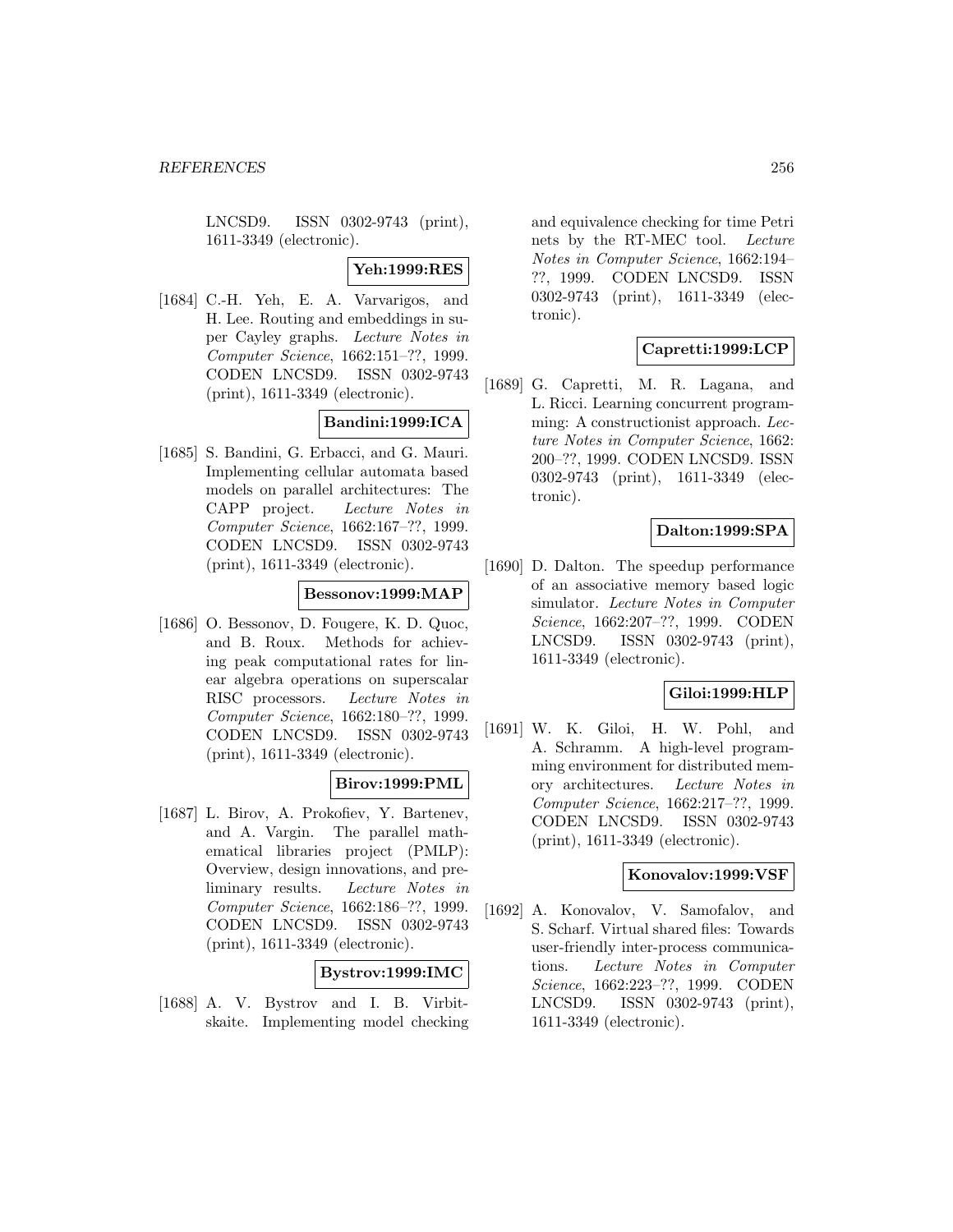# **Krajecki:1999:OOE**

[1693] M. Krajecki. An object oriented environment to manage the parallelism of the FIIT applications. Lecture Notes in Computer Science, 1662:229–??, 1999. CODEN LNCSD9. ISSN 0302-9743 (print), 1611-3349 (electronic).

# **Li:1999:PSS**

[1694] J. Li, J. Wang, and H. Kameda. Performance studies of shared-nothing parallel transaction processing systems. Lecture Notes in Computer Science, 1662: 235–??, 1999. CODEN LNCSD9. ISSN 0302-9743 (print), 1611-3349 (electronic).

### **Ludwig:1999:STE**

[1695] T. Ludwig, J. Trinitis, and R. Wismueller. Synergetic tool environments. Lecture Notes in Computer Science, 1662:248–??, 1999. CODEN LNCSD9. ISSN 0302-9743 (print), 1611-3349 (electronic).

#### **Mostefaoui:1999:LIC**

[1696] A. Mostefaoui, M. Raynal, and P. Verissimo. Logically instantaneous communication on top of distributed memory parallel machines. Lecture Notes in Computer Science, 1662:258– ??, 1999. CODEN LNCSD9. ISSN 0302-9743 (print), 1611-3349 (electronic).

# **Pedretti:1999:TCA**

[1697] K. T. Pedretti, T. L. Casavant, R. C. Braun, and T. E. Scheetz. Three complementary approaches to parallelization of local BLAST service on workstation clusters. Lecture Notes in Computer Science, 1662:271–??, 1999.

CODEN LNCSD9. ISSN 0302-9743 (print), 1611-3349 (electronic).

#### **Peter:1999:ILS**

[1698] Y. Peter and H. Guyennet. An implementation of the lifecycle service object mobility on CORBA. Lecture Notes in Computer Science, 1662:283–??, 1999. CODEN LNCSD9. ISSN 0302-9743 (print), 1611-3349 (electronic).

#### **Serot:1999:SSB**

[1699] J. Serot, D. Ginhac, and J.-P Derutin. SKIPPER: A skeleton-based parallel programming environment for realtime image processing applications. Lecture Notes in Computer Science, 1662:296–??, 1999. CODEN LNCSD9. ISSN 0302-9743 (print), 1611-3349 (electronic).

### **Vlassov:1999:QMM**

[1700] V. Vlassov and A. Kraynikov. A queuing model of a multi-threaded architecture: A case study. Lecture Notes in Computer Science, 1662:306–??, 1999. CODEN LNCSD9. ISSN 0302-9743 (print), 1611-3349 (electronic).

#### **Zheng:1999:BPA**

[1701] W. Zheng, S. Khan, and H. Xie. BSP performance analysis and prediction: Tools and application. Lecture Notes in Computer Science, 1662:313–??, 1999. CODEN LNCSD9. ISSN 0302-9743 (print), 1611-3349 (electronic).

#### **Sancese:1999:MPV**

[1702] S. Sancese, P. Ciancarini, and A. Messina. Message passing vs tuple space coordination in an aerodynamics application. Lecture Notes in Computer Science, 1662:320–??, 1999.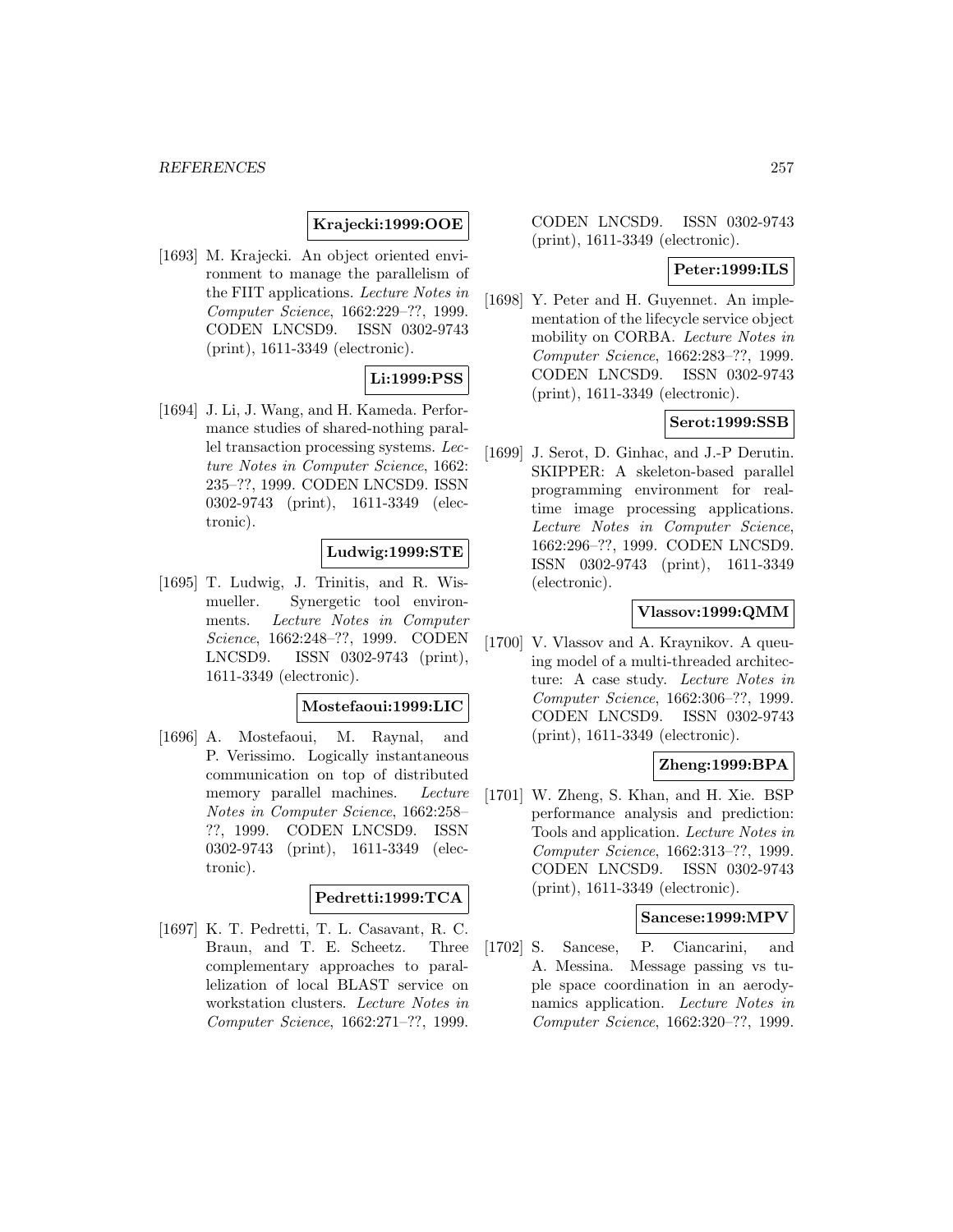CODEN LNCSD9. ISSN 0302-9743 (print), 1611-3349 (electronic).

#### **Achasova:1999:TED**

[1703] S. M. Achasova. Two examples of distributed architecture for solving combinatorial optimization problems. Lecture Notes in Computer Science, 1662: 335–??, 1999. CODEN LNCSD9. ISSN 0302-9743 (print), 1611-3349 (electronic).

# **Cappello:1999:PNB**

[1704] F. Cappello, O. Richard, and D. Etiemble. Performance of the NAS benchmarks on a cluster of SMP PCs using a parallelization of the MPI programs with OpenMP. Lecture Notes in Computer Science, 1662:339–350, 1999. CODEN LNCSD9. ISSN 0302-9743 (print), 1611-3349 (electronic).

**Dorojevets:1999:CAP**

[1705] M. Dorojevets. COOL approach to petaflops computing. Lecture Notes in Computer Science, 1662:351–??, 1999. CODEN LNCSD9. ISSN 0302-9743 (print), 1611-3349 (electronic).

## **Goossens:1999:HSO**

[1706] B. Goossens, H. Essafi, and M. Pic. Hardware and software optimizations for multimedia databases. Lecture Notes in Computer Science, 1662:365– ??, 1999. CODEN LNCSD9. ISSN 0302-9743 (print), 1611-3349 (electronic).

### **Markova:1999:CRA**

[1707] V. Markova. Cellular recursive algorithm architecture for long integers multiplication in arrays of restricted

size. Lecture Notes in Computer Science, 1662:371–??, 1999. CODEN LNCSD9. ISSN 0302-9743 (print), 1611-3349 (electronic).

# **Bandini:1999:PMB**

[1708] S. Bandini, G. Mauri, G. Pavesi, and C. Simone. A parallel model based on cellular automata for the simulation of pesticide percolation in the soil. Lecture Notes in Computer Science, 1662:383–??, 1999. CODEN LNCSD9. ISSN 0302-9743 (print), 1611-3349 (electronic).

# **Bandman:1999:CSC**

[1709] O. L. Bandman. Comparative study of cellular-automata diffusion models. Lecture Notes in Computer Science, 1662:395–??, 1999. CODEN LNCSD9. ISSN 0302-9743 (print), 1611-3349 (electronic).

## **Bolshakov:1999:CRM**

[1710] K. Bolshakov, A. Borshchev, A. Filippoff, and Y. Karpov. Creating and running mobile agents with XJ DOME. Lecture Notes in Computer Science, 1662:410–??, 1999. CODEN LNCSD9. ISSN 0302-9743 (print), 1611-3349 (electronic).

# **Haefner:1999:PIA**

[1711] H. Haefner, W. Schoenauer, and R. Weiss. Parallelization and integration of the LU and ILU algorithm in the LINSOL program package. Lecture Notes in Computer Science, 1662:417–??, 1999. CODEN LNCSD9. ISSN 0302-9743 (print), 1611-3349 (electronic).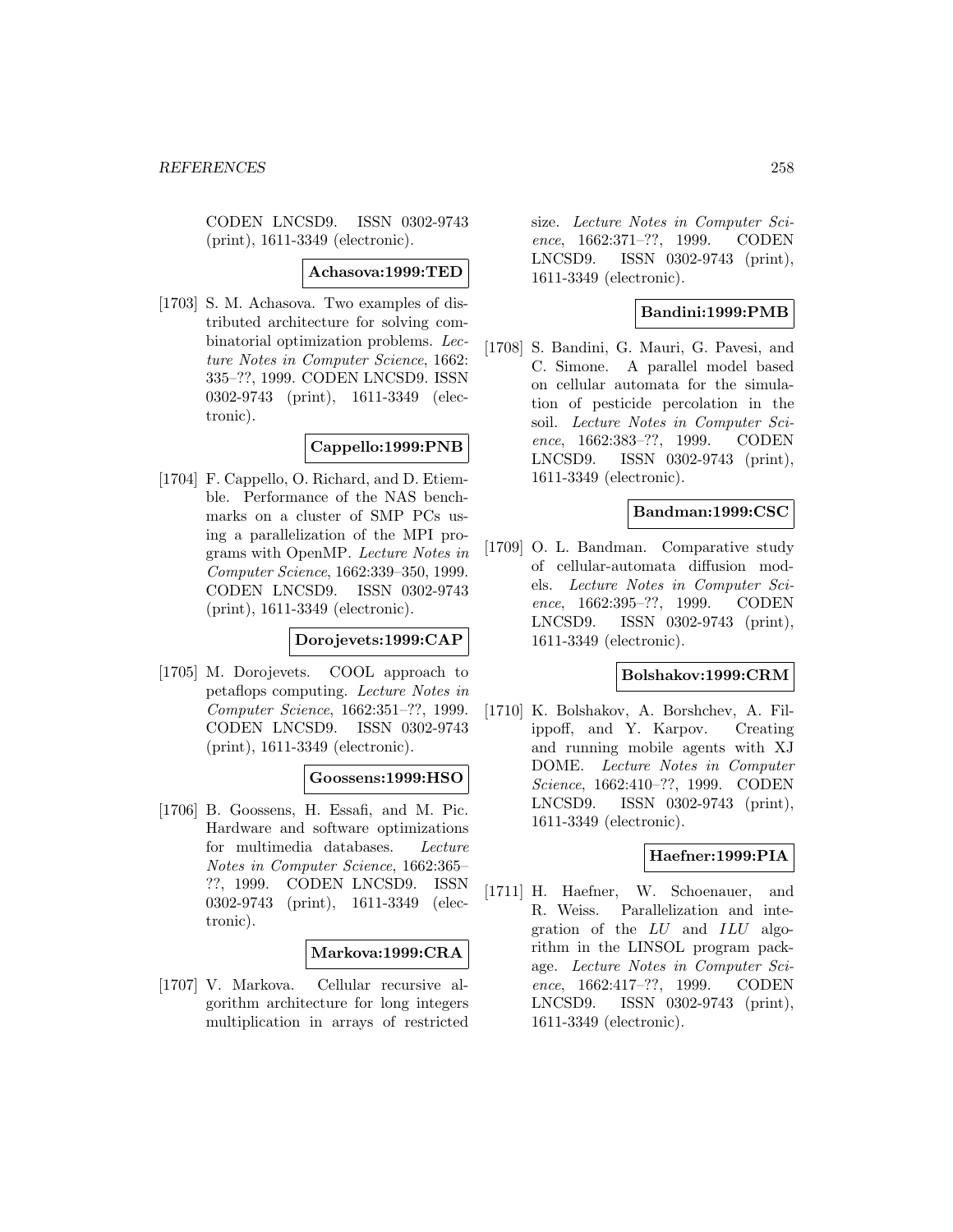#### **Hochberger:1999:CDM**

[1712] C. Hochberger, R. Hoffman, and S. Waldschmidt. CDL++ for the description of moving objects in cellular automata. Lecture Notes in Computer Science, 1662:428–??, 1999. CODEN LNCSD9. ISSN 0302-9743 (print), 1611-3349 (electronic).

### **Kaporin:1999:PSL**

[1713] I. E. Kaporin and I. N. Konshin. Parallel solution of large sparse SPD linear systems based on overlapping domain decomposition. Lecture Notes in Computer Science, 1662:436–??, 1999. CODEN LNCSD9. ISSN 0302-9743 (print), 1611-3349 (electronic).

### **Kim:1999:RPP**

[1714] Y.-C. Kim and Y.-K. Jun. Restructuring parallel programs for on-thefly race detection. Lecture Notes in Computer Science, 1662:446–??, 1999. CODEN LNCSD9. ISSN 0302-9743 (print), 1611-3349 (electronic).

### **Petcu:1999:SIV**

[1715] D. Petcu. Solving initial value problems with a multiprocessor code. Lecture Notes in Computer Science, 1662: 452–??, 1999. CODEN LNCSD9. ISSN 0302-9743 (print), 1611-3349 (electronic).

### **Ruiz-Andino:1999:PIC**

[1716] A. Ruiz-Andino, L. Araujo, F. Saenz, and J. Ruz. Parallel implementation of constraint solving. Lecture Notes in Computer Science, 1662:466–??, 1999. CODEN LNCSD9. ISSN 0302-9743 (print), 1611-3349 (electronic).

# **Aversa:1999:EPD**

[1717] R. Aversa and B. Di Martino. Experiences on parallelization of divide and conquer algorithms with parallel paradigms. Lecture Notes in Computer Science, 1662:473–??, 1999. CODEN LNCSD9. ISSN 0302-9743 (print), 1611-3349 (electronic).

### **Cerin:1999:DMP**

[1718] C. Cerin. Differentiating message passing interface and bulk synchronous parallel computation models. Lecture Notes in Computer Science, 1662:477– ??, 1999. CODEN LNCSD9. ISSN 0302-9743 (print), 1611-3349 (electronic).

## **Farid:1999:RCA**

[1719] T. Farid and D. Zerbino. Realization of complex arithmetic on cellular automata. Lecture Notes in Computer Science, 1662:479–??, 1999. CODEN LNCSD9. ISSN 0302-9743 (print), 1611-3349 (electronic).

### **Katkov:1999:PPS**

[1720] S. I. Katkov and E. Y. Ruban. Parallel programming system based on Super Pascal language. Lecture Notes in Computer Science, 1662:481–??, 1999. CODEN LNCSD9. ISSN 0302-9743 (print), 1611-3349 (electronic).

#### **Klimova:1999:GTM**

[1721] O. V. Klimova. Group-theoretic methods for parallel computation of convolution. Lecture Notes in Computer Science, 1662:483–??, 1999. CODEN LNCSD9. ISSN 0302-9743 (print), 1611-3349 (electronic).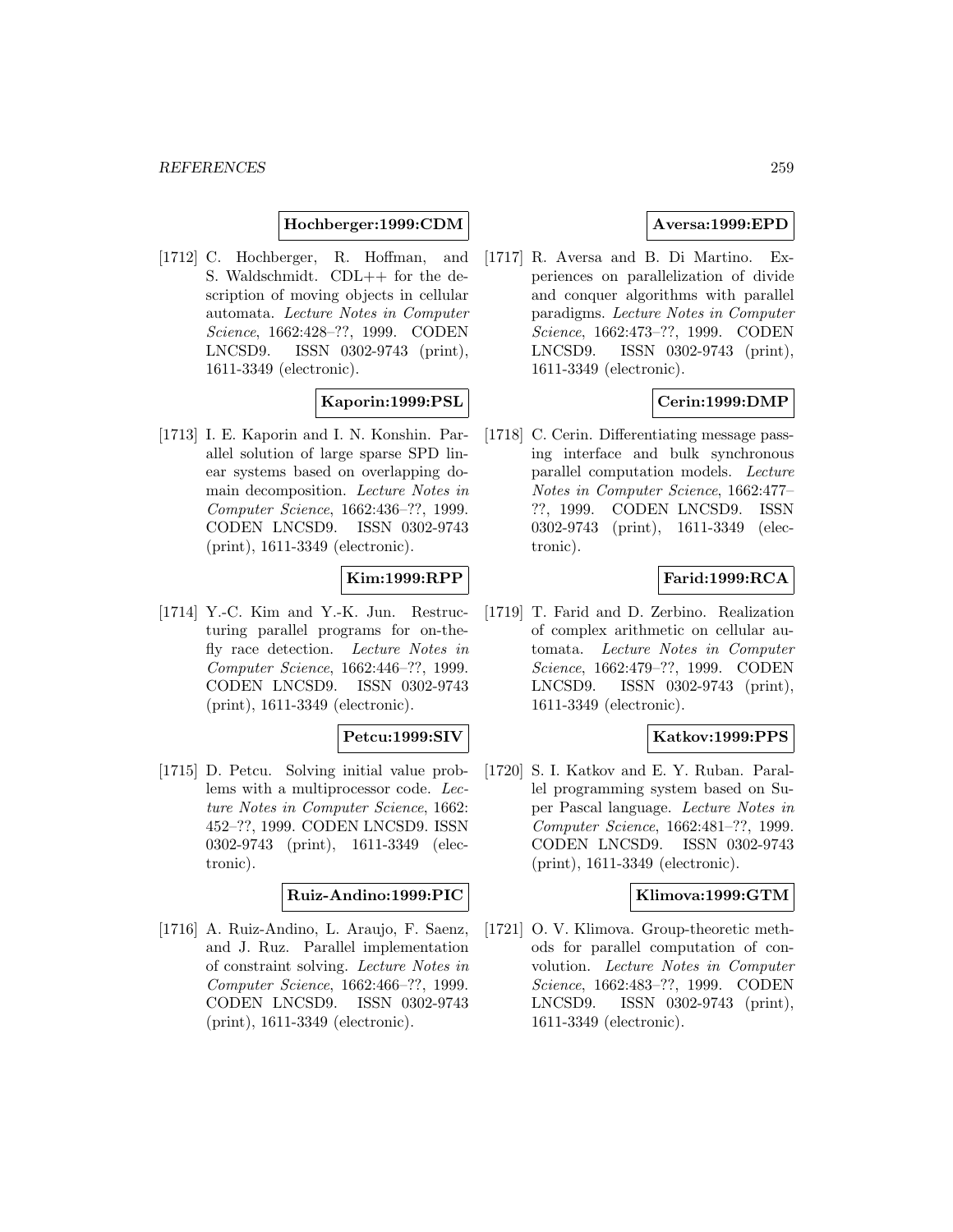# **McCollum:1999:KEI**

[1722] B. McCollum, P. Milligan, and P. H. Corr. Knowledge exploitation for improved data distribution. Lecture Notes in Computer Science, 1662:485–??, 1999. CODEN LNCSD9. ISSN 0302- 9743 (print), 1611-3349 (electronic).

### **McMullan:1999:ESA**

[1723] P. J. P. McMullan, P. Milligan, and P. H. Corr. An expert system approach to data distribution and distribution analysis. Lecture Notes in Computer Science, 1662:487–??, 1999. CODEN LNCSD9. ISSN 0302-9743 (print), 1611-3349 (electronic).

#### **Parsons:1999:ACA**

[1724] P. J. Parsons. Automated communication analysis and code generation for non-contiguous partitions of twodimensional arrays. Lecture Notes in Computer Science, 1662:489–??, 1999. CODEN LNCSD9. ISSN 0302-9743 (print), 1611-3349 (electronic).

#### **Beletkov:1999:WST**

[1725] D. Beletkov, M. Ostapkevich, S. Piskunov, [1730] P. Berman, A. B. Kahng, D. Vidand I. Zhileev. WinALT, a software tool for fine-grain algorithms and structures synthesis and simulation. Lecture Notes in Computer Science, 1662:491– ??, 1999. CODEN LNCSD9. ISSN 0302-9743 (print), 1611-3349 (electronic).

### **Bolshakov:1999:DTS**

[1726] K. Bolshakov, Y. Karpov, and A. Sintotski. DEALed — A tool suite for distributed real-time systems development. Lecture Notes in Computer Science, 1662:497–??, 1999. CODEN

LNCSD9. ISSN 0302-9743 (print), 1611-3349 (electronic).

# **Lang:1999:PPT**

[1727] C. Lang, M. Trehel, and P. Baptiste. PLATINUM: A placement tool based on process initiative. Lecture Notes in Computer Science, 1662:503–??, 1999. CODEN LNCSD9. ISSN 0302-9743 (print), 1611-3349 (electronic).

#### **Andrzejak:1999:OSP**

[1728] A. Andrzejak and K. Fukuda. Optimization over  $k$ -set polytopes and efficient k-set enumeration. Lecture Notes in Computer Science, 1663:1–??, 1999. CODEN LNCSD9. ISSN 0302-9743 (print), 1611-3349 (electronic).

#### **Neyer:1999:LSR**

[1729] G. Neyer. Line simplification with restricted orientations. Lecture Notes in Computer Science, 1663:13–??, 1999. CODEN LNCSD9. ISSN 0302-9743 (print), 1611-3349 (electronic).

#### **Berman:1999:JPS**

hani, and A. Zelikovsky. The T-join problem in sparse graphs: Applications to phase assignment problem in VLSI mask layout. Lecture Notes in Computer Science, 1663:25–??, 1999. CODEN LNCSD9. ISSN 0302-9743 (print), 1611-3349 (electronic).

### **Brodnik:1999:RAO**

[1731] A. Brodnik, S. Carlsson, E. D. Demaine, and J. I. Munro. Resizable arrays in optimal time and space. Lecture Notes in Computer Science, 1663: 37–??, 1999. CODEN LNCSD9. ISSN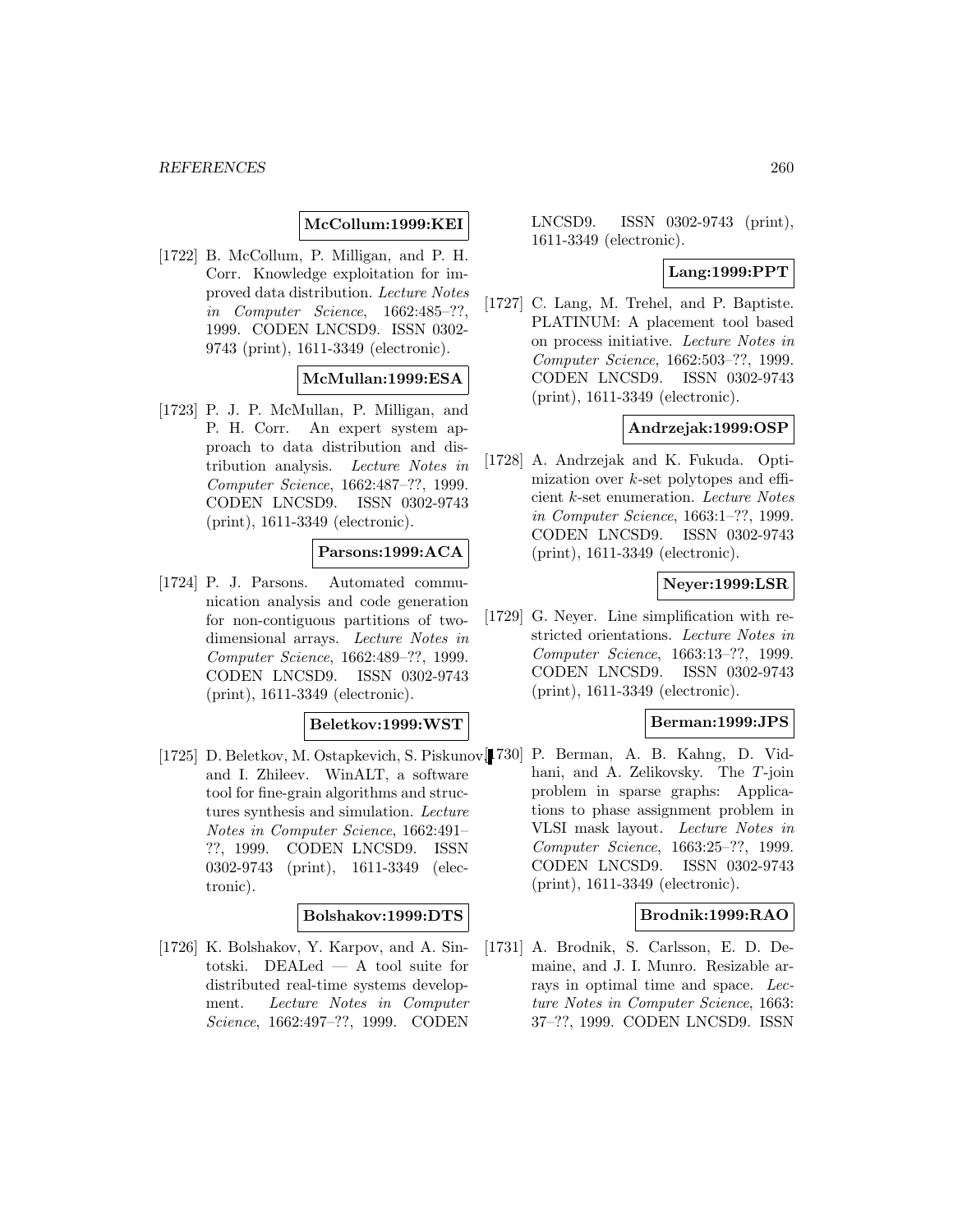0302-9743 (print), 1611-3349 (electronic).

### **Pagh:1999:HDE**

[1732] R. Pagh. Hash and displace: Efficient evaluation of minimal perfect hash functions. Lecture Notes in Computer Science, 1663:49–??, 1999. CODEN LNCSD9. ISSN 0302-9743 (print), 1611-3349 (electronic).

### **Leiserson:1999:ITD**

[1733] C. E. Leiserson. Invited talk: Design and analysis of algorithms for shared-memory multiprocessors. Lecture Notes in Computer Science, 1663: 55–??, 1999. CODEN LNCSD9. ISSN 0302-9743 (print), 1611-3349 (electronic).

# **Patrignani:1999:COC**

[1734] M. Patrignani. On the complexity of orthogonal compaction. Lecture Notes in Computer Science, 1663:56– ??, 1999. CODEN LNCSD9. ISSN 0302-9743 (print), 1611-3349 (electronic).

### **Barequet:1999:OCO**

[1735] G. Barequet, P. Bose, and M. T. Dickerson. Optimizing constrained offset and scaled polygonal annuli. Lecture Notes in Computer Science, 1663:62– ??, 1999. CODEN LNCSD9. ISSN 0302-9743 (print), 1611-3349 (electronic).

# **Boyar:1999:AFG**

[1736] J. Boyar, K. S. Larsen, and M. N. Nielsen. The accommodating function — A generalization of the competitive ratio. Lecture Notes in Computer Science, 1663:74–??, 1999. CODEN

LNCSD9. ISSN 0302-9743 (print), 1611-3349 (electronic).

#### **Bender:1999:PGT**

[1737] M. A. Bender and C. Chekuri. Performance guarantees for the TSP with a parameterized triangle inequality. Lecture Notes in Computer Science, 1663: 80–??, 1999. CODEN LNCSD9. ISSN 0302-9743 (print), 1611-3349 (electronic).

## **Deng:1999:RMV**

[1738] X. Deng, E. Milios, and A. Mirzaian. Robot map verification of a graph world. Lecture Notes in Computer Science, 1663:86–??, 1999. CODEN LNCSD9. ISSN 0302-9743 (print), 1611-3349 (electronic).

### **Broecker:1999:SRS**

[1739] C. A. Broecker and S. Schuierer. Searching rectilinear streets completely. Lecture Notes in Computer Science, 1663:98–??, 1999. CODEN LNCSD9. ISSN 0302-9743 (print), 1611-3349 (electronic).

### **Jansen:1999:GMT**

[1740] K. Jansen and L. Porkolab. General multiprocessor task scheduling: Approximate solutions in linear time. Lecture Notes in Computer Science, 1663: 110–??, 1999. CODEN LNCSD9. ISSN 0302-9743 (print), 1611-3349 (electronic).

### **Arkin:1999:LBS**

[1741] E. M. Arkin, M. A. Bender, J. S. B. Mitchell, and S. S. Skiena. The lazy bureaucrat scheduling problem. Lecture Notes in Computer Science, 1663: 122–??, 1999. CODEN LNCSD9. ISSN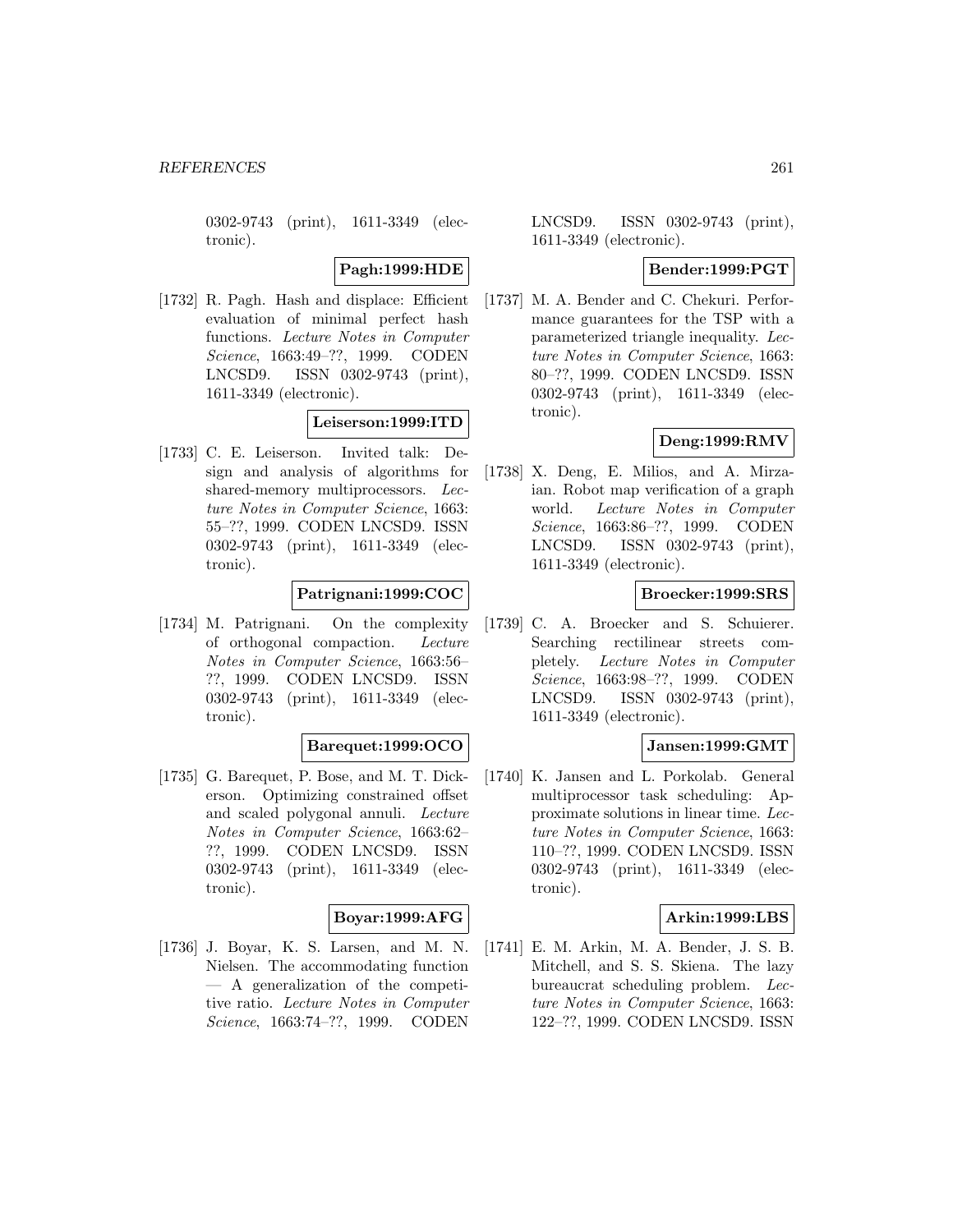0302-9743 (print), 1611-3349 (electronic).

**Magnenat-Thalmann:1999:ITG**

[1742] N. Magnenat-Thalmann, W. Lee, P. Beylot, and D. Sankoff. Invited talk: Generating 3D virtual populations from pictures of a few individuals. Lecture Notes in Computer Science, 1663:134–??, 1999. CODEN LNCSD9. ISSN 0302-9743 (print), 1611-3349 (electronic).

# **Bose:1999:TQM**

[1743] P. Bose and P. Morin. Testing the quality of manufactured balls. Lecture Notes in Computer Science, 1663:145– ??, 1999. CODEN LNCSD9. ISSN 0302-9743 (print), 1611-3349 (electronic).

# **Kosaraju:1999:OST**

[1744] S. R. Kosaraju, T. M. Przytycka, and R. Borgstrom. On an optimal split tree problems. Lecture Notes in Computer Science, 1663:157–??, 1999. CODEN LNCSD9. ISSN 0302-9743 (print), 1611-3349 (electronic).

### **Benoit:1999:RTH**

[1745] D. Benoit, E. D. Demaine, J. I. Munro, and V. Raman. Representing trees of higher degree. Lecture Notes in Computer Science, 1663:169–??, 1999. CODEN LNCSD9. ISSN 0302-9743 (print), 1611-3349 (electronic).

### **Amir:1999:IDM**

[1746] A. Amir, D. Keselman, G. M. Landau, and M. Lewenstein. Indexing and dictionary matching with one error. Lecture Notes in Computer Science, 1663:181–??, 1999. CODEN

LNCSD9. ISSN 0302-9743 (print), 1611-3349 (electronic).

#### **Lukovszki:1999:NRF**

[1747] T. Lukovszki. New results on fault tolerant geometric spanners. Lecture Notes in Computer Science, 1663:193– ??, 1999. CODEN LNCSD9. ISSN 0302-9743 (print), 1611-3349 (electronic).

# **Goodrich:1999:TVE**

[1748] M. T. Goodrich and J. G. Kloss. Tiered vectors: Efficient dynamic arrays for rank-based sequences. Lecture Notes in Computer Science, 1663:205–??, 1999. CODEN LNCSD9. ISSN 0302-9743 (print), 1611-3349 (electronic).

# **Vazirani:1999:ITG**

[1749] U. V. Vazirani. Invited talk: Go-withthe-winner heuristic. Lecture Notes in Computer Science, 1663:217–??, 1999. CODEN LNCSD9. ISSN 0302-9743 (print), 1611-3349 (electronic).

#### **Barequet:1999:PSV**

[1750] G. Barequet, M. T. Dickerson, and R. L. S. Drysdale. 2-Point site Voronoi diagrams. Lecture Notes in Computer Science, 1663:219–??, 1999. CODEN LNCSD9. ISSN 0302-9743 (print), 1611-3349 (electronic).

### **Chin:1999:PAF**

[1751] F. Chin, D. T. Lee, and C. A. Wang. A parallel algorithm for finding the constrained Voronoi diagram of line segments in the plane. Lecture Notes in Computer Science, 1663:231–??, 1999. CODEN LNCSD9. ISSN 0302-9743 (print), 1611-3349 (electronic).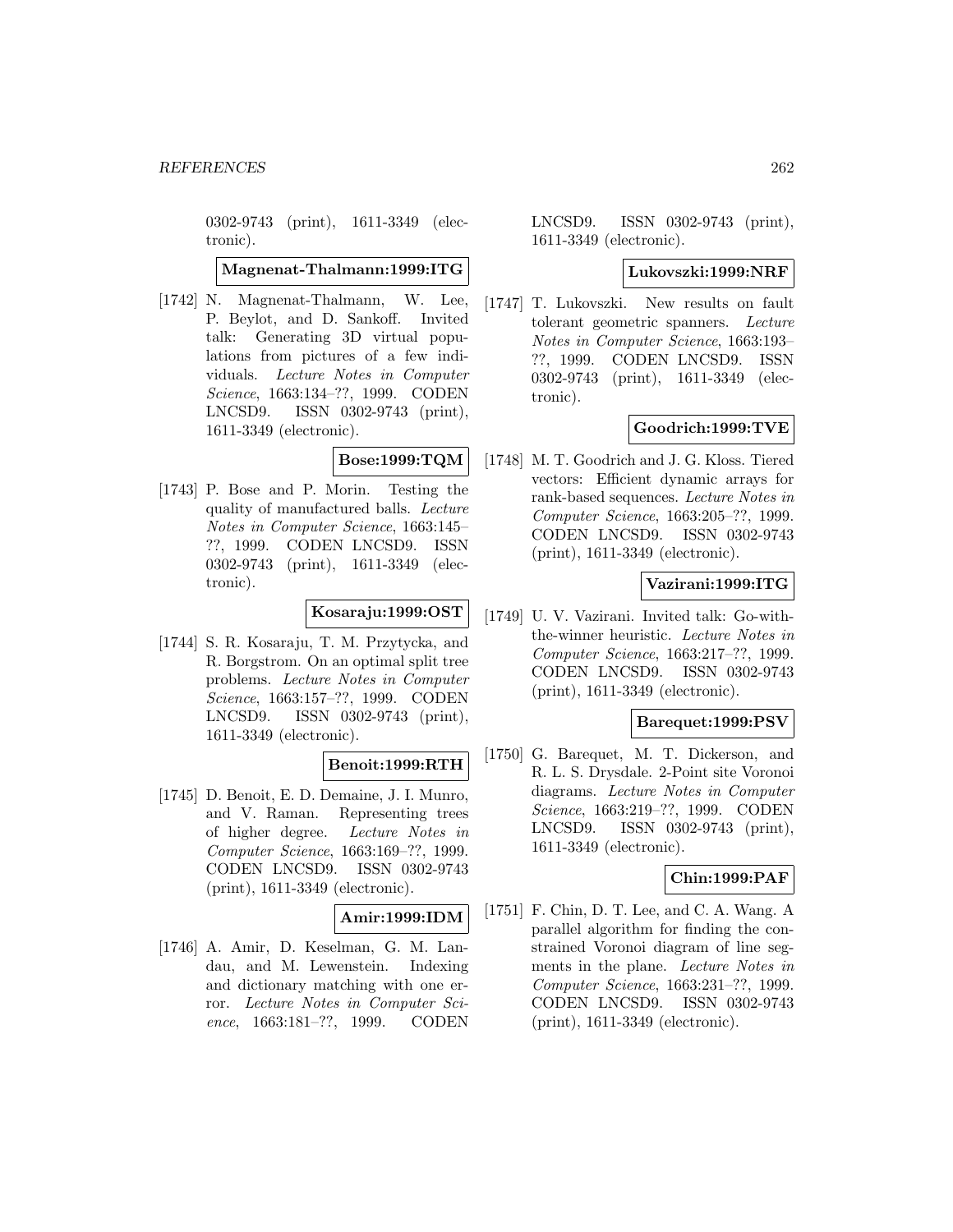**Broecker:1999:PIS**

[1752] C. A. Broecker and A. Lopez-Ortiz. Position-independent street searching. Lecture Notes in Computer Science, 1663:241–??, 1999. CODEN LNCSD9. ISSN 0302-9743 (print), 1611-3349 (electronic).

**Chakraborty:1999:AAD**

[1753] S. Chakraborty and S. Biswas. Approximation algorithms for 3-D common substructure identification in drug and protein molecules. Lecture Notes in Computer Science, 1663:253–??, 1999. CODEN LNCSD9. ISSN 0302-9743 (print), 1611-3349 (electronic).

# **Wang:1999:TBB**

[1754] C. A. Wang and B. Yang. A tight bound for beta-skeleton of minimum weight triangulations. Lecture Notes in Computer Science, 1663:265–??, 1999. CODEN LNCSD9. ISSN 0302-9743 (print), 1611-3349 (electronic).

#### **Bespamyatnikh:1999:RSD**

[1755] S. Bespamyatnikh and M. Segal. Rectilinear static and dynamic discrete 2- Center problems. Lecture Notes in Computer Science, 1663:276–??, 1999. CODEN LNCSD9. ISSN 0302-9743 (print), 1611-3349 (electronic).

### **Stege:1999:GTS**

[1756] U. Stege. Gene trees and species trees: The gene-duplication problem is fixedparameter tractable. Lecture Notes in Computer Science, 1663:288–??, 1999. CODEN LNCSD9. ISSN 0302-9743 (print), 1611-3349 (electronic).

# **Czumaj:1999:EWS**

[1757] A. Czumaj, I. Finch, L. Gasieniec, and A. Gibbons. Efficient Web searching using temporal factors. Lecture Notes in Computer Science, 1663:294– ??, 1999. CODEN LNCSD9. ISSN 0302-9743 (print), 1611-3349 (electronic).

### **Iturriaga:1999:ELA**

[1758] C. Iturriaga and A. Lubiw. Elastic labels around the perimeter of a map. Lecture Notes in Computer Science, 1663:306–??, 1999. CODEN LNCSD9. ISSN 0302-9743 (print), 1611-3349 (electronic).

#### **Bespamyatnikh:1999:OFL**

[1759] S. Bespamyatnikh, K. Kedem, and M. Segal. Optimal facility location under various distance functions. Lecture Notes in Computer Science, 1663:318– ??, 1999. CODEN LNCSD9. ISSN 0302-9743 (print), 1611-3349 (electronic).

### **Gusfield:1999:TSE**

[1760] D. Gusfield and C. Martel. Thresholds for sports elimination numbers: Algorithms and complexity. Lecture Notes in Computer Science, 1663:330– ??, 1999. CODEN LNCSD9. ISSN 0302-9743 (print), 1611-3349 (electronic).

# **Brodal:1999:DRS**

[1761] G. S. Brodal and R. Fagerberg. Dynamic representations of sparse graphs. Lecture Notes in Computer Science, 1663:342–??, 1999. CODEN LNCSD9. ISSN 0302-9743 (print), 1611-3349 (electronic).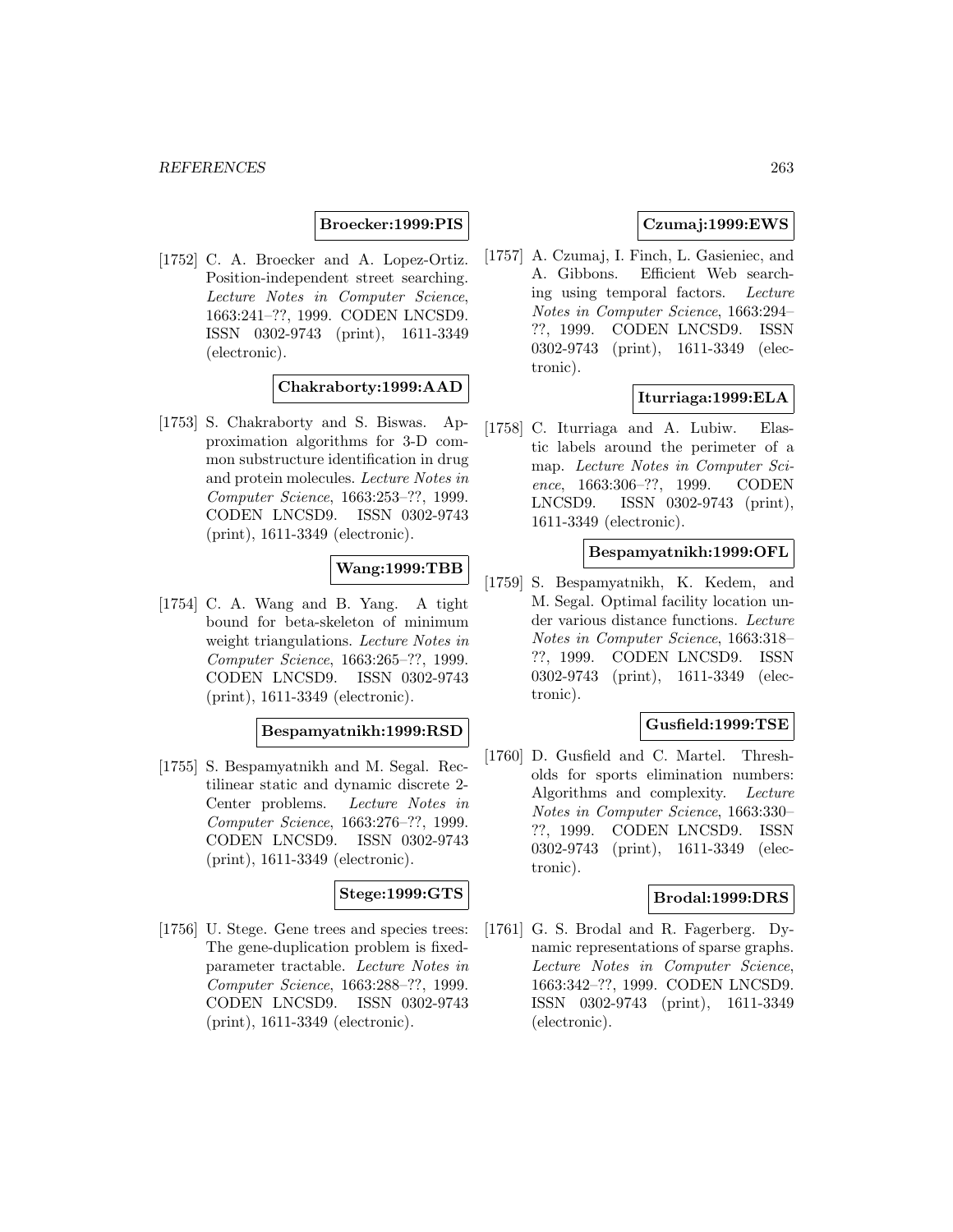# **Vitter:1999:ITO**

[1762] J. S. Vitter. Invited talk: Online data structures in external memory. Lecture Notes in Computer Science, 1663:352–??, 1999. CODEN LNCSD9. ISSN 0302-9743 (print), 1611-3349 (electronic).

# **Coron:1999:SRP**

[1763] Jean-Sébastien Coron, David Naccache, and Julien P. Stern. On the security of RSA padding. Lecture Notes in Computer Science, 1666:1– 18, 1999. CODEN LNCSD9. ISSN 0302-9743 (print), 1611-3349 (electronic). URL http://link.springerny.com/link/service/series/0558/ bibs/1666/16660001.htm; http:/ /link.springer-ny.com/link/service/ series/0558/papers/1666/16660001. pdf.

# **Kipnis:1999:CHP**

[1764] Aviad Kipnis and Adi Shamir. Cryptanalysis of the HFE public key cryptosystem by relinearization. Lecture Notes in Computer Science, 1666:19– 30, 1999. CODEN LNCSD9. ISSN 0302-9743 (print), 1611-3349 (electronic). URL http://link.springerny.com/link/service/series/0558/ bibs/1666/16660019.htm; http:/ /link.springer-ny.com/link/service/ series/0558/papers/1666/16660019. pdf.

### **Nguyen:1999:HHS**

[1765] Phong Nguyen and Jacques Stern. The hardness of the hidden subset sum problem and its cryptographic implications. Lecture Notes in Computer Science, 1666:31–46,

1999. CODEN LNCSD9. ISSN 0302-9743 (print), 1611-3349 (electronic). URL http://link.springerny.com/link/service/series/0558/ bibs/1666/16660031.htm; http:/ /link.springer-ny.com/link/service/ series/0558/papers/1666/16660031. pdf.

# **Maurer:1999:ITC**

[1766] Ueli Maurer. Information-theoretic cryptography (extended abstract). Lecture Notes in Computer Science, 1666: 47–64, 1999. CODEN LNCSD9. ISSN 0302-9743 (print), 1611-3349 (electronic). URL http://link.springerny.com/link/service/series/0558/ bibs/1666/16660047.htm; http:/ /link.springer-ny.com/link/service/ series/0558/papers/1666/16660047. pdf.

#### **Aumann:1999:ITS**

[1767] Yonatan Aumann and Michael O. Rabin. Information theoretically secure communication in the limited storage space model. Lecture Notes in Computer Science, 1666:65–79, 1999. CODEN LNCSD9. ISSN 0302-9743 (print), 1611-3349 (electronic). URL http://link.springerny.com/link/service/series/0558/ bibs/1666/16660065.htm; http:/ /link.springer-ny.com/link/service/ series/0558/papers/1666/16660065. pdf.

#### **Beimel:1999:ANN**

[1768] Amos Beimel, Tal Malkin, and Silvio Micali. The all-or-nothing nature of two-party secure computation. Lecture Notes in Computer Science, 1666:80– 97, 1999. CODEN LNCSD9. ISSN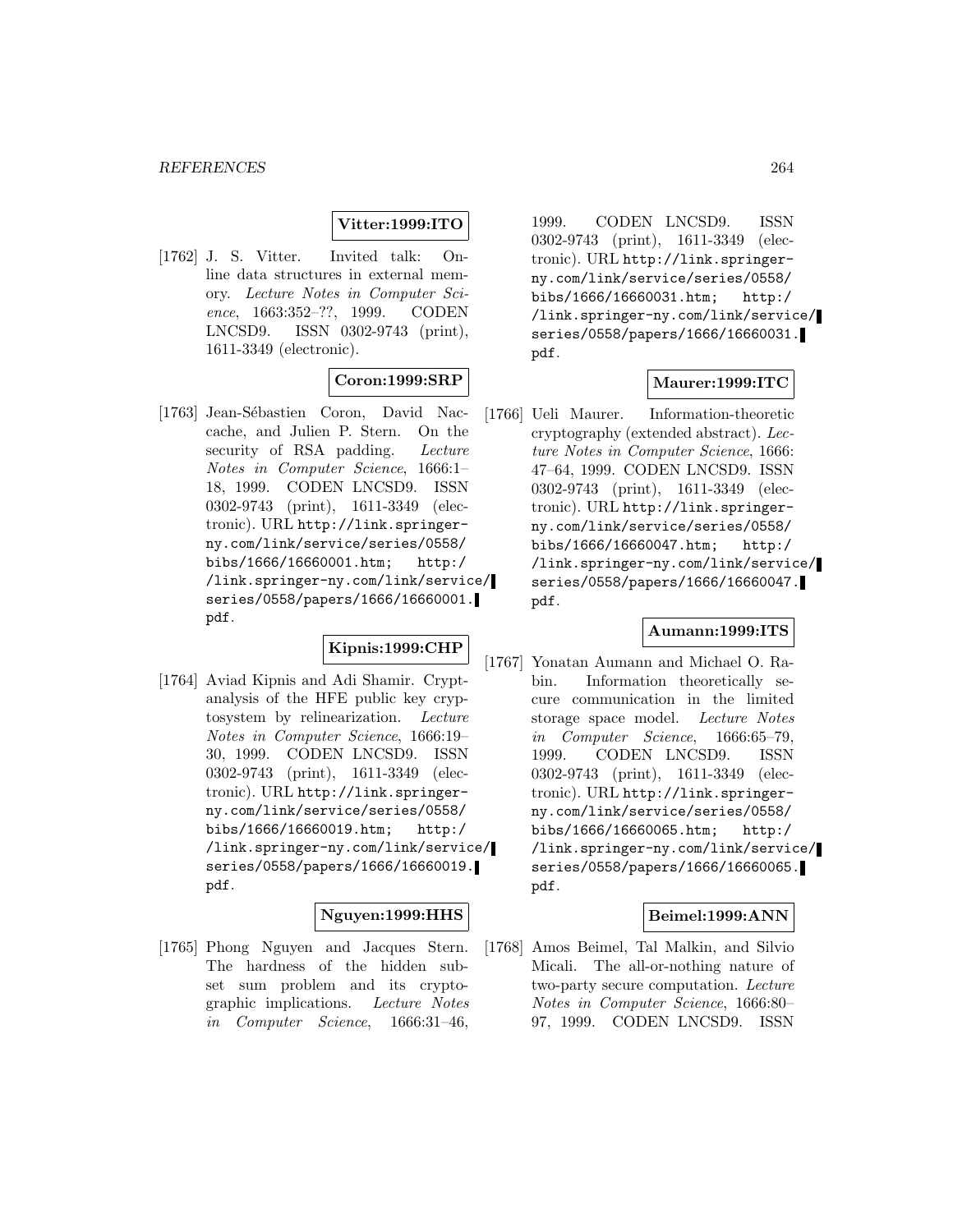0302-9743 (print), 1611-3349 (electronic). URL http://link.springerny.com/link/service/series/0558/ bibs/1666/16660080.htm; http:/ /link.springer-ny.com/link/service/ series/0558/papers/1666/16660080. pdf.

# **Canetti:1999:AST**

[1769] Ran Canetti, Rosario Gennaro, Stanisław Jarecki, Hugo Krawczyk, and Tal Rabin. Adaptive security for threshold cryptosystems. Lecture Notes in Computer Science, 1666:98–115, 1999. CODEN LNCSD9. ISSN 0302-9743 (print), 1611-3349 (electronic). URL http://link.springerny.com/link/service/series/0558/ bibs/1666/16660098.htm; http:/ /link.springer-ny.com/link/service/ series/0558/papers/1666/16660098. pdf.

#### **Gilboa:1999:TPR**

[1770] Niv Gilboa. Two party RSA key generation (extended abstract). Lecture Notes in Computer Science, 1666:116– 129, 1999. CODEN LNCSD9. ISSN 0302-9743 (print), 1611-3349 (electronic). URL http://link.springerny.com/link/service/series/0558/ bibs/1666/16660116.htm; http:/ /link.springer-ny.com/link/service/ series/0558/papers/1666/16660116. pdf.

# **Abe:1999:RDM**

[1771] Masayuki Abe. Robust distributed multiplication without interaction. Lecture Notes in Computer Science, 1666:130–147, 1999. CODEN LNCSD9. ISSN 0302-9743 (print), 1611-3349 (electronic). URL http://

link.springer-ny.com/link/service/ series/0558/bibs/1666/16660130. htm; http://link.springer-ny. com/link/service/series/0558/papers/ 1666/16660130.pdf.

### **Schoenmakers:1999:SPV**

[1772] Berry Schoenmakers. A simple publicly verifiable secret sharing scheme and its application to electronic voting. Lecture Notes in Computer Science, 1666:148–164, 1999. CODEN LNCSD9. ISSN 0302-9743 (print), 1611-3349 (electronic). URL http://link.springerny.com/link/service/series/0558/ bibs/1666/16660148.htm; http:/ /link.springer-ny.com/link/service/ series/0558/papers/1666/16660148. pdf.

#### **Knudsen:1999:TDS**

[1773] Lars R. Knudsen, M. J. B. Robshaw, and David Wagner. Truncated differentials and Skipjack. Lecture Notes in Computer Science, 1666:165– 180, 1999. CODEN LNCSD9. ISSN 0302-9743 (print), 1611-3349 (electronic). URL http://link.springerny.com/link/service/series/0558/ bibs/1666/16660165.htm; http:/ /link.springer-ny.com/link/service/ series/0558/papers/1666/16660165. pdf.

### **Johansson:1999:FCA**

[1774] Thomas Johansson and Fredrik Jönsson. Fast correlation attacks based on turbo code techniques. Lecture Notes in Computer Science, 1666:181–197, 1999. CODEN LNCSD9. ISSN 0302-9743 (print), 1611-3349 (electronic). URL http://link.springer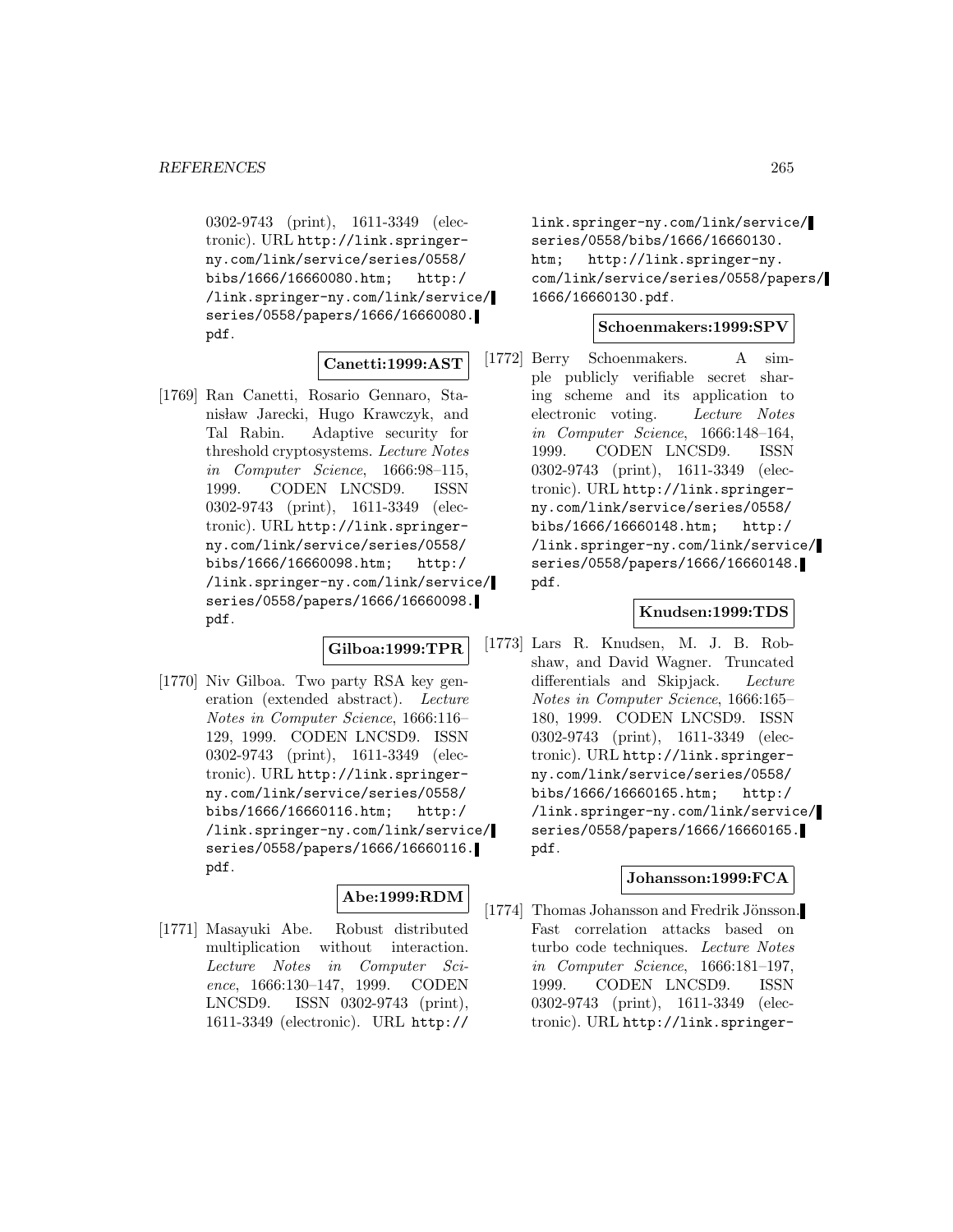ny.com/link/service/series/0558/ bibs/1666/16660181.htm; http:/ /link.springer-ny.com/link/service/ series/0558/papers/1666/16660181. pdf.

# **Maitra:1999:HNR**

[1775] Subhamoy Maitra and Palash Sarkar. Highly nonlinear resilient functions optimizing Siegenthaler's inequality. Lecture Notes in Computer Science, 1666: 198–215, 1999. CODEN LNCSD9. ISSN 0302-9743 (print), 1611-3349 (electronic). URL http://link. springer-ny.com/link/service/series/ 0558/bibs/1666/16660198.htm; http: //link.springer-ny.com/link/service/ series/0558/papers/1666/16660198. pdf.

# **Black:1999:UFS**

[1776] J. Black, S. Halevi, H. Krawczyk, T. Krovetz, and P. Rogaway. UMAC: Fast and secure message authentication. Lecture Notes in Computer Science, 1666:216–233, 1999. CODEN LNCSD9. ISSN 0302-9743 (print), 1611-3349 (electronic). URL http:// link.springer-ny.com/link/service/ series/0558/bibs/1666/16660216. htm; http://link.springer-ny. com/link/service/series/0558/papers/ 1666/16660216.pdf.

# **Etzel:1999:QHA**

[1777] Mark Etzel, Sarvar Patel, and Zulfikar Ramzan. Square Hash: Fast message authentication via optimized universal hash functions. Lecture Notes in Computer Science, 1666:234– 251, 1999. CODEN LNCSD9. ISSN 0302-9743 (print), 1611-3349 (electronic). URL http://link.springerny.com/link/service/series/0558/ bibs/1666/16660234.htm; http:/ /link.springer-ny.com/link/service/ series/0558/papers/1666/16660234. pdf.

# **An:1999:CVM**

[1778] Jee Hea An and Mihir Bellare. Constructing VIL-MACs from FIL-MACs: Message authentication under weakened assumptions. Lecture Notes in Computer Science, 1666:252–269, 1999. CODEN LNCSD9. ISSN 0302-9743 (print), 1611-3349 (electronic). URL http://link.springerny.com/link/service/series/0558/ bibs/1666/16660252.htm; http:/ /link.springer-ny.com/link/service/ series/0558/papers/1666/16660252. pdf.

### **Bellare:1999:SEP**

[1779] Mihir Bellare, Oded Goldreich, and Hugo Krawczyk. Stateless evaluation of pseudorandom functions: Security beyond the birthday barrier. Lecture Notes in Computer Science, 1666:270– 287, 1999. CODEN LNCSD9. ISSN 0302-9743 (print), 1611-3349 (electronic). URL http://link.springerny.com/link/service/series/0558/ bibs/1666/16660270.htm; http:/ /link.springer-ny.com/link/service/ series/0558/papers/1666/16660270. pdf.

# **Nguyen:1999:CGG**

[1780] Phong Nguyen. Cryptanalysis of the Goldreich-Goldwasser-Halevi cryptosystem from Crypto '97. Lecture Notes in Computer Science, 1666:288– 304, 1999. CODEN LNCSD9. ISSN 0302-9743 (print), 1611-3349 (elec-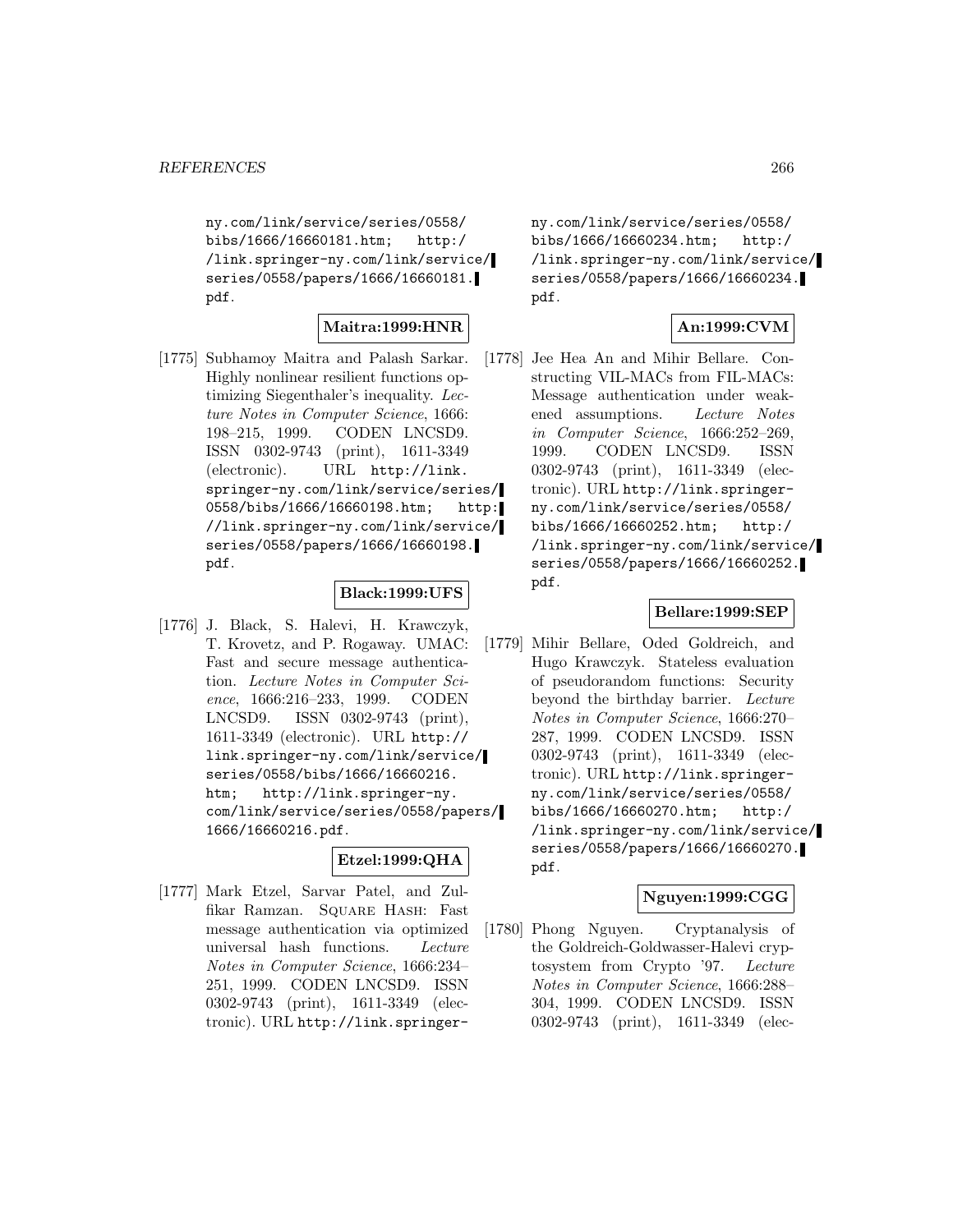tronic). URL http://link.springerny.com/link/service/series/0558/ bibs/1666/16660288.htm; http:/ /link.springer-ny.com/link/service/ series/0558/papers/1666/16660288. pdf.

# **Coppersmith:1999:WQS**

[1781] Don Coppersmith. Weakness in quaternion signatures. Lecture Notes in Computer Science, 1666:305–314, 1999. CODEN LNCSD9. ISSN 0302-9743 (print), 1611-3349 (electronic). URL http://link.springerny.com/link/service/series/0558/ bibs/1666/16660305.htm; http:/ /link.springer-ny.com/link/service/ series/0558/papers/1666/16660305. pdf.

# **Ye:1999:CS**

[1782] D.-F. Ye, K.-Y. Lam, and Z.-D. Dai. Cryptanalysis of " $2R$ " schemes. Lecture Notes in Computer Science, 1666:315– 325, 1999. CODEN LNCSD9. ISSN 0302-9743 (print), 1611-3349 (electronic).

# **Ding-Feng:1999:CS**

[1783] Ye Ding-Feng, Lam Kwok-Yan, and Dai Zong-Duo. Cryptanalysis of "2R" schemes. Lecture Notes in Computer Science, 1666:315–??, 1999. CODEN LNCSD9. ISSN 0302-9743 (print), 1611-3349 (electronic). URL http://link.springerny.com/link/service/series/0558/ bibs/1666/16660315.htm; http:/ /link.springer-ny.com/link/service/ series/0558/papers/1666/16660315. pdf.

## **Boneh:1999:FL**

[1784] Dan Boneh, Glenn Durfee, and Nick Howgrave-Graham. Factoring  $N =$  $p^r q$  for large r. Lecture Notes in Computer Science, 1666:326–337, 1999. CODEN LNCSD9. ISSN 0302-9743 (print), 1611-3349 (electronic). URL http://link.springerny.com/link/service/series/0558/ bibs/1666/16660326.htm; http:/ /link.springer-ny.com/link/service/ series/0558/papers/1666/16660326. pdf.

### **Boneh:1999:EPK**

Dan Boneh and Matthew Franklin. An efficient public key traitor scheme (extended abstract). Lecture Notes in Computer Science, 1666:338–353, 1999. CODEN LNCSD9. ISSN 0302-9743 (print), 1611-3349 (electronic). URL http://link.springerny.com/link/service/series/0558/ bibs/1666/16660338.htm; http:/ /link.springer-ny.com/link/service/ series/0558/papers/1666/16660338. pdf.

# **Fiat:1999:DTT**

[1786] Amos Fiat and Tamir Tassa. Dynamic traitor tracing. Lecture Notes in Computer Science, 1666:354–371, 1999. CODEN LNCSD9. ISSN 0302-9743 (print), 1611-3349 (electronic). URL http://link.springerny.com/link/service/series/0558/ bibs/1666/16660354.htm; http:/ /link.springer-ny.com/link/service/ series/0558/papers/1666/16660354. pdf.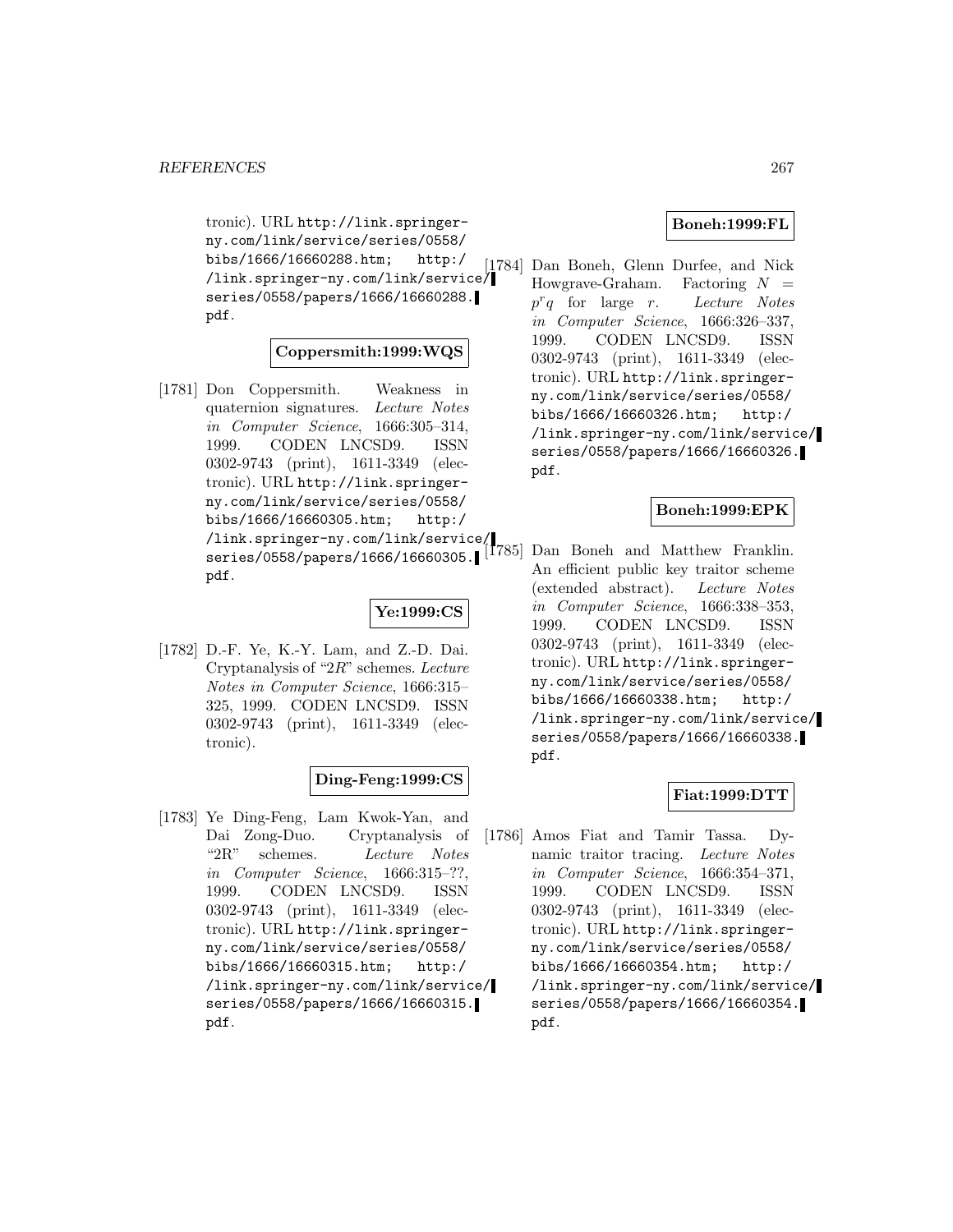### **Gafni:1999:EMI**

[1787] Eli Gafni, Jessica Staddon, and Yiqun Lisa Yin. Efficient methods for integrating traceability and broadcast encryption. Lecture Notes in Computer Science, 1666:372–387, 1999. CODEN LNCSD9. ISSN 0302-9743 (print), 1611-3349 (electronic). URL http://link.springerny.com/link/service/series/0558/ bibs/1666/16660372.htm; http:/ /link.springer-ny.com/link/service/ series/0558/papers/1666/16660372. pdf.

# **Kocher:1999:DPA**

[1788] Paul Kocher, Joshua Jaffe, and Benjamin Jun. Differential power analysis. Lecture Notes in Computer Science, 1666:388–397, 1999. CODEN LNCSD9. ISSN 0302-9743 (print), 1611-3349 (electronic). URL http:// link.springer-ny.com/link/service/ series/0558/bibs/1666/16660388. htm; http://link.springer-ny. com/link/service/series/0558/papers/ 1666/16660388.pdf.

# **Chari:1999:TSA**

[1789] Suresh Chari, Charanjit S. Jutla, Josyula R. Rao, and Pankaj Rohatgi. Towards sound approaches to counteract power-analysis attacks. Lecture Notes in Computer Science, 1666:398– 412, 1999. CODEN LNCSD9. ISSN 0302-9743 (print), 1611-3349 (electronic). URL http://link.springerny.com/link/service/series/0558/ bibs/1666/16660398.htm; http:/ /link.springer-ny.com/link/service/ series/0558/papers/1666/16660398. pdf.

#### **Camenisch:1999:SEG**

[1790] Jan Camenisch and Markus Michels. Separability and efficiency for generic group signature schemes (extended abstract). Lecture Notes in Computer Science, 1666:413–430, 1999. CODEN LNCSD9. ISSN 0302-9743 (print), 1611-3349 (electronic). URL http:// link.springer-ny.com/link/service/ series/0558/bibs/1666/16660413. htm; http://link.springer-ny. com/link/service/series/0558/papers/ 1666/16660413.pdf.

#### **Bellare:1999:FSD**

[1791] Mihir Bellare and Sara K. Miner. A forward-secure digital signature scheme. Lecture Notes in Computer Science, 1666:431–448, 1999. CODEN LNCSD9. ISSN 0302-9743 (print), 1611-3349 (electronic). URL http:// link.springer-ny.com/link/service/ series/0558/bibs/1666/16660431. htm; http://link.springer-ny. com/link/service/series/0558/papers/ 1666/16660431.pdf.

#### **Garay:1999:AFO**

[1792] Juan A. Garay, Markus Jakobsson, and Philip MacKenzie. Abuse-free optimistic contract signing. Lecture Notes in Computer Science, 1666:449– 466, 1999. CODEN LNCSD9. ISSN 0302-9743 (print), 1611-3349 (electronic). URL http://link.springerny.com/link/service/series/0558/ bibs/1666/16660449.htm; http:/ /link.springer-ny.com/link/service/ series/0558/papers/1666/16660449. pdf.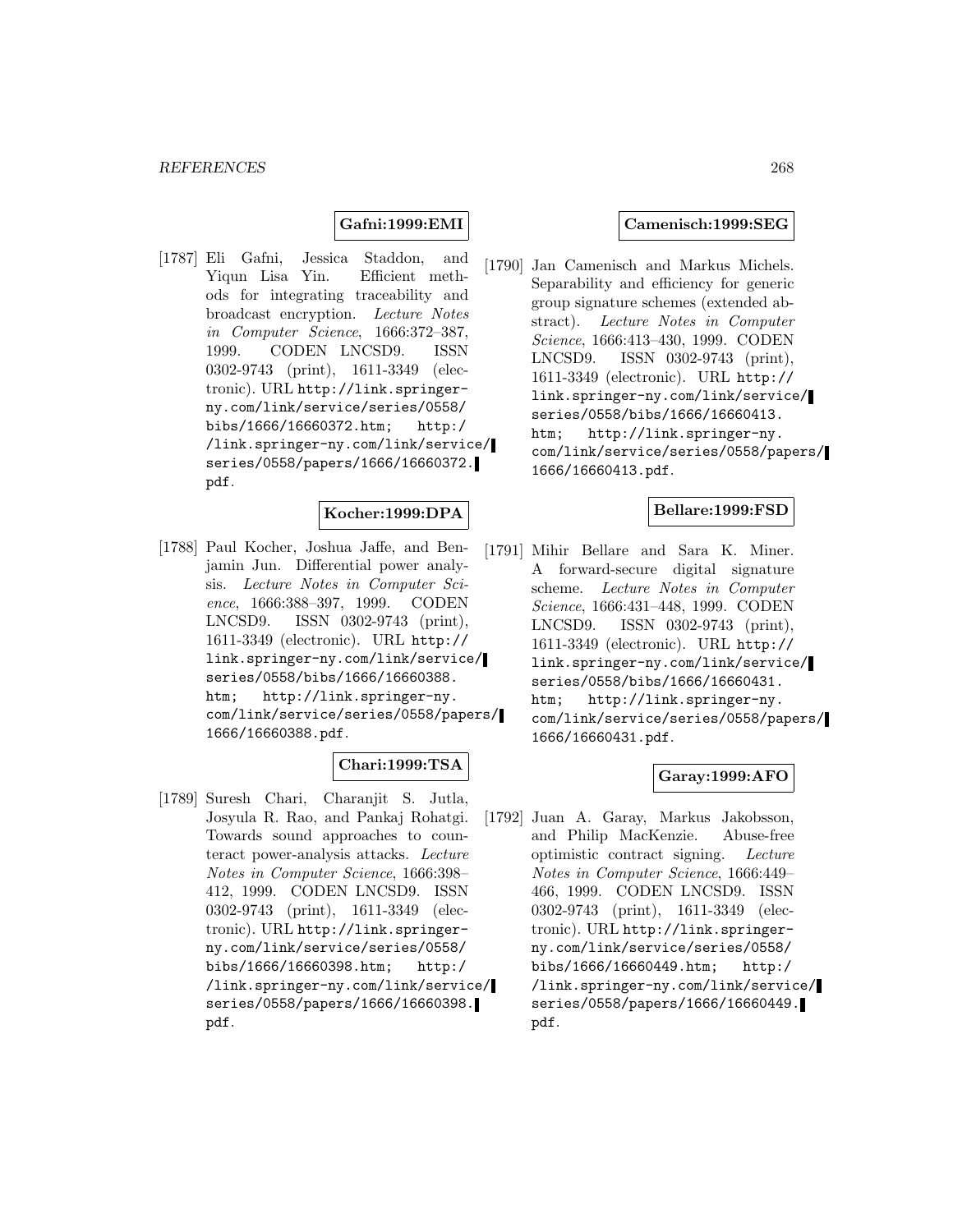## **Goldreich:1999:CSZ**

[1793] Oded Goldreich, Amit Sahai, and Salil Vadhan. Can statistical zero knowledge be made noninteractive? or on the relationship of SZK and NISZK. Lecture Notes in Computer Science, 1666:467– 484, 1999. CODEN LNCSD9. ISSN 0302-9743 (print), 1611-3349 (electronic). URL http://link.springerny.com/link/service/series/0558/ bibs/1666/16660467.htm; http:/ /link.springer-ny.com/link/service/ series/0558/papers/1666/16660467. pdf.

# **DiCrescenzo:1999:CZK**

[1794] G. Di Crescenzo and R. Ostrovsky. On concurrent zero-knowledge with preprocessing. Lecture Notes in Computer Science, 1666:485–502, 1999. CODEN LNCSD9. ISSN 0302-9743 (print), 1611-3349 (electronic).

#### **Crescenzo:1999:CZK**

[1795] Giovanni Di Crescenzo and Rafail Ostrovsky. On concurrent zeroknowledge with pre-processing (extended abstract). Lecture Notes in Computer Science, 1666:485–??, 1999. CODEN LNCSD9. ISSN 0302-9743 (print), 1611-3349 (electronic). URL http://link.springerny.com/link/service/series/0558/ bibs/1666/16660485.htm; http:/ /link.springer-ny.com/link/service/ series/0558/papers/1666/16660485. pdf.

#### **Boyko:1999:SPO**

[1796] Victor Boyko. On the security properties of OAEP as an all-ornothing transform. Lecture Notes

in Computer Science, 1666:503–518, 1999. CODEN LNCSD9. ISSN 0302-9743 (print), 1611-3349 (electronic). URL http://link.springerny.com/link/service/series/0558/ bibs/1666/16660503.htm; http:/ /link.springer-ny.com/link/service/ series/0558/papers/1666/16660503. pdf.

#### **Bellare:1999:NME**

[1797] Mihir Bellare and Amit Sahai. Non-malleable encryption: Equivalence between two notions, and an indistinguishability-based characterization. Lecture Notes in Computer Science, 1666:519–536, 1999. CODEN LNCSD9. ISSN 0302-9743 (print), 1611-3349 (electronic). URL http://link.springerny.com/link/service/series/0558/ bibs/1666/16660519.htm; http:/ /link.springer-ny.com/link/service/ series/0558/papers/1666/16660519. pdf.

#### **Fujisaki:1999:SIA**

[1798] Eiichiro Fujisaki and Tatsuaki Okamoto. Secure integration of asymmetric and symmetric encryption schemes. Lecture Notes in Computer Science, 1666:537– 554, 1999. CODEN LNCSD9. ISSN 0302-9743 (print), 1611-3349 (electronic). URL http://link.springerny.com/link/service/series/0558/ bibs/1666/16660537.htm; http:/ /link.springer-ny.com/link/service/ series/0558/papers/1666/16660537. pdf.

#### **Sander:1999:AAE**

[1799] Tomas Sander and Amnon Ta-Shma. Auditable, anonymous electronic cash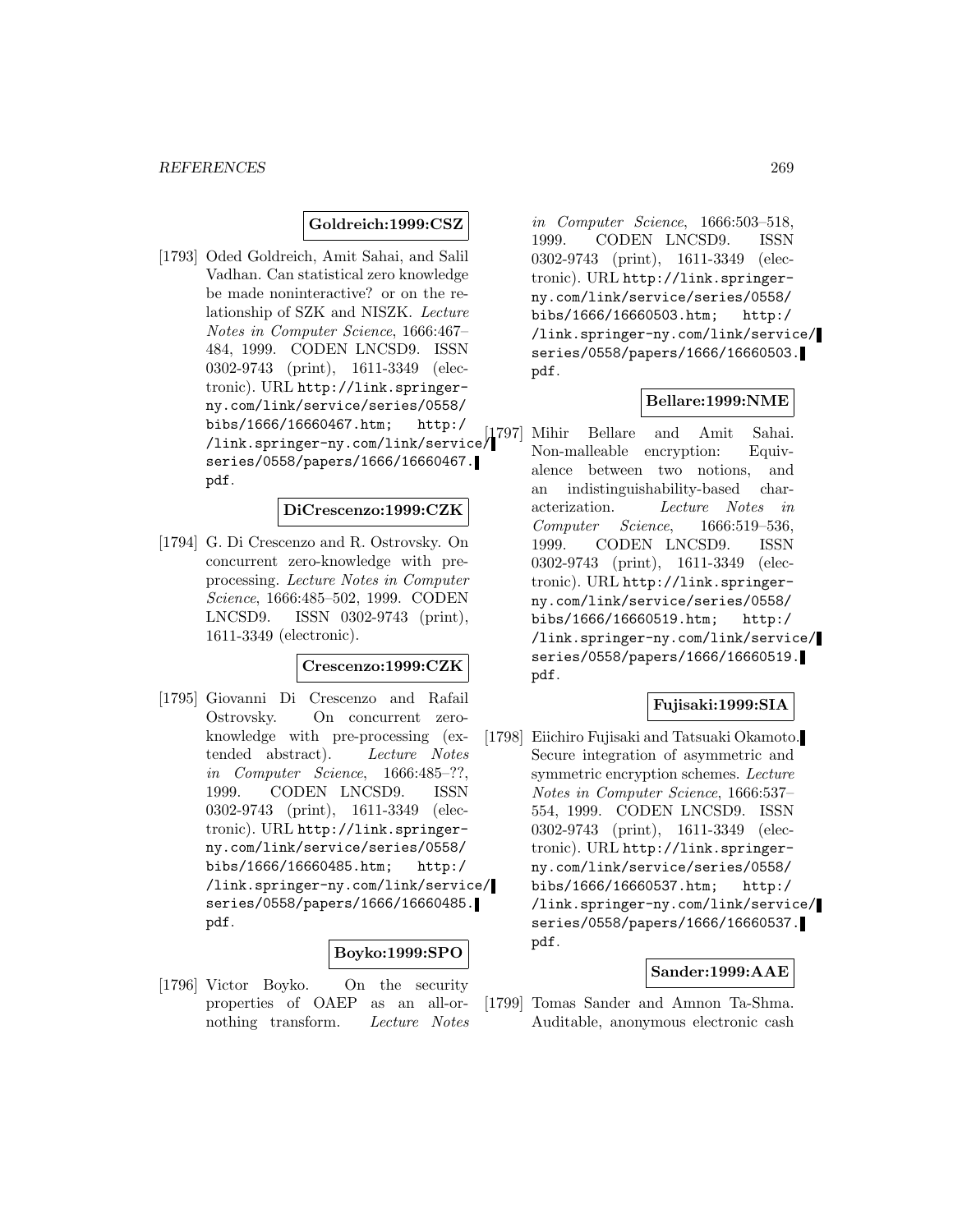(extended abstract). Lecture Notes in Computer Science, 1666:555–572, 1999. CODEN LNCSD9. ISSN 0302-9743 (print), 1611-3349 (electronic). URL http://link.springerny.com/link/service/series/0558/ bibs/1666/16660555.htm; http:/ /link.springer-ny.com/link/service/ series/0558/papers/1666/16660555. pdf.

# **Naor:1999:OTA**

[1800] Moni Naor and Benny Pinkas. Oblivious transfer with adaptive queries. Lecture Notes in Computer Science, 1666: 573–590, 1999. CODEN LNCSD9. ISSN 0302-9743 (print), 1611-3349 (electronic). URL http://link. springer-ny.com/link/service/series/ 0558/bibs/1666/16660573.htm; http: //link.springer-ny.com/link/service/ series/0558/papers/1666/16660573. pdf.

# **Gilboa:1999:CCR**

[1801] Niv Gilboa and Yuval Ishai. Compressing cryptographic resources (extended abstract). Lecture Notes in Computer Science, 1666:591–608, 1999. CODEN LNCSD9. ISSN 0302-9743 (print), 1611-3349 (electronic). URL http://link.springerny.com/link/service/series/0558/ bibs/1666/16660591.htm; http:/ /link.springer-ny.com/link/service/ series/0558/papers/1666/16660591. pdf.

### **Kumar:1999:CCB**

[1802] Ravi Kumar, Sridhar Rajagopalan, and Amit Sahai. Coding constructions for blacklisting problems without computational assumptions. Lecture

Notes in Computer Science, 1666:609– 623, 1999. CODEN LNCSD9. ISSN 0302-9743 (print), 1611-3349 (electronic). URL http://link.springerny.com/link/service/series/0558/ bibs/1666/16660609.htm; http:/ /link.springer-ny.com/link/service/ series/0558/papers/1666/16660609. pdf.

### **Poovendran:1999:ITA**

[1803] R. Poovendran and J. S. Baras. An information theoretic analysis of rootedtree based secure multicast key distribution schemes. Lecture Notes in Computer Science, 1666:624–638, 1999. CODEN LNCSD9. ISSN 0302-9743 (print), 1611-3349 (electronic). URL http://link.springerny.com/link/service/series/0558/ bibs/1666/16660624.htm; http:/ /link.springer-ny.com/link/service/ series/0558/papers/1666/16660624. pdf.

## **Anonymous:1999:AIj**

[1804] Anonymous. Author index. Lecture Notes in Computer Science, 1666:639– ??, 1999. CODEN LNCSD9. ISSN 0302-9743 (print), 1611-3349 (electronic). URL http://link.springerny.com/link/service/series/0558/ papers/1666/16660639.pdf.

### **Goldberg:1999:SPA**

[1805] Andrew V. Goldberg. Selecting problems for algorithm evaluation. Lecture Notes in Computer Science, 1668:1– ??, 1999. CODEN LNCSD9. ISSN 0302-9743 (print), 1611-3349 (electronic). URL http://link.springerny.com/link/service/series/0558/ bibs/1668/16680001.htm; http:/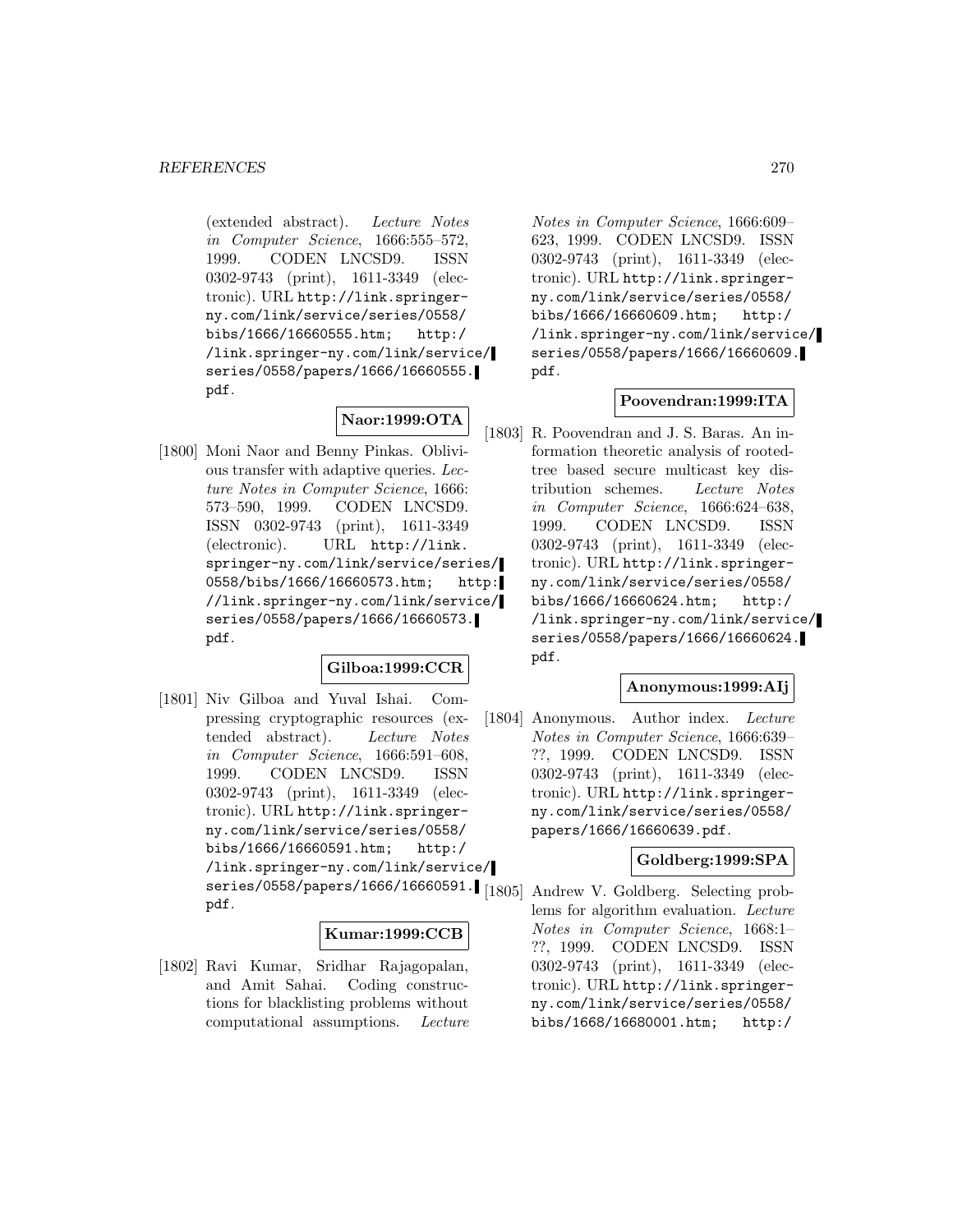/link.springer-ny.com/link/service/ series/0558/papers/1668/16680001. pdf.

**McColl:1999:BAW**

[1806] Bill McColl. BSP algorithms — "write once, run anywhere". Lecture Notes in Computer Science, 1668:12– ??, 1999. CODEN LNCSD9. ISSN 0302-9743 (print), 1611-3349 (electronic). URL http://link.springerny.com/link/service/series/0558/ bibs/1668/16680012.htm; http:/ /link.springer-ny.com/link/service/ series/0558/papers/1668/16680012. pdf.

# **Mehlhorn:1999:TYL**

[1807] Kurt Mehlhorn. Ten years of LEDA: Some thoughts. Lecture Notes in Computer Science, 1668:14– ??, 1999. CODEN LNCSD9. ISSN 0302-9743 (print), 1611-3349 (electronic). URL http://link.springerny.com/link/service/series/0558/ bibs/1668/16680014.htm; http:/ /link.springer-ny.com/link/service/ series/0558/papers/1668/16680014. pdf.

### **Jimenez:1999:CSP**

[1808] Victor M. Jiménez and Andrés Marzal. Computing the  $K$  shortest paths: A new algorithm and an experimental comparison. Lecture Notes in Computer Science, 1668:15–??, 1999. CODEN LNCSD9. ISSN 0302-9743 (print), 1611-3349 (electronic). URL http://link.springerny.com/link/service/series/0558/ bibs/1668/16680015.htm; http:/ /link.springer-ny.com/link/service/

series/0558/papers/1668/16680015. pdf.

#### **Giegerich:1999:EIL**

[1809] Robert Giegerich, Stefan Kurtz, and Jens Stoye. Efficient implementation of lazy suffix trees. Lecture Notes in Computer Science, 1668:30– ??, 1999. CODEN LNCSD9. ISSN 0302-9743 (print), 1611-3349 (electronic). URL http://link.springerny.com/link/service/series/0558/ bibs/1668/16680030.htm; http:/ /link.springer-ny.com/link/service/ series/0558/papers/1668/16680030. pdf.

## **Dascal:1999:ELR**

[1810] Shlomit Dascal and Uzi Vishkin. Experiments with list ranking for explicit multi-threaded (XMT) instruction parallelism (extended abstract). Lecture Notes in Computer Science, 1668:43– ??, 1999. CODEN LNCSD9. ISSN 0302-9743 (print), 1611-3349 (electronic). URL http://link.springerny.com/link/service/series/0558/ bibs/1668/16680043.htm; http:/ /link.springer-ny.com/link/service/ series/0558/papers/1668/16680043. pdf.

# **Werneck:1999:FMC**

[1811] Renato Fonseca F. Werneck, João Carlos Setubal, and Arlindo F. da Conceição. Finding minimum congestion spanning trees. Lecture Notes in Computer Science, 1668:60–??, 1999. CODEN LNCSD9. ISSN 0302-9743 (print), 1611-3349 (electronic). URL http://link.springerny.com/link/service/series/0558/ bibs/1668/16680060.htm; http:/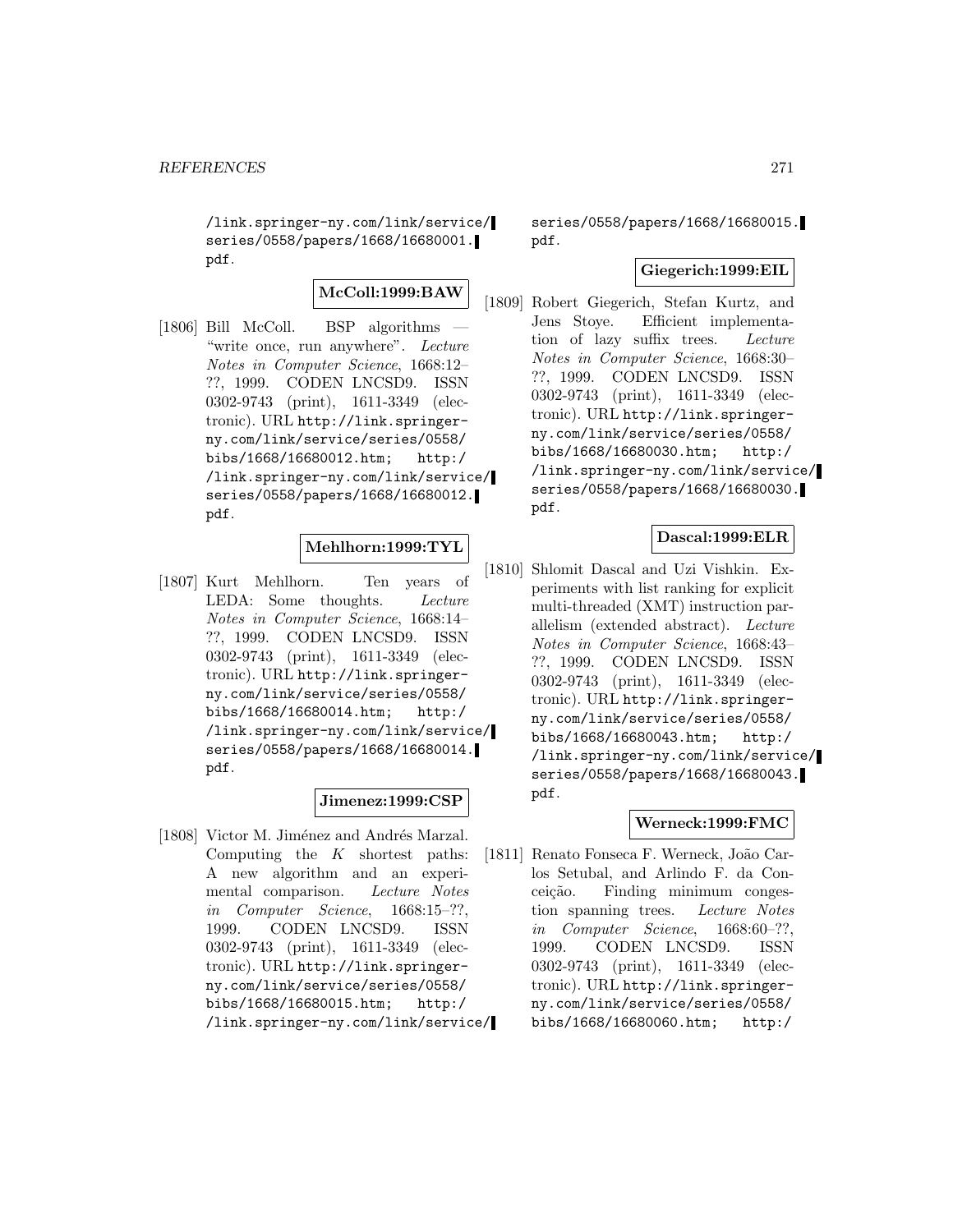/link.springer-ny.com/link/service/ series/0558/papers/1668/16680060. pdf.

## **Kavvadias:1999:EAT**

[1812] Dimitris J. Kavvadias and Elias C. Stavropoulos. Evaluation of an algorithm for the transversal hypergraph problem. Lecture Notes in Computer Science, 1668:72–??, 1999. CODEN LNCSD9. ISSN 0302-9743 (print), 1611-3349 (electronic). URL http://link.springerny.com/link/service/series/0558/ bibs/1668/16680072.htm; http:/ /link.springer-ny.com/link/service/ series/0558/papers/1668/16680072. pdf.

### **Glover:1999:CHD**

[1813] Fred Glover, Gregory Gutin, Anders Yeo, and Alexey Zverovich. Construction heuristics and domination analysis for the asymmetric TSP. Lecture Notes in Computer Science, 1668:85– ??, 1999. CODEN LNCSD9. ISSN 0302-9743 (print), 1611-3349 (electronic). URL http://link.springerny.com/link/service/series/0558/ bibs/1668/16680085.htm; http:/ /link.springer-ny.com/link/service/ series/0558/papers/1668/16680085. pdf.

### **Hatzis:1999:CMN**

[1814] K. Hatzis, G. Pentaris, P. Spirakis, and B. Tampakas. Counting in mobile networks: Theory and experimentation. Lecture Notes in Computer Science, 1668:95–??, 1999. CODEN LNCSD9. ISSN 0302-9743 (print), 1611-3349 (electronic). URL http://link.springerny.com/link/service/series/0558/ bibs/1668/16680095.htm; http:/ /link.springer-ny.com/link/service/ series/0558/papers/1668/16680095. pdf.

#### **Schulz:1999:DAL**

[1815] Frank Schulz, Dorothea Wagner, and Karsten Weihe. Dijkstra's algorithm on-line: An empirical case study from public railroad transport. Lecture Notes in Computer Science, 1668:110– ??, 1999. CODEN LNCSD9. ISSN 0302-9743 (print), 1611-3349 (electronic). URL http://link.springerny.com/link/service/series/0558/ bibs/1668/16680110.htm; http:/ /link.springer-ny.com/link/service/ series/0558/papers/1668/16680110. pdf.

### **Fatourou:1999:IEE**

[1816] Panagiota Fatourou, Paul Spirakis, Panagiotis Zarafidis, and Anna Zoura. Implementation and experimental evaluation of graph connectivity algorithms using LEDA. Lecture Notes in Computer Science, 1668:124–??, 1999. CODEN LNCSD9. ISSN 0302-9743 (print), 1611-3349 (electronic). URL http://link.springerny.com/link/service/series/0558/ bibs/1668/16680124.htm; http:/ /link.springer-ny.com/link/service/ series/0558/papers/1668/16680124. pdf.

### **Aharoni:1999:LZC**

[1817] Yuval Aharoni, Dan Halperin, Iddo Hanniel, Sariel Har-Peled, and Chaim Linhart. On-line zone construction in arrangements of lines in the plane. Lecture Notes in Computer Science, 1668: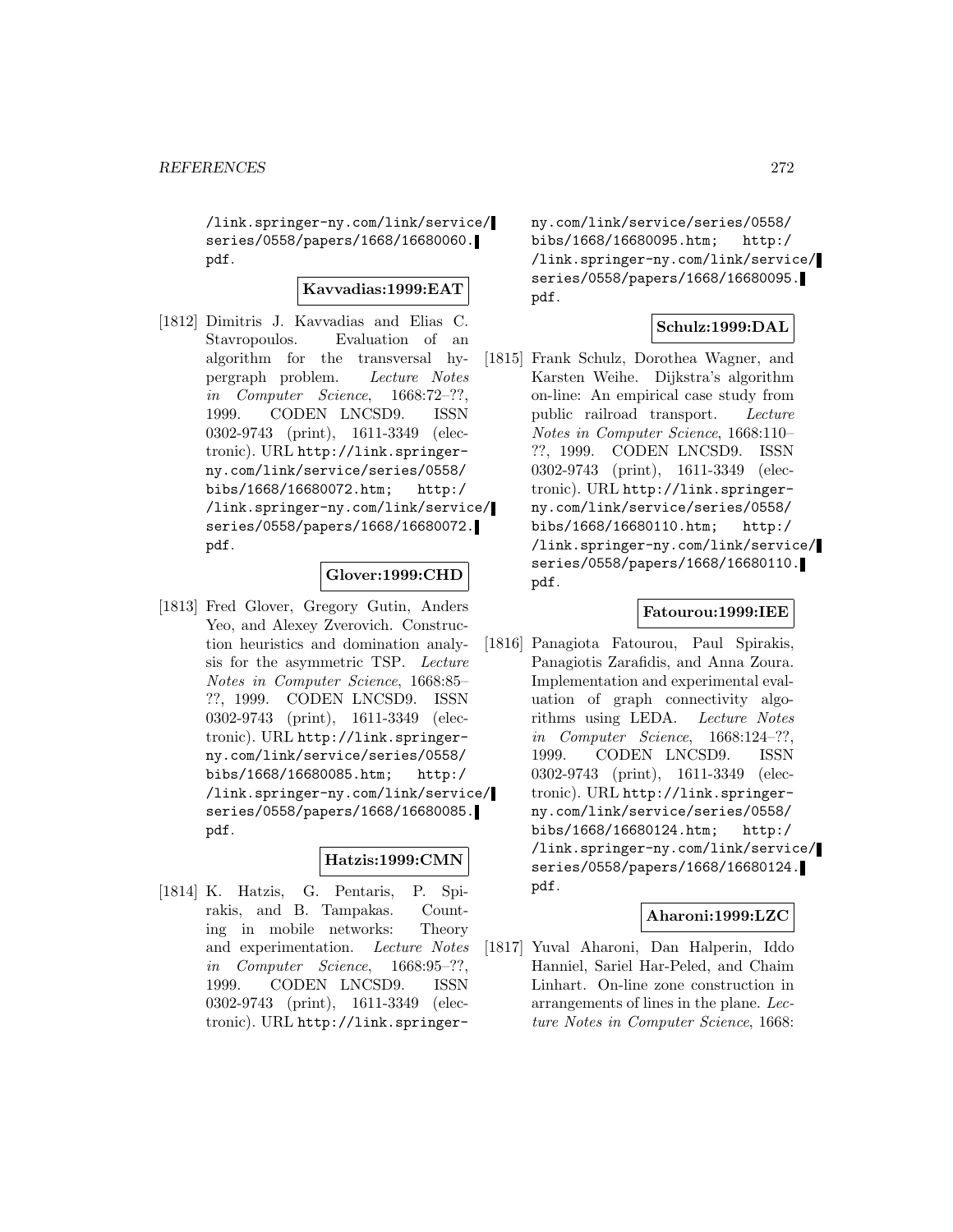139–??, 1999. CODEN LNCSD9. ISSN 0302-9743 (print), 1611-3349 (electronic). URL http://link.springerny.com/link/service/series/0558/ bibs/1668/16680139.htm; http:/ /link.springer-ny.com/link/service/ series/0558/papers/1668/16680139. pdf.

# **Flato:1999:DIP**

[1818] Eyal Flato, Dan Halperin, Iddo Hanniel, and Oren Nechushtan. The design and implementation of planar maps in C GAL. Lecture Notes in Computer Science, 1668:154–??, 1999. CODEN LNCSD9. ISSN 0302-9743 (print), 1611-3349 (electronic). URL http://link.springerny.com/link/service/series/0558/ bibs/1668/16680154.htm; http:/ /link.springer-ny.com/link/service/ series/0558/papers/1668/16680154. pdf.

#### **Comes:1999:EUI**

[1819] Jochen Comes and Mark Ziegelmann. An easy to use implementation of linear perturbations within C GAL. Lecture Notes in Computer Science, 1668: 169–??, 1999. CODEN LNCSD9. ISSN 0302-9743 (print), 1611-3349 (electronic). URL http://link.springerny.com/link/service/series/0558/ bibs/1668/16680169.htm; http:/ /link.springer-ny.com/link/service/ series/0558/papers/1668/16680169. pdf.

#### **Rahman:1999:ACE**

[1820] Naila Rahman and Rajeev Raman. Analysing cache effects in distribution sorting. Lecture Notes in Computer Science, 1668:183–??,

1999. CODEN LNCSD9. ISSN 0302-9743 (print), 1611-3349 (electronic). URL http://link.springerny.com/link/service/series/0558/ bibs/1668/16680183.htm; http:/ /link.springer-ny.com/link/service/ series/0558/papers/1668/16680183. pdf.

# **Navarro:1999:FRE**

[1821] Gonzalo Navarro and Mathieu Raffinot. Fast regular expression search. Lecture Notes in Computer Science, 1668:198–212, 1999. CODEN LNCSD9. ISSN 0302-9743 (print), 1611-3349 (electronic). URL http:// link.springer-ny.com/link/service/ series/0558/bibs/1668/16680198. htm; http://link.springer-ny. com/link/service/series/0558/papers/ 1668/16680198.pdf.

### **Korda:1999:EEH**

[1822] Maureen Korda and Rajeev Raman. An experimental evaluation of hybrid data structures for searching. Lecture Notes in Computer Science, 1668:213– ??, 1999. CODEN LNCSD9. ISSN 0302-9743 (print), 1611-3349 (electronic). URL http://link.springerny.com/link/service/series/0558/ bibs/1668/16680213.htm; http:/ /link.springer-ny.com/link/service/ series/0558/papers/1668/16680213. pdf.

#### **Crauser:1999:LSE**

[1823] Andreas Crauser and Kurt Mehlhorn. LEDA-SM: Extending LEDA to secondary memory. Lecture Notes in Computer Science, 1668:228–??, 1999. CODEN LNCSD9. ISSN 0302-9743 (print), 1611-3349 (elec-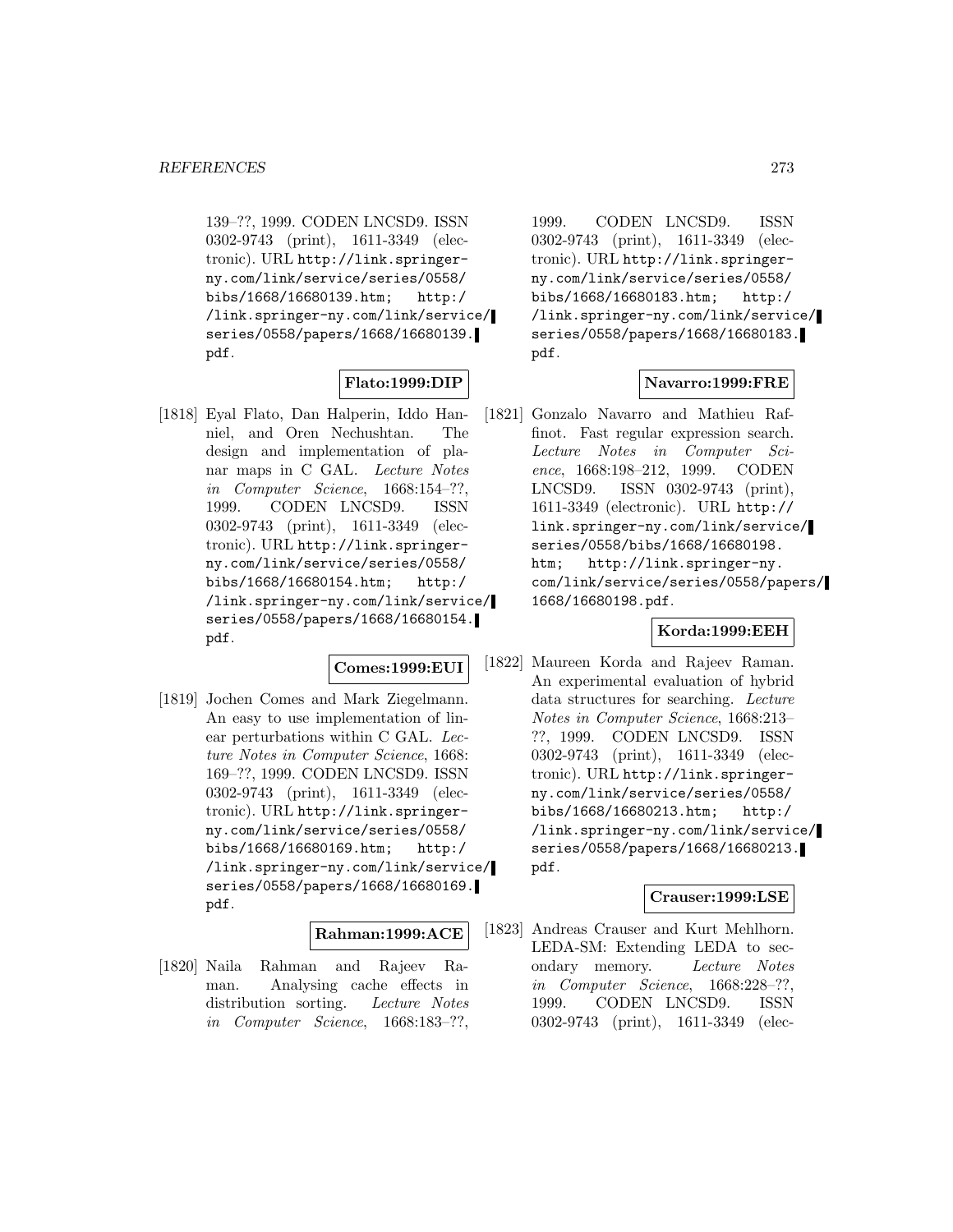tronic). URL http://link.springerny.com/link/service/series/0558/ bibs/1668/16680228.htm; http:/ /link.springer-ny.com/link/service/ series/0558/papers/1668/16680228. pdf.

## **Fredman:1999:PQT**

[1824] Michael L. Fredman. A priority queue transform. Lecture Notes in Computer Science, 1668:243–??, 1999. CODEN LNCSD9. ISSN 0302-9743 (print), 1611-3349 (electronic). URL http://link.springerny.com/link/service/series/0558/ bibs/1668/16680243.htm; http:/ /link.springer-ny.com/link/service/ series/0558/papers/1668/16680243. pdf.

#### **Bouganis:1999:IIE**

[1825] Athanasios Bouganis, Ioannis Caragiannis, and Christos Kaklamanis. Implementation issues and experimental study of a wavelength routing algorithm for irregular alloptical networks. Lecture Notes in Computer Science, 1668:258–??, 1999. CODEN LNCSD9. ISSN 0302-9743 (print), 1611-3349 (electronic). URL http://link.springerny.com/link/service/series/0558/ bibs/1668/16680258.htm; http:/ /link.springer-ny.com/link/service/ series/0558/papers/1668/16680258. pdf.

### **Huson:1999:ELD**

[1826] Daniel H. Huson, Kelly Ann Smith, and Tandy J. Warnow. Estimating large distances in phylogenetic reconstruction. Lecture Notes in Computer Science, 1668:271–??,

1999. CODEN LNCSD9. ISSN 0302-9743 (print), 1611-3349 (electronic). URL http://link.springerny.com/link/service/series/0558/ bibs/1668/16680271.htm; http:/ /link.springer-ny.com/link/service/ series/0558/papers/1668/16680271. pdf.

# **Hanke:1999:PCR**

[1827] Sabine Hanke. The performance of concurrent red-black tree algorithms. Lecture Notes in Computer Science, 1668: 286–??, 1999. CODEN LNCSD9. ISSN 0302-9743 (print), 1611-3349 (electronic). URL http://link.springerny.com/link/service/series/0558/ bibs/1668/16680286.htm; http:/ /link.springer-ny.com/link/service/ series/0558/papers/1668/16680286. pdf.

# **Bojesen:1999:PEC**

[1828] Jesper Bojesen, Jyrki Katajainen, and Maz Spork. Performance engineering case study: Heap construction. Lecture Notes in Computer Science, 1668: 301–??, 1999. CODEN LNCSD9. ISSN 0302-9743 (print), 1611-3349 (electronic). URL http://link.springerny.com/link/service/series/0558/ bibs/1668/16680301.htm; http:/ /link.springer-ny.com/link/service/ series/0558/papers/1668/16680301. pdf.

## **Caramia:1999:FSL**

[1829] Massimiliano Caramia and Paolo Dell'Olmo. A fast and simple local search for graph coloring. Lecture Notes in Computer Science, 1668:316– ??, 1999. CODEN LNCSD9. ISSN 0302-9743 (print), 1611-3349 (elec-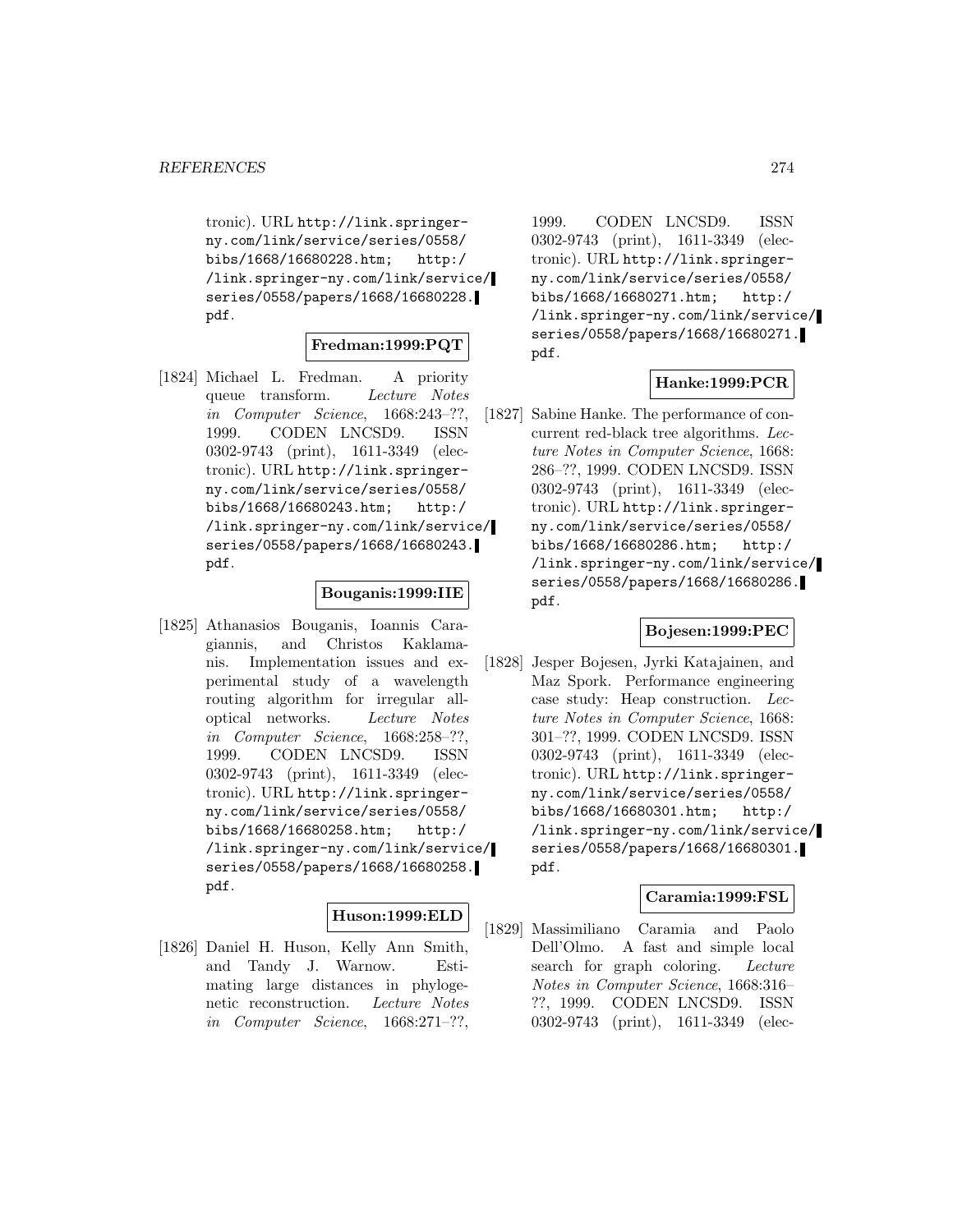```
tronic). URL http://link.springer-
ny.com/link/service/series/0558/
bibs/1668/16680316.htm; http:/
/link.springer-ny.com/link/service/
series/0558/papers/1668/16680316.
[1833] A. Z. Broder and M. Mitzenmacher.
pdf.
```
# **Boghossian:1999:BBA**

[1830] Nicolas Boghossian, Oliver Kohlbacher, and Hans-Peter Lenhof. BALL: Biochemical algorithms library. Lecture Notes in Computer Science, 1668:330– ??, 1999. CODEN LNCSD9. ISSN 0302-9743 (print), 1611-3349 (electronic). URL http://link.springerny.com/link/service/series/0558/ bibs/1668/16680330.htm; http:/ /link.springer-ny.com/link/service/ series/0558/papers/1668/16680330. pdf.

# **Brengel:1999:ESP**

[1831] Klaus Brengel, Andreas Crauser, Paolo Ferragina, and Ulrich Meyer. An experimental study of priority queues in external memory. Lecture Notes in Computer Science, 1668:345–??, 1999. CODEN LNCSD9. ISSN 0302-9743 (print), 1611-3349 (electronic). URL http://link.springerny.com/link/service/series/0558/ bibs/1668/16680345.htm; http:/ /link.springer-ny.com/link/service/ series/0558/papers/1668/16680345. pdf.

## **Anonymous:1999:AIk**

[1832] Anonymous. Author index. Lecture Notes in Computer Science, 1668:361– ??, 1999. CODEN LNCSD9. ISSN 0302-9743 (print), 1611-3349 (electronic). URL http://link.springerny.com/link/service/series/0558/ papers/1668/1668auth.pdf.

#### **Broder:1999:CRP**

Completeness and robustness properties of min-wise independent permutations. Lecture Notes in Computer Science, 1671:1–??, 1999. CODEN LNCSD9. ISSN 0302-9743 (print), 1611-3349 (electronic).

# **Saks:1999:LDS**

[1834] M. Saks, A. Srinivasan, S. Zhou, and D. Zuckerman. Low discrepancy sets yield approximate min-wise independent permutation families. Lecture Notes in Computer Science, 1671:11– ??, 1999. CODEN LNCSD9. ISSN 0302-9743 (print), 1611-3349 (electronic).

### **Alon:1999:ISH**

[1835] N. Alon, U. Arad, and Y. Azar. Independent sets in hypergraphs with applications to routing via fixed paths. Lecture Notes in Computer Science, 1671: 16–??, 1999. CODEN LNCSD9. ISSN 0302-9743 (print), 1611-3349 (electronic).

### **Gudmundsson:1999:AMM**

[1836] J. Gudmundsson, C. Levcopoulos, and G. Narasimhan. Approximating minimum Manhattan networks. Lecture Notes in Computer Science, 1671:28– ??, 1999. CODEN LNCSD9. ISSN 0302-9743 (print), 1611-3349 (electronic).

### **Doerr:1999:AMC**

[1837] B. Doerr and A. Srivastav. Approximation of multi-color discrepancy. Lec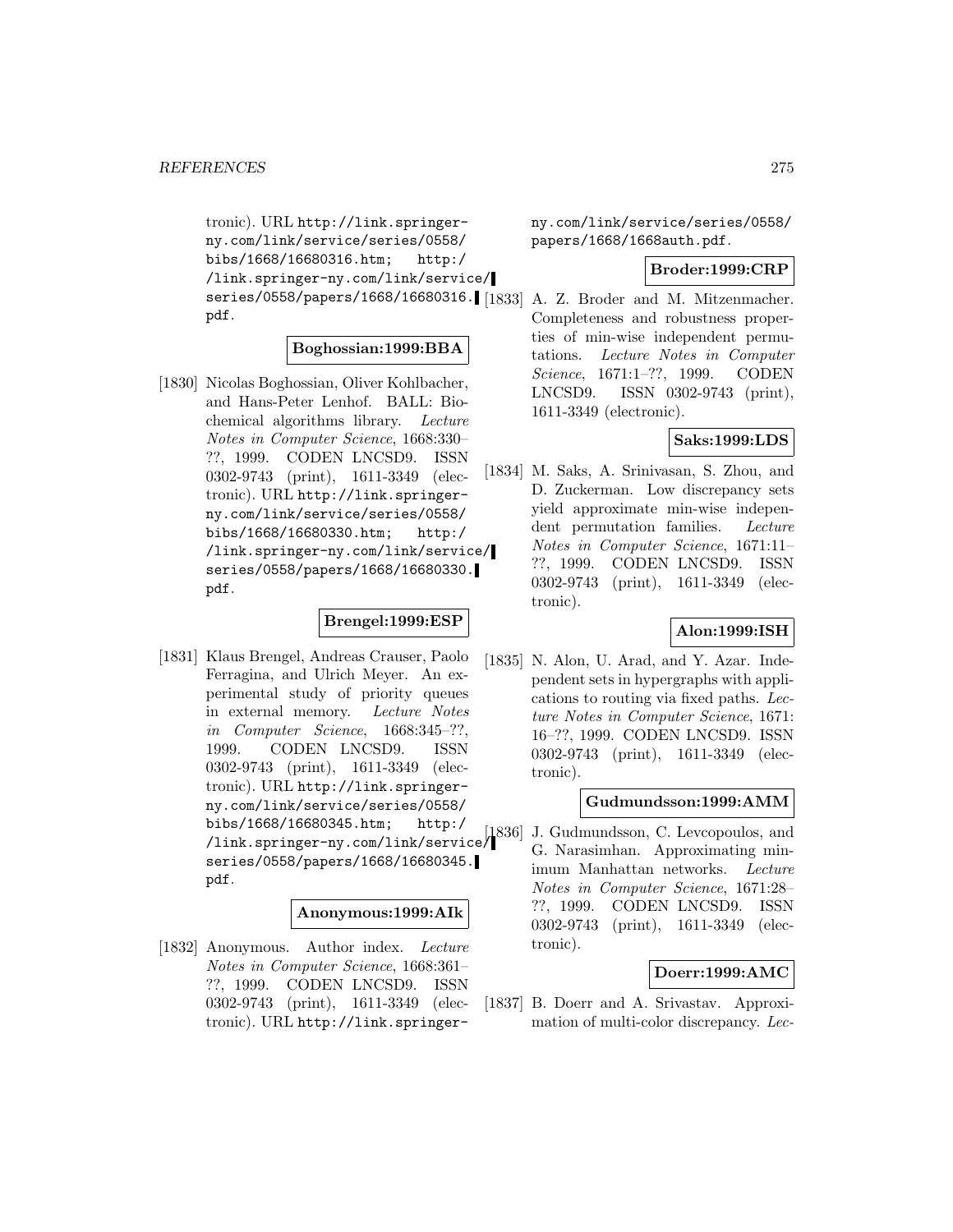ture Notes in Computer Science, 1671: 39–??, 1999. CODEN LNCSD9. ISSN 0302-9743 (print), 1611-3349 (electronic).

#### **Kellerer:1999:PTA**

[1838] H. Kellerer. A polynomial time approximation scheme for the multiple knapsack problem. Lecture Notes in Computer Science, 1671:51–??, 1999. CODEN LNCSD9. ISSN 0302-9743 (print), 1611-3349 (electronic).

#### **Mihail:1999:SCR**

[1839] M. Mihail. Set cover with requirements and costs evolving over time. Lecture Notes in Computer Science, 1671:63– ??, 1999. CODEN LNCSD9. ISSN 0302-9743 (print), 1611-3349 (electronic).

#### **Halldorsson:1999:MPG**

[1840] M. M. Halldorsson and G. Kortsarz. Multicoloring planar graphs and partial k-trees. Lecture Notes in Computer Science, 1671:73–??, 1999. CODEN LNCSD9. ISSN 0302-9743 (print), 1611-3349 (electronic).

# **Parnas:1999:TDG**

[1841] M. Parnas and D. Ron. Testing the diameter of graphs. Lecture Notes in Computer Science, 1671:85–??, 1999. CODEN LNCSD9. ISSN 0302-9743 (print), 1611-3349 (electronic).

### **Dodis:1999:ITA**

[1842] Y. Dodis, O. Goldreich, E. Lehman, and S. Raskhodnikova. Improved testing algorithms for monotonicity. Lecture Notes in Computer Science, 1671: 97–??, 1999. CODEN LNCSD9. ISSN

0302-9743 (print), 1611-3349 (electronic).

#### **Aumann:1999:LCT**

[1843] Y. Aumann, J. Haastad, M. O. Rabin, and M. Sudan. Linear consistency testing. Lecture Notes in Computer Science, 1671:109–??, 1999. CODEN LNCSD9. ISSN 0302-9743 (print), 1611-3349 (electronic).

# **Morris:1999:IBS**

[1844] B. J. Morris. Improved bounds for sampling contingency tables. Lecture Notes in Computer Science, 1671:121– ??, 1999. CODEN LNCSD9. ISSN 0302-9743 (print), 1611-3349 (electronic).

### **Wigderson:1999:PDA**

[1845] A. Wigderson. Probabilistic and deterministic approximations of the permanent. Lecture Notes in Computer Science, 1671:130–??, 1999. CODEN LNCSD9. ISSN 0302-9743 (print), 1611-3349 (electronic).

### **Goldreich:1999:IDB**

[1846] O. Goldreich and A. Wigderson. Improved derandomization of BPP using a hitting set generator. Lecture Notes in Computer Science, 1671:131– ??, 1999. CODEN LNCSD9. ISSN 0302-9743 (print), 1611-3349 (electronic).

### **Baltz:1999:PCS**

[1847] A. Baltz, T. Schoen, and A. Srivastav. Probabilistic construction of small strongly sum-free sets via large sidon sets. Lecture Notes in Computer Science, 1671:138–??, 1999. CODEN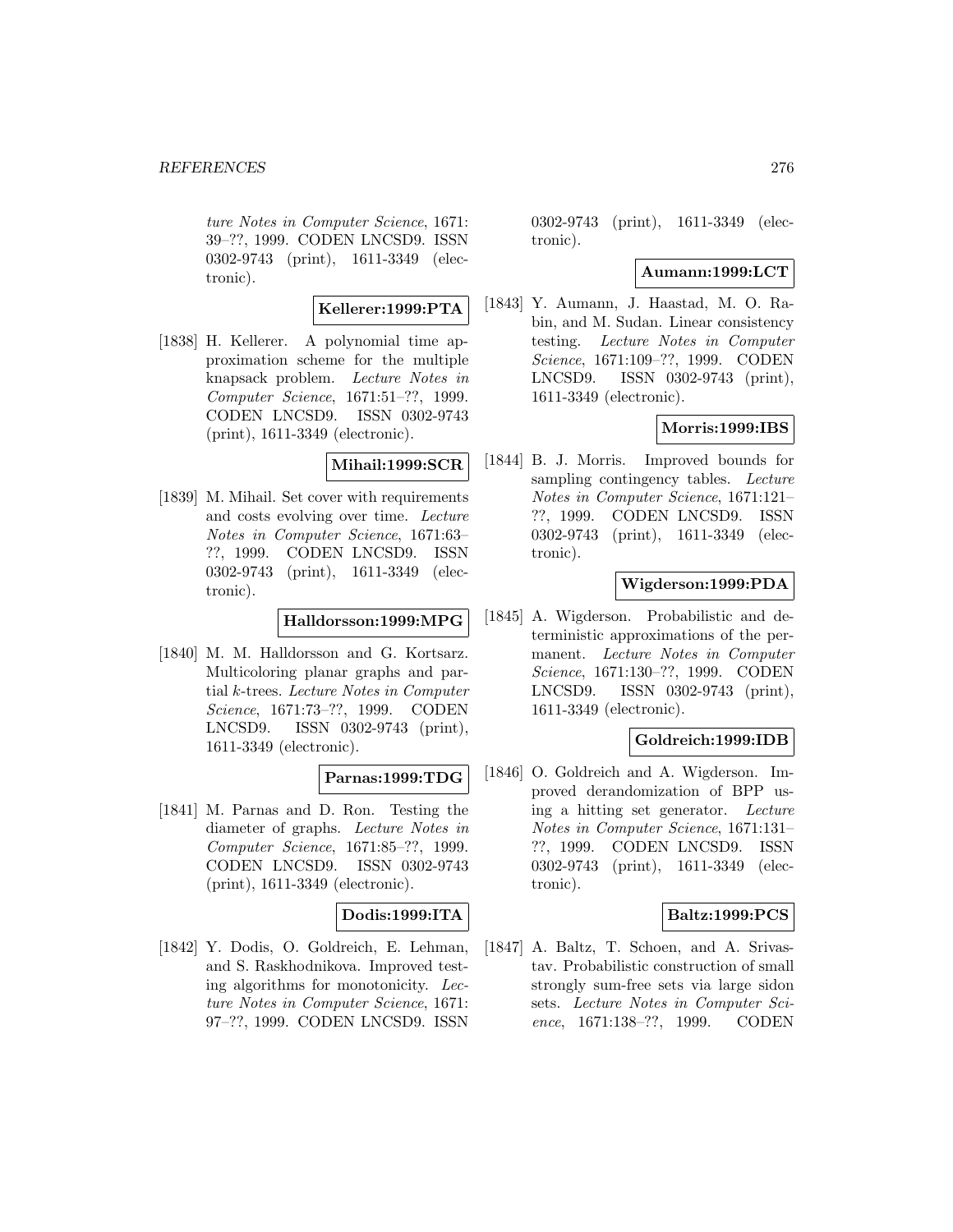LNCSD9. ISSN 0302-9743 (print), 1611-3349 (electronic).

#### **Moehring:1999:SMS**

[1848] R. H. Moehring, A. S. Schulz, and M. Uetz. Stochastic machine scheduling: Performance guarantees for LPbased priority policies. Lecture Notes in Computer Science, 1671:144–??, 1999. CODEN LNCSD9. ISSN 0302-9743 (print), 1611-3349 (electronic).

# **Fotakis:1999:ERA**

[1849] D. A. Fotakis and P. G. Spirakis. Efficient redundant assignments under fault-tolerance constraints. Lecture Notes in Computer Science, 1671:156– ??, 1999. CODEN LNCSD9. ISSN 0302-9743 (print), 1611-3349 (electronic).

## **Imreh:1999:SMC**

[1850] C. Imreh and J. Noga. Scheduling with machine cost. Lecture Notes in Computer Science, 1671:168–??, 1999. CODEN LNCSD9. ISSN 0302-9743 (print), 1611-3349 (electronic).

### **Jansen:1999:LTA**

[1851] K. Jansen, R. Solis-Oba, and M. Sviridenko. A linear time approximation scheme for the job shop scheduling problem. Lecture Notes in Computer Science, 1671:177–??, 1999. CODEN LNCSD9. ISSN 0302-9743 (print), 1611-3349 (electronic).

#### **Feige:1999:RRS**

[1852] U. Feige. Randomized rounding for semidefinite programs — variations on the MAX CUT example. Lecture Notes in Computer Science, 1671:189– ??, 1999. CODEN LNCSD9. ISSN

0302-9743 (print), 1611-3349 (electronic).

#### **Clementi:1999:HRP**

[1853] A. E. F. Clementi, P. Penna, and R. Silvestri. Hardness results for the power range assignment problem in packet radio networks. Lecture Notes in Computer Science, 1671:197–??, 1999. CODEN LNCSD9. ISSN 0302-9743 (print), 1611-3349 (electronic).

# **Cheng:1999:NAA**

[1854] C. T. Cheng. A new approximation algorithm for the demand routing and slotting problem with unit demands on rings. Lecture Notes in Computer Science, 1671:209–??, 1999. CODEN LNCSD9. ISSN 0302-9743 (print), 1611-3349 (electronic).

# **Condon:1999:AGP**

[1855] A. E. Condon and R. M. Karp. Algorithms for graph partitioning on the planted partition model. Lecture Notes in Computer Science, 1671:221–??, 1999. CODEN LNCSD9. ISSN 0302- 9743 (print), 1611-3349 (electronic).

### **Pettie:1999:RTW**

[1856] S. Pettie and V. Ramachandran. A randomized time-work optimal parallel algorithm for finding a minimum spanning forest. Lecture Notes in Computer Science, 1671:233–??, 1999. CODEN LNCSD9. ISSN 0302-9743 (print), 1611-3349 (electronic).

### **Batu:1999:FAP**

[1857] T. Batu, R. Rubinfeld, and P. White. Fast approximate PCPs for multidimensional bin-packing problems. Lecture Notes in Computer Science, 1671: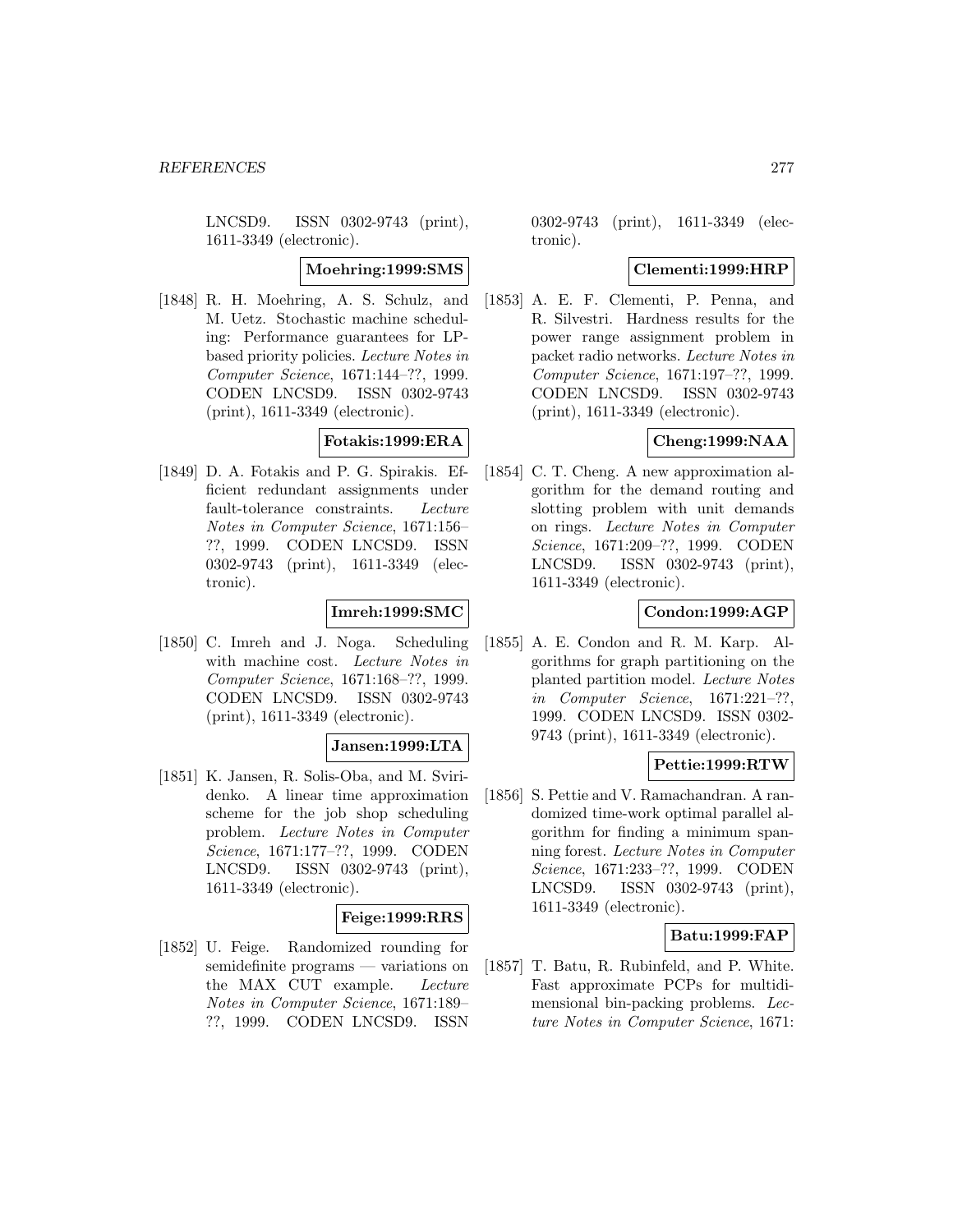245–??, 1999. CODEN LNCSD9. ISSN 0302-9743 (print), 1611-3349 (electronic).

#### **Martin:1999:PAS**

[1858] R. A. Martin and D. Randall. Pfaffian algorithms for sampling routings on regions with free boundary conditions. Lecture Notes in Computer Science, 1671:257–??, 1999. CODEN LNCSD9. ISSN 0302-9743 (print), 1611-3349 (electronic).

### **Albers:1999:SUM**

[1859] S. Albers and G. Schmidt. Scheduling with unexpected machine breakdowns. Lecture Notes in Computer Science, 1671:269–??, 1999. CODEN LNCSD9. ISSN 0302-9743 (print), 1611-3349 (electronic).

### **Afrati:1999:SCN**

[1860] F. Afrati, E. Bampis, C. Kenyon, and I. Mills. Scheduling on a constant number of machines. Lecture Notes in Computer Science, 1671:281–??, 1999. CODEN LNCSD9. ISSN 0302-9743 (print), 1611-3349 (electronic).

### **Andou:1999:ARTb**

[1861] Tomohito Andou. Andhill-98: A RoboCup team which reinforces positioning with observation. Lecture Notes in Computer Science, 1674:338– ??, 1999. CODEN LNCSD9. ISSN 0302-9743 (print), 1611-3349 (electronic). URL http://link.springerny.com/link/service/series/0558/ bibs/1604/16040338.htm; http:/ /link.springer-ny.com/link/service/ series/0558/papers/1604/16040338. pdf.

# **Sewell:1999:LIC**

[1862] Peter Sewell, Paweł T. Wojciechowski, and Benjamin C. Pierce. Locationindependent communication for mobile agents: A two-level architecture. Lecture Notes in Computer Science, 1686: 1–??, 1999. CODEN LNCSD9. ISSN 0302-9743 (print), 1611-3349 (electronic). URL http://link.springerny.com/link/service/series/0558/ bibs/1686/16860001.htm; http:/ /link.springer-ny.com/link/service/ series/0558/papers/1686/16860001. pdf.

# **VanRoy:1999:LRO**

[1863] Peter Van Roy, Per Brand, Seif Haridi, and Raphaël Collet. A lightweight reliable object migration protocol. Lecture Notes in Computer Science, 1686: 32–??, 1999. CODEN LNCSD9. ISSN 0302-9743 (print), 1611-3349 (electronic). URL http://link.springerny.com/link/service/series/0558/ bibs/1686/16860032.htm; http:/ /link.springer-ny.com/link/service/ series/0558/papers/1686/16860032. pdf.

### **Vitek:1999:SFS**

[1864] Jan Vitek and Giuseppe Castagna. Seal: A framework for secure mobile computations. Lecture Notes in Computer Science, 1686:47–??, 1999. CODEN LNCSD9. ISSN 0302-9743 (print), 1611-3349 (electronic). URL http://link.springerny.com/link/service/series/0558/ bibs/1686/16860047.htm; http:/ /link.springer-ny.com/link/service/ series/0558/papers/1686/16860047. pdf.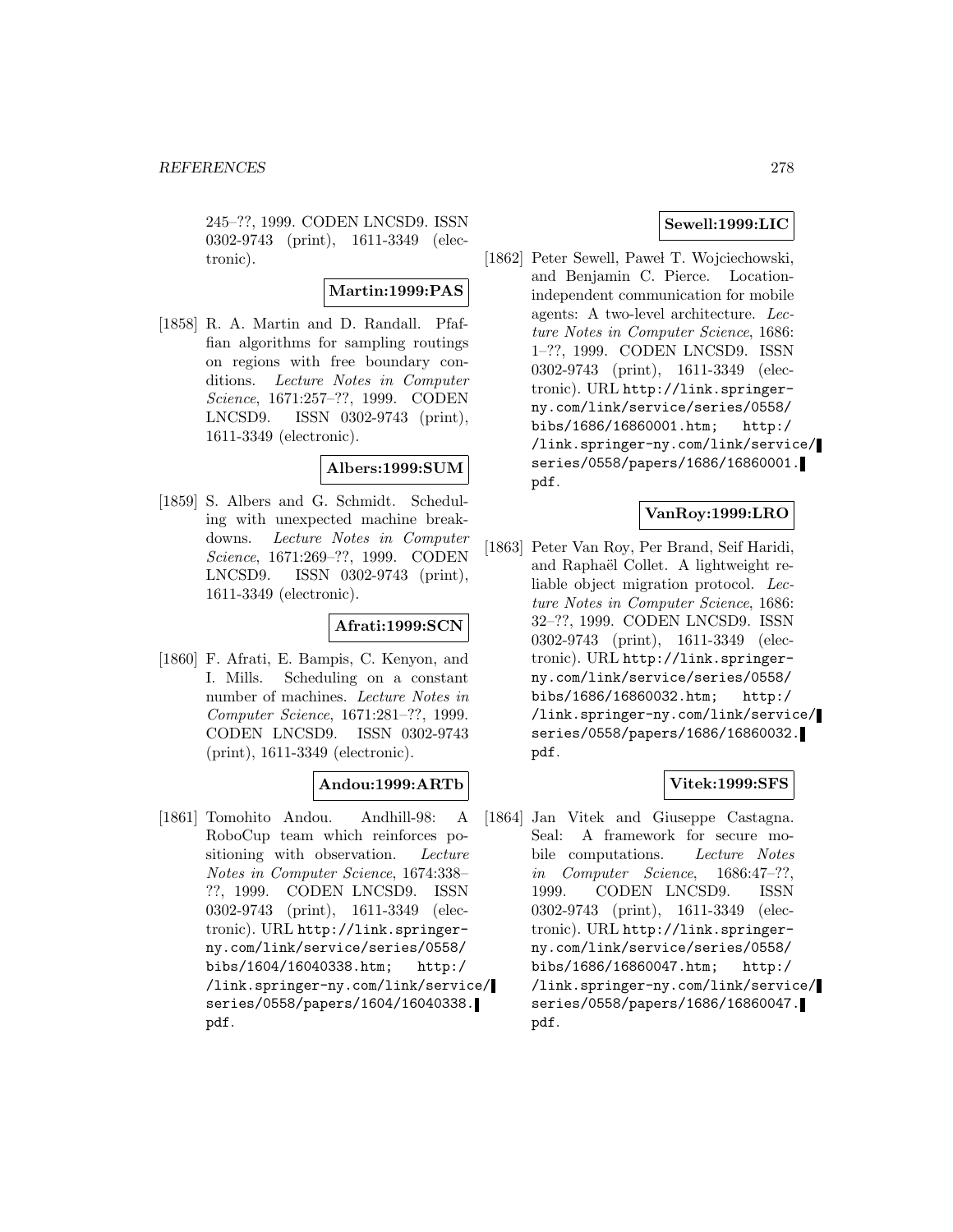#### **Rowstron:1999:RTS**

[1865] Antony Rowstron and Stuart Wray. A run-time system for WCL. Lecture Notes in Computer Science, 1686:78– ??, 1999. CODEN LNCSD9. ISSN 0302-9743 (print), 1611-3349 (electronic). URL http://link.springerny.com/link/service/series/0558/ bibs/1686/16860078.htm; http:/ /link.springer-ny.com/link/service/ series/0558/papers/1686/16860078. pdf.

# **Ramming:1999:PLI**

[1866] J. Christopher Ramming. PML: A language interface to distributed voice-response units. Lecture Notes in Computer Science, 1686:97–??, 1999. CODEN LNCSD9. ISSN 0302-9743 (print), 1611-3349 (electronic). URL http://link.springerny.com/link/service/series/0558/ bibs/1686/16860097.htm; http:/ /link.springer-ny.com/link/service/ series/0558/papers/1686/16860097. pdf.

#### **Duggan:1999:DCI**

[1867] Dominic Duggan. Derivatives: A construct for Internet programming. Lecture Notes in Computer Science, 1686: 113–??, 1999. CODEN LNCSD9. ISSN 0302-9743 (print), 1611-3349 (electronic). URL http://link.springerny.com/link/service/series/0558/ bibs/1686/16860113.htm; http:/ /link.springer-ny.com/link/service/ series/0558/papers/1686/16860113. pdf.

#### **Hicks:1999:NPU**

[1868] Michael Hicks, Pankaj Kakkar, Jonathan T. Moore, Carl A. Gunter, and Scott

Nettles. Network programming using PLAN. Lecture Notes in Computer Science, 1686:127–??, 1999. CODEN LNCSD9. ISSN 0302-9743 (print), 1611-3349 (electronic). URL http:// link.springer-ny.com/link/service/ series/0558/bibs/1686/16860127. htm; http://link.springer-ny. com/link/service/series/0558/papers/ 1686/16860127.pdf.

## **Costa:1999:UTC**

[1869] Augusto Cesar Pinto Loureiro da Costa and Guilherme Bittencourt. UFSC-Team: A cognitive multi-agent approach to the RoboCup '98 simulator league. Lecture Notes in Computer Science, 1694:371–??, 1999. CODEN LNCSD9. ISSN 0302-9743 (print), 1611-3349 (electronic). URL http:// link.springer-ny.com/link/service/ series/0558/bibs/1604/16040371. htm; http://link.springer-ny. com/link/service/series/0558/papers/ 1604/16040371.pdf.

#### **PintoLoureirodaCosta:1999:UTC**

[1870] Augusto Cesar Pinto Loureiro da Costa and Guilherme Bittencourt. UFSC-Team: A cognitive multiagent approach to the RoboCup '98 simulator league. Lecture Notes in Computer Science, 1694:371–??, 1999. CODEN LNCSD9. ISSN 0302-9743 (print), 1611-3349 (electronic). URL http://link.springerny.com/link/service/series/0558/ bibs/1604/16040371.htm; http:/ /link.springer-ny.com/link/service/ series/0558/papers/1604/16040371. pdf.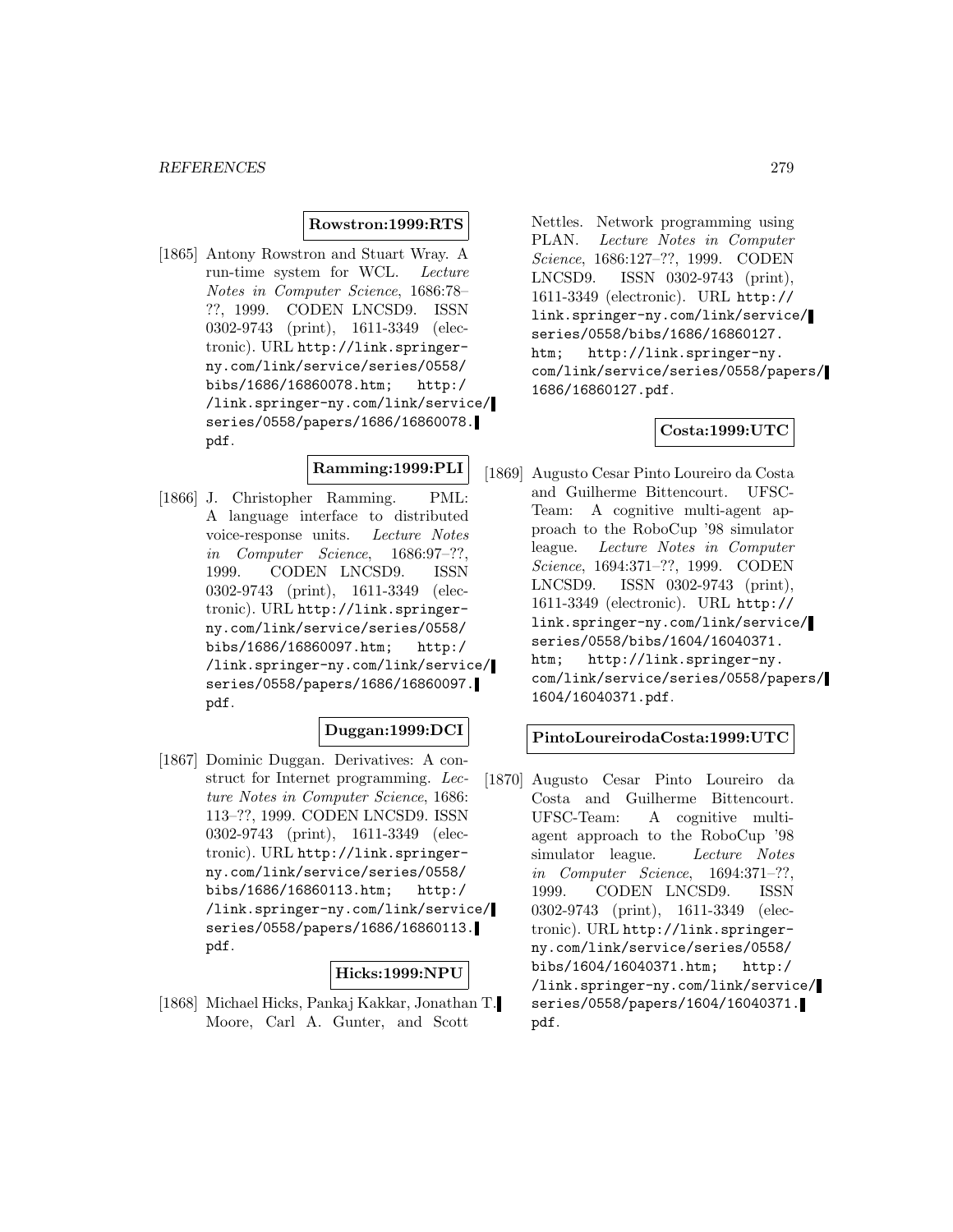## **Thimbleby:1999:DPH**

[1871] H. Thimbleby. Design probes for handheld and ubiquitous computing. Lecture Notes in Computer Science, 1707: 1–??, 1999. CODEN LNCSD9. ISSN 0302-9743 (print), 1611-3349 (electronic). URL http://link.springerny.com/link/service/series/0558/ bibs/1707/17070001.htm; http:/ /link.springer-ny.com/link/service/ series/0558/papers/1707/17070001. pdf.

#### **Stenton:1999:MCC**

[1872] S. P. Stenton. Maintaining context and control in a digital world. Lecture Notes in Computer Science, 1707: 20–??, 1999. CODEN LNCSD9. ISSN 0302-9743 (print), 1611-3349 (electronic). URL http://link.springerny.com/link/service/series/0558/ bibs/1707/17070020.htm; http:/ /link.springer-ny.com/link/service/ series/0558/papers/1707/17070020. pdf.

#### **Schmandt:1999:EM**

[1873] Ch. Schmandt. Everywhere messaging. Lecture Notes in Computer Science, 1707:22–??, 1999. CODEN LNCSD9. ISSN 0302-9743 (print), 1611-3349 (electronic). URL http://link. springer-ny.com/link/service/series/ 0558/bibs/1707/17070022.htm; http: //link.springer-ny.com/link/service/ series/0558/papers/1707/17070022. pdf.

# **Susani:1999:MUS**

[1874] M. Susani. Mobile, ubiquitous and the sense of space. Lecture Notes in Computer Science, 1707:28–??,

1999. CODEN LNCSD9. ISSN 0302-9743 (print), 1611-3349 (electronic). URL http://link.springerny.com/link/service/series/0558/ bibs/1707/17070028.htm; http:/ /link.springer-ny.com/link/service/ series/0558/papers/1707/17070028. pdf.

# **Mikhak:1999:CMH**

B. Mikhak, F. Martin, M. Resnick, R. Berg, and B. Silverman. The children's machines: Handheld and wearable computers too. Lecture Notes in Computer Science, 1707:31– ??, 1999. CODEN LNCSD9. ISSN 0302-9743 (print), 1611-3349 (electronic). URL http://link.springerny.com/link/service/series/0558/ bibs/1707/17070031.htm; http:/ /link.springer-ny.com/link/service/ series/0558/papers/1707/17070031. pdf.

## **Brody:1999:PBH**

[1876] A. B. Brody and E. J. Gottsman. Pocket BargainFinder: A handheld device for augmented commerce. Lecture Notes in Computer Science, 1707:44– ??, 1999. CODEN LNCSD9. ISSN 0302-9743 (print), 1611-3349 (electronic). URL http://link.springerny.com/link/service/series/0558/ bibs/1707/17070044.htm; http:/ /link.springer-ny.com/link/service/ series/0558/papers/1707/17070044. pdf.

## **Jose:1999:SFL**

[1877] R. José and N. Davies. Scalable and flexible location-based services for ubiquitous information access. Lecture Notes in Computer Science, 1707:52–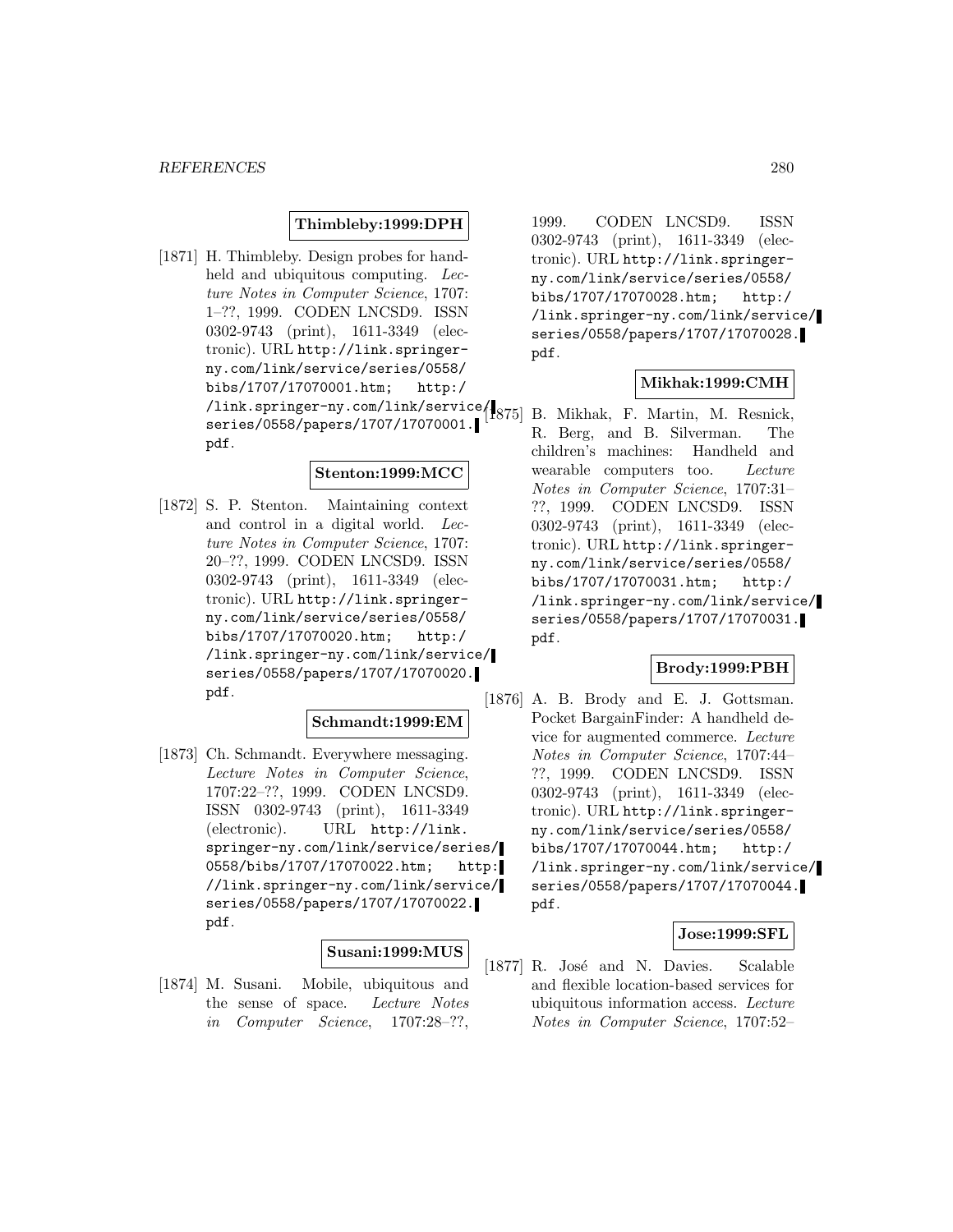??, 1999. CODEN LNCSD9. ISSN 0302-9743 (print), 1611-3349 (electronic). URL http://link.springerny.com/link/service/series/0558/ bibs/1707/17070052.htm; http:/ /link.springer-ny.com/link/service/ series/0558/papers/1707/17070052. pdf.

#### **Couderc:1999:ECA**

[1878] P. Couderc and A.-M. Kermarrec. Enabling context-awareness from network-level location tracking. Lecture Notes in Computer Science, 1707: 67–??, 1999. CODEN LNCSD9. ISSN 0302-9743 (print), 1611-3349 (electronic). URL http://link.springerny.com/link/service/series/0558/ bibs/1707/17070067.htm; http:/ /link.springer-ny.com/link/service/ series/0558/papers/1707/17070067. pdf.

## **Pentland:1999:PI**

[1879] A. Pentland. Perceptual intelligence. Lecture Notes in Computer Science, 1707:74–??, 1999. CODEN LNCSD9. ISSN 0302-9743 (print), 1611-3349 (electronic). URL http://link. springer-ny.com/link/service/series/ 0558/bibs/1707/17070074.htm; http: //link.springer-ny.com/link/service/ series/0558/papers/1707/17070074. pdf.

#### **Schmidt:1999:AIC**

[1880] A. Schmidt, K. A. Aidoo, A. Takaluoma, U. Tuomela, K. Van Laerhoven, and W. Van de Velde. Advanced interaction in context. Lecture Notes in Computer Science, 1707:89– ??, 1999. CODEN LNCSD9. ISSN 0302-9743 (print), 1611-3349 (elec-

tronic). URL http://link.springerny.com/link/service/series/0558/ bibs/1707/17070089.htm; http:/ /link.springer-ny.com/link/service/ series/0558/papers/1707/17070089. pdf.

#### **Fjeld:1999:EBB**

[1881] M. Fjeld, F. Voorhorst, M. Bichsel, K. Lauche, M. Rauterberg, and H. Krueger. Exploring brick-based navigation and composition in an augmented reality. Lecture Notes in Computer Science, 1707:102–??, 1999. CODEN LNCSD9. ISSN 0302-9743 (print), 1611-3349 (electronic). URL http://link.springerny.com/link/service/series/0558/ bibs/1707/17070102.htm; http:/ /link.springer-ny.com/link/service/ series/0558/papers/1707/17070102. pdf.

# **Allen:1999:HCP**

[1882] J. P. Allen. Handheld computing predictions: What went wrong? Lecture Notes in Computer Science, 1707:117– ??, 1999. CODEN LNCSD9. ISSN 0302-9743 (print), 1611-3349 (electronic). URL http://link.springerny.com/link/service/series/0558/ bibs/1707/17070117.htm; http:/ /link.springer-ny.com/link/service/ series/0558/papers/1707/17070117. pdf.

#### **Stabell-Kulo:1999:OEA**

[1883] T. Stabell-Kulø, F. Dillema, and T. Fallmyr. The open-end argument for private computing. Lecture Notes in Computer Science, 1707:124– ??, 1999. CODEN LNCSD9. ISSN 0302-9743 (print), 1611-3349 (elec-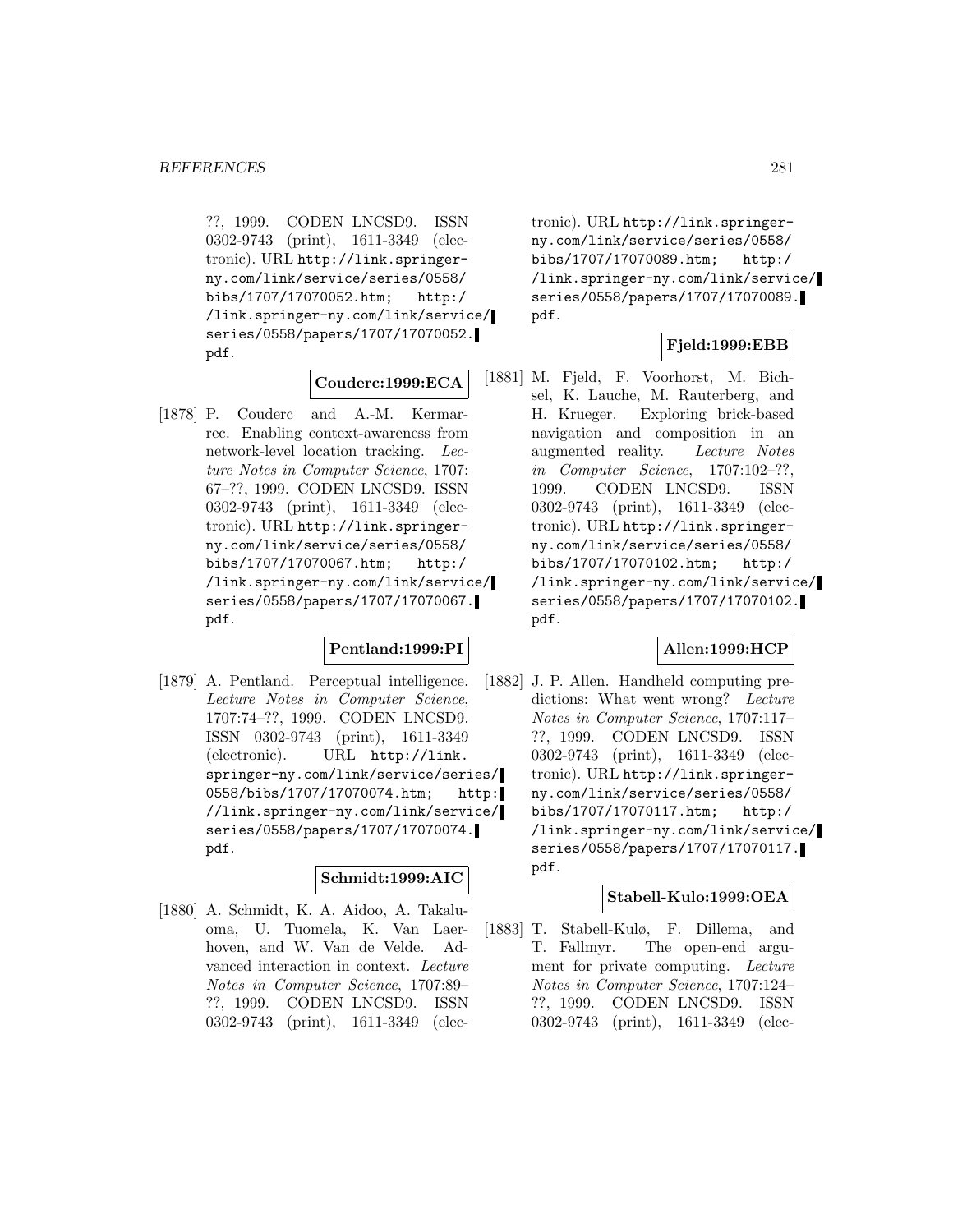tronic). URL http://link.springerny.com/link/service/series/0558/ bibs/1707/17070124.htm; http:/ /link.springer-ny.com/link/service/ series/0558/papers/1707/17070124. pdf.

#### **Roman:1999:IPD**

[1884] M. Román, A. Singhai, D. Carvalho, Ch. Hess, and R. H. Campbell. Integrating PDAs into distributed systems: 2K and PalmORB. Lecture Notes in Computer Science, 1707:137– ??, 1999. CODEN LNCSD9. ISSN 0302-9743 (print), 1611-3349 (electronic). URL http://link.springerny.com/link/service/series/0558/ bibs/1707/17070137.htm; http:/ /link.springer-ny.com/link/service/ series/0558/papers/1707/17070137. pdf.

### **Silva:1999:DIA**

[1885] M. J. Silva and A. P. Afonso. Designing information appliances using a resource replication model. Lecture Notes in Computer Science, 1707:150– ??, 1999. CODEN LNCSD9. ISSN 0302-9743 (print), 1611-3349 (electronic). URL http://link.springerny.com/link/service/series/0558/ bibs/1707/17070150.htm; http:/ /link.springer-ny.com/link/service/ series/0558/papers/1707/17070150. pdf.

## **McCarthy:1999:CMA**

[1886] J. F. McCarthy and E. S. Meidel. A CTIVE M AP : A visualization tool for location awareness to support informal interactions. Lecture Notes in Computer Science, 1707:158– ??, 1999. CODEN LNCSD9. ISSN

0302-9743 (print), 1611-3349 (electronic). URL http://link.springerny.com/link/service/series/0558/ bibs/1707/17070158.htm; http:/ /link.springer-ny.com/link/service/ series/0558/papers/1707/17070158. pdf.

## **Kortuem:1999:CES**

[1887] G. Kortuem, Z. Segall, and Th.G. Cowan Thompson. Close encounters: Supporting mobile collaboration through interchange of user profiles. Lecture Notes in Computer Science, 1707:171– ??, 1999. CODEN LNCSD9. ISSN 0302-9743 (print), 1611-3349 (electronic). URL http://link.springerny.com/link/service/series/0558/ bibs/1707/17070171.htm; http:/ /link.springer-ny.com/link/service/ series/0558/papers/1707/17070171. pdf.

# **Liechti:1999:DPF**

[1888] O. Liechti and T. Ichikawa. A digital photography framework supporting social interaction and affective awareness. Lecture Notes in Computer Science, 1707:186–??, 1999. CODEN LNCSD9. ISSN 0302-9743 (print), 1611-3349 (electronic). URL http://link.springerny.com/link/service/series/0558/ bibs/1707/17070186.htm; http:/ /link.springer-ny.com/link/service/ series/0558/papers/1707/17070186. pdf.

#### **Cheverst:1999:RCS**

[1889] K. Cheverst, N. Davies, K. Mitchell, and A. Friday. The role of connectivity in supporting contextsensitive applications. Lecture Notes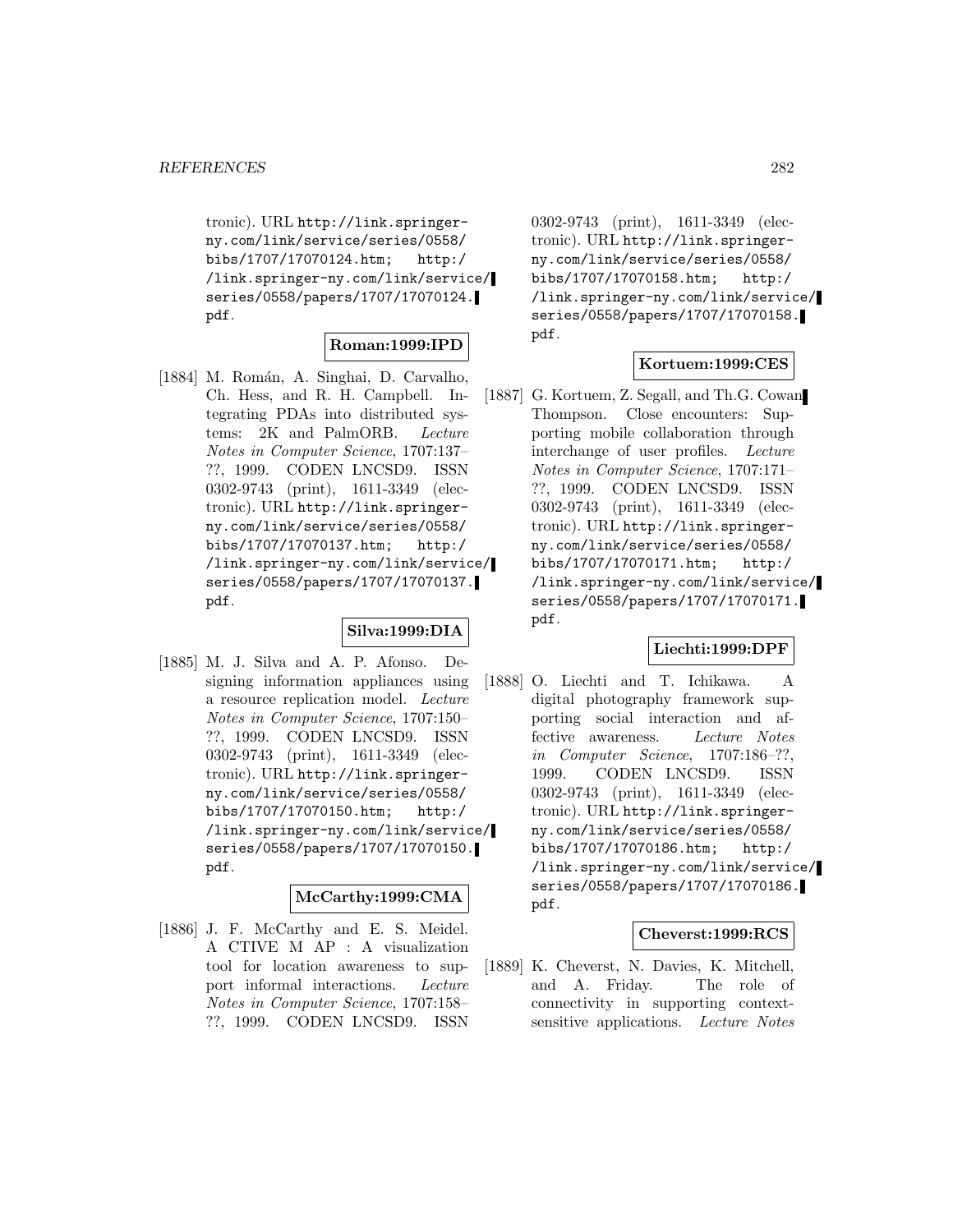in Computer Science, 1707:193–??, 1999. CODEN LNCSD9. ISSN 0302-9743 (print), 1611-3349 (electronic). URL http://link.springerny.com/link/service/series/0558/ bibs/1707/17070193.htm; http:/ /link.springer-ny.com/link/service/ series/0558/papers/1707/17070193. pdf.

#### **Pascoe:1999:IDC**

[1890] J. Pascoe, N. Ryan, and D. Morse. Issues in developing context-aware computing. Lecture Notes in Computer Science, 1707:208–??, 1999. CODEN LNCSD9. ISSN 0302-9743 (print), 1611-3349 (electronic). URL http:// link.springer-ny.com/link/service/ series/0558/bibs/1707/17070208. htm; http://link.springer-ny. com/link/service/series/0558/papers/ 1707/17070208.pdf.

# **Ancona:1999:RMC**

[1891] M. Ancona, G. Dodero, and V. Gianuzzi. RAMSES: A mobile computing system for field archaeology. Lecture Notes in Computer Science, 1707: 222–??, 1999. CODEN LNCSD9. ISSN 0302-9743 (print), 1611-3349 (electronic). URL http://link.springerny.com/link/service/series/0558/ bibs/1707/17070222.htm; http:/ /link.springer-ny.com/link/service/ series/0558/papers/1707/17070222. pdf.

## **Holmquist:1999:TBA**

[1892] L. E. Holmquist, J. Redström, and P. Ljungstrand. Token-based access to digital information. Lecture Notes in Computer Science, 1707:234– ??, 1999. CODEN LNCSD9. ISSN

0302-9743 (print), 1611-3349 (electronic). URL http://link.springerny.com/link/service/series/0558/ bibs/1707/17070234.htm; http:/ /link.springer-ny.com/link/service/ series/0558/papers/1707/17070234. pdf.

# **Kohtake:1999:IID**

[1893] N. Kohtake, J. Rekimoto, and Y. Anzai. InfoStick: An interaction device for inter-appliance computing. Lecture Notes in Computer Science, 1707:246– ??, 1999. CODEN LNCSD9. ISSN 0302-9743 (print), 1611-3349 (electronic). URL http://link.springerny.com/link/service/series/0558/ bibs/1707/17070246.htm; http:/ /link.springer-ny.com/link/service/ series/0558/papers/1707/17070246. pdf.

### **Beigl:1999:USC**

[1894] M. Beigl. Using spatial co-location for coordination in ubiquitous computing environments. Lecture Notes in Computer Science, 1707:259–??, 1999. CODEN LNCSD9. ISSN 0302-9743 (print), 1611-3349 (electronic). URL http://link.springerny.com/link/service/series/0558/ bibs/1707/17070259.htm; http:/ /link.springer-ny.com/link/service/ series/0558/papers/1707/17070259. pdf.

## **Falk:1999:AR**

[1895] J. Falk, J. Redström, and S. Björk. Amplifying reality. Lecture Notes in Computer Science, 1707:274–??, 1999. CODEN LNCSD9. ISSN 0302-9743 (print), 1611-3349 (electronic). URL http://link.springer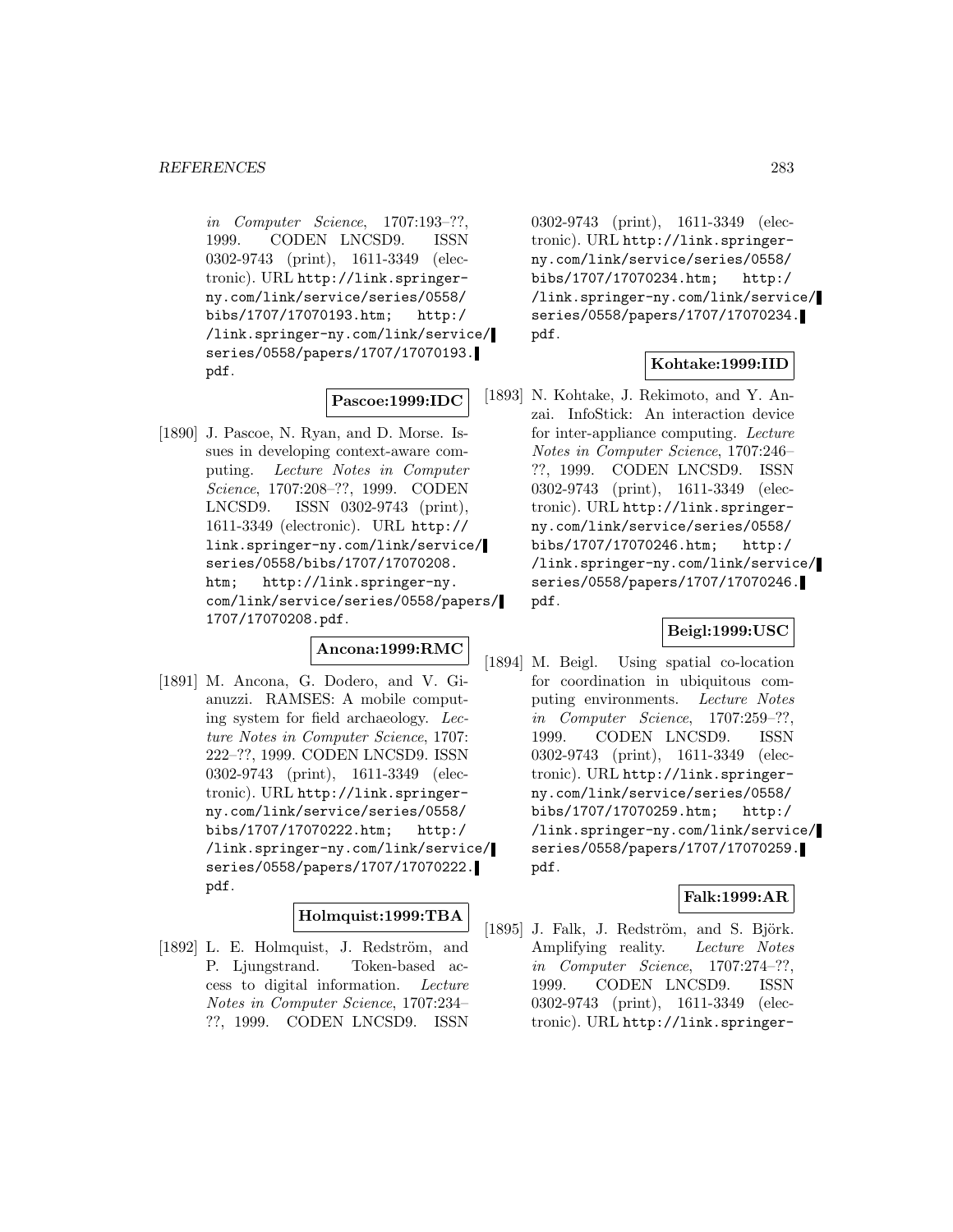ny.com/link/service/series/0558/ bibs/1707/17070274.htm; http:/ /link.springer-ny.com/link/service/ series/0558/papers/1707/17070274. pdf.

# **Kristoffersen:1999:DIS**

[1896] S. Kristoffersen and F. Ljungberg. Designing interaction styles for a mobile use context. Lecture Notes in Computer Science, 1707:281–??, 1999. CODEN LNCSD9. ISSN 0302-9743 (print), 1611-3349 (electronic). URL http://link.springerny.com/link/service/series/0558/ bibs/1707/17070281.htm; http:/ /link.springer-ny.com/link/service/ series/0558/papers/1707/17070281. pdf.

### **Masui:1999:PET**

[1897] T. Masui. POBox: An efficient text input method for handheld and ubiquitous computers. Lecture Notes in Computer Science, 1707:289–??, 1999. CODEN LNCSD9. ISSN 0302-9743 (print), 1611-3349 (electronic). URL http://link.springerny.com/link/service/series/0558/ bibs/1707/17070289.htm; http:/ /link.springer-ny.com/link/service/ series/0558/papers/1707/17070289. pdf.

# **Aiken:1999:MUC**

[1898] R. J. Aiken, A. Abramski, J. Bates, and Th. Blackadar. Middleware for ubiquitous computing. Lecture Notes in Computer Science, 1707:301–??, 1999. CODEN LNCSD9. ISSN 0302-9743 (print), 1611-3349 (electronic). URL http://link.springerny.com/link/service/series/0558/

bibs/1707/17070301.htm; http:/ /link.springer-ny.com/link/service/ series/0558/papers/1707/17070301. pdf.

# **Abowd:1999:TBU**

[1899] G. D. Abowd, A. K. Dey, P. J. Brown, N. Davies, M. Smith, and P. Steggles. Towards a better understanding of context and context-awareness. Lecture Notes in Computer Science, 1707:304– ??, 1999. CODEN LNCSD9. ISSN 0302-9743 (print), 1611-3349 (electronic). URL http://link.springerny.com/link/service/series/0558/ bibs/1707/17070304.htm; http:/ /link.springer-ny.com/link/service/ series/0558/papers/1707/17070304. pdf.

#### **Gellersen:1999:MAT**

[1900] H.-W. Gellersen, M. Beigl, and H. Krull. The MediaCup: Awareness technology embedded in an everyday object. Lecture Notes in Computer Science, 1707:308–??, 1999. CODEN LNCSD9. ISSN 0302-9743 (print), 1611-3349 (electronic). URL http://link.springerny.com/link/service/series/0558/ bibs/1707/17070308.htm; http:/ /link.springer-ny.com/link/service/ series/0558/papers/1707/17070308. pdf.

### **Beigl:1999:PCI**

[1901] M. Beigl. Point  $\&$  click — interaction in smart environments. Lecture Notes in Computer Science, 1707:311– ??, 1999. CODEN LNCSD9. ISSN 0302-9743 (print), 1611-3349 (electronic). URL http://link.springerny.com/link/service/series/0558/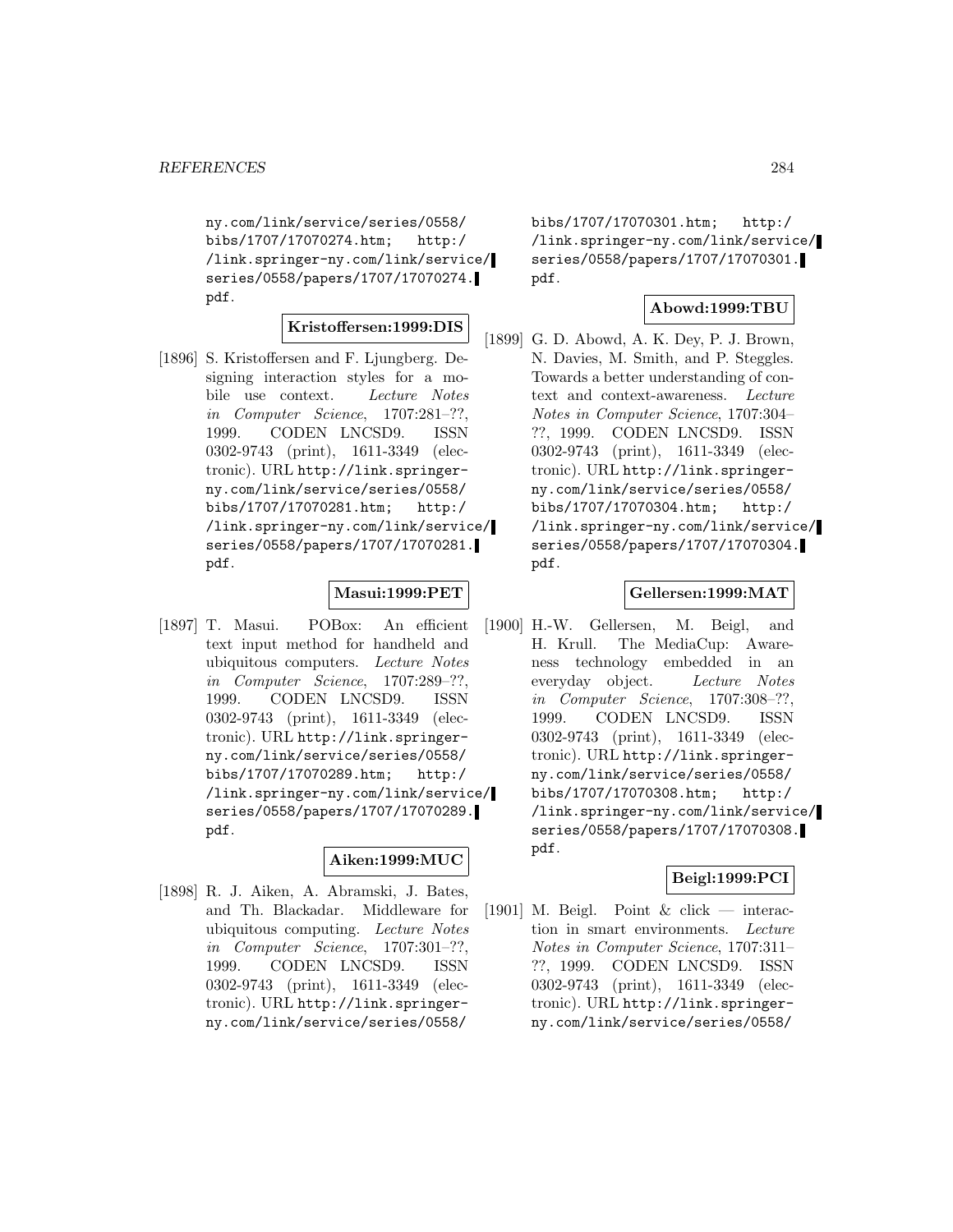bibs/1707/17070311.htm; http:/ /link.springer-ny.com/link/service/ series/0558/papers/1707/17070311. pdf.

$$
{\bf Baber:} 1999{:} {\bf WIA}
$$

[1902] Ch. Baber, D. J. Haniff, and R. Buckley. Wearable information appliances for the emergency services: HotHelmet. Lecture Notes in Computer Science, 1707:314–??, 1999. CODEN LNCSD9. ISSN 0302-9743 (print), 1611-3349 (electronic). URL http://link.springerny.com/link/service/series/0558/ bibs/1707/17070314.htm; http:/ /link.springer-ny.com/link/service/ series/0558/papers/1707/17070314. pdf.

### **Hoisko:1999:UWC**

[1903] J. Hoisko. Using wearable computer as an audiovisual memory prosthesis. Lecture Notes in Computer Science, 1707: 317–??, 1999. CODEN LNCSD9. ISSN 0302-9743 (print), 1611-3349 (electronic). URL http://link.springerny.com/link/service/series/0558/ bibs/1707/17070317.htm; http:/ /link.springer-ny.com/link/service/ series/0558/papers/1707/17070317. pdf.

#### **Panayi:1999:TS**

[1904] M. Panayi, W. Van de Velde, D. Roy, O. Cakmakci, K. De Paepe, and N. O. Bernsen. Today's stories. Lecture Notes in Computer Science, 1707:320– ??, 1999. CODEN LNCSD9. ISSN 0302-9743 (print), 1611-3349 (electronic). URL http://link.springerny.com/link/service/series/0558/ bibs/1707/17070320.htm; http:/

/link.springer-ny.com/link/service/ series/0558/papers/1707/17070320. pdf.

## **VandeVelde:1999:SEW**

[1905] W. Van de Velde. On the self evaluation of a wearable assistant. Lecture Notes in Computer Science, 1707:324– ??, 1999. CODEN LNCSD9. ISSN 0302-9743 (print), 1611-3349 (electronic). URL http://link.springerny.com/link/service/series/0558/ bibs/1707/17070324.htm; http:/ /link.springer-ny.com/link/service/ series/0558/papers/1707/17070324. pdf.

## **Persa:1999:PAR**

[1906] S. Persa and P. Jonker. On positioning for augmented reality systems. Lecture Notes in Computer Science, 1707: 327–??, 1999. CODEN LNCSD9. ISSN 0302-9743 (print), 1611-3349 (electronic). URL http://link.springerny.com/link/service/series/0558/ bibs/1707/17070327.htm; http:/ /link.springer-ny.com/link/service/ series/0558/papers/1707/17070327. pdf.

#### **Oppermann:1999:HNI**

[1907] R. Oppermann, M. Specht, and I. Jaceniak. Hippie: A nomadic information system. Lecture Notes in Computer Science, 1707:330–??, 1999. CODEN LNCSD9. ISSN 0302-9743 (print), 1611-3349 (electronic). URL http://link.springerny.com/link/service/series/0558/ bibs/1707/17070330.htm; http:/ /link.springer-ny.com/link/service/ series/0558/papers/1707/17070330. pdf.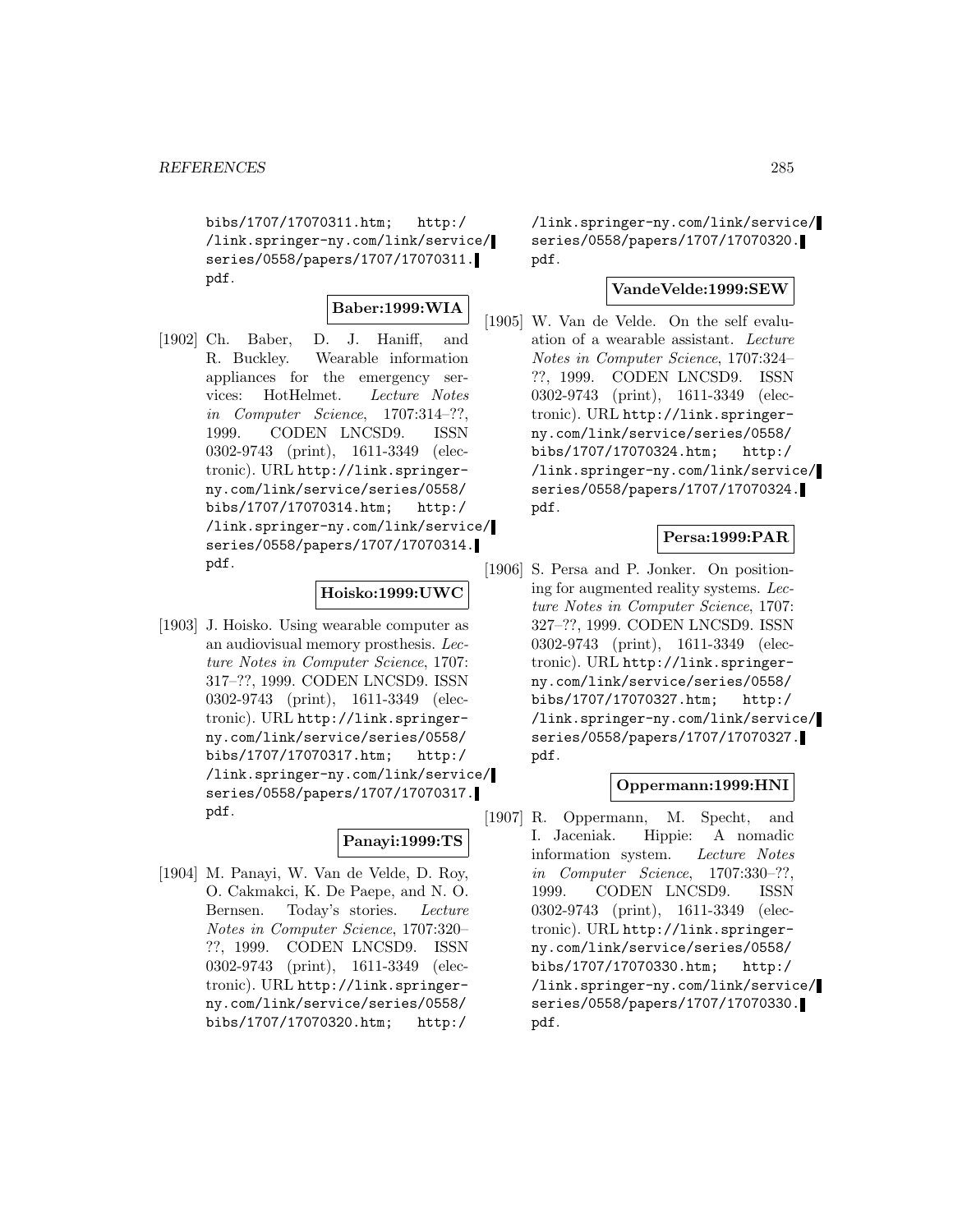# **ORafferty:1999:RCL**

[1908] R. P. O'Rafferty, M. J. O'Grady, and G. M. P. O'Hare. A rapidly configurable location-aware information system for an exterior environment. Lecture Notes in Computer Science, 1707: 334–??, 1999. CODEN LNCSD9. ISSN 0302-9743 (print), 1611-3349 (electronic). URL http://link.springerny.com/link/service/series/0558/ bibs/1707/17070334.htm; http:/ /link.springer-ny.com/link/service/ series/0558/papers/1707/17070334. pdf.

# **Brachtl:1999:MCM**

[1909] M. Brachtl, L. Miksícek, and P. Slavík. Mobile computing in machine engineering applications. Lecture Notes in Computer Science, 1707:337–??, 1999. CODEN LNCSD9. ISSN 0302-9743 (print), 1611-3349 (electronic). URL http://link.springerny.com/link/service/series/0558/ bibs/1707/17070337.htm; http:/ /link.springer-ny.com/link/service/ series/0558/papers/1707/17070337. pdf.

# **Smit:1999:CRH**

[1910] G. J. M. Smit, T. Bos, P. J. M. Havinga, S. J. Mullender, and J. Smit. Chameleon — reconfigurability in hand-held multimedia computers. Lecture Notes in Computer Science, 1707: 340–??, 1999. CODEN LNCSD9. ISSN 0302-9743 (print), 1611-3349 (electronic). URL http://link.springerny.com/link/service/series/0558/ bibs/1707/17070340.htm; http:/ /link.springer-ny.com/link/service/ series/0558/papers/1707/17070340. pdf.

#### **Jones:1999:EWS**

[1911] M. Jones, G. Buchanan, and N. Mohd-Nasir. An evaluation of WebTwig — A site outliner for handheld Web access. Lecture Notes in Computer Science, 1707:343–??, 1999. CODEN LNCSD9. ISSN 0302-9743 (print), 1611-3349 (electronic). URL http://link. springer-ny.com/link/service/series/ 0558/bibs/1707/17070343.htm; http: //link.springer-ny.com/link/service/ series/0558/papers/1707/17070343. pdf.

#### **Haniff:1999:HFM**

[1912] D. J. Haniff, Ch. Baber, and W. Edmondson. Human factors of multimodal ubiquitous computing. Lecture Notes in Computer Science, 1707:346– ??, 1999. CODEN LNCSD9. ISSN 0302-9743 (print), 1611-3349 (electronic). URL http://link.springerny.com/link/service/series/0558/ bibs/1707/17070346.htm; http:/ /link.springer-ny.com/link/service/ series/0558/papers/1707/17070346. pdf.

#### **Donnelly:1999:UES**

[1913] A. Donnelly and E. Barnstedt. URCP: Experimental support for multimodal interfaces. Lecture Notes in Computer Science, 1707:349–??, 1999. CODEN LNCSD9. ISSN 0302-9743 (print), 1611-3349 (electronic). URL http://link.springerny.com/link/service/series/0558/ bibs/1707/17070349.htm; http:/ /link.springer-ny.com/link/service/ series/0558/papers/1707/17070349. pdf.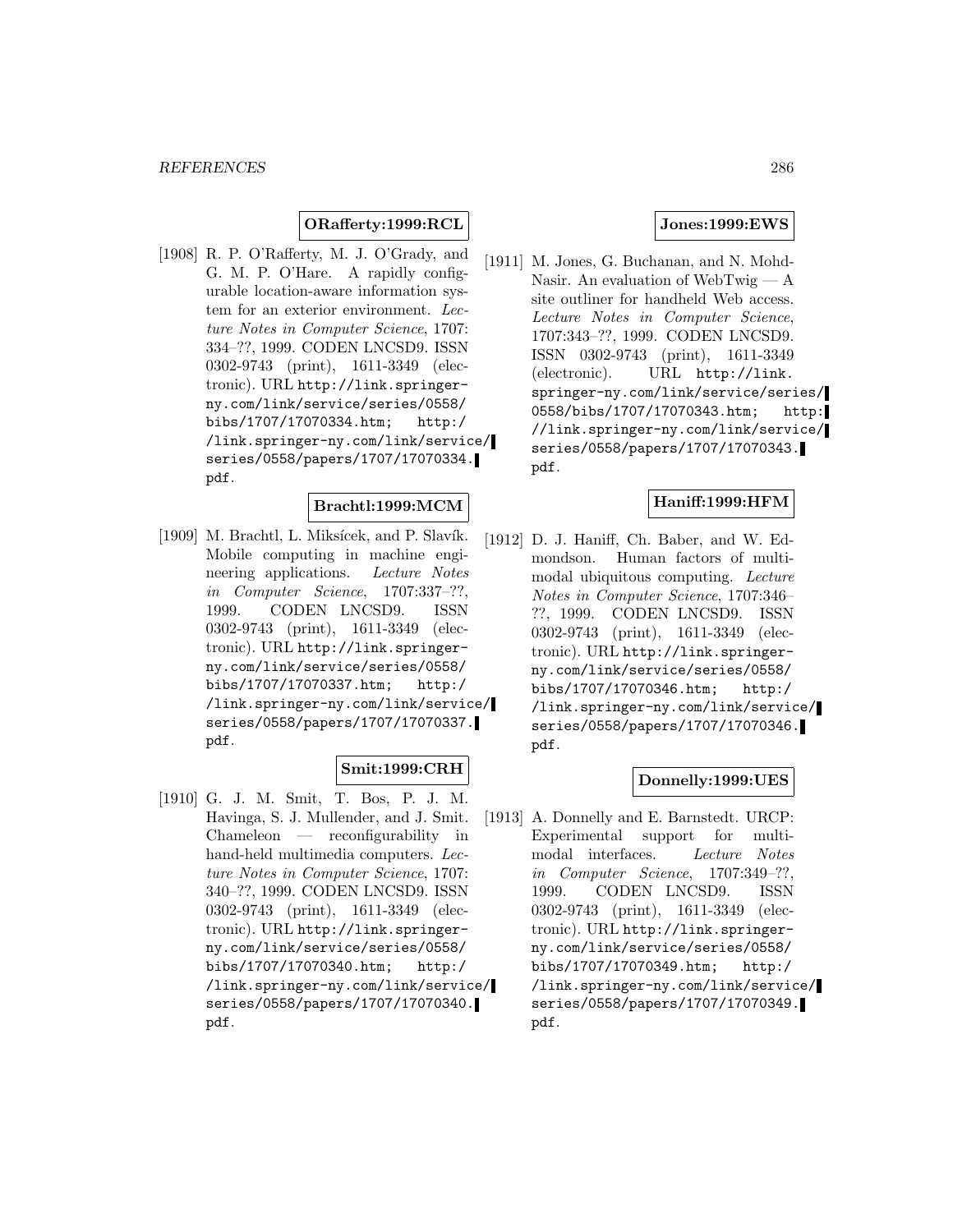#### **Wan:1999:MMC**

[1914] D. Wan. Magic medicine cabinet: A situated portal for consumer healthcare. Lecture Notes in Computer Science, 1707:352–??, 1999. CODEN LNCSD9. ISSN 0302-9743 (print), 1611-3349 (electronic). URL http://link.springerny.com/link/service/series/0558/ bibs/1707/17070352.htm; http:/ /link.springer-ny.com/link/service/ series/0558/papers/1707/17070352. pdf.

### **Dempski:1999:AWW**

[1915] K. L. Dempski. Augmented workspace: The world as your desktop. Lecture Notes in Computer Science, 1707:356– ??, 1999. CODEN LNCSD9. ISSN 0302-9743 (print), 1611-3349 (electronic). URL http://link.springerny.com/link/service/series/0558/ bibs/1707/17070356.htm; http:/ /link.springer-ny.com/link/service/ series/0558/papers/1707/17070356. pdf.

#### **Redstrom:1999:C**

[1916] J. Redström, P. Jaksetic, and P. Ljungstrand. The ChatterBox. Lecture Notes in Computer Science, 1707: 359–??, 1999. CODEN LNCSD9. ISSN 0302-9743 (print), 1611-3349 (electronic). URL http://link.springerny.com/link/service/series/0558/ bibs/1707/17070359.htm; http:/ /link.springer-ny.com/link/service/ series/0558/papers/1707/17070359. pdf.

### **Glance:1999:PVN**

[1917] N. Glance and D. Snowdon. Pollen: Virtual networks that use people as carriers. Lecture Notes in Computer Science, 1707:362–??, 1999. CODEN LNCSD9. ISSN 0302-9743 (print), 1611-3349 (electronic). URL http://link.springerny.com/link/service/series/0558/ bibs/1707/17070362.htm; http:/ /link.springer-ny.com/link/service/ series/0558/papers/1707/17070362. pdf.

#### **Kanter:1999:VCA**

[1918] Th. Kanter and H. Gustafsson. VoIP in context-aware communication spaces. Lecture Notes in Computer Science, 1707:365–??, 1999. CODEN LNCSD9. ISSN 0302-9743 (print), 1611-3349 (electronic). URL http://link. springer-ny.com/link/service/series/ 0558/bibs/1707/17070365.htm; http: //link.springer-ny.com/link/service/ series/0558/papers/1707/17070365. pdf.

#### **vanderMeer:1999:PEA**

[1919] S. van der Meer, S. Arbanowski, and R. Popescu-Zeletin. A platform for environment-aware applications. Lecture Notes in Computer Science, 1707: 368–??, 1999. CODEN LNCSD9. ISSN 0302-9743 (print), 1611-3349 (electronic). URL http://link.springerny.com/link/service/series/0558/ bibs/1707/17070368.htm; http:/ /link.springer-ny.com/link/service/ series/0558/papers/1707/17070368. pdf.

# **Afonso:1999:DIU**

[1920] A. P. Afonso, M. J. Silva, J. P. Campos, and F. S. Regateiro. The design and implementation of the ubidata information dissemination framework. Lec-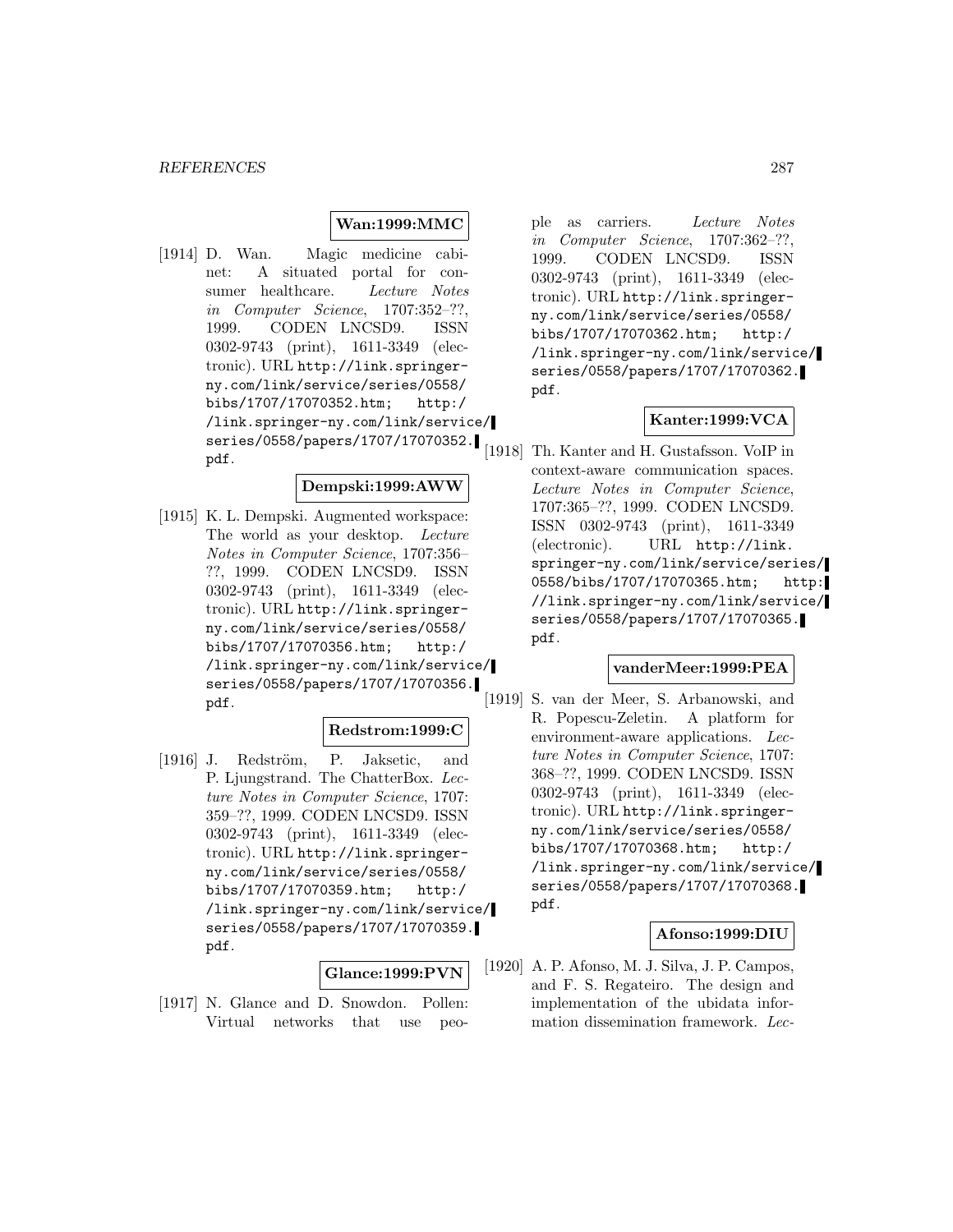ture Notes in Computer Science, 1707: 371–??, 1999. CODEN LNCSD9. ISSN 0302-9743 (print), 1611-3349 (electronic). URL http://link.springerny.com/link/service/series/0558/ bibs/1707/17070371.htm; http:/ /link.springer-ny.com/link/service/ series/0558/papers/1707/17070371. pdf.

# **Burger:1999:CAD**

[1921] C. Burger and O. Schramm. Coauthoring in dynamic teams with mobile individuals. Lecture Notes in Computer Science, 1707:374–??, 1999. CODEN LNCSD9. ISSN 0302-9743 (print), 1611-3349 (electronic). URL http://link.springerny.com/link/service/series/0558/ bibs/1707/17070374.htm; http:/ /link.springer-ny.com/link/service/ series/0558/papers/1707/17070374. pdf.

### **Kubach:1999:ULA**

[1922] U. Kubach and K. Rothermel. A universal, location-aware hoarding mechanism. Lecture Notes in Computer Science, 1707:377–??, 1999. CODEN LNCSD9. ISSN 0302-9743 (print), 1611-3349 (electronic). URL http://link.springerny.com/link/service/series/0558/ bibs/1707/17070377.htm; http:/ /link.springer-ny.com/link/service/ series/0558/papers/1707/17070377. pdf.

# **Chalmers:1999:QCA**

[1923] D. Chalmers and M. Sloman. QoS and context awareness for mobile computing. Lecture Notes in Computer Science, 1707:380–??,

1999. CODEN LNCSD9. ISSN 0302-9743 (print), 1611-3349 (electronic). URL http://link.springerny.com/link/service/series/0558/ bibs/1707/17070380.htm; http:/ /link.springer-ny.com/link/service/ series/0558/papers/1707/17070380. pdf.

#### **Molina-Jimenez:1999:ACC**

[1924] C. Molina-Jiménez and L. Marshall. Anonymous and confidential communications from an IP addressless computer. Lecture Notes in Computer Science, 1707:383–??, 1999. CODEN LNCSD9. ISSN 0302-9743 (print), 1611-3349 (electronic). URL http://link.springerny.com/link/service/series/0558/ bibs/1707/17070383.htm; http:/ /link.springer-ny.com/link/service/ series/0558/papers/1707/17070383. pdf.

### **Lim:1999:AHN**

[1925] H. Lim and Ch. Kim. Ad-hoc network routing for centralized information sharing systems. Lecture Notes in Computer Science, 1707:386–??, 1999. CODEN LNCSD9. ISSN 0302-9743 (print), 1611-3349 (electronic). URL http://link.springerny.com/link/service/series/0558/ bibs/1707/17070386.htm; http:/ /link.springer-ny.com/link/service/ series/0558/papers/1707/17070386. pdf.

# **Anonymous:1999:AIl**

[1926] Anonymous. Author index. Lecture Notes in Computer Science, 1707:389– ??, 1999. CODEN LNCSD9. ISSN 0302-9743 (print), 1611-3349 (elec-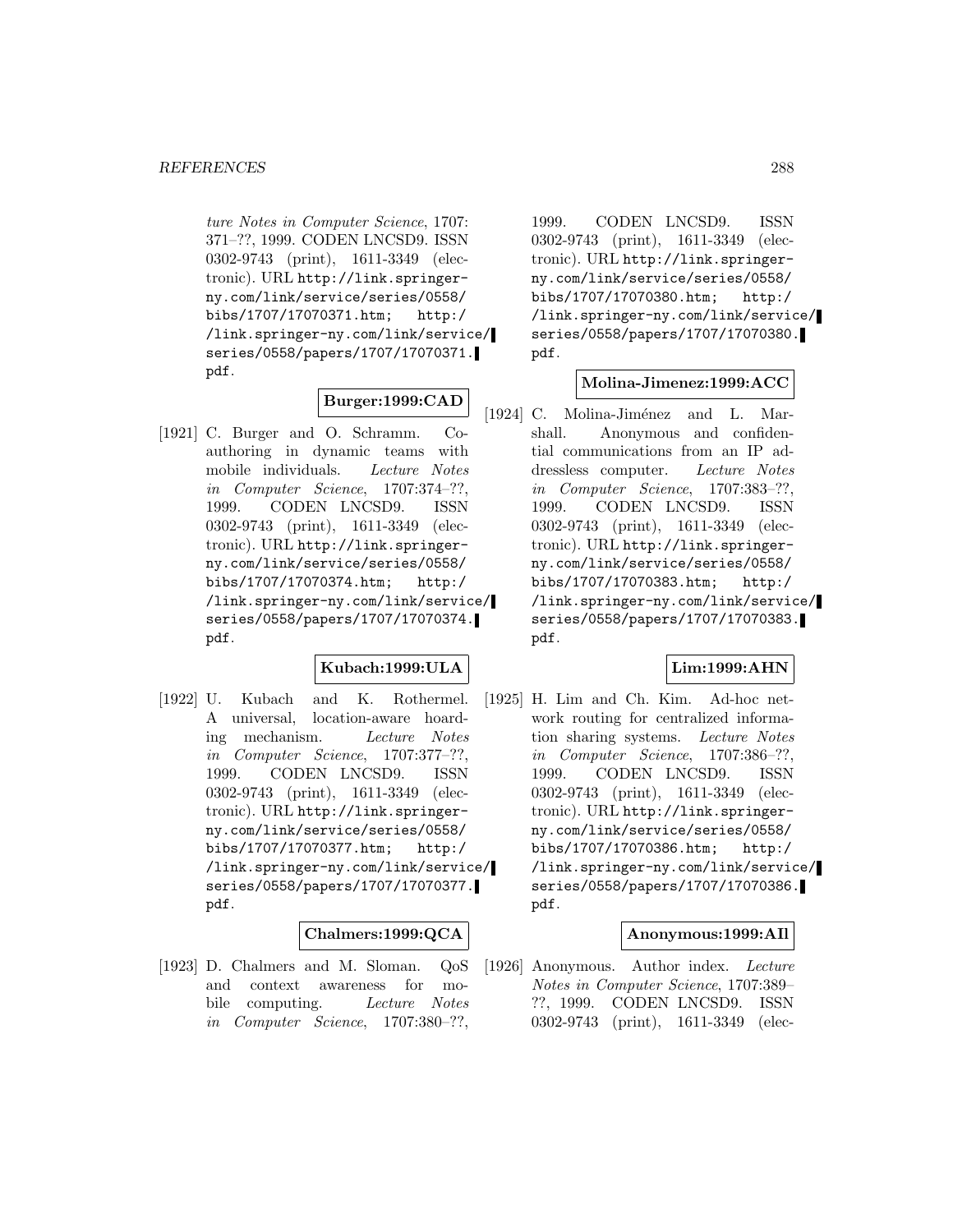tronic). URL http://link.springerny.com/link/service/series/0558/ papers/1707/1707auth.pdf.

# **Hertfordshire:1999:SBM**

[1927] Winand H. Dittrich. Seeing biological motion — is there a role for cognitive strategies? Lecture Notes in Computer Science, 1739:3– ??, 1999. CODEN LNCSD9. ISSN 0302-9743 (print), 1611-3349 (electronic). URL http://link.springerny.com/link/service/series/0558/ bibs/1739/17390003.htm; http:/ /link.springer-ny.com/link/service/ series/0558/papers/1739/17390003. pdf.

## **Hummels:1999:EPG**

[1928] Caroline Hummels and Kees Overbeeke. The expressive power of gestures: Capturing scent in a spatial shape. Lecture Notes in Computer Science, 1739:23–??, 1999. CODEN LNCSD9. ISSN 0302-9743 (print), 1611-3349 (electronic). URL http:// link.springer-ny.com/link/service/ series/0558/bibs/1739/17390023. htm; http://link.springer-ny. com/link/service/series/0558/papers/ 1739/17390023.pdf.

## **Wanderley:1999:NOP**

[1929] Marcelo M. Wanderley. Nonobvious performer gestures in instrumental music. Lecture Notes in Computer Science, 1739:37–??, 1999. CODEN LNCSD9. ISSN 0302-9743 (print), 1611-3349 (electronic). URL http://link.springerny.com/link/service/series/0558/ bibs/1739/17390037.htm; http:/ /link.springer-ny.com/link/service/

series/0558/papers/1739/17390037. pdf.

#### **Angeli:1999:EAM**

[1930] Antonella De Angeli, Fréderic Wolff, Laurent Romary, and Walter Gerbino. The ecological approach to multimodal system design. Lecture Notes in Computer Science, 1739:49–??, 1999. CODEN LNCSD9. ISSN 0302-9743 (print), 1611-3349 (electronic). URL http://link.springerny.com/link/service/series/0558/ bibs/1739/17390049.htm; http:/ /link.springer-ny.com/link/service/ series/0558/papers/1739/17390049. pdf.

## **Roby-Brami:1999:ATU**

[1931] Agnès Roby-Brami, Mounir Mokhtari, Isabelle Laffont, Nezha Bennis, and Elena Biryukova. Analysis of trunk and upper limb synergies. Lecture Notes in Computer Science, 1739:53– ??, 1999. CODEN LNCSD9. ISSN 0302-9743 (print), 1611-3349 (electronic). URL http://link.springerny.com/link/service/series/0558/ bibs/1739/17390053.htm; http:/ /link.springer-ny.com/link/service/ series/0558/papers/1739/17390053. pdf.

## **Nolker:1999:GVR**

[1932] Claudia Nölker and Helge Ritter. GREFIT: Visual recognition of hand postures. Lecture Notes in Computer Science, 1739:61–??, 1999. CODEN LNCSD9. ISSN 0302-9743 (print), 1611-3349 (electronic). URL http://link.springerny.com/link/service/series/0558/ bibs/1739/17390061.htm; http:/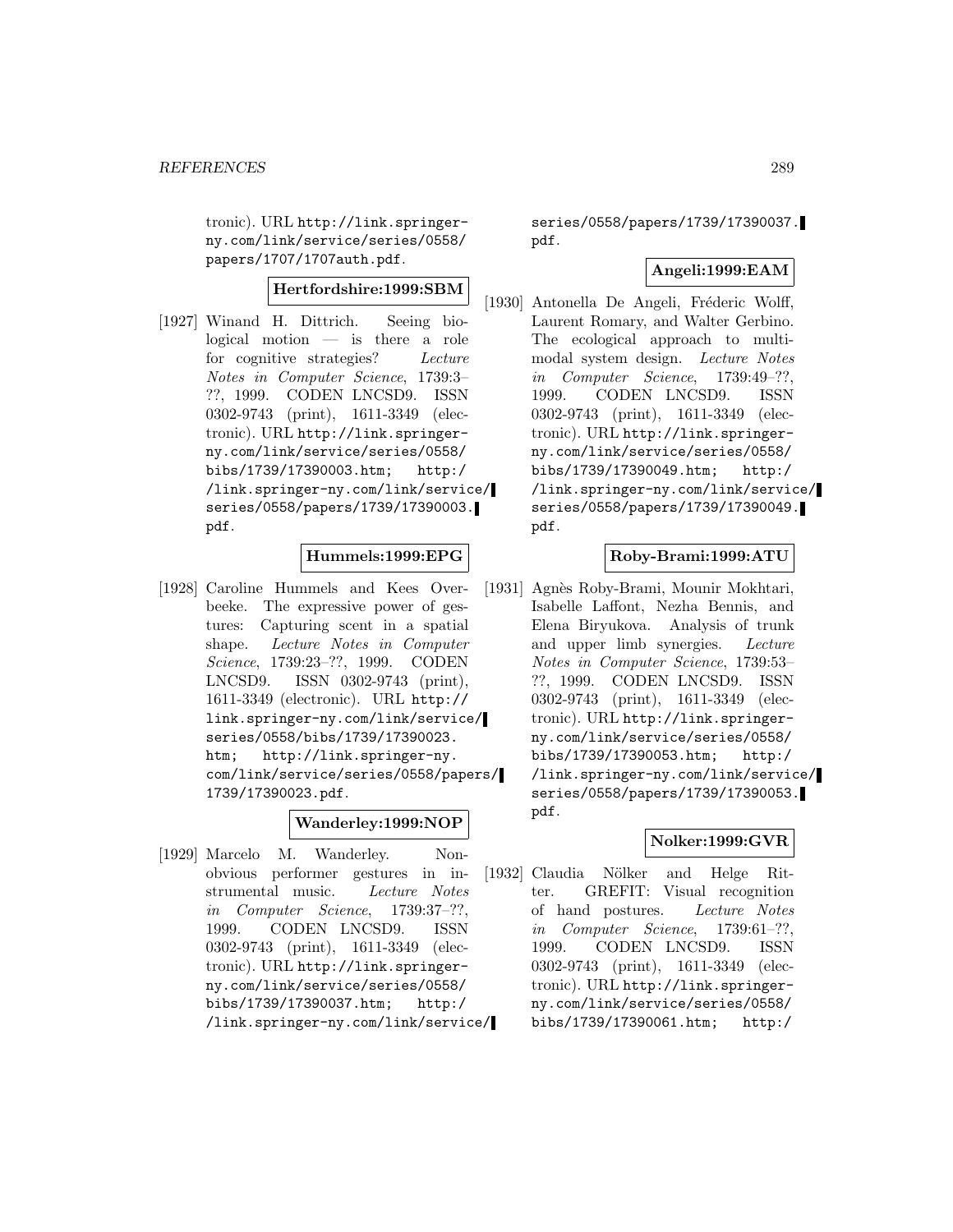/link.springer-ny.com/link/service/ series/0558/papers/1739/17390061. pdf.

# **Triesch:1999:TIL**

[1933] Jochen Triesch, Jan Wieghardt, Eric Maël, and Christoph von der Malsburg. Towards imitation learning of grasping movements by an autonomous robot. Lecture Notes in Computer Science, 1739:73–??, 1999. CODEN LNCSD9. ISSN 0302-9743 (print), 1611-3349 (electronic). URL http://link.springerny.com/link/service/series/0558/ bibs/1739/17390073.htm; http:/ /link.springer-ny.com/link/service/ series/0558/papers/1739/17390073. pdf.

# **Lyons:1999:LSC**

[1934] Damian M. Lyons and Daniel L. Pelletier. A line-scan computer vision algorithm for identifying human body features. Lecture Notes in Computer Science, 1739:85–??, 1999. CODEN LNCSD9. ISSN 0302-9743 (print), 1611-3349 (electronic). URL http://link.springerny.com/link/service/series/0558/ bibs/1739/17390085.htm; http:/ /link.springer-ny.com/link/service/ series/0558/papers/1739/17390085. pdf.

## **Marcel:1999:HPR**

[1935] Sébastien Marcel and Olivier Bernier. Hand posture recognition in a bodyface centered space. Lecture Notes in Computer Science, 1739:97–??, 1999. CODEN LNCSD9. ISSN 0302-9743 (print), 1611-3349 (electronic). URL http://link.springerny.com/link/service/series/0558/ bibs/1739/17390097.htm; http:/ /link.springer-ny.com/link/service/ series/0558/papers/1739/17390097. pdf.

## **Wu:1999:VBG**

[1936] Ying Wu and Thomas S. Huang. Vision-based gesture recognition: A review. Lecture Notes in Computer Science, 1739:103–??, 1999. CODEN LNCSD9. ISSN 0302-9743 (print), 1611-3349 (electronic). URL http:// link.springer-ny.com/link/service/ series/0558/bibs/1739/17390103. htm; http://link.springer-ny. com/link/service/series/0558/papers/ 1739/17390103.pdf.

# **Boehme:1999:PLP**

[1937] Hans-Joachim Boehme, Ulf-Dietrich Braumann, Andrea Corradini, and Horst-Michael Gross. Person localization and posture recognition for human-robot interaction. Lecture Notes in Computer Science, 1739:117– ??, 1999. CODEN LNCSD9. ISSN 0302-9743 (print), 1611-3349 (electronic). URL http://link.springerny.com/link/service/series/0558/ bibs/1739/17390117.htm; http:/ /link.springer-ny.com/link/service/ series/0558/papers/1739/17390117. pdf.

## **Martin:1999:SGR**

[1938] J. Martin, D. Hall, and J. L. Crowley. Statistical gesture recognition through modelling of parameter trajectories. Lecture Notes in Computer Science, 1739:129–??, 1999. CODEN LNCSD9. ISSN 0302-9743 (print), 1611-3349 (elec-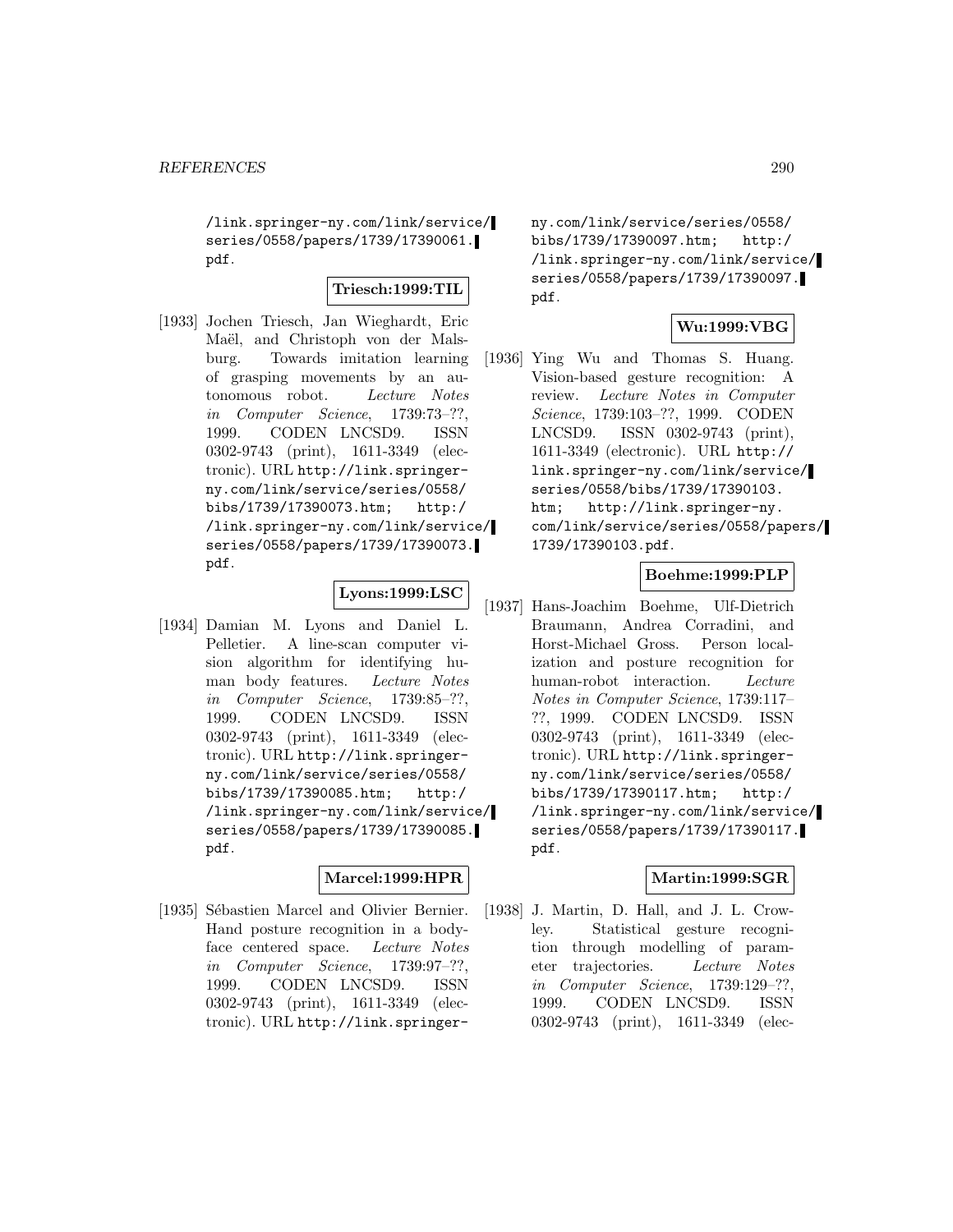tronic). URL http://link.springerny.com/link/service/series/0558/ bibs/1739/17390129.htm; http:/ /link.springer-ny.com/link/service/ series/0558/papers/1739/17390129. pdf.

## **Howell:1999:GRV**

[1939] A. Jonathan Howell and Hilary Buxton. Gesture recognition for visually mediated interaction. Lecture Notes in Computer Science, 1739:141– ??, 1999. CODEN LNCSD9. ISSN 0302-9743 (print), 1611-3349 (electronic). URL http://link.springerny.com/link/service/series/0558/ bibs/1739/17390141.htm; http:/ /link.springer-ny.com/link/service/ series/0558/papers/1739/17390141. pdf.

## **Gherbi:1999:IPG**

[1940] Rachid Gherbi and Annelies Braffort. Interpretation of pointing gesture: The PoG system. Lecture Notes in Computer Science, 1739:153– ??, 1999. CODEN LNCSD9. ISSN 0302-9743 (print), 1611-3349 (electronic). URL http://link.springerny.com/link/service/series/0558/ bibs/1739/17390153.htm; http:/ /link.springer-ny.com/link/service/ series/0558/papers/1739/17390153. pdf.

## **Kamp:1999:CVS**

[1941] Jean-François Kamp, Franck Poirier, and Philippe Doignon. Control of invehicle systems by gestures. Lecture Notes in Computer Science, 1739:159– ??, 1999. CODEN LNCSD9. ISSN 0302-9743 (print), 1611-3349 (electronic). URL http://link.springerny.com/link/service/series/0558/ bibs/1739/17390159.htm; http:/ /link.springer-ny.com/link/service/ series/0558/papers/1739/17390159. pdf.

#### **University:1999:FSL**

[1942] Christian Cuxac. French sign language: Proposition of a structural explanation by iconicity. Lecture Notes in Computer Science, 1739:165– ??, 1999. CODEN LNCSD9. ISSN 0302-9743 (print), 1611-3349 (electronic). URL http://link.springerny.com/link/service/series/0558/ bibs/1739/17390165.htm; http:/ /link.springer-ny.com/link/service/ series/0558/papers/1739/17390165. pdf.

## **Hienz:1999:HBC**

[1943] Hermann Hienz, Britta Bauer, and Karl-Friedrich Kraiss. HMM-based continuous sign language recognition using stochastic grammars. Lecture Notes in Computer Science, 1739:185– ??, 1999. CODEN LNCSD9. ISSN 0302-9743 (print), 1611-3349 (electronic). URL http://link.springerny.com/link/service/series/0558/ bibs/1739/17390185.htm; http:/ /link.springer-ny.com/link/service/ series/0558/papers/1739/17390185. pdf.

#### **Sagawa:1999:MAS**

[1944] Hirohiko Sagawa and Masaru Takeuchi. A method for analyzing spatial relationships between words in sign language recognition. Lecture Notes in Computer Science, 1739:197–??, 1999. CODEN LNCSD9. ISSN 0302-9743 (print), 1611-3349 (elec-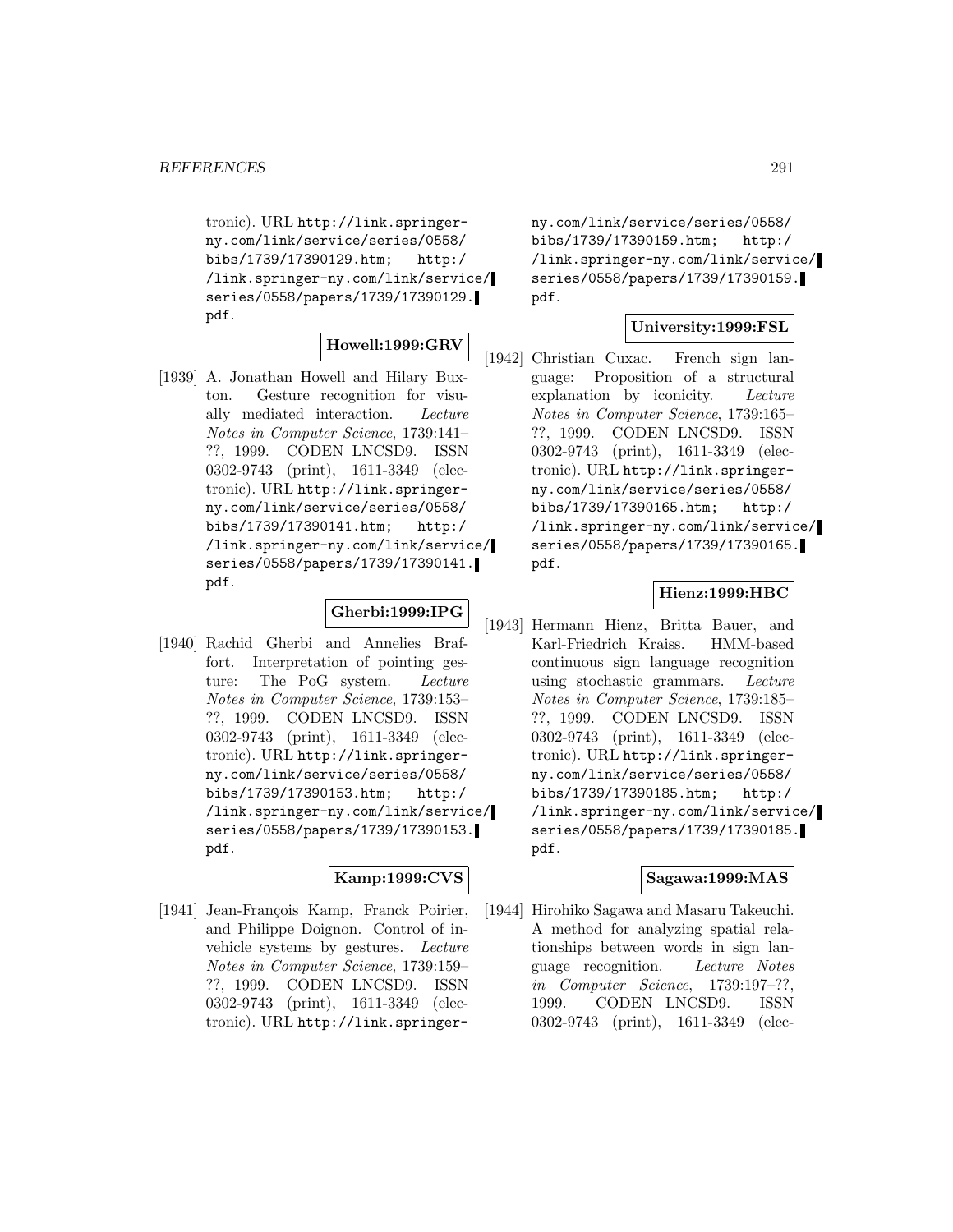tronic). URL http://link.springerny.com/link/service/series/0558/ bibs/1739/17390197.htm; http:/ /link.springer-ny.com/link/service/ series/0558/papers/1739/17390197. pdf.

## **Vogler:1999:TSA**

[1945] Christian Vogler and Dimitris Metaxas. Toward scalability in ASL recognition: Breaking down signs into phonemes. Lecture Notes in Computer Science, 1739:211–??, 1999. CODEN LNCSD9. ISSN 0302-9743 (print), 1611-3349 (electronic). URL http://link. springer-ny.com/link/service/series/ 0558/bibs/1739/17390211.htm; http: //link.springer-ny.com/link/service/ series/0558/papers/1739/17390211. pdf.

#### **Lebourque:1999:CSS**

[1946] Thierry Lebourque and Sylvie Gibet. A complete system for the specification and the generation of sign language gestures. Lecture Notes in Computer Science, 1739:227–??, 1999. CODEN LNCSD9. ISSN 0302-9743 (print), 1611-3349 (electronic). URL http://link.springerny.com/link/service/series/0558/ bibs/1739/17390227.htm; http:/ /link.springer-ny.com/link/service/ series/0558/papers/1739/17390227. pdf.

# **Losson:1999:SSS**

[1947] Olivier Losson and Jean-Marc Vannobel. Sign specification and synthesis. Lecture Notes in Computer Science, 1739:239–??, 1999. CODEN LNCSD9. ISSN 0302-9743 (print), 1611-3349 (electronic). URL http://link.

springer-ny.com/link/service/series/ 0558/bibs/1739/17390239.htm; http: //link.springer-ny.com/link/service/ series/0558/papers/1739/17390239. pdf.

## **Lu:1999:ACD**

[1948] Shan Lu and Seiji Igi. Active character: Dynamic reaction to the user. Lecture Notes in Computer Science, 1739: 253–??, 1999. CODEN LNCSD9. ISSN 0302-9743 (print), 1611-3349 (electronic). URL http://link.springerny.com/link/service/series/0558/ bibs/1739/17390253.htm; http:/ /link.springer-ny.com/link/service/ series/0558/papers/1739/17390253. pdf.

## **Julliard:1999:RPM**

[1949] Frédéric Julliard and Sylvie Gibet. Reactiva'motion project: Motion synthesis based on a reactive representation. Lecture Notes in Computer Science, 1739:265–268, 1999. CODEN LNCSD9. ISSN 0302-9743 (print), 1611-3349 (electronic). URL http://link.springerny.com/link/service/series/0558/ bibs/1739/17390265.htm; http:/ /link.springer-ny.com/link/service/ series/0558/papers/1739/17390265. pdf.

#### **Fabri:1999:EAN**

[1950] Marc Fabri, David J. Moore, and Dave J. Hobbs. The emotional avatar: Non-verbal communication between inhabitants of collaborative virtual environments. Lecture Notes in Computer Science, 1739:269–??, 1999. CODEN LNCSD9. ISSN 0302-9743 (print), 1611-3349 (elec-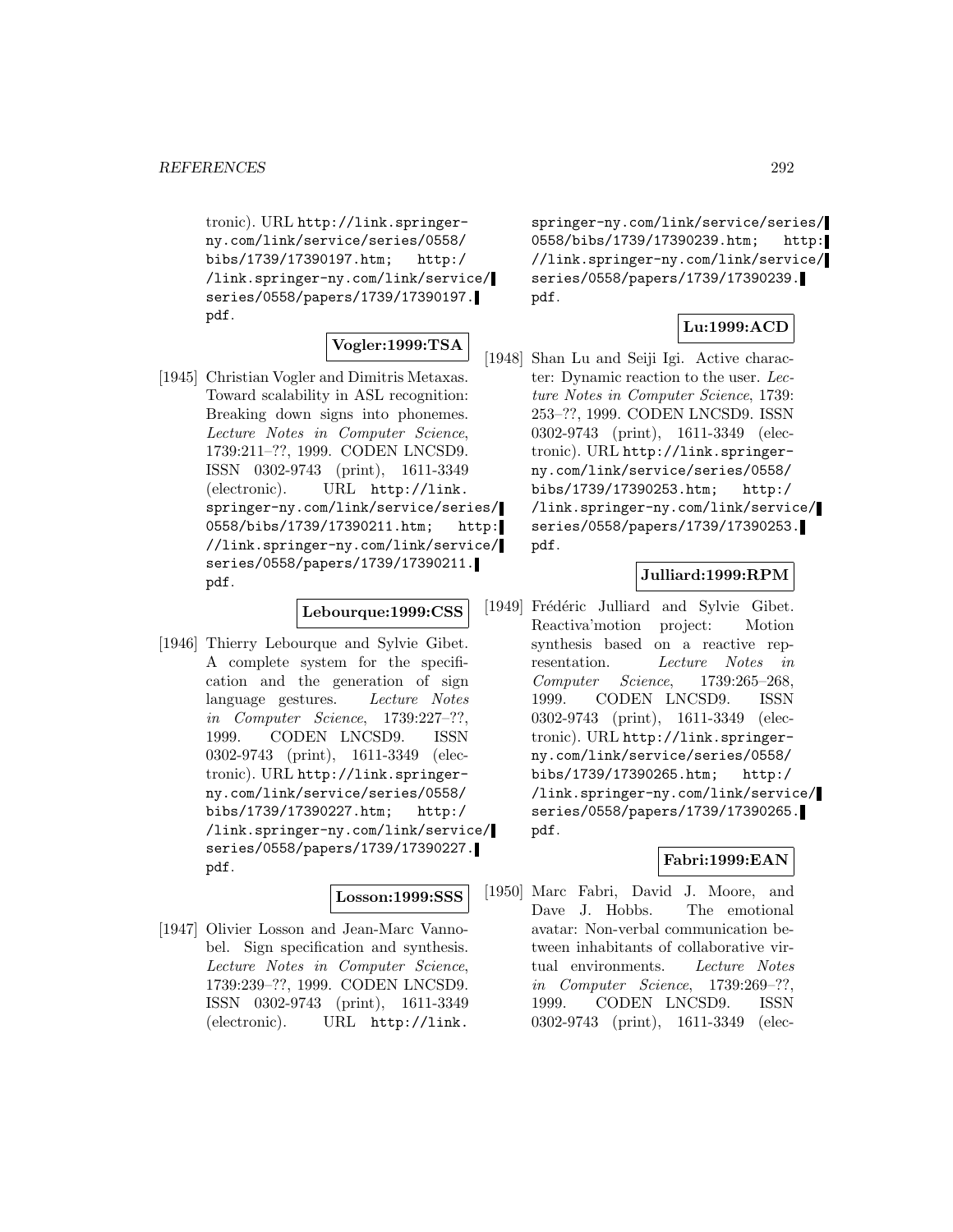tronic). URL http://link.springerny.com/link/service/series/0558/ bibs/1739/17390269.htm; http:/ /link.springer-ny.com/link/service/ series/0558/papers/1739/17390269. pdf.

#### **Technology:1999:CRG**

[1951] Ipke Wachsmuth. Communicative rhythm in gesture and speech. Lecture Notes in Computer Science, 1739: 277–??, 1999. CODEN LNCSD9. ISSN 0302-9743 (print), 1611-3349 (electronic). URL http://link.springerny.com/link/service/series/0558/ bibs/1739/17390277.htm; http:/ /link.springer-ny.com/link/service/ series/0558/papers/1739/17390277. pdf.

#### **Sowa:1999:TSI**

[1952] Timo Sowa, Martin Fröhlich, and Marc Erich Latoschik. Temporal symbolic integration applied to a multimodal system using gestures and speech. Lecture Notes in Computer Science, 1739:291–??, 1999. CODEN LNCSD9. ISSN 0302-9743 (print), 1611-3349 (electronic). URL http://link.springerny.com/link/service/series/0558/ bibs/1739/17390291.htm; http:/ /link.springer-ny.com/link/service/ series/0558/papers/1739/17390291. pdf.

#### **LaViola:1999:MIF**

[1953] Joseph J. LaViola Jr. A multimodal interface framework for using hand gestures and speech in virtual environment applications. Lecture Notes in Computer Science, 1739:303–??, 1999. CODEN LNCSD9. ISSN

0302-9743 (print), 1611-3349 (electronic). URL http://link.springerny.com/link/service/series/0558/ bibs/1739/17390303.htm; http:/ /link.springer-ny.com/link/service/ series/0558/papers/1739/17390303. pdf.

## **Panayi:1999:SRG**

[1954] Marilyn Panayi, David Roy, and James Richardson. Stimulating research into gestural human machine interaction. Lecture Notes in Computer Science, 1739:317–??, 1999. CODEN LNCSD9. ISSN 0302-9743 (print), 1611-3349 (electronic). URL http://link.springerny.com/link/service/series/0558/ bibs/1739/17390317.htm; http:/ /link.springer-ny.com/link/service/ series/0558/papers/1739/17390317. pdf.

#### **Anonymous:1999:AIm**

[1955] Anonymous. Author index. Lecture Notes in Computer Science, 1739:333– ??, 1999. CODEN LNCSD9. ISSN 0302-9743 (print), 1611-3349 (electronic). URL http://link.springerny.com/link/service/series/0558/ papers/1739/1739auth.pdf.

#### **Vallecillo:1999:OI**

[1956] Antonio Vallecillo, Juan Hernández, and José M. Troya. Object interoperability. Lecture Notes in Computer Science, 1743:1–??, 1999. CODEN LNCSD9. ISSN 0302-9743 (print), 1611-3349 (electronic). URL http:// link.springer-ny.com/link/service/ series/0558/bibs/1743/17430001. htm; http://link.springer-ny.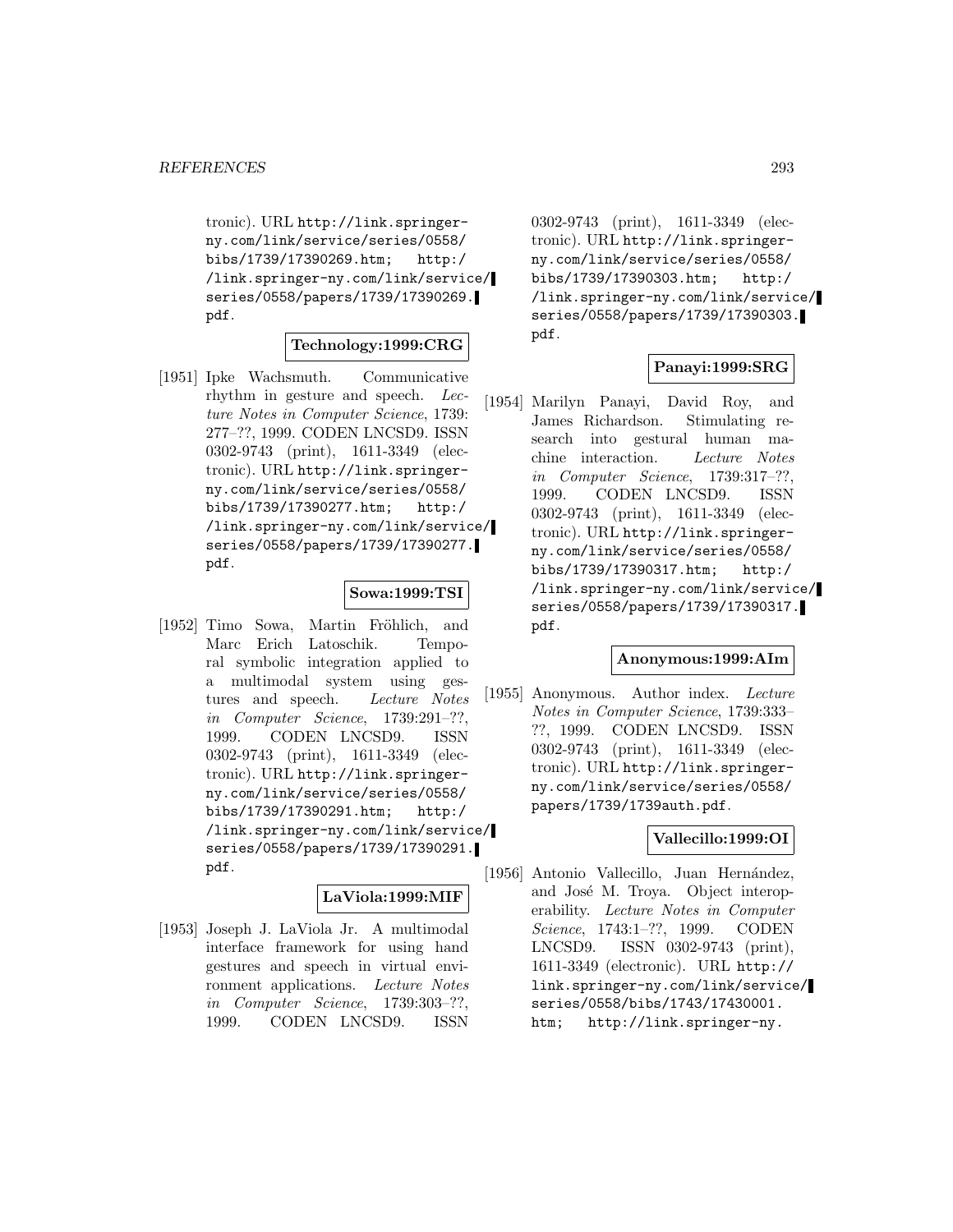com/link/service/series/0558/papers/ 1743/17430001.pdf.

**Wohlrab:1999:OOO**

[1957] Lutz Wohlrab, Francisco Ballesteros, Frank Schubert, Henning Schmidt, and Ashish Singhai. Object-orientation and operating systems. Lecture Notes in Computer Science, 1743:22–??, 1999. CODEN LNCSD9. ISSN 0302-9743 (print), 1611-3349 (electronic). URL http://link.springerny.com/link/service/series/0558/ bibs/1743/17430022.htm; http:/ /link.springer-ny.com/link/service/ series/0558/papers/1743/17430022. pdf.

## **Kent:1999:USF**

[1958] Stuart Kent, Andy Evans, and Bernhard Rumpe. UML semantics FAQ. Lecture Notes in Computer Science, 1743:33–??, 1999. CODEN LNCSD9. ISSN 0302-9743 (print), 1611-3349 (electronic). URL http://link. springer-ny.com/link/service/series/ 0558/bibs/1743/17430033.htm; http: //link.springer-ny.com/link/service/ series/0558/papers/1743/17430033. pdf.

# **Borne:1999:OOA**

[1959] Isabelle Borne, Serge Demeyer, and Galal Hassan Galal. Object-oriented architectural evolution. Lecture Notes in Computer Science, 1743:57–??, 1999. CODEN LNCSD9. ISSN 0302-9743 (print), 1611-3349 (electronic). URL http://link.springerny.com/link/service/series/0558/ bibs/1743/17430057.htm; http:/ /link.springer-ny.com/link/service/

series/0558/papers/1743/17430057. pdf.

# **Tomek:1999:MUO**

[1960] Ivan Tomek, Alicia Diaz, Ronald Melster, António Rito Silva, Miguel Antunes, Vinny Cahill, Zièd Choukair, Alexandro Fernandez, Mads Haahr, Eric Jul, Atsushi Ohnishi, Luís Rodrigues, Erich R. Schmidt, Cristian Tăpus, Waldemar Wieczerzycki, and Daniel M. Zimmerman. Multi-user object-oriented environments. Lecture Notes in Computer Science, 1743:80– ??, 1999. CODEN LNCSD9. ISSN 0302-9743 (print), 1611-3349 (electronic). URL http://link.springerny.com/link/service/series/0558/ bibs/1743/17430080.htm; http:/ /link.springer-ny.com/link/service/ series/0558/papers/1743/17430080. pdf.

# **Jacobs:1999:FTJ**

[1961] Bart Jacobs, Gary T. Leavens, Peter Müller, and Arnd Poetzsch-Heffter. Formal techniques for Java programs. Lecture Notes in Computer Science, 1743:97–??, 1999. CODEN LNCSD9. ISSN 0302-9743 (print), 1611-3349 (electronic). URL http://link.springerny.com/link/service/series/0558/ bibs/1743/17430097.htm; http:/ /link.springer-ny.com/link/service/ series/0558/papers/1743/17430097. pdf.

## **Rashid:1999:WPS**

[1962] Awais Rashid, David Parsons, and Alexandru Telea. 9th workshop for PhD students in object oriented systems. Lecture Notes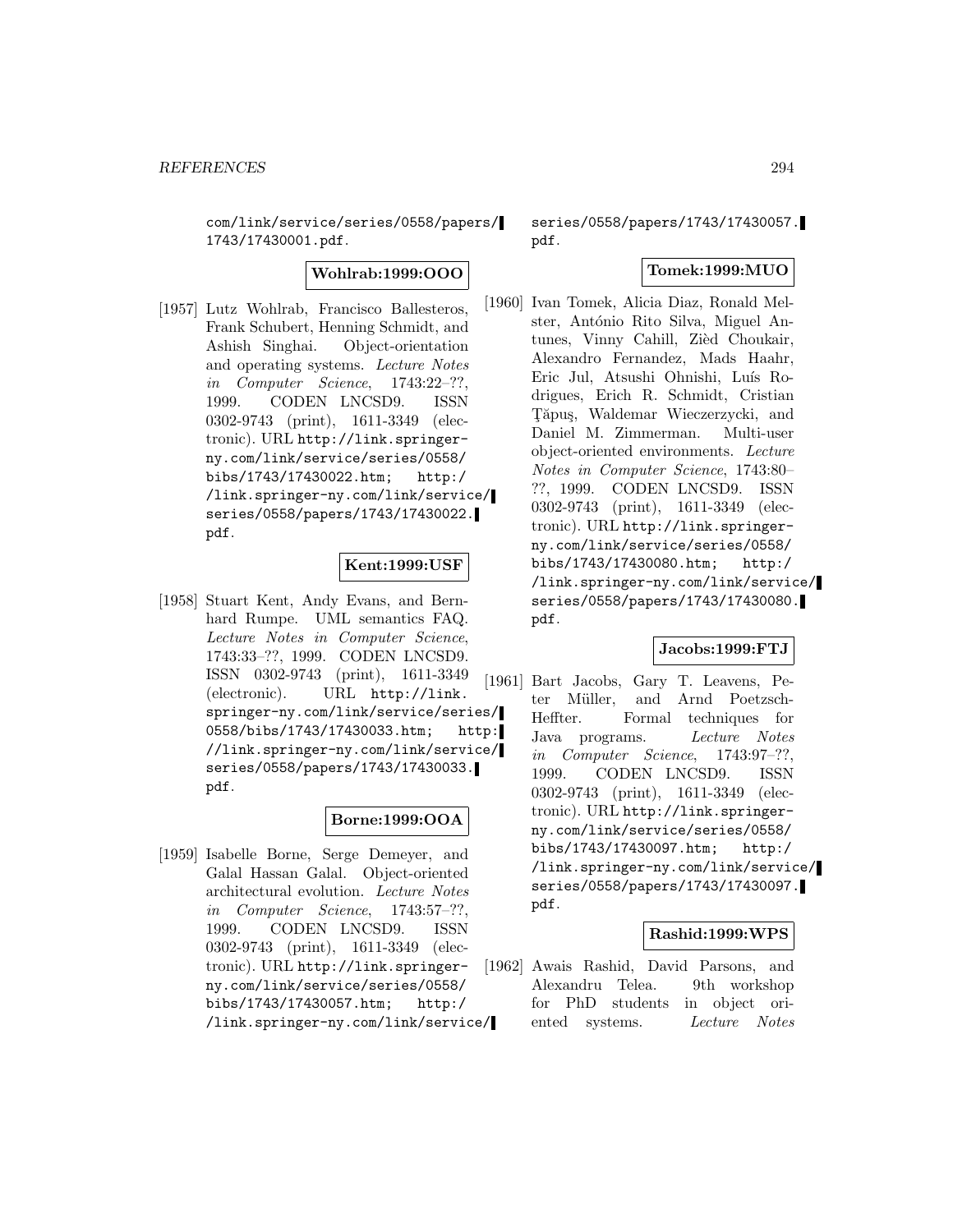in Computer Science, 1743:116–??, 1999. CODEN LNCSD9. ISSN 0302-9743 (print), 1611-3349 (electronic). URL http://link.springerny.com/link/service/series/0558/ bibs/1743/17430116.htm; http:/ /link.springer-ny.com/link/service/ series/0558/papers/1743/17430116. pdf.

# **Noble:1999:AOO**

[1963] James Noble, Jan Vitek, Doug Lea, and Paulo Sergio Almeida. Aliasing in object oriented systems. Lecture Notes in Computer Science, 1743:136– ??, 1999. CODEN LNCSD9. ISSN 0302-9743 (print), 1611-3349 (electronic). URL http://link.springerny.com/link/service/series/0558/ bibs/1743/17430136.htm; http:/ /link.springer-ny.com/link/service/ series/0558/papers/1743/17430136. pdf.

## **Ducasse:1999:EOO**

[1964] Stéphane Ducasse and Oliver Ciupke. Experiences in object-oriented reengineering. Lecture Notes in Computer Science, 1743:164–??, 1999. CO-DEN LNCSD9. ISSN 0302-9743 (print), 1611-3349 (electronic). URL http://link.springer-ny.com/link/ service/series/0558/bibs/1743/17430164. /link.springer-ny.com/link/service/ htm; http://link.springer-ny. com/link/service/series/0558/papers/ 1743/17430164.pdf.

# **Szyperski:1999:COP**

[1965] Clemens Szyperski, Jan Bosch, and Wolfgang Weck. Component-oriented programming. Lecture Notes in Computer Science, 1743:184–??, 1999. CO-DEN LNCSD9. ISSN 0302-9743

(print), 1611-3349 (electronic). URL http://link.springer-ny.com/link/ service/series/0558/bibs/1743/17430184. htm; http://link.springer-ny. com/link/service/series/0558/papers/ 1743/17430184.pdf.

## **Lalanda:1999:OTP**

[1966] Philippe Lalanda, Jan Bosch, Ramon Lerchundi, and Sophie Cherki. Object technology for product-line architectures. Lecture Notes in Computer Science, 1743:193–??, 1999. CODEN LNCSD9. ISSN 0302-9743 (print), 1611-3349 (electronic). URL http:// link.springer-ny.com/link/service/ series/0558/bibs/1743/17430193. htm; http://link.springer-ny. com/link/service/series/0558/papers/ 1743/17430193.pdf.

## **Guerrini:1999:OOD**

- [1967] Giovanna Guerrini, Isabella Merlo, Elena Ferrari, Gerti Kappel, and Adoracion de Miguel. Objectoriented databases. Lecture Notes in Computer Science, 1743:207–??, 1999. CODEN LNCSD9. ISSN 0302-9743 (print), 1611-3349 (electronic). URL http://link.springerny.com/link/service/series/0558/ bibs/1743/17430207.htm; http:/
	- series/0558/papers/1743/17430207. pdf.

## **Mohr:1999:PHP**

[1968] Bernd Mohr, Federico Bassetti, and Kei Davis. Parallel/highperformance object-oriented scientific computing. Lecture Notes in Computer Science, 1743:222–??, 1999. CODEN LNCSD9. ISSN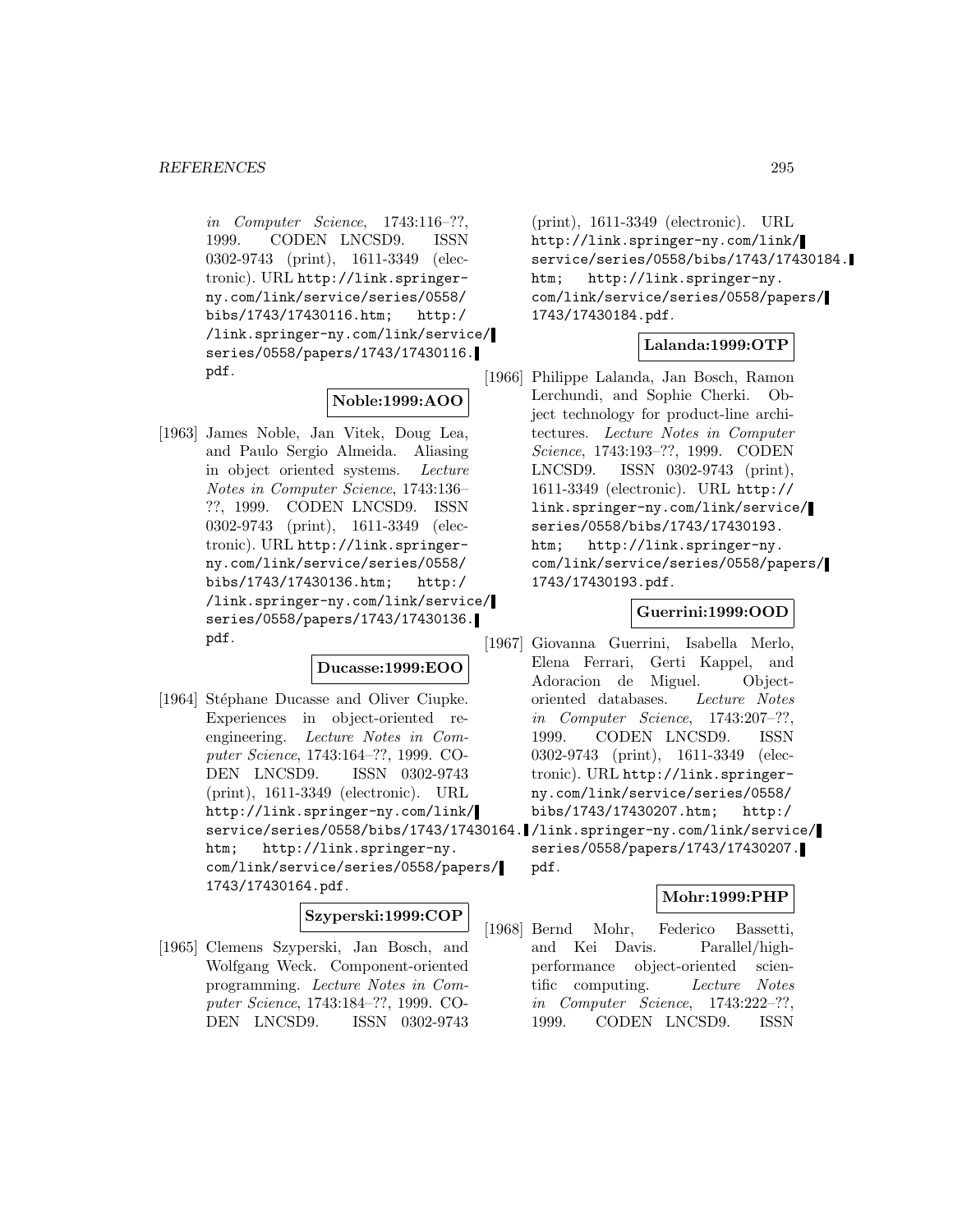0302-9743 (print), 1611-3349 (electronic). URL http://link.springerny.com/link/service/series/0558/ bibs/1743/17430222.htm; http:/ /link.springer-ny.com/link/service/ series/0558/papers/1743/17430222. pdf.

## **Seffah:1999:IHF**

[1969] Ahmed Seffah and Cameron Hayne. Integrating human factors into use cases and object-oriented methods. Lecture Notes in Computer Science, 1743:240– ??, 1999. CODEN LNCSD9. ISSN 0302-9743 (print), 1611-3349 (electronic). URL http://link.springerny.com/link/service/series/0558/ bibs/1743/17430240.htm; http:/ /link.springer-ny.com/link/service/ series/0558/papers/1743/17430240. pdf.

## **Boer:1999:OOC**

[1970] Frank S. de Boer. Object-oriented and constraint programming for time critical applications. Lecture Notes in Computer Science, 1743:255–??, 1999. CODEN LNCSD9. ISSN 0302-9743 (print), 1611-3349 (electronic). URL http://link.springerny.com/link/service/series/0558/ bibs/1743/17430255.htm; http:/ /link.springer-ny.com/link/service/ series/0558/papers/1743/17430255. pdf.

## **JardimNunes:1999:ISD**

[1971] Nuno Jardim Nunes, Marco Toranzo, João Falcão e Cunha, Jaelson Castro, Srdjan Kovacevic, Dave Roberts, Jean-Claude Tarby, Mark Collins-Cope, and Mark van Harmelen. Interactive system design and object models. Lec-

ture Notes in Computer Science, 1743: 267–??, 1999. CODEN LNCSD9. ISSN 0302-9743 (print), 1611-3349 (electronic). URL http://link.springerny.com/link/service/series/0558/ bibs/1743/17430267.htm; http:/ /link.springer-ny.com/link/service/ series/0558/papers/1743/17430267. pdf.

## **Bergmans:1999:AOP**

[1972] Lodewijk Bergmans and Cristina Videira Lopes (Editors). Aspect-oriented programming. Lecture Notes in Computer Science, 1743:288–??, 1999. CODEN LNCSD9. ISSN 0302-9743 (print), 1611-3349 (electronic). URL http:// link.springer-ny.com/link/service/ series/0558/bibs/1743/17430288. htm; http://link.springer-ny. com/link/service/series/0558/papers/ 1743/17430288.pdf.

#### **Nestmann:1999:SOP**

[1973] Uwe Nestmann and António Ravara. Semantics of objects as processes (SOAP). Lecture Notes in Computer Science, 1743:314–??, 1999. CODEN LNCSD9. ISSN 0302-9743 (print), 1611-3349 (electronic). URL http:// link.springer-ny.com/link/service/ series/0558/bibs/1743/17430314. htm; http://link.springer-ny. com/link/service/series/0558/papers/ 1743/17430314.pdf.

# **Abreu:1999:QAO**

[1974] Fernando Brito e Abreu, Horst Zuse, Houari Sahraoui, and Walcelio Melo. Quantitative approaches in objectoriented software engineering. Lecture Notes in Computer Science, 1743:326– ??, 1999. CODEN LNCSD9. ISSN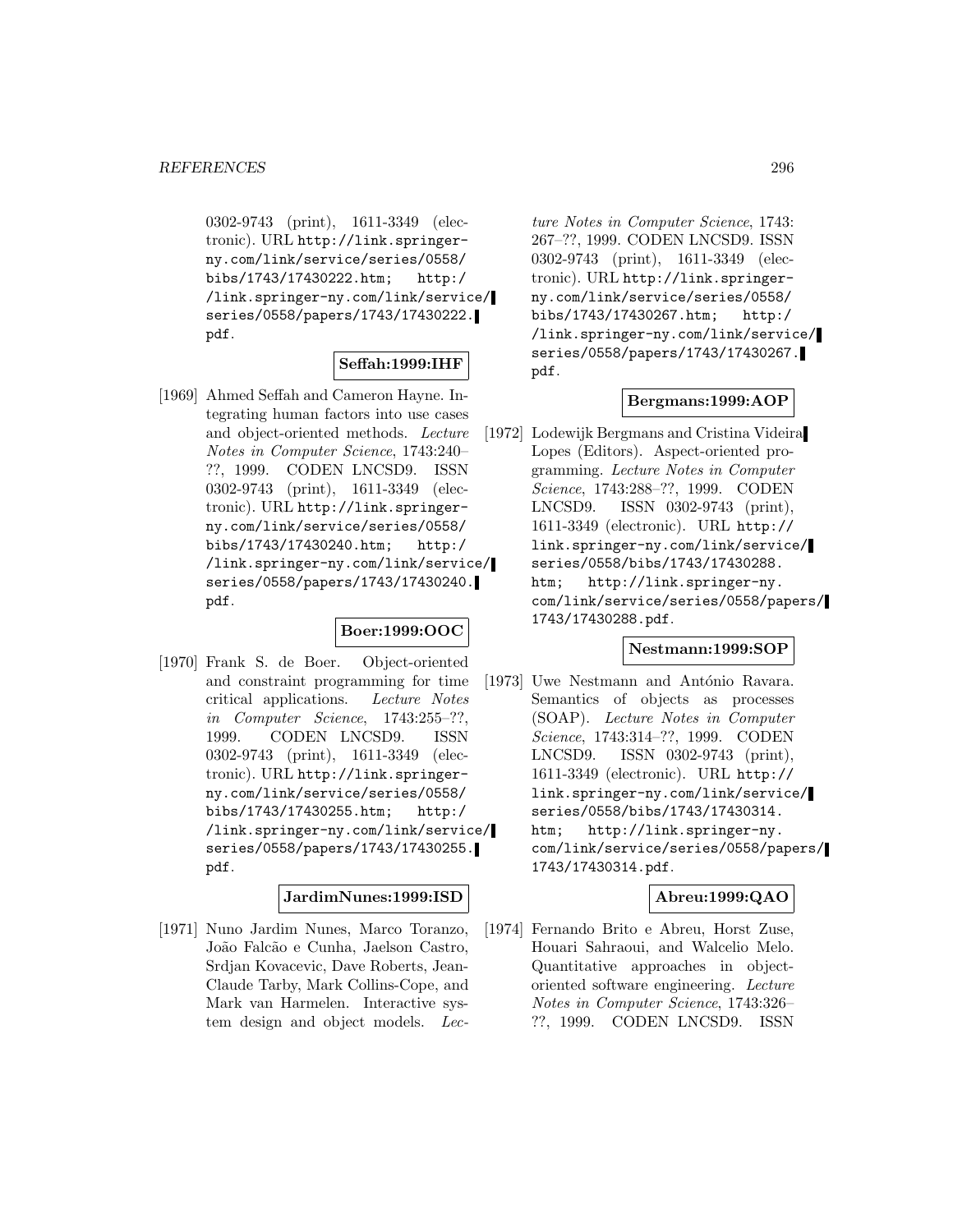0302-9743 (print), 1611-3349 (electronic). URL http://link.springerny.com/link/service/series/0558/ bibs/1743/17430326.htm; http:/ /link.springer-ny.com/link/service/ series/0558/papers/1743/17430326. pdf.

## **Angster:1999:IOD**

[1975] Erzsébet Angster, Joseph Bergin, and László Böszörményi. Introducing OO design and programming with special emphasis on concrete examples. Lecture Notes in Computer Science, 1743: 338–??, 1999. CODEN LNCSD9. ISSN 0302-9743 (print), 1611-3349 (electronic). URL http://link.springerny.com/link/service/series/0558/ bibs/1743/17430338.htm; http:/ /link.springer-ny.com/link/service/ series/0558/papers/1743/17430338. pdf.

## **Cohen:1999:PSO**

[1976] Sholom Cohen. Panel session: Object technology and systematic reuse. Lecture Notes in Computer Science, 1743: 362–??, 1999. CODEN LNCSD9. ISSN 0302-9743 (print), 1611-3349 (electronic). URL http://link.springerny.com/link/service/series/0558/ bibs/1743/17430362.htm; http:/ /link.springer-ny.com/link/service/ series/0558/papers/1743/17430362. pdf.

## **Baquero:1999:PS**

[1977] Carlos Baquero. Poster session. Lecture Notes in Computer Science, 1743: 371–??, 1999. CODEN LNCSD9. ISSN 0302-9743 (print), 1611-3349 (electronic). URL http://link.springerny.com/link/service/series/0558/

bibs/1743/17430371.htm; http:/ /link.springer-ny.com/link/service/ series/0558/papers/1743/17430371. pdf.

#### **Anonymous:1999:AI**

[1978] Anonymous. Author index. Lecture Notes in Computer Science, 1743:385– ??, 1999. CODEN LNCSD9. ISSN 0302-9743 (print), 1611-3349 (electronic). URL http://link.springerny.com/link/service/series/0558/ papers/1743/1743auth.pdf.

## **Yang:1999:WVO**

[1979] Jin Yang and Ioannis Kriaras. Wireless VoIP: Opportunities and challenges. Lecture Notes in Computer Science, 1748:3–??, 1999. CODEN LNCSD9. ISSN 0302-9743 (print), 1611-3349 (electronic). URL http://link. springer-ny.com/link/service/series/ 0558/bibs/1748/17480003.htm; http: //link.springer-ny.com/link/service/ series/0558/papers/1748/17480003. pdf.

## **Moon:1999:GMP**

[1980] Y. S. Moon, H. C. Ho, and Kenneth Wong. GSM mobile phone based communication of multimedia information: A case study. Lecture Notes in Computer Science, 1748:14– ??, 1999. CODEN LNCSD9. ISSN 0302-9743 (print), 1611-3349 (electronic). URL http://link.springerny.com/link/service/series/0558/ bibs/1748/17480014.htm; http:/ /link.springer-ny.com/link/service/ series/0558/papers/1748/17480014. pdf.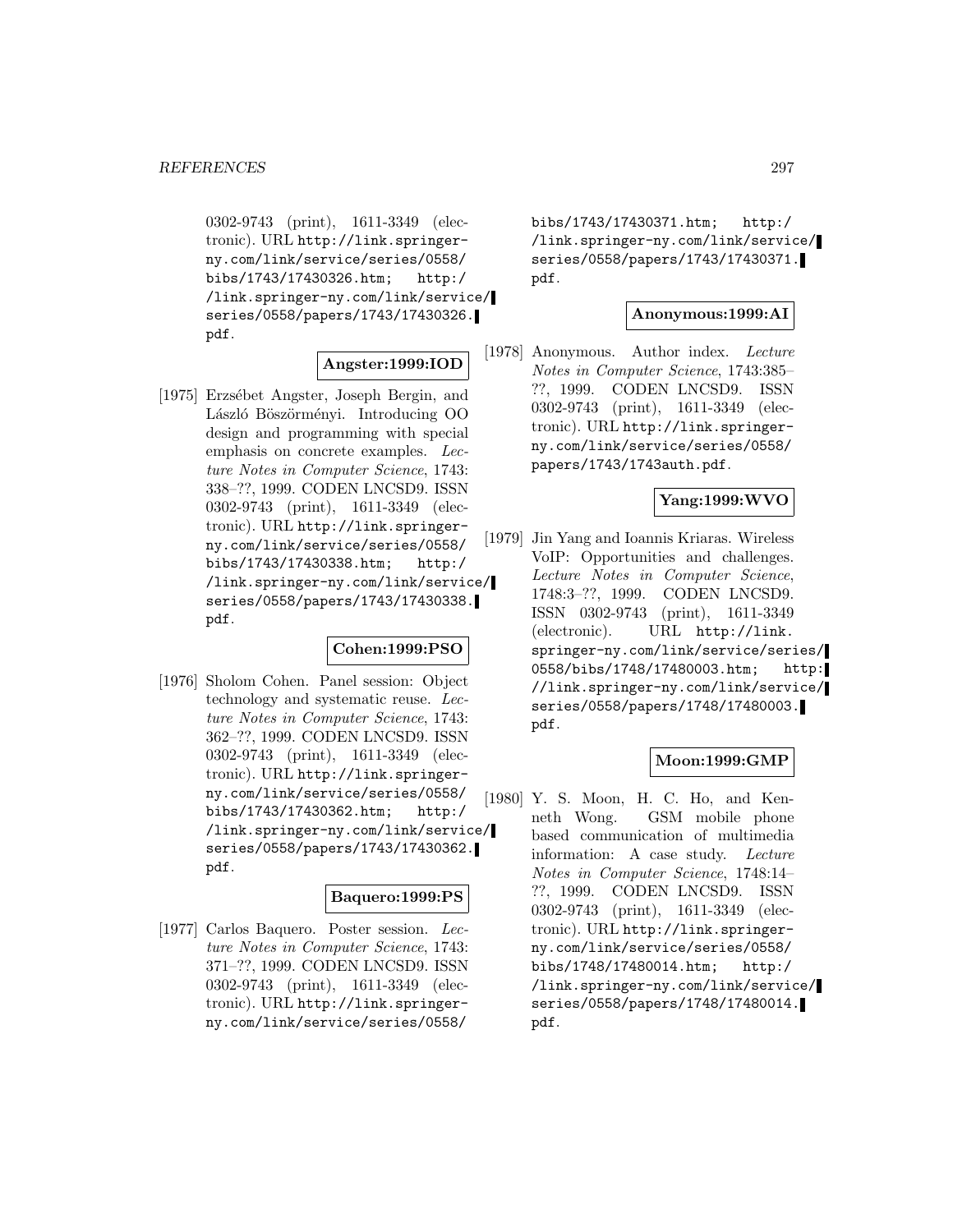## **Aron:1999:WAR**

[1981] Ionut D. Aron and Sandeep K. S. Gupta. A witness-aided routing protocol for mobile ad-hoc networks with unidirectional links. Lecture Notes in Computer Science, 1748:24– ??, 1999. CODEN LNCSD9. ISSN 0302-9743 (print), 1611-3349 (electronic). URL http://link.springerny.com/link/service/series/0558/ bibs/1748/17480024.htm; http:/ /link.springer-ny.com/link/service/ series/0558/papers/1748/17480024. pdf.

## **Mutafungwa:1999:AOB**

[1982] Edward Mutafungwa and Kamugisha Kazaura. Assessing opportunities for broadband optical wireless local loops in an unbundled access network. Lecture Notes in Computer Science, 1748: 34–??, 1999. CODEN LNCSD9. ISSN 0302-9743 (print), 1611-3349 (electronic). URL http://link.springerny.com/link/service/series/0558/ bibs/1748/17480034.htm; http:/ /link.springer-ny.com/link/service/ series/0558/papers/1748/17480034. pdf.

## **Lee:1999:SMI**

[1983] Wang-Chien Lee, Johnson Lee, and Karen Huff. On simulation modeling of information dissemination systems in mobile environments. Lecture Notes in Computer Science, 1748:45– ??, 1999. CODEN LNCSD9. ISSN 0302-9743 (print), 1611-3349 (electronic). URL http://link.springerny.com/link/service/series/0558/ bibs/1748/17480045.htm; http:/ /link.springer-ny.com/link/service/

series/0558/papers/1748/17480045. pdf.

#### **Lee:1999:PTP**

[1984] Victor C. S. Lee, Sang H. Son, and Kwok-Wa Lam. On the performance of transaction processing in broadcast environments. Lecture Notes in Computer Science, 1748:61– ??, 1999. CODEN LNCSD9. ISSN 0302-9743 (print), 1611-3349 (electronic). URL http://link.springerny.com/link/service/series/0558/ bibs/1748/17480061.htm; http:/ /link.springer-ny.com/link/service/ series/0558/papers/1748/17480061. pdf.

## **Mok:1999:TPA**

[1985] Eppie Mok, Hong Va Leong, and Antonio Si. Transaction processing in an asymmetric mobile environment. Lecture Notes in Computer Science, 1748: 71–??, 1999. CODEN LNCSD9. ISSN 0302-9743 (print), 1611-3349 (electronic). URL http://link.springerny.com/link/service/series/0558/ bibs/1748/17480071.htm; http:/ /link.springer-ny.com/link/service/ series/0558/papers/1748/17480071. pdf.

# **Reddy:1999:SLM**

[1986] P. Krishna Reddy and Masaru Kitsuregawa. Speculative lock management to increase concurrency in mobile environments. Lecture Notes in Computer Science, 1748:82–??, 1999. CODEN LNCSD9. ISSN 0302-9743 (print), 1611-3349 (electronic). URL http://link.springerny.com/link/service/series/0558/ bibs/1748/17480082.htm; http:/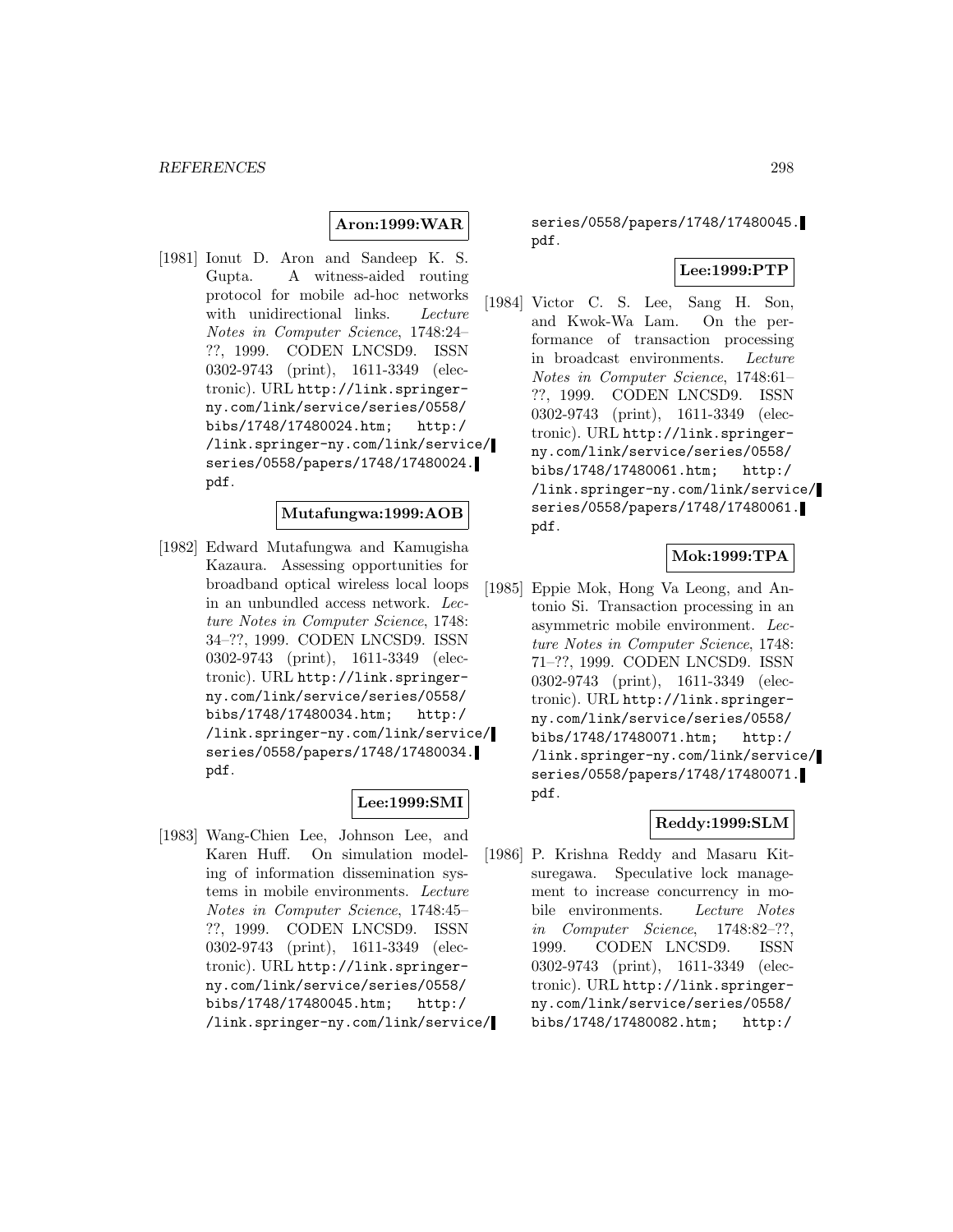/link.springer-ny.com/link/service/ series/0558/papers/1748/17480082. pdf.

## **Lee:1999:OCC**

[1987] Victor C. S. Lee and Kwok wa Lam. Optimistic concurrency control in broadcast environments: Looking forward at the server and backward at the clients. Lecture Notes in Computer Science, 1748:97–??, 1999. CODEN LNCSD9. ISSN 0302-9743 (print), 1611-3349 (electronic). URL http://link.springerny.com/link/service/series/0558/ bibs/1748/17480097.htm; http:/ /link.springer-ny.com/link/service/ series/0558/papers/1748/17480097. pdf.

## **Gordon:1999:MWT**

[1988] Steven Gordon and Jonathan Billington. Modelling the WAP transaction service using coloured Petri nets. Lecture Notes in Computer Science, 1748: 109–??, 1999. CODEN LNCSD9. ISSN 0302-9743 (print), 1611-3349 (electronic). URL http://link.springerny.com/link/service/series/0558/ bibs/1748/17480109.htm; http:/ /link.springer-ny.com/link/service/ series/0558/papers/1748/17480109. pdf.

# **Lei:1999:EUD**

[1989] Hui Lei, Kang-Woo Lee, Marion Blount, and Carl Tait. Enabling ubiquitous database access with XML. Lecture Notes in Computer Science, 1748: 119–??, 1999. CODEN LNCSD9. ISSN 0302-9743 (print), 1611-3349 (electronic). URL http://link.springerny.com/link/service/series/0558/

bibs/1748/17480119.htm; http:/ /link.springer-ny.com/link/service/ series/0558/papers/1748/17480119. pdf.

# **Tagashira:1999:DEI**

[1990] Shigeaki Tagashira, Fumitake Inada, Keizo Saisho, and Akira Fukuda. Design and evaluation of an information announcement mechanism for mobile computers. Lecture Notes in Computer Science, 1748:135–??, 1999. CODEN LNCSD9. ISSN 0302-9743 (print), 1611-3349 (electronic). URL http://link.springerny.com/link/service/series/0558/ bibs/1748/17480135.htm; http:/ /link.springer-ny.com/link/service/ series/0558/papers/1748/17480135. pdf.

# **Wu:1999:ARS**

[1991] Shiow yang Wu and Shih-Hsun Ho. Active rule system for adaptive mobile data access. Lecture Notes in Computer Science, 1748:146–??, 1999. CODEN LNCSD9. ISSN 0302-9743 (print), 1611-3349 (electronic). URL http://link.springerny.com/link/service/series/0558/ bibs/1748/17480146.htm; http:/ /link.springer-ny.com/link/service/ series/0558/papers/1748/17480146. pdf.

## **Hwang:1999:PST**

[1992] Se-Jin Hwang and Myong-Soon Park. Preserving smooth traffic and high presentation QoS for VBR-encoded video. Lecture Notes in Computer Science, 1748:156–??, 1999. CODEN LNCSD9. ISSN 0302-9743 (print), 1611-3349 (electronic). URL http://link.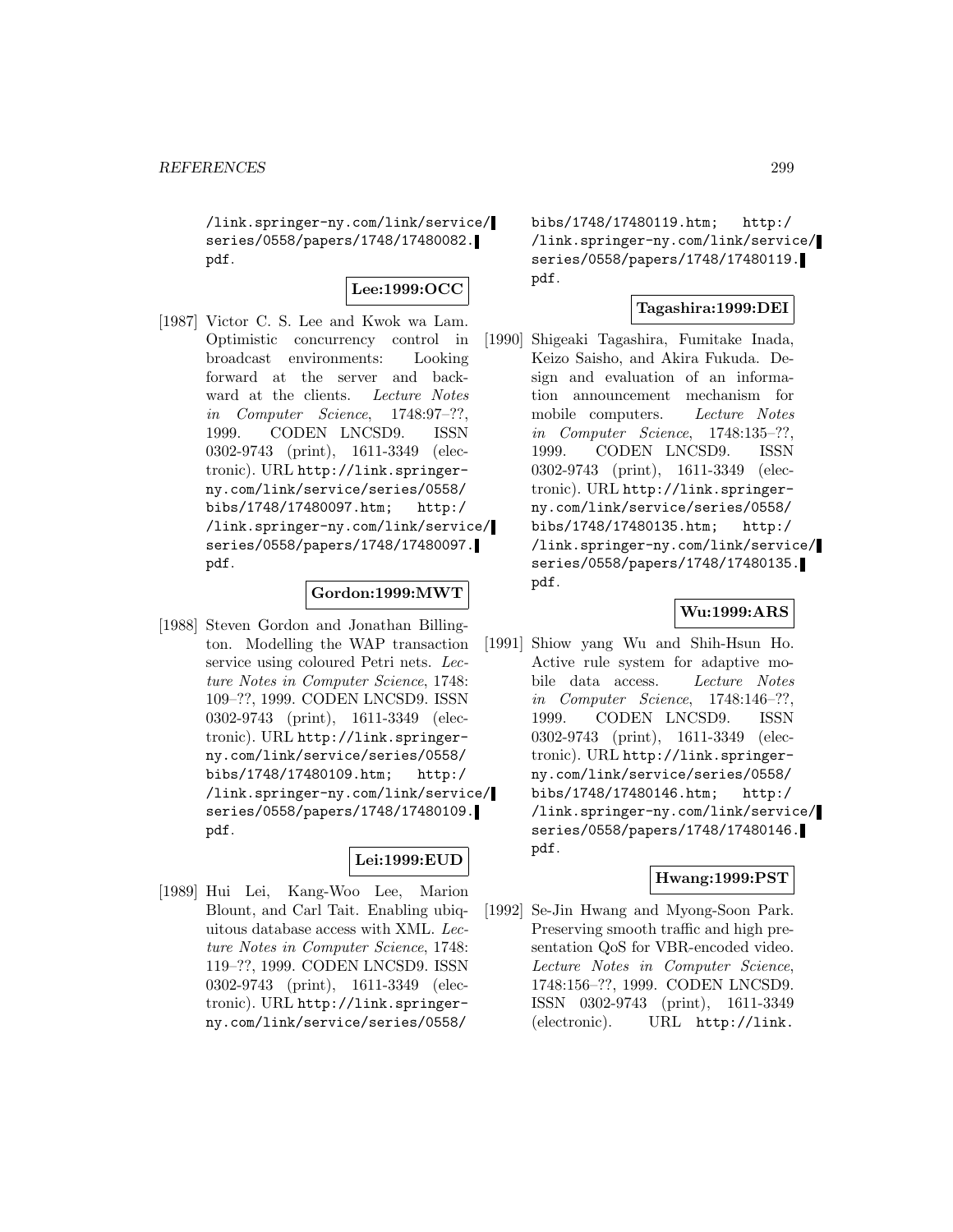springer-ny.com/link/service/series/ 0558/bibs/1748/17480156.htm; http: //link.springer-ny.com/link/service/ series/0558/papers/1748/17480156. pdf.

## **Ratner:1999:PRS**

[1993] David H. Ratner, Peter L. Reiher, Gerald J. Popek, and Richard G. Guy. Peer replication with selective control. Lecture Notes in Computer Science, 1748: 169–??, 1999. CODEN LNCSD9. ISSN 0302-9743 (print), 1611-3349 (electronic). URL http://link.springerny.com/link/service/series/0558/ bibs/1748/17480169.htm; http:/ /link.springer-ny.com/link/service/ series/0558/papers/1748/17480169. pdf.

# **Xu:1999:CCL**

[1994] Jianliang Xu, Xueyan Tang, Dik Lun Lee, and Qinglong Hu. Cache coherency in location-dependent information services for mobile environment. Lecture Notes in Computer Science, 1748:182–??, 1999. CODEN LNCSD9. ISSN 0302-9743 (print), 1611-3349 (electronic). URL http://link. springer-ny.com/link/service/series/ 0558/bibs/1748/17480182.htm; http: //link.springer-ny.com/link/service/ series/0558/papers/1748/17480182. pdf.

#### **Kuroda:1999:ADC**

[1995] Masahiro Kuroda, Takashi Sakakura, Takashi Watanabe, and Tadanori Mizuno. An autonomous data coherency protocol for mobile devices. Lecture Notes in Computer Science, 1748:194–??, 1999. CODEN LNCSD9. ISSN 0302-9743 (print), 1611-3349

(electronic). URL http://link. springer-ny.com/link/service/series/ 0558/bibs/1748/17480194.htm; http: //link.springer-ny.com/link/service/ series/0558/papers/1748/17480194. pdf.

## **Chen:1999:LMS**

[1996] Chao-Chun Chen and Chiang Lee. Location management strategies for reducing both movement cost and locating cost simultaneously. Lecture Notes in Computer Science, 1748:209– ??, 1999. CODEN LNCSD9. ISSN 0302-9743 (print), 1611-3349 (electronic). URL http://link.springerny.com/link/service/series/0558/ bibs/1748/17480209.htm; http:/ /link.springer-ny.com/link/service/ series/0558/papers/1748/17480209. pdf.

## **Sufatrio:1999:IMS**

[1997] Sufatrio and Kwok-Yan Lam. Internet mobility support optimized for client access and its scalable authentication framework. Lecture Notes in Computer Science, 1748:220–229, 1999. CODEN LNCSD9. ISSN 0302-9743 (print), 1611-3349 (electronic). URL http://link.springerny.com/link/service/series/0558/ bibs/1748/17480220.htm; http:/ /link.springer-ny.com/link/service/ series/0558/papers/1748/17480220. pdf.

## **Chang:1999:PAC**

[1998] Kyung-Ah Chang, Byung-Rae Lee, and Tai-Yun Kim. Proxy agent consistency service based on CORBA. Lecture Notes in Computer Science, 1748: 230–??, 1999. CODEN LNCSD9. ISSN